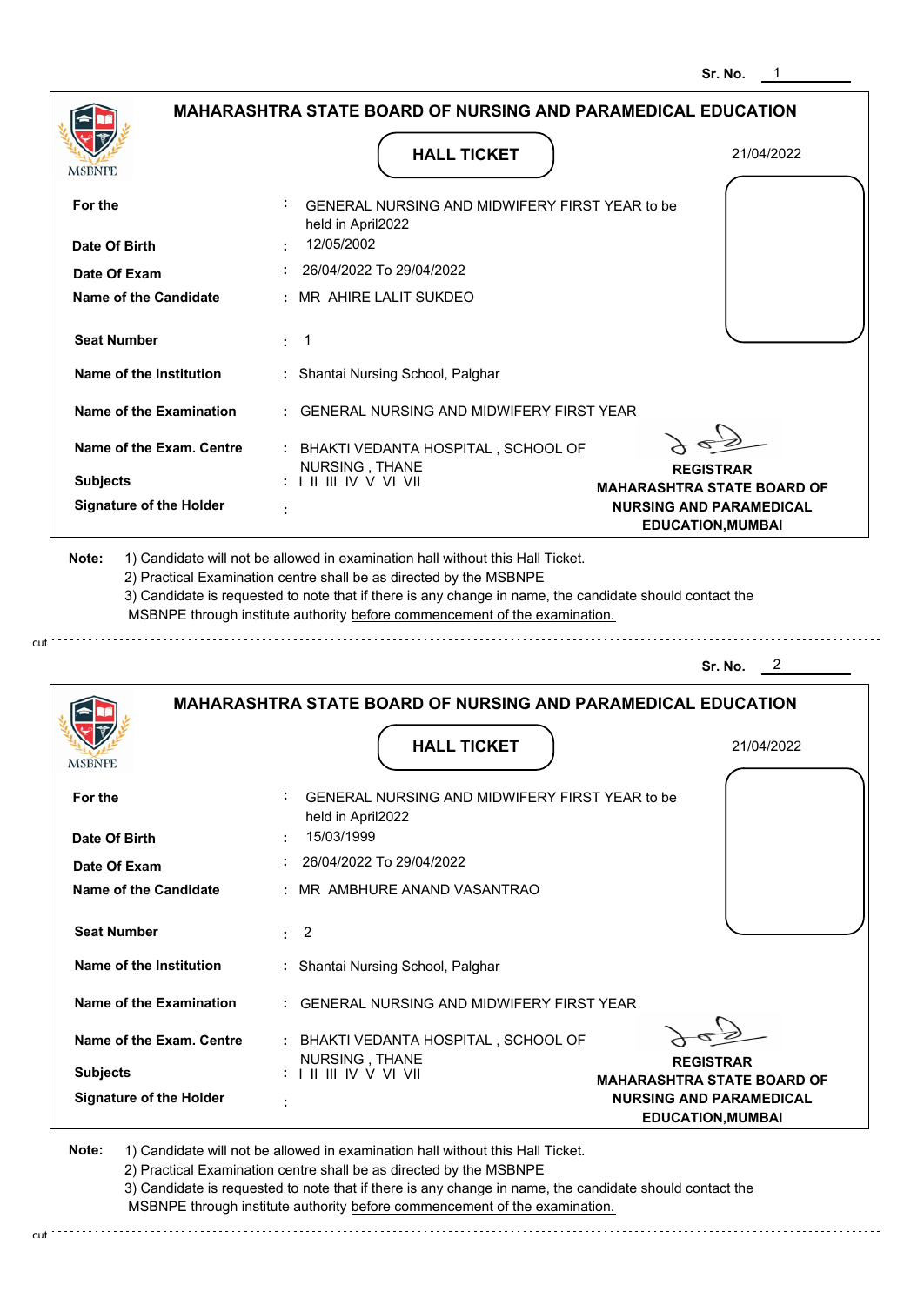|                                                                                | <b>HALL TICKET</b>                                                                                                                                                                                                                                          | 21/04/2022                                                 |
|--------------------------------------------------------------------------------|-------------------------------------------------------------------------------------------------------------------------------------------------------------------------------------------------------------------------------------------------------------|------------------------------------------------------------|
| <b>MSBNPE</b>                                                                  |                                                                                                                                                                                                                                                             |                                                            |
| For the                                                                        | GENERAL NURSING AND MIDWIFERY FIRST YEAR to be<br>held in April2022                                                                                                                                                                                         |                                                            |
| Date Of Birth                                                                  | 25/05/2002                                                                                                                                                                                                                                                  |                                                            |
| Date Of Exam                                                                   | 26/04/2022 To 29/04/2022                                                                                                                                                                                                                                    |                                                            |
| <b>Name of the Candidate</b>                                                   | : MR ANEWAR RANCHOD GANGADHAR                                                                                                                                                                                                                               |                                                            |
| <b>Seat Number</b>                                                             | : 3                                                                                                                                                                                                                                                         |                                                            |
| Name of the Institution                                                        | : Shantai Nursing School, Palghar                                                                                                                                                                                                                           |                                                            |
| Name of the Examination                                                        | : GENERAL NURSING AND MIDWIFERY FIRST YEAR                                                                                                                                                                                                                  |                                                            |
| Name of the Exam. Centre                                                       | : BHAKTI VEDANTA HOSPITAL, SCHOOL OF<br>NURSING, THANE                                                                                                                                                                                                      | <b>REGISTRAR</b>                                           |
| <b>Subjects</b>                                                                | $: 1 \parallel \parallel \parallel$ IV V VI VII                                                                                                                                                                                                             | <b>MAHARASHTRA STATE BOARD OF</b>                          |
| <b>Signature of the Holder</b>                                                 |                                                                                                                                                                                                                                                             | <b>NURSING AND PARAMEDICAL</b><br><b>EDUCATION, MUMBAI</b> |
| 1) Candidate will not be allowed in examination hall without this Hall Ticket. | 2) Practical Examination centre shall be as directed by the MSBNPE<br>3) Candidate is requested to note that if there is any change in name, the candidate should contact the<br>MSBNPE through institute authority before commencement of the examination. | Sr. No.                                                    |
|                                                                                | <b>MAHARASHTRA STATE BOARD OF NURSING AND PARAMEDICAL EDUCATION</b>                                                                                                                                                                                         |                                                            |
|                                                                                |                                                                                                                                                                                                                                                             |                                                            |
| <b>MSBNPE</b>                                                                  | <b>HALL TICKET</b>                                                                                                                                                                                                                                          | 21/04/2022                                                 |
| For the                                                                        | GENERAL NURSING AND MIDWIFERY FIRST YEAR to be<br>held in April2022                                                                                                                                                                                         |                                                            |
| Date Of Birth                                                                  | 15/03/2001                                                                                                                                                                                                                                                  |                                                            |
| Date Of Exam                                                                   | 26/04/2022 To 29/04/2022                                                                                                                                                                                                                                    |                                                            |
| Name of the Candidate                                                          | : MISS BAGATE PALLAVI CHAMPATI                                                                                                                                                                                                                              |                                                            |
| <b>Seat Number</b>                                                             | $\therefore$ 4                                                                                                                                                                                                                                              |                                                            |
| Name of the Institution                                                        | : Shantai Nursing School, Palghar                                                                                                                                                                                                                           |                                                            |
| Name of the Examination                                                        | : GENERAL NURSING AND MIDWIFERY FIRST YEAR                                                                                                                                                                                                                  |                                                            |
| Name of the Exam. Centre                                                       | : BHAKTI VEDANTA HOSPITAL, SCHOOL OF                                                                                                                                                                                                                        |                                                            |
| <b>Subjects</b>                                                                | NURSING, THANE<br>: I II III IV V VI VII                                                                                                                                                                                                                    | <b>REGISTRAR</b><br><b>MAHARASHTRA STATE BOARD OF</b>      |

2) Practical Examination centre shall be as directed by the MSBNPE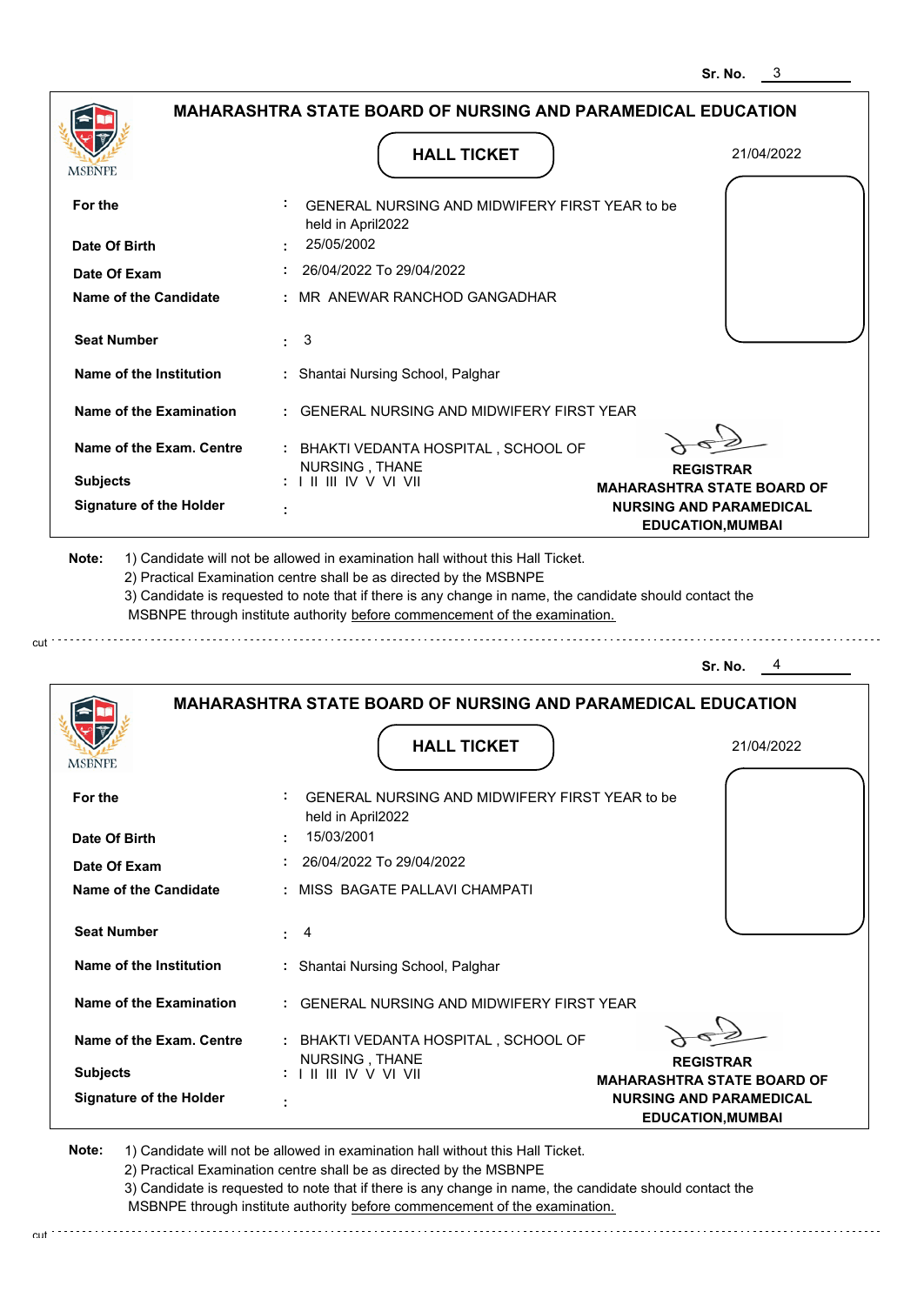|                                             | <b>MAHARASHTRA STATE BOARD OF NURSING AND PARAMEDICAL EDUCATION</b>                                                                                                                                                                                                                                                                           |                                                            |
|---------------------------------------------|-----------------------------------------------------------------------------------------------------------------------------------------------------------------------------------------------------------------------------------------------------------------------------------------------------------------------------------------------|------------------------------------------------------------|
| <b>MSBNPE</b>                               | <b>HALL TICKET</b>                                                                                                                                                                                                                                                                                                                            | 21/04/2022                                                 |
| For the                                     | GENERAL NURSING AND MIDWIFERY FIRST YEAR to be<br>held in April2022<br>08/05/1995                                                                                                                                                                                                                                                             |                                                            |
| Date Of Birth                               |                                                                                                                                                                                                                                                                                                                                               |                                                            |
| Date Of Exam                                | 26/04/2022 To 29/04/2022                                                                                                                                                                                                                                                                                                                      |                                                            |
| <b>Name of the Candidate</b>                | : MISS BAGATE SONALI SHRIRANG                                                                                                                                                                                                                                                                                                                 |                                                            |
| <b>Seat Number</b>                          | 5<br>$\mathbf{r}$                                                                                                                                                                                                                                                                                                                             |                                                            |
| Name of the Institution                     | : Shantai Nursing School, Palghar                                                                                                                                                                                                                                                                                                             |                                                            |
| <b>Name of the Examination</b>              | : GENERAL NURSING AND MIDWIFERY FIRST YEAR                                                                                                                                                                                                                                                                                                    |                                                            |
| Name of the Exam. Centre<br><b>Subjects</b> | : BHAKTI VEDANTA HOSPITAL, SCHOOL OF<br>NURSING, THANE                                                                                                                                                                                                                                                                                        | <b>REGISTRAR</b><br><b>MAHARASHTRA STATE BOARD OF</b>      |
| <b>Signature of the Holder</b>              |                                                                                                                                                                                                                                                                                                                                               | <b>NURSING AND PARAMEDICAL</b><br><b>EDUCATION, MUMBAI</b> |
| Note:                                       | 1) Candidate will not be allowed in examination hall without this Hall Ticket.<br>2) Practical Examination centre shall be as directed by the MSBNPE<br>3) Candidate is requested to note that if there is any change in name, the candidate should contact the<br>MSBNPE through institute authority before commencement of the examination. |                                                            |
|                                             | <b>MAHARASHTRA STATE BOARD OF NURSING AND PARAMEDICAL EDUCATION</b>                                                                                                                                                                                                                                                                           | Sr. No.<br>6                                               |
| <b>MSBNPE</b>                               | <b>HALL TICKET</b>                                                                                                                                                                                                                                                                                                                            | 21/04/2022                                                 |
| For the                                     | GENERAL NURSING AND MIDWIFERY FIRST YEAR to be<br>held in April2022                                                                                                                                                                                                                                                                           |                                                            |
| Date Of Birth                               | 13/08/2001                                                                                                                                                                                                                                                                                                                                    |                                                            |
| Date Of Exam                                | 26/04/2022 To 29/04/2022                                                                                                                                                                                                                                                                                                                      |                                                            |
| Name of the Candidate                       | MR BAGUL VAIBHAV VIKRAM                                                                                                                                                                                                                                                                                                                       |                                                            |
| <b>Seat Number</b>                          | 6<br>÷.                                                                                                                                                                                                                                                                                                                                       |                                                            |
| Name of the Institution                     | : Shantai Nursing School, Palghar                                                                                                                                                                                                                                                                                                             |                                                            |
| <b>Name of the Examination</b>              | <b>GENERAL NURSING AND MIDWIFERY FIRST YEAR</b>                                                                                                                                                                                                                                                                                               |                                                            |
| Name of the Exam. Centre                    | BHAKTI VEDANTA HOSPITAL, SCHOOL OF                                                                                                                                                                                                                                                                                                            |                                                            |
| <b>Subjects</b>                             | NURSING, THANE                                                                                                                                                                                                                                                                                                                                | <b>REGISTRAR</b><br><b>MAHARASHTRA STATE BOARD OF</b>      |

3) Candidate is requested to note that if there is any change in name, the candidate should contact the MSBNPE through institute authority before commencement of the examination.

cut

cut.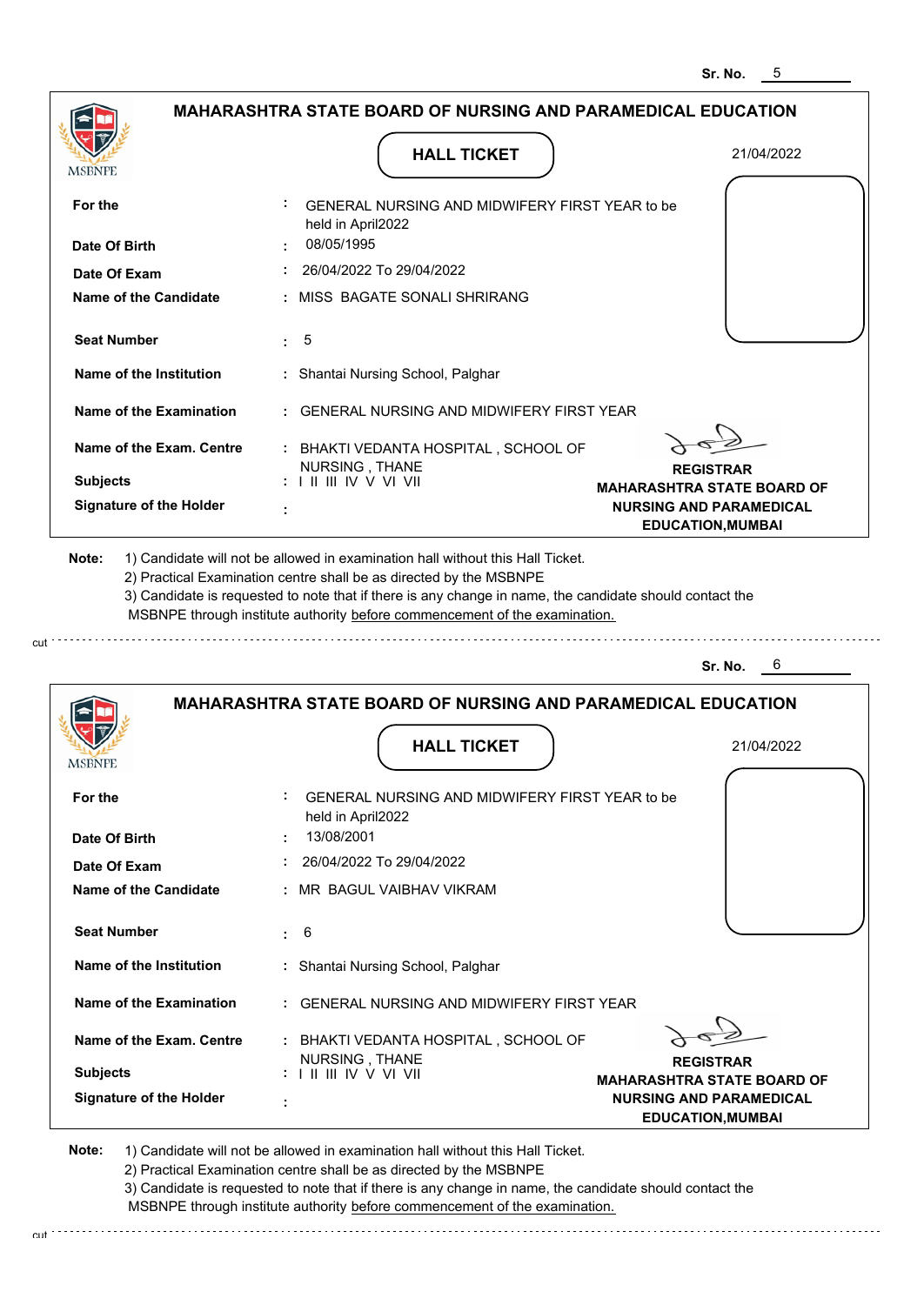|                                |                                                                                                                                                                                                                                                                                                                                               | Sr. No.<br>7                                                        |
|--------------------------------|-----------------------------------------------------------------------------------------------------------------------------------------------------------------------------------------------------------------------------------------------------------------------------------------------------------------------------------------------|---------------------------------------------------------------------|
|                                | <b>MAHARASHTRA STATE BOARD OF NURSING AND PARAMEDICAL EDUCATION</b><br><b>HALL TICKET</b>                                                                                                                                                                                                                                                     | 21/04/2022                                                          |
| MSBNPE                         |                                                                                                                                                                                                                                                                                                                                               |                                                                     |
| For the                        | GENERAL NURSING AND MIDWIFERY FIRST YEAR to be<br>held in April2022                                                                                                                                                                                                                                                                           |                                                                     |
| Date Of Birth                  | 23/06/1995                                                                                                                                                                                                                                                                                                                                    |                                                                     |
| Date Of Exam                   | 26/04/2022 To 29/04/2022                                                                                                                                                                                                                                                                                                                      |                                                                     |
| <b>Name of the Candidate</b>   | MISS BARSE SUPRIYA DILIP                                                                                                                                                                                                                                                                                                                      |                                                                     |
| <b>Seat Number</b>             | $\cdot$ 7                                                                                                                                                                                                                                                                                                                                     |                                                                     |
| Name of the Institution        | : Shantai Nursing School, Palghar                                                                                                                                                                                                                                                                                                             |                                                                     |
| <b>Name of the Examination</b> | <b>GENERAL NURSING AND MIDWIFERY FIRST YEAR</b>                                                                                                                                                                                                                                                                                               |                                                                     |
| Name of the Exam. Centre       | : BHAKTI VEDANTA HOSPITAL, SCHOOL OF                                                                                                                                                                                                                                                                                                          |                                                                     |
| <b>Subjects</b>                | NURSING, THANE<br>$: 1 \mathbb{H} \mathbb{H} \mathbb{N} \vee \mathbb{V} \mathbb{V} \mathbb{H}$                                                                                                                                                                                                                                                | <b>REGISTRAR</b>                                                    |
| <b>Signature of the Holder</b> |                                                                                                                                                                                                                                                                                                                                               | <b>MAHARASHTRA STATE BOARD OF</b><br><b>NURSING AND PARAMEDICAL</b> |
|                                |                                                                                                                                                                                                                                                                                                                                               | <b>EDUCATION, MUMBAI</b>                                            |
|                                |                                                                                                                                                                                                                                                                                                                                               |                                                                     |
| Note:                          | 1) Candidate will not be allowed in examination hall without this Hall Ticket.<br>2) Practical Examination centre shall be as directed by the MSBNPE<br>3) Candidate is requested to note that if there is any change in name, the candidate should contact the<br>MSBNPE through institute authority before commencement of the examination. | 8<br>Sr. No.                                                        |
|                                | <b>MAHARASHTRA STATE BOARD OF NURSING AND PARAMEDICAL EDUCATION</b><br><b>HALL TICKET</b>                                                                                                                                                                                                                                                     | 21/04/2022                                                          |
| <b>IMODIAL L</b>               |                                                                                                                                                                                                                                                                                                                                               |                                                                     |
| For the                        | GENERAL NURSING AND MIDWIFERY FIRST YEAR to be<br>held in April2022                                                                                                                                                                                                                                                                           |                                                                     |
| Date Of Birth                  | 09/09/2000                                                                                                                                                                                                                                                                                                                                    |                                                                     |
| Date Of Exam                   | 26/04/2022 To 29/04/2022                                                                                                                                                                                                                                                                                                                      |                                                                     |
| <b>Name of the Candidate</b>   | MISS BASVANT ASHWINI RAMCHANDRA                                                                                                                                                                                                                                                                                                               |                                                                     |
| <b>Seat Number</b>             | 8<br>÷.                                                                                                                                                                                                                                                                                                                                       |                                                                     |
| Name of the Institution        | : Shantai Nursing School, Palghar                                                                                                                                                                                                                                                                                                             |                                                                     |

| Name of the Exam. Centre | : BHAKTI VEDANTA HOSPITAL . SCHOOL OF                                              |               |
|--------------------------|------------------------------------------------------------------------------------|---------------|
| <b>Subjects</b>          | NURSING THANE<br>$: 1 \mathbb{H} \mathbb{H} \mathbb{V} \vee \mathbb{V} \mathbb{H}$ | <b>MAHARA</b> |
| Signature of the Holder  | ٠                                                                                  | <b>NURS</b>   |

**REGISTRAR**

**MAHARASHTRA STATE BOARD OF NURSING AND PARAMEDICAL EDUCATION,MUMBAI**

**Note:**  1) Candidate will not be allowed in examination hall without this Hall Ticket. 2) Practical Examination centre shall be as directed by the MSBNPE

cut

cut.

. . . . . . . . . . . . . .

3) Candidate is requested to note that if there is any change in name, the candidate should contact the MSBNPE through institute authority before commencement of the examination.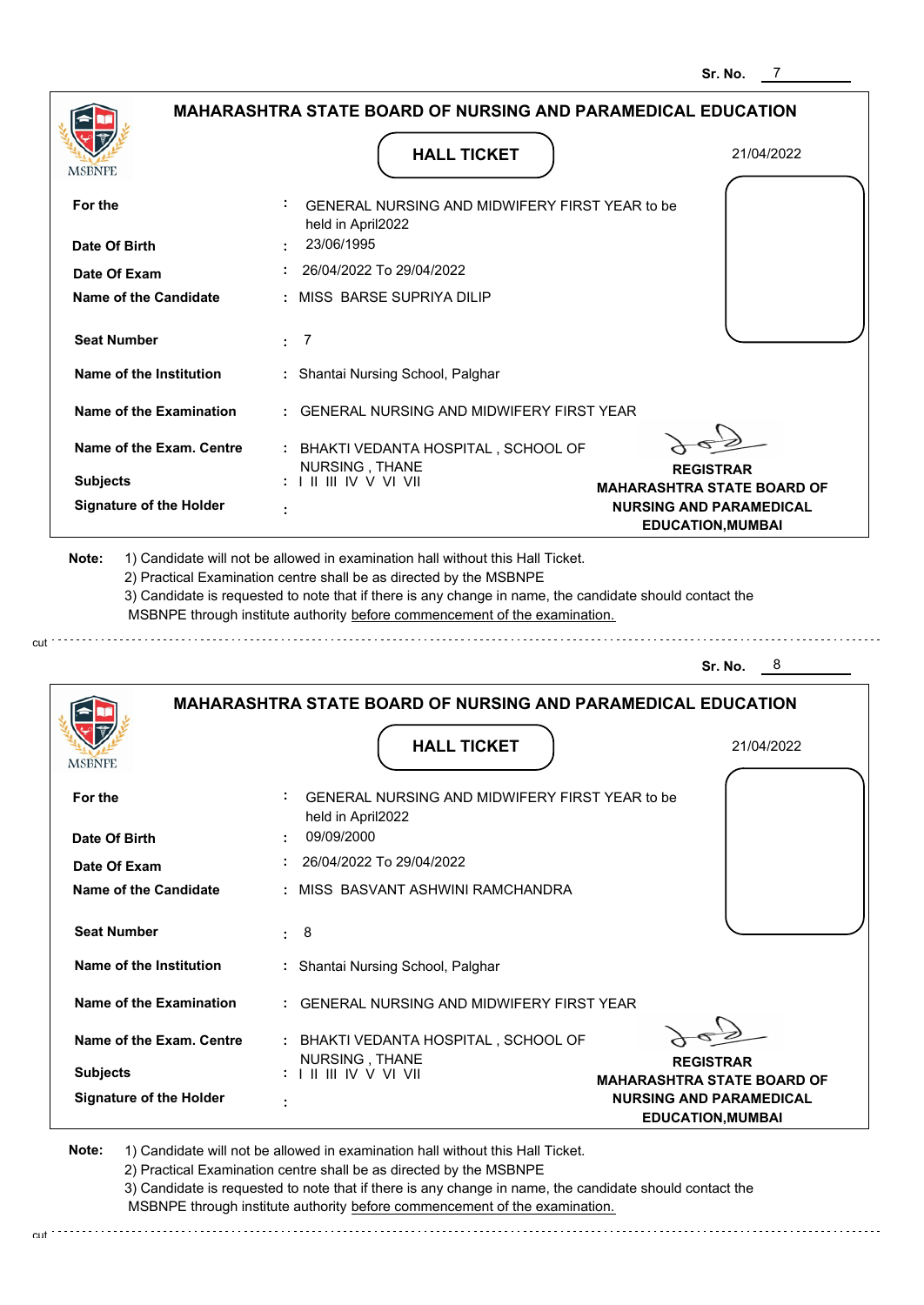|                                             | MAHARASHTRA STATE BOARD OF NURSING AND PARAMEDICAL EDUCATION                                                                                                                                                                                                    |                                                            |
|---------------------------------------------|-----------------------------------------------------------------------------------------------------------------------------------------------------------------------------------------------------------------------------------------------------------------|------------------------------------------------------------|
| MSBNPE                                      | <b>HALL TICKET</b>                                                                                                                                                                                                                                              | 21/04/2022                                                 |
| For the                                     | GENERAL NURSING AND MIDWIFERY FIRST YEAR to be<br>held in April2022                                                                                                                                                                                             |                                                            |
| Date Of Birth                               | 20/08/2002                                                                                                                                                                                                                                                      |                                                            |
| Date Of Exam                                | 26/04/2022 To 29/04/2022                                                                                                                                                                                                                                        |                                                            |
| Name of the Candidate                       | : MISS BHALERAO NIKITA SHESHRAO                                                                                                                                                                                                                                 |                                                            |
| <b>Seat Number</b>                          | 9<br>÷.                                                                                                                                                                                                                                                         |                                                            |
| Name of the Institution                     | : Shantai Nursing School, Palghar                                                                                                                                                                                                                               |                                                            |
| <b>Name of the Examination</b>              | : GENERAL NURSING AND MIDWIFERY FIRST YEAR                                                                                                                                                                                                                      |                                                            |
| Name of the Exam. Centre<br><b>Subjects</b> | : BHAKTI VEDANTA HOSPITAL, SCHOOL OF<br>NURSING, THANE<br>: I II III IV V VI VII                                                                                                                                                                                | <b>REGISTRAR</b><br><b>MAHARASHTRA STATE BOARD OF</b>      |
| <b>Signature of the Holder</b>              |                                                                                                                                                                                                                                                                 | <b>NURSING AND PARAMEDICAL</b><br><b>EDUCATION, MUMBAI</b> |
| Note:                                       | 1) Candidate will not be allowed in examination hall without this Hall Ticket.<br>2) Practical Examination centre shall be as directed by the MSBNPE<br>3) Candidate is requested to note that if there is any change in name, the candidate should contact the |                                                            |
|                                             | MSBNPE through institute authority before commencement of the examination.<br><b>MAHARASHTRA STATE BOARD OF NURSING AND PARAMEDICAL EDUCATION</b>                                                                                                               | 10<br>Sr. No.                                              |
| MSBNPE                                      | <b>HALL TICKET</b>                                                                                                                                                                                                                                              | 21/04/2022                                                 |
| For the                                     | GENERAL NURSING AND MIDWIFERY FIRST YEAR to be<br>held in April2022                                                                                                                                                                                             |                                                            |
| Date Of Birth                               | 05/09/2001                                                                                                                                                                                                                                                      |                                                            |
| Date Of Exam                                | 26/04/2022 To 29/04/2022                                                                                                                                                                                                                                        |                                                            |
| <b>Name of the Candidate</b>                | : MISS BHOIR ASMITA AMRUT                                                                                                                                                                                                                                       |                                                            |
| <b>Seat Number</b>                          | 10<br>÷.                                                                                                                                                                                                                                                        |                                                            |
| Name of the Institution                     | : Shantai Nursing School, Palghar                                                                                                                                                                                                                               |                                                            |
| Name of the Examination                     | : GENERAL NURSING AND MIDWIFERY FIRST YEAR                                                                                                                                                                                                                      |                                                            |
| Name of the Exam. Centre<br><b>Subjects</b> | : BHAKTI VEDANTA HOSPITAL, SCHOOL OF<br>NURSING, THANE                                                                                                                                                                                                          | <b>REGISTRAR</b>                                           |

cut.

3) Candidate is requested to note that if there is any change in name, the candidate should contact the MSBNPE through institute authority before commencement of the examination. cut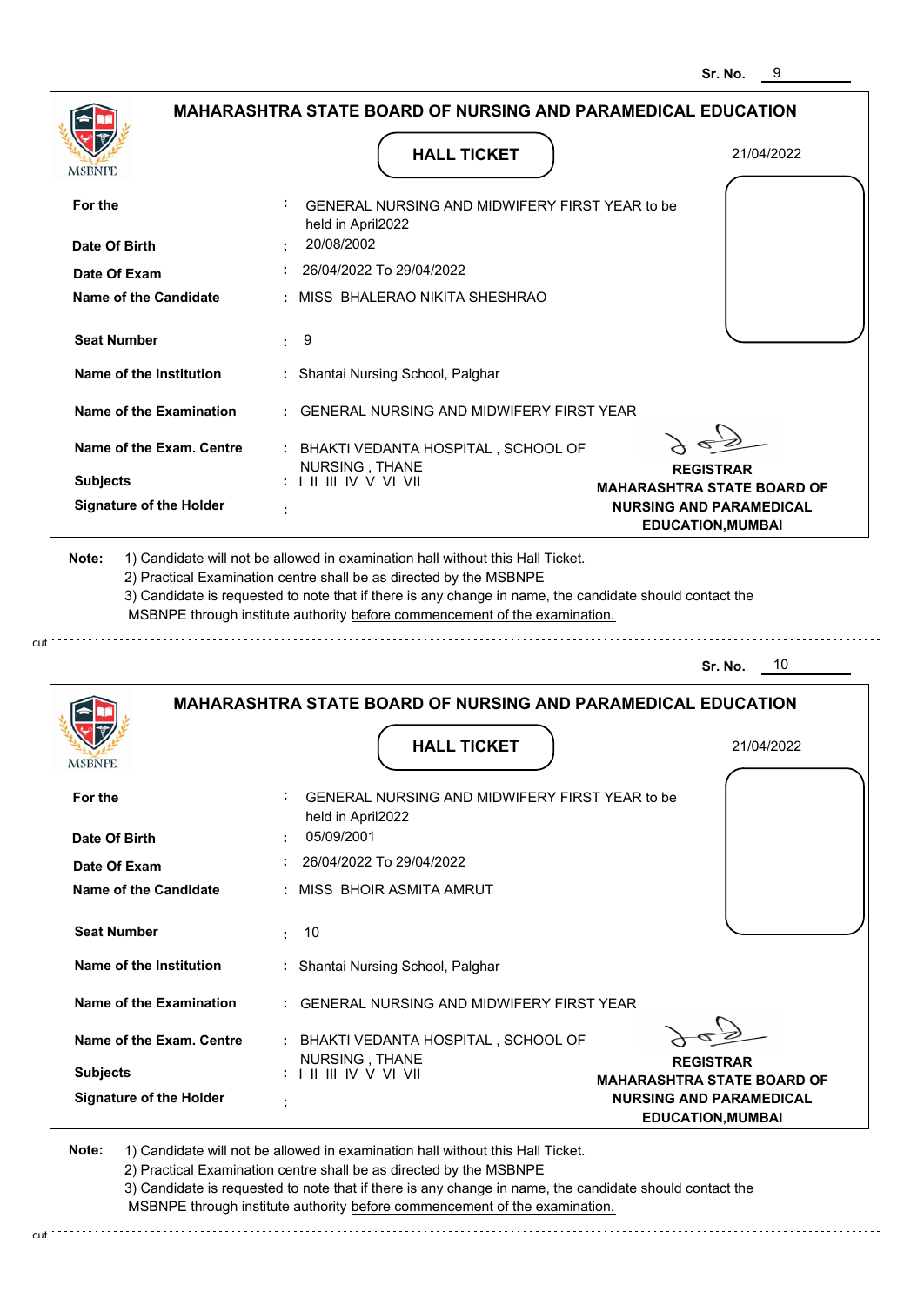| MSBNPE                                             | <b>HALL TICKET</b>                                                                                                                                                                                                                                                                                                                            | 21/04/2022                                            |
|----------------------------------------------------|-----------------------------------------------------------------------------------------------------------------------------------------------------------------------------------------------------------------------------------------------------------------------------------------------------------------------------------------------|-------------------------------------------------------|
| For the                                            | GENERAL NURSING AND MIDWIFERY FIRST YEAR to be<br>held in April2022                                                                                                                                                                                                                                                                           |                                                       |
| Date Of Birth                                      | 29/01/2002                                                                                                                                                                                                                                                                                                                                    |                                                       |
| Date Of Exam                                       | 26/04/2022 To 29/04/2022                                                                                                                                                                                                                                                                                                                      |                                                       |
| <b>Name of the Candidate</b>                       | : MISS BHOIR HRUTUJA RAJARAM                                                                                                                                                                                                                                                                                                                  |                                                       |
| <b>Seat Number</b>                                 | $\cdot$ 11                                                                                                                                                                                                                                                                                                                                    |                                                       |
| Name of the Institution                            | : Shantai Nursing School, Palghar                                                                                                                                                                                                                                                                                                             |                                                       |
| Name of the Examination                            | : GENERAL NURSING AND MIDWIFERY FIRST YEAR                                                                                                                                                                                                                                                                                                    |                                                       |
| Name of the Exam. Centre                           | : BHAKTI VEDANTA HOSPITAL, SCHOOL OF                                                                                                                                                                                                                                                                                                          |                                                       |
| <b>Subjects</b>                                    | NURSING, THANE<br>: I II III IV V VI VII                                                                                                                                                                                                                                                                                                      | <b>REGISTRAR</b><br><b>MAHARASHTRA STATE BOARD OF</b> |
| <b>Signature of the Holder</b>                     |                                                                                                                                                                                                                                                                                                                                               | <b>NURSING AND PARAMEDICAL</b>                        |
|                                                    | 1) Candidate will not be allowed in examination hall without this Hall Ticket.<br>2) Practical Examination centre shall be as directed by the MSBNPE<br>3) Candidate is requested to note that if there is any change in name, the candidate should contact the<br>MSBNPE through institute authority before commencement of the examination. | <b>EDUCATION, MUMBAI</b><br>12<br>Sr. No.             |
| Note:                                              | <b>MAHARASHTRA STATE BOARD OF NURSING AND PARAMEDICAL EDUCATION</b>                                                                                                                                                                                                                                                                           |                                                       |
|                                                    | <b>HALL TICKET</b>                                                                                                                                                                                                                                                                                                                            | 21/04/2022                                            |
|                                                    |                                                                                                                                                                                                                                                                                                                                               |                                                       |
|                                                    | GENERAL NURSING AND MIDWIFERY FIRST YEAR to be<br>held in April2022                                                                                                                                                                                                                                                                           |                                                       |
|                                                    | 27/07/2002                                                                                                                                                                                                                                                                                                                                    |                                                       |
| MSBNPE<br>For the<br>Date Of Birth<br>Date Of Exam | : 26/04/2022 To 29/04/2022                                                                                                                                                                                                                                                                                                                    |                                                       |
| Name of the Candidate                              | : MISS BHUKTAR NEHA BHIMRAO                                                                                                                                                                                                                                                                                                                   |                                                       |
| <b>Seat Number</b>                                 | $\div$ 12                                                                                                                                                                                                                                                                                                                                     |                                                       |
| Name of the Institution                            | : Shantai Nursing School, Palghar                                                                                                                                                                                                                                                                                                             |                                                       |
| Name of the Examination                            | : GENERAL NURSING AND MIDWIFERY FIRST YEAR                                                                                                                                                                                                                                                                                                    |                                                       |
| Name of the Exam. Centre                           | : BHAKTI VEDANTA HOSPITAL, SCHOOL OF<br>NURSING, THANE                                                                                                                                                                                                                                                                                        | <b>REGISTRAR</b>                                      |

2) Practical Examination centre shall be as directed by the MSBNPE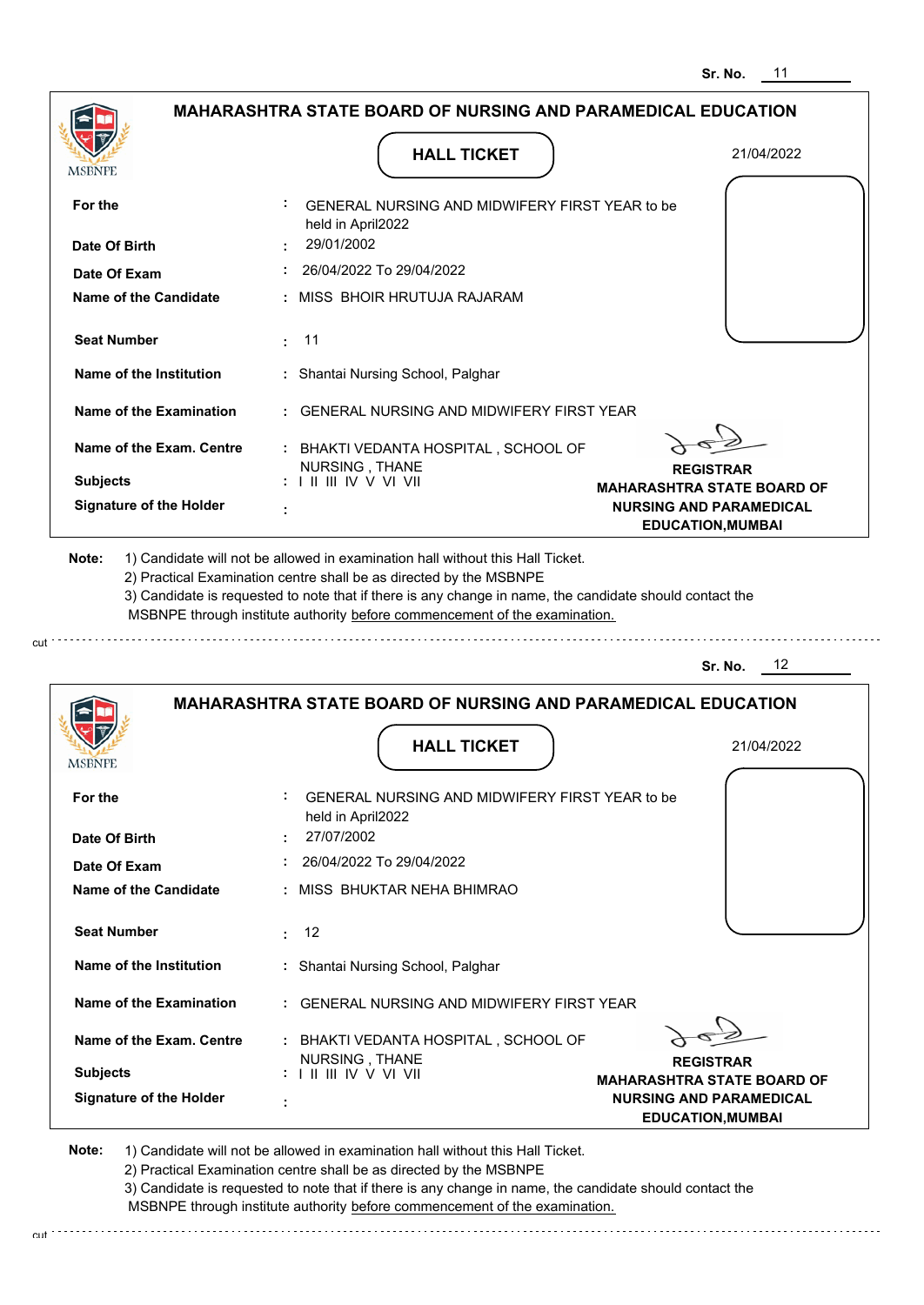| <b>MSBNPE</b>                                     | <b>HALL TICKET</b>                                                                                                                                                                                                                                          | 21/04/2022                                                          |
|---------------------------------------------------|-------------------------------------------------------------------------------------------------------------------------------------------------------------------------------------------------------------------------------------------------------------|---------------------------------------------------------------------|
| For the                                           | GENERAL NURSING AND MIDWIFERY FIRST YEAR to be<br>held in April2022                                                                                                                                                                                         |                                                                     |
| Date Of Birth                                     | 19/11/1999                                                                                                                                                                                                                                                  |                                                                     |
| Date Of Exam                                      | 26/04/2022 To 29/04/2022                                                                                                                                                                                                                                    |                                                                     |
| Name of the Candidate                             | : MR DAHETKAR RAHUL JANARDHAN                                                                                                                                                                                                                               |                                                                     |
| <b>Seat Number</b>                                | $\pm$ 13                                                                                                                                                                                                                                                    |                                                                     |
| Name of the Institution                           | : Shantai Nursing School, Palghar                                                                                                                                                                                                                           |                                                                     |
| Name of the Examination                           | : GENERAL NURSING AND MIDWIFERY FIRST YEAR                                                                                                                                                                                                                  |                                                                     |
| Name of the Exam. Centre                          | : BHAKTI VEDANTA HOSPITAL, SCHOOL OF<br>NURSING, THANE                                                                                                                                                                                                      | <b>REGISTRAR</b>                                                    |
| <b>Subjects</b><br><b>Signature of the Holder</b> | $: 1 \mathbb{H} \mathbb{H} \mathbb{W} \vee \mathbb{V} \mathbb{W}$                                                                                                                                                                                           | <b>MAHARASHTRA STATE BOARD OF</b><br><b>NURSING AND PARAMEDICAL</b> |
|                                                   |                                                                                                                                                                                                                                                             | <b>EDUCATION, MUMBAI</b>                                            |
|                                                   | 2) Practical Examination centre shall be as directed by the MSBNPE<br>3) Candidate is requested to note that if there is any change in name, the candidate should contact the<br>MSBNPE through institute authority before commencement of the examination. | Sr. No.<br>14                                                       |
|                                                   | <b>MAHARASHTRA STATE BOARD OF NURSING AND PARAMEDICAL EDUCATION</b>                                                                                                                                                                                         |                                                                     |
|                                                   | <b>HALL TICKET</b>                                                                                                                                                                                                                                          | 21/04/2022                                                          |
|                                                   | GENERAL NURSING AND MIDWIFERY FIRST YEAR to be<br>held in April2022                                                                                                                                                                                         |                                                                     |
| MSBNPF<br>For the<br>Date Of Birth                | 02/02/2003                                                                                                                                                                                                                                                  |                                                                     |
| Date Of Exam                                      | 26/04/2022 To 29/04/2022                                                                                                                                                                                                                                    |                                                                     |
| <b>Name of the Candidate</b>                      | : MR DAWANGE KUNAL NAMDEV                                                                                                                                                                                                                                   |                                                                     |
| <b>Seat Number</b>                                | $\cdot$ 14                                                                                                                                                                                                                                                  |                                                                     |
| Name of the Institution                           | : Shantai Nursing School, Palghar                                                                                                                                                                                                                           |                                                                     |
| Name of the Examination                           | : GENERAL NURSING AND MIDWIFERY FIRST YEAR                                                                                                                                                                                                                  |                                                                     |
| Name of the Exam. Centre                          | : BHAKTI VEDANTA HOSPITAL, SCHOOL OF                                                                                                                                                                                                                        |                                                                     |
| <b>Subjects</b>                                   | NURSING, THANE<br>: I II III IV V VI VII                                                                                                                                                                                                                    | <b>REGISTRAR</b><br><b>MAHARASHTRA STATE BOARD OF</b>               |

3) Candidate is requested to note that if there is any change in name, the candidate should contact the MSBNPE through institute authority before commencement of the examination.

cut de contra a construction de construction de construction de construction de construction de construction de construction de construction de construction de construction de construction de construction de construction d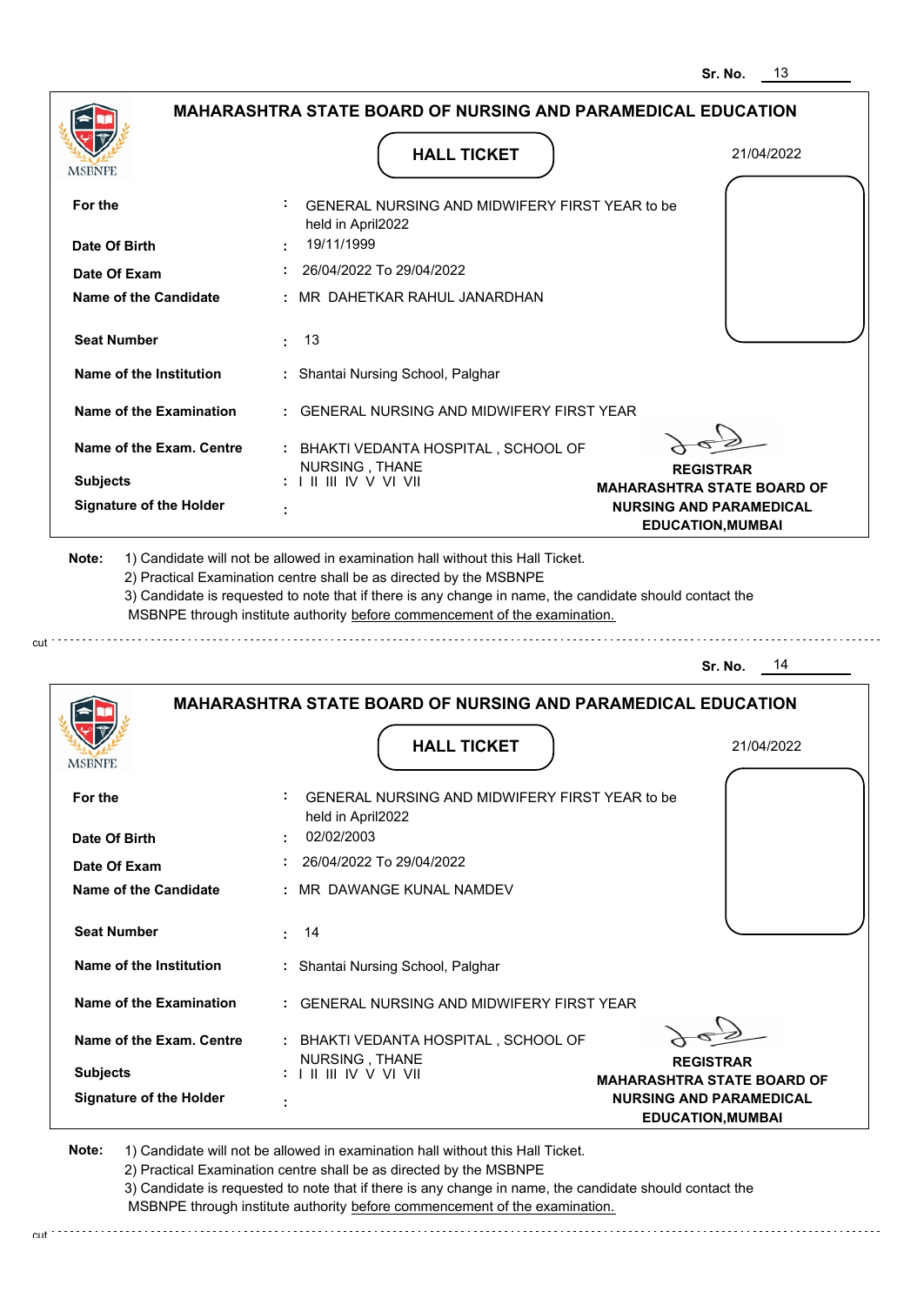| <b>MSBNPE</b>                                                                  | <b>HALL TICKET</b>                                                                                                                                                                    | 21/04/2022                                                 |
|--------------------------------------------------------------------------------|---------------------------------------------------------------------------------------------------------------------------------------------------------------------------------------|------------------------------------------------------------|
| For the<br>Date Of Birth                                                       | GENERAL NURSING AND MIDWIFERY FIRST YEAR to be<br>held in April2022<br>07/07/2001                                                                                                     |                                                            |
|                                                                                | $: 26/04/2022$ To 29/04/2022                                                                                                                                                          |                                                            |
| Date Of Exam<br><b>Name of the Candidate</b>                                   | : MISS DAWANGE SHITAL RAMDAS                                                                                                                                                          |                                                            |
| <b>Seat Number</b>                                                             | : 15                                                                                                                                                                                  |                                                            |
| Name of the Institution                                                        | : Shantai Nursing School, Palghar                                                                                                                                                     |                                                            |
| Name of the Examination                                                        | : GENERAL NURSING AND MIDWIFERY FIRST YEAR                                                                                                                                            |                                                            |
| Name of the Exam. Centre                                                       | : BHAKTI VEDANTA HOSPITAL, SCHOOL OF<br>NURSING, THANE                                                                                                                                | <b>REGISTRAR</b>                                           |
| <b>Subjects</b>                                                                | $: 1 \mathbb{H} \mathbb{H} \mathbb{W} \vee \mathbb{V} \mathbb{W}$                                                                                                                     | <b>MAHARASHTRA STATE BOARD OF</b>                          |
| <b>Signature of the Holder</b>                                                 | ÷                                                                                                                                                                                     | <b>NURSING AND PARAMEDICAL</b><br><b>EDUCATION, MUMBAI</b> |
|                                                                                | 3) Candidate is requested to note that if there is any change in name, the candidate should contact the<br>MSBNPE through institute authority before commencement of the examination. | 16<br>Sr. No.                                              |
|                                                                                | <b>MAHARASHTRA STATE BOARD OF NURSING AND PARAMEDICAL EDUCATION</b>                                                                                                                   |                                                            |
|                                                                                | <b>HALL TICKET</b>                                                                                                                                                                    | 21/04/2022                                                 |
|                                                                                | GENERAL NURSING AND MIDWIFERY FIRST YEAR to be<br>held in April2022                                                                                                                   |                                                            |
|                                                                                | 12/08/1995                                                                                                                                                                            |                                                            |
| <b>MSBNPE</b><br>For the<br>Date Of Birth<br>Date Of Exam                      | 26/04/2022 To 29/04/2022                                                                                                                                                              |                                                            |
| <b>Name of the Candidate</b>                                                   | : MR DAWANGE NILESH BHAGAJI                                                                                                                                                           |                                                            |
| <b>Seat Number</b>                                                             | 16<br>÷.                                                                                                                                                                              |                                                            |
|                                                                                | : Shantai Nursing School, Palghar                                                                                                                                                     |                                                            |
|                                                                                | : GENERAL NURSING AND MIDWIFERY FIRST YEAR                                                                                                                                            |                                                            |
| Name of the Institution<br>Name of the Examination<br>Name of the Exam. Centre | : BHAKTI VEDANTA HOSPITAL, SCHOOL OF                                                                                                                                                  |                                                            |
| <b>Subjects</b>                                                                | NURSING, THANE<br>$: 1 \mathbb{I}$ III IIV V VI VII                                                                                                                                   | <b>REGISTRAR</b><br><b>MAHARASHTRA STATE BOARD OF</b>      |

3) Candidate is requested to note that if there is any change in name, the candidate should contact the MSBNPE through institute authority before commencement of the examination.

cut de contra a construction de construction de construction de construction de construction de construction de construction de construction de construction de construction de construction de construction de construction d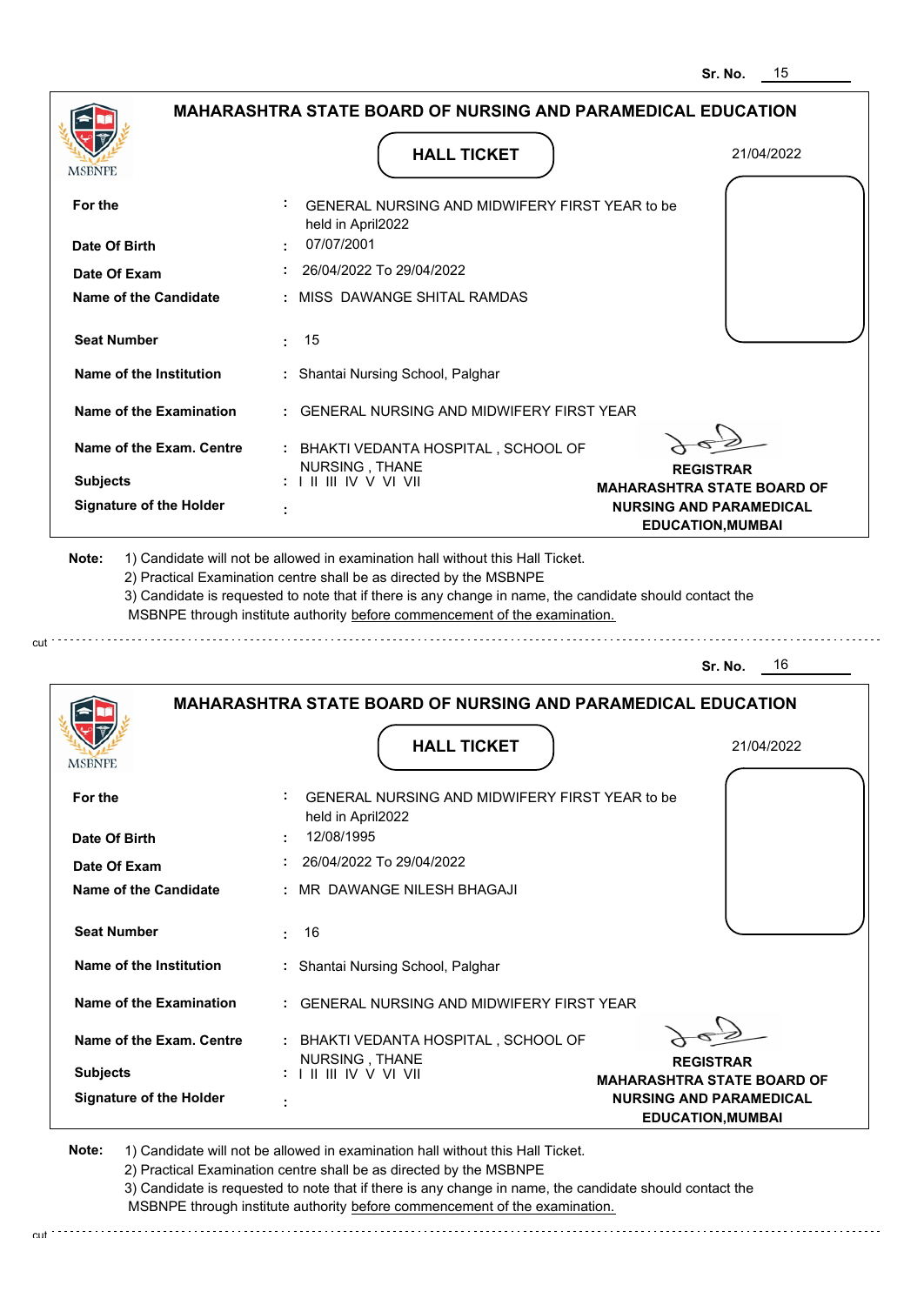|                                |                                                                            | 31. NU.<br>.,                                              |
|--------------------------------|----------------------------------------------------------------------------|------------------------------------------------------------|
|                                | <b>MAHARASHTRA STATE BOARD OF NURSING AND PARAMEDICAL EDUCATION</b>        |                                                            |
| MSBNPE                         | <b>HALL TICKET</b>                                                         | 21/04/2022                                                 |
| For the                        | GENERAL NURSING AND MIDWIFERY FIRST YEAR to be                             |                                                            |
| Date Of Birth                  | held in April2022<br>09/07/1997                                            |                                                            |
| Date Of Exam                   | 26/04/2022 To 29/04/2022                                                   |                                                            |
| <b>Name of the Candidate</b>   | MR DHABADAGE KRUSHNA BALIRAM                                               |                                                            |
| <b>Seat Number</b>             | 17<br>÷.                                                                   |                                                            |
| Name of the Institution        | Shantai Nursing School, Palghar<br>÷.                                      |                                                            |
| <b>Name of the Examination</b> | <b>GENERAL NURSING AND MIDWIFERY FIRST YEAR</b>                            |                                                            |
| Name of the Exam. Centre       | : BHAKTI VEDANTA HOSPITAL, SCHOOL OF<br>NURSING, THANE                     | <b>REGISTRAR</b>                                           |
| <b>Subjects</b>                |                                                                            | <b>MAHARASHTRA STATE BOARD OF</b>                          |
| <b>Signature of the Holder</b> |                                                                            | <b>NURSING AND PARAMEDICAL</b><br><b>EDUCATION, MUMBAI</b> |
|                                | MSBNPE through institute authority before commencement of the examination. | Sr. No.<br>- 18                                            |
|                                | <b>MAHARASHTRA STATE BOARD OF NURSING AND PARAMEDICAL EDUCATION</b>        |                                                            |
| <b>MSBNPE</b>                  | <b>HALL TICKET</b>                                                         | 21/04/2022                                                 |
| For the                        | GENERAL NURSING AND MIDWIFERY FIRST YEAR to be<br>held in April2022        |                                                            |
| Date Of Birth                  | 01/12/1996                                                                 |                                                            |
| Date Of Exam                   | 26/04/2022 To 29/04/2022                                                   |                                                            |
| Name of the Candidate          | : MISS DHANKE KIRAN SANTOSH                                                |                                                            |
| <b>Seat Number</b>             | 18<br>ŧ.                                                                   |                                                            |
| Name of the Institution        | : Shantai Nursing School, Palghar                                          |                                                            |
| Name of the Examination        | : GENERAL NURSING AND MIDWIFERY FIRST YEAR                                 |                                                            |
| Name of the Exam. Centre       | : BHAKTI VEDANTA HOSPITAL, SCHOOL OF<br>NURSING, THANE                     |                                                            |
| <b>Subjects</b>                |                                                                            | <b>REGISTRAR</b><br><b>MAHARASHTRA STATE BOARD OF</b>      |
| <b>Signature of the Holder</b> |                                                                            | <b>NURSING AND PARAMEDICAL</b><br><b>EDUCATION, MUMBAI</b> |

cut

2) Practical Examination centre shall be as directed by the MSBNPE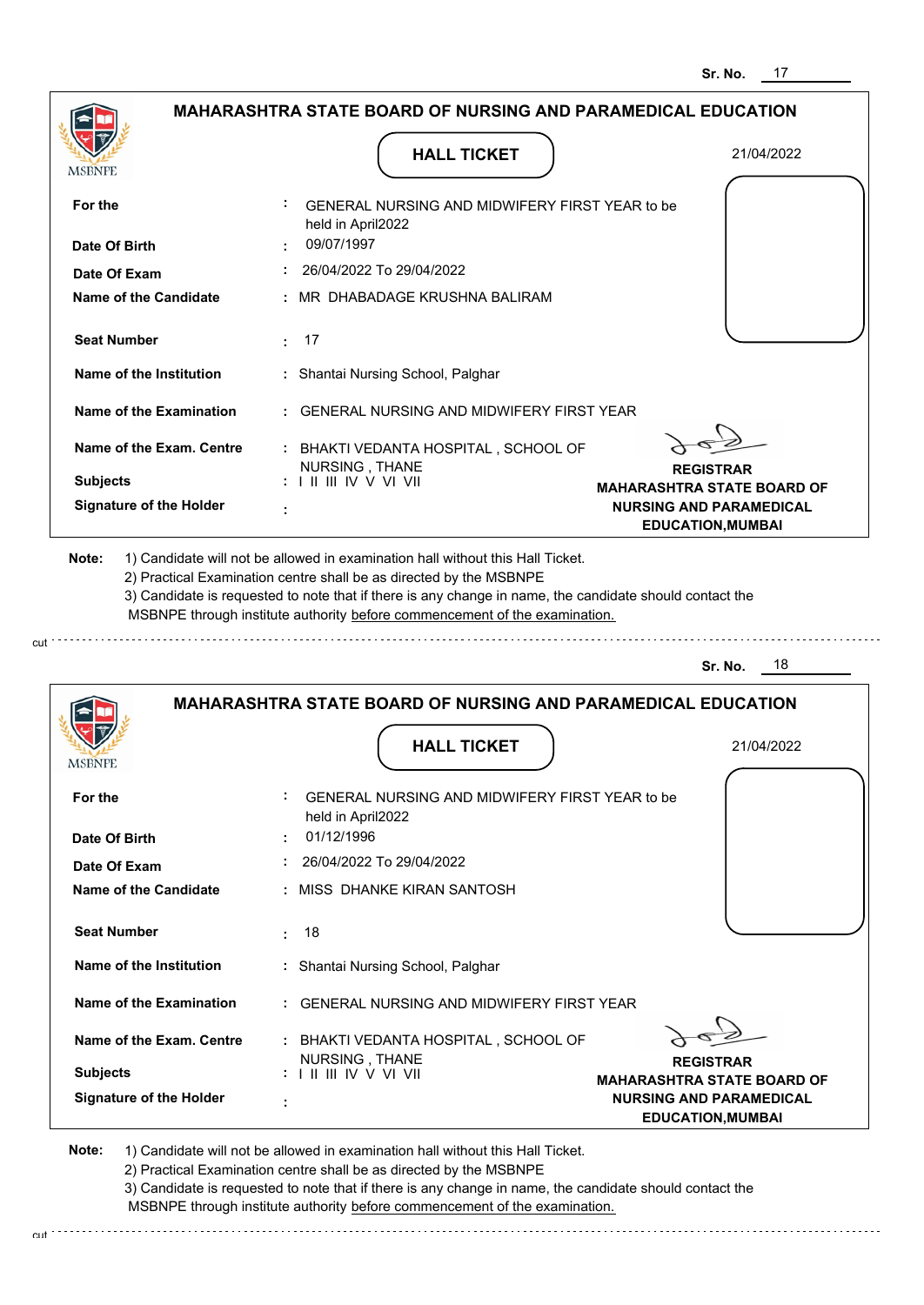|                                                                                                         |                                                                                                                                            | <b>MAHARASHTRA STATE BOARD OF NURSING AND PARAMEDICAL EDUCATION</b>                                                                                                                                                                                                                                                                           |                                                                     |
|---------------------------------------------------------------------------------------------------------|--------------------------------------------------------------------------------------------------------------------------------------------|-----------------------------------------------------------------------------------------------------------------------------------------------------------------------------------------------------------------------------------------------------------------------------------------------------------------------------------------------|---------------------------------------------------------------------|
|                                                                                                         |                                                                                                                                            | <b>HALL TICKET</b>                                                                                                                                                                                                                                                                                                                            | 21/04/2022                                                          |
| MSBNPE                                                                                                  |                                                                                                                                            |                                                                                                                                                                                                                                                                                                                                               |                                                                     |
| For the                                                                                                 | held in April2022                                                                                                                          | GENERAL NURSING AND MIDWIFERY FIRST YEAR to be                                                                                                                                                                                                                                                                                                |                                                                     |
| Date Of Birth                                                                                           | 21/08/1998                                                                                                                                 |                                                                                                                                                                                                                                                                                                                                               |                                                                     |
| Date Of Exam                                                                                            |                                                                                                                                            | 26/04/2022 To 29/04/2022                                                                                                                                                                                                                                                                                                                      |                                                                     |
| Name of the Candidate                                                                                   |                                                                                                                                            | MISS DHEMBRE SUPRIYA DILIPRAO                                                                                                                                                                                                                                                                                                                 |                                                                     |
| <b>Seat Number</b>                                                                                      | 19<br>÷                                                                                                                                    |                                                                                                                                                                                                                                                                                                                                               |                                                                     |
| Name of the Institution                                                                                 |                                                                                                                                            | : Shantai Nursing School, Palghar                                                                                                                                                                                                                                                                                                             |                                                                     |
| Name of the Examination                                                                                 |                                                                                                                                            | <b>GENERAL NURSING AND MIDWIFERY FIRST YEAR</b>                                                                                                                                                                                                                                                                                               |                                                                     |
| Name of the Exam. Centre                                                                                |                                                                                                                                            | : BHAKTI VEDANTA HOSPITAL, SCHOOL OF                                                                                                                                                                                                                                                                                                          |                                                                     |
| <b>Subjects</b>                                                                                         | NURSING, THANE<br>$: 1 \mathbb{I} \mathbb{I} \mathbb{I} \mathbb{I} \mathbb{I} \mathbb{V} \vee \mathbb{V} \mathbb{I} \mathbb{V} \mathbb{I}$ |                                                                                                                                                                                                                                                                                                                                               | <b>REGISTRAR</b><br><b>MAHARASHTRA STATE BOARD OF</b>               |
| <b>Signature of the Holder</b>                                                                          |                                                                                                                                            |                                                                                                                                                                                                                                                                                                                                               | <b>NURSING AND PARAMEDICAL</b>                                      |
|                                                                                                         |                                                                                                                                            | 1) Candidate will not be allowed in examination hall without this Hall Ticket.<br>2) Practical Examination centre shall be as directed by the MSBNPE<br>3) Candidate is requested to note that if there is any change in name, the candidate should contact the<br>MSBNPE through institute authority before commencement of the examination. | <b>EDUCATION, MUMBAI</b>                                            |
|                                                                                                         |                                                                                                                                            |                                                                                                                                                                                                                                                                                                                                               | 20<br>Sr. No.                                                       |
|                                                                                                         |                                                                                                                                            |                                                                                                                                                                                                                                                                                                                                               | <b>MAHARASHTRA STATE BOARD OF NURSING AND PARAMEDICAL EDUCATION</b> |
|                                                                                                         |                                                                                                                                            | <b>HALL TICKET</b>                                                                                                                                                                                                                                                                                                                            | 21/04/2022                                                          |
|                                                                                                         |                                                                                                                                            |                                                                                                                                                                                                                                                                                                                                               |                                                                     |
|                                                                                                         |                                                                                                                                            | GENERAL NURSING AND MIDWIFERY FIRST YEAR to be                                                                                                                                                                                                                                                                                                |                                                                     |
|                                                                                                         | held in April2022<br>14/04/1998<br>÷                                                                                                       |                                                                                                                                                                                                                                                                                                                                               |                                                                     |
|                                                                                                         |                                                                                                                                            | 26/04/2022 To 29/04/2022                                                                                                                                                                                                                                                                                                                      |                                                                     |
|                                                                                                         |                                                                                                                                            | MISS DHIKAR SONALI RAMA                                                                                                                                                                                                                                                                                                                       |                                                                     |
|                                                                                                         | 20<br>÷                                                                                                                                    |                                                                                                                                                                                                                                                                                                                                               |                                                                     |
|                                                                                                         |                                                                                                                                            | : Shantai Nursing School, Palghar                                                                                                                                                                                                                                                                                                             |                                                                     |
| <b>Seat Number</b><br><b>Name of the Examination</b>                                                    |                                                                                                                                            | GENERAL NURSING AND MIDWIFERY FIRST YEAR                                                                                                                                                                                                                                                                                                      |                                                                     |
| Name of the Institution<br>Name of the Exam. Centre                                                     |                                                                                                                                            | : BHAKTI VEDANTA HOSPITAL, SCHOOL OF                                                                                                                                                                                                                                                                                                          |                                                                     |
| Note:<br>MSBNPE<br>For the<br>Date Of Birth<br>Date Of Exam<br>Name of the Candidate<br><b>Subjects</b> | NURSING, THANE                                                                                                                             |                                                                                                                                                                                                                                                                                                                                               | <b>REGISTRAR</b><br><b>MAHARASHTRA STATE BOARD OF</b>               |

**Note:**  1) Candidate will not be allowed in examination hall without this Hall Ticket. 2) Practical Examination centre shall be as directed by the MSBNPE

cut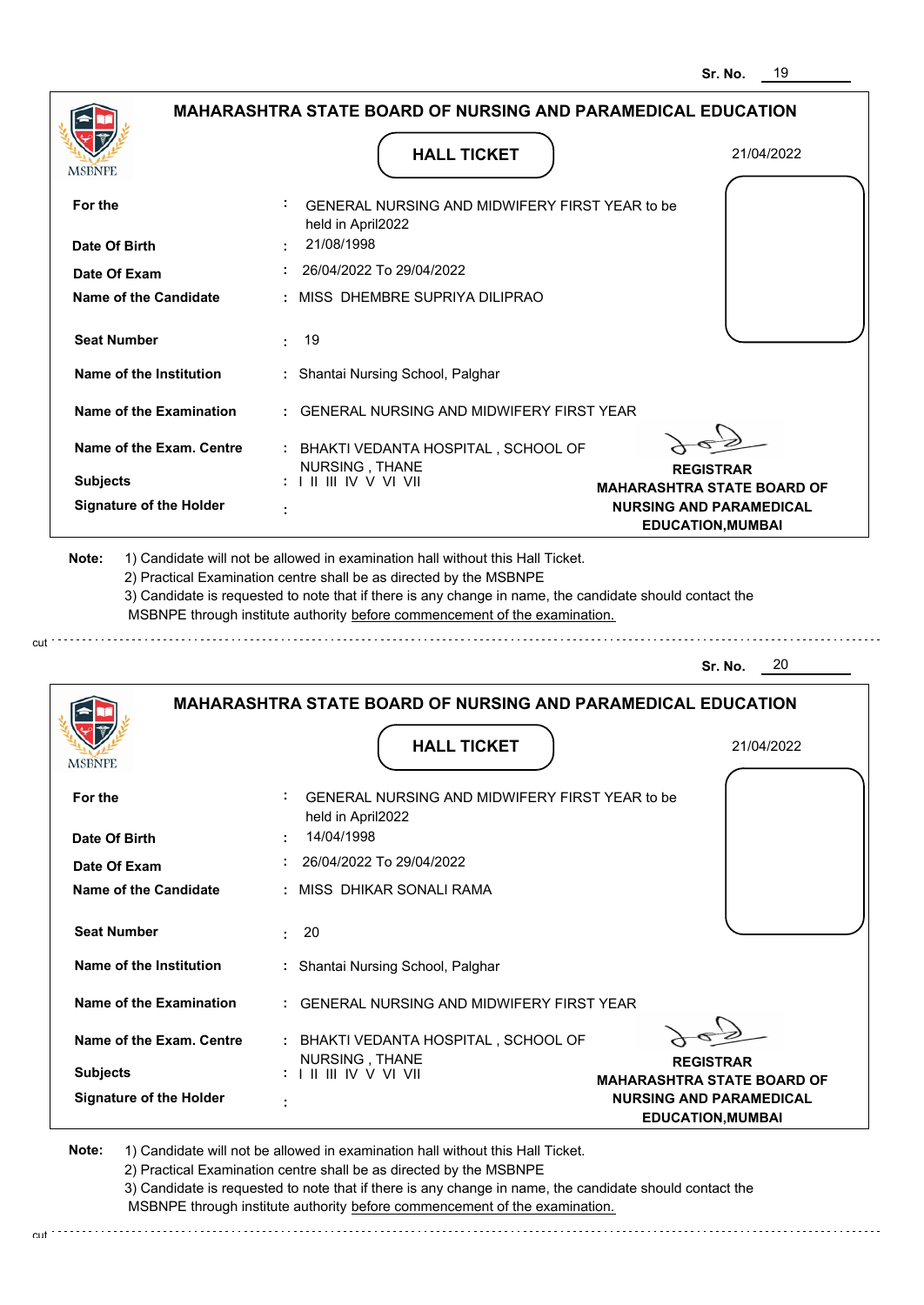|                                                                                                                         | <b>MAHARASHTRA STATE BOARD OF NURSING AND PARAMEDICAL EDUCATION</b>                                                                                                                                                                                                                                                                           |                                                            |
|-------------------------------------------------------------------------------------------------------------------------|-----------------------------------------------------------------------------------------------------------------------------------------------------------------------------------------------------------------------------------------------------------------------------------------------------------------------------------------------|------------------------------------------------------------|
| <b>MSBNPE</b>                                                                                                           | <b>HALL TICKET</b>                                                                                                                                                                                                                                                                                                                            | 21/04/2022                                                 |
| For the                                                                                                                 | GENERAL NURSING AND MIDWIFERY FIRST YEAR to be<br>held in April2022                                                                                                                                                                                                                                                                           |                                                            |
| Date Of Birth                                                                                                           | 15/07/2000                                                                                                                                                                                                                                                                                                                                    |                                                            |
| Date Of Exam                                                                                                            | 26/04/2022 To 29/04/2022                                                                                                                                                                                                                                                                                                                      |                                                            |
| Name of the Candidate                                                                                                   | : MISS DHOLE MONIKA BALAJI                                                                                                                                                                                                                                                                                                                    |                                                            |
| <b>Seat Number</b>                                                                                                      | : 21                                                                                                                                                                                                                                                                                                                                          |                                                            |
| Name of the Institution                                                                                                 | : Shantai Nursing School, Palghar                                                                                                                                                                                                                                                                                                             |                                                            |
| Name of the Examination                                                                                                 | : GENERAL NURSING AND MIDWIFERY FIRST YEAR                                                                                                                                                                                                                                                                                                    |                                                            |
| Name of the Exam. Centre                                                                                                | : BHAKTI VEDANTA HOSPITAL, SCHOOL OF                                                                                                                                                                                                                                                                                                          |                                                            |
| <b>Subjects</b>                                                                                                         | NURSING, THANE<br>: I II III IV V VI VII                                                                                                                                                                                                                                                                                                      | <b>REGISTRAR</b><br><b>MAHARASHTRA STATE BOARD OF</b>      |
| <b>Signature of the Holder</b>                                                                                          |                                                                                                                                                                                                                                                                                                                                               | <b>NURSING AND PARAMEDICAL</b><br><b>EDUCATION, MUMBAI</b> |
|                                                                                                                         | 1) Candidate will not be allowed in examination hall without this Hall Ticket.<br>2) Practical Examination centre shall be as directed by the MSBNPE<br>3) Candidate is requested to note that if there is any change in name, the candidate should contact the<br>MSBNPE through institute authority before commencement of the examination. |                                                            |
|                                                                                                                         |                                                                                                                                                                                                                                                                                                                                               | 22<br>Sr. No.                                              |
|                                                                                                                         | <b>MAHARASHTRA STATE BOARD OF NURSING AND PARAMEDICAL EDUCATION</b>                                                                                                                                                                                                                                                                           |                                                            |
|                                                                                                                         | <b>HALL TICKET</b>                                                                                                                                                                                                                                                                                                                            | 21/04/2022                                                 |
|                                                                                                                         | GENERAL NURSING AND MIDWIFERY FIRST YEAR to be<br>held in April2022                                                                                                                                                                                                                                                                           |                                                            |
|                                                                                                                         | 04/09/2002                                                                                                                                                                                                                                                                                                                                    |                                                            |
|                                                                                                                         | 26/04/2022 To 29/04/2022                                                                                                                                                                                                                                                                                                                      |                                                            |
|                                                                                                                         | : MISS DIPKE TEJASVINI DALIT                                                                                                                                                                                                                                                                                                                  |                                                            |
| <b>Seat Number</b>                                                                                                      | : 22                                                                                                                                                                                                                                                                                                                                          |                                                            |
| Name of the Institution                                                                                                 | : Shantai Nursing School, Palghar                                                                                                                                                                                                                                                                                                             |                                                            |
| Name of the Examination                                                                                                 | : GENERAL NURSING AND MIDWIFERY FIRST YEAR                                                                                                                                                                                                                                                                                                    |                                                            |
| Note:<br><b>MSBNPE</b><br>For the<br>Date Of Birth<br>Date Of Exam<br>Name of the Candidate<br>Name of the Exam. Centre | : BHAKTI VEDANTA HOSPITAL, SCHOOL OF<br>NURSING, THANE                                                                                                                                                                                                                                                                                        | <b>REGISTRAR</b>                                           |

2) Practical Examination centre shall be as directed by the MSBNPE

3) Candidate is requested to note that if there is any change in name, the candidate should contact the MSBNPE through institute authority before commencement of the examination.

cut de la component de la component de la component de la component de la component de la component de la component de la component de la component de la component de la component de la component de la component de la comp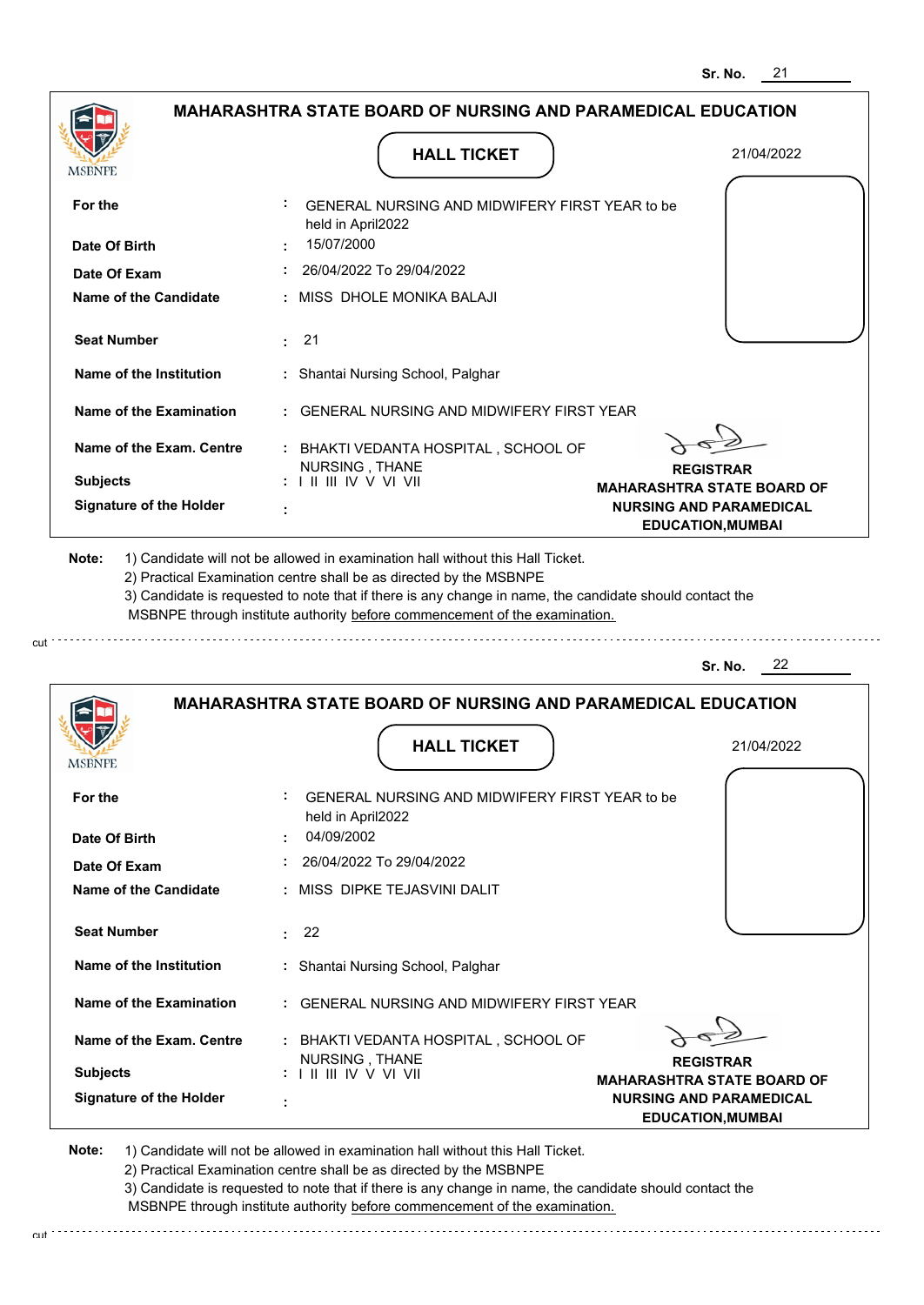|                                                                                | <b>HALL TICKET</b>                                                                                                                                                                                                                                          | 21/04/2022                                                 |
|--------------------------------------------------------------------------------|-------------------------------------------------------------------------------------------------------------------------------------------------------------------------------------------------------------------------------------------------------------|------------------------------------------------------------|
| <b>MSBNPE</b>                                                                  |                                                                                                                                                                                                                                                             |                                                            |
| For the                                                                        | GENERAL NURSING AND MIDWIFERY FIRST YEAR to be<br>held in April2022                                                                                                                                                                                         |                                                            |
| Date Of Birth                                                                  | 14/05/1995                                                                                                                                                                                                                                                  |                                                            |
| Date Of Exam                                                                   | 26/04/2022 To 29/04/2022                                                                                                                                                                                                                                    |                                                            |
| Name of the Candidate                                                          | : MISS DUDHMAL JYOTI BHIMRAO                                                                                                                                                                                                                                |                                                            |
| <b>Seat Number</b>                                                             | : 23                                                                                                                                                                                                                                                        |                                                            |
| Name of the Institution                                                        | : Shantai Nursing School, Palghar                                                                                                                                                                                                                           |                                                            |
| Name of the Examination                                                        | : GENERAL NURSING AND MIDWIFERY FIRST YEAR                                                                                                                                                                                                                  |                                                            |
| Name of the Exam. Centre                                                       | : BHAKTI VEDANTA HOSPITAL, SCHOOL OF<br>NURSING, THANE                                                                                                                                                                                                      | <b>REGISTRAR</b>                                           |
| <b>Subjects</b>                                                                | $: 1 \mathbb{H} \mathbb{H} \mathbb{W} \vee \mathbb{V} \mathbb{V} \mathbb{H}$                                                                                                                                                                                | <b>MAHARASHTRA STATE BOARD OF</b>                          |
| <b>Signature of the Holder</b>                                                 |                                                                                                                                                                                                                                                             | <b>NURSING AND PARAMEDICAL</b><br><b>EDUCATION, MUMBAI</b> |
|                                                                                | 2) Practical Examination centre shall be as directed by the MSBNPE<br>3) Candidate is requested to note that if there is any change in name, the candidate should contact the<br>MSBNPE through institute authority before commencement of the examination. | 24<br>Sr. No.                                              |
|                                                                                | <b>MAHARASHTRA STATE BOARD OF NURSING AND PARAMEDICAL EDUCATION</b>                                                                                                                                                                                         |                                                            |
| <b>MSBNPE</b>                                                                  | <b>HALL TICKET</b>                                                                                                                                                                                                                                          | 21/04/2022                                                 |
| For the                                                                        | GENERAL NURSING AND MIDWIFERY FIRST YEAR to be<br>held in April2022                                                                                                                                                                                         |                                                            |
| Date Of Birth                                                                  | 04/09/1999                                                                                                                                                                                                                                                  |                                                            |
| Date Of Exam                                                                   | 26/04/2022 To 29/04/2022                                                                                                                                                                                                                                    |                                                            |
|                                                                                | : MISS GANVIR SNEHA KAILAS                                                                                                                                                                                                                                  |                                                            |
| <b>Name of the Candidate</b><br><b>Seat Number</b>                             | $\cdot$ 24                                                                                                                                                                                                                                                  |                                                            |
|                                                                                | : Shantai Nursing School, Palghar                                                                                                                                                                                                                           |                                                            |
|                                                                                | : GENERAL NURSING AND MIDWIFERY FIRST YEAR                                                                                                                                                                                                                  |                                                            |
| Name of the Institution<br>Name of the Examination<br>Name of the Exam. Centre | : BHAKTI VEDANTA HOSPITAL, SCHOOL OF                                                                                                                                                                                                                        |                                                            |
| <b>Subjects</b>                                                                | NURSING, THANE<br>: I II III IV V VI VII                                                                                                                                                                                                                    | <b>REGISTRAR</b><br><b>MAHARASHTRA STATE BOARD OF</b>      |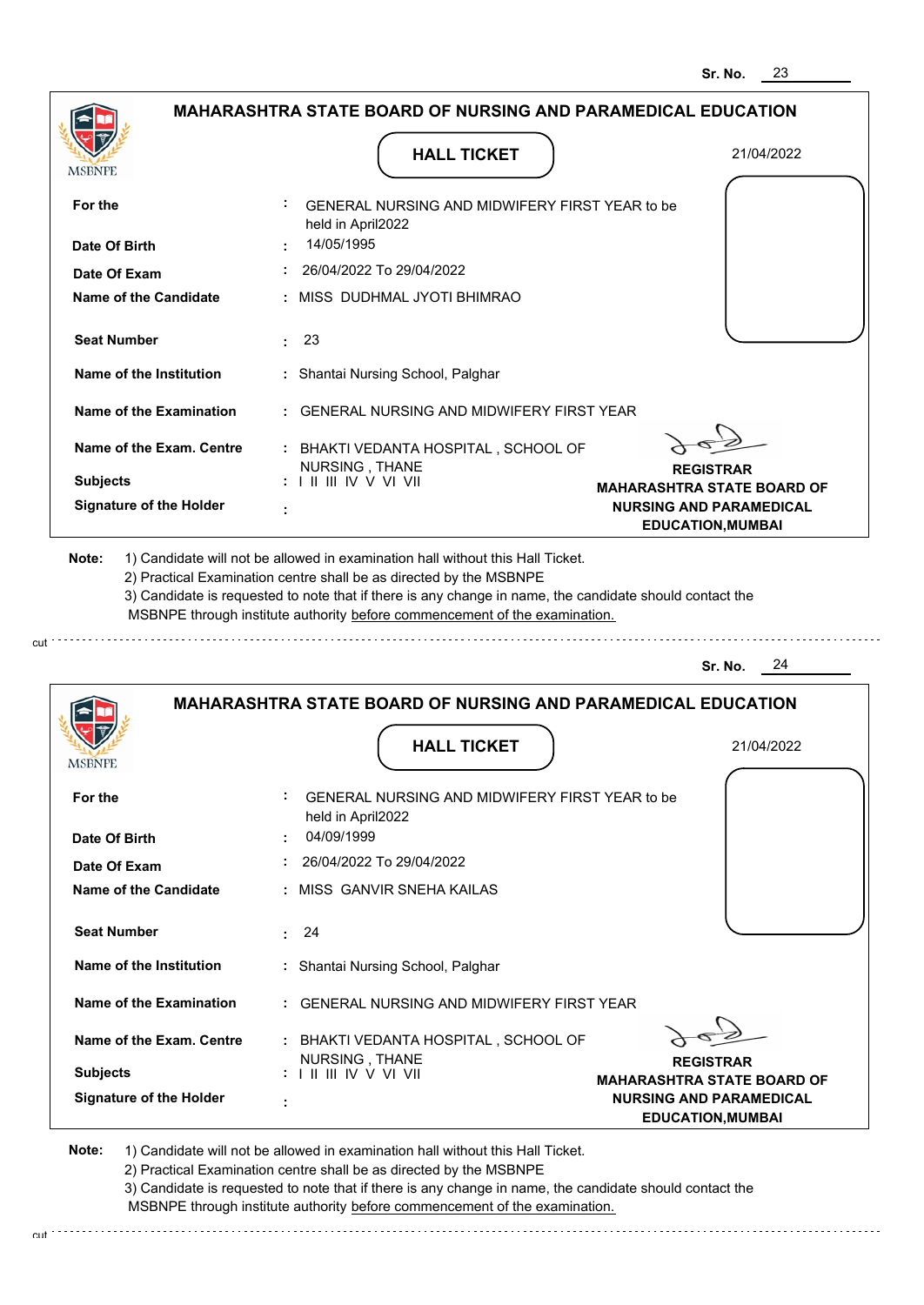|                                |                                                                                                                                                                                                                                    |                    | <b>MAHARASHTRA STATE BOARD OF NURSING AND PARAMEDICAL EDUCATION</b>                                                                 |
|--------------------------------|------------------------------------------------------------------------------------------------------------------------------------------------------------------------------------------------------------------------------------|--------------------|-------------------------------------------------------------------------------------------------------------------------------------|
|                                |                                                                                                                                                                                                                                    |                    |                                                                                                                                     |
|                                |                                                                                                                                                                                                                                    | <b>HALL TICKET</b> | 21/04/2022                                                                                                                          |
| MSBNPE                         |                                                                                                                                                                                                                                    |                    |                                                                                                                                     |
| For the                        | GENERAL NURSING AND MIDWIFERY FIRST YEAR to be<br>held in April2022                                                                                                                                                                |                    |                                                                                                                                     |
| Date Of Birth                  | 29/12/2000                                                                                                                                                                                                                         |                    |                                                                                                                                     |
| Date Of Exam                   | 26/04/2022 To 29/04/2022                                                                                                                                                                                                           |                    |                                                                                                                                     |
| Name of the Candidate          | : MISS GAVIT ANJANA SUDAM                                                                                                                                                                                                          |                    |                                                                                                                                     |
| <b>Seat Number</b>             | 25<br>$\mathcal{L}^{\pm}$                                                                                                                                                                                                          |                    |                                                                                                                                     |
| Name of the Institution        | : Shantai Nursing School, Palghar                                                                                                                                                                                                  |                    |                                                                                                                                     |
| <b>Name of the Examination</b> | <b>GENERAL NURSING AND MIDWIFERY FIRST YEAR</b>                                                                                                                                                                                    |                    |                                                                                                                                     |
|                                |                                                                                                                                                                                                                                    |                    |                                                                                                                                     |
| Name of the Exam. Centre       | : BHAKTI VEDANTA HOSPITAL, SCHOOL OF                                                                                                                                                                                               |                    |                                                                                                                                     |
| <b>Subjects</b>                | NURSING, THANE<br>$: 1 \mathbb{H} \mathbb{H} \mathbb{W} \vee \mathbb{V} \mathbb{V} \mathbb{H}$                                                                                                                                     |                    | <b>REGISTRAR</b><br><b>MAHARASHTRA STATE BOARD OF</b>                                                                               |
| <b>Signature of the Holder</b> |                                                                                                                                                                                                                                    |                    | <b>NURSING AND PARAMEDICAL</b>                                                                                                      |
| Note:                          | 1) Candidate will not be allowed in examination hall without this Hall Ticket.<br>2) Practical Examination centre shall be as directed by the MSBNPE<br>MSBNPE through institute authority before commencement of the examination. |                    | <b>EDUCATION, MUMBAI</b><br>3) Candidate is requested to note that if there is any change in name, the candidate should contact the |
|                                |                                                                                                                                                                                                                                    |                    | 26<br>Sr. No.                                                                                                                       |
|                                |                                                                                                                                                                                                                                    |                    | <b>MAHARASHTRA STATE BOARD OF NURSING AND PARAMEDICAL EDUCATION</b>                                                                 |
| MSBNPE                         |                                                                                                                                                                                                                                    | <b>HALL TICKET</b> | 21/04/2022                                                                                                                          |
| For the                        | GENERAL NURSING AND MIDWIFERY FIRST YEAR to be                                                                                                                                                                                     |                    |                                                                                                                                     |
| Date Of Birth                  | held in April2022<br>10/07/1995                                                                                                                                                                                                    |                    |                                                                                                                                     |
| Date Of Exam                   | 26/04/2022 To 29/04/2022                                                                                                                                                                                                           |                    |                                                                                                                                     |
| <b>Name of the Candidate</b>   | MISS GAWARE ARTI GULABRAO                                                                                                                                                                                                          |                    |                                                                                                                                     |
| <b>Seat Number</b>             | 26<br>ŧ.                                                                                                                                                                                                                           |                    |                                                                                                                                     |
| <b>Name of the Institution</b> | Shantai Nursing School, Palghar                                                                                                                                                                                                    |                    |                                                                                                                                     |
| <b>Name of the Examination</b> | <b>GENERAL NURSING AND MIDWIFERY FIRST YEAR</b>                                                                                                                                                                                    |                    |                                                                                                                                     |
| Name of the Exam. Centre       | : BHAKTI VEDANTA HOSPITAL, SCHOOL OF                                                                                                                                                                                               |                    |                                                                                                                                     |
| <b>Subjects</b>                | NURSING, THANE<br>: III III IV V VI VII                                                                                                                                                                                            |                    | <b>REGISTRAR</b><br><b>MAHARASHTRA STATE BOARD OF</b>                                                                               |

cut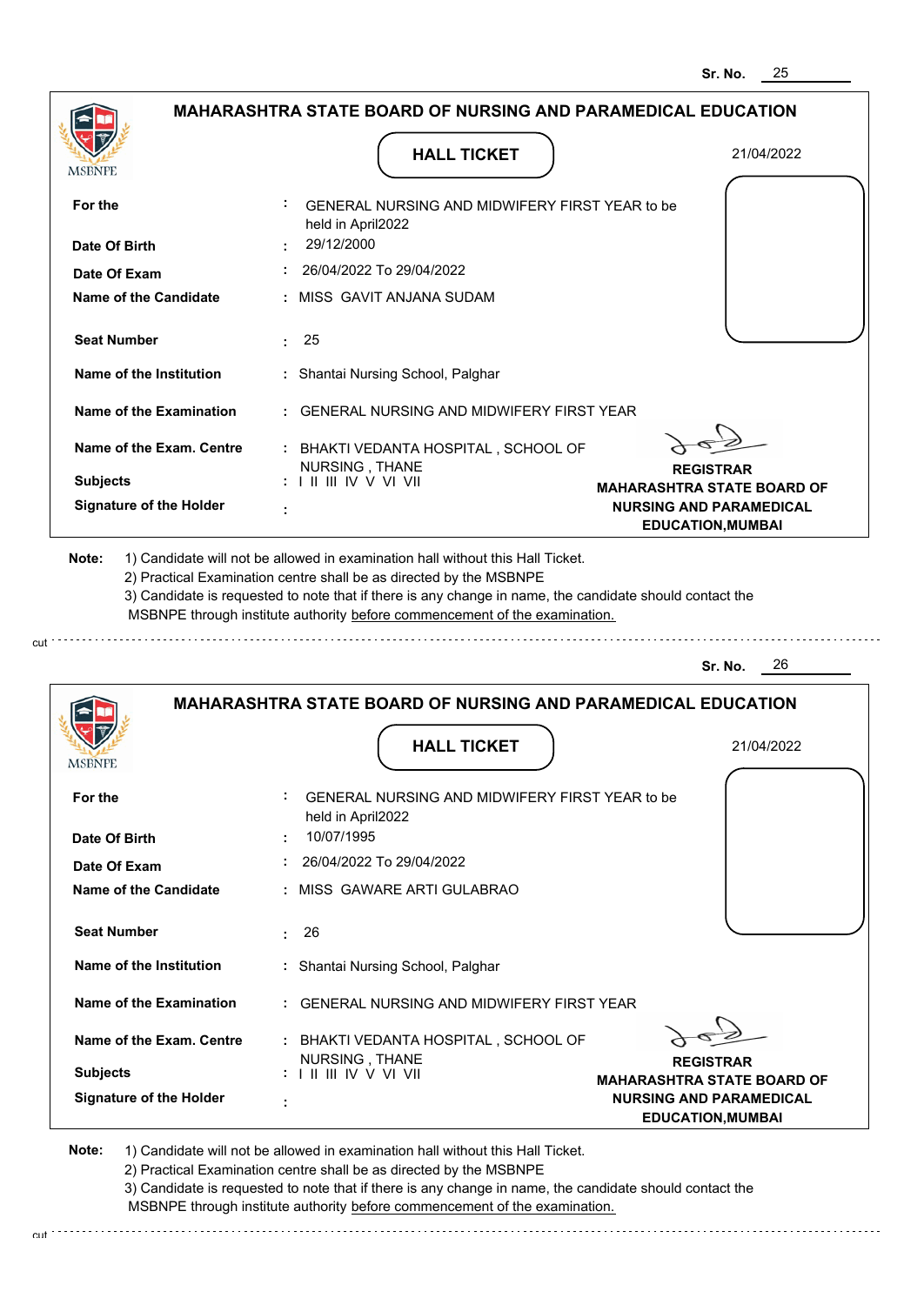|                                                                   |                                                                                                           | Sr. NO.<br>21                                                                                   |
|-------------------------------------------------------------------|-----------------------------------------------------------------------------------------------------------|-------------------------------------------------------------------------------------------------|
|                                                                   | <b>MAHARASHTRA STATE BOARD OF NURSING AND PARAMEDICAL EDUCATION</b>                                       |                                                                                                 |
| <b>MSBNPE</b>                                                     | <b>HALL TICKET</b>                                                                                        | 21/04/2022                                                                                      |
| For the                                                           | GENERAL NURSING AND MIDWIFERY FIRST YEAR to be<br>held in April2022                                       |                                                                                                 |
| Date Of Birth                                                     | 08/05/1997                                                                                                |                                                                                                 |
| Date Of Exam                                                      | 26/04/2022 To 29/04/2022                                                                                  |                                                                                                 |
| <b>Name of the Candidate</b>                                      | : MISS GEDAM SWATI SHYAM                                                                                  |                                                                                                 |
| <b>Seat Number</b>                                                | : 27                                                                                                      |                                                                                                 |
| Name of the Institution                                           | : Shantai Nursing School, Palghar                                                                         |                                                                                                 |
| <b>Name of the Examination</b>                                    | : GENERAL NURSING AND MIDWIFERY FIRST YEAR                                                                |                                                                                                 |
| Name of the Exam. Centre<br><b>Subjects</b>                       | : BHAKTI VEDANTA HOSPITAL, SCHOOL OF<br>NURSING, THANE<br>$: 1 \parallel \parallel \parallel$ IV V VI VII | <b>REGISTRAR</b>                                                                                |
| <b>Signature of the Holder</b>                                    |                                                                                                           | <b>MAHARASHTRA STATE BOARD OF</b><br><b>NURSING AND PARAMEDICAL</b><br><b>EDUCATION, MUMBAI</b> |
|                                                                   | MSBNPE through institute authority before commencement of the examination.                                |                                                                                                 |
|                                                                   |                                                                                                           | 28<br>Sr. No.                                                                                   |
|                                                                   | <b>MAHARASHTRA STATE BOARD OF NURSING AND PARAMEDICAL EDUCATION</b><br><b>HALL TICKET</b>                 |                                                                                                 |
| MSBNPI                                                            |                                                                                                           | 21/04/2022                                                                                      |
| For the                                                           |                                                                                                           |                                                                                                 |
|                                                                   | GENERAL NURSING AND MIDWIFERY FIRST YEAR to be                                                            |                                                                                                 |
|                                                                   | held in April2022<br>10/01/1989                                                                           |                                                                                                 |
| Date Of Exam                                                      | $: 26/04/2022$ To 29/04/2022                                                                              |                                                                                                 |
|                                                                   | : MISS JADHAV BHAGYASHRI SHESHERAO                                                                        |                                                                                                 |
| <b>Seat Number</b>                                                | : 28                                                                                                      |                                                                                                 |
| Name of the Institution                                           | : Shantai Nursing School, Palghar                                                                         |                                                                                                 |
| Date Of Birth<br>Name of the Candidate<br>Name of the Examination | : GENERAL NURSING AND MIDWIFERY FIRST YEAR                                                                |                                                                                                 |

**REGISTRAR MAHARASHTRA STATE BOARD OF NURSING AND PARAMEDICAL EDUCATION,MUMBAI**

**Note:**  1) Candidate will not be allowed in examination hall without this Hall Ticket. 2) Practical Examination centre shall be as directed by the MSBNPE

NURSING , THANE I II III IV V VI VII

 **:**

**Signature of the Holder**

**Subjects :**

cut : : : : : : : : : : : : : : : :

3) Candidate is requested to note that if there is any change in name, the candidate should contact the MSBNPE through institute authority before commencement of the examination.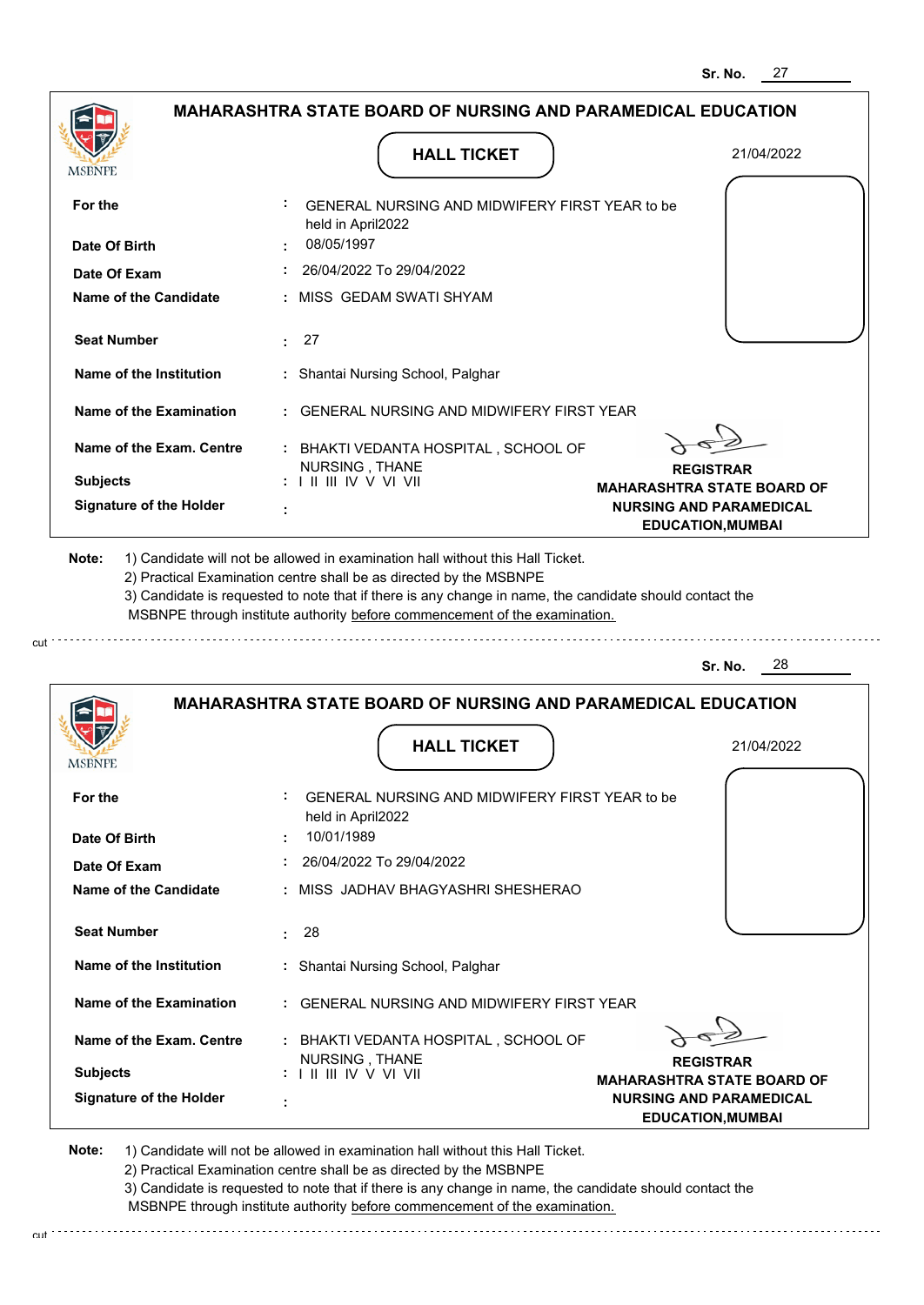|                                |                                                                                                                                                                                                                                                             | 29<br>Sr. No.                                              |
|--------------------------------|-------------------------------------------------------------------------------------------------------------------------------------------------------------------------------------------------------------------------------------------------------------|------------------------------------------------------------|
|                                | <b>MAHARASHTRA STATE BOARD OF NURSING AND PARAMEDICAL EDUCATION</b>                                                                                                                                                                                         |                                                            |
| MSBNPE                         | <b>HALL TICKET</b>                                                                                                                                                                                                                                          | 21/04/2022                                                 |
| For the                        | GENERAL NURSING AND MIDWIFERY FIRST YEAR to be                                                                                                                                                                                                              |                                                            |
| Date Of Birth                  | held in April2022<br>09/05/2002                                                                                                                                                                                                                             |                                                            |
| Date Of Exam                   | 26/04/2022 To 29/04/2022                                                                                                                                                                                                                                    |                                                            |
| Name of the Candidate          | MR JAMBHALE ADWAIT SANKET                                                                                                                                                                                                                                   |                                                            |
| <b>Seat Number</b>             | -29<br>t.                                                                                                                                                                                                                                                   |                                                            |
| Name of the Institution        | : Shantai Nursing School, Palghar                                                                                                                                                                                                                           |                                                            |
| Name of the Examination        | <b>GENERAL NURSING AND MIDWIFERY FIRST YEAR</b>                                                                                                                                                                                                             |                                                            |
| Name of the Exam. Centre       | : BHAKTI VEDANTA HOSPITAL, SCHOOL OF                                                                                                                                                                                                                        |                                                            |
| <b>Subjects</b>                | NURSING, THANE<br>: I II III IV V VI VII                                                                                                                                                                                                                    | <b>REGISTRAR</b><br><b>MAHARASHTRA STATE BOARD OF</b>      |
| <b>Signature of the Holder</b> |                                                                                                                                                                                                                                                             | <b>NURSING AND PARAMEDICAL</b><br><b>EDUCATION, MUMBAI</b> |
|                                | 2) Practical Examination centre shall be as directed by the MSBNPE<br>3) Candidate is requested to note that if there is any change in name, the candidate should contact the<br>MSBNPE through institute authority before commencement of the examination. | 30<br>Sr. No.                                              |
|                                | <b>MAHARASHTRA STATE BOARD OF NURSING AND PARAMEDICAL EDUCATION</b>                                                                                                                                                                                         |                                                            |
|                                |                                                                                                                                                                                                                                                             |                                                            |
|                                | <b>HALL TICKET</b>                                                                                                                                                                                                                                          | 21/04/2022                                                 |
| <b>IMPDIAL P</b>               |                                                                                                                                                                                                                                                             |                                                            |
| For the                        | GENERAL NURSING AND MIDWIFERY FIRST YEAR to be<br>held in April2022                                                                                                                                                                                         |                                                            |
| Date Of Birth                  | 02/02/1998                                                                                                                                                                                                                                                  |                                                            |
| Date Of Exam                   | 26/04/2022 To 29/04/2022                                                                                                                                                                                                                                    |                                                            |
| Name of the Candidate          | MISS JAMUNKAR URMILA RAMU                                                                                                                                                                                                                                   |                                                            |
| <b>Seat Number</b>             | 30<br>÷                                                                                                                                                                                                                                                     |                                                            |
| Name of the Institution        | : Shantai Nursing School, Palghar                                                                                                                                                                                                                           |                                                            |
| Name of the Examination        | : GENERAL NURSING AND MIDWIFERY FIRST YEAR                                                                                                                                                                                                                  |                                                            |

| Name of the Exam. Centre | : BHAKTI VEDANTA HOSPITAL . SCHOOL OF     |               |
|--------------------------|-------------------------------------------|---------------|
| <b>Subjects</b>          | NURSING . THANE<br>: I II III IV V VI VII |               |
|                          |                                           | <b>MAHARA</b> |
| Signature of the Holder  | ٠                                         | <b>NURSIN</b> |

**REGISTRAR SHTRA STATE BOARD OF NURSING AND PARAMEDICAL EDUCATION,MUMBAI**

**Note:**  1) Candidate will not be allowed in examination hall without this Hall Ticket. 2) Practical Examination centre shall be as directed by the MSBNPE

cut

cut.

3) Candidate is requested to note that if there is any change in name, the candidate should contact the

MSBNPE through institute authority before commencement of the examination.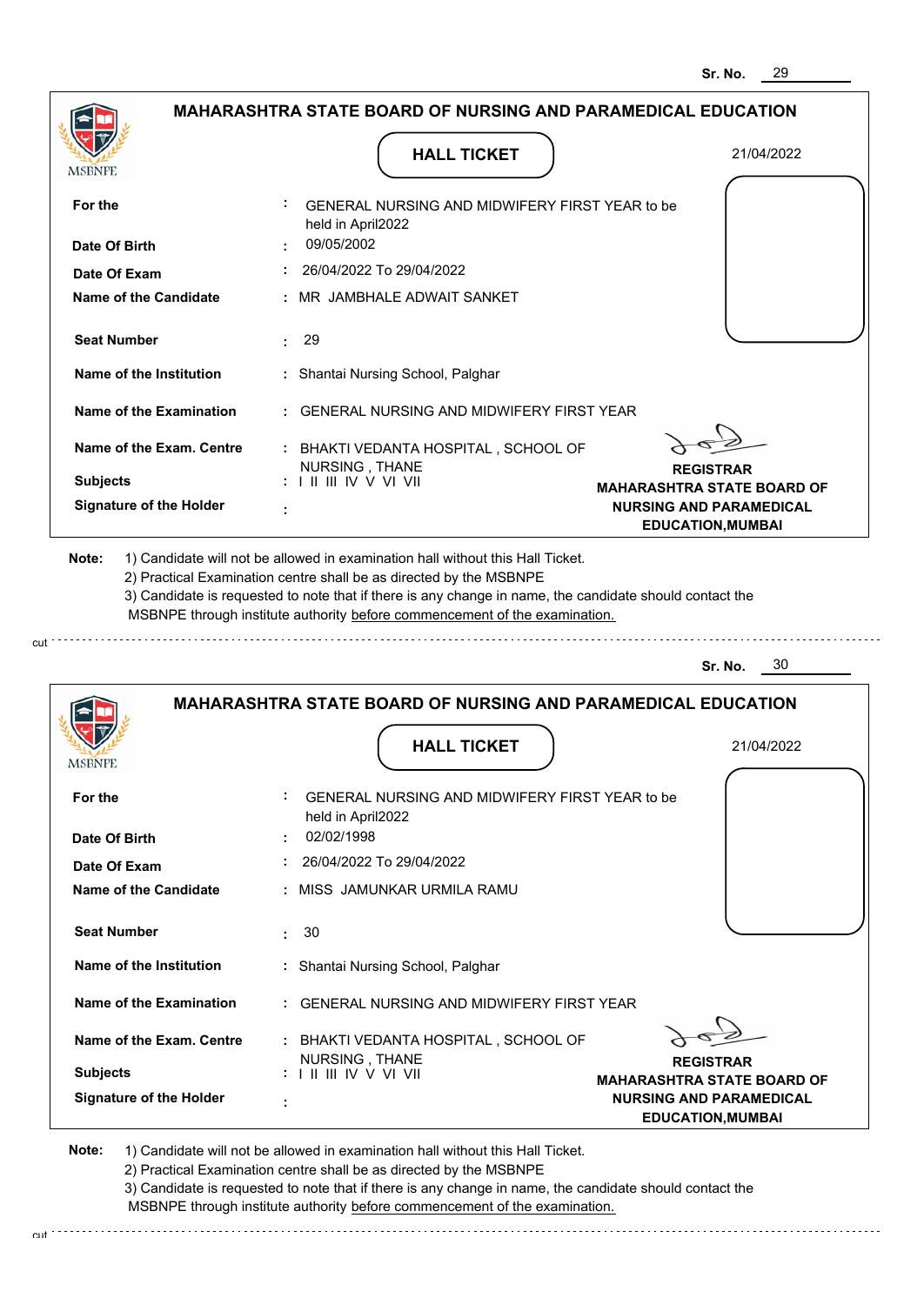| <b>MSBNPE</b>                                                                         | <b>HALL TICKET</b>                                                                                                                                                                    | 21/04/2022                                            |
|---------------------------------------------------------------------------------------|---------------------------------------------------------------------------------------------------------------------------------------------------------------------------------------|-------------------------------------------------------|
| For the<br>Date Of Birth                                                              | GENERAL NURSING AND MIDWIFERY FIRST YEAR to be<br>held in April2022<br>01/05/1994                                                                                                     |                                                       |
| Date Of Exam                                                                          | 26/04/2022 To 29/04/2022                                                                                                                                                              |                                                       |
| Name of the Candidate                                                                 | : MR JAWALE VASANT PANDHARINATH                                                                                                                                                       |                                                       |
| <b>Seat Number</b>                                                                    | : 31                                                                                                                                                                                  |                                                       |
| Name of the Institution                                                               | : Shantai Nursing School, Palghar                                                                                                                                                     |                                                       |
| Name of the Examination                                                               | : GENERAL NURSING AND MIDWIFERY FIRST YEAR                                                                                                                                            |                                                       |
| Name of the Exam. Centre                                                              | : BHAKTI VEDANTA HOSPITAL, SCHOOL OF<br>NURSING, THANE                                                                                                                                | <b>REGISTRAR</b>                                      |
| <b>Subjects</b>                                                                       | : I II III IV V VI VII                                                                                                                                                                | <b>MAHARASHTRA STATE BOARD OF</b>                     |
| <b>Signature of the Holder</b>                                                        |                                                                                                                                                                                       | <b>NURSING AND PARAMEDICAL</b>                        |
|                                                                                       | 3) Candidate is requested to note that if there is any change in name, the candidate should contact the<br>MSBNPE through institute authority before commencement of the examination. | 32<br>Sr. No.                                         |
|                                                                                       | <b>MAHARASHTRA STATE BOARD OF NURSING AND PARAMEDICAL EDUCATION</b>                                                                                                                   |                                                       |
|                                                                                       | <b>HALL TICKET</b>                                                                                                                                                                    | 21/04/2022                                            |
|                                                                                       | GENERAL NURSING AND MIDWIFERY FIRST YEAR to be<br>held in April2022                                                                                                                   |                                                       |
|                                                                                       | 05/07/1989                                                                                                                                                                            |                                                       |
| <b>MSBNPE</b><br>For the<br>Date Of Birth<br>Date Of Exam                             | 26/04/2022 To 29/04/2022                                                                                                                                                              |                                                       |
|                                                                                       | : MISS KAMBLE ANITA RAMRAO                                                                                                                                                            |                                                       |
| <b>Name of the Candidate</b><br><b>Seat Number</b>                                    | $\div$ 32                                                                                                                                                                             |                                                       |
|                                                                                       | : Shantai Nursing School, Palghar                                                                                                                                                     |                                                       |
|                                                                                       | : GENERAL NURSING AND MIDWIFERY FIRST YEAR                                                                                                                                            |                                                       |
| Name of the Institution<br><b>Name of the Examination</b><br>Name of the Exam. Centre | : BHAKTI VEDANTA HOSPITAL, SCHOOL OF                                                                                                                                                  |                                                       |
| <b>Subjects</b>                                                                       | NURSING, THANE<br>: I II III IV V VI VII                                                                                                                                              | <b>REGISTRAR</b><br><b>MAHARASHTRA STATE BOARD OF</b> |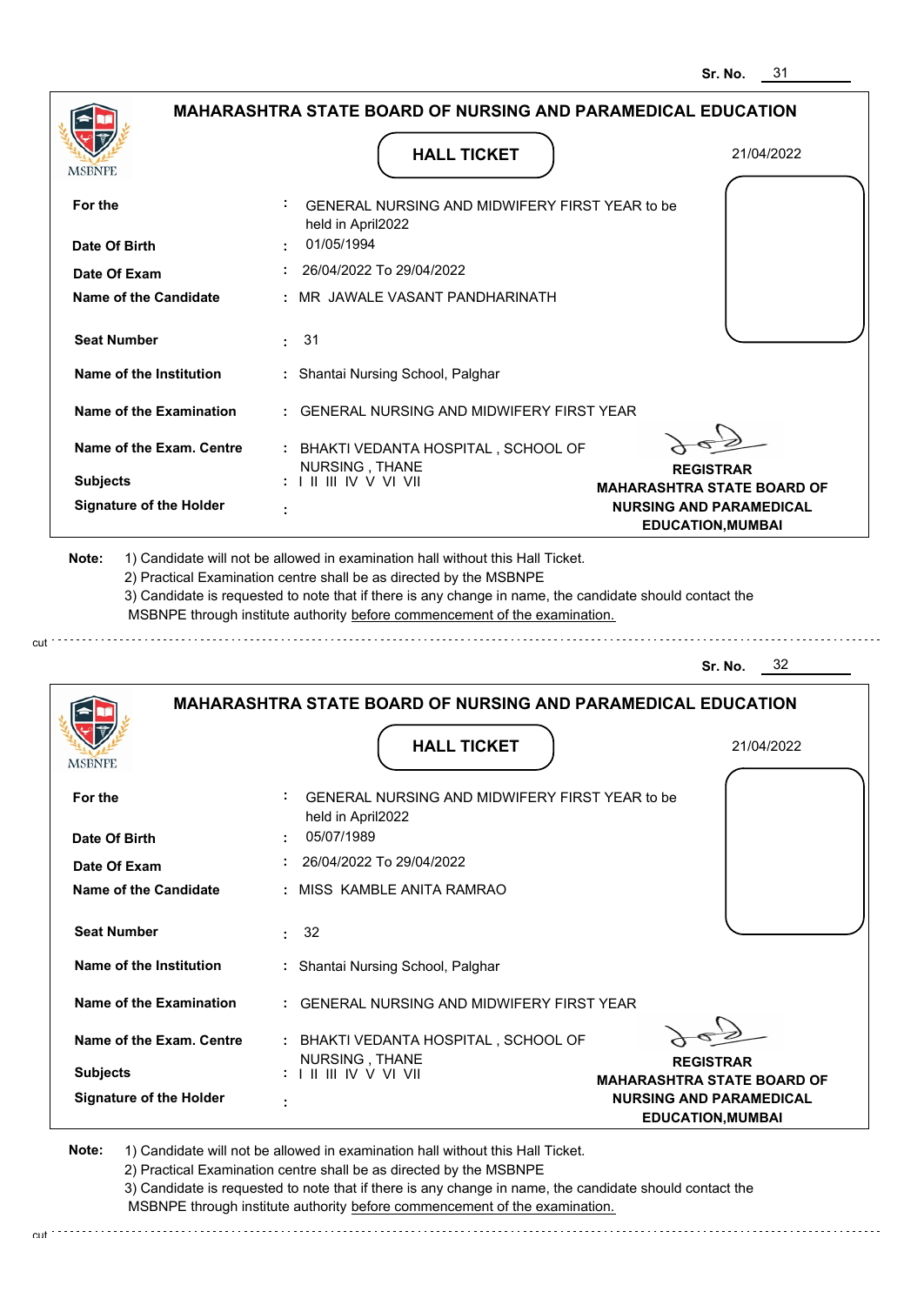|                                                                                                                                                                                                                      | <b>HALL TICKET</b>                                                                                                                                                                                                                                          | 21/04/2022                                            |
|----------------------------------------------------------------------------------------------------------------------------------------------------------------------------------------------------------------------|-------------------------------------------------------------------------------------------------------------------------------------------------------------------------------------------------------------------------------------------------------------|-------------------------------------------------------|
| <b>MSBNPE</b>                                                                                                                                                                                                        |                                                                                                                                                                                                                                                             |                                                       |
| For the                                                                                                                                                                                                              | GENERAL NURSING AND MIDWIFERY FIRST YEAR to be<br>held in April2022                                                                                                                                                                                         |                                                       |
| Date Of Birth                                                                                                                                                                                                        | 03/08/2000                                                                                                                                                                                                                                                  |                                                       |
| Date Of Exam                                                                                                                                                                                                         | 26/04/2022 To 29/04/2022                                                                                                                                                                                                                                    |                                                       |
| Name of the Candidate                                                                                                                                                                                                | : MR KANKUTE PRASHANT ASHOK                                                                                                                                                                                                                                 |                                                       |
| <b>Seat Number</b>                                                                                                                                                                                                   | : 33                                                                                                                                                                                                                                                        |                                                       |
| Name of the Institution                                                                                                                                                                                              | : Shantai Nursing School, Palghar                                                                                                                                                                                                                           |                                                       |
| Name of the Examination                                                                                                                                                                                              | : GENERAL NURSING AND MIDWIFERY FIRST YEAR                                                                                                                                                                                                                  |                                                       |
| Name of the Exam. Centre                                                                                                                                                                                             | : BHAKTI VEDANTA HOSPITAL, SCHOOL OF                                                                                                                                                                                                                        |                                                       |
| <b>Subjects</b>                                                                                                                                                                                                      | NURSING, THANE<br>$: 1 \parallel \parallel \parallel$ IV V VI VII                                                                                                                                                                                           | <b>REGISTRAR</b><br><b>MAHARASHTRA STATE BOARD OF</b> |
| <b>Signature of the Holder</b>                                                                                                                                                                                       |                                                                                                                                                                                                                                                             | <b>NURSING AND PARAMEDICAL</b>                        |
|                                                                                                                                                                                                                      | 2) Practical Examination centre shall be as directed by the MSBNPE<br>3) Candidate is requested to note that if there is any change in name, the candidate should contact the<br>MSBNPE through institute authority before commencement of the examination. | 34<br>Sr. No.                                         |
|                                                                                                                                                                                                                      | <b>MAHARASHTRA STATE BOARD OF NURSING AND PARAMEDICAL EDUCATION</b>                                                                                                                                                                                         |                                                       |
|                                                                                                                                                                                                                      | <b>HALL TICKET</b>                                                                                                                                                                                                                                          | 21/04/2022                                            |
|                                                                                                                                                                                                                      | GENERAL NURSING AND MIDWIFERY FIRST YEAR to be<br>held in April2022                                                                                                                                                                                         |                                                       |
|                                                                                                                                                                                                                      | 01/03/1990                                                                                                                                                                                                                                                  |                                                       |
|                                                                                                                                                                                                                      | 26/04/2022 To 29/04/2022                                                                                                                                                                                                                                    |                                                       |
|                                                                                                                                                                                                                      | : MR KANKUTE KIRAN DASRAO                                                                                                                                                                                                                                   |                                                       |
|                                                                                                                                                                                                                      | .34                                                                                                                                                                                                                                                         |                                                       |
|                                                                                                                                                                                                                      | : Shantai Nursing School, Palghar                                                                                                                                                                                                                           |                                                       |
|                                                                                                                                                                                                                      | : GENERAL NURSING AND MIDWIFERY FIRST YEAR                                                                                                                                                                                                                  |                                                       |
|                                                                                                                                                                                                                      | : BHAKTI VEDANTA HOSPITAL, SCHOOL OF                                                                                                                                                                                                                        |                                                       |
| <b>MSBNPE</b><br>For the<br>Date Of Birth<br>Date Of Exam<br><b>Name of the Candidate</b><br><b>Seat Number</b><br>Name of the Institution<br>Name of the Examination<br>Name of the Exam. Centre<br><b>Subjects</b> | NURSING, THANE                                                                                                                                                                                                                                              | <b>REGISTRAR</b><br><b>MAHARASHTRA STATE BOARD OF</b> |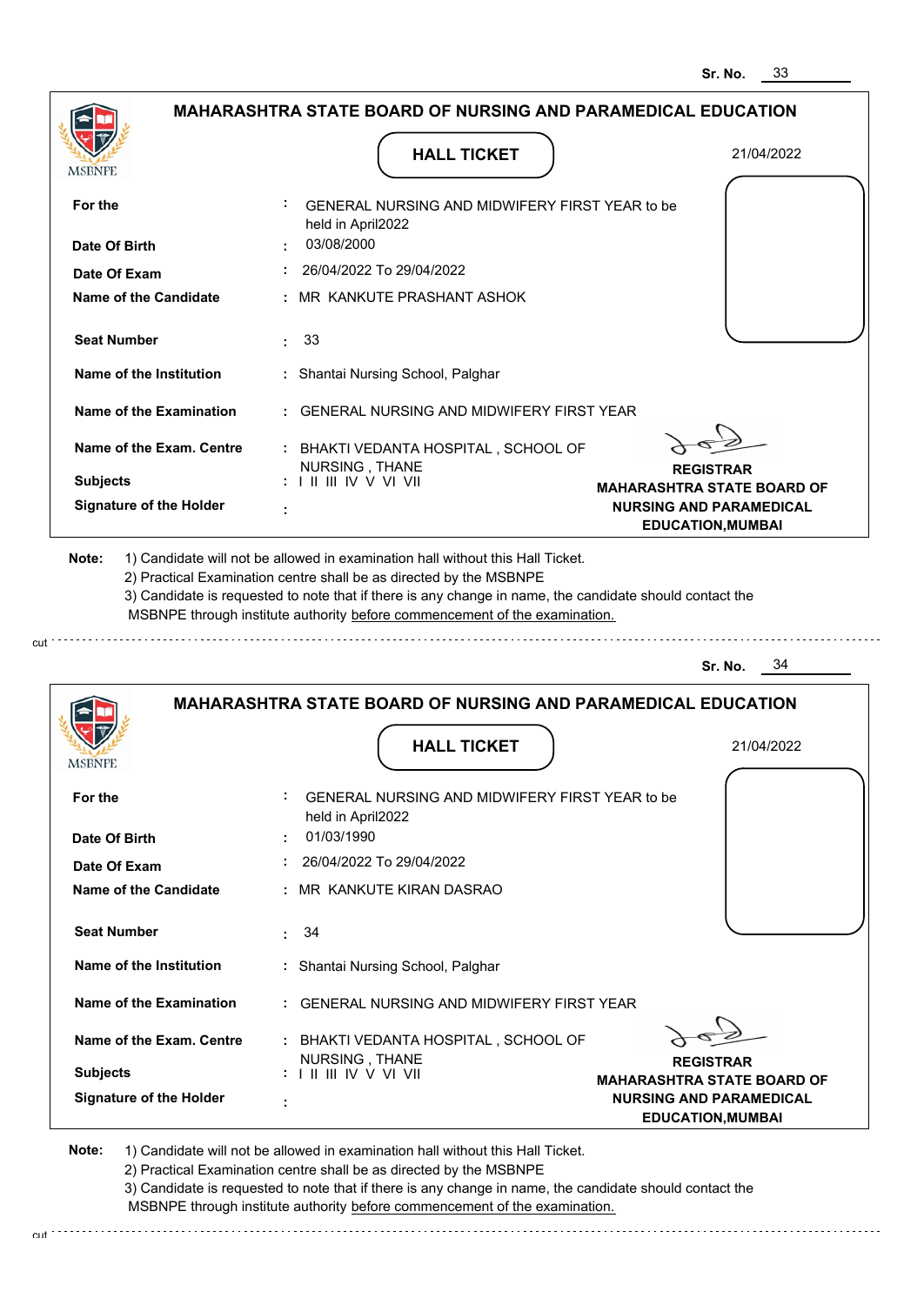| <b>MSBNPE</b>                                                                                         | <b>HALL TICKET</b>                                                                                                                                                                                                                                                                                                                            | 21/04/2022                                                 |
|-------------------------------------------------------------------------------------------------------|-----------------------------------------------------------------------------------------------------------------------------------------------------------------------------------------------------------------------------------------------------------------------------------------------------------------------------------------------|------------------------------------------------------------|
| For the                                                                                               | GENERAL NURSING AND MIDWIFERY FIRST YEAR to be<br>held in April2022<br>13/03/1999                                                                                                                                                                                                                                                             |                                                            |
| Date Of Birth                                                                                         | 26/04/2022 To 29/04/2022                                                                                                                                                                                                                                                                                                                      |                                                            |
| Date Of Exam                                                                                          |                                                                                                                                                                                                                                                                                                                                               |                                                            |
| <b>Name of the Candidate</b>                                                                          | : MISS KHILLARE SUKESHINI SUBHASHRAO                                                                                                                                                                                                                                                                                                          |                                                            |
| <b>Seat Number</b>                                                                                    | : 35                                                                                                                                                                                                                                                                                                                                          |                                                            |
| Name of the Institution                                                                               | : Shantai Nursing School, Palghar                                                                                                                                                                                                                                                                                                             |                                                            |
| <b>Name of the Examination</b>                                                                        | : GENERAL NURSING AND MIDWIFERY FIRST YEAR                                                                                                                                                                                                                                                                                                    |                                                            |
| Name of the Exam. Centre                                                                              | : BHAKTI VEDANTA HOSPITAL, SCHOOL OF<br>NURSING, THANE                                                                                                                                                                                                                                                                                        | <b>REGISTRAR</b>                                           |
| <b>Subjects</b>                                                                                       | : I II III IV V VI VII                                                                                                                                                                                                                                                                                                                        | <b>MAHARASHTRA STATE BOARD OF</b>                          |
| <b>Signature of the Holder</b>                                                                        |                                                                                                                                                                                                                                                                                                                                               | <b>NURSING AND PARAMEDICAL</b><br><b>EDUCATION, MUMBAI</b> |
|                                                                                                       | 1) Candidate will not be allowed in examination hall without this Hall Ticket.<br>2) Practical Examination centre shall be as directed by the MSBNPE<br>3) Candidate is requested to note that if there is any change in name, the candidate should contact the<br>MSBNPE through institute authority before commencement of the examination. | 36<br>Sr. No.                                              |
|                                                                                                       | <b>MAHARASHTRA STATE BOARD OF NURSING AND PARAMEDICAL EDUCATION</b>                                                                                                                                                                                                                                                                           |                                                            |
| Note:                                                                                                 |                                                                                                                                                                                                                                                                                                                                               |                                                            |
|                                                                                                       | <b>HALL TICKET</b>                                                                                                                                                                                                                                                                                                                            | 21/04/2022                                                 |
|                                                                                                       | GENERAL NURSING AND MIDWIFERY FIRST YEAR to be<br>held in April2022                                                                                                                                                                                                                                                                           |                                                            |
|                                                                                                       | 05/05/1989                                                                                                                                                                                                                                                                                                                                    |                                                            |
|                                                                                                       | 26/04/2022 To 29/04/2022                                                                                                                                                                                                                                                                                                                      |                                                            |
|                                                                                                       | : MISS KHILLARE DEEPALI PRAKASHRAO                                                                                                                                                                                                                                                                                                            |                                                            |
| <b>Seat Number</b>                                                                                    | : 36                                                                                                                                                                                                                                                                                                                                          |                                                            |
| Name of the Institution                                                                               | : Shantai Nursing School, Palghar                                                                                                                                                                                                                                                                                                             |                                                            |
| Name of the Examination                                                                               | : GENERAL NURSING AND MIDWIFERY FIRST YEAR                                                                                                                                                                                                                                                                                                    |                                                            |
| Name of the Exam. Centre                                                                              | : BHAKTI VEDANTA HOSPITAL, SCHOOL OF                                                                                                                                                                                                                                                                                                          |                                                            |
| <b>MSBNPE</b><br>For the<br>Date Of Birth<br>Date Of Exam<br>Name of the Candidate<br><b>Subjects</b> | NURSING, THANE<br>: I II III IV V VI VII                                                                                                                                                                                                                                                                                                      | <b>REGISTRAR</b><br><b>MAHARASHTRA STATE BOARD OF</b>      |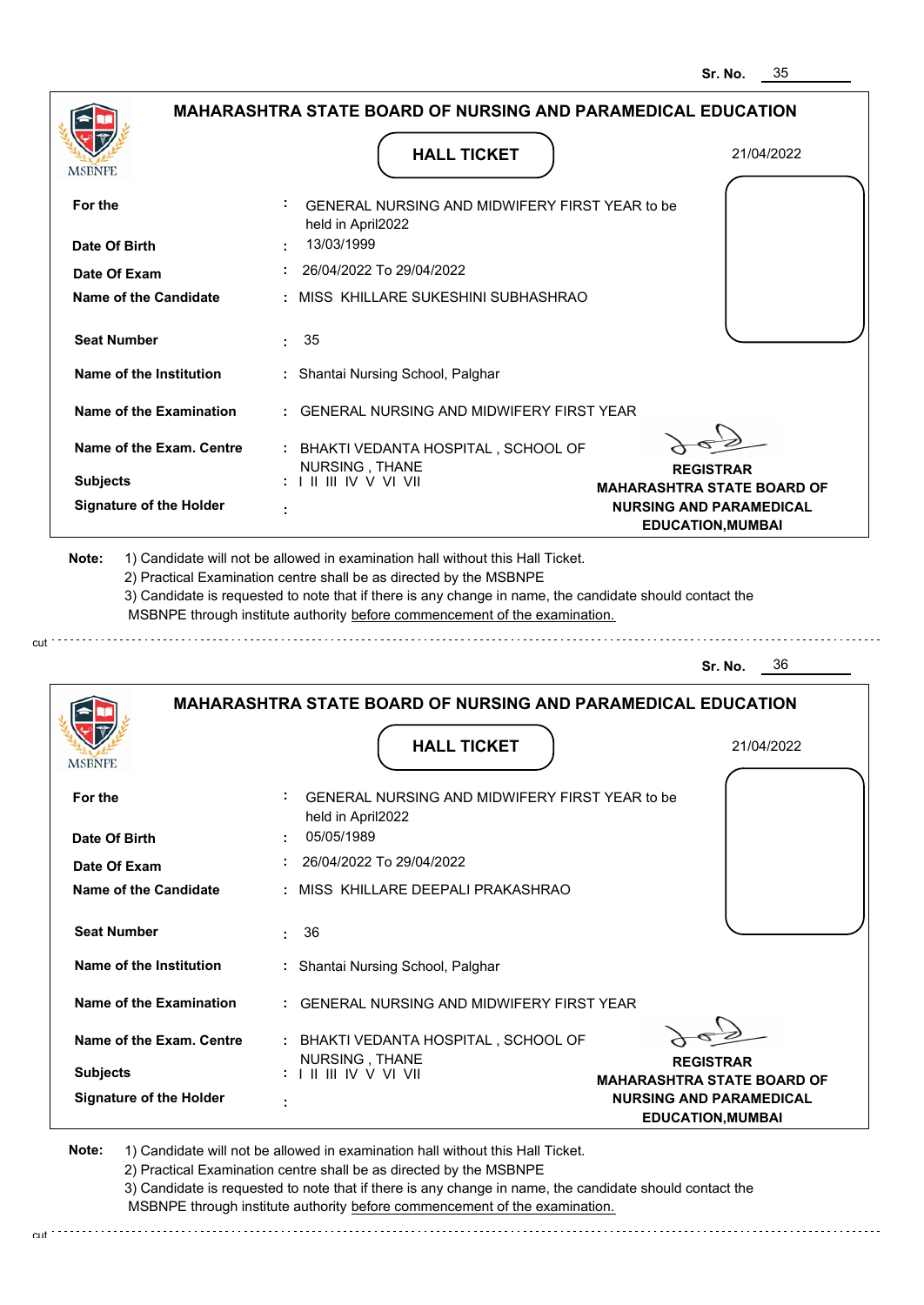**NURSING AND PARAMEDICAL EDUCATION,MUMBAI**

|                                |                                                                                                                                                                                       | 31. IVU.<br>៴៸                                             |
|--------------------------------|---------------------------------------------------------------------------------------------------------------------------------------------------------------------------------------|------------------------------------------------------------|
|                                | MAHARASHTRA STATE BOARD OF NURSING AND PARAMEDICAL EDUCATION                                                                                                                          |                                                            |
| MSBNPE                         | <b>HALL TICKET</b>                                                                                                                                                                    | 21/04/2022                                                 |
| For the                        | GENERAL NURSING AND MIDWIFERY FIRST YEAR to be<br>held in April2022                                                                                                                   |                                                            |
| Date Of Birth                  | 19/09/1987                                                                                                                                                                            |                                                            |
| Date Of Exam                   | 26/04/2022 To 29/04/2022                                                                                                                                                              |                                                            |
| <b>Name of the Candidate</b>   | MISS KHOBRAGAGE JYOTIKA SUDHAKAR                                                                                                                                                      |                                                            |
| <b>Seat Number</b>             | 37<br>÷.                                                                                                                                                                              |                                                            |
| Name of the Institution        | : Shantai Nursing School, Palghar                                                                                                                                                     |                                                            |
| Name of the Examination        | <b>GENERAL NURSING AND MIDWIFERY FIRST YEAR</b>                                                                                                                                       |                                                            |
| Name of the Exam. Centre       | : BHAKTI VEDANTA HOSPITAL, SCHOOL OF                                                                                                                                                  |                                                            |
| <b>Subjects</b>                | NURSING, THANE<br>: I II III IV V VI VII                                                                                                                                              | <b>REGISTRAR</b><br><b>MAHARASHTRA STATE BOARD OF</b>      |
| <b>Signature of the Holder</b> |                                                                                                                                                                                       | <b>NURSING AND PARAMEDICAL</b><br><b>EDUCATION, MUMBAI</b> |
|                                | 3) Candidate is requested to note that if there is any change in name, the candidate should contact the<br>MSBNPE through institute authority before commencement of the examination. | - 38<br>Sr. No.                                            |
|                                | <b>MAHARASHTRA STATE BOARD OF NURSING AND PARAMEDICAL EDUCATION</b><br><b>HALL TICKET</b>                                                                                             |                                                            |
| MSBNPE                         |                                                                                                                                                                                       | 21/04/2022                                                 |
| For the                        | GENERAL NURSING AND MIDWIFERY FIRST YEAR to be<br>held in April2022                                                                                                                   |                                                            |
| Date Of Birth                  | 05/08/1997                                                                                                                                                                            |                                                            |
| Date Of Exam                   | 26/04/2022 To 29/04/2022                                                                                                                                                              |                                                            |
| Name of the Candidate          | MISS KOLHEKAR SHILPA MANISH                                                                                                                                                           |                                                            |
| <b>Seat Number</b>             | 38<br>÷                                                                                                                                                                               |                                                            |
| Name of the Institution        | : Shantai Nursing School, Palghar                                                                                                                                                     |                                                            |
| Name of the Examination        | <b>GENERAL NURSING AND MIDWIFERY FIRST YEAR</b>                                                                                                                                       |                                                            |
| Name of the Exam. Centre       |                                                                                                                                                                                       |                                                            |
|                                | : BHAKTI VEDANTA HOSPITAL, SCHOOL OF<br>NURSING, THANE                                                                                                                                | <b>REGISTRAR</b>                                           |

**Note:**  1) Candidate will not be allowed in examination hall without this Hall Ticket.

 **:**

**Signature of the Holder**

cut

2) Practical Examination centre shall be as directed by the MSBNPE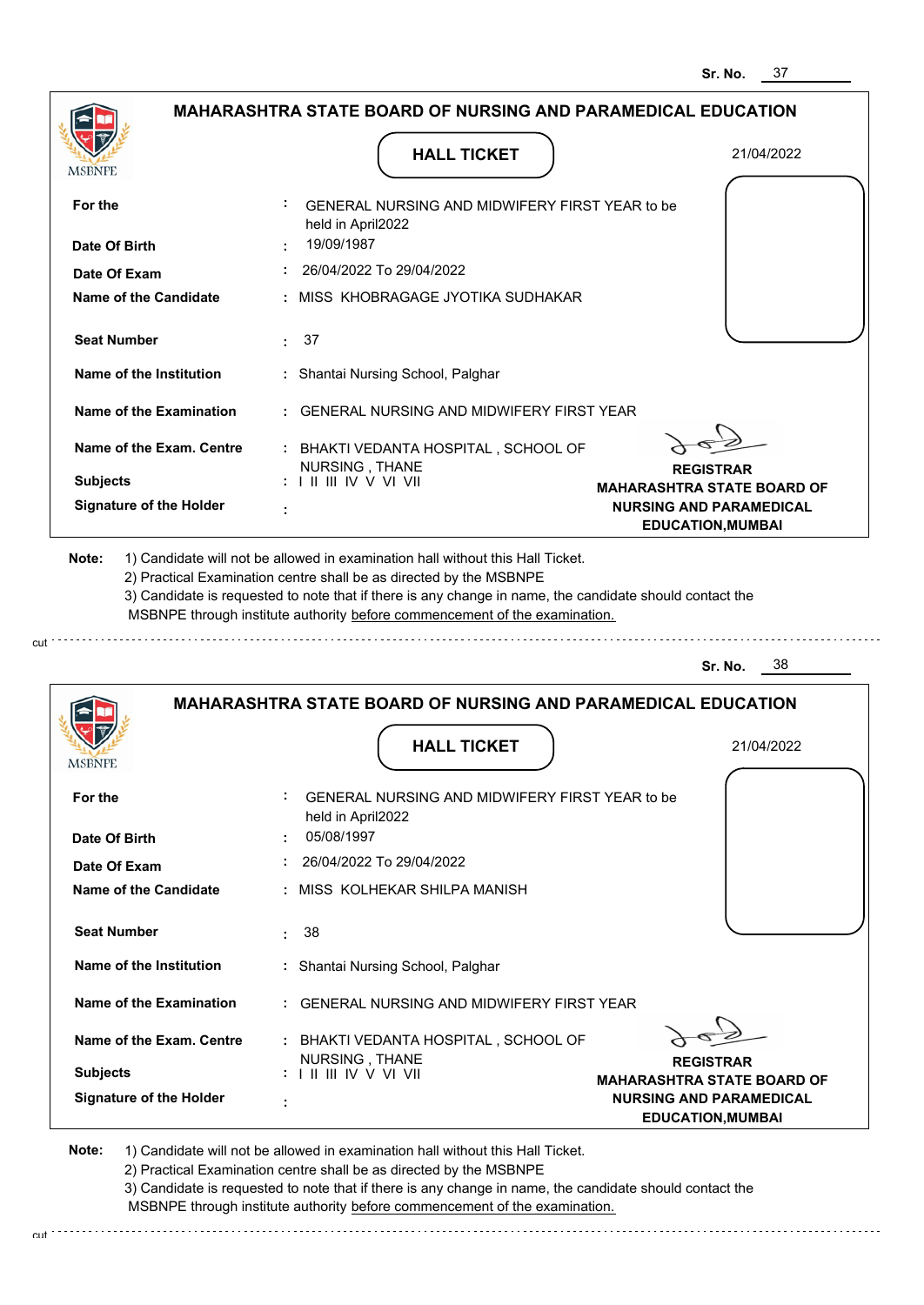|                                | <b>MAHARASHTRA STATE BOARD OF NURSING AND PARAMEDICAL EDUCATION</b>                                                                                                                                                                                                                                                                           |                                                       |
|--------------------------------|-----------------------------------------------------------------------------------------------------------------------------------------------------------------------------------------------------------------------------------------------------------------------------------------------------------------------------------------------|-------------------------------------------------------|
| MSBNPE                         | <b>HALL TICKET</b>                                                                                                                                                                                                                                                                                                                            | 21/04/2022                                            |
| For the                        | GENERAL NURSING AND MIDWIFERY FIRST YEAR to be<br>held in April2022                                                                                                                                                                                                                                                                           |                                                       |
| Date Of Birth                  | 19/06/1999                                                                                                                                                                                                                                                                                                                                    |                                                       |
| Date Of Exam                   | 26/04/2022 To 29/04/2022                                                                                                                                                                                                                                                                                                                      |                                                       |
| <b>Name of the Candidate</b>   | MR LAD KIRAN RAJARAM                                                                                                                                                                                                                                                                                                                          |                                                       |
| <b>Seat Number</b>             | 39<br>÷                                                                                                                                                                                                                                                                                                                                       |                                                       |
| Name of the Institution        | : Shantai Nursing School, Palghar                                                                                                                                                                                                                                                                                                             |                                                       |
| <b>Name of the Examination</b> | GENERAL NURSING AND MIDWIFFRY FIRST YFAR                                                                                                                                                                                                                                                                                                      |                                                       |
| Name of the Exam. Centre       | : BHAKTI VEDANTA HOSPITAL, SCHOOL OF                                                                                                                                                                                                                                                                                                          |                                                       |
| <b>Subjects</b>                | NURSING, THANE<br>$: 1$ II III IV V VI VII                                                                                                                                                                                                                                                                                                    | <b>REGISTRAR</b><br><b>MAHARASHTRA STATE BOARD OF</b> |
| <b>Signature of the Holder</b> |                                                                                                                                                                                                                                                                                                                                               | <b>NURSING AND PARAMEDICAL</b>                        |
|                                |                                                                                                                                                                                                                                                                                                                                               | <b>EDUCATION, MUMBAI</b>                              |
| Note:                          | 1) Candidate will not be allowed in examination hall without this Hall Ticket.<br>2) Practical Examination centre shall be as directed by the MSBNPE<br>3) Candidate is requested to note that if there is any change in name, the candidate should contact the<br>MSBNPE through institute authority before commencement of the examination. |                                                       |
|                                |                                                                                                                                                                                                                                                                                                                                               | 40<br>Sr. No.                                         |
|                                | <b>MAHARASHTRA STATE BOARD OF NURSING AND PARAMEDICAL EDUCATION</b>                                                                                                                                                                                                                                                                           |                                                       |
| MSBNPE                         | <b>HALL TICKET</b>                                                                                                                                                                                                                                                                                                                            | 21/04/2022                                            |
| For the                        | GENERAL NURSING AND MIDWIFERY FIRST YEAR to be<br>held in April2022                                                                                                                                                                                                                                                                           |                                                       |
| Date Of Birth                  | 01/05/1993                                                                                                                                                                                                                                                                                                                                    |                                                       |
| Date Of Exam                   | 26/04/2022 To 29/04/2022<br>: MISS LAHANE SARIKA TULSHIRAM                                                                                                                                                                                                                                                                                    |                                                       |

**REGISTRAR MAHARASHTRA STATE BOARD OF NURSING AND PARAMEDICAL EDUCATION,MUMBAI Signature of the Holder Name of the Exam. Centre Name of the Examination Note: :** GENERAL NURSING AND MIDWIFERY FIRST YEAR  **:** BHAKTI VEDANTA HOSPITAL , SCHOOL OF  **: Subjects :** NURSING , THANE I II III IV V VI VII

 **:** Shantai Nursing School, Palghar

1) Candidate will not be allowed in examination hall without this Hall Ticket. 2) Practical Examination centre shall be as directed by the MSBNPE 3) Candidate is requested to note that if there is any change in name, the candidate should contact the MSBNPE through institute authority before commencement of the examination.

 **:** 40

cut

**Name of the Institution**

**Seat Number**

cut : . . . . . . . . . . . . . .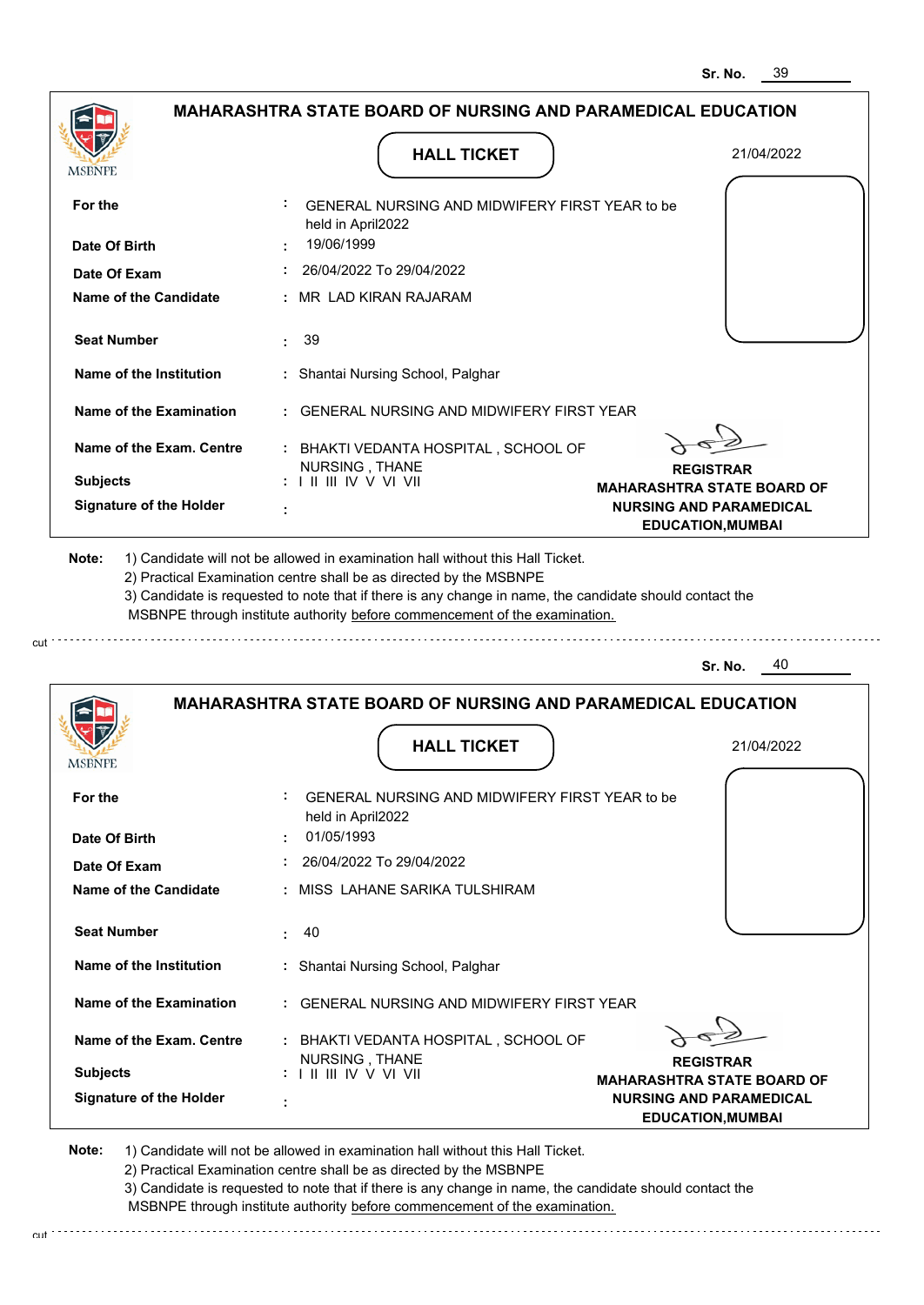|                                |                                                                                                                                                                                       | 41<br>Sr. No.                                              |
|--------------------------------|---------------------------------------------------------------------------------------------------------------------------------------------------------------------------------------|------------------------------------------------------------|
|                                | <b>MAHARASHTRA STATE BOARD OF NURSING AND PARAMEDICAL EDUCATION</b>                                                                                                                   |                                                            |
| MSBNPE                         | <b>HALL TICKET</b>                                                                                                                                                                    | 21/04/2022                                                 |
| For the                        | GENERAL NURSING AND MIDWIFERY FIRST YEAR to be<br>held in April2022                                                                                                                   |                                                            |
| Date Of Birth                  | 08/12/1994                                                                                                                                                                            |                                                            |
| Date Of Exam                   | 26/04/2022 To 29/04/2022                                                                                                                                                              |                                                            |
| Name of the Candidate          | MISS LAMTILE ANJALI PANDURANG                                                                                                                                                         |                                                            |
| <b>Seat Number</b>             | 41                                                                                                                                                                                    |                                                            |
| Name of the Institution        | Shantai Nursing School, Palghar                                                                                                                                                       |                                                            |
| <b>Name of the Examination</b> | GENERAL NURSING AND MIDWIFERY FIRST YEAR                                                                                                                                              |                                                            |
| Name of the Exam. Centre       | : BHAKTI VEDANTA HOSPITAL, SCHOOL OF<br>NURSING, THANE                                                                                                                                | <b>REGISTRAR</b>                                           |
| <b>Subjects</b>                | : I II III IV V VI VII                                                                                                                                                                | <b>MAHARASHTRA STATE BOARD OF</b>                          |
| <b>Signature of the Holder</b> |                                                                                                                                                                                       | <b>NURSING AND PARAMEDICAL</b><br><b>EDUCATION, MUMBAI</b> |
|                                | 3) Candidate is requested to note that if there is any change in name, the candidate should contact the<br>MSBNPE through institute authority before commencement of the examination. |                                                            |
|                                |                                                                                                                                                                                       | 42<br>Sr. No.                                              |
|                                | <b>MAHARASHTRA STATE BOARD OF NURSING AND PARAMEDICAL EDUCATION</b>                                                                                                                   |                                                            |
| <b>IMODIAL L</b>               | <b>HALL TICKET</b>                                                                                                                                                                    | 21/04/2022                                                 |
| For the                        | GENERAL NURSING AND MIDWIFERY FIRST YEAR to be<br>held in April2022                                                                                                                   |                                                            |
| Date Of Birth                  | 05/06/1999                                                                                                                                                                            |                                                            |
| Date Of Exam                   | 26/04/2022 To 29/04/2022                                                                                                                                                              |                                                            |
| <b>Name of the Candidate</b>   | MISS LOKHANDE NITA SOMAJEE                                                                                                                                                            |                                                            |
| <b>Seat Number</b>             | 42<br>٠.                                                                                                                                                                              |                                                            |
| Name of the Institution        | Shantai Nursing School, Palghar                                                                                                                                                       |                                                            |
| <b>Name of the Examination</b> | GENERAL NURSING AND MIDWIFERY FIRST YEAR                                                                                                                                              |                                                            |
| Name of the Exam. Centre       | : BHAKTI VEDANTA HOSPITAL, SCHOOL OF                                                                                                                                                  |                                                            |

**REGISTRAR MAHARASHTRA STATE BOARD OF NURSING AND PARAMEDICAL EDUCATION,MUMBAI**

**Note:**  1) Candidate will not be allowed in examination hall without this Hall Ticket. 2) Practical Examination centre shall be as directed by the MSBNPE

NURSING , THANE I II III IV V VI VII

 **:**

**Signature of the Holder**

**Subjects :**

cut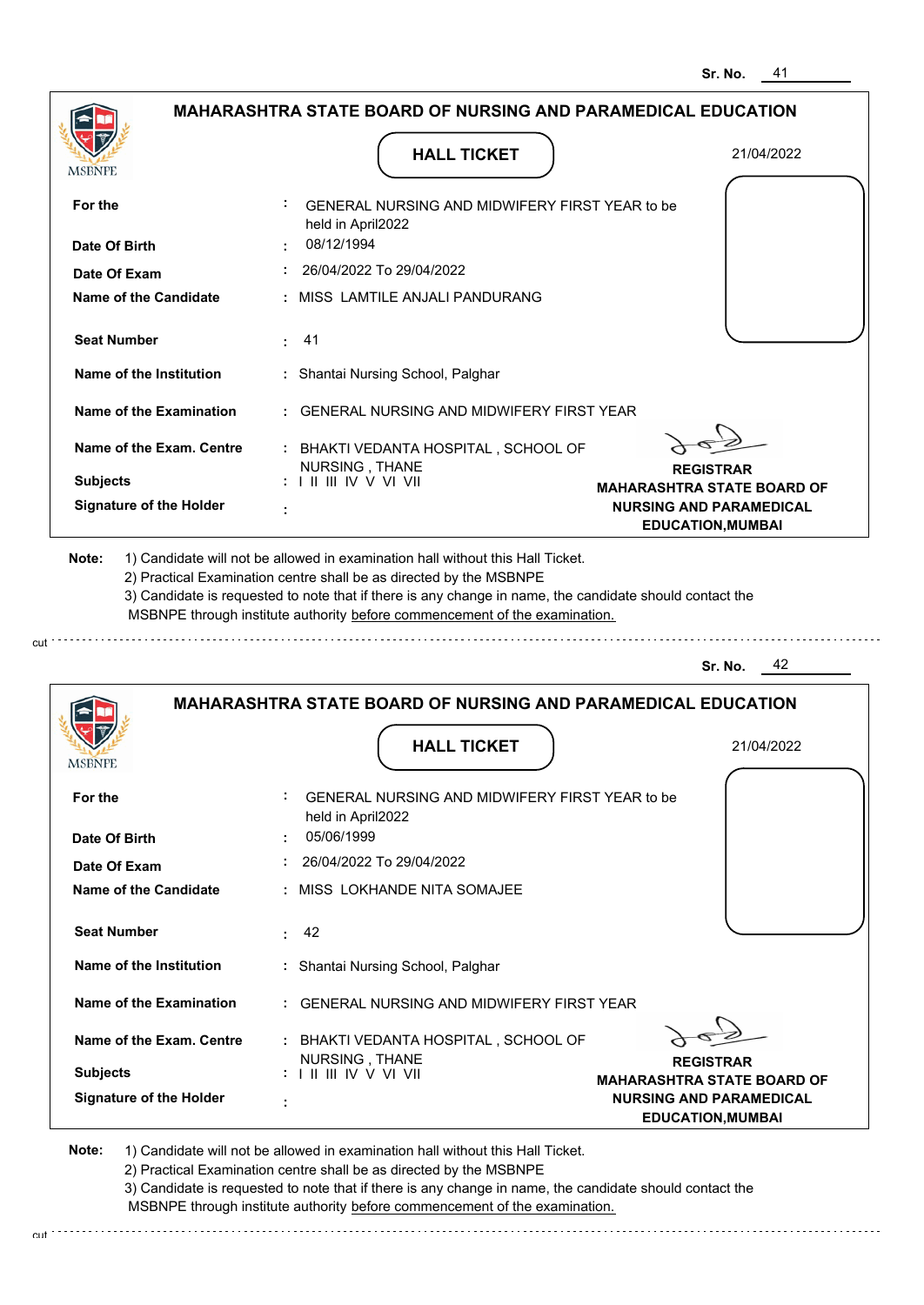| MSBNPE                                                                 | <b>HALL TICKET</b>                                                                                                                                                                                                                                                                                                                            | 21/04/2022                                            |
|------------------------------------------------------------------------|-----------------------------------------------------------------------------------------------------------------------------------------------------------------------------------------------------------------------------------------------------------------------------------------------------------------------------------------------|-------------------------------------------------------|
| For the                                                                | GENERAL NURSING AND MIDWIFERY FIRST YEAR to be<br>held in April2022                                                                                                                                                                                                                                                                           |                                                       |
| Date Of Birth                                                          | 15/07/1993                                                                                                                                                                                                                                                                                                                                    |                                                       |
| Date Of Exam                                                           | 26/04/2022 To 29/04/2022                                                                                                                                                                                                                                                                                                                      |                                                       |
| Name of the Candidate                                                  | : MISS LONDHE ASHVINI PRALHAD                                                                                                                                                                                                                                                                                                                 |                                                       |
| <b>Seat Number</b>                                                     | $\cdot$ 43                                                                                                                                                                                                                                                                                                                                    |                                                       |
| Name of the Institution                                                | : Shantai Nursing School, Palghar                                                                                                                                                                                                                                                                                                             |                                                       |
| Name of the Examination                                                | : GENERAL NURSING AND MIDWIFERY FIRST YEAR                                                                                                                                                                                                                                                                                                    |                                                       |
| Name of the Exam. Centre                                               | : BHAKTI VEDANTA HOSPITAL, SCHOOL OF                                                                                                                                                                                                                                                                                                          |                                                       |
| <b>Subjects</b>                                                        | NURSING, THANE<br>: I II III IV V VI VII                                                                                                                                                                                                                                                                                                      | <b>REGISTRAR</b><br><b>MAHARASHTRA STATE BOARD OF</b> |
| <b>Signature of the Holder</b>                                         |                                                                                                                                                                                                                                                                                                                                               | <b>NURSING AND PARAMEDICAL</b>                        |
|                                                                        | 1) Candidate will not be allowed in examination hall without this Hall Ticket.<br>2) Practical Examination centre shall be as directed by the MSBNPE<br>3) Candidate is requested to note that if there is any change in name, the candidate should contact the<br>MSBNPE through institute authority before commencement of the examination. | <b>EDUCATION, MUMBAI</b><br>Sr. No.<br>44             |
| Note:                                                                  |                                                                                                                                                                                                                                                                                                                                               |                                                       |
|                                                                        | <b>MAHARASHTRA STATE BOARD OF NURSING AND PARAMEDICAL EDUCATION</b><br><b>HALL TICKET</b>                                                                                                                                                                                                                                                     | 21/04/2022                                            |
| For the                                                                | GENERAL NURSING AND MIDWIFERY FIRST YEAR to be<br>held in April2022                                                                                                                                                                                                                                                                           |                                                       |
|                                                                        | 28/01/1996                                                                                                                                                                                                                                                                                                                                    |                                                       |
| Date Of Exam                                                           | 26/04/2022 To 29/04/2022                                                                                                                                                                                                                                                                                                                      |                                                       |
|                                                                        | : MISS MAINDKAR ARTI BHASKAR                                                                                                                                                                                                                                                                                                                  |                                                       |
| MSBNPE<br>Date Of Birth<br>Name of the Candidate<br><b>Seat Number</b> | 44<br>$\mathbf{L}$                                                                                                                                                                                                                                                                                                                            |                                                       |
| Name of the Institution                                                | : Shantai Nursing School, Palghar                                                                                                                                                                                                                                                                                                             |                                                       |
| Name of the Examination                                                | : GENERAL NURSING AND MIDWIFERY FIRST YEAR                                                                                                                                                                                                                                                                                                    |                                                       |
| Name of the Exam. Centre                                               | : BHAKTI VEDANTA HOSPITAL, SCHOOL OF<br>NURSING, THANE                                                                                                                                                                                                                                                                                        | <b>REGISTRAR</b>                                      |

2) Practical Examination centre shall be as directed by the MSBNPE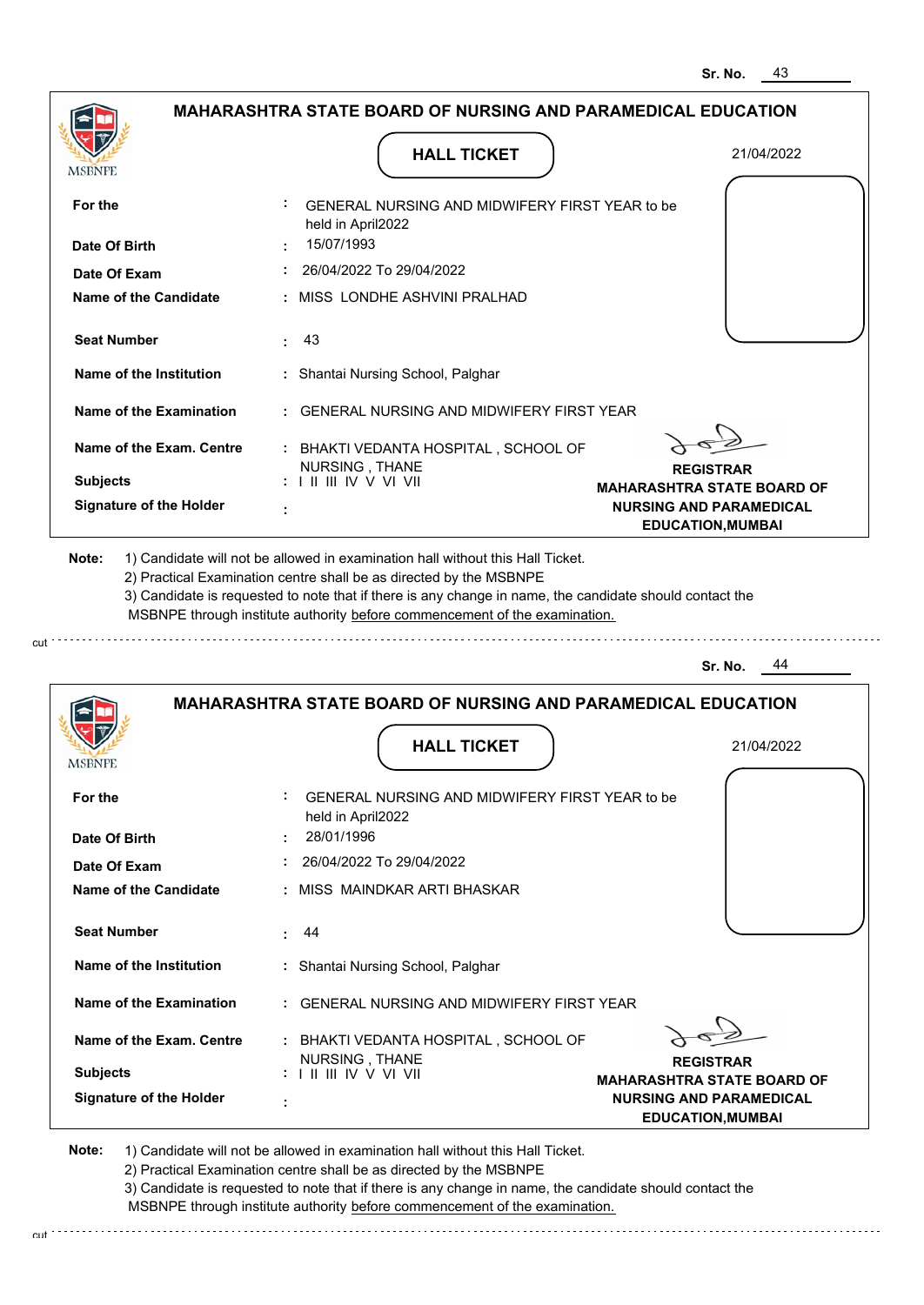| <b>MSBNPE</b>                                                                                        | <b>HALL TICKET</b>                                                                                                                                                                    | 21/04/2022                                            |
|------------------------------------------------------------------------------------------------------|---------------------------------------------------------------------------------------------------------------------------------------------------------------------------------------|-------------------------------------------------------|
| For the                                                                                              | GENERAL NURSING AND MIDWIFERY FIRST YEAR to be<br>held in April2022                                                                                                                   |                                                       |
| Date Of Birth                                                                                        | 27/07/1996                                                                                                                                                                            |                                                       |
| Date Of Exam                                                                                         | $: 26/04/2022$ To 29/04/2022                                                                                                                                                          |                                                       |
| <b>Name of the Candidate</b>                                                                         | : MISS MASKE RAKHI BHUJANGRAO                                                                                                                                                         |                                                       |
| <b>Seat Number</b>                                                                                   | : 45                                                                                                                                                                                  |                                                       |
| Name of the Institution                                                                              | : Shantai Nursing School, Palghar                                                                                                                                                     |                                                       |
| Name of the Examination                                                                              | : GENERAL NURSING AND MIDWIFERY FIRST YEAR                                                                                                                                            |                                                       |
| Name of the Exam. Centre                                                                             | : BHAKTI VEDANTA HOSPITAL, SCHOOL OF                                                                                                                                                  |                                                       |
| <b>Subjects</b>                                                                                      | NURSING, THANE<br>$: 1 \mathbb{H} \mathbb{H} \mathbb{W} \vee \mathbb{V} \mathbb{V} \mathbb{H}$                                                                                        | <b>REGISTRAR</b><br><b>MAHARASHTRA STATE BOARD OF</b> |
| <b>Signature of the Holder</b>                                                                       |                                                                                                                                                                                       | <b>NURSING AND PARAMEDICAL</b>                        |
| 2) Practical Examination centre shall be as directed by the MSBNPE                                   | 3) Candidate is requested to note that if there is any change in name, the candidate should contact the<br>MSBNPE through institute authority before commencement of the examination. | - 46<br>Sr. No.                                       |
|                                                                                                      | <b>MAHARASHTRA STATE BOARD OF NURSING AND PARAMEDICAL EDUCATION</b>                                                                                                                   |                                                       |
|                                                                                                      | <b>HALL TICKET</b>                                                                                                                                                                    | 21/04/2022                                            |
|                                                                                                      | GENERAL NURSING AND MIDWIFERY FIRST YEAR to be<br>held in April2022                                                                                                                   |                                                       |
|                                                                                                      | 19/03/1996                                                                                                                                                                            |                                                       |
| <b>MSBNPE</b><br>For the<br>Date Of Birth<br>Date Of Exam                                            | 26/04/2022 To 29/04/2022                                                                                                                                                              |                                                       |
| <b>Name of the Candidate</b>                                                                         | : MISS MAWASKAR LATA MOTIRAM                                                                                                                                                          |                                                       |
|                                                                                                      | 46                                                                                                                                                                                    |                                                       |
|                                                                                                      | : Shantai Nursing School, Palghar                                                                                                                                                     |                                                       |
|                                                                                                      | : GENERAL NURSING AND MIDWIFERY FIRST YEAR                                                                                                                                            |                                                       |
| <b>Seat Number</b><br>Name of the Institution<br>Name of the Examination<br>Name of the Exam. Centre | : BHAKTI VEDANTA HOSPITAL, SCHOOL OF                                                                                                                                                  |                                                       |
| <b>Subjects</b>                                                                                      | NURSING, THANE<br>$: 1 \parallel \parallel \parallel$ IV V VI VII                                                                                                                     | <b>REGISTRAR</b><br><b>MAHARASHTRA STATE BOARD OF</b> |

2) Practical Examination centre shall be as directed by the MSBNPE

3) Candidate is requested to note that if there is any change in name, the candidate should contact the MSBNPE through institute authority before commencement of the examination.

cut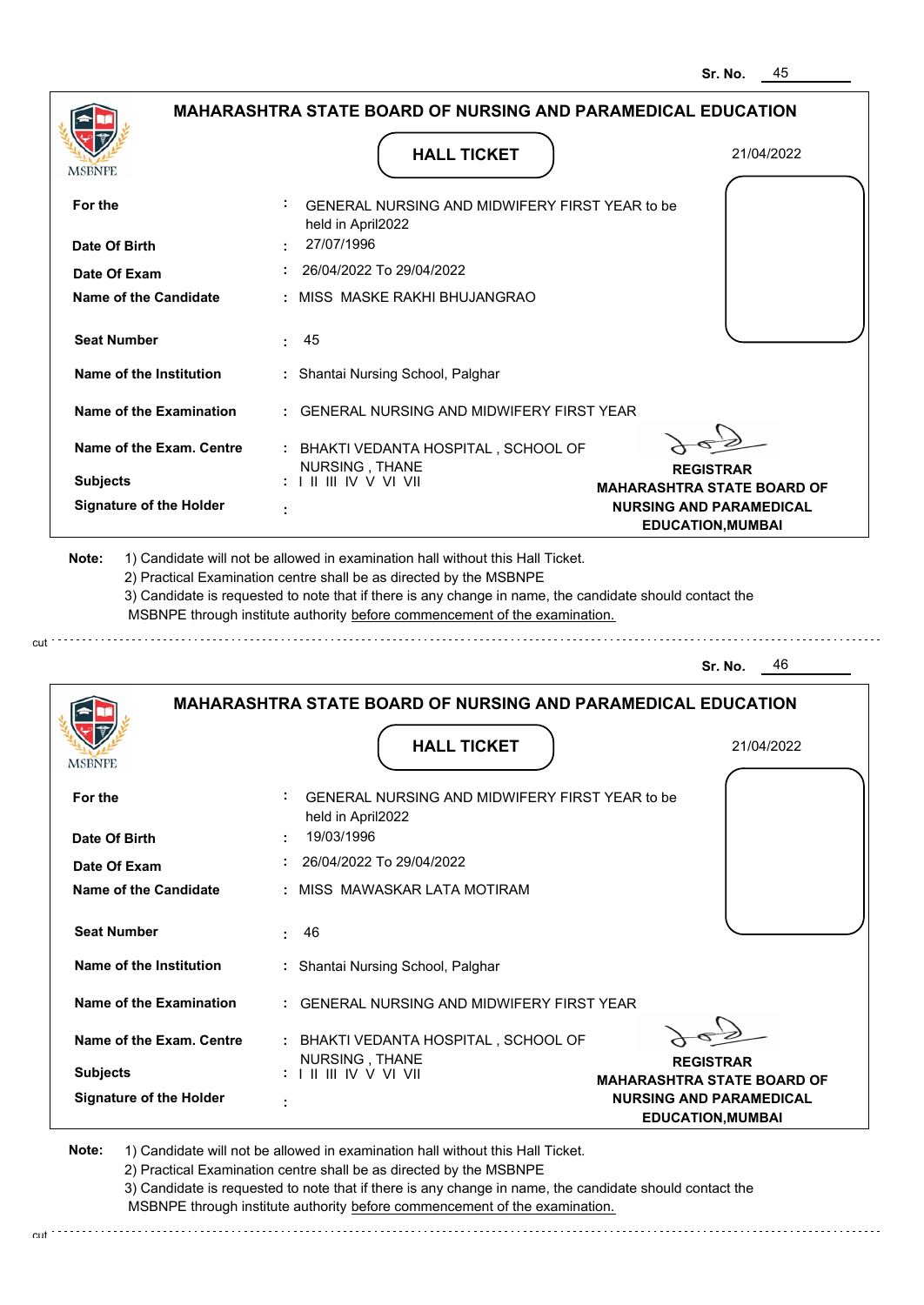**EDUCATION,MUMBAI**

|                                |                                                                                           | อr. เพย.<br>41                                             |
|--------------------------------|-------------------------------------------------------------------------------------------|------------------------------------------------------------|
|                                | MAHARASHTRA STATE BOARD OF NURSING AND PARAMEDICAL EDUCATION                              |                                                            |
| MSBNPE                         | <b>HALL TICKET</b>                                                                        | 21/04/2022                                                 |
| For the                        | GENERAL NURSING AND MIDWIFERY FIRST YEAR to be<br>held in April2022                       |                                                            |
| Date Of Birth                  | 09/06/1995                                                                                |                                                            |
| Date Of Exam                   | 26/04/2022 To 29/04/2022                                                                  |                                                            |
| <b>Name of the Candidate</b>   | MR MEKALE SRIPRASAD SADASHIV                                                              |                                                            |
| <b>Seat Number</b>             | 47                                                                                        |                                                            |
| Name of the Institution        | Shantai Nursing School, Palghar                                                           |                                                            |
| <b>Name of the Examination</b> | <b>GENERAL NURSING AND MIDWIFERY FIRST YEAR</b>                                           |                                                            |
| Name of the Exam. Centre       | : BHAKTI VEDANTA HOSPITAL, SCHOOL OF                                                      |                                                            |
| <b>Subjects</b>                | NURSING, THANE<br>$: 1 \mathbb{I}$ III IIV V VI VII                                       | <b>REGISTRAR</b><br><b>MAHARASHTRA STATE BOARD OF</b>      |
| <b>Signature of the Holder</b> |                                                                                           | <b>NURSING AND PARAMEDICAL</b><br><b>EDUCATION, MUMBAI</b> |
|                                | MSBNPE through institute authority before commencement of the examination.                | 48<br>Sr. No.                                              |
| <b>MSBNPE</b>                  | <b>MAHARASHTRA STATE BOARD OF NURSING AND PARAMEDICAL EDUCATION</b><br><b>HALL TICKET</b> | 21/04/2022                                                 |
| For the                        | GENERAL NURSING AND MIDWIFERY FIRST YEAR to be<br>held in April2022                       |                                                            |
| Date Of Birth                  | 04/12/1998                                                                                |                                                            |
| Date Of Exam                   | 26/04/2022 To 29/04/2022                                                                  |                                                            |
| Name of the Candidate          | : MISS MESHARAM KAJAL SUBHASH                                                             |                                                            |
| <b>Seat Number</b>             | 48                                                                                        |                                                            |
| Name of the Institution        | : Shantai Nursing School, Palghar                                                         |                                                            |
| Name of the Examination        | : GENERAL NURSING AND MIDWIFERY FIRST YEAR                                                |                                                            |
| Name of the Exam. Centre       | : BHAKTI VEDANTA HOSPITAL, SCHOOL OF                                                      |                                                            |
| <b>Subjects</b>                |                                                                                           |                                                            |
|                                | NURSING, THANE                                                                            | <b>REGISTRAR</b><br><b>MAHARASHTRA STATE BOARD OF</b>      |

**Note:**  1) Candidate will not be allowed in examination hall without this Hall Ticket. 2) Practical Examination centre shall be as directed by the MSBNPE

cut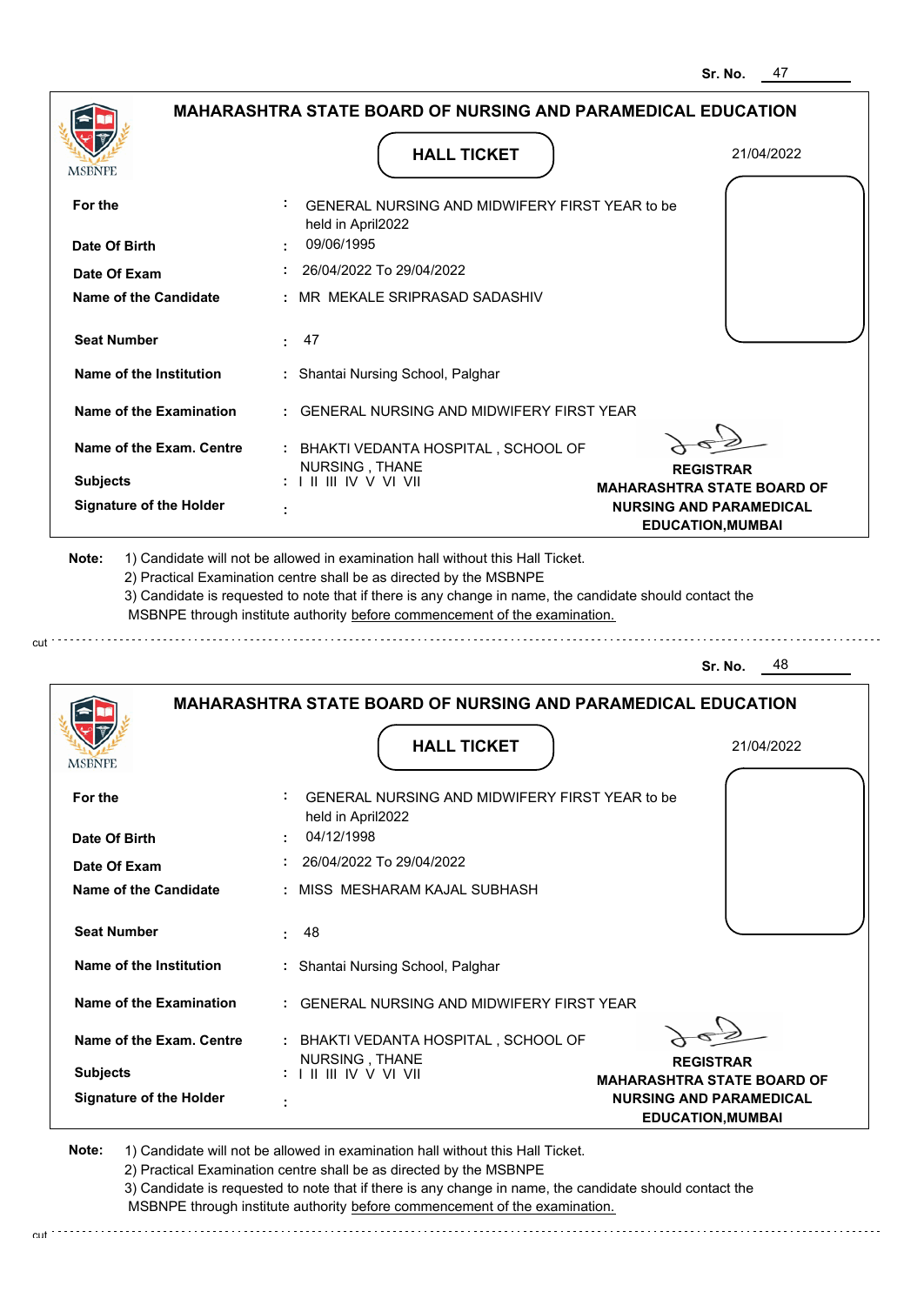|                                                                                                                                                                                                                                                                                                                                               |            |                                                                                                                          | <b>MAHARASHTRA STATE BOARD OF NURSING AND PARAMEDICAL EDUCATION</b> |                                                       |
|-----------------------------------------------------------------------------------------------------------------------------------------------------------------------------------------------------------------------------------------------------------------------------------------------------------------------------------------------|------------|--------------------------------------------------------------------------------------------------------------------------|---------------------------------------------------------------------|-------------------------------------------------------|
|                                                                                                                                                                                                                                                                                                                                               |            | <b>HALL TICKET</b>                                                                                                       |                                                                     | 21/04/2022                                            |
| MSBNPE                                                                                                                                                                                                                                                                                                                                        |            |                                                                                                                          |                                                                     |                                                       |
| For the                                                                                                                                                                                                                                                                                                                                       |            | GENERAL NURSING AND MIDWIFERY FIRST YEAR to be<br>held in April2022                                                      |                                                                     |                                                       |
| Date Of Birth                                                                                                                                                                                                                                                                                                                                 | 05/11/1990 |                                                                                                                          |                                                                     |                                                       |
| Date Of Exam                                                                                                                                                                                                                                                                                                                                  |            | 26/04/2022 To 29/04/2022                                                                                                 |                                                                     |                                                       |
| <b>Name of the Candidate</b>                                                                                                                                                                                                                                                                                                                  |            | MR MUKADE EKNATH KISHAN                                                                                                  |                                                                     |                                                       |
| <b>Seat Number</b>                                                                                                                                                                                                                                                                                                                            | 49<br>÷.   |                                                                                                                          |                                                                     |                                                       |
| Name of the Institution                                                                                                                                                                                                                                                                                                                       |            | : Shantai Nursing School, Palghar                                                                                        |                                                                     |                                                       |
| Name of the Examination                                                                                                                                                                                                                                                                                                                       |            | <b>GENERAL NURSING AND MIDWIFERY FIRST YEAR</b>                                                                          |                                                                     |                                                       |
| Name of the Exam. Centre                                                                                                                                                                                                                                                                                                                      |            | : BHAKTI VEDANTA HOSPITAL, SCHOOL OF<br>NURSING, THANE                                                                   |                                                                     | <b>REGISTRAR</b>                                      |
| <b>Subjects</b>                                                                                                                                                                                                                                                                                                                               |            | $: 1 \mathbb{I} \mathbb{I} \mathbb{I} \mathbb{I} \mathbb{I} \mathbb{V} \vee \mathbb{V} \mathbb{I} \mathbb{V} \mathbb{I}$ |                                                                     | <b>MAHARASHTRA STATE BOARD OF</b>                     |
| <b>Signature of the Holder</b>                                                                                                                                                                                                                                                                                                                |            |                                                                                                                          |                                                                     | <b>NURSING AND PARAMEDICAL</b>                        |
| 1) Candidate will not be allowed in examination hall without this Hall Ticket.<br>2) Practical Examination centre shall be as directed by the MSBNPE<br>3) Candidate is requested to note that if there is any change in name, the candidate should contact the<br>MSBNPE through institute authority before commencement of the examination. |            |                                                                                                                          |                                                                     | <b>EDUCATION, MUMBAI</b><br>50<br>Sr. No.             |
|                                                                                                                                                                                                                                                                                                                                               |            |                                                                                                                          |                                                                     |                                                       |
|                                                                                                                                                                                                                                                                                                                                               |            |                                                                                                                          | <b>MAHARASHTRA STATE BOARD OF NURSING AND PARAMEDICAL EDUCATION</b> |                                                       |
|                                                                                                                                                                                                                                                                                                                                               |            | <b>HALL TICKET</b>                                                                                                       |                                                                     | 21/04/2022                                            |
| For the                                                                                                                                                                                                                                                                                                                                       |            | GENERAL NURSING AND MIDWIFERY FIRST YEAR to be<br>held in April2022                                                      |                                                                     |                                                       |
|                                                                                                                                                                                                                                                                                                                                               | 24/05/1993 |                                                                                                                          |                                                                     |                                                       |
| Date Of Exam                                                                                                                                                                                                                                                                                                                                  |            | 26/04/2022 To 29/04/2022                                                                                                 |                                                                     |                                                       |
| Date Of Birth<br><b>Name of the Candidate</b>                                                                                                                                                                                                                                                                                                 |            | MISS MUKNE ARATI BABURAO                                                                                                 |                                                                     |                                                       |
| <b>Seat Number</b>                                                                                                                                                                                                                                                                                                                            | 50<br>÷    |                                                                                                                          |                                                                     |                                                       |
| Name of the Institution                                                                                                                                                                                                                                                                                                                       |            | : Shantai Nursing School, Palghar                                                                                        |                                                                     |                                                       |
| Name of the Examination                                                                                                                                                                                                                                                                                                                       |            | <b>GENERAL NURSING AND MIDWIFERY FIRST YEAR</b>                                                                          |                                                                     |                                                       |
| Name of the Exam. Centre                                                                                                                                                                                                                                                                                                                      |            | : BHAKTI VEDANTA HOSPITAL, SCHOOL OF                                                                                     |                                                                     |                                                       |
| Note:<br>MSBNPE<br><b>Subjects</b>                                                                                                                                                                                                                                                                                                            |            | NURSING, THANE                                                                                                           |                                                                     | <b>REGISTRAR</b><br><b>MAHARASHTRA STATE BOARD OF</b> |

**Note:**  1) Candidate will not be allowed in examination hall without this Hall Ticket. 2) Practical Examination centre shall be as directed by the MSBNPE

cut

3) Candidate is requested to note that if there is any change in name, the candidate should contact the MSBNPE through institute authority before commencement of the examination.

cut de la component de la component de la component de la component de la component de la component de la component de la component de la component de la component de la component de la component de la component de la comp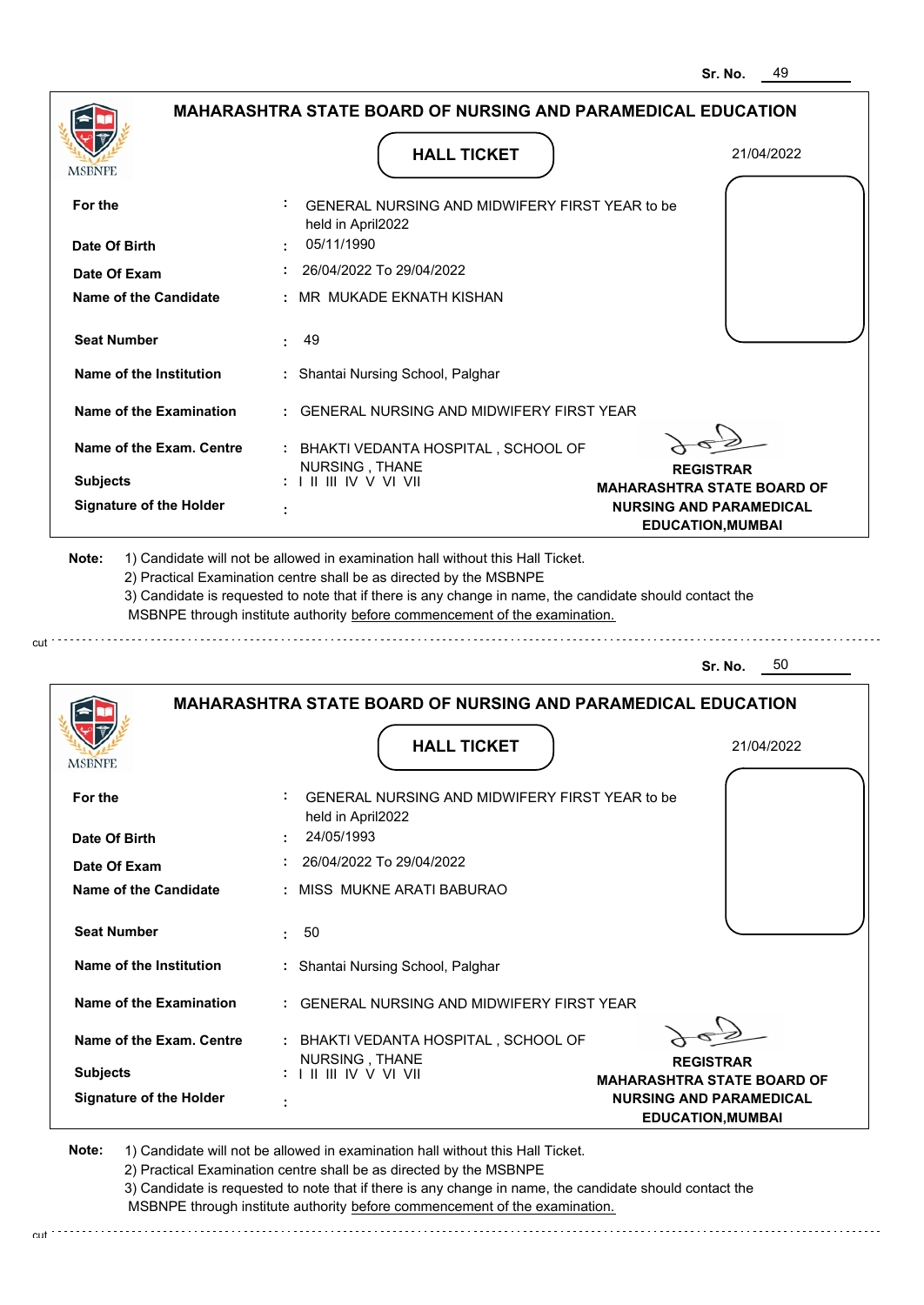|                                                                                                                                                                                    | <b>MAHARASHTRA STATE BOARD OF NURSING AND PARAMEDICAL EDUCATION</b>                                                                                                                   |                                                            |
|------------------------------------------------------------------------------------------------------------------------------------------------------------------------------------|---------------------------------------------------------------------------------------------------------------------------------------------------------------------------------------|------------------------------------------------------------|
| <b>MSBNPE</b>                                                                                                                                                                      | <b>HALL TICKET</b>                                                                                                                                                                    | 21/04/2022                                                 |
| For the                                                                                                                                                                            | GENERAL NURSING AND MIDWIFERY FIRST YEAR to be<br>held in April2022                                                                                                                   |                                                            |
| Date Of Birth                                                                                                                                                                      | 23/11/2001                                                                                                                                                                            |                                                            |
| Date Of Exam                                                                                                                                                                       | 26/04/2022 To 29/04/2022                                                                                                                                                              |                                                            |
| <b>Name of the Candidate</b>                                                                                                                                                       | : MISS NADGE DIPIKA VIJAY                                                                                                                                                             |                                                            |
| <b>Seat Number</b>                                                                                                                                                                 | 51<br>÷.                                                                                                                                                                              |                                                            |
| Name of the Institution                                                                                                                                                            | : Shantai Nursing School, Palghar                                                                                                                                                     |                                                            |
| Name of the Examination                                                                                                                                                            | : GENERAL NURSING AND MIDWIFERY FIRST YEAR                                                                                                                                            |                                                            |
| Name of the Exam. Centre                                                                                                                                                           | : BHAKTI VEDANTA HOSPITAL, SCHOOL OF<br>NURSING, THANE                                                                                                                                | <b>REGISTRAR</b>                                           |
| <b>Subjects</b>                                                                                                                                                                    | $: 1 \parallel \parallel \parallel$ IV V VI VII                                                                                                                                       | <b>MAHARASHTRA STATE BOARD OF</b>                          |
| <b>Signature of the Holder</b>                                                                                                                                                     |                                                                                                                                                                                       | <b>NURSING AND PARAMEDICAL</b><br><b>EDUCATION, MUMBAI</b> |
|                                                                                                                                                                                    | 3) Candidate is requested to note that if there is any change in name, the candidate should contact the<br>MSBNPE through institute authority before commencement of the examination. |                                                            |
|                                                                                                                                                                                    |                                                                                                                                                                                       | 52<br>Sr. No.                                              |
|                                                                                                                                                                                    | <b>MAHARASHTRA STATE BOARD OF NURSING AND PARAMEDICAL EDUCATION</b>                                                                                                                   |                                                            |
|                                                                                                                                                                                    | <b>HALL TICKET</b>                                                                                                                                                                    | 21/04/2022                                                 |
|                                                                                                                                                                                    | GENERAL NURSING AND MIDWIFERY FIRST YEAR to be<br>held in April2022                                                                                                                   |                                                            |
|                                                                                                                                                                                    | 15/08/1993                                                                                                                                                                            |                                                            |
|                                                                                                                                                                                    | 26/04/2022 To 29/04/2022                                                                                                                                                              |                                                            |
|                                                                                                                                                                                    | : MISS NAGARALE PRANALI BABARAO                                                                                                                                                       |                                                            |
|                                                                                                                                                                                    | : 52                                                                                                                                                                                  |                                                            |
|                                                                                                                                                                                    | : Shantai Nursing School, Palghar                                                                                                                                                     |                                                            |
|                                                                                                                                                                                    | : GENERAL NURSING AND MIDWIFERY FIRST YEAR                                                                                                                                            |                                                            |
| MSBNP<br>For the<br>Date Of Birth<br>Date Of Exam<br>Name of the Candidate<br><b>Seat Number</b><br>Name of the Institution<br>Name of the Examination<br>Name of the Exam. Centre | : BHAKTI VEDANTA HOSPITAL, SCHOOL OF                                                                                                                                                  |                                                            |
| <b>Subjects</b>                                                                                                                                                                    | NURSING, THANE<br>: I II III IV V VI VII                                                                                                                                              | <b>REGISTRAR</b><br><b>MAHARASHTRA STATE BOARD OF</b>      |

2) Practical Examination centre shall be as directed by the MSBNPE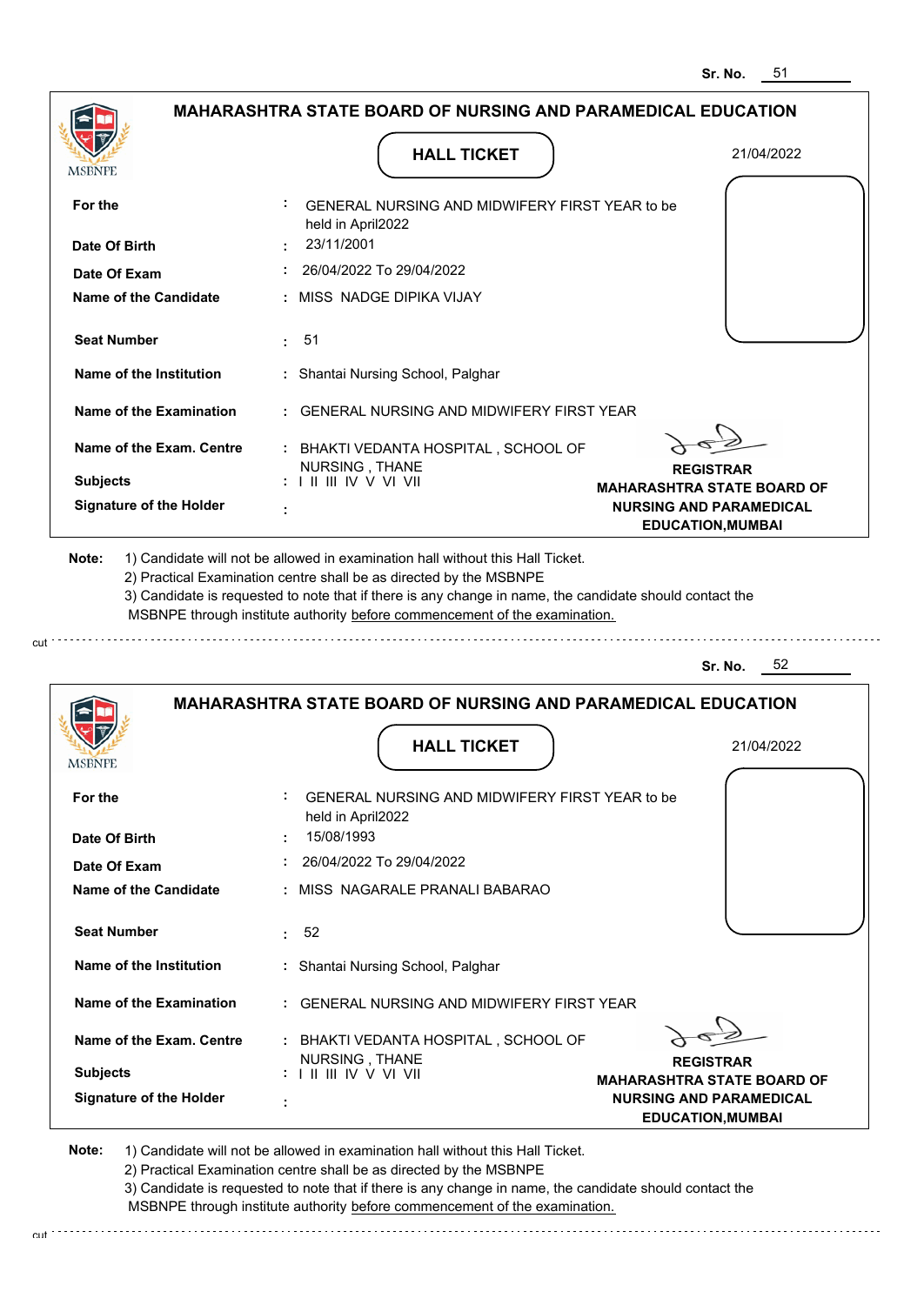|                                                   |                                                                                                                                             | Sr. NO.<br>აა                                                                                   |
|---------------------------------------------------|---------------------------------------------------------------------------------------------------------------------------------------------|-------------------------------------------------------------------------------------------------|
|                                                   | <b>MAHARASHTRA STATE BOARD OF NURSING AND PARAMEDICAL EDUCATION</b>                                                                         |                                                                                                 |
| <b>MSBNPE</b>                                     | <b>HALL TICKET</b>                                                                                                                          | 21/04/2022                                                                                      |
| For the                                           | GENERAL NURSING AND MIDWIFERY FIRST YEAR to be<br>held in April2022                                                                         |                                                                                                 |
| Date Of Birth                                     | 14/07/1999                                                                                                                                  |                                                                                                 |
| Date Of Exam                                      | 26/04/2022 To 29/04/2022                                                                                                                    |                                                                                                 |
| <b>Name of the Candidate</b>                      | : MR NAWALE NILESH BHARAT                                                                                                                   |                                                                                                 |
| <b>Seat Number</b>                                | 53<br>÷.                                                                                                                                    |                                                                                                 |
| Name of the Institution                           | : Shantai Nursing School, Palghar                                                                                                           |                                                                                                 |
| Name of the Examination                           | : GENERAL NURSING AND MIDWIFERY FIRST YEAR                                                                                                  |                                                                                                 |
| Name of the Exam. Centre                          | : BHAKTI VEDANTA HOSPITAL, SCHOOL OF<br>NURSING, THANE                                                                                      | <b>REGISTRAR</b>                                                                                |
| <b>Subjects</b><br><b>Signature of the Holder</b> | $: 1 \mathbb{H} \mathbb{H} \mathbb{N} \vee \mathbb{V} \mathbb{V} \mathbb{H}$                                                                | <b>MAHARASHTRA STATE BOARD OF</b><br><b>NURSING AND PARAMEDICAL</b><br><b>EDUCATION, MUMBAI</b> |
|                                                   |                                                                                                                                             | 54<br>Sr. No.                                                                                   |
| MSBNPI                                            | <b>MAHARASHTRA STATE BOARD OF NURSING AND PARAMEDICAL EDUCATION</b><br><b>HALL TICKET</b><br>GENERAL NURSING AND MIDWIFERY FIRST YEAR to be | 21/04/2022                                                                                      |
| For the<br>Date Of Birth                          | held in April2022<br>10/02/1995                                                                                                             |                                                                                                 |
| Date Of Exam                                      | $: 26/04/2022$ To 29/04/2022                                                                                                                |                                                                                                 |
| Name of the Candidate                             | : MISS NEWARE SARIKA BISANRAO                                                                                                               |                                                                                                 |
| <b>Seat Number</b>                                | : 54                                                                                                                                        |                                                                                                 |
| Name of the Institution                           | : Shantai Nursing School, Palghar                                                                                                           |                                                                                                 |
| Name of the Examination                           | : GENERAL NURSING AND MIDWIFERY FIRST YEAR                                                                                                  |                                                                                                 |
| Name of the Exam. Centre                          |                                                                                                                                             |                                                                                                 |
| <b>Subjects</b>                                   | : BHAKTI VEDANTA HOSPITAL, SCHOOL OF<br>NURSING, THANE<br>: I II III IV V VI VII                                                            | <b>REGISTRAR</b><br><b>MAHARASHTRA STATE BOARD OF</b>                                           |

**Note:**  1) Candidate will not be allowed in examination hall without this Hall Ticket.

2) Practical Examination centre shall be as directed by the MSBNPE

3) Candidate is requested to note that if there is any change in name, the candidate should contact the MSBNPE through institute authority before commencement of the examination. cut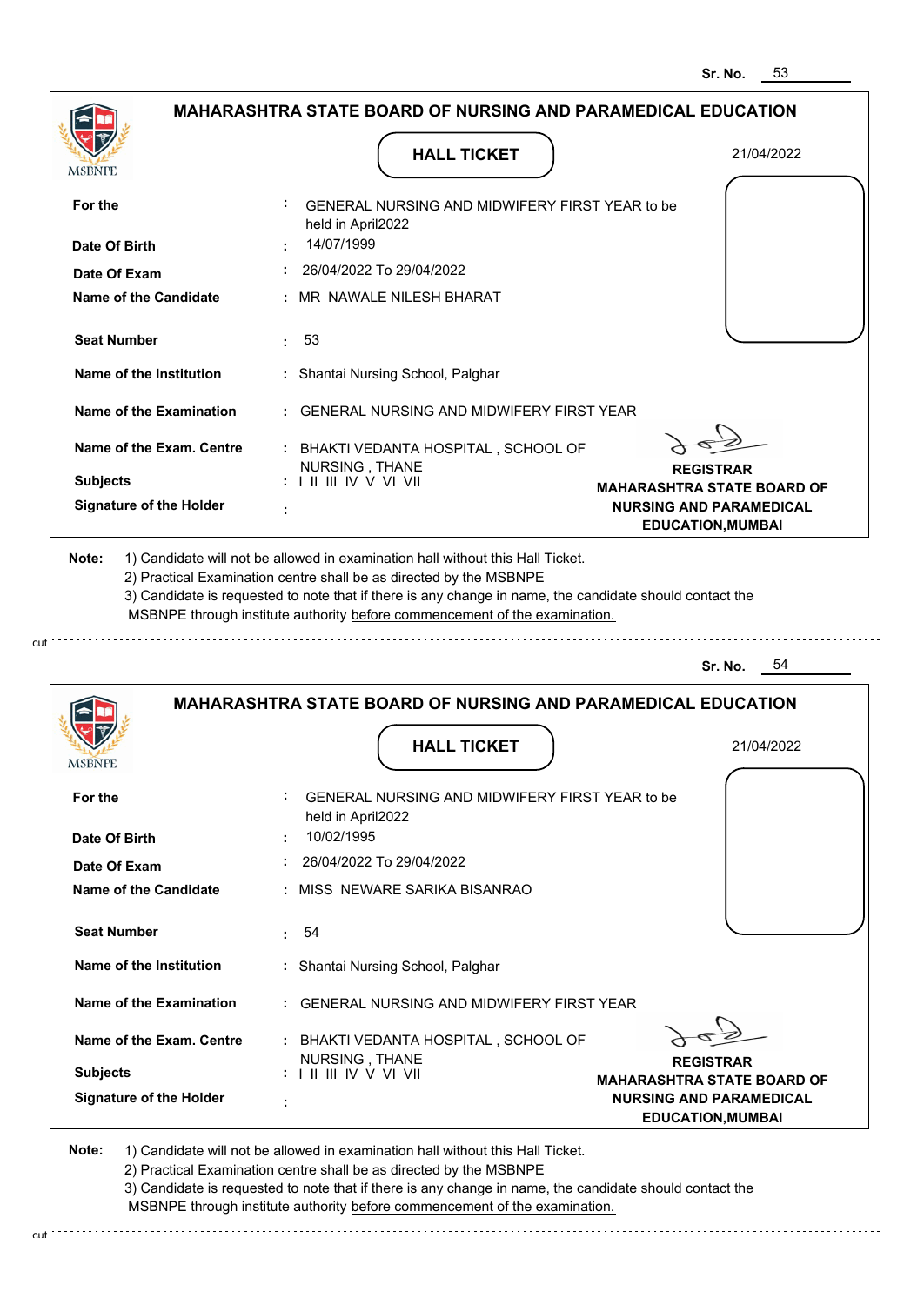|                                |                                                                     | <u> จr. พบ.</u><br>ບບ                                      |
|--------------------------------|---------------------------------------------------------------------|------------------------------------------------------------|
|                                | MAHARASHTRA STATE BOARD OF NURSING AND PARAMEDICAL EDUCATION        |                                                            |
|                                | <b>HALL TICKET</b>                                                  | 21/04/2022                                                 |
| MSBNPE                         |                                                                     |                                                            |
| For the                        | GENERAL NURSING AND MIDWIFERY FIRST YEAR to be<br>held in April2022 |                                                            |
| Date Of Birth                  | 30/03/2000                                                          |                                                            |
| Date Of Exam                   | 26/04/2022 To 29/04/2022                                            |                                                            |
| <b>Name of the Candidate</b>   | MISS PADGHAN MONIKA NAMDEV                                          |                                                            |
| <b>Seat Number</b>             | 55                                                                  |                                                            |
| Name of the Institution        | : Shantai Nursing School, Palghar                                   |                                                            |
| <b>Name of the Examination</b> | <b>GENERAL NURSING AND MIDWIFERY FIRST YEAR</b>                     |                                                            |
| Name of the Exam. Centre       | : BHAKTI VEDANTA HOSPITAL, SCHOOL OF                                |                                                            |
| <b>Subjects</b>                | NURSING, THANE<br>$: 1 \mathbb{I}$ III IIV V VI VII                 | <b>REGISTRAR</b><br><b>MAHARASHTRA STATE BOARD OF</b>      |
| <b>Signature of the Holder</b> |                                                                     | <b>NURSING AND PARAMEDICAL</b><br><b>EDUCATION, MUMBAI</b> |
|                                |                                                                     | Sr. No.<br>56                                              |
|                                | <b>MAHARASHTRA STATE BOARD OF NURSING AND PARAMEDICAL EDUCATION</b> |                                                            |
|                                |                                                                     |                                                            |
| MSBNPE                         | <b>HALL TICKET</b>                                                  | 21/04/2022                                                 |
| For the                        | GENERAL NURSING AND MIDWIFERY FIRST YEAR to be<br>held in April2022 |                                                            |
| Date Of Birth                  | 03/06/1993                                                          |                                                            |
| Date Of Exam                   | 26/04/2022 To 29/04/2022                                            |                                                            |
| Name of the Candidate          | : MISS PAWAR ANJU VITHAL                                            |                                                            |
| <b>Seat Number</b>             | 56<br>÷                                                             |                                                            |
| Name of the Institution        | : Shantai Nursing School, Palghar                                   |                                                            |
| Name of the Examination        | <b>GENERAL NURSING AND MIDWIFERY FIRST YEAR</b>                     |                                                            |
| Name of the Exam. Centre       | : BHAKTI VEDANTA HOSPITAL, SCHOOL OF<br>NURSING, THANE              | <b>REGISTRAR</b>                                           |
| <b>Subjects</b>                |                                                                     | <b>MAHARASHTRA STATE BOARD OF</b>                          |
| <b>Signature of the Holder</b> |                                                                     | <b>NURSING AND PARAMEDICAL</b><br><b>EDUCATION, MUMBAI</b> |

**Note:**  1) Candidate will not be allowed in examination hall without this Hall Ticket.

cut

2) Practical Examination centre shall be as directed by the MSBNPE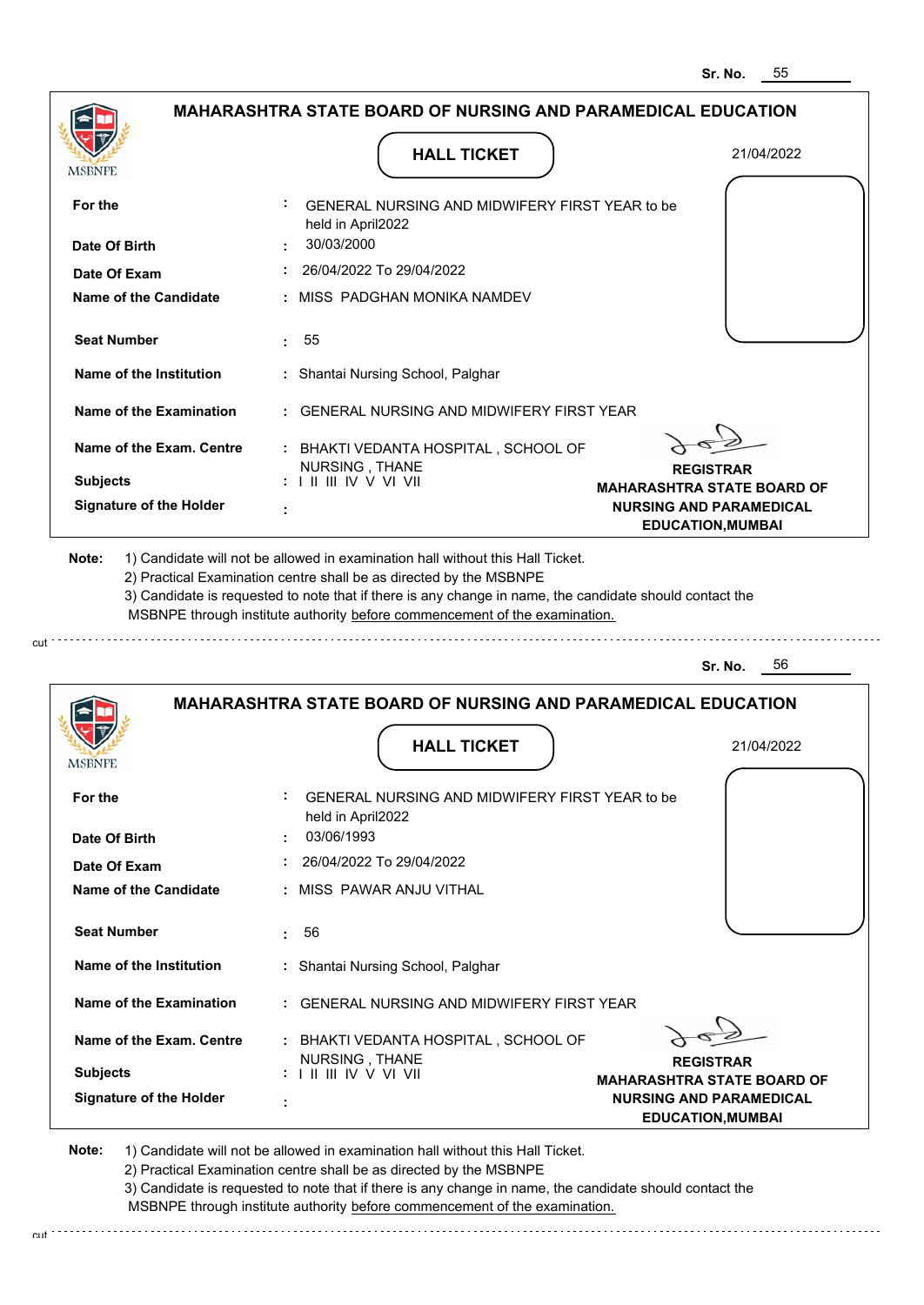|                                                                                     | <b>MAHARASHTRA STATE BOARD OF NURSING AND PARAMEDICAL EDUCATION</b>                                                                                                                                                                                                                                                                           |                                                                     |
|-------------------------------------------------------------------------------------|-----------------------------------------------------------------------------------------------------------------------------------------------------------------------------------------------------------------------------------------------------------------------------------------------------------------------------------------------|---------------------------------------------------------------------|
|                                                                                     | <b>HALL TICKET</b>                                                                                                                                                                                                                                                                                                                            | 21/04/2022                                                          |
| <b>MSBNPE</b>                                                                       |                                                                                                                                                                                                                                                                                                                                               |                                                                     |
| For the                                                                             | GENERAL NURSING AND MIDWIFERY FIRST YEAR to be<br>held in April2022                                                                                                                                                                                                                                                                           |                                                                     |
| Date Of Birth                                                                       | 27/12/2001                                                                                                                                                                                                                                                                                                                                    |                                                                     |
| Date Of Exam                                                                        | 26/04/2022 To 29/04/2022                                                                                                                                                                                                                                                                                                                      |                                                                     |
| <b>Name of the Candidate</b>                                                        | MR PUNDGE ASHVINKUMAR RAJU                                                                                                                                                                                                                                                                                                                    |                                                                     |
| <b>Seat Number</b>                                                                  | : 57                                                                                                                                                                                                                                                                                                                                          |                                                                     |
| <b>Name of the Institution</b>                                                      | : Shantai Nursing School, Palghar                                                                                                                                                                                                                                                                                                             |                                                                     |
| Name of the Examination                                                             | <b>GENERAL NURSING AND MIDWIFERY FIRST YEAR</b>                                                                                                                                                                                                                                                                                               |                                                                     |
| Name of the Exam. Centre                                                            | : BHAKTI VEDANTA HOSPITAL, SCHOOL OF                                                                                                                                                                                                                                                                                                          |                                                                     |
| <b>Subjects</b>                                                                     | NURSING, THANE<br>$: 1 \mathbb{I}$ III IIV V VI VII                                                                                                                                                                                                                                                                                           | <b>REGISTRAR</b>                                                    |
| <b>Signature of the Holder</b>                                                      | ÷                                                                                                                                                                                                                                                                                                                                             | <b>MAHARASHTRA STATE BOARD OF</b><br><b>NURSING AND PARAMEDICAL</b> |
|                                                                                     | 1) Candidate will not be allowed in examination hall without this Hall Ticket.<br>2) Practical Examination centre shall be as directed by the MSBNPE<br>3) Candidate is requested to note that if there is any change in name, the candidate should contact the<br>MSBNPE through institute authority before commencement of the examination. | <b>EDUCATION, MUMBAI</b><br>- 58<br>Sr. No.                         |
|                                                                                     |                                                                                                                                                                                                                                                                                                                                               |                                                                     |
|                                                                                     | <b>MAHARASHTRA STATE BOARD OF NURSING AND PARAMEDICAL EDUCATION</b>                                                                                                                                                                                                                                                                           |                                                                     |
|                                                                                     | <b>HALL TICKET</b>                                                                                                                                                                                                                                                                                                                            | 21/04/2022                                                          |
|                                                                                     |                                                                                                                                                                                                                                                                                                                                               |                                                                     |
|                                                                                     | GENERAL NURSING AND MIDWIFERY FIRST YEAR to be                                                                                                                                                                                                                                                                                                |                                                                     |
|                                                                                     | held in April2022<br>09/08/1989                                                                                                                                                                                                                                                                                                               |                                                                     |
|                                                                                     | 26/04/2022 To 29/04/2022                                                                                                                                                                                                                                                                                                                      |                                                                     |
|                                                                                     | MISS PUNDGE KAVITA YASHWANT                                                                                                                                                                                                                                                                                                                   |                                                                     |
| Date Of Exam<br><b>Seat Number</b>                                                  | 58<br>÷                                                                                                                                                                                                                                                                                                                                       |                                                                     |
| Name of the Institution                                                             | : Shantai Nursing School, Palghar                                                                                                                                                                                                                                                                                                             |                                                                     |
| For the<br>Date Of Birth<br>Name of the Candidate<br><b>Name of the Examination</b> | <b>GENERAL NURSING AND MIDWIFERY FIRST YEAR</b>                                                                                                                                                                                                                                                                                               |                                                                     |
| Name of the Exam. Centre                                                            | : BHAKTI VEDANTA HOSPITAL, SCHOOL OF                                                                                                                                                                                                                                                                                                          |                                                                     |
| Note:<br>MSBNPE<br><b>Subjects</b>                                                  | NURSING, THANE                                                                                                                                                                                                                                                                                                                                | <b>REGISTRAR</b><br><b>MAHARASHTRA STATE BOARD OF</b>               |

cut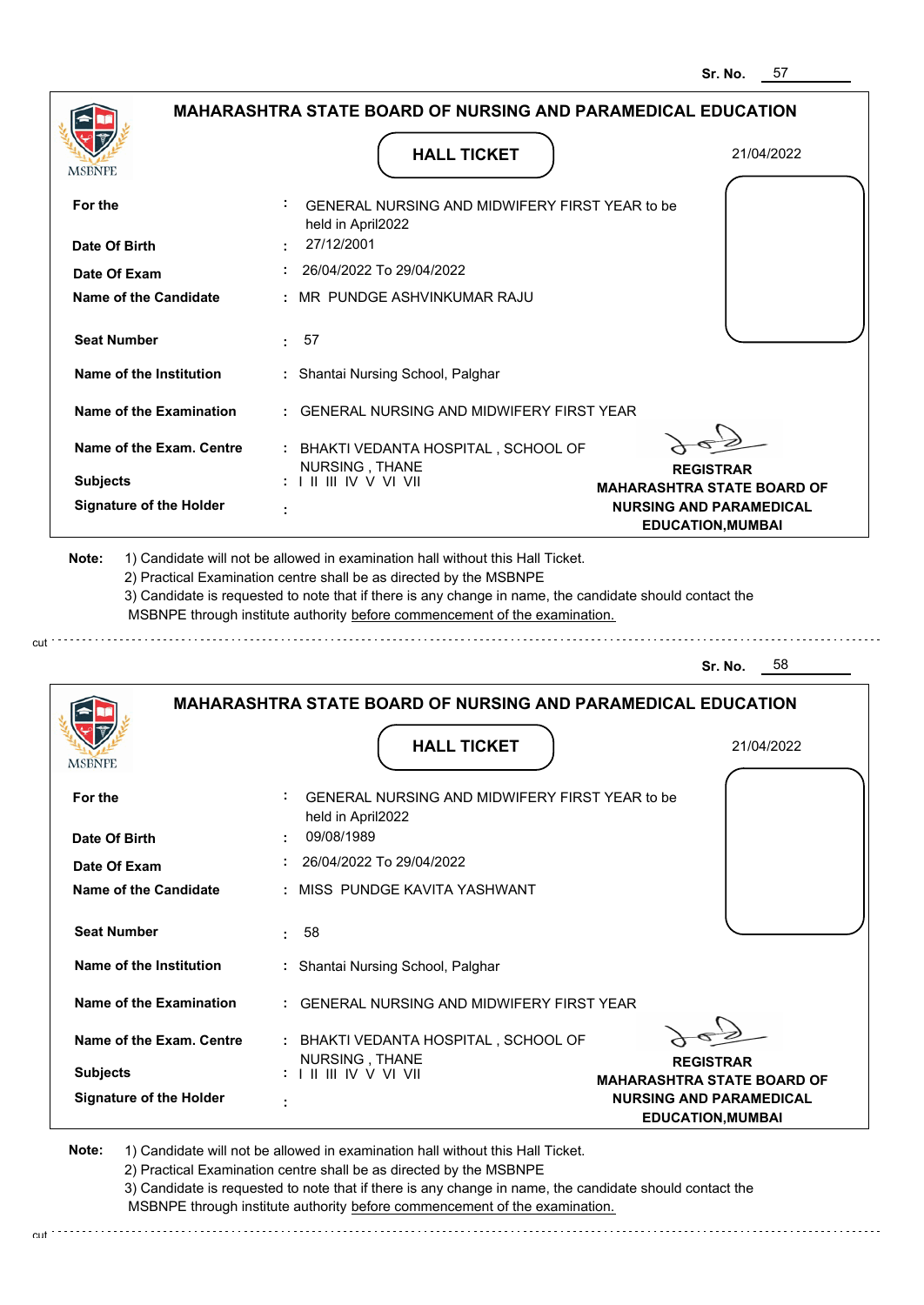**NURSING AND PARAMEDICAL EDUCATION,MUMBAI**

|                                |                                                                            | 59<br>Sr. No.                                              |
|--------------------------------|----------------------------------------------------------------------------|------------------------------------------------------------|
|                                | <b>MAHARASHTRA STATE BOARD OF NURSING AND PARAMEDICAL EDUCATION</b>        |                                                            |
|                                | <b>HALL TICKET</b>                                                         | 21/04/2022                                                 |
| MSBNPE                         |                                                                            |                                                            |
| For the                        | GENERAL NURSING AND MIDWIFERY FIRST YEAR to be<br>held in April2022        |                                                            |
| Date Of Birth                  | 18/05/1996                                                                 |                                                            |
| Date Of Exam                   | 26/04/2022 To 29/04/2022                                                   |                                                            |
| Name of the Candidate          | MISS RASAL SEEMA DILIP                                                     |                                                            |
| <b>Seat Number</b>             | 59                                                                         |                                                            |
| Name of the Institution        | : Shantai Nursing School, Palghar                                          |                                                            |
| <b>Name of the Examination</b> | <b>GENERAL NURSING AND MIDWIFERY FIRST YEAR</b>                            |                                                            |
| Name of the Exam. Centre       | : BHAKTI VEDANTA HOSPITAL, SCHOOL OF                                       |                                                            |
| <b>Subjects</b>                | NURSING, THANE<br>$: 1$ II III IV V VI VII                                 | <b>REGISTRAR</b>                                           |
| <b>Signature of the Holder</b> |                                                                            | <b>MAHARASHTRA STATE BOARD OF</b>                          |
|                                |                                                                            | <b>NURSING AND PARAMEDICAL</b><br><b>EDUCATION, MUMBAI</b> |
|                                | MSBNPE through institute authority before commencement of the examination. |                                                            |
|                                |                                                                            | 60<br>Sr. No.                                              |
|                                | <b>MAHARASHTRA STATE BOARD OF NURSING AND PARAMEDICAL EDUCATION</b>        |                                                            |
| <b>IMPDIAL P</b>               | <b>HALL TICKET</b>                                                         | 21/04/2022                                                 |
| For the                        | GENERAL NURSING AND MIDWIFERY FIRST YEAR to be<br>held in April2022        |                                                            |
| Date Of Birth                  | 26/08/1999                                                                 |                                                            |
| Date Of Exam                   | 26/04/2022 To 29/04/2022                                                   |                                                            |
| <b>Name of the Candidate</b>   | MR RAUT AKASH YASHWANTRAO                                                  |                                                            |
|                                |                                                                            |                                                            |
| <b>Seat Number</b>             | 60<br>÷.                                                                   |                                                            |
| Name of the Institution        | Shantai Nursing School, Palghar                                            |                                                            |
| Name of the Examination        | <b>GENERAL NURSING AND MIDWIFERY FIRST YEAR</b>                            |                                                            |
| Name of the Exam. Centre       | : BHAKTI VEDANTA HOSPITAL, SCHOOL OF<br>NURSING, THANE                     | <b>REGISTRAR</b>                                           |
| <b>Subjects</b>                | : I II III IV V VI VII                                                     | <b>MAHARASHTRA STATE BOARD OF</b>                          |

**Note:**  1) Candidate will not be allowed in examination hall without this Hall Ticket.

2) Practical Examination centre shall be as directed by the MSBNPE

 **:**

**Signature of the Holder**

cut

3) Candidate is requested to note that if there is any change in name, the candidate should contact the MSBNPE through institute authority before commencement of the examination. cut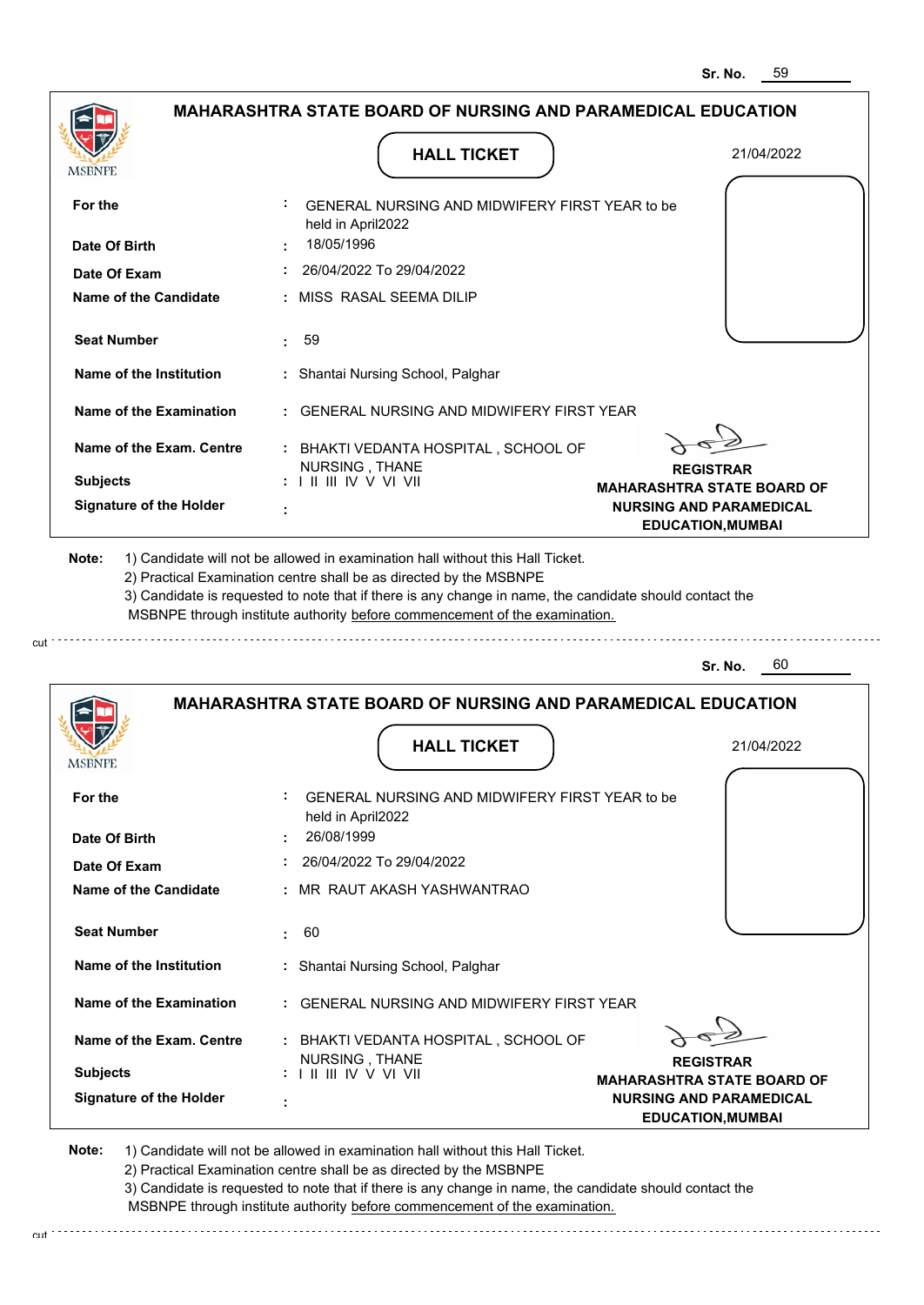|                                |                                                                                                                                                                                       | อเ. เงบ.<br>υı                                             |
|--------------------------------|---------------------------------------------------------------------------------------------------------------------------------------------------------------------------------------|------------------------------------------------------------|
|                                | MAHARASHTRA STATE BOARD OF NURSING AND PARAMEDICAL EDUCATION                                                                                                                          |                                                            |
| MSBNPE                         | <b>HALL TICKET</b>                                                                                                                                                                    | 21/04/2022                                                 |
| For the                        | GENERAL NURSING AND MIDWIFERY FIRST YEAR to be<br>held in April2022                                                                                                                   |                                                            |
| Date Of Birth                  | 02/10/1986                                                                                                                                                                            |                                                            |
| Date Of Exam                   | 26/04/2022 To 29/04/2022                                                                                                                                                              |                                                            |
| <b>Name of the Candidate</b>   | : SMT RAUT MILAN KASHINATH<br>Nee(GHARAT HARSHALA BIPIN)                                                                                                                              |                                                            |
| <b>Seat Number</b>             | 61<br>÷.                                                                                                                                                                              |                                                            |
| Name of the Institution        | Shantai Nursing School, Palghar<br>÷.                                                                                                                                                 |                                                            |
| <b>Name of the Examination</b> | <b>GENERAL NURSING AND MIDWIFERY FIRST YEAR</b>                                                                                                                                       |                                                            |
| Name of the Exam. Centre       | : BHAKTI VEDANTA HOSPITAL, SCHOOL OF                                                                                                                                                  |                                                            |
| <b>Subjects</b>                | NURSING, THANE<br>: I II III IV V VI VII                                                                                                                                              | <b>REGISTRAR</b><br><b>MAHARASHTRA STATE BOARD OF</b>      |
| <b>Signature of the Holder</b> |                                                                                                                                                                                       | <b>NURSING AND PARAMEDICAL</b><br><b>EDUCATION, MUMBAI</b> |
|                                | 3) Candidate is requested to note that if there is any change in name, the candidate should contact the<br>MSBNPE through institute authority before commencement of the examination. | 62<br>Sr. No.                                              |
|                                | <b>MAHARASHTRA STATE BOARD OF NURSING AND PARAMEDICAL EDUCATION</b><br><b>HALL TICKET</b>                                                                                             |                                                            |
| MSBNPE                         |                                                                                                                                                                                       | 21/04/2022                                                 |
| For the                        | GENERAL NURSING AND MIDWIFERY FIRST YEAR to be<br>held in April2022                                                                                                                   |                                                            |
| Date Of Birth                  | 20/08/1997                                                                                                                                                                            |                                                            |
| Date Of Exam                   | 26/04/2022 To 29/04/2022                                                                                                                                                              |                                                            |
| Name of the Candidate          | : MISS SADAWARTE KOMAL GOTAM                                                                                                                                                          |                                                            |
| <b>Seat Number</b>             | 62<br>÷                                                                                                                                                                               |                                                            |
| Name of the Institution        | : Shantai Nursing School, Palghar                                                                                                                                                     |                                                            |
| Name of the Examination        | <b>GENERAL NURSING AND MIDWIFERY FIRST YEAR</b>                                                                                                                                       |                                                            |
| Name of the Exam. Centre       | : BHAKTI VEDANTA HOSPITAL, SCHOOL OF<br>NURSING, THANE                                                                                                                                | <b>REGISTRAR</b>                                           |
| <b>Subjects</b>                | $: 1 \mathbb{I}$ III IIV V VI VII                                                                                                                                                     | <b>MAHARASHTRA STATE BOARD OF</b>                          |
| <b>Signature of the Holder</b> |                                                                                                                                                                                       | <b>NURSING AND PARAMEDICAL</b><br><b>EDUCATION, MUMBAI</b> |

cut

2) Practical Examination centre shall be as directed by the MSBNPE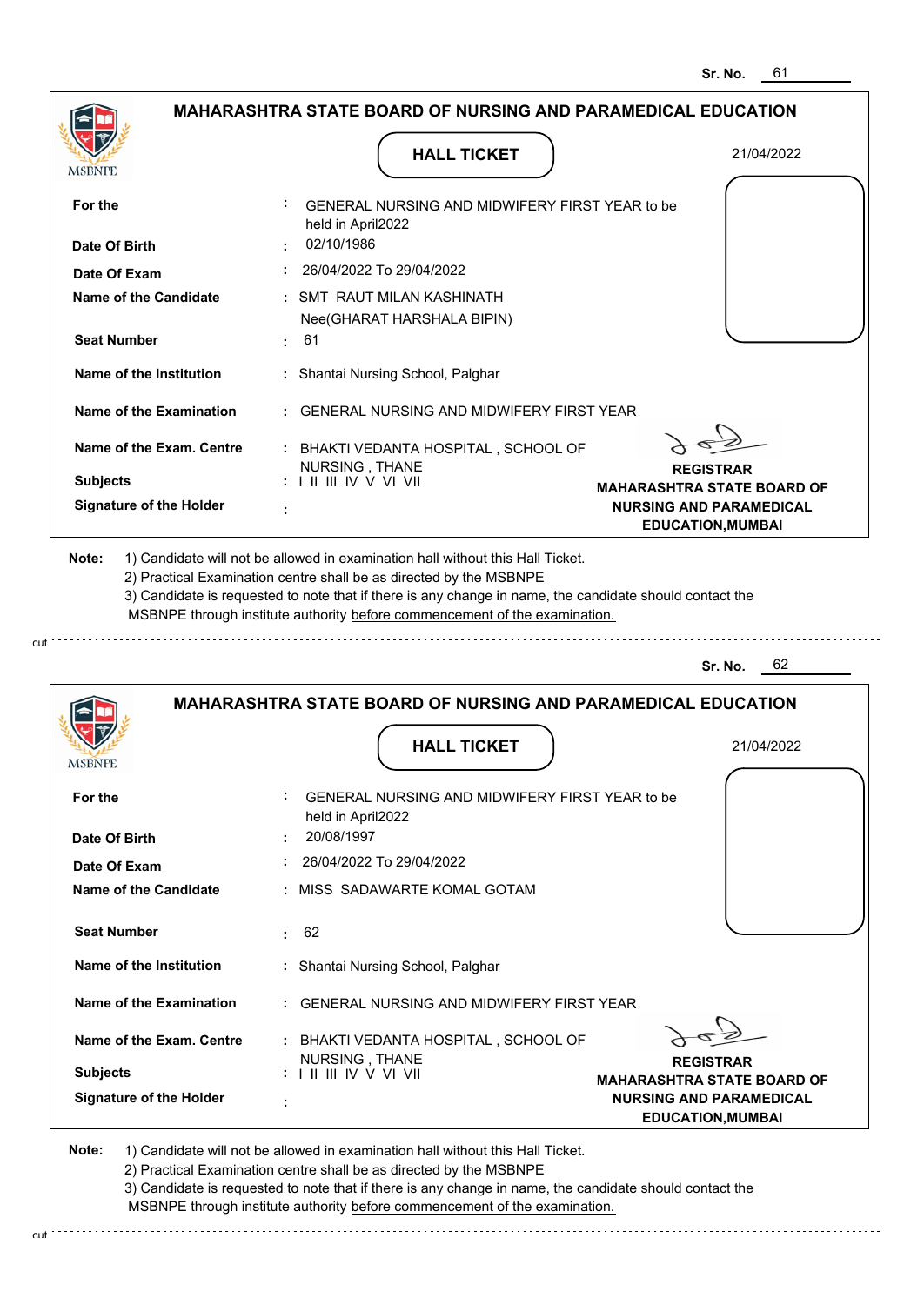|                                                                                              | <b>MAHARASHTRA STATE BOARD OF NURSING AND PARAMEDICAL EDUCATION</b>                                                                                                                                                                                                                                                                           |                                                            |
|----------------------------------------------------------------------------------------------|-----------------------------------------------------------------------------------------------------------------------------------------------------------------------------------------------------------------------------------------------------------------------------------------------------------------------------------------------|------------------------------------------------------------|
| <b>MSBNPE</b>                                                                                | <b>HALL TICKET</b>                                                                                                                                                                                                                                                                                                                            | 21/04/2022                                                 |
| For the                                                                                      | GENERAL NURSING AND MIDWIFERY FIRST YEAR to be<br>held in April2022                                                                                                                                                                                                                                                                           |                                                            |
| Date Of Birth                                                                                | 14/01/1998                                                                                                                                                                                                                                                                                                                                    |                                                            |
| Date Of Exam                                                                                 | 26/04/2022 To 29/04/2022                                                                                                                                                                                                                                                                                                                      |                                                            |
| <b>Name of the Candidate</b>                                                                 | : MISS SANKHE NIKITA ANIL                                                                                                                                                                                                                                                                                                                     |                                                            |
| <b>Seat Number</b>                                                                           | 63<br>t.                                                                                                                                                                                                                                                                                                                                      |                                                            |
| Name of the Institution                                                                      | : Shantai Nursing School, Palghar                                                                                                                                                                                                                                                                                                             |                                                            |
| Name of the Examination                                                                      | : GENERAL NURSING AND MIDWIFERY FIRST YEAR                                                                                                                                                                                                                                                                                                    |                                                            |
| Name of the Exam. Centre                                                                     | : BHAKTI VEDANTA HOSPITAL, SCHOOL OF                                                                                                                                                                                                                                                                                                          |                                                            |
| <b>Subjects</b>                                                                              | NURSING, THANE<br>: I II III IV V VI VII                                                                                                                                                                                                                                                                                                      | <b>REGISTRAR</b><br><b>MAHARASHTRA STATE BOARD OF</b>      |
| <b>Signature of the Holder</b>                                                               |                                                                                                                                                                                                                                                                                                                                               | <b>NURSING AND PARAMEDICAL</b><br><b>EDUCATION, MUMBAI</b> |
|                                                                                              | 1) Candidate will not be allowed in examination hall without this Hall Ticket.<br>2) Practical Examination centre shall be as directed by the MSBNPE<br>3) Candidate is requested to note that if there is any change in name, the candidate should contact the<br>MSBNPE through institute authority before commencement of the examination. |                                                            |
|                                                                                              |                                                                                                                                                                                                                                                                                                                                               | Sr. No.<br>64                                              |
|                                                                                              | <b>MAHARASHTRA STATE BOARD OF NURSING AND PARAMEDICAL EDUCATION</b>                                                                                                                                                                                                                                                                           |                                                            |
| Note:<br><b>MSBNPE</b>                                                                       | <b>HALL TICKET</b>                                                                                                                                                                                                                                                                                                                            | 21/04/2022                                                 |
|                                                                                              | GENERAL NURSING AND MIDWIFERY FIRST YEAR to be<br>held in April2022                                                                                                                                                                                                                                                                           |                                                            |
|                                                                                              | 04/05/1997                                                                                                                                                                                                                                                                                                                                    |                                                            |
|                                                                                              | 26/04/2022 To 29/04/2022                                                                                                                                                                                                                                                                                                                      |                                                            |
|                                                                                              | : MISS SANKHE SUSHMITA PRADIP                                                                                                                                                                                                                                                                                                                 |                                                            |
| <b>Seat Number</b>                                                                           | : 64                                                                                                                                                                                                                                                                                                                                          |                                                            |
| Name of the Institution                                                                      | : Shantai Nursing School, Palghar                                                                                                                                                                                                                                                                                                             |                                                            |
| For the<br>Date Of Birth<br>Date Of Exam<br>Name of the Candidate<br>Name of the Examination | : GENERAL NURSING AND MIDWIFERY FIRST YEAR                                                                                                                                                                                                                                                                                                    |                                                            |
| Name of the Exam. Centre                                                                     | : BHAKTI VEDANTA HOSPITAL, SCHOOL OF<br>NURSING, THANE                                                                                                                                                                                                                                                                                        | <b>REGISTRAR</b>                                           |

2) Practical Examination centre shall be as directed by the MSBNPE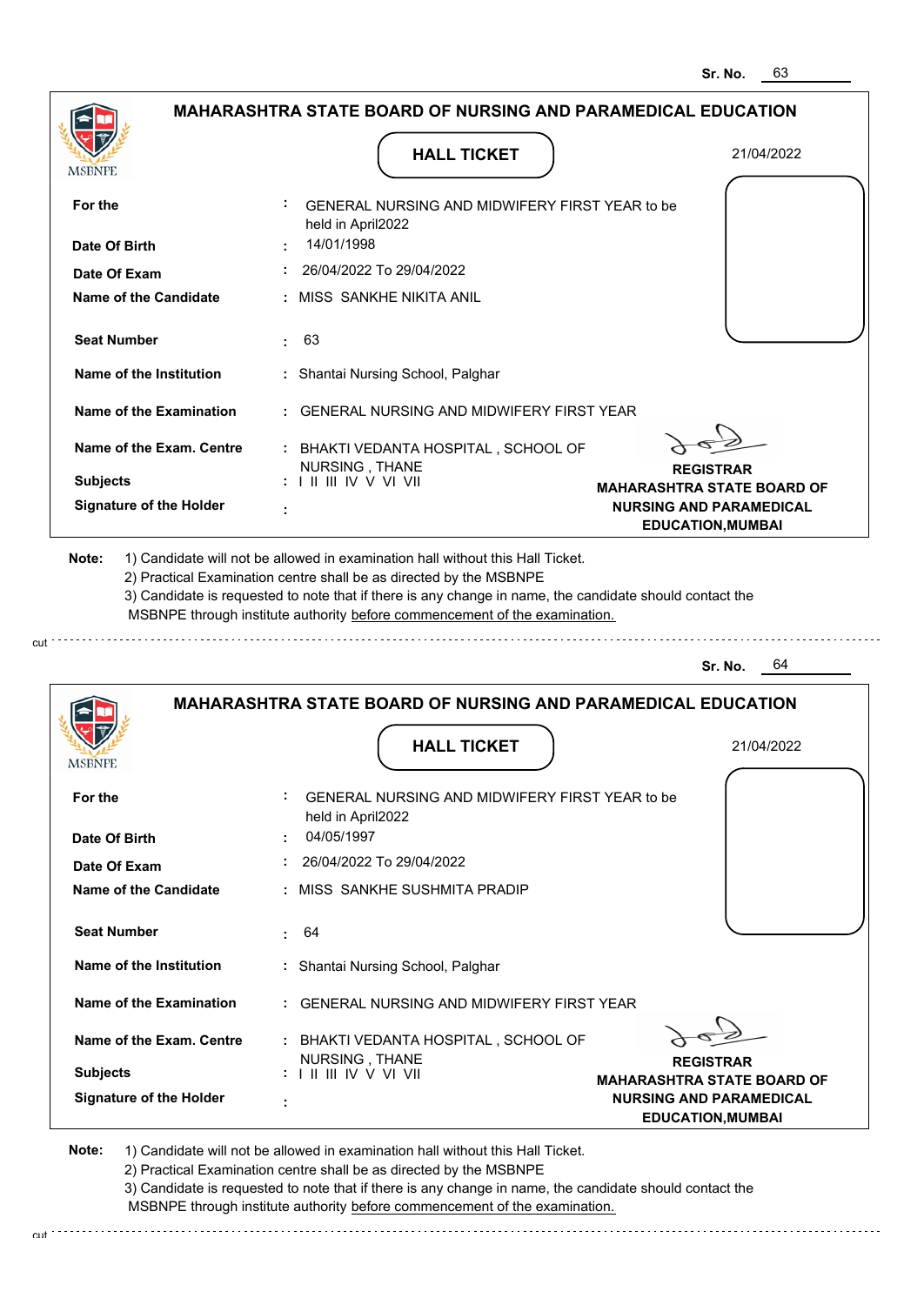|                                |                                                                                           | ວr. No.<br>ပဎ                                              |
|--------------------------------|-------------------------------------------------------------------------------------------|------------------------------------------------------------|
|                                | <b>MAHARASHTRA STATE BOARD OF NURSING AND PARAMEDICAL EDUCATION</b>                       |                                                            |
| <b>MSBNPE</b>                  | <b>HALL TICKET</b>                                                                        | 21/04/2022                                                 |
| For the                        | GENERAL NURSING AND MIDWIFERY FIRST YEAR to be<br>held in April2022                       |                                                            |
| Date Of Birth                  | 01/02/2001                                                                                |                                                            |
| Date Of Exam                   | 26/04/2022 To 29/04/2022                                                                  |                                                            |
| <b>Name of the Candidate</b>   | MR SAPKAL BABASAHEB VALMIK                                                                |                                                            |
| <b>Seat Number</b>             | 65                                                                                        |                                                            |
| Name of the Institution        | : Shantai Nursing School, Palghar                                                         |                                                            |
| <b>Name of the Examination</b> | <b>GENERAL NURSING AND MIDWIFERY FIRST YEAR</b>                                           |                                                            |
| Name of the Exam. Centre       | : BHAKTI VEDANTA HOSPITAL, SCHOOL OF<br>NURSING, THANE                                    |                                                            |
| <b>Subjects</b>                | $: 1 \mathbb{I}$ III IIV V VI VII                                                         | <b>REGISTRAR</b><br><b>MAHARASHTRA STATE BOARD OF</b>      |
| <b>Signature of the Holder</b> |                                                                                           | <b>NURSING AND PARAMEDICAL</b><br><b>EDUCATION, MUMBAI</b> |
|                                | MSBNPE through institute authority before commencement of the examination.                | 66<br>Sr. No.                                              |
|                                | <b>MAHARASHTRA STATE BOARD OF NURSING AND PARAMEDICAL EDUCATION</b><br><b>HALL TICKET</b> |                                                            |
| MSBNPE                         |                                                                                           | 21/04/2022                                                 |
| For the                        | GENERAL NURSING AND MIDWIFERY FIRST YEAR to be<br>held in April2022                       |                                                            |
| Date Of Birth                  | 24/04/1999                                                                                |                                                            |
| Date Of Exam                   | 26/04/2022 To 29/04/2022                                                                  |                                                            |
| Name of the Candidate          | : MISS SHAIKH ARSHAD MAJEED                                                               |                                                            |
| <b>Seat Number</b>             | 66<br>÷.                                                                                  |                                                            |
| Name of the Institution        | : Shantai Nursing School, Palghar                                                         |                                                            |
| <b>Name of the Examination</b> | <b>GENERAL NURSING AND MIDWIFERY FIRST YEAR</b>                                           |                                                            |
| Name of the Exam. Centre       | : BHAKTI VEDANTA HOSPITAL, SCHOOL OF<br>NURSING, THANE                                    |                                                            |
| <b>Subjects</b>                | $: 1 \mathbb{I}$ III IIV V VI VII                                                         | <b>REGISTRAR</b><br><b>MAHARASHTRA STATE BOARD OF</b>      |
| <b>Signature of the Holder</b> |                                                                                           | <b>NURSING AND PARAMEDICAL</b><br><b>EDUCATION, MUMBAI</b> |

**Note:**  1) Candidate will not be allowed in examination hall without this Hall Ticket.

cut

2) Practical Examination centre shall be as directed by the MSBNPE

3) Candidate is requested to note that if there is any change in name, the candidate should contact the MSBNPE through institute authority before commencement of the examination. cut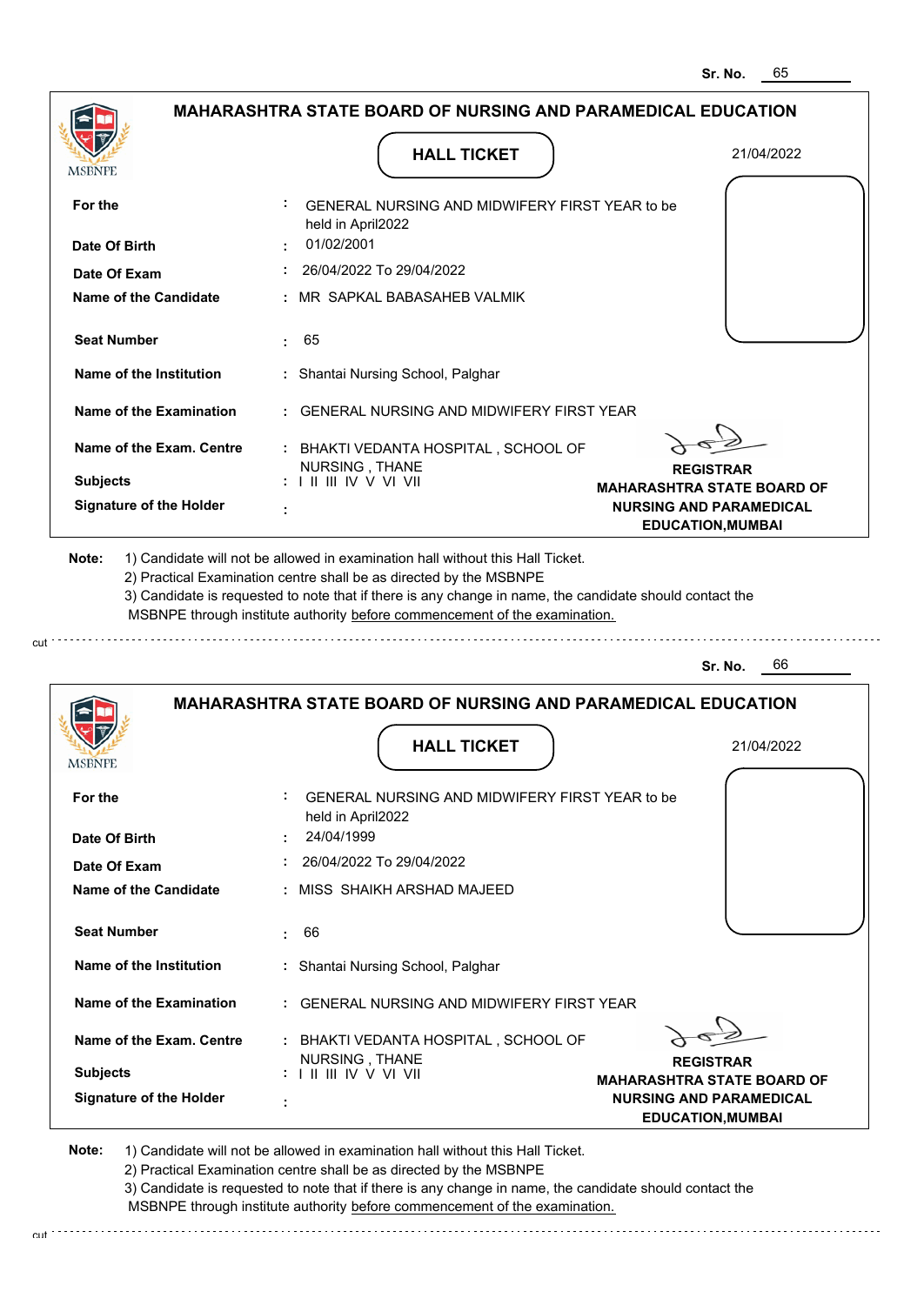|                                         | <b>MAHARASHTRA STATE BOARD OF NURSING AND PARAMEDICAL EDUCATION</b>                                                                                                                   |                                                            |
|-----------------------------------------|---------------------------------------------------------------------------------------------------------------------------------------------------------------------------------------|------------------------------------------------------------|
|                                         |                                                                                                                                                                                       |                                                            |
| <b>MSBNPE</b>                           | <b>HALL TICKET</b>                                                                                                                                                                    | 21/04/2022                                                 |
| For the                                 | GENERAL NURSING AND MIDWIFERY FIRST YEAR to be<br>held in April2022                                                                                                                   |                                                            |
| Date Of Birth                           | 09/03/2000                                                                                                                                                                            |                                                            |
| Date Of Exam                            | 26/04/2022 To 29/04/2022                                                                                                                                                              |                                                            |
| <b>Name of the Candidate</b>            | : MR_SHAIKH SARWAR RAHIM                                                                                                                                                              |                                                            |
| <b>Seat Number</b>                      | : 67                                                                                                                                                                                  |                                                            |
| Name of the Institution                 | : Shantai Nursing School, Palghar                                                                                                                                                     |                                                            |
| Name of the Examination                 | : GENERAL NURSING AND MIDWIFERY FIRST YEAR                                                                                                                                            |                                                            |
| Name of the Exam. Centre                | : BHAKTI VEDANTA HOSPITAL, SCHOOL OF<br>NURSING, THANE                                                                                                                                | <b>REGISTRAR</b>                                           |
| <b>Subjects</b>                         | $: 1 \parallel \parallel \parallel$ IV V VI VII                                                                                                                                       | <b>MAHARASHTRA STATE BOARD OF</b>                          |
|                                         |                                                                                                                                                                                       |                                                            |
| <b>Signature of the Holder</b><br>Note: | 1) Candidate will not be allowed in examination hall without this Hall Ticket.<br>2) Practical Examination centre shall be as directed by the MSBNPE                                  | <b>NURSING AND PARAMEDICAL</b><br><b>EDUCATION, MUMBAI</b> |
|                                         | 3) Candidate is requested to note that if there is any change in name, the candidate should contact the<br>MSBNPE through institute authority before commencement of the examination. |                                                            |
|                                         |                                                                                                                                                                                       | 68<br>Sr. No.                                              |
|                                         | <b>MAHARASHTRA STATE BOARD OF NURSING AND PARAMEDICAL EDUCATION</b>                                                                                                                   |                                                            |
|                                         | <b>HALL TICKET</b>                                                                                                                                                                    | 21/04/2022                                                 |
| <b>MSBNPE</b><br>For the                | GENERAL NURSING AND MIDWIFERY FIRST YEAR to be<br>held in April2022                                                                                                                   |                                                            |
| Date Of Birth                           | 15/05/1994                                                                                                                                                                            |                                                            |
| Date Of Exam                            | $: 26/04/2022$ To 29/04/2022                                                                                                                                                          |                                                            |
| Name of the Candidate                   | : MISS SHELKE BHAGYASHALI VIJAY                                                                                                                                                       |                                                            |
| <b>Seat Number</b>                      | : 68                                                                                                                                                                                  |                                                            |
| Name of the Institution                 | : Shantai Nursing School, Palghar                                                                                                                                                     |                                                            |
| Name of the Examination                 | : GENERAL NURSING AND MIDWIFERY FIRST YEAR                                                                                                                                            |                                                            |

<sup>2</sup>  **:** BHAKTI VEDANTA HOSPITAL , SCHOOL OF **REGISTRAR MAHARASHTRA STATE BOARD OF NURSING AND PARAMEDICAL EDUCATION,MUMBAI**

**Note:**  1) Candidate will not be allowed in examination hall without this Hall Ticket. 2) Practical Examination centre shall be as directed by the MSBNPE

 **:**

**Signature of the Holder**

**Subjects :**

cut \*\*\*\*\*\*\*\*\*\*\*\*\*\*\*\*\*\*

**Name of the Exam. Centre**

NURSING , THANE I II III IV V VI VII

3) Candidate is requested to note that if there is any change in name, the candidate should contact the MSBNPE through institute authority before commencement of the examination.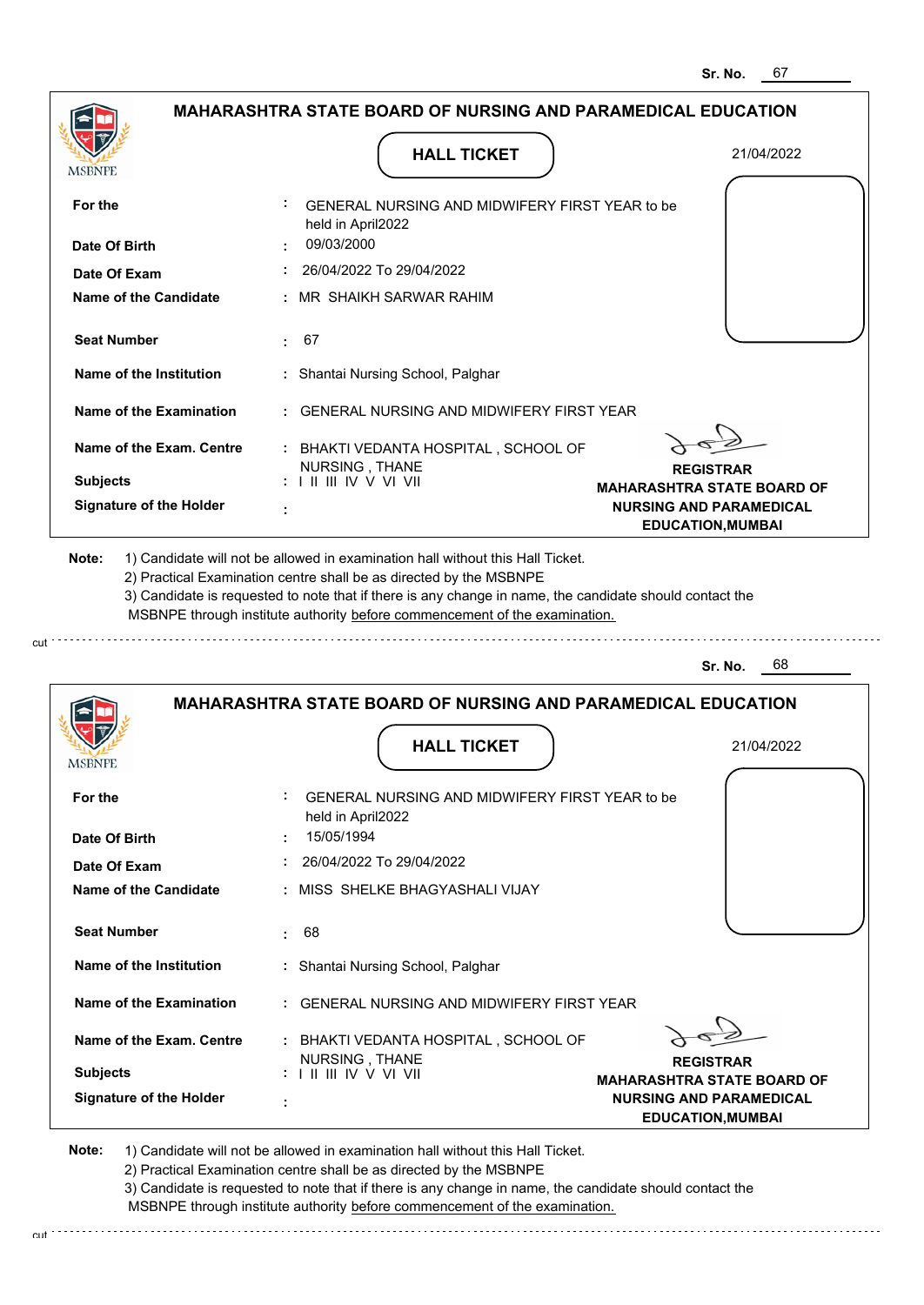| <b>MAHARASHTRA STATE BOARD OF NURSING AND PARAMEDICAL EDUCATION</b> |                                                                     |                                                            |  |
|---------------------------------------------------------------------|---------------------------------------------------------------------|------------------------------------------------------------|--|
| MSBNPE                                                              | <b>HALL TICKET</b>                                                  | 21/04/2022                                                 |  |
| For the                                                             | GENERAL NURSING AND MIDWIFERY FIRST YEAR to be<br>held in April2022 |                                                            |  |
| Date Of Birth                                                       | 19/08/2000                                                          |                                                            |  |
| Date Of Exam                                                        | 26/04/2022 To 29/04/2022                                            |                                                            |  |
| Name of the Candidate                                               | MR SONAWANE TEJAS ASHOK                                             |                                                            |  |
| <b>Seat Number</b>                                                  | 69<br>÷                                                             |                                                            |  |
| Name of the Institution                                             | : Shantai Nursing School, Palghar                                   |                                                            |  |
| <b>Name of the Examination</b>                                      | <b>GENERAL NURSING AND MIDWIFERY FIRST YEAR</b>                     |                                                            |  |
| Name of the Exam. Centre                                            | : BHAKTI VEDANTA HOSPITAL, SCHOOL OF<br>NURSING, THANE              | <b>REGISTRAR</b>                                           |  |
| <b>Subjects</b>                                                     | $: 1 \mathbb{I}$ III IV V VI VII                                    | <b>MAHARASHTRA STATE BOARD OF</b>                          |  |
| <b>Signature of the Holder</b>                                      |                                                                     | <b>NURSING AND PARAMEDICAL</b><br><b>EDUCATION, MUMBAI</b> |  |
|                                                                     | <b>MAHARASHTRA STATE BOARD OF NURSING AND PARAMEDICAL EDUCATION</b> | 70<br>Sr. No.                                              |  |
| MSBNPE                                                              | <b>HALL TICKET</b>                                                  | 21/04/2022                                                 |  |
| For the                                                             | GENERAL NURSING AND MIDWIFERY FIRST YEAR to be<br>held in April2022 |                                                            |  |
| Date Of Birth                                                       | 20/08/1998                                                          |                                                            |  |
| Date Of Exam                                                        | 26/04/2022 To 29/04/2022                                            |                                                            |  |
| <b>Name of the Candidate</b>                                        | : MISS SONKAMBLE MOHINI ABHIMANYU                                   |                                                            |  |
| <b>Seat Number</b>                                                  | 70<br>÷.                                                            |                                                            |  |
| Name of the Institution                                             | : Shantai Nursing School, Palghar                                   |                                                            |  |
| Name of the Examination                                             | : GENERAL NURSING AND MIDWIFERY FIRST YEAR                          |                                                            |  |
| Name of the Exam. Centre                                            | : BHAKTI VEDANTA HOSPITAL, SCHOOL OF<br>NURSING, THANE              | <b>REGISTRAR</b>                                           |  |
| <b>Subjects</b>                                                     |                                                                     | <b>MAHARASHTRA STATE BOARD OF</b>                          |  |
| <b>Signature of the Holder</b>                                      |                                                                     | <b>NURSING AND PARAMEDICAL</b><br><b>EDUCATION, MUMBAI</b> |  |
|                                                                     |                                                                     |                                                            |  |

cut

3) Candidate is requested to note that if there is any change in name, the candidate should contact the MSBNPE through institute authority before commencement of the examination.

cut de contra a construction de construction de construction de construction de construction de construction de construction de construction de construction de construction de construction de construction de construction d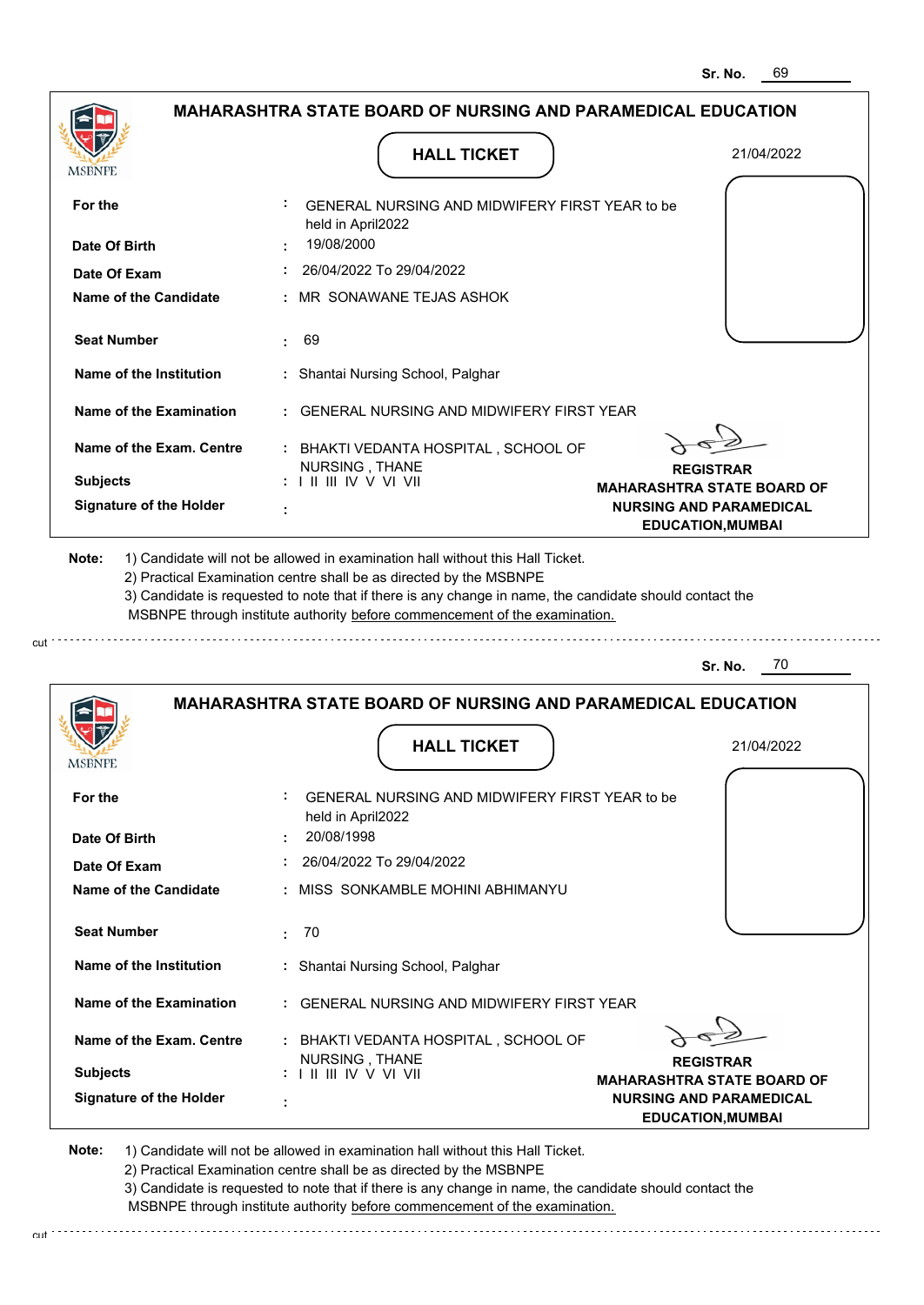|                                                    |                                                                                                                                                                                       | ວr. No.<br>7 L                                             |
|----------------------------------------------------|---------------------------------------------------------------------------------------------------------------------------------------------------------------------------------------|------------------------------------------------------------|
|                                                    | <b>MAHARASHTRA STATE BOARD OF NURSING AND PARAMEDICAL EDUCATION</b>                                                                                                                   |                                                            |
| <b>MSBNPE</b>                                      | <b>HALL TICKET</b>                                                                                                                                                                    | 21/04/2022                                                 |
| For the                                            | GENERAL NURSING AND MIDWIFERY FIRST YEAR to be<br>held in April2022                                                                                                                   |                                                            |
| Date Of Birth                                      | 05/03/2000                                                                                                                                                                            |                                                            |
| Date Of Exam                                       | 26/04/2022 To 29/04/2022                                                                                                                                                              |                                                            |
| Name of the Candidate                              | : MISS SURADKAR PAVAN NANA                                                                                                                                                            |                                                            |
| <b>Seat Number</b>                                 | : 71                                                                                                                                                                                  |                                                            |
| Name of the Institution                            | : Shantai Nursing School, Palghar                                                                                                                                                     |                                                            |
| Name of the Examination                            | <b>GENERAL NURSING AND MIDWIFERY FIRST YEAR</b>                                                                                                                                       |                                                            |
| Name of the Exam. Centre                           | : BHAKTI VEDANTA HOSPITAL, SCHOOL OF                                                                                                                                                  |                                                            |
| <b>Subjects</b>                                    | NURSING, THANE<br>$: 1 \mathbb{H} \mathbb{H} \mathbb{N} \vee \mathbb{V} \mathbb{V} \mathbb{H}$                                                                                        | <b>REGISTRAR</b><br><b>MAHARASHTRA STATE BOARD OF</b>      |
| <b>Signature of the Holder</b>                     |                                                                                                                                                                                       | <b>NURSING AND PARAMEDICAL</b><br><b>EDUCATION, MUMBAI</b> |
|                                                    | 3) Candidate is requested to note that if there is any change in name, the candidate should contact the<br>MSBNPE through institute authority before commencement of the examination. | 72<br>Sr. No.                                              |
|                                                    | <b>MAHARASHTRA STATE BOARD OF NURSING AND PARAMEDICAL EDUCATION</b><br><b>HALL TICKET</b>                                                                                             | 21/04/2022                                                 |
| MSBNPE                                             |                                                                                                                                                                                       |                                                            |
| For the                                            | GENERAL NURSING AND MIDWIFERY FIRST YEAR to be<br>held in April2022                                                                                                                   |                                                            |
| Date Of Birth                                      | 20/03/2003                                                                                                                                                                            |                                                            |
| Date Of Exam                                       | 26/04/2022 To 29/04/2022                                                                                                                                                              |                                                            |
| <b>Name of the Candidate</b><br><b>Seat Number</b> | : MISS TARE RAMESHWARI HEMANT<br>$\cdot$ 72                                                                                                                                           |                                                            |
|                                                    |                                                                                                                                                                                       |                                                            |
| Name of the Institution                            | : Shantai Nursing School, Palghar                                                                                                                                                     |                                                            |
| <b>Name of the Examination</b>                     | GENERAL NURSING AND MIDWIFERY FIRST YEAR                                                                                                                                              |                                                            |
| Name of the Exam. Centre                           | : BHAKTI VEDANTA HOSPITAL, SCHOOL OF<br>NURSING, THANE                                                                                                                                | <b>REGISTRAR</b>                                           |
| <b>Subjects</b>                                    | :                V                                                                                                                                                                    | <b>MAHARASHTRA STATE BOARD OF</b>                          |
| <b>Signature of the Holder</b>                     |                                                                                                                                                                                       | <b>NURSING AND PARAMEDICAL</b><br><b>EDUCATION, MUMBAI</b> |

**Note:**  1) Candidate will not be allowed in examination hall without this Hall Ticket. 2) Practical Examination centre shall be as directed by the MSBNPE

cut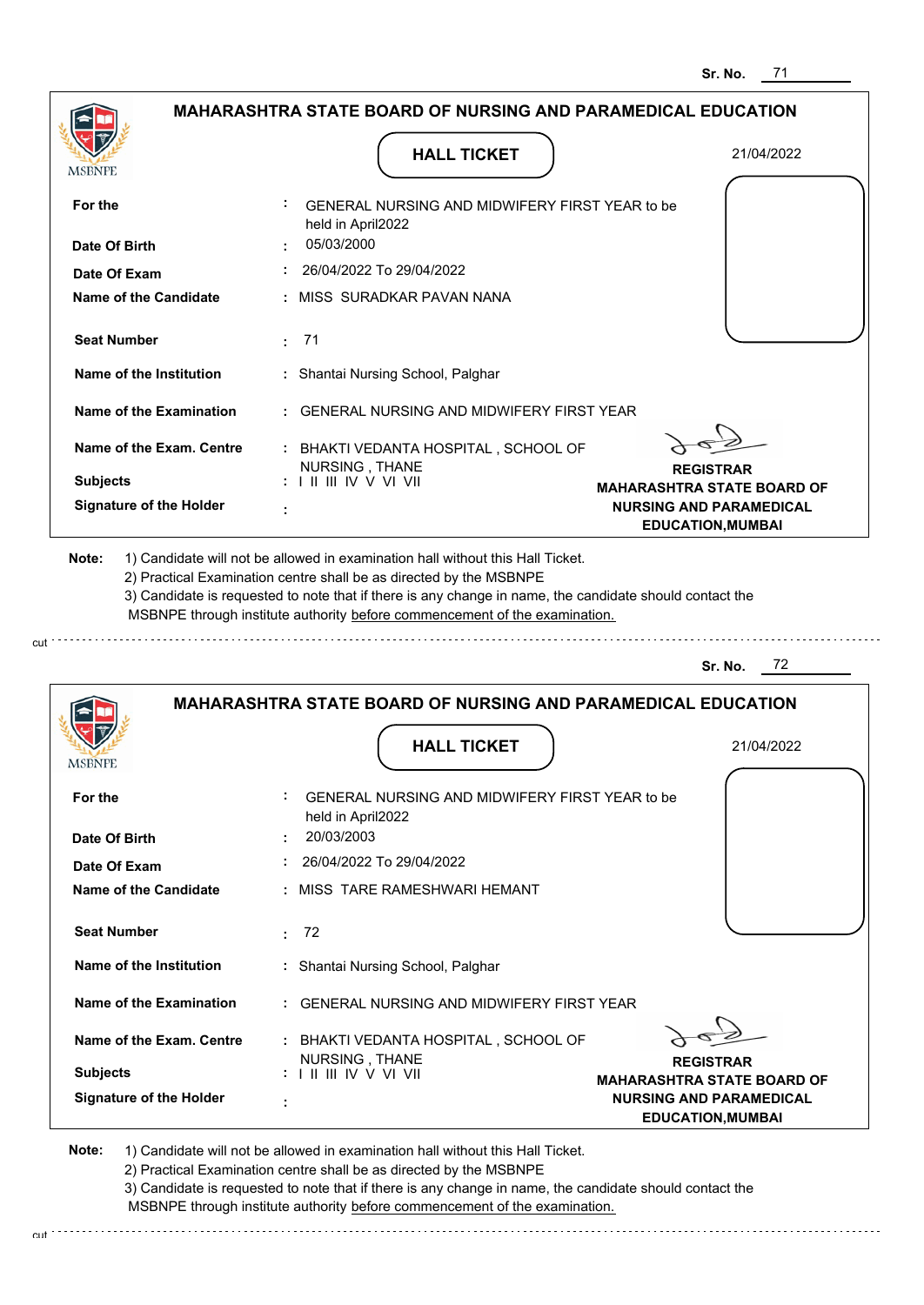|                                | <b>MAHARASHTRA STATE BOARD OF NURSING AND PARAMEDICAL EDUCATION</b>                                                                                                                                                                                                                                                                           |                                                            |
|--------------------------------|-----------------------------------------------------------------------------------------------------------------------------------------------------------------------------------------------------------------------------------------------------------------------------------------------------------------------------------------------|------------------------------------------------------------|
|                                | <b>HALL TICKET</b>                                                                                                                                                                                                                                                                                                                            | 21/04/2022                                                 |
| MSBNPE                         |                                                                                                                                                                                                                                                                                                                                               |                                                            |
| For the                        | GENERAL NURSING AND MIDWIFERY FIRST YEAR to be<br>held in April2022                                                                                                                                                                                                                                                                           |                                                            |
| Date Of Birth                  | 03/11/1988                                                                                                                                                                                                                                                                                                                                    |                                                            |
| Date Of Exam                   | 26/04/2022 To 29/04/2022                                                                                                                                                                                                                                                                                                                      |                                                            |
| <b>Name of the Candidate</b>   | MISS THOKE CHHAYA SUDHAKAR                                                                                                                                                                                                                                                                                                                    |                                                            |
| <b>Seat Number</b>             | 73<br>÷.                                                                                                                                                                                                                                                                                                                                      |                                                            |
| Name of the Institution        | : Shantai Nursing School, Palghar                                                                                                                                                                                                                                                                                                             |                                                            |
| <b>Name of the Examination</b> | <b>GENERAL NURSING AND MIDWIFERY FIRST YEAR</b>                                                                                                                                                                                                                                                                                               |                                                            |
| Name of the Exam. Centre       | : BHAKTI VEDANTA HOSPITAL, SCHOOL OF<br>NURSING, THANE                                                                                                                                                                                                                                                                                        | <b>REGISTRAR</b>                                           |
| <b>Subjects</b>                | : I II III IV V VI VII                                                                                                                                                                                                                                                                                                                        | <b>MAHARASHTRA STATE BOARD OF</b>                          |
| <b>Signature of the Holder</b> | ÷                                                                                                                                                                                                                                                                                                                                             | <b>NURSING AND PARAMEDICAL</b><br><b>EDUCATION, MUMBAI</b> |
| Note:                          | 1) Candidate will not be allowed in examination hall without this Hall Ticket.<br>2) Practical Examination centre shall be as directed by the MSBNPE<br>3) Candidate is requested to note that if there is any change in name, the candidate should contact the<br>MSBNPE through institute authority before commencement of the examination. |                                                            |
|                                |                                                                                                                                                                                                                                                                                                                                               | - 74<br>Sr. No.                                            |
|                                | <b>MAHARASHTRA STATE BOARD OF NURSING AND PARAMEDICAL EDUCATION</b>                                                                                                                                                                                                                                                                           |                                                            |
|                                | <b>HALL TICKET</b>                                                                                                                                                                                                                                                                                                                            | 21/04/2022                                                 |
| MSBNPE                         |                                                                                                                                                                                                                                                                                                                                               |                                                            |
| For the                        | GENERAL NURSING AND MIDWIFERY FIRST YEAR to be<br>held in April2022                                                                                                                                                                                                                                                                           |                                                            |
| Date Of Birth                  | 24/05/1999                                                                                                                                                                                                                                                                                                                                    |                                                            |
| Date Of Exam                   | 26/04/2022 To 29/04/2022                                                                                                                                                                                                                                                                                                                      |                                                            |
| <b>Name of the Candidate</b>   | : MISS UBALE ASHWINI BHIMRAO                                                                                                                                                                                                                                                                                                                  |                                                            |
| <b>Seat Number</b>             | 74<br>÷.                                                                                                                                                                                                                                                                                                                                      |                                                            |
| Name of the Institution        | : Shantai Nursing School, Palghar                                                                                                                                                                                                                                                                                                             |                                                            |
| Name of the Examination        | : GENERAL NURSING AND MIDWIFERY FIRST YEAR                                                                                                                                                                                                                                                                                                    |                                                            |
| Name of the Exam. Centre       | : BHAKTI VEDANTA HOSPITAL, SCHOOL OF                                                                                                                                                                                                                                                                                                          |                                                            |
| <b>Subjects</b>                | NURSING, THANE                                                                                                                                                                                                                                                                                                                                | <b>REGISTRAR</b><br><b>MAHARASHTRA STATE BOARD OF</b>      |

cut

2) Practical Examination centre shall be as directed by the MSBNPE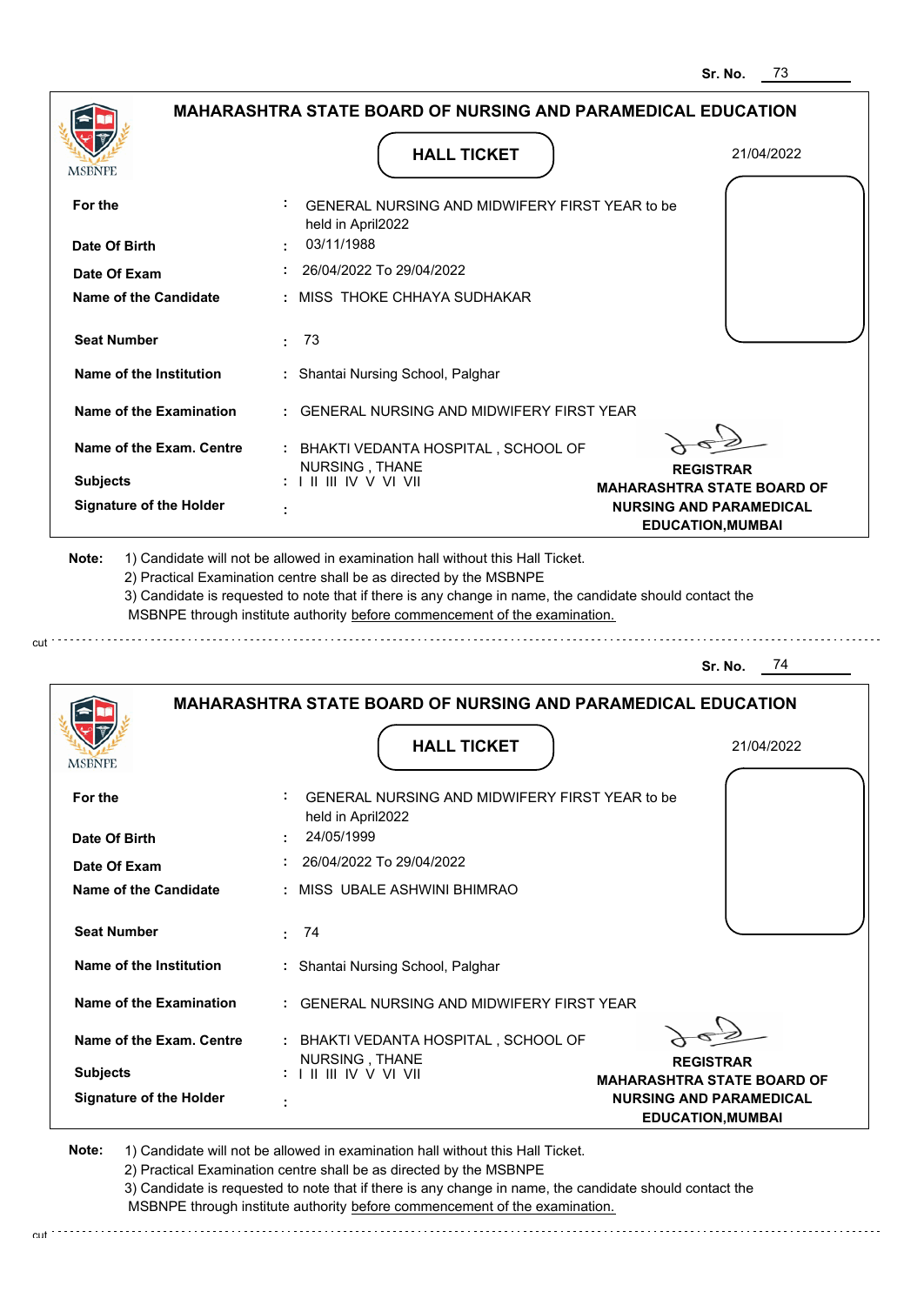|                                           | MAHARASHTRA STATE BOARD OF NURSING AND PARAMEDICAL EDUCATION                                                                                                                                                                                                                                                                                  |                                                            |
|-------------------------------------------|-----------------------------------------------------------------------------------------------------------------------------------------------------------------------------------------------------------------------------------------------------------------------------------------------------------------------------------------------|------------------------------------------------------------|
| MSBNPE                                    | <b>HALL TICKET</b>                                                                                                                                                                                                                                                                                                                            | 21/04/2022                                                 |
| For the                                   | GENERAL NURSING AND MIDWIFERY FIRST YEAR to be                                                                                                                                                                                                                                                                                                |                                                            |
| Date Of Birth                             | held in April2022<br>11/06/2000                                                                                                                                                                                                                                                                                                               |                                                            |
| Date Of Exam                              | 26/04/2022 To 29/04/2022                                                                                                                                                                                                                                                                                                                      |                                                            |
| Name of the Candidate                     | MISS VALVI RUKSANA CHHAGAN                                                                                                                                                                                                                                                                                                                    |                                                            |
| <b>Seat Number</b>                        | -75<br>÷.                                                                                                                                                                                                                                                                                                                                     |                                                            |
| Name of the Institution                   | : Shantai Nursing School, Palghar                                                                                                                                                                                                                                                                                                             |                                                            |
| Name of the Examination                   | <b>GENERAL NURSING AND MIDWIFERY FIRST YEAR</b>                                                                                                                                                                                                                                                                                               |                                                            |
| Name of the Exam. Centre                  | : BHAKTI VEDANTA HOSPITAL, SCHOOL OF                                                                                                                                                                                                                                                                                                          |                                                            |
| <b>Subjects</b>                           | NURSING, THANE<br>: I II III IV V VI VII                                                                                                                                                                                                                                                                                                      | <b>REGISTRAR</b><br><b>MAHARASHTRA STATE BOARD OF</b>      |
| <b>Signature of the Holder</b>            |                                                                                                                                                                                                                                                                                                                                               | <b>NURSING AND PARAMEDICAL</b><br><b>EDUCATION, MUMBAI</b> |
|                                           | 1) Candidate will not be allowed in examination hall without this Hall Ticket.<br>2) Practical Examination centre shall be as directed by the MSBNPE<br>3) Candidate is requested to note that if there is any change in name, the candidate should contact the<br>MSBNPE through institute authority before commencement of the examination. |                                                            |
|                                           |                                                                                                                                                                                                                                                                                                                                               | 76<br>Sr. No.                                              |
|                                           | <b>MAHARASHTRA STATE BOARD OF NURSING AND PARAMEDICAL EDUCATION</b>                                                                                                                                                                                                                                                                           |                                                            |
|                                           | <b>HALL TICKET</b>                                                                                                                                                                                                                                                                                                                            | 21/04/2022                                                 |
| For the                                   | GENERAL NURSING AND MIDWIFERY FIRST YEAR to be<br>held in April2022                                                                                                                                                                                                                                                                           |                                                            |
|                                           | 03/05/1999                                                                                                                                                                                                                                                                                                                                    |                                                            |
| Date Of Exam                              | 26/04/2022 To 29/04/2022                                                                                                                                                                                                                                                                                                                      |                                                            |
| Name of the Candidate                     | : MR_WAGH AKASH RAMDAS                                                                                                                                                                                                                                                                                                                        |                                                            |
| <b>Seat Number</b>                        | 76<br>$\bullet$                                                                                                                                                                                                                                                                                                                               |                                                            |
| Name of the Institution                   | : Shantai Nursing School, Palghar                                                                                                                                                                                                                                                                                                             |                                                            |
| Date Of Birth<br>Name of the Examination  | : GENERAL NURSING AND MIDWIFERY FIRST YEAR                                                                                                                                                                                                                                                                                                    |                                                            |
| Name of the Exam. Centre                  | : BHAKTI VEDANTA HOSPITAL, SCHOOL OF                                                                                                                                                                                                                                                                                                          |                                                            |
| Note:<br><b>MSBNPE</b><br><b>Subjects</b> | NURSING, THANE                                                                                                                                                                                                                                                                                                                                | <b>REGISTRAR</b><br><b>MAHARASHTRA STATE BOARD OF</b>      |

cut

2) Practical Examination centre shall be as directed by the MSBNPE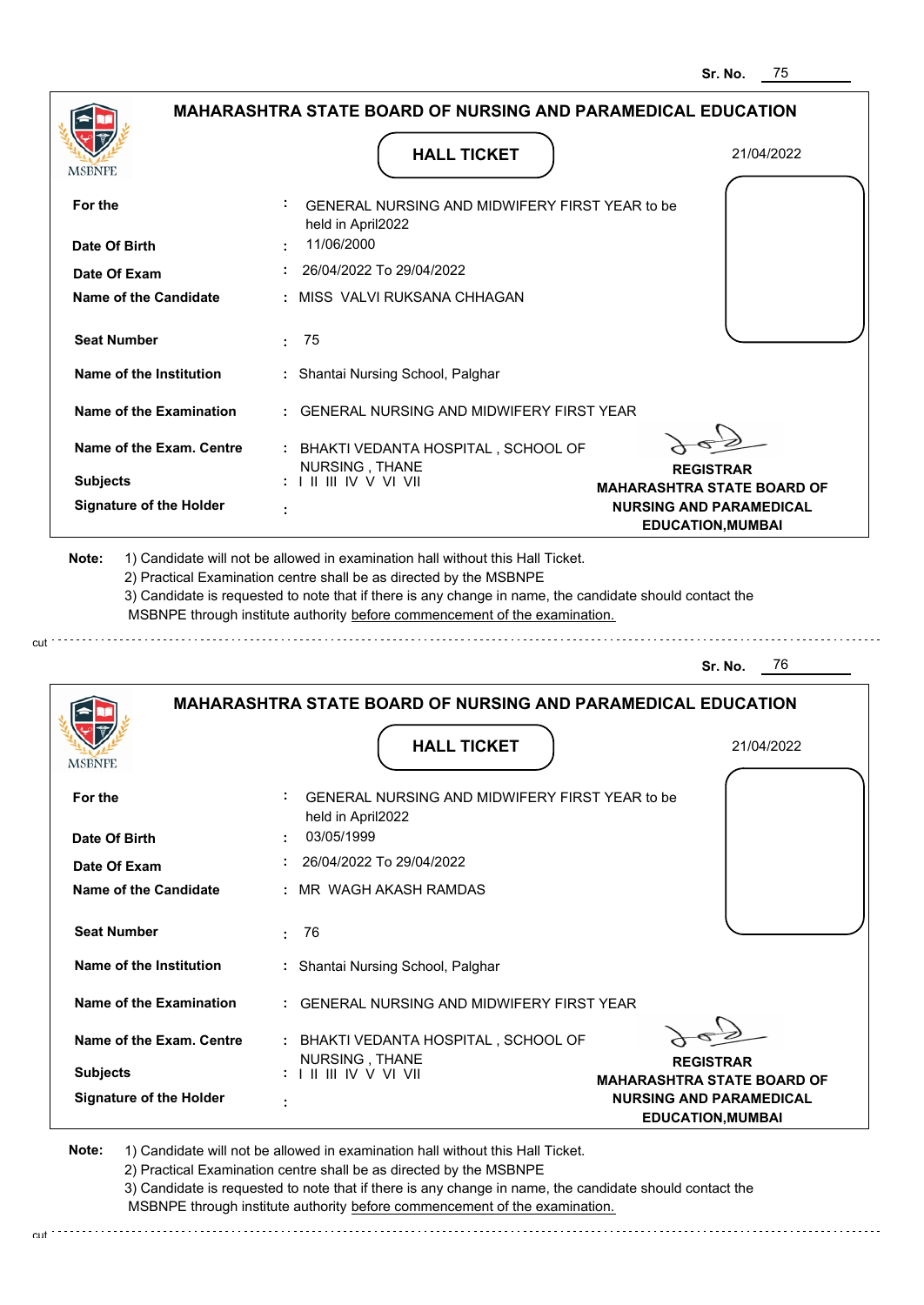|                                | <b>MAHARASHTRA STATE BOARD OF NURSING AND PARAMEDICAL EDUCATION</b>                                                                                                                                                                                                                                                                           |                                                            |
|--------------------------------|-----------------------------------------------------------------------------------------------------------------------------------------------------------------------------------------------------------------------------------------------------------------------------------------------------------------------------------------------|------------------------------------------------------------|
| MSBNPE                         | <b>HALL TICKET</b>                                                                                                                                                                                                                                                                                                                            | 21/04/2022                                                 |
| For the                        | GENERAL NURSING AND MIDWIFERY FIRST YEAR to be<br>held in April2022                                                                                                                                                                                                                                                                           |                                                            |
| Date Of Birth                  | 08/08/2001                                                                                                                                                                                                                                                                                                                                    |                                                            |
| Date Of Exam                   | 26/04/2022 To 29/04/2022                                                                                                                                                                                                                                                                                                                      |                                                            |
| Name of the Candidate          | MR WAGH ANIKE SANJAY                                                                                                                                                                                                                                                                                                                          |                                                            |
| <b>Seat Number</b>             | 77<br>÷                                                                                                                                                                                                                                                                                                                                       |                                                            |
| Name of the Institution        | : Shantai Nursing School, Palghar                                                                                                                                                                                                                                                                                                             |                                                            |
| Name of the Examination        | <b>GENERAL NURSING AND MIDWIFERY FIRST YEAR</b>                                                                                                                                                                                                                                                                                               |                                                            |
| Name of the Exam. Centre       | : BHAKTI VEDANTA HOSPITAL, SCHOOL OF                                                                                                                                                                                                                                                                                                          |                                                            |
| <b>Subjects</b>                | NURSING, THANE<br>$: 1 \mathbb{I}$ III IV V VI VII                                                                                                                                                                                                                                                                                            | <b>REGISTRAR</b><br><b>MAHARASHTRA STATE BOARD OF</b>      |
| <b>Signature of the Holder</b> |                                                                                                                                                                                                                                                                                                                                               | <b>NURSING AND PARAMEDICAL</b><br><b>EDUCATION, MUMBAI</b> |
| Note:                          | 1) Candidate will not be allowed in examination hall without this Hall Ticket.<br>2) Practical Examination centre shall be as directed by the MSBNPE<br>3) Candidate is requested to note that if there is any change in name, the candidate should contact the<br>MSBNPE through institute authority before commencement of the examination. |                                                            |
|                                |                                                                                                                                                                                                                                                                                                                                               | 78<br>Sr. No.                                              |
|                                | <b>MAHARASHTRA STATE BOARD OF NURSING AND PARAMEDICAL EDUCATION</b>                                                                                                                                                                                                                                                                           |                                                            |
| MSBNPF                         | <b>HALL TICKET</b>                                                                                                                                                                                                                                                                                                                            | 21/04/2022                                                 |
| For the                        | GENERAL NURSING AND MIDWIFERY FIRST YEAR to be<br>held in April2022                                                                                                                                                                                                                                                                           |                                                            |
| Date Of Birth                  | 07/04/1998                                                                                                                                                                                                                                                                                                                                    |                                                            |
| Date Of Exam                   | 26/04/2022 To 29/04/2022                                                                                                                                                                                                                                                                                                                      |                                                            |
| Name of the Candidate          | : MISS WAGHAMARE POOJA SAHEBRAO                                                                                                                                                                                                                                                                                                               |                                                            |
| <b>Seat Number</b>             | -78<br>÷.                                                                                                                                                                                                                                                                                                                                     |                                                            |
| Name of the Institution        | : Shantai Nursing School, Palghar                                                                                                                                                                                                                                                                                                             |                                                            |
| <b>Name of the Examination</b> | GENERAL NURSING AND MIDWIFERY FIRST YEAR                                                                                                                                                                                                                                                                                                      |                                                            |
| Name of the Exam. Centre       | : BHAKTI VEDANTA HOSPITAL, SCHOOL OF                                                                                                                                                                                                                                                                                                          |                                                            |
| <b>Subjects</b>                | NURSING, THANE<br>: I II III IV V VI VII                                                                                                                                                                                                                                                                                                      | <b>REGISTRAR</b><br><b>MAHARASHTRA STATE BOARD OF</b>      |

cut

2) Practical Examination centre shall be as directed by the MSBNPE

3) Candidate is requested to note that if there is any change in name, the candidate should contact the MSBNPE through institute authority before commencement of the examination. cut de contra a construction de construction de construction de construction de construction de construction de construction de construction de construction de construction de construction de construction de construction d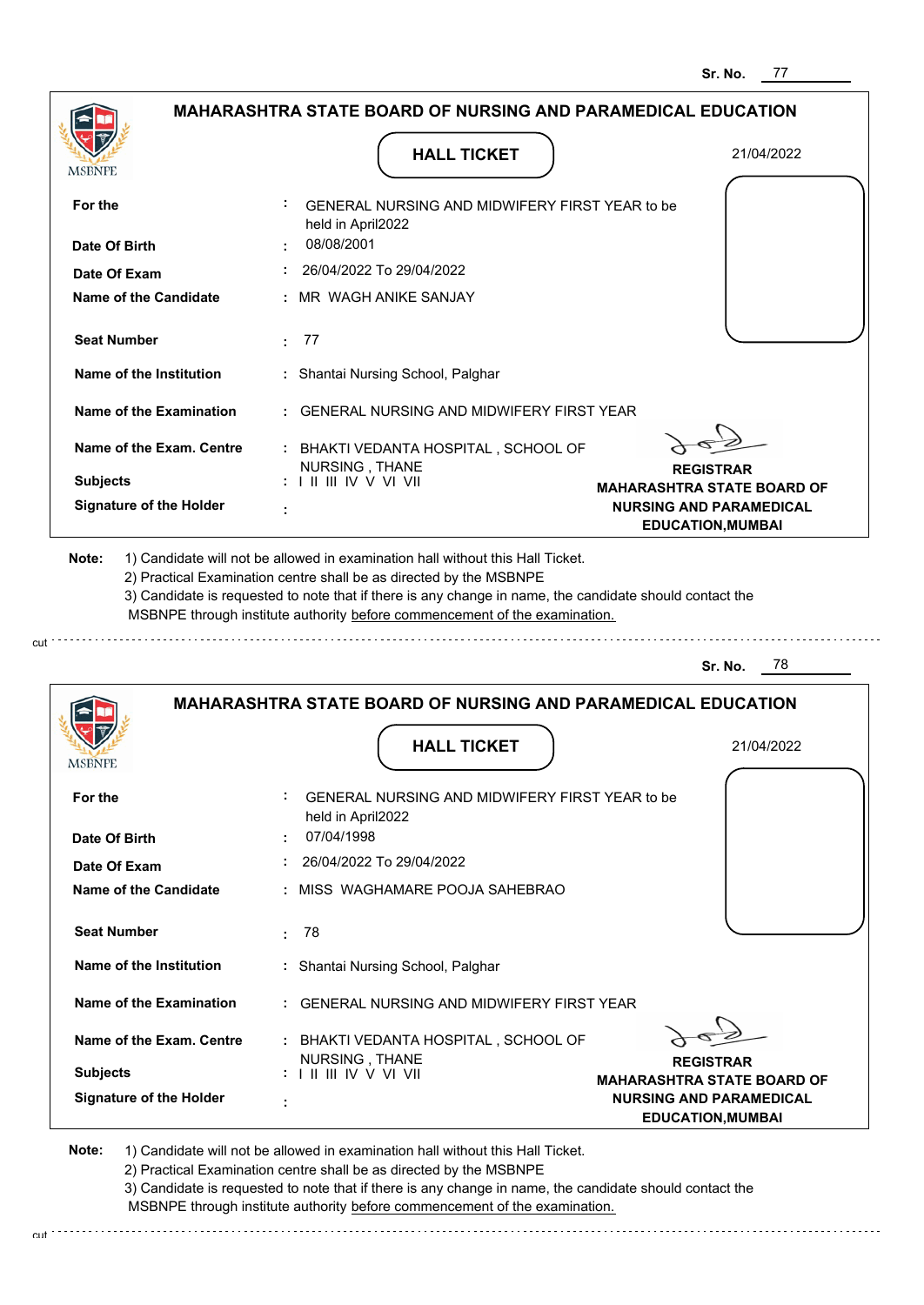|                                                                                                                                                                                                               |                                                                                                                                                                                       | <b>MAHARASHTRA STATE BOARD OF NURSING AND PARAMEDICAL EDUCATION</b>                             |
|---------------------------------------------------------------------------------------------------------------------------------------------------------------------------------------------------------------|---------------------------------------------------------------------------------------------------------------------------------------------------------------------------------------|-------------------------------------------------------------------------------------------------|
|                                                                                                                                                                                                               |                                                                                                                                                                                       |                                                                                                 |
| <b>MSBNPE</b>                                                                                                                                                                                                 | <b>HALL TICKET</b>                                                                                                                                                                    | 21/04/2022                                                                                      |
| For the                                                                                                                                                                                                       | GENERAL NURSING AND MIDWIFERY FIRST YEAR to be<br>held in April2022                                                                                                                   |                                                                                                 |
| Date Of Birth                                                                                                                                                                                                 | 23/03/1998                                                                                                                                                                            |                                                                                                 |
| Date Of Exam                                                                                                                                                                                                  | 26/04/2022 To 29/04/2022                                                                                                                                                              |                                                                                                 |
| <b>Name of the Candidate</b>                                                                                                                                                                                  | : MISS WAGHAT SUVARNA RAMCHANDRA                                                                                                                                                      |                                                                                                 |
| <b>Seat Number</b>                                                                                                                                                                                            | 79<br>t.                                                                                                                                                                              |                                                                                                 |
| Name of the Institution                                                                                                                                                                                       | : Shantai Nursing School, Palghar                                                                                                                                                     |                                                                                                 |
| Name of the Examination                                                                                                                                                                                       | : GENERAL NURSING AND MIDWIFERY FIRST YEAR                                                                                                                                            |                                                                                                 |
| Name of the Exam. Centre<br><b>Subjects</b>                                                                                                                                                                   | : BHAKTI VEDANTA HOSPITAL, SCHOOL OF<br>NURSING, THANE<br>: I II III IV V VI VII                                                                                                      | <b>REGISTRAR</b>                                                                                |
| <b>Signature of the Holder</b>                                                                                                                                                                                |                                                                                                                                                                                       | <b>MAHARASHTRA STATE BOARD OF</b><br><b>NURSING AND PARAMEDICAL</b><br><b>EDUCATION, MUMBAI</b> |
|                                                                                                                                                                                                               | 3) Candidate is requested to note that if there is any change in name, the candidate should contact the<br>MSBNPE through institute authority before commencement of the examination. |                                                                                                 |
|                                                                                                                                                                                                               |                                                                                                                                                                                       | 80<br>Sr. No.                                                                                   |
|                                                                                                                                                                                                               | <b>MAHARASHTRA STATE BOARD OF NURSING AND PARAMEDICAL EDUCATION</b><br><b>HALL TICKET</b>                                                                                             | 21/04/2022                                                                                      |
|                                                                                                                                                                                                               | GENERAL NURSING AND MIDWIFERY FIRST YEAR to be<br>held in April2022<br>01/01/1996                                                                                                     |                                                                                                 |
|                                                                                                                                                                                                               | 26/04/2022 To 29/04/2022                                                                                                                                                              |                                                                                                 |
|                                                                                                                                                                                                               | : MISS WARGHAT PRIYANKA UTTAM                                                                                                                                                         |                                                                                                 |
|                                                                                                                                                                                                               | : 80                                                                                                                                                                                  |                                                                                                 |
|                                                                                                                                                                                                               | : Shantai Nursing School, Palghar                                                                                                                                                     |                                                                                                 |
|                                                                                                                                                                                                               | : GENERAL NURSING AND MIDWIFERY FIRST YEAR                                                                                                                                            |                                                                                                 |
| <b>MSBNPE</b><br>For the<br>Date Of Birth<br>Date Of Exam<br>Name of the Candidate<br><b>Seat Number</b><br>Name of the Institution<br>Name of the Examination<br>Name of the Exam. Centre<br><b>Subjects</b> | : BHAKTI VEDANTA HOSPITAL, SCHOOL OF<br>NURSING, THANE                                                                                                                                | <b>REGISTRAR</b><br><b>MAHARASHTRA STATE BOARD OF</b>                                           |

**Note:**  1) Candidate will not be allowed in examination hall without this Hall Ticket. 2) Practical Examination centre shall be as directed by the MSBNPE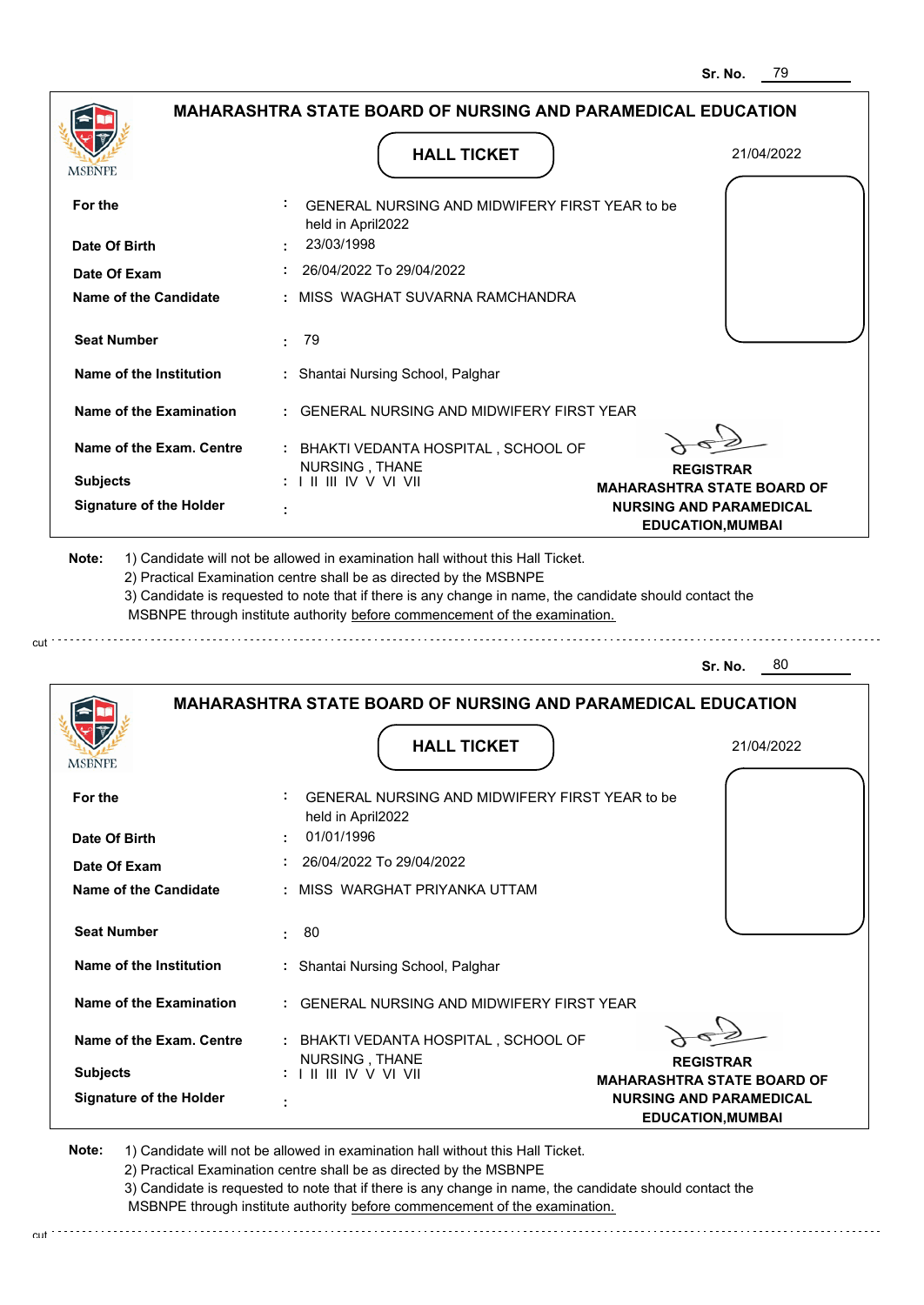| <b>MAHARASHTRA STATE BOARD OF NURSING AND PARAMEDICAL EDUCATION</b>                                                                                                                                                  |                                                                                                                                                                                                                                                                                                                                               |                                                       |
|----------------------------------------------------------------------------------------------------------------------------------------------------------------------------------------------------------------------|-----------------------------------------------------------------------------------------------------------------------------------------------------------------------------------------------------------------------------------------------------------------------------------------------------------------------------------------------|-------------------------------------------------------|
| MSBNPE                                                                                                                                                                                                               | <b>HALL TICKET</b>                                                                                                                                                                                                                                                                                                                            | 21/04/2022                                            |
| For the                                                                                                                                                                                                              | GENERAL NURSING AND MIDWIFERY FIRST YEAR to be<br>held in April2022                                                                                                                                                                                                                                                                           |                                                       |
| Date Of Birth                                                                                                                                                                                                        | 05/09/2001                                                                                                                                                                                                                                                                                                                                    |                                                       |
| Date Of Exam                                                                                                                                                                                                         | 26/04/2022 To 29/04/2022                                                                                                                                                                                                                                                                                                                      |                                                       |
| Name of the Candidate                                                                                                                                                                                                | : MISS BILAYE MINAKSHI SANJAY                                                                                                                                                                                                                                                                                                                 |                                                       |
| <b>Seat Number</b>                                                                                                                                                                                                   | 81<br>÷.                                                                                                                                                                                                                                                                                                                                      |                                                       |
| Name of the Institution                                                                                                                                                                                              | : BR. NATH PAI INSTITUTE OF NURSING, PINGULI,<br><b>SINDHUDURGA</b>                                                                                                                                                                                                                                                                           |                                                       |
| Name of the Examination                                                                                                                                                                                              | : GENERAL NURSING AND MIDWIFERY FIRST YEAR                                                                                                                                                                                                                                                                                                    |                                                       |
| Name of the Exam. Centre                                                                                                                                                                                             | : GENERAL HOSPITAL, SINDHUDURG                                                                                                                                                                                                                                                                                                                |                                                       |
| <b>Subjects</b>                                                                                                                                                                                                      | $: 1 \mathbb{H} \mathbb{H} \mathbb{W} \vee \mathbb{V} \mathbb{V} \mathbb{H}$                                                                                                                                                                                                                                                                  | <b>REGISTRAR</b><br><b>MAHARASHTRA STATE BOARD OF</b> |
| <b>Signature of the Holder</b>                                                                                                                                                                                       |                                                                                                                                                                                                                                                                                                                                               | <b>NURSING AND PARAMEDICAL</b>                        |
|                                                                                                                                                                                                                      | 1) Candidate will not be allowed in examination hall without this Hall Ticket.<br>2) Practical Examination centre shall be as directed by the MSBNPE<br>3) Candidate is requested to note that if there is any change in name, the candidate should contact the<br>MSBNPE through institute authority before commencement of the examination. | 82<br>Sr. No.                                         |
| Note:                                                                                                                                                                                                                | <b>MAHARASHTRA STATE BOARD OF NURSING AND PARAMEDICAL EDUCATION</b>                                                                                                                                                                                                                                                                           |                                                       |
|                                                                                                                                                                                                                      | <b>HALL TICKET</b>                                                                                                                                                                                                                                                                                                                            | 21/04/2022                                            |
|                                                                                                                                                                                                                      | GENERAL NURSING AND MIDWIFERY FIRST YEAR to be                                                                                                                                                                                                                                                                                                |                                                       |
|                                                                                                                                                                                                                      | held in April2022                                                                                                                                                                                                                                                                                                                             |                                                       |
|                                                                                                                                                                                                                      | 04/07/2002                                                                                                                                                                                                                                                                                                                                    |                                                       |
|                                                                                                                                                                                                                      | 26/04/2022 To 29/04/2022<br>: MISS DALVI CHAITALI CHANDARAKANT                                                                                                                                                                                                                                                                                |                                                       |
|                                                                                                                                                                                                                      | 82<br>÷.                                                                                                                                                                                                                                                                                                                                      |                                                       |
|                                                                                                                                                                                                                      | : BR. NATH PAI INSTITUTE OF NURSING, PINGULI,                                                                                                                                                                                                                                                                                                 |                                                       |
|                                                                                                                                                                                                                      | <b>SINDHUDURGA</b><br>: GENERAL NURSING AND MIDWIFERY FIRST YEAR                                                                                                                                                                                                                                                                              |                                                       |
|                                                                                                                                                                                                                      | : GENERAL HOSPITAL, SINDHUDURG                                                                                                                                                                                                                                                                                                                |                                                       |
| MSBNPF<br>For the<br>Date Of Birth<br>Date Of Exam<br><b>Name of the Candidate</b><br><b>Seat Number</b><br>Name of the Institution<br><b>Name of the Examination</b><br>Name of the Exam. Centre<br><b>Subjects</b> | $: 1 \mathbb{I} \mathbb{I} \mathbb{I} \mathbb{I} \mathbb{I} \mathbb{V} \vee \mathbb{V} \mathbb{I} \mathbb{V} \mathbb{I}$                                                                                                                                                                                                                      | <b>REGISTRAR</b><br><b>MAHARASHTRA STATE BOARD OF</b> |

2) Practical Examination centre shall be as directed by the MSBNPE

cut.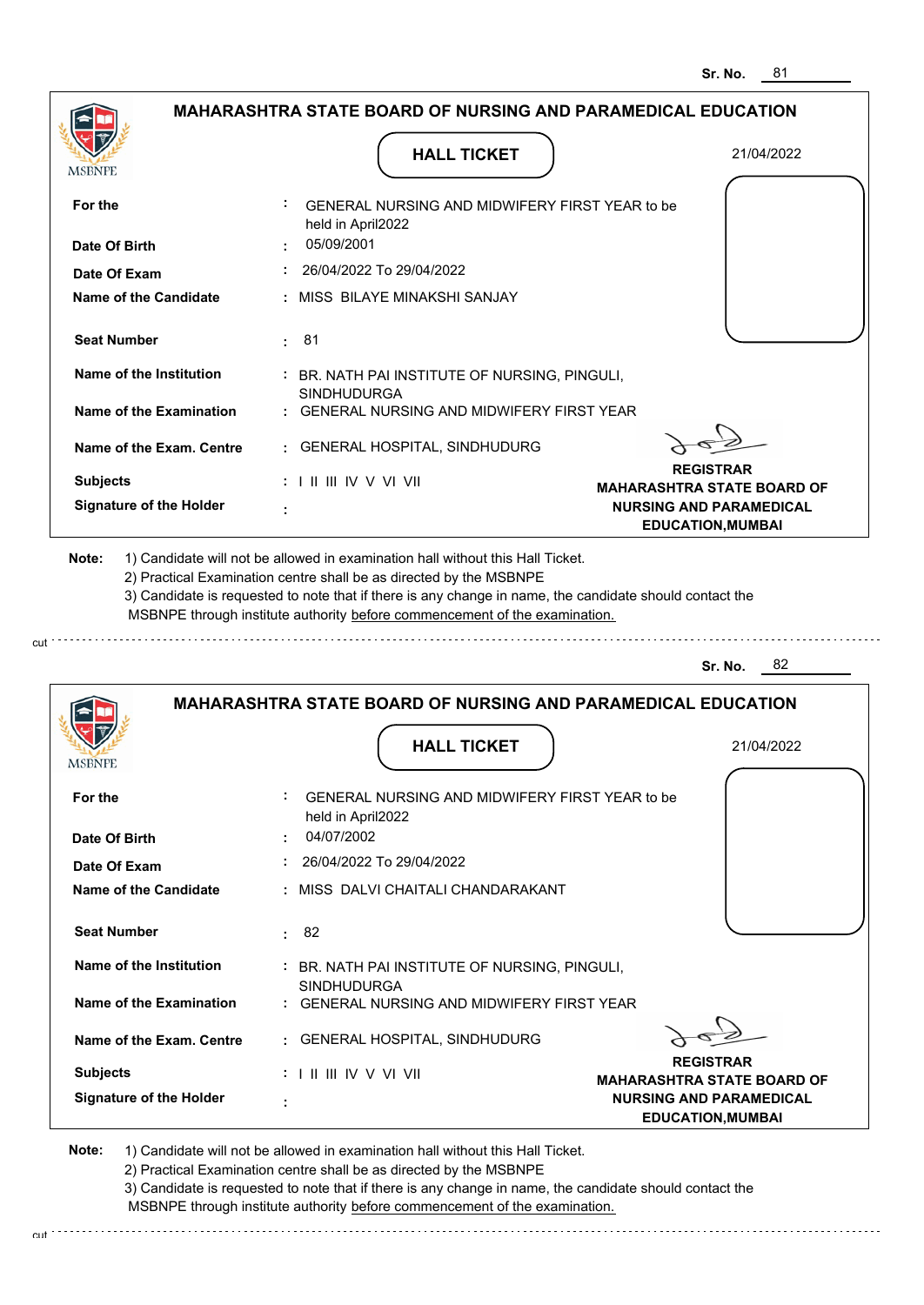| <b>MSBNPE</b>                                | <b>HALL TICKET</b>                                                                                                                                                                                                                                          | 21/04/2022                                                                                      |
|----------------------------------------------|-------------------------------------------------------------------------------------------------------------------------------------------------------------------------------------------------------------------------------------------------------------|-------------------------------------------------------------------------------------------------|
| For the<br>Date Of Birth                     | GENERAL NURSING AND MIDWIFERY FIRST YEAR to be<br>held in April2022<br>16/06/2002                                                                                                                                                                           |                                                                                                 |
|                                              | : 26/04/2022 To 29/04/2022                                                                                                                                                                                                                                  |                                                                                                 |
| Date Of Exam<br><b>Name of the Candidate</b> | : MISS MADYE RASHMI RAJAN                                                                                                                                                                                                                                   |                                                                                                 |
|                                              |                                                                                                                                                                                                                                                             |                                                                                                 |
| <b>Seat Number</b>                           | : 83                                                                                                                                                                                                                                                        |                                                                                                 |
| Name of the Institution                      | : BR. NATH PAI INSTITUTE OF NURSING, PINGULI,<br><b>SINDHUDURGA</b>                                                                                                                                                                                         |                                                                                                 |
| Name of the Examination                      | : GENERAL NURSING AND MIDWIFERY FIRST YEAR                                                                                                                                                                                                                  |                                                                                                 |
| Name of the Exam. Centre                     | : GENERAL HOSPITAL, SINDHUDURG                                                                                                                                                                                                                              |                                                                                                 |
| <b>Subjects</b>                              | $: 1 \mathbb{H} \mathbb{H} \mathbb{W} \vee \mathbb{V} \mathbb{V} \mathbb{H}$                                                                                                                                                                                | <b>REGISTRAR</b>                                                                                |
| <b>Signature of the Holder</b>               |                                                                                                                                                                                                                                                             | <b>MAHARASHTRA STATE BOARD OF</b><br><b>NURSING AND PARAMEDICAL</b><br><b>EDUCATION, MUMBAI</b> |
|                                              | 2) Practical Examination centre shall be as directed by the MSBNPE<br>3) Candidate is requested to note that if there is any change in name, the candidate should contact the<br>MSBNPE through institute authority before commencement of the examination. | Sr. No.<br>- 84                                                                                 |
|                                              | <b>MAHARASHTRA STATE BOARD OF NURSING AND PARAMEDICAL EDUCATION</b>                                                                                                                                                                                         |                                                                                                 |
|                                              |                                                                                                                                                                                                                                                             |                                                                                                 |
| <b>MSBNPE</b>                                | <b>HALL TICKET</b>                                                                                                                                                                                                                                          | 21/04/2022                                                                                      |
| For the                                      | GENERAL NURSING AND MIDWIFERY FIRST YEAR to be<br>held in April2022                                                                                                                                                                                         |                                                                                                 |
| Date Of Birth                                | 18/08/2001                                                                                                                                                                                                                                                  |                                                                                                 |
| Date Of Exam                                 | 26/04/2022 To 29/04/2022                                                                                                                                                                                                                                    |                                                                                                 |
| Name of the Candidate                        | : MISS PARAB KOMAL VIJAY                                                                                                                                                                                                                                    |                                                                                                 |
| <b>Seat Number</b>                           | : 84                                                                                                                                                                                                                                                        |                                                                                                 |
| Name of the Institution                      | : BR. NATH PAI INSTITUTE OF NURSING, PINGULI,<br><b>SINDHUDURGA</b>                                                                                                                                                                                         |                                                                                                 |
| Name of the Examination                      | : GENERAL NURSING AND MIDWIFERY FIRST YEAR                                                                                                                                                                                                                  |                                                                                                 |
| Name of the Exam. Centre                     | : GENERAL HOSPITAL, SINDHUDURG                                                                                                                                                                                                                              |                                                                                                 |
| <b>Subjects</b>                              | : I II III IV V VI VII                                                                                                                                                                                                                                      | <b>REGISTRAR</b><br><b>MAHARASHTRA STATE BOARD OF</b>                                           |

2) Practical Examination centre shall be as directed by the MSBNPE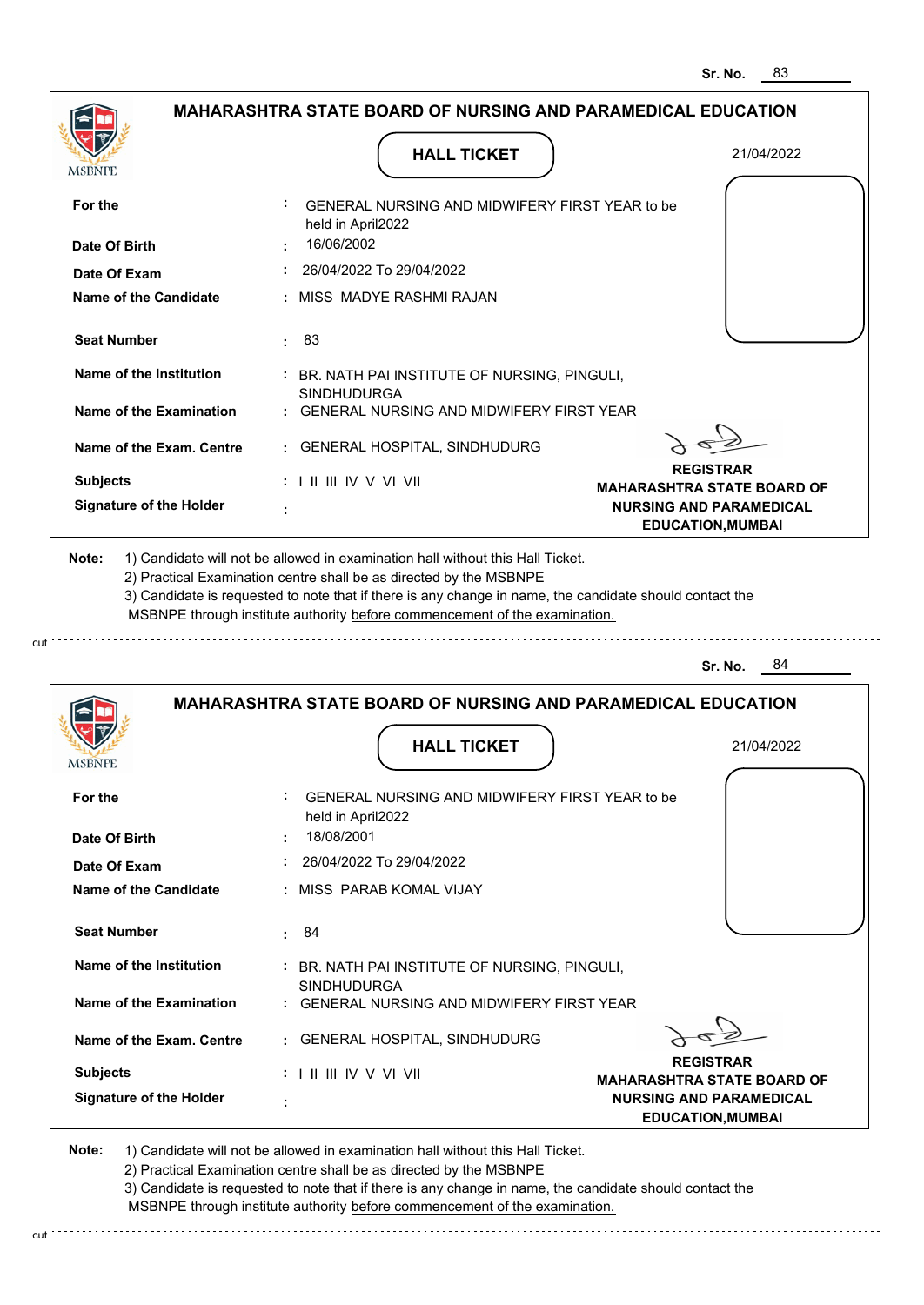|                                | <b>MAHARASHTRA STATE BOARD OF NURSING AND PARAMEDICAL EDUCATION</b>        |                                                            |
|--------------------------------|----------------------------------------------------------------------------|------------------------------------------------------------|
|                                | <b>HALL TICKET</b>                                                         | 21/04/2022                                                 |
| For the                        | GENERAL NURSING AND MIDWIFERY FIRST YEAR to be<br>held in April2022        |                                                            |
| Date Of Birth                  | 07/07/1999                                                                 |                                                            |
| Date Of Exam                   | 26/04/2022 To 29/04/2022                                                   |                                                            |
| <b>Name of the Candidate</b>   | MR PHONDEKAR AMITA VIJAY                                                   |                                                            |
| <b>Seat Number</b>             | 85<br>÷.                                                                   |                                                            |
| Name of the Institution        | : BR. NATH PAI INSTITUTE OF NURSING, PINGULI,<br><b>SINDHUDURGA</b>        |                                                            |
| Name of the Examination        | : GENERAL NURSING AND MIDWIFERY FIRST YEAR                                 |                                                            |
| Name of the Exam. Centre       | : GENERAL HOSPITAL, SINDHUDURG                                             |                                                            |
| <b>Subjects</b>                | $: 1 \mathbb{I}$ III IIV V VI VII                                          | <b>REGISTRAR</b><br><b>MAHARASHTRA STATE BOARD OF</b>      |
| <b>Signature of the Holder</b> |                                                                            | <b>NURSING AND PARAMEDICAL</b><br><b>EDUCATION, MUMBAI</b> |
|                                | MSBNPE through institute authority before commencement of the examination. | 86<br>Sr. No.                                              |
|                                | <b>MAHARASHTRA STATE BOARD OF NURSING AND PARAMEDICAL EDUCATION</b>        |                                                            |
|                                | <b>HALL TICKET</b>                                                         | 21/04/2022                                                 |
| MSBNPE                         |                                                                            |                                                            |
| For the                        | GENERAL NURSING AND MIDWIFERY FIRST YEAR to be<br>held in April2022        |                                                            |
| Date Of Birth                  | 02/11/2002                                                                 |                                                            |
| Date Of Exam                   | 26/04/2022 To 29/04/2022                                                   |                                                            |
| Name of the Candidate          | : MISS THAKUR DHANLAXMI PRAVIN                                             |                                                            |
| <b>Seat Number</b>             | 86<br>÷.                                                                   |                                                            |
| Name of the Institution        | : BR. NATH PAI INSTITUTE OF NURSING, PINGULI,<br><b>SINDHUDURGA</b>        |                                                            |
| <b>Name of the Examination</b> | : GENERAL NURSING AND MIDWIFERY FIRST YEAR                                 |                                                            |
| Name of the Exam. Centre       | : GENERAL HOSPITAL, SINDHUDURG                                             |                                                            |
| <b>Subjects</b>                | : I II III IV V VI VII                                                     | <b>REGISTRAR</b><br><b>MAHARASHTRA STATE BOARD OF</b>      |
| <b>Signature of the Holder</b> | ÷                                                                          | <b>NURSING AND PARAMEDICAL</b><br><b>EDUCATION, MUMBAI</b> |
|                                |                                                                            |                                                            |

cut

2) Practical Examination centre shall be as directed by the MSBNPE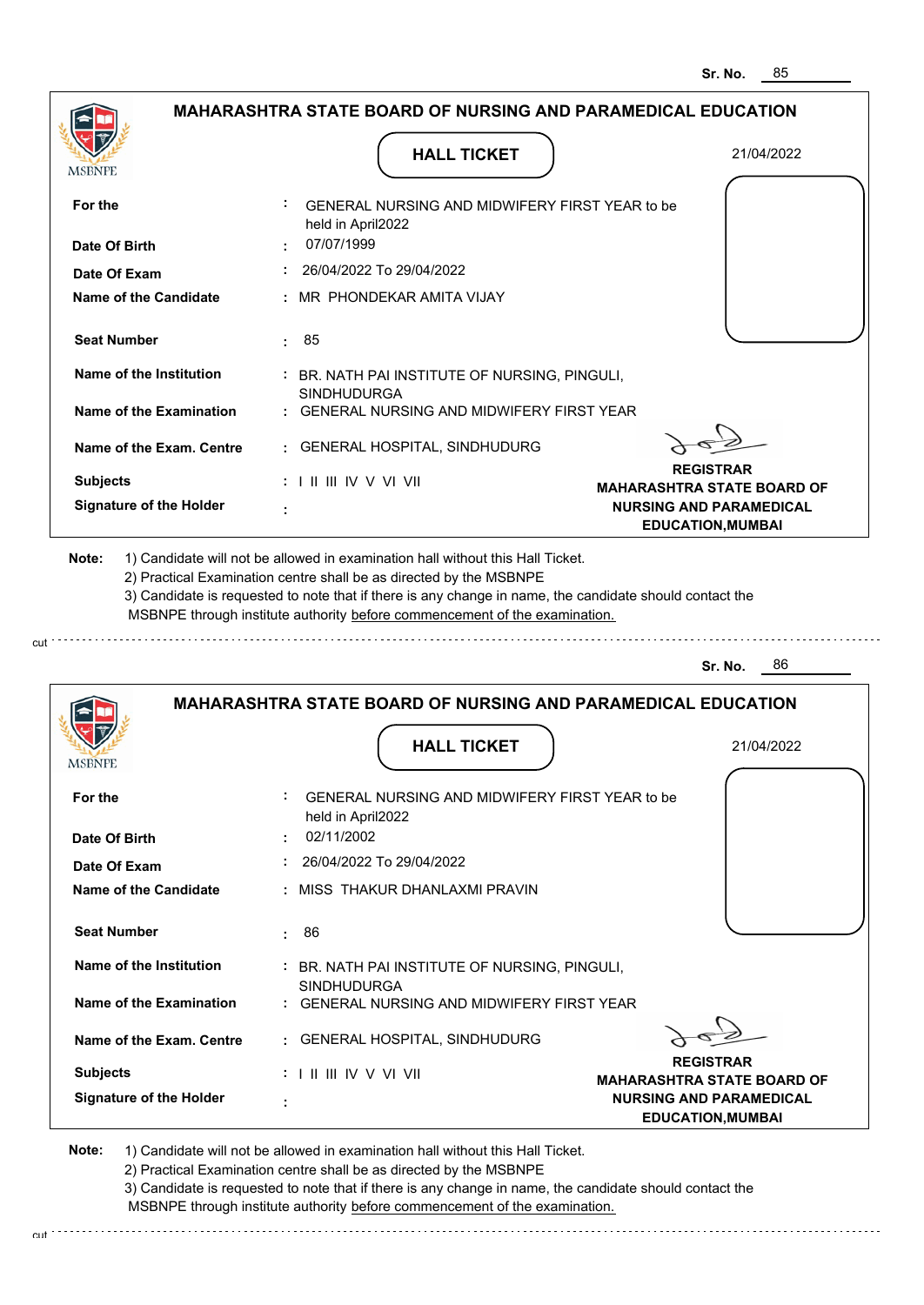|                                                                                       | <b>MAHARASHTRA STATE BOARD OF NURSING AND PARAMEDICAL EDUCATION</b>                                                                                                                                                                                                                                                                           |                                                       |
|---------------------------------------------------------------------------------------|-----------------------------------------------------------------------------------------------------------------------------------------------------------------------------------------------------------------------------------------------------------------------------------------------------------------------------------------------|-------------------------------------------------------|
|                                                                                       | <b>HALL TICKET</b>                                                                                                                                                                                                                                                                                                                            | 21/04/2022                                            |
|                                                                                       |                                                                                                                                                                                                                                                                                                                                               |                                                       |
| For the                                                                               | GENERAL NURSING AND MIDWIFERY FIRST YEAR to be<br>held in April2022                                                                                                                                                                                                                                                                           |                                                       |
| Date Of Birth                                                                         | 23/06/2003                                                                                                                                                                                                                                                                                                                                    |                                                       |
| Date Of Exam                                                                          | 26/04/2022 To 29/04/2022                                                                                                                                                                                                                                                                                                                      |                                                       |
| <b>Name of the Candidate</b>                                                          | : MISS ANGRE TANISHKA NAVNEET                                                                                                                                                                                                                                                                                                                 |                                                       |
| <b>Seat Number</b>                                                                    | 87<br>÷.                                                                                                                                                                                                                                                                                                                                      |                                                       |
| Name of the Institution                                                               | : ABHINAV NURSING SCHOOL, AHMEDNAGAR                                                                                                                                                                                                                                                                                                          |                                                       |
| Name of the Examination                                                               | <b>GENERAL NURSING AND MIDWIFERY FIRST YEAR</b>                                                                                                                                                                                                                                                                                               |                                                       |
| Name of the Exam. Centre                                                              | GENERAL HOSPITAL, AHMEDNAGAR                                                                                                                                                                                                                                                                                                                  |                                                       |
| <b>Subjects</b>                                                                       | : I II III IV V VI VII                                                                                                                                                                                                                                                                                                                        | <b>REGISTRAR</b><br><b>MAHARASHTRA STATE BOARD OF</b> |
| <b>Signature of the Holder</b>                                                        |                                                                                                                                                                                                                                                                                                                                               | <b>NURSING AND PARAMEDICAL</b>                        |
|                                                                                       | 1) Candidate will not be allowed in examination hall without this Hall Ticket.<br>2) Practical Examination centre shall be as directed by the MSBNPE<br>3) Candidate is requested to note that if there is any change in name, the candidate should contact the<br>MSBNPE through institute authority before commencement of the examination. | <b>EDUCATION, MUMBAI</b>                              |
|                                                                                       |                                                                                                                                                                                                                                                                                                                                               | 88<br>Sr. No.                                         |
|                                                                                       | <b>MAHARASHTRA STATE BOARD OF NURSING AND PARAMEDICAL EDUCATION</b>                                                                                                                                                                                                                                                                           |                                                       |
|                                                                                       | <b>HALL TICKET</b>                                                                                                                                                                                                                                                                                                                            | 21/04/2022                                            |
|                                                                                       | GENERAL NURSING AND MIDWIFERY FIRST YEAR to be<br>held in April2022                                                                                                                                                                                                                                                                           |                                                       |
|                                                                                       | 22/03/2000                                                                                                                                                                                                                                                                                                                                    |                                                       |
|                                                                                       | 26/04/2022 To 29/04/2022                                                                                                                                                                                                                                                                                                                      |                                                       |
|                                                                                       | : MISS_BABAR SUSHMA SUNIL                                                                                                                                                                                                                                                                                                                     |                                                       |
| <b>Seat Number</b>                                                                    | 88<br>÷.                                                                                                                                                                                                                                                                                                                                      |                                                       |
| Name of the Institution                                                               | : ABHINAV NURSING SCHOOL, AHMEDNAGAR                                                                                                                                                                                                                                                                                                          |                                                       |
|                                                                                       | : GENERAL NURSING AND MIDWIFERY FIRST YEAR                                                                                                                                                                                                                                                                                                    |                                                       |
| For the<br>Date Of Exam<br><b>Name of the Examination</b><br>Name of the Exam. Centre | GENERAL HOSPITAL, AHMEDNAGAR                                                                                                                                                                                                                                                                                                                  |                                                       |
| Note:<br>MSBNPE<br>Date Of Birth<br><b>Name of the Candidate</b><br><b>Subjects</b>   | : I II III IV V VI VII                                                                                                                                                                                                                                                                                                                        | <b>REGISTRAR</b><br><b>MAHARASHTRA STATE BOARD OF</b> |

cut

2) Practical Examination centre shall be as directed by the MSBNPE

3) Candidate is requested to note that if there is any change in name, the candidate should contact the MSBNPE through institute authority before commencement of the examination. cut de contra a construction de construction de construction de construction de construction de construction de construction de construction de construction de construction de construction de construction de construction d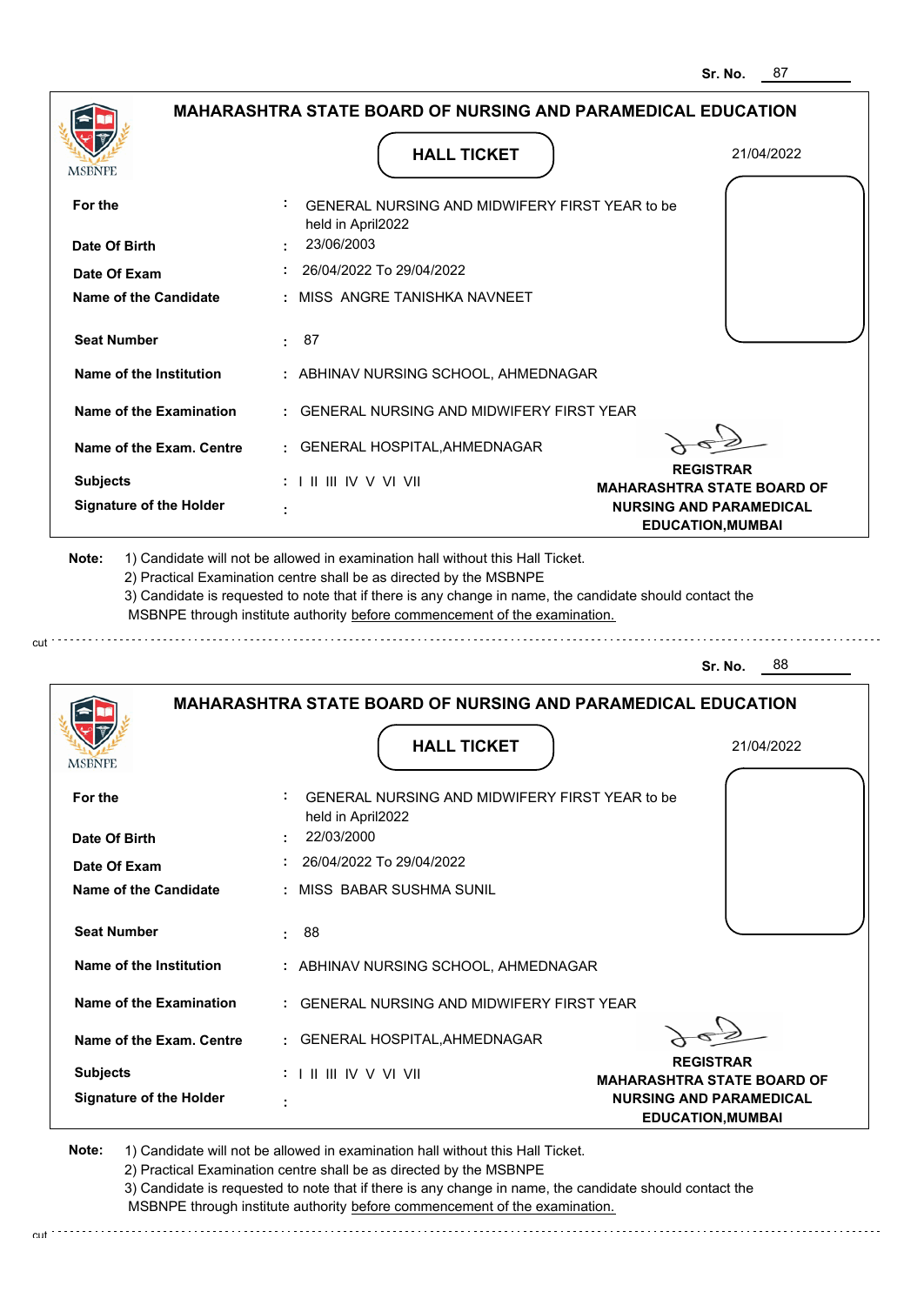|                                | <b>MAHARASHTRA STATE BOARD OF NURSING AND PARAMEDICAL EDUCATION</b>          |                                                            |
|--------------------------------|------------------------------------------------------------------------------|------------------------------------------------------------|
| MSBNPE                         | <b>HALL TICKET</b>                                                           | 21/04/2022                                                 |
| For the                        | GENERAL NURSING AND MIDWIFERY FIRST YEAR to be<br>held in April2022          |                                                            |
| Date Of Birth                  | 17/11/1992                                                                   |                                                            |
| Date Of Exam                   | 26/04/2022 To 29/04/2022                                                     |                                                            |
| <b>Name of the Candidate</b>   | : MISS BANSODE SARIKA LAHANU                                                 |                                                            |
| <b>Seat Number</b>             | 89<br>÷.                                                                     |                                                            |
| Name of the Institution        | : ABHINAV NURSING SCHOOL, AHMEDNAGAR                                         |                                                            |
| Name of the Examination        | : GENERAL NURSING AND MIDWIFERY FIRST YEAR                                   |                                                            |
| Name of the Exam. Centre       | : GENERAL HOSPITAL, AHMEDNAGAR                                               |                                                            |
| <b>Subjects</b>                | $: 1 \mathbb{H} \mathbb{H} \mathbb{W} \vee \mathbb{V} \mathbb{V} \mathbb{H}$ | <b>REGISTRAR</b><br><b>MAHARASHTRA STATE BOARD OF</b>      |
| <b>Signature of the Holder</b> |                                                                              | <b>NURSING AND PARAMEDICAL</b><br><b>EDUCATION, MUMBAI</b> |
|                                |                                                                              |                                                            |
|                                | <b>MAHARASHTRA STATE BOARD OF NURSING AND PARAMEDICAL EDUCATION</b>          | 90<br>Sr. No.                                              |
| <b>MSBNPE</b>                  | <b>HALL TICKET</b>                                                           | 21/04/2022                                                 |
| For the                        | GENERAL NURSING AND MIDWIFERY FIRST YEAR to be<br>held in April2022          |                                                            |
| Date Of Birth                  | 23/06/2001                                                                   |                                                            |
| Date Of Exam                   | 26/04/2022 To 29/04/2022                                                     |                                                            |
| <b>Name of the Candidate</b>   | : MISS BOTE NILAM RAM                                                        |                                                            |
| <b>Seat Number</b>             | -90<br>÷.                                                                    |                                                            |
| <b>Name of the Institution</b> | : ABHINAV NURSING SCHOOL, AHMEDNAGAR                                         |                                                            |
| <b>Name of the Examination</b> | : GENERAL NURSING AND MIDWIFERY FIRST YEAR                                   |                                                            |
| Name of the Exam. Centre       | : GENERAL HOSPITAL, AHMEDNAGAR                                               |                                                            |
| <b>Subjects</b>                | : I II III IV V VI VII                                                       | <b>REGISTRAR</b><br><b>MAHARASHTRA STATE BOARD OF</b>      |

3) Candidate is requested to note that if there is any change in name, the candidate should contact the MSBNPE through institute authority before commencement of the examination. cut de contra a construction de construction de construction de construction de construction de construction de construction de construction de construction de construction de construction de construction de construction d

cut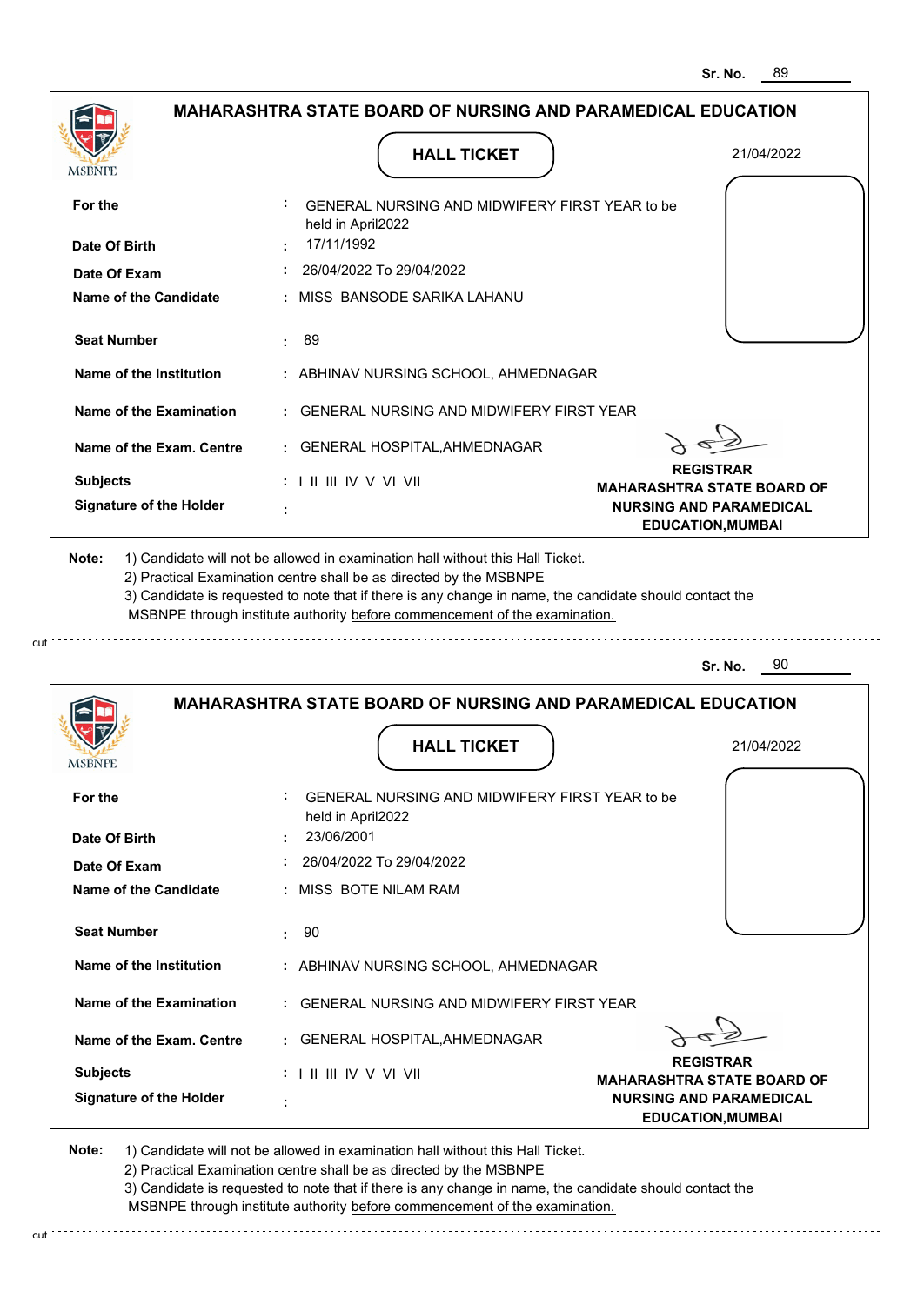|                                                                                                                                                                                                                        |                                                                                                                          | <b>HALL TICKET</b>                                                                                                                                                                                                                                                                                                                            | 21/04/2022                                                          |
|------------------------------------------------------------------------------------------------------------------------------------------------------------------------------------------------------------------------|--------------------------------------------------------------------------------------------------------------------------|-----------------------------------------------------------------------------------------------------------------------------------------------------------------------------------------------------------------------------------------------------------------------------------------------------------------------------------------------|---------------------------------------------------------------------|
| For the                                                                                                                                                                                                                |                                                                                                                          | GENERAL NURSING AND MIDWIFERY FIRST YEAR to be<br>held in April2022                                                                                                                                                                                                                                                                           |                                                                     |
| Date Of Birth                                                                                                                                                                                                          | 01/04/1989                                                                                                               |                                                                                                                                                                                                                                                                                                                                               |                                                                     |
| Date Of Exam                                                                                                                                                                                                           |                                                                                                                          | 26/04/2022 To 29/04/2022                                                                                                                                                                                                                                                                                                                      |                                                                     |
| Name of the Candidate                                                                                                                                                                                                  |                                                                                                                          | MISS CHAKRANARAYAN PRERANA PRAVIN                                                                                                                                                                                                                                                                                                             |                                                                     |
| <b>Seat Number</b>                                                                                                                                                                                                     | 91<br>÷                                                                                                                  |                                                                                                                                                                                                                                                                                                                                               |                                                                     |
| Name of the Institution                                                                                                                                                                                                |                                                                                                                          | : ABHINAV NURSING SCHOOL, AHMEDNAGAR                                                                                                                                                                                                                                                                                                          |                                                                     |
| <b>Name of the Examination</b>                                                                                                                                                                                         |                                                                                                                          | <b>GENERAL NURSING AND MIDWIFERY FIRST YEAR</b>                                                                                                                                                                                                                                                                                               |                                                                     |
| Name of the Exam. Centre                                                                                                                                                                                               |                                                                                                                          | GENERAL HOSPITAL, AHMEDNAGAR                                                                                                                                                                                                                                                                                                                  |                                                                     |
| <b>Subjects</b>                                                                                                                                                                                                        | : I II III IV V VI VII                                                                                                   |                                                                                                                                                                                                                                                                                                                                               | <b>REGISTRAR</b><br><b>MAHARASHTRA STATE BOARD OF</b>               |
| <b>Signature of the Holder</b>                                                                                                                                                                                         |                                                                                                                          |                                                                                                                                                                                                                                                                                                                                               | <b>NURSING AND PARAMEDICAL</b><br><b>EDUCATION, MUMBAI</b>          |
|                                                                                                                                                                                                                        |                                                                                                                          | 1) Candidate will not be allowed in examination hall without this Hall Ticket.<br>2) Practical Examination centre shall be as directed by the MSBNPE<br>3) Candidate is requested to note that if there is any change in name, the candidate should contact the<br>MSBNPE through institute authority before commencement of the examination. | 92<br>Sr. No.                                                       |
|                                                                                                                                                                                                                        |                                                                                                                          |                                                                                                                                                                                                                                                                                                                                               | <b>MAHARASHTRA STATE BOARD OF NURSING AND PARAMEDICAL EDUCATION</b> |
|                                                                                                                                                                                                                        |                                                                                                                          | <b>HALL TICKET</b>                                                                                                                                                                                                                                                                                                                            | 21/04/2022                                                          |
|                                                                                                                                                                                                                        |                                                                                                                          | GENERAL NURSING AND MIDWIFERY FIRST YEAR to be                                                                                                                                                                                                                                                                                                |                                                                     |
|                                                                                                                                                                                                                        | 28/08/1998                                                                                                               | held in April2022                                                                                                                                                                                                                                                                                                                             |                                                                     |
|                                                                                                                                                                                                                        |                                                                                                                          | 26/04/2022 To 29/04/2022                                                                                                                                                                                                                                                                                                                      |                                                                     |
|                                                                                                                                                                                                                        |                                                                                                                          | MISS GADEKAR KAJAL DIGAMBAR                                                                                                                                                                                                                                                                                                                   |                                                                     |
|                                                                                                                                                                                                                        | 92<br>÷                                                                                                                  |                                                                                                                                                                                                                                                                                                                                               |                                                                     |
|                                                                                                                                                                                                                        |                                                                                                                          | : ABHINAV NURSING SCHOOL, AHMEDNAGAR                                                                                                                                                                                                                                                                                                          |                                                                     |
|                                                                                                                                                                                                                        |                                                                                                                          | <b>GENERAL NURSING AND MIDWIFERY FIRST YEAR</b>                                                                                                                                                                                                                                                                                               |                                                                     |
|                                                                                                                                                                                                                        | ÷.                                                                                                                       | GENERAL HOSPITAL, AHMEDNAGAR                                                                                                                                                                                                                                                                                                                  |                                                                     |
| Note:<br>MSBNPE<br>For the<br>Date Of Birth<br>Date Of Exam<br>Name of the Candidate<br><b>Seat Number</b><br>Name of the Institution<br><b>Name of the Examination</b><br>Name of the Exam. Centre<br><b>Subjects</b> | $: 1 \mathbb{I} \mathbb{I} \mathbb{I} \mathbb{I} \mathbb{I} \mathbb{V} \vee \mathbb{V} \mathbb{I} \mathbb{V} \mathbb{I}$ |                                                                                                                                                                                                                                                                                                                                               | <b>REGISTRAR</b><br><b>MAHARASHTRA STATE BOARD OF</b>               |

cut

3) Candidate is requested to note that if there is any change in name, the candidate should contact the MSBNPE through institute authority before commencement of the examination. cut de contra a construction de construction de construction de construction de construction de construction de construction de construction de construction de construction de construction de construction de construction d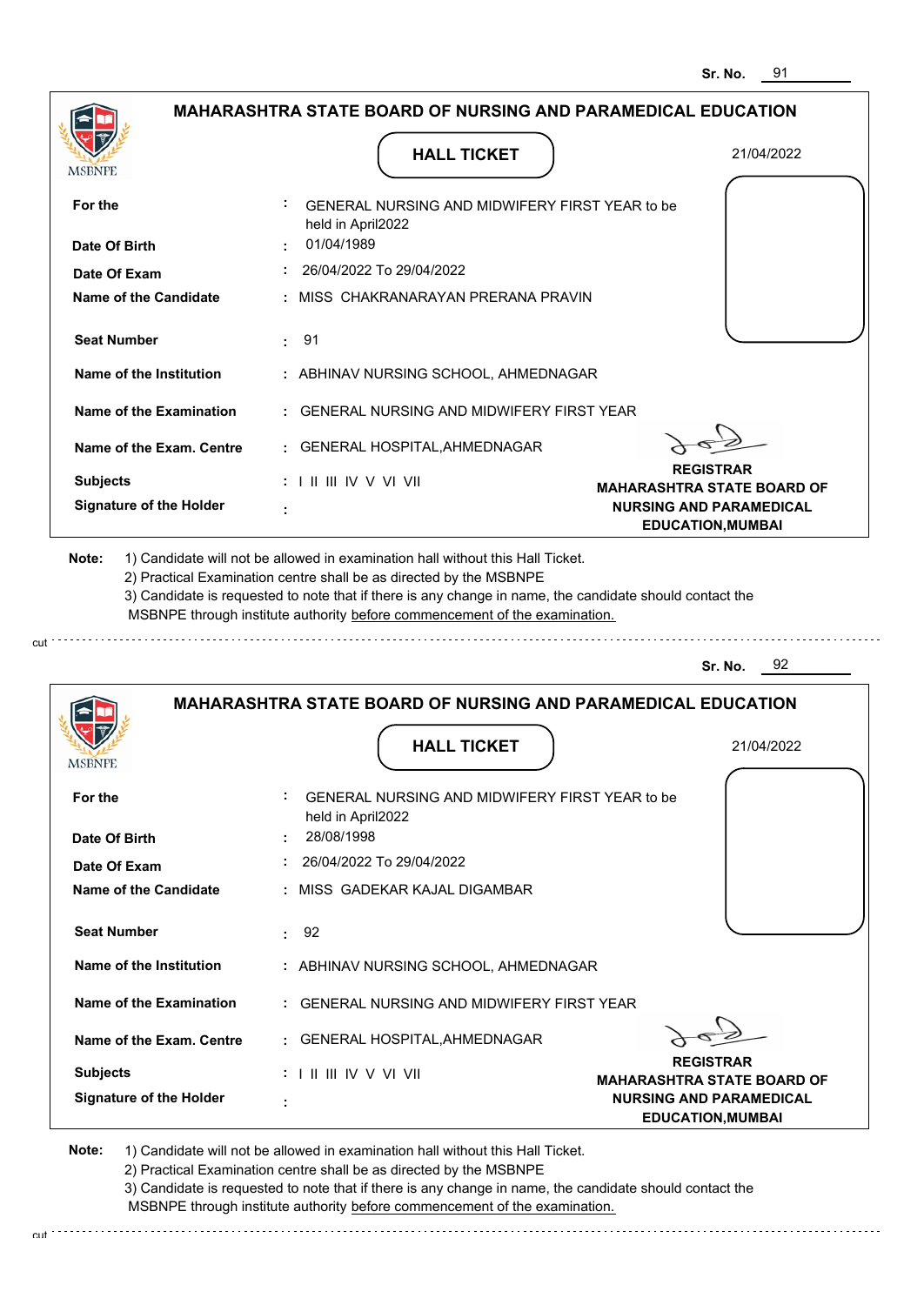| <b>MSBNPE</b>                                             | <b>HALL TICKET</b>                                                                                                                                                                                                                                          | 21/04/2022                                                 |
|-----------------------------------------------------------|-------------------------------------------------------------------------------------------------------------------------------------------------------------------------------------------------------------------------------------------------------------|------------------------------------------------------------|
| For the<br>Date Of Birth                                  | GENERAL NURSING AND MIDWIFERY FIRST YEAR to be<br>held in April2022<br>12/12/2002                                                                                                                                                                           |                                                            |
| Date Of Exam                                              | $: 26/04/2022$ To 29/04/2022                                                                                                                                                                                                                                |                                                            |
| Name of the Candidate                                     | : MISS GAIKWAD GITANJALI MACHHINDRA                                                                                                                                                                                                                         |                                                            |
| <b>Seat Number</b>                                        | : 93                                                                                                                                                                                                                                                        |                                                            |
| Name of the Institution                                   | : ABHINAV NURSING SCHOOL, AHMEDNAGAR                                                                                                                                                                                                                        |                                                            |
| Name of the Examination                                   | : GENERAL NURSING AND MIDWIFERY FIRST YEAR                                                                                                                                                                                                                  |                                                            |
| Name of the Exam. Centre                                  | : GENERAL HOSPITAL, AHMEDNAGAR                                                                                                                                                                                                                              |                                                            |
| <b>Subjects</b>                                           | $: 1 \parallel \parallel \parallel$ IV V VI VII                                                                                                                                                                                                             | <b>REGISTRAR</b><br><b>MAHARASHTRA STATE BOARD OF</b>      |
| <b>Signature of the Holder</b>                            |                                                                                                                                                                                                                                                             | <b>NURSING AND PARAMEDICAL</b><br><b>EDUCATION, MUMBAI</b> |
|                                                           | 2) Practical Examination centre shall be as directed by the MSBNPE<br>3) Candidate is requested to note that if there is any change in name, the candidate should contact the<br>MSBNPE through institute authority before commencement of the examination. | Sr. No.<br>- 94                                            |
|                                                           | <b>MAHARASHTRA STATE BOARD OF NURSING AND PARAMEDICAL EDUCATION</b>                                                                                                                                                                                         |                                                            |
|                                                           | <b>HALL TICKET</b>                                                                                                                                                                                                                                          | 21/04/2022                                                 |
|                                                           | GENERAL NURSING AND MIDWIFERY FIRST YEAR to be<br>held in April2022                                                                                                                                                                                         |                                                            |
|                                                           | 18/05/2000                                                                                                                                                                                                                                                  |                                                            |
| <b>MSBNPE</b><br>For the<br>Date Of Birth<br>Date Of Exam | 26/04/2022 To 29/04/2022                                                                                                                                                                                                                                    |                                                            |
|                                                           | : MISS GAIKWAD PURNIMA MACHHINDRA                                                                                                                                                                                                                           |                                                            |
| <b>Name of the Candidate</b><br><b>Seat Number</b>        | $\cdot$ 94                                                                                                                                                                                                                                                  |                                                            |
| Name of the Institution                                   | : ABHINAV NURSING SCHOOL, AHMEDNAGAR                                                                                                                                                                                                                        |                                                            |
| Name of the Examination                                   | : GENERAL NURSING AND MIDWIFERY FIRST YEAR                                                                                                                                                                                                                  |                                                            |
|                                                           | : GENERAL HOSPITAL, AHMEDNAGAR                                                                                                                                                                                                                              |                                                            |
| Name of the Exam. Centre<br><b>Subjects</b>               | $: 1 \mathbb{H} \mathbb{H} \mathbb{W} \vee \mathbb{V} \mathbb{V} \mathbb{H}$                                                                                                                                                                                | <b>REGISTRAR</b><br><b>MAHARASHTRA STATE BOARD OF</b>      |

2) Practical Examination centre shall be as directed by the MSBNPE

3) Candidate is requested to note that if there is any change in name, the candidate should contact the MSBNPE through institute authority before commencement of the examination. cut de contra a construction de construction de construction de construction de construction de construction de construction de construction de construction de construction de construction de construction de construction d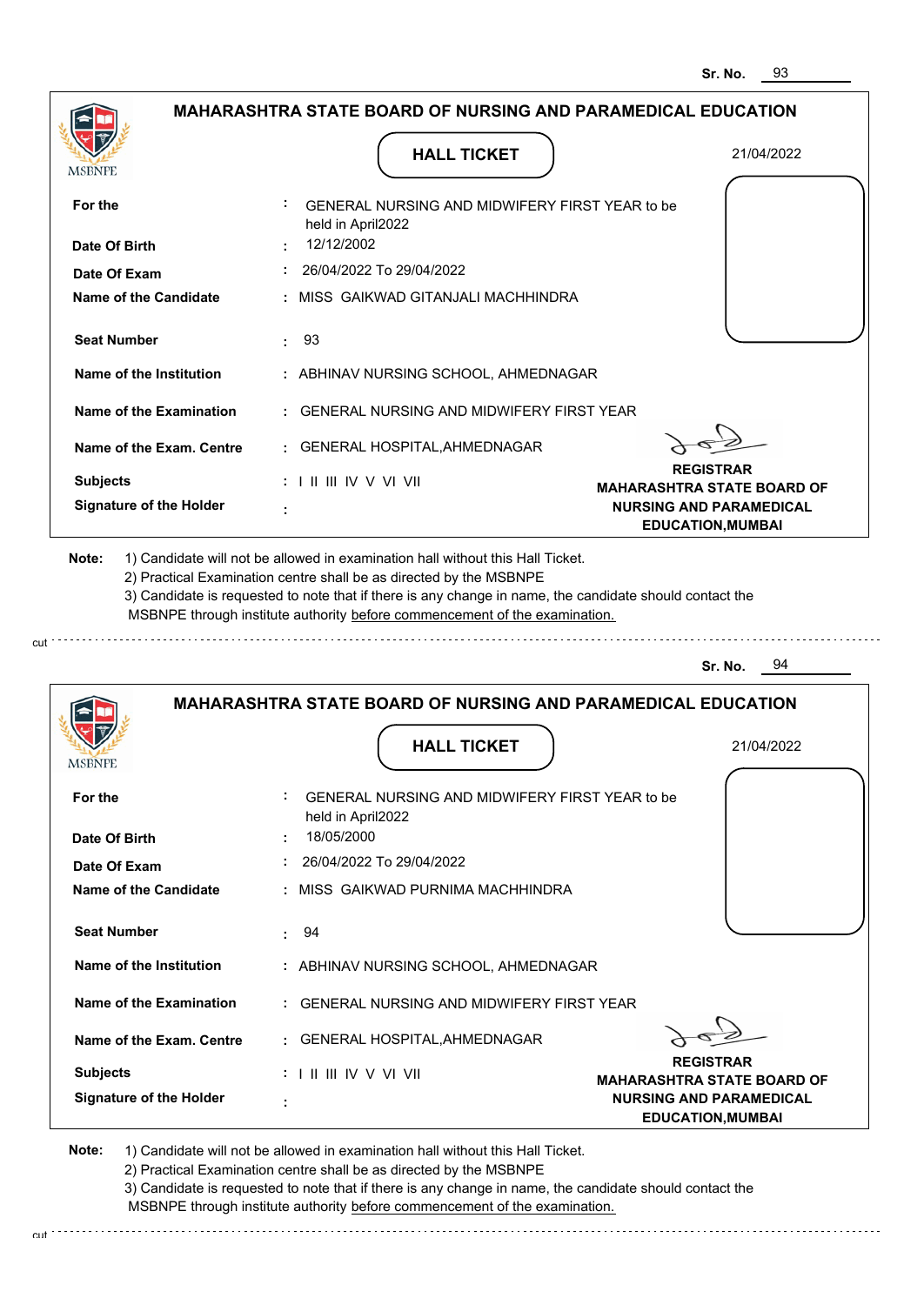|                                                                                         |                                 | <b>HALL TICKET</b>                                                                                                                                                                                                                                                                                                                            | 21/04/2022                                                                                      |
|-----------------------------------------------------------------------------------------|---------------------------------|-----------------------------------------------------------------------------------------------------------------------------------------------------------------------------------------------------------------------------------------------------------------------------------------------------------------------------------------------|-------------------------------------------------------------------------------------------------|
| For the                                                                                 | held in April2022               | GENERAL NURSING AND MIDWIFERY FIRST YEAR to be                                                                                                                                                                                                                                                                                                |                                                                                                 |
| Date Of Birth                                                                           | 09/12/1998                      |                                                                                                                                                                                                                                                                                                                                               |                                                                                                 |
| Date Of Exam                                                                            |                                 | 26/04/2022 To 29/04/2022                                                                                                                                                                                                                                                                                                                      |                                                                                                 |
| Name of the Candidate                                                                   |                                 | MISS GHANGAON CHHAKULI VITTHAL                                                                                                                                                                                                                                                                                                                |                                                                                                 |
| <b>Seat Number</b>                                                                      | 95<br>÷.                        |                                                                                                                                                                                                                                                                                                                                               |                                                                                                 |
| Name of the Institution                                                                 |                                 | : ABHINAV NURSING SCHOOL, AHMEDNAGAR                                                                                                                                                                                                                                                                                                          |                                                                                                 |
| Name of the Examination                                                                 |                                 | <b>GENERAL NURSING AND MIDWIFERY FIRST YEAR</b>                                                                                                                                                                                                                                                                                               |                                                                                                 |
| Name of the Exam. Centre                                                                |                                 | GENERAL HOSPITAL, AHMEDNAGAR                                                                                                                                                                                                                                                                                                                  |                                                                                                 |
| <b>Subjects</b>                                                                         | : I II III IV V VI VII          |                                                                                                                                                                                                                                                                                                                                               | <b>REGISTRAR</b>                                                                                |
| <b>Signature of the Holder</b>                                                          |                                 |                                                                                                                                                                                                                                                                                                                                               | <b>MAHARASHTRA STATE BOARD OF</b><br><b>NURSING AND PARAMEDICAL</b><br><b>EDUCATION, MUMBAI</b> |
|                                                                                         |                                 | 1) Candidate will not be allowed in examination hall without this Hall Ticket.<br>2) Practical Examination centre shall be as directed by the MSBNPE<br>3) Candidate is requested to note that if there is any change in name, the candidate should contact the<br>MSBNPE through institute authority before commencement of the examination. | 96<br>Sr. No.                                                                                   |
|                                                                                         |                                 | <b>MAHARASHTRA STATE BOARD OF NURSING AND PARAMEDICAL EDUCATION</b>                                                                                                                                                                                                                                                                           |                                                                                                 |
|                                                                                         |                                 | <b>HALL TICKET</b>                                                                                                                                                                                                                                                                                                                            | 21/04/2022                                                                                      |
|                                                                                         |                                 | GENERAL NURSING AND MIDWIFERY FIRST YEAR to be                                                                                                                                                                                                                                                                                                |                                                                                                 |
|                                                                                         | held in April2022<br>05/03/2000 |                                                                                                                                                                                                                                                                                                                                               |                                                                                                 |
|                                                                                         |                                 | 26/04/2022 To 29/04/2022                                                                                                                                                                                                                                                                                                                      |                                                                                                 |
| Date Of Exam                                                                            |                                 | : MISS JADHAV PAYAL RAJU                                                                                                                                                                                                                                                                                                                      |                                                                                                 |
| <b>Seat Number</b>                                                                      | 96<br>÷                         |                                                                                                                                                                                                                                                                                                                                               |                                                                                                 |
|                                                                                         |                                 | : ABHINAV NURSING SCHOOL, AHMEDNAGAR                                                                                                                                                                                                                                                                                                          |                                                                                                 |
|                                                                                         | ÷.                              | GENERAL NURSING AND MIDWIFERY FIRST YEAR                                                                                                                                                                                                                                                                                                      |                                                                                                 |
| Name of the Institution<br>Name of the Examination<br>Name of the Exam. Centre          |                                 | <b>GENERAL HOSPITAL, AHMEDNAGAR</b>                                                                                                                                                                                                                                                                                                           |                                                                                                 |
| Note:<br>MSBNPE<br>For the<br>Date Of Birth<br>Name of the Candidate<br><b>Subjects</b> | :             V V    V          |                                                                                                                                                                                                                                                                                                                                               | <b>REGISTRAR</b><br><b>MAHARASHTRA STATE BOARD OF</b>                                           |

2) Practical Examination centre shall be as directed by the MSBNPE

3) Candidate is requested to note that if there is any change in name, the candidate should contact the MSBNPE through institute authority before commencement of the examination. cut de la component de la component de la component de la component de la component de la component de la component de la component de la component de la component de la component de la component de la component de la comp

cut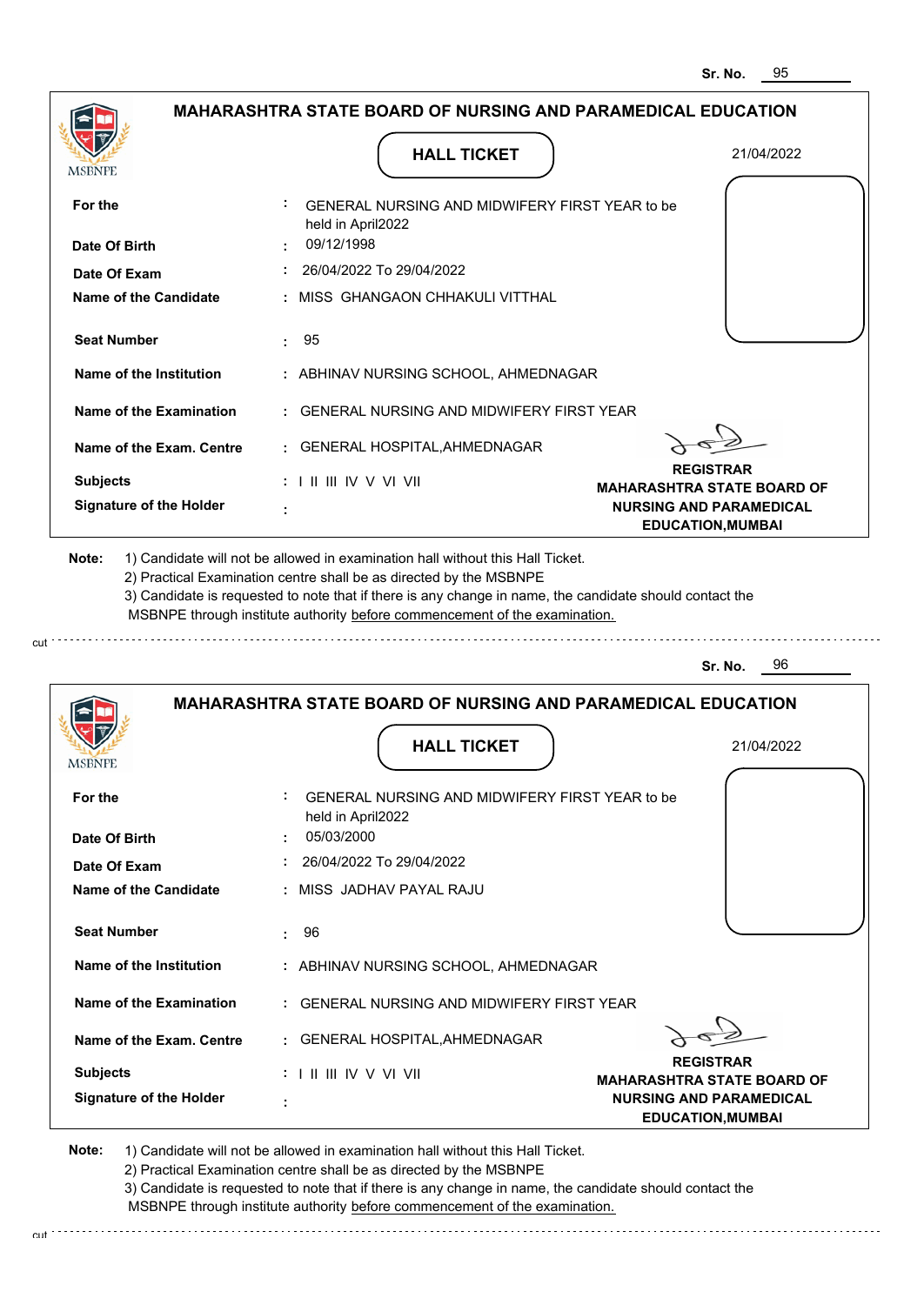|                                | <b>MAHARASHTRA STATE BOARD OF NURSING AND PARAMEDICAL EDUCATION</b>        |                                                            |
|--------------------------------|----------------------------------------------------------------------------|------------------------------------------------------------|
| MSBNPE                         | <b>HALL TICKET</b>                                                         | 21/04/2022                                                 |
| For the                        | GENERAL NURSING AND MIDWIFERY FIRST YEAR to be                             |                                                            |
| Date Of Birth                  | held in April2022<br>20/06/1991                                            |                                                            |
| Date Of Exam                   | 26/04/2022 To 29/04/2022                                                   |                                                            |
| <b>Name of the Candidate</b>   | MISS JAGDALE SUVIDHA DEVIDAS                                               |                                                            |
| <b>Seat Number</b>             | 97<br>÷.                                                                   |                                                            |
| Name of the Institution        | : ABHINAV NURSING SCHOOL, AHMEDNAGAR                                       |                                                            |
| Name of the Examination        | : GENERAL NURSING AND MIDWIFERY FIRST YEAR                                 |                                                            |
| Name of the Exam. Centre       | : GENERAL HOSPITAL, AHMEDNAGAR                                             |                                                            |
| <b>Subjects</b>                | $: 1 \mathbb{I}$ III IIV V VI VII                                          | <b>REGISTRAR</b><br><b>MAHARASHTRA STATE BOARD OF</b>      |
| <b>Signature of the Holder</b> |                                                                            | <b>NURSING AND PARAMEDICAL</b><br><b>EDUCATION, MUMBAI</b> |
|                                | MSBNPE through institute authority before commencement of the examination. | 98<br>Sr. No.                                              |
|                                | <b>MAHARASHTRA STATE BOARD OF NURSING AND PARAMEDICAL EDUCATION</b>        |                                                            |
| <b>MSBNPE</b>                  | <b>HALL TICKET</b>                                                         | 21/04/2022                                                 |
| For the                        | GENERAL NURSING AND MIDWIFERY FIRST YEAR to be                             |                                                            |
| Date Of Birth                  | held in April2022<br>21/09/2002                                            |                                                            |
| Date Of Exam                   | 26/04/2022 To 29/04/2022                                                   |                                                            |
| Name of the Candidate          | MISS KAMDI AMISHA GANGARAM                                                 |                                                            |
| <b>Seat Number</b>             | 98<br>÷.                                                                   |                                                            |
| Name of the Institution        | : ABHINAV NURSING SCHOOL, AHMEDNAGAR                                       |                                                            |
| <b>Name of the Examination</b> | : GENERAL NURSING AND MIDWIFERY FIRST YEAR                                 |                                                            |
| Name of the Exam. Centre       | : GENERAL HOSPITAL, AHMEDNAGAR                                             | <b>REGISTRAR</b>                                           |
| <b>Subjects</b>                | $: 1 \mathbb{I}$ III IIV V VI VII                                          | <b>MAHARASHTRA STATE BOARD OF</b>                          |
| <b>Signature of the Holder</b> |                                                                            | <b>NURSING AND PARAMEDICAL</b><br><b>EDUCATION, MUMBAI</b> |
|                                |                                                                            |                                                            |

2) Practical Examination centre shall be as directed by the MSBNPE

cut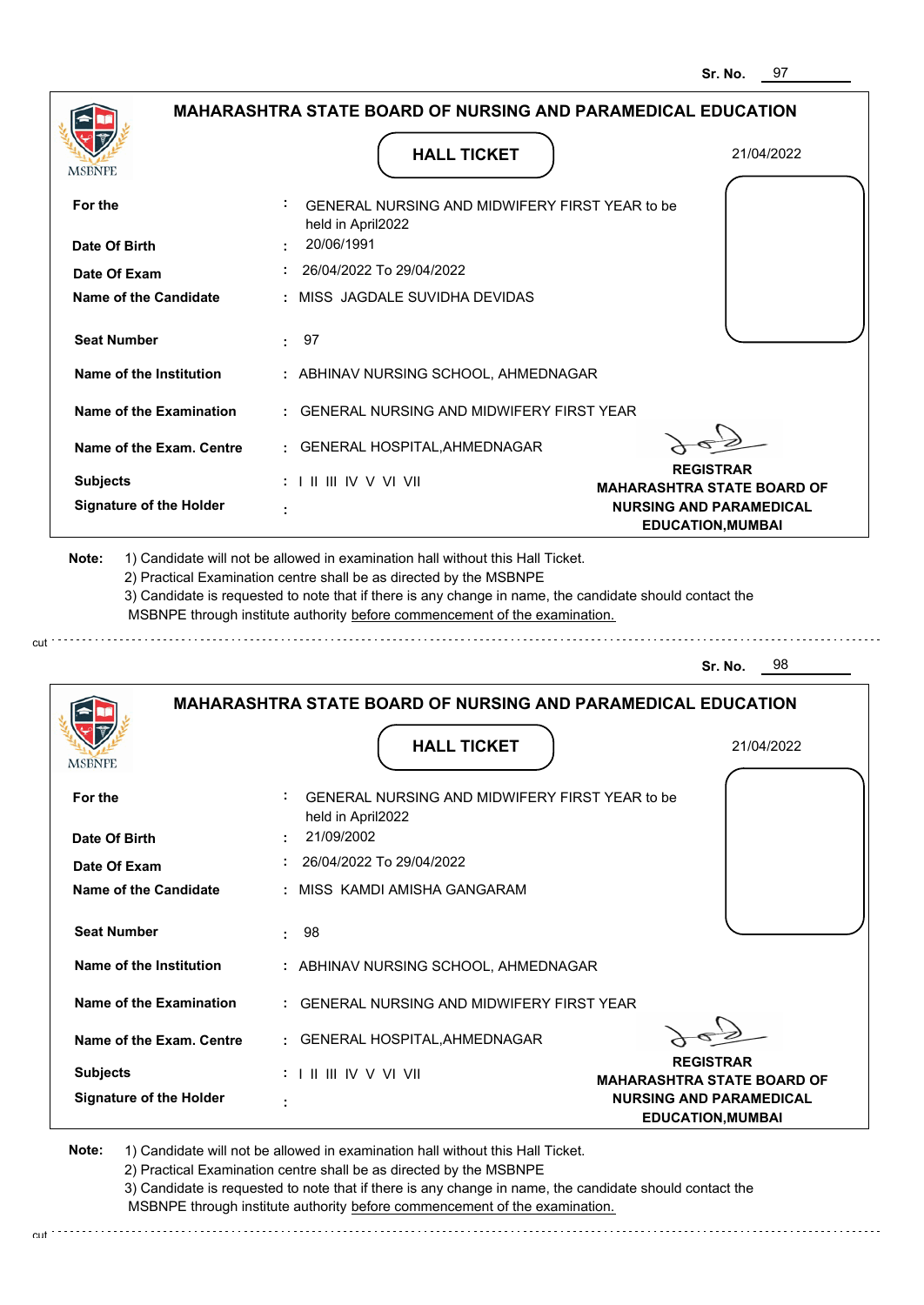|                                                                                                                                                                                                                 |           | <b>HALL TICKET</b>                                                                                                                                                                                                                                                                                                                            | 21/04/2022                                                 |
|-----------------------------------------------------------------------------------------------------------------------------------------------------------------------------------------------------------------|-----------|-----------------------------------------------------------------------------------------------------------------------------------------------------------------------------------------------------------------------------------------------------------------------------------------------------------------------------------------------|------------------------------------------------------------|
| For the                                                                                                                                                                                                         |           | GENERAL NURSING AND MIDWIFERY FIRST YEAR to be<br>held in April2022                                                                                                                                                                                                                                                                           |                                                            |
| Date Of Birth                                                                                                                                                                                                   |           | 10/07/2001                                                                                                                                                                                                                                                                                                                                    |                                                            |
| Date Of Exam                                                                                                                                                                                                    |           | 26/04/2022 To 29/04/2022                                                                                                                                                                                                                                                                                                                      |                                                            |
| <b>Name of the Candidate</b>                                                                                                                                                                                    |           | MISS MUKANE MADHURI TUKARAM                                                                                                                                                                                                                                                                                                                   |                                                            |
| <b>Seat Number</b>                                                                                                                                                                                              | 99        |                                                                                                                                                                                                                                                                                                                                               |                                                            |
| Name of the Institution                                                                                                                                                                                         |           | : ABHINAV NURSING SCHOOL, AHMEDNAGAR                                                                                                                                                                                                                                                                                                          |                                                            |
| <b>Name of the Examination</b>                                                                                                                                                                                  |           | <b>GENERAL NURSING AND MIDWIFERY FIRST YEAR</b>                                                                                                                                                                                                                                                                                               |                                                            |
| Name of the Exam. Centre                                                                                                                                                                                        |           | GENERAL HOSPITAL, AHMEDNAGAR                                                                                                                                                                                                                                                                                                                  |                                                            |
| <b>Subjects</b>                                                                                                                                                                                                 |           | : I II III IV V VI VII                                                                                                                                                                                                                                                                                                                        | <b>REGISTRAR</b><br><b>MAHARASHTRA STATE BOARD OF</b>      |
| <b>Signature of the Holder</b>                                                                                                                                                                                  |           |                                                                                                                                                                                                                                                                                                                                               | <b>NURSING AND PARAMEDICAL</b><br><b>EDUCATION, MUMBAI</b> |
|                                                                                                                                                                                                                 |           | 1) Candidate will not be allowed in examination hall without this Hall Ticket.<br>2) Practical Examination centre shall be as directed by the MSBNPE<br>3) Candidate is requested to note that if there is any change in name, the candidate should contact the<br>MSBNPE through institute authority before commencement of the examination. | 100<br>Sr. No.                                             |
|                                                                                                                                                                                                                 |           | <b>MAHARASHTRA STATE BOARD OF NURSING AND PARAMEDICAL EDUCATION</b>                                                                                                                                                                                                                                                                           |                                                            |
|                                                                                                                                                                                                                 |           | <b>HALL TICKET</b>                                                                                                                                                                                                                                                                                                                            | 21/04/2022                                                 |
|                                                                                                                                                                                                                 |           | GENERAL NURSING AND MIDWIFERY FIRST YEAR to be                                                                                                                                                                                                                                                                                                |                                                            |
|                                                                                                                                                                                                                 |           | held in April2022                                                                                                                                                                                                                                                                                                                             |                                                            |
|                                                                                                                                                                                                                 |           | 07/07/2000                                                                                                                                                                                                                                                                                                                                    |                                                            |
|                                                                                                                                                                                                                 |           | 26/04/2022 To 29/04/2022<br>MISS MUKANE SONALI BALU                                                                                                                                                                                                                                                                                           |                                                            |
|                                                                                                                                                                                                                 | 100<br>÷. |                                                                                                                                                                                                                                                                                                                                               |                                                            |
|                                                                                                                                                                                                                 |           | : ABHINAV NURSING SCHOOL, AHMEDNAGAR                                                                                                                                                                                                                                                                                                          |                                                            |
|                                                                                                                                                                                                                 |           | GENERAL NURSING AND MIDWIFERY FIRST YEAR                                                                                                                                                                                                                                                                                                      |                                                            |
|                                                                                                                                                                                                                 |           | GENERAL HOSPITAL, AHMEDNAGAR                                                                                                                                                                                                                                                                                                                  |                                                            |
| Note:<br>MSBNPE<br>For the<br>Date Of Birth<br>Date Of Exam<br>Name of the Candidate<br><b>Seat Number</b><br>Name of the Institution<br>Name of the Examination<br>Name of the Exam. Centre<br><b>Subjects</b> |           | $: 1 \mathbb{I}$ III IIV V VI VII                                                                                                                                                                                                                                                                                                             | <b>REGISTRAR</b><br><b>MAHARASHTRA STATE BOARD OF</b>      |

2) Practical Examination centre shall be as directed by the MSBNPE

cut

3) Candidate is requested to note that if there is any change in name, the candidate should contact the MSBNPE through institute authority before commencement of the examination. cut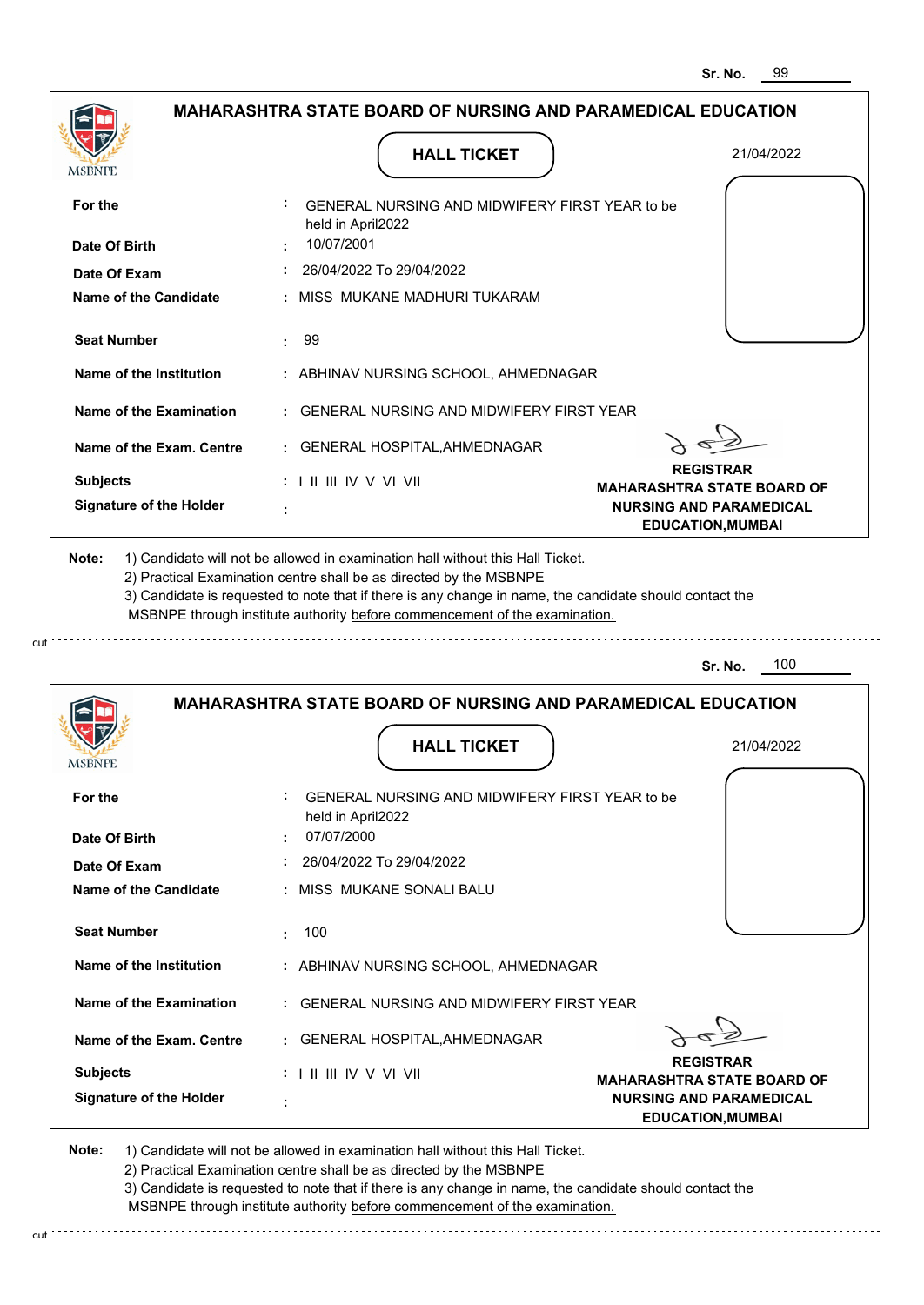|                                                                    | <b>MAHARASHTRA STATE BOARD OF NURSING AND PARAMEDICAL EDUCATION</b>                                                                                                                                                                                                                                                                           |                                                       |
|--------------------------------------------------------------------|-----------------------------------------------------------------------------------------------------------------------------------------------------------------------------------------------------------------------------------------------------------------------------------------------------------------------------------------------|-------------------------------------------------------|
|                                                                    | <b>HALL TICKET</b>                                                                                                                                                                                                                                                                                                                            | 21/04/2022                                            |
| <b>MSBNPE</b>                                                      |                                                                                                                                                                                                                                                                                                                                               |                                                       |
| For the                                                            | <b>GENERAL NURSING AND MIDWIFERY FIRST YEAR to be</b><br>held in April2022                                                                                                                                                                                                                                                                    |                                                       |
| Date Of Birth                                                      | 05/07/1997                                                                                                                                                                                                                                                                                                                                    |                                                       |
| Date Of Exam                                                       | $: 26/04/2022$ To 29/04/2022                                                                                                                                                                                                                                                                                                                  |                                                       |
| Name of the Candidate                                              | : MISS MUNDHE ROSHNI BHAGVANTA                                                                                                                                                                                                                                                                                                                |                                                       |
| <b>Seat Number</b>                                                 | : 101                                                                                                                                                                                                                                                                                                                                         |                                                       |
| Name of the Institution                                            | : ABHINAV NURSING SCHOOL, AHMEDNAGAR                                                                                                                                                                                                                                                                                                          |                                                       |
| Name of the Examination                                            | : GENERAL NURSING AND MIDWIFERY FIRST YEAR                                                                                                                                                                                                                                                                                                    |                                                       |
| Name of the Exam. Centre                                           | : GENERAL HOSPITAL, AHMEDNAGAR                                                                                                                                                                                                                                                                                                                |                                                       |
| <b>Subjects</b>                                                    | $: 1 \mathbb{I}$ III IIV V VI VII                                                                                                                                                                                                                                                                                                             | <b>REGISTRAR</b><br><b>MAHARASHTRA STATE BOARD OF</b> |
| <b>Signature of the Holder</b>                                     |                                                                                                                                                                                                                                                                                                                                               | <b>NURSING AND PARAMEDICAL</b>                        |
| Note:                                                              | 1) Candidate will not be allowed in examination hall without this Hall Ticket.<br>2) Practical Examination centre shall be as directed by the MSBNPE<br>3) Candidate is requested to note that if there is any change in name, the candidate should contact the<br>MSBNPE through institute authority before commencement of the examination. |                                                       |
|                                                                    |                                                                                                                                                                                                                                                                                                                                               | 102<br>Sr. No.                                        |
|                                                                    | <b>MAHARASHTRA STATE BOARD OF NURSING AND PARAMEDICAL EDUCATION</b>                                                                                                                                                                                                                                                                           |                                                       |
|                                                                    | <b>HALL TICKET</b>                                                                                                                                                                                                                                                                                                                            | 21/04/2022                                            |
| <b>IMPDIAL</b><br>For the<br>Date Of Birth                         | GENERAL NURSING AND MIDWIFERY FIRST YEAR to be<br>held in April2022<br>01/01/2000                                                                                                                                                                                                                                                             |                                                       |
|                                                                    | 26/04/2022 To 29/04/2022                                                                                                                                                                                                                                                                                                                      |                                                       |
|                                                                    | : MISS PAGARE NUTAN VIKAS                                                                                                                                                                                                                                                                                                                     |                                                       |
| Date Of Exam<br><b>Name of the Candidate</b><br><b>Seat Number</b> | 102<br>t in                                                                                                                                                                                                                                                                                                                                   |                                                       |
| Name of the Institution                                            | : ABHINAV NURSING SCHOOL, AHMEDNAGAR                                                                                                                                                                                                                                                                                                          |                                                       |
|                                                                    | : GENERAL NURSING AND MIDWIFERY FIRST YEAR                                                                                                                                                                                                                                                                                                    |                                                       |
| <b>Name of the Examination</b><br>Name of the Exam. Centre         | : GENERAL HOSPITAL, AHMEDNAGAR                                                                                                                                                                                                                                                                                                                | <b>REGISTRAR</b>                                      |

**Note:**  1) Candidate will not be allowed in examination hall without this Hall Ticket. 2) Practical Examination centre shall be as directed by the MSBNPE 3) Candidate is requested to note that if there is any change in name, the candidate should contact the

cut.

MSBNPE through institute authority before commencement of the examination.

. . . . . . . . . . . . . .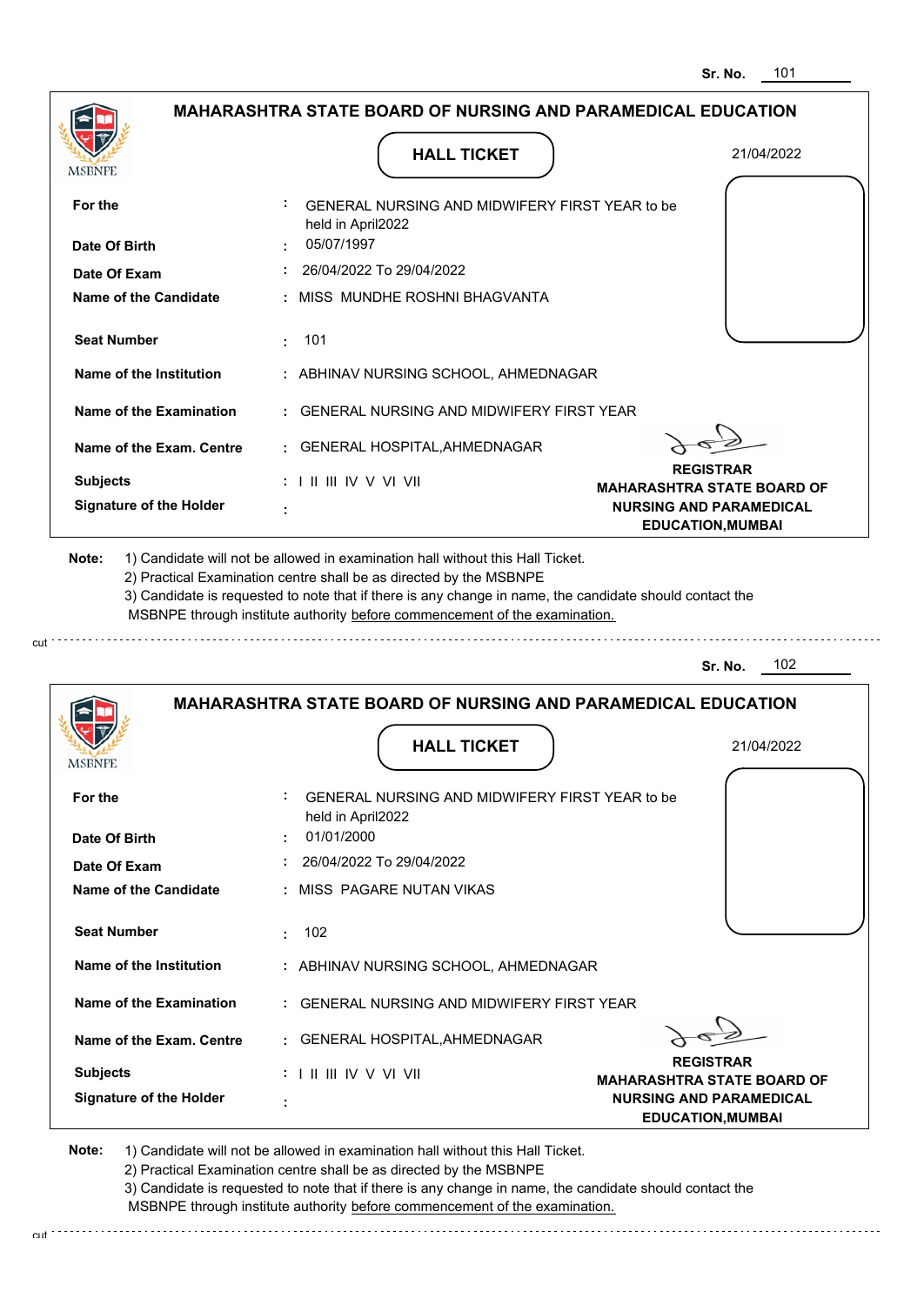|                                                                  | <b>MAHARASHTRA STATE BOARD OF NURSING AND PARAMEDICAL EDUCATION</b>                                                                                                                                                                                                                                                                           |                                                            |
|------------------------------------------------------------------|-----------------------------------------------------------------------------------------------------------------------------------------------------------------------------------------------------------------------------------------------------------------------------------------------------------------------------------------------|------------------------------------------------------------|
|                                                                  | <b>HALL TICKET</b>                                                                                                                                                                                                                                                                                                                            | 21/04/2022                                                 |
| <b>MSBNPE</b>                                                    |                                                                                                                                                                                                                                                                                                                                               |                                                            |
| For the                                                          | GENERAL NURSING AND MIDWIFERY FIRST YEAR to be<br>held in April2022                                                                                                                                                                                                                                                                           |                                                            |
| Date Of Birth                                                    | 09/03/2000                                                                                                                                                                                                                                                                                                                                    |                                                            |
| Date Of Exam                                                     | : 26/04/2022 To 29/04/2022                                                                                                                                                                                                                                                                                                                    |                                                            |
| Name of the Candidate                                            | : MISS SALVE SARIKA ASHOK                                                                                                                                                                                                                                                                                                                     |                                                            |
| <b>Seat Number</b>                                               | $\pm 103$                                                                                                                                                                                                                                                                                                                                     |                                                            |
| Name of the Institution                                          | : ABHINAV NURSING SCHOOL, AHMEDNAGAR                                                                                                                                                                                                                                                                                                          |                                                            |
| Name of the Examination                                          | : GENERAL NURSING AND MIDWIFERY FIRST YEAR                                                                                                                                                                                                                                                                                                    |                                                            |
| Name of the Exam. Centre                                         | : GENERAL HOSPITAL, AHMEDNAGAR                                                                                                                                                                                                                                                                                                                |                                                            |
| <b>Subjects</b>                                                  | $: 1 \mathbb{I}$ III IIV V VI VII                                                                                                                                                                                                                                                                                                             | <b>REGISTRAR</b><br><b>MAHARASHTRA STATE BOARD OF</b>      |
| <b>Signature of the Holder</b>                                   |                                                                                                                                                                                                                                                                                                                                               | <b>NURSING AND PARAMEDICAL</b><br><b>EDUCATION, MUMBAI</b> |
| Note:                                                            | 1) Candidate will not be allowed in examination hall without this Hall Ticket.<br>2) Practical Examination centre shall be as directed by the MSBNPE<br>3) Candidate is requested to note that if there is any change in name, the candidate should contact the<br>MSBNPE through institute authority before commencement of the examination. |                                                            |
|                                                                  |                                                                                                                                                                                                                                                                                                                                               | 104<br>Sr. No.                                             |
|                                                                  | <b>MAHARASHTRA STATE BOARD OF NURSING AND PARAMEDICAL EDUCATION</b>                                                                                                                                                                                                                                                                           |                                                            |
| <b>IMPDIAL</b>                                                   | <b>HALL TICKET</b>                                                                                                                                                                                                                                                                                                                            | 21/04/2022                                                 |
| For the<br>Date Of Birth                                         | GENERAL NURSING AND MIDWIFERY FIRST YEAR to be<br>held in April2022<br>15/03/1992                                                                                                                                                                                                                                                             |                                                            |
|                                                                  | 26/04/2022 To 29/04/2022                                                                                                                                                                                                                                                                                                                      |                                                            |
|                                                                  | : MISS SALVE NILIMA SUBHASH                                                                                                                                                                                                                                                                                                                   |                                                            |
| <b>Seat Number</b>                                               | 104<br>÷.                                                                                                                                                                                                                                                                                                                                     |                                                            |
| Date Of Exam<br>Name of the Candidate<br>Name of the Institution | : ABHINAV NURSING SCHOOL, AHMEDNAGAR                                                                                                                                                                                                                                                                                                          |                                                            |
|                                                                  | : GENERAL NURSING AND MIDWIFERY FIRST YEAR                                                                                                                                                                                                                                                                                                    |                                                            |
| Name of the Examination<br>Name of the Exam. Centre              | : GENERAL HOSPITAL, AHMEDNAGAR                                                                                                                                                                                                                                                                                                                |                                                            |

2) Practical Examination centre shall be as directed by the MSBNPE

cut.

3) Candidate is requested to note that if there is any change in name, the candidate should contact the MSBNPE through institute authority before commencement of the examination.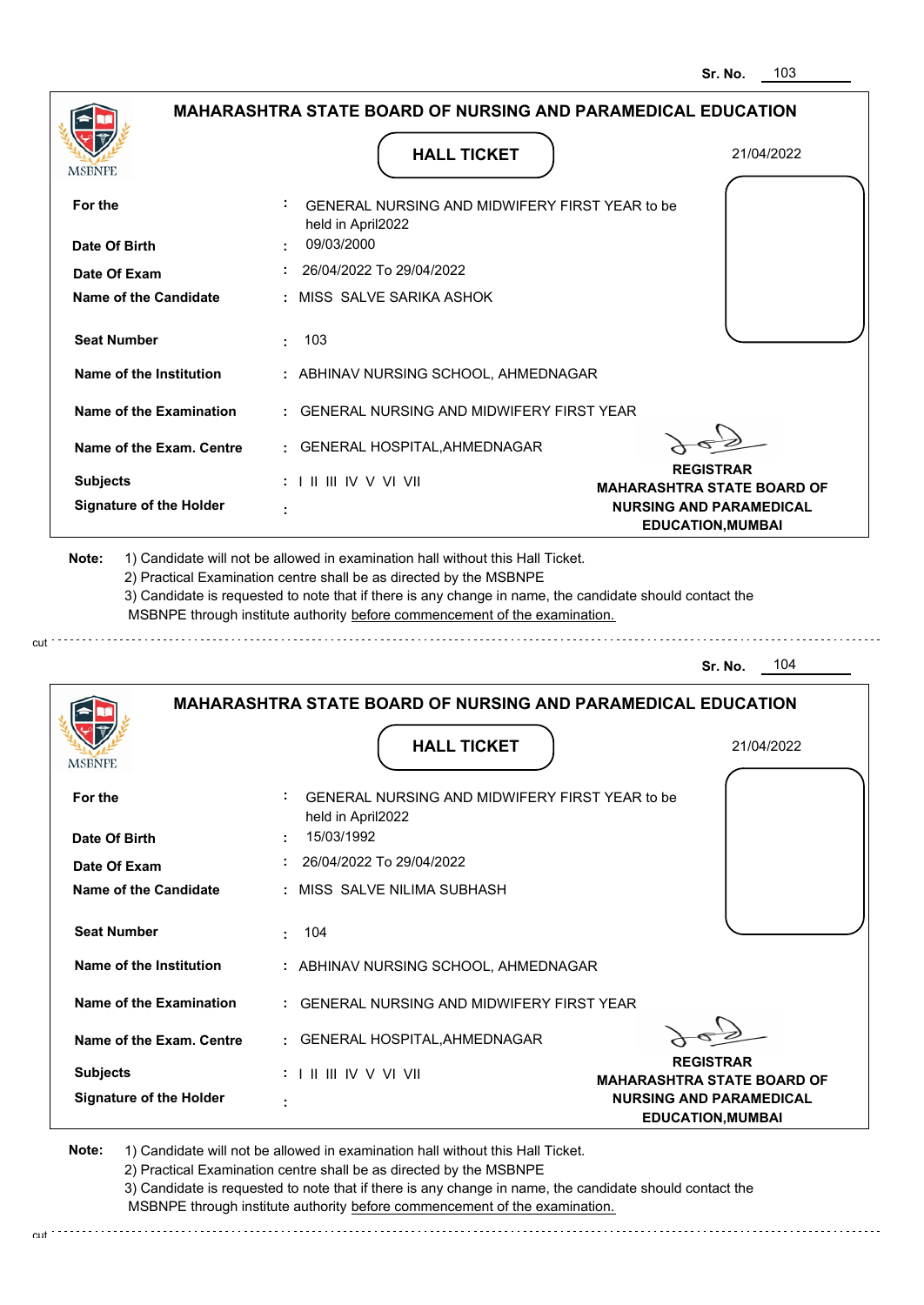|                                | <b>MAHARASHTRA STATE BOARD OF NURSING AND PARAMEDICAL EDUCATION</b>                                                                                                                                                                                                                                                                           |                                                       |
|--------------------------------|-----------------------------------------------------------------------------------------------------------------------------------------------------------------------------------------------------------------------------------------------------------------------------------------------------------------------------------------------|-------------------------------------------------------|
|                                | <b>HALL TICKET</b>                                                                                                                                                                                                                                                                                                                            | 21/04/2022                                            |
| MSBNPE                         |                                                                                                                                                                                                                                                                                                                                               |                                                       |
| For the                        | GENERAL NURSING AND MIDWIFERY FIRST YEAR to be<br>held in April2022                                                                                                                                                                                                                                                                           |                                                       |
| Date Of Birth                  | 27/05/1992                                                                                                                                                                                                                                                                                                                                    |                                                       |
| Date Of Exam                   | : 26/04/2022 To 29/04/2022                                                                                                                                                                                                                                                                                                                    |                                                       |
| Name of the Candidate          | : MISS SATPUTE SWATI KAILAS                                                                                                                                                                                                                                                                                                                   |                                                       |
| <b>Seat Number</b>             | $\pm 105$                                                                                                                                                                                                                                                                                                                                     |                                                       |
| Name of the Institution        | : ABHINAV NURSING SCHOOL, AHMEDNAGAR                                                                                                                                                                                                                                                                                                          |                                                       |
| Name of the Examination        | : GENERAL NURSING AND MIDWIFERY FIRST YEAR                                                                                                                                                                                                                                                                                                    |                                                       |
| Name of the Exam. Centre       | : GENERAL HOSPITAL, AHMEDNAGAR                                                                                                                                                                                                                                                                                                                |                                                       |
| <b>Subjects</b>                | $: 1$ II III IV V VI VII                                                                                                                                                                                                                                                                                                                      | <b>REGISTRAR</b><br><b>MAHARASHTRA STATE BOARD OF</b> |
| <b>Signature of the Holder</b> |                                                                                                                                                                                                                                                                                                                                               | <b>NURSING AND PARAMEDICAL</b>                        |
| Note:                          | 1) Candidate will not be allowed in examination hall without this Hall Ticket.<br>2) Practical Examination centre shall be as directed by the MSBNPE<br>3) Candidate is requested to note that if there is any change in name, the candidate should contact the<br>MSBNPE through institute authority before commencement of the examination. | <b>EDUCATION, MUMBAI</b>                              |
|                                |                                                                                                                                                                                                                                                                                                                                               | 106<br>Sr. No.                                        |
|                                | <b>MAHARASHTRA STATE BOARD OF NURSING AND PARAMEDICAL EDUCATION</b><br><b>HALL TICKET</b>                                                                                                                                                                                                                                                     | 21/04/2022                                            |
| <b>IMPDIAL</b>                 |                                                                                                                                                                                                                                                                                                                                               |                                                       |
| For the                        | GENERAL NURSING AND MIDWIFERY FIRST YEAR to be<br>held in April2022                                                                                                                                                                                                                                                                           |                                                       |
| Date Of Birth                  | 17/02/1994                                                                                                                                                                                                                                                                                                                                    |                                                       |
| Date Of Exam                   | : 26/04/2022 To 29/04/2022                                                                                                                                                                                                                                                                                                                    |                                                       |
| Name of the Candidate          | : MISS SHINDE ARCHANA SURESH                                                                                                                                                                                                                                                                                                                  |                                                       |
| <b>Seat Number</b>             | 106<br>÷.                                                                                                                                                                                                                                                                                                                                     |                                                       |
| Name of the Institution        | : ABHINAV NURSING SCHOOL, AHMEDNAGAR                                                                                                                                                                                                                                                                                                          |                                                       |
| <b>Name of the Examination</b> | : GENERAL NURSING AND MIDWIFERY FIRST YEAR                                                                                                                                                                                                                                                                                                    |                                                       |
| Name of the Exam. Centre       | : GENERAL HOSPITAL, AHMEDNAGAR                                                                                                                                                                                                                                                                                                                | <b>REGISTRAR</b>                                      |

**Note:**  1) Candidate will not be allowed in examination hall without this Hall Ticket. 2) Practical Examination centre shall be as directed by the MSBNPE

cut.

3) Candidate is requested to note that if there is any change in name, the candidate should contact the MSBNPE through institute authority before commencement of the examination.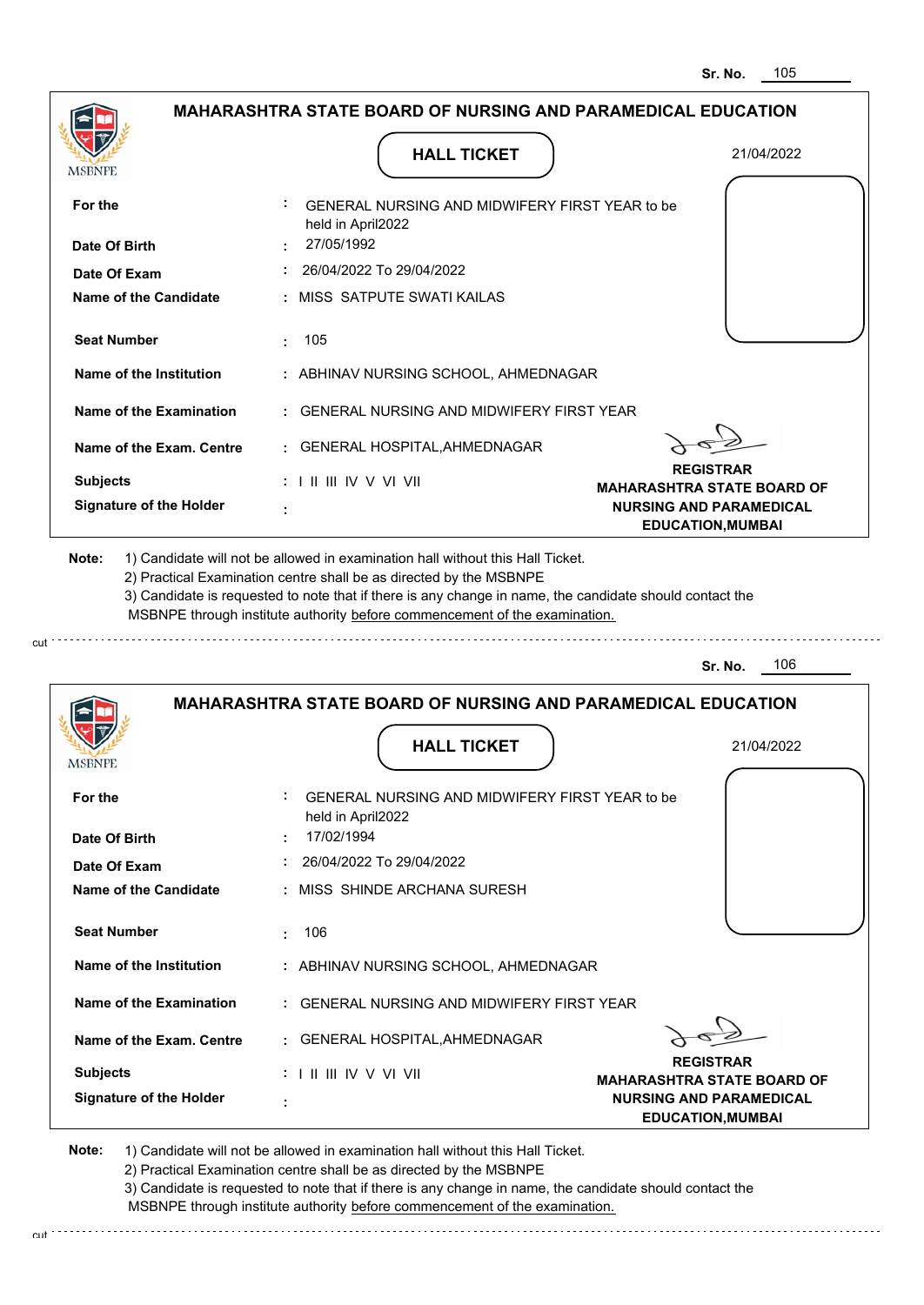|                                                                                                                                                                                                     | <b>MAHARASHTRA STATE BOARD OF NURSING AND PARAMEDICAL EDUCATION</b>                                                                                                                                                                                                                                                                           |                                                            |
|-----------------------------------------------------------------------------------------------------------------------------------------------------------------------------------------------------|-----------------------------------------------------------------------------------------------------------------------------------------------------------------------------------------------------------------------------------------------------------------------------------------------------------------------------------------------|------------------------------------------------------------|
|                                                                                                                                                                                                     | <b>HALL TICKET</b>                                                                                                                                                                                                                                                                                                                            | 21/04/2022                                                 |
| MSBNPE                                                                                                                                                                                              |                                                                                                                                                                                                                                                                                                                                               |                                                            |
| For the                                                                                                                                                                                             | : GENERAL NURSING AND MIDWIFERY FIRST YEAR to be<br>held in April2022                                                                                                                                                                                                                                                                         |                                                            |
| Date Of Birth                                                                                                                                                                                       | 30/12/1990                                                                                                                                                                                                                                                                                                                                    |                                                            |
| Date Of Exam                                                                                                                                                                                        | : 26/04/2022 To 29/04/2022                                                                                                                                                                                                                                                                                                                    |                                                            |
| Name of the Candidate                                                                                                                                                                               | : MISS SIRSAT SHILPA VISHWAS                                                                                                                                                                                                                                                                                                                  |                                                            |
| <b>Seat Number</b>                                                                                                                                                                                  | : 107                                                                                                                                                                                                                                                                                                                                         |                                                            |
| Name of the Institution                                                                                                                                                                             | : ABHINAV NURSING SCHOOL, AHMEDNAGAR                                                                                                                                                                                                                                                                                                          |                                                            |
| Name of the Examination                                                                                                                                                                             | : GENERAL NURSING AND MIDWIFERY FIRST YEAR                                                                                                                                                                                                                                                                                                    |                                                            |
| Name of the Exam. Centre                                                                                                                                                                            | : GENERAL HOSPITAL, AHMEDNAGAR                                                                                                                                                                                                                                                                                                                |                                                            |
| <b>Subjects</b>                                                                                                                                                                                     | $: 1 \mathbb{I}$ III IIV V VI VII                                                                                                                                                                                                                                                                                                             | <b>REGISTRAR</b><br><b>MAHARASHTRA STATE BOARD OF</b>      |
| <b>Signature of the Holder</b>                                                                                                                                                                      |                                                                                                                                                                                                                                                                                                                                               | <b>NURSING AND PARAMEDICAL</b><br><b>EDUCATION, MUMBAI</b> |
|                                                                                                                                                                                                     | 1) Candidate will not be allowed in examination hall without this Hall Ticket.<br>2) Practical Examination centre shall be as directed by the MSBNPE<br>3) Candidate is requested to note that if there is any change in name, the candidate should contact the<br>MSBNPE through institute authority before commencement of the examination. |                                                            |
|                                                                                                                                                                                                     |                                                                                                                                                                                                                                                                                                                                               |                                                            |
| Note:                                                                                                                                                                                               |                                                                                                                                                                                                                                                                                                                                               | 108<br>Sr. No.                                             |
|                                                                                                                                                                                                     | <b>MAHARASHTRA STATE BOARD OF NURSING AND PARAMEDICAL EDUCATION</b>                                                                                                                                                                                                                                                                           |                                                            |
|                                                                                                                                                                                                     | <b>HALL TICKET</b>                                                                                                                                                                                                                                                                                                                            | 21/04/2022                                                 |
|                                                                                                                                                                                                     | GENERAL NURSING AND MIDWIFERY FIRST YEAR to be                                                                                                                                                                                                                                                                                                |                                                            |
|                                                                                                                                                                                                     | held in April2022<br>10/09/1988                                                                                                                                                                                                                                                                                                               |                                                            |
|                                                                                                                                                                                                     | 26/04/2022 To 29/04/2022                                                                                                                                                                                                                                                                                                                      |                                                            |
|                                                                                                                                                                                                     | : MISS THOMBE SEEMA RAVINDRA                                                                                                                                                                                                                                                                                                                  |                                                            |
|                                                                                                                                                                                                     | 108<br>÷.                                                                                                                                                                                                                                                                                                                                     |                                                            |
|                                                                                                                                                                                                     | : ABHINAV NURSING SCHOOL, AHMEDNAGAR                                                                                                                                                                                                                                                                                                          |                                                            |
|                                                                                                                                                                                                     | : GENERAL NURSING AND MIDWIFERY FIRST YEAR                                                                                                                                                                                                                                                                                                    |                                                            |
| <b>IMPDIALE</b><br>For the<br>Date Of Birth<br>Date Of Exam<br><b>Name of the Candidate</b><br><b>Seat Number</b><br>Name of the Institution<br>Name of the Examination<br>Name of the Exam. Centre | : GENERAL HOSPITAL, AHMEDNAGAR                                                                                                                                                                                                                                                                                                                | <b>REGISTRAR</b>                                           |

 **:**

2) Practical Examination centre shall be as directed by the MSBNPE

3) Candidate is requested to note that if there is any change in name, the candidate should contact the MSBNPE through institute authority before commencement of the examination.

**NURSING AND PARAMEDICAL EDUCATION,MUMBAI**

cut.

**Signature of the Holder**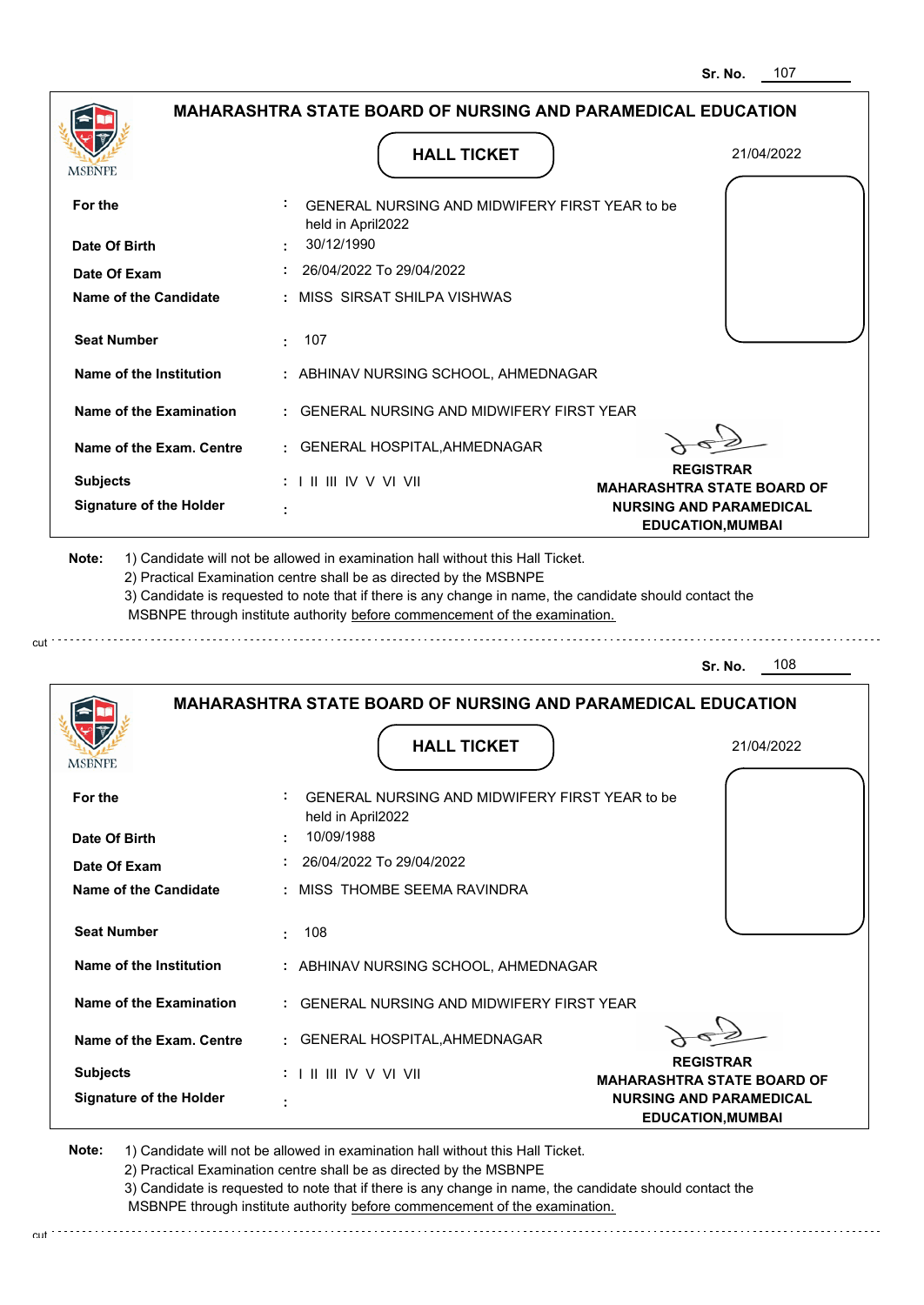. . . . . . . . . . . . . . . . .

|                                | <b>MAHARASHTRA STATE BOARD OF NURSING AND PARAMEDICAL EDUCATION</b>                                                                                                                                                                                                                                                                           |                                                       |
|--------------------------------|-----------------------------------------------------------------------------------------------------------------------------------------------------------------------------------------------------------------------------------------------------------------------------------------------------------------------------------------------|-------------------------------------------------------|
|                                | <b>HALL TICKET</b>                                                                                                                                                                                                                                                                                                                            | 21/04/2022                                            |
| MSBNPE                         |                                                                                                                                                                                                                                                                                                                                               |                                                       |
| For the                        | GENERAL NURSING AND MIDWIFERY FIRST YEAR to be<br>held in April2022                                                                                                                                                                                                                                                                           |                                                       |
| Date Of Birth                  | 07/06/1992                                                                                                                                                                                                                                                                                                                                    |                                                       |
| Date Of Exam                   | 26/04/2022 To 29/04/2022                                                                                                                                                                                                                                                                                                                      |                                                       |
| Name of the Candidate          | : MISS THORAT SWATI BABAN                                                                                                                                                                                                                                                                                                                     |                                                       |
| <b>Seat Number</b>             | $\pm 109$                                                                                                                                                                                                                                                                                                                                     |                                                       |
| Name of the Institution        | : ABHINAV NURSING SCHOOL, AHMEDNAGAR                                                                                                                                                                                                                                                                                                          |                                                       |
| Name of the Examination        | : GENERAL NURSING AND MIDWIFERY FIRST YEAR                                                                                                                                                                                                                                                                                                    |                                                       |
| Name of the Exam. Centre       | : GENERAL HOSPITAL, AHMEDNAGAR                                                                                                                                                                                                                                                                                                                |                                                       |
| <b>Subjects</b>                | $: 1 \mathbb{I}$ III IIV V VI VII                                                                                                                                                                                                                                                                                                             | <b>REGISTRAR</b><br><b>MAHARASHTRA STATE BOARD OF</b> |
| <b>Signature of the Holder</b> |                                                                                                                                                                                                                                                                                                                                               | <b>NURSING AND PARAMEDICAL</b>                        |
| Note:                          | 1) Candidate will not be allowed in examination hall without this Hall Ticket.<br>2) Practical Examination centre shall be as directed by the MSBNPE<br>3) Candidate is requested to note that if there is any change in name, the candidate should contact the<br>MSBNPE through institute authority before commencement of the examination. | <b>EDUCATION, MUMBAI</b>                              |
|                                |                                                                                                                                                                                                                                                                                                                                               | 110<br>Sr. No.                                        |
|                                | <b>MAHARASHTRA STATE BOARD OF NURSING AND PARAMEDICAL EDUCATION</b><br><b>HALL TICKET</b>                                                                                                                                                                                                                                                     | 21/04/2022                                            |
| <b>IMPDIAL</b>                 |                                                                                                                                                                                                                                                                                                                                               |                                                       |
| For the                        | GENERAL NURSING AND MIDWIFERY FIRST YEAR to be<br>held in April2022                                                                                                                                                                                                                                                                           |                                                       |
| Date Of Birth                  | 26/01/1997<br>$: 26/04/2022$ To 29/04/2022                                                                                                                                                                                                                                                                                                    |                                                       |
| Date Of Exam                   |                                                                                                                                                                                                                                                                                                                                               |                                                       |
| <b>Name of the Candidate</b>   | : MISS UMAP BABITA BALU                                                                                                                                                                                                                                                                                                                       |                                                       |
| <b>Seat Number</b>             | : 110                                                                                                                                                                                                                                                                                                                                         |                                                       |
| Name of the Institution        | : ABHINAV NURSING SCHOOL, AHMEDNAGAR                                                                                                                                                                                                                                                                                                          |                                                       |
| <b>Name of the Examination</b> | : GENERAL NURSING AND MIDWIFERY FIRST YEAR                                                                                                                                                                                                                                                                                                    |                                                       |
| Name of the Exam. Centre       | : GENERAL HOSPITAL, AHMEDNAGAR                                                                                                                                                                                                                                                                                                                | <b>REGISTRAR</b>                                      |

**Note:**  1) Candidate will not be allowed in examination hall without this Hall Ticket. 2) Practical Examination centre shall be as directed by the MSBNPE 3) Candidate is requested to note that if there is any change in name, the candidate should contact the

cut.

MSBNPE through institute authority before commencement of the examination.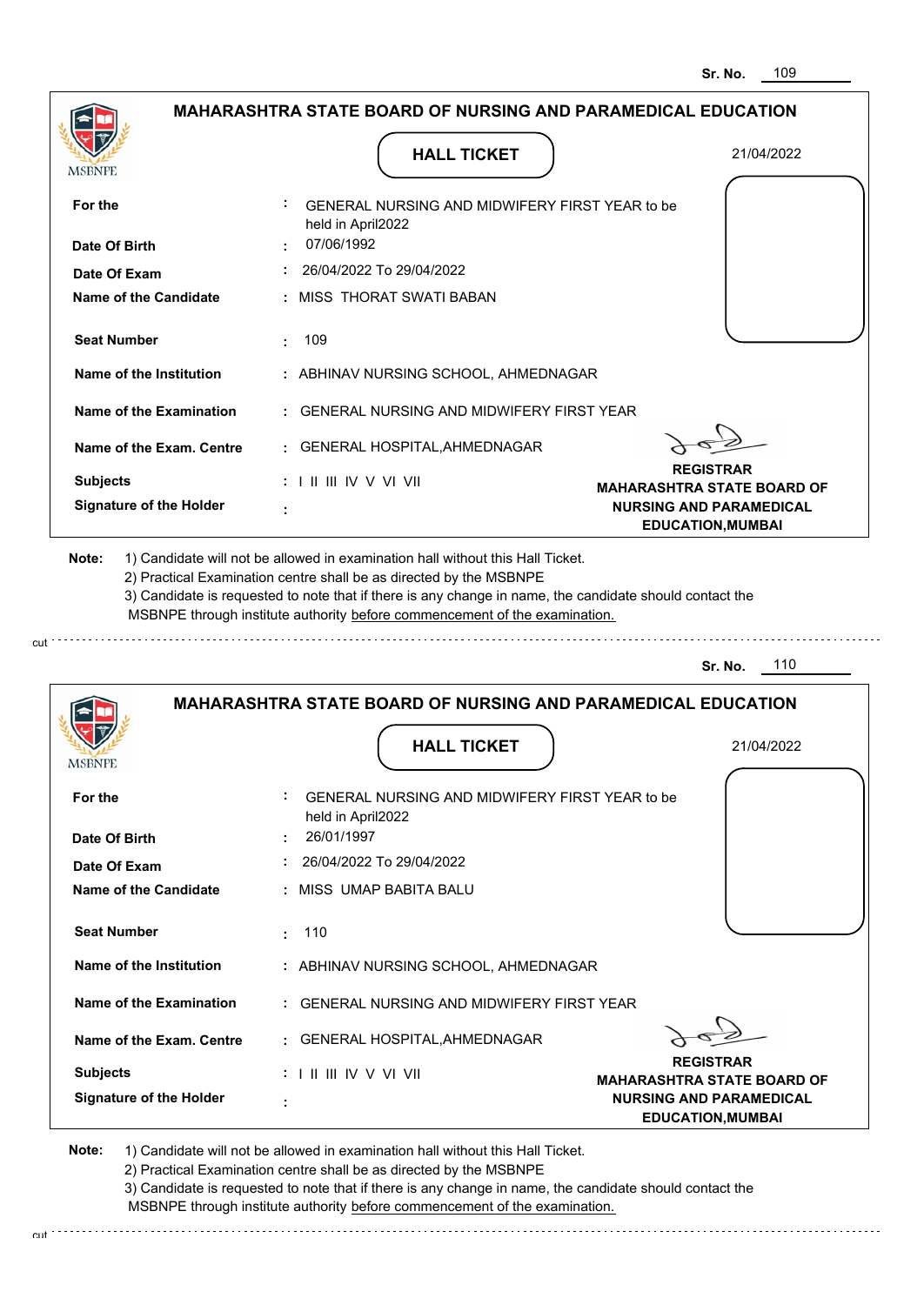| <b>MAHARASHTRA STATE BOARD OF NURSING AND PARAMEDICAL EDUCATION</b>                                                                                                                                                           |            |                                                                                                                                                                                                                                                                                                                                               |                                                                     |
|-------------------------------------------------------------------------------------------------------------------------------------------------------------------------------------------------------------------------------|------------|-----------------------------------------------------------------------------------------------------------------------------------------------------------------------------------------------------------------------------------------------------------------------------------------------------------------------------------------------|---------------------------------------------------------------------|
| MSBNPE                                                                                                                                                                                                                        |            | <b>HALL TICKET</b>                                                                                                                                                                                                                                                                                                                            | 21/04/2022                                                          |
| For the                                                                                                                                                                                                                       |            | GENERAL NURSING AND MIDWIFERY FIRST YEAR to be                                                                                                                                                                                                                                                                                                |                                                                     |
|                                                                                                                                                                                                                               |            | held in April2022                                                                                                                                                                                                                                                                                                                             |                                                                     |
| Date Of Birth                                                                                                                                                                                                                 | 26/06/1991 | 26/04/2022 To 29/04/2022                                                                                                                                                                                                                                                                                                                      |                                                                     |
| Date Of Exam                                                                                                                                                                                                                  |            |                                                                                                                                                                                                                                                                                                                                               |                                                                     |
| <b>Name of the Candidate</b>                                                                                                                                                                                                  |            | MISS WAGHMARE SHWETA UTTAM                                                                                                                                                                                                                                                                                                                    |                                                                     |
| <b>Seat Number</b>                                                                                                                                                                                                            | 111<br>÷   |                                                                                                                                                                                                                                                                                                                                               |                                                                     |
| Name of the Institution                                                                                                                                                                                                       |            | : ABHINAV NURSING SCHOOL, AHMEDNAGAR                                                                                                                                                                                                                                                                                                          |                                                                     |
| Name of the Examination                                                                                                                                                                                                       |            | GENERAL NURSING AND MIDWIFERY FIRST YEAR                                                                                                                                                                                                                                                                                                      |                                                                     |
| Name of the Exam. Centre                                                                                                                                                                                                      |            | : GENERAL HOSPITAL, AHMEDNAGAR                                                                                                                                                                                                                                                                                                                |                                                                     |
| <b>Subjects</b>                                                                                                                                                                                                               |            | $: 1 \mathbb{I}$ III IIV V VI VII                                                                                                                                                                                                                                                                                                             | <b>REGISTRAR</b>                                                    |
| <b>Signature of the Holder</b>                                                                                                                                                                                                | ÷          |                                                                                                                                                                                                                                                                                                                                               | <b>MAHARASHTRA STATE BOARD OF</b><br><b>NURSING AND PARAMEDICAL</b> |
|                                                                                                                                                                                                                               |            | 1) Candidate will not be allowed in examination hall without this Hall Ticket.<br>2) Practical Examination centre shall be as directed by the MSBNPE<br>3) Candidate is requested to note that if there is any change in name, the candidate should contact the<br>MSBNPE through institute authority before commencement of the examination. | <b>EDUCATION, MUMBAI</b><br>- 112<br>Sr. No.                        |
|                                                                                                                                                                                                                               |            | <b>MAHARASHTRA STATE BOARD OF NURSING AND PARAMEDICAL EDUCATION</b>                                                                                                                                                                                                                                                                           |                                                                     |
|                                                                                                                                                                                                                               |            | <b>HALL TICKET</b>                                                                                                                                                                                                                                                                                                                            | 21/04/2022                                                          |
|                                                                                                                                                                                                                               |            |                                                                                                                                                                                                                                                                                                                                               |                                                                     |
|                                                                                                                                                                                                                               |            | GENERAL NURSING AND MIDWIFERY FIRST YEAR to be                                                                                                                                                                                                                                                                                                |                                                                     |
|                                                                                                                                                                                                                               |            | held in April2022                                                                                                                                                                                                                                                                                                                             |                                                                     |
|                                                                                                                                                                                                                               | 26/01/1996 | 26/04/2022 To 29/04/2022                                                                                                                                                                                                                                                                                                                      |                                                                     |
|                                                                                                                                                                                                                               |            | : MISS AWADE SONALI BALASO                                                                                                                                                                                                                                                                                                                    |                                                                     |
|                                                                                                                                                                                                                               |            |                                                                                                                                                                                                                                                                                                                                               |                                                                     |
|                                                                                                                                                                                                                               | 112<br>÷.  |                                                                                                                                                                                                                                                                                                                                               |                                                                     |
|                                                                                                                                                                                                                               |            | : PHALTAN EDUCATION SOCIETY, SCHOOL OF                                                                                                                                                                                                                                                                                                        |                                                                     |
|                                                                                                                                                                                                                               |            | NURSING, PHALTAN, SATARA<br>: GENERAL NURSING AND MIDWIFERY FIRST YEAR                                                                                                                                                                                                                                                                        |                                                                     |
|                                                                                                                                                                                                                               |            | : GENERAL HOSPITAL, Satara                                                                                                                                                                                                                                                                                                                    |                                                                     |
| Note:<br>MSBNPE<br>For the<br>Date Of Birth<br>Date Of Exam<br><b>Name of the Candidate</b><br><b>Seat Number</b><br>Name of the Institution<br><b>Name of the Examination</b><br>Name of the Exam. Centre<br><b>Subjects</b> |            | : I II III IV V VI VII                                                                                                                                                                                                                                                                                                                        | <b>REGISTRAR</b><br><b>MAHARASHTRA STATE BOARD OF</b>               |

cut

3) Candidate is requested to note that if there is any change in name, the candidate should contact the MSBNPE through institute authority before commencement of the examination.

cut de la component de la component de la component de la component de la component de la component de la component de la component de la component de la component de la component de la component de la component de la comp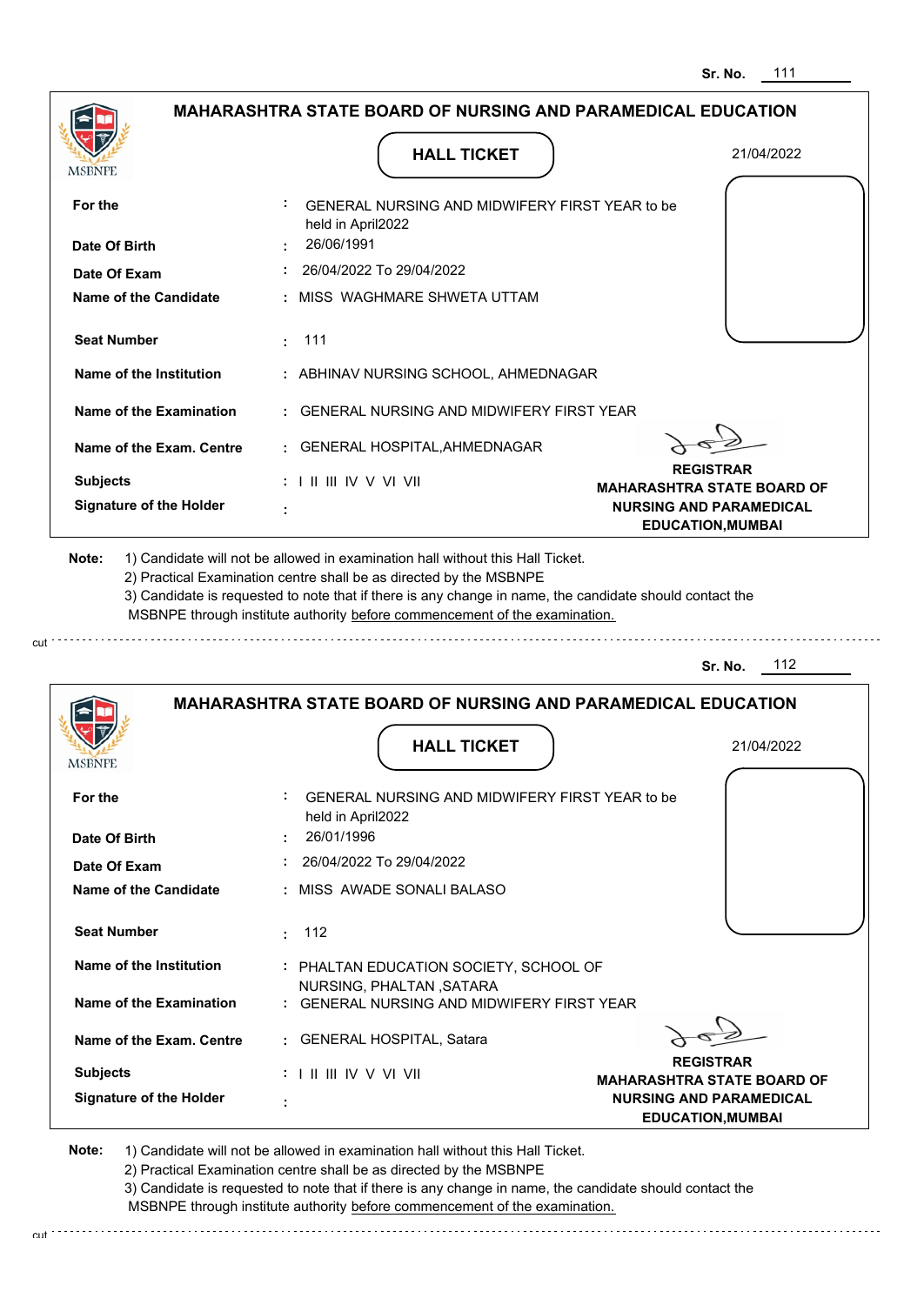|                                                                                     | <b>MAHARASHTRA STATE BOARD OF NURSING AND PARAMEDICAL EDUCATION</b>                                                                                                                                                                                                                                                                           |                                                                     |
|-------------------------------------------------------------------------------------|-----------------------------------------------------------------------------------------------------------------------------------------------------------------------------------------------------------------------------------------------------------------------------------------------------------------------------------------------|---------------------------------------------------------------------|
|                                                                                     |                                                                                                                                                                                                                                                                                                                                               |                                                                     |
| MSBNPE                                                                              | <b>HALL TICKET</b>                                                                                                                                                                                                                                                                                                                            | 21/04/2022                                                          |
| For the                                                                             | GENERAL NURSING AND MIDWIFERY FIRST YEAR to be<br>held in April2022                                                                                                                                                                                                                                                                           |                                                                     |
| Date Of Birth                                                                       | 03/09/1992                                                                                                                                                                                                                                                                                                                                    |                                                                     |
| Date Of Exam                                                                        | 26/04/2022 To 29/04/2022                                                                                                                                                                                                                                                                                                                      |                                                                     |
| <b>Name of the Candidate</b>                                                        | : MISS BAGAV GOURI ROHIDAS                                                                                                                                                                                                                                                                                                                    |                                                                     |
| <b>Seat Number</b>                                                                  | 113<br>÷                                                                                                                                                                                                                                                                                                                                      |                                                                     |
| Name of the Institution                                                             | : PHALTAN EDUCATION SOCIETY, SCHOOL OF                                                                                                                                                                                                                                                                                                        |                                                                     |
| Name of the Examination                                                             | NURSING, PHALTAN, SATARA<br>: GENERAL NURSING AND MIDWIFERY FIRST YEAR                                                                                                                                                                                                                                                                        |                                                                     |
| Name of the Exam. Centre                                                            | : GENERAL HOSPITAL, Satara                                                                                                                                                                                                                                                                                                                    |                                                                     |
| <b>Subjects</b>                                                                     |                                                                                                                                                                                                                                                                                                                                               | <b>REGISTRAR</b>                                                    |
| <b>Signature of the Holder</b>                                                      |                                                                                                                                                                                                                                                                                                                                               | <b>MAHARASHTRA STATE BOARD OF</b><br><b>NURSING AND PARAMEDICAL</b> |
|                                                                                     | 1) Candidate will not be allowed in examination hall without this Hall Ticket.<br>2) Practical Examination centre shall be as directed by the MSBNPE<br>3) Candidate is requested to note that if there is any change in name, the candidate should contact the<br>MSBNPE through institute authority before commencement of the examination. | <b>EDUCATION, MUMBAI</b><br>114<br>Sr. No.                          |
| Note:                                                                               | <b>MAHARASHTRA STATE BOARD OF NURSING AND PARAMEDICAL EDUCATION</b>                                                                                                                                                                                                                                                                           |                                                                     |
|                                                                                     |                                                                                                                                                                                                                                                                                                                                               |                                                                     |
|                                                                                     | <b>HALL TICKET</b>                                                                                                                                                                                                                                                                                                                            | 21/04/2022                                                          |
| <b>MSBNPE</b><br>For the                                                            | GENERAL NURSING AND MIDWIFERY FIRST YEAR to be                                                                                                                                                                                                                                                                                                |                                                                     |
|                                                                                     | held in April2022<br>21/02/1992                                                                                                                                                                                                                                                                                                               |                                                                     |
|                                                                                     | 26/04/2022 To 29/04/2022                                                                                                                                                                                                                                                                                                                      |                                                                     |
|                                                                                     | MISS BAPAT MAYURI VIKAS                                                                                                                                                                                                                                                                                                                       |                                                                     |
| Date Of Birth<br>Date Of Exam<br><b>Name of the Candidate</b><br><b>Seat Number</b> | 114<br>÷.                                                                                                                                                                                                                                                                                                                                     |                                                                     |
| <b>Name of the Institution</b>                                                      | : PHALTAN EDUCATION SOCIETY, SCHOOL OF                                                                                                                                                                                                                                                                                                        |                                                                     |
|                                                                                     | NURSING, PHALTAN, SATARA<br>: GENERAL NURSING AND MIDWIFERY FIRST YEAR                                                                                                                                                                                                                                                                        |                                                                     |
| Name of the Exam. Centre                                                            | : GENERAL HOSPITAL, Satara                                                                                                                                                                                                                                                                                                                    |                                                                     |
| <b>Name of the Examination</b><br><b>Subjects</b>                                   | : I II III IV V VI VII                                                                                                                                                                                                                                                                                                                        | <b>REGISTRAR</b><br><b>MAHARASHTRA STATE BOARD OF</b>               |

cut

3) Candidate is requested to note that if there is any change in name, the candidate should contact the MSBNPE through institute authority before commencement of the examination. cut de contra a construction de construction de construction de construction de construction de construction de construction de construction de construction de construction de construction de construction de construction d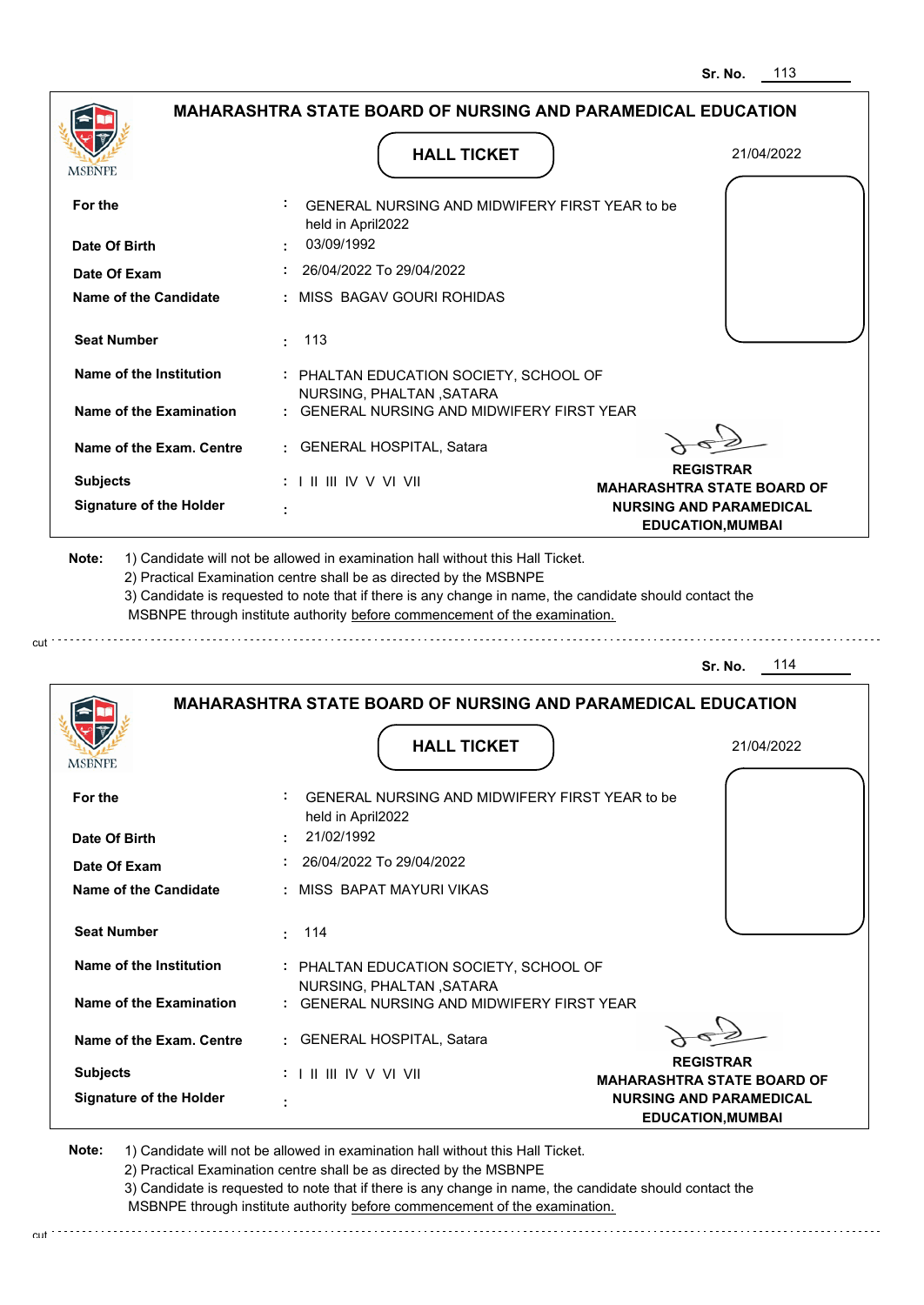|                                                                                                                                                                                                               |                                 | <b>HALL TICKET</b>                                                                                                                                                                                                                                          | 21/04/2022                                                                                      |
|---------------------------------------------------------------------------------------------------------------------------------------------------------------------------------------------------------------|---------------------------------|-------------------------------------------------------------------------------------------------------------------------------------------------------------------------------------------------------------------------------------------------------------|-------------------------------------------------------------------------------------------------|
| For the                                                                                                                                                                                                       | held in April2022               | GENERAL NURSING AND MIDWIFERY FIRST YEAR to be                                                                                                                                                                                                              |                                                                                                 |
| Date Of Birth                                                                                                                                                                                                 | 04/09/1991                      |                                                                                                                                                                                                                                                             |                                                                                                 |
| Date Of Exam                                                                                                                                                                                                  |                                 | 26/04/2022 To 29/04/2022                                                                                                                                                                                                                                    |                                                                                                 |
| Name of the Candidate                                                                                                                                                                                         |                                 | MISS BHANDARE PRITEE ISHWAR                                                                                                                                                                                                                                 |                                                                                                 |
| <b>Seat Number</b>                                                                                                                                                                                            | 115                             |                                                                                                                                                                                                                                                             |                                                                                                 |
| Name of the Institution                                                                                                                                                                                       |                                 | : PHALTAN EDUCATION SOCIETY, SCHOOL OF                                                                                                                                                                                                                      |                                                                                                 |
| Name of the Examination                                                                                                                                                                                       |                                 | NURSING, PHALTAN, SATARA<br><b>GENERAL NURSING AND MIDWIFERY FIRST YEAR</b>                                                                                                                                                                                 |                                                                                                 |
| Name of the Exam. Centre                                                                                                                                                                                      |                                 | <b>GENERAL HOSPITAL, Satara</b>                                                                                                                                                                                                                             |                                                                                                 |
| <b>Subjects</b>                                                                                                                                                                                               | : I II III IV V VI VII          |                                                                                                                                                                                                                                                             | <b>REGISTRAR</b>                                                                                |
| <b>Signature of the Holder</b>                                                                                                                                                                                |                                 |                                                                                                                                                                                                                                                             | <b>MAHARASHTRA STATE BOARD OF</b><br><b>NURSING AND PARAMEDICAL</b><br><b>EDUCATION, MUMBAI</b> |
|                                                                                                                                                                                                               |                                 | 2) Practical Examination centre shall be as directed by the MSBNPE<br>3) Candidate is requested to note that if there is any change in name, the candidate should contact the<br>MSBNPE through institute authority before commencement of the examination. | 116<br>Sr. No.                                                                                  |
|                                                                                                                                                                                                               |                                 | <b>MAHARASHTRA STATE BOARD OF NURSING AND PARAMEDICAL EDUCATION</b>                                                                                                                                                                                         |                                                                                                 |
|                                                                                                                                                                                                               |                                 | <b>HALL TICKET</b>                                                                                                                                                                                                                                          | 21/04/2022                                                                                      |
|                                                                                                                                                                                                               |                                 | GENERAL NURSING AND MIDWIFERY FIRST YEAR to be                                                                                                                                                                                                              |                                                                                                 |
|                                                                                                                                                                                                               | held in April2022<br>25/06/1996 |                                                                                                                                                                                                                                                             |                                                                                                 |
|                                                                                                                                                                                                               |                                 |                                                                                                                                                                                                                                                             |                                                                                                 |
|                                                                                                                                                                                                               |                                 | 26/04/2022 To 29/04/2022                                                                                                                                                                                                                                    |                                                                                                 |
|                                                                                                                                                                                                               |                                 | : SMT BHOSALE PRANJALI MAHADEV                                                                                                                                                                                                                              |                                                                                                 |
|                                                                                                                                                                                                               | 116<br>÷                        | Nee(KAMBALE PRANJALI ROHIT)                                                                                                                                                                                                                                 |                                                                                                 |
|                                                                                                                                                                                                               |                                 | : PHALTAN EDUCATION SOCIETY, SCHOOL OF                                                                                                                                                                                                                      |                                                                                                 |
|                                                                                                                                                                                                               |                                 | NURSING, PHALTAN, SATARA<br><b>GENERAL NURSING AND MIDWIFERY FIRST YEAR</b>                                                                                                                                                                                 |                                                                                                 |
|                                                                                                                                                                                                               |                                 | GENERAL HOSPITAL, Satara                                                                                                                                                                                                                                    |                                                                                                 |
| MSBNPE<br>For the<br>Date Of Birth<br>Date Of Exam<br><b>Name of the Candidate</b><br><b>Seat Number</b><br>Name of the Institution<br>Name of the Examination<br>Name of the Exam. Centre<br><b>Subjects</b> |                                 |                                                                                                                                                                                                                                                             | <b>REGISTRAR</b><br><b>MAHARASHTRA STATE BOARD OF</b>                                           |

cut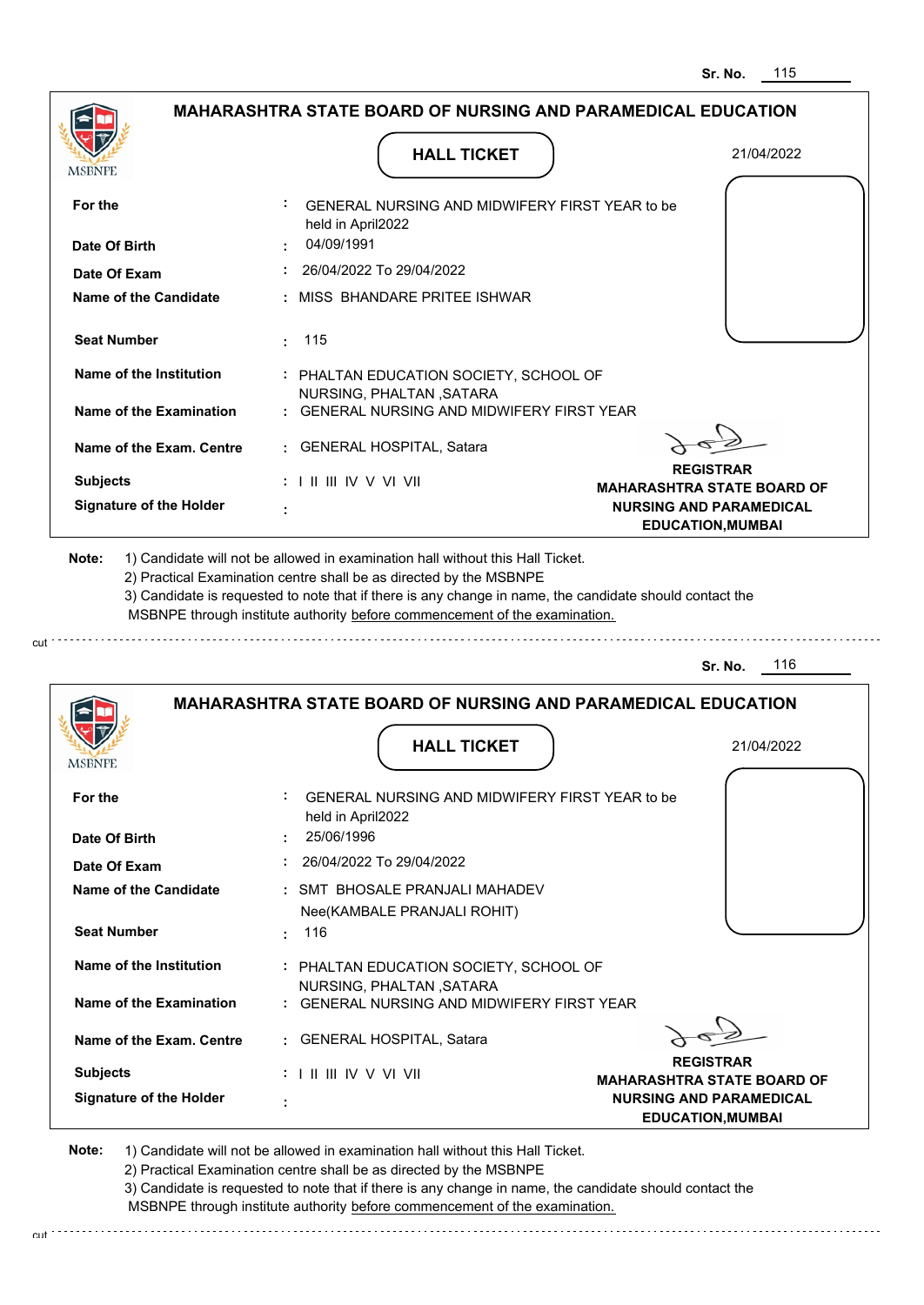|                                                                                                                                                                                                               | <b>MAHARASHTRA STATE BOARD OF NURSING AND PARAMEDICAL EDUCATION</b>                                                                                                                                                                                                                                                                           |                                                       |
|---------------------------------------------------------------------------------------------------------------------------------------------------------------------------------------------------------------|-----------------------------------------------------------------------------------------------------------------------------------------------------------------------------------------------------------------------------------------------------------------------------------------------------------------------------------------------|-------------------------------------------------------|
| MSBNPE                                                                                                                                                                                                        | <b>HALL TICKET</b>                                                                                                                                                                                                                                                                                                                            | 21/04/2022                                            |
| For the                                                                                                                                                                                                       | GENERAL NURSING AND MIDWIFERY FIRST YEAR to be                                                                                                                                                                                                                                                                                                |                                                       |
| Date Of Birth                                                                                                                                                                                                 | held in April2022<br>14/11/1997                                                                                                                                                                                                                                                                                                               |                                                       |
| Date Of Exam                                                                                                                                                                                                  | 26/04/2022 To 29/04/2022                                                                                                                                                                                                                                                                                                                      |                                                       |
| <b>Name of the Candidate</b>                                                                                                                                                                                  | : MISS BHOSALE PRATIKSHA RAMESH                                                                                                                                                                                                                                                                                                               |                                                       |
| <b>Seat Number</b>                                                                                                                                                                                            | 117<br>÷                                                                                                                                                                                                                                                                                                                                      |                                                       |
| Name of the Institution                                                                                                                                                                                       | : PHALTAN EDUCATION SOCIETY, SCHOOL OF                                                                                                                                                                                                                                                                                                        |                                                       |
| <b>Name of the Examination</b>                                                                                                                                                                                | NURSING, PHALTAN, SATARA<br>: GENERAL NURSING AND MIDWIFERY FIRST YEAR                                                                                                                                                                                                                                                                        |                                                       |
| Name of the Exam. Centre                                                                                                                                                                                      | : GENERAL HOSPITAL, Satara                                                                                                                                                                                                                                                                                                                    |                                                       |
| <b>Subjects</b>                                                                                                                                                                                               | $: 1 \mathbb{H} \mathbb{H} \mathbb{W} \vee \mathbb{V} \mathbb{V} \mathbb{H}$                                                                                                                                                                                                                                                                  | <b>REGISTRAR</b><br><b>MAHARASHTRA STATE BOARD OF</b> |
| <b>Signature of the Holder</b>                                                                                                                                                                                |                                                                                                                                                                                                                                                                                                                                               | <b>NURSING AND PARAMEDICAL</b>                        |
|                                                                                                                                                                                                               | 1) Candidate will not be allowed in examination hall without this Hall Ticket.<br>2) Practical Examination centre shall be as directed by the MSBNPE<br>3) Candidate is requested to note that if there is any change in name, the candidate should contact the<br>MSBNPE through institute authority before commencement of the examination. | <b>EDUCATION, MUMBAI</b><br>118<br>Sr. No.            |
| Note:                                                                                                                                                                                                         | <b>MAHARASHTRA STATE BOARD OF NURSING AND PARAMEDICAL EDUCATION</b>                                                                                                                                                                                                                                                                           |                                                       |
|                                                                                                                                                                                                               | <b>HALL TICKET</b>                                                                                                                                                                                                                                                                                                                            | 21/04/2022                                            |
|                                                                                                                                                                                                               | GENERAL NURSING AND MIDWIFERY FIRST YEAR to be                                                                                                                                                                                                                                                                                                |                                                       |
|                                                                                                                                                                                                               | held in April2022<br>10/01/2001                                                                                                                                                                                                                                                                                                               |                                                       |
|                                                                                                                                                                                                               | 26/04/2022 To 29/04/2022                                                                                                                                                                                                                                                                                                                      |                                                       |
|                                                                                                                                                                                                               | : MISS DHEKALE MONIKA SHANKAR                                                                                                                                                                                                                                                                                                                 |                                                       |
|                                                                                                                                                                                                               | 118<br>÷.                                                                                                                                                                                                                                                                                                                                     |                                                       |
|                                                                                                                                                                                                               | : PHALTAN EDUCATION SOCIETY, SCHOOL OF                                                                                                                                                                                                                                                                                                        |                                                       |
|                                                                                                                                                                                                               | NURSING, PHALTAN, SATARA<br>GENERAL NURSING AND MIDWIFERY FIRST YEAR                                                                                                                                                                                                                                                                          |                                                       |
|                                                                                                                                                                                                               | : GENERAL HOSPITAL, Satara                                                                                                                                                                                                                                                                                                                    |                                                       |
| MSBNPE<br>For the<br>Date Of Birth<br>Date Of Exam<br>Name of the Candidate<br><b>Seat Number</b><br>Name of the Institution<br><b>Name of the Examination</b><br>Name of the Exam. Centre<br><b>Subjects</b> | : I II III IV V VI VII                                                                                                                                                                                                                                                                                                                        | <b>REGISTRAR</b><br><b>MAHARASHTRA STATE BOARD OF</b> |

2) Practical Examination centre shall be as directed by the MSBNPE

cut

3) Candidate is requested to note that if there is any change in name, the candidate should contact the MSBNPE through institute authority before commencement of the examination.

cut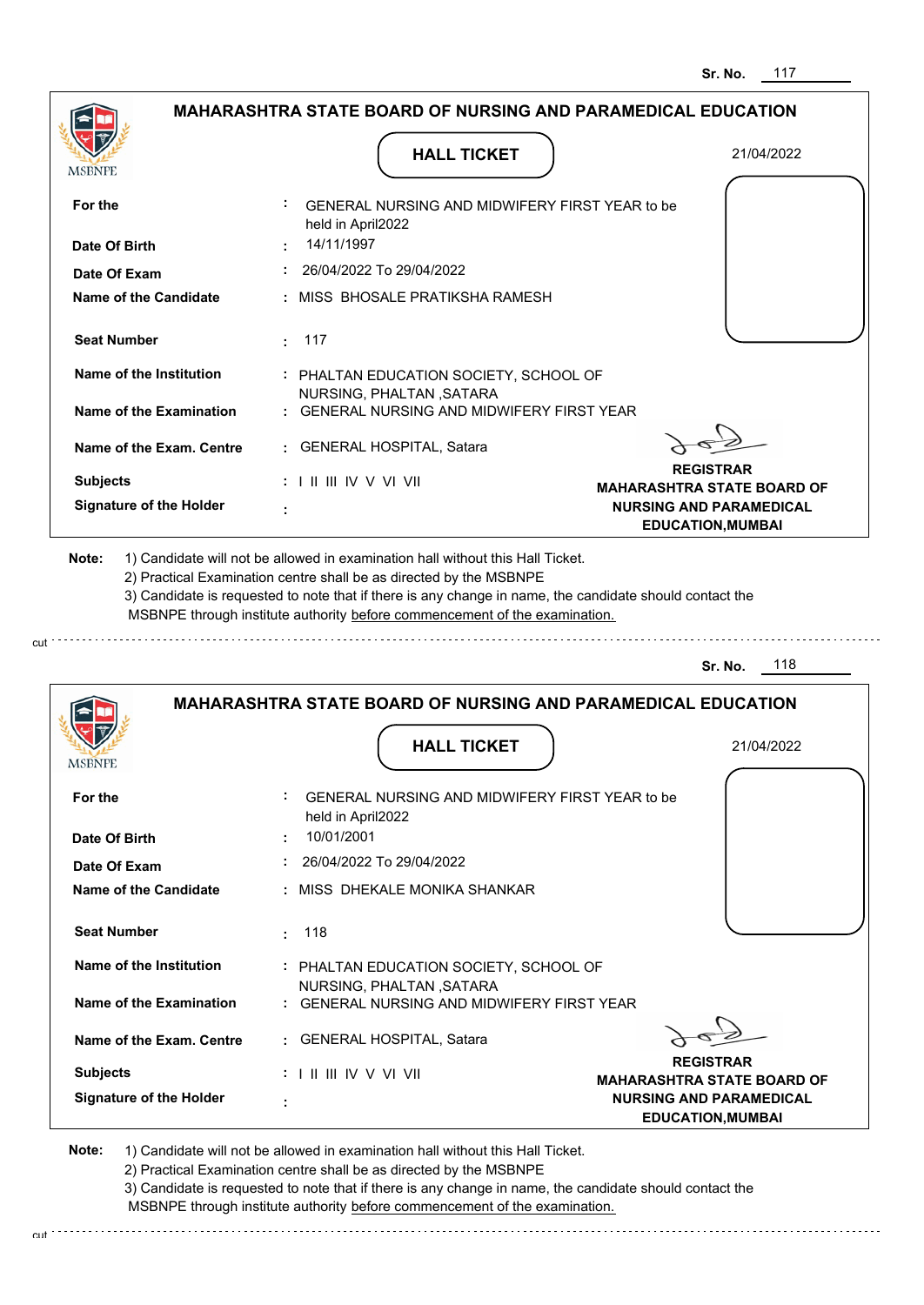| MSBNFF                                                                                                                                                                                                            |                                                                                                                          | <b>HALL TICKET</b>                                                                                                                                                                                                                                                                                                                            | 21/04/2022                                                 |
|-------------------------------------------------------------------------------------------------------------------------------------------------------------------------------------------------------------------|--------------------------------------------------------------------------------------------------------------------------|-----------------------------------------------------------------------------------------------------------------------------------------------------------------------------------------------------------------------------------------------------------------------------------------------------------------------------------------------|------------------------------------------------------------|
| For the                                                                                                                                                                                                           | held in April2022                                                                                                        | GENERAL NURSING AND MIDWIFERY FIRST YEAR to be                                                                                                                                                                                                                                                                                                |                                                            |
| Date Of Birth                                                                                                                                                                                                     | 17/06/2001                                                                                                               |                                                                                                                                                                                                                                                                                                                                               |                                                            |
| Date Of Exam                                                                                                                                                                                                      |                                                                                                                          | 26/04/2022 To 29/04/2022                                                                                                                                                                                                                                                                                                                      |                                                            |
| Name of the Candidate                                                                                                                                                                                             |                                                                                                                          | MISS DHENDE PRAJAKTA DATTATRAYA                                                                                                                                                                                                                                                                                                               |                                                            |
| <b>Seat Number</b>                                                                                                                                                                                                | 119<br>÷.                                                                                                                |                                                                                                                                                                                                                                                                                                                                               |                                                            |
| <b>Name of the Institution</b>                                                                                                                                                                                    |                                                                                                                          | : PHALTAN EDUCATION SOCIETY, SCHOOL OF                                                                                                                                                                                                                                                                                                        |                                                            |
| <b>Name of the Examination</b>                                                                                                                                                                                    |                                                                                                                          | NURSING, PHALTAN, SATARA<br>: GENERAL NURSING AND MIDWIFERY FIRST YEAR                                                                                                                                                                                                                                                                        |                                                            |
| Name of the Exam. Centre                                                                                                                                                                                          |                                                                                                                          | : GENERAL HOSPITAL, Satara                                                                                                                                                                                                                                                                                                                    |                                                            |
| <b>Subjects</b>                                                                                                                                                                                                   | $: 1 \mathbb{I} \mathbb{I} \mathbb{I} \mathbb{I} \mathbb{I} \mathbb{V} \vee \mathbb{V} \mathbb{I} \mathbb{V} \mathbb{I}$ |                                                                                                                                                                                                                                                                                                                                               | <b>REGISTRAR</b><br><b>MAHARASHTRA STATE BOARD OF</b>      |
| <b>Signature of the Holder</b>                                                                                                                                                                                    |                                                                                                                          |                                                                                                                                                                                                                                                                                                                                               | <b>NURSING AND PARAMEDICAL</b><br><b>EDUCATION, MUMBAI</b> |
|                                                                                                                                                                                                                   |                                                                                                                          | 1) Candidate will not be allowed in examination hall without this Hall Ticket.<br>2) Practical Examination centre shall be as directed by the MSBNPE<br>3) Candidate is requested to note that if there is any change in name, the candidate should contact the<br>MSBNPE through institute authority before commencement of the examination. | 120<br>Sr. No.                                             |
| Note:                                                                                                                                                                                                             |                                                                                                                          | <b>MAHARASHTRA STATE BOARD OF NURSING AND PARAMEDICAL EDUCATION</b>                                                                                                                                                                                                                                                                           |                                                            |
|                                                                                                                                                                                                                   |                                                                                                                          | <b>HALL TICKET</b>                                                                                                                                                                                                                                                                                                                            | 21/04/2022                                                 |
|                                                                                                                                                                                                                   |                                                                                                                          | GENERAL NURSING AND MIDWIFERY FIRST YEAR to be                                                                                                                                                                                                                                                                                                |                                                            |
|                                                                                                                                                                                                                   | held in April2022<br>21/05/2000                                                                                          |                                                                                                                                                                                                                                                                                                                                               |                                                            |
|                                                                                                                                                                                                                   |                                                                                                                          | 26/04/2022 To 29/04/2022                                                                                                                                                                                                                                                                                                                      |                                                            |
|                                                                                                                                                                                                                   |                                                                                                                          | : MISS GOVEKAR KOMAL DAYANAND                                                                                                                                                                                                                                                                                                                 |                                                            |
|                                                                                                                                                                                                                   | 120<br>÷.                                                                                                                |                                                                                                                                                                                                                                                                                                                                               |                                                            |
|                                                                                                                                                                                                                   |                                                                                                                          | : PHALTAN EDUCATION SOCIETY, SCHOOL OF                                                                                                                                                                                                                                                                                                        |                                                            |
|                                                                                                                                                                                                                   |                                                                                                                          | NURSING, PHALTAN, SATARA<br>: GENERAL NURSING AND MIDWIFERY FIRST YEAR                                                                                                                                                                                                                                                                        |                                                            |
|                                                                                                                                                                                                                   |                                                                                                                          | : GENERAL HOSPITAL, Satara                                                                                                                                                                                                                                                                                                                    |                                                            |
| For the<br>Date Of Birth<br>Date Of Exam<br><b>Name of the Candidate</b><br><b>Seat Number</b><br><b>Name of the Institution</b><br><b>Name of the Examination</b><br>Name of the Exam. Centre<br><b>Subjects</b> | : I II III IV V VI VII                                                                                                   |                                                                                                                                                                                                                                                                                                                                               | <b>REGISTRAR</b><br><b>MAHARASHTRA STATE BOARD OF</b>      |

cut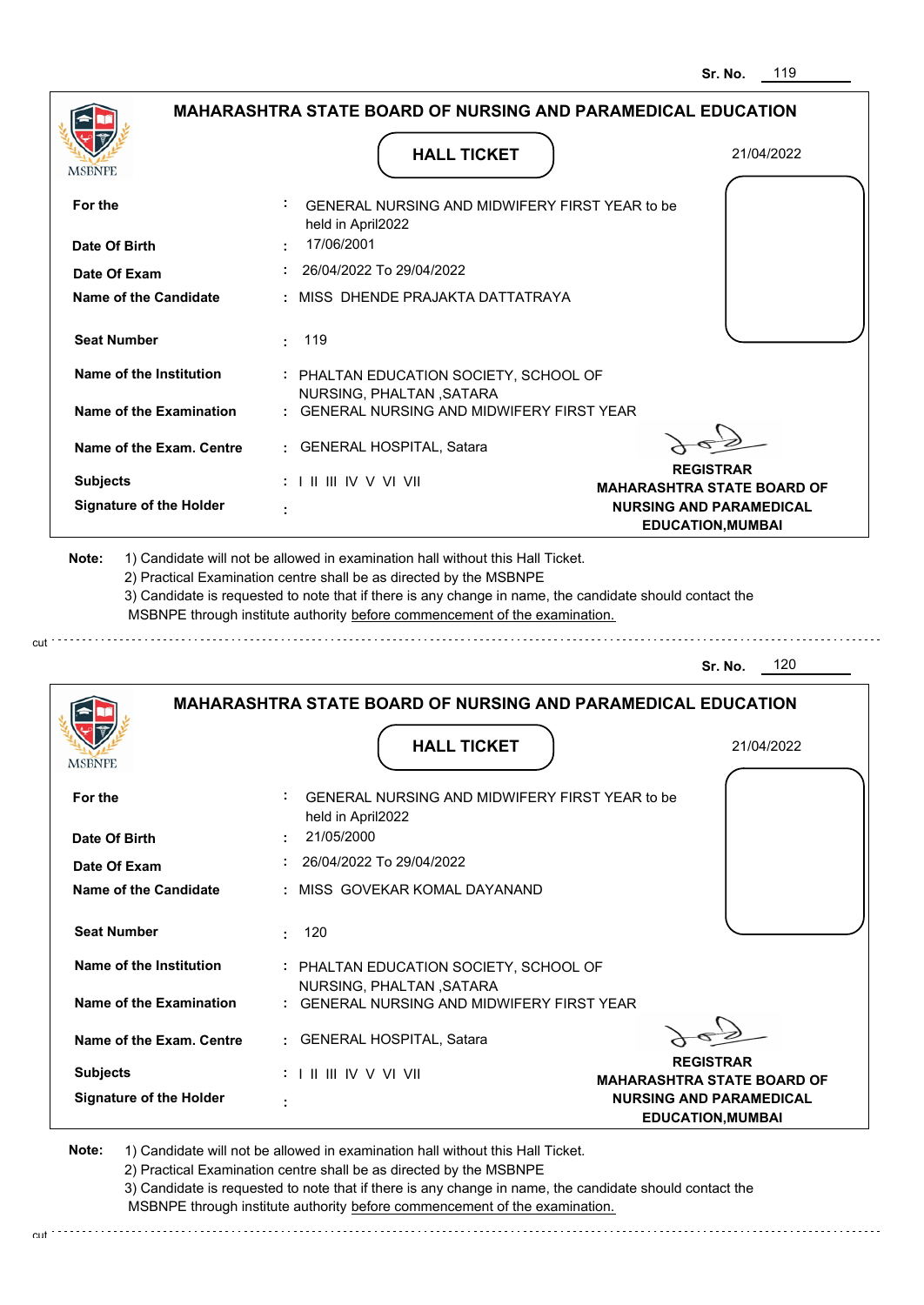|                                |                                                                                                                                                   | 121<br>Sr. No.                                             |
|--------------------------------|---------------------------------------------------------------------------------------------------------------------------------------------------|------------------------------------------------------------|
|                                | <b>MAHARASHTRA STATE BOARD OF NURSING AND PARAMEDICAL EDUCATION</b>                                                                               |                                                            |
| MSBNPE                         | <b>HALL TICKET</b>                                                                                                                                | 21/04/2022                                                 |
| For the                        | GENERAL NURSING AND MIDWIFERY FIRST YEAR to be<br>held in April2022                                                                               |                                                            |
| Date Of Birth                  | 14/08/2000                                                                                                                                        |                                                            |
| Date Of Exam                   | 26/04/2022 To 29/04/2022                                                                                                                          |                                                            |
| Name of the Candidate          | : MISS HOLKAR POOJA ANANDA                                                                                                                        |                                                            |
| <b>Seat Number</b>             | - 121<br>÷                                                                                                                                        |                                                            |
| <b>Name of the Institution</b> | : PHALTAN EDUCATION SOCIETY, SCHOOL OF<br>NURSING, PHALTAN, SATARA                                                                                |                                                            |
| Name of the Examination        | <b>GENERAL NURSING AND MIDWIFERY FIRST YEAR</b>                                                                                                   |                                                            |
| Name of the Exam. Centre       | : GENERAL HOSPITAL, Satara                                                                                                                        |                                                            |
| <b>Subjects</b>                | : I II III IV V VI VII                                                                                                                            | <b>REGISTRAR</b><br><b>MAHARASHTRA STATE BOARD OF</b>      |
| <b>Signature of the Holder</b> |                                                                                                                                                   | <b>NURSING AND PARAMEDICAL</b><br><b>EDUCATION, MUMBAI</b> |
|                                | MSBNPE through institute authority before commencement of the examination.<br><b>MAHARASHTRA STATE BOARD OF NURSING AND PARAMEDICAL EDUCATION</b> | 122<br>Sr. No.                                             |
|                                | <b>HALL TICKET</b>                                                                                                                                | 21/04/2022                                                 |
| MƏBNIL                         |                                                                                                                                                   |                                                            |
| For the                        | GENERAL NURSING AND MIDWIFERY FIRST YEAR to be<br>held in April2022                                                                               |                                                            |
| Date Of Birth                  | 21/02/1999                                                                                                                                        |                                                            |
| Date Of Exam                   | 26/04/2022 To 29/04/2022                                                                                                                          |                                                            |
| Name of the Candidate          | : MISS INGALE MAYURI DNYANDEV                                                                                                                     |                                                            |
| <b>Seat Number</b>             | 122<br>÷                                                                                                                                          |                                                            |
| <b>Name of the Institution</b> | : PHALTAN EDUCATION SOCIETY, SCHOOL OF<br>NURSING, PHALTAN, SATARA                                                                                |                                                            |
| <b>Name of the Examination</b> | : GENERAL NURSING AND MIDWIFERY FIRST YEAR                                                                                                        |                                                            |
|                                |                                                                                                                                                   |                                                            |
| Name of the Exam. Centre       | : GENERAL HOSPITAL, Satara                                                                                                                        |                                                            |
| <b>Subjects</b>                | $: 1 \mathbb{I}$ III IIV V VI VII                                                                                                                 | <b>REGISTRAR</b><br><b>MAHARASHTRA STATE BOARD OF</b>      |

cut

2) Practical Examination centre shall be as directed by the MSBNPE

3) Candidate is requested to note that if there is any change in name, the candidate should contact the MSBNPE through institute authority before commencement of the examination. cut de contra a construction de construction de construction de construction de construction de construction de construction de construction de construction de construction de construction de construction de construction d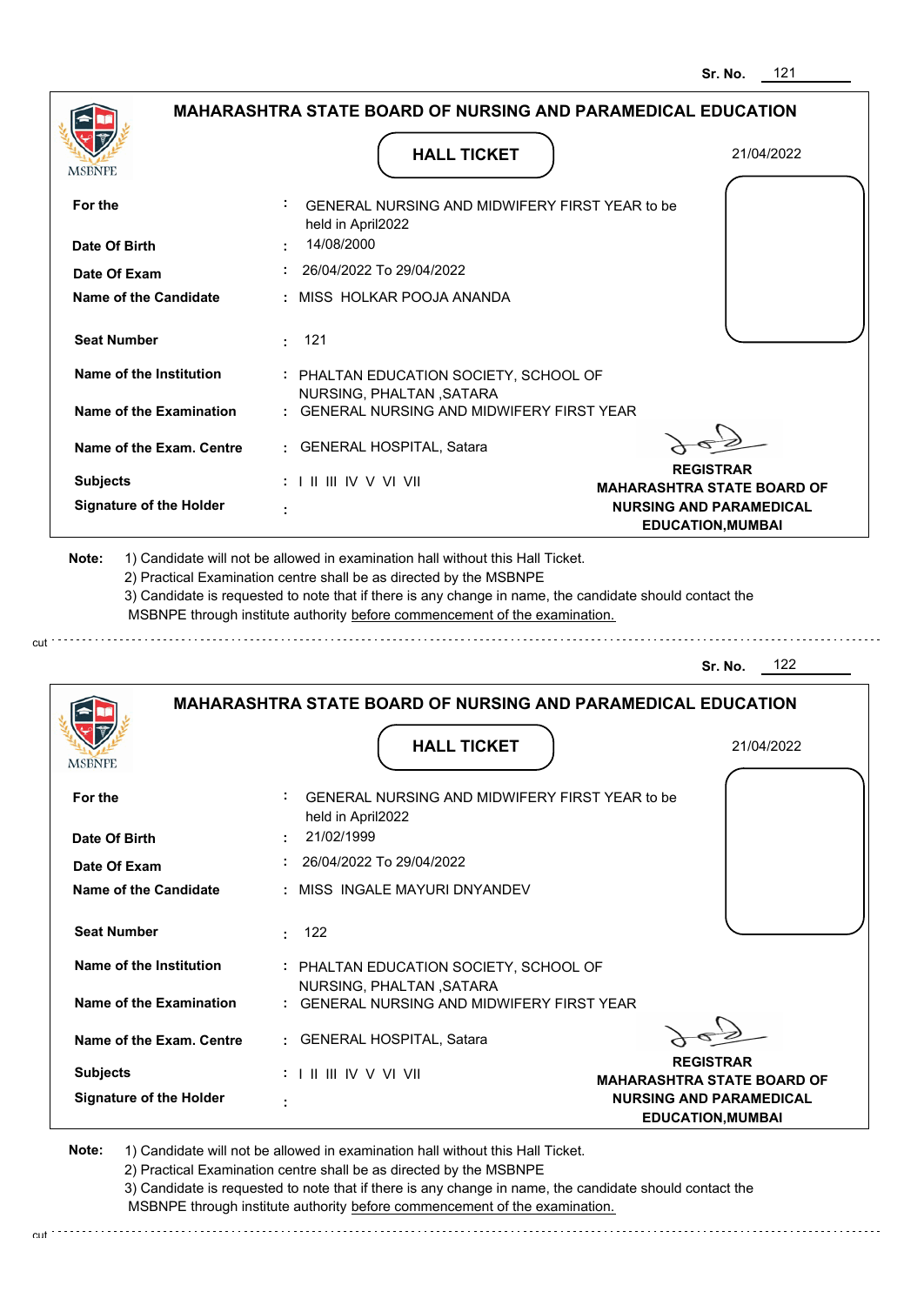|                                                                                                         | MAHARASHTRA STATE BOARD OF NURSING AND PARAMEDICAL EDUCATION                                                                                                                                                                                                                                                                                  |                                                            |
|---------------------------------------------------------------------------------------------------------|-----------------------------------------------------------------------------------------------------------------------------------------------------------------------------------------------------------------------------------------------------------------------------------------------------------------------------------------------|------------------------------------------------------------|
| MSBNPE                                                                                                  | <b>HALL TICKET</b>                                                                                                                                                                                                                                                                                                                            | 21/04/2022                                                 |
|                                                                                                         |                                                                                                                                                                                                                                                                                                                                               |                                                            |
| For the                                                                                                 | GENERAL NURSING AND MIDWIFERY FIRST YEAR to be<br>held in April2022                                                                                                                                                                                                                                                                           |                                                            |
| Date Of Birth                                                                                           | 23/02/1998                                                                                                                                                                                                                                                                                                                                    |                                                            |
| Date Of Exam                                                                                            | 26/04/2022 To 29/04/2022                                                                                                                                                                                                                                                                                                                      |                                                            |
| Name of the Candidate                                                                                   | : MISS JADHAV NIKITA MAHADEV                                                                                                                                                                                                                                                                                                                  |                                                            |
| <b>Seat Number</b>                                                                                      | 123<br>$\mathbf{r}$ .                                                                                                                                                                                                                                                                                                                         |                                                            |
| Name of the Institution                                                                                 | : PHALTAN EDUCATION SOCIETY, SCHOOL OF<br>NURSING, PHALTAN, SATARA                                                                                                                                                                                                                                                                            |                                                            |
| Name of the Examination                                                                                 | : GENERAL NURSING AND MIDWIFERY FIRST YEAR                                                                                                                                                                                                                                                                                                    |                                                            |
| Name of the Exam. Centre                                                                                | : GENERAL HOSPITAL, Satara                                                                                                                                                                                                                                                                                                                    |                                                            |
| <b>Subjects</b>                                                                                         | : I II III IV V VI VII                                                                                                                                                                                                                                                                                                                        | <b>REGISTRAR</b><br><b>MAHARASHTRA STATE BOARD OF</b>      |
| <b>Signature of the Holder</b>                                                                          |                                                                                                                                                                                                                                                                                                                                               | <b>NURSING AND PARAMEDICAL</b><br><b>EDUCATION, MUMBAI</b> |
|                                                                                                         | 1) Candidate will not be allowed in examination hall without this Hall Ticket.<br>2) Practical Examination centre shall be as directed by the MSBNPE<br>3) Candidate is requested to note that if there is any change in name, the candidate should contact the<br>MSBNPE through institute authority before commencement of the examination. |                                                            |
|                                                                                                         |                                                                                                                                                                                                                                                                                                                                               |                                                            |
|                                                                                                         |                                                                                                                                                                                                                                                                                                                                               | 124<br>Sr. No.                                             |
|                                                                                                         | <b>MAHARASHTRA STATE BOARD OF NURSING AND PARAMEDICAL EDUCATION</b>                                                                                                                                                                                                                                                                           |                                                            |
|                                                                                                         | <b>HALL TICKET</b>                                                                                                                                                                                                                                                                                                                            | 21/04/2022                                                 |
|                                                                                                         |                                                                                                                                                                                                                                                                                                                                               |                                                            |
|                                                                                                         | GENERAL NURSING AND MIDWIFERY FIRST YEAR to be<br>held in April2022                                                                                                                                                                                                                                                                           |                                                            |
|                                                                                                         | 03/10/1995                                                                                                                                                                                                                                                                                                                                    |                                                            |
|                                                                                                         | 26/04/2022 To 29/04/2022                                                                                                                                                                                                                                                                                                                      |                                                            |
|                                                                                                         | : SMT JAGTAP SUNITA BHIMRAO                                                                                                                                                                                                                                                                                                                   |                                                            |
|                                                                                                         | Nee(MOHITE SUNITA VINOD)                                                                                                                                                                                                                                                                                                                      |                                                            |
| Date Of Exam<br><b>Seat Number</b>                                                                      | : 124                                                                                                                                                                                                                                                                                                                                         |                                                            |
| Name of the Institution                                                                                 | : PHALTAN EDUCATION SOCIETY, SCHOOL OF                                                                                                                                                                                                                                                                                                        |                                                            |
| Name of the Examination                                                                                 | NURSING, PHALTAN, SATARA<br>: GENERAL NURSING AND MIDWIFERY FIRST YEAR                                                                                                                                                                                                                                                                        |                                                            |
| Note:<br>MSBNFE<br>For the<br>Date Of Birth<br><b>Name of the Candidate</b><br>Name of the Exam. Centre | : GENERAL HOSPITAL, Satara                                                                                                                                                                                                                                                                                                                    |                                                            |

 **:**

**Signature of the Holder**

2) Practical Examination centre shall be as directed by the MSBNPE

3) Candidate is requested to note that if there is any change in name, the candidate should contact the MSBNPE through institute authority before commencement of the examination. cut de la component de la component de la component de la component de la component de la component de la component de la component de la component de la component de la component de la component de la component de la comp

**NURSING AND PARAMEDICAL EDUCATION,MUMBAI**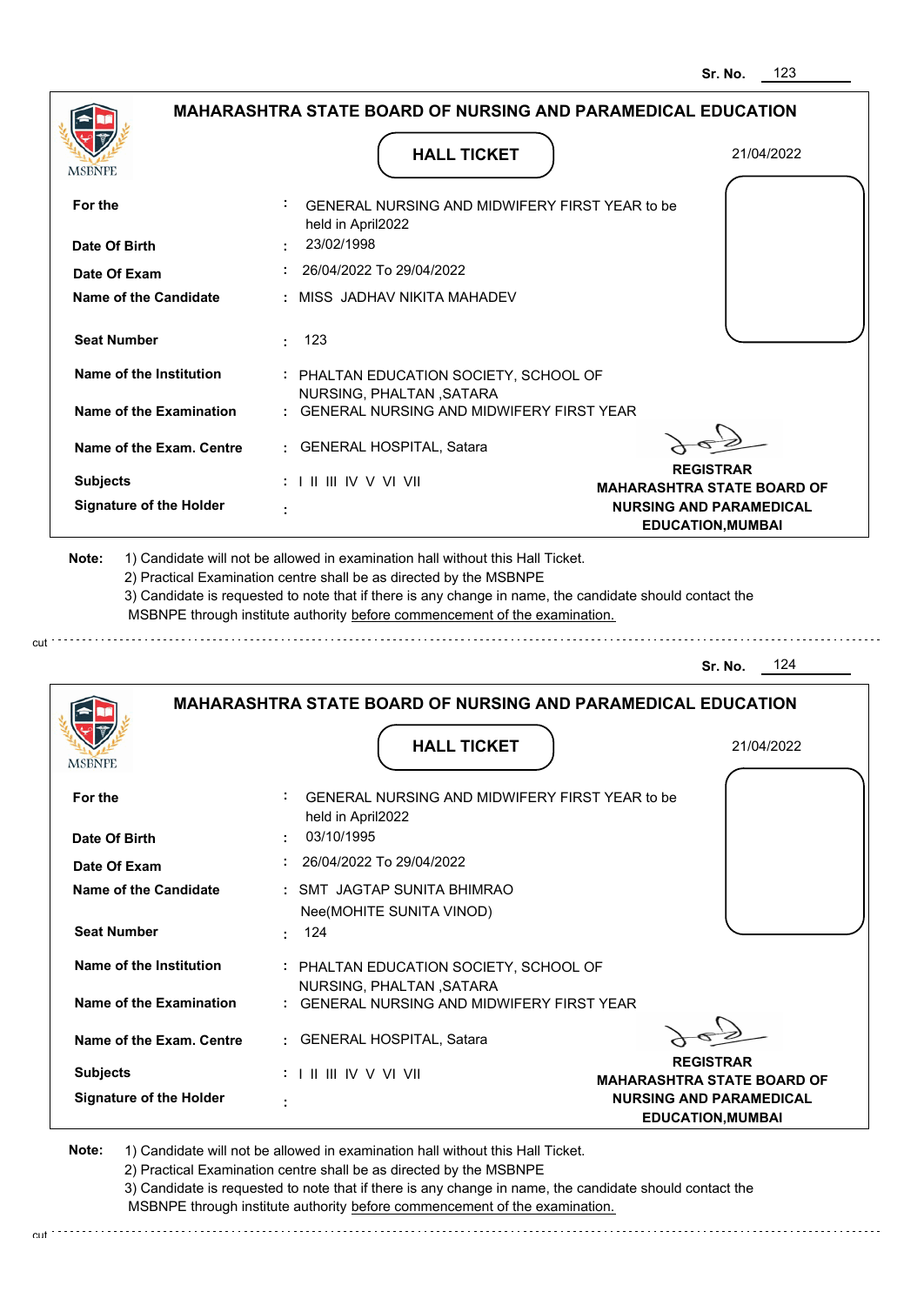|                                |                                                                                                                                                   | 125<br>Sr. No.                                                                                  |
|--------------------------------|---------------------------------------------------------------------------------------------------------------------------------------------------|-------------------------------------------------------------------------------------------------|
|                                | <b>MAHARASHTRA STATE BOARD OF NURSING AND PARAMEDICAL EDUCATION</b>                                                                               |                                                                                                 |
| MSBNPE                         | <b>HALL TICKET</b>                                                                                                                                | 21/04/2022                                                                                      |
| For the                        | GENERAL NURSING AND MIDWIFERY FIRST YEAR to be                                                                                                    |                                                                                                 |
| Date Of Birth                  | held in April2022<br>01/06/1996                                                                                                                   |                                                                                                 |
| Date Of Exam                   | 26/04/2022 To 29/04/2022                                                                                                                          |                                                                                                 |
| Name of the Candidate          | MISS KAMBALE SNEHAL SANJAY                                                                                                                        |                                                                                                 |
| <b>Seat Number</b>             | 125<br>$\bullet$                                                                                                                                  |                                                                                                 |
| Name of the Institution        | : PHALTAN EDUCATION SOCIETY, SCHOOL OF<br>NURSING, PHALTAN, SATARA                                                                                |                                                                                                 |
| Name of the Examination        | GENERAL NURSING AND MIDWIFFRY FIRST YFAR                                                                                                          |                                                                                                 |
| Name of the Exam. Centre       | <b>GENERAL HOSPITAL, Satara</b>                                                                                                                   |                                                                                                 |
| <b>Subjects</b>                | $: 1 \mathbb{I}$ III IIV V VI VII                                                                                                                 | <b>REGISTRAR</b>                                                                                |
| <b>Signature of the Holder</b> |                                                                                                                                                   | <b>MAHARASHTRA STATE BOARD OF</b><br><b>NURSING AND PARAMEDICAL</b><br><b>EDUCATION, MUMBAI</b> |
|                                | MSBNPE through institute authority before commencement of the examination.<br><b>MAHARASHTRA STATE BOARD OF NURSING AND PARAMEDICAL EDUCATION</b> | 126<br>Sr. No.                                                                                  |
|                                | <b>HALL TICKET</b>                                                                                                                                | 21/04/2022                                                                                      |
| <b>MSBNPE</b>                  |                                                                                                                                                   |                                                                                                 |
| For the                        | GENERAL NURSING AND MIDWIFERY FIRST YEAR to be<br>held in April2022                                                                               |                                                                                                 |
| Date Of Birth                  | 02/05/1995                                                                                                                                        |                                                                                                 |
| Date Of Exam                   | 26/04/2022 To 29/04/2022                                                                                                                          |                                                                                                 |
| <b>Name of the Candidate</b>   | : SMT KAMBLE MINAKSHI BABAN                                                                                                                       |                                                                                                 |
|                                | Nee(KHARAT MINAKSHI AVINASH)                                                                                                                      |                                                                                                 |
| <b>Seat Number</b>             | 126                                                                                                                                               |                                                                                                 |
| Name of the Institution        | : PHALTAN EDUCATION SOCIETY, SCHOOL OF<br>NURSING, PHALTAN, SATARA                                                                                |                                                                                                 |
| <b>Name of the Examination</b> | GENERAL NURSING AND MIDWIFERY FIRST YEAR                                                                                                          |                                                                                                 |
| Name of the Exam. Centre       | <b>GENERAL HOSPITAL, Satara</b>                                                                                                                   |                                                                                                 |
| <b>Subjects</b>                | : I II III IV V VI VII                                                                                                                            | <b>REGISTRAR</b><br><b>MAHARASHTRA STATE BOARD OF</b>                                           |
| <b>Signature of the Holder</b> |                                                                                                                                                   | <b>NURSING AND PARAMEDICAL</b>                                                                  |

 **:**

cut

2) Practical Examination centre shall be as directed by the MSBNPE

3) Candidate is requested to note that if there is any change in name, the candidate should contact the MSBNPE through institute authority before commencement of the examination. cut

**EDUCATION,MUMBAI**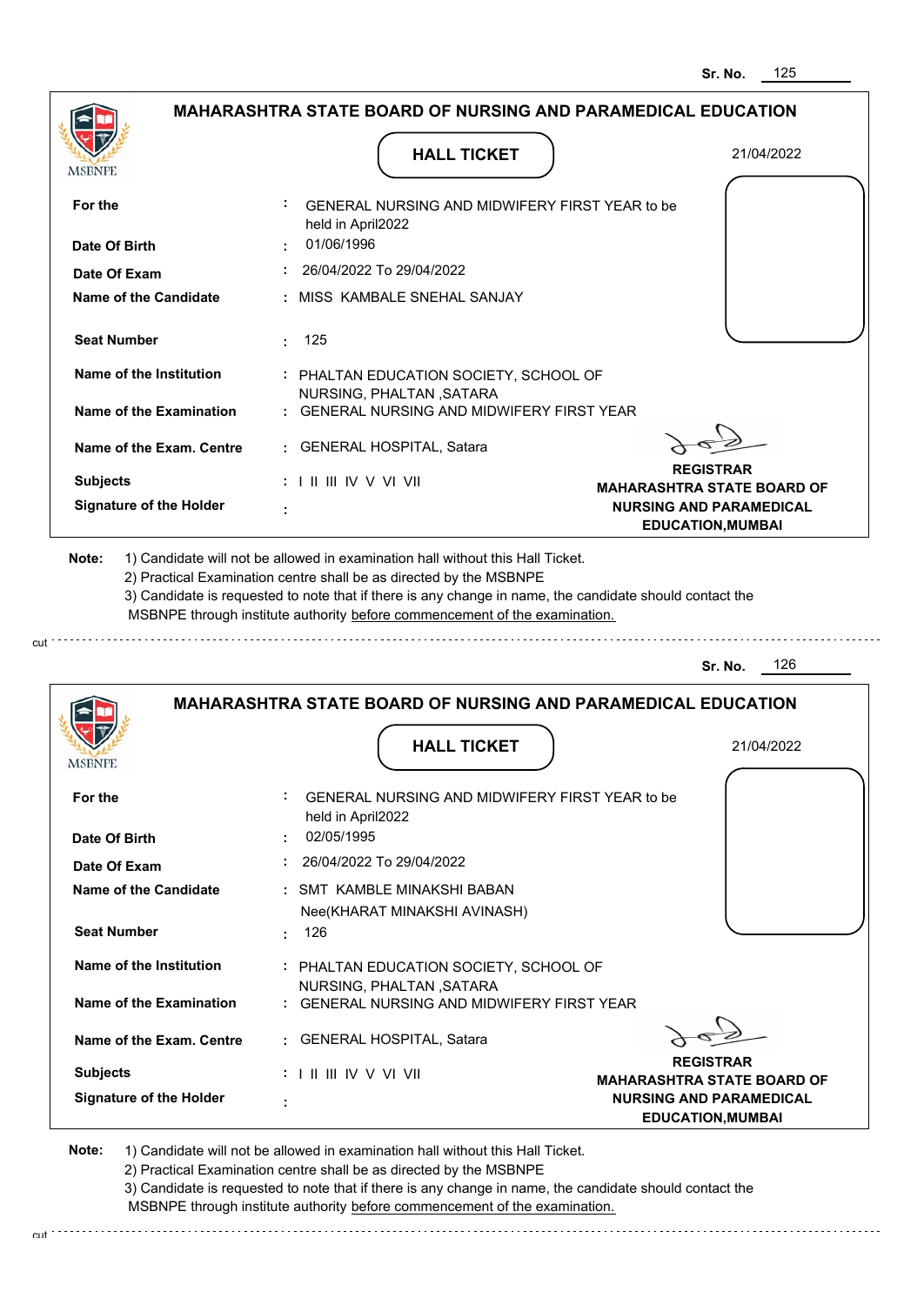|                                |                                                                            | 127<br>Sr. No.                                             |
|--------------------------------|----------------------------------------------------------------------------|------------------------------------------------------------|
|                                | <b>MAHARASHTRA STATE BOARD OF NURSING AND PARAMEDICAL EDUCATION</b>        |                                                            |
| MSBNPE                         | <b>HALL TICKET</b>                                                         | 21/04/2022                                                 |
| For the                        | GENERAL NURSING AND MIDWIFERY FIRST YEAR to be<br>held in April2022        |                                                            |
| Date Of Birth                  | 03/05/1997                                                                 |                                                            |
| Date Of Exam                   | 26/04/2022 To 29/04/2022                                                   |                                                            |
| Name of the Candidate          | MISS KAPARE CHAITRALI MOHAN                                                |                                                            |
| <b>Seat Number</b>             | - 127<br>÷.                                                                |                                                            |
| Name of the Institution        | : PHALTAN EDUCATION SOCIETY, SCHOOL OF<br>NURSING, PHALTAN, SATARA         |                                                            |
| Name of the Examination        | <b>GENERAL NURSING AND MIDWIFERY FIRST YEAR</b>                            |                                                            |
| Name of the Exam. Centre       | <b>GENERAL HOSPITAL, Satara</b>                                            |                                                            |
| <b>Subjects</b>                | $: 1$ II III IV V VI VII                                                   | <b>REGISTRAR</b><br><b>MAHARASHTRA STATE BOARD OF</b>      |
| <b>Signature of the Holder</b> |                                                                            | <b>NURSING AND PARAMEDICAL</b><br><b>EDUCATION, MUMBAI</b> |
|                                | MSBNPE through institute authority before commencement of the examination. | 128<br>Sr. No.                                             |
|                                | <b>MAHARASHTRA STATE BOARD OF NURSING AND PARAMEDICAL EDUCATION</b>        |                                                            |
| IMODINI L                      | <b>HALL TICKET</b>                                                         | 21/04/2022                                                 |
| For the                        | GENERAL NURSING AND MIDWIFERY FIRST YEAR to be<br>held in April2022        |                                                            |
| Date Of Birth                  | 08/03/1999                                                                 |                                                            |
| Date Of Exam                   | 26/04/2022 To 29/04/2022                                                   |                                                            |
| Name of the Candidate          | : MR KHARAT BHUSHAN SHARAD                                                 |                                                            |
| <b>Seat Number</b>             | 128<br>÷                                                                   |                                                            |
| Name of the Institution        | : PHALTAN EDUCATION SOCIETY, SCHOOL OF<br>NURSING, PHALTAN, SATARA         |                                                            |
| <b>Name of the Examination</b> | : GENERAL NURSING AND MIDWIFERY FIRST YEAR                                 |                                                            |
| Name of the Exam. Centre       | <b>GENERAL HOSPITAL, Satara</b>                                            |                                                            |
| <b>Subjects</b>                | : I II III IV V VI VII                                                     | <b>REGISTRAR</b><br><b>MAHARASHTRA STATE BOARD OF</b>      |
| <b>Signature of the Holder</b> |                                                                            | <b>NURSING AND PARAMEDICAL</b><br><b>EDUCATION, MUMBAI</b> |

cut

2) Practical Examination centre shall be as directed by the MSBNPE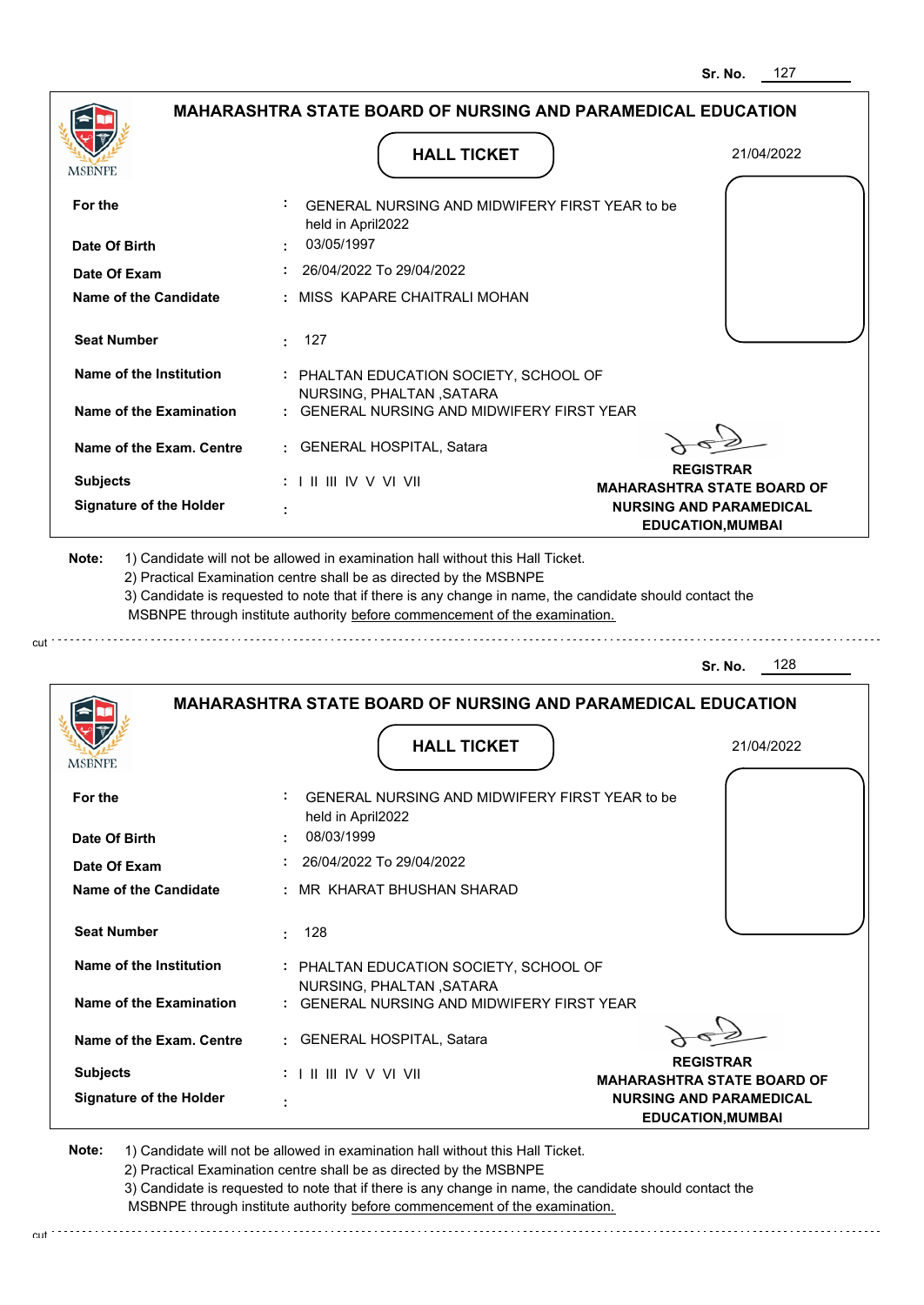|                                |                                                                                   | 129<br>Sr. No.                                             |
|--------------------------------|-----------------------------------------------------------------------------------|------------------------------------------------------------|
|                                | <b>MAHARASHTRA STATE BOARD OF NURSING AND PARAMEDICAL EDUCATION</b>               |                                                            |
| MSBNPE                         | <b>HALL TICKET</b>                                                                | 21/04/2022                                                 |
| For the                        | GENERAL NURSING AND MIDWIFERY FIRST YEAR to be<br>held in April2022               |                                                            |
| Date Of Birth                  | 02/08/1997                                                                        |                                                            |
| Date Of Exam                   | 26/04/2022 To 29/04/2022                                                          |                                                            |
| Name of the Candidate          | : MR KHILARE SHEKHAR MAHADEV                                                      |                                                            |
| <b>Seat Number</b>             | 129<br>÷.                                                                         |                                                            |
| Name of the Institution        | : PHALTAN EDUCATION SOCIETY, SCHOOL OF                                            |                                                            |
| <b>Name of the Examination</b> | NURSING, PHALTAN, SATARA<br><b>GENERAL NURSING AND MIDWIFERY FIRST YEAR</b>       |                                                            |
| Name of the Exam. Centre       | <b>GENERAL HOSPITAL, Satara</b><br>t.                                             |                                                            |
| <b>Subjects</b>                | : I II III IV V VI VII                                                            | <b>REGISTRAR</b><br><b>MAHARASHTRA STATE BOARD OF</b>      |
| <b>Signature of the Holder</b> |                                                                                   | <b>NURSING AND PARAMEDICAL</b><br><b>EDUCATION, MUMBAI</b> |
|                                | MSBNPE through institute authority before commencement of the examination.        | 130<br>Sr. No.                                             |
|                                | <b>MAHARASHTRA STATE BOARD OF NURSING AND PARAMEDICAL EDUCATION</b>               |                                                            |
| <b>MODIAL</b>                  | <b>HALL TICKET</b>                                                                | 21/04/2022                                                 |
| For the<br>Date Of Birth       | GENERAL NURSING AND MIDWIFERY FIRST YEAR to be<br>held in April2022<br>22/05/1991 |                                                            |
| Date Of Exam                   |                                                                                   |                                                            |
|                                |                                                                                   |                                                            |
| <b>Name of the Candidate</b>   | 26/04/2022 To 29/04/2022<br>: MR KIRAT AMOL SHRAVAN                               |                                                            |
| <b>Seat Number</b>             | 130<br>$\bullet$                                                                  |                                                            |
| Name of the Institution        | : PHALTAN EDUCATION SOCIETY, SCHOOL OF                                            |                                                            |
| Name of the Examination        | NURSING, PHALTAN, SATARA<br>: GENERAL NURSING AND MIDWIFERY FIRST YEAR            |                                                            |
| Name of the Exam. Centre       | : GENERAL HOSPITAL, Satara                                                        |                                                            |
| <b>Subjects</b>                | $: 1 \mathbb{I}$ III IIV V VI VII                                                 | <b>REGISTRAR</b><br><b>MAHARASHTRA STATE BOARD OF</b>      |

cut

2) Practical Examination centre shall be as directed by the MSBNPE

3) Candidate is requested to note that if there is any change in name, the candidate should contact the MSBNPE through institute authority before commencement of the examination. cut de contra a construction de construction de construction de construction de construction de construction de construction de construction de construction de construction de construction de construction de construction d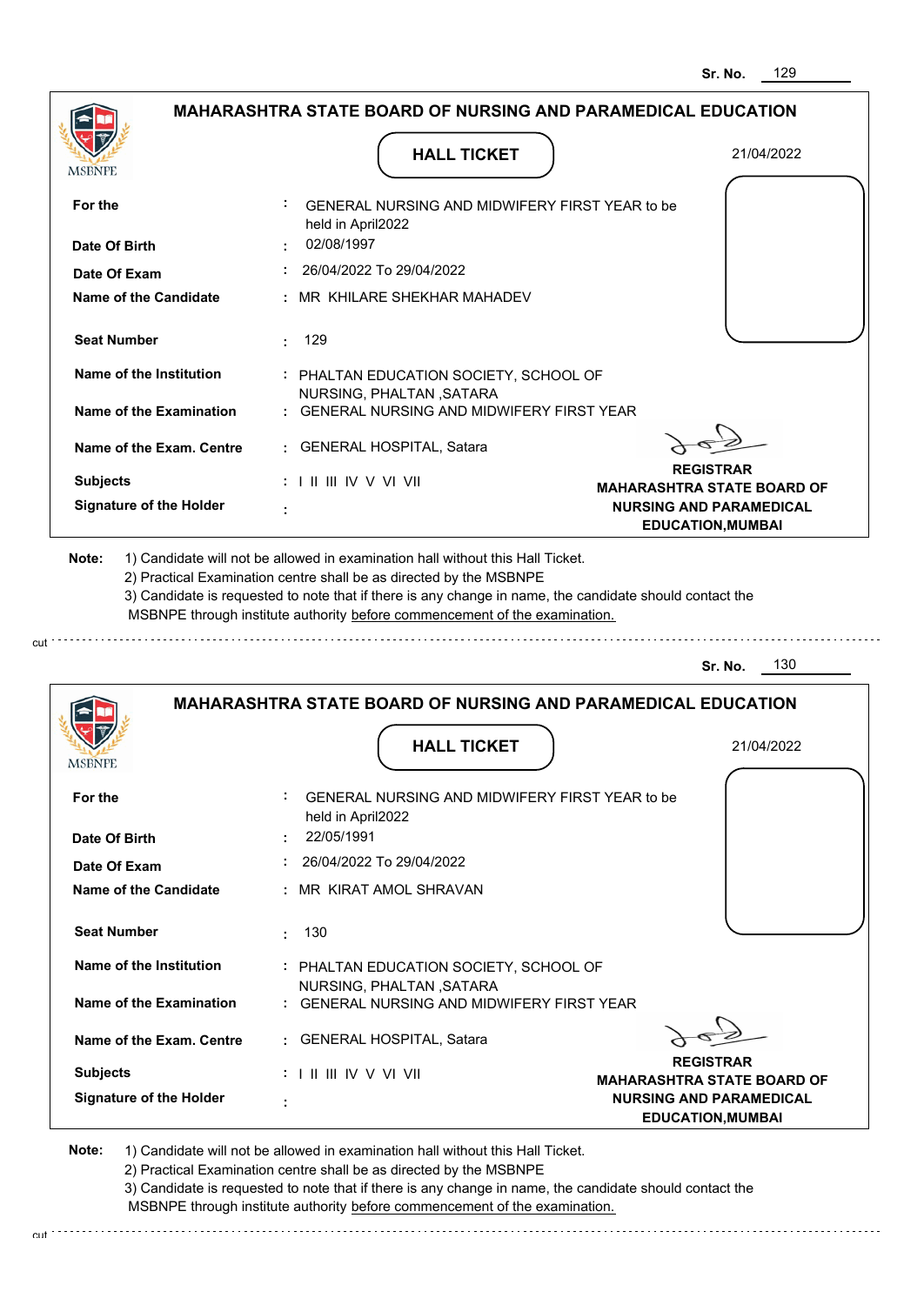|                                | <b>MAHARASHTRA STATE BOARD OF NURSING AND PARAMEDICAL EDUCATION</b>                                                                                                                                                                                                                                                                           |                                                            |
|--------------------------------|-----------------------------------------------------------------------------------------------------------------------------------------------------------------------------------------------------------------------------------------------------------------------------------------------------------------------------------------------|------------------------------------------------------------|
|                                |                                                                                                                                                                                                                                                                                                                                               |                                                            |
| <b>MSBNPE</b>                  | <b>HALL TICKET</b>                                                                                                                                                                                                                                                                                                                            | 21/04/2022                                                 |
|                                |                                                                                                                                                                                                                                                                                                                                               |                                                            |
| For the                        | GENERAL NURSING AND MIDWIFERY FIRST YEAR to be<br>held in April2022                                                                                                                                                                                                                                                                           |                                                            |
| Date Of Birth                  | 18/06/1986                                                                                                                                                                                                                                                                                                                                    |                                                            |
| Date Of Exam                   | 26/04/2022 To 29/04/2022                                                                                                                                                                                                                                                                                                                      |                                                            |
| Name of the Candidate          | : SMT KORDE ANUPRIYA RAMESH<br>Nee(SURYAVANSHI ANUPRIYA UMESH)                                                                                                                                                                                                                                                                                |                                                            |
| <b>Seat Number</b>             | : 131                                                                                                                                                                                                                                                                                                                                         |                                                            |
| Name of the Institution        | : PHALTAN EDUCATION SOCIETY, SCHOOL OF<br>NURSING, PHALTAN, SATARA                                                                                                                                                                                                                                                                            |                                                            |
| Name of the Examination        | : GENERAL NURSING AND MIDWIFERY FIRST YEAR                                                                                                                                                                                                                                                                                                    |                                                            |
| Name of the Exam. Centre       | : GENERAL HOSPITAL, Satara                                                                                                                                                                                                                                                                                                                    |                                                            |
| <b>Subjects</b>                | $: 1 \mathbb{I} \mathbb{I} \mathbb{I} \mathbb{I} \mathbb{I} \mathbb{V} \vee \mathbb{V} \mathbb{I} \mathbb{V} \mathbb{I}$                                                                                                                                                                                                                      | <b>REGISTRAR</b><br><b>MAHARASHTRA STATE BOARD OF</b>      |
|                                |                                                                                                                                                                                                                                                                                                                                               |                                                            |
| <b>Signature of the Holder</b> |                                                                                                                                                                                                                                                                                                                                               | <b>NURSING AND PARAMEDICAL</b><br><b>EDUCATION, MUMBAI</b> |
| Note:                          | 1) Candidate will not be allowed in examination hall without this Hall Ticket.<br>2) Practical Examination centre shall be as directed by the MSBNPE<br>3) Candidate is requested to note that if there is any change in name, the candidate should contact the<br>MSBNPE through institute authority before commencement of the examination. |                                                            |
|                                |                                                                                                                                                                                                                                                                                                                                               |                                                            |
|                                |                                                                                                                                                                                                                                                                                                                                               | 132<br>Sr. No.                                             |
|                                | <b>MAHARASHTRA STATE BOARD OF NURSING AND PARAMEDICAL EDUCATION</b>                                                                                                                                                                                                                                                                           |                                                            |
|                                |                                                                                                                                                                                                                                                                                                                                               |                                                            |
| <b>MSBNPE</b>                  | <b>HALL TICKET</b>                                                                                                                                                                                                                                                                                                                            | 21/04/2022                                                 |
| For the                        | GENERAL NURSING AND MIDWIFERY FIRST YEAR to be<br>held in April2022                                                                                                                                                                                                                                                                           |                                                            |
| Date Of Birth                  | 01/02/1995                                                                                                                                                                                                                                                                                                                                    |                                                            |

**Seat Number Name of the Candidate :** MISS LONDHE SHITAL VIJAY  **:** 132

**Name of the Exam. Centre Name of the Examination Name of the Institution :** PHALTAN EDUCATION SOCIETY, SCHOOL OF  **:** GENERAL NURSING AND MIDWIFERY FIRST YEAR  **:** GENERAL HOSPITAL, Satara NURSING, PHALTAN ,SATARA

> **REGISTRAR MAHARASHTRA STATE BOARD OF NURSING AND PARAMEDICAL EDUCATION,MUMBAI**

**Note:**  1) Candidate will not be allowed in examination hall without this Hall Ticket.

I II III IV V VI VII

 **:**

**Signature of the Holder**

**Subjects :**

2) Practical Examination centre shall be as directed by the MSBNPE

3) Candidate is requested to note that if there is any change in name, the candidate should contact the MSBNPE through institute authority before commencement of the examination. cut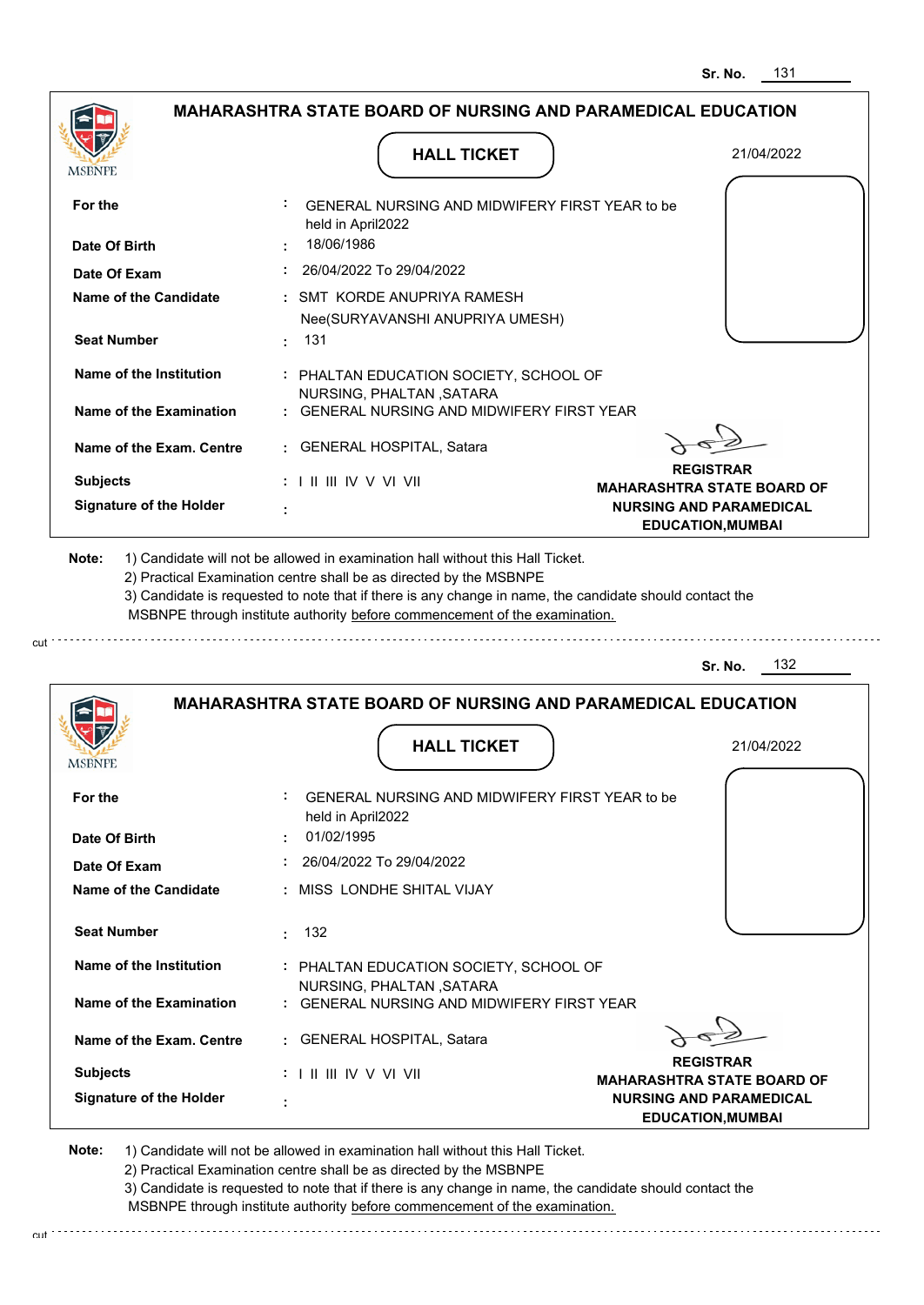|                                              |                                                                             | Sr. No.                                                    |
|----------------------------------------------|-----------------------------------------------------------------------------|------------------------------------------------------------|
|                                              | <b>MAHARASHTRA STATE BOARD OF NURSING AND PARAMEDICAL EDUCATION</b>         |                                                            |
| MSBNPE                                       | <b>HALL TICKET</b>                                                          | 21/04/2022                                                 |
| For the                                      | GENERAL NURSING AND MIDWIFERY FIRST YEAR to be<br>held in April2022         |                                                            |
| Date Of Birth                                | 20/09/1988                                                                  |                                                            |
| Date Of Exam                                 | 26/04/2022 To 29/04/2022                                                    |                                                            |
| Name of the Candidate                        | : MISS LONKAR BHARATI SHARAD                                                |                                                            |
| <b>Seat Number</b>                           | 133<br>÷.                                                                   |                                                            |
| Name of the Institution                      | : PHALTAN EDUCATION SOCIETY, SCHOOL OF                                      |                                                            |
| <b>Name of the Examination</b>               | NURSING, PHALTAN, SATARA<br><b>GENERAL NURSING AND MIDWIFERY FIRST YEAR</b> |                                                            |
| Name of the Exam. Centre                     | <b>GENERAL HOSPITAL, Satara</b><br>t.                                       |                                                            |
| <b>Subjects</b>                              | : I II III IV V VI VII                                                      | <b>REGISTRAR</b><br><b>MAHARASHTRA STATE BOARD OF</b>      |
| <b>Signature of the Holder</b>               |                                                                             | <b>NURSING AND PARAMEDICAL</b><br><b>EDUCATION, MUMBAI</b> |
|                                              | MSBNPE through institute authority before commencement of the examination.  | 134<br>Sr. No.                                             |
|                                              | <b>MAHARASHTRA STATE BOARD OF NURSING AND PARAMEDICAL EDUCATION</b>         |                                                            |
|                                              |                                                                             |                                                            |
| <b>MODIAL</b>                                | <b>HALL TICKET</b>                                                          | 21/04/2022                                                 |
| For the                                      | GENERAL NURSING AND MIDWIFERY FIRST YEAR to be<br>held in April2022         |                                                            |
| Date Of Birth                                | 24/11/2001<br>26/04/2022 To 29/04/2022                                      |                                                            |
| Date Of Exam<br><b>Name of the Candidate</b> | : MR MORE AMIT CHAGAN                                                       |                                                            |
| <b>Seat Number</b>                           | 134<br>÷                                                                    |                                                            |
| Name of the Institution                      | : PHALTAN EDUCATION SOCIETY, SCHOOL OF                                      |                                                            |
| Name of the Examination                      | NURSING, PHALTAN, SATARA<br>: GENERAL NURSING AND MIDWIFERY FIRST YEAR      |                                                            |
| Name of the Exam. Centre                     | : GENERAL HOSPITAL, Satara                                                  |                                                            |
| <b>Subjects</b>                              | $: 1 \mathbb{I}$ III IIV V VI VII                                           | <b>REGISTRAR</b><br><b>MAHARASHTRA STATE BOARD OF</b>      |

cut

2) Practical Examination centre shall be as directed by the MSBNPE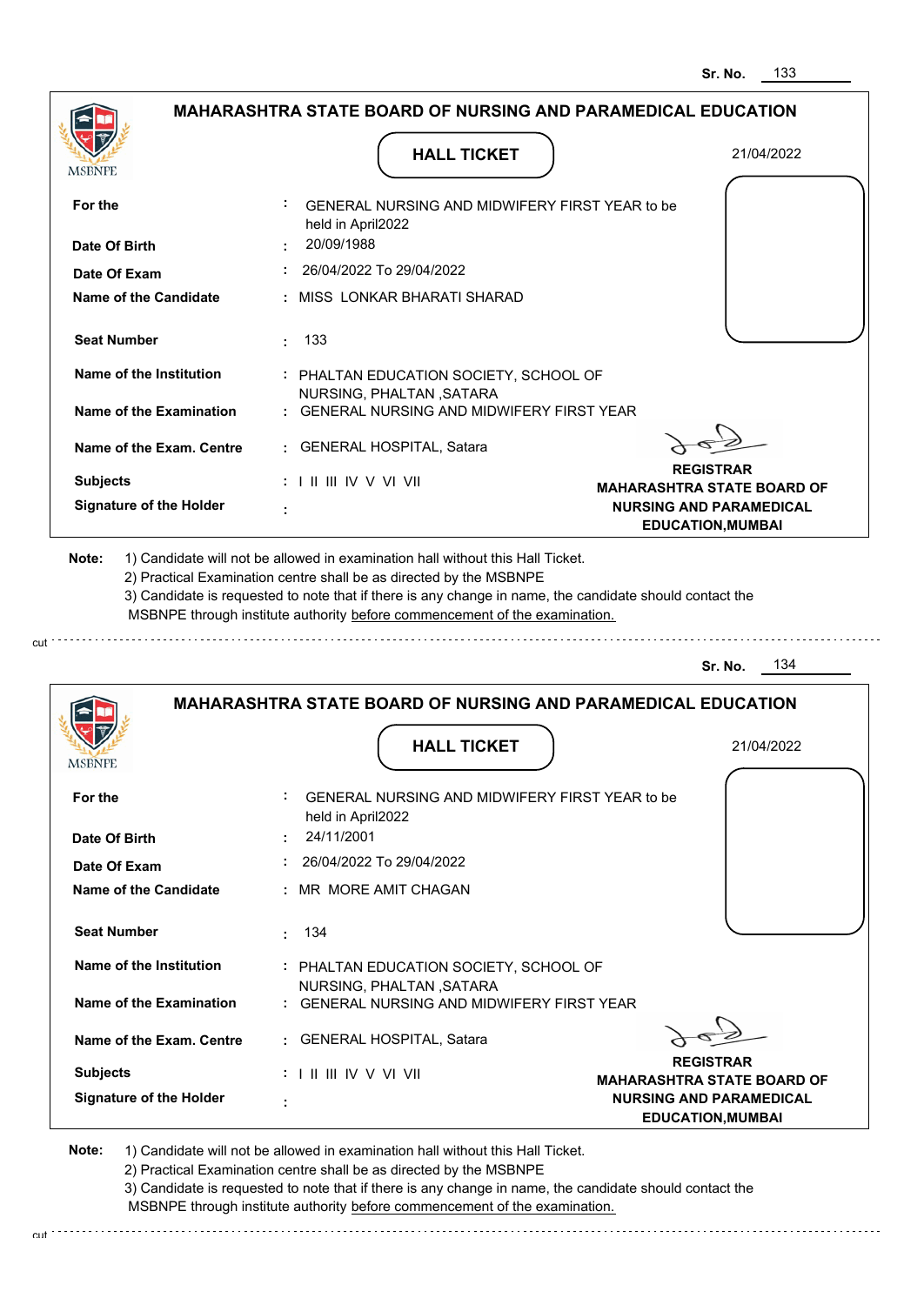| <b>MSBNPE</b>                                      | <b>HALL TICKET</b>                                                                                                                                                                                                                                                                                                                            | 21/04/2022                                                                                                          |
|----------------------------------------------------|-----------------------------------------------------------------------------------------------------------------------------------------------------------------------------------------------------------------------------------------------------------------------------------------------------------------------------------------------|---------------------------------------------------------------------------------------------------------------------|
| For the<br>Date Of Birth                           | GENERAL NURSING AND MIDWIFERY FIRST YEAR to be<br>held in April2022<br>06/05/1994                                                                                                                                                                                                                                                             |                                                                                                                     |
| Date Of Exam                                       | 26/04/2022 To 29/04/2022                                                                                                                                                                                                                                                                                                                      |                                                                                                                     |
| Name of the Candidate                              | : SMT NIKAM BHAGYSHRI VISHNU<br>Nee(DANGE BHAGYSHRI MAHESH)                                                                                                                                                                                                                                                                                   |                                                                                                                     |
| <b>Seat Number</b>                                 | : 135                                                                                                                                                                                                                                                                                                                                         |                                                                                                                     |
| Name of the Institution<br>Name of the Examination | : PHALTAN EDUCATION SOCIETY, SCHOOL OF<br>NURSING, PHALTAN, SATARA<br>: GENERAL NURSING AND MIDWIFERY FIRST YEAR                                                                                                                                                                                                                              |                                                                                                                     |
| Name of the Exam. Centre                           | : GENERAL HOSPITAL, Satara                                                                                                                                                                                                                                                                                                                    |                                                                                                                     |
| <b>Subjects</b><br><b>Signature of the Holder</b>  | : I II III IV V VI VII                                                                                                                                                                                                                                                                                                                        | <b>REGISTRAR</b><br><b>MAHARASHTRA STATE BOARD OF</b><br><b>NURSING AND PARAMEDICAL</b><br><b>EDUCATION, MUMBAI</b> |
| Note:                                              | 1) Candidate will not be allowed in examination hall without this Hall Ticket.<br>2) Practical Examination centre shall be as directed by the MSBNPE<br>3) Candidate is requested to note that if there is any change in name, the candidate should contact the<br>MSBNPE through institute authority before commencement of the examination. |                                                                                                                     |
|                                                    |                                                                                                                                                                                                                                                                                                                                               | 136<br>Sr. No.                                                                                                      |
|                                                    |                                                                                                                                                                                                                                                                                                                                               |                                                                                                                     |

| For the                  | GENERAL NURSING AND MIDWIFERY FIRST YEAR to be<br>held in April2022             |
|--------------------------|---------------------------------------------------------------------------------|
| Date Of Birth            | 28/01/1996                                                                      |
| Date Of Exam             | 26/04/2022 To 29/04/2022                                                        |
| Name of the Candidate    | : SMT PATIL RAJSHREE MANOHAR<br>Nee(PISAL RAJASHRI KUNAL)                       |
| <b>Seat Number</b>       | 136<br>٠.                                                                       |
| Name of the Institution  | : PHALTAN EDUCATION SOCIETY, SCHOOL OF<br>NURSING, PHALTAN , SATARA             |
| Name of the Examination  | : GENERAL NURSING AND MIDWIFERY FIRST YEAR                                      |
| Name of the Exam. Centre | : GENERAL HOSPITAL, Satara                                                      |
| <b>Subjects</b>          | <b>REGISTRAR</b><br>: I II III IV V VI VII<br><b>MAHARASHTRA STATE BOARD OF</b> |
| Signature of the Holder  | <b>NURSING AND PARAMEDICAL</b><br>٠<br><b>EDUCATION, MUMBAI</b>                 |

**Note:**  1) Candidate will not be allowed in examination hall without this Hall Ticket.

2) Practical Examination centre shall be as directed by the MSBNPE

3) Candidate is requested to note that if there is any change in name, the candidate should contact the MSBNPE through institute authority before commencement of the examination.

cut.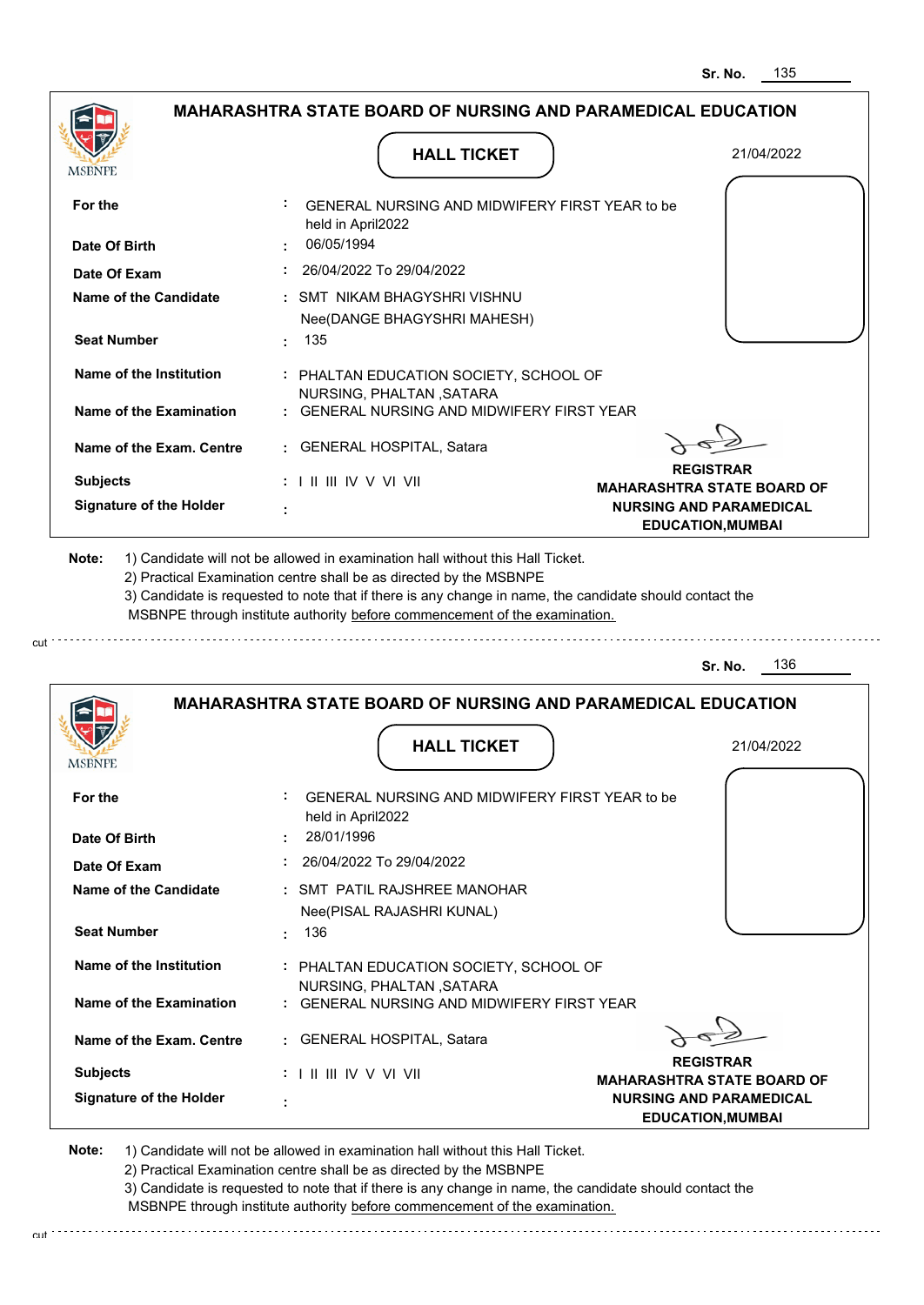|                                                                                                                               | <b>HALL TICKET</b>                                                                                                                                                                                                                                                                                                                            | 21/04/2022                        |
|-------------------------------------------------------------------------------------------------------------------------------|-----------------------------------------------------------------------------------------------------------------------------------------------------------------------------------------------------------------------------------------------------------------------------------------------------------------------------------------------|-----------------------------------|
| MSBNPE                                                                                                                        |                                                                                                                                                                                                                                                                                                                                               |                                   |
| For the                                                                                                                       | GENERAL NURSING AND MIDWIFERY FIRST YEAR to be<br>held in April2022                                                                                                                                                                                                                                                                           |                                   |
| Date Of Birth                                                                                                                 | 28/03/1998                                                                                                                                                                                                                                                                                                                                    |                                   |
| Date Of Exam                                                                                                                  | $: 26/04/2022$ To 29/04/2022                                                                                                                                                                                                                                                                                                                  |                                   |
| Name of the Candidate                                                                                                         | : MR PATIL VAIBHAV MANOHAR                                                                                                                                                                                                                                                                                                                    |                                   |
| <b>Seat Number</b>                                                                                                            | $\cdot$ 137                                                                                                                                                                                                                                                                                                                                   |                                   |
| Name of the Institution                                                                                                       | : PHALTAN EDUCATION SOCIETY, SCHOOL OF<br>NURSING, PHALTAN, SATARA                                                                                                                                                                                                                                                                            |                                   |
| Name of the Examination                                                                                                       | : GENERAL NURSING AND MIDWIFERY FIRST YEAR                                                                                                                                                                                                                                                                                                    |                                   |
| Name of the Exam. Centre                                                                                                      | : GENERAL HOSPITAL, Satara                                                                                                                                                                                                                                                                                                                    |                                   |
|                                                                                                                               |                                                                                                                                                                                                                                                                                                                                               | <b>REGISTRAR</b>                  |
| <b>Subjects</b>                                                                                                               | $: 1 \mathbb{H} \mathbb{H} \mathbb{W} \vee \mathbb{V} \mathbb{V} \mathbb{H}$                                                                                                                                                                                                                                                                  | <b>MAHARASHTRA STATE BOARD OF</b> |
| <b>Signature of the Holder</b>                                                                                                |                                                                                                                                                                                                                                                                                                                                               | <b>NURSING AND PARAMEDICAL</b>    |
|                                                                                                                               | 1) Candidate will not be allowed in examination hall without this Hall Ticket.<br>2) Practical Examination centre shall be as directed by the MSBNPE<br>3) Candidate is requested to note that if there is any change in name, the candidate should contact the<br>MSBNPE through institute authority before commencement of the examination. | <b>EDUCATION, MUMBAI</b>          |
|                                                                                                                               |                                                                                                                                                                                                                                                                                                                                               | 138<br>Sr. No.                    |
|                                                                                                                               | <b>MAHARASHTRA STATE BOARD OF NURSING AND PARAMEDICAL EDUCATION</b>                                                                                                                                                                                                                                                                           |                                   |
|                                                                                                                               | <b>HALL TICKET</b>                                                                                                                                                                                                                                                                                                                            | 21/04/2022                        |
|                                                                                                                               | GENERAL NURSING AND MIDWIFERY FIRST YEAR to be<br>held in April2022                                                                                                                                                                                                                                                                           |                                   |
|                                                                                                                               | 02/09/1998                                                                                                                                                                                                                                                                                                                                    |                                   |
|                                                                                                                               | 26/04/2022 To 29/04/2022                                                                                                                                                                                                                                                                                                                      |                                   |
|                                                                                                                               | : MISS PAYAL SHWETA BHIMRAO                                                                                                                                                                                                                                                                                                                   |                                   |
|                                                                                                                               | 138<br>÷.                                                                                                                                                                                                                                                                                                                                     |                                   |
| <b>Seat Number</b><br>Name of the Institution                                                                                 | : PHALTAN EDUCATION SOCIETY, SCHOOL OF<br>NURSING, PHALTAN, SATARA                                                                                                                                                                                                                                                                            |                                   |
| Note:<br><b>MSBNPE</b><br>For the<br>Date Of Birth<br>Date Of Exam<br><b>Name of the Candidate</b><br>Name of the Examination | : GENERAL NURSING AND MIDWIFERY FIRST YEAR                                                                                                                                                                                                                                                                                                    |                                   |

2) Practical Examination centre shall be as directed by the MSBNPE

cut.

3) Candidate is requested to note that if there is any change in name, the candidate should contact the MSBNPE through institute authority before commencement of the examination.

**EDUCATION,MUMBAI**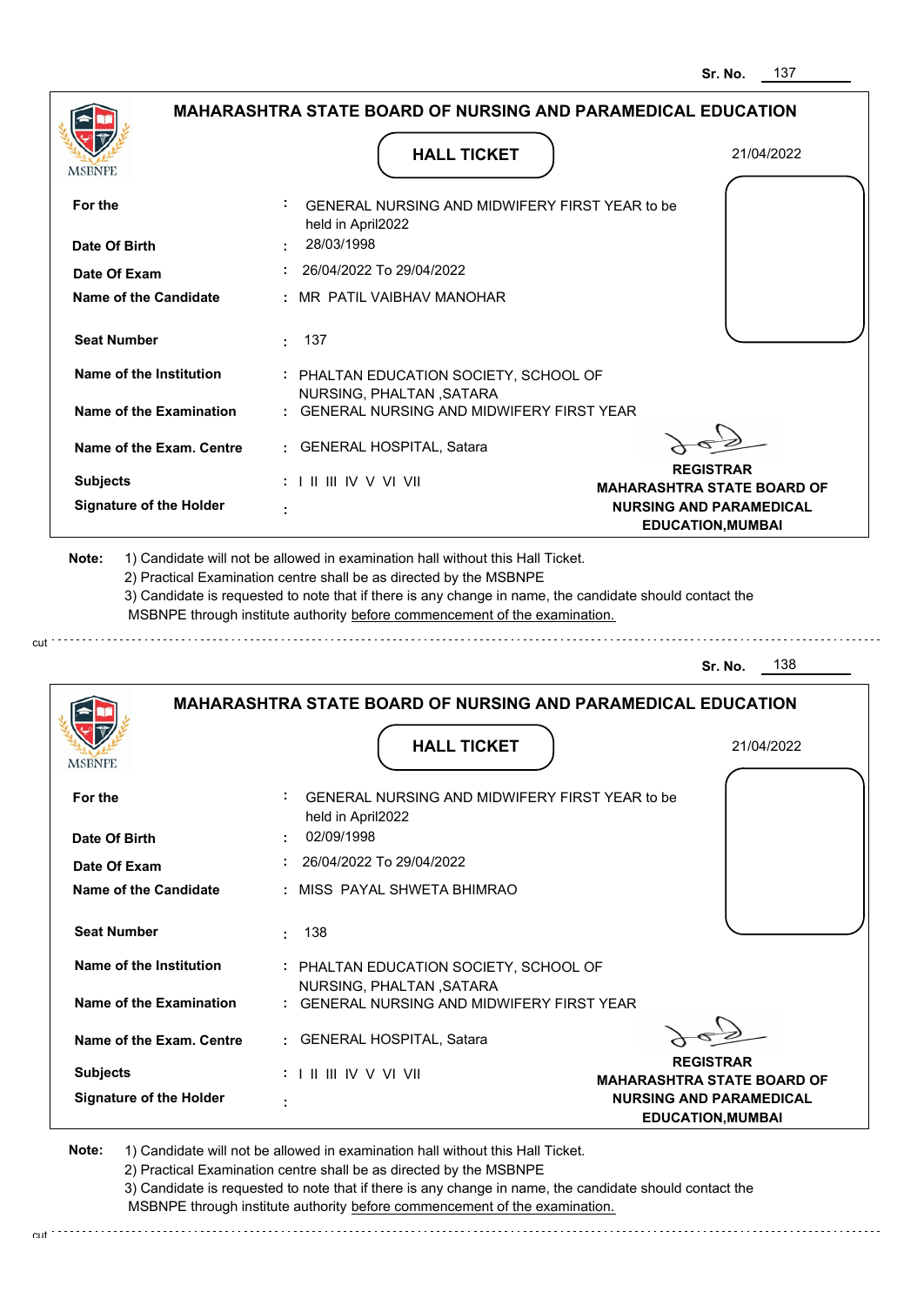|                                |                                                                                                                                                                                       | 139<br>Sr. No.                                                      |
|--------------------------------|---------------------------------------------------------------------------------------------------------------------------------------------------------------------------------------|---------------------------------------------------------------------|
|                                | MAHARASHTRA STATE BOARD OF NURSING AND PARAMEDICAL EDUCATION                                                                                                                          |                                                                     |
| MSBNPE                         | <b>HALL TICKET</b>                                                                                                                                                                    | 21/04/2022                                                          |
| For the                        | GENERAL NURSING AND MIDWIFERY FIRST YEAR to be<br>held in April2022                                                                                                                   |                                                                     |
| Date Of Birth                  | 05/10/1996                                                                                                                                                                            |                                                                     |
| Date Of Exam                   | 26/04/2022 To 29/04/2022                                                                                                                                                              |                                                                     |
| Name of the Candidate          | MISS POMANE KAJAL DATTATRAYA                                                                                                                                                          |                                                                     |
| <b>Seat Number</b>             | 139<br>÷.                                                                                                                                                                             |                                                                     |
| Name of the Institution        | : PHALTAN EDUCATION SOCIETY, SCHOOL OF<br>NURSING, PHALTAN, SATARA                                                                                                                    |                                                                     |
| Name of the Examination        | GENERAL NURSING AND MIDWIFERY FIRST YEAR                                                                                                                                              |                                                                     |
| Name of the Exam. Centre       | <b>GENERAL HOSPITAL, Satara</b>                                                                                                                                                       |                                                                     |
| <b>Subjects</b>                | : I II III IV V VI VII                                                                                                                                                                | <b>REGISTRAR</b>                                                    |
| <b>Signature of the Holder</b> |                                                                                                                                                                                       | <b>MAHARASHTRA STATE BOARD OF</b><br><b>NURSING AND PARAMEDICAL</b> |
|                                | 3) Candidate is requested to note that if there is any change in name, the candidate should contact the<br>MSBNPE through institute authority before commencement of the examination. | 140<br>Sr. No.                                                      |
|                                | <b>MAHARASHTRA STATE BOARD OF NURSING AND PARAMEDICAL EDUCATION</b>                                                                                                                   |                                                                     |
| MSBNFE                         | <b>HALL TICKET</b>                                                                                                                                                                    | 21/04/2022                                                          |
| For the                        | GENERAL NURSING AND MIDWIFERY FIRST YEAR to be<br>held in April2022                                                                                                                   |                                                                     |
| Date Of Birth                  | 10/05/1998                                                                                                                                                                            |                                                                     |
| Date Of Exam                   | 26/04/2022 To 29/04/2022                                                                                                                                                              |                                                                     |
| <b>Name of the Candidate</b>   | : MISS RAKSHE SNEHAL KACHARDAS                                                                                                                                                        |                                                                     |
| <b>Seat Number</b>             | 140<br>÷                                                                                                                                                                              |                                                                     |
| Name of the Institution        | : PHALTAN EDUCATION SOCIETY, SCHOOL OF<br>NURSING, PHALTAN, SATARA                                                                                                                    |                                                                     |
| <b>Name of the Examination</b> | : GENERAL NURSING AND MIDWIFERY FIRST YEAR                                                                                                                                            |                                                                     |
| Name of the Exam. Centre       | <b>GENERAL HOSPITAL, Satara</b>                                                                                                                                                       | <b>REGISTRAR</b>                                                    |
| <b>Subjects</b>                | : I II III IV V VI VII                                                                                                                                                                | <b>MAHARASHTRA STATE BOARD OF</b>                                   |
| <b>Signature of the Holder</b> |                                                                                                                                                                                       | <b>NURSING AND PARAMEDICAL</b>                                      |

cut

2) Practical Examination centre shall be as directed by the MSBNPE

3) Candidate is requested to note that if there is any change in name, the candidate should contact the MSBNPE through institute authority before commencement of the examination. cut de la component de la component de la component de la component de la component de la component de la component de la component de la component de la component de la component de la component de la component de la comp

**EDUCATION,MUMBAI**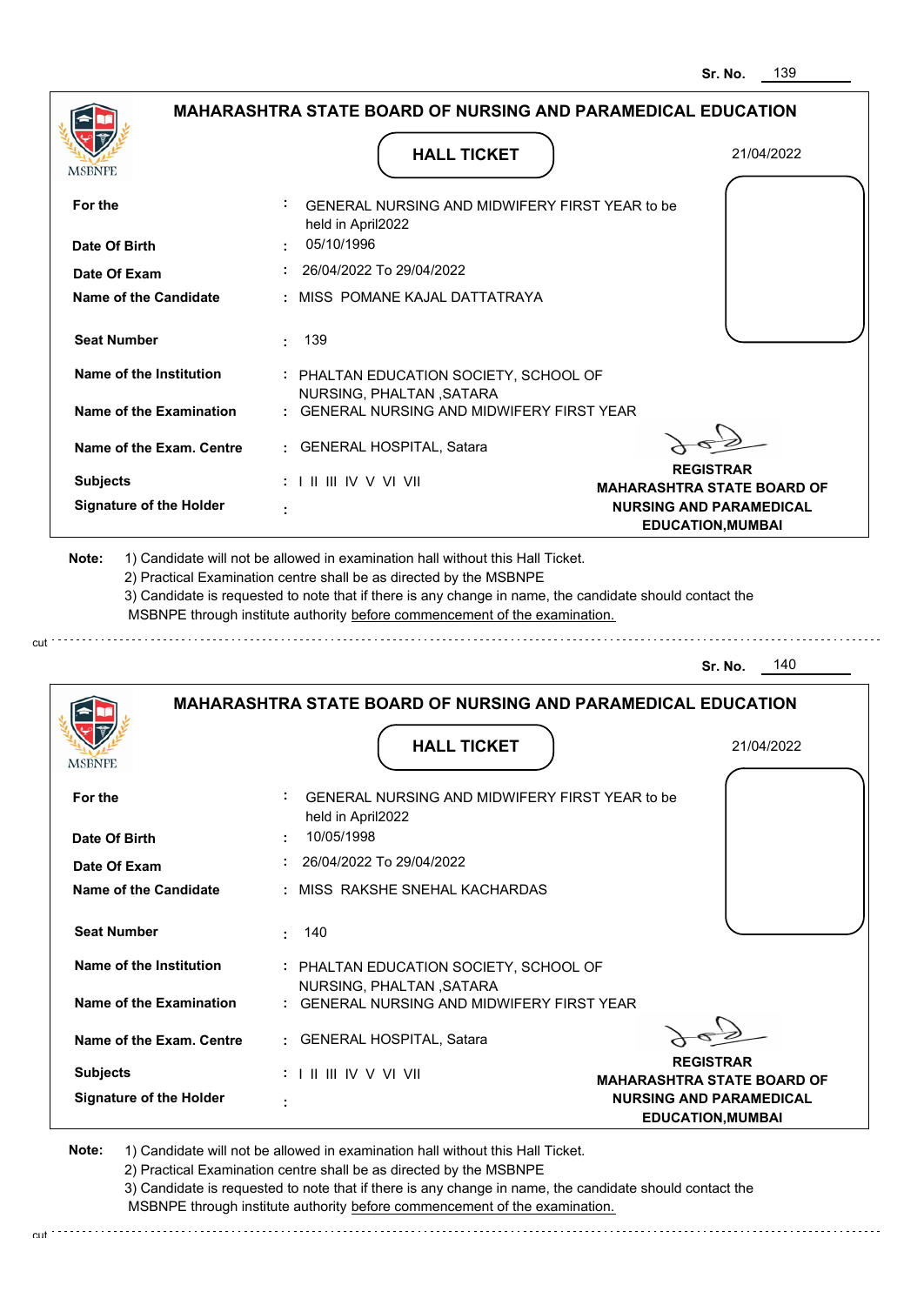|                                                                                                |                                                                                                                                                                                                                                                             | <b>MAHARASHTRA STATE BOARD OF NURSING AND PARAMEDICAL EDUCATION</b> |
|------------------------------------------------------------------------------------------------|-------------------------------------------------------------------------------------------------------------------------------------------------------------------------------------------------------------------------------------------------------------|---------------------------------------------------------------------|
| MSBNPE                                                                                         | <b>HALL TICKET</b>                                                                                                                                                                                                                                          | 21/04/2022                                                          |
| For the                                                                                        | GENERAL NURSING AND MIDWIFERY FIRST YEAR to be<br>held in April2022                                                                                                                                                                                         |                                                                     |
| Date Of Birth                                                                                  | 02/02/2001                                                                                                                                                                                                                                                  |                                                                     |
| Date Of Exam                                                                                   | 26/04/2022 To 29/04/2022                                                                                                                                                                                                                                    |                                                                     |
| <b>Name of the Candidate</b>                                                                   | : MISS SALVE ANJALI RAJU                                                                                                                                                                                                                                    |                                                                     |
| <b>Seat Number</b>                                                                             | $\cdot$ 141                                                                                                                                                                                                                                                 |                                                                     |
| Name of the Institution                                                                        | : PHALTAN EDUCATION SOCIETY, SCHOOL OF                                                                                                                                                                                                                      |                                                                     |
| Name of the Examination                                                                        | NURSING, PHALTAN, SATARA<br>: GENERAL NURSING AND MIDWIFERY FIRST YEAR                                                                                                                                                                                      |                                                                     |
| Name of the Exam. Centre                                                                       | : GENERAL HOSPITAL, Satara                                                                                                                                                                                                                                  |                                                                     |
| <b>Subjects</b>                                                                                | : I II III IV V VI VII                                                                                                                                                                                                                                      | <b>REGISTRAR</b><br><b>MAHARASHTRA STATE BOARD OF</b>               |
| <b>Signature of the Holder</b>                                                                 |                                                                                                                                                                                                                                                             | <b>NURSING AND PARAMEDICAL</b><br><b>EDUCATION, MUMBAI</b>          |
|                                                                                                | 2) Practical Examination centre shall be as directed by the MSBNPE<br>3) Candidate is requested to note that if there is any change in name, the candidate should contact the<br>MSBNPE through institute authority before commencement of the examination. |                                                                     |
|                                                                                                |                                                                                                                                                                                                                                                             | 142<br>Sr. No.                                                      |
|                                                                                                | <b>MAHARASHTRA STATE BOARD OF NURSING AND PARAMEDICAL EDUCATION</b>                                                                                                                                                                                         |                                                                     |
|                                                                                                | <b>HALL TICKET</b>                                                                                                                                                                                                                                          | 21/04/2022                                                          |
|                                                                                                | GENERAL NURSING AND MIDWIFERY FIRST YEAR to be<br>held in April2022                                                                                                                                                                                         |                                                                     |
|                                                                                                | 21/11/2002                                                                                                                                                                                                                                                  |                                                                     |
|                                                                                                | : 26/04/2022 To 29/04/2022                                                                                                                                                                                                                                  |                                                                     |
|                                                                                                | : MR SHAIKH AMIR CHAND                                                                                                                                                                                                                                      |                                                                     |
| <b>Seat Number</b>                                                                             | 142<br>t in                                                                                                                                                                                                                                                 |                                                                     |
| Name of the Institution                                                                        | : PHALTAN EDUCATION SOCIETY, SCHOOL OF                                                                                                                                                                                                                      |                                                                     |
| Name of the Examination                                                                        | NURSING, PHALTAN, SATARA<br>: GENERAL NURSING AND MIDWIFERY FIRST YEAR                                                                                                                                                                                      |                                                                     |
| Name of the Exam. Centre                                                                       | : GENERAL HOSPITAL, Satara                                                                                                                                                                                                                                  |                                                                     |
| MSBNFE<br>For the<br>Date Of Birth<br>Date Of Exam<br>Name of the Candidate<br><b>Subjects</b> | $: 1 \mathbb{H} \mathbb{H} \mathbb{W} \vee \mathbb{V} \mathbb{V} \mathbb{H}$                                                                                                                                                                                | <b>REGISTRAR</b><br><b>MAHARASHTRA STATE BOARD OF</b>               |

2) Practical Examination centre shall be as directed by the MSBNPE

3) Candidate is requested to note that if there is any change in name, the candidate should contact the MSBNPE through institute authority before commencement of the examination. cut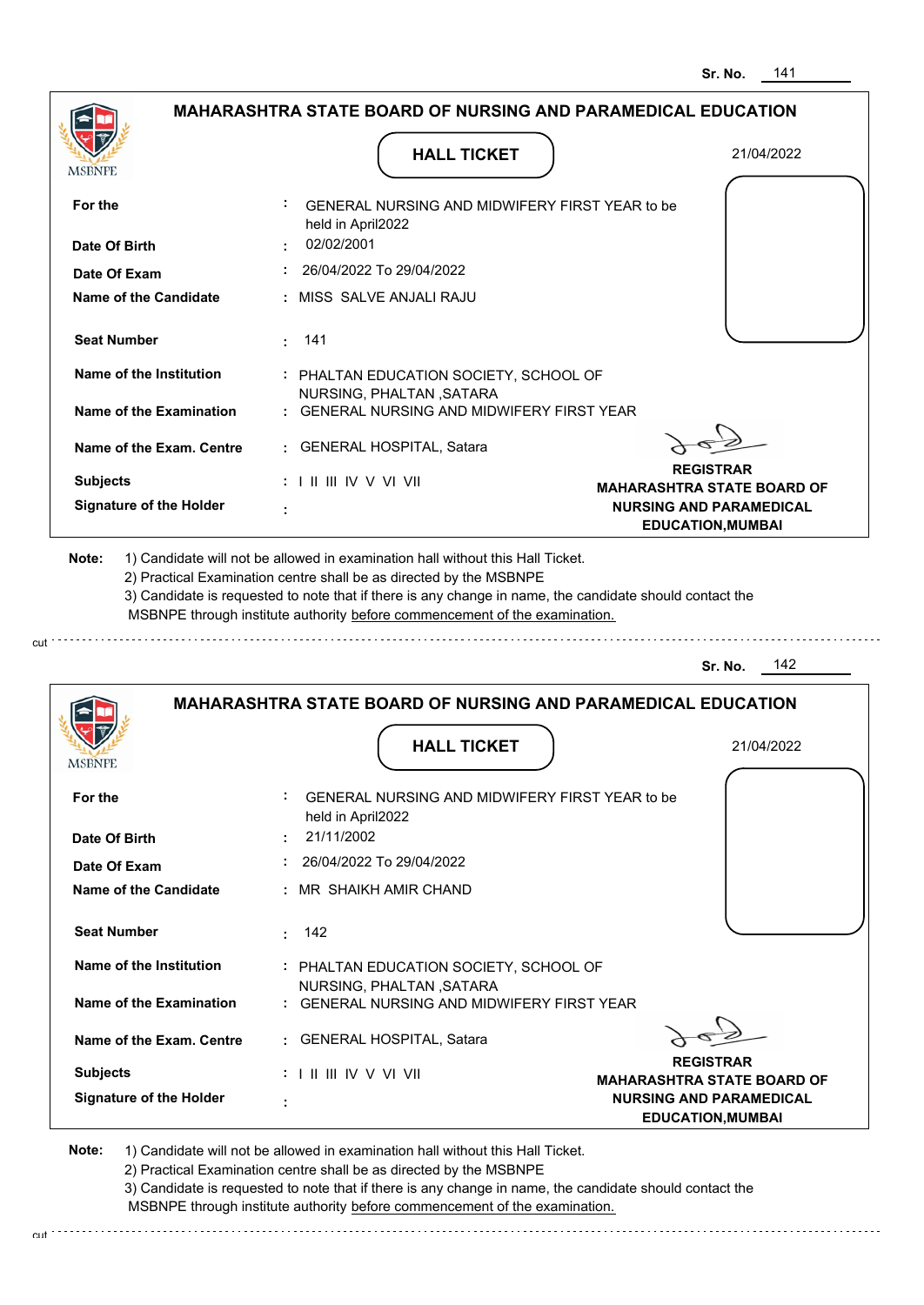|                                |                                                                                                                                                                                       | 143<br>Sr. No.                                             |
|--------------------------------|---------------------------------------------------------------------------------------------------------------------------------------------------------------------------------------|------------------------------------------------------------|
|                                | <b>MAHARASHTRA STATE BOARD OF NURSING AND PARAMEDICAL EDUCATION</b>                                                                                                                   |                                                            |
| MSBNPE                         | <b>HALL TICKET</b>                                                                                                                                                                    | 21/04/2022                                                 |
| For the                        | GENERAL NURSING AND MIDWIFERY FIRST YEAR to be<br>held in April2022                                                                                                                   |                                                            |
| Date Of Birth                  | 10/01/1999                                                                                                                                                                            |                                                            |
| Date Of Exam                   | 26/04/2022 To 29/04/2022                                                                                                                                                              |                                                            |
| Name of the Candidate          | : MISS SHAIKH MUSKAN NAUSHAD                                                                                                                                                          |                                                            |
| <b>Seat Number</b>             | -143<br>÷.                                                                                                                                                                            |                                                            |
| <b>Name of the Institution</b> | : PHALTAN EDUCATION SOCIETY, SCHOOL OF<br>NURSING, PHALTAN, SATARA                                                                                                                    |                                                            |
| Name of the Examination        | <b>GENERAL NURSING AND MIDWIFERY FIRST YEAR</b>                                                                                                                                       |                                                            |
| Name of the Exam. Centre       | : GENERAL HOSPITAL, Satara                                                                                                                                                            |                                                            |
| <b>Subjects</b>                | : I II III IV V VI VII                                                                                                                                                                | <b>REGISTRAR</b><br><b>MAHARASHTRA STATE BOARD OF</b>      |
| <b>Signature of the Holder</b> |                                                                                                                                                                                       | <b>NURSING AND PARAMEDICAL</b><br><b>EDUCATION, MUMBAI</b> |
|                                | 3) Candidate is requested to note that if there is any change in name, the candidate should contact the<br>MSBNPE through institute authority before commencement of the examination. |                                                            |
|                                |                                                                                                                                                                                       | 144<br>Sr. No.                                             |
|                                | <b>MAHARASHTRA STATE BOARD OF NURSING AND PARAMEDICAL EDUCATION</b>                                                                                                                   |                                                            |
| MƏBNIL                         | <b>HALL TICKET</b>                                                                                                                                                                    | 21/04/2022                                                 |
| For the                        | GENERAL NURSING AND MIDWIFERY FIRST YEAR to be<br>held in April2022                                                                                                                   |                                                            |
| Date Of Birth                  | 15/07/1994                                                                                                                                                                            |                                                            |
| Date Of Exam                   | 26/04/2022 To 29/04/2022                                                                                                                                                              |                                                            |
| Name of the Candidate          | : SMT SHELKE SUPRIYA VITTHAL                                                                                                                                                          |                                                            |
| <b>Seat Number</b>             | Nee(BHOSALE SUPRIYA AMOL)<br>144                                                                                                                                                      |                                                            |
| <b>Name of the Institution</b> | : PHALTAN EDUCATION SOCIETY, SCHOOL OF<br>NURSING, PHALTAN, SATARA                                                                                                                    |                                                            |
| <b>Name of the Examination</b> | : GENERAL NURSING AND MIDWIFERY FIRST YEAR                                                                                                                                            |                                                            |
| Name of the Exam. Centre       | : GENERAL HOSPITAL, Satara                                                                                                                                                            |                                                            |
| <b>Subjects</b>                | : I II III IV V VI VII                                                                                                                                                                | <b>REGISTRAR</b><br><b>MAHARASHTRA STATE BOARD OF</b>      |
| <b>Signature of the Holder</b> |                                                                                                                                                                                       | <b>NURSING AND PARAMEDICAL</b>                             |

cut

2) Practical Examination centre shall be as directed by the MSBNPE

3) Candidate is requested to note that if there is any change in name, the candidate should contact the MSBNPE through institute authority before commencement of the examination. cut de la component de la component de la component de la component de la component de la component de la component de la component de la component de la component de la component de la component de la component de la comp

**EDUCATION,MUMBAI**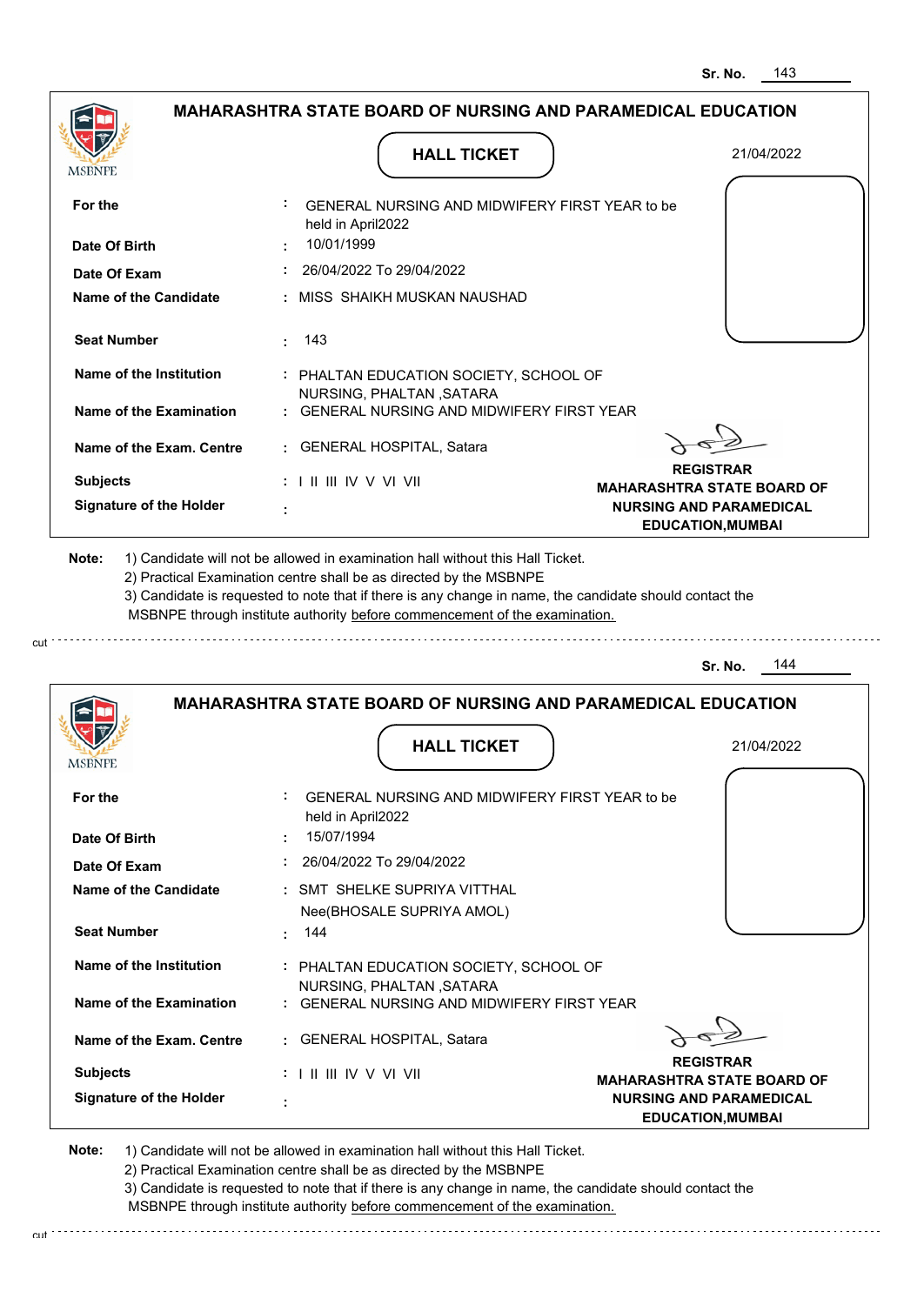|                                |                                                                                                                                                   | Sr. No.<br>145                                                      |
|--------------------------------|---------------------------------------------------------------------------------------------------------------------------------------------------|---------------------------------------------------------------------|
|                                | <b>MAHARASHTRA STATE BOARD OF NURSING AND PARAMEDICAL EDUCATION</b>                                                                               |                                                                     |
| MSBNPE                         | <b>HALL TICKET</b>                                                                                                                                | 21/04/2022                                                          |
| For the                        | GENERAL NURSING AND MIDWIFERY FIRST YEAR to be<br>held in April2022                                                                               |                                                                     |
| Date Of Birth                  | 31/01/1989                                                                                                                                        |                                                                     |
| Date Of Exam                   | 26/04/2022 To 29/04/2022                                                                                                                          |                                                                     |
| Name of the Candidate          | MISS SORATE ARCHANA JIVANDAS                                                                                                                      |                                                                     |
| <b>Seat Number</b>             | 145                                                                                                                                               |                                                                     |
| Name of the Institution        | : PHALTAN EDUCATION SOCIETY, SCHOOL OF                                                                                                            |                                                                     |
| Name of the Examination        | NURSING, PHALTAN, SATARA<br>GENERAL NURSING AND MIDWIFFRY FIRST YFAR                                                                              |                                                                     |
| Name of the Exam. Centre       | <b>GENERAL HOSPITAL, Satara</b>                                                                                                                   |                                                                     |
| <b>Subjects</b>                | : I II III IV V VI VII                                                                                                                            | <b>REGISTRAR</b>                                                    |
| <b>Signature of the Holder</b> |                                                                                                                                                   | <b>MAHARASHTRA STATE BOARD OF</b><br><b>NURSING AND PARAMEDICAL</b> |
|                                | MSBNPE through institute authority before commencement of the examination.<br><b>MAHARASHTRA STATE BOARD OF NURSING AND PARAMEDICAL EDUCATION</b> | 146<br>Sr. No.                                                      |
| <b>MSBNPE</b>                  | <b>HALL TICKET</b>                                                                                                                                | 21/04/2022                                                          |
| For the                        | ÷<br>GENERAL NURSING AND MIDWIFERY FIRST YEAR to be<br>held in April2022                                                                          |                                                                     |
| Date Of Birth                  | 26/08/1992                                                                                                                                        |                                                                     |
| Date Of Exam                   | 26/04/2022 To 29/04/2022                                                                                                                          |                                                                     |
| <b>Name of the Candidate</b>   | : SMT TARADE ASHWINI SHAMRAO                                                                                                                      |                                                                     |
| <b>Seat Number</b>             | Nee(BARKADE ASHIWINI JIJABA)<br>146                                                                                                               |                                                                     |
| Name of the Institution        | : PHALTAN EDUCATION SOCIETY, SCHOOL OF<br>NURSING, PHALTAN, SATARA                                                                                |                                                                     |
| <b>Name of the Examination</b> | <b>GENERAL NURSING AND MIDWIFERY FIRST YEAR</b>                                                                                                   |                                                                     |
| Name of the Exam. Centre       | GENERAL HOSPITAL, Satara                                                                                                                          |                                                                     |
| <b>Subjects</b>                | : I II III IV V VI VII                                                                                                                            | <b>REGISTRAR</b><br><b>MAHARASHTRA STATE BOARD OF</b>               |
| <b>Signature of the Holder</b> |                                                                                                                                                   | <b>NURSING AND PARAMEDICAL</b>                                      |

cut

2) Practical Examination centre shall be as directed by the MSBNPE

3) Candidate is requested to note that if there is any change in name, the candidate should contact the MSBNPE through institute authority before commencement of the examination. cut

**EDUCATION,MUMBAI**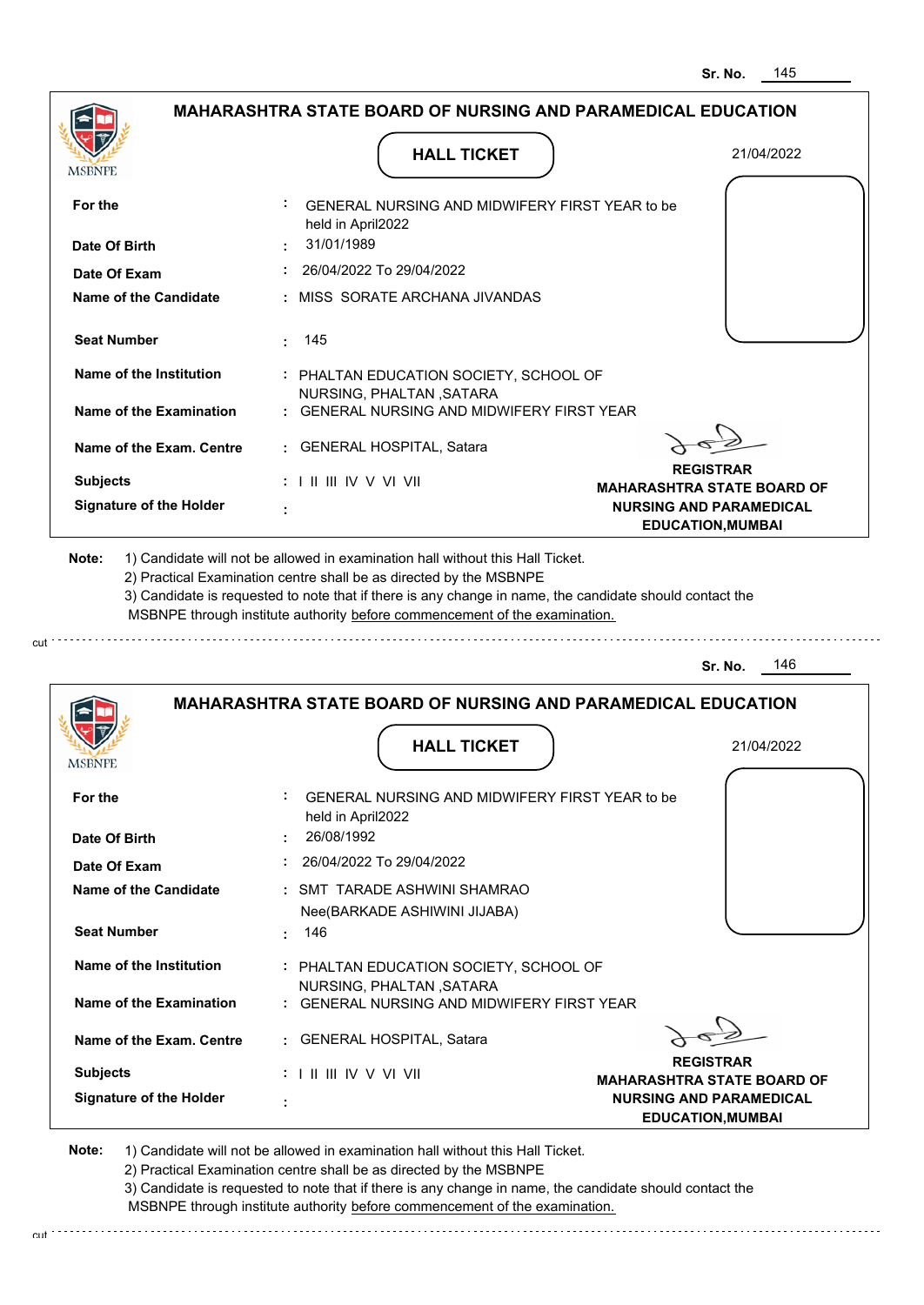| <b>MAHARASHTRA STATE BOARD OF NURSING AND PARAMEDICAL EDUCATION</b> |                                                                                                                                                                                                                                                                                                                                               |                                                                     |
|---------------------------------------------------------------------|-----------------------------------------------------------------------------------------------------------------------------------------------------------------------------------------------------------------------------------------------------------------------------------------------------------------------------------------------|---------------------------------------------------------------------|
| MSBNPE                                                              | <b>HALL TICKET</b>                                                                                                                                                                                                                                                                                                                            | 21/04/2022                                                          |
| For the                                                             | GENERAL NURSING AND MIDWIFERY FIRST YEAR to be                                                                                                                                                                                                                                                                                                |                                                                     |
|                                                                     | held in April2022                                                                                                                                                                                                                                                                                                                             |                                                                     |
| Date Of Birth                                                       | 08/03/1993                                                                                                                                                                                                                                                                                                                                    |                                                                     |
| Date Of Exam                                                        | : 26/04/2022 To 29/04/2022                                                                                                                                                                                                                                                                                                                    |                                                                     |
| <b>Name of the Candidate</b>                                        | : SMT AWALE KAJAL TUKARAM<br>Nee(CHAVAN KAJAL SUDHIR)                                                                                                                                                                                                                                                                                         |                                                                     |
| <b>Seat Number</b>                                                  | $\cdot$ 147                                                                                                                                                                                                                                                                                                                                   |                                                                     |
| Name of the Institution                                             | : RAJMATA NURSING SCHOOL, SATARA                                                                                                                                                                                                                                                                                                              |                                                                     |
| Name of the Examination                                             | : GENERAL NURSING AND MIDWIFERY FIRST YEAR                                                                                                                                                                                                                                                                                                    |                                                                     |
| Name of the Exam. Centre                                            | : GENERAL HOSPITAL, Satara                                                                                                                                                                                                                                                                                                                    |                                                                     |
| <b>Subjects</b>                                                     | $: 1 \mathbb{H} \mathbb{H} \mathbb{W} \vee \mathbb{V} \mathbb{V} \mathbb{H}$                                                                                                                                                                                                                                                                  | <b>REGISTRAR</b>                                                    |
| <b>Signature of the Holder</b>                                      |                                                                                                                                                                                                                                                                                                                                               | <b>MAHARASHTRA STATE BOARD OF</b><br><b>NURSING AND PARAMEDICAL</b> |
|                                                                     |                                                                                                                                                                                                                                                                                                                                               |                                                                     |
|                                                                     | 1) Candidate will not be allowed in examination hall without this Hall Ticket.<br>2) Practical Examination centre shall be as directed by the MSBNPE<br>3) Candidate is requested to note that if there is any change in name, the candidate should contact the<br>MSBNPE through institute authority before commencement of the examination. | <b>EDUCATION, MUMBAI</b>                                            |
|                                                                     |                                                                                                                                                                                                                                                                                                                                               | 148<br>Sr. No.                                                      |
|                                                                     | <b>MAHARASHTRA STATE BOARD OF NURSING AND PARAMEDICAL EDUCATION</b>                                                                                                                                                                                                                                                                           |                                                                     |
|                                                                     | <b>HALL TICKET</b>                                                                                                                                                                                                                                                                                                                            | 21/04/2022                                                          |
|                                                                     | GENERAL NURSING AND MIDWIFERY FIRST YEAR to be                                                                                                                                                                                                                                                                                                |                                                                     |
|                                                                     | held in April2022<br>05/01/1998                                                                                                                                                                                                                                                                                                               |                                                                     |
| Note:<br><b>MSBNPE</b><br>For the<br>Date Of Birth<br>Date Of Exam  | 26/04/2022 To 29/04/2022                                                                                                                                                                                                                                                                                                                      |                                                                     |
|                                                                     | : MISS AWALE POOJA SAMBHAJI                                                                                                                                                                                                                                                                                                                   |                                                                     |
| <b>Name of the Candidate</b><br><b>Seat Number</b>                  | 148                                                                                                                                                                                                                                                                                                                                           |                                                                     |
| Name of the Institution                                             | : RAJMATA NURSING SCHOOL, SATARA                                                                                                                                                                                                                                                                                                              |                                                                     |
| Name of the Examination                                             | : GENERAL NURSING AND MIDWIFERY FIRST YEAR                                                                                                                                                                                                                                                                                                    |                                                                     |

 **:**

cut.

2) Practical Examination centre shall be as directed by the MSBNPE

3) Candidate is requested to note that if there is any change in name, the candidate should contact the MSBNPE through institute authority before commencement of the examination.

**EDUCATION,MUMBAI**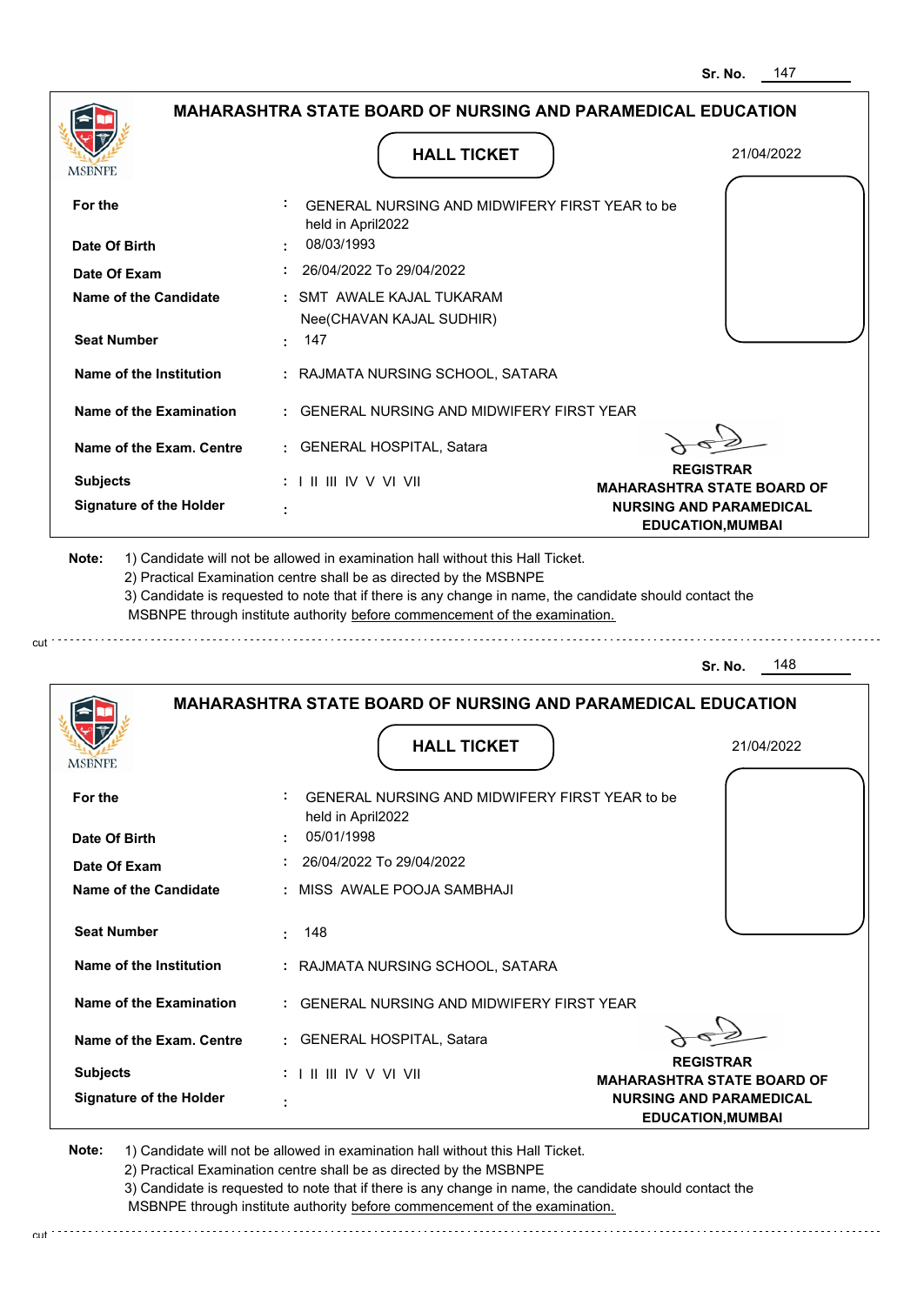|                                                                                | <b>MAHARASHTRA STATE BOARD OF NURSING AND PARAMEDICAL EDUCATION</b>                                                                                                                                                                                         |                                                            |
|--------------------------------------------------------------------------------|-------------------------------------------------------------------------------------------------------------------------------------------------------------------------------------------------------------------------------------------------------------|------------------------------------------------------------|
| <b>MSBNPE</b>                                                                  | <b>HALL TICKET</b>                                                                                                                                                                                                                                          | 21/04/2022                                                 |
| For the                                                                        | <b>GENERAL NURSING AND MIDWIFERY FIRST YEAR to be</b><br>held in April2022                                                                                                                                                                                  |                                                            |
| Date Of Birth                                                                  | 04/11/2001                                                                                                                                                                                                                                                  |                                                            |
| Date Of Exam                                                                   | 26/04/2022 To 29/04/2022                                                                                                                                                                                                                                    |                                                            |
| Name of the Candidate                                                          | : MISS BHOSALE KAJAL PRAVIN                                                                                                                                                                                                                                 |                                                            |
| <b>Seat Number</b>                                                             | : 149                                                                                                                                                                                                                                                       |                                                            |
| Name of the Institution                                                        | : RAJMATA NURSING SCHOOL, SATARA                                                                                                                                                                                                                            |                                                            |
| Name of the Examination                                                        | : GENERAL NURSING AND MIDWIFERY FIRST YEAR                                                                                                                                                                                                                  |                                                            |
| Name of the Exam. Centre                                                       | : GENERAL HOSPITAL, Satara                                                                                                                                                                                                                                  |                                                            |
| <b>Subjects</b>                                                                | $: 1 \mathbb{I}$ III IV V VI VII                                                                                                                                                                                                                            | <b>REGISTRAR</b><br><b>MAHARASHTRA STATE BOARD OF</b>      |
| <b>Signature of the Holder</b>                                                 |                                                                                                                                                                                                                                                             | <b>NURSING AND PARAMEDICAL</b><br><b>EDUCATION, MUMBAI</b> |
| 1) Candidate will not be allowed in examination hall without this Hall Ticket. | 2) Practical Examination centre shall be as directed by the MSBNPE<br>3) Candidate is requested to note that if there is any change in name, the candidate should contact the<br>MSBNPE through institute authority before commencement of the examination. |                                                            |
|                                                                                |                                                                                                                                                                                                                                                             | 150<br>Sr. No.                                             |
| <b>IMPDIAL</b>                                                                 | <b>MAHARASHTRA STATE BOARD OF NURSING AND PARAMEDICAL EDUCATION</b><br><b>HALL TICKET</b>                                                                                                                                                                   | 21/04/2022                                                 |
| For the                                                                        | GENERAL NURSING AND MIDWIFERY FIRST YEAR to be                                                                                                                                                                                                              |                                                            |
| Date Of Birth                                                                  | held in April2022<br>13/05/2001                                                                                                                                                                                                                             |                                                            |
| Date Of Exam                                                                   | 26/04/2022 To 29/04/2022                                                                                                                                                                                                                                    |                                                            |
| <b>Name of the Candidate</b>                                                   | : MISS BHOSALE RUTUJA LAXMAN                                                                                                                                                                                                                                |                                                            |
| <b>Seat Number</b>                                                             | 150                                                                                                                                                                                                                                                         |                                                            |
| Name of the Institution                                                        | : RAJMATA NURSING SCHOOL, SATARA                                                                                                                                                                                                                            |                                                            |
| Name of the Examination                                                        | : GENERAL NURSING AND MIDWIFERY FIRST YEAR                                                                                                                                                                                                                  |                                                            |
| Name of the Exam. Centre                                                       | : GENERAL HOSPITAL, Satara                                                                                                                                                                                                                                  |                                                            |
| <b>Subjects</b>                                                                | : I II III IV V VI VII                                                                                                                                                                                                                                      | <b>REGISTRAR</b><br><b>MAHARASHTRA STATE BOARD OF</b>      |

2) Practical Examination centre shall be as directed by the MSBNPE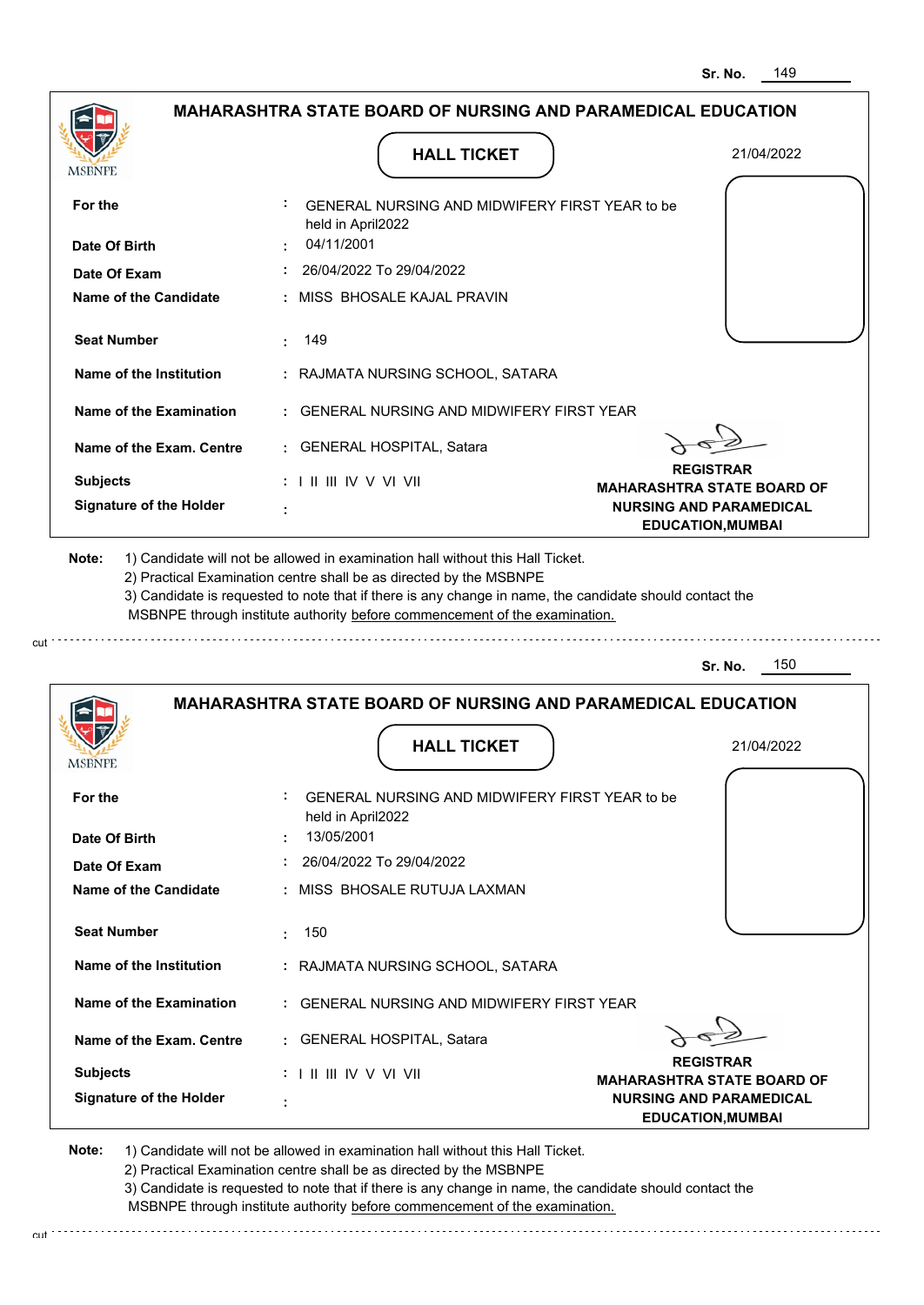|                                | <b>MAHARASHTRA STATE BOARD OF NURSING AND PARAMEDICAL EDUCATION</b>                                                                                                                                                                                         |                                                            |
|--------------------------------|-------------------------------------------------------------------------------------------------------------------------------------------------------------------------------------------------------------------------------------------------------------|------------------------------------------------------------|
| MSBNPE                         | <b>HALL TICKET</b>                                                                                                                                                                                                                                          | 21/04/2022                                                 |
| For the                        | : GENERAL NURSING AND MIDWIFERY FIRST YEAR to be<br>held in April2022                                                                                                                                                                                       |                                                            |
| Date Of Birth                  | 11/11/1992                                                                                                                                                                                                                                                  |                                                            |
| Date Of Exam                   | 26/04/2022 To 29/04/2022                                                                                                                                                                                                                                    |                                                            |
| <b>Name of the Candidate</b>   | : SMT BIRANJE ASHWINI MADHUKAR<br>Nee(BHIGARDEVE ASHWINI PRAKASH)                                                                                                                                                                                           |                                                            |
| <b>Seat Number</b>             | : 151                                                                                                                                                                                                                                                       |                                                            |
| Name of the Institution        | : RAJMATA NURSING SCHOOL, SATARA                                                                                                                                                                                                                            |                                                            |
| Name of the Examination        | : GENERAL NURSING AND MIDWIFERY FIRST YEAR                                                                                                                                                                                                                  |                                                            |
| Name of the Exam. Centre       | : GENERAL HOSPITAL, Satara                                                                                                                                                                                                                                  | <b>REGISTRAR</b>                                           |
| <b>Subjects</b>                | $: 1 \parallel \parallel \parallel$ IV V VI VII                                                                                                                                                                                                             | <b>MAHARASHTRA STATE BOARD OF</b>                          |
| <b>Signature of the Holder</b> |                                                                                                                                                                                                                                                             |                                                            |
|                                | 1) Candidate will not be allowed in examination hall without this Hall Ticket.                                                                                                                                                                              | <b>NURSING AND PARAMEDICAL</b><br><b>EDUCATION, MUMBAI</b> |
| Note:                          | 2) Practical Examination centre shall be as directed by the MSBNPE<br>3) Candidate is requested to note that if there is any change in name, the candidate should contact the<br>MSBNPE through institute authority before commencement of the examination. |                                                            |
|                                |                                                                                                                                                                                                                                                             | 152<br>Sr. No.                                             |
|                                | <b>MAHARASHTRA STATE BOARD OF NURSING AND PARAMEDICAL EDUCATION</b>                                                                                                                                                                                         |                                                            |
| <b>MSBNFE</b>                  | <b>HALL TICKET</b>                                                                                                                                                                                                                                          | 21/04/2022                                                 |
| For the                        | GENERAL NURSING AND MIDWIFERY FIRST YEAR to be<br>held in April2022                                                                                                                                                                                         |                                                            |
| Date Of Birth                  | 19/12/1992                                                                                                                                                                                                                                                  |                                                            |
| Date Of Exam                   | 26/04/2022 To 29/04/2022                                                                                                                                                                                                                                    |                                                            |
| <b>Name of the Candidate</b>   | : MR CHAVAN KIRAN BALASO                                                                                                                                                                                                                                    |                                                            |

**Name of the Examination :** GENERAL NURSING AND MIDWIFERY FIRST YEAR

**Name of the Exam. Centre :** GENERAL HOSPITAL, Satara

 **:**

**Signature of the Holder Subjects :** I II III IV V VI VII **REGISTRAR**

**MAHARASHTRA STATE BOARD OF NURSING AND PARAMEDICAL EDUCATION,MUMBAI**

**Note:**  1) Candidate will not be allowed in examination hall without this Hall Ticket.

2) Practical Examination centre shall be as directed by the MSBNPE

3) Candidate is requested to note that if there is any change in name, the candidate should contact the MSBNPE through institute authority before commencement of the examination.

cut de contra a construction de construction de construction de construction de construction de construction de construction de construction de construction de construction de construction de construction de construction d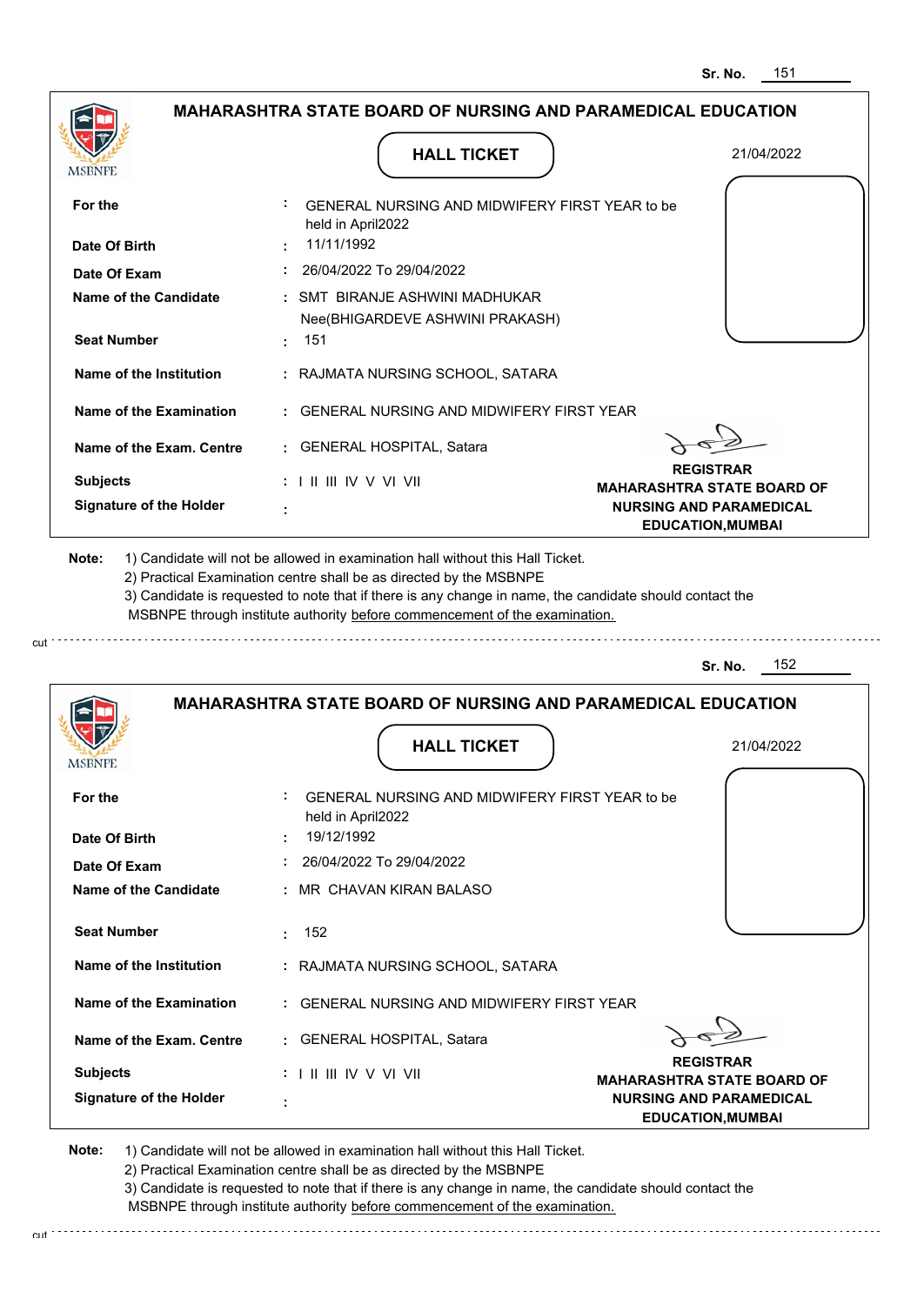|                                                                                                                                                                                                       | <b>MAHARASHTRA STATE BOARD OF NURSING AND PARAMEDICAL EDUCATION</b>                                                                                                                                                                                                                                                                           |                                                                                                 |
|-------------------------------------------------------------------------------------------------------------------------------------------------------------------------------------------------------|-----------------------------------------------------------------------------------------------------------------------------------------------------------------------------------------------------------------------------------------------------------------------------------------------------------------------------------------------|-------------------------------------------------------------------------------------------------|
|                                                                                                                                                                                                       |                                                                                                                                                                                                                                                                                                                                               |                                                                                                 |
| <b>MSBNPE</b>                                                                                                                                                                                         | <b>HALL TICKET</b>                                                                                                                                                                                                                                                                                                                            | 21/04/2022                                                                                      |
| For the                                                                                                                                                                                               | GENERAL NURSING AND MIDWIFERY FIRST YEAR to be<br>held in April2022                                                                                                                                                                                                                                                                           |                                                                                                 |
| Date Of Birth                                                                                                                                                                                         | 17/06/1996                                                                                                                                                                                                                                                                                                                                    |                                                                                                 |
| Date Of Exam                                                                                                                                                                                          | 26/04/2022 To 29/04/2022                                                                                                                                                                                                                                                                                                                      |                                                                                                 |
| Name of the Candidate                                                                                                                                                                                 | : MISS CHAVAN PRIYANKA DASHRATH                                                                                                                                                                                                                                                                                                               |                                                                                                 |
| <b>Seat Number</b>                                                                                                                                                                                    | 153<br>t.                                                                                                                                                                                                                                                                                                                                     |                                                                                                 |
| Name of the Institution                                                                                                                                                                               | : RAJMATA NURSING SCHOOL, SATARA                                                                                                                                                                                                                                                                                                              |                                                                                                 |
| Name of the Examination                                                                                                                                                                               | : GENERAL NURSING AND MIDWIFERY FIRST YEAR                                                                                                                                                                                                                                                                                                    |                                                                                                 |
| Name of the Exam. Centre                                                                                                                                                                              | : GENERAL HOSPITAL, Satara                                                                                                                                                                                                                                                                                                                    |                                                                                                 |
| <b>Subjects</b>                                                                                                                                                                                       | $: 1 \parallel \parallel \parallel$ IV V VI VII                                                                                                                                                                                                                                                                                               | <b>REGISTRAR</b>                                                                                |
| <b>Signature of the Holder</b>                                                                                                                                                                        |                                                                                                                                                                                                                                                                                                                                               | <b>MAHARASHTRA STATE BOARD OF</b><br><b>NURSING AND PARAMEDICAL</b><br><b>EDUCATION, MUMBAI</b> |
| Note:                                                                                                                                                                                                 | 1) Candidate will not be allowed in examination hall without this Hall Ticket.<br>2) Practical Examination centre shall be as directed by the MSBNPE<br>3) Candidate is requested to note that if there is any change in name, the candidate should contact the<br>MSBNPE through institute authority before commencement of the examination. | 154<br>Sr. No.                                                                                  |
|                                                                                                                                                                                                       | <b>MAHARASHTRA STATE BOARD OF NURSING AND PARAMEDICAL EDUCATION</b>                                                                                                                                                                                                                                                                           |                                                                                                 |
|                                                                                                                                                                                                       | <b>HALL TICKET</b>                                                                                                                                                                                                                                                                                                                            | 21/04/2022                                                                                      |
|                                                                                                                                                                                                       | <b>GENERAL NURSING AND MIDWIFERY FIRST YEAR to be</b><br>held in April2022                                                                                                                                                                                                                                                                    |                                                                                                 |
|                                                                                                                                                                                                       | 03/03/1977                                                                                                                                                                                                                                                                                                                                    |                                                                                                 |
|                                                                                                                                                                                                       | $: 26/04/2022$ To 29/04/2022                                                                                                                                                                                                                                                                                                                  |                                                                                                 |
|                                                                                                                                                                                                       | : MISS DEORE YOJANA NANAJI                                                                                                                                                                                                                                                                                                                    |                                                                                                 |
|                                                                                                                                                                                                       | : 154                                                                                                                                                                                                                                                                                                                                         |                                                                                                 |
|                                                                                                                                                                                                       | : RAJMATA NURSING SCHOOL, SATARA                                                                                                                                                                                                                                                                                                              |                                                                                                 |
|                                                                                                                                                                                                       | : GENERAL NURSING AND MIDWIFERY FIRST YEAR                                                                                                                                                                                                                                                                                                    |                                                                                                 |
|                                                                                                                                                                                                       | : GENERAL HOSPITAL, Satara                                                                                                                                                                                                                                                                                                                    |                                                                                                 |
| MSBNF<br>For the<br>Date Of Birth<br>Date Of Exam<br>Name of the Candidate<br><b>Seat Number</b><br>Name of the Institution<br>Name of the Examination<br>Name of the Exam. Centre<br><b>Subjects</b> | $: 1 \parallel \parallel \parallel$ IV V VI VII                                                                                                                                                                                                                                                                                               | <b>REGISTRAR</b><br><b>MAHARASHTRA STATE BOARD OF</b>                                           |

2) Practical Examination centre shall be as directed by the MSBNPE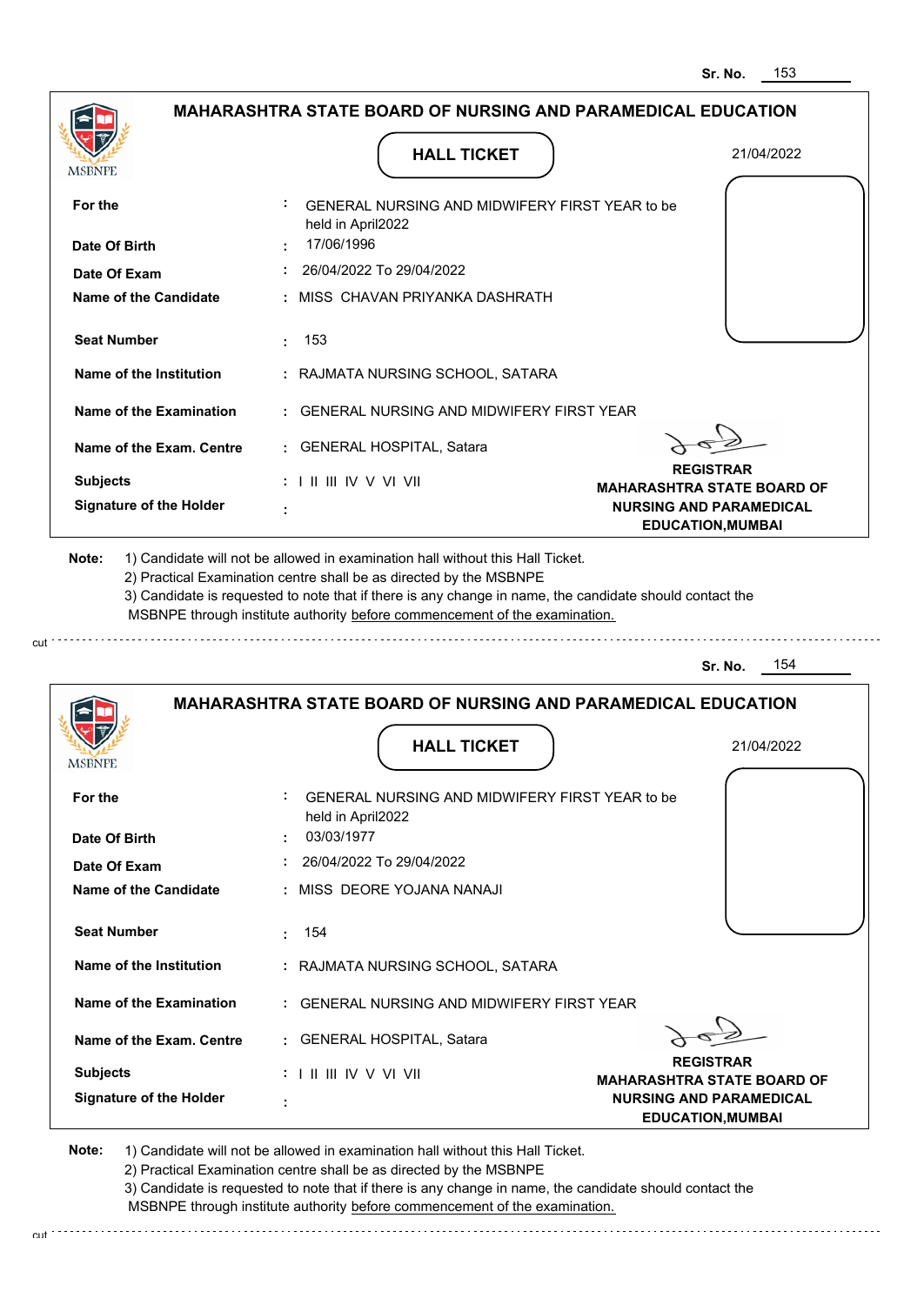|                                                   |                                                                                                                                                                                       | 155<br>Sr. No.                                                                          |
|---------------------------------------------------|---------------------------------------------------------------------------------------------------------------------------------------------------------------------------------------|-----------------------------------------------------------------------------------------|
|                                                   | <b>MAHARASHTRA STATE BOARD OF NURSING AND PARAMEDICAL EDUCATION</b>                                                                                                                   |                                                                                         |
| <b>MSBNPE</b>                                     | <b>HALL TICKET</b>                                                                                                                                                                    | 21/04/2022                                                                              |
| For the                                           | GENERAL NURSING AND MIDWIFERY FIRST YEAR to be<br>held in April2022                                                                                                                   |                                                                                         |
| Date Of Birth                                     | 17/07/1988                                                                                                                                                                            |                                                                                         |
| Date Of Exam                                      | 26/04/2022 To 29/04/2022                                                                                                                                                              |                                                                                         |
| <b>Name of the Candidate</b>                      | MR DHAWAD NATHA JAGANNATH                                                                                                                                                             |                                                                                         |
| <b>Seat Number</b>                                | 155<br>÷                                                                                                                                                                              |                                                                                         |
| Name of the Institution                           | : RAJMATA NURSING SCHOOL, SATARA                                                                                                                                                      |                                                                                         |
| <b>Name of the Examination</b>                    | <b>GENERAL NURSING AND MIDWIFERY FIRST YEAR</b>                                                                                                                                       |                                                                                         |
| Name of the Exam. Centre                          | : GENERAL HOSPITAL, Satara                                                                                                                                                            |                                                                                         |
| <b>Subjects</b><br><b>Signature of the Holder</b> | : I II III IV V VI VII                                                                                                                                                                | <b>REGISTRAR</b><br><b>MAHARASHTRA STATE BOARD OF</b><br><b>NURSING AND PARAMEDICAL</b> |
|                                                   |                                                                                                                                                                                       | <b>EDUCATION, MUMBAI</b>                                                                |
|                                                   | 3) Candidate is requested to note that if there is any change in name, the candidate should contact the<br>MSBNPE through institute authority before commencement of the examination. | 156<br>Sr. No.                                                                          |
|                                                   | <b>MAHARASHTRA STATE BOARD OF NURSING AND PARAMEDICAL EDUCATION</b>                                                                                                                   |                                                                                         |
| <b>IMODIAL L</b>                                  | <b>HALL TICKET</b>                                                                                                                                                                    | 21/04/2022                                                                              |
| For the                                           | GENERAL NURSING AND MIDWIFERY FIRST YEAR to be<br>held in April2022                                                                                                                   |                                                                                         |
| Date Of Birth                                     | 05/01/1994                                                                                                                                                                            |                                                                                         |
| Date Of Exam                                      | 26/04/2022 To 29/04/2022                                                                                                                                                              |                                                                                         |
| <b>Name of the Candidate</b>                      | MISS DOKE VIDYA DILIP                                                                                                                                                                 |                                                                                         |
| <b>Seat Number</b>                                | 156<br>÷                                                                                                                                                                              |                                                                                         |
| <b>Name of the Institution</b>                    | : RAJMATA NURSING SCHOOL, SATARA                                                                                                                                                      |                                                                                         |
| <b>Name of the Examination</b>                    | <b>GENERAL NURSING AND MIDWIFERY FIRST YEAR</b>                                                                                                                                       |                                                                                         |
| Name of the Exam. Centre                          | : GENERAL HOSPITAL, Satara                                                                                                                                                            |                                                                                         |
| <b>Subjects</b>                                   |                                                                                                                                                                                       | <b>REGISTRAR</b><br><b>MAHARASHTRA STATE BOARD OF</b>                                   |
| <b>Signature of the Holder</b>                    |                                                                                                                                                                                       | <b>NURSING AND PARAMEDICAL</b><br><b>EDUCATION, MUMBAI</b>                              |

cut

2) Practical Examination centre shall be as directed by the MSBNPE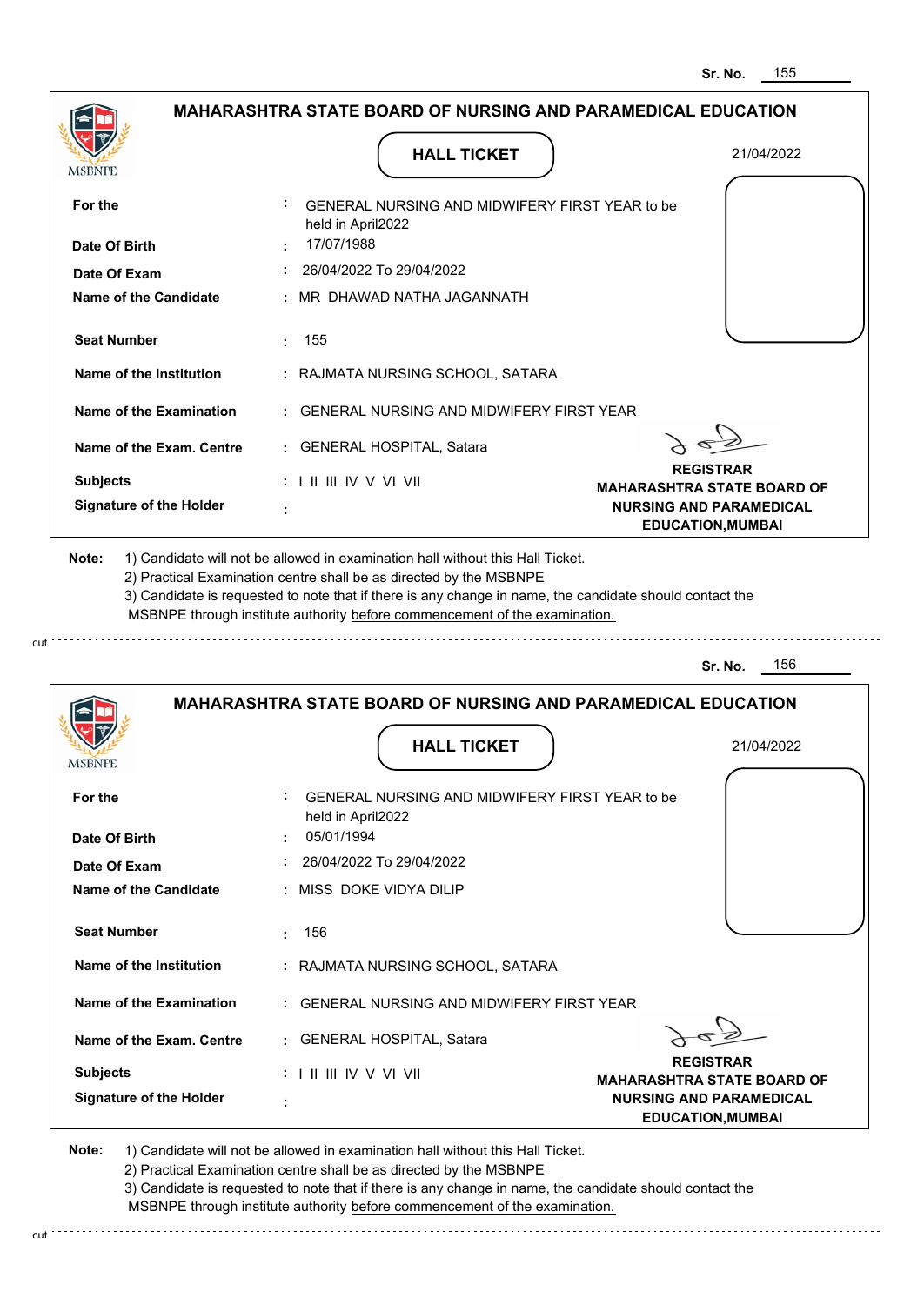|                                               | <b>MAHARASHTRA STATE BOARD OF NURSING AND PARAMEDICAL EDUCATION</b>                                                                                                                                                                                                                                                                           |                                                            |
|-----------------------------------------------|-----------------------------------------------------------------------------------------------------------------------------------------------------------------------------------------------------------------------------------------------------------------------------------------------------------------------------------------------|------------------------------------------------------------|
| MSBNPE                                        | <b>HALL TICKET</b>                                                                                                                                                                                                                                                                                                                            | 21/04/2022                                                 |
| For the                                       | GENERAL NURSING AND MIDWIFERY FIRST YEAR to be<br>held in April2022                                                                                                                                                                                                                                                                           |                                                            |
| Date Of Birth                                 | 31/08/1984                                                                                                                                                                                                                                                                                                                                    |                                                            |
| Date Of Exam                                  | $: 26/04/2022$ To 29/04/2022                                                                                                                                                                                                                                                                                                                  |                                                            |
| Name of the Candidate                         | : MISS GHATGE RUPALI JHON                                                                                                                                                                                                                                                                                                                     |                                                            |
| <b>Seat Number</b>                            | : 157                                                                                                                                                                                                                                                                                                                                         |                                                            |
| Name of the Institution                       | : RAJMATA NURSING SCHOOL, SATARA                                                                                                                                                                                                                                                                                                              |                                                            |
| Name of the Examination                       | : GENERAL NURSING AND MIDWIFERY FIRST YEAR                                                                                                                                                                                                                                                                                                    |                                                            |
| Name of the Exam. Centre                      | : GENERAL HOSPITAL, Satara                                                                                                                                                                                                                                                                                                                    |                                                            |
| <b>Subjects</b>                               | $: 1 \mathbb{I}$ III IIV V VI VII                                                                                                                                                                                                                                                                                                             | <b>REGISTRAR</b><br><b>MAHARASHTRA STATE BOARD OF</b>      |
| <b>Signature of the Holder</b>                |                                                                                                                                                                                                                                                                                                                                               | <b>NURSING AND PARAMEDICAL</b><br><b>EDUCATION, MUMBAI</b> |
|                                               | 1) Candidate will not be allowed in examination hall without this Hall Ticket.<br>2) Practical Examination centre shall be as directed by the MSBNPE<br>3) Candidate is requested to note that if there is any change in name, the candidate should contact the<br>MSBNPE through institute authority before commencement of the examination. |                                                            |
| Note:                                         |                                                                                                                                                                                                                                                                                                                                               | 158<br>Sr. No.                                             |
|                                               | <b>MAHARASHTRA STATE BOARD OF NURSING AND PARAMEDICAL EDUCATION</b><br><b>HALL TICKET</b>                                                                                                                                                                                                                                                     | 21/04/2022                                                 |
|                                               | GENERAL NURSING AND MIDWIFERY FIRST YEAR to be                                                                                                                                                                                                                                                                                                |                                                            |
|                                               | held in April2022                                                                                                                                                                                                                                                                                                                             |                                                            |
| <b>IMPDIAL</b><br>For the<br>Date Of Birth    | 21/11/2001                                                                                                                                                                                                                                                                                                                                    |                                                            |
| Date Of Exam                                  | 26/04/2022 To 29/04/2022                                                                                                                                                                                                                                                                                                                      |                                                            |
| <b>Name of the Candidate</b>                  | : MISS GORE SAKSHI CHAKRAPAN                                                                                                                                                                                                                                                                                                                  |                                                            |
|                                               | 158<br>÷.                                                                                                                                                                                                                                                                                                                                     |                                                            |
| Name of the Institution                       | : RAJMATA NURSING SCHOOL, SATARA                                                                                                                                                                                                                                                                                                              |                                                            |
| <b>Seat Number</b><br>Name of the Examination | : GENERAL NURSING AND MIDWIFERY FIRST YEAR                                                                                                                                                                                                                                                                                                    |                                                            |
|                                               | : GENERAL HOSPITAL, Satara                                                                                                                                                                                                                                                                                                                    |                                                            |
| Name of the Exam. Centre<br><b>Subjects</b>   | $: 1 \mathbb{H} \mathbb{H} \mathbb{N} \vee \mathbb{V} \mathbb{H}$                                                                                                                                                                                                                                                                             | <b>REGISTRAR</b><br><b>MAHARASHTRA STATE BOARD OF</b>      |

2) Practical Examination centre shall be as directed by the MSBNPE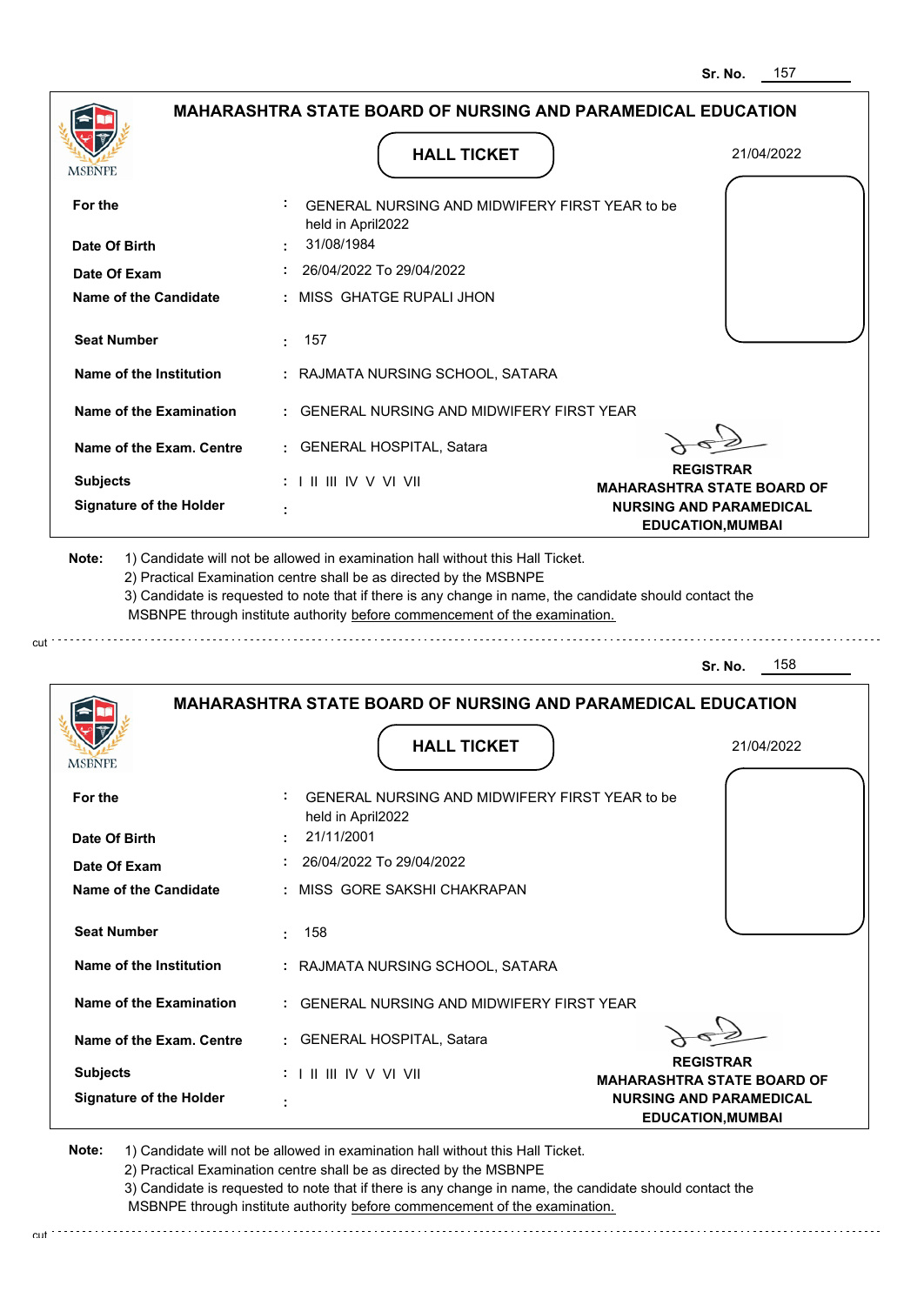|                                |                                                                                   | Sr. No.<br>159                                             |
|--------------------------------|-----------------------------------------------------------------------------------|------------------------------------------------------------|
|                                | <b>MAHARASHTRA STATE BOARD OF NURSING AND PARAMEDICAL EDUCATION</b>               |                                                            |
| <b>MSBNPE</b>                  | <b>HALL TICKET</b>                                                                | 21/04/2022                                                 |
| For the                        | GENERAL NURSING AND MIDWIFERY FIRST YEAR to be<br>held in April2022               |                                                            |
| Date Of Birth                  | 25/02/1997                                                                        |                                                            |
| Date Of Exam                   | 26/04/2022 To 29/04/2022                                                          |                                                            |
| Name of the Candidate          | : MISS ICHAKE PUNAM KANTARAM                                                      |                                                            |
| <b>Seat Number</b>             | 159                                                                               |                                                            |
| Name of the Institution        | : RAJMATA NURSING SCHOOL, SATARA                                                  |                                                            |
| Name of the Examination        | <b>GENERAL NURSING AND MIDWIFERY FIRST YEAR</b>                                   |                                                            |
| Name of the Exam. Centre       | : GENERAL HOSPITAL, Satara                                                        |                                                            |
| <b>Subjects</b>                | : I II III IV V VI VII                                                            | <b>REGISTRAR</b><br><b>MAHARASHTRA STATE BOARD OF</b>      |
| <b>Signature of the Holder</b> |                                                                                   | <b>NURSING AND PARAMEDICAL</b><br><b>EDUCATION, MUMBAI</b> |
|                                |                                                                                   | 160<br>Sr. No.                                             |
|                                | <b>MAHARASHTRA STATE BOARD OF NURSING AND PARAMEDICAL EDUCATION</b>               |                                                            |
|                                | <b>HALL TICKET</b>                                                                | 21/04/2022                                                 |
| For the<br>Date Of Birth       | GENERAL NURSING AND MIDWIFERY FIRST YEAR to be<br>held in April2022<br>05/04/1999 |                                                            |
| Date Of Exam                   | 26/04/2022 To 29/04/2022                                                          |                                                            |
| <b>Name of the Candidate</b>   | : MISS JAVARAT SANJIVANI CHANDRAKANT                                              |                                                            |
| <b>Seat Number</b>             | 160                                                                               |                                                            |
| <b>Name of the Institution</b> | : RAJMATA NURSING SCHOOL, SATARA                                                  |                                                            |
| <b>Name of the Examination</b> | : GENERAL NURSING AND MIDWIFERY FIRST YEAR                                        |                                                            |
| Name of the Exam. Centre       | : GENERAL HOSPITAL, Satara                                                        |                                                            |
| <b>Subjects</b>                |                                                                                   | <b>REGISTRAR</b><br><b>MAHARASHTRA STATE BOARD OF</b>      |
| <b>Signature of the Holder</b> |                                                                                   | <b>NURSING AND PARAMEDICAL</b><br><b>EDUCATION, MUMBAI</b> |
| Note:                          | 1) Candidate will not be allowed in examination hall without this Hall Ticket.    |                                                            |

cut

2) Practical Examination centre shall be as directed by the MSBNPE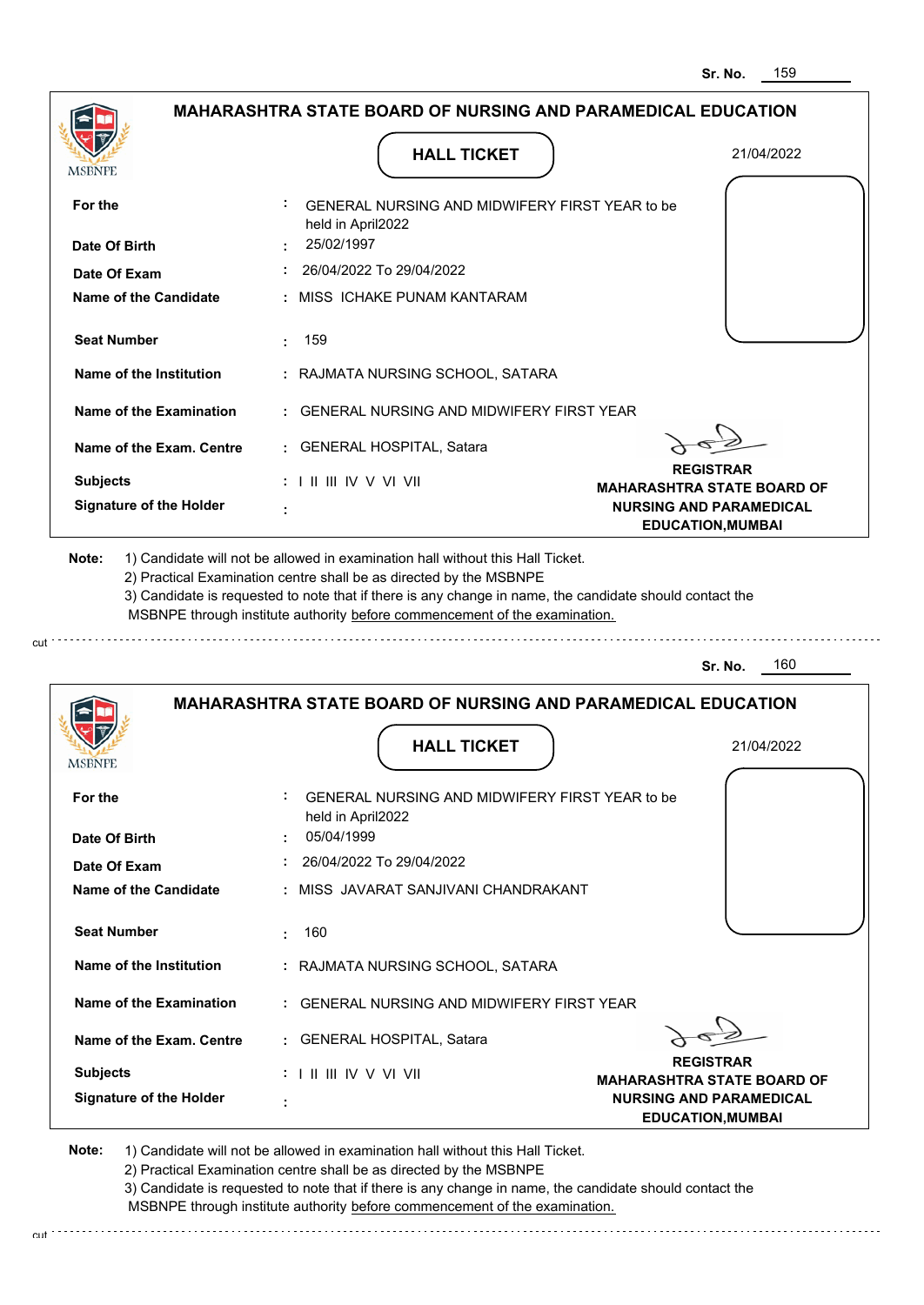|                                                   |                                                                                                                                                                                                                                                             | <b>MAHARASHTRA STATE BOARD OF NURSING AND PARAMEDICAL EDUCATION</b>                     |
|---------------------------------------------------|-------------------------------------------------------------------------------------------------------------------------------------------------------------------------------------------------------------------------------------------------------------|-----------------------------------------------------------------------------------------|
| <b>MSBNPE</b>                                     | <b>HALL TICKET</b>                                                                                                                                                                                                                                          | 21/04/2022                                                                              |
| For the                                           | GENERAL NURSING AND MIDWIFERY FIRST YEAR to be<br>held in April2022                                                                                                                                                                                         |                                                                                         |
| Date Of Birth                                     | : 25/08/1997                                                                                                                                                                                                                                                |                                                                                         |
| Date Of Exam                                      | $: 26/04/2022$ To 29/04/2022                                                                                                                                                                                                                                |                                                                                         |
| Name of the Candidate                             | : MISS KADAM KAJAL VITTHAL                                                                                                                                                                                                                                  |                                                                                         |
| <b>Seat Number</b>                                | : 161                                                                                                                                                                                                                                                       |                                                                                         |
| Name of the Institution                           | : RAJMATA NURSING SCHOOL, SATARA                                                                                                                                                                                                                            |                                                                                         |
| Name of the Examination                           | : GENERAL NURSING AND MIDWIFERY FIRST YEAR                                                                                                                                                                                                                  |                                                                                         |
| Name of the Exam. Centre                          | : GENERAL HOSPITAL, Satara                                                                                                                                                                                                                                  |                                                                                         |
| <b>Subjects</b>                                   | $: 1 \mathbb{H} \mathbb{H} \mathbb{W} \vee \mathbb{V} \mathbb{W}$                                                                                                                                                                                           | <b>REGISTRAR</b><br><b>MAHARASHTRA STATE BOARD OF</b>                                   |
| <b>Signature of the Holder</b>                    |                                                                                                                                                                                                                                                             | <b>NURSING AND PARAMEDICAL</b><br><b>EDUCATION, MUMBAI</b>                              |
|                                                   | 2) Practical Examination centre shall be as directed by the MSBNPE<br>3) Candidate is requested to note that if there is any change in name, the candidate should contact the<br>MSBNPE through institute authority before commencement of the examination. |                                                                                         |
|                                                   |                                                                                                                                                                                                                                                             | 162<br>Sr. No.                                                                          |
|                                                   | <b>MAHARASHTRA STATE BOARD OF NURSING AND PARAMEDICAL EDUCATION</b><br><b>HALL TICKET</b>                                                                                                                                                                   | 21/04/2022                                                                              |
|                                                   | GENERAL NURSING AND MIDWIFERY FIRST YEAR to be                                                                                                                                                                                                              |                                                                                         |
| For the<br>Date Of Birth                          | held in April2022<br>08/04/2000                                                                                                                                                                                                                             |                                                                                         |
| Date Of Exam                                      | 26/04/2022 To 29/04/2022                                                                                                                                                                                                                                    |                                                                                         |
| Name of the Candidate                             | : MISS KADAM AISHWARYA SHRIKANT                                                                                                                                                                                                                             |                                                                                         |
| <b>Seat Number</b>                                | : 162                                                                                                                                                                                                                                                       |                                                                                         |
| Name of the Institution                           | : RAJMATA NURSING SCHOOL, SATARA                                                                                                                                                                                                                            |                                                                                         |
| Name of the Examination                           | : GENERAL NURSING AND MIDWIFERY FIRST YEAR                                                                                                                                                                                                                  |                                                                                         |
| Name of the Exam. Centre                          | : GENERAL HOSPITAL, Satara                                                                                                                                                                                                                                  |                                                                                         |
| <b>Subjects</b><br><b>Signature of the Holder</b> | $: 1 \parallel \parallel \parallel$ IV V VI VII                                                                                                                                                                                                             | <b>REGISTRAR</b><br><b>MAHARASHTRA STATE BOARD OF</b><br><b>NURSING AND PARAMEDICAL</b> |

2) Practical Examination centre shall be as directed by the MSBNPE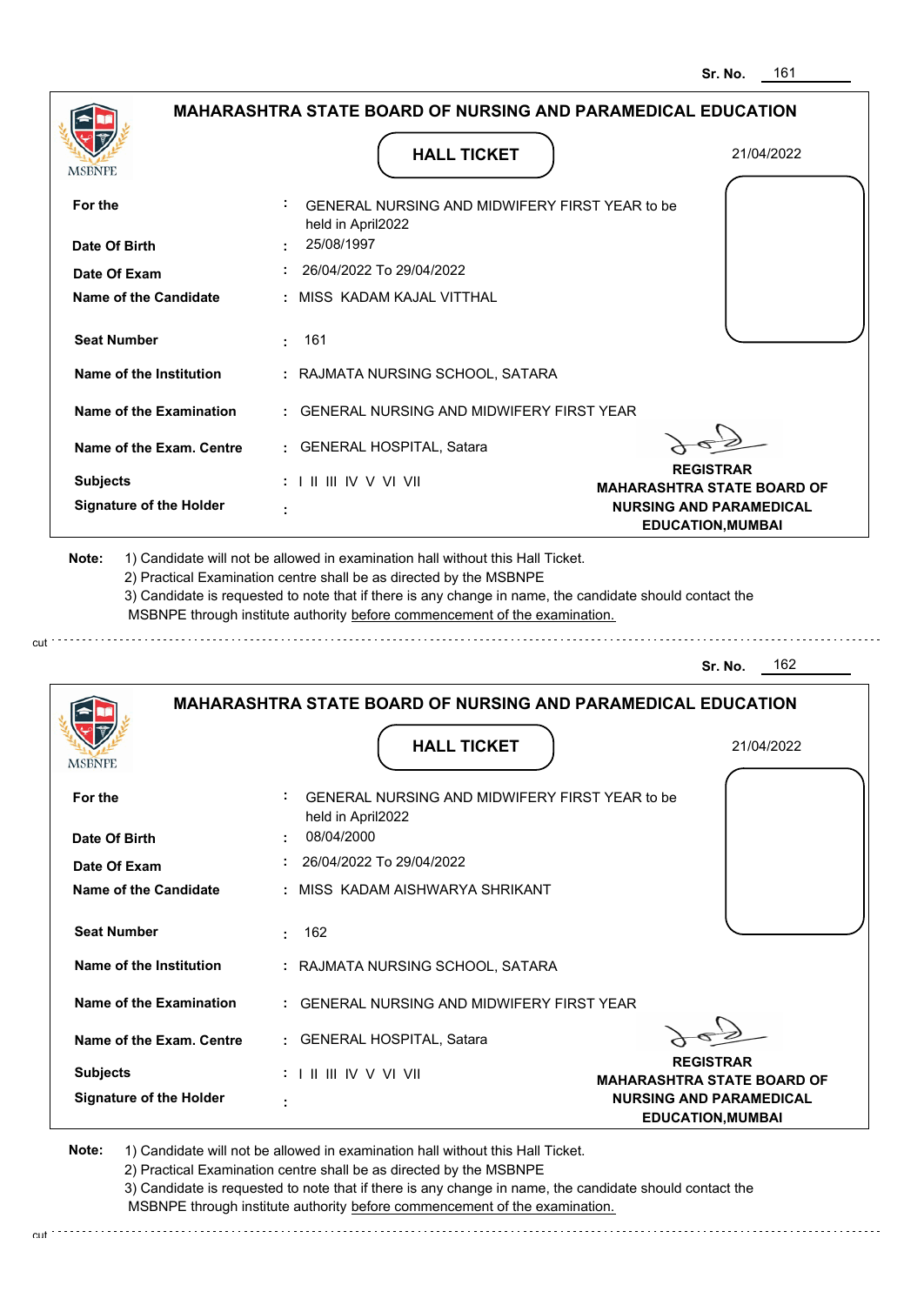|                                |                                                                                                                                                                                       | Sr. No.<br>163                                             |
|--------------------------------|---------------------------------------------------------------------------------------------------------------------------------------------------------------------------------------|------------------------------------------------------------|
|                                | <b>MAHARASHTRA STATE BOARD OF NURSING AND PARAMEDICAL EDUCATION</b>                                                                                                                   |                                                            |
| MSBNPE                         | <b>HALL TICKET</b>                                                                                                                                                                    | 21/04/2022                                                 |
| For the                        | GENERAL NURSING AND MIDWIFERY FIRST YEAR to be<br>held in April2022                                                                                                                   |                                                            |
| Date Of Birth                  | 03/03/1999                                                                                                                                                                            |                                                            |
| Date Of Exam                   | 26/04/2022 To 29/04/2022                                                                                                                                                              |                                                            |
| Name of the Candidate          | : MISS KADAM DEEPMALA DEEPAK                                                                                                                                                          |                                                            |
| <b>Seat Number</b>             | 163<br>÷                                                                                                                                                                              |                                                            |
| Name of the Institution        | : RAJMATA NURSING SCHOOL, SATARA                                                                                                                                                      |                                                            |
| <b>Name of the Examination</b> | <b>GENERAL NURSING AND MIDWIFERY FIRST YEAR</b>                                                                                                                                       |                                                            |
| Name of the Exam. Centre       | : GENERAL HOSPITAL, Satara                                                                                                                                                            |                                                            |
| <b>Subjects</b>                | : I II III IV V VI VII                                                                                                                                                                | <b>REGISTRAR</b><br><b>MAHARASHTRA STATE BOARD OF</b>      |
| <b>Signature of the Holder</b> |                                                                                                                                                                                       | <b>NURSING AND PARAMEDICAL</b><br><b>EDUCATION, MUMBAI</b> |
|                                | 3) Candidate is requested to note that if there is any change in name, the candidate should contact the<br>MSBNPE through institute authority before commencement of the examination. | 164                                                        |
|                                | <b>MAHARASHTRA STATE BOARD OF NURSING AND PARAMEDICAL EDUCATION</b>                                                                                                                   | Sr. No.                                                    |
|                                | <b>HALL TICKET</b>                                                                                                                                                                    | 21/04/2022                                                 |
| For the                        | GENERAL NURSING AND MIDWIFERY FIRST YEAR to be<br>held in April2022                                                                                                                   |                                                            |
| Date Of Birth                  | 22/10/1999                                                                                                                                                                            |                                                            |
| Date Of Exam                   | 26/04/2022 To 29/04/2022                                                                                                                                                              |                                                            |
| <b>Name of the Candidate</b>   | : MISS KADAM RUTUJA YASHWANT                                                                                                                                                          |                                                            |
| <b>Seat Number</b>             | 164                                                                                                                                                                                   |                                                            |
| <b>Name of the Institution</b> | : RAJMATA NURSING SCHOOL, SATARA                                                                                                                                                      |                                                            |
| <b>Name of the Examination</b> | : GENERAL NURSING AND MIDWIFERY FIRST YEAR                                                                                                                                            |                                                            |
| Name of the Exam. Centre       | : GENERAL HOSPITAL, Satara                                                                                                                                                            |                                                            |
| <b>Subjects</b>                |                                                                                                                                                                                       | <b>REGISTRAR</b><br><b>MAHARASHTRA STATE BOARD OF</b>      |
| <b>Signature of the Holder</b> |                                                                                                                                                                                       | <b>NURSING AND PARAMEDICAL</b><br><b>EDUCATION, MUMBAI</b> |
|                                |                                                                                                                                                                                       |                                                            |

cut

2) Practical Examination centre shall be as directed by the MSBNPE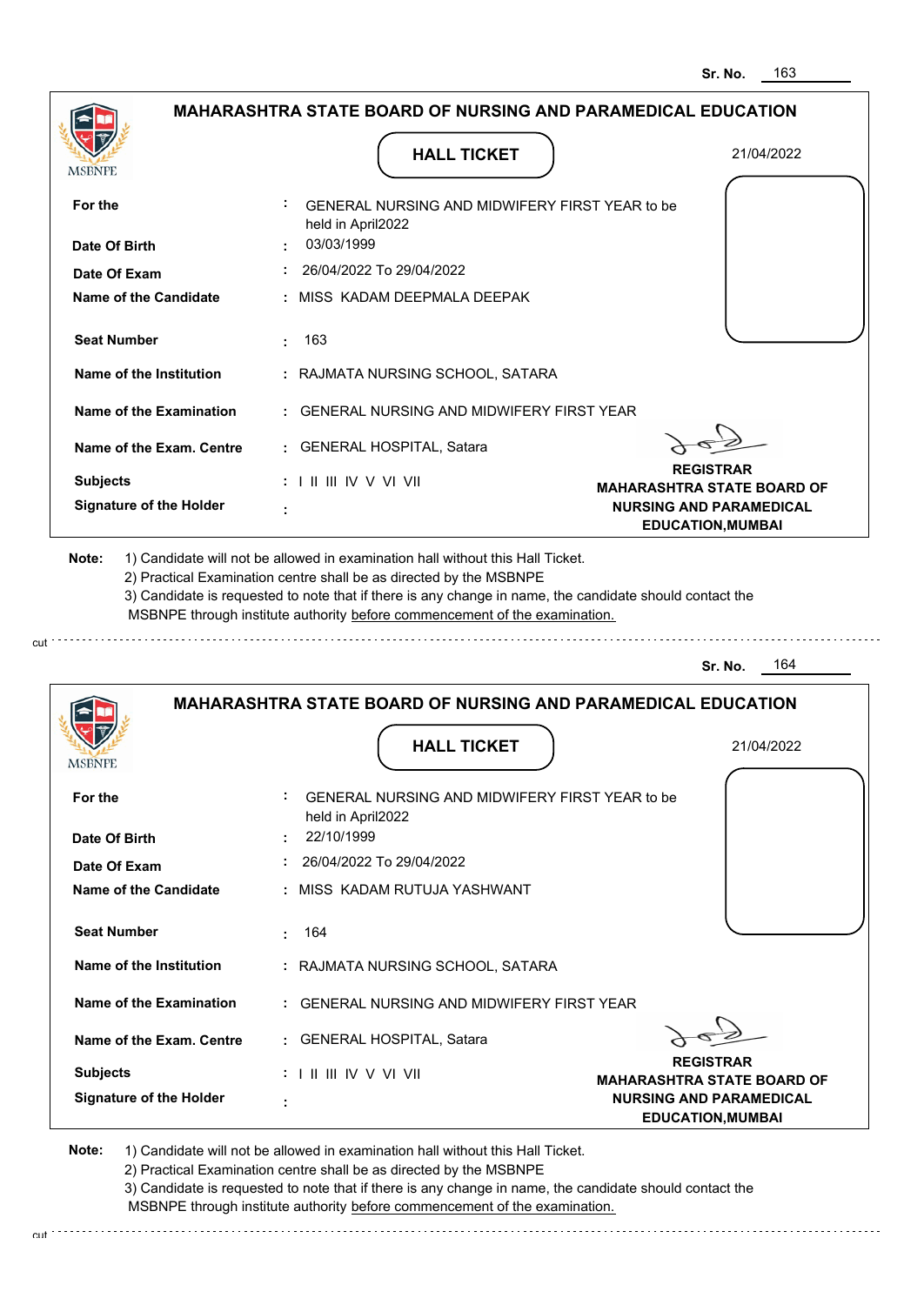|                                | <b>HALL TICKET</b>                                                                                                                                                                                                                                                                                                                            | 21/04/2022                                                 |
|--------------------------------|-----------------------------------------------------------------------------------------------------------------------------------------------------------------------------------------------------------------------------------------------------------------------------------------------------------------------------------------------|------------------------------------------------------------|
| <b>MSBNPE</b>                  |                                                                                                                                                                                                                                                                                                                                               |                                                            |
| For the                        | GENERAL NURSING AND MIDWIFERY FIRST YEAR to be<br>held in April2022                                                                                                                                                                                                                                                                           |                                                            |
| Date Of Birth                  | 29/11/2001                                                                                                                                                                                                                                                                                                                                    |                                                            |
| Date Of Exam                   | 26/04/2022 To 29/04/2022                                                                                                                                                                                                                                                                                                                      |                                                            |
| <b>Name of the Candidate</b>   | : MISS KAKADE JAYA BALASO                                                                                                                                                                                                                                                                                                                     |                                                            |
| <b>Seat Number</b>             | 165                                                                                                                                                                                                                                                                                                                                           |                                                            |
| Name of the Institution        | : RAJMATA NURSING SCHOOL, SATARA                                                                                                                                                                                                                                                                                                              |                                                            |
| Name of the Examination        | : GENERAL NURSING AND MIDWIFERY FIRST YEAR                                                                                                                                                                                                                                                                                                    |                                                            |
| Name of the Exam. Centre       | : GENERAL HOSPITAL, Satara                                                                                                                                                                                                                                                                                                                    |                                                            |
| <b>Subjects</b>                | $: 1 \parallel \parallel \parallel$ IV V VI VII                                                                                                                                                                                                                                                                                               | <b>REGISTRAR</b><br><b>MAHARASHTRA STATE BOARD OF</b>      |
| <b>Signature of the Holder</b> |                                                                                                                                                                                                                                                                                                                                               | <b>NURSING AND PARAMEDICAL</b><br><b>EDUCATION, MUMBAI</b> |
|                                | 1) Candidate will not be allowed in examination hall without this Hall Ticket.<br>2) Practical Examination centre shall be as directed by the MSBNPE<br>3) Candidate is requested to note that if there is any change in name, the candidate should contact the<br>MSBNPE through institute authority before commencement of the examination. | 166                                                        |
| Note:                          |                                                                                                                                                                                                                                                                                                                                               | Sr. No.                                                    |
|                                | <b>MAHARASHTRA STATE BOARD OF NURSING AND PARAMEDICAL EDUCATION</b>                                                                                                                                                                                                                                                                           |                                                            |
| MSBNPI                         | <b>HALL TICKET</b>                                                                                                                                                                                                                                                                                                                            | 21/04/2022                                                 |
| For the                        | GENERAL NURSING AND MIDWIFERY FIRST YEAR to be<br>held in April2022                                                                                                                                                                                                                                                                           |                                                            |
| Date Of Birth                  | 21/06/1991                                                                                                                                                                                                                                                                                                                                    |                                                            |
| Date Of Exam                   | $: 26/04/2022$ To 29/04/2022                                                                                                                                                                                                                                                                                                                  |                                                            |
| Name of the Candidate          | : SMT KALE PRATIBHA ANANDRAO                                                                                                                                                                                                                                                                                                                  |                                                            |
| <b>Seat Number</b>             | Nee(MISAL PRATIBHA SANJAY)<br>: 166                                                                                                                                                                                                                                                                                                           |                                                            |
| Name of the Institution        | : RAJMATA NURSING SCHOOL, SATARA                                                                                                                                                                                                                                                                                                              |                                                            |
| Name of the Examination        | : GENERAL NURSING AND MIDWIFERY FIRST YEAR                                                                                                                                                                                                                                                                                                    |                                                            |
| Name of the Exam. Centre       | : GENERAL HOSPITAL, Satara                                                                                                                                                                                                                                                                                                                    |                                                            |
| <b>Subjects</b>                | $: 1 \mathbb{I}$ III IIV V VI VII                                                                                                                                                                                                                                                                                                             | <b>REGISTRAR</b><br><b>MAHARASHTRA STATE BOARD OF</b>      |

3) Candidate is requested to note that if there is any change in name, the candidate should contact the

 MSBNPE through institute authority before commencement of the examination. cut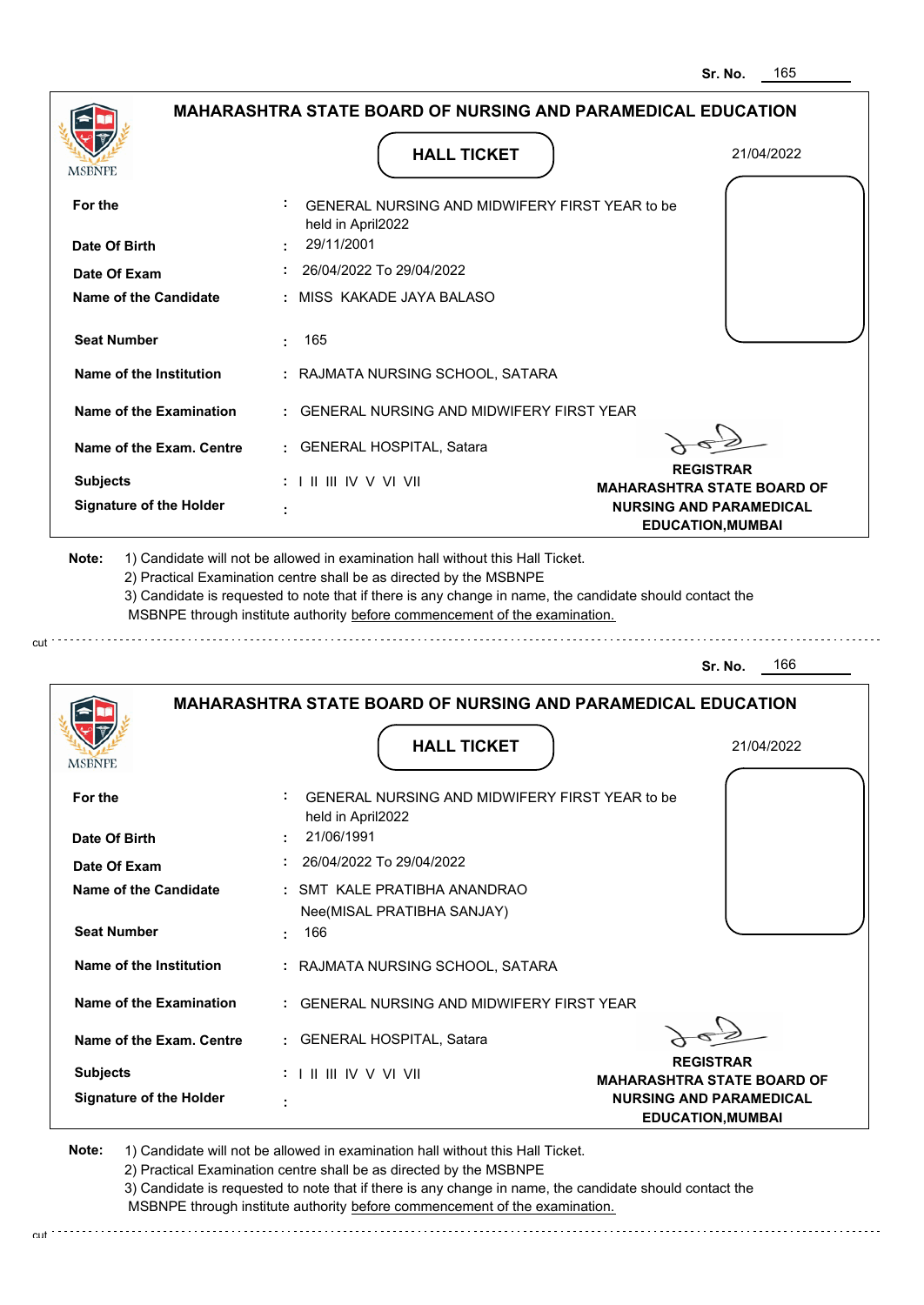|                                                           | <b>MAHARASHTRA STATE BOARD OF NURSING AND PARAMEDICAL EDUCATION</b>                                                                                                                                                                                                                                                                           |                                                            |
|-----------------------------------------------------------|-----------------------------------------------------------------------------------------------------------------------------------------------------------------------------------------------------------------------------------------------------------------------------------------------------------------------------------------------|------------------------------------------------------------|
| MSBNPE                                                    | <b>HALL TICKET</b>                                                                                                                                                                                                                                                                                                                            | 21/04/2022                                                 |
| For the                                                   | GENERAL NURSING AND MIDWIFERY FIRST YEAR to be<br>held in April2022                                                                                                                                                                                                                                                                           |                                                            |
| Date Of Birth                                             | 09/09/1998                                                                                                                                                                                                                                                                                                                                    |                                                            |
| Date Of Exam                                              | 26/04/2022 To 29/04/2022                                                                                                                                                                                                                                                                                                                      |                                                            |
| Name of the Candidate                                     | : MISS KAMBALE POONAM CHANDRAKANT                                                                                                                                                                                                                                                                                                             |                                                            |
| <b>Seat Number</b>                                        | : 167                                                                                                                                                                                                                                                                                                                                         |                                                            |
| Name of the Institution                                   | : RAJMATA NURSING SCHOOL, SATARA                                                                                                                                                                                                                                                                                                              |                                                            |
| Name of the Examination                                   | : GENERAL NURSING AND MIDWIFERY FIRST YEAR                                                                                                                                                                                                                                                                                                    |                                                            |
| Name of the Exam. Centre                                  | : GENERAL HOSPITAL, Satara                                                                                                                                                                                                                                                                                                                    |                                                            |
| <b>Subjects</b>                                           | $: 1 \mathbb{H} \mathbb{H} \mathbb{W} \vee \mathbb{V} \mathbb{V} \mathbb{H}$                                                                                                                                                                                                                                                                  | <b>REGISTRAR</b><br><b>MAHARASHTRA STATE BOARD OF</b>      |
| <b>Signature of the Holder</b>                            |                                                                                                                                                                                                                                                                                                                                               | <b>NURSING AND PARAMEDICAL</b><br><b>EDUCATION, MUMBAI</b> |
|                                                           | 1) Candidate will not be allowed in examination hall without this Hall Ticket.<br>2) Practical Examination centre shall be as directed by the MSBNPE<br>3) Candidate is requested to note that if there is any change in name, the candidate should contact the<br>MSBNPE through institute authority before commencement of the examination. |                                                            |
| Note:                                                     |                                                                                                                                                                                                                                                                                                                                               | 168<br>Sr. No.                                             |
| <b>IMPDIALE</b>                                           | <b>MAHARASHTRA STATE BOARD OF NURSING AND PARAMEDICAL EDUCATION</b><br><b>HALL TICKET</b>                                                                                                                                                                                                                                                     | 21/04/2022                                                 |
| For the                                                   | GENERAL NURSING AND MIDWIFERY FIRST YEAR to be<br>held in April2022                                                                                                                                                                                                                                                                           |                                                            |
|                                                           | 18/09/2001                                                                                                                                                                                                                                                                                                                                    |                                                            |
|                                                           | $: 26/04/2022$ To 29/04/2022<br>: MISS KAMBALE AKANKSHA ASHISH                                                                                                                                                                                                                                                                                |                                                            |
| <b>Seat Number</b>                                        | 168<br>÷.                                                                                                                                                                                                                                                                                                                                     |                                                            |
| Name of the Institution                                   | : RAJMATA NURSING SCHOOL, SATARA                                                                                                                                                                                                                                                                                                              |                                                            |
| Name of the Examination                                   | : GENERAL NURSING AND MIDWIFERY FIRST YEAR                                                                                                                                                                                                                                                                                                    |                                                            |
| Date Of Exam<br>Name of the Exam. Centre                  | : GENERAL HOSPITAL, Satara                                                                                                                                                                                                                                                                                                                    |                                                            |
| Date Of Birth<br>Name of the Candidate<br><b>Subjects</b> | : I II III IV V VI VII                                                                                                                                                                                                                                                                                                                        | <b>REGISTRAR</b><br><b>MAHARASHTRA STATE BOARD OF</b>      |

2) Practical Examination centre shall be as directed by the MSBNPE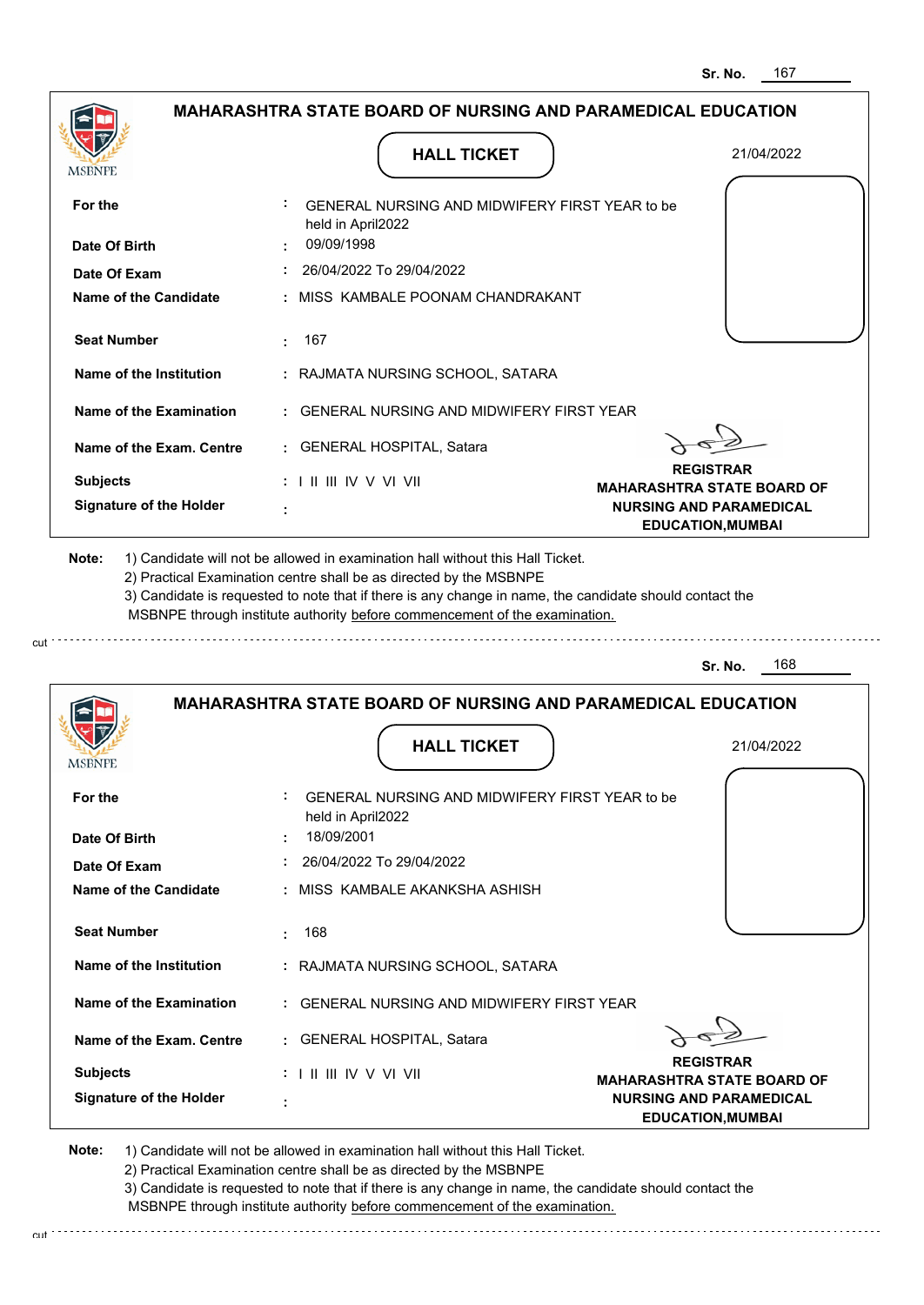| <b>MSBNPE</b>                                               | <b>HALL TICKET</b>                                                                                                                                                                                                                                                                                                                            | 21/04/2022                                                 |
|-------------------------------------------------------------|-----------------------------------------------------------------------------------------------------------------------------------------------------------------------------------------------------------------------------------------------------------------------------------------------------------------------------------------------|------------------------------------------------------------|
| For the                                                     | GENERAL NURSING AND MIDWIFERY FIRST YEAR to be<br>held in April2022                                                                                                                                                                                                                                                                           |                                                            |
| Date Of Birth                                               | 06/12/1995                                                                                                                                                                                                                                                                                                                                    |                                                            |
| Date Of Exam                                                | 26/04/2022 To 29/04/2022                                                                                                                                                                                                                                                                                                                      |                                                            |
| <b>Name of the Candidate</b>                                | : MISS KAMBALE SURAKSHA HARIDAS                                                                                                                                                                                                                                                                                                               |                                                            |
| <b>Seat Number</b>                                          | 169                                                                                                                                                                                                                                                                                                                                           |                                                            |
| Name of the Institution                                     | : RAJMATA NURSING SCHOOL, SATARA                                                                                                                                                                                                                                                                                                              |                                                            |
| Name of the Examination                                     | : GENERAL NURSING AND MIDWIFERY FIRST YEAR                                                                                                                                                                                                                                                                                                    |                                                            |
| Name of the Exam. Centre                                    | : GENERAL HOSPITAL, Satara                                                                                                                                                                                                                                                                                                                    |                                                            |
| <b>Subjects</b>                                             | $: 1 \mathbb{H} \mathbb{H} \mathbb{V} \vee \mathbb{V} \mathbb{H}$                                                                                                                                                                                                                                                                             | <b>REGISTRAR</b><br><b>MAHARASHTRA STATE BOARD OF</b>      |
| <b>Signature of the Holder</b>                              |                                                                                                                                                                                                                                                                                                                                               | <b>NURSING AND PARAMEDICAL</b><br><b>EDUCATION, MUMBAI</b> |
|                                                             | 1) Candidate will not be allowed in examination hall without this Hall Ticket.<br>2) Practical Examination centre shall be as directed by the MSBNPE<br>3) Candidate is requested to note that if there is any change in name, the candidate should contact the<br>MSBNPE through institute authority before commencement of the examination. | 170<br>Sr. No.                                             |
|                                                             | <b>MAHARASHTRA STATE BOARD OF NURSING AND PARAMEDICAL EDUCATION</b>                                                                                                                                                                                                                                                                           |                                                            |
|                                                             |                                                                                                                                                                                                                                                                                                                                               |                                                            |
| MSBNF                                                       | <b>HALL TICKET</b>                                                                                                                                                                                                                                                                                                                            | 21/04/2022                                                 |
|                                                             | GENERAL NURSING AND MIDWIFERY FIRST YEAR to be<br>held in April2022                                                                                                                                                                                                                                                                           |                                                            |
| For the<br>Date Of Birth                                    | 05/09/1986<br>26/04/2022 To 29/04/2022                                                                                                                                                                                                                                                                                                        |                                                            |
|                                                             | : MISS KAMBLE RUPALI NIVRUTTI                                                                                                                                                                                                                                                                                                                 |                                                            |
| Date Of Exam<br>Name of the Candidate<br><b>Seat Number</b> | : 170                                                                                                                                                                                                                                                                                                                                         |                                                            |
| Name of the Institution                                     | : RAJMATA NURSING SCHOOL, SATARA                                                                                                                                                                                                                                                                                                              |                                                            |
| Name of the Examination                                     | : GENERAL NURSING AND MIDWIFERY FIRST YEAR                                                                                                                                                                                                                                                                                                    |                                                            |
| Name of the Exam. Centre                                    | : GENERAL HOSPITAL, Satara                                                                                                                                                                                                                                                                                                                    |                                                            |
| <b>Subjects</b>                                             | $: 1 \parallel \parallel \parallel$ IV V VI VII                                                                                                                                                                                                                                                                                               | <b>REGISTRAR</b><br><b>MAHARASHTRA STATE BOARD OF</b>      |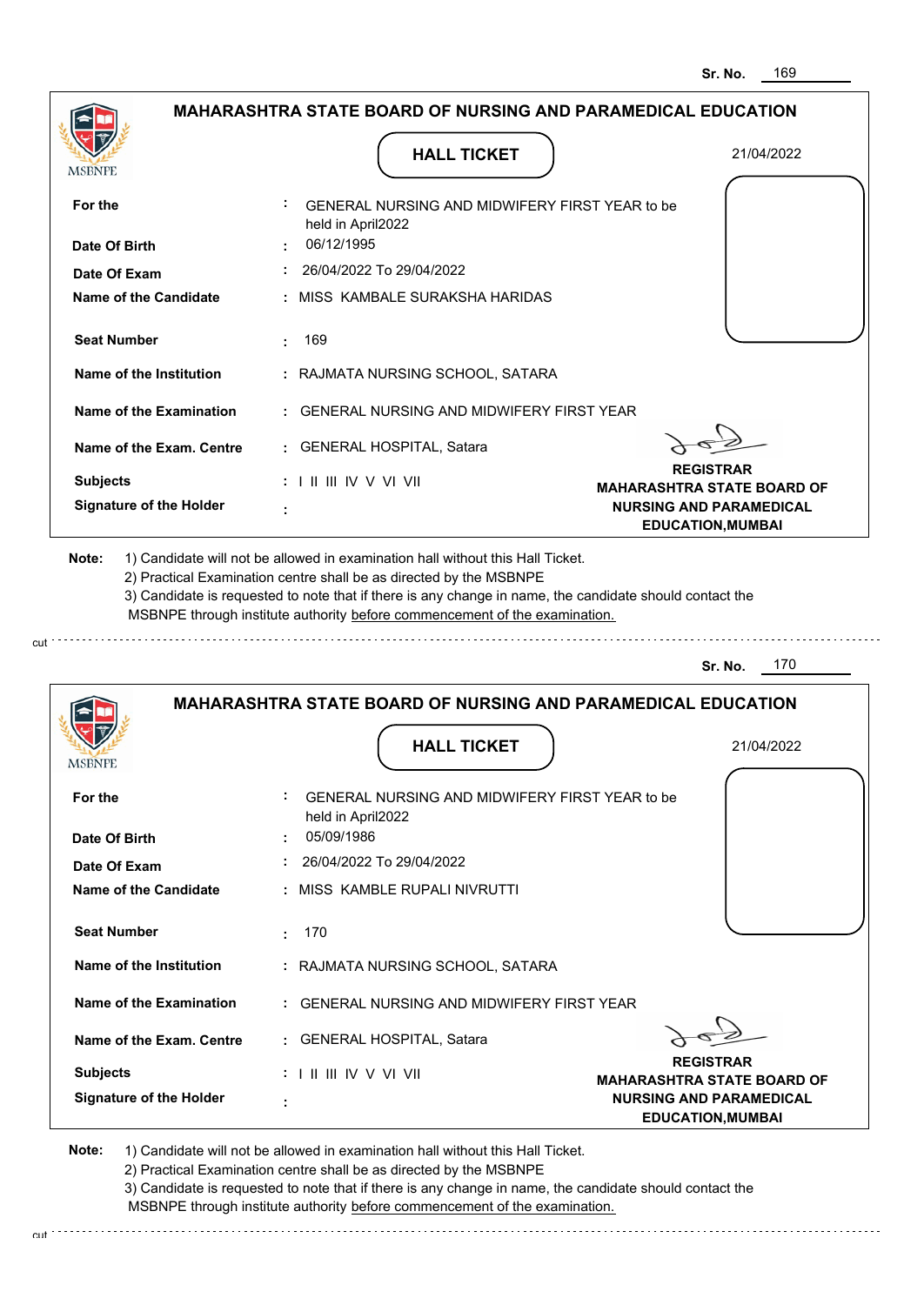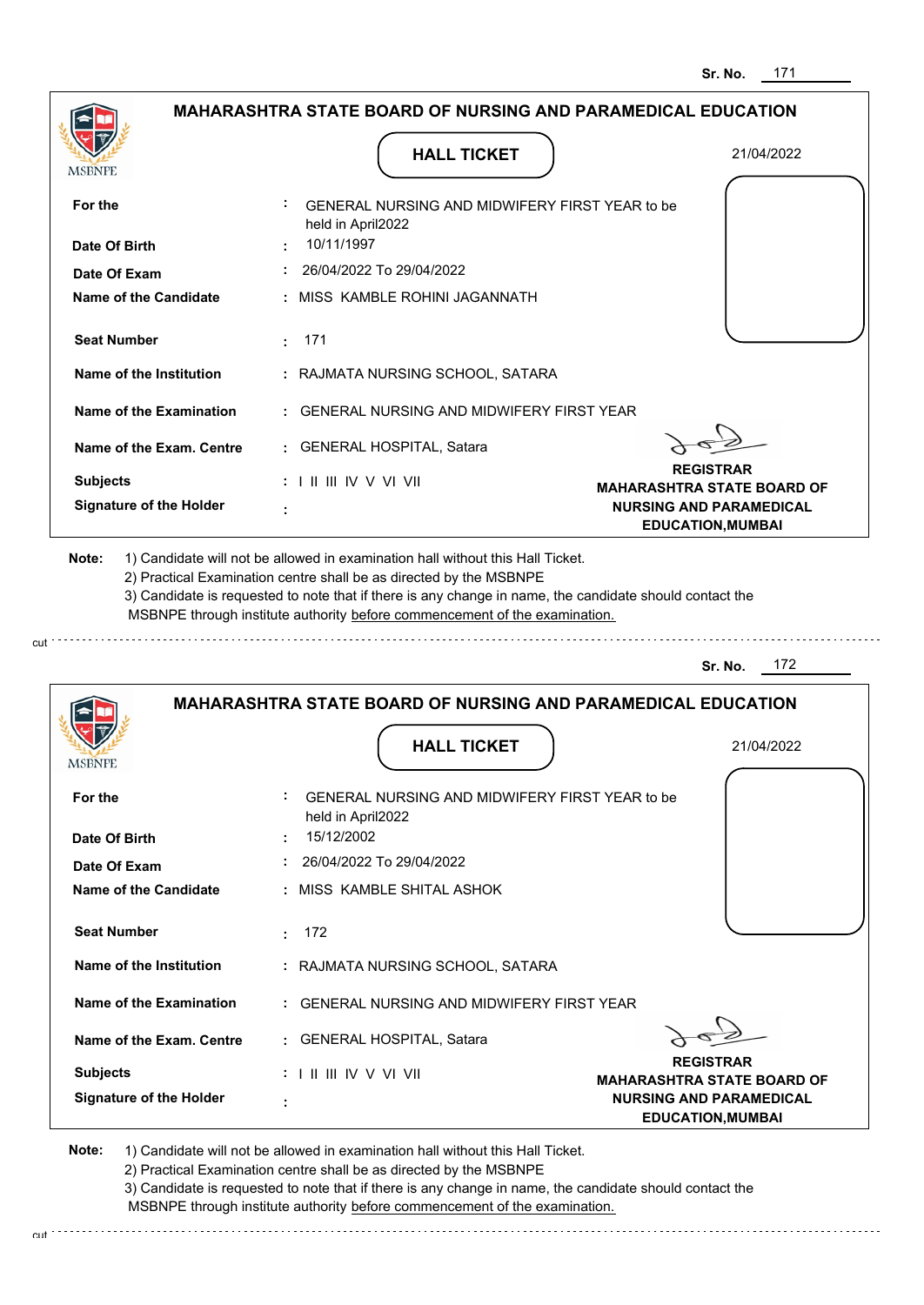| MSBNPE                                                                                                                                                                                                 |          |                                                 | <b>HALL TICKET</b>                                                                                                                                                                                                                                                                                                                            | 21/04/2022                                                          |
|--------------------------------------------------------------------------------------------------------------------------------------------------------------------------------------------------------|----------|-------------------------------------------------|-----------------------------------------------------------------------------------------------------------------------------------------------------------------------------------------------------------------------------------------------------------------------------------------------------------------------------------------------|---------------------------------------------------------------------|
| For the                                                                                                                                                                                                |          | held in April2022                               | GENERAL NURSING AND MIDWIFERY FIRST YEAR to be                                                                                                                                                                                                                                                                                                |                                                                     |
| Date Of Birth                                                                                                                                                                                          |          | 01/03/1994                                      |                                                                                                                                                                                                                                                                                                                                               |                                                                     |
| Date Of Exam                                                                                                                                                                                           |          |                                                 | 26/04/2022 To 29/04/2022                                                                                                                                                                                                                                                                                                                      |                                                                     |
| <b>Name of the Candidate</b>                                                                                                                                                                           |          |                                                 | : MR KANASE AMIT NARAYAN                                                                                                                                                                                                                                                                                                                      |                                                                     |
| <b>Seat Number</b>                                                                                                                                                                                     | 173<br>÷ |                                                 |                                                                                                                                                                                                                                                                                                                                               |                                                                     |
| Name of the Institution                                                                                                                                                                                |          |                                                 | : RAJMATA NURSING SCHOOL, SATARA                                                                                                                                                                                                                                                                                                              |                                                                     |
| <b>Name of the Examination</b>                                                                                                                                                                         |          |                                                 | <b>GENERAL NURSING AND MIDWIFERY FIRST YEAR</b>                                                                                                                                                                                                                                                                                               |                                                                     |
| Name of the Exam. Centre                                                                                                                                                                               |          |                                                 | : GENERAL HOSPITAL, Satara                                                                                                                                                                                                                                                                                                                    |                                                                     |
| <b>Subjects</b>                                                                                                                                                                                        |          | $: 1 \parallel \parallel \parallel$ IV V VI VII |                                                                                                                                                                                                                                                                                                                                               | <b>REGISTRAR</b><br><b>MAHARASHTRA STATE BOARD OF</b>               |
| <b>Signature of the Holder</b>                                                                                                                                                                         |          |                                                 |                                                                                                                                                                                                                                                                                                                                               | <b>NURSING AND PARAMEDICAL</b><br><b>EDUCATION, MUMBAI</b>          |
|                                                                                                                                                                                                        |          |                                                 | 1) Candidate will not be allowed in examination hall without this Hall Ticket.<br>2) Practical Examination centre shall be as directed by the MSBNPE<br>3) Candidate is requested to note that if there is any change in name, the candidate should contact the<br>MSBNPE through institute authority before commencement of the examination. | 174<br>Sr. No.                                                      |
| Note:                                                                                                                                                                                                  |          |                                                 |                                                                                                                                                                                                                                                                                                                                               | <b>MAHARASHTRA STATE BOARD OF NURSING AND PARAMEDICAL EDUCATION</b> |
|                                                                                                                                                                                                        |          |                                                 | <b>HALL TICKET</b>                                                                                                                                                                                                                                                                                                                            | 21/04/2022                                                          |
|                                                                                                                                                                                                        |          |                                                 | GENERAL NURSING AND MIDWIFERY FIRST YEAR to be                                                                                                                                                                                                                                                                                                |                                                                     |
|                                                                                                                                                                                                        |          | held in April2022<br>12/07/1995                 |                                                                                                                                                                                                                                                                                                                                               |                                                                     |
|                                                                                                                                                                                                        |          |                                                 | 26/04/2022 To 29/04/2022                                                                                                                                                                                                                                                                                                                      |                                                                     |
|                                                                                                                                                                                                        |          |                                                 | : MISS KHARAT SONALI SIDDHARTH                                                                                                                                                                                                                                                                                                                |                                                                     |
|                                                                                                                                                                                                        | -174     |                                                 |                                                                                                                                                                                                                                                                                                                                               |                                                                     |
|                                                                                                                                                                                                        |          |                                                 | : RAJMATA NURSING SCHOOL, SATARA                                                                                                                                                                                                                                                                                                              |                                                                     |
|                                                                                                                                                                                                        |          |                                                 | : GENERAL NURSING AND MIDWIFERY FIRST YEAR                                                                                                                                                                                                                                                                                                    |                                                                     |
|                                                                                                                                                                                                        |          |                                                 | : GENERAL HOSPITAL, Satara                                                                                                                                                                                                                                                                                                                    |                                                                     |
| MSBNPE<br>For the<br>Date Of Birth<br>Date Of Exam<br>Name of the Candidate<br><b>Seat Number</b><br>Name of the Institution<br>Name of the Examination<br>Name of the Exam. Centre<br><b>Subjects</b> |          | $: 1 \mathbb{I}$ III IIV V VI VII               |                                                                                                                                                                                                                                                                                                                                               | <b>REGISTRAR</b><br><b>MAHARASHTRA STATE BOARD OF</b>               |

cut

3) Candidate is requested to note that if there is any change in name, the candidate should contact the MSBNPE through institute authority before commencement of the examination. cut de la component de la component de la component de la component de la component de la component de la component de la component de la component de la component de la component de la component de la component de la comp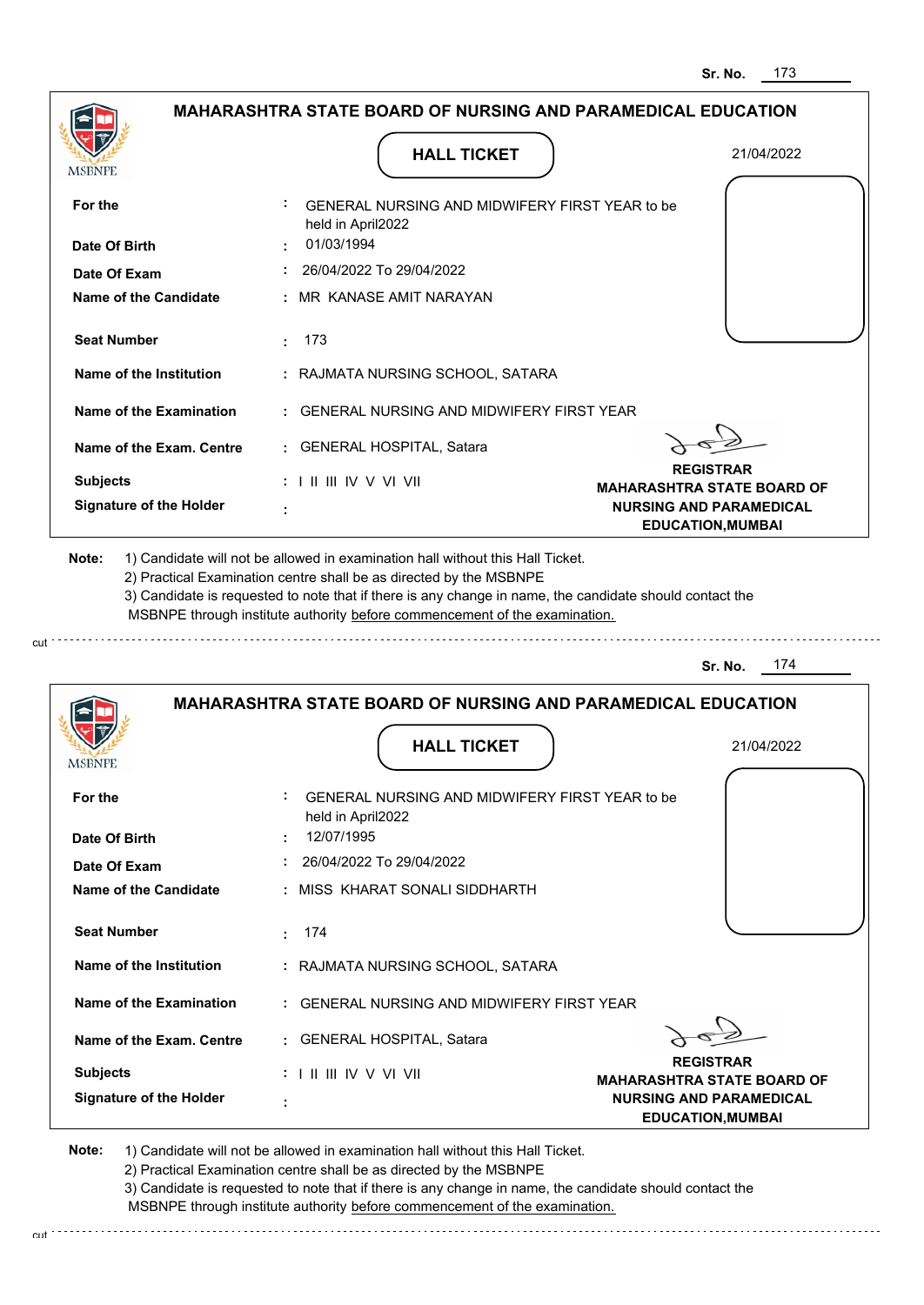|                                                                            | <b>MAHARASHTRA STATE BOARD OF NURSING AND PARAMEDICAL EDUCATION</b>                                                                                                                   |                                                            |
|----------------------------------------------------------------------------|---------------------------------------------------------------------------------------------------------------------------------------------------------------------------------------|------------------------------------------------------------|
| MSBNPE                                                                     | <b>HALL TICKET</b>                                                                                                                                                                    | 21/04/2022                                                 |
| For the                                                                    | GENERAL NURSING AND MIDWIFERY FIRST YEAR to be<br>held in April2022                                                                                                                   |                                                            |
| Date Of Birth                                                              | 12/11/1995                                                                                                                                                                            |                                                            |
| Date Of Exam                                                               | 26/04/2022 To 29/04/2022                                                                                                                                                              |                                                            |
| Name of the Candidate                                                      | : MISS KHILARE BHAGYASHRI LIJAM                                                                                                                                                       |                                                            |
| <b>Seat Number</b>                                                         | 175<br>$\mathcal{L}^{\text{max}}$                                                                                                                                                     |                                                            |
| Name of the Institution                                                    | : RAJMATA NURSING SCHOOL, SATARA                                                                                                                                                      |                                                            |
| Name of the Examination                                                    | : GENERAL NURSING AND MIDWIFERY FIRST YEAR                                                                                                                                            |                                                            |
| Name of the Exam. Centre                                                   | : GENERAL HOSPITAL, Satara                                                                                                                                                            |                                                            |
| <b>Subjects</b>                                                            | $: 1 \parallel \parallel \parallel$ IV V VI VII                                                                                                                                       | <b>REGISTRAR</b><br><b>MAHARASHTRA STATE BOARD OF</b>      |
| <b>Signature of the Holder</b>                                             |                                                                                                                                                                                       | <b>NURSING AND PARAMEDICAL</b><br><b>EDUCATION, MUMBAI</b> |
| 2) Practical Examination centre shall be as directed by the MSBNPE         | 3) Candidate is requested to note that if there is any change in name, the candidate should contact the<br>MSBNPE through institute authority before commencement of the examination. |                                                            |
|                                                                            |                                                                                                                                                                                       | 176<br>Sr. No.                                             |
|                                                                            | <b>MAHARASHTRA STATE BOARD OF NURSING AND PARAMEDICAL EDUCATION</b><br><b>HALL TICKET</b>                                                                                             | 21/04/2022                                                 |
|                                                                            | GENERAL NURSING AND MIDWIFERY FIRST YEAR to be                                                                                                                                        |                                                            |
| For the                                                                    | held in April2022<br>24/07/1998                                                                                                                                                       |                                                            |
| Date Of Exam                                                               | 26/04/2022 To 29/04/2022                                                                                                                                                              |                                                            |
|                                                                            | : MISS KUMBHAR SHITAL DADASO                                                                                                                                                          |                                                            |
| <b>Seat Number</b>                                                         | 176<br>÷.                                                                                                                                                                             |                                                            |
| Name of the Institution                                                    | : RAJMATA NURSING SCHOOL, SATARA                                                                                                                                                      |                                                            |
| Name of the Examination                                                    | : GENERAL NURSING AND MIDWIFERY FIRST YEAR                                                                                                                                            |                                                            |
| Name of the Exam. Centre                                                   | : GENERAL HOSPITAL, Satara                                                                                                                                                            |                                                            |
| <b>MODIAL</b><br>Date Of Birth<br>Name of the Candidate<br><b>Subjects</b> | : I II III IV V VI VII                                                                                                                                                                | <b>REGISTRAR</b><br><b>MAHARASHTRA STATE BOARD OF</b>      |

2) Practical Examination centre shall be as directed by the MSBNPE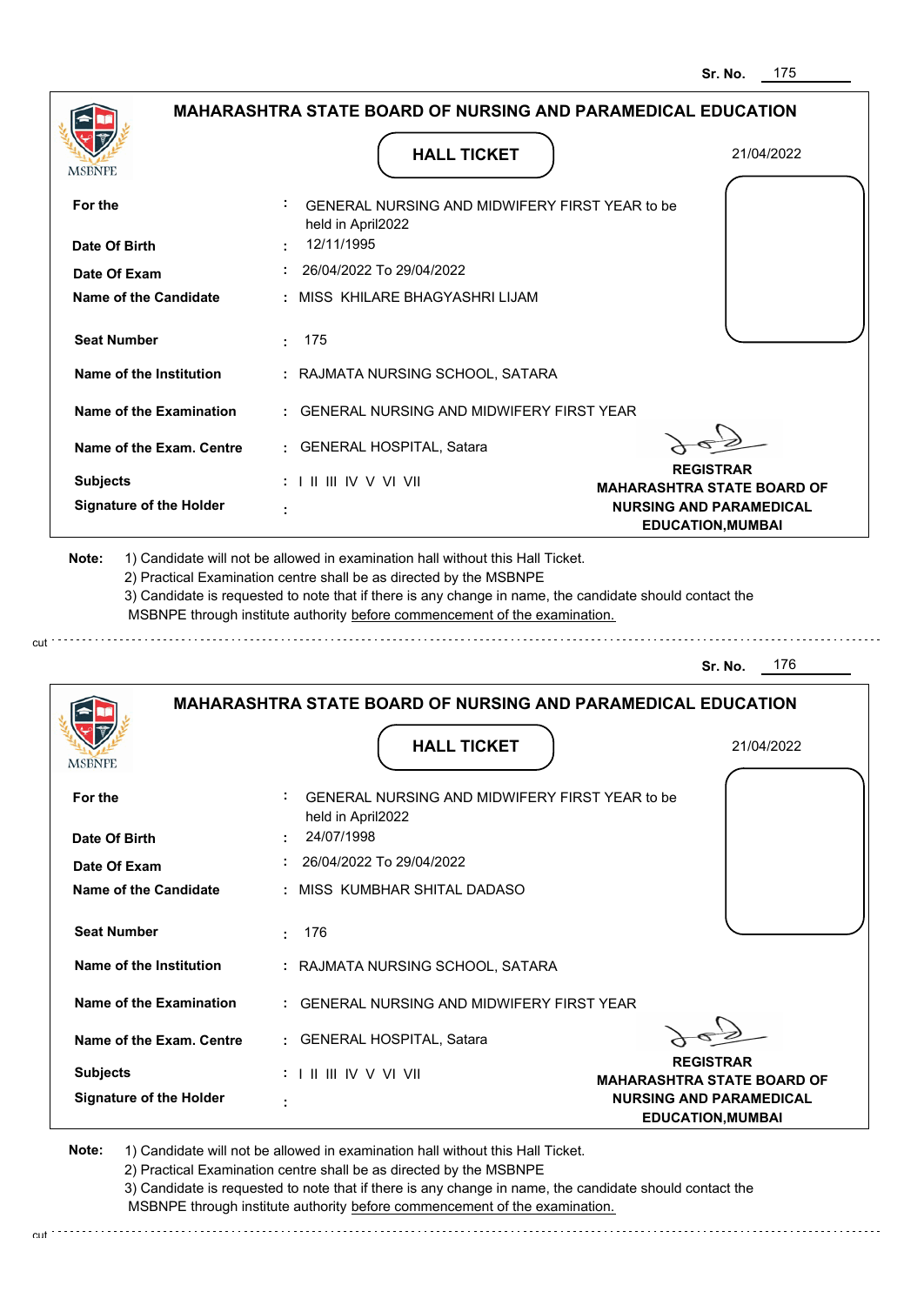| <b>MSBNPE</b>                                               | <b>HALL TICKET</b>                                                                                                                                                                                                                                          | 21/04/2022                                                 |
|-------------------------------------------------------------|-------------------------------------------------------------------------------------------------------------------------------------------------------------------------------------------------------------------------------------------------------------|------------------------------------------------------------|
| For the                                                     | GENERAL NURSING AND MIDWIFERY FIRST YEAR to be<br>held in April2022                                                                                                                                                                                         |                                                            |
| Date Of Birth                                               | 30/06/1996                                                                                                                                                                                                                                                  |                                                            |
| Date Of Exam                                                | 26/04/2022 To 29/04/2022                                                                                                                                                                                                                                    |                                                            |
| Name of the Candidate                                       | : MISS MANE MOHINI DINKAR                                                                                                                                                                                                                                   |                                                            |
| <b>Seat Number</b>                                          | 177                                                                                                                                                                                                                                                         |                                                            |
| Name of the Institution                                     | : RAJMATA NURSING SCHOOL, SATARA                                                                                                                                                                                                                            |                                                            |
| Name of the Examination                                     | : GENERAL NURSING AND MIDWIFERY FIRST YEAR                                                                                                                                                                                                                  |                                                            |
| Name of the Exam. Centre                                    | : GENERAL HOSPITAL, Satara                                                                                                                                                                                                                                  |                                                            |
| <b>Subjects</b>                                             | : I II III IV V VI VII                                                                                                                                                                                                                                      | <b>REGISTRAR</b><br><b>MAHARASHTRA STATE BOARD OF</b>      |
| <b>Signature of the Holder</b>                              |                                                                                                                                                                                                                                                             | <b>NURSING AND PARAMEDICAL</b><br><b>EDUCATION, MUMBAI</b> |
|                                                             | 2) Practical Examination centre shall be as directed by the MSBNPE<br>3) Candidate is requested to note that if there is any change in name, the candidate should contact the<br>MSBNPE through institute authority before commencement of the examination. | 178<br>Sr. No.                                             |
|                                                             |                                                                                                                                                                                                                                                             |                                                            |
|                                                             | <b>MAHARASHTRA STATE BOARD OF NURSING AND PARAMEDICAL EDUCATION</b>                                                                                                                                                                                         |                                                            |
| MSBNPI                                                      | <b>HALL TICKET</b>                                                                                                                                                                                                                                          | 21/04/2022                                                 |
|                                                             | <b>GENERAL NURSING AND MIDWIFERY FIRST YEAR to be</b><br>held in April2022                                                                                                                                                                                  |                                                            |
| For the<br>Date Of Birth                                    | 20/03/1999<br>26/04/2022 To 29/04/2022                                                                                                                                                                                                                      |                                                            |
|                                                             | : MISS MANE SHITAL SURESH                                                                                                                                                                                                                                   |                                                            |
| Date Of Exam<br>Name of the Candidate<br><b>Seat Number</b> | : 178                                                                                                                                                                                                                                                       |                                                            |
| Name of the Institution                                     | : RAJMATA NURSING SCHOOL, SATARA                                                                                                                                                                                                                            |                                                            |
| Name of the Examination                                     | : GENERAL NURSING AND MIDWIFERY FIRST YEAR                                                                                                                                                                                                                  |                                                            |
| Name of the Exam. Centre                                    | : GENERAL HOSPITAL, Satara                                                                                                                                                                                                                                  |                                                            |
| <b>Subjects</b>                                             | : I II III IV V VI VII                                                                                                                                                                                                                                      | <b>REGISTRAR</b><br><b>MAHARASHTRA STATE BOARD OF</b>      |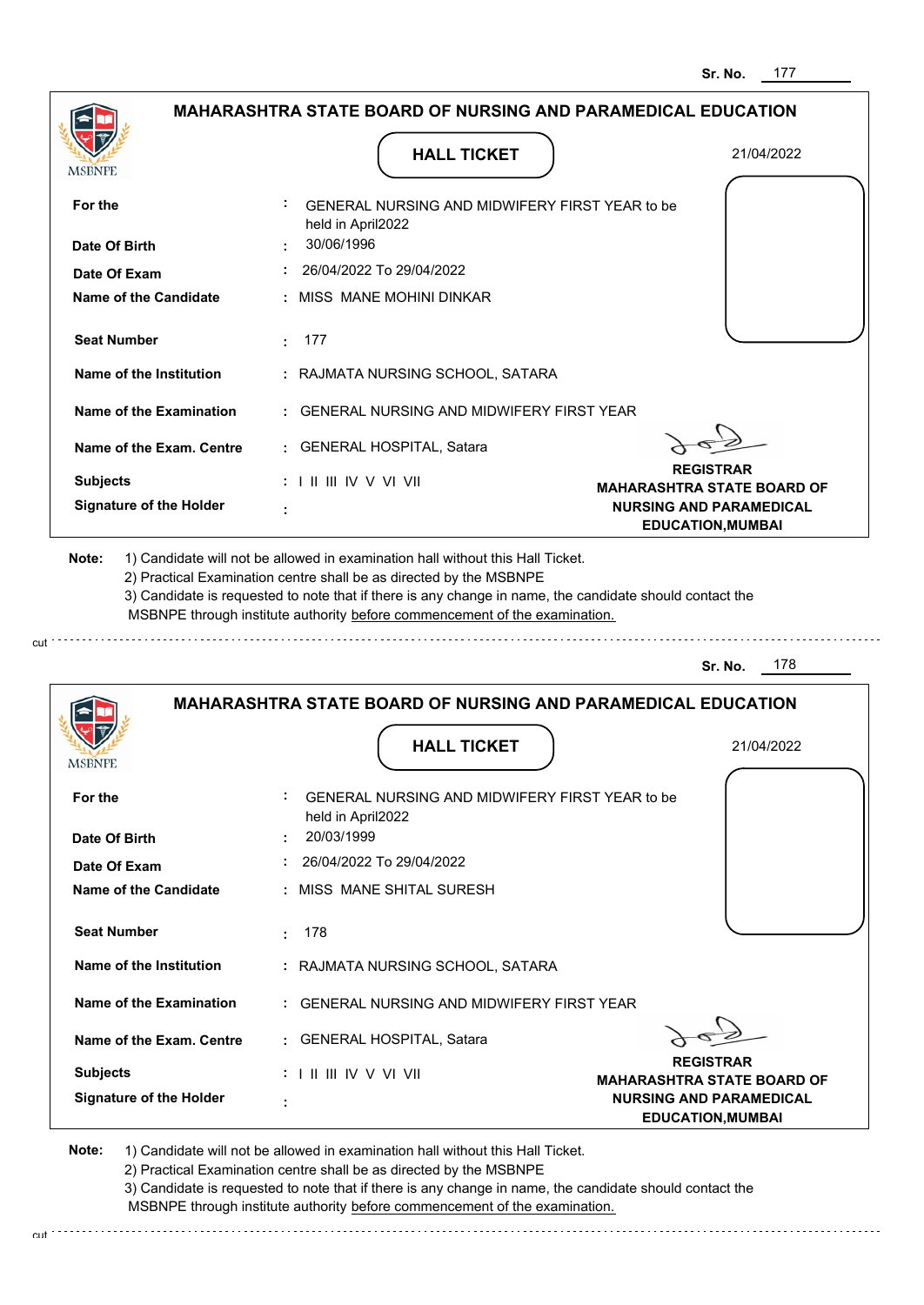|                                                                                                                                                       | <b>MAHARASHTRA STATE BOARD OF NURSING AND PARAMEDICAL EDUCATION</b>                                                                                                                                                                                                                                                                           |                                                            |
|-------------------------------------------------------------------------------------------------------------------------------------------------------|-----------------------------------------------------------------------------------------------------------------------------------------------------------------------------------------------------------------------------------------------------------------------------------------------------------------------------------------------|------------------------------------------------------------|
|                                                                                                                                                       |                                                                                                                                                                                                                                                                                                                                               |                                                            |
| MSBNPE                                                                                                                                                | <b>HALL TICKET</b>                                                                                                                                                                                                                                                                                                                            | 21/04/2022                                                 |
|                                                                                                                                                       |                                                                                                                                                                                                                                                                                                                                               |                                                            |
| For the                                                                                                                                               | GENERAL NURSING AND MIDWIFERY FIRST YEAR to be<br>held in April2022                                                                                                                                                                                                                                                                           |                                                            |
| Date Of Birth                                                                                                                                         | 12/01/1987                                                                                                                                                                                                                                                                                                                                    |                                                            |
| Date Of Exam                                                                                                                                          | 26/04/2022 To 29/04/2022                                                                                                                                                                                                                                                                                                                      |                                                            |
| <b>Name of the Candidate</b>                                                                                                                          | : MISS MANE VARSHA KUSHWANT                                                                                                                                                                                                                                                                                                                   |                                                            |
| <b>Seat Number</b>                                                                                                                                    | 179<br>$\sim$                                                                                                                                                                                                                                                                                                                                 |                                                            |
| Name of the Institution                                                                                                                               | : RAJMATA NURSING SCHOOL, SATARA                                                                                                                                                                                                                                                                                                              |                                                            |
| Name of the Examination                                                                                                                               | : GENERAL NURSING AND MIDWIFERY FIRST YEAR                                                                                                                                                                                                                                                                                                    |                                                            |
| Name of the Exam. Centre                                                                                                                              | : GENERAL HOSPITAL, Satara                                                                                                                                                                                                                                                                                                                    |                                                            |
|                                                                                                                                                       |                                                                                                                                                                                                                                                                                                                                               | <b>REGISTRAR</b>                                           |
| <b>Subjects</b>                                                                                                                                       | : I II III IV V VI VII                                                                                                                                                                                                                                                                                                                        | <b>MAHARASHTRA STATE BOARD OF</b>                          |
| <b>Signature of the Holder</b>                                                                                                                        |                                                                                                                                                                                                                                                                                                                                               | <b>NURSING AND PARAMEDICAL</b><br><b>EDUCATION, MUMBAI</b> |
|                                                                                                                                                       | 1) Candidate will not be allowed in examination hall without this Hall Ticket.<br>2) Practical Examination centre shall be as directed by the MSBNPE<br>3) Candidate is requested to note that if there is any change in name, the candidate should contact the<br>MSBNPE through institute authority before commencement of the examination. |                                                            |
| Note:                                                                                                                                                 |                                                                                                                                                                                                                                                                                                                                               | 180<br>Sr. No.                                             |
|                                                                                                                                                       | <b>MAHARASHTRA STATE BOARD OF NURSING AND PARAMEDICAL EDUCATION</b>                                                                                                                                                                                                                                                                           |                                                            |
| <b>MODIALE</b>                                                                                                                                        | <b>HALL TICKET</b>                                                                                                                                                                                                                                                                                                                            | 21/04/2022                                                 |
|                                                                                                                                                       | GENERAL NURSING AND MIDWIFERY FIRST YEAR to be<br>held in April2022                                                                                                                                                                                                                                                                           |                                                            |
|                                                                                                                                                       | 01/11/1994                                                                                                                                                                                                                                                                                                                                    |                                                            |
|                                                                                                                                                       | : 26/04/2022 To 29/04/2022                                                                                                                                                                                                                                                                                                                    |                                                            |
|                                                                                                                                                       | : SMT MORE PALLAVI SADASHIV                                                                                                                                                                                                                                                                                                                   |                                                            |
|                                                                                                                                                       | Nee(DEVKAR PALLAVI VAIBHAV)<br>180                                                                                                                                                                                                                                                                                                            |                                                            |
| Name of the Institution                                                                                                                               | : RAJMATA NURSING SCHOOL, SATARA                                                                                                                                                                                                                                                                                                              |                                                            |
|                                                                                                                                                       | : GENERAL NURSING AND MIDWIFERY FIRST YEAR                                                                                                                                                                                                                                                                                                    |                                                            |
| For the<br>Date Of Birth<br>Date Of Exam<br><b>Name of the Candidate</b><br><b>Seat Number</b><br>Name of the Examination<br>Name of the Exam. Centre | : GENERAL HOSPITAL, Satara                                                                                                                                                                                                                                                                                                                    |                                                            |

2) Practical Examination centre shall be as directed by the MSBNPE

3) Candidate is requested to note that if there is any change in name, the candidate should contact the MSBNPE through institute authority before commencement of the examination. cut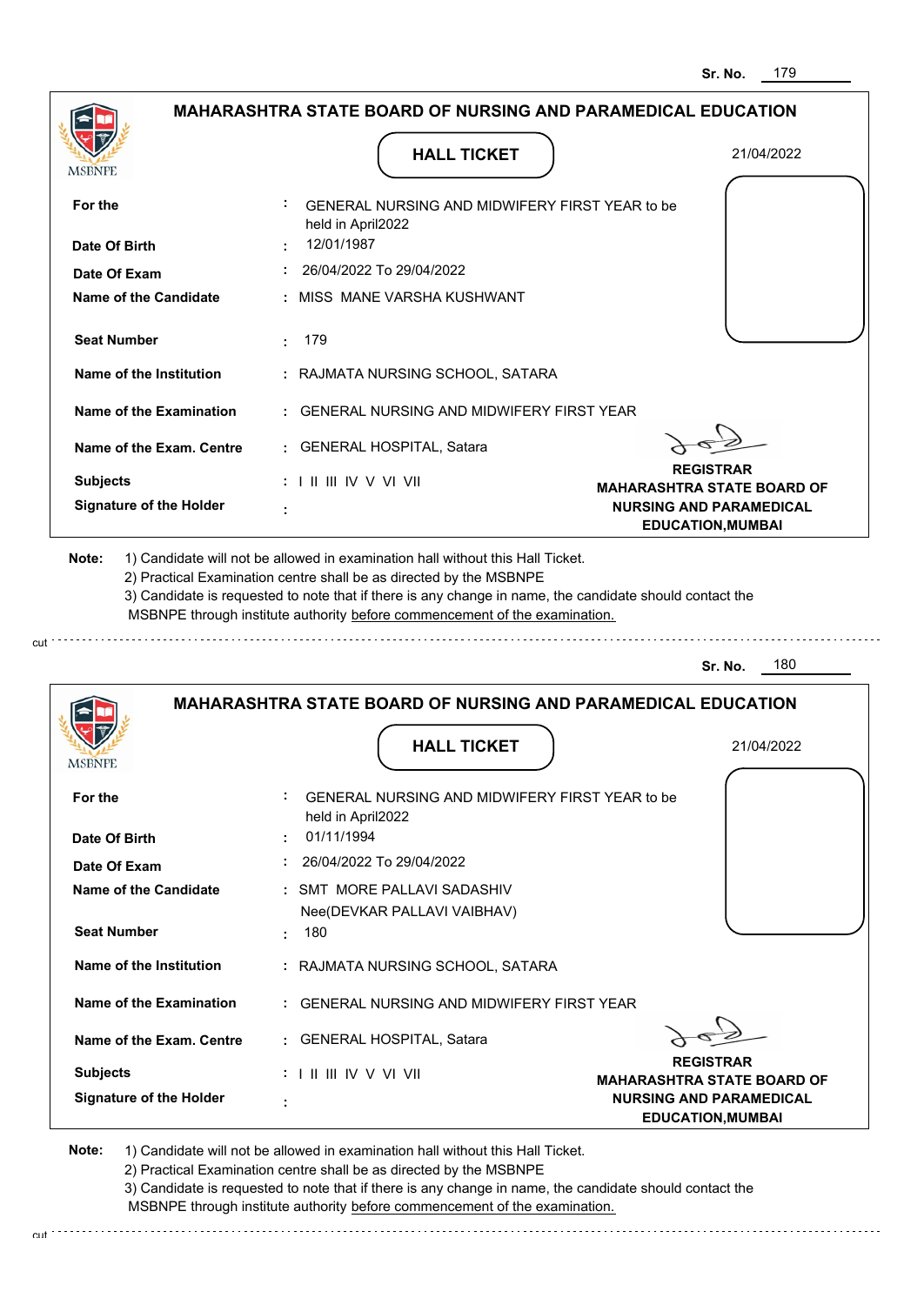|                                |                                                                                           | Sr. No.<br>181                                             |
|--------------------------------|-------------------------------------------------------------------------------------------|------------------------------------------------------------|
|                                | <b>MAHARASHTRA STATE BOARD OF NURSING AND PARAMEDICAL EDUCATION</b>                       |                                                            |
| MSBNPE                         | <b>HALL TICKET</b>                                                                        | 21/04/2022                                                 |
| For the                        | GENERAL NURSING AND MIDWIFERY FIRST YEAR to be<br>held in April2022                       |                                                            |
| Date Of Birth                  | 11/07/2000                                                                                |                                                            |
| Date Of Exam                   | 26/04/2022 To 29/04/2022                                                                  |                                                            |
| Name of the Candidate          | : MISS NAIKNAVRE SHIVANI KAILAS                                                           |                                                            |
| <b>Seat Number</b>             | 181<br>÷                                                                                  |                                                            |
| Name of the Institution        | : RAJMATA NURSING SCHOOL, SATARA                                                          |                                                            |
| <b>Name of the Examination</b> | <b>GENERAL NURSING AND MIDWIFERY FIRST YEAR</b>                                           |                                                            |
| Name of the Exam. Centre       | : GENERAL HOSPITAL, Satara                                                                |                                                            |
| <b>Subjects</b>                | : I II III IV V VI VII                                                                    | <b>REGISTRAR</b><br><b>MAHARASHTRA STATE BOARD OF</b>      |
| <b>Signature of the Holder</b> |                                                                                           | <b>NURSING AND PARAMEDICAL</b><br><b>EDUCATION, MUMBAI</b> |
|                                | MSBNPE through institute authority before commencement of the examination.                | 182<br>Sr. No.                                             |
|                                | <b>MAHARASHTRA STATE BOARD OF NURSING AND PARAMEDICAL EDUCATION</b><br><b>HALL TICKET</b> | 21/04/2022                                                 |
|                                |                                                                                           |                                                            |
| For the                        | GENERAL NURSING AND MIDWIFERY FIRST YEAR to be<br>held in April2022                       |                                                            |
| Date Of Birth                  | 27/05/1999                                                                                |                                                            |
| Date Of Exam                   | 26/04/2022 To 29/04/2022                                                                  |                                                            |
| <b>Name of the Candidate</b>   | : MISS NYAYANITE NIKITA BHIMRAO                                                           |                                                            |
| <b>Seat Number</b>             | 182<br>÷                                                                                  |                                                            |
| <b>Name of the Institution</b> | : RAJMATA NURSING SCHOOL, SATARA                                                          |                                                            |
| <b>Name of the Examination</b> | : GENERAL NURSING AND MIDWIFERY FIRST YEAR                                                |                                                            |
| Name of the Exam. Centre       | : GENERAL HOSPITAL, Satara                                                                | <b>REGISTRAR</b>                                           |
| <b>Subjects</b>                |                                                                                           | <b>MAHARASHTRA STATE BOARD OF</b>                          |
| <b>Signature of the Holder</b> |                                                                                           | <b>NURSING AND PARAMEDICAL</b><br><b>EDUCATION, MUMBAI</b> |
|                                |                                                                                           |                                                            |

cut

2) Practical Examination centre shall be as directed by the MSBNPE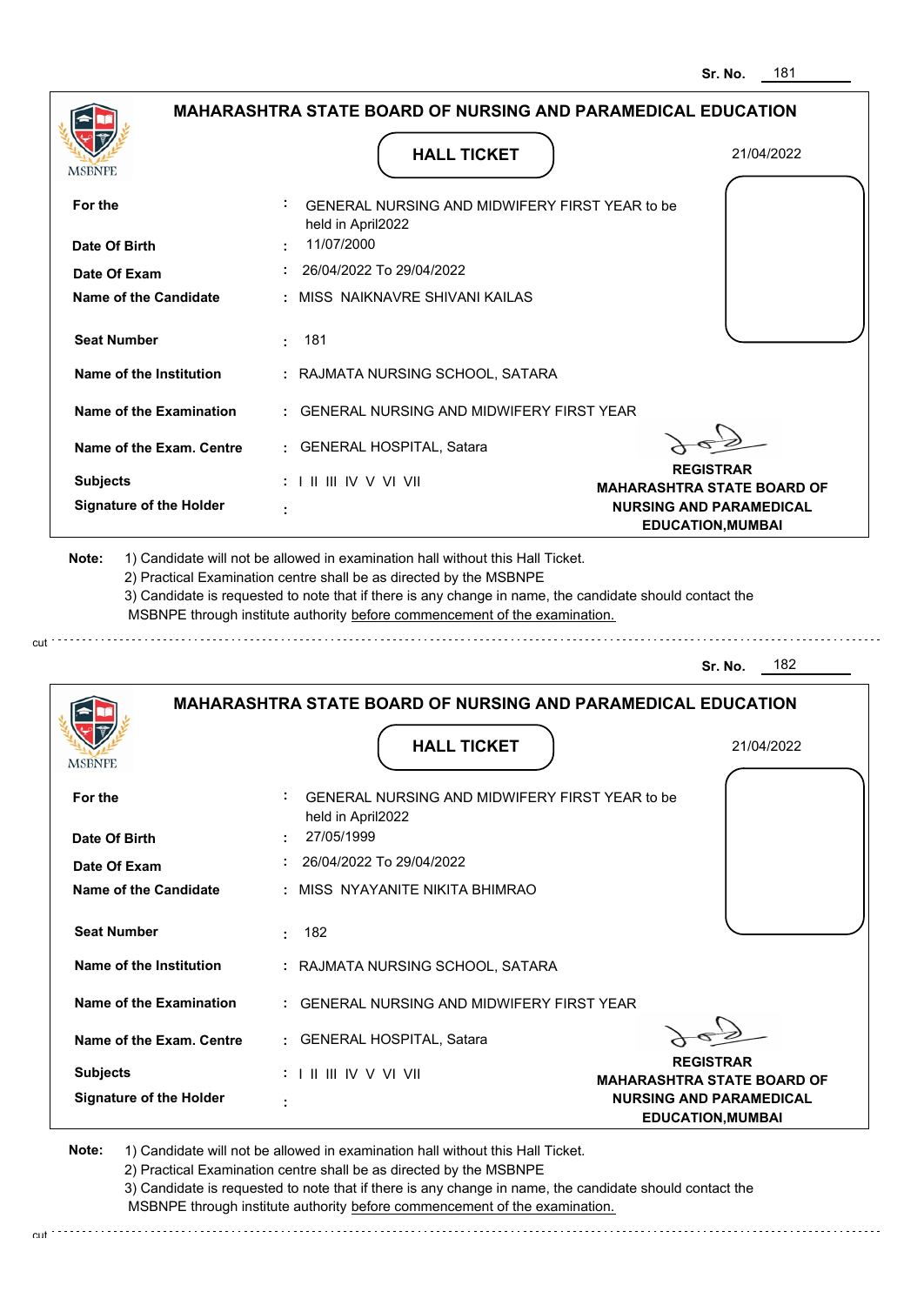| <b>MAHARASHTRA STATE BOARD OF NURSING AND PARAMEDICAL EDUCATION</b><br><b>HALL TICKET</b><br>21/04/2022<br>MSBNPE<br>GENERAL NURSING AND MIDWIFERY FIRST YEAR to be<br>For the<br>held in April2022<br>02/07/2002<br>Date Of Birth<br>26/04/2022 To 29/04/2022<br>Date Of Exam<br><b>Name of the Candidate</b><br>: MISS PALAKAR NAMRATA YUVARAJ<br><b>Seat Number</b><br>183<br>Name of the Institution<br>: RAJMATA NURSING SCHOOL, SATARA<br><b>Name of the Examination</b><br><b>GENERAL NURSING AND MIDWIFERY FIRST YEAR</b><br>GENERAL HOSPITAL, Satara<br>Name of the Exam. Centre<br>÷.<br><b>REGISTRAR</b><br><b>Subjects</b><br>$: 1 \mathbb{I} \mathbb{I} \mathbb{I} \mathbb{I} \mathbb{I} \mathbb{V} \vee \mathbb{V} \mathbb{I} \mathbb{V} \mathbb{I}$<br><b>MAHARASHTRA STATE BOARD OF</b><br><b>Signature of the Holder</b><br><b>NURSING AND PARAMEDICAL</b><br><b>EDUCATION, MUMBAI</b><br>Note:<br>1) Candidate will not be allowed in examination hall without this Hall Ticket.<br>2) Practical Examination centre shall be as directed by the MSBNPE<br>3) Candidate is requested to note that if there is any change in name, the candidate should contact the<br>MSBNPE through institute authority before commencement of the examination.<br>184<br>Sr. No.<br><b>MAHARASHTRA STATE BOARD OF NURSING AND PARAMEDICAL EDUCATION</b><br><b>HALL TICKET</b><br>21/04/2022<br>For the<br>GENERAL NURSING AND MIDWIFERY FIRST YEAR to be<br>held in April2022<br>15/08/1999<br>Date Of Birth<br>26/04/2022 To 29/04/2022<br>Date Of Exam<br><b>Name of the Candidate</b><br>: MISS PATIL KOMAL SURESH<br><b>Seat Number</b><br>184<br>÷<br>Name of the Institution<br>: RAJMATA NURSING SCHOOL, SATARA<br>Name of the Examination<br>: GENERAL NURSING AND MIDWIFERY FIRST YEAR<br>: GENERAL HOSPITAL, Satara<br>Name of the Exam. Centre<br><b>REGISTRAR</b><br><b>Subjects</b><br><b>MAHARASHTRA STATE BOARD OF</b><br><b>Signature of the Holder</b><br><b>NURSING AND PARAMEDICAL</b><br><b>EDUCATION, MUMBAI</b> |  | Sr. No.<br>183 |
|------------------------------------------------------------------------------------------------------------------------------------------------------------------------------------------------------------------------------------------------------------------------------------------------------------------------------------------------------------------------------------------------------------------------------------------------------------------------------------------------------------------------------------------------------------------------------------------------------------------------------------------------------------------------------------------------------------------------------------------------------------------------------------------------------------------------------------------------------------------------------------------------------------------------------------------------------------------------------------------------------------------------------------------------------------------------------------------------------------------------------------------------------------------------------------------------------------------------------------------------------------------------------------------------------------------------------------------------------------------------------------------------------------------------------------------------------------------------------------------------------------------------------------------------------------------------------------------------------------------------------------------------------------------------------------------------------------------------------------------------------------------------------------------------------------------------------------------------------------------------------------------------------------------------------------------------------------------------------------------------------------------------------------------|--|----------------|
|                                                                                                                                                                                                                                                                                                                                                                                                                                                                                                                                                                                                                                                                                                                                                                                                                                                                                                                                                                                                                                                                                                                                                                                                                                                                                                                                                                                                                                                                                                                                                                                                                                                                                                                                                                                                                                                                                                                                                                                                                                          |  |                |
|                                                                                                                                                                                                                                                                                                                                                                                                                                                                                                                                                                                                                                                                                                                                                                                                                                                                                                                                                                                                                                                                                                                                                                                                                                                                                                                                                                                                                                                                                                                                                                                                                                                                                                                                                                                                                                                                                                                                                                                                                                          |  |                |
|                                                                                                                                                                                                                                                                                                                                                                                                                                                                                                                                                                                                                                                                                                                                                                                                                                                                                                                                                                                                                                                                                                                                                                                                                                                                                                                                                                                                                                                                                                                                                                                                                                                                                                                                                                                                                                                                                                                                                                                                                                          |  |                |
|                                                                                                                                                                                                                                                                                                                                                                                                                                                                                                                                                                                                                                                                                                                                                                                                                                                                                                                                                                                                                                                                                                                                                                                                                                                                                                                                                                                                                                                                                                                                                                                                                                                                                                                                                                                                                                                                                                                                                                                                                                          |  |                |
|                                                                                                                                                                                                                                                                                                                                                                                                                                                                                                                                                                                                                                                                                                                                                                                                                                                                                                                                                                                                                                                                                                                                                                                                                                                                                                                                                                                                                                                                                                                                                                                                                                                                                                                                                                                                                                                                                                                                                                                                                                          |  |                |
|                                                                                                                                                                                                                                                                                                                                                                                                                                                                                                                                                                                                                                                                                                                                                                                                                                                                                                                                                                                                                                                                                                                                                                                                                                                                                                                                                                                                                                                                                                                                                                                                                                                                                                                                                                                                                                                                                                                                                                                                                                          |  |                |
|                                                                                                                                                                                                                                                                                                                                                                                                                                                                                                                                                                                                                                                                                                                                                                                                                                                                                                                                                                                                                                                                                                                                                                                                                                                                                                                                                                                                                                                                                                                                                                                                                                                                                                                                                                                                                                                                                                                                                                                                                                          |  |                |
|                                                                                                                                                                                                                                                                                                                                                                                                                                                                                                                                                                                                                                                                                                                                                                                                                                                                                                                                                                                                                                                                                                                                                                                                                                                                                                                                                                                                                                                                                                                                                                                                                                                                                                                                                                                                                                                                                                                                                                                                                                          |  |                |
|                                                                                                                                                                                                                                                                                                                                                                                                                                                                                                                                                                                                                                                                                                                                                                                                                                                                                                                                                                                                                                                                                                                                                                                                                                                                                                                                                                                                                                                                                                                                                                                                                                                                                                                                                                                                                                                                                                                                                                                                                                          |  |                |
|                                                                                                                                                                                                                                                                                                                                                                                                                                                                                                                                                                                                                                                                                                                                                                                                                                                                                                                                                                                                                                                                                                                                                                                                                                                                                                                                                                                                                                                                                                                                                                                                                                                                                                                                                                                                                                                                                                                                                                                                                                          |  |                |
|                                                                                                                                                                                                                                                                                                                                                                                                                                                                                                                                                                                                                                                                                                                                                                                                                                                                                                                                                                                                                                                                                                                                                                                                                                                                                                                                                                                                                                                                                                                                                                                                                                                                                                                                                                                                                                                                                                                                                                                                                                          |  |                |
|                                                                                                                                                                                                                                                                                                                                                                                                                                                                                                                                                                                                                                                                                                                                                                                                                                                                                                                                                                                                                                                                                                                                                                                                                                                                                                                                                                                                                                                                                                                                                                                                                                                                                                                                                                                                                                                                                                                                                                                                                                          |  |                |
|                                                                                                                                                                                                                                                                                                                                                                                                                                                                                                                                                                                                                                                                                                                                                                                                                                                                                                                                                                                                                                                                                                                                                                                                                                                                                                                                                                                                                                                                                                                                                                                                                                                                                                                                                                                                                                                                                                                                                                                                                                          |  |                |
|                                                                                                                                                                                                                                                                                                                                                                                                                                                                                                                                                                                                                                                                                                                                                                                                                                                                                                                                                                                                                                                                                                                                                                                                                                                                                                                                                                                                                                                                                                                                                                                                                                                                                                                                                                                                                                                                                                                                                                                                                                          |  |                |
|                                                                                                                                                                                                                                                                                                                                                                                                                                                                                                                                                                                                                                                                                                                                                                                                                                                                                                                                                                                                                                                                                                                                                                                                                                                                                                                                                                                                                                                                                                                                                                                                                                                                                                                                                                                                                                                                                                                                                                                                                                          |  |                |
|                                                                                                                                                                                                                                                                                                                                                                                                                                                                                                                                                                                                                                                                                                                                                                                                                                                                                                                                                                                                                                                                                                                                                                                                                                                                                                                                                                                                                                                                                                                                                                                                                                                                                                                                                                                                                                                                                                                                                                                                                                          |  |                |
|                                                                                                                                                                                                                                                                                                                                                                                                                                                                                                                                                                                                                                                                                                                                                                                                                                                                                                                                                                                                                                                                                                                                                                                                                                                                                                                                                                                                                                                                                                                                                                                                                                                                                                                                                                                                                                                                                                                                                                                                                                          |  |                |
|                                                                                                                                                                                                                                                                                                                                                                                                                                                                                                                                                                                                                                                                                                                                                                                                                                                                                                                                                                                                                                                                                                                                                                                                                                                                                                                                                                                                                                                                                                                                                                                                                                                                                                                                                                                                                                                                                                                                                                                                                                          |  |                |
|                                                                                                                                                                                                                                                                                                                                                                                                                                                                                                                                                                                                                                                                                                                                                                                                                                                                                                                                                                                                                                                                                                                                                                                                                                                                                                                                                                                                                                                                                                                                                                                                                                                                                                                                                                                                                                                                                                                                                                                                                                          |  |                |
|                                                                                                                                                                                                                                                                                                                                                                                                                                                                                                                                                                                                                                                                                                                                                                                                                                                                                                                                                                                                                                                                                                                                                                                                                                                                                                                                                                                                                                                                                                                                                                                                                                                                                                                                                                                                                                                                                                                                                                                                                                          |  |                |
|                                                                                                                                                                                                                                                                                                                                                                                                                                                                                                                                                                                                                                                                                                                                                                                                                                                                                                                                                                                                                                                                                                                                                                                                                                                                                                                                                                                                                                                                                                                                                                                                                                                                                                                                                                                                                                                                                                                                                                                                                                          |  |                |
|                                                                                                                                                                                                                                                                                                                                                                                                                                                                                                                                                                                                                                                                                                                                                                                                                                                                                                                                                                                                                                                                                                                                                                                                                                                                                                                                                                                                                                                                                                                                                                                                                                                                                                                                                                                                                                                                                                                                                                                                                                          |  |                |
|                                                                                                                                                                                                                                                                                                                                                                                                                                                                                                                                                                                                                                                                                                                                                                                                                                                                                                                                                                                                                                                                                                                                                                                                                                                                                                                                                                                                                                                                                                                                                                                                                                                                                                                                                                                                                                                                                                                                                                                                                                          |  |                |
|                                                                                                                                                                                                                                                                                                                                                                                                                                                                                                                                                                                                                                                                                                                                                                                                                                                                                                                                                                                                                                                                                                                                                                                                                                                                                                                                                                                                                                                                                                                                                                                                                                                                                                                                                                                                                                                                                                                                                                                                                                          |  |                |
|                                                                                                                                                                                                                                                                                                                                                                                                                                                                                                                                                                                                                                                                                                                                                                                                                                                                                                                                                                                                                                                                                                                                                                                                                                                                                                                                                                                                                                                                                                                                                                                                                                                                                                                                                                                                                                                                                                                                                                                                                                          |  |                |

cut

2) Practical Examination centre shall be as directed by the MSBNPE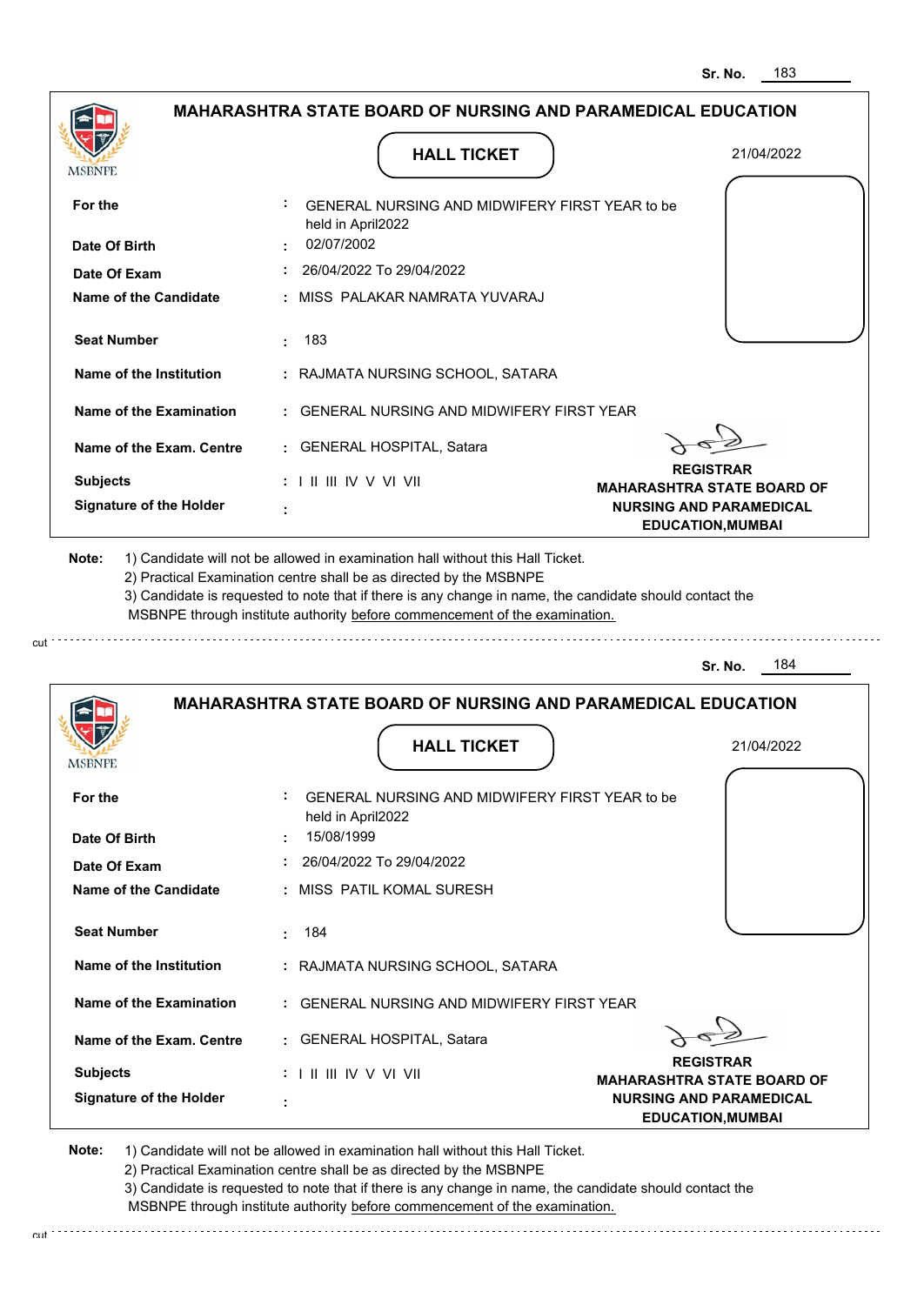| <b>HALL TICKET</b>                                                  | 21/04/2022                                                                                                                                                                                                                                                                                                                                                                                                                       |
|---------------------------------------------------------------------|----------------------------------------------------------------------------------------------------------------------------------------------------------------------------------------------------------------------------------------------------------------------------------------------------------------------------------------------------------------------------------------------------------------------------------|
|                                                                     |                                                                                                                                                                                                                                                                                                                                                                                                                                  |
|                                                                     |                                                                                                                                                                                                                                                                                                                                                                                                                                  |
| GENERAL NURSING AND MIDWIFERY FIRST YEAR to be<br>held in April2022 |                                                                                                                                                                                                                                                                                                                                                                                                                                  |
| 05/11/1991                                                          |                                                                                                                                                                                                                                                                                                                                                                                                                                  |
| $: 26/04/2022$ To 29/04/2022                                        |                                                                                                                                                                                                                                                                                                                                                                                                                                  |
| : SMT PAWAR DEEPAWALI ANIL<br>Nee(BANSODE DEEPAWALI GANESH)         |                                                                                                                                                                                                                                                                                                                                                                                                                                  |
| : 185                                                               |                                                                                                                                                                                                                                                                                                                                                                                                                                  |
| : RAJMATA NURSING SCHOOL, SATARA                                    |                                                                                                                                                                                                                                                                                                                                                                                                                                  |
|                                                                     |                                                                                                                                                                                                                                                                                                                                                                                                                                  |
| : GENERAL HOSPITAL, Satara                                          |                                                                                                                                                                                                                                                                                                                                                                                                                                  |
|                                                                     | <b>REGISTRAR</b>                                                                                                                                                                                                                                                                                                                                                                                                                 |
|                                                                     | <b>MAHARASHTRA STATE BOARD OF</b><br><b>NURSING AND PARAMEDICAL</b>                                                                                                                                                                                                                                                                                                                                                              |
|                                                                     | <b>EDUCATION, MUMBAI</b>                                                                                                                                                                                                                                                                                                                                                                                                         |
|                                                                     | 186<br>Sr. No.                                                                                                                                                                                                                                                                                                                                                                                                                   |
| <b>MAHARASHTRA STATE BOARD OF NURSING AND PARAMEDICAL EDUCATION</b> |                                                                                                                                                                                                                                                                                                                                                                                                                                  |
| <b>HALL TICKET</b>                                                  | 21/04/2022                                                                                                                                                                                                                                                                                                                                                                                                                       |
|                                                                     |                                                                                                                                                                                                                                                                                                                                                                                                                                  |
| GENERAL NURSING AND MIDWIFERY FIRST YEAR to be<br>held in April2022 |                                                                                                                                                                                                                                                                                                                                                                                                                                  |
| 30/05/2001                                                          |                                                                                                                                                                                                                                                                                                                                                                                                                                  |
| 26/04/2022 To 29/04/2022                                            |                                                                                                                                                                                                                                                                                                                                                                                                                                  |
| : MISS POTPHODE PRIYANKA JOTIRAM                                    |                                                                                                                                                                                                                                                                                                                                                                                                                                  |
| 186<br>÷.                                                           |                                                                                                                                                                                                                                                                                                                                                                                                                                  |
| : RAJMATA NURSING SCHOOL, SATARA                                    |                                                                                                                                                                                                                                                                                                                                                                                                                                  |
| : GENERAL NURSING AND MIDWIFERY FIRST YEAR                          |                                                                                                                                                                                                                                                                                                                                                                                                                                  |
| : GENERAL HOSPITAL, Satara                                          |                                                                                                                                                                                                                                                                                                                                                                                                                                  |
| : I II III IV V VI VII                                              | <b>REGISTRAR</b><br><b>MAHARASHTRA STATE BOARD OF</b>                                                                                                                                                                                                                                                                                                                                                                            |
|                                                                     | : GENERAL NURSING AND MIDWIFERY FIRST YEAR<br>$: 1 \mathbb{I}$ III IIV V VI VII<br>1) Candidate will not be allowed in examination hall without this Hall Ticket.<br>2) Practical Examination centre shall be as directed by the MSBNPE<br>3) Candidate is requested to note that if there is any change in name, the candidate should contact the<br>MSBNPE through institute authority before commencement of the examination. |

2) Practical Examination centre shall be as directed by the MSBNPE

3) Candidate is requested to note that if there is any change in name, the candidate should contact the MSBNPE through institute authority before commencement of the examination. cut

**EDUCATION,MUMBAI**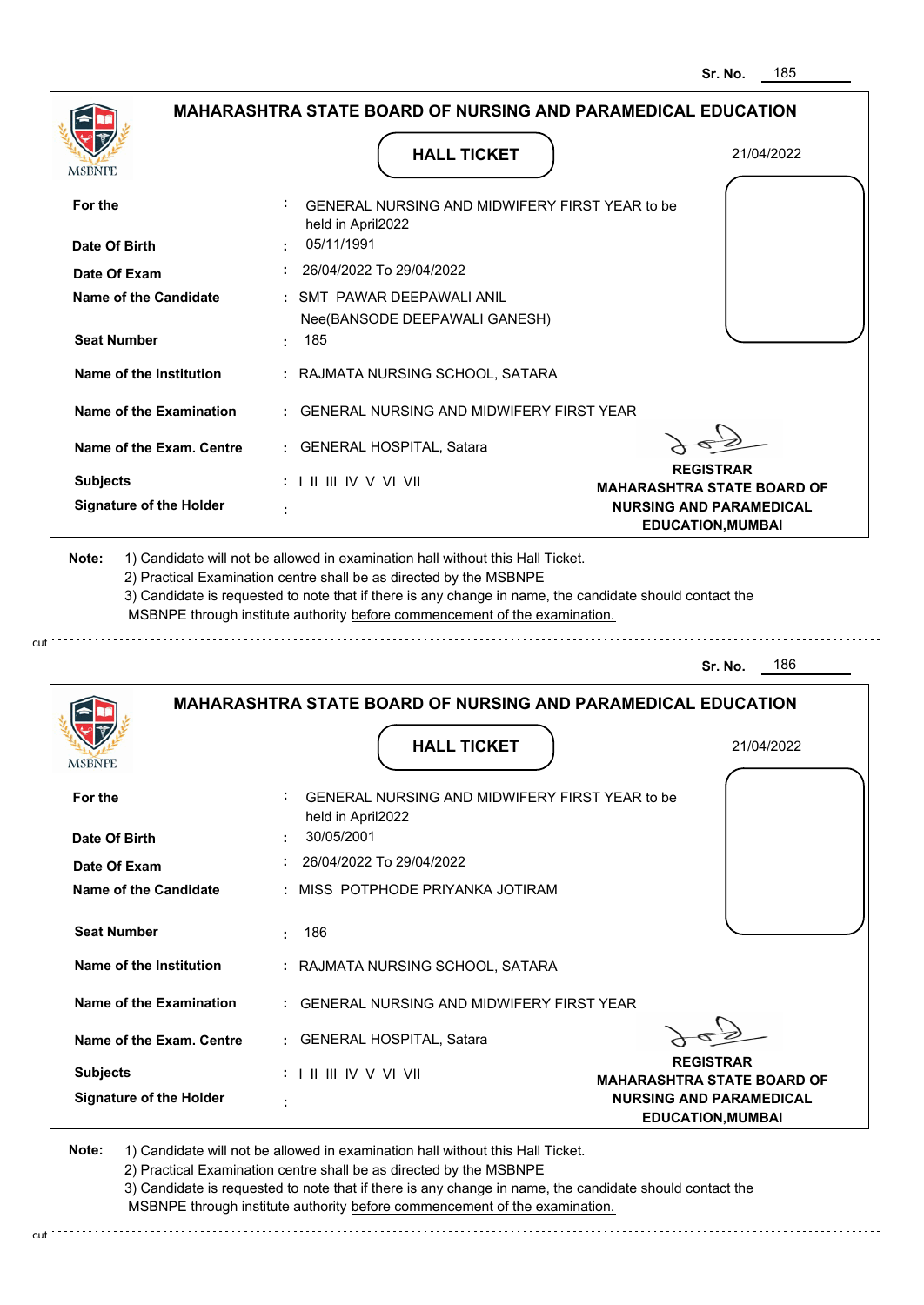|                                |                                                                                                                                                                                                                                                                                                                                               | 187<br>Sr. No.                                        |
|--------------------------------|-----------------------------------------------------------------------------------------------------------------------------------------------------------------------------------------------------------------------------------------------------------------------------------------------------------------------------------------------|-------------------------------------------------------|
|                                | <b>MAHARASHTRA STATE BOARD OF NURSING AND PARAMEDICAL EDUCATION</b>                                                                                                                                                                                                                                                                           |                                                       |
| MSBNPE                         | <b>HALL TICKET</b>                                                                                                                                                                                                                                                                                                                            | 21/04/2022                                            |
| For the                        | : GENERAL NURSING AND MIDWIFERY FIRST YEAR to be<br>held in April2022                                                                                                                                                                                                                                                                         |                                                       |
| Date Of Birth                  | 30/11/2001                                                                                                                                                                                                                                                                                                                                    |                                                       |
| Date Of Exam                   | : 26/04/2022 To 29/04/2022                                                                                                                                                                                                                                                                                                                    |                                                       |
| Name of the Candidate          | : MISS RAHATE KAJAL BANDA                                                                                                                                                                                                                                                                                                                     |                                                       |
| <b>Seat Number</b>             | : 187                                                                                                                                                                                                                                                                                                                                         |                                                       |
| Name of the Institution        | : RAJMATA NURSING SCHOOL, SATARA                                                                                                                                                                                                                                                                                                              |                                                       |
| Name of the Examination        | : GENERAL NURSING AND MIDWIFERY FIRST YEAR                                                                                                                                                                                                                                                                                                    |                                                       |
| Name of the Exam. Centre       | : GENERAL HOSPITAL, Satara                                                                                                                                                                                                                                                                                                                    |                                                       |
| <b>Subjects</b>                | $: 1 \mathbb{H} \mathbb{H} \mathbb{W} \vee \mathbb{V} \mathbb{V} \mathbb{H}$                                                                                                                                                                                                                                                                  | <b>REGISTRAR</b><br><b>MAHARASHTRA STATE BOARD OF</b> |
| <b>Signature of the Holder</b> |                                                                                                                                                                                                                                                                                                                                               | <b>NURSING AND PARAMEDICAL</b>                        |
|                                | 1) Candidate will not be allowed in examination hall without this Hall Ticket.<br>2) Practical Examination centre shall be as directed by the MSBNPE<br>3) Candidate is requested to note that if there is any change in name, the candidate should contact the<br>MSBNPE through institute authority before commencement of the examination. | <b>EDUCATION, MUMBAI</b>                              |
| Note:                          |                                                                                                                                                                                                                                                                                                                                               | 188<br>Sr. No.                                        |
|                                | <b>MAHARASHTRA STATE BOARD OF NURSING AND PARAMEDICAL EDUCATION</b><br><b>HALL TICKET</b>                                                                                                                                                                                                                                                     | 21/04/2022                                            |
| <b>IMPDIALE</b><br>For the     | GENERAL NURSING AND MIDWIFERY FIRST YEAR to be<br>held in April2022                                                                                                                                                                                                                                                                           |                                                       |
| Date Of Birth                  | 15/02/1979                                                                                                                                                                                                                                                                                                                                    |                                                       |
| Date Of Exam                   | 26/04/2022 To 29/04/2022                                                                                                                                                                                                                                                                                                                      |                                                       |
| <b>Name of the Candidate</b>   | : SMT RAJEMAHADIK SONUBAI BUVASAHEB<br>Nee(BHOSALE SONUBAI ANIL)                                                                                                                                                                                                                                                                              |                                                       |
| <b>Seat Number</b>             | 188<br>÷.                                                                                                                                                                                                                                                                                                                                     |                                                       |
| Name of the Institution        | : RAJMATA NURSING SCHOOL, SATARA                                                                                                                                                                                                                                                                                                              |                                                       |
| Name of the Examination        | : GENERAL NURSING AND MIDWIFERY FIRST YEAR                                                                                                                                                                                                                                                                                                    |                                                       |
| Name of the Exam. Centre       | : GENERAL HOSPITAL, Satara                                                                                                                                                                                                                                                                                                                    |                                                       |
| <b>Subjects</b>                | : I II III IV V VI VII                                                                                                                                                                                                                                                                                                                        | <b>REGISTRAR</b><br><b>MAHARASHTRA STATE BOARD OF</b> |

2) Practical Examination centre shall be as directed by the MSBNPE

cut.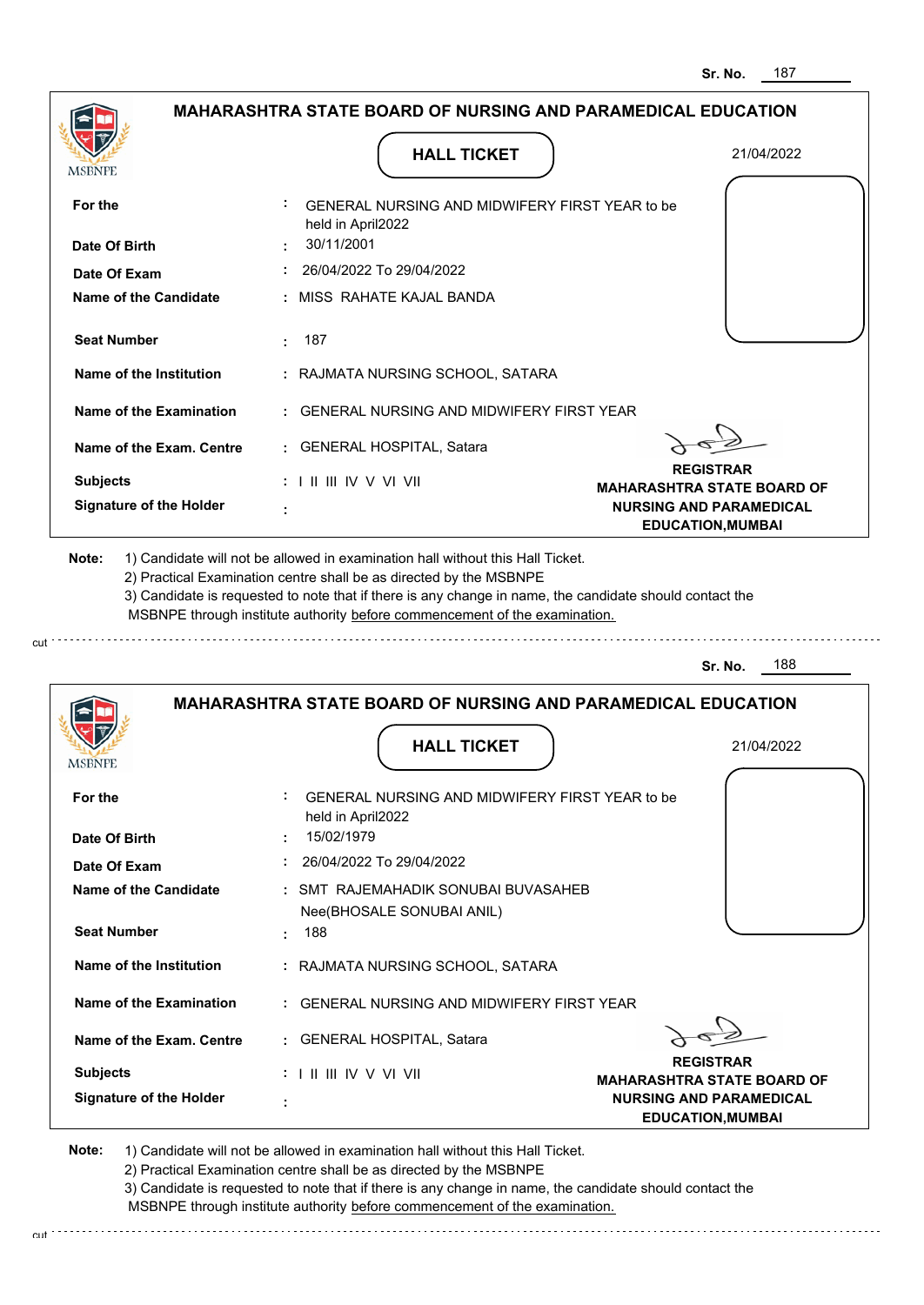|                                         | <b>HALL TICKET</b>                                                                                                                                                                                                                                              | 21/04/2022                                                 |
|-----------------------------------------|-----------------------------------------------------------------------------------------------------------------------------------------------------------------------------------------------------------------------------------------------------------------|------------------------------------------------------------|
| <b>MSBNPE</b>                           |                                                                                                                                                                                                                                                                 |                                                            |
| For the                                 | <b>GENERAL NURSING AND MIDWIFERY FIRST YEAR to be</b><br>held in April2022                                                                                                                                                                                      |                                                            |
| Date Of Birth                           | 21/08/1992                                                                                                                                                                                                                                                      |                                                            |
| Date Of Exam                            | : 26/04/2022 To 29/04/2022                                                                                                                                                                                                                                      |                                                            |
| Name of the Candidate                   | : SMT RANKHAMBE MADHURI DHANRAJ                                                                                                                                                                                                                                 |                                                            |
|                                         | Nee(WAGHMARE MADHURI PREMKUMAR)                                                                                                                                                                                                                                 |                                                            |
| <b>Seat Number</b>                      | . 189                                                                                                                                                                                                                                                           |                                                            |
| Name of the Institution                 | : RAJMATA NURSING SCHOOL, SATARA                                                                                                                                                                                                                                |                                                            |
| Name of the Examination                 | : GENERAL NURSING AND MIDWIFERY FIRST YEAR                                                                                                                                                                                                                      |                                                            |
| Name of the Exam. Centre                | : GENERAL HOSPITAL, Satara                                                                                                                                                                                                                                      |                                                            |
| <b>Subjects</b>                         | $: 1 \mathbb{I}$ III IIV V VI VII                                                                                                                                                                                                                               | <b>REGISTRAR</b><br><b>MAHARASHTRA STATE BOARD OF</b>      |
|                                         |                                                                                                                                                                                                                                                                 |                                                            |
|                                         | 1) Candidate will not be allowed in examination hall without this Hall Ticket.<br>2) Practical Examination centre shall be as directed by the MSBNPE<br>3) Candidate is requested to note that if there is any change in name, the candidate should contact the | <b>NURSING AND PARAMEDICAL</b><br><b>EDUCATION, MUMBAI</b> |
| <b>Signature of the Holder</b><br>Note: | MSBNPE through institute authority before commencement of the examination.                                                                                                                                                                                      |                                                            |
|                                         |                                                                                                                                                                                                                                                                 | 190<br>Sr. No.                                             |
|                                         | <b>MAHARASHTRA STATE BOARD OF NURSING AND PARAMEDICAL EDUCATION</b>                                                                                                                                                                                             |                                                            |
|                                         |                                                                                                                                                                                                                                                                 |                                                            |
|                                         | <b>HALL TICKET</b>                                                                                                                                                                                                                                              | 21/04/2022                                                 |
| <b>IMPDIAL P</b><br>For the             | GENERAL NURSING AND MIDWIFERY FIRST YEAR to be                                                                                                                                                                                                                  |                                                            |
| Date Of Birth                           | held in April2022<br>09/04/2000                                                                                                                                                                                                                                 |                                                            |
|                                         | 26/04/2022 To 29/04/2022                                                                                                                                                                                                                                        |                                                            |
| Date Of Exam<br>Name of the Candidate   | : SMT RAUT RANI BALASAHEB                                                                                                                                                                                                                                       |                                                            |
|                                         |                                                                                                                                                                                                                                                                 |                                                            |
| <b>Seat Number</b>                      | Nee(THAKUR RANI MAHENDRA)<br>: 190                                                                                                                                                                                                                              |                                                            |

**Name of the Exam. Centre :** GENERAL HOSPITAL, Satara

 **:**

**Signature of the Holder Subjects :** I II III IV V VI VII

 $\sigma$ <sub>2</sub>  $\alpha$ **REGISTRAR**

**MAHARASHTRA STATE BOARD OF NURSING AND PARAMEDICAL EDUCATION,MUMBAI**

**Note:**  1) Candidate will not be allowed in examination hall without this Hall Ticket.

2) Practical Examination centre shall be as directed by the MSBNPE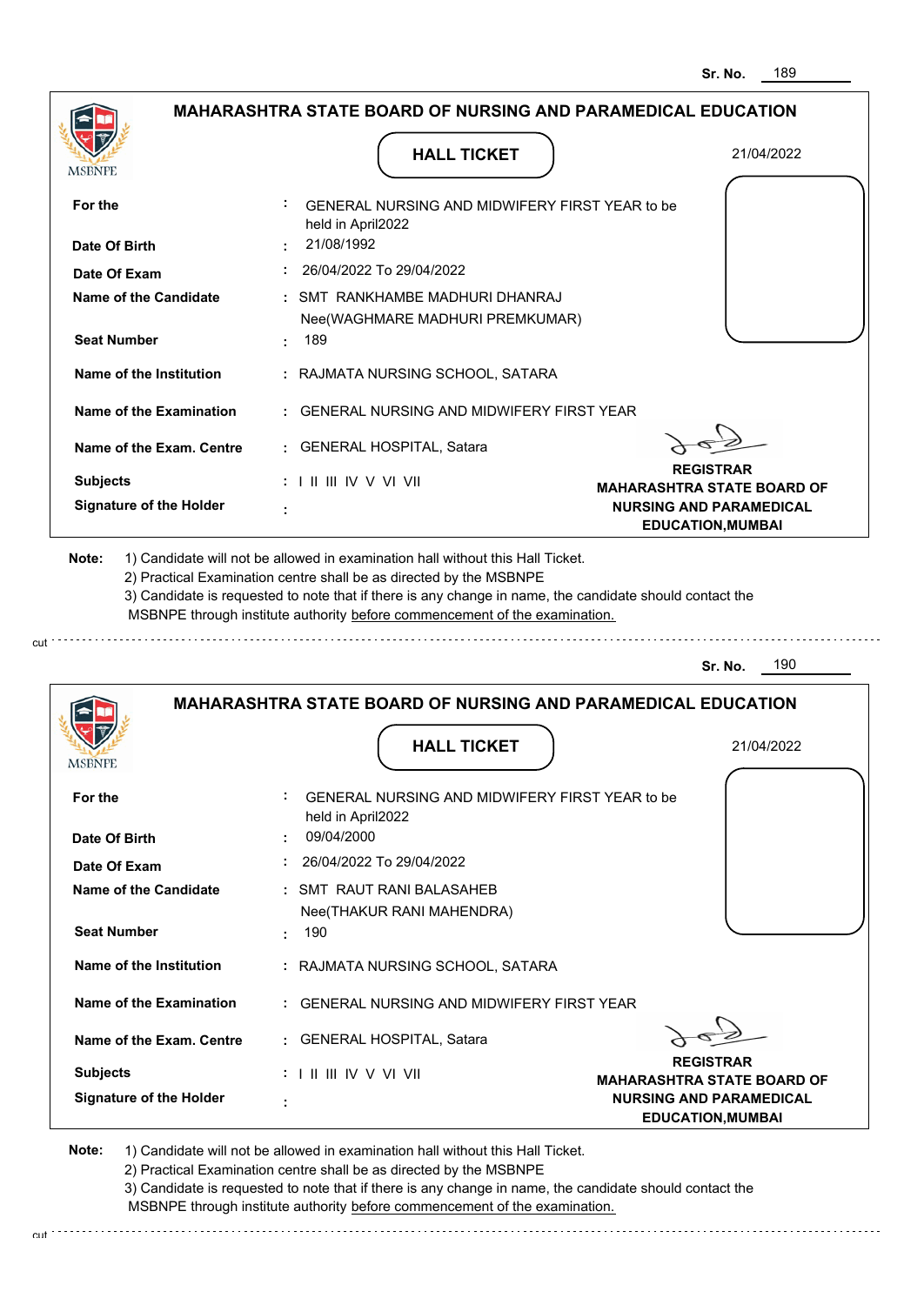|                                           | <b>MAHARASHTRA STATE BOARD OF NURSING AND PARAMEDICAL EDUCATION</b>                                                                                                                                                                                                                                                                           |                                   |
|-------------------------------------------|-----------------------------------------------------------------------------------------------------------------------------------------------------------------------------------------------------------------------------------------------------------------------------------------------------------------------------------------------|-----------------------------------|
| MSBNPE                                    | <b>HALL TICKET</b>                                                                                                                                                                                                                                                                                                                            | 21/04/2022                        |
| For the                                   | GENERAL NURSING AND MIDWIFERY FIRST YEAR to be<br>held in April2022                                                                                                                                                                                                                                                                           |                                   |
| Date Of Birth                             | 02/05/1993                                                                                                                                                                                                                                                                                                                                    |                                   |
| Date Of Exam                              | 26/04/2022 To 29/04/2022                                                                                                                                                                                                                                                                                                                      |                                   |
| Name of the Candidate                     | : SMT SHINDE SHILA BHIMRAO<br>Nee(LADE SHILA ADHIK)                                                                                                                                                                                                                                                                                           |                                   |
| <b>Seat Number</b>                        | . 191                                                                                                                                                                                                                                                                                                                                         |                                   |
| Name of the Institution                   | : RAJMATA NURSING SCHOOL, SATARA                                                                                                                                                                                                                                                                                                              |                                   |
| Name of the Examination                   | : GENERAL NURSING AND MIDWIFERY FIRST YEAR                                                                                                                                                                                                                                                                                                    |                                   |
| Name of the Exam. Centre                  | : GENERAL HOSPITAL, Satara                                                                                                                                                                                                                                                                                                                    | <b>REGISTRAR</b>                  |
| <b>Subjects</b>                           | : I II III IV V VI VII                                                                                                                                                                                                                                                                                                                        | <b>MAHARASHTRA STATE BOARD OF</b> |
| <b>Signature of the Holder</b>            |                                                                                                                                                                                                                                                                                                                                               | <b>NURSING AND PARAMEDICAL</b>    |
| Note:                                     | 1) Candidate will not be allowed in examination hall without this Hall Ticket.<br>2) Practical Examination centre shall be as directed by the MSBNPE<br>3) Candidate is requested to note that if there is any change in name, the candidate should contact the<br>MSBNPE through institute authority before commencement of the examination. | <b>EDUCATION, MUMBAI</b>          |
|                                           |                                                                                                                                                                                                                                                                                                                                               | 192                               |
|                                           | <b>MAHARASHTRA STATE BOARD OF NURSING AND PARAMEDICAL EDUCATION</b>                                                                                                                                                                                                                                                                           | Sr. No.                           |
|                                           | <b>HALL TICKET</b>                                                                                                                                                                                                                                                                                                                            | 21/04/2022                        |
|                                           | GENERAL NURSING AND MIDWIFERY FIRST YEAR to be                                                                                                                                                                                                                                                                                                |                                   |
| <b>MSBNPE</b><br>For the<br>Date Of Birth | held in April2022<br>18/05/2002                                                                                                                                                                                                                                                                                                               |                                   |
| Date Of Exam                              | 26/04/2022 To 29/04/2022                                                                                                                                                                                                                                                                                                                      |                                   |
| <b>Name of the Candidate</b>              | : MISS SONAWANE RUTUJA RAJENDRA                                                                                                                                                                                                                                                                                                               |                                   |
| <b>Seat Number</b>                        | 192<br>t.                                                                                                                                                                                                                                                                                                                                     |                                   |
| Name of the Institution                   | : RAJMATA NURSING SCHOOL, SATARA                                                                                                                                                                                                                                                                                                              |                                   |
| Name of the Examination                   | : GENERAL NURSING AND MIDWIFERY FIRST YEAR                                                                                                                                                                                                                                                                                                    |                                   |
| Name of the Exam. Centre                  | : GENERAL HOSPITAL, Satara                                                                                                                                                                                                                                                                                                                    |                                   |

 **:**

**Signature of the Holder**

2) Practical Examination centre shall be as directed by the MSBNPE

3) Candidate is requested to note that if there is any change in name, the candidate should contact the MSBNPE through institute authority before commencement of the examination. cut

**NURSING AND PARAMEDICAL EDUCATION,MUMBAI**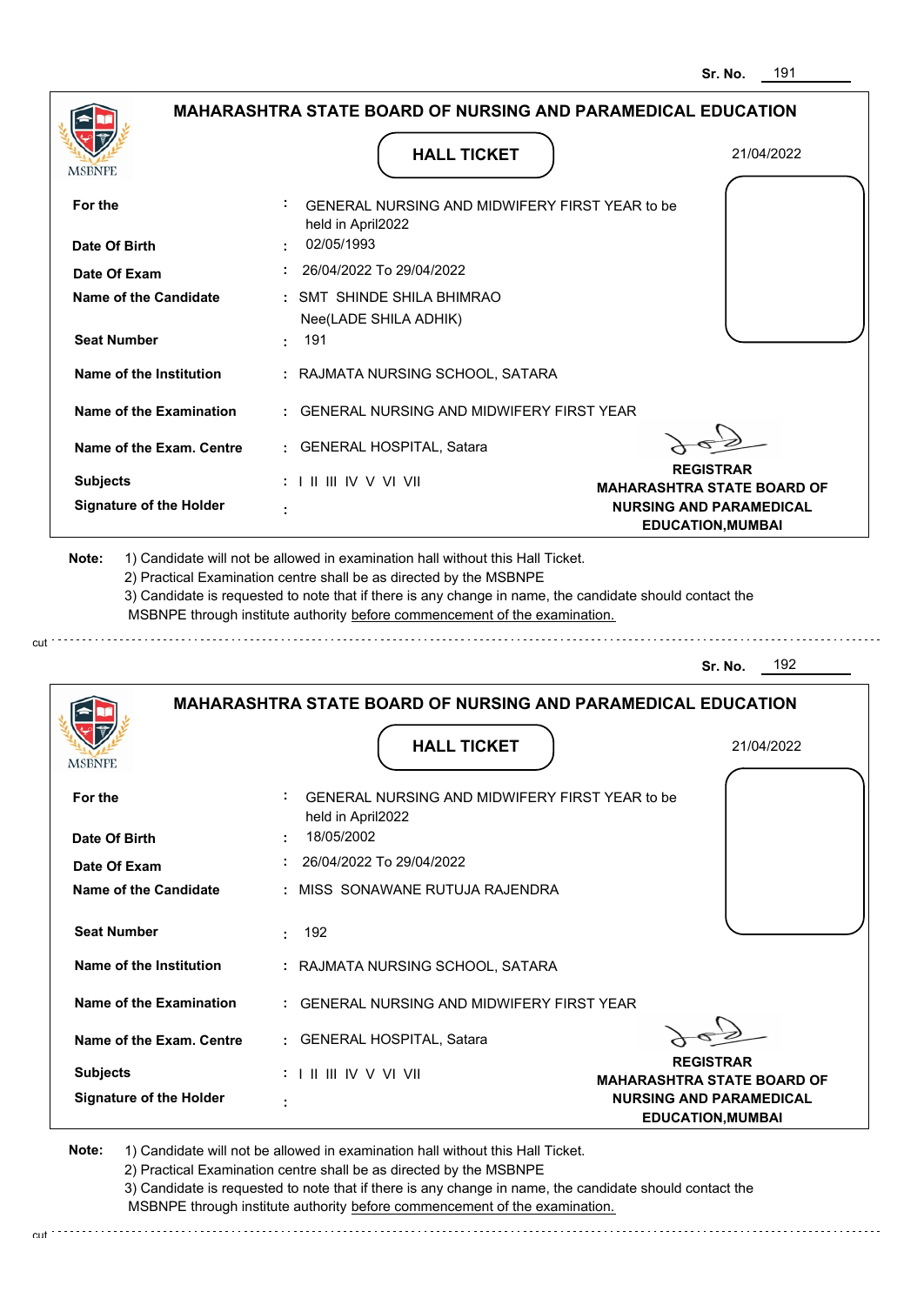| <b>MSBNPE</b>                                                    | <b>HALL TICKET</b>                                                                                                                                                                                                                                          | 21/04/2022                                                 |
|------------------------------------------------------------------|-------------------------------------------------------------------------------------------------------------------------------------------------------------------------------------------------------------------------------------------------------------|------------------------------------------------------------|
| For the                                                          | GENERAL NURSING AND MIDWIFERY FIRST YEAR to be<br>held in April2022                                                                                                                                                                                         |                                                            |
| Date Of Birth                                                    | 25/06/2001                                                                                                                                                                                                                                                  |                                                            |
| Date Of Exam                                                     | 26/04/2022 To 29/04/2022                                                                                                                                                                                                                                    |                                                            |
| <b>Name of the Candidate</b>                                     | : MISS SURYAWANSHI KAJAL BAJARANG                                                                                                                                                                                                                           |                                                            |
| <b>Seat Number</b>                                               | 193<br>t.                                                                                                                                                                                                                                                   |                                                            |
| Name of the Institution                                          | : RAJMATA NURSING SCHOOL, SATARA                                                                                                                                                                                                                            |                                                            |
| Name of the Examination                                          | : GENERAL NURSING AND MIDWIFERY FIRST YEAR                                                                                                                                                                                                                  |                                                            |
| Name of the Exam. Centre                                         | : GENERAL HOSPITAL, Satara                                                                                                                                                                                                                                  |                                                            |
| <b>Subjects</b>                                                  | $: 1 \mathbb{H} \mathbb{H} \mathbb{W} \vee \mathbb{V} \mathbb{H}$                                                                                                                                                                                           | <b>REGISTRAR</b><br><b>MAHARASHTRA STATE BOARD OF</b>      |
| <b>Signature of the Holder</b>                                   |                                                                                                                                                                                                                                                             | <b>NURSING AND PARAMEDICAL</b><br><b>EDUCATION, MUMBAI</b> |
|                                                                  | 2) Practical Examination centre shall be as directed by the MSBNPE<br>3) Candidate is requested to note that if there is any change in name, the candidate should contact the<br>MSBNPE through institute authority before commencement of the examination. |                                                            |
|                                                                  |                                                                                                                                                                                                                                                             | 194<br>Sr. No.                                             |
|                                                                  | <b>MAHARASHTRA STATE BOARD OF NURSING AND PARAMEDICAL EDUCATION</b><br><b>HALL TICKET</b>                                                                                                                                                                   | 21/04/2022                                                 |
|                                                                  |                                                                                                                                                                                                                                                             |                                                            |
|                                                                  | GENERAL NURSING AND MIDWIFERY FIRST YEAR to be<br>held in April2022                                                                                                                                                                                         |                                                            |
| For the                                                          | 08/06/2001                                                                                                                                                                                                                                                  |                                                            |
|                                                                  | 26/04/2022 To 29/04/2022                                                                                                                                                                                                                                    |                                                            |
| Date Of Exam                                                     | : MR SUTAR PRITAM RAVINDRA                                                                                                                                                                                                                                  |                                                            |
| <b>Seat Number</b>                                               | 194                                                                                                                                                                                                                                                         |                                                            |
| Name of the Institution                                          | : RAJMATA NURSING SCHOOL, SATARA                                                                                                                                                                                                                            |                                                            |
| Name of the Examination                                          | : GENERAL NURSING AND MIDWIFERY FIRST YEAR                                                                                                                                                                                                                  |                                                            |
| Name of the Exam. Centre                                         | : GENERAL HOSPITAL, Satara                                                                                                                                                                                                                                  |                                                            |
| Date Of Birth<br><b>Name of the Candidate</b><br><b>Subjects</b> | : I II III IV V VI VII                                                                                                                                                                                                                                      | <b>REGISTRAR</b><br><b>MAHARASHTRA STATE BOARD OF</b>      |

2) Practical Examination centre shall be as directed by the MSBNPE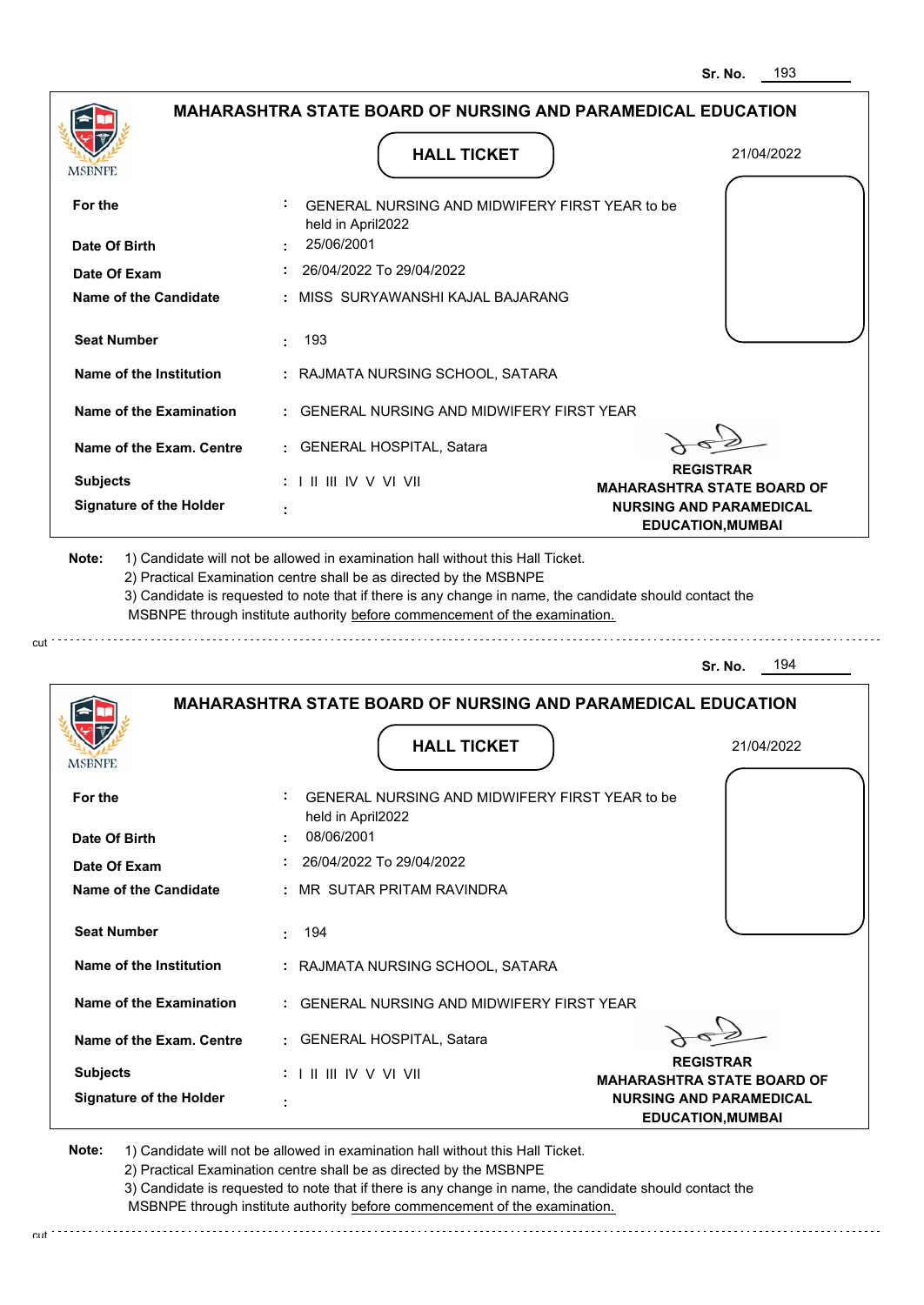|                                | <b>HALL TICKET</b>                                                                                                                                                                                                                                                                                                                            | 21/04/2022                                                 |
|--------------------------------|-----------------------------------------------------------------------------------------------------------------------------------------------------------------------------------------------------------------------------------------------------------------------------------------------------------------------------------------------|------------------------------------------------------------|
| <b>MSBNPE</b>                  |                                                                                                                                                                                                                                                                                                                                               |                                                            |
| For the                        | GENERAL NURSING AND MIDWIFERY FIRST YEAR to be<br>held in April2022                                                                                                                                                                                                                                                                           |                                                            |
| Date Of Birth                  | 24/08/2001                                                                                                                                                                                                                                                                                                                                    |                                                            |
| Date Of Exam                   | 26/04/2022 To 29/04/2022                                                                                                                                                                                                                                                                                                                      |                                                            |
| <b>Name of the Candidate</b>   | : MR TAMBE ANKUSH LAXMAN                                                                                                                                                                                                                                                                                                                      |                                                            |
| <b>Seat Number</b>             | 195                                                                                                                                                                                                                                                                                                                                           |                                                            |
| Name of the Institution        | : RAJMATA NURSING SCHOOL, SATARA                                                                                                                                                                                                                                                                                                              |                                                            |
| Name of the Examination        | : GENERAL NURSING AND MIDWIFERY FIRST YEAR                                                                                                                                                                                                                                                                                                    |                                                            |
| Name of the Exam. Centre       | : GENERAL HOSPITAL, Satara                                                                                                                                                                                                                                                                                                                    |                                                            |
| <b>Subjects</b>                | $: 1 \parallel \parallel \parallel$ IV V VI VII                                                                                                                                                                                                                                                                                               | <b>REGISTRAR</b><br><b>MAHARASHTRA STATE BOARD OF</b>      |
| <b>Signature of the Holder</b> |                                                                                                                                                                                                                                                                                                                                               | <b>NURSING AND PARAMEDICAL</b><br><b>EDUCATION, MUMBAI</b> |
| Note:                          | 1) Candidate will not be allowed in examination hall without this Hall Ticket.<br>2) Practical Examination centre shall be as directed by the MSBNPE<br>3) Candidate is requested to note that if there is any change in name, the candidate should contact the<br>MSBNPE through institute authority before commencement of the examination. | 196<br>Sr. No.                                             |
|                                |                                                                                                                                                                                                                                                                                                                                               |                                                            |
|                                | <b>MAHARASHTRA STATE BOARD OF NURSING AND PARAMEDICAL EDUCATION</b>                                                                                                                                                                                                                                                                           |                                                            |
| MSBNPI                         | <b>HALL TICKET</b>                                                                                                                                                                                                                                                                                                                            | 21/04/2022                                                 |
| For the                        | GENERAL NURSING AND MIDWIFERY FIRST YEAR to be<br>held in April2022                                                                                                                                                                                                                                                                           |                                                            |
| Date Of Birth                  | 20/01/1998                                                                                                                                                                                                                                                                                                                                    |                                                            |
| Date Of Exam                   | $: 26/04/2022$ To 29/04/2022                                                                                                                                                                                                                                                                                                                  |                                                            |
| Name of the Candidate          | : SMT THAKAR SHIVANI AABASO                                                                                                                                                                                                                                                                                                                   |                                                            |
| <b>Seat Number</b>             | Nee(BHAT SHIVANI ADINATH)<br>: 196                                                                                                                                                                                                                                                                                                            |                                                            |
| Name of the Institution        | : RAJMATA NURSING SCHOOL, SATARA                                                                                                                                                                                                                                                                                                              |                                                            |
| Name of the Examination        | : GENERAL NURSING AND MIDWIFERY FIRST YEAR                                                                                                                                                                                                                                                                                                    |                                                            |
| Name of the Exam. Centre       | : GENERAL HOSPITAL, Satara                                                                                                                                                                                                                                                                                                                    |                                                            |
| <b>Subjects</b>                | $: 1 \mathbb{I}$ III IIV V VI VII                                                                                                                                                                                                                                                                                                             | <b>REGISTRAR</b><br><b>MAHARASHTRA STATE BOARD OF</b>      |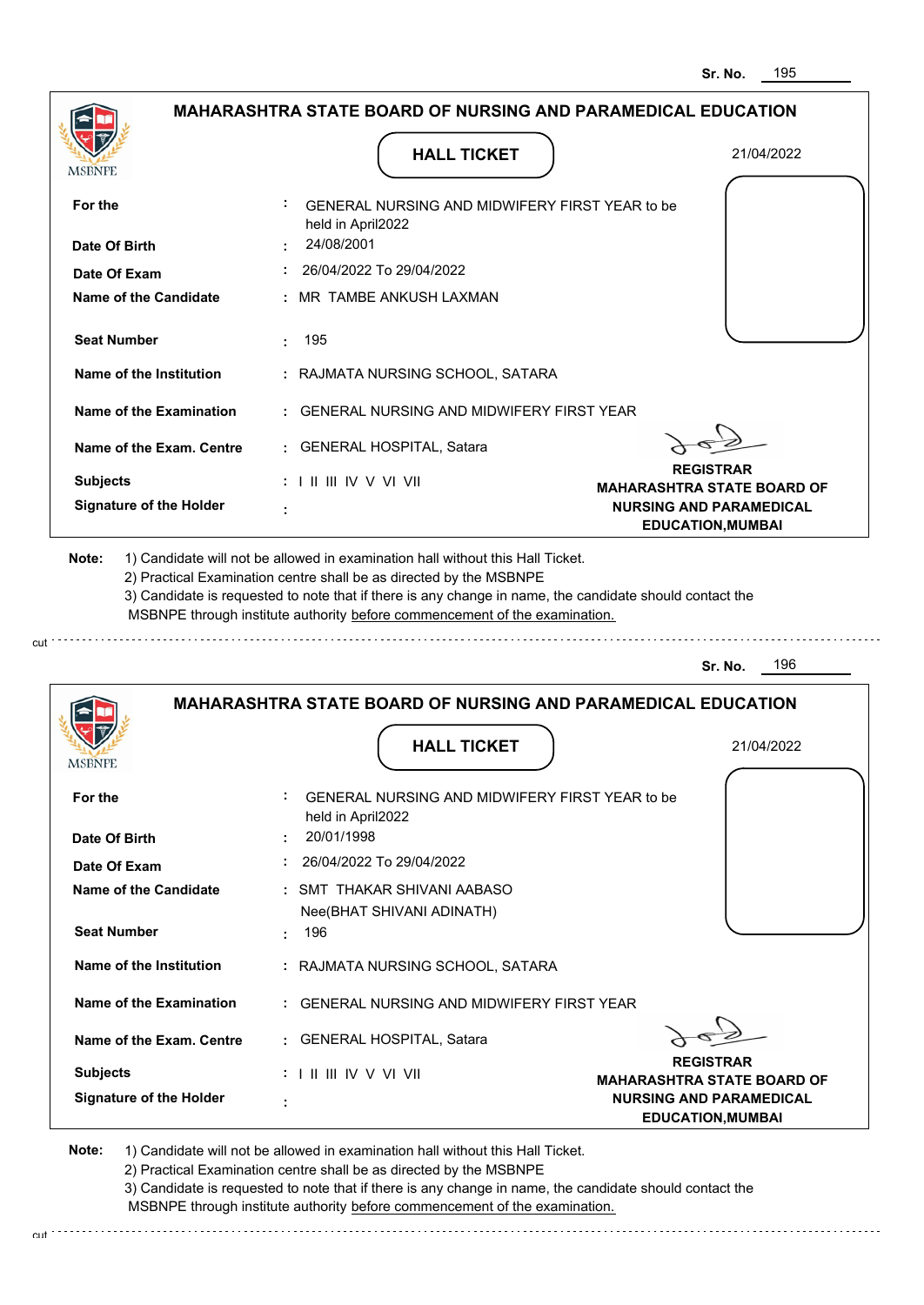|                                | <b>MAHARASHTRA STATE BOARD OF NURSING AND PARAMEDICAL EDUCATION</b>                       |                                                            |
|--------------------------------|-------------------------------------------------------------------------------------------|------------------------------------------------------------|
| <b>MSBNPE</b>                  | <b>HALL TICKET</b>                                                                        | 21/04/2022                                                 |
| For the                        | GENERAL NURSING AND MIDWIFERY FIRST YEAR to be<br>held in April2022                       |                                                            |
| Date Of Birth                  | 20/05/2003                                                                                |                                                            |
| Date Of Exam                   | : 26/04/2022 To 29/04/2022                                                                |                                                            |
| Name of the Candidate          | : MR THORAT ANIKET ASHOK                                                                  |                                                            |
| <b>Seat Number</b>             | : 197                                                                                     |                                                            |
| Name of the Institution        | : RAJMATA NURSING SCHOOL, SATARA                                                          |                                                            |
| Name of the Examination        | : GENERAL NURSING AND MIDWIFERY FIRST YEAR                                                |                                                            |
| Name of the Exam. Centre       | : GENERAL HOSPITAL, Satara                                                                |                                                            |
| <b>Subjects</b>                | $: 1 \mathbb{I}$ III IIV V VI VII                                                         | <b>REGISTRAR</b><br><b>MAHARASHTRA STATE BOARD OF</b>      |
| <b>Signature of the Holder</b> |                                                                                           | <b>NURSING AND PARAMEDICAL</b><br><b>EDUCATION, MUMBAI</b> |
|                                | MSBNPE through institute authority before commencement of the examination.                |                                                            |
|                                |                                                                                           | 198<br>Sr. No.                                             |
| <b>IMPDIAL</b>                 | <b>MAHARASHTRA STATE BOARD OF NURSING AND PARAMEDICAL EDUCATION</b><br><b>HALL TICKET</b> | 21/04/2022                                                 |
| For the                        | GENERAL NURSING AND MIDWIFERY FIRST YEAR to be<br>held in April2022                       |                                                            |
| Date Of Birth                  | 15/01/1997                                                                                |                                                            |
| Date Of Exam                   | 26/04/2022 To 29/04/2022                                                                  |                                                            |
| <b>Name of the Candidate</b>   | : SMT TONAPE POOJA VINOD<br>Nee(BALLAL POOJA NILESH)                                      |                                                            |
| <b>Seat Number</b>             | : 198                                                                                     |                                                            |
| Name of the Institution        | : RAJMATA NURSING SCHOOL, SATARA                                                          |                                                            |
| Name of the Examination        | : GENERAL NURSING AND MIDWIFERY FIRST YEAR                                                |                                                            |
| Name of the Exam. Centre       | : GENERAL HOSPITAL, Satara                                                                |                                                            |
| <b>Subjects</b>                | : I II III IV V VI VII                                                                    | <b>REGISTRAR</b><br><b>MAHARASHTRA STATE BOARD OF</b>      |

2) Practical Examination centre shall be as directed by the MSBNPE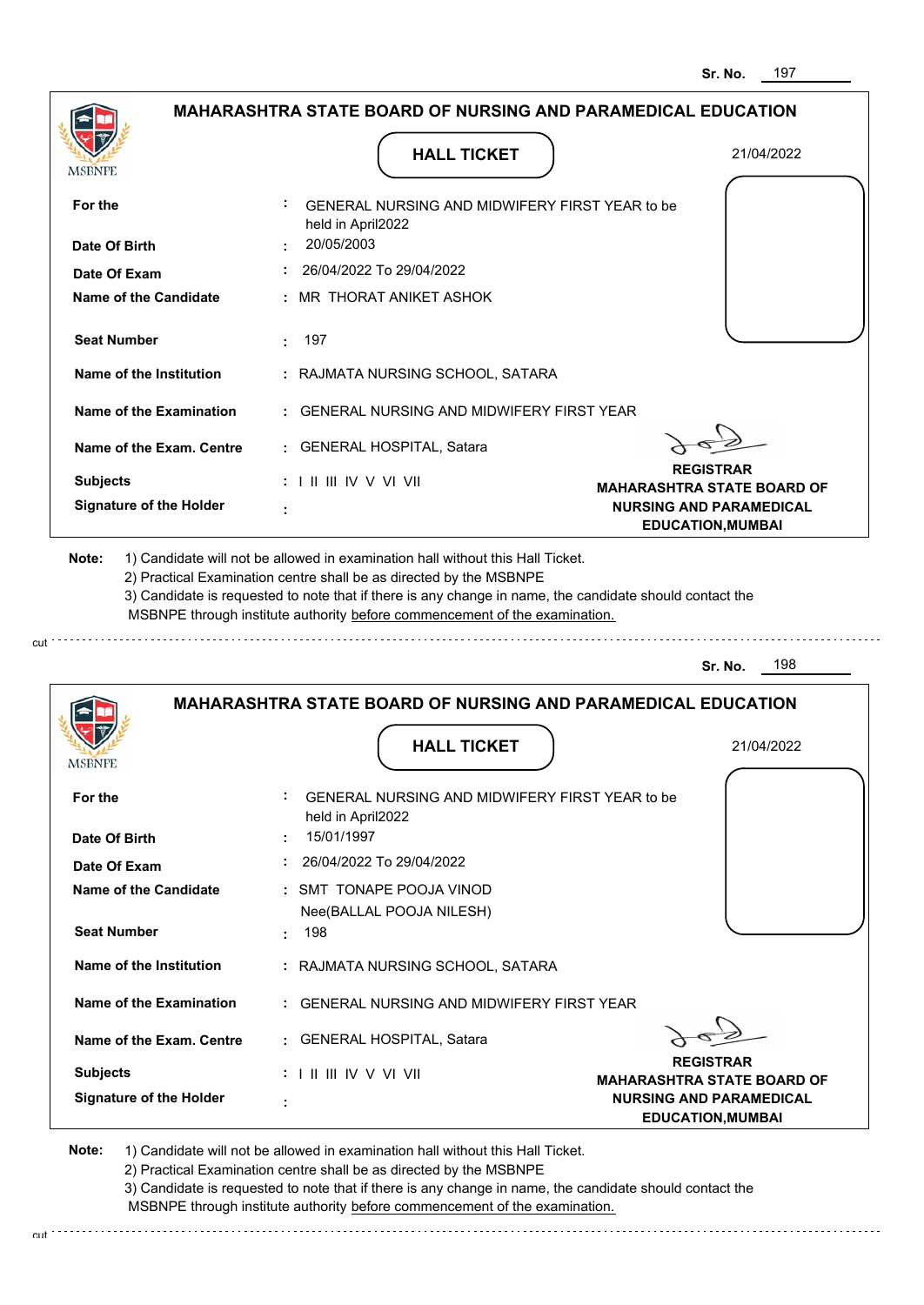| <b>MSBNPE</b>                                             | <b>HALL TICKET</b>                                                                                                                                                                                                                                          | 21/04/2022                                                 |
|-----------------------------------------------------------|-------------------------------------------------------------------------------------------------------------------------------------------------------------------------------------------------------------------------------------------------------------|------------------------------------------------------------|
| For the                                                   | GENERAL NURSING AND MIDWIFERY FIRST YEAR to be<br>held in April2022                                                                                                                                                                                         |                                                            |
| Date Of Birth                                             | 12/09/1997                                                                                                                                                                                                                                                  |                                                            |
| Date Of Exam                                              | 26/04/2022 To 29/04/2022                                                                                                                                                                                                                                    |                                                            |
| <b>Name of the Candidate</b>                              | : MISS_VALVI SHILA RAMU                                                                                                                                                                                                                                     |                                                            |
| <b>Seat Number</b>                                        | 199<br>÷.                                                                                                                                                                                                                                                   |                                                            |
| Name of the Institution                                   | : RAJMATA NURSING SCHOOL, SATARA                                                                                                                                                                                                                            |                                                            |
| Name of the Examination                                   | : GENERAL NURSING AND MIDWIFERY FIRST YEAR                                                                                                                                                                                                                  |                                                            |
| Name of the Exam. Centre                                  | : GENERAL HOSPITAL, Satara                                                                                                                                                                                                                                  |                                                            |
| <b>Subjects</b>                                           | $: 1 \parallel \parallel \parallel$ IV V VI VII                                                                                                                                                                                                             | <b>REGISTRAR</b><br><b>MAHARASHTRA STATE BOARD OF</b>      |
| <b>Signature of the Holder</b>                            |                                                                                                                                                                                                                                                             | <b>NURSING AND PARAMEDICAL</b><br><b>EDUCATION, MUMBAI</b> |
|                                                           | 2) Practical Examination centre shall be as directed by the MSBNPE<br>3) Candidate is requested to note that if there is any change in name, the candidate should contact the<br>MSBNPE through institute authority before commencement of the examination. | 200<br>Sr. No.                                             |
|                                                           |                                                                                                                                                                                                                                                             |                                                            |
|                                                           | <b>MAHARASHTRA STATE BOARD OF NURSING AND PARAMEDICAL EDUCATION</b>                                                                                                                                                                                         |                                                            |
|                                                           | <b>HALL TICKET</b>                                                                                                                                                                                                                                          | 21/04/2022                                                 |
|                                                           | GENERAL NURSING AND MIDWIFERY FIRST YEAR to be<br>held in April2022                                                                                                                                                                                         |                                                            |
|                                                           | 25/03/2003                                                                                                                                                                                                                                                  |                                                            |
| <b>MSBNPE</b><br>For the<br>Date Of Birth<br>Date Of Exam | 26/04/2022 To 29/04/2022                                                                                                                                                                                                                                    |                                                            |
|                                                           | : MISS WAGHMARE BHAVIKA NITIN                                                                                                                                                                                                                               |                                                            |
| <b>Seat Number</b>                                        | 200<br>÷.                                                                                                                                                                                                                                                   |                                                            |
| Name of the Institution                                   | : RAJMATA NURSING SCHOOL, SATARA                                                                                                                                                                                                                            |                                                            |
| Name of the Examination                                   | : GENERAL NURSING AND MIDWIFERY FIRST YEAR                                                                                                                                                                                                                  |                                                            |
| Name of the Exam. Centre                                  | : GENERAL HOSPITAL, Satara                                                                                                                                                                                                                                  |                                                            |
| Name of the Candidate<br><b>Subjects</b>                  | $: 1 \parallel \parallel \parallel$ IV V VI VII                                                                                                                                                                                                             | <b>REGISTRAR</b><br><b>MAHARASHTRA STATE BOARD OF</b>      |

3) Candidate is requested to note that if there is any change in name, the candidate should contact the MSBNPE through institute authority before commencement of the examination.

cut de la component de la component de la component de la component de la component de la component de la component de la component de la component de la component de la component de la component de la component de la comp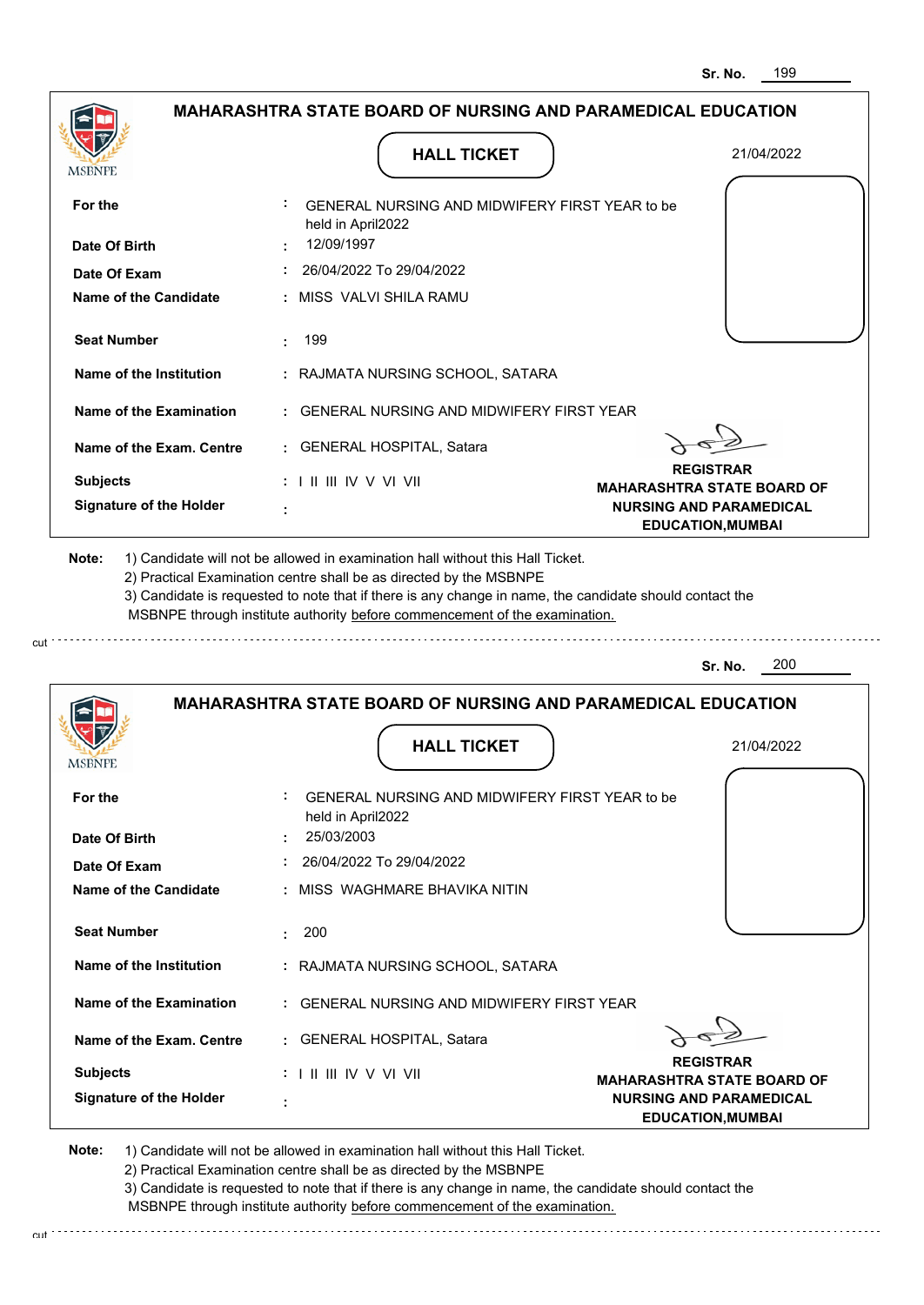| <b>MSBNPE</b>                                      | <b>HALL TICKET</b>                                                                                                                                                                                                                                                                                                                            | 21/04/2022                                                 |
|----------------------------------------------------|-----------------------------------------------------------------------------------------------------------------------------------------------------------------------------------------------------------------------------------------------------------------------------------------------------------------------------------------------|------------------------------------------------------------|
| For the                                            | GENERAL NURSING AND MIDWIFERY FIRST YEAR to be<br>held in April2022                                                                                                                                                                                                                                                                           |                                                            |
| Date Of Birth                                      | 27/08/2000                                                                                                                                                                                                                                                                                                                                    |                                                            |
| Date Of Exam                                       | $: 26/04/2022$ To 29/04/2022                                                                                                                                                                                                                                                                                                                  |                                                            |
| Name of the Candidate                              | : MISS YADAV SNEHA SANJAY                                                                                                                                                                                                                                                                                                                     |                                                            |
| <b>Seat Number</b>                                 | $\cdot$ 201                                                                                                                                                                                                                                                                                                                                   |                                                            |
| Name of the Institution                            | : RAJMATA NURSING SCHOOL, SATARA                                                                                                                                                                                                                                                                                                              |                                                            |
| Name of the Examination                            | : GENERAL NURSING AND MIDWIFERY FIRST YEAR                                                                                                                                                                                                                                                                                                    |                                                            |
| Name of the Exam. Centre                           | : GENERAL HOSPITAL, Satara                                                                                                                                                                                                                                                                                                                    |                                                            |
| <b>Subjects</b>                                    | $: 1 \parallel \parallel \parallel$ IV V VI VII                                                                                                                                                                                                                                                                                               | <b>REGISTRAR</b><br><b>MAHARASHTRA STATE BOARD OF</b>      |
| <b>Signature of the Holder</b>                     |                                                                                                                                                                                                                                                                                                                                               | <b>NURSING AND PARAMEDICAL</b><br><b>EDUCATION, MUMBAI</b> |
|                                                    | 1) Candidate will not be allowed in examination hall without this Hall Ticket.<br>2) Practical Examination centre shall be as directed by the MSBNPE<br>3) Candidate is requested to note that if there is any change in name, the candidate should contact the<br>MSBNPE through institute authority before commencement of the examination. |                                                            |
| Note:                                              |                                                                                                                                                                                                                                                                                                                                               | 202<br>Sr. No.                                             |
|                                                    | <b>MAHARASHTRA STATE BOARD OF NURSING AND PARAMEDICAL EDUCATION</b><br><b>HALL TICKET</b>                                                                                                                                                                                                                                                     | 21/04/2022                                                 |
|                                                    | GENERAL NURSING AND MIDWIFERY FIRST YEAR to be<br>held in April2022                                                                                                                                                                                                                                                                           |                                                            |
| For the<br>Date Of Birth                           | 27/08/2002                                                                                                                                                                                                                                                                                                                                    |                                                            |
| Date Of Exam                                       | : 26/04/2022 To 29/04/2022                                                                                                                                                                                                                                                                                                                    |                                                            |
|                                                    | : MISS YADAV ARCHANA SHAMRAV                                                                                                                                                                                                                                                                                                                  |                                                            |
| <b>Name of the Candidate</b><br><b>Seat Number</b> | : 202                                                                                                                                                                                                                                                                                                                                         |                                                            |
|                                                    | : RAJMATA NURSING SCHOOL, SATARA                                                                                                                                                                                                                                                                                                              |                                                            |
| Name of the Institution<br>Name of the Examination | : GENERAL NURSING AND MIDWIFERY FIRST YEAR                                                                                                                                                                                                                                                                                                    |                                                            |
|                                                    | : GENERAL HOSPITAL, Satara                                                                                                                                                                                                                                                                                                                    |                                                            |
| Name of the Exam. Centre<br><b>Subjects</b>        | : I II III IV V VI VII                                                                                                                                                                                                                                                                                                                        | <b>REGISTRAR</b><br><b>MAHARASHTRA STATE BOARD OF</b>      |

2) Practical Examination centre shall be as directed by the MSBNPE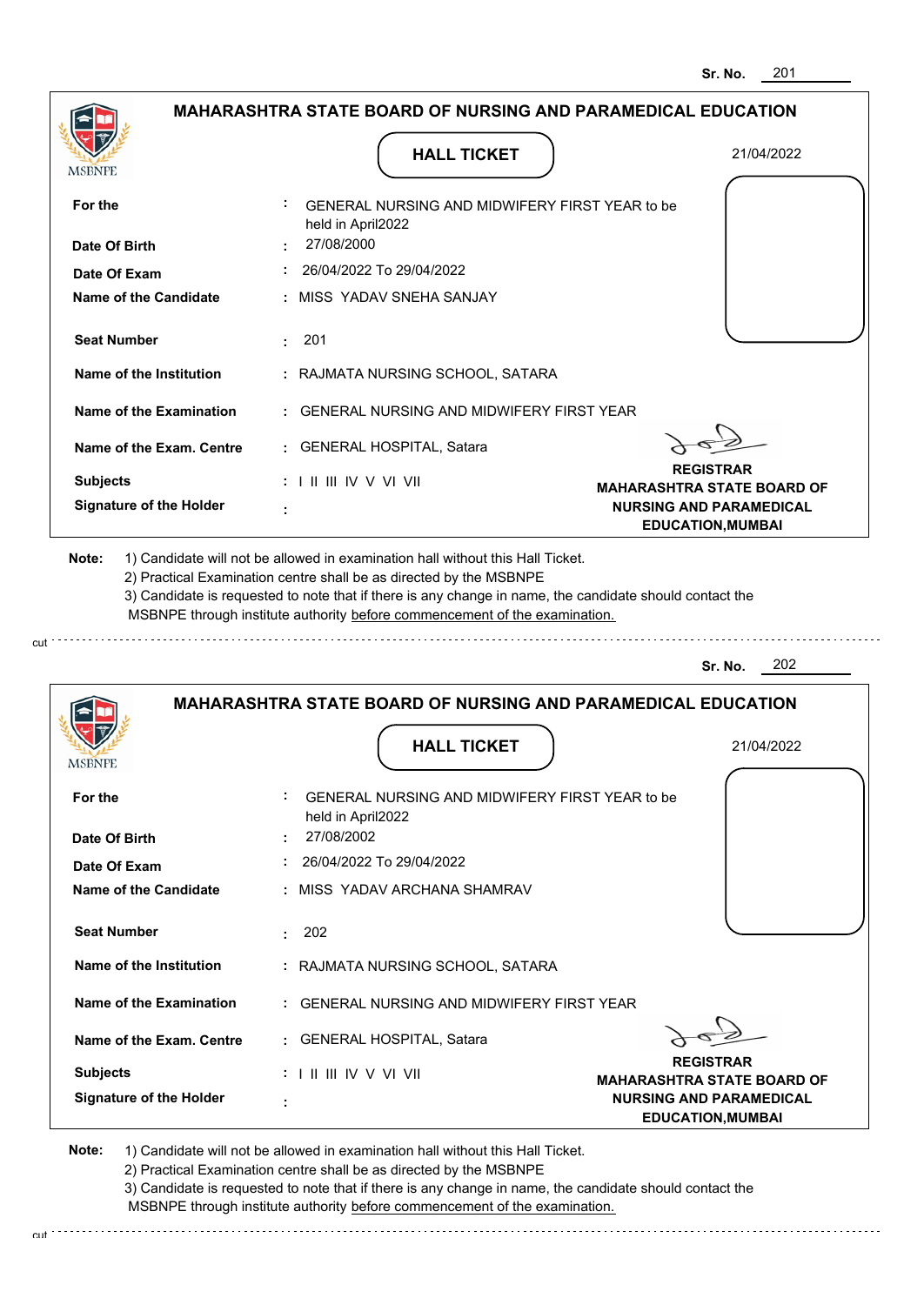|                                                                                                                                                                                                                        | <b>MAHARASHTRA STATE BOARD OF NURSING AND PARAMEDICAL EDUCATION</b>                                                                                                                                                                                                                                                                           |                                                                     |
|------------------------------------------------------------------------------------------------------------------------------------------------------------------------------------------------------------------------|-----------------------------------------------------------------------------------------------------------------------------------------------------------------------------------------------------------------------------------------------------------------------------------------------------------------------------------------------|---------------------------------------------------------------------|
|                                                                                                                                                                                                                        | <b>HALL TICKET</b>                                                                                                                                                                                                                                                                                                                            | 21/04/2022                                                          |
| <b>MSBNPE</b>                                                                                                                                                                                                          |                                                                                                                                                                                                                                                                                                                                               |                                                                     |
| For the                                                                                                                                                                                                                | GENERAL NURSING AND MIDWIFERY FIRST YEAR to be<br>held in April2022                                                                                                                                                                                                                                                                           |                                                                     |
| Date Of Birth                                                                                                                                                                                                          | 18/02/1999                                                                                                                                                                                                                                                                                                                                    |                                                                     |
| Date Of Exam                                                                                                                                                                                                           | 26/04/2022 To 29/04/2022                                                                                                                                                                                                                                                                                                                      |                                                                     |
| <b>Name of the Candidate</b>                                                                                                                                                                                           | : MISS CHANDANSHIVE NIKITA ASHOK                                                                                                                                                                                                                                                                                                              |                                                                     |
| <b>Seat Number</b>                                                                                                                                                                                                     | 203<br>$\sim$                                                                                                                                                                                                                                                                                                                                 |                                                                     |
| Name of the Institution                                                                                                                                                                                                | : KASEGAON EDUCATION SOCIETY, SCHOOL OF<br>NURSING, ISLAMPUR, SANGLI                                                                                                                                                                                                                                                                          |                                                                     |
| Name of the Examination                                                                                                                                                                                                | : GENERAL NURSING AND MIDWIFERY FIRST YEAR                                                                                                                                                                                                                                                                                                    |                                                                     |
| Name of the Exam. Centre                                                                                                                                                                                               | : GENERAL HOSPITAL, Sangli                                                                                                                                                                                                                                                                                                                    |                                                                     |
| <b>Subjects</b>                                                                                                                                                                                                        | $: 1 \parallel \parallel \parallel$ IV V VI VII                                                                                                                                                                                                                                                                                               | <b>REGISTRAR</b>                                                    |
| <b>Signature of the Holder</b>                                                                                                                                                                                         |                                                                                                                                                                                                                                                                                                                                               | <b>MAHARASHTRA STATE BOARD OF</b><br><b>NURSING AND PARAMEDICAL</b> |
|                                                                                                                                                                                                                        |                                                                                                                                                                                                                                                                                                                                               | <b>EDUCATION, MUMBAI</b>                                            |
|                                                                                                                                                                                                                        | 1) Candidate will not be allowed in examination hall without this Hall Ticket.<br>2) Practical Examination centre shall be as directed by the MSBNPE<br>3) Candidate is requested to note that if there is any change in name, the candidate should contact the<br>MSBNPE through institute authority before commencement of the examination. |                                                                     |
|                                                                                                                                                                                                                        |                                                                                                                                                                                                                                                                                                                                               | 204<br>Sr. No.                                                      |
|                                                                                                                                                                                                                        |                                                                                                                                                                                                                                                                                                                                               |                                                                     |
|                                                                                                                                                                                                                        | <b>MAHARASHTRA STATE BOARD OF NURSING AND PARAMEDICAL EDUCATION</b>                                                                                                                                                                                                                                                                           |                                                                     |
|                                                                                                                                                                                                                        | <b>HALL TICKET</b>                                                                                                                                                                                                                                                                                                                            | 21/04/2022                                                          |
|                                                                                                                                                                                                                        |                                                                                                                                                                                                                                                                                                                                               |                                                                     |
|                                                                                                                                                                                                                        | GENERAL NURSING AND MIDWIFERY FIRST YEAR to be                                                                                                                                                                                                                                                                                                |                                                                     |
|                                                                                                                                                                                                                        | held in April2022<br>24/08/1998                                                                                                                                                                                                                                                                                                               |                                                                     |
|                                                                                                                                                                                                                        | 26/04/2022 To 29/04/2022                                                                                                                                                                                                                                                                                                                      |                                                                     |
|                                                                                                                                                                                                                        | : SMT DABADE KOMAL MOHAN                                                                                                                                                                                                                                                                                                                      |                                                                     |
|                                                                                                                                                                                                                        | Nee(WAGHMARE KOMAL ANIKET)                                                                                                                                                                                                                                                                                                                    |                                                                     |
|                                                                                                                                                                                                                        | 204                                                                                                                                                                                                                                                                                                                                           |                                                                     |
|                                                                                                                                                                                                                        | : KASEGAON EDUCATION SOCIETY, SCHOOL OF                                                                                                                                                                                                                                                                                                       |                                                                     |
|                                                                                                                                                                                                                        | NURSING, ISLAMPUR, SANGLI<br>: GENERAL NURSING AND MIDWIFERY FIRST YEAR                                                                                                                                                                                                                                                                       |                                                                     |
|                                                                                                                                                                                                                        | : GENERAL HOSPITAL, Sangli                                                                                                                                                                                                                                                                                                                    |                                                                     |
| Note:<br><b>MSBNPE</b><br>For the<br>Date Of Birth<br>Date Of Exam<br>Name of the Candidate<br><b>Seat Number</b><br>Name of the Institution<br>Name of the Examination<br>Name of the Exam. Centre<br><b>Subjects</b> | $: 1 \mathbb{I}$ III IIV V VI VII                                                                                                                                                                                                                                                                                                             | <b>REGISTRAR</b><br><b>MAHARASHTRA STATE BOARD OF</b>               |

2) Practical Examination centre shall be as directed by the MSBNPE

3) Candidate is requested to note that if there is any change in name, the candidate should contact the MSBNPE through institute authority before commencement of the examination. cut

**EDUCATION,MUMBAI**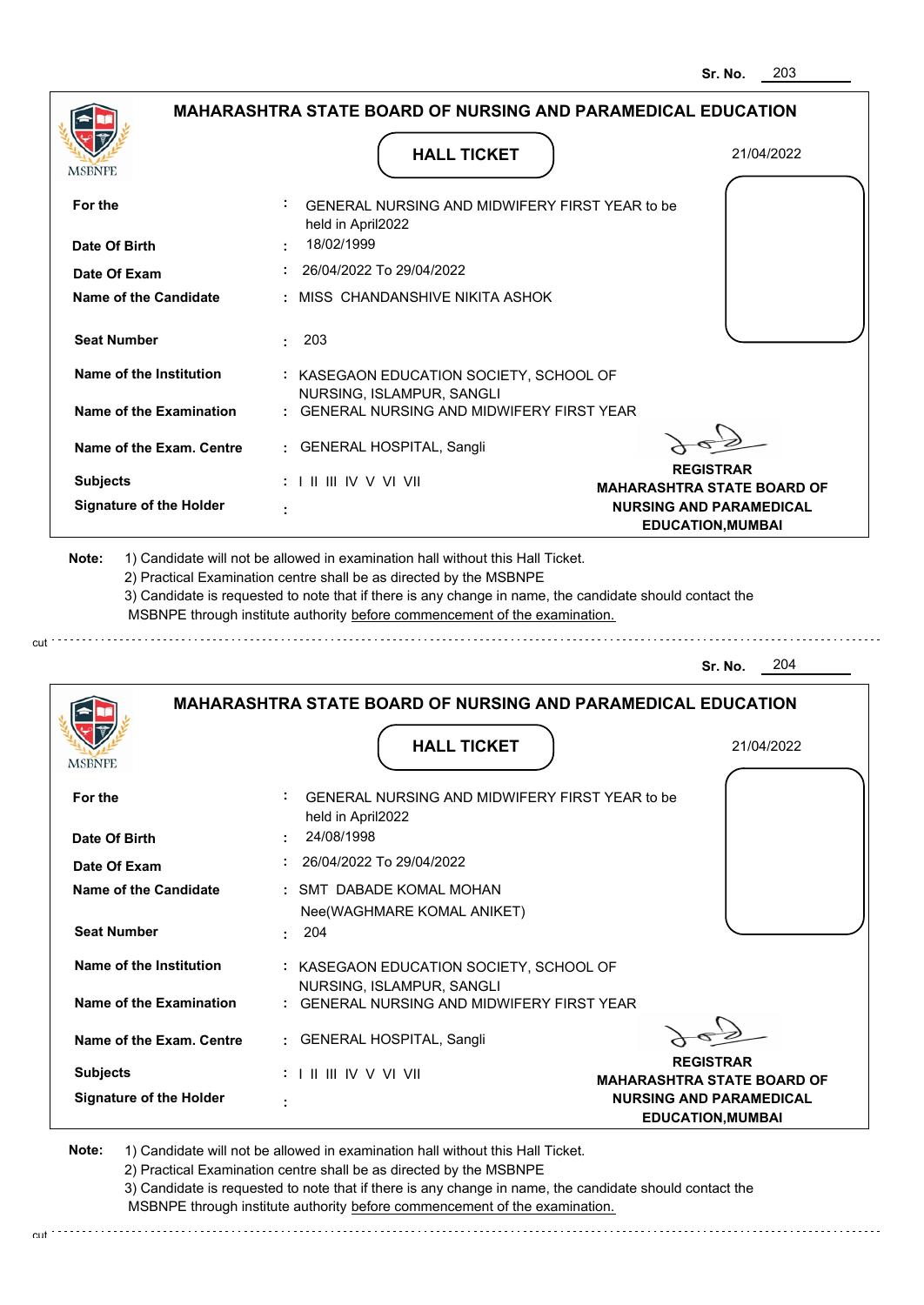|                                |                                                                              | 205<br>Sr. No.                                             |
|--------------------------------|------------------------------------------------------------------------------|------------------------------------------------------------|
|                                | <b>MAHARASHTRA STATE BOARD OF NURSING AND PARAMEDICAL EDUCATION</b>          |                                                            |
| MSBNPF                         | <b>HALL TICKET</b>                                                           | 21/04/2022                                                 |
| For the                        | GENERAL NURSING AND MIDWIFERY FIRST YEAR to be<br>held in April2022          |                                                            |
| Date Of Birth                  | 01/04/1999                                                                   |                                                            |
| Date Of Exam                   | 26/04/2022 To 29/04/2022                                                     |                                                            |
| Name of the Candidate          | : MISS DHUMALE KAJAL SANJAY                                                  |                                                            |
| <b>Seat Number</b>             | 205<br>÷.                                                                    |                                                            |
| <b>Name of the Institution</b> | : KASEGAON EDUCATION SOCIETY, SCHOOL OF                                      |                                                            |
| <b>Name of the Examination</b> | NURSING, ISLAMPUR, SANGLI<br><b>GENERAL NURSING AND MIDWIFERY FIRST YEAR</b> |                                                            |
| Name of the Exam. Centre       | <b>GENERAL HOSPITAL, Sangli</b>                                              |                                                            |
| <b>Subjects</b>                | : I II III IV V VI VII                                                       | <b>REGISTRAR</b><br><b>MAHARASHTRA STATE BOARD OF</b>      |
| <b>Signature of the Holder</b> |                                                                              | <b>NURSING AND PARAMEDICAL</b><br><b>EDUCATION, MUMBAI</b> |
|                                | MSBNPE through institute authority before commencement of the examination.   | 206<br>Sr. No.                                             |
|                                | <b>MAHARASHTRA STATE BOARD OF NURSING AND PARAMEDICAL EDUCATION</b>          |                                                            |
| MSBNFE                         | <b>HALL TICKET</b>                                                           | 21/04/2022                                                 |
| For the                        | ÷<br>GENERAL NURSING AND MIDWIFERY FIRST YEAR to be<br>held in April2022     |                                                            |
| Date Of Birth                  | 12/01/2002                                                                   |                                                            |
| Date Of Exam                   | 26/04/2022 To 29/04/2022                                                     |                                                            |
| <b>Name of the Candidate</b>   | MR DONGARE ANIKET HANMANT                                                    |                                                            |
| <b>Seat Number</b>             | 206<br>÷                                                                     |                                                            |
| <b>Name of the Institution</b> | : KASEGAON EDUCATION SOCIETY, SCHOOL OF<br>NURSING, ISLAMPUR, SANGLI         |                                                            |
| <b>Name of the Examination</b> | : GENERAL NURSING AND MIDWIFERY FIRST YEAR                                   |                                                            |
| Name of the Exam. Centre       | : GENERAL HOSPITAL, Sangli                                                   |                                                            |
| <b>Subjects</b>                | : I II III IV V VI VII                                                       | <b>REGISTRAR</b><br><b>MAHARASHTRA STATE BOARD OF</b>      |
| <b>Signature of the Holder</b> |                                                                              | <b>NURSING AND PARAMEDICAL</b><br><b>EDUCATION, MUMBAI</b> |

cut

2) Practical Examination centre shall be as directed by the MSBNPE

3) Candidate is requested to note that if there is any change in name, the candidate should contact the MSBNPE through institute authority before commencement of the examination. cut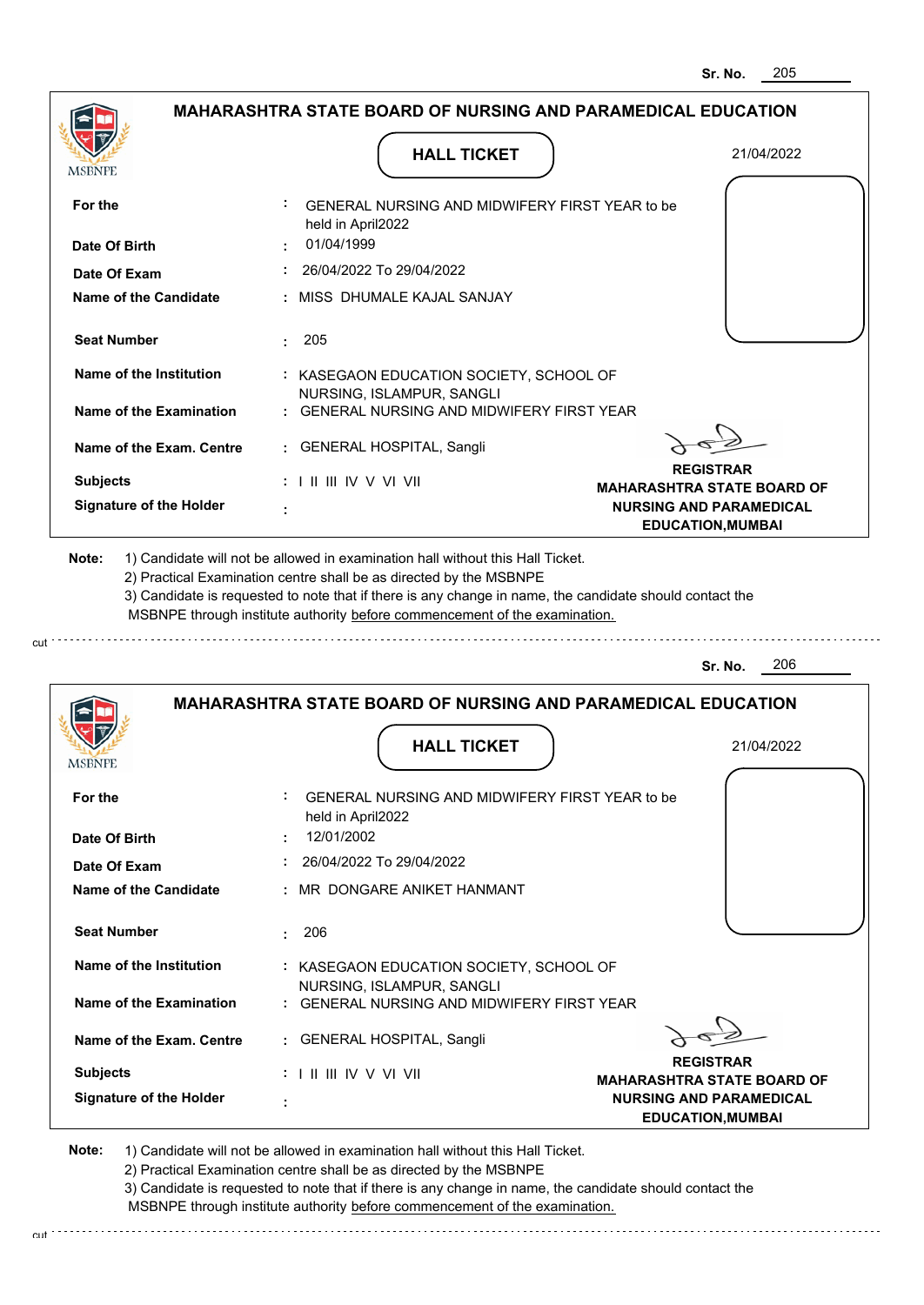|                                                           | <b>MAHARASHTRA STATE BOARD OF NURSING AND PARAMEDICAL EDUCATION</b>                                                                                                                   |                                   |
|-----------------------------------------------------------|---------------------------------------------------------------------------------------------------------------------------------------------------------------------------------------|-----------------------------------|
|                                                           | <b>HALL TICKET</b>                                                                                                                                                                    | 21/04/2022                        |
| MSBNPE                                                    |                                                                                                                                                                                       |                                   |
|                                                           |                                                                                                                                                                                       |                                   |
| For the                                                   | GENERAL NURSING AND MIDWIFERY FIRST YEAR to be<br>held in April2022                                                                                                                   |                                   |
| Date Of Birth                                             | : 20/07/1992                                                                                                                                                                          |                                   |
| Date Of Exam                                              | : 26/04/2022 To 29/04/2022                                                                                                                                                            |                                   |
| Name of the Candidate                                     | : SMT DUBAL PRERANA KISAN                                                                                                                                                             |                                   |
|                                                           | Nee(PATIL PRERANA AMOL)                                                                                                                                                               |                                   |
| <b>Seat Number</b>                                        | $\cdot$ 207                                                                                                                                                                           |                                   |
| Name of the Institution                                   | : KASEGAON EDUCATION SOCIETY, SCHOOL OF                                                                                                                                               |                                   |
|                                                           | NURSING, ISLAMPUR, SANGLI                                                                                                                                                             |                                   |
| Name of the Examination                                   | : GENERAL NURSING AND MIDWIFERY FIRST YEAR                                                                                                                                            |                                   |
|                                                           |                                                                                                                                                                                       |                                   |
| Name of the Exam. Centre                                  | : GENERAL HOSPITAL, Sangli                                                                                                                                                            | <b>REGISTRAR</b>                  |
| <b>Subjects</b>                                           | $: 1 \parallel \parallel \parallel$ IV V VI VII                                                                                                                                       | <b>MAHARASHTRA STATE BOARD OF</b> |
| <b>Signature of the Holder</b>                            |                                                                                                                                                                                       | <b>NURSING AND PARAMEDICAL</b>    |
|                                                           |                                                                                                                                                                                       |                                   |
| Note:                                                     | 1) Candidate will not be allowed in examination hall without this Hall Ticket.<br>2) Practical Examination centre shall be as directed by the MSBNPE                                  | <b>EDUCATION, MUMBAI</b>          |
|                                                           | 3) Candidate is requested to note that if there is any change in name, the candidate should contact the<br>MSBNPE through institute authority before commencement of the examination. |                                   |
|                                                           |                                                                                                                                                                                       | 208<br>Sr. No.                    |
|                                                           | <b>MAHARASHTRA STATE BOARD OF NURSING AND PARAMEDICAL EDUCATION</b>                                                                                                                   |                                   |
|                                                           |                                                                                                                                                                                       |                                   |
|                                                           | <b>HALL TICKET</b>                                                                                                                                                                    | 21/04/2022                        |
|                                                           |                                                                                                                                                                                       |                                   |
|                                                           | GENERAL NURSING AND MIDWIFERY FIRST YEAR to be                                                                                                                                        |                                   |
|                                                           | held in April2022                                                                                                                                                                     |                                   |
|                                                           | 31/12/1994                                                                                                                                                                            |                                   |
| <b>MSBNPE</b><br>For the<br>Date Of Birth<br>Date Of Exam | 26/04/2022 To 29/04/2022                                                                                                                                                              |                                   |
| <b>Name of the Candidate</b>                              | : MISS ETAM RESHMA BHARAT                                                                                                                                                             |                                   |
|                                                           | 208<br>t.                                                                                                                                                                             |                                   |
| <b>Seat Number</b><br>Name of the Institution             | : KASEGAON EDUCATION SOCIETY, SCHOOL OF<br>NURSING, ISLAMPUR, SANGLI                                                                                                                  |                                   |

1) Candidate will not be allowed in examination hall without this Hall Ticket. 2) Practical Examination centre shall be as directed by the MSBNPE 3) Candidate is requested to note that if there is any change in name, the candidate should contact the MSBNPE through institute authority before commencement of the examination.

**REGISTRAR MAHARASHTRA STATE BOARD OF NURSING AND PARAMEDICAL EDUCATION,MUMBAI**

cut de contra a construction de construction de construction de construction de construction de construction de construction de construction de construction de construction de construction de construction de construction d

 **:** GENERAL HOSPITAL, Sangli

I II III IV V VI VII

 **:**

**Signature of the Holder**

**Note:** 

**Subjects :**

**Name of the Exam. Centre**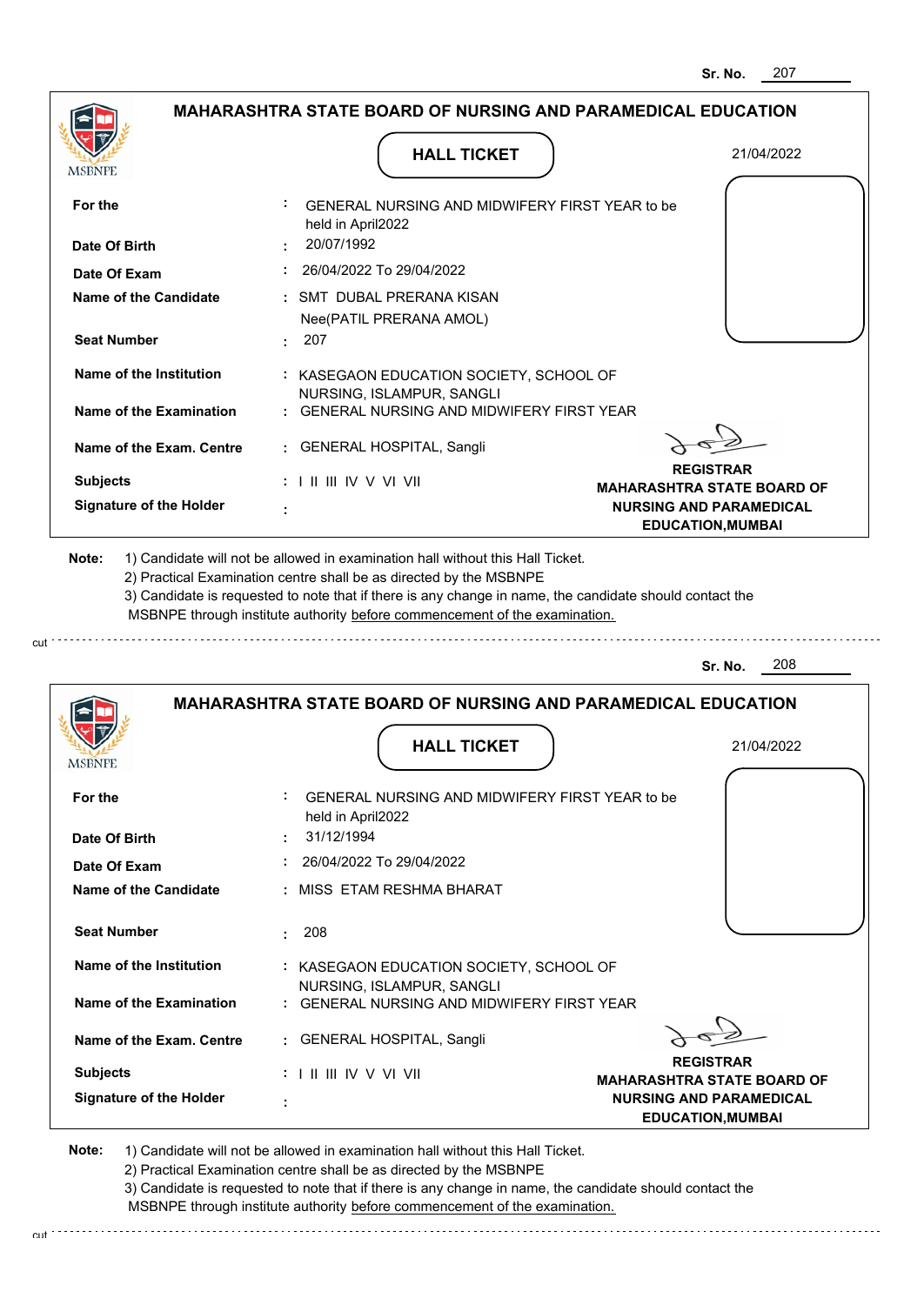| MSBNPE                                                                             | <b>HALL TICKET</b>                                                                                                                                                                                                                                                                                                                            | 21/04/2022                                                          |
|------------------------------------------------------------------------------------|-----------------------------------------------------------------------------------------------------------------------------------------------------------------------------------------------------------------------------------------------------------------------------------------------------------------------------------------------|---------------------------------------------------------------------|
| For the                                                                            | GENERAL NURSING AND MIDWIFERY FIRST YEAR to be<br>held in April2022                                                                                                                                                                                                                                                                           |                                                                     |
| Date Of Birth                                                                      | 13/10/2001                                                                                                                                                                                                                                                                                                                                    |                                                                     |
| Date Of Exam                                                                       | : 26/04/2022 To 29/04/2022                                                                                                                                                                                                                                                                                                                    |                                                                     |
| Name of the Candidate                                                              | : MISS GAIKWAD SHRUTI ANIL                                                                                                                                                                                                                                                                                                                    |                                                                     |
| <b>Seat Number</b>                                                                 | 209                                                                                                                                                                                                                                                                                                                                           |                                                                     |
| Name of the Institution                                                            | : KASEGAON EDUCATION SOCIETY, SCHOOL OF                                                                                                                                                                                                                                                                                                       |                                                                     |
| Name of the Examination                                                            | NURSING, ISLAMPUR, SANGLI<br>: GENERAL NURSING AND MIDWIFERY FIRST YEAR                                                                                                                                                                                                                                                                       |                                                                     |
| Name of the Exam. Centre                                                           | : GENERAL HOSPITAL, Sangli                                                                                                                                                                                                                                                                                                                    |                                                                     |
| <b>Subjects</b>                                                                    | $: 1 \parallel \parallel \parallel$ IV V VI VII                                                                                                                                                                                                                                                                                               | <b>REGISTRAR</b>                                                    |
| <b>Signature of the Holder</b>                                                     |                                                                                                                                                                                                                                                                                                                                               | <b>MAHARASHTRA STATE BOARD OF</b><br><b>NURSING AND PARAMEDICAL</b> |
| Note:                                                                              | 1) Candidate will not be allowed in examination hall without this Hall Ticket.<br>2) Practical Examination centre shall be as directed by the MSBNPE<br>3) Candidate is requested to note that if there is any change in name, the candidate should contact the<br>MSBNPE through institute authority before commencement of the examination. |                                                                     |
|                                                                                    |                                                                                                                                                                                                                                                                                                                                               | 210<br>Sr. No.                                                      |
|                                                                                    | <b>MAHARASHTRA STATE BOARD OF NURSING AND PARAMEDICAL EDUCATION</b>                                                                                                                                                                                                                                                                           |                                                                     |
|                                                                                    | <b>HALL TICKET</b>                                                                                                                                                                                                                                                                                                                            | 21/04/2022                                                          |
|                                                                                    | GENERAL NURSING AND MIDWIFERY FIRST YEAR to be<br>held in April2022                                                                                                                                                                                                                                                                           |                                                                     |
|                                                                                    | 01/04/2002                                                                                                                                                                                                                                                                                                                                    |                                                                     |
|                                                                                    | $: 26/04/2022$ To 29/04/2022                                                                                                                                                                                                                                                                                                                  |                                                                     |
| <b>MSBNPE</b><br>For the<br>Date Of Birth<br>Date Of Exam<br>Name of the Candidate | : MISS GAIKWAD JYOTI KANTU                                                                                                                                                                                                                                                                                                                    |                                                                     |
|                                                                                    | : 210                                                                                                                                                                                                                                                                                                                                         |                                                                     |
| <b>Seat Number</b><br>Name of the Institution                                      | : KASEGAON EDUCATION SOCIETY, SCHOOL OF                                                                                                                                                                                                                                                                                                       |                                                                     |
|                                                                                    | NURSING, ISLAMPUR, SANGLI<br>: GENERAL NURSING AND MIDWIFERY FIRST YEAR                                                                                                                                                                                                                                                                       |                                                                     |
| Name of the Examination<br>Name of the Exam. Centre                                | : GENERAL HOSPITAL, Sangli                                                                                                                                                                                                                                                                                                                    |                                                                     |

2) Practical Examination centre shall be as directed by the MSBNPE

cut.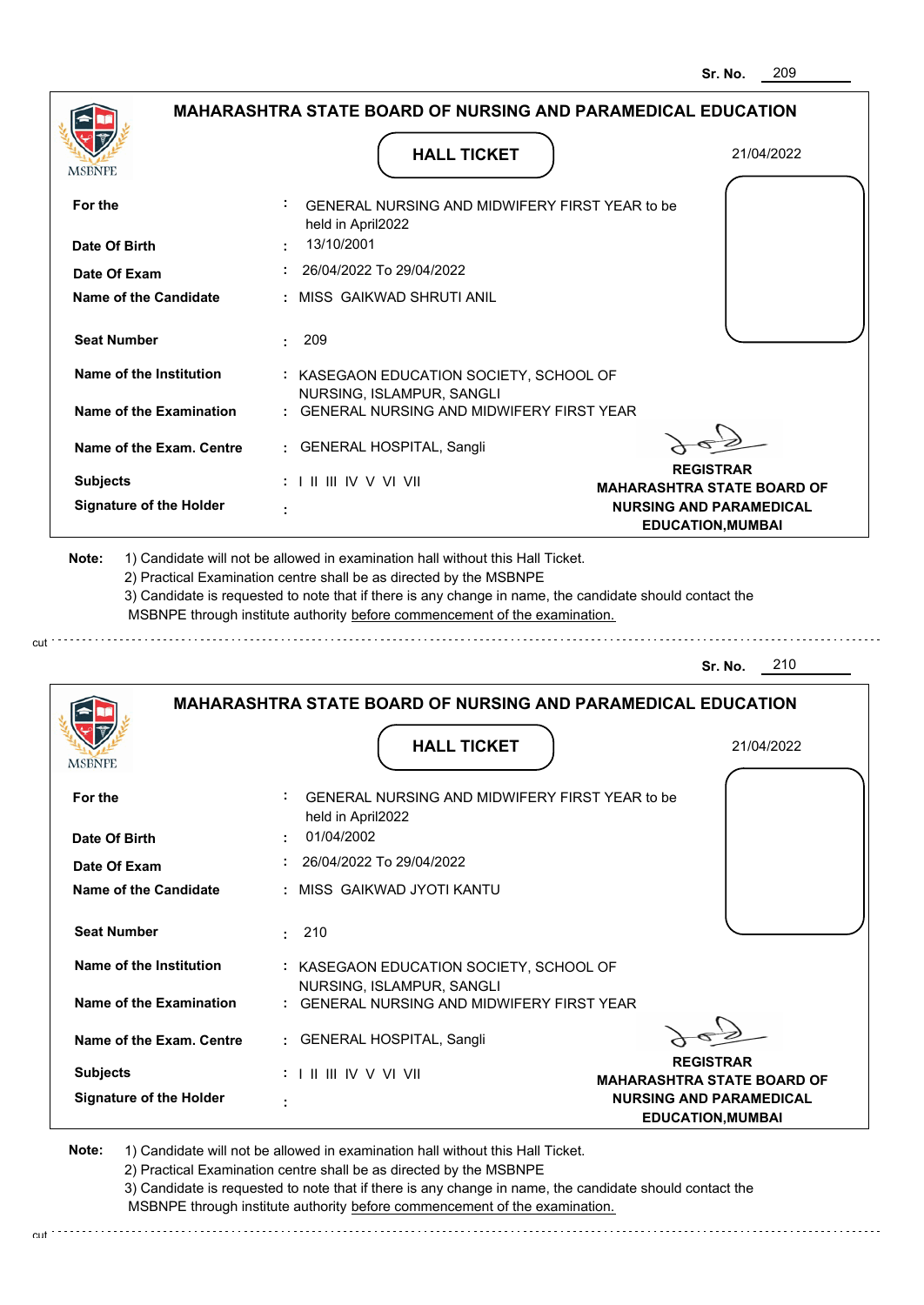|                                       |                                                                                   | Sr. No.<br>211                                             |
|---------------------------------------|-----------------------------------------------------------------------------------|------------------------------------------------------------|
|                                       | <b>MAHARASHTRA STATE BOARD OF NURSING AND PARAMEDICAL EDUCATION</b>               |                                                            |
| <b>MSBNPE</b>                         | <b>HALL TICKET</b>                                                                | 21/04/2022                                                 |
| For the                               | GENERAL NURSING AND MIDWIFERY FIRST YEAR to be<br>held in April2022               |                                                            |
| Date Of Birth                         | 10/08/2002                                                                        |                                                            |
| Date Of Exam                          | 26/04/2022 To 29/04/2022                                                          |                                                            |
| <b>Name of the Candidate</b>          | : MISS_GHASTE NILAM BALASO                                                        |                                                            |
| <b>Seat Number</b>                    | 211                                                                               |                                                            |
| Name of the Institution               | : KASEGAON EDUCATION SOCIETY, SCHOOL OF<br>NURSING, ISLAMPUR, SANGLI              |                                                            |
| Name of the Examination               | GENERAL NURSING AND MIDWIFERY FIRST YEAR                                          |                                                            |
| Name of the Exam. Centre              | <b>GENERAL HOSPITAL, Sangli</b><br>÷.                                             |                                                            |
| <b>Subjects</b>                       | $: 1 \mathbb{H} \mathbb{H} \mathbb{W} \vee \mathbb{V} \mathbb{V} \mathbb{H}$      | <b>REGISTRAR</b><br><b>MAHARASHTRA STATE BOARD OF</b>      |
| <b>Signature of the Holder</b>        |                                                                                   | <b>NURSING AND PARAMEDICAL</b><br><b>EDUCATION, MUMBAI</b> |
|                                       | MSBNPE through institute authority before commencement of the examination.        | 212<br>Sr. No.                                             |
|                                       | <b>MAHARASHTRA STATE BOARD OF NURSING AND PARAMEDICAL EDUCATION</b>               |                                                            |
|                                       | <b>HALL TICKET</b>                                                                | 21/04/2022                                                 |
| For the                               | GENERAL NURSING AND MIDWIFERY FIRST YEAR to be<br>held in April2022<br>29/06/1998 |                                                            |
| Date Of Birth                         | 26/04/2022 To 29/04/2022                                                          |                                                            |
| Date Of Exam<br>Name of the Candidate | : MISS GHATAGE SONALI SANJAY                                                      |                                                            |
| <b>Seat Number</b>                    | : 212                                                                             |                                                            |
| <b>Name of the Institution</b>        | : KASEGAON EDUCATION SOCIETY, SCHOOL OF                                           |                                                            |
| Name of the Examination               | NURSING, ISLAMPUR, SANGLI<br>GENERAL NURSING AND MIDWIFERY FIRST YEAR             |                                                            |
| Name of the Exam. Centre              | : GENERAL HOSPITAL, Sangli                                                        | <b>REGISTRAR</b>                                           |
| <b>Subjects</b>                       |                                                                                   | <b>MAHARASHTRA STATE BOARD OF</b>                          |
| <b>Signature of the Holder</b>        |                                                                                   | <b>NURSING AND PARAMEDICAL</b><br><b>EDUCATION, MUMBAI</b> |
|                                       |                                                                                   |                                                            |

cut

2) Practical Examination centre shall be as directed by the MSBNPE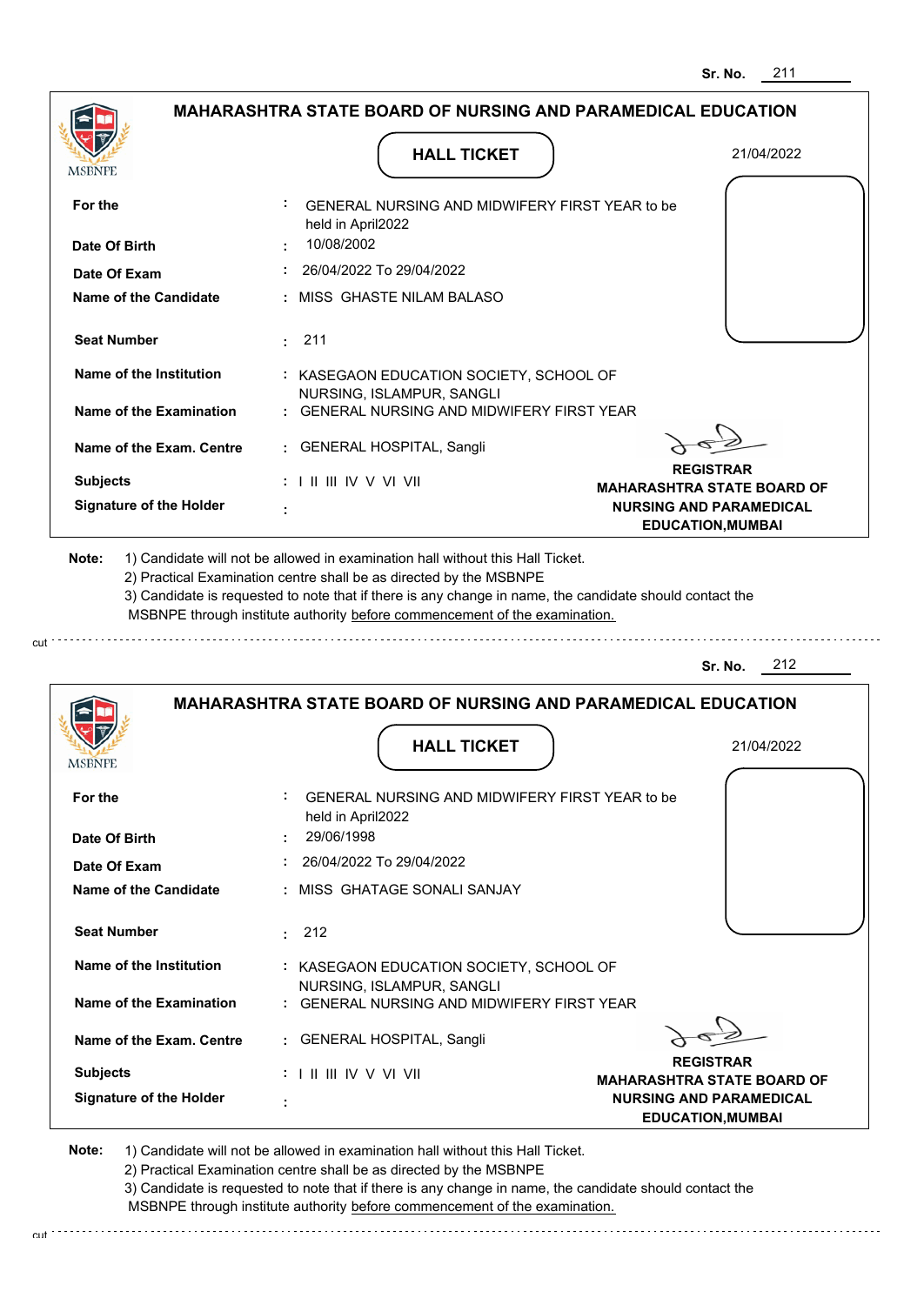|                                                                                                                                                                                                                 | <b>HALL TICKET</b>                                                                                                                                                                                                                                                                                                                            | 21/04/2022                                                 |
|-----------------------------------------------------------------------------------------------------------------------------------------------------------------------------------------------------------------|-----------------------------------------------------------------------------------------------------------------------------------------------------------------------------------------------------------------------------------------------------------------------------------------------------------------------------------------------|------------------------------------------------------------|
| MSBNPE                                                                                                                                                                                                          |                                                                                                                                                                                                                                                                                                                                               |                                                            |
| For the                                                                                                                                                                                                         | GENERAL NURSING AND MIDWIFERY FIRST YEAR to be<br>held in April2022                                                                                                                                                                                                                                                                           |                                                            |
| Date Of Birth                                                                                                                                                                                                   | 28/08/2002                                                                                                                                                                                                                                                                                                                                    |                                                            |
| Date Of Exam                                                                                                                                                                                                    | 26/04/2022 To 29/04/2022                                                                                                                                                                                                                                                                                                                      |                                                            |
| <b>Name of the Candidate</b>                                                                                                                                                                                    | : MISS GURAV AKANKSHA BHARAT                                                                                                                                                                                                                                                                                                                  |                                                            |
| <b>Seat Number</b>                                                                                                                                                                                              | $\pm 213$                                                                                                                                                                                                                                                                                                                                     |                                                            |
| Name of the Institution                                                                                                                                                                                         | : KASEGAON EDUCATION SOCIETY, SCHOOL OF                                                                                                                                                                                                                                                                                                       |                                                            |
| <b>Name of the Examination</b>                                                                                                                                                                                  | NURSING, ISLAMPUR, SANGLI<br>: GENERAL NURSING AND MIDWIFERY FIRST YEAR                                                                                                                                                                                                                                                                       |                                                            |
| Name of the Exam. Centre                                                                                                                                                                                        | : GENERAL HOSPITAL, Sangli                                                                                                                                                                                                                                                                                                                    |                                                            |
| <b>Subjects</b>                                                                                                                                                                                                 |                                                                                                                                                                                                                                                                                                                                               | <b>REGISTRAR</b><br><b>MAHARASHTRA STATE BOARD OF</b>      |
| <b>Signature of the Holder</b>                                                                                                                                                                                  |                                                                                                                                                                                                                                                                                                                                               | <b>NURSING AND PARAMEDICAL</b><br><b>EDUCATION, MUMBAI</b> |
|                                                                                                                                                                                                                 | 1) Candidate will not be allowed in examination hall without this Hall Ticket.<br>2) Practical Examination centre shall be as directed by the MSBNPE<br>3) Candidate is requested to note that if there is any change in name, the candidate should contact the<br>MSBNPE through institute authority before commencement of the examination. | 214<br>Sr. No.                                             |
|                                                                                                                                                                                                                 | <b>MAHARASHTRA STATE BOARD OF NURSING AND PARAMEDICAL EDUCATION</b>                                                                                                                                                                                                                                                                           |                                                            |
|                                                                                                                                                                                                                 | <b>HALL TICKET</b>                                                                                                                                                                                                                                                                                                                            | 21/04/2022                                                 |
|                                                                                                                                                                                                                 | GENERAL NURSING AND MIDWIFERY FIRST YEAR to be                                                                                                                                                                                                                                                                                                |                                                            |
|                                                                                                                                                                                                                 | held in April2022                                                                                                                                                                                                                                                                                                                             |                                                            |
|                                                                                                                                                                                                                 | 05/07/1992                                                                                                                                                                                                                                                                                                                                    |                                                            |
|                                                                                                                                                                                                                 | 26/04/2022 To 29/04/2022<br>: MISS JAKATE MADHURI GOUDAPPA                                                                                                                                                                                                                                                                                    |                                                            |
|                                                                                                                                                                                                                 |                                                                                                                                                                                                                                                                                                                                               |                                                            |
|                                                                                                                                                                                                                 | 214<br>÷.                                                                                                                                                                                                                                                                                                                                     |                                                            |
|                                                                                                                                                                                                                 | : KASEGAON EDUCATION SOCIETY, SCHOOL OF                                                                                                                                                                                                                                                                                                       |                                                            |
|                                                                                                                                                                                                                 | NURSING, ISLAMPUR, SANGLI<br>: GENERAL NURSING AND MIDWIFERY FIRST YEAR                                                                                                                                                                                                                                                                       |                                                            |
|                                                                                                                                                                                                                 | : GENERAL HOSPITAL, Sangli                                                                                                                                                                                                                                                                                                                    |                                                            |
| Note:<br>MSBNPE<br>For the<br>Date Of Birth<br>Date Of Exam<br>Name of the Candidate<br><b>Seat Number</b><br>Name of the Institution<br>Name of the Examination<br>Name of the Exam. Centre<br><b>Subjects</b> |                                                                                                                                                                                                                                                                                                                                               | <b>REGISTRAR</b><br><b>MAHARASHTRA STATE BOARD OF</b>      |

cut

3) Candidate is requested to note that if there is any change in name, the candidate should contact the MSBNPE through institute authority before commencement of the examination.

cut de contra a construction de construction de construction de construction de construction de construction de construction de construction de construction de construction de construction de construction de construction d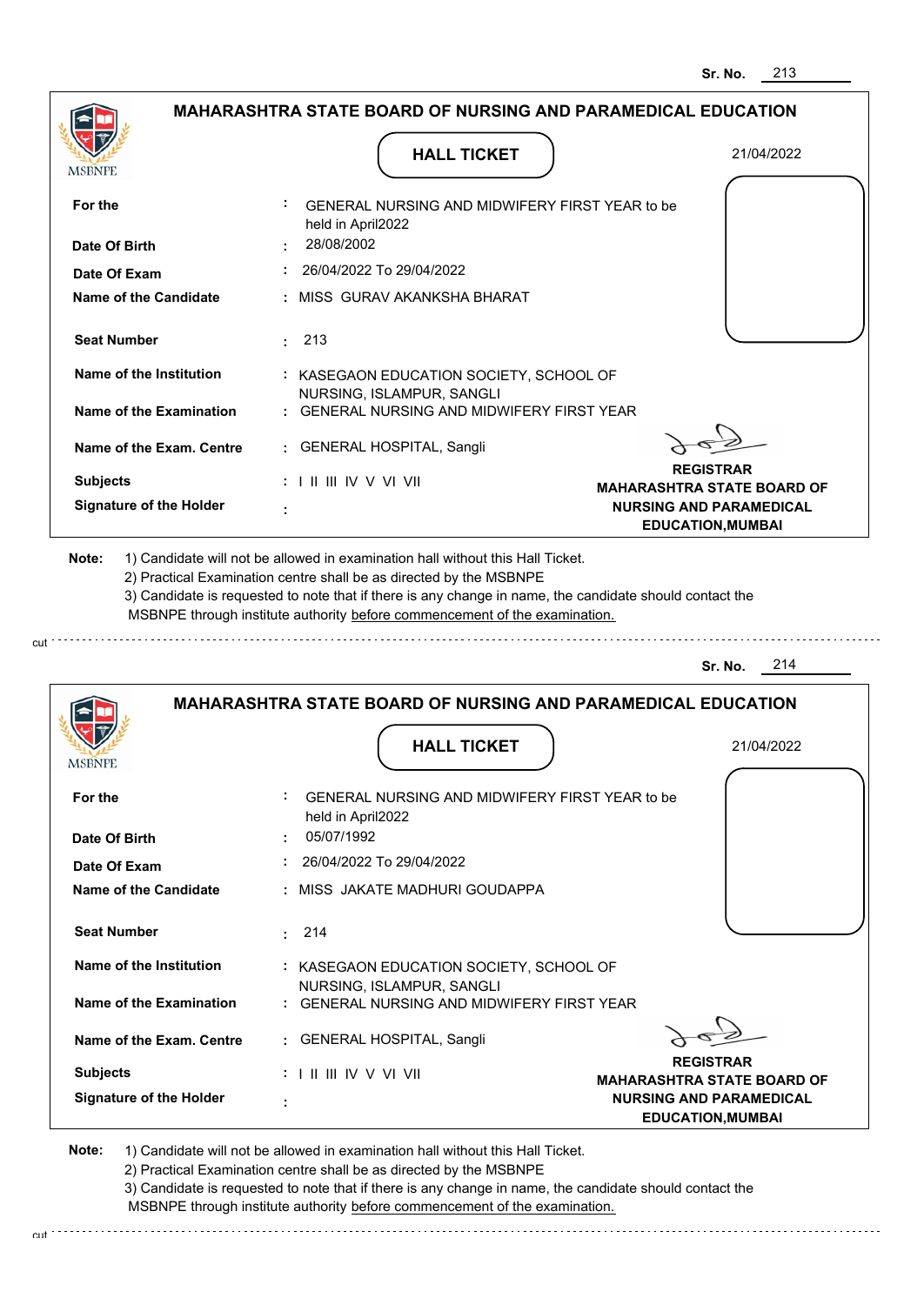|                                                                                       |                                                 | <b>HALL TICKET</b>                                                                                                                                                                                                                                                                                                                            | 21/04/2022                                                 |
|---------------------------------------------------------------------------------------|-------------------------------------------------|-----------------------------------------------------------------------------------------------------------------------------------------------------------------------------------------------------------------------------------------------------------------------------------------------------------------------------------------------|------------------------------------------------------------|
| MSBNPE                                                                                |                                                 |                                                                                                                                                                                                                                                                                                                                               |                                                            |
| For the                                                                               | held in April2022                               | GENERAL NURSING AND MIDWIFERY FIRST YEAR to be                                                                                                                                                                                                                                                                                                |                                                            |
| Date Of Birth                                                                         | 25/03/2002                                      |                                                                                                                                                                                                                                                                                                                                               |                                                            |
| Date Of Exam                                                                          |                                                 | 26/04/2022 To 29/04/2022                                                                                                                                                                                                                                                                                                                      |                                                            |
| <b>Name of the Candidate</b>                                                          |                                                 | : MR JAMADAR HASAN SHAHIR                                                                                                                                                                                                                                                                                                                     |                                                            |
| <b>Seat Number</b>                                                                    | 215<br>÷.                                       |                                                                                                                                                                                                                                                                                                                                               |                                                            |
| Name of the Institution                                                               |                                                 | : KASEGAON EDUCATION SOCIETY, SCHOOL OF                                                                                                                                                                                                                                                                                                       |                                                            |
| <b>Name of the Examination</b>                                                        |                                                 | NURSING, ISLAMPUR, SANGLI<br>GENERAL NURSING AND MIDWIFERY FIRST YEAR                                                                                                                                                                                                                                                                         |                                                            |
| Name of the Exam. Centre                                                              |                                                 | : GENERAL HOSPITAL, Sangli                                                                                                                                                                                                                                                                                                                    |                                                            |
| <b>Subjects</b>                                                                       | $: 1 \parallel \parallel \parallel$ IV V VI VII |                                                                                                                                                                                                                                                                                                                                               | <b>REGISTRAR</b><br><b>MAHARASHTRA STATE BOARD OF</b>      |
| <b>Signature of the Holder</b>                                                        |                                                 |                                                                                                                                                                                                                                                                                                                                               | <b>NURSING AND PARAMEDICAL</b><br><b>EDUCATION, MUMBAI</b> |
|                                                                                       |                                                 | 1) Candidate will not be allowed in examination hall without this Hall Ticket.<br>2) Practical Examination centre shall be as directed by the MSBNPE<br>3) Candidate is requested to note that if there is any change in name, the candidate should contact the<br>MSBNPE through institute authority before commencement of the examination. | 216<br>Sr. No.                                             |
| Note:                                                                                 |                                                 | <b>MAHARASHTRA STATE BOARD OF NURSING AND PARAMEDICAL EDUCATION</b>                                                                                                                                                                                                                                                                           |                                                            |
|                                                                                       |                                                 | <b>HALL TICKET</b>                                                                                                                                                                                                                                                                                                                            | 21/04/2022                                                 |
|                                                                                       |                                                 |                                                                                                                                                                                                                                                                                                                                               |                                                            |
|                                                                                       |                                                 | GENERAL NURSING AND MIDWIFERY FIRST YEAR to be                                                                                                                                                                                                                                                                                                |                                                            |
|                                                                                       | held in April2022<br>16/09/2001                 |                                                                                                                                                                                                                                                                                                                                               |                                                            |
|                                                                                       |                                                 | 26/04/2022 To 29/04/2022                                                                                                                                                                                                                                                                                                                      |                                                            |
| <b>MSBNPE</b><br>For the<br>Date Of Birth<br>Date Of Exam<br>Name of the Candidate    |                                                 | : MISS KADAM TVISHA SANJAY                                                                                                                                                                                                                                                                                                                    |                                                            |
| <b>Seat Number</b>                                                                    | 216                                             |                                                                                                                                                                                                                                                                                                                                               |                                                            |
|                                                                                       |                                                 | : KASEGAON EDUCATION SOCIETY, SCHOOL OF                                                                                                                                                                                                                                                                                                       |                                                            |
|                                                                                       |                                                 | NURSING, ISLAMPUR, SANGLI<br>: GENERAL NURSING AND MIDWIFERY FIRST YEAR                                                                                                                                                                                                                                                                       |                                                            |
| <b>Name of the Institution</b><br>Name of the Examination<br>Name of the Exam. Centre |                                                 | : GENERAL HOSPITAL, Sangli                                                                                                                                                                                                                                                                                                                    |                                                            |
| <b>Subjects</b>                                                                       | : I II III IV V VI VII                          |                                                                                                                                                                                                                                                                                                                                               | <b>REGISTRAR</b><br><b>MAHARASHTRA STATE BOARD OF</b>      |

cut

3) Candidate is requested to note that if there is any change in name, the candidate should contact the MSBNPE through institute authority before commencement of the examination.

cut de la component de la component de la component de la component de la component de la component de la component de la component de la component de la component de la component de la component de la component de la comp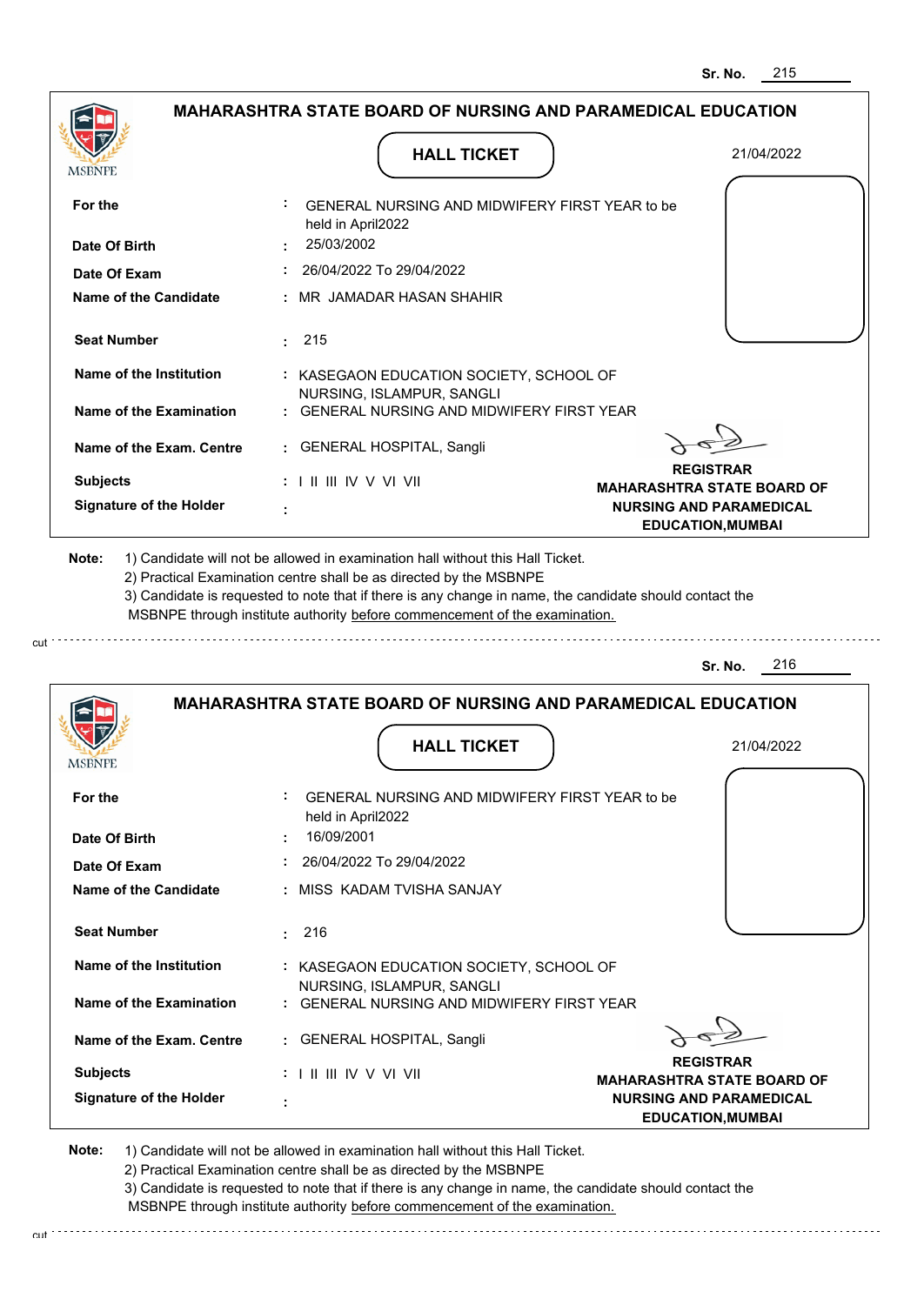|                                    | MAHARASHTRA STATE BOARD OF NURSING AND PARAMEDICAL EDUCATION                                                                                                                                                                                                                                                                                  |                                                                     |
|------------------------------------|-----------------------------------------------------------------------------------------------------------------------------------------------------------------------------------------------------------------------------------------------------------------------------------------------------------------------------------------------|---------------------------------------------------------------------|
|                                    | <b>HALL TICKET</b>                                                                                                                                                                                                                                                                                                                            | 21/04/2022                                                          |
| MSBNPE                             |                                                                                                                                                                                                                                                                                                                                               |                                                                     |
| For the                            | GENERAL NURSING AND MIDWIFERY FIRST YEAR to be<br>held in April2022                                                                                                                                                                                                                                                                           |                                                                     |
| Date Of Birth                      | 24/04/2001                                                                                                                                                                                                                                                                                                                                    |                                                                     |
| Date Of Exam                       | 26/04/2022 To 29/04/2022                                                                                                                                                                                                                                                                                                                      |                                                                     |
| Name of the Candidate              | : MISS KAMANE JYOTI BHIMRAO                                                                                                                                                                                                                                                                                                                   |                                                                     |
| <b>Seat Number</b>                 | 217                                                                                                                                                                                                                                                                                                                                           |                                                                     |
| Name of the Institution            | : KASEGAON EDUCATION SOCIETY, SCHOOL OF                                                                                                                                                                                                                                                                                                       |                                                                     |
| Name of the Examination            | NURSING, ISLAMPUR, SANGLI<br><b>GENERAL NURSING AND MIDWIFERY FIRST YEAR</b>                                                                                                                                                                                                                                                                  |                                                                     |
| Name of the Exam. Centre           | <b>GENERAL HOSPITAL, Sangli</b><br>$\mathbf{L}$                                                                                                                                                                                                                                                                                               |                                                                     |
| <b>Subjects</b>                    | $: 1 \mathbb{I}$ III IIV V VI VII                                                                                                                                                                                                                                                                                                             | <b>REGISTRAR</b>                                                    |
| <b>Signature of the Holder</b>     |                                                                                                                                                                                                                                                                                                                                               | <b>MAHARASHTRA STATE BOARD OF</b><br><b>NURSING AND PARAMEDICAL</b> |
|                                    |                                                                                                                                                                                                                                                                                                                                               | <b>EDUCATION, MUMBAI</b>                                            |
|                                    | 1) Candidate will not be allowed in examination hall without this Hall Ticket.<br>2) Practical Examination centre shall be as directed by the MSBNPE<br>3) Candidate is requested to note that if there is any change in name, the candidate should contact the<br>MSBNPE through institute authority before commencement of the examination. |                                                                     |
|                                    |                                                                                                                                                                                                                                                                                                                                               | 218<br>Sr. No.                                                      |
|                                    | <b>MAHARASHTRA STATE BOARD OF NURSING AND PARAMEDICAL EDUCATION</b>                                                                                                                                                                                                                                                                           |                                                                     |
|                                    | <b>HALL TICKET</b>                                                                                                                                                                                                                                                                                                                            | 21/04/2022                                                          |
| For the                            | GENERAL NURSING AND MIDWIFERY FIRST YEAR to be<br>held in April2022                                                                                                                                                                                                                                                                           |                                                                     |
| Date Of Birth                      | 14/08/2000                                                                                                                                                                                                                                                                                                                                    |                                                                     |
| Date Of Exam                       | 26/04/2022 To 29/04/2022                                                                                                                                                                                                                                                                                                                      |                                                                     |
| <b>Name of the Candidate</b>       | MISS KAMBALE PRITI MANIK                                                                                                                                                                                                                                                                                                                      |                                                                     |
| <b>Seat Number</b>                 | 218<br>t.                                                                                                                                                                                                                                                                                                                                     |                                                                     |
| Name of the Institution            | : KASEGAON EDUCATION SOCIETY, SCHOOL OF                                                                                                                                                                                                                                                                                                       |                                                                     |
| Name of the Examination            | NURSING, ISLAMPUR, SANGLI<br><b>GENERAL NURSING AND MIDWIFERY FIRST YEAR</b>                                                                                                                                                                                                                                                                  |                                                                     |
| Name of the Exam. Centre           | <b>GENERAL HOSPITAL, Sangli</b>                                                                                                                                                                                                                                                                                                               |                                                                     |
| Note:<br>MSBNPE<br><b>Subjects</b> | $: 1 \mathbb{I}$ III IIV V VI VII                                                                                                                                                                                                                                                                                                             | <b>REGISTRAR</b><br><b>MAHARASHTRA STATE BOARD OF</b>               |

cut

2) Practical Examination centre shall be as directed by the MSBNPE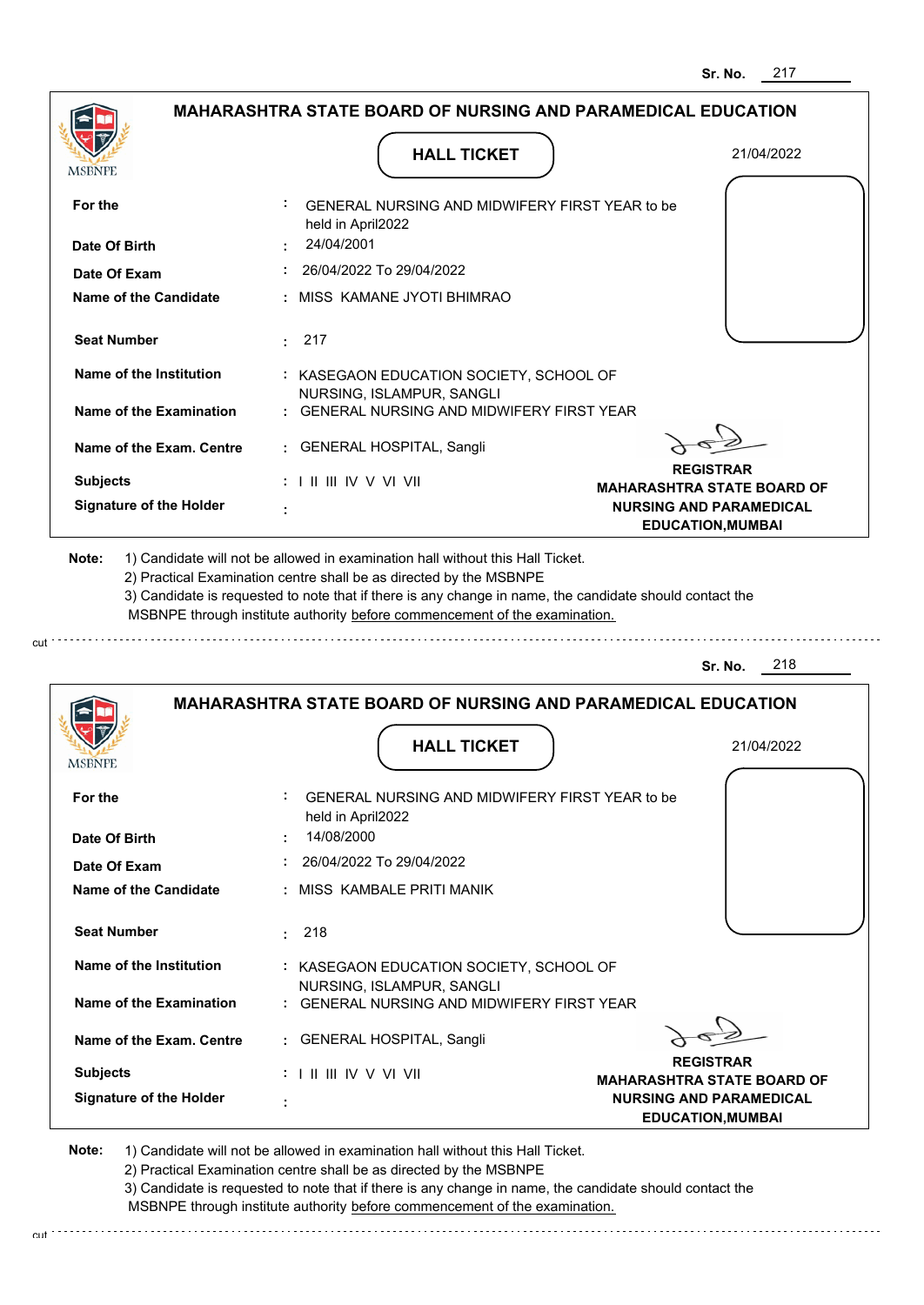| MSBNPE                                                                                                  | <b>HALL TICKET</b>                                                                                                                                                                                                                                                                                                                            | 21/04/2022                                                          |
|---------------------------------------------------------------------------------------------------------|-----------------------------------------------------------------------------------------------------------------------------------------------------------------------------------------------------------------------------------------------------------------------------------------------------------------------------------------------|---------------------------------------------------------------------|
|                                                                                                         |                                                                                                                                                                                                                                                                                                                                               |                                                                     |
| For the                                                                                                 | GENERAL NURSING AND MIDWIFERY FIRST YEAR to be<br>held in April2022                                                                                                                                                                                                                                                                           |                                                                     |
| Date Of Birth                                                                                           | 08/10/1996                                                                                                                                                                                                                                                                                                                                    |                                                                     |
| Date Of Exam                                                                                            | 26/04/2022 To 29/04/2022                                                                                                                                                                                                                                                                                                                      |                                                                     |
| <b>Name of the Candidate</b>                                                                            | MISS KAMBALE PALLAVI TANAJI                                                                                                                                                                                                                                                                                                                   |                                                                     |
| <b>Seat Number</b>                                                                                      | 219<br>÷.                                                                                                                                                                                                                                                                                                                                     |                                                                     |
| Name of the Institution                                                                                 | : KASEGAON EDUCATION SOCIETY, SCHOOL OF                                                                                                                                                                                                                                                                                                       |                                                                     |
| <b>Name of the Examination</b>                                                                          | NURSING, ISLAMPUR, SANGLI<br><b>GENERAL NURSING AND MIDWIFERY FIRST YEAR</b>                                                                                                                                                                                                                                                                  |                                                                     |
| Name of the Exam. Centre                                                                                | : GENERAL HOSPITAL, Sangli                                                                                                                                                                                                                                                                                                                    |                                                                     |
| <b>Subjects</b>                                                                                         | : I II III IV V VI VII                                                                                                                                                                                                                                                                                                                        | <b>REGISTRAR</b>                                                    |
| <b>Signature of the Holder</b>                                                                          |                                                                                                                                                                                                                                                                                                                                               | <b>MAHARASHTRA STATE BOARD OF</b><br><b>NURSING AND PARAMEDICAL</b> |
|                                                                                                         | 1) Candidate will not be allowed in examination hall without this Hall Ticket.<br>2) Practical Examination centre shall be as directed by the MSBNPE<br>3) Candidate is requested to note that if there is any change in name, the candidate should contact the<br>MSBNPE through institute authority before commencement of the examination. |                                                                     |
| Note:                                                                                                   |                                                                                                                                                                                                                                                                                                                                               | 220<br>Sr. No.                                                      |
|                                                                                                         | <b>MAHARASHTRA STATE BOARD OF NURSING AND PARAMEDICAL EDUCATION</b>                                                                                                                                                                                                                                                                           |                                                                     |
|                                                                                                         | <b>HALL TICKET</b>                                                                                                                                                                                                                                                                                                                            | 21/04/2022                                                          |
| MSBNPE<br>For the                                                                                       | GENERAL NURSING AND MIDWIFERY FIRST YEAR to be                                                                                                                                                                                                                                                                                                |                                                                     |
|                                                                                                         | held in April2022                                                                                                                                                                                                                                                                                                                             |                                                                     |
|                                                                                                         | 05/11/2001                                                                                                                                                                                                                                                                                                                                    |                                                                     |
|                                                                                                         | 26/04/2022 To 29/04/2022                                                                                                                                                                                                                                                                                                                      |                                                                     |
|                                                                                                         | MISS KAMBLE SHRADHA VIJAY                                                                                                                                                                                                                                                                                                                     |                                                                     |
|                                                                                                         | 220<br>÷.                                                                                                                                                                                                                                                                                                                                     |                                                                     |
| Date Of Birth<br>Date Of Exam<br>Name of the Candidate<br><b>Seat Number</b><br>Name of the Institution | : KASEGAON EDUCATION SOCIETY, SCHOOL OF                                                                                                                                                                                                                                                                                                       |                                                                     |
| <b>Name of the Examination</b>                                                                          | NURSING, ISLAMPUR, SANGLI<br><b>GENERAL NURSING AND MIDWIFERY FIRST YEAR</b>                                                                                                                                                                                                                                                                  |                                                                     |
|                                                                                                         | : GENERAL HOSPITAL, Sangli                                                                                                                                                                                                                                                                                                                    |                                                                     |
| Name of the Exam. Centre<br><b>Subjects</b>                                                             | : I II III IV V VI VII                                                                                                                                                                                                                                                                                                                        | <b>REGISTRAR</b><br><b>MAHARASHTRA STATE BOARD OF</b>               |

2) Practical Examination centre shall be as directed by the MSBNPE

3) Candidate is requested to note that if there is any change in name, the candidate should contact the MSBNPE through institute authority before commencement of the examination.

cut de contra a construction de construction de construction de construction de construction de construction de construction de construction de construction de construction de construction de construction de construction d

cut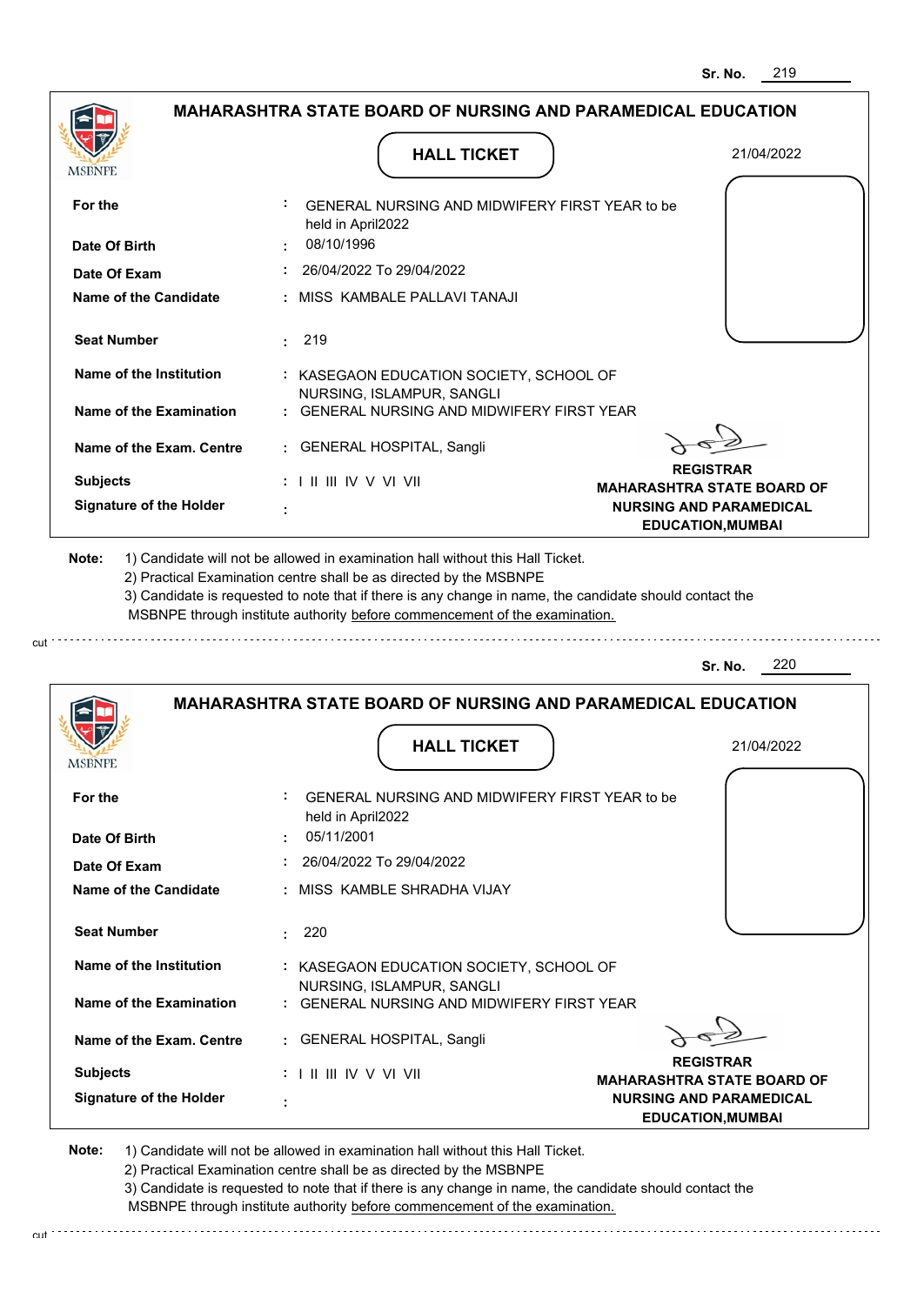|                                |                                                                                   | 221<br>Sr. No.                                                                                  |
|--------------------------------|-----------------------------------------------------------------------------------|-------------------------------------------------------------------------------------------------|
|                                | <b>MAHARASHTRA STATE BOARD OF NURSING AND PARAMEDICAL EDUCATION</b>               |                                                                                                 |
| MSBNPE                         | <b>HALL TICKET</b>                                                                | 21/04/2022                                                                                      |
| For the                        | GENERAL NURSING AND MIDWIFERY FIRST YEAR to be<br>held in April2022               |                                                                                                 |
| Date Of Birth                  | 08/01/2001                                                                        |                                                                                                 |
| Date Of Exam                   | 26/04/2022 To 29/04/2022                                                          |                                                                                                 |
| <b>Name of the Candidate</b>   | : MISS KAMBLE DIVYA DATTATRAY                                                     |                                                                                                 |
| <b>Seat Number</b>             | $\cdot$ 221                                                                       |                                                                                                 |
| Name of the Institution        | : KASEGAON EDUCATION SOCIETY, SCHOOL OF                                           |                                                                                                 |
| Name of the Examination        | NURSING, ISLAMPUR, SANGLI<br><b>GENERAL NURSING AND MIDWIFERY FIRST YEAR</b>      |                                                                                                 |
| Name of the Exam. Centre       | <b>GENERAL HOSPITAL, Sangli</b>                                                   |                                                                                                 |
| <b>Subjects</b>                | : I II III IV V VI VII                                                            | <b>REGISTRAR</b>                                                                                |
| <b>Signature of the Holder</b> |                                                                                   | <b>MAHARASHTRA STATE BOARD OF</b><br><b>NURSING AND PARAMEDICAL</b><br><b>EDUCATION, MUMBAI</b> |
|                                | MSBNPE through institute authority before commencement of the examination.        | 222<br>Sr. No.                                                                                  |
|                                | <b>MAHARASHTRA STATE BOARD OF NURSING AND PARAMEDICAL EDUCATION</b>               |                                                                                                 |
| MSBNFE                         | <b>HALL TICKET</b>                                                                | 21/04/2022                                                                                      |
| For the<br>Date Of Birth       | GENERAL NURSING AND MIDWIFERY FIRST YEAR to be<br>held in April2022<br>02/07/2000 |                                                                                                 |
| Date Of Exam                   | 26/04/2022 To 29/04/2022                                                          |                                                                                                 |
| <b>Name of the Candidate</b>   | : MISS_KOMAL SANJAY SOLWANDE                                                      |                                                                                                 |
| <b>Seat Number</b>             |                                                                                   |                                                                                                 |
|                                | 222<br>$\bullet$                                                                  |                                                                                                 |
| Name of the Institution        | : KASEGAON EDUCATION SOCIETY, SCHOOL OF<br>NURSING, ISLAMPUR, SANGLI              |                                                                                                 |
| <b>Name of the Examination</b> | : GENERAL NURSING AND MIDWIFERY FIRST YEAR                                        |                                                                                                 |
| Name of the Exam. Centre       | : GENERAL HOSPITAL, Sangli                                                        |                                                                                                 |
| <b>Subjects</b>                |                                                                                   | <b>REGISTRAR</b>                                                                                |
| <b>Signature of the Holder</b> |                                                                                   | <b>MAHARASHTRA STATE BOARD OF</b>                                                               |

cut

2) Practical Examination centre shall be as directed by the MSBNPE

3) Candidate is requested to note that if there is any change in name, the candidate should contact the MSBNPE through institute authority before commencement of the examination. cut de la component de la component de la component de la component de la component de la component de la component de la component de la component de la component de la component de la component de la component de la comp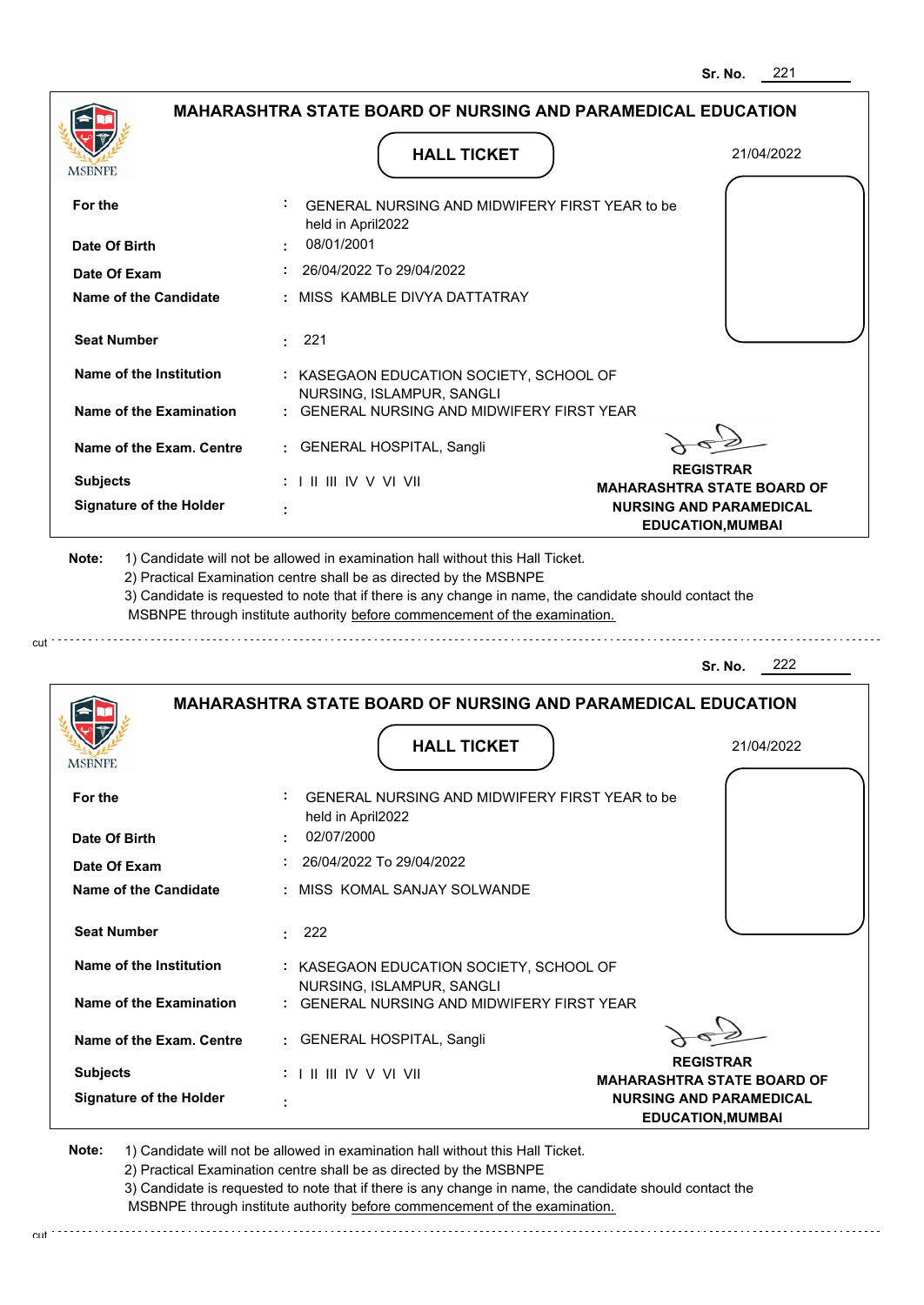| MSBNPE                                                                                                                                      | <b>HALL TICKET</b>                                                                                                                                                                                                                                                                                                                            | 21/04/2022                                                                                      |
|---------------------------------------------------------------------------------------------------------------------------------------------|-----------------------------------------------------------------------------------------------------------------------------------------------------------------------------------------------------------------------------------------------------------------------------------------------------------------------------------------------|-------------------------------------------------------------------------------------------------|
| For the                                                                                                                                     | GENERAL NURSING AND MIDWIFERY FIRST YEAR to be<br>held in April2022                                                                                                                                                                                                                                                                           |                                                                                                 |
| Date Of Birth                                                                                                                               | 23/11/1999                                                                                                                                                                                                                                                                                                                                    |                                                                                                 |
| Date Of Exam                                                                                                                                | 26/04/2022 To 29/04/2022                                                                                                                                                                                                                                                                                                                      |                                                                                                 |
| Name of the Candidate                                                                                                                       | : MISS KORADE POURNIMA SATISH                                                                                                                                                                                                                                                                                                                 |                                                                                                 |
| <b>Seat Number</b>                                                                                                                          | : 223                                                                                                                                                                                                                                                                                                                                         |                                                                                                 |
| Name of the Institution                                                                                                                     | : KASEGAON EDUCATION SOCIETY, SCHOOL OF                                                                                                                                                                                                                                                                                                       |                                                                                                 |
| Name of the Examination                                                                                                                     | NURSING, ISLAMPUR, SANGLI<br>: GENERAL NURSING AND MIDWIFFRY FIRST YFAR                                                                                                                                                                                                                                                                       |                                                                                                 |
| Name of the Exam. Centre                                                                                                                    | : GENERAL HOSPITAL, Sangli                                                                                                                                                                                                                                                                                                                    |                                                                                                 |
| <b>Subjects</b>                                                                                                                             | $: 1 \mathbb{H} \mathbb{H} \mathbb{V} \vee \mathbb{V} \mathbb{V} \mathbb{H}$                                                                                                                                                                                                                                                                  | <b>REGISTRAR</b>                                                                                |
| <b>Signature of the Holder</b>                                                                                                              |                                                                                                                                                                                                                                                                                                                                               | <b>MAHARASHTRA STATE BOARD OF</b><br><b>NURSING AND PARAMEDICAL</b><br><b>EDUCATION, MUMBAI</b> |
|                                                                                                                                             | 1) Candidate will not be allowed in examination hall without this Hall Ticket.<br>2) Practical Examination centre shall be as directed by the MSBNPE<br>3) Candidate is requested to note that if there is any change in name, the candidate should contact the<br>MSBNPE through institute authority before commencement of the examination. |                                                                                                 |
| Note:                                                                                                                                       |                                                                                                                                                                                                                                                                                                                                               | 224<br>Sr. No.                                                                                  |
|                                                                                                                                             | <b>MAHARASHTRA STATE BOARD OF NURSING AND PARAMEDICAL EDUCATION</b>                                                                                                                                                                                                                                                                           |                                                                                                 |
|                                                                                                                                             | <b>HALL TICKET</b>                                                                                                                                                                                                                                                                                                                            | 21/04/2022                                                                                      |
|                                                                                                                                             | GENERAL NURSING AND MIDWIFERY FIRST YEAR to be<br>held in April2022<br>29/05/1992                                                                                                                                                                                                                                                             |                                                                                                 |
|                                                                                                                                             | 26/04/2022 To 29/04/2022                                                                                                                                                                                                                                                                                                                      |                                                                                                 |
|                                                                                                                                             | : MISS KSHIRSAGAR SWATI SATISH                                                                                                                                                                                                                                                                                                                |                                                                                                 |
|                                                                                                                                             | 224<br>t.                                                                                                                                                                                                                                                                                                                                     |                                                                                                 |
| Name of the Institution                                                                                                                     | : KASEGAON EDUCATION SOCIETY, SCHOOL OF                                                                                                                                                                                                                                                                                                       |                                                                                                 |
| Name of the Examination                                                                                                                     | NURSING, ISLAMPUR, SANGLI<br>: GENERAL NURSING AND MIDWIFERY FIRST YEAR                                                                                                                                                                                                                                                                       |                                                                                                 |
| <b>MSBNPE</b><br>For the<br>Date Of Birth<br>Date Of Exam<br><b>Name of the Candidate</b><br><b>Seat Number</b><br>Name of the Exam. Centre | : GENERAL HOSPITAL, Sangli                                                                                                                                                                                                                                                                                                                    |                                                                                                 |

2) Practical Examination centre shall be as directed by the MSBNPE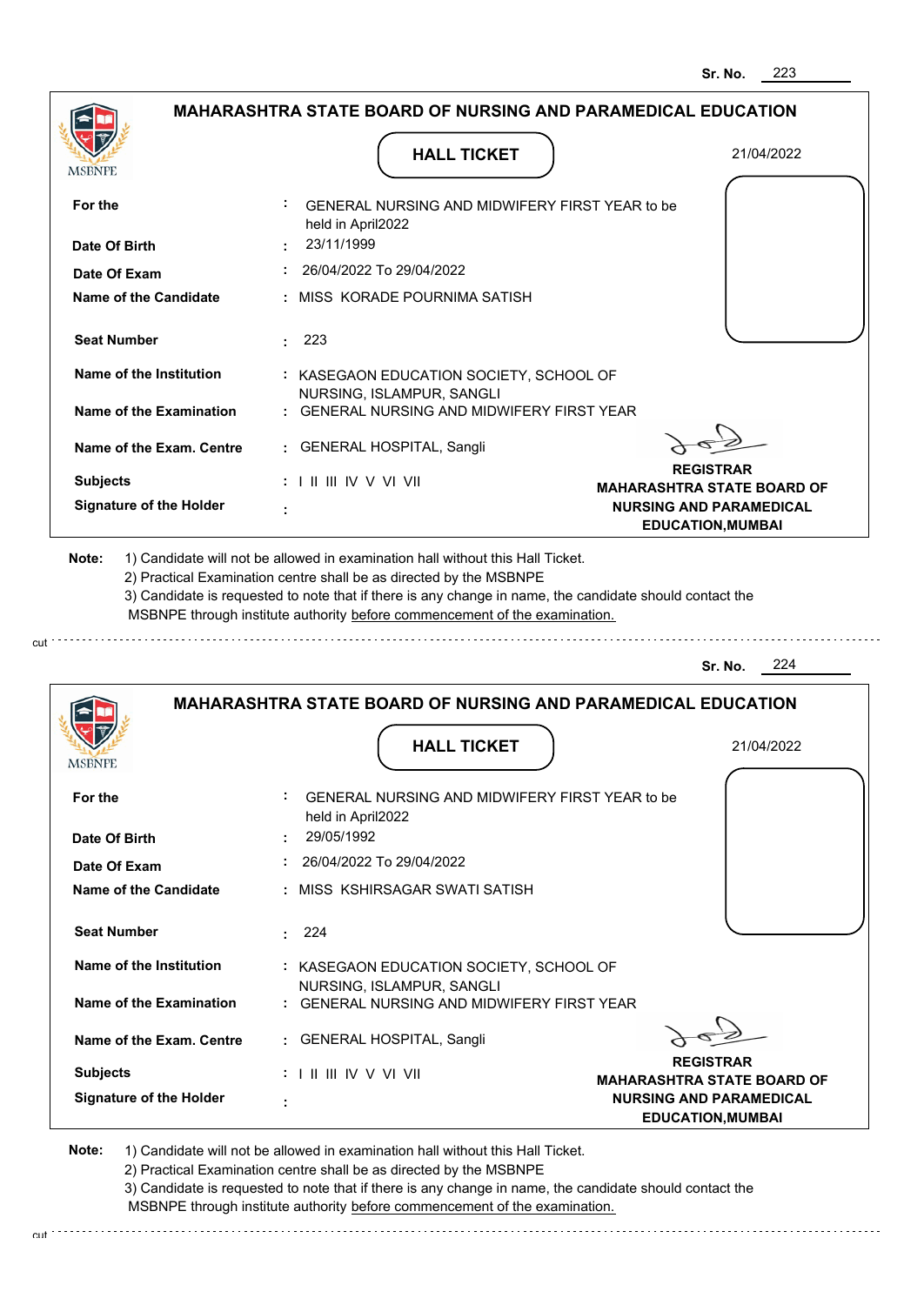|                                               | <b>MAHARASHTRA STATE BOARD OF NURSING AND PARAMEDICAL EDUCATION</b>                                                                                                                                                                                                                                                                           |                                                            |
|-----------------------------------------------|-----------------------------------------------------------------------------------------------------------------------------------------------------------------------------------------------------------------------------------------------------------------------------------------------------------------------------------------------|------------------------------------------------------------|
| <b>MSBNPE</b>                                 | <b>HALL TICKET</b>                                                                                                                                                                                                                                                                                                                            | 21/04/2022                                                 |
| For the                                       | GENERAL NURSING AND MIDWIFERY FIRST YEAR to be<br>held in April2022                                                                                                                                                                                                                                                                           |                                                            |
| Date Of Birth                                 | 27/05/2002                                                                                                                                                                                                                                                                                                                                    |                                                            |
| Date Of Exam                                  | 26/04/2022 To 29/04/2022                                                                                                                                                                                                                                                                                                                      |                                                            |
| Name of the Candidate                         | : MISS KURANE PRANOTI MOHAN                                                                                                                                                                                                                                                                                                                   |                                                            |
| <b>Seat Number</b>                            | 225                                                                                                                                                                                                                                                                                                                                           |                                                            |
| Name of the Institution                       | : KASEGAON EDUCATION SOCIETY, SCHOOL OF                                                                                                                                                                                                                                                                                                       |                                                            |
| Name of the Examination                       | NURSING, ISLAMPUR, SANGLI<br>: GENERAL NURSING AND MIDWIFERY FIRST YEAR                                                                                                                                                                                                                                                                       |                                                            |
| Name of the Exam. Centre                      | : GENERAL HOSPITAL, Sangli                                                                                                                                                                                                                                                                                                                    |                                                            |
| <b>Subjects</b>                               | : I II III IV V VI VII                                                                                                                                                                                                                                                                                                                        | <b>REGISTRAR</b><br><b>MAHARASHTRA STATE BOARD OF</b>      |
| <b>Signature of the Holder</b>                |                                                                                                                                                                                                                                                                                                                                               | <b>NURSING AND PARAMEDICAL</b><br><b>EDUCATION, MUMBAI</b> |
|                                               | 1) Candidate will not be allowed in examination hall without this Hall Ticket.<br>2) Practical Examination centre shall be as directed by the MSBNPE<br>3) Candidate is requested to note that if there is any change in name, the candidate should contact the<br>MSBNPE through institute authority before commencement of the examination. |                                                            |
| Note:                                         |                                                                                                                                                                                                                                                                                                                                               | 226<br>Sr. No.                                             |
|                                               | <b>MAHARASHTRA STATE BOARD OF NURSING AND PARAMEDICAL EDUCATION</b>                                                                                                                                                                                                                                                                           |                                                            |
|                                               | <b>HALL TICKET</b>                                                                                                                                                                                                                                                                                                                            | 21/04/2022                                                 |
|                                               | GENERAL NURSING AND MIDWIFERY FIRST YEAR to be<br>held in April2022                                                                                                                                                                                                                                                                           |                                                            |
| <b>MSBNPE</b><br>For the<br>Date Of Birth     | 05/04/1993                                                                                                                                                                                                                                                                                                                                    |                                                            |
|                                               | 26/04/2022 To 29/04/2022                                                                                                                                                                                                                                                                                                                      |                                                            |
| Date Of Exam<br><b>Name of the Candidate</b>  | : MISS LOKHANDE SWAPNALI GANESH                                                                                                                                                                                                                                                                                                               |                                                            |
|                                               | 226<br>t.                                                                                                                                                                                                                                                                                                                                     |                                                            |
| <b>Seat Number</b><br>Name of the Institution | : KASEGAON EDUCATION SOCIETY, SCHOOL OF                                                                                                                                                                                                                                                                                                       |                                                            |
| Name of the Examination                       | NURSING, ISLAMPUR, SANGLI<br>: GENERAL NURSING AND MIDWIFERY FIRST YEAR                                                                                                                                                                                                                                                                       |                                                            |

**Note:**  1) Candidate will not be allowed in examination hall without this Hall Ticket. 2) Practical Examination centre shall be as directed by the MSBNPE

cut.

3) Candidate is requested to note that if there is any change in name, the candidate should contact the

MSBNPE through institute authority before commencement of the examination.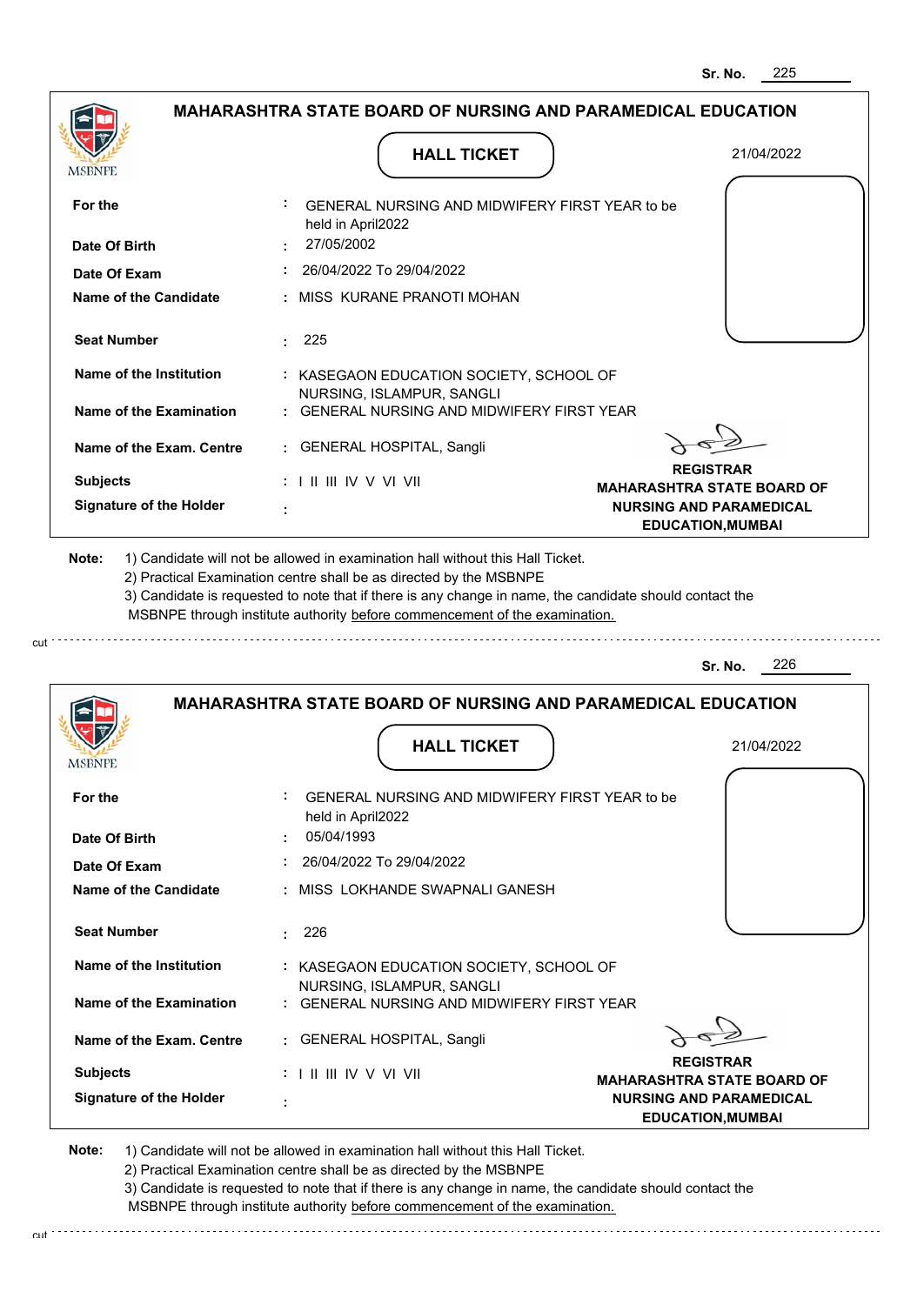| <b>MSBNPE</b>                  | <b>HALL TICKET</b>                                                                                                                                                                                                                                          | 21/04/2022                                                                                      |
|--------------------------------|-------------------------------------------------------------------------------------------------------------------------------------------------------------------------------------------------------------------------------------------------------------|-------------------------------------------------------------------------------------------------|
| For the                        | GENERAL NURSING AND MIDWIFERY FIRST YEAR to be<br>held in April2022                                                                                                                                                                                         |                                                                                                 |
| Date Of Birth                  | 13/07/1995                                                                                                                                                                                                                                                  |                                                                                                 |
| Date Of Exam                   | 26/04/2022 To 29/04/2022                                                                                                                                                                                                                                    |                                                                                                 |
| Name of the Candidate          | : MISS LONDHE KIRAN DADASO                                                                                                                                                                                                                                  |                                                                                                 |
| <b>Seat Number</b>             | 227                                                                                                                                                                                                                                                         |                                                                                                 |
| Name of the Institution        | : KASEGAON EDUCATION SOCIETY, SCHOOL OF<br>NURSING, ISLAMPUR, SANGLI                                                                                                                                                                                        |                                                                                                 |
| Name of the Examination        | : GENERAL NURSING AND MIDWIFERY FIRST YEAR                                                                                                                                                                                                                  |                                                                                                 |
| Name of the Exam. Centre       | : GENERAL HOSPITAL, Sangli                                                                                                                                                                                                                                  |                                                                                                 |
| <b>Subjects</b>                | $: 1 \parallel \parallel \parallel$ IV V VI VII                                                                                                                                                                                                             | <b>REGISTRAR</b>                                                                                |
| <b>Signature of the Holder</b> |                                                                                                                                                                                                                                                             | <b>MAHARASHTRA STATE BOARD OF</b><br><b>NURSING AND PARAMEDICAL</b><br><b>EDUCATION, MUMBAI</b> |
|                                | 2) Practical Examination centre shall be as directed by the MSBNPE<br>3) Candidate is requested to note that if there is any change in name, the candidate should contact the<br>MSBNPE through institute authority before commencement of the examination. | 228<br>Sr. No.                                                                                  |
|                                |                                                                                                                                                                                                                                                             |                                                                                                 |
|                                | <b>MAHARASHTRA STATE BOARD OF NURSING AND PARAMEDICAL EDUCATION</b>                                                                                                                                                                                         |                                                                                                 |
|                                | <b>HALL TICKET</b>                                                                                                                                                                                                                                          | 21/04/2022                                                                                      |
| For the                        | GENERAL NURSING AND MIDWIFERY FIRST YEAR to be<br>held in April2022                                                                                                                                                                                         |                                                                                                 |
| Date Of Birth                  | 26/07/1998                                                                                                                                                                                                                                                  |                                                                                                 |
| Date Of Exam                   | 26/04/2022 To 29/04/2022                                                                                                                                                                                                                                    |                                                                                                 |
| Name of the Candidate          | : MISS LONDHE ANKITA SANJAY                                                                                                                                                                                                                                 |                                                                                                 |
| <b>Seat Number</b>             | 228<br>$\sim$                                                                                                                                                                                                                                               |                                                                                                 |
| Name of the Institution        | : KASEGAON EDUCATION SOCIETY, SCHOOL OF                                                                                                                                                                                                                     |                                                                                                 |
| Name of the Examination        | NURSING, ISLAMPUR, SANGLI<br>: GENERAL NURSING AND MIDWIFERY FIRST YEAR                                                                                                                                                                                     |                                                                                                 |
| Name of the Exam. Centre       | : GENERAL HOSPITAL, Sangli                                                                                                                                                                                                                                  |                                                                                                 |
| <b>Subjects</b>                | : I II III IV V VI VII                                                                                                                                                                                                                                      | <b>REGISTRAR</b><br><b>MAHARASHTRA STATE BOARD OF</b>                                           |

2) Practical Examination centre shall be as directed by the MSBNPE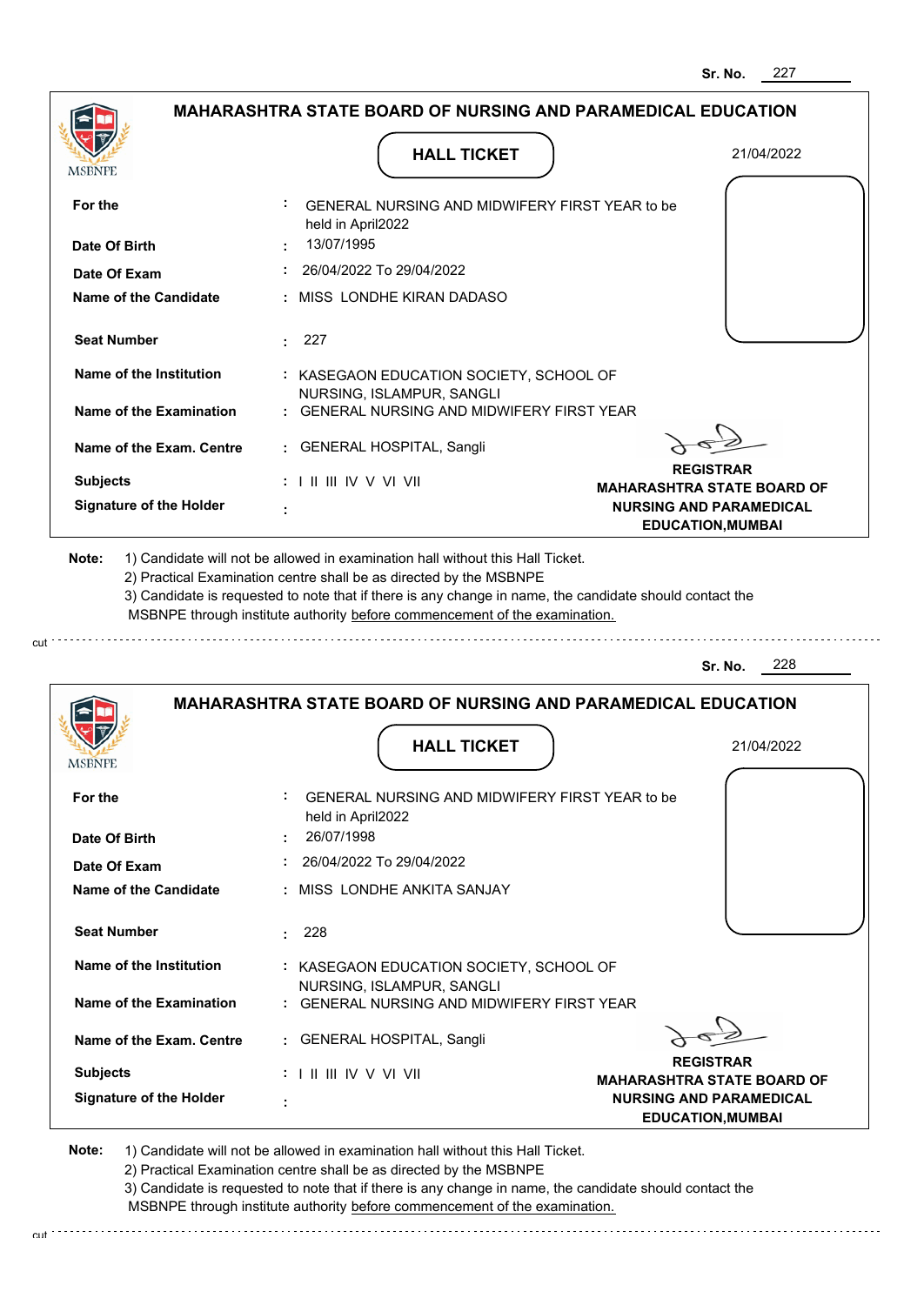|                                |                                                                          | 229<br>Sr. No.                                             |
|--------------------------------|--------------------------------------------------------------------------|------------------------------------------------------------|
|                                | <b>MAHARASHTRA STATE BOARD OF NURSING AND PARAMEDICAL EDUCATION</b>      |                                                            |
| MSBNPE                         | <b>HALL TICKET</b>                                                       | 21/04/2022                                                 |
| For the                        | GENERAL NURSING AND MIDWIFERY FIRST YEAR to be<br>held in April2022      |                                                            |
| Date Of Birth                  | 24/10/2002                                                               |                                                            |
| Date Of Exam                   | 26/04/2022 To 29/04/2022                                                 |                                                            |
| Name of the Candidate          | MR MALEKAR RAJENDRA VIVEKANAND                                           |                                                            |
| <b>Seat Number</b>             | 229                                                                      |                                                            |
| <b>Name of the Institution</b> | : KASEGAON EDUCATION SOCIETY, SCHOOL OF                                  |                                                            |
| <b>Name of the Examination</b> | NURSING, ISLAMPUR, SANGLI<br>: GENERAL NURSING AND MIDWIFERY FIRST YEAR  |                                                            |
| Name of the Exam. Centre       | <b>GENERAL HOSPITAL, Sangli</b>                                          |                                                            |
| <b>Subjects</b>                | : I II III IV V VI VII                                                   | <b>REGISTRAR</b><br><b>MAHARASHTRA STATE BOARD OF</b>      |
| <b>Signature of the Holder</b> |                                                                          | <b>NURSING AND PARAMEDICAL</b><br><b>EDUCATION, MUMBAI</b> |
|                                |                                                                          | 230<br>Sr. No.                                             |
|                                | <b>MAHARASHTRA STATE BOARD OF NURSING AND PARAMEDICAL EDUCATION</b>      |                                                            |
| MSBNPE                         | <b>HALL TICKET</b>                                                       | 21/04/2022                                                 |
| For the                        | ÷<br>GENERAL NURSING AND MIDWIFERY FIRST YEAR to be<br>held in April2022 |                                                            |
| Date Of Birth                  | 10/08/2001                                                               |                                                            |
| Date Of Exam                   | 26/04/2022 To 29/04/2022                                                 |                                                            |
| Name of the Candidate          | MISS MANE DIVYA MANOHAR                                                  |                                                            |
| <b>Seat Number</b>             | 230<br>÷                                                                 |                                                            |
| <b>Name of the Institution</b> | : KASEGAON EDUCATION SOCIETY, SCHOOL OF<br>NURSING, ISLAMPUR, SANGLI     |                                                            |
| <b>Name of the Examination</b> | : GENERAL NURSING AND MIDWIFERY FIRST YEAR                               |                                                            |
| Name of the Exam. Centre       | : GENERAL HOSPITAL, Sangli                                               |                                                            |
| <b>Subjects</b>                | $: 1 \mathbb{I}$ III IIV V VI VII                                        | <b>REGISTRAR</b><br><b>MAHARASHTRA STATE BOARD OF</b>      |
| <b>Signature of the Holder</b> | ÷                                                                        | <b>NURSING AND PARAMEDICAL</b><br><b>EDUCATION, MUMBAI</b> |

cut

2) Practical Examination centre shall be as directed by the MSBNPE

3) Candidate is requested to note that if there is any change in name, the candidate should contact the MSBNPE through institute authority before commencement of the examination. cut de la component de la component de la component de la component de la component de la component de la component de la component de la component de la component de la component de la component de la component de la comp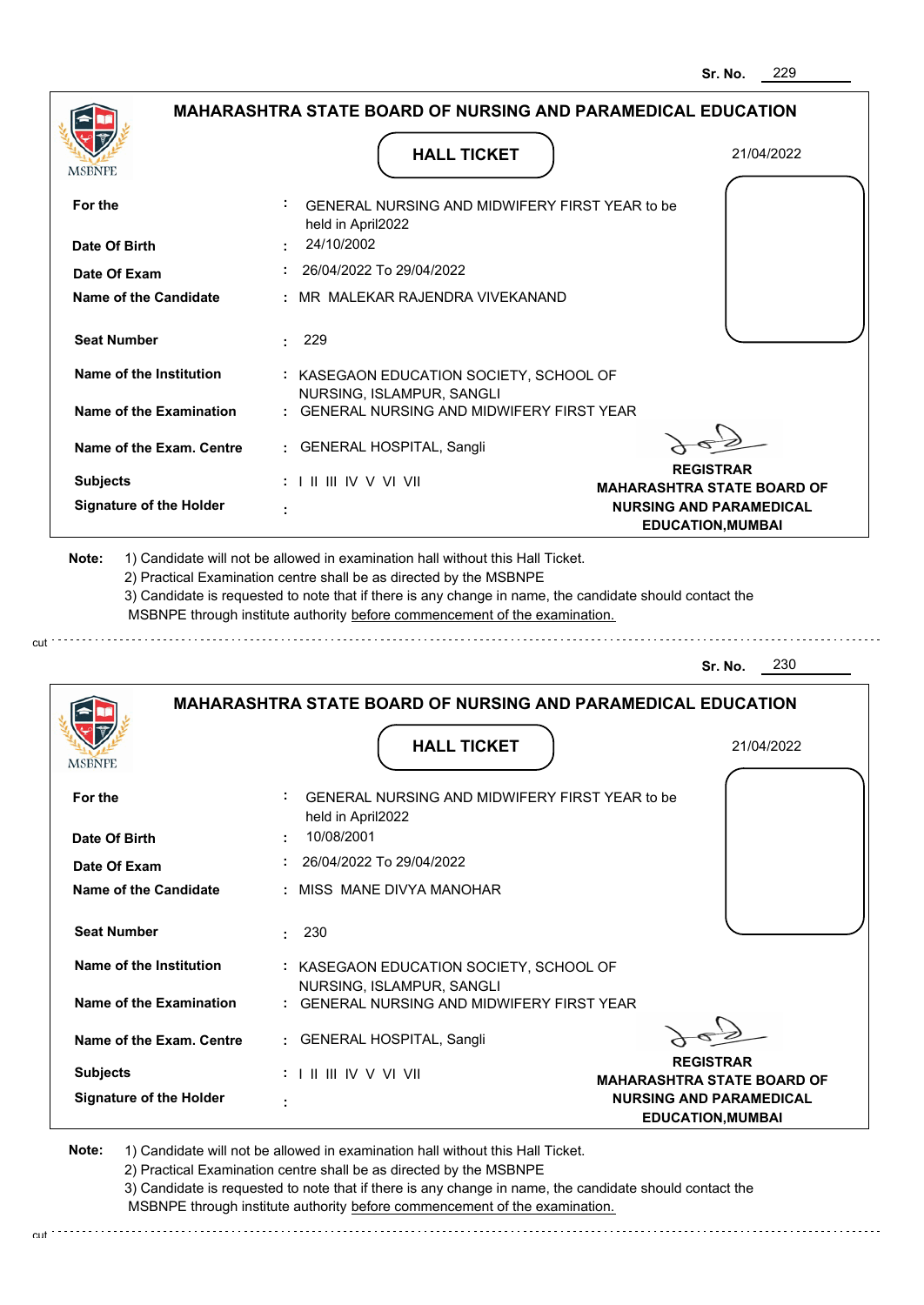|                                |                                                                            | 231<br>Sr. No.                                             |
|--------------------------------|----------------------------------------------------------------------------|------------------------------------------------------------|
|                                | <b>MAHARASHTRA STATE BOARD OF NURSING AND PARAMEDICAL EDUCATION</b>        |                                                            |
| MSBNPE                         | <b>HALL TICKET</b>                                                         | 21/04/2022                                                 |
| For the                        | GENERAL NURSING AND MIDWIFERY FIRST YEAR to be<br>held in April2022        |                                                            |
| Date Of Birth                  | 03/12/2001                                                                 |                                                            |
| Date Of Exam                   | 26/04/2022 To 29/04/2022                                                   |                                                            |
| Name of the Candidate          | MR MORE DHANANJAY NAVNATH                                                  |                                                            |
| <b>Seat Number</b>             | : 231                                                                      |                                                            |
| Name of the Institution        | : KASEGAON EDUCATION SOCIETY, SCHOOL OF<br>NURSING, ISLAMPUR, SANGLI       |                                                            |
| Name of the Examination        | <b>GENERAL NURSING AND MIDWIFERY FIRST YEAR</b>                            |                                                            |
| Name of the Exam. Centre       | : GENERAL HOSPITAL, Sangli                                                 |                                                            |
| <b>Subjects</b>                | $: 1 \parallel \parallel \parallel$ IV V VI VII                            | <b>REGISTRAR</b><br><b>MAHARASHTRA STATE BOARD OF</b>      |
| <b>Signature of the Holder</b> |                                                                            | <b>NURSING AND PARAMEDICAL</b><br><b>EDUCATION, MUMBAI</b> |
|                                | MSBNPE through institute authority before commencement of the examination. | 232<br>Sr. No.                                             |
|                                | <b>MAHARASHTRA STATE BOARD OF NURSING AND PARAMEDICAL EDUCATION</b>        |                                                            |
| IVIƏDINI L                     | <b>HALL TICKET</b>                                                         | 21/04/2022                                                 |
| For the                        | GENERAL NURSING AND MIDWIFERY FIRST YEAR to be<br>held in April2022        |                                                            |
| Date Of Birth                  | 15/12/2000                                                                 |                                                            |
| Date Of Exam                   | 26/04/2022 To 29/04/2022                                                   |                                                            |
| <b>Name of the Candidate</b>   | : MISS MORE SUKANYA NAVNATH                                                |                                                            |
| <b>Seat Number</b>             | 232<br>$\bullet$                                                           |                                                            |
| Name of the Institution        | : KASEGAON EDUCATION SOCIETY, SCHOOL OF<br>NURSING, ISLAMPUR, SANGLI       |                                                            |
| Name of the Examination        | : GENERAL NURSING AND MIDWIFERY FIRST YEAR                                 |                                                            |
| Name of the Exam. Centre       | : GENERAL HOSPITAL, Sangli                                                 | <b>REGISTRAR</b>                                           |
| <b>Subjects</b>                | : I II III IV V VI VII                                                     | <b>MAHARASHTRA STATE BOARD OF</b>                          |
| <b>Signature of the Holder</b> | t                                                                          | <b>NURSING AND PARAMEDICAL</b><br><b>EDUCATION, MUMBAI</b> |

cut

2) Practical Examination centre shall be as directed by the MSBNPE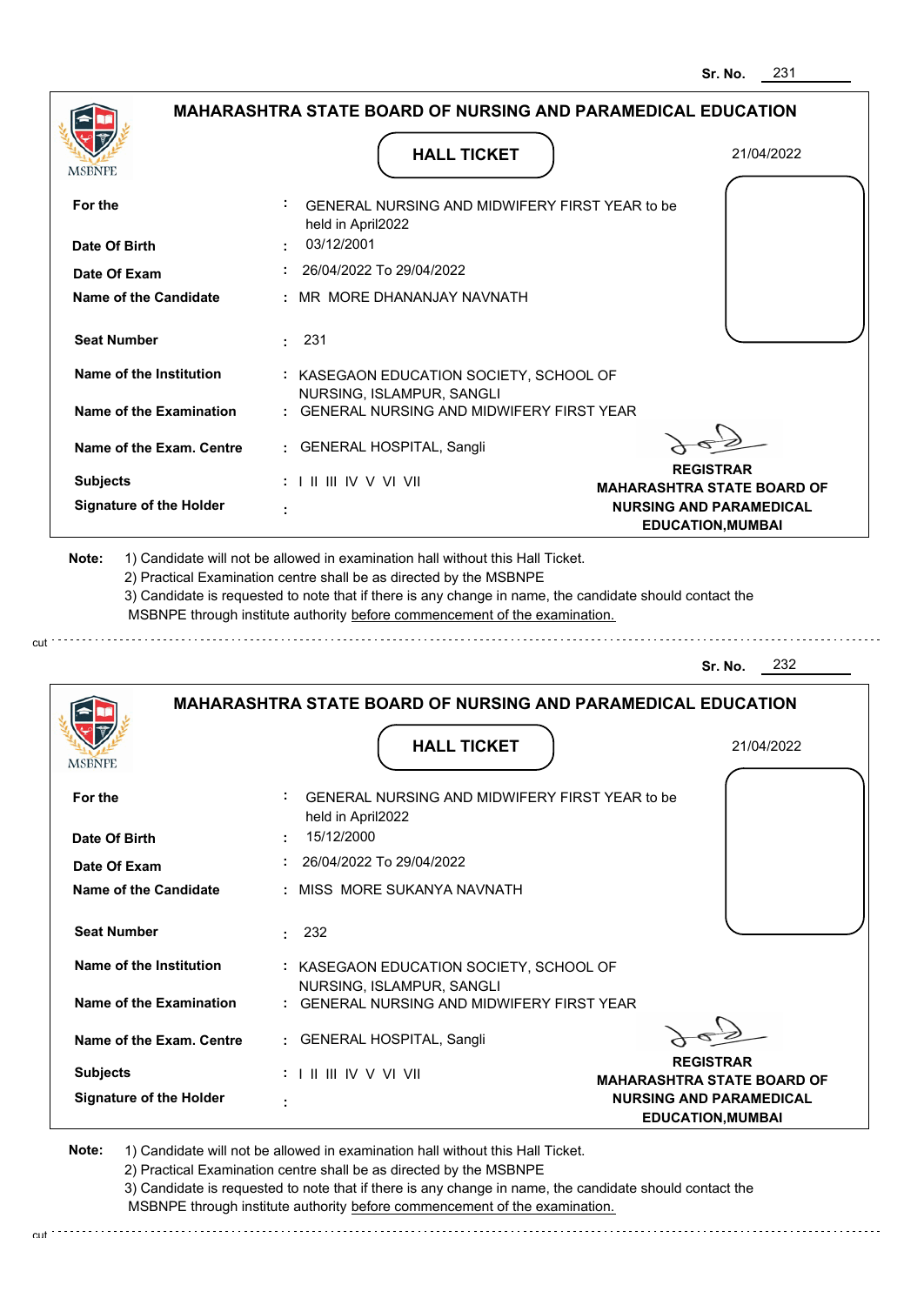| <b>HALL TICKET</b>                                                                | 21/04/2022                                                                                                                                                                                                                                                                                                                                                                                                                                                                                                          |
|-----------------------------------------------------------------------------------|---------------------------------------------------------------------------------------------------------------------------------------------------------------------------------------------------------------------------------------------------------------------------------------------------------------------------------------------------------------------------------------------------------------------------------------------------------------------------------------------------------------------|
|                                                                                   |                                                                                                                                                                                                                                                                                                                                                                                                                                                                                                                     |
| 29/11/1990                                                                        |                                                                                                                                                                                                                                                                                                                                                                                                                                                                                                                     |
| $: 26/04/2022$ To 29/04/2022                                                      |                                                                                                                                                                                                                                                                                                                                                                                                                                                                                                                     |
| : SMT MUJAWAR SURJANBI MIRASO<br>Nee(JAMADAR SURJANBI RAJU)                       |                                                                                                                                                                                                                                                                                                                                                                                                                                                                                                                     |
| : 233                                                                             |                                                                                                                                                                                                                                                                                                                                                                                                                                                                                                                     |
| NURSING, ISLAMPUR, SANGLI                                                         |                                                                                                                                                                                                                                                                                                                                                                                                                                                                                                                     |
|                                                                                   |                                                                                                                                                                                                                                                                                                                                                                                                                                                                                                                     |
| : GENERAL HOSPITAL, Sangli                                                        |                                                                                                                                                                                                                                                                                                                                                                                                                                                                                                                     |
| $: 1 \mathbb{H} \mathbb{H} \mathbb{N} \vee \mathbb{V} \mathbb{H}$                 | <b>REGISTRAR</b><br><b>MAHARASHTRA STATE BOARD OF</b><br><b>NURSING AND PARAMEDICAL</b>                                                                                                                                                                                                                                                                                                                                                                                                                             |
|                                                                                   | <b>EDUCATION, MUMBAI</b>                                                                                                                                                                                                                                                                                                                                                                                                                                                                                            |
| 2) Practical Examination centre shall be as directed by the MSBNPE                |                                                                                                                                                                                                                                                                                                                                                                                                                                                                                                                     |
|                                                                                   | <b>Sr. No.</b> 234                                                                                                                                                                                                                                                                                                                                                                                                                                                                                                  |
| <b>MAHARASHTRA STATE BOARD OF NURSING AND PARAMEDICAL EDUCATION</b>               |                                                                                                                                                                                                                                                                                                                                                                                                                                                                                                                     |
| <b>HALL TICKET</b>                                                                | 21/04/2022                                                                                                                                                                                                                                                                                                                                                                                                                                                                                                          |
| GENERAL NURSING AND MIDWIFERY FIRST YEAR to be<br>held in April2022<br>25/09/1996 |                                                                                                                                                                                                                                                                                                                                                                                                                                                                                                                     |
|                                                                                   | <b>MAHARASHTRA STATE BOARD OF NURSING AND PARAMEDICAL EDUCATION</b><br>GENERAL NURSING AND MIDWIFERY FIRST YEAR to be<br>held in April2022<br>: KASEGAON EDUCATION SOCIETY, SCHOOL OF<br>: GENERAL NURSING AND MIDWIFERY FIRST YEAR<br>÷<br>1) Candidate will not be allowed in examination hall without this Hall Ticket.<br>3) Candidate is requested to note that if there is any change in name, the candidate should contact the<br>MSBNPE through institute authority before commencement of the examination. |

**REGISTRAR MAHARASHTRA STATE BOARD OF NURSING AND PARAMEDICAL EDUCATION,MUMBAI Signature of the Holder Name of the Exam. Centre Name of the Examination Name of the Institution Seat Number Name of the Candidate :** SMT NIKAM MADHURI SURESH  **:** 234  **:** KASEGAON EDUCATION SOCIETY, SCHOOL OF  **:** GENERAL NURSING AND MIDWIFERY FIRST YEAR  **:** GENERAL HOSPITAL, Sangli  **: Subjects :** NURSING, ISLAMPUR, SANGLI I II III IV V VI VII Nee(PATIL MADHURI SANDIP)

**Note:**  1) Candidate will not be allowed in examination hall without this Hall Ticket. 2) Practical Examination centre shall be as directed by the MSBNPE 3) Candidate is requested to note that if there is any change in name, the candidate should contact the MSBNPE through institute authority before commencement of the examination.

cut : . . . . . . . . . . . . . . .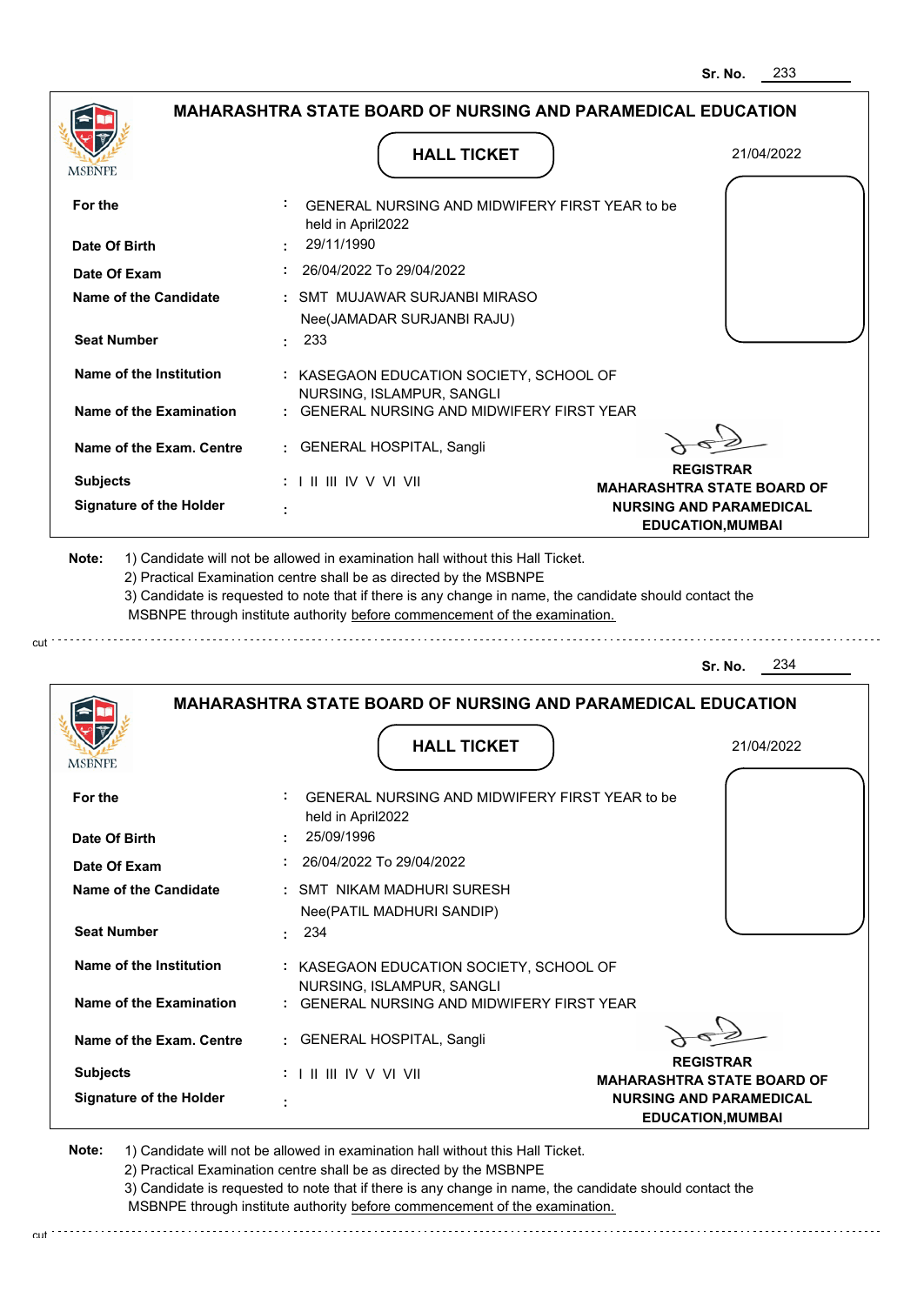|                                                                                               | <b>MAHARASHTRA STATE BOARD OF NURSING AND PARAMEDICAL EDUCATION</b>                                                                                                                                                                                         |                                                            |
|-----------------------------------------------------------------------------------------------|-------------------------------------------------------------------------------------------------------------------------------------------------------------------------------------------------------------------------------------------------------------|------------------------------------------------------------|
| <b>MSBNPE</b>                                                                                 | <b>HALL TICKET</b>                                                                                                                                                                                                                                          | 21/04/2022                                                 |
| For the                                                                                       | GENERAL NURSING AND MIDWIFERY FIRST YEAR to be<br>held in April2022                                                                                                                                                                                         |                                                            |
| Date Of Birth                                                                                 | 17/10/1998                                                                                                                                                                                                                                                  |                                                            |
| Date Of Exam                                                                                  | 26/04/2022 To 29/04/2022                                                                                                                                                                                                                                    |                                                            |
| Name of the Candidate                                                                         | : MISS_SATHE PRIYA SATISH                                                                                                                                                                                                                                   |                                                            |
| <b>Seat Number</b>                                                                            | $\cdot$ 235                                                                                                                                                                                                                                                 |                                                            |
| Name of the Institution                                                                       | : KASEGAON EDUCATION SOCIETY, SCHOOL OF                                                                                                                                                                                                                     |                                                            |
| Name of the Examination                                                                       | NURSING, ISLAMPUR, SANGLI<br>: GENERAL NURSING AND MIDWIFERY FIRST YEAR                                                                                                                                                                                     |                                                            |
| Name of the Exam. Centre                                                                      | : GENERAL HOSPITAL, Sangli                                                                                                                                                                                                                                  |                                                            |
| <b>Subjects</b>                                                                               | $: 1 \parallel \parallel \parallel$ IV V VI VII                                                                                                                                                                                                             | <b>REGISTRAR</b><br><b>MAHARASHTRA STATE BOARD OF</b>      |
| <b>Signature of the Holder</b>                                                                |                                                                                                                                                                                                                                                             | <b>NURSING AND PARAMEDICAL</b><br><b>EDUCATION, MUMBAI</b> |
|                                                                                               | 2) Practical Examination centre shall be as directed by the MSBNPE<br>3) Candidate is requested to note that if there is any change in name, the candidate should contact the<br>MSBNPE through institute authority before commencement of the examination. |                                                            |
|                                                                                               |                                                                                                                                                                                                                                                             | 236<br>Sr. No.                                             |
|                                                                                               | <b>MAHARASHTRA STATE BOARD OF NURSING AND PARAMEDICAL EDUCATION</b>                                                                                                                                                                                         |                                                            |
| <b>MSBNPE</b>                                                                                 | <b>HALL TICKET</b>                                                                                                                                                                                                                                          | 21/04/2022                                                 |
| For the<br>Date Of Birth                                                                      | ÷.<br>GENERAL NURSING AND MIDWIFERY FIRST YEAR to be<br>held in April2022<br>17/07/1998                                                                                                                                                                     |                                                            |
|                                                                                               | 26/04/2022 To 29/04/2022                                                                                                                                                                                                                                    |                                                            |
|                                                                                               | : MISS THORAT PRANALI SHAHAJI                                                                                                                                                                                                                               |                                                            |
|                                                                                               | 236<br>t.                                                                                                                                                                                                                                                   |                                                            |
| Date Of Exam<br><b>Name of the Candidate</b><br><b>Seat Number</b><br>Name of the Institution | : KASEGAON EDUCATION SOCIETY, SCHOOL OF                                                                                                                                                                                                                     |                                                            |
| Name of the Examination                                                                       | NURSING, ISLAMPUR, SANGLI<br>: GENERAL NURSING AND MIDWIFERY FIRST YEAR                                                                                                                                                                                     |                                                            |
| Name of the Exam. Centre                                                                      | : GENERAL HOSPITAL, Sangli                                                                                                                                                                                                                                  |                                                            |
| <b>Subjects</b>                                                                               | $: 1 \mathbb{H} \mathbb{H} \mathbb{V} \vee \mathbb{V} \mathbb{V} \mathbb{H}$                                                                                                                                                                                | <b>REGISTRAR</b><br><b>MAHARASHTRA STATE BOARD OF</b>      |

2) Practical Examination centre shall be as directed by the MSBNPE

cut.

3) Candidate is requested to note that if there is any change in name, the candidate should contact the MSBNPE through institute authority before commencement of the examination.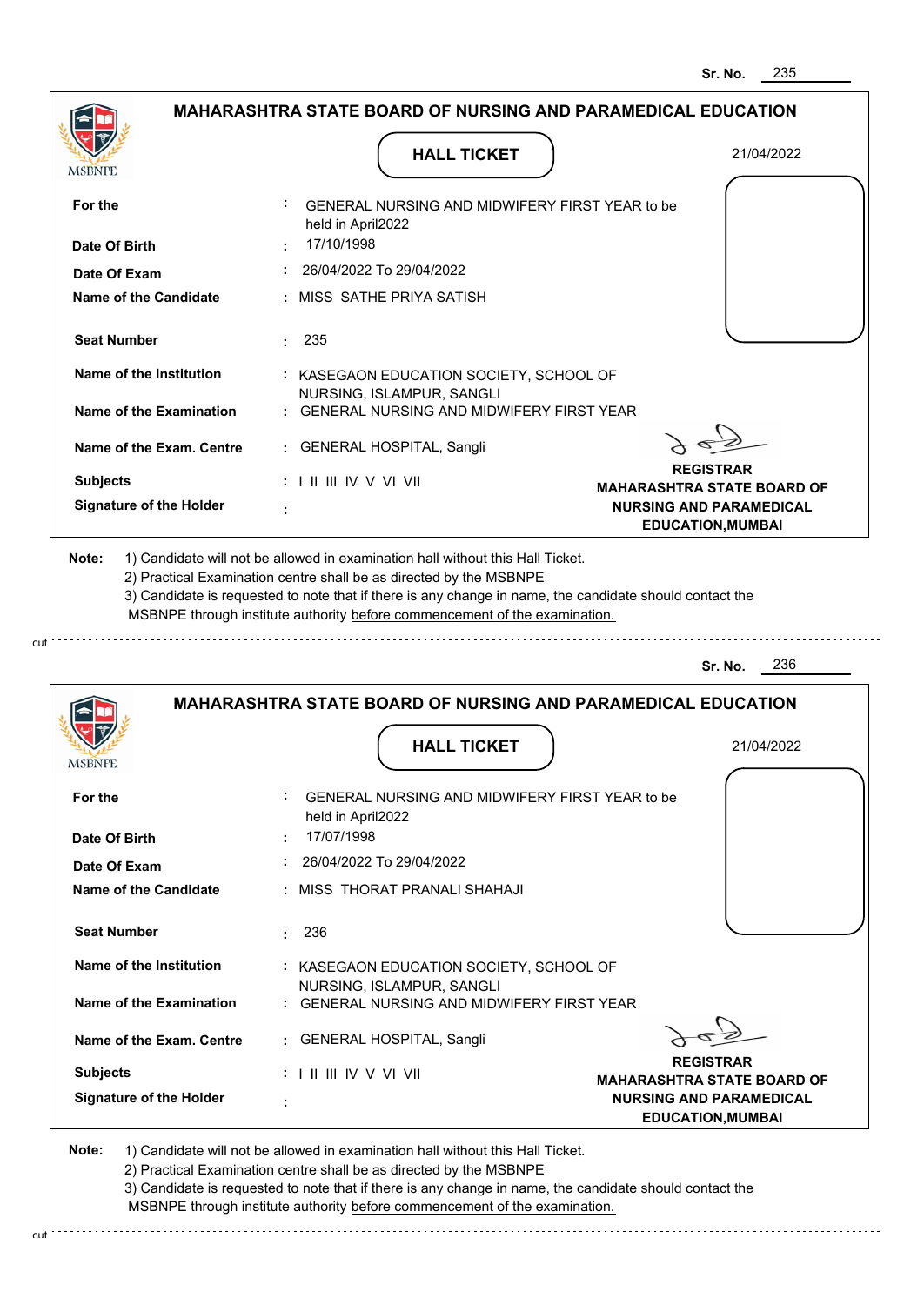|                                |                                                                                                                                                                                       | 237<br>Sr. No.                                                      |
|--------------------------------|---------------------------------------------------------------------------------------------------------------------------------------------------------------------------------------|---------------------------------------------------------------------|
|                                | <b>MAHARASHTRA STATE BOARD OF NURSING AND PARAMEDICAL EDUCATION</b>                                                                                                                   |                                                                     |
| MSBNPE                         | <b>HALL TICKET</b>                                                                                                                                                                    | 21/04/2022                                                          |
| For the                        | GENERAL NURSING AND MIDWIFERY FIRST YEAR to be<br>held in April2022                                                                                                                   |                                                                     |
| Date Of Birth                  | 13/03/2003                                                                                                                                                                            |                                                                     |
| Date Of Exam                   | 26/04/2022 To 29/04/2022                                                                                                                                                              |                                                                     |
| Name of the Candidate          | MISS WAGHAMARE SAKSHI SATISH                                                                                                                                                          |                                                                     |
| <b>Seat Number</b>             | 237<br>$\sim$                                                                                                                                                                         |                                                                     |
| <b>Name of the Institution</b> | : KASEGAON EDUCATION SOCIETY, SCHOOL OF                                                                                                                                               |                                                                     |
| Name of the Examination        | NURSING, ISLAMPUR, SANGLI<br>: GENERAL NURSING AND MIDWIFERY FIRST YEAR                                                                                                               |                                                                     |
| Name of the Exam. Centre       | <b>GENERAL HOSPITAL, Sangli</b>                                                                                                                                                       |                                                                     |
| <b>Subjects</b>                | : I II III IV V VI VII                                                                                                                                                                | <b>REGISTRAR</b>                                                    |
| <b>Signature of the Holder</b> |                                                                                                                                                                                       | <b>MAHARASHTRA STATE BOARD OF</b><br><b>NURSING AND PARAMEDICAL</b> |
|                                |                                                                                                                                                                                       | <b>EDUCATION, MUMBAI</b>                                            |
|                                | 3) Candidate is requested to note that if there is any change in name, the candidate should contact the<br>MSBNPE through institute authority before commencement of the examination. | 238<br>Sr. No.                                                      |
|                                | <b>MAHARASHTRA STATE BOARD OF NURSING AND PARAMEDICAL EDUCATION</b>                                                                                                                   |                                                                     |
| MSBNPE                         | <b>HALL TICKET</b>                                                                                                                                                                    | 21/04/2022                                                          |
| For the                        | ÷<br>GENERAL NURSING AND MIDWIFERY FIRST YEAR to be<br>held in April2022                                                                                                              |                                                                     |
| Date Of Birth                  | 08/03/2002                                                                                                                                                                            |                                                                     |
| Date Of Exam                   | 26/04/2022 To 29/04/2022                                                                                                                                                              |                                                                     |
| Name of the Candidate          | MISS WAKODE AKSHADA PRALHAD                                                                                                                                                           |                                                                     |
| <b>Seat Number</b>             | 238<br>÷                                                                                                                                                                              |                                                                     |
| <b>Name of the Institution</b> | : KASEGAON EDUCATION SOCIETY, SCHOOL OF<br>NURSING, ISLAMPUR, SANGLI                                                                                                                  |                                                                     |
| <b>Name of the Examination</b> | : GENERAL NURSING AND MIDWIFERY FIRST YEAR                                                                                                                                            |                                                                     |
| Name of the Exam. Centre       | : GENERAL HOSPITAL, Sangli                                                                                                                                                            | <b>REGISTRAR</b>                                                    |
| <b>Subjects</b>                | $: 1 \mathbb{I}$ III IIV V VI VII                                                                                                                                                     | <b>MAHARASHTRA STATE BOARD OF</b>                                   |
|                                |                                                                                                                                                                                       |                                                                     |

cut

2) Practical Examination centre shall be as directed by the MSBNPE

3) Candidate is requested to note that if there is any change in name, the candidate should contact the MSBNPE through institute authority before commencement of the examination. cut de la component de la component de la component de la component de la component de la component de la component de la component de la component de la component de la component de la component de la component de la comp

**EDUCATION,MUMBAI**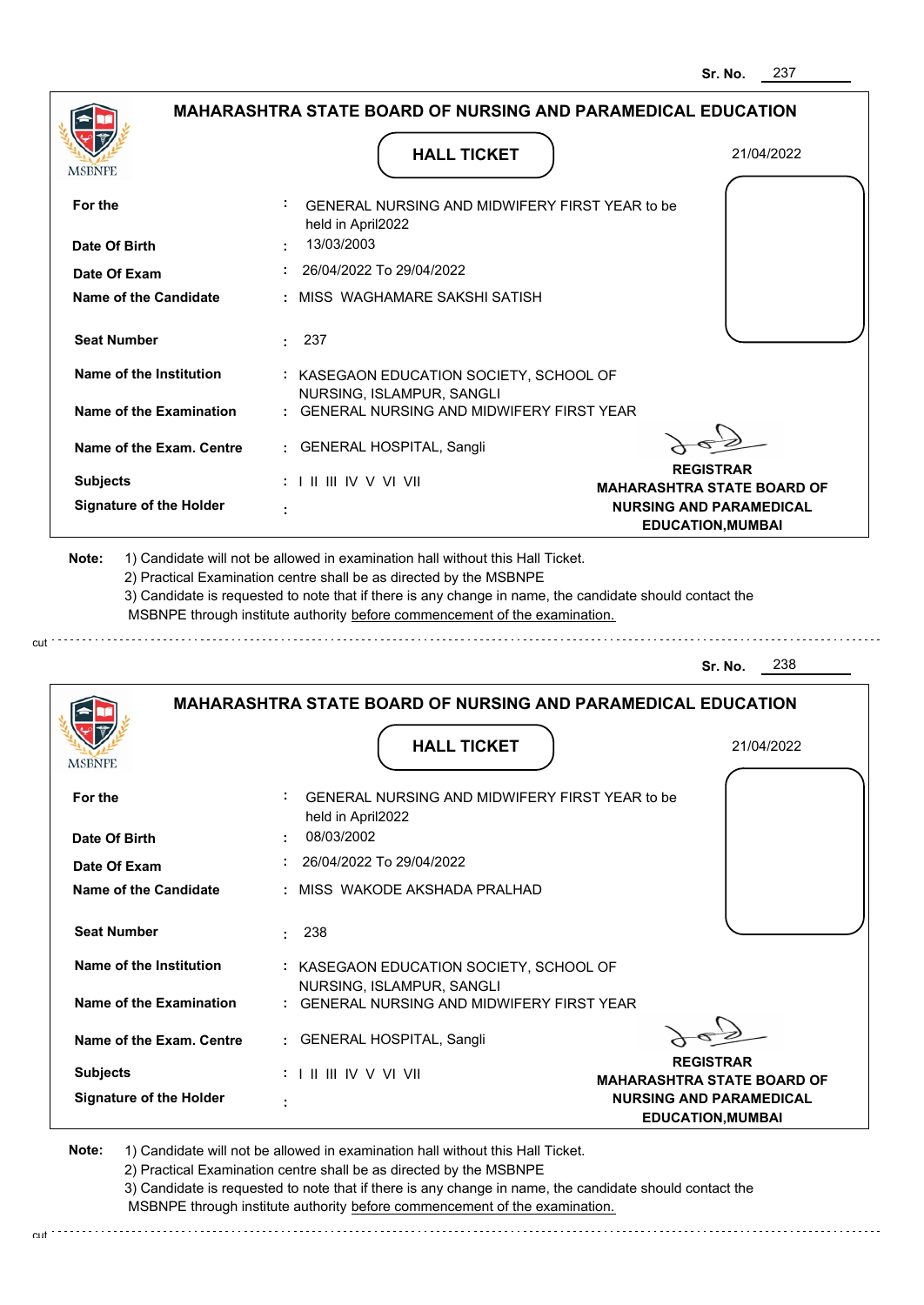|                                |                                                                                           | 239<br>Sr. No.                                                                                  |
|--------------------------------|-------------------------------------------------------------------------------------------|-------------------------------------------------------------------------------------------------|
|                                | <b>MAHARASHTRA STATE BOARD OF NURSING AND PARAMEDICAL EDUCATION</b>                       |                                                                                                 |
|                                | <b>HALL TICKET</b>                                                                        | 21/04/2022                                                                                      |
| For the                        | GENERAL NURSING AND MIDWIFERY FIRST YEAR to be<br>held in April2022                       |                                                                                                 |
| Date Of Birth                  | 25/02/1997                                                                                |                                                                                                 |
| Date Of Exam                   | 26/04/2022 To 29/04/2022                                                                  |                                                                                                 |
| <b>Name of the Candidate</b>   | : MISS ATRAM YOGITA MADHUKAR                                                              |                                                                                                 |
| <b>Seat Number</b>             | 239<br>÷.                                                                                 |                                                                                                 |
| <b>Name of the Institution</b> | : SUMITRABAI THAKARE TRAINING COLLEGE OF<br>NURSING, YAVATMAL                             |                                                                                                 |
| <b>Name of the Examination</b> | <b>GENERAL NURSING AND MIDWIFERY FIRST YEAR</b>                                           |                                                                                                 |
| Name of the Exam. Centre       | <b>GENERAL HOSPITAL , YAVATMAL</b>                                                        |                                                                                                 |
| <b>Subjects</b>                | : I II III IV V VI VII                                                                    | <b>REGISTRAR</b>                                                                                |
| <b>Signature of the Holder</b> |                                                                                           | <b>MAHARASHTRA STATE BOARD OF</b><br><b>NURSING AND PARAMEDICAL</b><br><b>EDUCATION, MUMBAI</b> |
|                                | MSBNPE through institute authority before commencement of the examination.                | 240<br>Sr. No.                                                                                  |
| MSBNFE                         | <b>MAHARASHTRA STATE BOARD OF NURSING AND PARAMEDICAL EDUCATION</b><br><b>HALL TICKET</b> | 21/04/2022                                                                                      |
| For the                        | GENERAL NURSING AND MIDWIFERY FIRST YEAR to be<br>held in April2022                       |                                                                                                 |
| Date Of Birth                  | 09/06/2002                                                                                |                                                                                                 |
| Date Of Exam                   | 26/04/2022 To 29/04/2022                                                                  |                                                                                                 |
| <b>Name of the Candidate</b>   | MISS BHALERAO SHRUSHTI VIJAY                                                              |                                                                                                 |
| <b>Seat Number</b>             | 240                                                                                       |                                                                                                 |
| Name of the Institution        | : SUMITRABAI THAKARE TRAINING COLLEGE OF                                                  |                                                                                                 |
| <b>Name of the Examination</b> | NURSING, YAVATMAL<br>: GENERAL NURSING AND MIDWIFERY FIRST YEAR                           |                                                                                                 |
| Name of the Exam. Centre       | : GENERAL HOSPITAL , YAVATMAL                                                             |                                                                                                 |

**REGISTRAR MAHARASHTRA STATE BOARD OF NURSING AND PARAMEDICAL EDUCATION,MUMBAI**

**Note:**  1) Candidate will not be allowed in examination hall without this Hall Ticket.

I II III IV V VI VII

2) Practical Examination centre shall be as directed by the MSBNPE

 **:**

**Signature of the Holder**

**Subjects :**

cut

3) Candidate is requested to note that if there is any change in name, the candidate should contact the MSBNPE through institute authority before commencement of the examination. cut de la component de la component de la component de la component de la component de la component de la component de la component de la component de la component de la component de la component de la component de la comp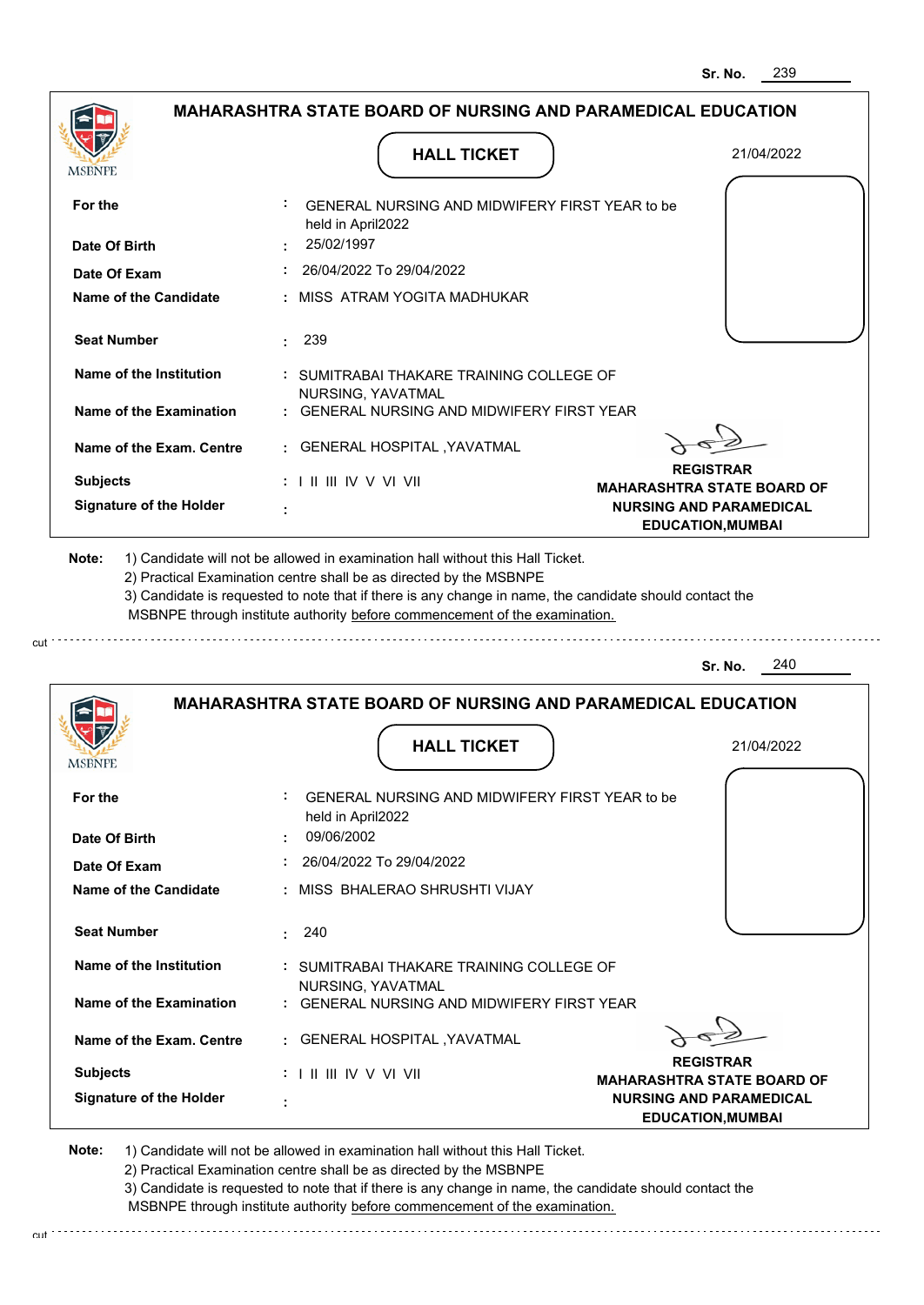| MSBNPE                                                                                                          | <b>HALL TICKET</b>                                                                                                                                                                                                                                                                                                                            | 21/04/2022                                                 |
|-----------------------------------------------------------------------------------------------------------------|-----------------------------------------------------------------------------------------------------------------------------------------------------------------------------------------------------------------------------------------------------------------------------------------------------------------------------------------------|------------------------------------------------------------|
| For the                                                                                                         | GENERAL NURSING AND MIDWIFERY FIRST YEAR to be<br>held in April2022                                                                                                                                                                                                                                                                           |                                                            |
| Date Of Birth                                                                                                   | 10/12/2000                                                                                                                                                                                                                                                                                                                                    |                                                            |
| Date Of Exam                                                                                                    | 26/04/2022 To 29/04/2022                                                                                                                                                                                                                                                                                                                      |                                                            |
| Name of the Candidate                                                                                           | : MISS BHENDARKAR KAJAL ASHOK                                                                                                                                                                                                                                                                                                                 |                                                            |
| <b>Seat Number</b>                                                                                              | $\cdot$ 241                                                                                                                                                                                                                                                                                                                                   |                                                            |
| Name of the Institution                                                                                         | : SUMITRABAI THAKARE TRAINING COLLEGE OF<br>NURSING, YAVATMAL                                                                                                                                                                                                                                                                                 |                                                            |
| Name of the Examination                                                                                         | : GENERAL NURSING AND MIDWIFERY FIRST YEAR                                                                                                                                                                                                                                                                                                    |                                                            |
| Name of the Exam. Centre                                                                                        | : GENERAL HOSPITAL , YAVATMAL                                                                                                                                                                                                                                                                                                                 |                                                            |
|                                                                                                                 |                                                                                                                                                                                                                                                                                                                                               | <b>REGISTRAR</b>                                           |
|                                                                                                                 | $: 1 \mathbb{H} \mathbb{H} \mathbb{W} \vee \mathbb{V} \mathbb{W}$                                                                                                                                                                                                                                                                             |                                                            |
|                                                                                                                 | 1) Candidate will not be allowed in examination hall without this Hall Ticket.<br>2) Practical Examination centre shall be as directed by the MSBNPE<br>3) Candidate is requested to note that if there is any change in name, the candidate should contact the<br>MSBNPE through institute authority before commencement of the examination. | <b>NURSING AND PARAMEDICAL</b><br><b>EDUCATION, MUMBAI</b> |
| <b>Subjects</b><br><b>Signature of the Holder</b><br>Note:                                                      |                                                                                                                                                                                                                                                                                                                                               |                                                            |
|                                                                                                                 |                                                                                                                                                                                                                                                                                                                                               | 242<br>Sr. No.                                             |
|                                                                                                                 | <b>MAHARASHTRA STATE BOARD OF NURSING AND PARAMEDICAL EDUCATION</b>                                                                                                                                                                                                                                                                           | <b>MAHARASHTRA STATE BOARD OF</b>                          |
|                                                                                                                 | <b>HALL TICKET</b>                                                                                                                                                                                                                                                                                                                            | 21/04/2022                                                 |
|                                                                                                                 | GENERAL NURSING AND MIDWIFERY FIRST YEAR to be                                                                                                                                                                                                                                                                                                |                                                            |
|                                                                                                                 | held in April2022<br>15/02/1990                                                                                                                                                                                                                                                                                                               |                                                            |
|                                                                                                                 | 26/04/2022 To 29/04/2022                                                                                                                                                                                                                                                                                                                      |                                                            |
|                                                                                                                 | : MISS JADHAO MOHINI SITARAM                                                                                                                                                                                                                                                                                                                  |                                                            |
| <b>MSBNFE</b><br>For the<br>Date Of Birth<br>Date Of Exam<br><b>Name of the Candidate</b><br><b>Seat Number</b> | 242<br>t.                                                                                                                                                                                                                                                                                                                                     |                                                            |

**REGISTRAR MAHARASHTRA STATE BOARD OF NURSING AND PARAMEDICAL EDUCATION,MUMBAI**

**Note:**  1) Candidate will not be allowed in examination hall without this Hall Ticket. 2) Practical Examination centre shall be as directed by the MSBNPE

I II III IV V VI VII

 **:**

**Signature of the Holder**

**Subjects :**

3) Candidate is requested to note that if there is any change in name, the candidate should contact the MSBNPE through institute authority before commencement of the examination. cut de la component de la component de la component de la component de la component de la component de la component de la component de la component de la component de la component de la component de la component de la comp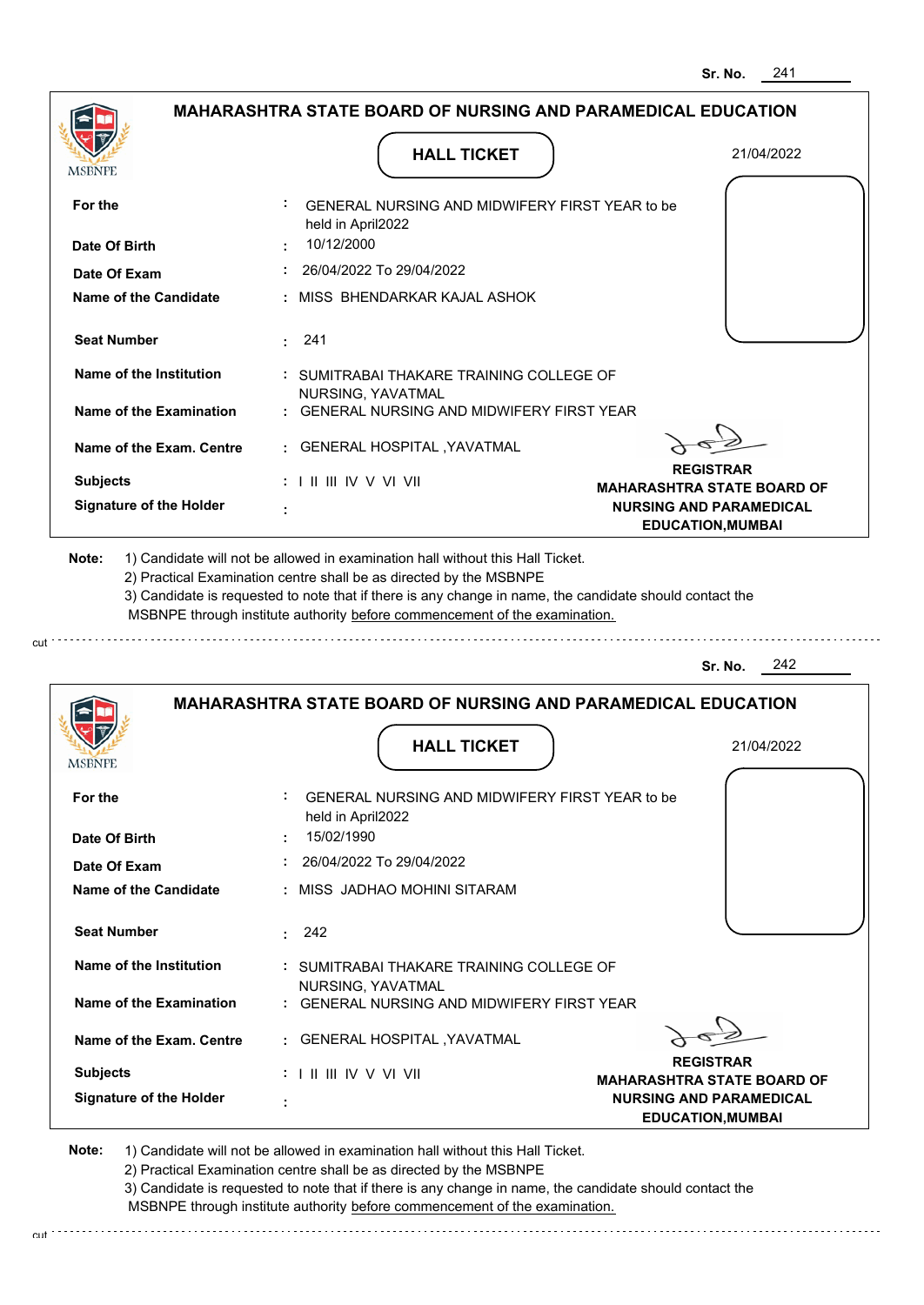|                                                           |                                                                                           | Sr. No.                                                    |
|-----------------------------------------------------------|-------------------------------------------------------------------------------------------|------------------------------------------------------------|
|                                                           | <b>MAHARASHTRA STATE BOARD OF NURSING AND PARAMEDICAL EDUCATION</b>                       |                                                            |
| <b>MSBNPE</b>                                             | <b>HALL TICKET</b>                                                                        | 21/04/2022                                                 |
| For the                                                   | GENERAL NURSING AND MIDWIFERY FIRST YEAR to be<br>held in April2022                       |                                                            |
| Date Of Birth                                             | 20/04/2000                                                                                |                                                            |
| Date Of Exam                                              | : 26/04/2022 To 29/04/2022                                                                |                                                            |
| Name of the Candidate                                     | : MISS JARI RUTUJA SHANKARRAO                                                             |                                                            |
| <b>Seat Number</b>                                        | $\cdot$ 243                                                                               |                                                            |
| Name of the Institution                                   | : SUMITRABAI THAKARE TRAINING COLLEGE OF<br>NURSING, YAVATMAL                             |                                                            |
| Name of the Examination                                   | : GENERAL NURSING AND MIDWIFERY FIRST YEAR                                                |                                                            |
| Name of the Exam. Centre                                  | : GENERAL HOSPITAL , YAVATMAL                                                             |                                                            |
| <b>Subjects</b>                                           | $: 1 \mathbb{H} \mathbb{H} \mathbb{N} \vee \mathbb{V} \mathbb{V} \mathbb{H}$              | <b>REGISTRAR</b><br><b>MAHARASHTRA STATE BOARD OF</b>      |
| <b>Signature of the Holder</b>                            |                                                                                           | <b>NURSING AND PARAMEDICAL</b><br><b>EDUCATION, MUMBAI</b> |
|                                                           |                                                                                           | 244<br>Sr. No.                                             |
|                                                           |                                                                                           |                                                            |
|                                                           | <b>MAHARASHTRA STATE BOARD OF NURSING AND PARAMEDICAL EDUCATION</b><br><b>HALL TICKET</b> | 21/04/2022                                                 |
|                                                           | GENERAL NURSING AND MIDWIFERY FIRST YEAR to be<br>held in April2022                       |                                                            |
|                                                           | 04/10/1995                                                                                |                                                            |
| <b>MSBNPE</b><br>For the<br>Date Of Birth<br>Date Of Exam | 26/04/2022 To 29/04/2022                                                                  |                                                            |
|                                                           | : MISS KAMBLE RASIKA RAHUL                                                                |                                                            |
| <b>Seat Number</b>                                        | 244                                                                                       |                                                            |
| Name of the Institution                                   | : SUMITRABAI THAKARE TRAINING COLLEGE OF                                                  |                                                            |
| Name of the Examination                                   | NURSING, YAVATMAL<br>: GENERAL NURSING AND MIDWIFERY FIRST YEAR                           |                                                            |
| Name of the Candidate<br>Name of the Exam. Centre         | : GENERAL HOSPITAL , YAVATMAL                                                             |                                                            |

**MAHARASHTRA STATE BOARD OF NURSING AND PARAMEDICAL EDUCATION,MUMBAI**

**Note:**  1) Candidate will not be allowed in examination hall without this Hall Ticket.

 **:**

**Signature of the Holder**

2) Practical Examination centre shall be as directed by the MSBNPE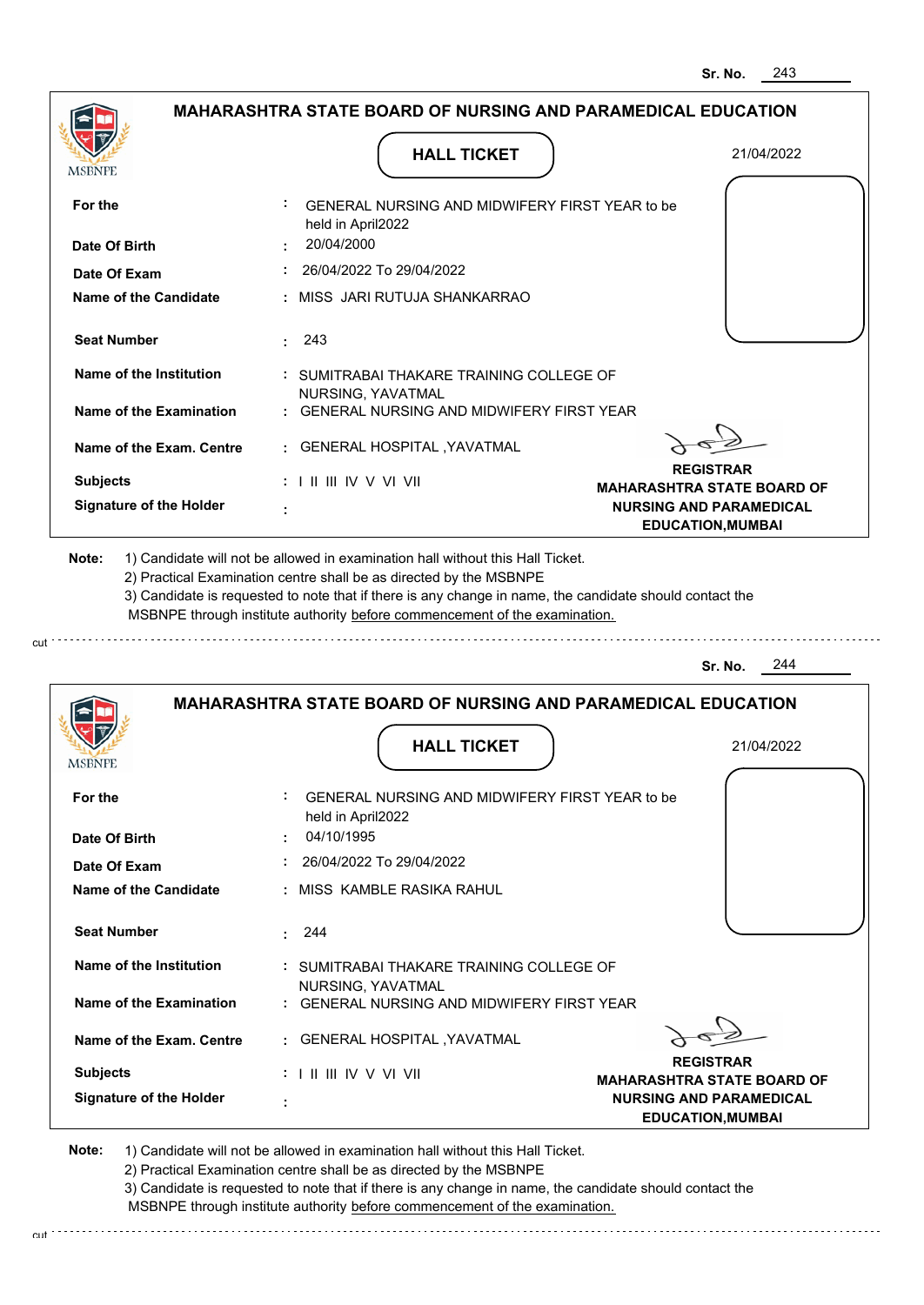|                                                                                                               |                                                                     | 245<br>Sr. No.                                                                                  |
|---------------------------------------------------------------------------------------------------------------|---------------------------------------------------------------------|-------------------------------------------------------------------------------------------------|
|                                                                                                               | <b>MAHARASHTRA STATE BOARD OF NURSING AND PARAMEDICAL EDUCATION</b> |                                                                                                 |
| MSBNPE                                                                                                        | <b>HALL TICKET</b>                                                  | 21/04/2022                                                                                      |
| For the                                                                                                       | GENERAL NURSING AND MIDWIFERY FIRST YEAR to be<br>held in April2022 |                                                                                                 |
| Date Of Birth                                                                                                 | 09/08/2001                                                          |                                                                                                 |
| Date Of Exam                                                                                                  | 26/04/2022 To 29/04/2022                                            |                                                                                                 |
| Name of the Candidate                                                                                         | : MR KEWAT ADITYA RAMKAWAL                                          |                                                                                                 |
| <b>Seat Number</b>                                                                                            | $\cdot$ 245                                                         |                                                                                                 |
| Name of the Institution                                                                                       | : SUMITRABAI THAKARE TRAINING COLLEGE OF<br>NURSING, YAVATMAL       |                                                                                                 |
| Name of the Examination                                                                                       | : GENERAL NURSING AND MIDWIFERY FIRST YEAR                          |                                                                                                 |
| Name of the Exam. Centre                                                                                      | : GENERAL HOSPITAL , YAVATMAL                                       |                                                                                                 |
| <b>Subjects</b>                                                                                               | $: 1 \parallel \parallel \parallel$ IV V VI VII                     | <b>REGISTRAR</b>                                                                                |
| <b>Signature of the Holder</b>                                                                                |                                                                     | <b>MAHARASHTRA STATE BOARD OF</b><br><b>NURSING AND PARAMEDICAL</b><br><b>EDUCATION, MUMBAI</b> |
|                                                                                                               |                                                                     |                                                                                                 |
|                                                                                                               | <b>MAHARASHTRA STATE BOARD OF NURSING AND PARAMEDICAL EDUCATION</b> | 246<br>Sr. No.                                                                                  |
|                                                                                                               |                                                                     |                                                                                                 |
|                                                                                                               | <b>HALL TICKET</b>                                                  | 21/04/2022                                                                                      |
|                                                                                                               | GENERAL NURSING AND MIDWIFERY FIRST YEAR to be<br>held in April2022 |                                                                                                 |
|                                                                                                               | 04/06/1995                                                          |                                                                                                 |
|                                                                                                               | 26/04/2022 To 29/04/2022                                            |                                                                                                 |
|                                                                                                               | : MISS KOMBE RUTUJA SUNITRAO                                        |                                                                                                 |
| <b>Seat Number</b>                                                                                            | 246<br>t.                                                           |                                                                                                 |
| Name of the Institution                                                                                       | : SUMITRABAI THAKARE TRAINING COLLEGE OF                            |                                                                                                 |
| <b>MSBNPE</b><br>For the<br>Date Of Birth<br>Date Of Exam<br>Name of the Candidate<br>Name of the Examination | NURSING, YAVATMAL<br>: GENERAL NURSING AND MIDWIFERY FIRST YEAR     |                                                                                                 |
| Name of the Exam. Centre                                                                                      | : GENERAL HOSPITAL , YAVATMAL                                       |                                                                                                 |

**MAHARASHTRA STATE BOARD OF NURSING AND PARAMEDICAL EDUCATION,MUMBAI**

**Note:**  1) Candidate will not be allowed in examination hall without this Hall Ticket.

 **:**

**Signature of the Holder**

2) Practical Examination centre shall be as directed by the MSBNPE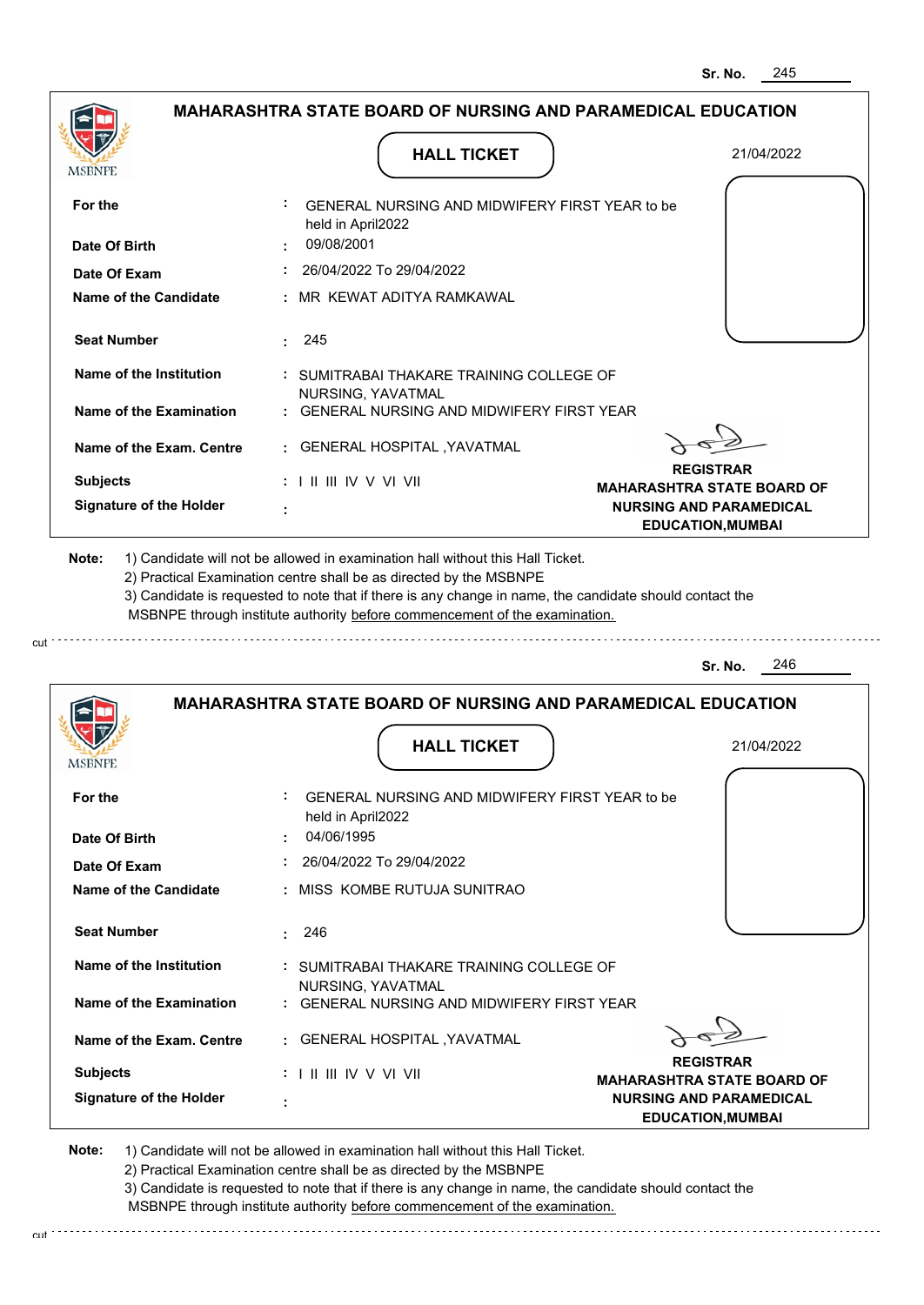|                                                                    |                                                                                                                                                                                       | <b>MAHARASHTRA STATE BOARD OF NURSING AND PARAMEDICAL EDUCATION</b> |
|--------------------------------------------------------------------|---------------------------------------------------------------------------------------------------------------------------------------------------------------------------------------|---------------------------------------------------------------------|
| <b>MSBNPE</b>                                                      | <b>HALL TICKET</b>                                                                                                                                                                    | 21/04/2022                                                          |
| For the                                                            | : GENERAL NURSING AND MIDWIFERY FIRST YEAR to be<br>held in April2022                                                                                                                 |                                                                     |
| Date Of Birth                                                      | 13/10/1987                                                                                                                                                                            |                                                                     |
| Date Of Exam                                                       | $: 26/04/2022$ To 29/04/2022                                                                                                                                                          |                                                                     |
| Name of the Candidate                                              | : MISS PENDAM KAVITA BABAN                                                                                                                                                            |                                                                     |
| <b>Seat Number</b>                                                 | : 247                                                                                                                                                                                 |                                                                     |
| Name of the Institution                                            | : SUMITRABAI THAKARE TRAINING COLLEGE OF<br>NURSING, YAVATMAL                                                                                                                         |                                                                     |
| Name of the Examination                                            | : GENERAL NURSING AND MIDWIFERY FIRST YEAR                                                                                                                                            |                                                                     |
| Name of the Exam. Centre                                           | : GENERAL HOSPITAL , YAVATMAL                                                                                                                                                         | <b>REGISTRAR</b>                                                    |
| <b>Subjects</b>                                                    | : I II III IV V VI VII                                                                                                                                                                | <b>MAHARASHTRA STATE BOARD OF</b>                                   |
| <b>Signature of the Holder</b>                                     |                                                                                                                                                                                       | <b>NURSING AND PARAMEDICAL</b><br><b>EDUCATION, MUMBAI</b>          |
| 2) Practical Examination centre shall be as directed by the MSBNPE | 3) Candidate is requested to note that if there is any change in name, the candidate should contact the<br>MSBNPE through institute authority before commencement of the examination. |                                                                     |
|                                                                    |                                                                                                                                                                                       | 248<br>Sr. No.                                                      |
|                                                                    | <b>MAHARASHTRA STATE BOARD OF NURSING AND PARAMEDICAL EDUCATION</b><br><b>HALL TICKET</b>                                                                                             | 21/04/2022                                                          |
| For the                                                            | GENERAL NURSING AND MIDWIFERY FIRST YEAR to be<br>held in April2022                                                                                                                   |                                                                     |
|                                                                    | 19/07/2002                                                                                                                                                                            |                                                                     |
| Date Of Birth<br>Date Of Exam                                      | 26/04/2022 To 29/04/2022                                                                                                                                                              |                                                                     |
| <b>Name of the Candidate</b>                                       | : MR RANBAVLE KARAN NANA                                                                                                                                                              |                                                                     |
| <b>Seat Number</b>                                                 | 248<br>÷.                                                                                                                                                                             |                                                                     |
| Name of the Institution                                            | : SUMITRABAI THAKARE TRAINING COLLEGE OF                                                                                                                                              |                                                                     |
| Name of the Examination                                            | NURSING, YAVATMAL<br>: GENERAL NURSING AND MIDWIFERY FIRST YEAR                                                                                                                       |                                                                     |
| Name of the Exam. Centre                                           | : GENERAL HOSPITAL , YAVATMAL                                                                                                                                                         |                                                                     |
| <b>IVISDINE L</b><br><b>Subjects</b>                               | $: 1 \mathbb{H} \mathbb{H} \mathbb{N} \vee \mathbb{V} \mathbb{N}$                                                                                                                     | <b>REGISTRAR</b><br><b>MAHARASHTRA STATE BOARD OF</b>               |

2) Practical Examination centre shall be as directed by the MSBNPE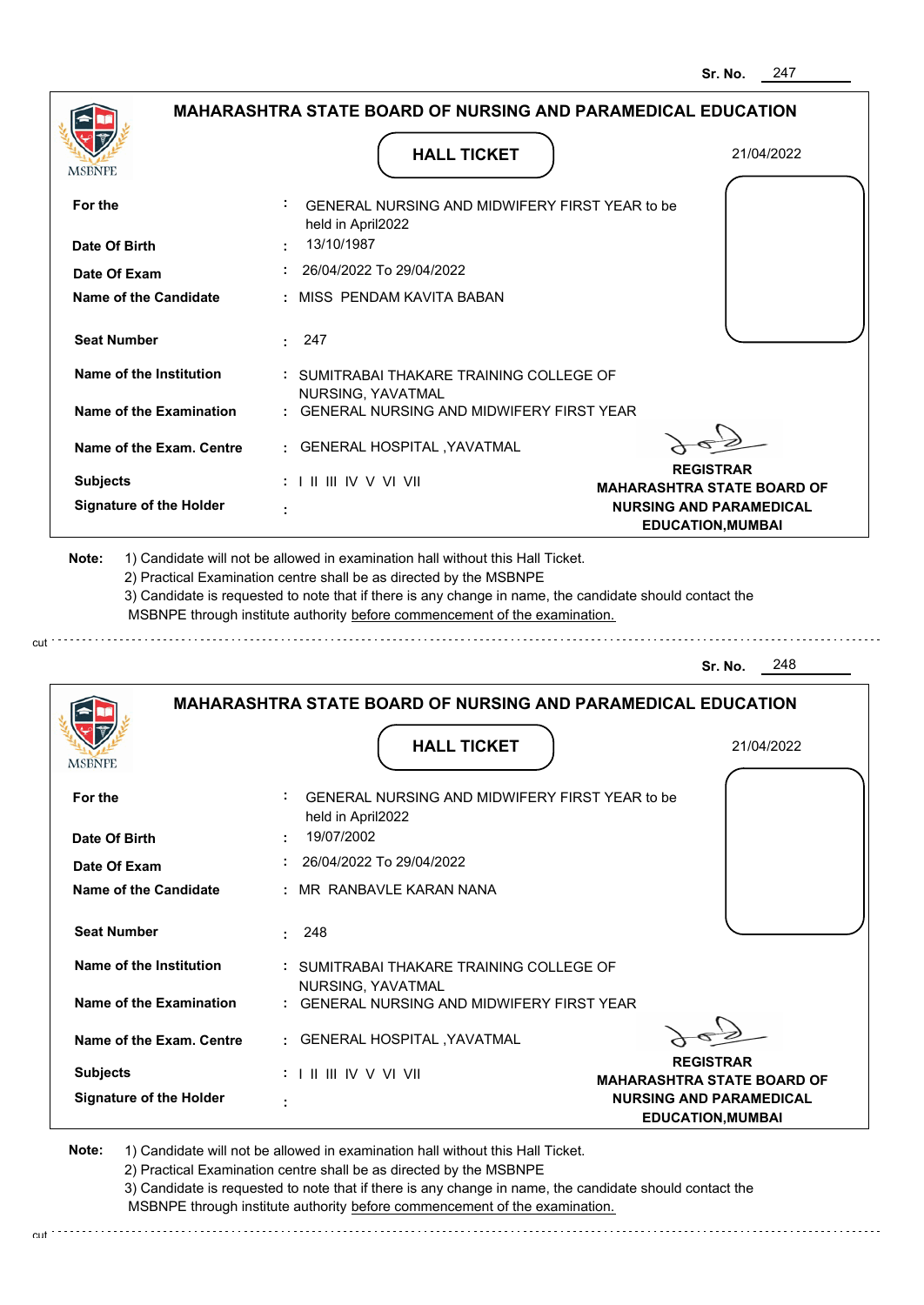|                                | <b>MAHARASHTRA STATE BOARD OF NURSING AND PARAMEDICAL EDUCATION</b>                                                                                                                                                                                                                                                                           |                                                            |
|--------------------------------|-----------------------------------------------------------------------------------------------------------------------------------------------------------------------------------------------------------------------------------------------------------------------------------------------------------------------------------------------|------------------------------------------------------------|
| MSBNPE                         | <b>HALL TICKET</b>                                                                                                                                                                                                                                                                                                                            | 21/04/2022                                                 |
| For the                        | GENERAL NURSING AND MIDWIFERY FIRST YEAR to be<br>held in April2022                                                                                                                                                                                                                                                                           |                                                            |
| Date Of Birth                  | 22/08/2002                                                                                                                                                                                                                                                                                                                                    |                                                            |
| Date Of Exam                   | : 26/04/2022 To 29/04/2022                                                                                                                                                                                                                                                                                                                    |                                                            |
| Name of the Candidate          | : MISS UPASE ACHAL KISHORRAO                                                                                                                                                                                                                                                                                                                  |                                                            |
| <b>Seat Number</b>             | 249                                                                                                                                                                                                                                                                                                                                           |                                                            |
| Name of the Institution        | : SUMITRABAI THAKARE TRAINING COLLEGE OF<br>NURSING, YAVATMAL                                                                                                                                                                                                                                                                                 |                                                            |
| Name of the Examination        | : GENERAL NURSING AND MIDWIFERY FIRST YEAR                                                                                                                                                                                                                                                                                                    |                                                            |
| Name of the Exam. Centre       | : GENERAL HOSPITAL , YAVATMAL                                                                                                                                                                                                                                                                                                                 |                                                            |
| <b>Subjects</b>                | $: 1 \parallel \parallel \parallel$ IV V VI VII                                                                                                                                                                                                                                                                                               | <b>REGISTRAR</b><br><b>MAHARASHTRA STATE BOARD OF</b>      |
| <b>Signature of the Holder</b> |                                                                                                                                                                                                                                                                                                                                               | <b>NURSING AND PARAMEDICAL</b><br><b>EDUCATION, MUMBAI</b> |
| Note:                          | 1) Candidate will not be allowed in examination hall without this Hall Ticket.<br>2) Practical Examination centre shall be as directed by the MSBNPE<br>3) Candidate is requested to note that if there is any change in name, the candidate should contact the<br>MSBNPE through institute authority before commencement of the examination. |                                                            |
|                                |                                                                                                                                                                                                                                                                                                                                               |                                                            |
|                                |                                                                                                                                                                                                                                                                                                                                               | 250<br>Sr. No.                                             |
|                                | <b>MAHARASHTRA STATE BOARD OF NURSING AND PARAMEDICAL EDUCATION</b>                                                                                                                                                                                                                                                                           |                                                            |
| <b>MSBNPE</b>                  | <b>HALL TICKET</b>                                                                                                                                                                                                                                                                                                                            | 21/04/2022                                                 |
|                                | GENERAL NURSING AND MIDWIFERY FIRST YEAR to be                                                                                                                                                                                                                                                                                                |                                                            |
| For the<br>Date Of Birth       | held in April2022<br>02/04/1993                                                                                                                                                                                                                                                                                                               |                                                            |
| Date Of Exam                   | 26/04/2022 To 29/04/2022                                                                                                                                                                                                                                                                                                                      |                                                            |
| Name of the Candidate          | : MISS BUKTARE CHANDANI BHAGWAN                                                                                                                                                                                                                                                                                                               |                                                            |
| <b>Seat Number</b>             | 250<br>t.                                                                                                                                                                                                                                                                                                                                     |                                                            |
| Name of the Institution        | : Late. Vijay Makhamale Institute of RGNM School,                                                                                                                                                                                                                                                                                             |                                                            |
| Name of the Examination        | <b>Buldhana</b><br>: GENERAL NURSING AND MIDWIFERY FIRST YEAR                                                                                                                                                                                                                                                                                 |                                                            |
| Name of the Exam. Centre       | : GENERAL HOSPITAL, BULDANA                                                                                                                                                                                                                                                                                                                   |                                                            |

 **:**

**Signature of the Holder**

2) Practical Examination centre shall be as directed by the MSBNPE

3) Candidate is requested to note that if there is any change in name, the candidate should contact the MSBNPE through institute authority before commencement of the examination. cut

**NURSING AND PARAMEDICAL EDUCATION,MUMBAI**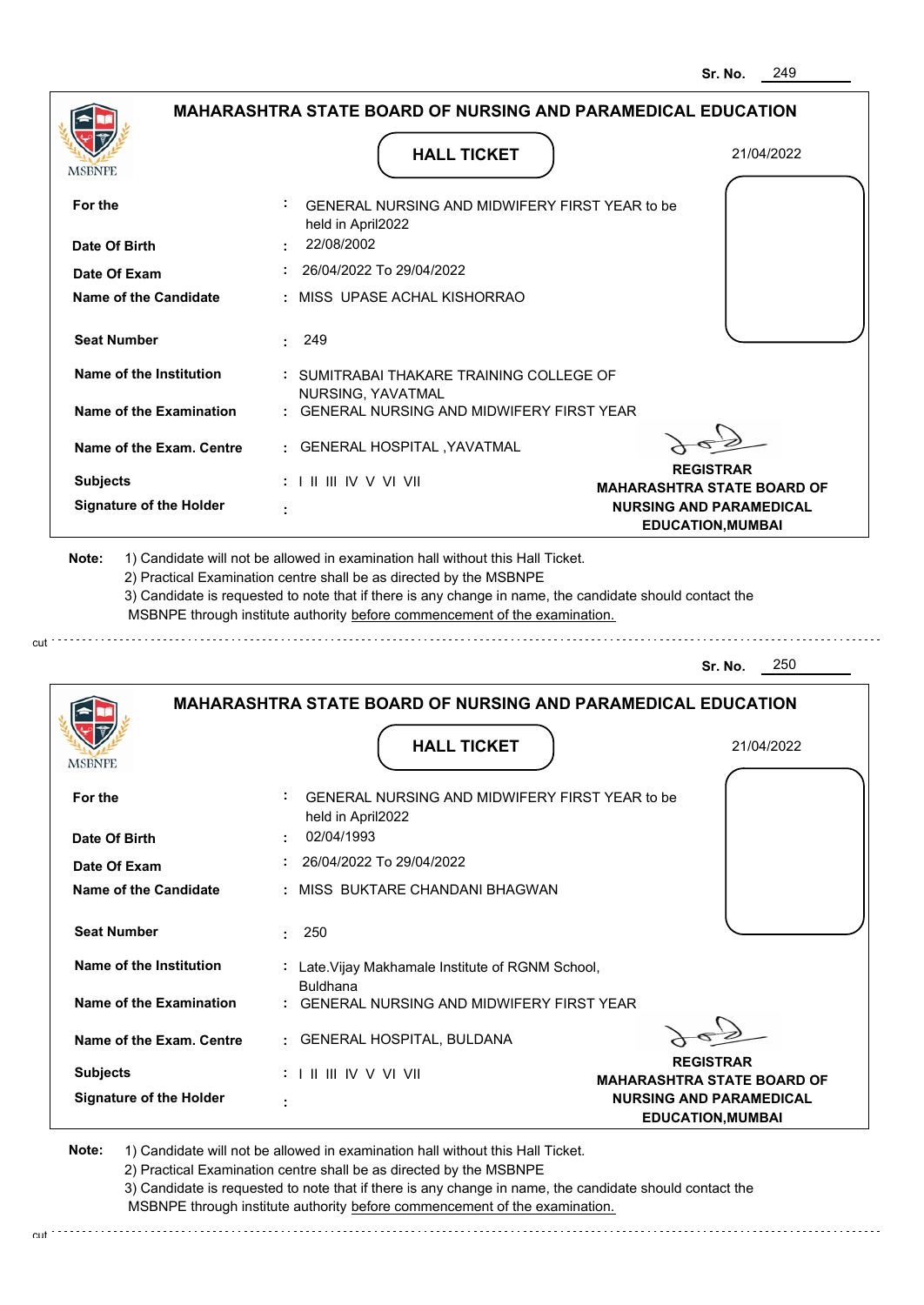|                                |                                                                            | Sr. No.<br>25 I                                            |
|--------------------------------|----------------------------------------------------------------------------|------------------------------------------------------------|
|                                | <b>MAHARASHTRA STATE BOARD OF NURSING AND PARAMEDICAL EDUCATION</b>        |                                                            |
| MSBNPE                         | <b>HALL TICKET</b>                                                         | 21/04/2022                                                 |
| For the                        | GENERAL NURSING AND MIDWIFERY FIRST YEAR to be<br>held in April2022        |                                                            |
| Date Of Birth                  | 31/01/1991                                                                 |                                                            |
| Date Of Exam                   | 26/04/2022 To 29/04/2022                                                   |                                                            |
| <b>Name of the Candidate</b>   | MISS DHAKRE SHUBHANGINI SHANKARRAO                                         |                                                            |
| <b>Seat Number</b>             | 251<br>÷.                                                                  |                                                            |
| Name of the Institution        | : Late. Vijay Makhamale Institute of RGNM School,<br><b>Buldhana</b>       |                                                            |
| <b>Name of the Examination</b> | <b>GENERAL NURSING AND MIDWIFERY FIRST YEAR</b>                            |                                                            |
| Name of the Exam. Centre       | : GENERAL HOSPITAL, BULDANA                                                | <b>REGISTRAR</b>                                           |
| <b>Subjects</b>                | $: 1$ II III IV V VI VII                                                   | <b>MAHARASHTRA STATE BOARD OF</b>                          |
| <b>Signature of the Holder</b> |                                                                            | <b>NURSING AND PARAMEDICAL</b><br><b>EDUCATION, MUMBAI</b> |
|                                | MSBNPE through institute authority before commencement of the examination. | 252<br>Sr. No.                                             |
|                                | <b>MAHARASHTRA STATE BOARD OF NURSING AND PARAMEDICAL EDUCATION</b>        |                                                            |
| MSBNPE                         | <b>HALL TICKET</b>                                                         | 21/04/2022                                                 |
| For the                        | GENERAL NURSING AND MIDWIFERY FIRST YEAR to be<br>held in April2022        |                                                            |
| Date Of Birth                  | 12/05/1998                                                                 |                                                            |
| Date Of Exam                   | 26/04/2022 To 29/04/2022                                                   |                                                            |
| Name of the Candidate          | MISS GAWAI SAMIKSHYA BABURAO                                               |                                                            |
| <b>Seat Number</b>             | : 252                                                                      |                                                            |
| Name of the Institution        | : Late. Vijay Makhamale Institute of RGNM School,<br><b>Buldhana</b>       |                                                            |
| Name of the Examination        | : GENERAL NURSING AND MIDWIFERY FIRST YEAR                                 |                                                            |
| Name of the Exam. Centre       | : GENERAL HOSPITAL, BULDANA                                                |                                                            |
| <b>Subjects</b>                | : I II III IV V VI VII                                                     | <b>REGISTRAR</b><br><b>MAHARASHTRA STATE BOARD OF</b>      |
| <b>Signature of the Holder</b> |                                                                            | <b>NURSING AND PARAMEDICAL</b><br><b>EDUCATION, MUMBAI</b> |

cut

2) Practical Examination centre shall be as directed by the MSBNPE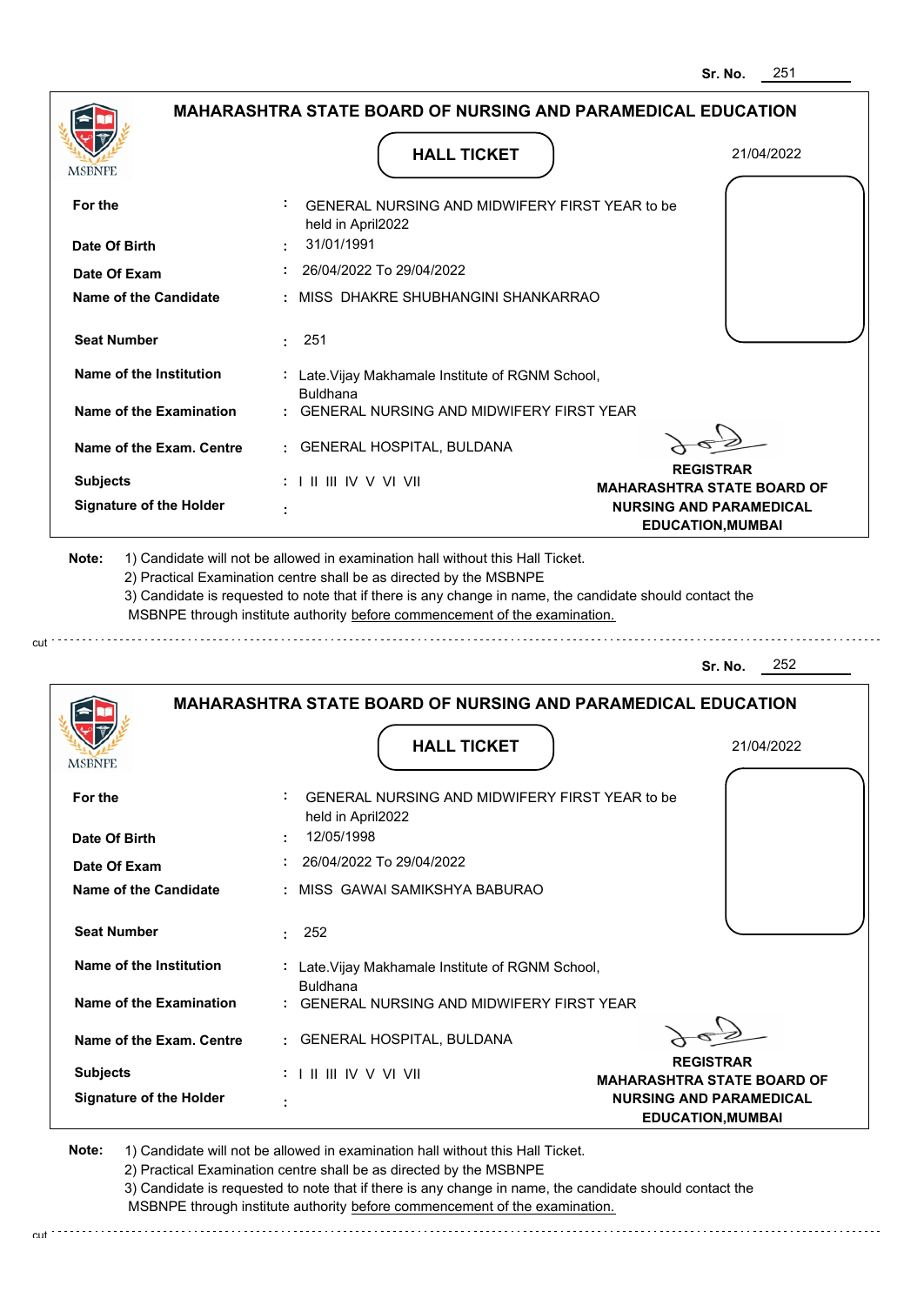|                                |                                                                               | Sr. No.<br>∠ວວ                                             |
|--------------------------------|-------------------------------------------------------------------------------|------------------------------------------------------------|
|                                | <b>MAHARASHTRA STATE BOARD OF NURSING AND PARAMEDICAL EDUCATION</b>           |                                                            |
| <b>MSBNPE</b>                  | <b>HALL TICKET</b>                                                            | 21/04/2022                                                 |
| For the                        | GENERAL NURSING AND MIDWIFERY FIRST YEAR to be                                |                                                            |
| Date Of Birth                  | held in April2022<br>02/04/1995                                               |                                                            |
| Date Of Exam                   | 26/04/2022 To 29/04/2022                                                      |                                                            |
| Name of the Candidate          | MISS GHYARE POOJA DEVILAL                                                     |                                                            |
| <b>Seat Number</b>             | 253                                                                           |                                                            |
| Name of the Institution        | : Late. Vijay Makhamale Institute of RGNM School,<br><b>Buldhana</b>          |                                                            |
| <b>Name of the Examination</b> | <b>GENERAL NURSING AND MIDWIFERY FIRST YEAR</b>                               |                                                            |
| Name of the Exam. Centre       | : GENERAL HOSPITAL, BULDANA                                                   |                                                            |
| <b>Subjects</b>                | $: 1 \mathbb{I}$ III IIV V VI VII                                             | <b>REGISTRAR</b><br><b>MAHARASHTRA STATE BOARD OF</b>      |
| <b>Signature of the Holder</b> |                                                                               | <b>NURSING AND PARAMEDICAL</b><br><b>EDUCATION, MUMBAI</b> |
|                                |                                                                               | 254<br>Sr. No.                                             |
|                                | <b>MAHARASHTRA STATE BOARD OF NURSING AND PARAMEDICAL EDUCATION</b>           |                                                            |
| MSBNPE                         | <b>HALL TICKET</b>                                                            | 21/04/2022                                                 |
|                                |                                                                               |                                                            |
| For the                        | GENERAL NURSING AND MIDWIFERY FIRST YEAR to be<br>held in April2022           |                                                            |
| Date Of Birth                  | 25/05/1990                                                                    |                                                            |
| Date Of Exam                   | 26/04/2022 To 29/04/2022                                                      |                                                            |
| Name of the Candidate          | : MISS HOLKAR JAYASHRI BALAJI                                                 |                                                            |
| <b>Seat Number</b>             | : 254                                                                         |                                                            |
| Name of the Institution        | : Late. Vijay Makhamale Institute of RGNM School,<br><b>Buldhana</b>          |                                                            |
| <b>Name of the Examination</b> | GENERAL NURSING AND MIDWIFERY FIRST YEAR                                      |                                                            |
| Name of the Exam. Centre       | : GENERAL HOSPITAL, BULDANA                                                   |                                                            |
| <b>Subjects</b>                | : I II III IV V VI VII                                                        | <b>REGISTRAR</b><br><b>MAHARASHTRA STATE BOARD OF</b>      |
| <b>Signature of the Holder</b> |                                                                               | <b>NURSING AND PARAMEDICAL</b><br><b>EDUCATION, MUMBAI</b> |
| Noto:                          | 1) Condidate will not be allowed in examination boll without this Hall Tiplet |                                                            |

cut

2) Practical Examination centre shall be as directed by the MSBNPE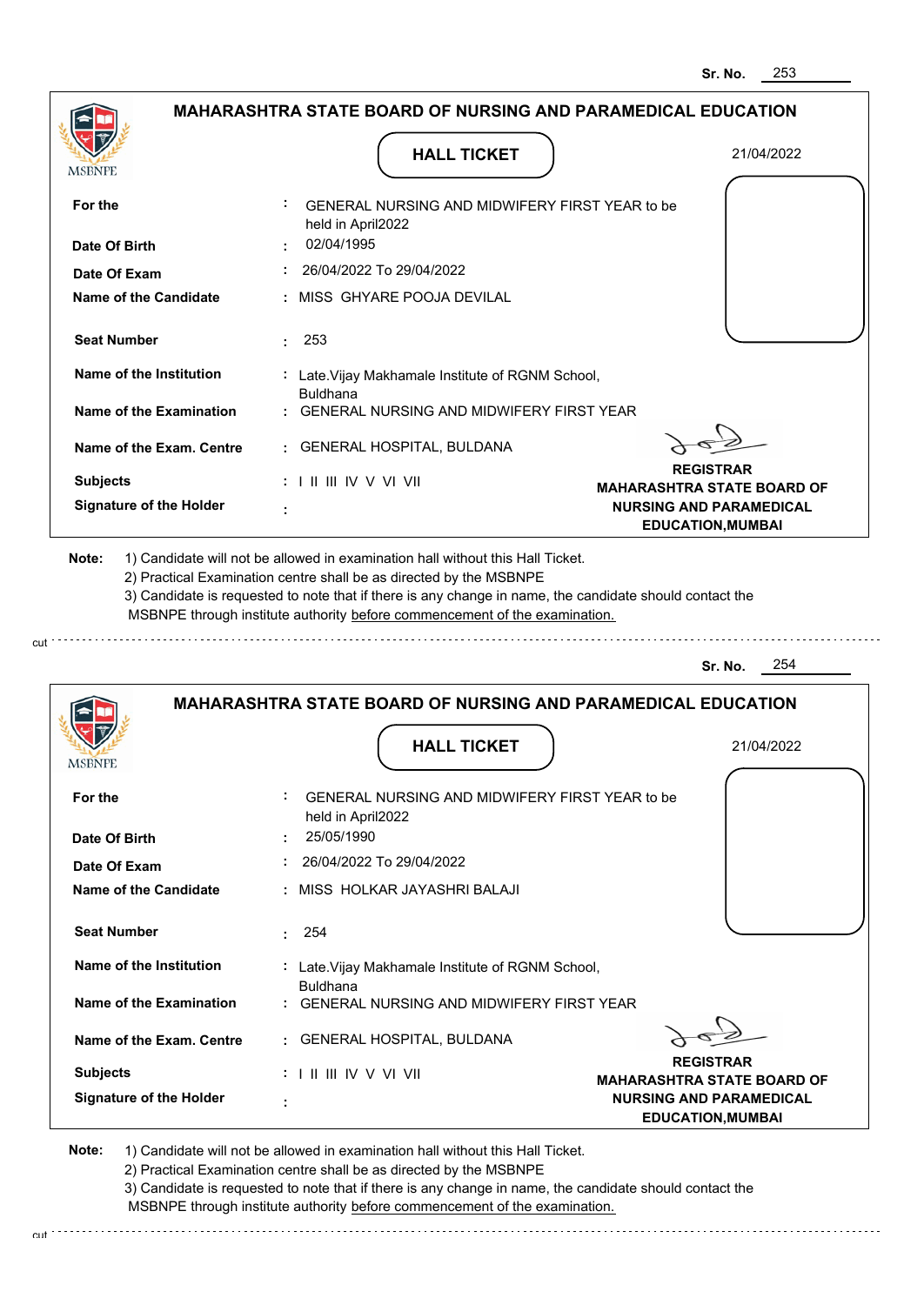| <b>MAHARASHTRA STATE BOARD OF NURSING AND PARAMEDICAL EDUCATION</b>                                                                                                                   |                                                                                                                                                                         |
|---------------------------------------------------------------------------------------------------------------------------------------------------------------------------------------|-------------------------------------------------------------------------------------------------------------------------------------------------------------------------|
| <b>HALL TICKET</b>                                                                                                                                                                    | 21/04/2022                                                                                                                                                              |
| GENERAL NURSING AND MIDWIFERY FIRST YEAR to be<br>held in April2022                                                                                                                   |                                                                                                                                                                         |
| 03/10/1989                                                                                                                                                                            |                                                                                                                                                                         |
| 26/04/2022 To 29/04/2022                                                                                                                                                              |                                                                                                                                                                         |
| : MR IGHARE ANANT NARAYAN                                                                                                                                                             |                                                                                                                                                                         |
| 255<br>÷.                                                                                                                                                                             |                                                                                                                                                                         |
| : Late. Vijay Makhamale Institute of RGNM School,                                                                                                                                     |                                                                                                                                                                         |
| GENERAL NURSING AND MIDWIFERY FIRST YEAR                                                                                                                                              |                                                                                                                                                                         |
| <b>GENERAL HOSPITAL, BULDANA</b><br>÷.                                                                                                                                                |                                                                                                                                                                         |
| $: 1 \parallel \parallel \parallel$ IV V VI VII                                                                                                                                       | <b>REGISTRAR</b><br><b>MAHARASHTRA STATE BOARD OF</b>                                                                                                                   |
|                                                                                                                                                                                       | <b>NURSING AND PARAMEDICAL</b><br><b>EDUCATION, MUMBAI</b>                                                                                                              |
| 3) Candidate is requested to note that if there is any change in name, the candidate should contact the<br>MSBNPE through institute authority before commencement of the examination. |                                                                                                                                                                         |
|                                                                                                                                                                                       | 256<br>Sr. No.                                                                                                                                                          |
| <b>MAHARASHTRA STATE BOARD OF NURSING AND PARAMEDICAL EDUCATION</b>                                                                                                                   |                                                                                                                                                                         |
| <b>HALL TICKET</b>                                                                                                                                                                    | 21/04/2022                                                                                                                                                              |
| GENERAL NURSING AND MIDWIFERY FIRST YEAR to be<br>held in April2022                                                                                                                   |                                                                                                                                                                         |
| 03/04/1996                                                                                                                                                                            |                                                                                                                                                                         |
| 26/04/2022 To 29/04/2022                                                                                                                                                              |                                                                                                                                                                         |
| : MISS INGALE KIRAN PRAKASH                                                                                                                                                           |                                                                                                                                                                         |
| 256<br>÷.                                                                                                                                                                             |                                                                                                                                                                         |
| : Late. Vijay Makhamale Institute of RGNM School,<br><b>Buldhana</b>                                                                                                                  |                                                                                                                                                                         |
| GENERAL NURSING AND MIDWIFERY FIRST YEAR                                                                                                                                              |                                                                                                                                                                         |
| GENERAL HOSPITAL, BULDANA                                                                                                                                                             |                                                                                                                                                                         |
| : I II III IV V VI VII                                                                                                                                                                | <b>REGISTRAR</b><br><b>MAHARASHTRA STATE BOARD OF</b>                                                                                                                   |
|                                                                                                                                                                                       | <b>Buldhana</b><br>1) Candidate will not be allowed in examination hall without this Hall Ticket.<br>2) Practical Examination centre shall be as directed by the MSBNPE |

cut

2) Practical Examination centre shall be as directed by the MSBNPE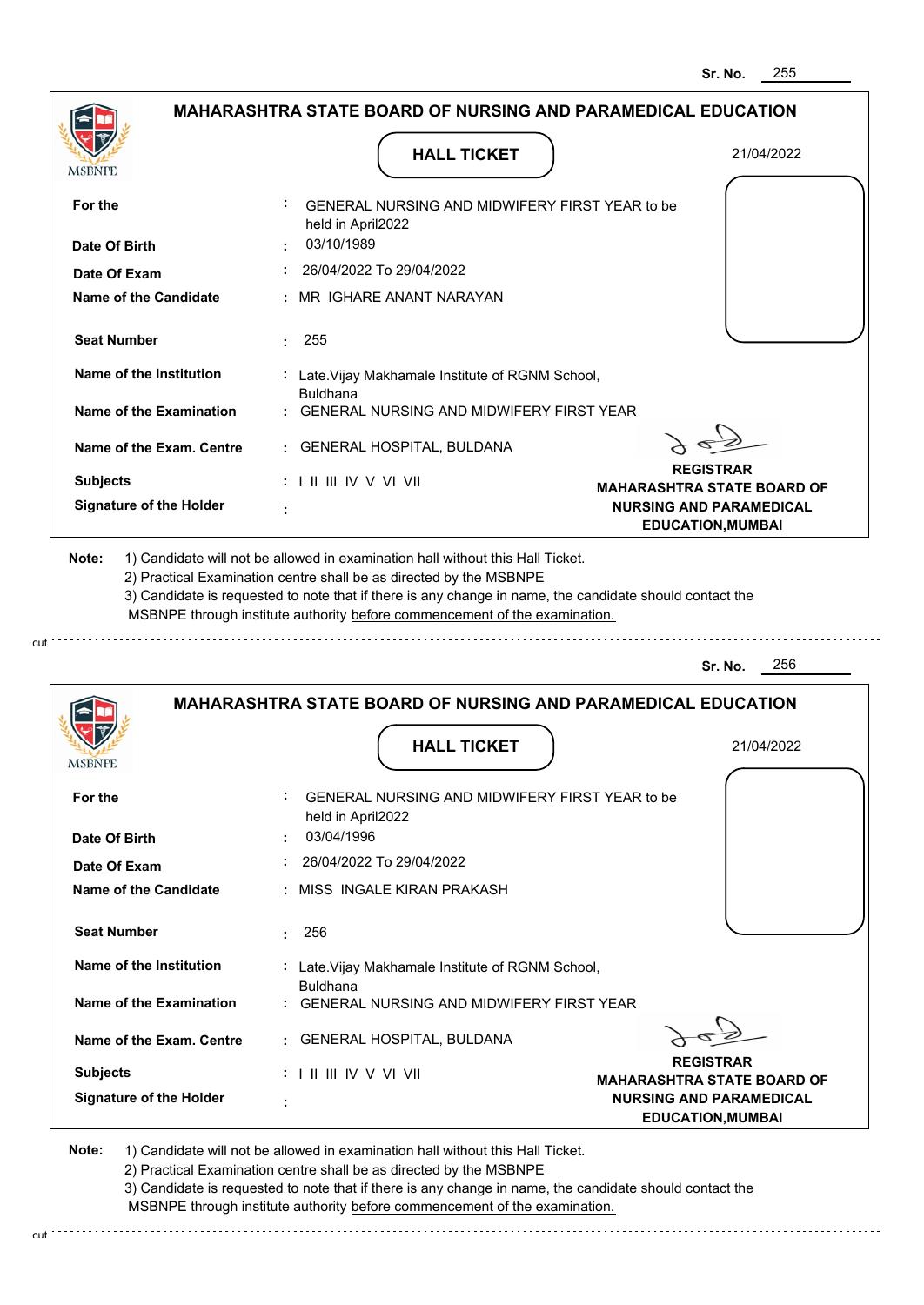|                                |                                                                                           | 257<br>Sr. No.                                             |
|--------------------------------|-------------------------------------------------------------------------------------------|------------------------------------------------------------|
|                                | <b>MAHARASHTRA STATE BOARD OF NURSING AND PARAMEDICAL EDUCATION</b>                       |                                                            |
| <b>MSBNPE</b>                  | <b>HALL TICKET</b>                                                                        | 21/04/2022                                                 |
| For the                        | GENERAL NURSING AND MIDWIFERY FIRST YEAR to be<br>held in April2022                       |                                                            |
| Date Of Birth                  | 14/10/1997                                                                                |                                                            |
| Date Of Exam                   | 26/04/2022 To 29/04/2022                                                                  |                                                            |
| Name of the Candidate          | : MISS INGOLE DIKSHA MURLIDHAR                                                            |                                                            |
| <b>Seat Number</b>             | 257                                                                                       |                                                            |
| Name of the Institution        | : Late. Vijay Makhamale Institute of RGNM School,<br><b>Buldhana</b>                      |                                                            |
| Name of the Examination        | <b>GENERAL NURSING AND MIDWIFERY FIRST YEAR</b>                                           |                                                            |
| Name of the Exam. Centre       | GENERAL HOSPITAL, BULDANA                                                                 |                                                            |
| <b>Subjects</b>                | $: 1 \mathbb{H} \mathbb{H} \mathbb{N} \vee \mathbb{V} \mathbb{N}$                         | <b>REGISTRAR</b><br><b>MAHARASHTRA STATE BOARD OF</b>      |
| <b>Signature of the Holder</b> |                                                                                           | <b>NURSING AND PARAMEDICAL</b><br><b>EDUCATION, MUMBAI</b> |
|                                |                                                                                           | 258<br>Sr. No.                                             |
|                                | <b>MAHARASHTRA STATE BOARD OF NURSING AND PARAMEDICAL EDUCATION</b><br><b>HALL TICKET</b> | 21/04/2022                                                 |
|                                |                                                                                           |                                                            |
| For the                        | ÷<br>GENERAL NURSING AND MIDWIFERY FIRST YEAR to be<br>held in April2022                  |                                                            |
| Date Of Birth                  | 16/09/1998                                                                                |                                                            |
| Date Of Exam                   | 26/04/2022 To 29/04/2022                                                                  |                                                            |
| <b>Name of the Candidate</b>   | : MISS JIWANE PRANALI VIDDHARTH                                                           |                                                            |
| <b>Seat Number</b>             | 258                                                                                       |                                                            |
| Name of the Institution        | : Late. Vijay Makhamale Institute of RGNM School,<br><b>Buldhana</b>                      |                                                            |
| <b>Name of the Examination</b> | GENERAL NURSING AND MIDWIFERY FIRST YEAR                                                  |                                                            |
| Name of the Exam. Centre       | : GENERAL HOSPITAL, BULDANA                                                               | <b>REGISTRAR</b>                                           |
| <b>Subjects</b>                |                                                                                           | <b>MAHARASHTRA STATE BOARD OF</b>                          |
| <b>Signature of the Holder</b> |                                                                                           | <b>NURSING AND PARAMEDICAL</b><br><b>EDUCATION, MUMBAI</b> |
|                                |                                                                                           |                                                            |

cut

2) Practical Examination centre shall be as directed by the MSBNPE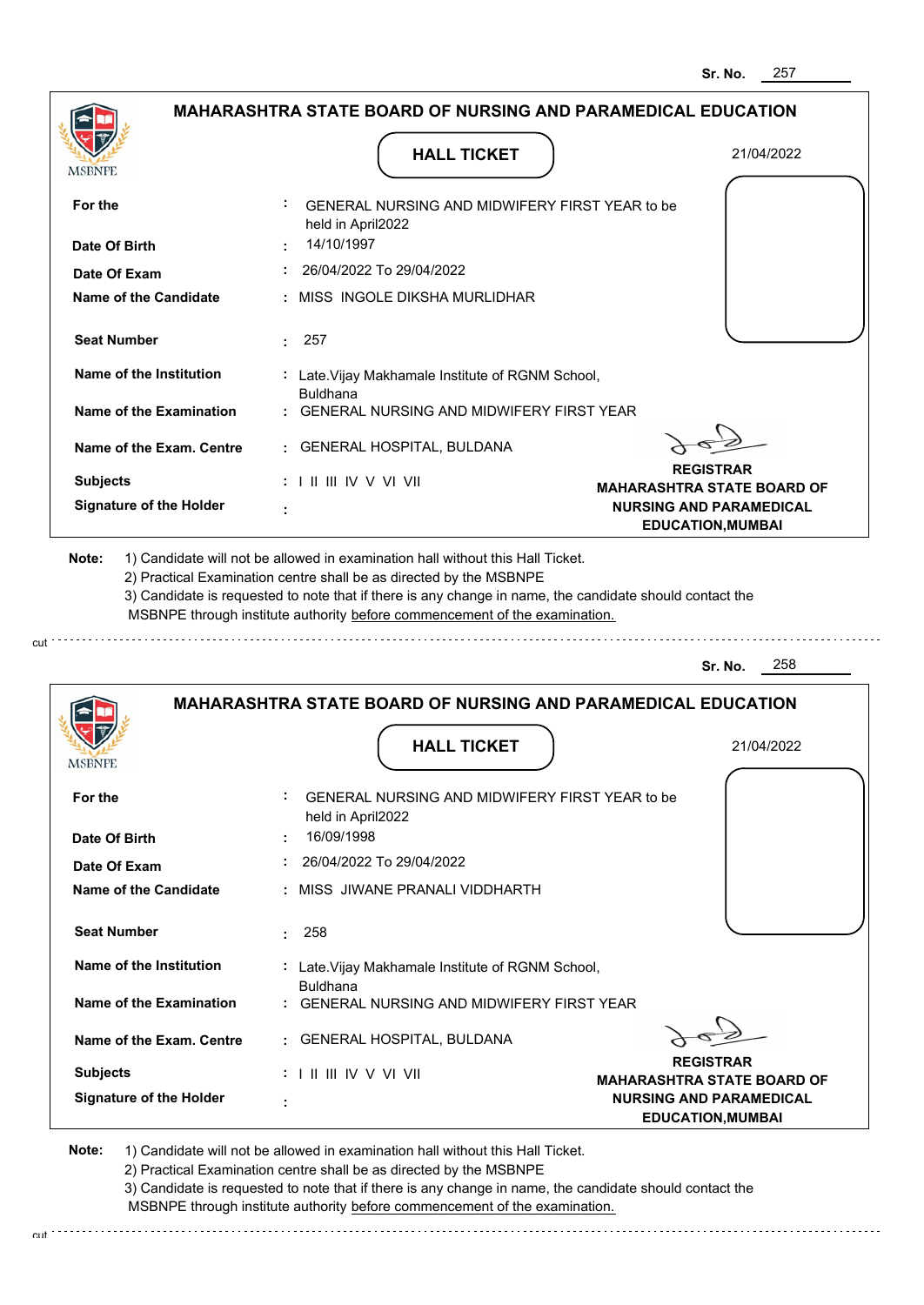|                                |                                                                            | ວr. No.<br>∠ບອ                                             |
|--------------------------------|----------------------------------------------------------------------------|------------------------------------------------------------|
|                                | <b>MAHARASHTRA STATE BOARD OF NURSING AND PARAMEDICAL EDUCATION</b>        |                                                            |
| <b>MSBNPE</b>                  | <b>HALL TICKET</b>                                                         | 21/04/2022                                                 |
| For the                        | GENERAL NURSING AND MIDWIFERY FIRST YEAR to be<br>held in April2022        |                                                            |
| Date Of Birth                  | 22/03/1998                                                                 |                                                            |
| Date Of Exam                   | 26/04/2022 To 29/04/2022                                                   |                                                            |
| <b>Name of the Candidate</b>   | : MISS KADAM RANJANA SAINATH                                               |                                                            |
| <b>Seat Number</b>             | 259<br>٠                                                                   |                                                            |
| Name of the Institution        | : Late. Vijay Makhamale Institute of RGNM School,<br><b>Buldhana</b>       |                                                            |
| <b>Name of the Examination</b> | <b>GENERAL NURSING AND MIDWIFERY FIRST YEAR</b>                            |                                                            |
| Name of the Exam. Centre       | <b>GENERAL HOSPITAL, BULDANA</b><br>÷.                                     |                                                            |
| <b>Subjects</b>                | $: 1 \parallel \parallel \parallel$ IV V VI VII                            | <b>REGISTRAR</b><br><b>MAHARASHTRA STATE BOARD OF</b>      |
| <b>Signature of the Holder</b> |                                                                            | <b>NURSING AND PARAMEDICAL</b><br><b>EDUCATION, MUMBAI</b> |
|                                | MSBNPE through institute authority before commencement of the examination. | 260<br>Sr. No.                                             |
|                                | <b>MAHARASHTRA STATE BOARD OF NURSING AND PARAMEDICAL EDUCATION</b>        |                                                            |
| MSBNPE                         | <b>HALL TICKET</b>                                                         | 21/04/2022                                                 |
| For the                        | GENERAL NURSING AND MIDWIFERY FIRST YEAR to be<br>held in April2022        |                                                            |
| Date Of Birth                  | 06/02/2002                                                                 |                                                            |
| Date Of Exam                   | 26/04/2022 To 29/04/2022                                                   |                                                            |
| <b>Name of the Candidate</b>   | MR KHANDARE AJAY RAJU                                                      |                                                            |
| <b>Seat Number</b>             | 260<br>÷.                                                                  |                                                            |
| Name of the Institution        | : Late. Vijay Makhamale Institute of RGNM School,<br><b>Buldhana</b>       |                                                            |
| <b>Name of the Examination</b> | <b>GENERAL NURSING AND MIDWIFERY FIRST YEAR</b>                            |                                                            |
| Name of the Exam. Centre       | : GENERAL HOSPITAL, BULDANA                                                |                                                            |
| <b>Subjects</b>                | : I II III IV V VI VII                                                     | <b>REGISTRAR</b><br><b>MAHARASHTRA STATE BOARD OF</b>      |
| <b>Signature of the Holder</b> | ÷                                                                          | <b>NURSING AND PARAMEDICAL</b><br><b>EDUCATION, MUMBAI</b> |
|                                |                                                                            |                                                            |

cut

2) Practical Examination centre shall be as directed by the MSBNPE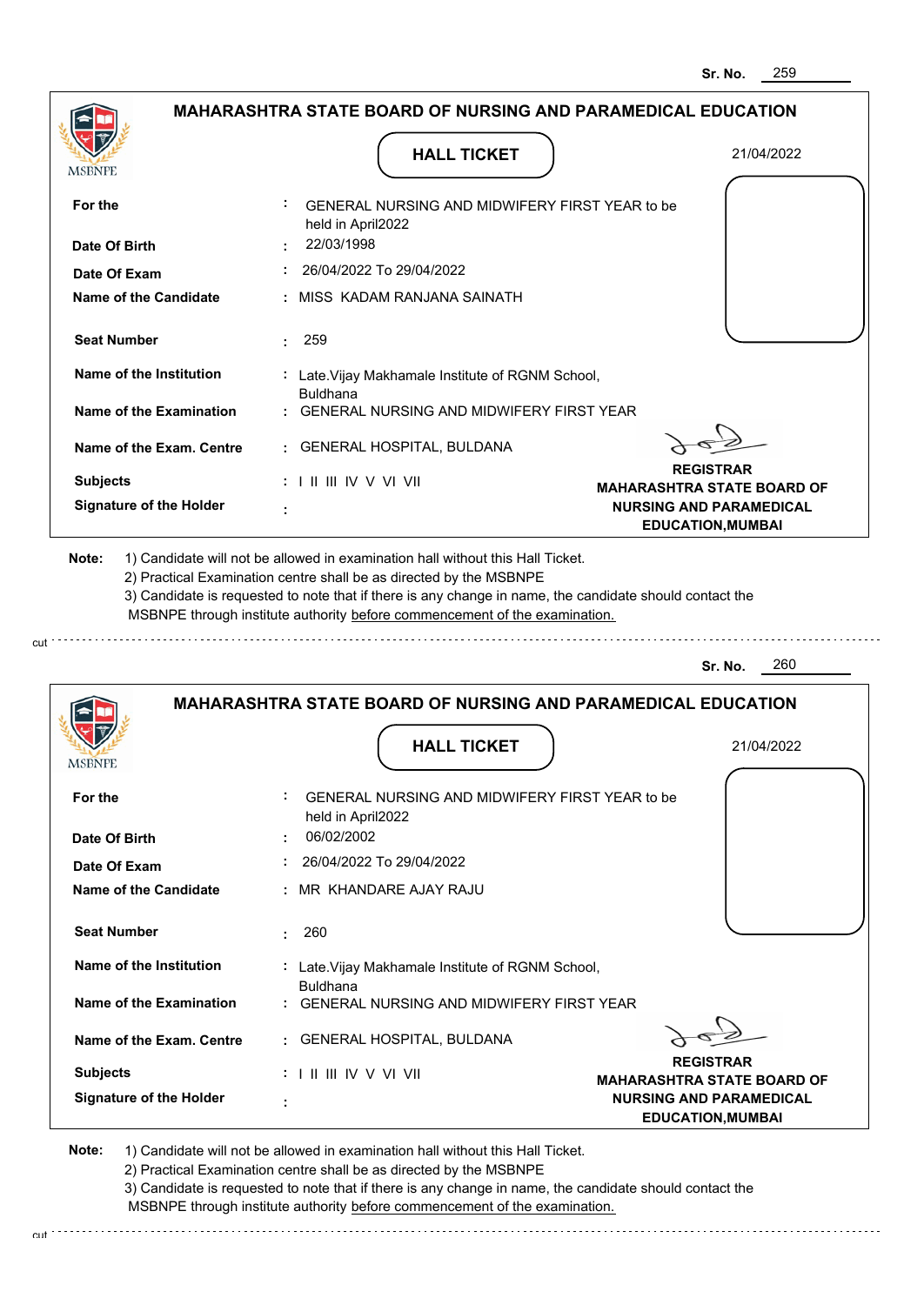|                                       |                                                                            | Sr. NO.<br>∠o i                                            |
|---------------------------------------|----------------------------------------------------------------------------|------------------------------------------------------------|
|                                       | MAHARASHTRA STATE BOARD OF NURSING AND PARAMEDICAL EDUCATION               |                                                            |
| MSBNPE                                | <b>HALL TICKET</b>                                                         | 21/04/2022                                                 |
| For the                               | GENERAL NURSING AND MIDWIFERY FIRST YEAR to be<br>held in April2022        |                                                            |
| Date Of Birth                         | 10/06/2000                                                                 |                                                            |
| Date Of Exam                          | 26/04/2022 To 29/04/2022                                                   |                                                            |
| <b>Name of the Candidate</b>          | MISS KOLHAL PRIYANKA ANKUSH                                                |                                                            |
| <b>Seat Number</b>                    | 261                                                                        |                                                            |
| Name of the Institution               | : Late. Vijay Makhamale Institute of RGNM School,<br><b>Buldhana</b>       |                                                            |
| <b>Name of the Examination</b>        | <b>GENERAL NURSING AND MIDWIFERY FIRST YEAR</b>                            |                                                            |
| Name of the Exam. Centre              | <b>GENERAL HOSPITAL, BULDANA</b><br>÷.                                     |                                                            |
| <b>Subjects</b>                       | $: 1 \parallel \parallel \parallel$ IV V VI VII                            | <b>REGISTRAR</b><br><b>MAHARASHTRA STATE BOARD OF</b>      |
| <b>Signature of the Holder</b>        |                                                                            | <b>NURSING AND PARAMEDICAL</b><br><b>EDUCATION, MUMBAI</b> |
|                                       | MSBNPE through institute authority before commencement of the examination. | 262<br>Sr. No.                                             |
|                                       | <b>MAHARASHTRA STATE BOARD OF NURSING AND PARAMEDICAL EDUCATION</b>        |                                                            |
| MSBNPE                                | <b>HALL TICKET</b>                                                         | 21/04/2022                                                 |
| For the                               | GENERAL NURSING AND MIDWIFERY FIRST YEAR to be<br>held in April2022        |                                                            |
| Date Of Birth                         | 11/11/1996                                                                 |                                                            |
| Date Of Exam<br>Name of the Candidate | 26/04/2022 To 29/04/2022<br>MISS NETANE SWAPNA RAMESHWAR                   |                                                            |
|                                       |                                                                            |                                                            |
| <b>Seat Number</b>                    | 262<br>÷.                                                                  |                                                            |
| Name of the Institution               | : Late. Vijay Makhamale Institute of RGNM School,<br><b>Buldhana</b>       |                                                            |
| <b>Name of the Examination</b>        | <b>GENERAL NURSING AND MIDWIFERY FIRST YEAR</b>                            |                                                            |
| Name of the Exam. Centre              | : GENERAL HOSPITAL, BULDANA                                                |                                                            |
| <b>Subjects</b>                       | : I II III IV V VI VII                                                     | <b>REGISTRAR</b><br><b>MAHARASHTRA STATE BOARD OF</b>      |
| <b>Signature of the Holder</b>        | ÷                                                                          | <b>NURSING AND PARAMEDICAL</b><br><b>EDUCATION, MUMBAI</b> |
|                                       |                                                                            |                                                            |

cut

2) Practical Examination centre shall be as directed by the MSBNPE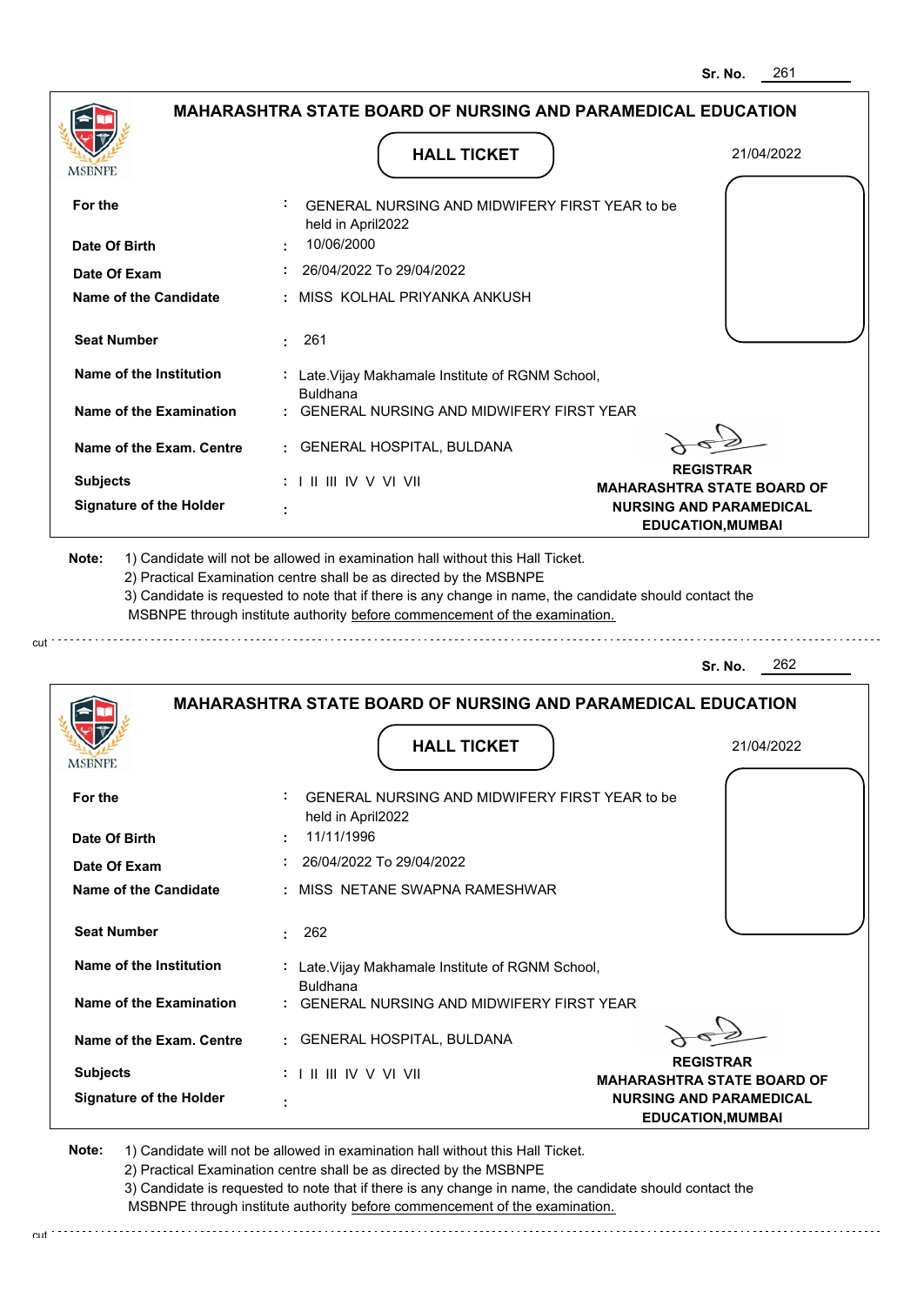|                                | <b>MAHARASHTRA STATE BOARD OF NURSING AND PARAMEDICAL EDUCATION</b>                                                                                                                                                                                                                                                                           |                                                       |
|--------------------------------|-----------------------------------------------------------------------------------------------------------------------------------------------------------------------------------------------------------------------------------------------------------------------------------------------------------------------------------------------|-------------------------------------------------------|
| MSBNPE                         | <b>HALL TICKET</b>                                                                                                                                                                                                                                                                                                                            | 21/04/2022                                            |
| For the                        | GENERAL NURSING AND MIDWIFERY FIRST YEAR to be<br>held in April2022                                                                                                                                                                                                                                                                           |                                                       |
| Date Of Birth                  | 15/12/2002                                                                                                                                                                                                                                                                                                                                    |                                                       |
| Date Of Exam                   | 26/04/2022 To 29/04/2022                                                                                                                                                                                                                                                                                                                      |                                                       |
| <b>Name of the Candidate</b>   | : MISS NIMSARKAR SANIYA PADMAKAR                                                                                                                                                                                                                                                                                                              |                                                       |
| <b>Seat Number</b>             | 263<br>÷.                                                                                                                                                                                                                                                                                                                                     |                                                       |
| Name of the Institution        | : Late. Vijay Makhamale Institute of RGNM School,<br><b>Buldhana</b>                                                                                                                                                                                                                                                                          |                                                       |
| <b>Name of the Examination</b> | GENERAL NURSING AND MIDWIFERY FIRST YEAR                                                                                                                                                                                                                                                                                                      |                                                       |
| Name of the Exam. Centre       | <b>GENERAL HOSPITAL, BULDANA</b><br>÷.                                                                                                                                                                                                                                                                                                        |                                                       |
| <b>Subjects</b>                | $: 1 \parallel \parallel \parallel$ IV V VI VII                                                                                                                                                                                                                                                                                               | <b>REGISTRAR</b><br><b>MAHARASHTRA STATE BOARD OF</b> |
| <b>Signature of the Holder</b> |                                                                                                                                                                                                                                                                                                                                               | <b>NURSING AND PARAMEDICAL</b>                        |
| Note:                          | 1) Candidate will not be allowed in examination hall without this Hall Ticket.<br>2) Practical Examination centre shall be as directed by the MSBNPE<br>3) Candidate is requested to note that if there is any change in name, the candidate should contact the<br>MSBNPE through institute authority before commencement of the examination. | <b>EDUCATION, MUMBAI</b>                              |
|                                |                                                                                                                                                                                                                                                                                                                                               | 264<br>Sr. No.                                        |
|                                | <b>MAHARASHTRA STATE BOARD OF NURSING AND PARAMEDICAL EDUCATION</b>                                                                                                                                                                                                                                                                           |                                                       |
|                                | <b>HALL TICKET</b>                                                                                                                                                                                                                                                                                                                            | 21/04/2022                                            |
| MSBNPE                         |                                                                                                                                                                                                                                                                                                                                               |                                                       |
| For the                        | GENERAL NURSING AND MIDWIFERY FIRST YEAR to be<br>held in April2022                                                                                                                                                                                                                                                                           |                                                       |
| Date Of Birth                  | 05/09/2001                                                                                                                                                                                                                                                                                                                                    |                                                       |
| Date Of Exam                   | 26/04/2022 To 29/04/2022                                                                                                                                                                                                                                                                                                                      |                                                       |
| Name of the Candidate          | : MR PATHADE SUMIT BHASKAR                                                                                                                                                                                                                                                                                                                    |                                                       |
| <b>Seat Number</b>             | 264<br>÷                                                                                                                                                                                                                                                                                                                                      |                                                       |
| Name of the Institution        | : Late. Vijay Makhamale Institute of RGNM School,<br><b>Buldhana</b>                                                                                                                                                                                                                                                                          |                                                       |
| Name of the Examination        | GENERAL NURSING AND MIDWIFERY FIRST YEAR                                                                                                                                                                                                                                                                                                      |                                                       |
| Name of the Exam. Centre       | GENERAL HOSPITAL, BULDANA                                                                                                                                                                                                                                                                                                                     |                                                       |
| <b>Subjects</b>                | : I II III IV V VI VII                                                                                                                                                                                                                                                                                                                        | <b>REGISTRAR</b><br><b>MAHARASHTRA STATE BOARD OF</b> |

cut

2) Practical Examination centre shall be as directed by the MSBNPE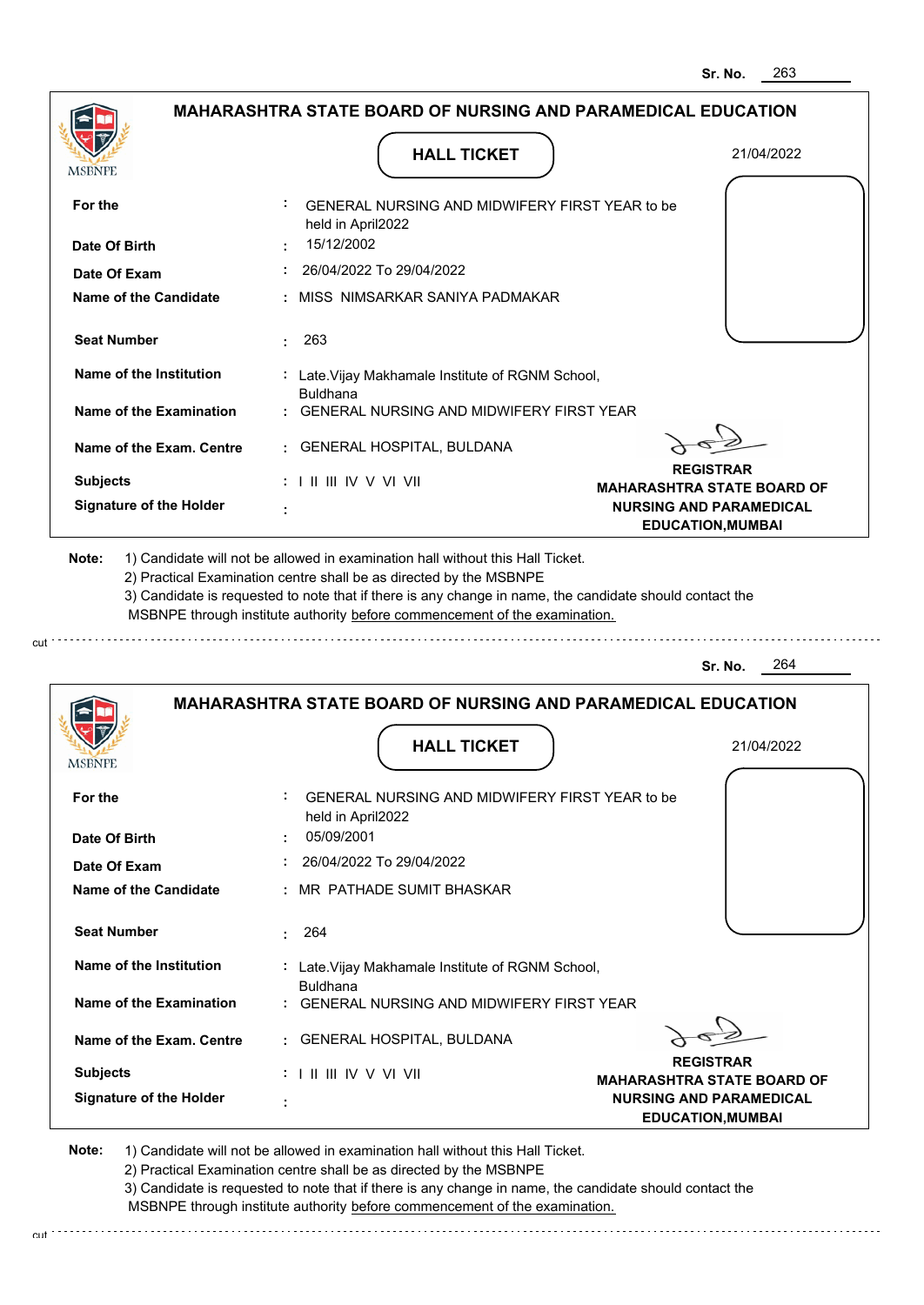|                                |                                                                            | Sr. No.<br>∠໐ວ                                             |
|--------------------------------|----------------------------------------------------------------------------|------------------------------------------------------------|
|                                | MAHARASHTRA STATE BOARD OF NURSING AND PARAMEDICAL EDUCATION               |                                                            |
| <b>MSBNPE</b>                  | <b>HALL TICKET</b>                                                         | 21/04/2022                                                 |
| For the                        | GENERAL NURSING AND MIDWIFERY FIRST YEAR to be<br>held in April2022        |                                                            |
| Date Of Birth                  | 25/05/1996                                                                 |                                                            |
| Date Of Exam                   | 26/04/2022 To 29/04/2022                                                   |                                                            |
| <b>Name of the Candidate</b>   | MISS RAYBOLE SHARDA SONAJI                                                 |                                                            |
| <b>Seat Number</b>             | 265                                                                        |                                                            |
| Name of the Institution        | : Late. Vijay Makhamale Institute of RGNM School,<br><b>Buldhana</b>       |                                                            |
| Name of the Examination        | GENERAL NURSING AND MIDWIFERY FIRST YEAR                                   |                                                            |
| Name of the Exam. Centre       | <b>GENERAL HOSPITAL, BULDANA</b><br>÷.                                     |                                                            |
| <b>Subjects</b>                | : I II III IV V VI VII                                                     | <b>REGISTRAR</b><br><b>MAHARASHTRA STATE BOARD OF</b>      |
| <b>Signature of the Holder</b> |                                                                            | <b>NURSING AND PARAMEDICAL</b><br><b>EDUCATION, MUMBAI</b> |
|                                | MSBNPE through institute authority before commencement of the examination. | 266<br>Sr. No.                                             |
|                                | <b>MAHARASHTRA STATE BOARD OF NURSING AND PARAMEDICAL EDUCATION</b>        |                                                            |
| MSBNPE                         | <b>HALL TICKET</b>                                                         | 21/04/2022                                                 |
| For the                        | GENERAL NURSING AND MIDWIFERY FIRST YEAR to be                             |                                                            |
| Date Of Birth                  | held in April2022<br>16/06/1996                                            |                                                            |
| Date Of Exam                   | 26/04/2022 To 29/04/2022                                                   |                                                            |
| <b>Name of the Candidate</b>   | MISS SADANSHIV MONIKA VINAYAK                                              |                                                            |
| <b>Seat Number</b>             | 266<br>÷.                                                                  |                                                            |
| Name of the Institution        | : Late. Vijay Makhamale Institute of RGNM School,<br><b>Buldhana</b>       |                                                            |
| Name of the Examination        | <b>GENERAL NURSING AND MIDWIFERY FIRST YEAR</b>                            |                                                            |
| Name of the Exam. Centre       | <b>GENERAL HOSPITAL, BULDANA</b>                                           |                                                            |
| <b>Subjects</b>                |                                                                            | <b>REGISTRAR</b><br><b>MAHARASHTRA STATE BOARD OF</b>      |
| <b>Signature of the Holder</b> |                                                                            | <b>NURSING AND PARAMEDICAL</b><br><b>EDUCATION, MUMBAI</b> |
|                                |                                                                            |                                                            |

cut

2) Practical Examination centre shall be as directed by the MSBNPE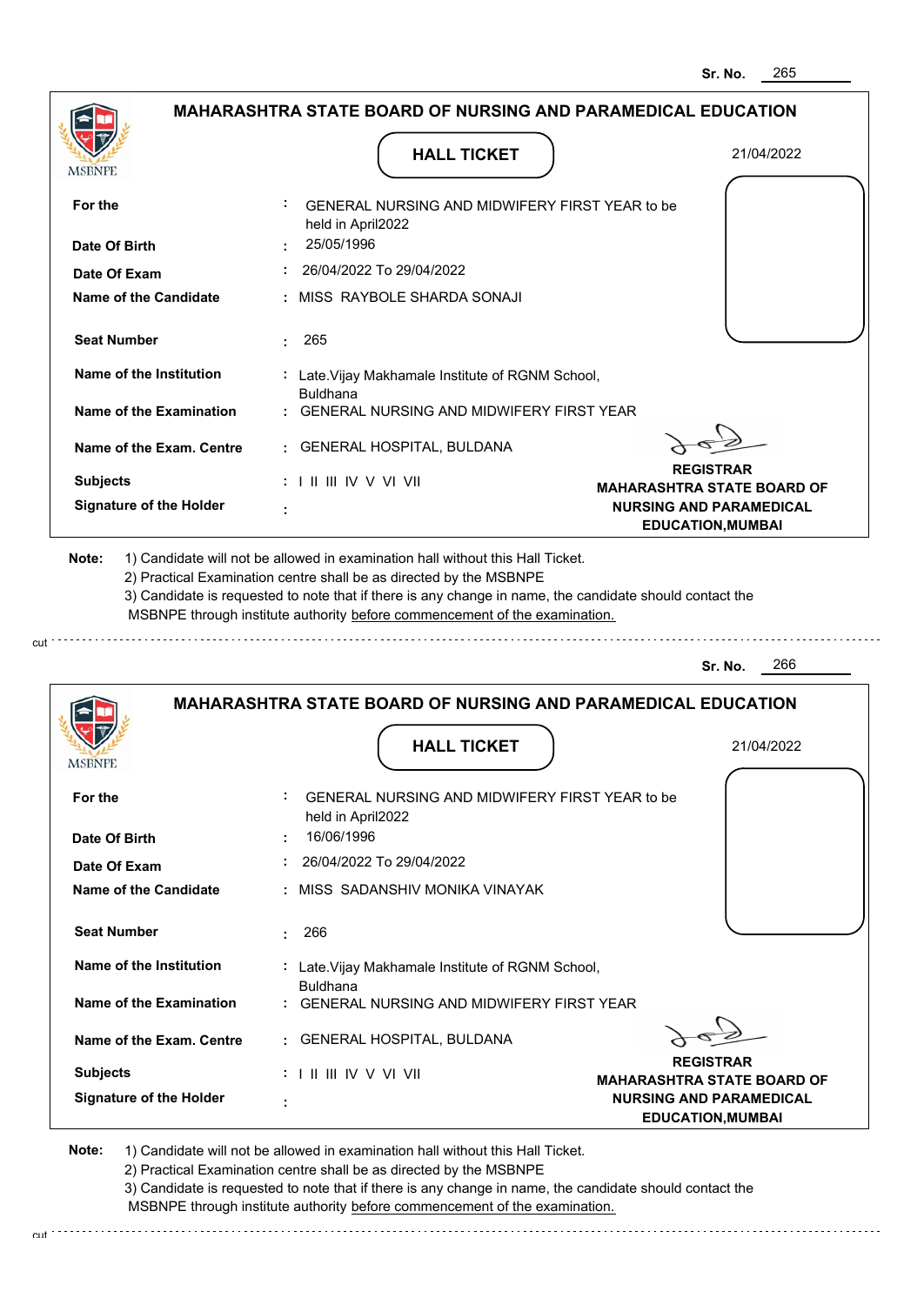|                                       |                                                                      | Sr. No.<br>267                                                                                  |
|---------------------------------------|----------------------------------------------------------------------|-------------------------------------------------------------------------------------------------|
|                                       | <b>MAHARASHTRA STATE BOARD OF NURSING AND PARAMEDICAL EDUCATION</b>  |                                                                                                 |
| <b>MSBNPE</b>                         | <b>HALL TICKET</b>                                                   | 21/04/2022                                                                                      |
| For the                               | GENERAL NURSING AND MIDWIFERY FIRST YEAR to be<br>held in April2022  |                                                                                                 |
| Date Of Birth                         | 01/01/2001                                                           |                                                                                                 |
| Date Of Exam                          | 26/04/2022 To 29/04/2022                                             |                                                                                                 |
| <b>Name of the Candidate</b>          | MISS SALVE PALLAVI TANHAJI                                           |                                                                                                 |
| <b>Seat Number</b>                    | 267<br>÷.                                                            |                                                                                                 |
| Name of the Institution               | : Late. Vijay Makhamale Institute of RGNM School,<br><b>Buldhana</b> |                                                                                                 |
| Name of the Examination               | <b>GENERAL NURSING AND MIDWIFERY FIRST YEAR</b>                      |                                                                                                 |
| Name of the Exam. Centre              | <b>GENERAL HOSPITAL, BULDANA</b><br>÷.                               |                                                                                                 |
| <b>Subjects</b>                       | $: 1 \mathbb{I}$ III IIV V VI VII                                    | <b>REGISTRAR</b>                                                                                |
| <b>Signature of the Holder</b>        |                                                                      | <b>MAHARASHTRA STATE BOARD OF</b><br><b>NURSING AND PARAMEDICAL</b><br><b>EDUCATION, MUMBAI</b> |
|                                       |                                                                      | 268<br>Sr. No.                                                                                  |
|                                       | <b>MAHARASHTRA STATE BOARD OF NURSING AND PARAMEDICAL EDUCATION</b>  |                                                                                                 |
| MSBNPI                                | <b>HALL TICKET</b>                                                   | 21/04/2022                                                                                      |
| For the                               | GENERAL NURSING AND MIDWIFERY FIRST YEAR to be<br>held in April2022  |                                                                                                 |
| Date Of Birth                         | 09/09/1992                                                           |                                                                                                 |
| Date Of Exam<br>Name of the Candidate | 26/04/2022 To 29/04/2022<br>MISS WAGHMARE MOHEENEE MURLIDHAR         |                                                                                                 |
|                                       |                                                                      |                                                                                                 |
| <b>Seat Number</b>                    |                                                                      |                                                                                                 |
|                                       | 268<br>÷.                                                            |                                                                                                 |
| Name of the Institution               | : Late. Vijay Makhamale Institute of RGNM School,                    |                                                                                                 |
| <b>Name of the Examination</b>        | <b>Buldhana</b><br><b>GENERAL NURSING AND MIDWIFERY FIRST YEAR</b>   |                                                                                                 |
| Name of the Exam. Centre              | GENERAL HOSPITAL, BULDANA                                            |                                                                                                 |
| <b>Subjects</b>                       | $: 1 \mathbb{I}$ III IIV V VI VII                                    | <b>REGISTRAR</b>                                                                                |
| <b>Signature of the Holder</b>        |                                                                      | <b>MAHARASHTRA STATE BOARD OF</b><br><b>NURSING AND PARAMEDICAL</b><br><b>EDUCATION, MUMBAI</b> |

cut

2) Practical Examination centre shall be as directed by the MSBNPE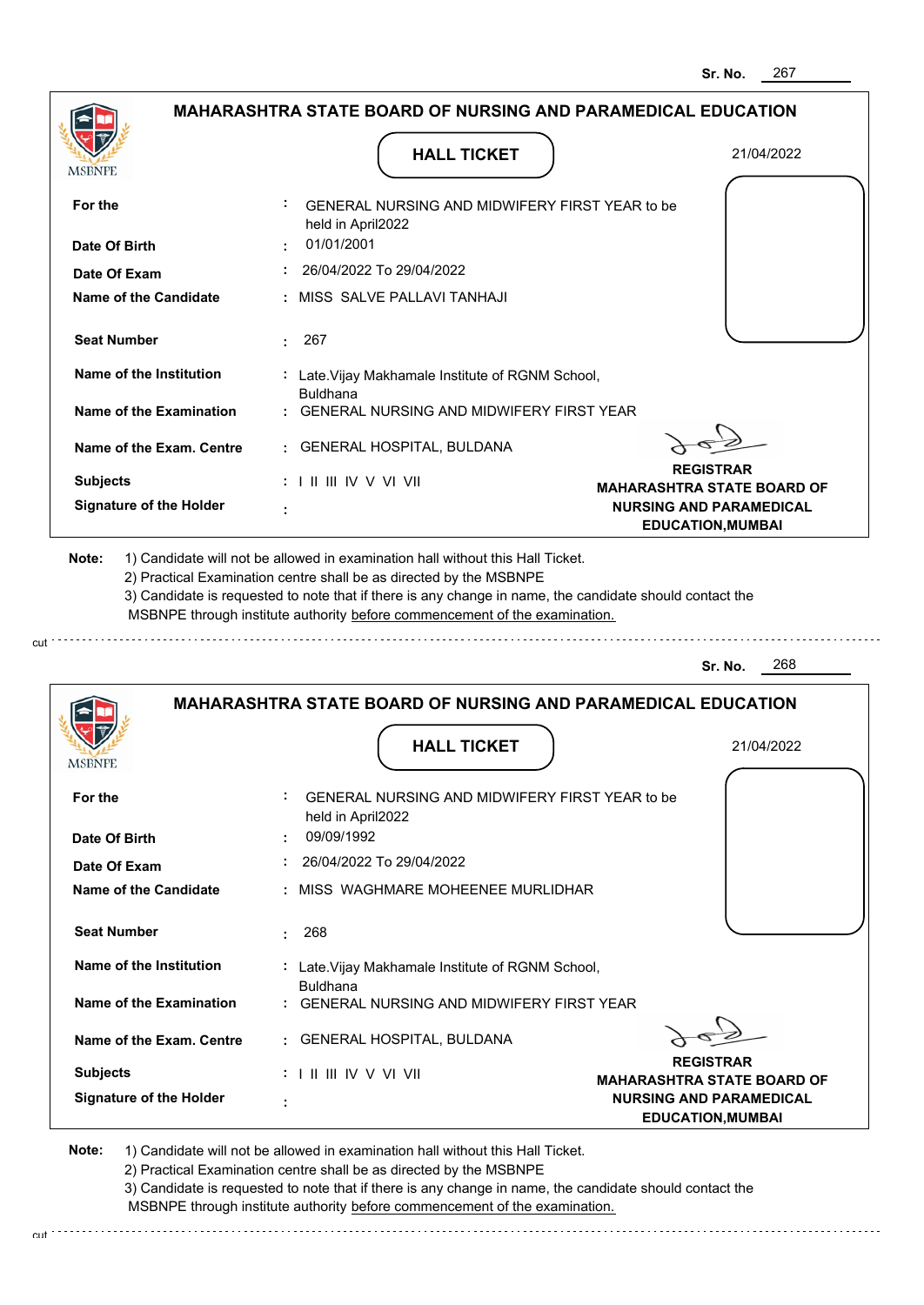|                                |                                                                                                                                                                                       | Sr. No.<br>269                                             |
|--------------------------------|---------------------------------------------------------------------------------------------------------------------------------------------------------------------------------------|------------------------------------------------------------|
|                                | <b>MAHARASHTRA STATE BOARD OF NURSING AND PARAMEDICAL EDUCATION</b>                                                                                                                   |                                                            |
| MSBNPE                         | <b>HALL TICKET</b>                                                                                                                                                                    | 21/04/2022                                                 |
| For the                        | GENERAL NURSING AND MIDWIFERY FIRST YEAR to be<br>held in April2022                                                                                                                   |                                                            |
| Date Of Birth                  | 20/06/1994                                                                                                                                                                            |                                                            |
| Date Of Exam                   | 26/04/2022 To 29/04/2022                                                                                                                                                              |                                                            |
| <b>Name of the Candidate</b>   | MISS WANKHADE SAPNA DEVANAND                                                                                                                                                          |                                                            |
| <b>Seat Number</b>             | 269<br>÷.                                                                                                                                                                             |                                                            |
| Name of the Institution        | : Late. Vijay Makhamale Institute of RGNM School,<br><b>Buldhana</b>                                                                                                                  |                                                            |
| Name of the Examination        | <b>GENERAL NURSING AND MIDWIFERY FIRST YEAR</b>                                                                                                                                       |                                                            |
| Name of the Exam. Centre       | <b>GENERAL HOSPITAL, BULDANA</b><br>÷.                                                                                                                                                |                                                            |
| <b>Subjects</b>                | $: 1 \parallel \parallel \parallel$ IV V VI VII                                                                                                                                       | <b>REGISTRAR</b><br><b>MAHARASHTRA STATE BOARD OF</b>      |
| <b>Signature of the Holder</b> |                                                                                                                                                                                       | <b>NURSING AND PARAMEDICAL</b><br><b>EDUCATION, MUMBAI</b> |
|                                | 3) Candidate is requested to note that if there is any change in name, the candidate should contact the<br>MSBNPE through institute authority before commencement of the examination. | 270<br>Sr. No.                                             |
|                                | <b>MAHARASHTRA STATE BOARD OF NURSING AND PARAMEDICAL EDUCATION</b>                                                                                                                   |                                                            |
| MSBNPI                         | <b>HALL TICKET</b>                                                                                                                                                                    | 21/04/2022                                                 |
| For the                        | GENERAL NURSING AND MIDWIFERY FIRST YEAR to be<br>held in April2022                                                                                                                   |                                                            |
| Date Of Birth                  | 10/10/1996                                                                                                                                                                            |                                                            |
| Date Of Exam                   | 26/04/2022 To 29/04/2022                                                                                                                                                              |                                                            |
| Name of the Candidate          | : MISS ADIKANE PRAGATI MOHAN                                                                                                                                                          |                                                            |
| <b>Seat Number</b>             | 270<br>$\bullet$                                                                                                                                                                      |                                                            |
| Name of the Institution        | : SMT. K. N. PATEL SCHOOL OF NURSING, BHANDARA                                                                                                                                        |                                                            |
| Name of the Examination        | GENERAL NURSING AND MIDWIFERY FIRST YEAR                                                                                                                                              |                                                            |
| Name of the Exam. Centre       | <b>GENERAL HOSPITAL, Bhandara</b>                                                                                                                                                     |                                                            |
| <b>Subjects</b>                | : I II III IV V VI VII                                                                                                                                                                | <b>REGISTRAR</b>                                           |
| <b>Signature of the Holder</b> |                                                                                                                                                                                       | <b>MAHARASHTRA STATE BOARD OF</b>                          |

cut

2) Practical Examination centre shall be as directed by the MSBNPE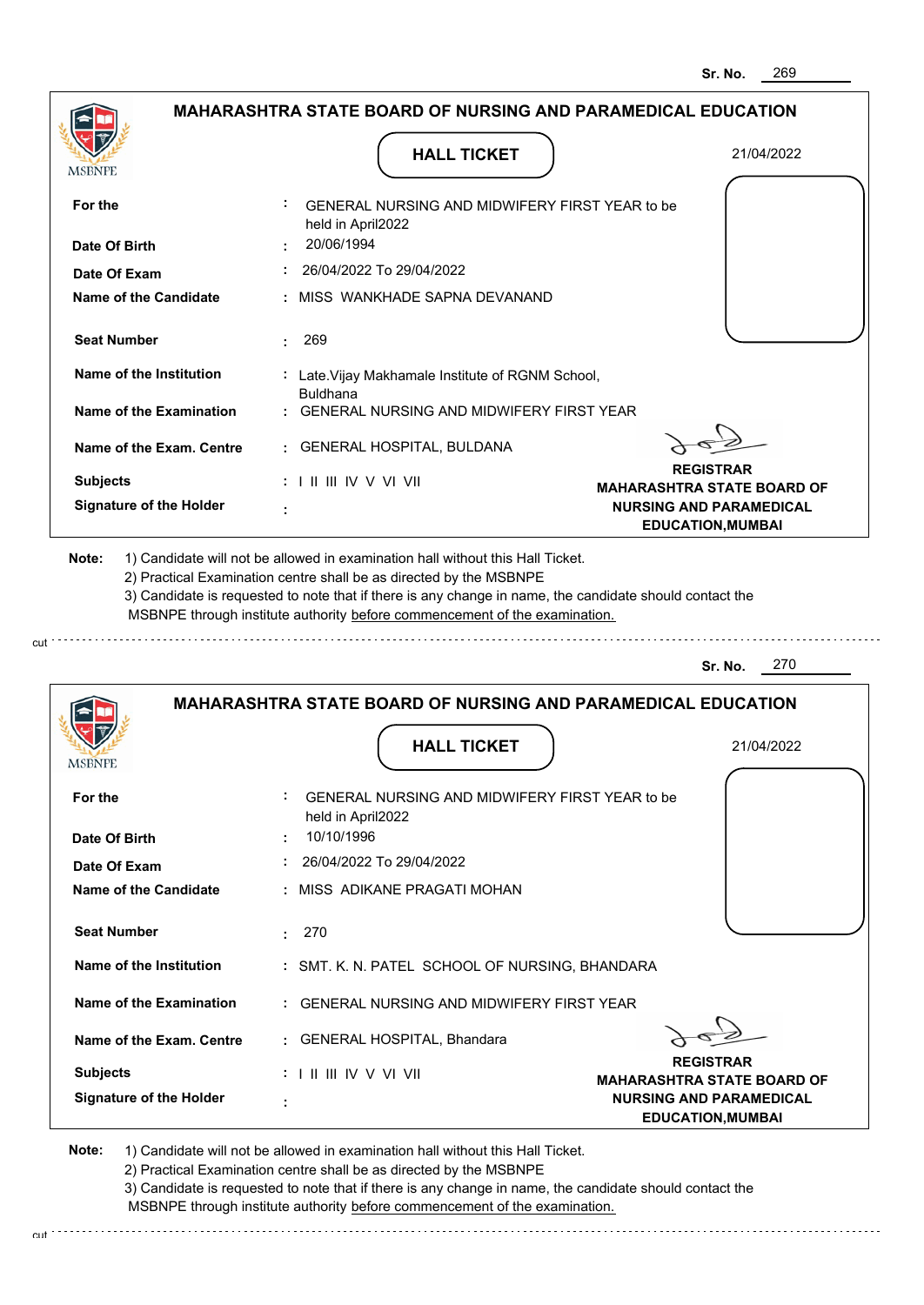|                                | <b>MAHARASHTRA STATE BOARD OF NURSING AND PARAMEDICAL EDUCATION</b>                                                                                                                                                                                                                                                                           |                                                            |
|--------------------------------|-----------------------------------------------------------------------------------------------------------------------------------------------------------------------------------------------------------------------------------------------------------------------------------------------------------------------------------------------|------------------------------------------------------------|
| <b>MSBNPE</b>                  | <b>HALL TICKET</b>                                                                                                                                                                                                                                                                                                                            | 21/04/2022                                                 |
| For the                        | GENERAL NURSING AND MIDWIFERY FIRST YEAR to be<br>held in April2022                                                                                                                                                                                                                                                                           |                                                            |
| Date Of Birth                  | 07/08/1999                                                                                                                                                                                                                                                                                                                                    |                                                            |
| Date Of Exam                   | 26/04/2022 To 29/04/2022                                                                                                                                                                                                                                                                                                                      |                                                            |
| Name of the Candidate          | : MISS_BARSAGADE ASHWINI RAMESH                                                                                                                                                                                                                                                                                                               |                                                            |
| <b>Seat Number</b>             | : 271                                                                                                                                                                                                                                                                                                                                         |                                                            |
| Name of the Institution        | : SMT. K. N. PATEL SCHOOL OF NURSING, BHANDARA                                                                                                                                                                                                                                                                                                |                                                            |
| Name of the Examination        | : GENERAL NURSING AND MIDWIFERY FIRST YEAR                                                                                                                                                                                                                                                                                                    |                                                            |
| Name of the Exam. Centre       | : GENERAL HOSPITAL, Bhandara                                                                                                                                                                                                                                                                                                                  |                                                            |
| <b>Subjects</b>                | $: 1 \parallel \parallel \parallel$ IV V VI VII                                                                                                                                                                                                                                                                                               | <b>REGISTRAR</b><br><b>MAHARASHTRA STATE BOARD OF</b>      |
| <b>Signature of the Holder</b> |                                                                                                                                                                                                                                                                                                                                               | <b>NURSING AND PARAMEDICAL</b><br><b>EDUCATION, MUMBAI</b> |
| Note:                          | 1) Candidate will not be allowed in examination hall without this Hall Ticket.<br>2) Practical Examination centre shall be as directed by the MSBNPE<br>3) Candidate is requested to note that if there is any change in name, the candidate should contact the<br>MSBNPE through institute authority before commencement of the examination. |                                                            |
|                                |                                                                                                                                                                                                                                                                                                                                               | 272<br>Sr. No.                                             |
|                                | <b>MAHARASHTRA STATE BOARD OF NURSING AND PARAMEDICAL EDUCATION</b>                                                                                                                                                                                                                                                                           |                                                            |
|                                | <b>HALL TICKET</b>                                                                                                                                                                                                                                                                                                                            | 21/04/2022                                                 |
| For the                        | GENERAL NURSING AND MIDWIFERY FIRST YEAR to be<br>held in April2022                                                                                                                                                                                                                                                                           |                                                            |
| Date Of Birth                  | 05/04/1998                                                                                                                                                                                                                                                                                                                                    |                                                            |
| Date Of Exam                   | $: 26/04/2022$ To 29/04/2022                                                                                                                                                                                                                                                                                                                  |                                                            |
| Name of the Candidate          | : MISS DAMLE KARISHMA MOHAN                                                                                                                                                                                                                                                                                                                   |                                                            |
| <b>Seat Number</b>             | : 272                                                                                                                                                                                                                                                                                                                                         |                                                            |
| Name of the Institution        | : SMT. K. N. PATEL SCHOOL OF NURSING, BHANDARA                                                                                                                                                                                                                                                                                                |                                                            |
| Name of the Examination        | : GENERAL NURSING AND MIDWIFERY FIRST YEAR                                                                                                                                                                                                                                                                                                    |                                                            |
| Name of the Exam. Centre       | : GENERAL HOSPITAL, Bhandara                                                                                                                                                                                                                                                                                                                  |                                                            |
| <b>Subjects</b>                | $: 1 \mathbb{H} \mathbb{H} \mathbb{V} \vee \mathbb{V} \mathbb{V} \mathbb{H}$                                                                                                                                                                                                                                                                  | <b>REGISTRAR</b><br><b>MAHARASHTRA STATE BOARD OF</b>      |

2) Practical Examination centre shall be as directed by the MSBNPE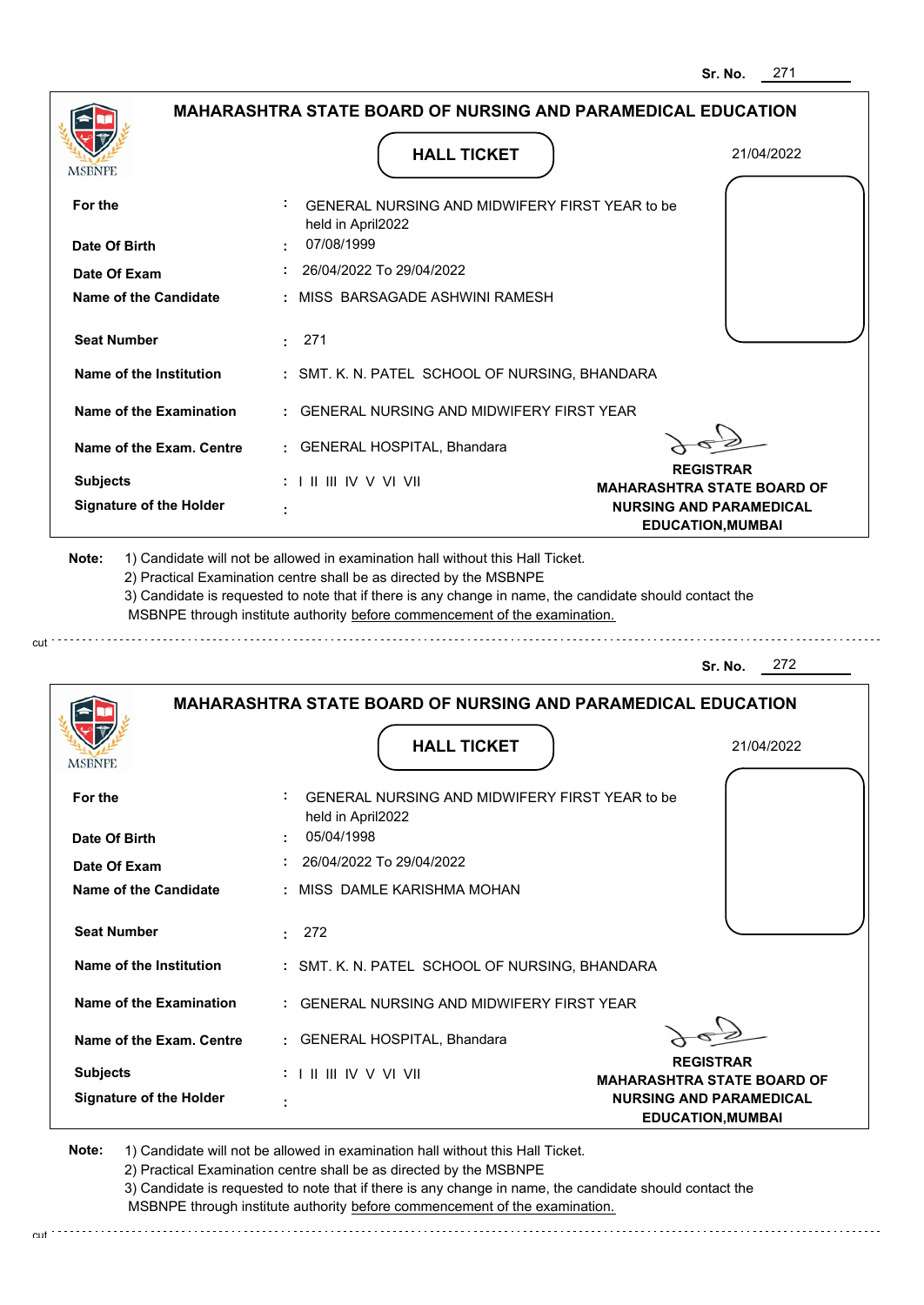|                                | <b>MAHARASHTRA STATE BOARD OF NURSING AND PARAMEDICAL EDUCATION</b>                                                                                                                                                                                         |                                                            |
|--------------------------------|-------------------------------------------------------------------------------------------------------------------------------------------------------------------------------------------------------------------------------------------------------------|------------------------------------------------------------|
| <b>MSBNPE</b>                  | <b>HALL TICKET</b>                                                                                                                                                                                                                                          | 21/04/2022                                                 |
| For the                        | GENERAL NURSING AND MIDWIFERY FIRST YEAR to be<br>held in April2022                                                                                                                                                                                         |                                                            |
| Date Of Birth                  | 09/08/1998                                                                                                                                                                                                                                                  |                                                            |
| Date Of Exam                   | 26/04/2022 To 29/04/2022                                                                                                                                                                                                                                    |                                                            |
| Name of the Candidate          | : MISS DANGE SHITAL DIWAKAR                                                                                                                                                                                                                                 |                                                            |
| <b>Seat Number</b>             | : 273                                                                                                                                                                                                                                                       |                                                            |
| Name of the Institution        | : SMT. K. N. PATEL SCHOOL OF NURSING, BHANDARA                                                                                                                                                                                                              |                                                            |
| Name of the Examination        | : GENERAL NURSING AND MIDWIFERY FIRST YEAR                                                                                                                                                                                                                  |                                                            |
| Name of the Exam. Centre       | : GENERAL HOSPITAL, Bhandara                                                                                                                                                                                                                                |                                                            |
| <b>Subjects</b>                | : I II III IV V VI VII                                                                                                                                                                                                                                      | <b>REGISTRAR</b><br><b>MAHARASHTRA STATE BOARD OF</b>      |
| <b>Signature of the Holder</b> |                                                                                                                                                                                                                                                             | <b>NURSING AND PARAMEDICAL</b><br><b>EDUCATION, MUMBAI</b> |
|                                | 2) Practical Examination centre shall be as directed by the MSBNPE<br>3) Candidate is requested to note that if there is any change in name, the candidate should contact the<br>MSBNPE through institute authority before commencement of the examination. |                                                            |
|                                |                                                                                                                                                                                                                                                             | 274<br>Sr. No.                                             |
|                                | <b>MAHARASHTRA STATE BOARD OF NURSING AND PARAMEDICAL EDUCATION</b>                                                                                                                                                                                         |                                                            |
|                                | <b>HALL TICKET</b>                                                                                                                                                                                                                                          | 21/04/2022                                                 |
| For the                        | GENERAL NURSING AND MIDWIFERY FIRST YEAR to be<br>held in April2022                                                                                                                                                                                         |                                                            |
| Date Of Birth                  | 13/05/1997                                                                                                                                                                                                                                                  |                                                            |
| Date Of Exam                   | 26/04/2022 To 29/04/2022                                                                                                                                                                                                                                    |                                                            |
| <b>Name of the Candidate</b>   | : MISS DESHBHRATAR PRACHI GULAB                                                                                                                                                                                                                             |                                                            |
| <b>Seat Number</b>             | : 274                                                                                                                                                                                                                                                       |                                                            |
| Name of the Institution        | : SMT. K. N. PATEL SCHOOL OF NURSING, BHANDARA                                                                                                                                                                                                              |                                                            |
| Name of the Examination        | : GENERAL NURSING AND MIDWIFERY FIRST YEAR                                                                                                                                                                                                                  |                                                            |
| Name of the Exam. Centre       | : GENERAL HOSPITAL, Bhandara                                                                                                                                                                                                                                |                                                            |
| <b>Subjects</b>                | $: 1 \mathbb{H} \mathbb{H} \mathbb{N} \vee \mathbb{V} \mathbb{N}$                                                                                                                                                                                           | <b>REGISTRAR</b><br><b>MAHARASHTRA STATE BOARD OF</b>      |

2) Practical Examination centre shall be as directed by the MSBNPE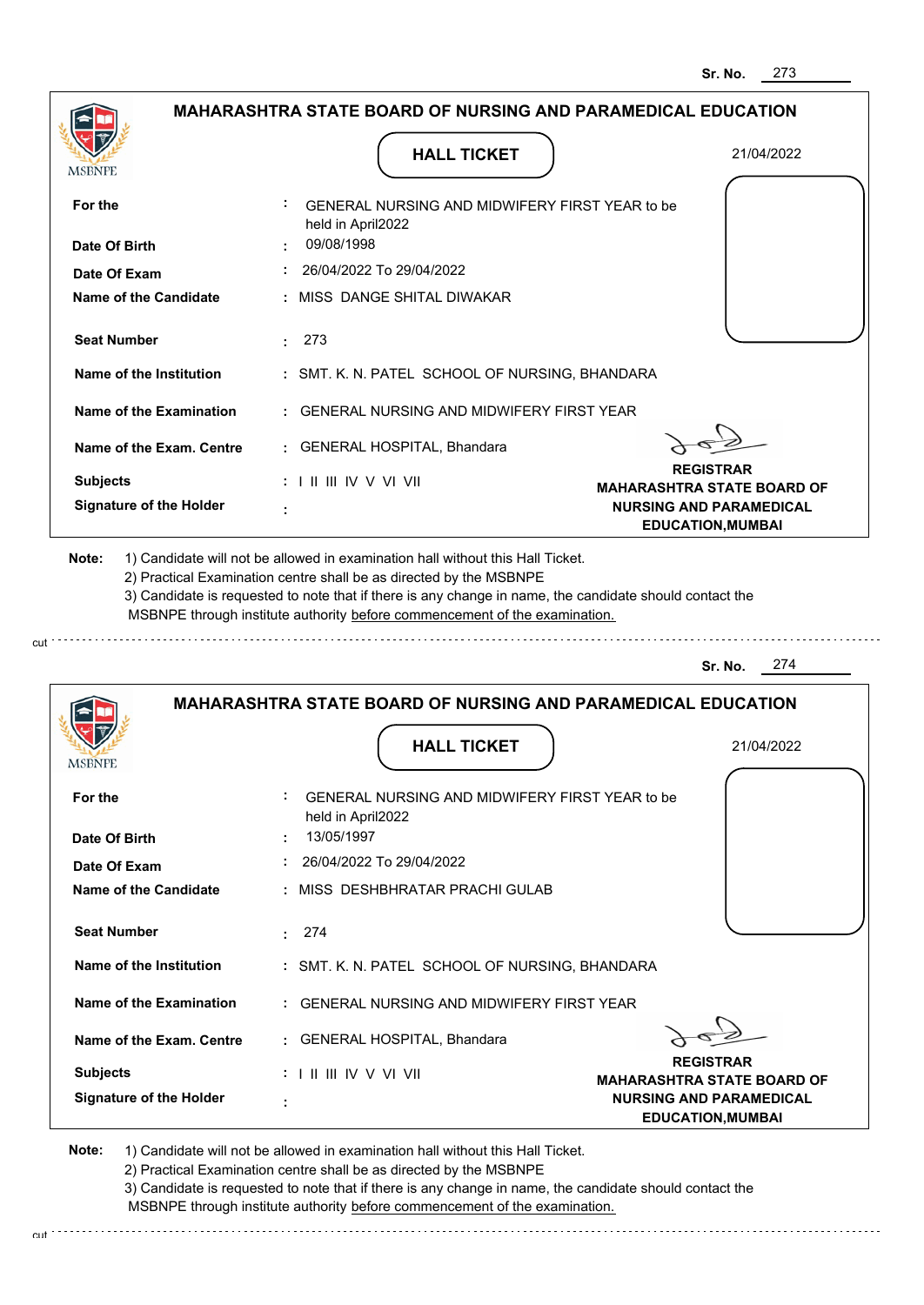| <b>MSBNPE</b>                                                                                                                                                                                                | <b>HALL TICKET</b>                                                                                                                                                                                                                                          | 21/04/2022                                                 |
|--------------------------------------------------------------------------------------------------------------------------------------------------------------------------------------------------------------|-------------------------------------------------------------------------------------------------------------------------------------------------------------------------------------------------------------------------------------------------------------|------------------------------------------------------------|
| For the                                                                                                                                                                                                      | GENERAL NURSING AND MIDWIFERY FIRST YEAR to be<br>held in April2022                                                                                                                                                                                         |                                                            |
| Date Of Birth                                                                                                                                                                                                | 28/08/1997                                                                                                                                                                                                                                                  |                                                            |
| Date Of Exam                                                                                                                                                                                                 | 26/04/2022 To 29/04/2022                                                                                                                                                                                                                                    |                                                            |
| Name of the Candidate                                                                                                                                                                                        | : MISS DONGRE MINAL SUNIL                                                                                                                                                                                                                                   |                                                            |
| <b>Seat Number</b>                                                                                                                                                                                           | 275<br>2.11                                                                                                                                                                                                                                                 |                                                            |
| Name of the Institution                                                                                                                                                                                      | : SMT. K. N. PATEL SCHOOL OF NURSING, BHANDARA                                                                                                                                                                                                              |                                                            |
| Name of the Examination                                                                                                                                                                                      | : GENERAL NURSING AND MIDWIFERY FIRST YEAR                                                                                                                                                                                                                  |                                                            |
| Name of the Exam. Centre                                                                                                                                                                                     | : GENERAL HOSPITAL, Bhandara                                                                                                                                                                                                                                |                                                            |
| <b>Subjects</b>                                                                                                                                                                                              | $: 1 \parallel \parallel \parallel$ IV V VI VII                                                                                                                                                                                                             | <b>REGISTRAR</b><br><b>MAHARASHTRA STATE BOARD OF</b>      |
| <b>Signature of the Holder</b>                                                                                                                                                                               |                                                                                                                                                                                                                                                             | <b>NURSING AND PARAMEDICAL</b><br><b>EDUCATION, MUMBAI</b> |
|                                                                                                                                                                                                              | 2) Practical Examination centre shall be as directed by the MSBNPE<br>3) Candidate is requested to note that if there is any change in name, the candidate should contact the<br>MSBNPE through institute authority before commencement of the examination. | 276<br>Sr. No.                                             |
|                                                                                                                                                                                                              |                                                                                                                                                                                                                                                             |                                                            |
|                                                                                                                                                                                                              | <b>MAHARASHTRA STATE BOARD OF NURSING AND PARAMEDICAL EDUCATION</b>                                                                                                                                                                                         |                                                            |
|                                                                                                                                                                                                              | <b>HALL TICKET</b>                                                                                                                                                                                                                                          | 21/04/2022                                                 |
|                                                                                                                                                                                                              | GENERAL NURSING AND MIDWIFERY FIRST YEAR to be<br>held in April2022                                                                                                                                                                                         |                                                            |
|                                                                                                                                                                                                              | 02/05/1998                                                                                                                                                                                                                                                  |                                                            |
|                                                                                                                                                                                                              | : 26/04/2022 To 29/04/2022                                                                                                                                                                                                                                  |                                                            |
|                                                                                                                                                                                                              | : MISS GAJBHIYE DIVYA RAJU                                                                                                                                                                                                                                  |                                                            |
|                                                                                                                                                                                                              | : 276                                                                                                                                                                                                                                                       |                                                            |
|                                                                                                                                                                                                              | : SMT. K. N. PATEL SCHOOL OF NURSING, BHANDARA                                                                                                                                                                                                              |                                                            |
|                                                                                                                                                                                                              | : GENERAL NURSING AND MIDWIFERY FIRST YEAR                                                                                                                                                                                                                  |                                                            |
|                                                                                                                                                                                                              | : GENERAL HOSPITAL, Bhandara                                                                                                                                                                                                                                |                                                            |
| MSBNF<br>For the<br>Date Of Birth<br>Date Of Exam<br><b>Name of the Candidate</b><br><b>Seat Number</b><br>Name of the Institution<br>Name of the Examination<br>Name of the Exam. Centre<br><b>Subjects</b> | : I II III IV V VI VII                                                                                                                                                                                                                                      | <b>REGISTRAR</b><br><b>MAHARASHTRA STATE BOARD OF</b>      |

2) Practical Examination centre shall be as directed by the MSBNPE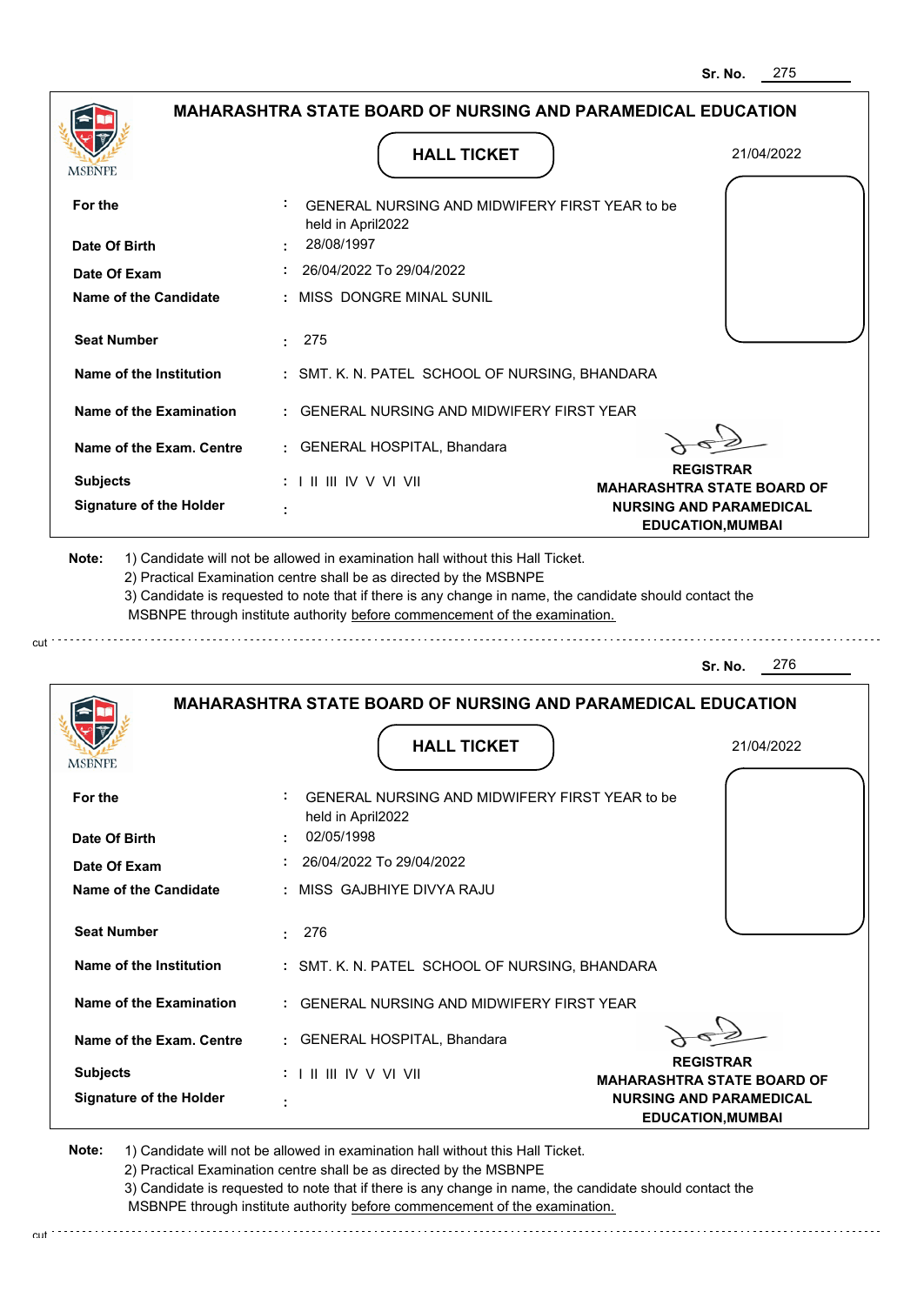|                                                                                                                                                                                                                               |                                 | <b>HALL TICKET</b>                                                                                                                                                                                                                                          | 21/04/2022                                                                                      |
|-------------------------------------------------------------------------------------------------------------------------------------------------------------------------------------------------------------------------------|---------------------------------|-------------------------------------------------------------------------------------------------------------------------------------------------------------------------------------------------------------------------------------------------------------|-------------------------------------------------------------------------------------------------|
| For the                                                                                                                                                                                                                       | held in April2022               | GENERAL NURSING AND MIDWIFERY FIRST YEAR to be                                                                                                                                                                                                              |                                                                                                 |
| Date Of Birth                                                                                                                                                                                                                 | 01/08/1989                      |                                                                                                                                                                                                                                                             |                                                                                                 |
| Date Of Exam                                                                                                                                                                                                                  |                                 | 26/04/2022 To 29/04/2022                                                                                                                                                                                                                                    |                                                                                                 |
| Name of the Candidate                                                                                                                                                                                                         |                                 | MISS JAMBHALE MINAKSHI TENIRAM                                                                                                                                                                                                                              |                                                                                                 |
| <b>Seat Number</b>                                                                                                                                                                                                            | 277<br>$\bullet$                |                                                                                                                                                                                                                                                             |                                                                                                 |
| Name of the Institution                                                                                                                                                                                                       |                                 | : SMT. K. N. PATEL SCHOOL OF NURSING, BHANDARA                                                                                                                                                                                                              |                                                                                                 |
| Name of the Examination                                                                                                                                                                                                       | ÷.                              | <b>GENERAL NURSING AND MIDWIFERY FIRST YEAR</b>                                                                                                                                                                                                             |                                                                                                 |
| Name of the Exam. Centre                                                                                                                                                                                                      |                                 | <b>GENERAL HOSPITAL, Bhandara</b>                                                                                                                                                                                                                           |                                                                                                 |
| <b>Subjects</b>                                                                                                                                                                                                               | : I II III IV V VI VII          |                                                                                                                                                                                                                                                             | <b>REGISTRAR</b>                                                                                |
| <b>Signature of the Holder</b>                                                                                                                                                                                                |                                 |                                                                                                                                                                                                                                                             | <b>MAHARASHTRA STATE BOARD OF</b><br><b>NURSING AND PARAMEDICAL</b><br><b>EDUCATION, MUMBAI</b> |
| 1) Candidate will not be allowed in examination hall without this Hall Ticket.                                                                                                                                                |                                 | 2) Practical Examination centre shall be as directed by the MSBNPE<br>3) Candidate is requested to note that if there is any change in name, the candidate should contact the<br>MSBNPE through institute authority before commencement of the examination. | 278<br>Sr. No.                                                                                  |
|                                                                                                                                                                                                                               |                                 | <b>MAHARASHTRA STATE BOARD OF NURSING AND PARAMEDICAL EDUCATION</b>                                                                                                                                                                                         |                                                                                                 |
|                                                                                                                                                                                                                               |                                 | <b>HALL TICKET</b>                                                                                                                                                                                                                                          | 21/04/2022                                                                                      |
|                                                                                                                                                                                                                               |                                 | GENERAL NURSING AND MIDWIFERY FIRST YEAR to be                                                                                                                                                                                                              |                                                                                                 |
|                                                                                                                                                                                                                               | held in April2022<br>07/07/1997 |                                                                                                                                                                                                                                                             |                                                                                                 |
|                                                                                                                                                                                                                               |                                 | 26/04/2022 To 29/04/2022                                                                                                                                                                                                                                    |                                                                                                 |
|                                                                                                                                                                                                                               |                                 | MISS MAKDE DHANASHRI DHANRAJ                                                                                                                                                                                                                                |                                                                                                 |
|                                                                                                                                                                                                                               | 278<br>÷.                       |                                                                                                                                                                                                                                                             |                                                                                                 |
|                                                                                                                                                                                                                               |                                 | : SMT. K. N. PATEL SCHOOL OF NURSING, BHANDARA                                                                                                                                                                                                              |                                                                                                 |
|                                                                                                                                                                                                                               |                                 | : GENERAL NURSING AND MIDWIFERY FIRST YEAR                                                                                                                                                                                                                  |                                                                                                 |
|                                                                                                                                                                                                                               |                                 | : GENERAL HOSPITAL, Bhandara                                                                                                                                                                                                                                |                                                                                                 |
| Note:<br>MSBNPE<br>For the<br>Date Of Birth<br>Date Of Exam<br><b>Name of the Candidate</b><br><b>Seat Number</b><br>Name of the Institution<br><b>Name of the Examination</b><br>Name of the Exam. Centre<br><b>Subjects</b> |                                 |                                                                                                                                                                                                                                                             | <b>REGISTRAR</b><br><b>MAHARASHTRA STATE BOARD OF</b>                                           |

2) Practical Examination centre shall be as directed by the MSBNPE

cut

3) Candidate is requested to note that if there is any change in name, the candidate should contact the MSBNPE through institute authority before commencement of the examination.

cut de la component de la component de la component de la component de la component de la component de la component de la component de la component de la component de la component de la component de la component de la comp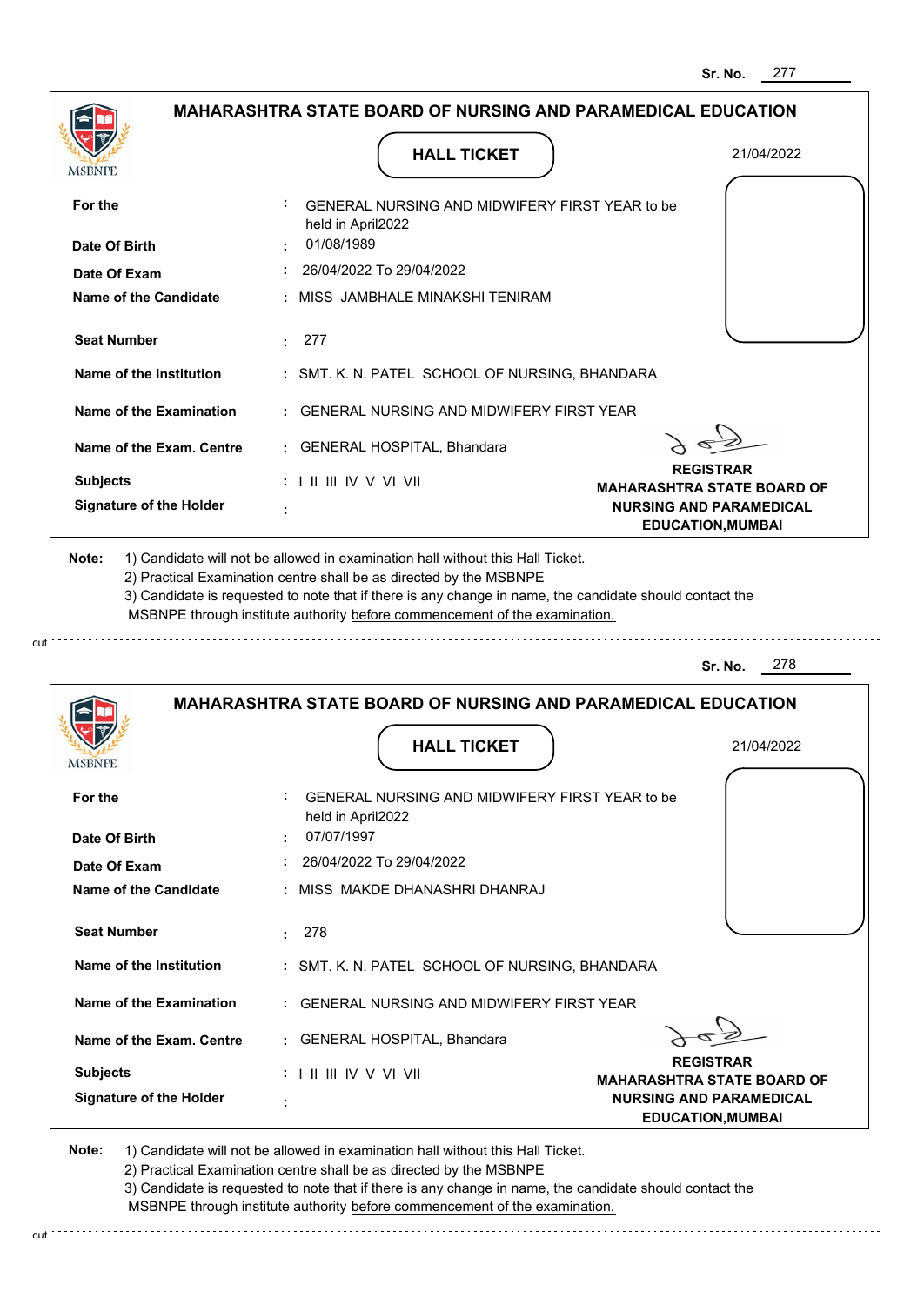| <b>MSBNPE</b>                                                                                                                                                                                         | <b>HALL TICKET</b>                                                                                                                                                                                                                                                                                                                            | 21/04/2022                                                 |
|-------------------------------------------------------------------------------------------------------------------------------------------------------------------------------------------------------|-----------------------------------------------------------------------------------------------------------------------------------------------------------------------------------------------------------------------------------------------------------------------------------------------------------------------------------------------|------------------------------------------------------------|
| For the                                                                                                                                                                                               | GENERAL NURSING AND MIDWIFERY FIRST YEAR to be<br>held in April2022                                                                                                                                                                                                                                                                           |                                                            |
| Date Of Birth                                                                                                                                                                                         | 19/09/1998                                                                                                                                                                                                                                                                                                                                    |                                                            |
| Date Of Exam                                                                                                                                                                                          | 26/04/2022 To 29/04/2022                                                                                                                                                                                                                                                                                                                      |                                                            |
| Name of the Candidate                                                                                                                                                                                 | : MISS NAGDEOTE TRUPTI RAHUL                                                                                                                                                                                                                                                                                                                  |                                                            |
| <b>Seat Number</b>                                                                                                                                                                                    | 279<br>2.11                                                                                                                                                                                                                                                                                                                                   |                                                            |
| Name of the Institution                                                                                                                                                                               | : SMT. K. N. PATEL SCHOOL OF NURSING, BHANDARA                                                                                                                                                                                                                                                                                                |                                                            |
| Name of the Examination                                                                                                                                                                               | : GENERAL NURSING AND MIDWIFERY FIRST YEAR                                                                                                                                                                                                                                                                                                    |                                                            |
| Name of the Exam. Centre                                                                                                                                                                              | : GENERAL HOSPITAL, Bhandara                                                                                                                                                                                                                                                                                                                  |                                                            |
| <b>Subjects</b>                                                                                                                                                                                       | $: 1 \parallel \parallel \parallel$ IV V VI VII                                                                                                                                                                                                                                                                                               | <b>REGISTRAR</b><br><b>MAHARASHTRA STATE BOARD OF</b>      |
| <b>Signature of the Holder</b>                                                                                                                                                                        |                                                                                                                                                                                                                                                                                                                                               | <b>NURSING AND PARAMEDICAL</b><br><b>EDUCATION, MUMBAI</b> |
|                                                                                                                                                                                                       | 1) Candidate will not be allowed in examination hall without this Hall Ticket.<br>2) Practical Examination centre shall be as directed by the MSBNPE<br>3) Candidate is requested to note that if there is any change in name, the candidate should contact the<br>MSBNPE through institute authority before commencement of the examination. |                                                            |
| Note:                                                                                                                                                                                                 |                                                                                                                                                                                                                                                                                                                                               | 280<br>Sr. No.                                             |
|                                                                                                                                                                                                       | <b>MAHARASHTRA STATE BOARD OF NURSING AND PARAMEDICAL EDUCATION</b><br><b>HALL TICKET</b>                                                                                                                                                                                                                                                     | 21/04/2022                                                 |
|                                                                                                                                                                                                       | GENERAL NURSING AND MIDWIFERY FIRST YEAR to be<br>held in April2022                                                                                                                                                                                                                                                                           |                                                            |
|                                                                                                                                                                                                       | 01/10/1992                                                                                                                                                                                                                                                                                                                                    |                                                            |
|                                                                                                                                                                                                       | $: 26/04/2022$ To 29/04/2022                                                                                                                                                                                                                                                                                                                  |                                                            |
|                                                                                                                                                                                                       | : MISS NARNAWARE ASHWINI SARVESHWAR                                                                                                                                                                                                                                                                                                           |                                                            |
|                                                                                                                                                                                                       | : 280                                                                                                                                                                                                                                                                                                                                         |                                                            |
|                                                                                                                                                                                                       | : SMT. K. N. PATEL SCHOOL OF NURSING, BHANDARA                                                                                                                                                                                                                                                                                                |                                                            |
|                                                                                                                                                                                                       | : GENERAL NURSING AND MIDWIFERY FIRST YEAR                                                                                                                                                                                                                                                                                                    |                                                            |
|                                                                                                                                                                                                       | : GENERAL HOSPITAL, Bhandara                                                                                                                                                                                                                                                                                                                  |                                                            |
| MSBNF<br>For the<br>Date Of Birth<br>Date Of Exam<br>Name of the Candidate<br><b>Seat Number</b><br>Name of the Institution<br>Name of the Examination<br>Name of the Exam. Centre<br><b>Subjects</b> | : I II III IV V VI VII                                                                                                                                                                                                                                                                                                                        | <b>REGISTRAR</b><br><b>MAHARASHTRA STATE BOARD OF</b>      |

2) Practical Examination centre shall be as directed by the MSBNPE

3) Candidate is requested to note that if there is any change in name, the candidate should contact the MSBNPE through institute authority before commencement of the examination. cut de la component de la component de la component de la component de la component de la component de la component de la component de la component de la component de la component de la component de la component de la comp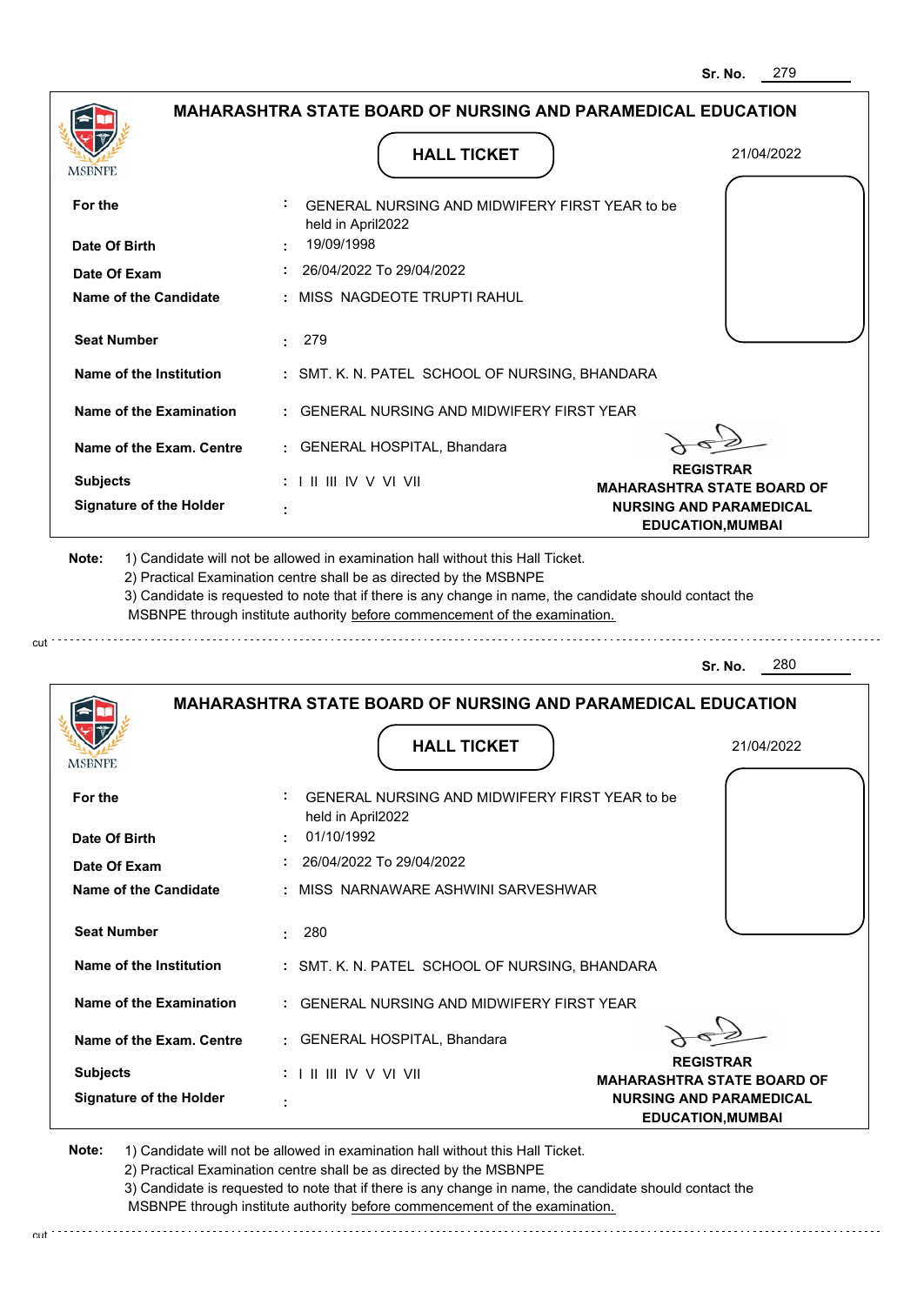|                                                                                                                 | <b>MAHARASHTRA STATE BOARD OF NURSING AND PARAMEDICAL EDUCATION</b>                                                                                                                                                                                                                                                                           |                                                       |
|-----------------------------------------------------------------------------------------------------------------|-----------------------------------------------------------------------------------------------------------------------------------------------------------------------------------------------------------------------------------------------------------------------------------------------------------------------------------------------|-------------------------------------------------------|
| MSBNPE                                                                                                          | <b>HALL TICKET</b>                                                                                                                                                                                                                                                                                                                            | 21/04/2022                                            |
| For the                                                                                                         | GENERAL NURSING AND MIDWIFERY FIRST YEAR to be<br>held in April2022                                                                                                                                                                                                                                                                           |                                                       |
| Date Of Birth                                                                                                   | 08/04/2001                                                                                                                                                                                                                                                                                                                                    |                                                       |
| Date Of Exam                                                                                                    | : 26/04/2022 To 29/04/2022                                                                                                                                                                                                                                                                                                                    |                                                       |
| Name of the Candidate                                                                                           | : MISS RAMTEKE SHARASTEE DHEERAJ                                                                                                                                                                                                                                                                                                              |                                                       |
| <b>Seat Number</b>                                                                                              | : 281                                                                                                                                                                                                                                                                                                                                         |                                                       |
| Name of the Institution                                                                                         | : SMT. K. N. PATEL SCHOOL OF NURSING, BHANDARA                                                                                                                                                                                                                                                                                                |                                                       |
| Name of the Examination                                                                                         | : GENERAL NURSING AND MIDWIFERY FIRST YEAR                                                                                                                                                                                                                                                                                                    |                                                       |
| Name of the Exam. Centre                                                                                        | : GENERAL HOSPITAL, Bhandara                                                                                                                                                                                                                                                                                                                  |                                                       |
| <b>Subjects</b>                                                                                                 | $: 1 \mathbb{H} \mathbb{H} \mathbb{W} \vee \mathbb{V} \mathbb{V} \mathbb{H}$                                                                                                                                                                                                                                                                  | <b>REGISTRAR</b><br><b>MAHARASHTRA STATE BOARD OF</b> |
| <b>Signature of the Holder</b>                                                                                  |                                                                                                                                                                                                                                                                                                                                               | <b>NURSING AND PARAMEDICAL</b>                        |
|                                                                                                                 | 1) Candidate will not be allowed in examination hall without this Hall Ticket.<br>2) Practical Examination centre shall be as directed by the MSBNPE<br>3) Candidate is requested to note that if there is any change in name, the candidate should contact the<br>MSBNPE through institute authority before commencement of the examination. | <b>EDUCATION, MUMBAI</b>                              |
|                                                                                                                 |                                                                                                                                                                                                                                                                                                                                               | 282<br>Sr. No.                                        |
|                                                                                                                 | <b>MAHARASHTRA STATE BOARD OF NURSING AND PARAMEDICAL EDUCATION</b><br><b>HALL TICKET</b>                                                                                                                                                                                                                                                     | 21/04/2022                                            |
|                                                                                                                 |                                                                                                                                                                                                                                                                                                                                               |                                                       |
|                                                                                                                 | GENERAL NURSING AND MIDWIFERY FIRST YEAR to be<br>held in April2022                                                                                                                                                                                                                                                                           |                                                       |
|                                                                                                                 | 13/06/1994                                                                                                                                                                                                                                                                                                                                    |                                                       |
| Date Of Exam                                                                                                    | 26/04/2022 To 29/04/2022                                                                                                                                                                                                                                                                                                                      |                                                       |
|                                                                                                                 | : MR RAUT SHUBHAM VIVEKDAS                                                                                                                                                                                                                                                                                                                    |                                                       |
| <b>Seat Number</b>                                                                                              | : 282                                                                                                                                                                                                                                                                                                                                         |                                                       |
| Name of the Institution                                                                                         | : SMT. K. N. PATEL SCHOOL OF NURSING, BHANDARA                                                                                                                                                                                                                                                                                                |                                                       |
| Name of the Examination                                                                                         | : GENERAL NURSING AND MIDWIFERY FIRST YEAR                                                                                                                                                                                                                                                                                                    |                                                       |
| Note:<br><b>IMPDIAL</b><br>For the<br>Date Of Birth<br><b>Name of the Candidate</b><br>Name of the Exam. Centre | : GENERAL HOSPITAL, Bhandara                                                                                                                                                                                                                                                                                                                  |                                                       |

 **:**

**Signature of the Holder**

2) Practical Examination centre shall be as directed by the MSBNPE

3) Candidate is requested to note that if there is any change in name, the candidate should contact the MSBNPE through institute authority before commencement of the examination. cut

**NURSING AND PARAMEDICAL EDUCATION,MUMBAI**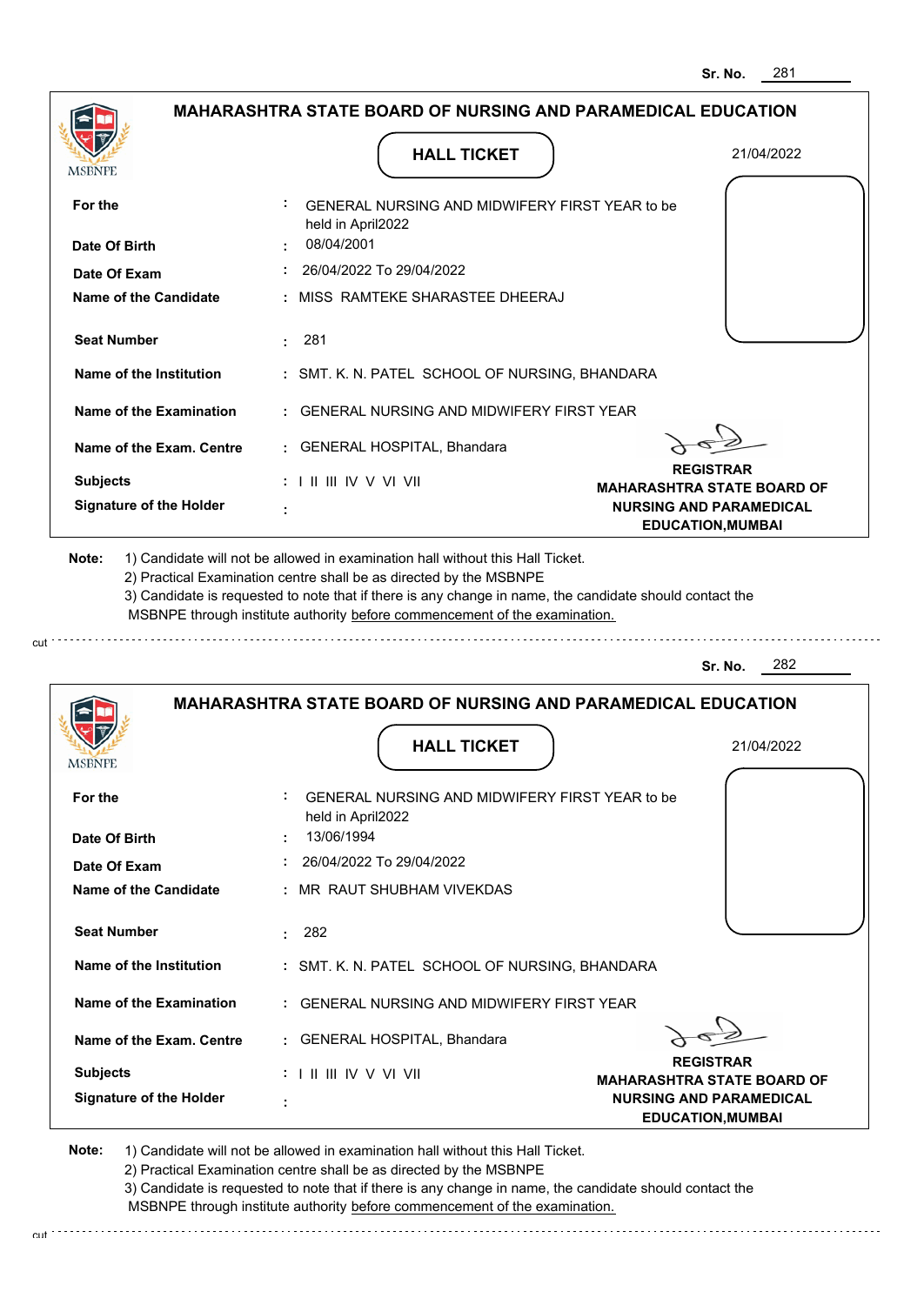**NURSING AND PARAMEDICAL EDUCATION,MUMBAI**

|                                                                                                                  | <b>MAHARASHTRA STATE BOARD OF NURSING AND PARAMEDICAL EDUCATION</b>                                                                                                                                                                                                                                                                           |                                                            |
|------------------------------------------------------------------------------------------------------------------|-----------------------------------------------------------------------------------------------------------------------------------------------------------------------------------------------------------------------------------------------------------------------------------------------------------------------------------------------|------------------------------------------------------------|
| MSBNPE                                                                                                           | <b>HALL TICKET</b>                                                                                                                                                                                                                                                                                                                            | 21/04/2022                                                 |
| For the                                                                                                          | GENERAL NURSING AND MIDWIFERY FIRST YEAR to be                                                                                                                                                                                                                                                                                                |                                                            |
| Date Of Birth                                                                                                    | held in April2022<br>08/09/1999                                                                                                                                                                                                                                                                                                               |                                                            |
| Date Of Exam                                                                                                     | : 26/04/2022 To 29/04/2022                                                                                                                                                                                                                                                                                                                    |                                                            |
| Name of the Candidate                                                                                            | : MISS SAKURE DIPALI JAYHARI                                                                                                                                                                                                                                                                                                                  |                                                            |
| <b>Seat Number</b>                                                                                               | $\cdot$ 283                                                                                                                                                                                                                                                                                                                                   |                                                            |
| Name of the Institution                                                                                          | : SMT. K. N. PATEL SCHOOL OF NURSING, BHANDARA                                                                                                                                                                                                                                                                                                |                                                            |
| Name of the Examination                                                                                          | : GENERAL NURSING AND MIDWIFERY FIRST YEAR                                                                                                                                                                                                                                                                                                    |                                                            |
| Name of the Exam. Centre                                                                                         | : GENERAL HOSPITAL, Bhandara                                                                                                                                                                                                                                                                                                                  |                                                            |
| <b>Subjects</b>                                                                                                  | $: 1 \mathbb{H} \mathbb{H} \mathbb{W} \vee \mathbb{V} \mathbb{V} \mathbb{H}$                                                                                                                                                                                                                                                                  | <b>REGISTRAR</b><br><b>MAHARASHTRA STATE BOARD OF</b>      |
| <b>Signature of the Holder</b>                                                                                   |                                                                                                                                                                                                                                                                                                                                               | <b>NURSING AND PARAMEDICAL</b><br><b>EDUCATION, MUMBAI</b> |
|                                                                                                                  | 1) Candidate will not be allowed in examination hall without this Hall Ticket.<br>2) Practical Examination centre shall be as directed by the MSBNPE<br>3) Candidate is requested to note that if there is any change in name, the candidate should contact the<br>MSBNPE through institute authority before commencement of the examination. |                                                            |
|                                                                                                                  |                                                                                                                                                                                                                                                                                                                                               |                                                            |
|                                                                                                                  |                                                                                                                                                                                                                                                                                                                                               | 284<br>Sr. No.                                             |
|                                                                                                                  | <b>MAHARASHTRA STATE BOARD OF NURSING AND PARAMEDICAL EDUCATION</b>                                                                                                                                                                                                                                                                           |                                                            |
|                                                                                                                  | <b>HALL TICKET</b>                                                                                                                                                                                                                                                                                                                            | 21/04/2022                                                 |
|                                                                                                                  | GENERAL NURSING AND MIDWIFERY FIRST YEAR to be                                                                                                                                                                                                                                                                                                |                                                            |
|                                                                                                                  | held in April2022<br>21/06/2003                                                                                                                                                                                                                                                                                                               |                                                            |
|                                                                                                                  | 26/04/2022 To 29/04/2022                                                                                                                                                                                                                                                                                                                      |                                                            |
|                                                                                                                  | : MR SHENDE DIVYANSHU GUNWANTA                                                                                                                                                                                                                                                                                                                |                                                            |
| <b>IMPDIAL</b><br>For the<br>Date Of Birth<br>Date Of Exam<br><b>Name of the Candidate</b><br><b>Seat Number</b> | : 284                                                                                                                                                                                                                                                                                                                                         |                                                            |
|                                                                                                                  | : SMT. K. N. PATEL SCHOOL OF NURSING, BHANDARA                                                                                                                                                                                                                                                                                                |                                                            |
|                                                                                                                  | : GENERAL NURSING AND MIDWIFERY FIRST YEAR                                                                                                                                                                                                                                                                                                    |                                                            |
| Name of the Institution<br>Name of the Examination<br>Name of the Exam. Centre                                   | : GENERAL HOSPITAL, Bhandara                                                                                                                                                                                                                                                                                                                  |                                                            |

**Note:**  1) Candidate will not be allowed in examination hall without this Hall Ticket.

 **:**

**Signature of the Holder**

cut.

2) Practical Examination centre shall be as directed by the MSBNPE

3) Candidate is requested to note that if there is any change in name, the candidate should contact the MSBNPE through institute authority before commencement of the examination.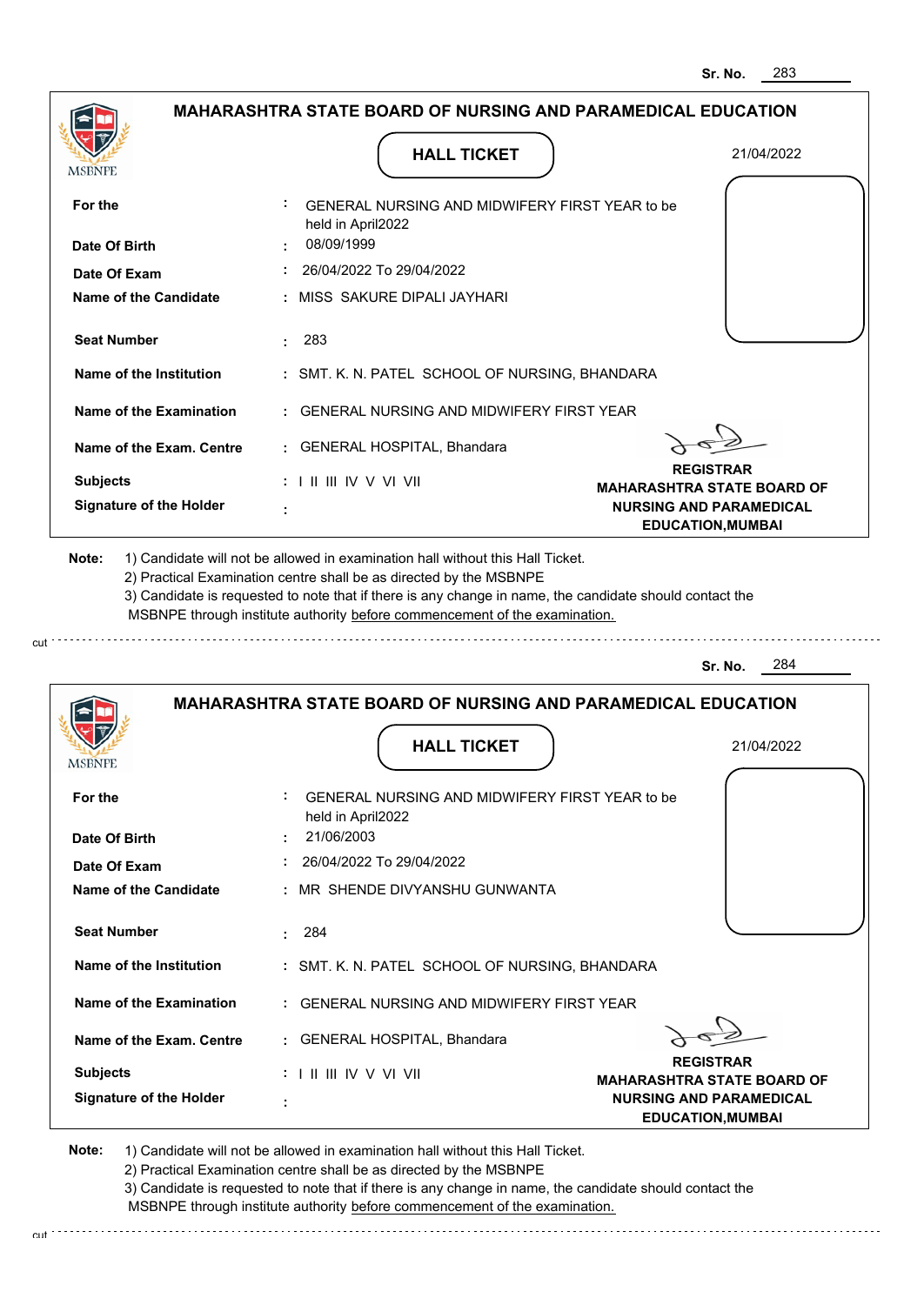|                                                                                      | <b>MAHARASHTRA STATE BOARD OF NURSING AND PARAMEDICAL EDUCATION</b>                                                                                                                                                                                                                                                                           |                                                            |
|--------------------------------------------------------------------------------------|-----------------------------------------------------------------------------------------------------------------------------------------------------------------------------------------------------------------------------------------------------------------------------------------------------------------------------------------------|------------------------------------------------------------|
| <b>MSBNPE</b>                                                                        | <b>HALL TICKET</b>                                                                                                                                                                                                                                                                                                                            | 21/04/2022                                                 |
| For the                                                                              | GENERAL NURSING AND MIDWIFERY FIRST YEAR to be<br>held in April2022                                                                                                                                                                                                                                                                           |                                                            |
| Date Of Birth                                                                        | 10/06/1988                                                                                                                                                                                                                                                                                                                                    |                                                            |
| Date Of Exam                                                                         | 26/04/2022 To 29/04/2022                                                                                                                                                                                                                                                                                                                      |                                                            |
| Name of the Candidate                                                                | : MISS SHENDE SARITA YADORAO                                                                                                                                                                                                                                                                                                                  |                                                            |
| <b>Seat Number</b>                                                                   | 285<br>t.                                                                                                                                                                                                                                                                                                                                     |                                                            |
| Name of the Institution                                                              | : SMT. K. N. PATEL SCHOOL OF NURSING, BHANDARA                                                                                                                                                                                                                                                                                                |                                                            |
| Name of the Examination                                                              | : GENERAL NURSING AND MIDWIFERY FIRST YEAR                                                                                                                                                                                                                                                                                                    |                                                            |
| Name of the Exam. Centre                                                             | : GENERAL HOSPITAL, Bhandara                                                                                                                                                                                                                                                                                                                  |                                                            |
| <b>Subjects</b>                                                                      | $: 1 \parallel \parallel \parallel$ IV V VI VII                                                                                                                                                                                                                                                                                               | <b>REGISTRAR</b><br><b>MAHARASHTRA STATE BOARD OF</b>      |
| <b>Signature of the Holder</b>                                                       |                                                                                                                                                                                                                                                                                                                                               | <b>NURSING AND PARAMEDICAL</b><br><b>EDUCATION, MUMBAI</b> |
| Note:                                                                                | 1) Candidate will not be allowed in examination hall without this Hall Ticket.<br>2) Practical Examination centre shall be as directed by the MSBNPE<br>3) Candidate is requested to note that if there is any change in name, the candidate should contact the<br>MSBNPE through institute authority before commencement of the examination. |                                                            |
|                                                                                      |                                                                                                                                                                                                                                                                                                                                               | 286<br>Sr. No.                                             |
| MSBNF                                                                                | <b>MAHARASHTRA STATE BOARD OF NURSING AND PARAMEDICAL EDUCATION</b><br><b>HALL TICKET</b>                                                                                                                                                                                                                                                     | 21/04/2022                                                 |
|                                                                                      | GENERAL NURSING AND MIDWIFERY FIRST YEAR to be<br>held in April2022                                                                                                                                                                                                                                                                           |                                                            |
|                                                                                      | 06/09/2002                                                                                                                                                                                                                                                                                                                                    |                                                            |
| Date Of Exam                                                                         | $: 26/04/2022$ To 29/04/2022                                                                                                                                                                                                                                                                                                                  |                                                            |
|                                                                                      | : MISS SUKHADEVE RINALI HEMANT                                                                                                                                                                                                                                                                                                                |                                                            |
| <b>Seat Number</b>                                                                   | : 286                                                                                                                                                                                                                                                                                                                                         |                                                            |
| Name of the Institution                                                              | : SMT. K. N. PATEL SCHOOL OF NURSING, BHANDARA                                                                                                                                                                                                                                                                                                |                                                            |
| Name of the Examination                                                              | : GENERAL NURSING AND MIDWIFERY FIRST YEAR                                                                                                                                                                                                                                                                                                    |                                                            |
| For the<br>Date Of Birth<br><b>Name of the Candidate</b><br>Name of the Exam. Centre | : GENERAL HOSPITAL, Bhandara                                                                                                                                                                                                                                                                                                                  |                                                            |
| <b>Subjects</b>                                                                      | : I II III IV V VI VII                                                                                                                                                                                                                                                                                                                        | <b>REGISTRAR</b><br><b>MAHARASHTRA STATE BOARD OF</b>      |

2) Practical Examination centre shall be as directed by the MSBNPE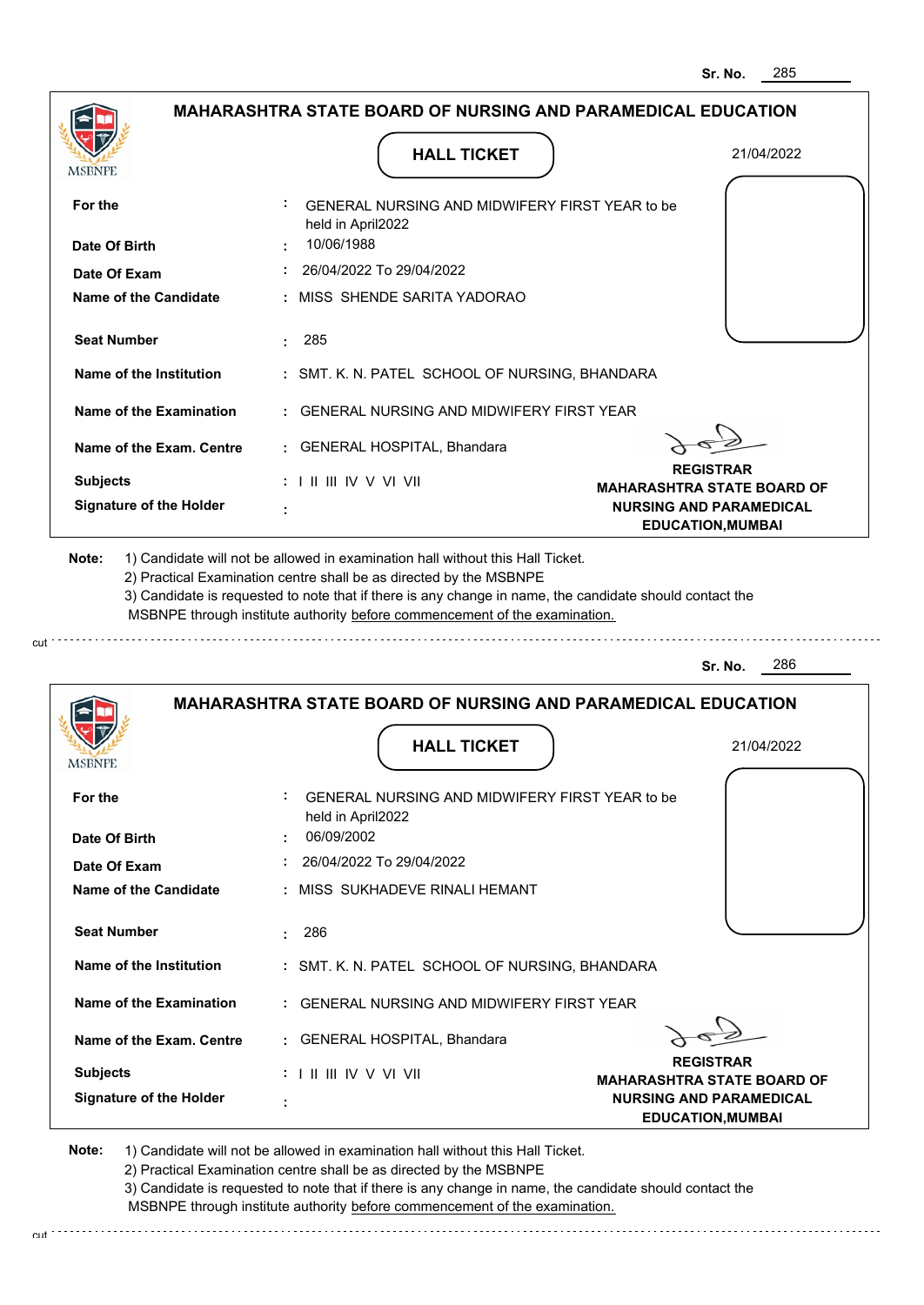|                                |                                                                              | 287<br>Sr. No.                                             |
|--------------------------------|------------------------------------------------------------------------------|------------------------------------------------------------|
|                                | <b>MAHARASHTRA STATE BOARD OF NURSING AND PARAMEDICAL EDUCATION</b>          |                                                            |
| MSBNPE                         | <b>HALL TICKET</b>                                                           | 21/04/2022                                                 |
| For the                        | GENERAL NURSING AND MIDWIFERY FIRST YEAR to be<br>held in April2022          |                                                            |
| Date Of Birth                  | 22/08/2002                                                                   |                                                            |
| Date Of Exam                   | : 26/04/2022 To 29/04/2022                                                   |                                                            |
| Name of the Candidate          | : MISS THAKARE RAKSHA SUNIL                                                  |                                                            |
| <b>Seat Number</b>             | : 287                                                                        |                                                            |
| Name of the Institution        | : SMT. K. N. PATEL SCHOOL OF NURSING, BHANDARA                               |                                                            |
| Name of the Examination        | : GENERAL NURSING AND MIDWIFERY FIRST YEAR                                   |                                                            |
| Name of the Exam. Centre       | : GENERAL HOSPITAL, Bhandara                                                 |                                                            |
| <b>Subjects</b>                | $: 1 \mathbb{H} \mathbb{H} \mathbb{W} \vee \mathbb{V} \mathbb{V} \mathbb{H}$ | <b>REGISTRAR</b><br><b>MAHARASHTRA STATE BOARD OF</b>      |
| <b>Signature of the Holder</b> |                                                                              | <b>NURSING AND PARAMEDICAL</b><br><b>EDUCATION, MUMBAI</b> |
|                                |                                                                              | 288                                                        |
|                                | <b>MAHARASHTRA STATE BOARD OF NURSING AND PARAMEDICAL EDUCATION</b>          | Sr. No.                                                    |
| <b>IMPDIAL</b>                 | <b>HALL TICKET</b>                                                           | 21/04/2022                                                 |
| For the                        | GENERAL NURSING AND MIDWIFERY FIRST YEAR to be<br>held in April2022          |                                                            |
| Date Of Birth                  | 08/09/2000                                                                   |                                                            |
| Date Of Exam                   | 26/04/2022 To 29/04/2022                                                     |                                                            |
| <b>Name of the Candidate</b>   | : MISS THAKRE BHAVNA VIKAS                                                   |                                                            |
| <b>Seat Number</b>             | 288<br>t.                                                                    |                                                            |
|                                |                                                                              |                                                            |
| Name of the Institution        | : SMT. K. N. PATEL SCHOOL OF NURSING, BHANDARA                               |                                                            |
| Name of the Examination        | : GENERAL NURSING AND MIDWIFERY FIRST YEAR                                   |                                                            |
| Name of the Exam. Centre       | : GENERAL HOSPITAL, Bhandara                                                 | <b>REGISTRAR</b>                                           |

**MAHARASHTRA STATE BOARD OF NURSING AND PARAMEDICAL EDUCATION,MUMBAI**

**Note:**  1) Candidate will not be allowed in examination hall without this Hall Ticket.

 **:**

**Signature of the Holder**

2) Practical Examination centre shall be as directed by the MSBNPE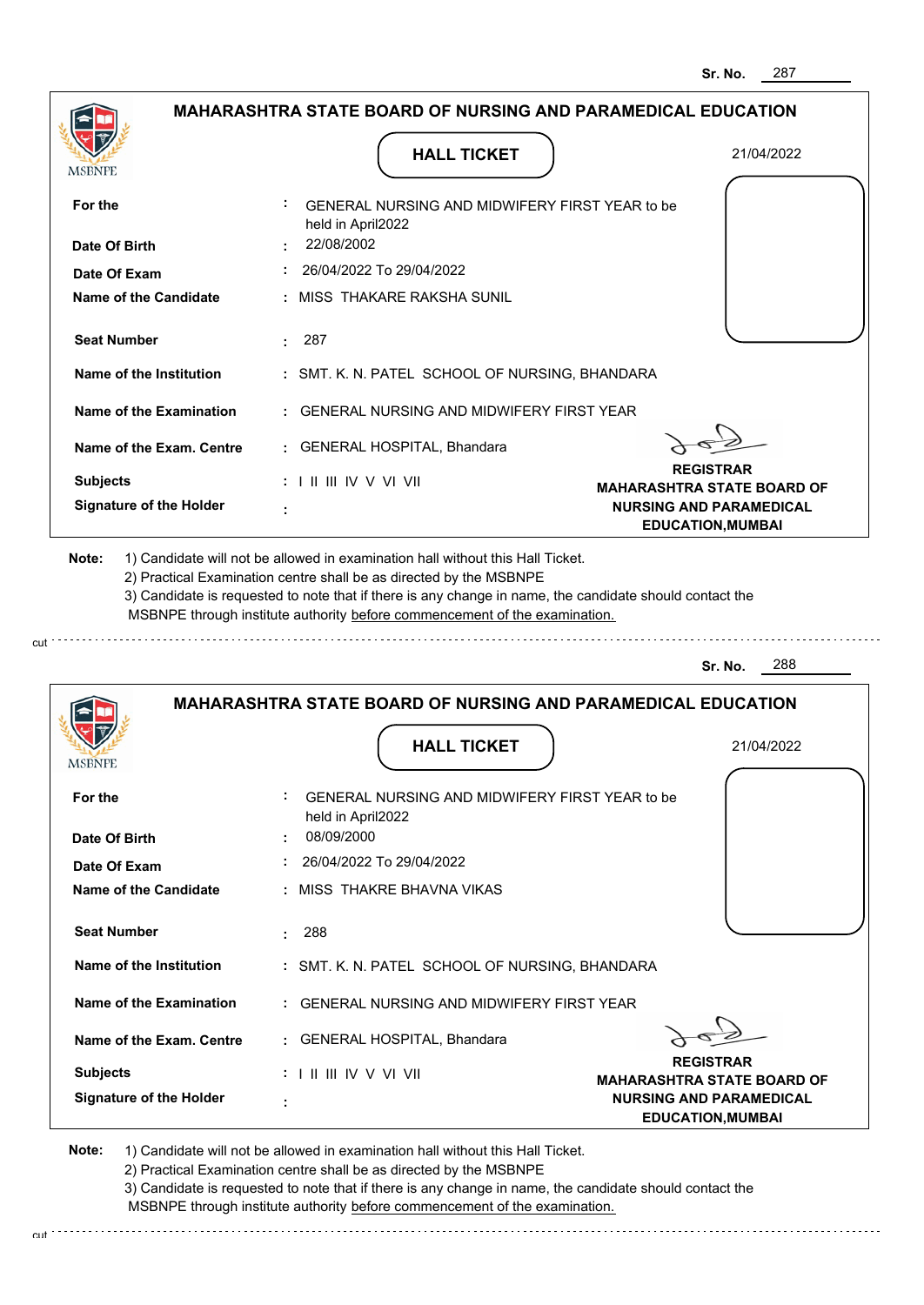| MSBNPE                                                                        | <b>HALL TICKET</b>                                                                                                                                                                                                                                                                                                                            | 21/04/2022                                                 |
|-------------------------------------------------------------------------------|-----------------------------------------------------------------------------------------------------------------------------------------------------------------------------------------------------------------------------------------------------------------------------------------------------------------------------------------------|------------------------------------------------------------|
| For the                                                                       | GENERAL NURSING AND MIDWIFERY FIRST YEAR to be<br>held in April2022                                                                                                                                                                                                                                                                           |                                                            |
| Date Of Birth                                                                 | 08/11/1999                                                                                                                                                                                                                                                                                                                                    |                                                            |
| Date Of Exam                                                                  | : 26/04/2022 To 29/04/2022                                                                                                                                                                                                                                                                                                                    |                                                            |
| Name of the Candidate                                                         | : MISS VAIDYA ROSHANI RAMRATAN                                                                                                                                                                                                                                                                                                                |                                                            |
| <b>Seat Number</b>                                                            | .289                                                                                                                                                                                                                                                                                                                                          |                                                            |
| Name of the Institution                                                       | : SMT. K. N. PATEL SCHOOL OF NURSING, BHANDARA                                                                                                                                                                                                                                                                                                |                                                            |
| Name of the Examination                                                       | : GENERAL NURSING AND MIDWIFERY FIRST YEAR                                                                                                                                                                                                                                                                                                    |                                                            |
| Name of the Exam. Centre                                                      | : GENERAL HOSPITAL, Bhandara                                                                                                                                                                                                                                                                                                                  |                                                            |
| <b>Subjects</b>                                                               | $: 1 \mathbb{H} \mathbb{H} \mathbb{W} \vee \mathbb{V} \mathbb{V} \mathbb{H}$                                                                                                                                                                                                                                                                  | <b>REGISTRAR</b><br><b>MAHARASHTRA STATE BOARD OF</b>      |
| <b>Signature of the Holder</b>                                                |                                                                                                                                                                                                                                                                                                                                               |                                                            |
| Note:                                                                         | 1) Candidate will not be allowed in examination hall without this Hall Ticket.<br>2) Practical Examination centre shall be as directed by the MSBNPE<br>3) Candidate is requested to note that if there is any change in name, the candidate should contact the<br>MSBNPE through institute authority before commencement of the examination. | <b>NURSING AND PARAMEDICAL</b><br><b>EDUCATION, MUMBAI</b> |
|                                                                               |                                                                                                                                                                                                                                                                                                                                               |                                                            |
|                                                                               |                                                                                                                                                                                                                                                                                                                                               | 290<br>Sr. No.                                             |
|                                                                               | <b>MAHARASHTRA STATE BOARD OF NURSING AND PARAMEDICAL EDUCATION</b>                                                                                                                                                                                                                                                                           |                                                            |
|                                                                               | <b>HALL TICKET</b>                                                                                                                                                                                                                                                                                                                            | 21/04/2022                                                 |
|                                                                               | GENERAL NURSING AND MIDWIFERY FIRST YEAR to be                                                                                                                                                                                                                                                                                                |                                                            |
|                                                                               | held in April2022<br>31/10/1989                                                                                                                                                                                                                                                                                                               |                                                            |
| <b>IMPDIAL</b><br>For the<br>Date Of Birth<br>Date Of Exam                    | 26/04/2022 To 29/04/2022                                                                                                                                                                                                                                                                                                                      |                                                            |
|                                                                               | : MISS ARIF SIMAPARVIN ABDUL                                                                                                                                                                                                                                                                                                                  |                                                            |
|                                                                               | 290<br>t.                                                                                                                                                                                                                                                                                                                                     |                                                            |
| <b>Name of the Candidate</b><br><b>Seat Number</b><br>Name of the Institution | : MAA GAYATRI SCHOOL OF NURSING, ACHALPUR,<br>AMRAVATI                                                                                                                                                                                                                                                                                        |                                                            |

**REGISTRAR MAHARASHTRA STATE BOARD OF NURSING AND PARAMEDICAL EDUCATION,MUMBAI**

**Note:**  1) Candidate will not be allowed in examination hall without this Hall Ticket.

I II III IV V VI VII

2) Practical Examination centre shall be as directed by the MSBNPE

 **:**

**Signature of the Holder**

**Subjects :**

3) Candidate is requested to note that if there is any change in name, the candidate should contact the MSBNPE through institute authority before commencement of the examination.

cut de la component de la component de la component de la component de la component de la component de la component de la component de la component de la component de la component de la component de la component de la comp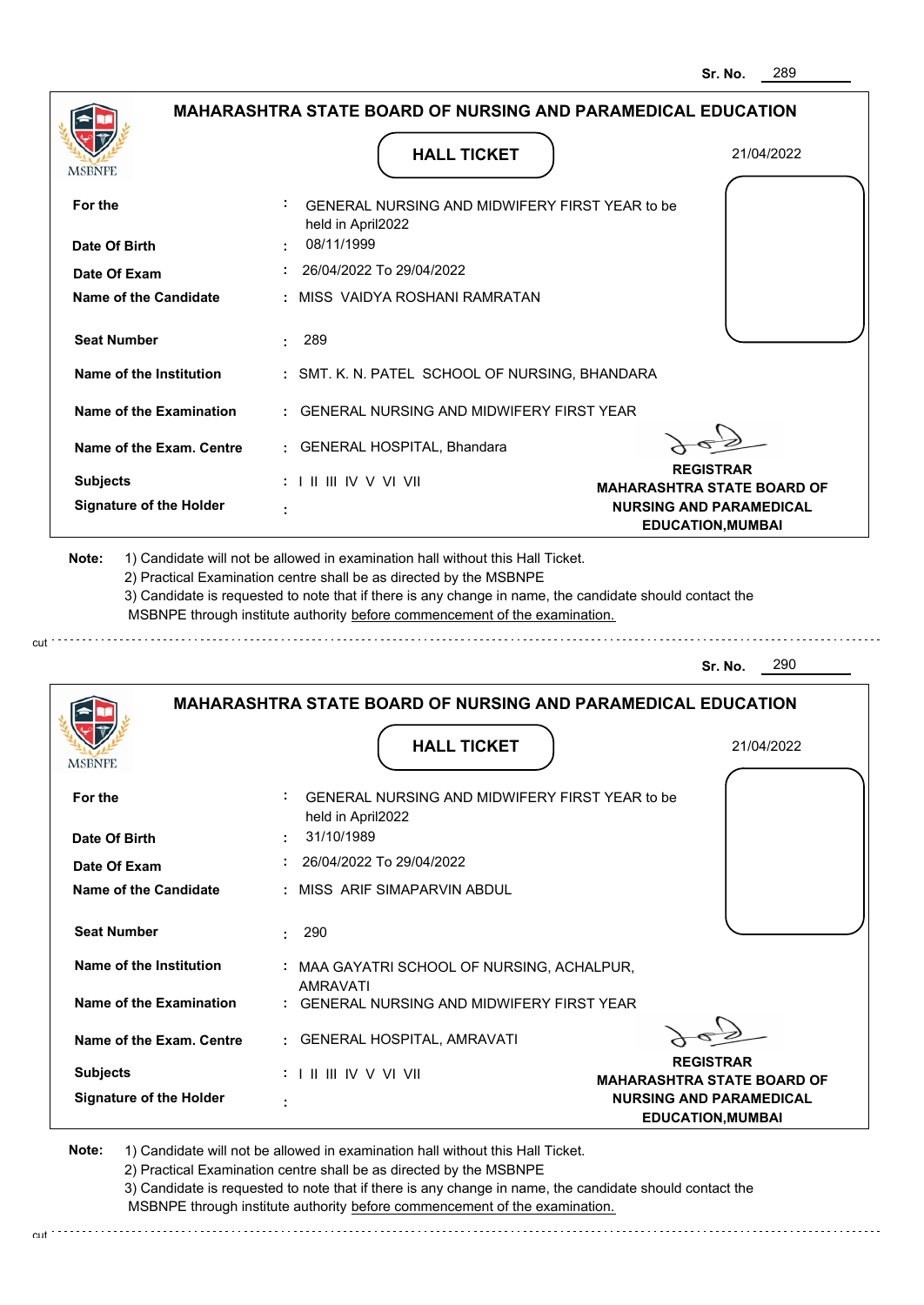|                                |                                                                                                                                                                                                                                                             | 291<br>Sr. No.                                                      |
|--------------------------------|-------------------------------------------------------------------------------------------------------------------------------------------------------------------------------------------------------------------------------------------------------------|---------------------------------------------------------------------|
|                                | <b>MAHARASHTRA STATE BOARD OF NURSING AND PARAMEDICAL EDUCATION</b>                                                                                                                                                                                         |                                                                     |
| MSBNPE                         | <b>HALL TICKET</b>                                                                                                                                                                                                                                          | 21/04/2022                                                          |
| For the                        | : GENERAL NURSING AND MIDWIFERY FIRST YEAR to be<br>held in April2022                                                                                                                                                                                       |                                                                     |
| Date Of Birth                  | 25/05/2001                                                                                                                                                                                                                                                  |                                                                     |
| Date Of Exam                   | 26/04/2022 To 29/04/2022                                                                                                                                                                                                                                    |                                                                     |
| Name of the Candidate          | : MISS BELPATRE KRISHNA AMARLAL                                                                                                                                                                                                                             |                                                                     |
| <b>Seat Number</b>             | 291                                                                                                                                                                                                                                                         |                                                                     |
| Name of the Institution        | : MAA GAYATRI SCHOOL OF NURSING, ACHALPUR,<br><b>AMRAVATI</b>                                                                                                                                                                                               |                                                                     |
| Name of the Examination        | <b>GENERAL NURSING AND MIDWIFERY FIRST YEAR</b>                                                                                                                                                                                                             |                                                                     |
| Name of the Exam. Centre       | : GENERAL HOSPITAL, AMRAVATI                                                                                                                                                                                                                                |                                                                     |
| <b>Subjects</b>                | : I II III IV V VI VII                                                                                                                                                                                                                                      | <b>REGISTRAR</b>                                                    |
| <b>Signature of the Holder</b> |                                                                                                                                                                                                                                                             | <b>MAHARASHTRA STATE BOARD OF</b><br><b>NURSING AND PARAMEDICAL</b> |
|                                |                                                                                                                                                                                                                                                             | <b>EDUCATION, MUMBAI</b>                                            |
|                                | 2) Practical Examination centre shall be as directed by the MSBNPE<br>3) Candidate is requested to note that if there is any change in name, the candidate should contact the<br>MSBNPE through institute authority before commencement of the examination. |                                                                     |
|                                |                                                                                                                                                                                                                                                             | 292<br>Sr. No.                                                      |
| <b>IMPDIAL L</b>               | <b>MAHARASHTRA STATE BOARD OF NURSING AND PARAMEDICAL EDUCATION</b><br><b>HALL TICKET</b>                                                                                                                                                                   | 21/04/2022                                                          |
| For the                        | GENERAL NURSING AND MIDWIFERY FIRST YEAR to be<br>held in April2022                                                                                                                                                                                         |                                                                     |
| Date Of Birth                  | 02/04/1996                                                                                                                                                                                                                                                  |                                                                     |
| Date Of Exam                   | 26/04/2022 To 29/04/2022                                                                                                                                                                                                                                    |                                                                     |
| <b>Name of the Candidate</b>   | MISS BHILAWEKAR PRITI SHRIKISAN                                                                                                                                                                                                                             |                                                                     |
| <b>Seat Number</b>             | 292<br>÷                                                                                                                                                                                                                                                    |                                                                     |
| Name of the Institution        |                                                                                                                                                                                                                                                             |                                                                     |
|                                | : MAA GAYATRI SCHOOL OF NURSING, ACHALPUR,<br><b>AMRAVATI</b>                                                                                                                                                                                               |                                                                     |
| Name of the Examination        | <b>GENERAL NURSING AND MIDWIFERY FIRST YEAR</b>                                                                                                                                                                                                             |                                                                     |

**REGISTRAR MAHARASHTRA STATE BOARD OF NURSING AND PARAMEDICAL EDUCATION,MUMBAI**

**Note:**  1) Candidate will not be allowed in examination hall without this Hall Ticket.

I II III IV V VI VII

2) Practical Examination centre shall be as directed by the MSBNPE

 **:**

**Signature of the Holder**

**Subjects :**

cut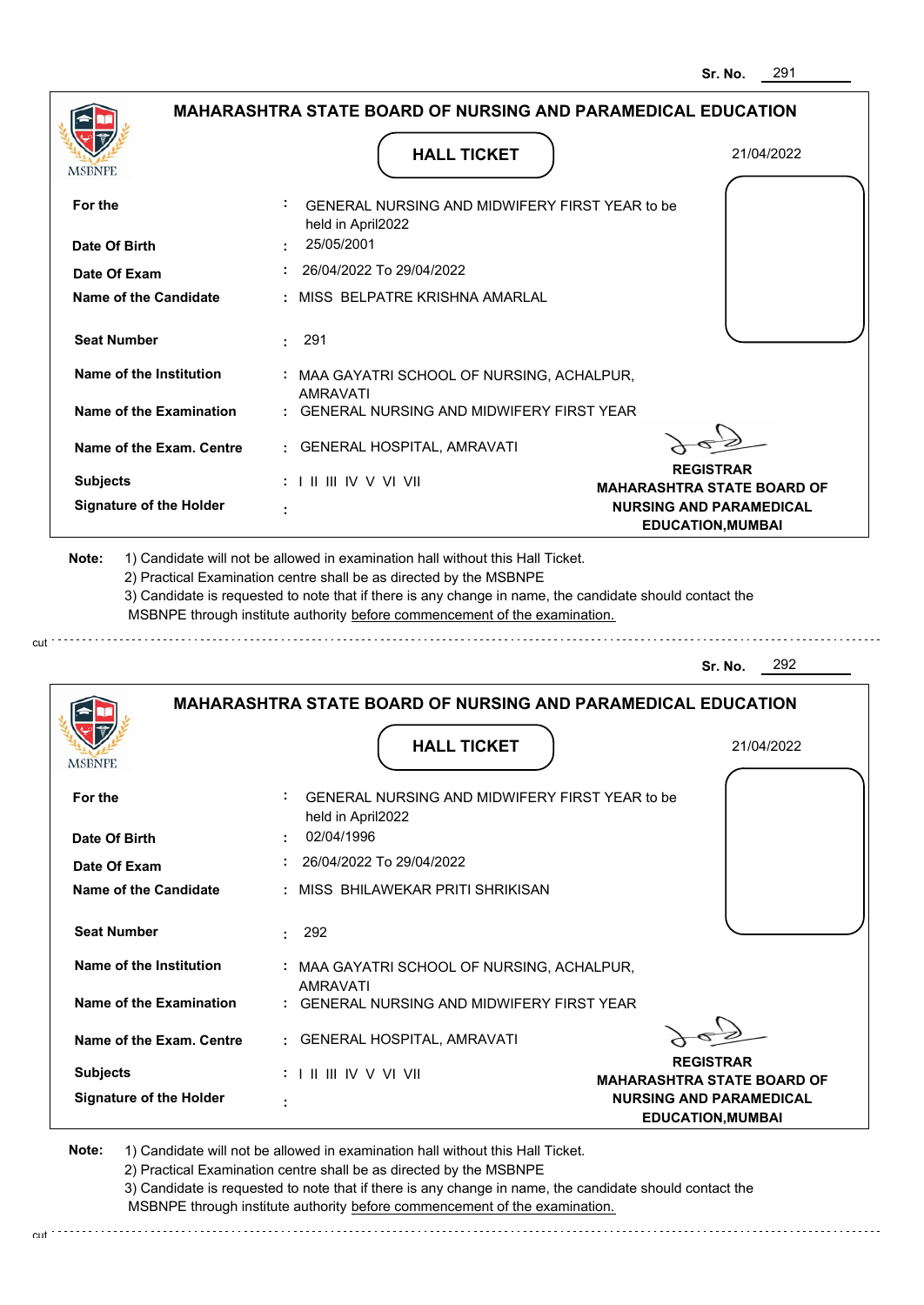**NURSING AND PARAMEDICAL EDUCATION,MUMBAI**

|                                                                   | <b>MAHARASHTRA STATE BOARD OF NURSING AND PARAMEDICAL EDUCATION</b>                                                                                                                                                                                                                                                                           |                                   |
|-------------------------------------------------------------------|-----------------------------------------------------------------------------------------------------------------------------------------------------------------------------------------------------------------------------------------------------------------------------------------------------------------------------------------------|-----------------------------------|
|                                                                   | <b>HALL TICKET</b>                                                                                                                                                                                                                                                                                                                            | 21/04/2022                        |
| <b>MSBNPE</b>                                                     |                                                                                                                                                                                                                                                                                                                                               |                                   |
|                                                                   |                                                                                                                                                                                                                                                                                                                                               |                                   |
| For the                                                           | : GENERAL NURSING AND MIDWIFERY FIRST YEAR to be                                                                                                                                                                                                                                                                                              |                                   |
|                                                                   | held in April2022<br>08/05/2000                                                                                                                                                                                                                                                                                                               |                                   |
| Date Of Birth                                                     |                                                                                                                                                                                                                                                                                                                                               |                                   |
| Date Of Exam                                                      | $: 26/04/2022$ To 29/04/2022                                                                                                                                                                                                                                                                                                                  |                                   |
| Name of the Candidate                                             | : MISS BHURE SAPNA MAHADEO                                                                                                                                                                                                                                                                                                                    |                                   |
| <b>Seat Number</b>                                                | $\cdot$ 293                                                                                                                                                                                                                                                                                                                                   |                                   |
|                                                                   |                                                                                                                                                                                                                                                                                                                                               |                                   |
| Name of the Institution                                           | : MAA GAYATRI SCHOOL OF NURSING, ACHALPUR,                                                                                                                                                                                                                                                                                                    |                                   |
|                                                                   | <b>AMRAVATI</b>                                                                                                                                                                                                                                                                                                                               |                                   |
| Name of the Examination                                           | : GENERAL NURSING AND MIDWIFERY FIRST YEAR                                                                                                                                                                                                                                                                                                    |                                   |
| Name of the Exam. Centre                                          | : GENERAL HOSPITAL, AMRAVATI                                                                                                                                                                                                                                                                                                                  |                                   |
|                                                                   |                                                                                                                                                                                                                                                                                                                                               | <b>REGISTRAR</b>                  |
| <b>Subjects</b>                                                   | $: 1 \mathbb{I} \mathbb{I} \mathbb{I} \mathbb{I} \mathbb{I} \mathbb{V} \vee \mathbb{V} \mathbb{I} \mathbb{V} \mathbb{I}$                                                                                                                                                                                                                      | <b>MAHARASHTRA STATE BOARD OF</b> |
| <b>Signature of the Holder</b>                                    |                                                                                                                                                                                                                                                                                                                                               | <b>NURSING AND PARAMEDICAL</b>    |
|                                                                   | 1) Candidate will not be allowed in examination hall without this Hall Ticket.<br>2) Practical Examination centre shall be as directed by the MSBNPE<br>3) Candidate is requested to note that if there is any change in name, the candidate should contact the<br>MSBNPE through institute authority before commencement of the examination. | <b>EDUCATION, MUMBAI</b>          |
| Note:                                                             |                                                                                                                                                                                                                                                                                                                                               |                                   |
|                                                                   |                                                                                                                                                                                                                                                                                                                                               | 294<br>Sr. No.                    |
|                                                                   |                                                                                                                                                                                                                                                                                                                                               |                                   |
|                                                                   | <b>MAHARASHTRA STATE BOARD OF NURSING AND PARAMEDICAL EDUCATION</b>                                                                                                                                                                                                                                                                           |                                   |
|                                                                   | <b>HALL TICKET</b>                                                                                                                                                                                                                                                                                                                            | 21/04/2022                        |
| <b>IMPDIAL</b>                                                    |                                                                                                                                                                                                                                                                                                                                               |                                   |
|                                                                   | GENERAL NURSING AND MIDWIFERY FIRST YEAR to be                                                                                                                                                                                                                                                                                                |                                   |
|                                                                   | held in April2022                                                                                                                                                                                                                                                                                                                             |                                   |
|                                                                   | 14/07/1994                                                                                                                                                                                                                                                                                                                                    |                                   |
|                                                                   | 26/04/2022 To 29/04/2022                                                                                                                                                                                                                                                                                                                      |                                   |
| For the<br>Date Of Birth<br>Date Of Exam<br>Name of the Candidate | : MISS DHANDEKAR ROSHANEE RAJU                                                                                                                                                                                                                                                                                                                |                                   |
|                                                                   |                                                                                                                                                                                                                                                                                                                                               |                                   |
| <b>Seat Number</b>                                                | : 294                                                                                                                                                                                                                                                                                                                                         |                                   |
|                                                                   |                                                                                                                                                                                                                                                                                                                                               |                                   |
| Name of the Institution                                           | : MAA GAYATRI SCHOOL OF NURSING, ACHALPUR,<br>AMRAVATI                                                                                                                                                                                                                                                                                        |                                   |
| Name of the Examination                                           | : GENERAL NURSING AND MIDWIFERY FIRST YEAR                                                                                                                                                                                                                                                                                                    |                                   |
| Name of the Exam. Centre                                          | : GENERAL HOSPITAL, AMRAVATI                                                                                                                                                                                                                                                                                                                  |                                   |

**Note:**  1) Candidate will not be allowed in examination hall without this Hall Ticket.

 **:**

**Signature of the Holder**

cut.

2) Practical Examination centre shall be as directed by the MSBNPE

3) Candidate is requested to note that if there is any change in name, the candidate should contact the MSBNPE through institute authority before commencement of the examination.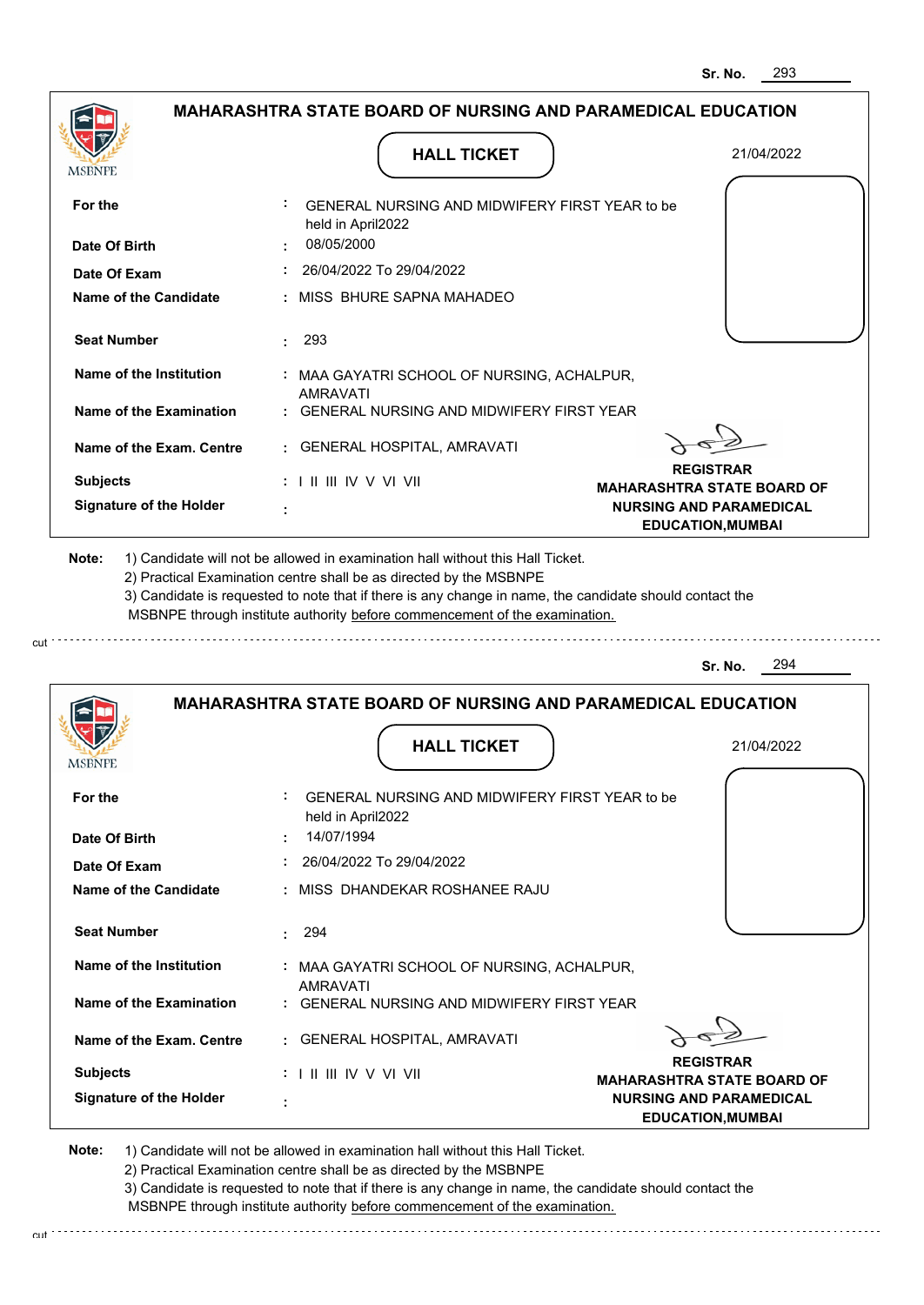|                                |                                                                                                                                                                                       | 295<br>Sr. No.                                             |
|--------------------------------|---------------------------------------------------------------------------------------------------------------------------------------------------------------------------------------|------------------------------------------------------------|
|                                | <b>MAHARASHTRA STATE BOARD OF NURSING AND PARAMEDICAL EDUCATION</b>                                                                                                                   |                                                            |
| MSBNPF                         | <b>HALL TICKET</b>                                                                                                                                                                    | 21/04/2022                                                 |
| For the                        | GENERAL NURSING AND MIDWIFERY FIRST YEAR to be<br>held in April2022                                                                                                                   |                                                            |
| Date Of Birth                  | 17/08/1994                                                                                                                                                                            |                                                            |
| Date Of Exam                   | 26/04/2022 To 29/04/2022                                                                                                                                                              |                                                            |
| Name of the Candidate          | : MISS DORSATWAR SHITAL KALIDAS                                                                                                                                                       |                                                            |
| <b>Seat Number</b>             | - 295<br>÷.                                                                                                                                                                           |                                                            |
| <b>Name of the Institution</b> | : MAA GAYATRI SCHOOL OF NURSING, ACHALPUR,<br><b>AMRAVATI</b>                                                                                                                         |                                                            |
| Name of the Examination        | <b>GENERAL NURSING AND MIDWIFERY FIRST YEAR</b>                                                                                                                                       |                                                            |
| Name of the Exam. Centre       | <b>GENERAL HOSPITAL, AMRAVATI</b>                                                                                                                                                     |                                                            |
| <b>Subjects</b>                | $: 1 \mathbb{I}$ III IIV V VI VII                                                                                                                                                     | <b>REGISTRAR</b><br><b>MAHARASHTRA STATE BOARD OF</b>      |
| <b>Signature of the Holder</b> |                                                                                                                                                                                       | <b>NURSING AND PARAMEDICAL</b><br><b>EDUCATION, MUMBAI</b> |
|                                | 3) Candidate is requested to note that if there is any change in name, the candidate should contact the<br>MSBNPE through institute authority before commencement of the examination. | 296<br>Sr. No.                                             |
|                                | <b>MAHARASHTRA STATE BOARD OF NURSING AND PARAMEDICAL EDUCATION</b>                                                                                                                   |                                                            |
| MƏBNFE                         | <b>HALL TICKET</b>                                                                                                                                                                    | 21/04/2022                                                 |
| For the                        | GENERAL NURSING AND MIDWIFERY FIRST YEAR to be<br>held in April2022                                                                                                                   |                                                            |
| Date Of Birth                  | 14/09/1995                                                                                                                                                                            |                                                            |
| Date Of Exam                   | 26/04/2022 To 29/04/2022                                                                                                                                                              |                                                            |
| Name of the Candidate          | : MISS GEDAM SUSHMA VIJAY                                                                                                                                                             |                                                            |
| <b>Seat Number</b>             | 296                                                                                                                                                                                   |                                                            |
| <b>Name of the Institution</b> | : MAA GAYATRI SCHOOL OF NURSING, ACHALPUR,<br>AMRAVATI                                                                                                                                |                                                            |
| Name of the Examination        | : GENERAL NURSING AND MIDWIFERY FIRST YEAR                                                                                                                                            |                                                            |
| Name of the Exam. Centre       | <b>GENERAL HOSPITAL, AMRAVATI</b>                                                                                                                                                     |                                                            |
| <b>Subjects</b>                | :            / V V  V                                                                                                                                                                 | <b>REGISTRAR</b><br><b>MAHARASHTRA STATE BOARD OF</b>      |

 **:**

**Signature of the Holder**

cut

2) Practical Examination centre shall be as directed by the MSBNPE

3) Candidate is requested to note that if there is any change in name, the candidate should contact the MSBNPE through institute authority before commencement of the examination. cut

**NURSING AND PARAMEDICAL EDUCATION,MUMBAI**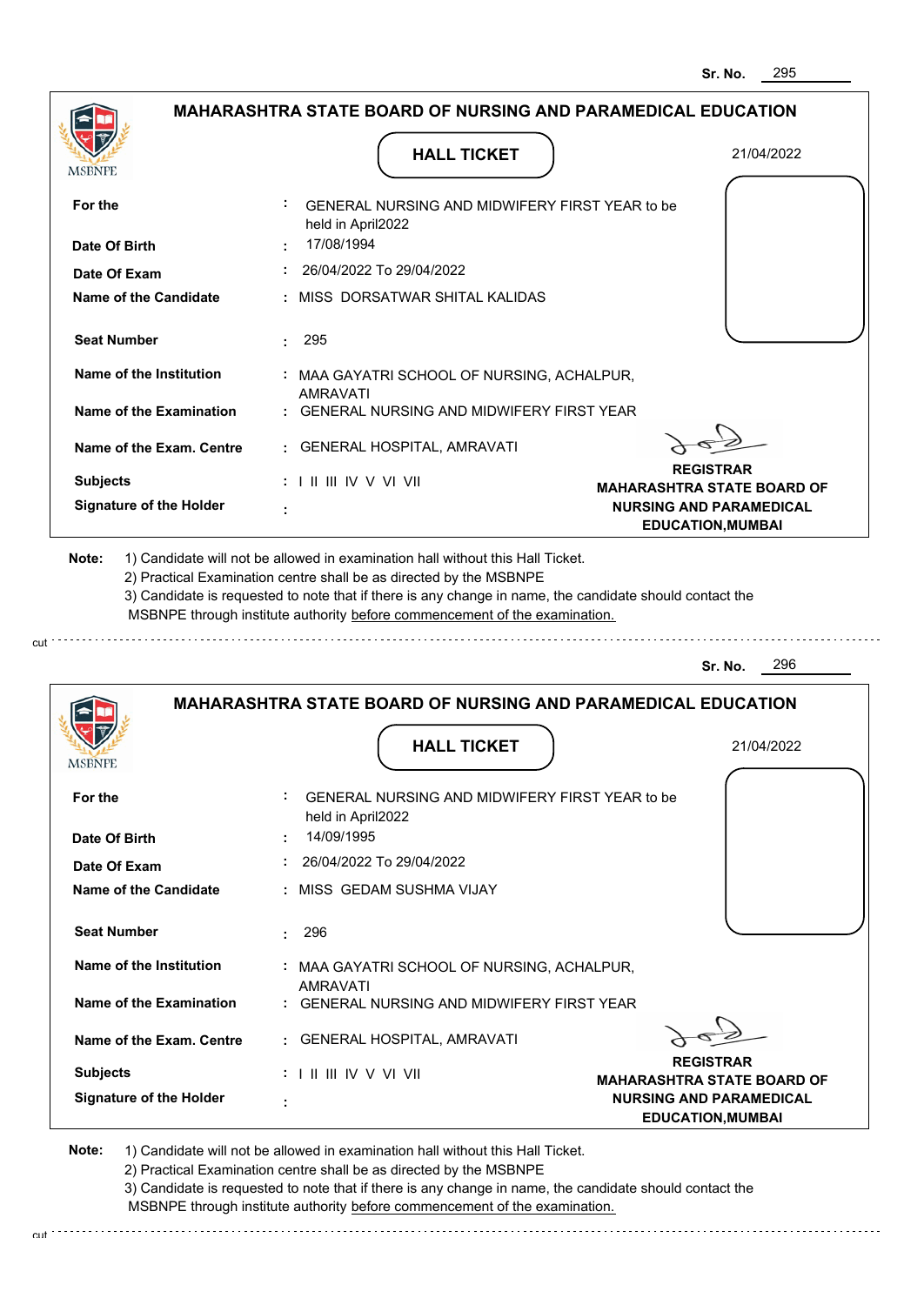|                                             | <b>MAHARASHTRA STATE BOARD OF NURSING AND PARAMEDICAL EDUCATION</b>                                                                                                                                                                                                                                                                           |                                                            |
|---------------------------------------------|-----------------------------------------------------------------------------------------------------------------------------------------------------------------------------------------------------------------------------------------------------------------------------------------------------------------------------------------------|------------------------------------------------------------|
| MSBNPE                                      | <b>HALL TICKET</b>                                                                                                                                                                                                                                                                                                                            | 21/04/2022                                                 |
| For the                                     | : GENERAL NURSING AND MIDWIFERY FIRST YEAR to be<br>held in April2022                                                                                                                                                                                                                                                                         |                                                            |
| Date Of Birth                               | 20/07/1988                                                                                                                                                                                                                                                                                                                                    |                                                            |
| Date Of Exam                                | 26/04/2022 To 29/04/2022                                                                                                                                                                                                                                                                                                                      |                                                            |
| <b>Name of the Candidate</b>                | : MISS GHATE MANJULA MADHUKAR                                                                                                                                                                                                                                                                                                                 |                                                            |
| <b>Seat Number</b>                          | $\cdot$ 297                                                                                                                                                                                                                                                                                                                                   |                                                            |
| Name of the Institution                     | : MAA GAYATRI SCHOOL OF NURSING, ACHALPUR,<br><b>AMRAVATI</b>                                                                                                                                                                                                                                                                                 |                                                            |
| <b>Name of the Examination</b>              | : GENERAL NURSING AND MIDWIFERY FIRST YEAR                                                                                                                                                                                                                                                                                                    |                                                            |
| Name of the Exam. Centre                    | : GENERAL HOSPITAL, AMRAVATI                                                                                                                                                                                                                                                                                                                  |                                                            |
| <b>Subjects</b>                             | $: 1 \parallel \parallel \parallel$ IV V VI VII                                                                                                                                                                                                                                                                                               | <b>REGISTRAR</b><br><b>MAHARASHTRA STATE BOARD OF</b>      |
| <b>Signature of the Holder</b>              |                                                                                                                                                                                                                                                                                                                                               | <b>NURSING AND PARAMEDICAL</b><br><b>EDUCATION, MUMBAI</b> |
|                                             | 1) Candidate will not be allowed in examination hall without this Hall Ticket.<br>2) Practical Examination centre shall be as directed by the MSBNPE<br>3) Candidate is requested to note that if there is any change in name, the candidate should contact the<br>MSBNPE through institute authority before commencement of the examination. |                                                            |
| Note:                                       |                                                                                                                                                                                                                                                                                                                                               | 298<br>Sr. No.                                             |
| <b>MODIALE</b>                              | <b>MAHARASHTRA STATE BOARD OF NURSING AND PARAMEDICAL EDUCATION</b><br><b>HALL TICKET</b>                                                                                                                                                                                                                                                     | 21/04/2022                                                 |
|                                             | GENERAL NURSING AND MIDWIFERY FIRST YEAR to be<br>held in April2022                                                                                                                                                                                                                                                                           |                                                            |
|                                             | 16/02/2000                                                                                                                                                                                                                                                                                                                                    |                                                            |
| For the<br>Date Of Birth<br>Date Of Exam    | 26/04/2022 To 29/04/2022                                                                                                                                                                                                                                                                                                                      |                                                            |
|                                             | : MISS JAWANJAL ASHWINI PYARELALJI                                                                                                                                                                                                                                                                                                            |                                                            |
| Name of the Candidate<br><b>Seat Number</b> | 298                                                                                                                                                                                                                                                                                                                                           |                                                            |
| Name of the Institution                     | : MAA GAYATRI SCHOOL OF NURSING, ACHALPUR,                                                                                                                                                                                                                                                                                                    |                                                            |
| Name of the Examination                     | <b>AMRAVATI</b><br>: GENERAL NURSING AND MIDWIFERY FIRST YEAR                                                                                                                                                                                                                                                                                 |                                                            |
| Name of the Exam. Centre                    | : GENERAL HOSPITAL, AMRAVATI                                                                                                                                                                                                                                                                                                                  | <b>REGISTRAR</b>                                           |

 **:**

**Signature of the Holder**

2) Practical Examination centre shall be as directed by the MSBNPE

3) Candidate is requested to note that if there is any change in name, the candidate should contact the MSBNPE through institute authority before commencement of the examination. cut

**NURSING AND PARAMEDICAL EDUCATION,MUMBAI**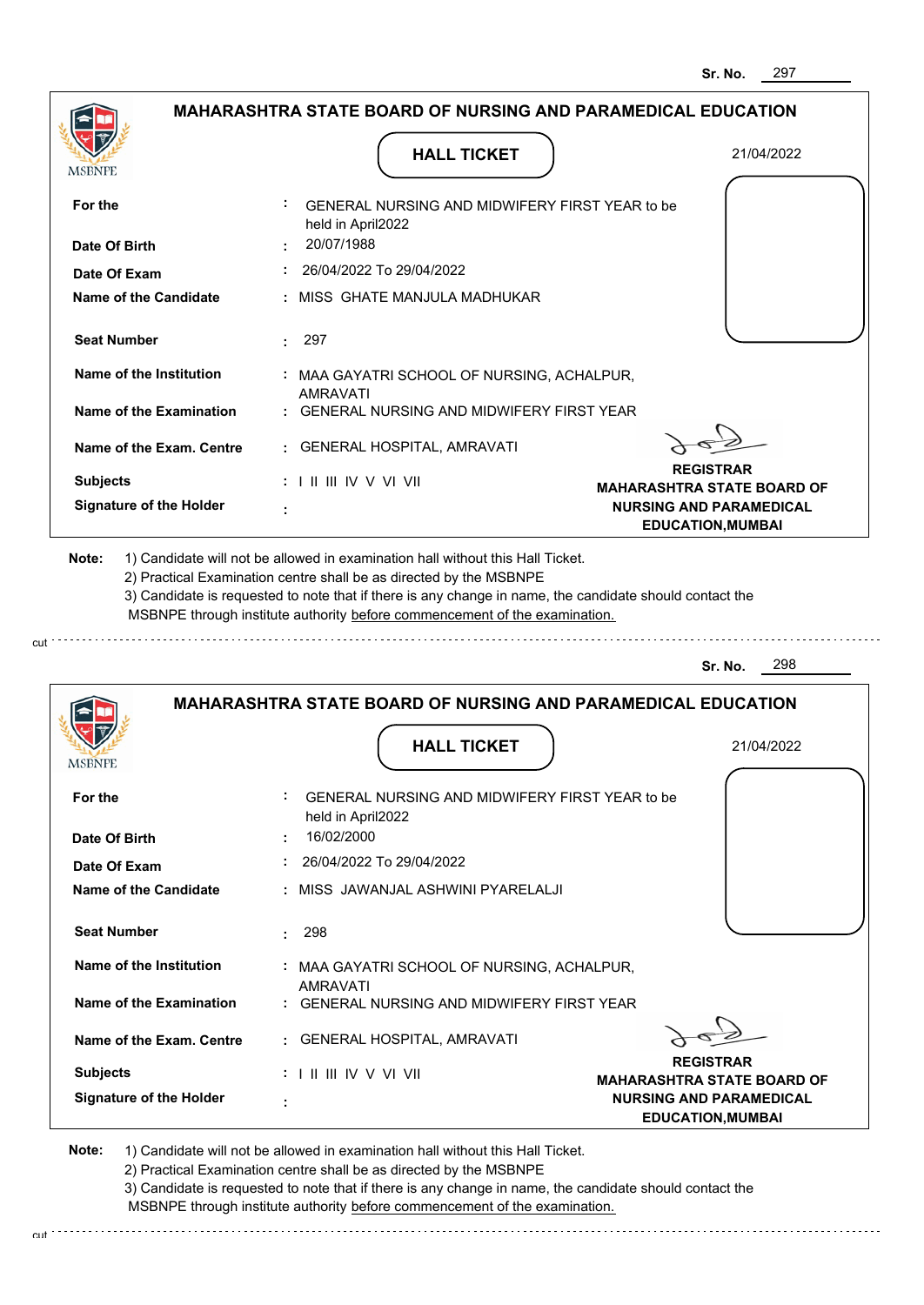|                                | <b>MAHARASHTRA STATE BOARD OF NURSING AND PARAMEDICAL EDUCATION</b>                                                                                                                                                                                                                                                                           |                                                            |
|--------------------------------|-----------------------------------------------------------------------------------------------------------------------------------------------------------------------------------------------------------------------------------------------------------------------------------------------------------------------------------------------|------------------------------------------------------------|
| MSBNPE                         | <b>HALL TICKET</b>                                                                                                                                                                                                                                                                                                                            | 21/04/2022                                                 |
|                                |                                                                                                                                                                                                                                                                                                                                               |                                                            |
| For the                        | : GENERAL NURSING AND MIDWIFERY FIRST YEAR to be<br>held in April2022                                                                                                                                                                                                                                                                         |                                                            |
| Date Of Birth                  | 19/07/1996                                                                                                                                                                                                                                                                                                                                    |                                                            |
| Date Of Exam                   | $: 26/04/2022$ To 29/04/2022                                                                                                                                                                                                                                                                                                                  |                                                            |
| Name of the Candidate          | : SMT JONDHALE POOJA CHANDRAKANT<br>Nee(SAGANE POOJA RAJU)                                                                                                                                                                                                                                                                                    |                                                            |
| <b>Seat Number</b>             | .299                                                                                                                                                                                                                                                                                                                                          |                                                            |
| Name of the Institution        | : MAA GAYATRI SCHOOL OF NURSING, ACHALPUR,<br><b>AMRAVATI</b>                                                                                                                                                                                                                                                                                 |                                                            |
| Name of the Examination        | : GENERAL NURSING AND MIDWIFERY FIRST YEAR                                                                                                                                                                                                                                                                                                    |                                                            |
| Name of the Exam. Centre       | : GENERAL HOSPITAL, AMRAVATI                                                                                                                                                                                                                                                                                                                  |                                                            |
| <b>Subjects</b>                | $: 1 \mathbb{I} \mathbb{I} \mathbb{I} \mathbb{I} \mathbb{I} \mathbb{V} \vee \mathbb{V} \mathbb{I} \mathbb{V} \mathbb{I}$                                                                                                                                                                                                                      | <b>REGISTRAR</b><br><b>MAHARASHTRA STATE BOARD OF</b>      |
| <b>Signature of the Holder</b> |                                                                                                                                                                                                                                                                                                                                               | <b>NURSING AND PARAMEDICAL</b><br><b>EDUCATION, MUMBAI</b> |
| Note:                          | 1) Candidate will not be allowed in examination hall without this Hall Ticket.<br>2) Practical Examination centre shall be as directed by the MSBNPE<br>3) Candidate is requested to note that if there is any change in name, the candidate should contact the<br>MSBNPE through institute authority before commencement of the examination. |                                                            |
|                                |                                                                                                                                                                                                                                                                                                                                               | 300<br>Sr. No.                                             |
|                                | <b>MAHARASHTRA STATE BOARD OF NURSING AND PARAMEDICAL EDUCATION</b>                                                                                                                                                                                                                                                                           |                                                            |
| <b>MSBNPE</b>                  | <b>HALL TICKET</b>                                                                                                                                                                                                                                                                                                                            | 21/04/2022                                                 |
| For the                        | GENERAL NURSING AND MIDWIFERY FIRST YEAR to be                                                                                                                                                                                                                                                                                                |                                                            |

| <b>Seat Number</b><br>Name of the Institution<br>Name of the Examination<br>Name of the Exam. Centre<br><b>Subjects</b> | : MAA GAYATRI SCHOOL OF NURSING, ACHALPUR,<br>: GENERAL NURSING AND MIDWIFERY FIRST YEAR<br>: GENERAL HOSPITAL, AMRAVATI<br><b>REGISTRAR</b><br>$: 1 \mathbb{H} \mathbb{H} \mathbb{W} \vee \mathbb{V} \mathbb{H}$<br><b>MAHARASHTRA STATE BOARD OF</b> |  |
|-------------------------------------------------------------------------------------------------------------------------|--------------------------------------------------------------------------------------------------------------------------------------------------------------------------------------------------------------------------------------------------------|--|
|                                                                                                                         |                                                                                                                                                                                                                                                        |  |
|                                                                                                                         |                                                                                                                                                                                                                                                        |  |
|                                                                                                                         |                                                                                                                                                                                                                                                        |  |
|                                                                                                                         |                                                                                                                                                                                                                                                        |  |
|                                                                                                                         |                                                                                                                                                                                                                                                        |  |
|                                                                                                                         |                                                                                                                                                                                                                                                        |  |
| Name of the Candidate                                                                                                   | : MISS KASDEKAR SUREKHA SABULAL                                                                                                                                                                                                                        |  |
| Date Of Exam                                                                                                            | 26/04/2022 To 29/04/2022                                                                                                                                                                                                                               |  |
| Date Of Birth                                                                                                           | held in April2022                                                                                                                                                                                                                                      |  |
| For the                                                                                                                 | GENERAL NURSING AND MIDWIFERY FIRST YEAR to be                                                                                                                                                                                                         |  |

**Note:**  1) Candidate will not be allowed in examination hall without this Hall Ticket. 2) Practical Examination centre shall be as directed by the MSBNPE

> 3) Candidate is requested to note that if there is any change in name, the candidate should contact the MSBNPE through institute authority before commencement of the examination.

cut.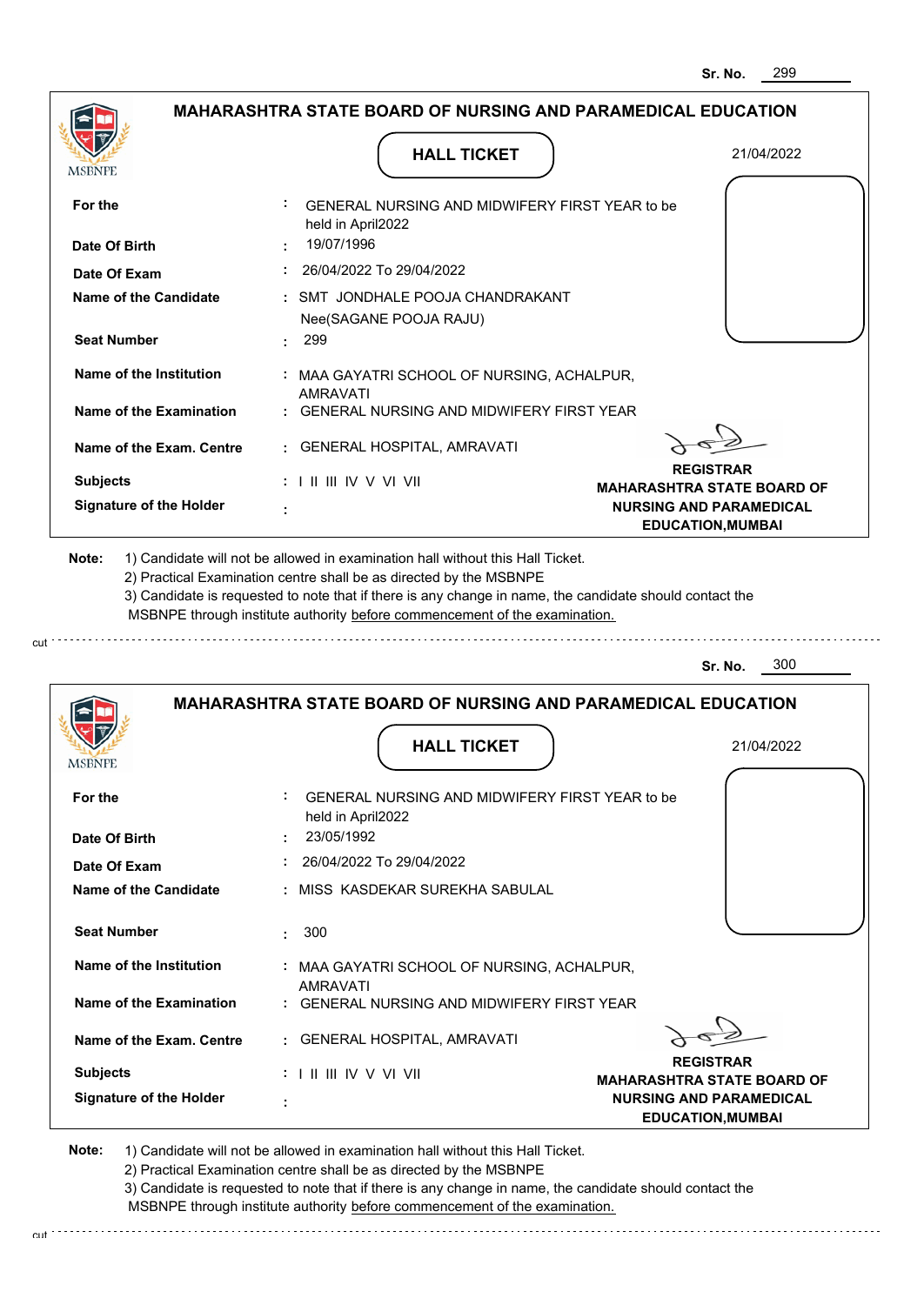|                                |                                                                                                                                                                                       | 301<br>Sr. No.                                             |
|--------------------------------|---------------------------------------------------------------------------------------------------------------------------------------------------------------------------------------|------------------------------------------------------------|
|                                | <b>MAHARASHTRA STATE BOARD OF NURSING AND PARAMEDICAL EDUCATION</b>                                                                                                                   |                                                            |
| <b>MSBNPE</b>                  | <b>HALL TICKET</b>                                                                                                                                                                    | 21/04/2022                                                 |
| For the                        | GENERAL NURSING AND MIDWIFERY FIRST YEAR to be<br>held in April2022                                                                                                                   |                                                            |
| Date Of Birth                  | 30/08/1988                                                                                                                                                                            |                                                            |
| Date Of Exam                   | 26/04/2022 To 29/04/2022                                                                                                                                                              |                                                            |
| Name of the Candidate          | : MISS MARASKOLE SEEMA RAMRAO                                                                                                                                                         |                                                            |
| <b>Seat Number</b>             | : 301                                                                                                                                                                                 |                                                            |
| Name of the Institution        | : MAA GAYATRI SCHOOL OF NURSING, ACHALPUR,<br><b>AMRAVATI</b>                                                                                                                         |                                                            |
| <b>Name of the Examination</b> | : GENERAL NURSING AND MIDWIFERY FIRST YEAR                                                                                                                                            |                                                            |
| Name of the Exam. Centre       | : GENERAL HOSPITAL, AMRAVATI                                                                                                                                                          |                                                            |
| <b>Subjects</b>                | : I II III IV V VI VII                                                                                                                                                                | <b>REGISTRAR</b><br><b>MAHARASHTRA STATE BOARD OF</b>      |
| <b>Signature of the Holder</b> |                                                                                                                                                                                       | <b>NURSING AND PARAMEDICAL</b><br><b>EDUCATION, MUMBAI</b> |
|                                | 3) Candidate is requested to note that if there is any change in name, the candidate should contact the<br>MSBNPE through institute authority before commencement of the examination. | 302<br>Sr. No.                                             |
|                                | <b>MAHARASHTRA STATE BOARD OF NURSING AND PARAMEDICAL EDUCATION</b>                                                                                                                   |                                                            |
| <b>IMPDIAL</b>                 | <b>HALL TICKET</b>                                                                                                                                                                    | 21/04/2022                                                 |
| For the                        | GENERAL NURSING AND MIDWIFERY FIRST YEAR to be<br>held in April2022                                                                                                                   |                                                            |
| Date Of Birth                  | 06/09/1989                                                                                                                                                                            |                                                            |
| Date Of Exam                   | 26/04/2022 To 29/04/2022                                                                                                                                                              |                                                            |
| <b>Name of the Candidate</b>   | : MISS MESHRAM RESHAMA ANIRUDDHA                                                                                                                                                      |                                                            |
| <b>Seat Number</b>             | 302<br>$\bullet$                                                                                                                                                                      |                                                            |
| <b>Name of the Institution</b> | : MAA GAYATRI SCHOOL OF NURSING, ACHALPUR,                                                                                                                                            |                                                            |
| Name of the Examination        | AMRAVATI<br>: GENERAL NURSING AND MIDWIFERY FIRST YEAR                                                                                                                                |                                                            |
| Name of the Exam. Centre       | : GENERAL HOSPITAL, AMRAVATI                                                                                                                                                          |                                                            |
| <b>Subjects</b>                | :              V V V  V                                                                                                                                                               | <b>REGISTRAR</b>                                           |

 **:**

**Signature of the Holder**

cut

2) Practical Examination centre shall be as directed by the MSBNPE

3) Candidate is requested to note that if there is any change in name, the candidate should contact the MSBNPE through institute authority before commencement of the examination. cut

**NURSING AND PARAMEDICAL EDUCATION,MUMBAI**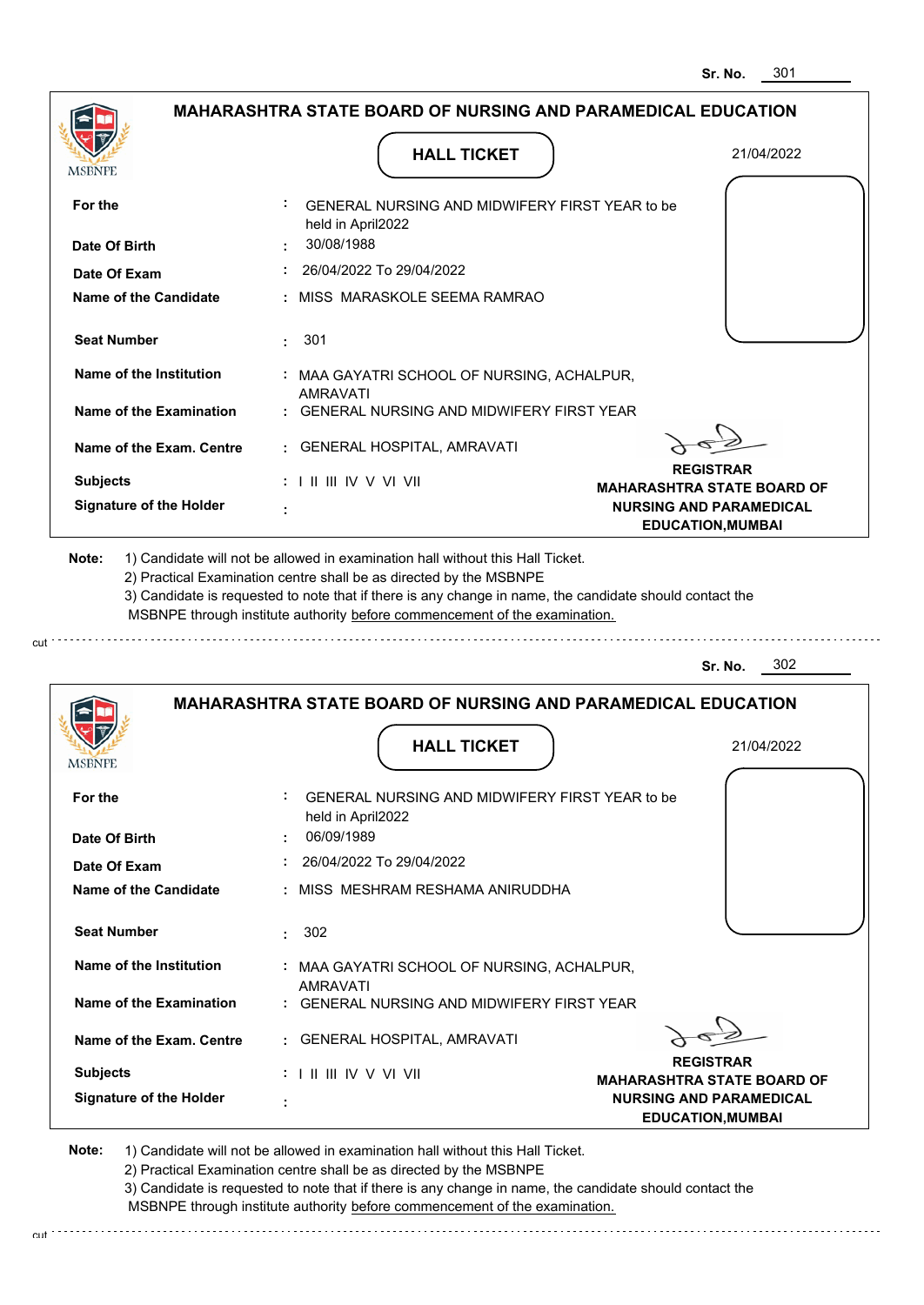| MSBNPE                                            | <b>HALL TICKET</b>                                                                                                                                                                                                                                                                                                                            | 21/04/2022                                                                                                          |
|---------------------------------------------------|-----------------------------------------------------------------------------------------------------------------------------------------------------------------------------------------------------------------------------------------------------------------------------------------------------------------------------------------------|---------------------------------------------------------------------------------------------------------------------|
| For the                                           | GENERAL NURSING AND MIDWIFERY FIRST YEAR to be<br>held in April2022                                                                                                                                                                                                                                                                           |                                                                                                                     |
| Date Of Birth                                     | 06/02/1991<br>$: 26/04/2022$ To 29/04/2022                                                                                                                                                                                                                                                                                                    |                                                                                                                     |
| Date Of Exam<br>Name of the Candidate             | : SMT PUNDKAR ROSHANI NANA<br>Nee(WANKHHADE ROSHANI RAJESH)                                                                                                                                                                                                                                                                                   |                                                                                                                     |
| <b>Seat Number</b><br>Name of the Institution     | . 303<br>: MAA GAYATRI SCHOOL OF NURSING, ACHALPUR,<br><b>AMRAVATI</b>                                                                                                                                                                                                                                                                        |                                                                                                                     |
| Name of the Examination                           | : GENERAL NURSING AND MIDWIFERY FIRST YEAR                                                                                                                                                                                                                                                                                                    |                                                                                                                     |
| Name of the Exam. Centre                          | : GENERAL HOSPITAL, AMRAVATI                                                                                                                                                                                                                                                                                                                  |                                                                                                                     |
| <b>Subjects</b><br><b>Signature of the Holder</b> | $: 1 \mathbb{H} \mathbb{H} \mathbb{W} \vee \mathbb{V} \mathbb{V} \mathbb{H}$                                                                                                                                                                                                                                                                  | <b>REGISTRAR</b><br><b>MAHARASHTRA STATE BOARD OF</b><br><b>NURSING AND PARAMEDICAL</b><br><b>EDUCATION, MUMBAI</b> |
| Note:                                             | 1) Candidate will not be allowed in examination hall without this Hall Ticket.<br>2) Practical Examination centre shall be as directed by the MSBNPE<br>3) Candidate is requested to note that if there is any change in name, the candidate should contact the<br>MSBNPE through institute authority before commencement of the examination. |                                                                                                                     |
|                                                   |                                                                                                                                                                                                                                                                                                                                               | 304<br>Sr. No.                                                                                                      |
|                                                   | <b>MAHARASHTRA STATE BOARD OF NURSING AND PARAMEDICAL EDUCATION</b>                                                                                                                                                                                                                                                                           |                                                                                                                     |
|                                                   |                                                                                                                                                                                                                                                                                                                                               |                                                                                                                     |

| For the                        | GENERAL NURSING AND MIDWIFERY FIRST YEAR to be<br>held in April2022 |                                                            |
|--------------------------------|---------------------------------------------------------------------|------------------------------------------------------------|
| Date Of Birth                  | 23/08/1985                                                          |                                                            |
| Date Of Exam                   | 26/04/2022 To 29/04/2022                                            |                                                            |
| Name of the Candidate          | : MISS RANGARI JAYA SHANKARRAO                                      |                                                            |
| <b>Seat Number</b>             | 304                                                                 |                                                            |
| Name of the Institution        | : MAA GAYATRI SCHOOL OF NURSING, ACHALPUR,<br><b>AMRAVATI</b>       |                                                            |
| Name of the Examination        | : GENERAL NURSING AND MIDWIFERY FIRST YEAR                          |                                                            |
| Name of the Exam. Centre       | : GENERAL HOSPITAL, AMRAVATI                                        |                                                            |
| <b>Subjects</b>                | : I II III IV V VI VII                                              | <b>REGISTRAR</b><br><b>MAHARASHTRA STATE BOARD OF</b>      |
| <b>Signature of the Holder</b> | ٠                                                                   | <b>NURSING AND PARAMEDICAL</b><br><b>EDUCATION, MUMBAI</b> |

**Note:**  1) Candidate will not be allowed in examination hall without this Hall Ticket. 2) Practical Examination centre shall be as directed by the MSBNPE

cut.

3) Candidate is requested to note that if there is any change in name, the candidate should contact the MSBNPE through institute authority before commencement of the examination.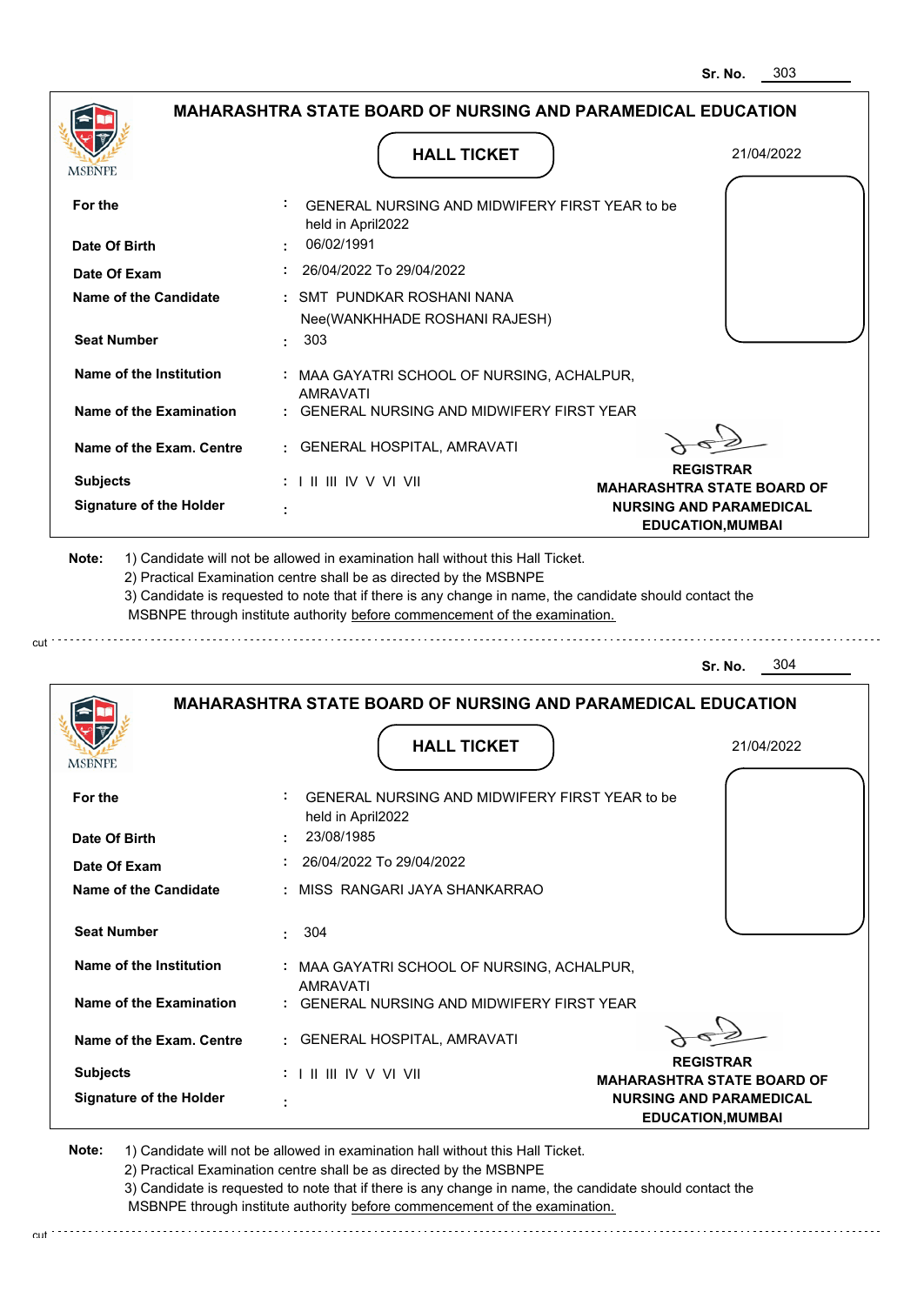|                                                   |                                                                                                                                                                                       | 305<br>Sr. No.                                             |
|---------------------------------------------------|---------------------------------------------------------------------------------------------------------------------------------------------------------------------------------------|------------------------------------------------------------|
|                                                   | <b>MAHARASHTRA STATE BOARD OF NURSING AND PARAMEDICAL EDUCATION</b>                                                                                                                   |                                                            |
| <b>MSBNPE</b>                                     | <b>HALL TICKET</b>                                                                                                                                                                    | 21/04/2022                                                 |
| For the                                           | GENERAL NURSING AND MIDWIFERY FIRST YEAR to be<br>held in April2022                                                                                                                   |                                                            |
| Date Of Birth                                     | 26/08/1992                                                                                                                                                                            |                                                            |
| Date Of Exam                                      | 26/04/2022 To 29/04/2022                                                                                                                                                              |                                                            |
| Name of the Candidate                             | : MISS SHEWALEKAR JYOTI RAMU                                                                                                                                                          |                                                            |
| <b>Seat Number</b>                                | : 305                                                                                                                                                                                 |                                                            |
| Name of the Institution                           | : MAA GAYATRI SCHOOL OF NURSING, ACHALPUR,<br><b>AMRAVATI</b>                                                                                                                         |                                                            |
| <b>Name of the Examination</b>                    | : GENERAL NURSING AND MIDWIFERY FIRST YEAR                                                                                                                                            |                                                            |
| Name of the Exam. Centre                          | : GENERAL HOSPITAL, AMRAVATI                                                                                                                                                          |                                                            |
| <b>Subjects</b>                                   | : I II III IV V VI VII                                                                                                                                                                | <b>REGISTRAR</b><br><b>MAHARASHTRA STATE BOARD OF</b>      |
| <b>Signature of the Holder</b>                    |                                                                                                                                                                                       | <b>NURSING AND PARAMEDICAL</b><br><b>EDUCATION, MUMBAI</b> |
|                                                   | 3) Candidate is requested to note that if there is any change in name, the candidate should contact the<br>MSBNPE through institute authority before commencement of the examination. | 306<br>Sr. No.                                             |
|                                                   | <b>MAHARASHTRA STATE BOARD OF NURSING AND PARAMEDICAL EDUCATION</b>                                                                                                                   |                                                            |
| <b>IMPDIAL</b>                                    | <b>HALL TICKET</b>                                                                                                                                                                    | 21/04/2022                                                 |
| For the                                           | GENERAL NURSING AND MIDWIFERY FIRST YEAR to be<br>held in April2022                                                                                                                   |                                                            |
| Date Of Birth                                     | 31/05/2003                                                                                                                                                                            |                                                            |
| Date Of Exam<br>Name of the Candidate             | 26/04/2022 To 29/04/2022<br>: MISS SIRASAT PALLAVI MANISH                                                                                                                             |                                                            |
|                                                   |                                                                                                                                                                                       |                                                            |
| <b>Seat Number</b>                                | 306<br>٠                                                                                                                                                                              |                                                            |
| <b>Name of the Institution</b>                    | : MAA GAYATRI SCHOOL OF NURSING, ACHALPUR,                                                                                                                                            |                                                            |
| Name of the Examination                           |                                                                                                                                                                                       |                                                            |
|                                                   | AMRAVATI<br>: GENERAL NURSING AND MIDWIFERY FIRST YEAR                                                                                                                                |                                                            |
| Name of the Exam. Centre                          | : GENERAL HOSPITAL, AMRAVATI                                                                                                                                                          |                                                            |
| <b>Subjects</b><br><b>Signature of the Holder</b> | : I II III IV V VI VII                                                                                                                                                                | <b>REGISTRAR</b><br><b>MAHARASHTRA STATE BOARD OF</b>      |

**Note:**  1) Candidate will not be allowed in examination hall without this Hall Ticket. 2) Practical Examination centre shall be as directed by the MSBNPE

cut

cut.

3) Candidate is requested to note that if there is any change in name, the candidate should contact the MSBNPE through institute authority before commencement of the examination. 

. . . . . . . . . . . . . .

. . . . . . . . . . . . . . . . . .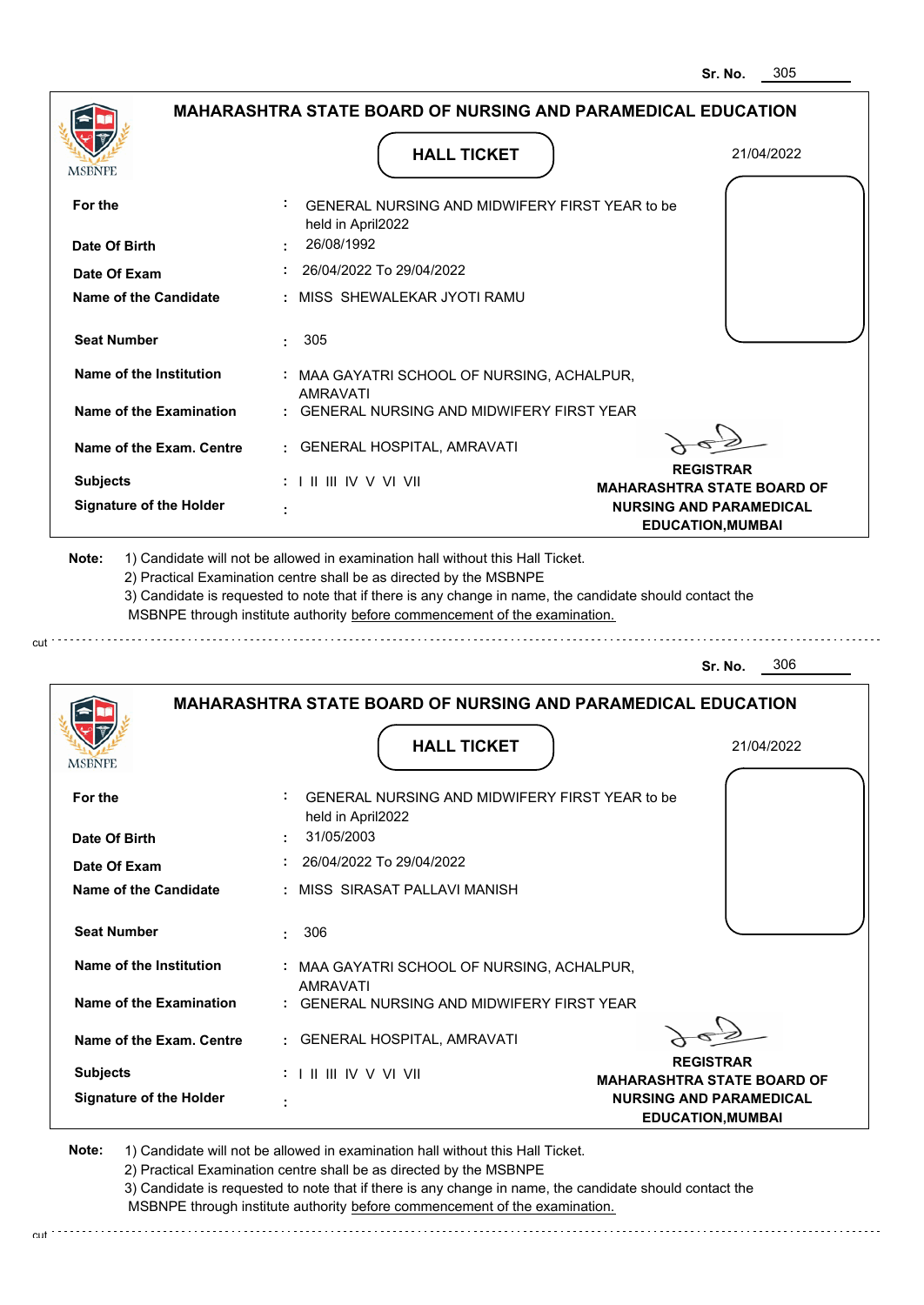|                                              |                                                                                   | 307<br>Sr. No.                                             |
|----------------------------------------------|-----------------------------------------------------------------------------------|------------------------------------------------------------|
|                                              | <b>MAHARASHTRA STATE BOARD OF NURSING AND PARAMEDICAL EDUCATION</b>               |                                                            |
| <b>MSBNPE</b>                                | <b>HALL TICKET</b>                                                                | 21/04/2022                                                 |
| For the                                      | GENERAL NURSING AND MIDWIFERY FIRST YEAR to be<br>held in April2022               |                                                            |
| Date Of Birth                                | 21/10/1996                                                                        |                                                            |
| Date Of Exam                                 | 26/04/2022 To 29/04/2022                                                          |                                                            |
| Name of the Candidate                        | : MISS TANDILKAR SNEHA JAYRAM                                                     |                                                            |
| <b>Seat Number</b>                           | : 307                                                                             |                                                            |
| Name of the Institution                      | : MAA GAYATRI SCHOOL OF NURSING, ACHALPUR,<br><b>AMRAVATI</b>                     |                                                            |
| <b>Name of the Examination</b>               | : GENERAL NURSING AND MIDWIFERY FIRST YEAR                                        |                                                            |
| Name of the Exam. Centre                     | : GENERAL HOSPITAL, AMRAVATI                                                      |                                                            |
| <b>Subjects</b>                              | $: 1 \mathbb{H} \mathbb{H} \mathbb{W} \vee \mathbb{V} \mathbb{W}$                 | <b>REGISTRAR</b><br><b>MAHARASHTRA STATE BOARD OF</b>      |
| <b>Signature of the Holder</b>               |                                                                                   | <b>NURSING AND PARAMEDICAL</b><br><b>EDUCATION, MUMBAI</b> |
|                                              | MSBNPE through institute authority before commencement of the examination.        |                                                            |
|                                              |                                                                                   | 308<br>Sr. No.                                             |
|                                              | <b>MAHARASHTRA STATE BOARD OF NURSING AND PARAMEDICAL EDUCATION</b>               |                                                            |
| MSDNFL                                       | <b>HALL TICKET</b>                                                                | 21/04/2022                                                 |
| For the<br>Date Of Birth                     | GENERAL NURSING AND MIDWIFERY FIRST YEAR to be<br>held in April2022<br>17/01/1996 |                                                            |
|                                              | 26/04/2022 To 29/04/2022                                                          |                                                            |
| Date Of Exam<br><b>Name of the Candidate</b> | : MISS THAKARE ROSHANI BAPURAO                                                    |                                                            |
| <b>Seat Number</b>                           | 308<br>٠                                                                          |                                                            |
| <b>Name of the Institution</b>               | : MAA GAYATRI SCHOOL OF NURSING, ACHALPUR,                                        |                                                            |
| Name of the Examination                      | AMRAVATI<br>: GENERAL NURSING AND MIDWIFERY FIRST YEAR                            |                                                            |
| Name of the Exam. Centre                     | : GENERAL HOSPITAL, AMRAVATI                                                      | <b>REGISTRAR</b>                                           |

**MAHARASHTRA STATE BOARD OF NURSING AND PARAMEDICAL EDUCATION,MUMBAI**

**Note:**  1) Candidate will not be allowed in examination hall without this Hall Ticket.

I II III IV V VI VII

2) Practical Examination centre shall be as directed by the MSBNPE

 **:**

**Signature of the Holder**

**Subjects :**

cut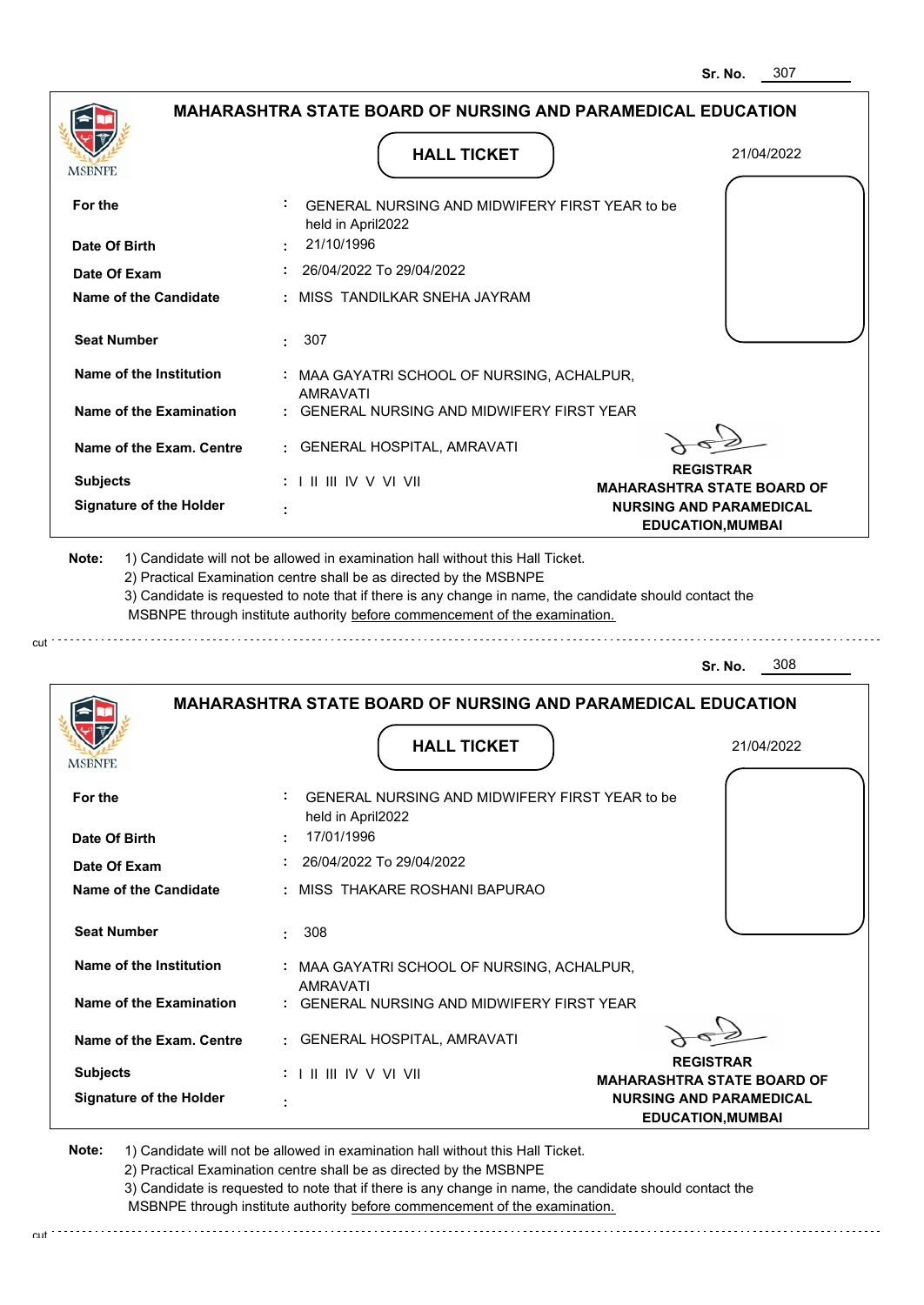|                                |                                                                                                                                                                                       | 309<br>Sr. No.                                             |
|--------------------------------|---------------------------------------------------------------------------------------------------------------------------------------------------------------------------------------|------------------------------------------------------------|
|                                | <b>MAHARASHTRA STATE BOARD OF NURSING AND PARAMEDICAL EDUCATION</b>                                                                                                                   |                                                            |
| MSBNPE                         | <b>HALL TICKET</b>                                                                                                                                                                    | 21/04/2022                                                 |
| For the                        | GENERAL NURSING AND MIDWIFERY FIRST YEAR to be                                                                                                                                        |                                                            |
| Date Of Birth                  | held in April2022<br>21/02/1991                                                                                                                                                       |                                                            |
| Date Of Exam                   | 26/04/2022 To 29/04/2022                                                                                                                                                              |                                                            |
| Name of the Candidate          | : MISS UIKE TAPESHWARI MANGALSING                                                                                                                                                     |                                                            |
| <b>Seat Number</b>             | $\cdot$ 309                                                                                                                                                                           |                                                            |
| Name of the Institution        | : MAA GAYATRI SCHOOL OF NURSING, ACHALPUR,<br><b>AMRAVATI</b>                                                                                                                         |                                                            |
| Name of the Examination        | <b>GENERAL NURSING AND MIDWIFERY FIRST YEAR</b>                                                                                                                                       |                                                            |
| Name of the Exam. Centre       | <b>GENERAL HOSPITAL, AMRAVATI</b>                                                                                                                                                     |                                                            |
| <b>Subjects</b>                | $: 1 \mathbb{I}$ III IIV V VI VII                                                                                                                                                     | <b>REGISTRAR</b><br><b>MAHARASHTRA STATE BOARD OF</b>      |
| <b>Signature of the Holder</b> |                                                                                                                                                                                       | <b>NURSING AND PARAMEDICAL</b><br><b>EDUCATION, MUMBAI</b> |
|                                | 3) Candidate is requested to note that if there is any change in name, the candidate should contact the<br>MSBNPE through institute authority before commencement of the examination. | 310<br>Sr. No.                                             |
|                                |                                                                                                                                                                                       |                                                            |
|                                | <b>MAHARASHTRA STATE BOARD OF NURSING AND PARAMEDICAL EDUCATION</b>                                                                                                                   |                                                            |
| <b>IMPDIALE</b>                | <b>HALL TICKET</b>                                                                                                                                                                    | 21/04/2022                                                 |
| For the                        | GENERAL NURSING AND MIDWIFERY FIRST YEAR to be<br>held in April2022                                                                                                                   |                                                            |
| Date Of Birth                  | 16/04/1990                                                                                                                                                                            |                                                            |
| Date Of Exam                   | 26/04/2022 To 29/04/2022                                                                                                                                                              |                                                            |
| Name of the Candidate          | MISS BARUK BHAVANE SHARAD                                                                                                                                                             |                                                            |
| <b>Seat Number</b>             | 310<br>÷                                                                                                                                                                              |                                                            |
| Name of the Institution        | DR. PANJABRAO DESHMUKH INST. OF NSG.                                                                                                                                                  |                                                            |
| Name of the Examination        | AMRAVATI<br>: GENERAL NURSING AND MIDWIFERY FIRST YEAR                                                                                                                                |                                                            |
| Name of the Exam. Centre       | <b>GENERAL HOSPITAL, AMRAVATI</b>                                                                                                                                                     |                                                            |
| <b>Subjects</b>                | :             V V    V                                                                                                                                                                | <b>REGISTRAR</b><br><b>MAHARASHTRA STATE BOARD OF</b>      |

2) Practical Examination centre shall be as directed by the MSBNPE

 **:**

**Signature of the Holder**

cut

3) Candidate is requested to note that if there is any change in name, the candidate should contact the MSBNPE through institute authority before commencement of the examination. cut

**NURSING AND PARAMEDICAL EDUCATION,MUMBAI**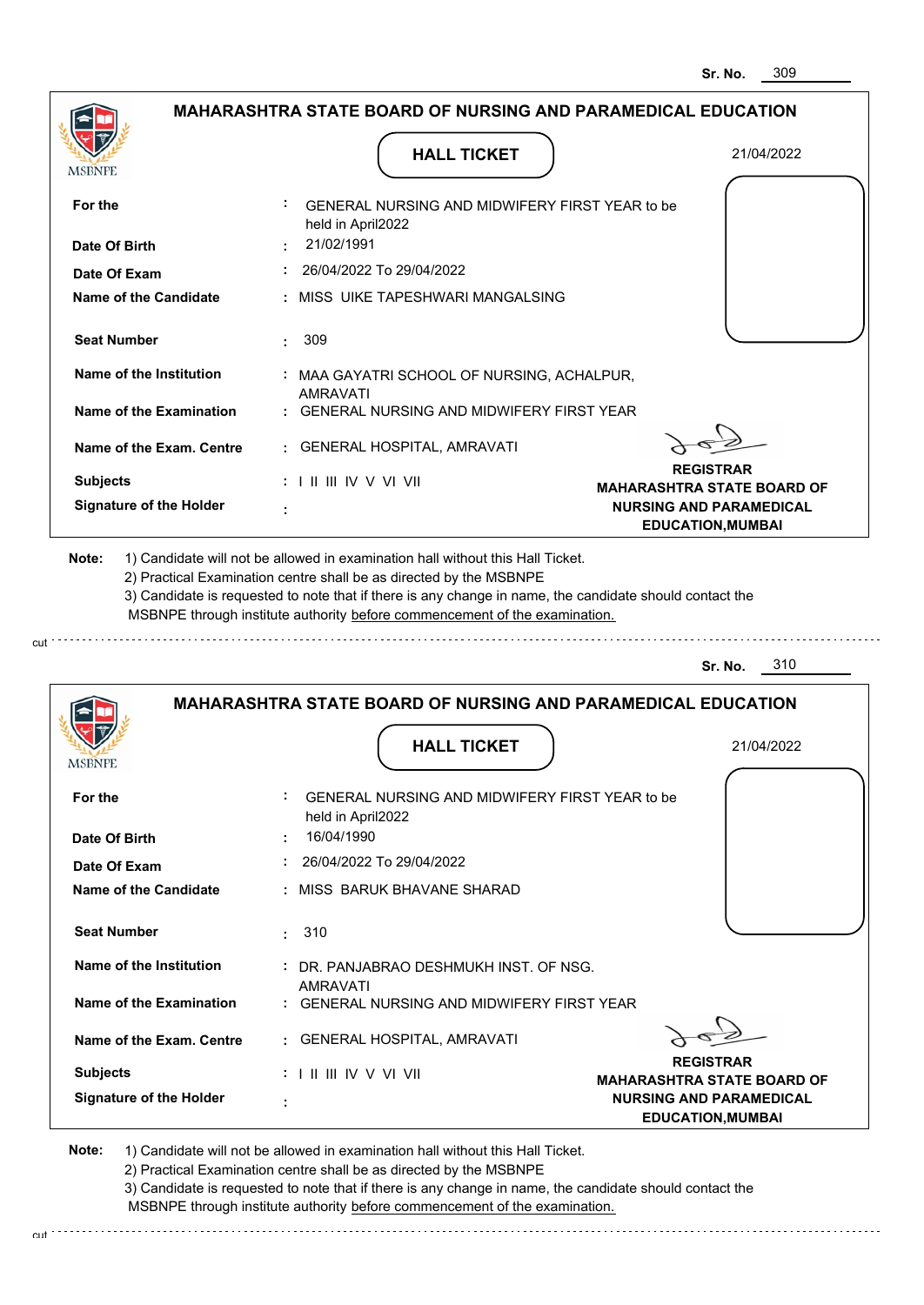|                                | <b>MAHARASHTRA STATE BOARD OF NURSING AND PARAMEDICAL EDUCATION</b>                                                                                                                                                                                                                                                                           |                                                            |
|--------------------------------|-----------------------------------------------------------------------------------------------------------------------------------------------------------------------------------------------------------------------------------------------------------------------------------------------------------------------------------------------|------------------------------------------------------------|
| MSBNPE                         | <b>HALL TICKET</b>                                                                                                                                                                                                                                                                                                                            | 21/04/2022                                                 |
| For the                        | GENERAL NURSING AND MIDWIFERY FIRST YEAR to be<br>held in April2022                                                                                                                                                                                                                                                                           |                                                            |
| Date Of Birth                  | 03/04/1988                                                                                                                                                                                                                                                                                                                                    |                                                            |
| Date Of Exam                   | 26/04/2022 To 29/04/2022                                                                                                                                                                                                                                                                                                                      |                                                            |
| <b>Name of the Candidate</b>   | MISS CHAVHAN SNEHAL BHIMSHANKAR                                                                                                                                                                                                                                                                                                               |                                                            |
| <b>Seat Number</b>             | 311<br>÷.                                                                                                                                                                                                                                                                                                                                     |                                                            |
| Name of the Institution        | : DR. PANJABRAO DESHMUKH INST. OF NSG.<br>AMRAVATI                                                                                                                                                                                                                                                                                            |                                                            |
| <b>Name of the Examination</b> | <b>GENERAL NURSING AND MIDWIFERY FIRST YEAR</b>                                                                                                                                                                                                                                                                                               |                                                            |
| Name of the Exam. Centre       | : GENERAL HOSPITAL, AMRAVATI                                                                                                                                                                                                                                                                                                                  |                                                            |
| <b>Subjects</b>                | $: 1 \mathbb{I}$ III IIV V VI VII                                                                                                                                                                                                                                                                                                             | <b>REGISTRAR</b><br><b>MAHARASHTRA STATE BOARD OF</b>      |
| <b>Signature of the Holder</b> |                                                                                                                                                                                                                                                                                                                                               | <b>NURSING AND PARAMEDICAL</b><br><b>EDUCATION, MUMBAI</b> |
| Note:                          | 1) Candidate will not be allowed in examination hall without this Hall Ticket.<br>2) Practical Examination centre shall be as directed by the MSBNPE<br>3) Candidate is requested to note that if there is any change in name, the candidate should contact the<br>MSBNPE through institute authority before commencement of the examination. |                                                            |
|                                |                                                                                                                                                                                                                                                                                                                                               | 312<br>Sr. No.                                             |
|                                | <b>MAHARASHTRA STATE BOARD OF NURSING AND PARAMEDICAL EDUCATION</b>                                                                                                                                                                                                                                                                           |                                                            |
|                                | <b>HALL TICKET</b>                                                                                                                                                                                                                                                                                                                            | 21/04/2022                                                 |
| <b>MSBNPE</b>                  |                                                                                                                                                                                                                                                                                                                                               |                                                            |
| For the                        | <b>GENERAL NURSING AND MIDWIFERY FIRST YEAR to be</b><br>held in April2022                                                                                                                                                                                                                                                                    |                                                            |
| Date Of Birth                  | 09/11/1995<br>÷.                                                                                                                                                                                                                                                                                                                              |                                                            |
| Date Of Exam                   | 26/04/2022 To 29/04/2022<br>÷.                                                                                                                                                                                                                                                                                                                |                                                            |
| Name of the Candidate          | : MISS GHATOL VAISHNAVI MANOHAR                                                                                                                                                                                                                                                                                                               |                                                            |
| <b>Seat Number</b>             | . 312                                                                                                                                                                                                                                                                                                                                         |                                                            |
| Name of the Institution        | : DR. PANJABRAO DESHMUKH INST. OF NSG.                                                                                                                                                                                                                                                                                                        |                                                            |
| Name of the Examination        | <b>AMRAVATI</b><br>: GENERAL NURSING AND MIDWIFERY FIRST YEAR                                                                                                                                                                                                                                                                                 |                                                            |
| Name of the Exam. Centre       | : GENERAL HOSPITAL, AMRAVATI                                                                                                                                                                                                                                                                                                                  |                                                            |
| <b>Subjects</b>                | : I II III IV V VI VII                                                                                                                                                                                                                                                                                                                        | <b>REGISTRAR</b><br><b>MAHARASHTRA STATE BOARD OF</b>      |

cut

2) Practical Examination centre shall be as directed by the MSBNPE

3) Candidate is requested to note that if there is any change in name, the candidate should contact the MSBNPE through institute authority before commencement of the examination. cut de contra a construction de construction de construction de construction de construction de construction de construction de construction de construction de construction de construction de construction de construction d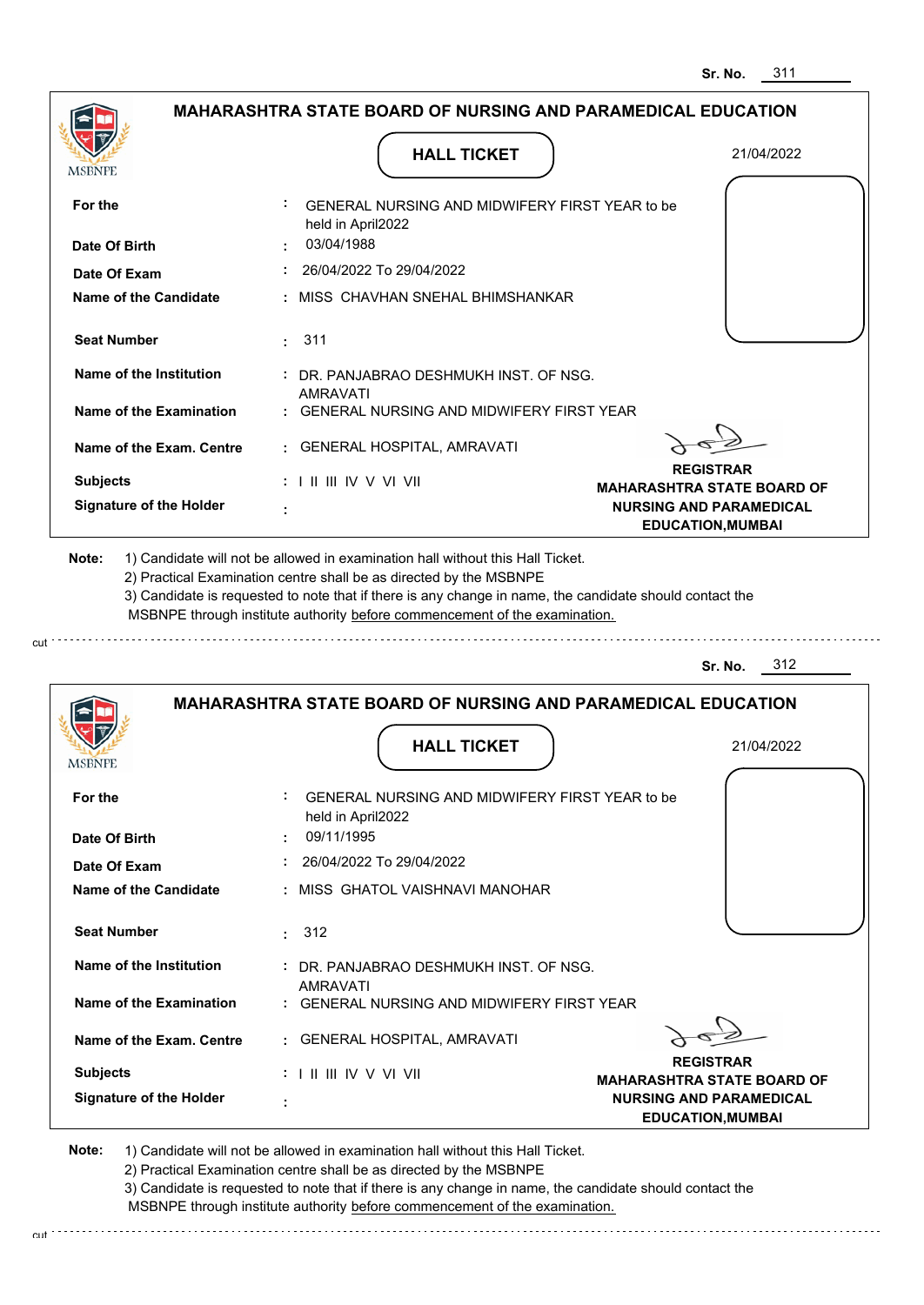|                                                                                                                                                                                                                        | <b>HALL TICKET</b>                                                                                                                                                                                                                                          | 21/04/2022                                                 |
|------------------------------------------------------------------------------------------------------------------------------------------------------------------------------------------------------------------------|-------------------------------------------------------------------------------------------------------------------------------------------------------------------------------------------------------------------------------------------------------------|------------------------------------------------------------|
| MSBNPE                                                                                                                                                                                                                 |                                                                                                                                                                                                                                                             |                                                            |
| For the                                                                                                                                                                                                                | GENERAL NURSING AND MIDWIFERY FIRST YEAR to be<br>held in April2022                                                                                                                                                                                         |                                                            |
| Date Of Birth                                                                                                                                                                                                          | 08/06/2002                                                                                                                                                                                                                                                  |                                                            |
| Date Of Exam                                                                                                                                                                                                           | 26/04/2022 To 29/04/2022                                                                                                                                                                                                                                    |                                                            |
| <b>Name of the Candidate</b>                                                                                                                                                                                           | : MISS INGALE VAISHNAVI KISHOR                                                                                                                                                                                                                              |                                                            |
| <b>Seat Number</b>                                                                                                                                                                                                     | : 313                                                                                                                                                                                                                                                       |                                                            |
| Name of the Institution                                                                                                                                                                                                | : DR. PANJABRAO DESHMUKH INST. OF NSG.<br>AMRAVATI                                                                                                                                                                                                          |                                                            |
| Name of the Examination                                                                                                                                                                                                | : GENERAL NURSING AND MIDWIFERY FIRST YEAR                                                                                                                                                                                                                  |                                                            |
| Name of the Exam. Centre                                                                                                                                                                                               | : GENERAL HOSPITAL, AMRAVATI                                                                                                                                                                                                                                |                                                            |
| <b>Subjects</b>                                                                                                                                                                                                        | $: 1 \parallel \parallel \parallel$ IV V VI VII                                                                                                                                                                                                             | <b>REGISTRAR</b><br><b>MAHARASHTRA STATE BOARD OF</b>      |
| <b>Signature of the Holder</b>                                                                                                                                                                                         |                                                                                                                                                                                                                                                             | <b>NURSING AND PARAMEDICAL</b><br><b>EDUCATION, MUMBAI</b> |
| 1) Candidate will not be allowed in examination hall without this Hall Ticket.                                                                                                                                         | 2) Practical Examination centre shall be as directed by the MSBNPE<br>3) Candidate is requested to note that if there is any change in name, the candidate should contact the<br>MSBNPE through institute authority before commencement of the examination. | 314<br>Sr. No.                                             |
|                                                                                                                                                                                                                        | <b>MAHARASHTRA STATE BOARD OF NURSING AND PARAMEDICAL EDUCATION</b>                                                                                                                                                                                         |                                                            |
|                                                                                                                                                                                                                        |                                                                                                                                                                                                                                                             |                                                            |
|                                                                                                                                                                                                                        | <b>HALL TICKET</b>                                                                                                                                                                                                                                          | 21/04/2022                                                 |
|                                                                                                                                                                                                                        | GENERAL NURSING AND MIDWIFERY FIRST YEAR to be<br>held in April2022                                                                                                                                                                                         |                                                            |
|                                                                                                                                                                                                                        | 23/04/2002                                                                                                                                                                                                                                                  |                                                            |
|                                                                                                                                                                                                                        | : 26/04/2022 To 29/04/2022<br>: MISS JUNGHARE MAYURI PRALHADRAO                                                                                                                                                                                             |                                                            |
|                                                                                                                                                                                                                        |                                                                                                                                                                                                                                                             |                                                            |
|                                                                                                                                                                                                                        | : 314                                                                                                                                                                                                                                                       |                                                            |
|                                                                                                                                                                                                                        | DR. PANJABRAO DESHMUKH INST. OF NSG.<br><b>AMRAVATI</b>                                                                                                                                                                                                     |                                                            |
|                                                                                                                                                                                                                        | : GENERAL NURSING AND MIDWIFERY FIRST YEAR                                                                                                                                                                                                                  |                                                            |
|                                                                                                                                                                                                                        | : GENERAL HOSPITAL, AMRAVATI                                                                                                                                                                                                                                |                                                            |
| Note:<br><b>MSBNPE</b><br>For the<br>Date Of Birth<br>Date Of Exam<br>Name of the Candidate<br><b>Seat Number</b><br>Name of the Institution<br>Name of the Examination<br>Name of the Exam. Centre<br><b>Subjects</b> | : I II III IV V VI VII                                                                                                                                                                                                                                      | <b>REGISTRAR</b><br><b>MAHARASHTRA STATE BOARD OF</b>      |

2) Practical Examination centre shall be as directed by the MSBNPE

3) Candidate is requested to note that if there is any change in name, the candidate should contact the MSBNPE through institute authority before commencement of the examination. cut de contra a construction de construction de construction de construction de construction de construction de construction de construction de construction de construction de construction de construction de construction d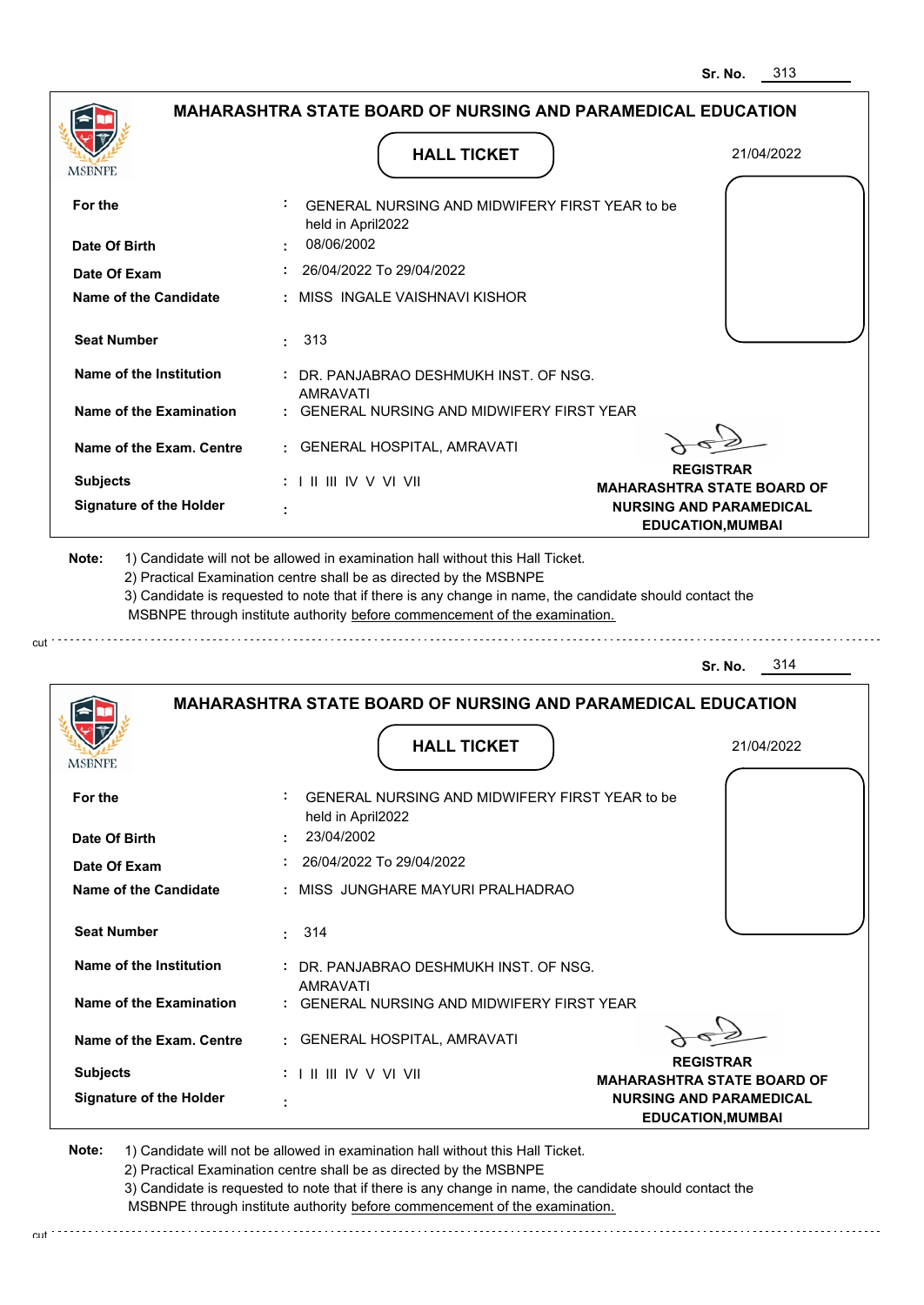| MSBNPE                                                                                                                           | <b>HALL TICKET</b>                                                                                                                                                                                                                                          | 21/04/2022                                                 |
|----------------------------------------------------------------------------------------------------------------------------------|-------------------------------------------------------------------------------------------------------------------------------------------------------------------------------------------------------------------------------------------------------------|------------------------------------------------------------|
| For the                                                                                                                          | GENERAL NURSING AND MIDWIFERY FIRST YEAR to be<br>held in April2022                                                                                                                                                                                         |                                                            |
| Date Of Birth                                                                                                                    | 22/04/2002                                                                                                                                                                                                                                                  |                                                            |
| Date Of Exam                                                                                                                     | 26/04/2022 To 29/04/2022                                                                                                                                                                                                                                    |                                                            |
| <b>Name of the Candidate</b>                                                                                                     | : MISS KHAPEKAR SHRUNALI YASHWANT                                                                                                                                                                                                                           |                                                            |
| <b>Seat Number</b>                                                                                                               | $\cdot$ 315                                                                                                                                                                                                                                                 |                                                            |
| Name of the Institution                                                                                                          | DR. PANJABRAO DESHMUKH INST. OF NSG.<br><b>AMRAVATI</b>                                                                                                                                                                                                     |                                                            |
| Name of the Examination                                                                                                          | : GENERAL NURSING AND MIDWIFERY FIRST YEAR                                                                                                                                                                                                                  |                                                            |
| Name of the Exam. Centre                                                                                                         | : GENERAL HOSPITAL, AMRAVATI                                                                                                                                                                                                                                |                                                            |
| <b>Subjects</b>                                                                                                                  | : I II III IV V VI VII                                                                                                                                                                                                                                      | <b>REGISTRAR</b><br><b>MAHARASHTRA STATE BOARD OF</b>      |
| <b>Signature of the Holder</b>                                                                                                   |                                                                                                                                                                                                                                                             | <b>NURSING AND PARAMEDICAL</b><br><b>EDUCATION, MUMBAI</b> |
|                                                                                                                                  | 2) Practical Examination centre shall be as directed by the MSBNPE<br>3) Candidate is requested to note that if there is any change in name, the candidate should contact the<br>MSBNPE through institute authority before commencement of the examination. | 316<br>Sr. No.                                             |
|                                                                                                                                  | <b>MAHARASHTRA STATE BOARD OF NURSING AND PARAMEDICAL EDUCATION</b>                                                                                                                                                                                         |                                                            |
|                                                                                                                                  | <b>HALL TICKET</b>                                                                                                                                                                                                                                          | 21/04/2022                                                 |
|                                                                                                                                  | GENERAL NURSING AND MIDWIFERY FIRST YEAR to be<br>held in April2022                                                                                                                                                                                         |                                                            |
|                                                                                                                                  | 19/11/2002                                                                                                                                                                                                                                                  |                                                            |
|                                                                                                                                  | 26/04/2022 To 29/04/2022                                                                                                                                                                                                                                    |                                                            |
|                                                                                                                                  | : MISS LAVAHALE SAKSHI GANGADHARRAO                                                                                                                                                                                                                         |                                                            |
|                                                                                                                                  | 316<br>t.                                                                                                                                                                                                                                                   |                                                            |
| <b>Seat Number</b><br>Name of the Institution                                                                                    | : DR. PANJABRAO DESHMUKH INST. OF NSG.                                                                                                                                                                                                                      |                                                            |
|                                                                                                                                  | AMRAVATI<br>: GENERAL NURSING AND MIDWIFERY FIRST YEAR                                                                                                                                                                                                      |                                                            |
| Name of the Exam. Centre                                                                                                         | : GENERAL HOSPITAL, AMRAVATI                                                                                                                                                                                                                                |                                                            |
| MSBNPE<br>For the<br>Date Of Birth<br>Date Of Exam<br><b>Name of the Candidate</b><br>Name of the Examination<br><b>Subjects</b> | : I II III IV V VI VII                                                                                                                                                                                                                                      | <b>REGISTRAR</b><br><b>MAHARASHTRA STATE BOARD OF</b>      |

2) Practical Examination centre shall be as directed by the MSBNPE

3) Candidate is requested to note that if there is any change in name, the candidate should contact the MSBNPE through institute authority before commencement of the examination. cut de la component de la component de la component de la component de la component de la component de la component de la component de la component de la component de la component de la component de la component de la comp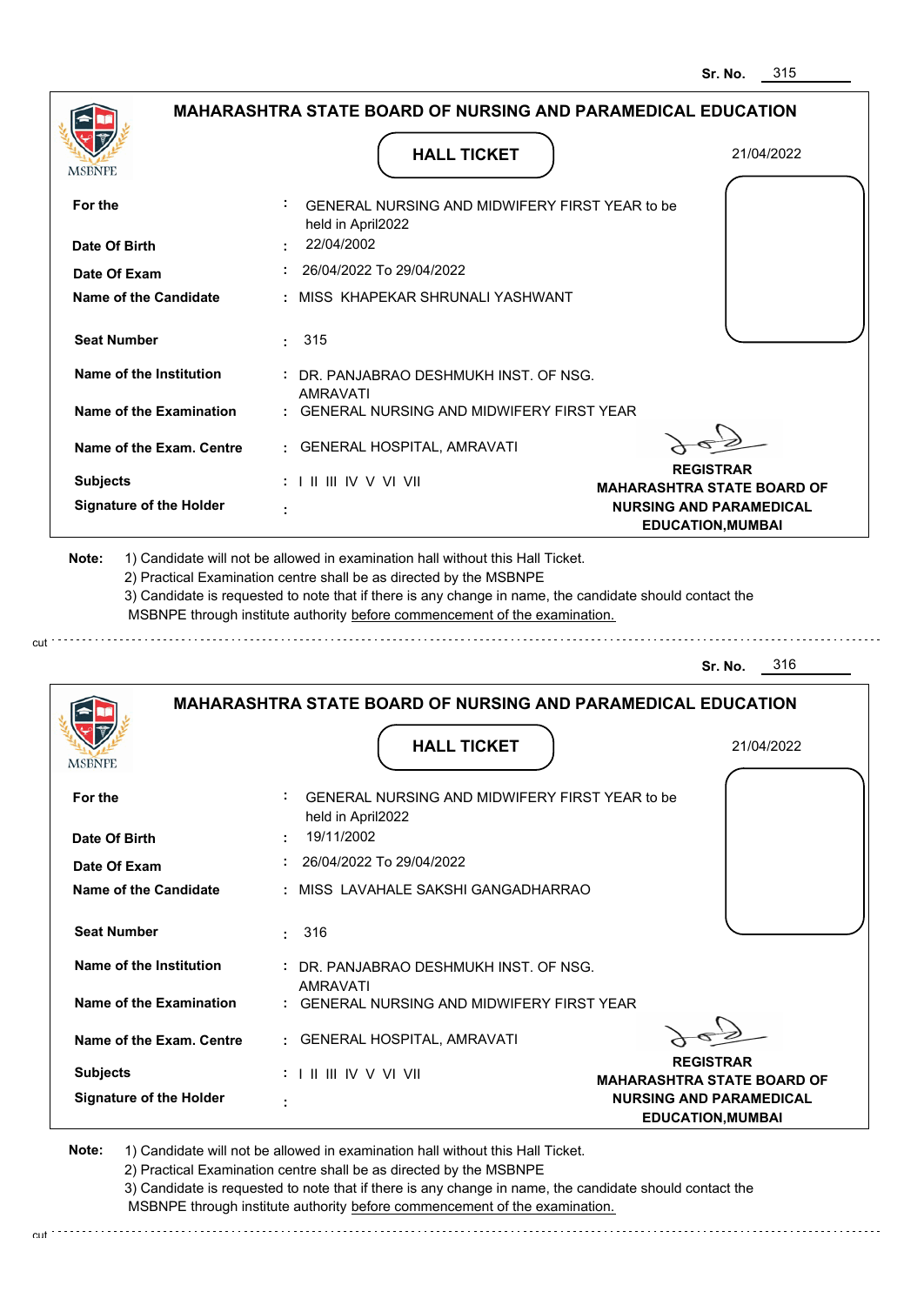|                                | <b>MAHARASHTRA STATE BOARD OF NURSING AND PARAMEDICAL EDUCATION</b>                                                                                                                                                                                                                                                                           |                                                       |
|--------------------------------|-----------------------------------------------------------------------------------------------------------------------------------------------------------------------------------------------------------------------------------------------------------------------------------------------------------------------------------------------|-------------------------------------------------------|
|                                | <b>HALL TICKET</b>                                                                                                                                                                                                                                                                                                                            | 21/04/2022                                            |
| MSBNPE                         |                                                                                                                                                                                                                                                                                                                                               |                                                       |
| For the                        | GENERAL NURSING AND MIDWIFERY FIRST YEAR to be<br>held in April2022                                                                                                                                                                                                                                                                           |                                                       |
| Date Of Birth                  | 06/06/2003                                                                                                                                                                                                                                                                                                                                    |                                                       |
| Date Of Exam                   | 26/04/2022 To 29/04/2022                                                                                                                                                                                                                                                                                                                      |                                                       |
| <b>Name of the Candidate</b>   | : MISS LOHAKRE SNEHA VINODRAO                                                                                                                                                                                                                                                                                                                 |                                                       |
| <b>Seat Number</b>             | : 317                                                                                                                                                                                                                                                                                                                                         |                                                       |
| Name of the Institution        | : DR. PANJABRAO DESHMUKH INST. OF NSG.<br>AMRAVATI                                                                                                                                                                                                                                                                                            |                                                       |
| Name of the Examination        | : GENERAL NURSING AND MIDWIFERY FIRST YEAR                                                                                                                                                                                                                                                                                                    |                                                       |
| Name of the Exam. Centre       | : GENERAL HOSPITAL, AMRAVATI                                                                                                                                                                                                                                                                                                                  |                                                       |
| <b>Subjects</b>                | $: 1 \mathbb{I}$ III IIV V VI VII                                                                                                                                                                                                                                                                                                             | <b>REGISTRAR</b><br><b>MAHARASHTRA STATE BOARD OF</b> |
| <b>Signature of the Holder</b> |                                                                                                                                                                                                                                                                                                                                               | <b>NURSING AND PARAMEDICAL</b>                        |
| Note:                          | 1) Candidate will not be allowed in examination hall without this Hall Ticket.<br>2) Practical Examination centre shall be as directed by the MSBNPE<br>3) Candidate is requested to note that if there is any change in name, the candidate should contact the<br>MSBNPE through institute authority before commencement of the examination. | <b>EDUCATION, MUMBAI</b>                              |
|                                |                                                                                                                                                                                                                                                                                                                                               | 318<br>Sr. No.                                        |
|                                | <b>MAHARASHTRA STATE BOARD OF NURSING AND PARAMEDICAL EDUCATION</b>                                                                                                                                                                                                                                                                           |                                                       |
|                                | <b>HALL TICKET</b>                                                                                                                                                                                                                                                                                                                            | 21/04/2022                                            |
| MSBNPE                         |                                                                                                                                                                                                                                                                                                                                               |                                                       |
| For the                        | GENERAL NURSING AND MIDWIFERY FIRST YEAR to be<br>held in April2022                                                                                                                                                                                                                                                                           |                                                       |
| Date Of Birth                  | 24/05/2002                                                                                                                                                                                                                                                                                                                                    |                                                       |
| Date Of Exam                   | 26/04/2022 To 29/04/2022                                                                                                                                                                                                                                                                                                                      |                                                       |
| Name of the Candidate          | : MISS MAKESHWAR PAYAL PRADIP                                                                                                                                                                                                                                                                                                                 |                                                       |
| <b>Seat Number</b>             | 318<br>÷.                                                                                                                                                                                                                                                                                                                                     |                                                       |
| Name of the Institution        | : DR. PANJABRAO DESHMUKH INST. OF NSG.                                                                                                                                                                                                                                                                                                        |                                                       |
| Name of the Examination        | <b>AMRAVATI</b><br>: GENERAL NURSING AND MIDWIFERY FIRST YEAR                                                                                                                                                                                                                                                                                 |                                                       |
| Name of the Exam. Centre       | : GENERAL HOSPITAL, AMRAVATI                                                                                                                                                                                                                                                                                                                  |                                                       |
| <b>Subjects</b>                | : I II III IV V VI VII                                                                                                                                                                                                                                                                                                                        | <b>REGISTRAR</b><br>MAHARASHTRA STATE BOARD OF        |

cut

2) Practical Examination centre shall be as directed by the MSBNPE

3) Candidate is requested to note that if there is any change in name, the candidate should contact the MSBNPE through institute authority before commencement of the examination. cut de contra a construction de construction de construction de construction de construction de construction de construction de construction de construction de construction de construction de construction de construction d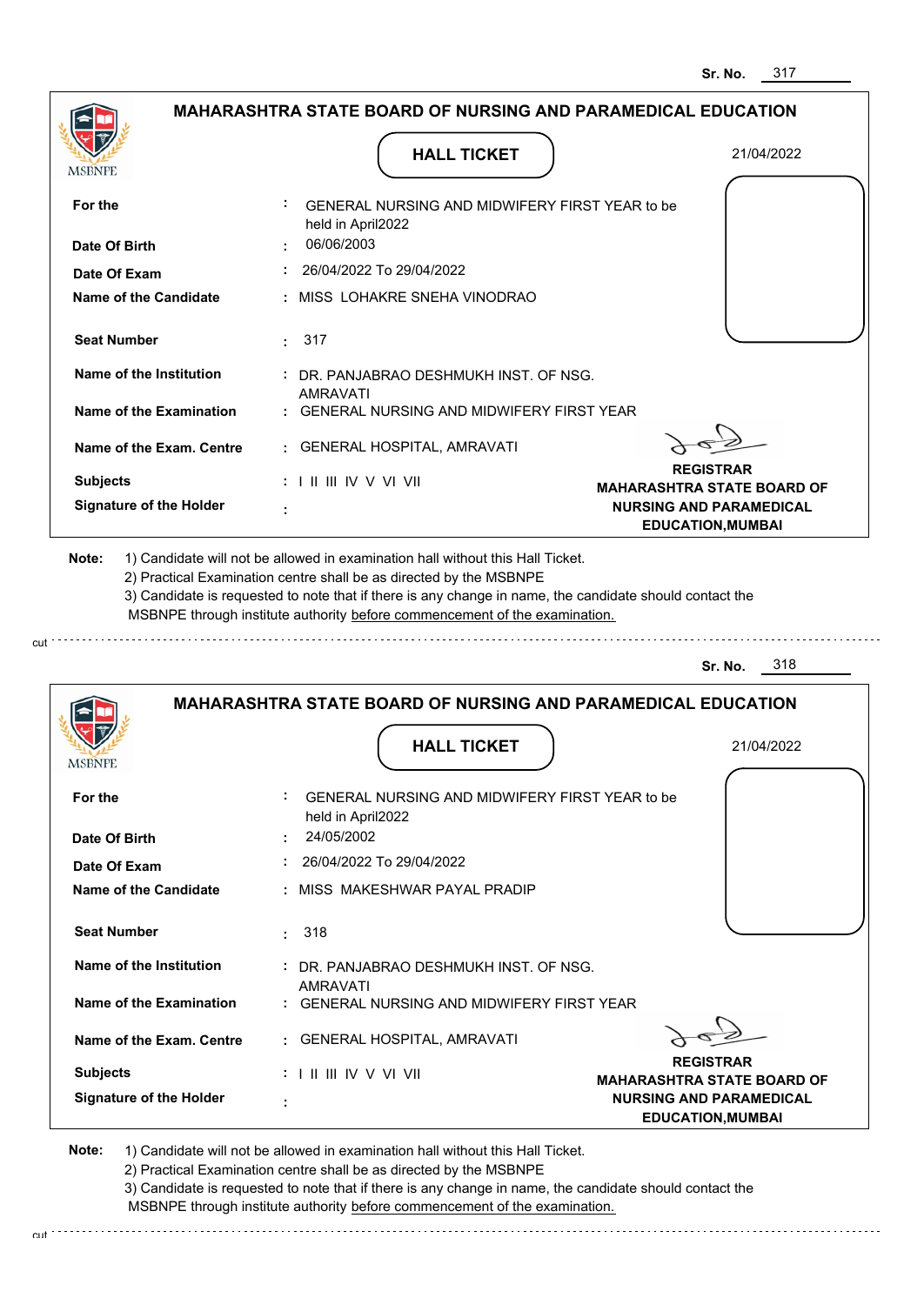| <b>MSBNPE</b>                      | <b>HALL TICKET</b>                                                                                                                                                                                                                                          | 21/04/2022                                                 |
|------------------------------------|-------------------------------------------------------------------------------------------------------------------------------------------------------------------------------------------------------------------------------------------------------------|------------------------------------------------------------|
| For the                            | GENERAL NURSING AND MIDWIFERY FIRST YEAR to be<br>held in April2022                                                                                                                                                                                         |                                                            |
| Date Of Birth                      | 24/11/1994                                                                                                                                                                                                                                                  |                                                            |
| Date Of Exam                       | 26/04/2022 To 29/04/2022                                                                                                                                                                                                                                    |                                                            |
| Name of the Candidate              | : MISS MIRE HEMANGI GAJANA                                                                                                                                                                                                                                  |                                                            |
| <b>Seat Number</b>                 | $\cdot$ 319                                                                                                                                                                                                                                                 |                                                            |
| Name of the Institution            | : DR. PANJABRAO DESHMUKH INST. OF NSG.                                                                                                                                                                                                                      |                                                            |
| Name of the Examination            | AMRAVATI<br>: GENERAL NURSING AND MIDWIFERY FIRST YEAR                                                                                                                                                                                                      |                                                            |
| Name of the Exam. Centre           | : GENERAL HOSPITAL, AMRAVATI                                                                                                                                                                                                                                |                                                            |
| <b>Subjects</b>                    | $: 1 \mathbb{H} \mathbb{H} \mathbb{W} \vee \mathbb{V} \mathbb{V} \mathbb{H}$                                                                                                                                                                                | <b>REGISTRAR</b><br><b>MAHARASHTRA STATE BOARD OF</b>      |
| <b>Signature of the Holder</b>     |                                                                                                                                                                                                                                                             | <b>NURSING AND PARAMEDICAL</b><br><b>EDUCATION, MUMBAI</b> |
|                                    | 2) Practical Examination centre shall be as directed by the MSBNPE<br>3) Candidate is requested to note that if there is any change in name, the candidate should contact the<br>MSBNPE through institute authority before commencement of the examination. | 320<br>Sr. No.                                             |
|                                    | <b>MAHARASHTRA STATE BOARD OF NURSING AND PARAMEDICAL EDUCATION</b>                                                                                                                                                                                         |                                                            |
|                                    | <b>HALL TICKET</b>                                                                                                                                                                                                                                          | 21/04/2022                                                 |
|                                    | GENERAL NURSING AND MIDWIFERY FIRST YEAR to be                                                                                                                                                                                                              |                                                            |
| MSBNPE<br>For the<br>Date Of Birth | held in April2022<br>29/06/1998                                                                                                                                                                                                                             |                                                            |
| Date Of Exam                       | 26/04/2022 To 29/04/2022                                                                                                                                                                                                                                    |                                                            |
| Name of the Candidate              | : MISS MIRE MINAKSHI GAJANAN                                                                                                                                                                                                                                |                                                            |
| <b>Seat Number</b>                 | 320<br>t.                                                                                                                                                                                                                                                   |                                                            |
| Name of the Institution            | : DR. PANJABRAO DESHMUKH INST. OF NSG.                                                                                                                                                                                                                      |                                                            |
| Name of the Examination            | AMRAVATI<br>: GENERAL NURSING AND MIDWIFERY FIRST YEAR                                                                                                                                                                                                      |                                                            |
| Name of the Exam. Centre           | : GENERAL HOSPITAL, AMRAVATI                                                                                                                                                                                                                                |                                                            |
| <b>Subjects</b>                    | $: 1 \mathbb{H} \mathbb{H} \mathbb{N} \vee \mathbb{V} \mathbb{N}$                                                                                                                                                                                           | <b>REGISTRAR</b><br><b>MAHARASHTRA STATE BOARD OF</b>      |

2) Practical Examination centre shall be as directed by the MSBNPE

3) Candidate is requested to note that if there is any change in name, the candidate should contact the MSBNPE through institute authority before commencement of the examination. cut de la component de la component de la component de la component de la component de la component de la component de la component de la component de la component de la component de la component de la component de la comp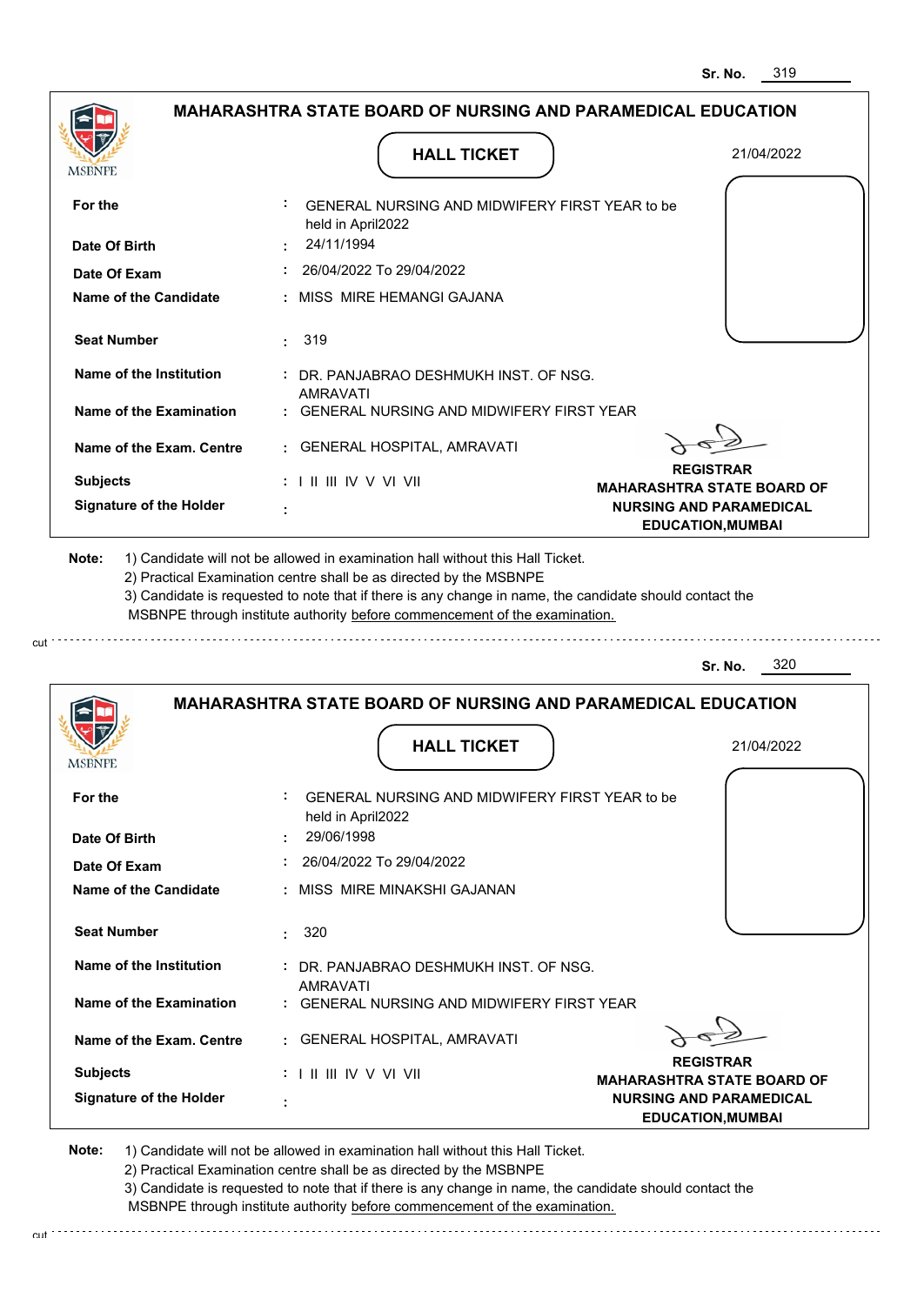. . . . . . . . . . . . . . . . . . .

|                                |                                                                                                                                                                                       | 321<br>Sr. No.                                             |
|--------------------------------|---------------------------------------------------------------------------------------------------------------------------------------------------------------------------------------|------------------------------------------------------------|
|                                | <b>MAHARASHTRA STATE BOARD OF NURSING AND PARAMEDICAL EDUCATION</b>                                                                                                                   |                                                            |
| MSBNPE                         | <b>HALL TICKET</b>                                                                                                                                                                    | 21/04/2022                                                 |
| For the                        | GENERAL NURSING AND MIDWIFERY FIRST YEAR to be<br>held in April2022                                                                                                                   |                                                            |
| Date Of Birth                  | 15/08/2002                                                                                                                                                                            |                                                            |
| Date Of Exam                   | 26/04/2022 To 29/04/2022                                                                                                                                                              |                                                            |
| <b>Name of the Candidate</b>   | MISS NAGRALE NAMRATA VIJAY                                                                                                                                                            |                                                            |
| <b>Seat Number</b>             | : 321                                                                                                                                                                                 |                                                            |
| Name of the Institution        | : DR. PANJABRAO DESHMUKH INST. OF NSG.                                                                                                                                                |                                                            |
| <b>Name of the Examination</b> | <b>AMRAVATI</b><br>GENERAL NURSING AND MIDWIFERY FIRST YEAR                                                                                                                           |                                                            |
| Name of the Exam. Centre       | GENERAL HOSPITAL, AMRAVATI                                                                                                                                                            |                                                            |
| <b>Subjects</b>                | : I II III IV V VI VII                                                                                                                                                                | <b>REGISTRAR</b><br><b>MAHARASHTRA STATE BOARD OF</b>      |
| <b>Signature of the Holder</b> |                                                                                                                                                                                       | <b>NURSING AND PARAMEDICAL</b><br><b>EDUCATION, MUMBAI</b> |
|                                | 3) Candidate is requested to note that if there is any change in name, the candidate should contact the<br>MSBNPE through institute authority before commencement of the examination. | 322<br>Sr. No.                                             |
|                                | <b>MAHARASHTRA STATE BOARD OF NURSING AND PARAMEDICAL EDUCATION</b>                                                                                                                   |                                                            |
| IVIODI VI L                    | <b>HALL TICKET</b>                                                                                                                                                                    | 21/04/2022                                                 |
| For the<br>Date Of Birth       | GENERAL NURSING AND MIDWIFERY FIRST YEAR to be<br>held in April2022<br>06/12/2001                                                                                                     |                                                            |
| Date Of Exam                   | 26/04/2022 To 29/04/2022                                                                                                                                                              |                                                            |
| Name of the Candidate          | : MISS NIGAM VAISHNAVI MAHENDRA                                                                                                                                                       |                                                            |
| <b>Seat Number</b>             | 322<br>÷.                                                                                                                                                                             |                                                            |
| Name of the Institution        | : DR. PANJABRAO DESHMUKH INST. OF NSG.<br><b>AMRAVATI</b>                                                                                                                             |                                                            |
| Name of the Examination        | : GENERAL NURSING AND MIDWIFERY FIRST YEAR                                                                                                                                            |                                                            |
|                                |                                                                                                                                                                                       |                                                            |
| Name of the Exam. Centre       | : GENERAL HOSPITAL, AMRAVATI                                                                                                                                                          |                                                            |
| <b>Subjects</b>                |                                                                                                                                                                                       | <b>REGISTRAR</b><br><b>MAHARASHTRA STATE BOARD OF</b>      |

**Note:**  1) Candidate will not be allowed in examination hall without this Hall Ticket. 2) Practical Examination centre shall be as directed by the MSBNPE

3) Candidate is requested to note that if there is any change in name, the candidate should contact the MSBNPE through institute authority before commencement of the examination.

cut

cut.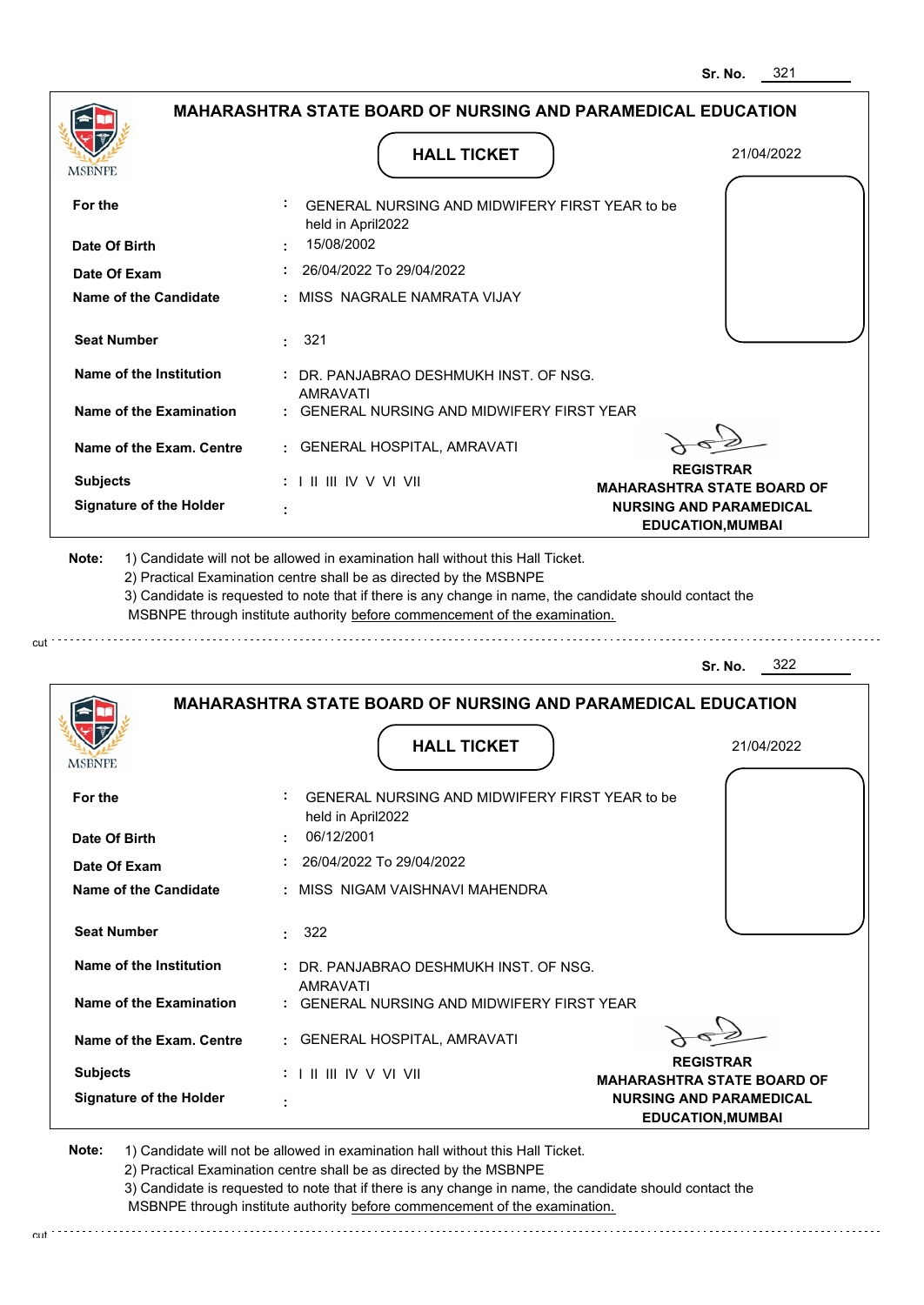|                                              |                                                                                                                                                                                       | 323<br>Sr. No.                                             |
|----------------------------------------------|---------------------------------------------------------------------------------------------------------------------------------------------------------------------------------------|------------------------------------------------------------|
|                                              | <b>MAHARASHTRA STATE BOARD OF NURSING AND PARAMEDICAL EDUCATION</b>                                                                                                                   |                                                            |
| <b>MSBNPE</b>                                | <b>HALL TICKET</b>                                                                                                                                                                    | 21/04/2022                                                 |
| For the                                      | GENERAL NURSING AND MIDWIFERY FIRST YEAR to be<br>held in April2022                                                                                                                   |                                                            |
| Date Of Birth                                | 10/11/2002                                                                                                                                                                            |                                                            |
| Date Of Exam                                 | 26/04/2022 To 29/04/2022                                                                                                                                                              |                                                            |
| <b>Name of the Candidate</b>                 | MISS POKALE DIPIKA KRUSHNA                                                                                                                                                            |                                                            |
| <b>Seat Number</b>                           | : 323                                                                                                                                                                                 |                                                            |
| Name of the Institution                      | : DR. PANJABRAO DESHMUKH INST. OF NSG.<br><b>AMRAVATI</b>                                                                                                                             |                                                            |
| <b>Name of the Examination</b>               | <b>GENERAL NURSING AND MIDWIFERY FIRST YEAR</b>                                                                                                                                       |                                                            |
| Name of the Exam. Centre                     | : GENERAL HOSPITAL, AMRAVATI                                                                                                                                                          |                                                            |
| <b>Subjects</b>                              | $: 1 \mathbb{H} \mathbb{H} \mathbb{W} \vee \mathbb{V} \mathbb{W}$                                                                                                                     | <b>REGISTRAR</b><br><b>MAHARASHTRA STATE BOARD OF</b>      |
| <b>Signature of the Holder</b>               |                                                                                                                                                                                       | <b>NURSING AND PARAMEDICAL</b><br><b>EDUCATION, MUMBAI</b> |
|                                              | 3) Candidate is requested to note that if there is any change in name, the candidate should contact the<br>MSBNPE through institute authority before commencement of the examination. | 324<br>Sr. No.                                             |
|                                              | <b>MAHARASHTRA STATE BOARD OF NURSING AND PARAMEDICAL EDUCATION</b>                                                                                                                   |                                                            |
| <b>IMODIAL D</b>                             | <b>HALL TICKET</b>                                                                                                                                                                    | 21/04/2022                                                 |
| For the                                      | GENERAL NURSING AND MIDWIFERY FIRST YEAR to be<br>held in April2022                                                                                                                   |                                                            |
| Date Of Birth                                | 20/04/2003<br>26/04/2022 To 29/04/2022                                                                                                                                                |                                                            |
| Date Of Exam<br><b>Name of the Candidate</b> | MISS RAUT NAYANA RAJKUMAR                                                                                                                                                             |                                                            |
| <b>Seat Number</b>                           | 324                                                                                                                                                                                   |                                                            |
|                                              | ÷.                                                                                                                                                                                    |                                                            |
| <b>Name of the Institution</b>               | : DR. PANJABRAO DESHMUKH INST. OF NSG.<br>AMRAVATI                                                                                                                                    |                                                            |
| <b>Name of the Examination</b>               | : GENERAL NURSING AND MIDWIFERY FIRST YEAR                                                                                                                                            |                                                            |
| Name of the Exam. Centre                     | : GENERAL HOSPITAL, AMRAVATI                                                                                                                                                          |                                                            |
| <b>Subjects</b>                              |                                                                                                                                                                                       | <b>REGISTRAR</b><br><b>MAHARASHTRA STATE BOARD OF</b>      |
| <b>Signature of the Holder</b>               |                                                                                                                                                                                       | <b>NURSING AND PARAMEDICAL</b><br><b>EDUCATION, MUMBAI</b> |

cut

2) Practical Examination centre shall be as directed by the MSBNPE

3) Candidate is requested to note that if there is any change in name, the candidate should contact the MSBNPE through institute authority before commencement of the examination. cut de la component de la component de la component de la component de la component de la component de la component de la component de la component de la component de la component de la component de la component de la comp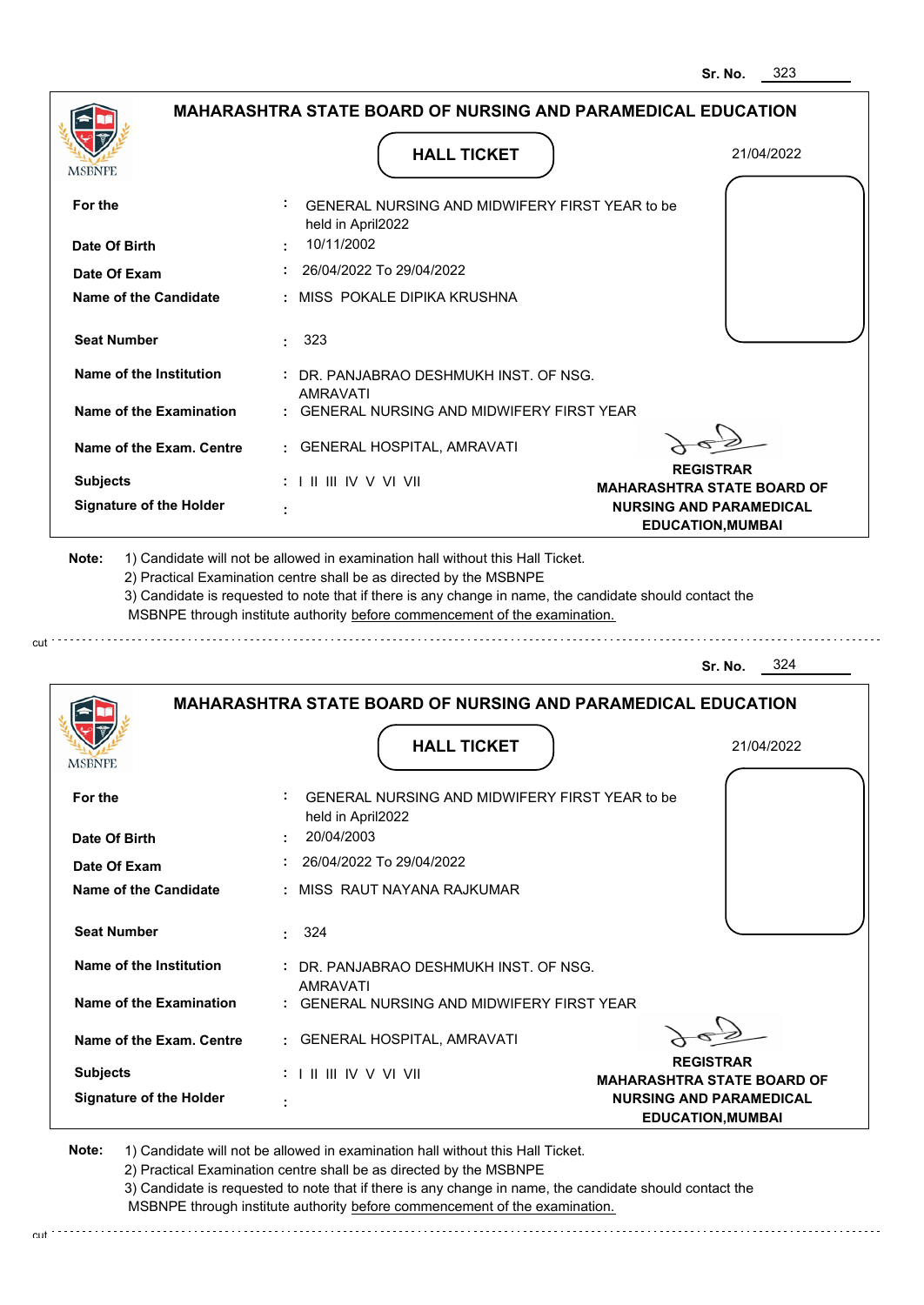**EDUCATION,MUMBAI**

|                                |                                                                            | 325<br>Sr. No.                                             |
|--------------------------------|----------------------------------------------------------------------------|------------------------------------------------------------|
|                                | <b>MAHARASHTRA STATE BOARD OF NURSING AND PARAMEDICAL EDUCATION</b>        |                                                            |
| MSBNPE                         | <b>HALL TICKET</b>                                                         | 21/04/2022                                                 |
| For the                        | GENERAL NURSING AND MIDWIFERY FIRST YEAR to be<br>held in April2022        |                                                            |
| Date Of Birth                  | 10/09/2002                                                                 |                                                            |
| Date Of Exam                   | 26/04/2022 To 29/04/2022                                                   |                                                            |
| <b>Name of the Candidate</b>   | MISS SALAME RUTUJA SHANTILAL                                               |                                                            |
| <b>Seat Number</b>             | 325                                                                        |                                                            |
| Name of the Institution        | : DR. PANJABRAO DESHMUKH INST. OF NSG.                                     |                                                            |
| <b>Name of the Examination</b> | <b>AMRAVATI</b><br><b>GENERAL NURSING AND MIDWIFERY FIRST YEAR</b>         |                                                            |
| Name of the Exam. Centre       | <b>GENERAL HOSPITAL, AMRAVATI</b>                                          |                                                            |
| <b>Subjects</b>                | : I II III IV V VI VII                                                     | <b>REGISTRAR</b><br><b>MAHARASHTRA STATE BOARD OF</b>      |
| <b>Signature of the Holder</b> |                                                                            | <b>NURSING AND PARAMEDICAL</b><br><b>EDUCATION, MUMBAI</b> |
|                                | MSBNPE through institute authority before commencement of the examination. | 326<br>Sr. No.                                             |
|                                | <b>MAHARASHTRA STATE BOARD OF NURSING AND PARAMEDICAL EDUCATION</b>        |                                                            |
| IVIODI VI L                    | <b>HALL TICKET</b>                                                         | 21/04/2022                                                 |
| For the                        | GENERAL NURSING AND MIDWIFERY FIRST YEAR to be<br>held in April2022        |                                                            |
| Date Of Birth                  | 09/07/2002                                                                 |                                                            |
| Date Of Exam                   | 26/04/2022 To 29/04/2022                                                   |                                                            |
| <b>Name of the Candidate</b>   | MISS SHINDE KOMAL SHRIKRUSHNA                                              |                                                            |
| <b>Seat Number</b>             | 326<br>÷                                                                   |                                                            |
| Name of the Institution        | : DR. PANJABRAO DESHMUKH INST. OF NSG.<br><b>AMRAVATI</b>                  |                                                            |
| Name of the Examination        | GENERAL NURSING AND MIDWIFERY FIRST YEAR                                   |                                                            |
| Name of the Exam. Centre       | <b>GENERAL HOSPITAL, AMRAVATI</b>                                          |                                                            |
| <b>Subjects</b>                |                                                                            | <b>REGISTRAR</b><br><b>MAHARASHTRA STATE BOARD OF</b>      |
| <b>Signature of the Holder</b> |                                                                            | <b>NURSING AND PARAMEDICAL</b>                             |

**Note:**  1) Candidate will not be allowed in examination hall without this Hall Ticket. 2) Practical Examination centre shall be as directed by the MSBNPE

cut

3) Candidate is requested to note that if there is any change in name, the candidate should contact the MSBNPE through institute authority before commencement of the examination. cut de la component de la component de la component de la component de la component de la component de la component de la component de la component de la component de la component de la component de la component de la comp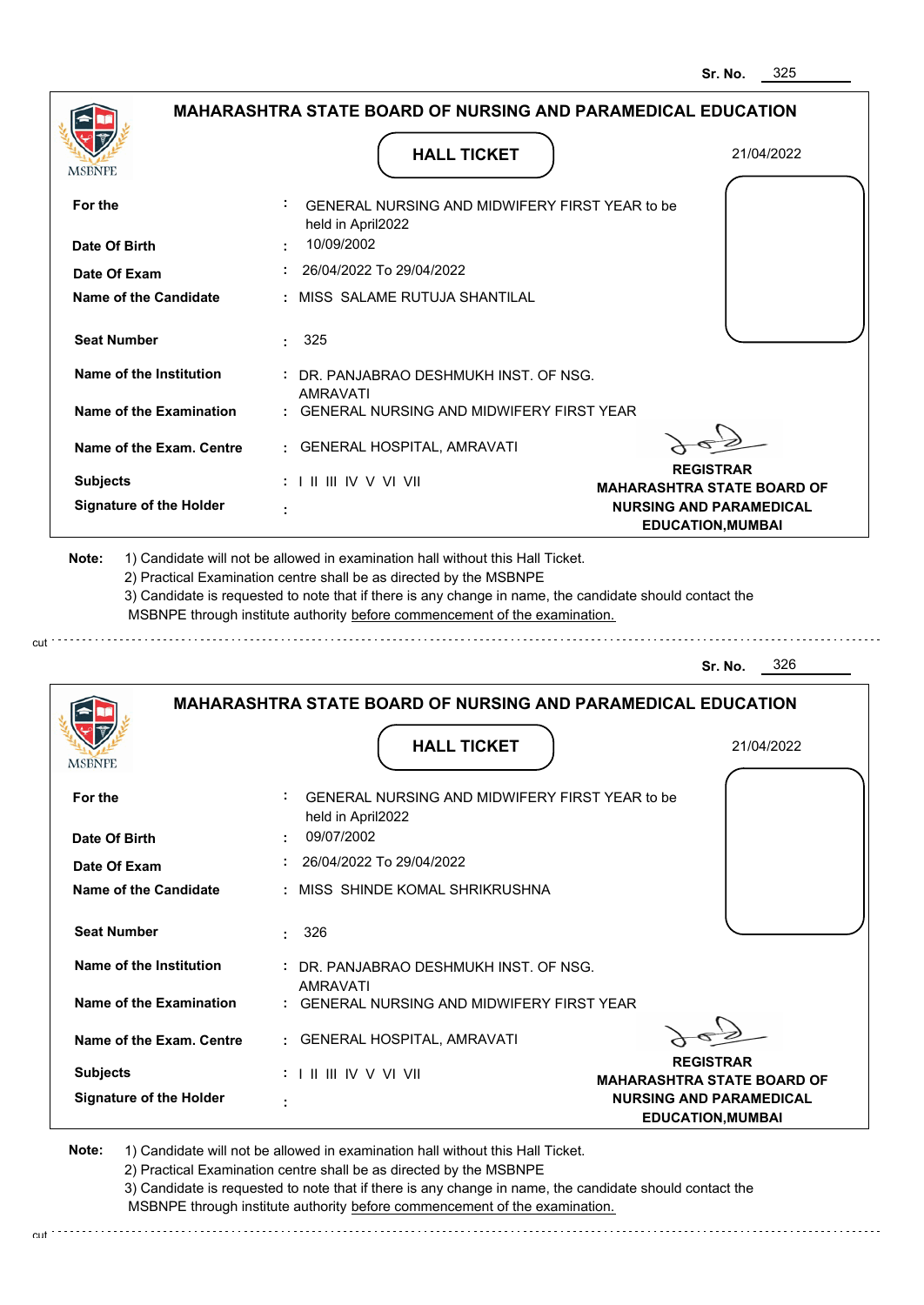**EDUCATION,MUMBAI**

|                                |                                                                                                                                                                                       | 327<br>Sr. No.                                                      |
|--------------------------------|---------------------------------------------------------------------------------------------------------------------------------------------------------------------------------------|---------------------------------------------------------------------|
|                                | <b>MAHARASHTRA STATE BOARD OF NURSING AND PARAMEDICAL EDUCATION</b>                                                                                                                   |                                                                     |
| MSBNPE                         | <b>HALL TICKET</b>                                                                                                                                                                    | 21/04/2022                                                          |
| For the                        | GENERAL NURSING AND MIDWIFERY FIRST YEAR to be                                                                                                                                        |                                                                     |
|                                | held in April2022                                                                                                                                                                     |                                                                     |
| Date Of Birth                  | 05/10/2002                                                                                                                                                                            |                                                                     |
| Date Of Exam                   | 26/04/2022 To 29/04/2022                                                                                                                                                              |                                                                     |
| Name of the Candidate          | MISS SIRSAT VAIDAVI GAUTAM                                                                                                                                                            |                                                                     |
| <b>Seat Number</b>             | $\cdot$ 327                                                                                                                                                                           |                                                                     |
| <b>Name of the Institution</b> | : DR. PANJABRAO DESHMUKH INST. OF NSG.                                                                                                                                                |                                                                     |
| <b>Name of the Examination</b> | <b>AMRAVATI</b><br>GENERAL NURSING AND MIDWIFERY FIRST YEAR                                                                                                                           |                                                                     |
| Name of the Exam. Centre       | GENERAL HOSPITAL, AMRAVATI                                                                                                                                                            |                                                                     |
| <b>Subjects</b>                | $: 1 \mathbb{I}$ III IIV V VI VII                                                                                                                                                     | <b>REGISTRAR</b>                                                    |
| <b>Signature of the Holder</b> |                                                                                                                                                                                       | <b>MAHARASHTRA STATE BOARD OF</b><br><b>NURSING AND PARAMEDICAL</b> |
|                                |                                                                                                                                                                                       | <b>EDUCATION, MUMBAI</b>                                            |
| Note:                          | 1) Candidate will not be allowed in examination hall without this Hall Ticket.<br>2) Practical Examination centre shall be as directed by the MSBNPE                                  |                                                                     |
|                                | 3) Candidate is requested to note that if there is any change in name, the candidate should contact the<br>MSBNPE through institute authority before commencement of the examination. |                                                                     |
|                                |                                                                                                                                                                                       | 328<br>Sr. No.                                                      |
|                                | <b>MAHARASHTRA STATE BOARD OF NURSING AND PARAMEDICAL EDUCATION</b>                                                                                                                   |                                                                     |
| <b>IMODIAL L</b>               | <b>HALL TICKET</b>                                                                                                                                                                    | 21/04/2022                                                          |
| For the                        | GENERAL NURSING AND MIDWIFERY FIRST YEAR to be                                                                                                                                        |                                                                     |
| Date Of Birth                  | held in April2022<br>19/06/2000                                                                                                                                                       |                                                                     |
| Date Of Exam                   | 26/04/2022 To 29/04/2022                                                                                                                                                              |                                                                     |
| <b>Name of the Candidate</b>   | : MISS TITARE PRANJALI SUDHAKAR                                                                                                                                                       |                                                                     |
| <b>Seat Number</b>             | 328<br>÷.                                                                                                                                                                             |                                                                     |
| <b>Name of the Institution</b> | : DR. PANJABRAO DESHMUKH INST. OF NSG.                                                                                                                                                |                                                                     |
| <b>Name of the Examination</b> | <b>AMRAVATI</b><br>: GENERAL NURSING AND MIDWIFERY FIRST YEAR                                                                                                                         |                                                                     |
| Name of the Exam. Centre       | : GENERAL HOSPITAL, AMRAVATI                                                                                                                                                          |                                                                     |
| <b>Subjects</b>                | : I II III IV V VI VII                                                                                                                                                                | <b>REGISTRAR</b><br><b>MAHARASHTRA STATE BOARD OF</b>               |

**Note:**  1) Candidate will not be allowed in examination hall without this Hall Ticket. 2) Practical Examination centre shall be as directed by the MSBNPE

cut

cut

3) Candidate is requested to note that if there is any change in name, the candidate should contact the MSBNPE through institute authority before commencement of the examination.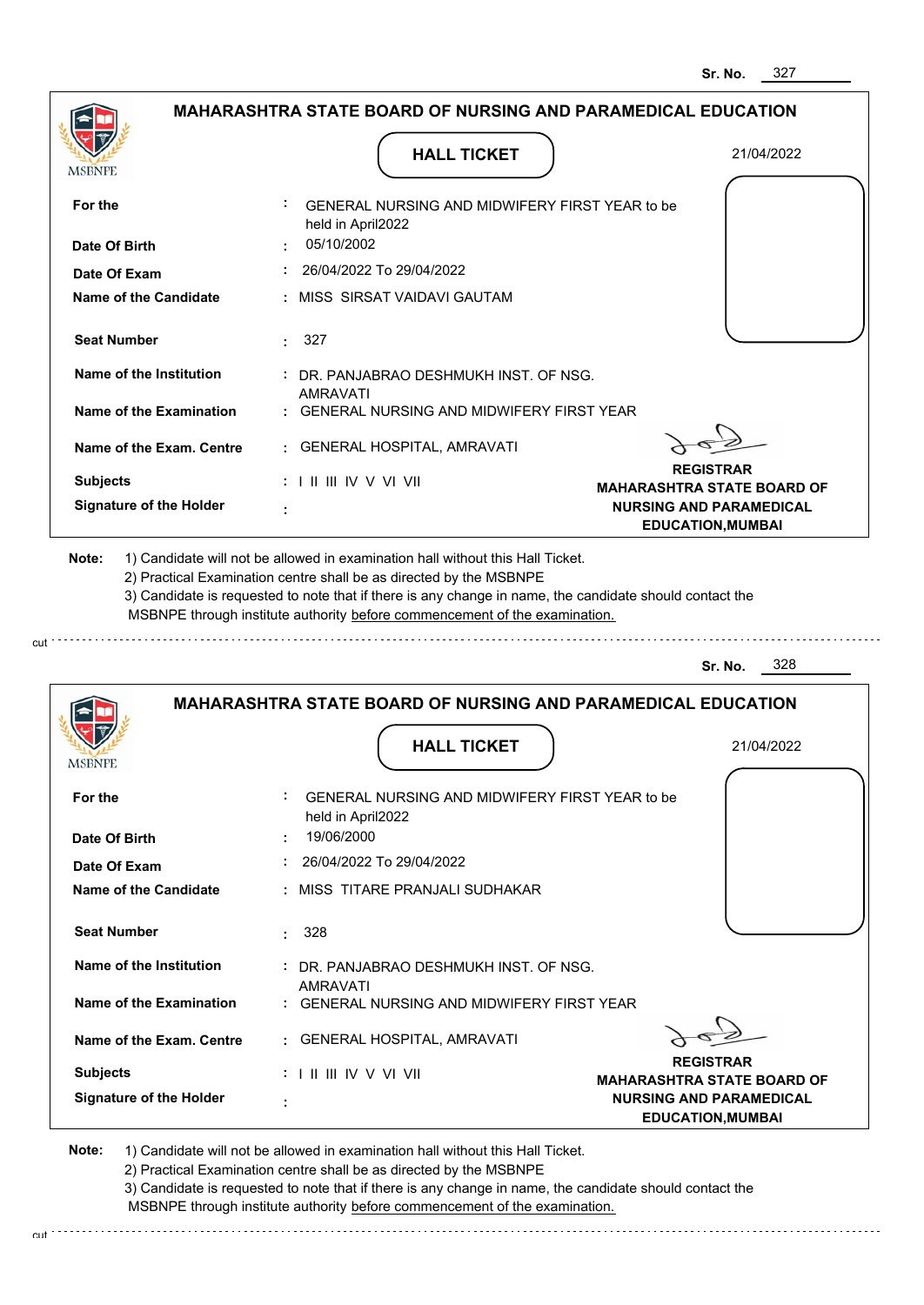|                                                   | <b>MAHARASHTRA STATE BOARD OF NURSING AND PARAMEDICAL EDUCATION</b>                                                                                                                   |                                                            |
|---------------------------------------------------|---------------------------------------------------------------------------------------------------------------------------------------------------------------------------------------|------------------------------------------------------------|
| <b>MSBNPE</b>                                     | <b>HALL TICKET</b>                                                                                                                                                                    | 21/04/2022                                                 |
| For the                                           | GENERAL NURSING AND MIDWIFERY FIRST YEAR to be<br>held in April2022                                                                                                                   |                                                            |
| Date Of Birth                                     | 09/05/2001                                                                                                                                                                            |                                                            |
| Date Of Exam                                      | 26/04/2022 To 29/04/2022                                                                                                                                                              |                                                            |
| Name of the Candidate                             | : MR AHIR RAM BHIMRAO                                                                                                                                                                 |                                                            |
| <b>Seat Number</b>                                | 329                                                                                                                                                                                   |                                                            |
| Name of the Institution                           | : Shree Samarth Nursing College, Balapur, Akola                                                                                                                                       |                                                            |
| Name of the Examination                           | : GENERAL NURSING AND MIDWIFERY FIRST YEAR                                                                                                                                            |                                                            |
| Name of the Exam. Centre                          | : GENERAL HOSPITAL, Akola                                                                                                                                                             |                                                            |
| <b>Subjects</b>                                   | $: 1 \mathbb{H} \mathbb{H} \mathbb{W} \vee \mathbb{V} \mathbb{V} \mathbb{H}$                                                                                                          | <b>REGISTRAR</b><br><b>MAHARASHTRA STATE BOARD OF</b>      |
| <b>Signature of the Holder</b>                    |                                                                                                                                                                                       | <b>NURSING AND PARAMEDICAL</b><br><b>EDUCATION, MUMBAI</b> |
|                                                   | 3) Candidate is requested to note that if there is any change in name, the candidate should contact the<br>MSBNPE through institute authority before commencement of the examination. |                                                            |
|                                                   |                                                                                                                                                                                       | 330<br>Sr. No.                                             |
|                                                   | <b>MAHARASHTRA STATE BOARD OF NURSING AND PARAMEDICAL EDUCATION</b>                                                                                                                   |                                                            |
|                                                   | <b>HALL TICKET</b>                                                                                                                                                                    | 21/04/2022                                                 |
| For the<br>Date Of Birth                          | GENERAL NURSING AND MIDWIFERY FIRST YEAR to be<br>held in April2022<br>07/10/2002                                                                                                     |                                                            |
| Date Of Exam                                      | 26/04/2022 To 29/04/2022                                                                                                                                                              |                                                            |
|                                                   | : MISS BAHADARE VAISHNAVI KAILAS                                                                                                                                                      |                                                            |
| <b>Seat Number</b>                                | 330<br>к.                                                                                                                                                                             |                                                            |
| Name of the Institution                           | : Shree Samarth Nursing College, Balapur, Akola                                                                                                                                       |                                                            |
| Name of the Examination                           | : GENERAL NURSING AND MIDWIFERY FIRST YEAR                                                                                                                                            |                                                            |
| Name of the Candidate<br>Name of the Exam. Centre | : GENERAL HOSPITAL, Akola                                                                                                                                                             | <b>REGISTRAR</b>                                           |

2) Practical Examination centre shall be as directed by the MSBNPE

3) Candidate is requested to note that if there is any change in name, the candidate should contact the MSBNPE through institute authority before commencement of the examination.

cut de la component de la component de la component de la component de la component de la component de la component de la component de la component de la component de la component de la component de la component de la comp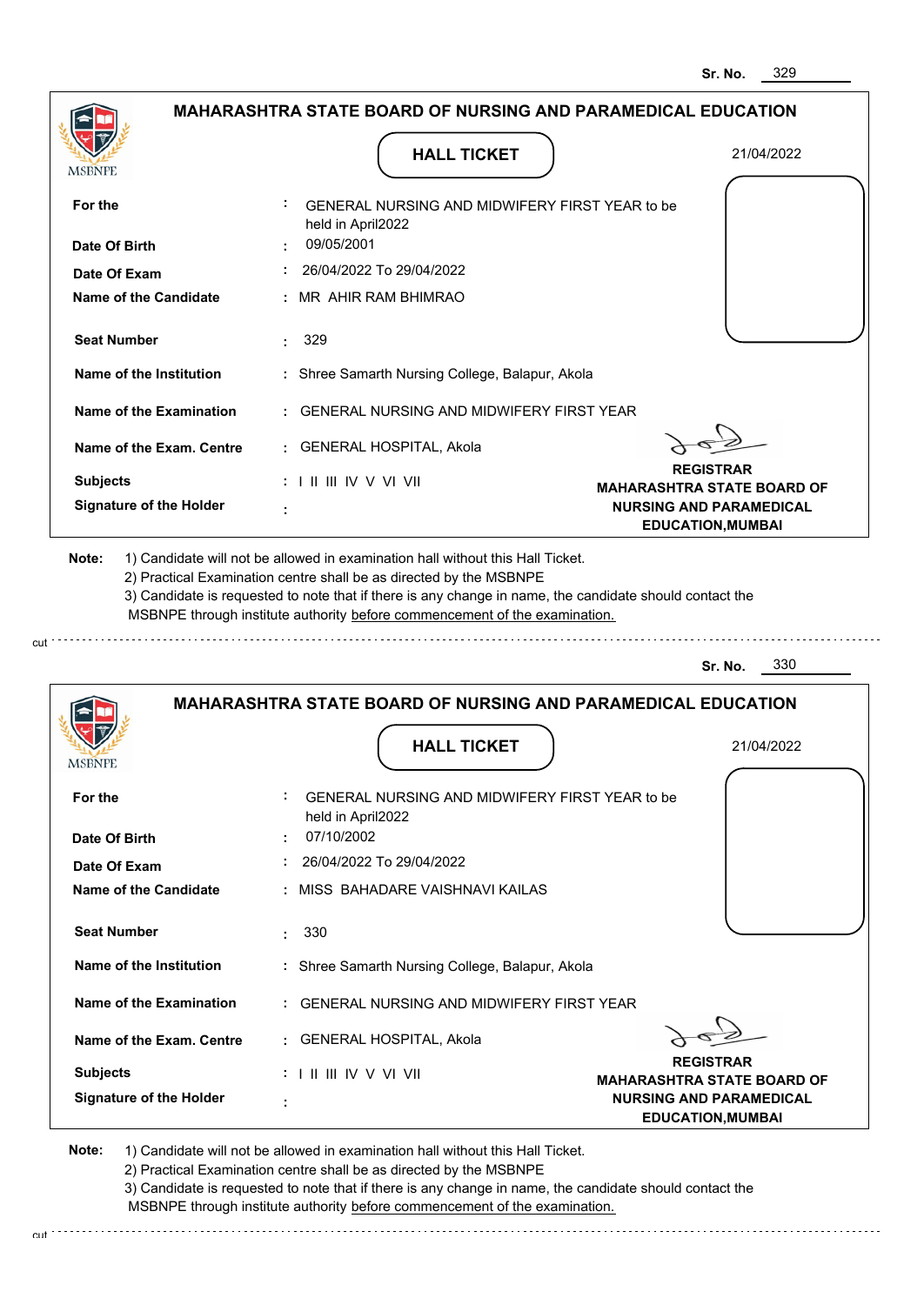|                                |                                                                                                                                                                                       | 331<br>Sr. No.                                             |
|--------------------------------|---------------------------------------------------------------------------------------------------------------------------------------------------------------------------------------|------------------------------------------------------------|
|                                | <b>MAHARASHTRA STATE BOARD OF NURSING AND PARAMEDICAL EDUCATION</b>                                                                                                                   |                                                            |
| <b>MSBNPE</b>                  | <b>HALL TICKET</b>                                                                                                                                                                    | 21/04/2022                                                 |
| For the                        | GENERAL NURSING AND MIDWIFERY FIRST YEAR to be<br>held in April2022                                                                                                                   |                                                            |
| Date Of Birth                  | 24/09/2002                                                                                                                                                                            |                                                            |
| Date Of Exam                   | 26/04/2022 To 29/04/2022                                                                                                                                                              |                                                            |
| <b>Name of the Candidate</b>   | MISS BHATKAR CHAITALI PRAKASH                                                                                                                                                         |                                                            |
| <b>Seat Number</b>             | : 331                                                                                                                                                                                 |                                                            |
| <b>Name of the Institution</b> | : Shree Samarth Nursing College, Balapur, Akola                                                                                                                                       |                                                            |
| <b>Name of the Examination</b> | <b>GENERAL NURSING AND MIDWIFERY FIRST YEAR</b>                                                                                                                                       |                                                            |
| Name of the Exam. Centre       | : GENERAL HOSPITAL, Akola                                                                                                                                                             |                                                            |
| <b>Subjects</b>                | : I II III IV V VI VII                                                                                                                                                                | <b>REGISTRAR</b><br><b>MAHARASHTRA STATE BOARD OF</b>      |
| <b>Signature of the Holder</b> |                                                                                                                                                                                       | <b>NURSING AND PARAMEDICAL</b><br><b>EDUCATION, MUMBAI</b> |
|                                | 3) Candidate is requested to note that if there is any change in name, the candidate should contact the<br>MSBNPE through institute authority before commencement of the examination. | 332<br>Sr. No.                                             |
|                                | <b>MAHARASHTRA STATE BOARD OF NURSING AND PARAMEDICAL EDUCATION</b>                                                                                                                   |                                                            |
| <b>IMODIAL L</b>               | <b>HALL TICKET</b>                                                                                                                                                                    | 21/04/2022                                                 |
| For the                        | GENERAL NURSING AND MIDWIFERY FIRST YEAR to be<br>held in April2022                                                                                                                   |                                                            |
| Date Of Birth                  | 02/06/2000                                                                                                                                                                            |                                                            |
| Date Of Exam                   | 26/04/2022 To 29/04/2022                                                                                                                                                              |                                                            |
| <b>Name of the Candidate</b>   | MISS BHATKAR RAJANI SANTOSH                                                                                                                                                           |                                                            |
| <b>Seat Number</b>             | 332<br>÷.                                                                                                                                                                             |                                                            |
| <b>Name of the Institution</b> | : Shree Samarth Nursing College, Balapur, Akola                                                                                                                                       |                                                            |
| <b>Name of the Examination</b> | <b>GENERAL NURSING AND MIDWIFERY FIRST YEAR</b>                                                                                                                                       |                                                            |
| Name of the Exam. Centre       | : GENERAL HOSPITAL, Akola                                                                                                                                                             |                                                            |
| <b>Subjects</b>                |                                                                                                                                                                                       | <b>REGISTRAR</b><br><b>MAHARASHTRA STATE BOARD OF</b>      |
| <b>Signature of the Holder</b> |                                                                                                                                                                                       | <b>NURSING AND PARAMEDICAL</b><br><b>EDUCATION, MUMBAI</b> |

cut

2) Practical Examination centre shall be as directed by the MSBNPE

3) Candidate is requested to note that if there is any change in name, the candidate should contact the MSBNPE through institute authority before commencement of the examination. cut de contra a construction de construction de construction de construction de construction de construction de construction de construction de construction de construction de construction de construction de construction d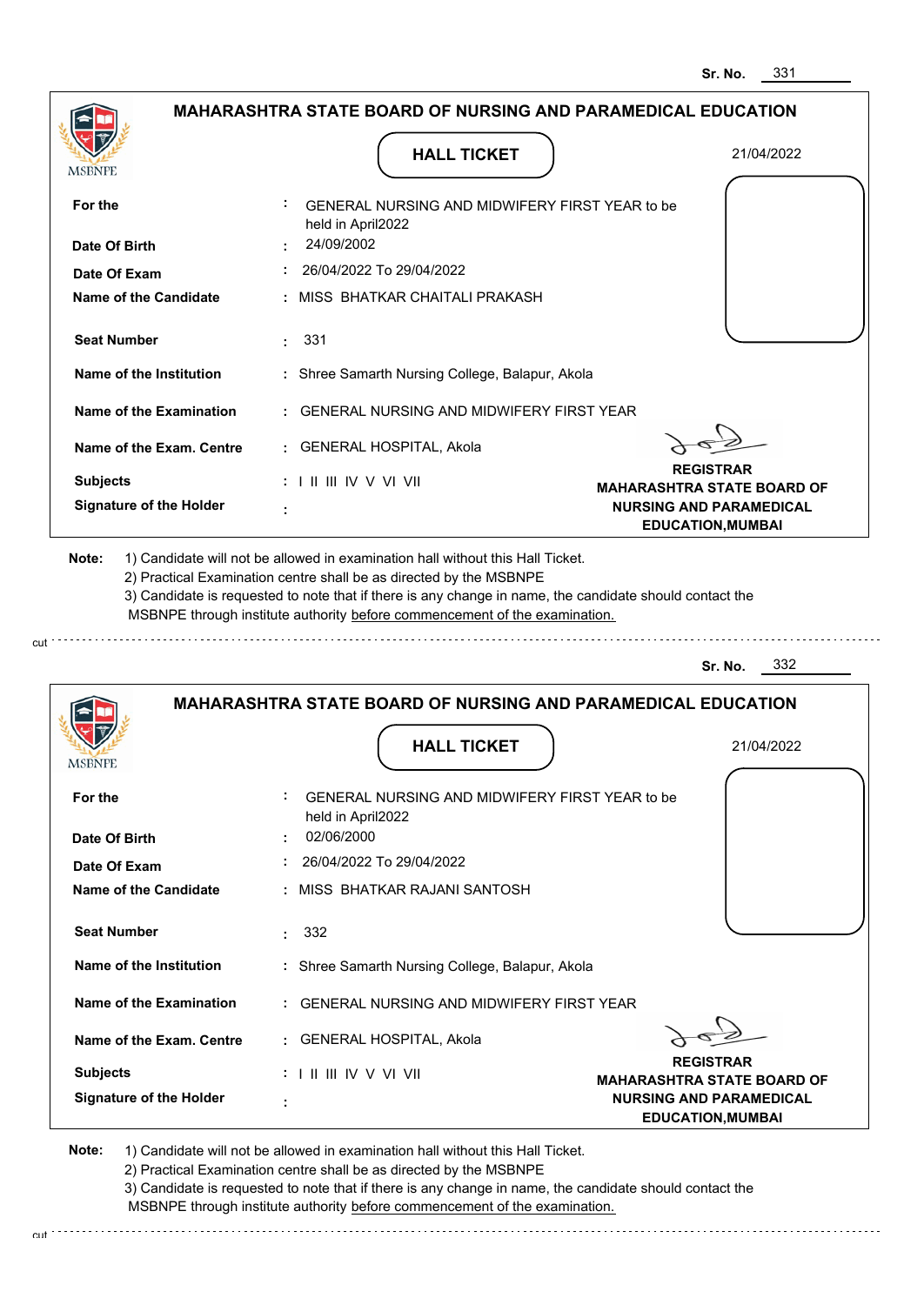|                                       |                                                                                                                                                                                       | 333<br>Sr. No.                                             |
|---------------------------------------|---------------------------------------------------------------------------------------------------------------------------------------------------------------------------------------|------------------------------------------------------------|
|                                       | <b>MAHARASHTRA STATE BOARD OF NURSING AND PARAMEDICAL EDUCATION</b>                                                                                                                   |                                                            |
| <b>MSBNPE</b>                         | <b>HALL TICKET</b>                                                                                                                                                                    | 21/04/2022                                                 |
| For the                               | GENERAL NURSING AND MIDWIFERY FIRST YEAR to be<br>held in April2022<br>02/01/2000                                                                                                     |                                                            |
| Date Of Birth                         | 26/04/2022 To 29/04/2022                                                                                                                                                              |                                                            |
| Date Of Exam<br>Name of the Candidate | MISS BHINGARE SHUBHANGI MAROTI                                                                                                                                                        |                                                            |
|                                       |                                                                                                                                                                                       |                                                            |
| <b>Seat Number</b>                    | 333                                                                                                                                                                                   |                                                            |
| Name of the Institution               | : Shree Samarth Nursing College, Balapur, Akola                                                                                                                                       |                                                            |
| <b>Name of the Examination</b>        | <b>GENERAL NURSING AND MIDWIFERY FIRST YEAR</b>                                                                                                                                       |                                                            |
| Name of the Exam. Centre              | : GENERAL HOSPITAL, Akola                                                                                                                                                             |                                                            |
| <b>Subjects</b>                       | $: 1 \mathbb{I}$ III IIV V VI VII                                                                                                                                                     | <b>REGISTRAR</b><br><b>MAHARASHTRA STATE BOARD OF</b>      |
| <b>Signature of the Holder</b>        |                                                                                                                                                                                       | <b>NURSING AND PARAMEDICAL</b><br><b>EDUCATION, MUMBAI</b> |
|                                       | 3) Candidate is requested to note that if there is any change in name, the candidate should contact the<br>MSBNPE through institute authority before commencement of the examination. | 334<br>Sr. No.                                             |
|                                       | <b>MAHARASHTRA STATE BOARD OF NURSING AND PARAMEDICAL EDUCATION</b><br><b>HALL TICKET</b>                                                                                             | 21/04/2022                                                 |
|                                       |                                                                                                                                                                                       |                                                            |
| For the                               | ÷<br>GENERAL NURSING AND MIDWIFERY FIRST YEAR to be<br>held in April2022                                                                                                              |                                                            |
| Date Of Birth                         | 28/10/2001                                                                                                                                                                            |                                                            |
| Date Of Exam                          | 26/04/2022 To 29/04/2022                                                                                                                                                              |                                                            |
| Name of the Candidate                 | MISS BHODANE ASMITA DAYARAM                                                                                                                                                           |                                                            |
| <b>Seat Number</b>                    | 334<br>÷                                                                                                                                                                              |                                                            |
| Name of the Institution               | : Shree Samarth Nursing College, Balapur, Akola                                                                                                                                       |                                                            |
| Name of the Examination               | : GENERAL NURSING AND MIDWIFERY FIRST YEAR                                                                                                                                            |                                                            |
| Name of the Exam. Centre              | : GENERAL HOSPITAL, Akola                                                                                                                                                             |                                                            |
| <b>Subjects</b>                       | $: 1 \mathbb{I}$ III IIV V VI VII                                                                                                                                                     | <b>REGISTRAR</b><br><b>MAHARASHTRA STATE BOARD OF</b>      |
| <b>Signature of the Holder</b>        | t                                                                                                                                                                                     | <b>NURSING AND PARAMEDICAL</b><br><b>EDUCATION, MUMBAI</b> |

cut

2) Practical Examination centre shall be as directed by the MSBNPE

3) Candidate is requested to note that if there is any change in name, the candidate should contact the MSBNPE through institute authority before commencement of the examination. cut de contra a construction de construction de construction de construction de construction de construction de construction de construction de construction de construction de construction de construction de construction d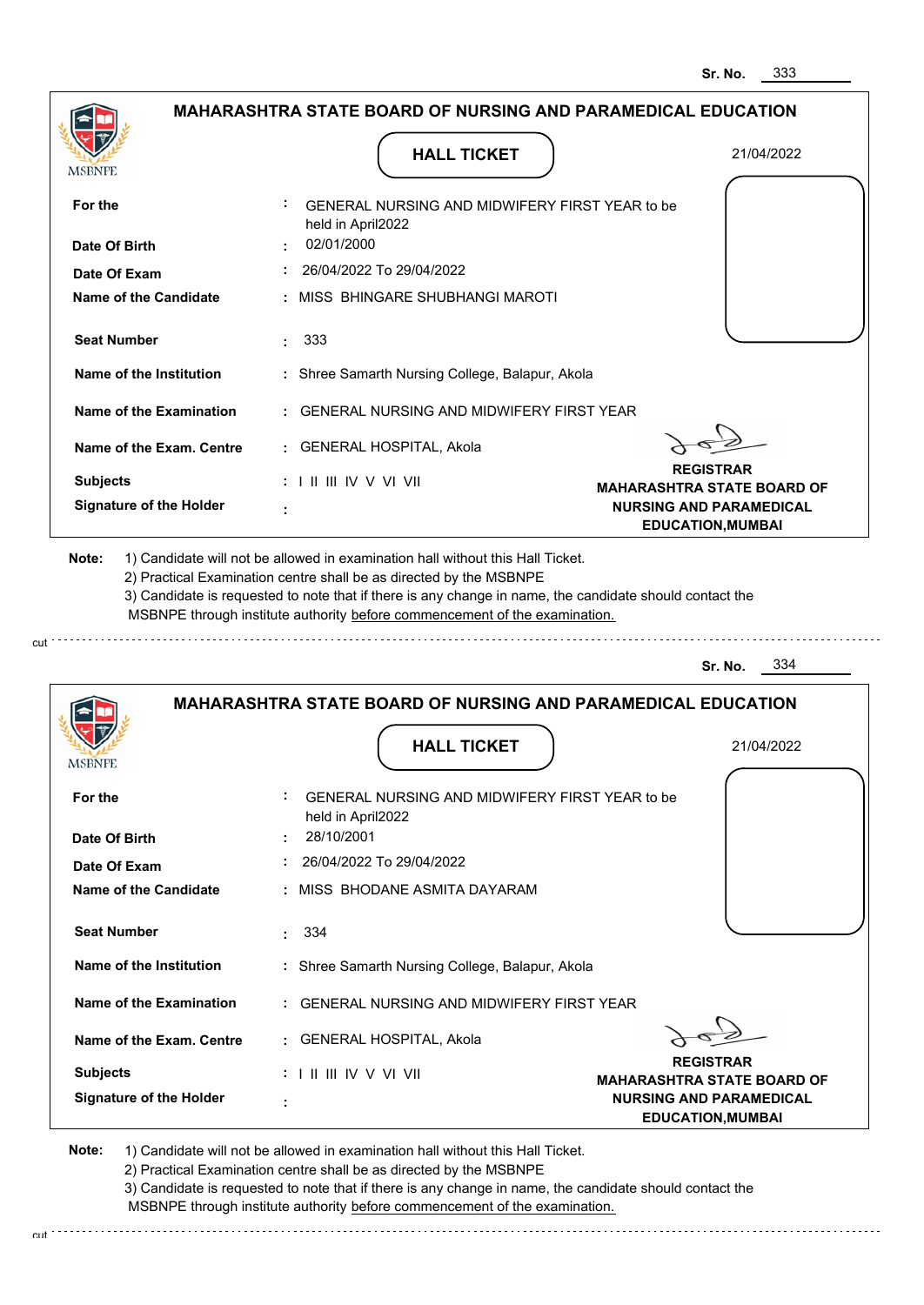|                                                                                                               |                                                                                                                                                                                                                                                             | <b>MAHARASHTRA STATE BOARD OF NURSING AND PARAMEDICAL EDUCATION</b> |
|---------------------------------------------------------------------------------------------------------------|-------------------------------------------------------------------------------------------------------------------------------------------------------------------------------------------------------------------------------------------------------------|---------------------------------------------------------------------|
|                                                                                                               |                                                                                                                                                                                                                                                             |                                                                     |
| MSBNPE                                                                                                        | <b>HALL TICKET</b>                                                                                                                                                                                                                                          | 21/04/2022                                                          |
|                                                                                                               |                                                                                                                                                                                                                                                             |                                                                     |
| For the                                                                                                       | GENERAL NURSING AND MIDWIFERY FIRST YEAR to be                                                                                                                                                                                                              |                                                                     |
| Date Of Birth                                                                                                 | held in April2022<br>28/02/1999                                                                                                                                                                                                                             |                                                                     |
| Date Of Exam                                                                                                  | 26/04/2022 To 29/04/2022                                                                                                                                                                                                                                    |                                                                     |
| Name of the Candidate                                                                                         | : MISS BHODANE MANISHA DAYARAM                                                                                                                                                                                                                              |                                                                     |
|                                                                                                               |                                                                                                                                                                                                                                                             |                                                                     |
| <b>Seat Number</b>                                                                                            | : 335                                                                                                                                                                                                                                                       |                                                                     |
| Name of the Institution                                                                                       | : Shree Samarth Nursing College, Balapur, Akola                                                                                                                                                                                                             |                                                                     |
| Name of the Examination                                                                                       | : GENERAL NURSING AND MIDWIFERY FIRST YEAR                                                                                                                                                                                                                  |                                                                     |
| Name of the Exam. Centre                                                                                      | : GENERAL HOSPITAL, Akola                                                                                                                                                                                                                                   |                                                                     |
| <b>Subjects</b>                                                                                               | : I II III IV V VI VII                                                                                                                                                                                                                                      | <b>REGISTRAR</b>                                                    |
| <b>Signature of the Holder</b>                                                                                |                                                                                                                                                                                                                                                             | <b>MAHARASHTRA STATE BOARD OF</b><br><b>NURSING AND PARAMEDICAL</b> |
|                                                                                                               |                                                                                                                                                                                                                                                             | <b>EDUCATION, MUMBAI</b>                                            |
| 1) Candidate will not be allowed in examination hall without this Hall Ticket.                                | 2) Practical Examination centre shall be as directed by the MSBNPE<br>3) Candidate is requested to note that if there is any change in name, the candidate should contact the<br>MSBNPE through institute authority before commencement of the examination. |                                                                     |
|                                                                                                               |                                                                                                                                                                                                                                                             | 336<br>Sr. No.                                                      |
|                                                                                                               |                                                                                                                                                                                                                                                             |                                                                     |
|                                                                                                               | <b>MAHARASHTRA STATE BOARD OF NURSING AND PARAMEDICAL EDUCATION</b>                                                                                                                                                                                         |                                                                     |
|                                                                                                               | <b>HALL TICKET</b>                                                                                                                                                                                                                                          | 21/04/2022                                                          |
|                                                                                                               |                                                                                                                                                                                                                                                             |                                                                     |
|                                                                                                               | GENERAL NURSING AND MIDWIFERY FIRST YEAR to be                                                                                                                                                                                                              |                                                                     |
|                                                                                                               | held in April2022                                                                                                                                                                                                                                           |                                                                     |
|                                                                                                               | 11/04/2002                                                                                                                                                                                                                                                  |                                                                     |
|                                                                                                               | 26/04/2022 To 29/04/2022                                                                                                                                                                                                                                    |                                                                     |
|                                                                                                               | : MISS CHIPLE NEHA GAJANAN                                                                                                                                                                                                                                  |                                                                     |
| <b>Seat Number</b>                                                                                            | 336<br>÷.                                                                                                                                                                                                                                                   |                                                                     |
| Name of the Institution                                                                                       | : Shree Samarth Nursing College, Balapur, Akola                                                                                                                                                                                                             |                                                                     |
| Name of the Examination                                                                                       | : GENERAL NURSING AND MIDWIFERY FIRST YEAR                                                                                                                                                                                                                  |                                                                     |
| Name of the Exam. Centre                                                                                      | : GENERAL HOSPITAL, Akola                                                                                                                                                                                                                                   |                                                                     |
| <b>IMPDIAL</b><br>For the<br>Date Of Birth<br>Date Of Exam<br><b>Name of the Candidate</b><br><b>Subjects</b> | $: 1 \mathbb{H} \mathbb{H} \mathbb{N} \vee \mathbb{V} \mathbb{N}$                                                                                                                                                                                           | <b>REGISTRAR</b><br><b>MAHARASHTRA STATE BOARD OF</b>               |

2) Practical Examination centre shall be as directed by the MSBNPE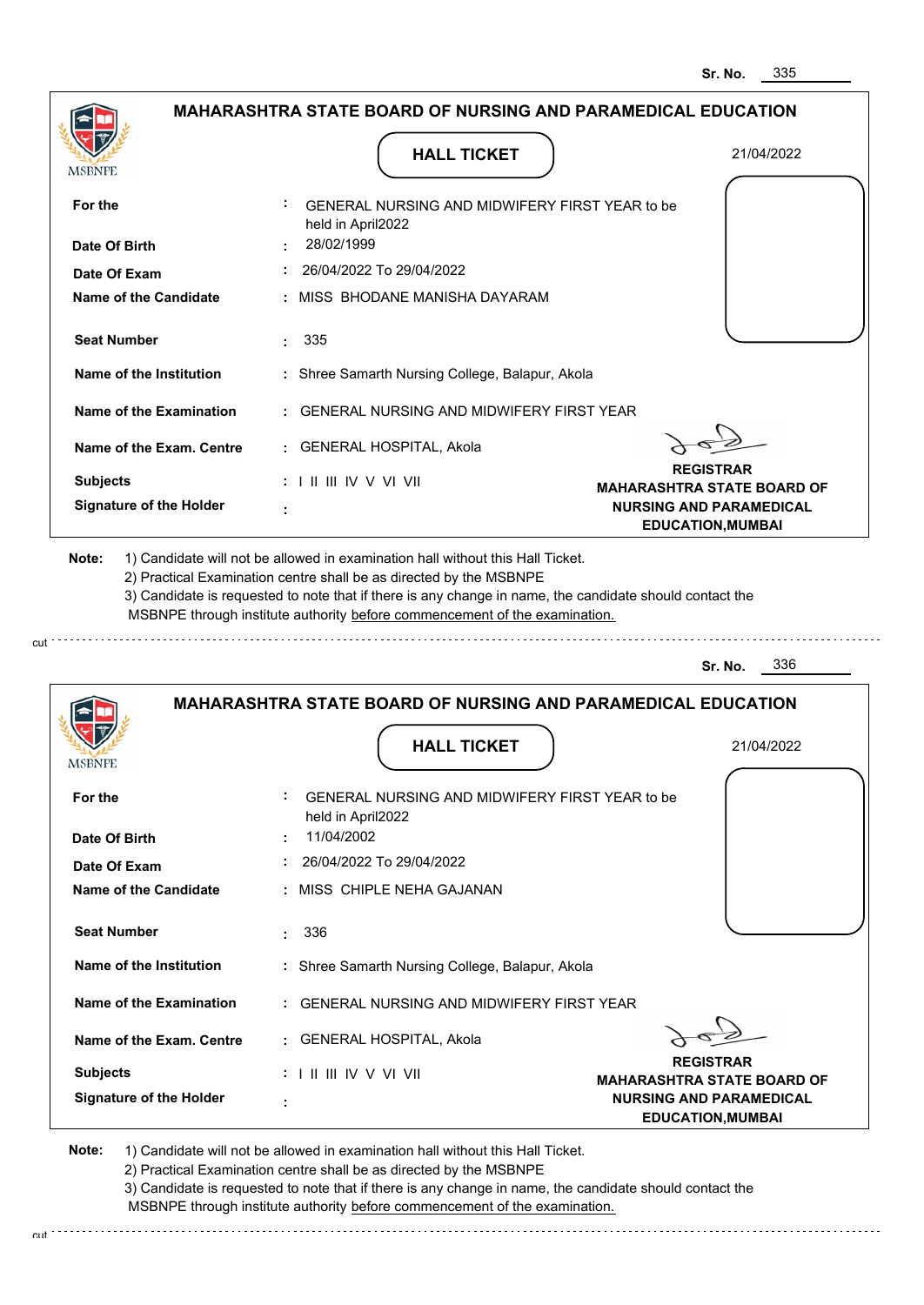|                                |                                                                                                                                                                                       | 337<br>Sr. No.                                             |
|--------------------------------|---------------------------------------------------------------------------------------------------------------------------------------------------------------------------------------|------------------------------------------------------------|
|                                | <b>MAHARASHTRA STATE BOARD OF NURSING AND PARAMEDICAL EDUCATION</b>                                                                                                                   |                                                            |
| <b>MSBNPE</b>                  | <b>HALL TICKET</b>                                                                                                                                                                    | 21/04/2022                                                 |
| For the                        | GENERAL NURSING AND MIDWIFERY FIRST YEAR to be<br>held in April2022                                                                                                                   |                                                            |
| Date Of Birth                  | 08/06/1997                                                                                                                                                                            |                                                            |
| Date Of Exam                   | 26/04/2022 To 29/04/2022                                                                                                                                                              |                                                            |
| Name of the Candidate          | MR DABERAO AJAY RAMKRUSHNA                                                                                                                                                            |                                                            |
| <b>Seat Number</b>             | : 337                                                                                                                                                                                 |                                                            |
| <b>Name of the Institution</b> | : Shree Samarth Nursing College, Balapur, Akola                                                                                                                                       |                                                            |
| Name of the Examination        | <b>GENERAL NURSING AND MIDWIFERY FIRST YEAR</b>                                                                                                                                       |                                                            |
| Name of the Exam. Centre       | : GENERAL HOSPITAL, Akola                                                                                                                                                             |                                                            |
| <b>Subjects</b>                | $: 1$ II III IV V VI VII                                                                                                                                                              | <b>REGISTRAR</b><br><b>MAHARASHTRA STATE BOARD OF</b>      |
| <b>Signature of the Holder</b> |                                                                                                                                                                                       | <b>NURSING AND PARAMEDICAL</b><br><b>EDUCATION, MUMBAI</b> |
|                                | 3) Candidate is requested to note that if there is any change in name, the candidate should contact the<br>MSBNPE through institute authority before commencement of the examination. | 338<br>Sr. No.                                             |
|                                | <b>MAHARASHTRA STATE BOARD OF NURSING AND PARAMEDICAL EDUCATION</b>                                                                                                                   |                                                            |
| <b>IMPDIALE</b>                | <b>HALL TICKET</b>                                                                                                                                                                    | 21/04/2022                                                 |
| For the                        | GENERAL NURSING AND MIDWIFERY FIRST YEAR to be<br>held in April2022                                                                                                                   |                                                            |
| Date Of Birth                  | 21/12/1997                                                                                                                                                                            |                                                            |
| Date Of Exam                   | 26/04/2022 To 29/04/2022                                                                                                                                                              |                                                            |
| <b>Name of the Candidate</b>   | MISS DAKHORE NISHA NANDKISHOR                                                                                                                                                         |                                                            |
| <b>Seat Number</b>             | 338<br>÷                                                                                                                                                                              |                                                            |
| Name of the Institution        | : Shree Samarth Nursing College, Balapur, Akola                                                                                                                                       |                                                            |
| <b>Name of the Examination</b> | <b>GENERAL NURSING AND MIDWIFERY FIRST YEAR</b>                                                                                                                                       |                                                            |
| Name of the Exam. Centre       | : GENERAL HOSPITAL, Akola                                                                                                                                                             |                                                            |
| <b>Subjects</b>                | : I II III IV V VI VII                                                                                                                                                                | <b>REGISTRAR</b><br><b>MAHARASHTRA STATE BOARD OF</b>      |
| <b>Signature of the Holder</b> |                                                                                                                                                                                       | <b>NURSING AND PARAMEDICAL</b><br><b>EDUCATION, MUMBAI</b> |

cut

2) Practical Examination centre shall be as directed by the MSBNPE

3) Candidate is requested to note that if there is any change in name, the candidate should contact the MSBNPE through institute authority before commencement of the examination. cut de la component de la component de la component de la component de la component de la component de la component de la component de la component de la component de la component de la component de la component de la comp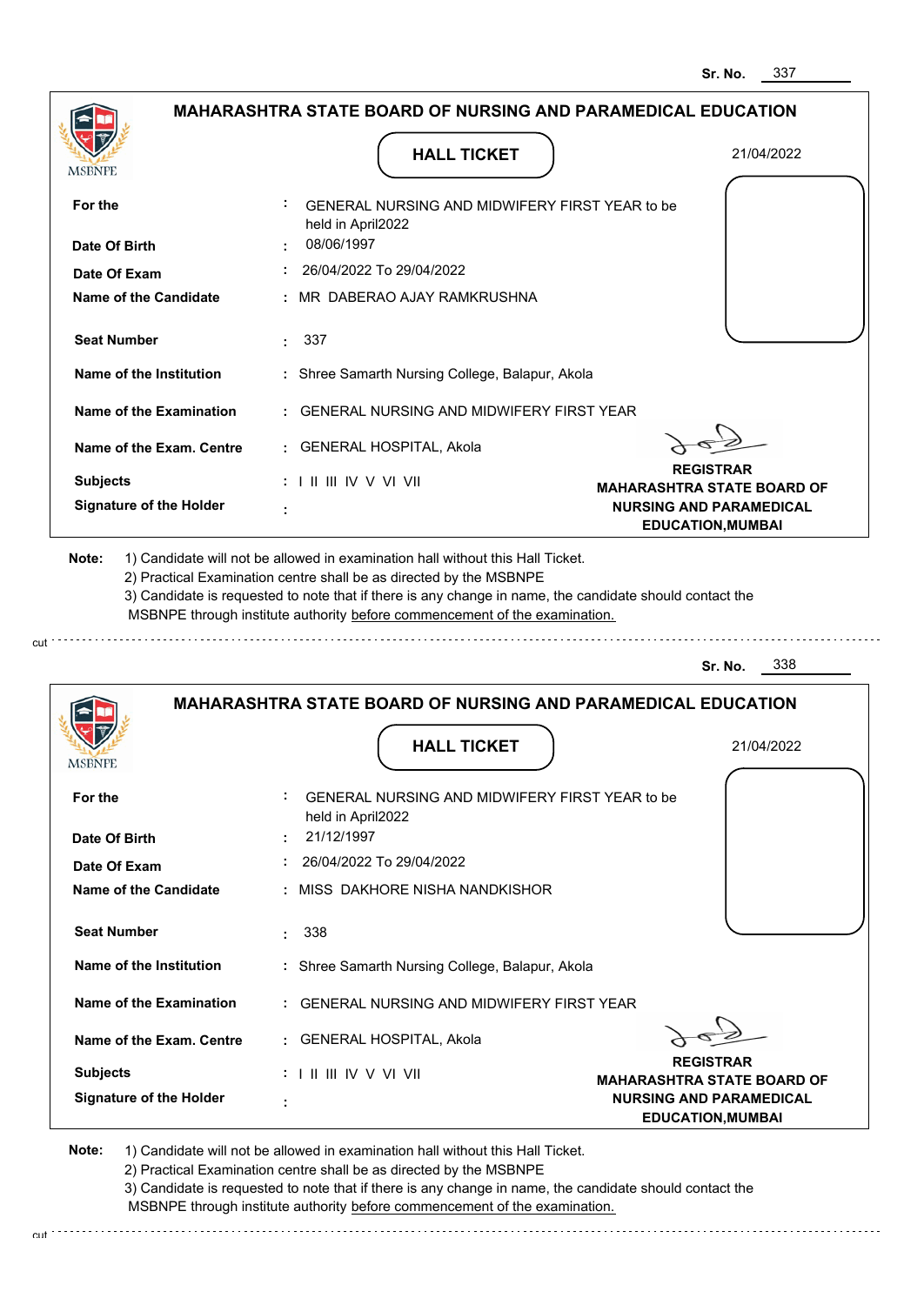|                                       | <b>MAHARASHTRA STATE BOARD OF NURSING AND PARAMEDICAL EDUCATION</b>                                                                                                                                                                                                                                                                           |                                                            |
|---------------------------------------|-----------------------------------------------------------------------------------------------------------------------------------------------------------------------------------------------------------------------------------------------------------------------------------------------------------------------------------------------|------------------------------------------------------------|
|                                       | <b>HALL TICKET</b>                                                                                                                                                                                                                                                                                                                            | 21/04/2022                                                 |
| MSBNPE                                |                                                                                                                                                                                                                                                                                                                                               |                                                            |
| For the                               | GENERAL NURSING AND MIDWIFERY FIRST YEAR to be<br>held in April2022                                                                                                                                                                                                                                                                           |                                                            |
| Date Of Birth                         | 22/07/2000                                                                                                                                                                                                                                                                                                                                    |                                                            |
| Date Of Exam                          | 26/04/2022 To 29/04/2022                                                                                                                                                                                                                                                                                                                      |                                                            |
| Name of the Candidate                 | MR DHANDARE SHANKAR MANOHAR                                                                                                                                                                                                                                                                                                                   |                                                            |
| <b>Seat Number</b>                    | 339<br>t in                                                                                                                                                                                                                                                                                                                                   |                                                            |
| Name of the Institution               | : Shree Samarth Nursing College, Balapur, Akola                                                                                                                                                                                                                                                                                               |                                                            |
| Name of the Examination               | : GENERAL NURSING AND MIDWIFERY FIRST YEAR                                                                                                                                                                                                                                                                                                    |                                                            |
| Name of the Exam. Centre              | : GENERAL HOSPITAL, Akola                                                                                                                                                                                                                                                                                                                     |                                                            |
| <b>Subjects</b>                       | $: 1 \mathbb{I}$ III IIV V VI VII                                                                                                                                                                                                                                                                                                             | <b>REGISTRAR</b><br><b>MAHARASHTRA STATE BOARD OF</b>      |
| <b>Signature of the Holder</b>        |                                                                                                                                                                                                                                                                                                                                               | <b>NURSING AND PARAMEDICAL</b><br><b>EDUCATION, MUMBAI</b> |
| Note:                                 | 1) Candidate will not be allowed in examination hall without this Hall Ticket.<br>2) Practical Examination centre shall be as directed by the MSBNPE<br>3) Candidate is requested to note that if there is any change in name, the candidate should contact the<br>MSBNPE through institute authority before commencement of the examination. |                                                            |
|                                       |                                                                                                                                                                                                                                                                                                                                               | 340<br>Sr. No.                                             |
|                                       | <b>MAHARASHTRA STATE BOARD OF NURSING AND PARAMEDICAL EDUCATION</b>                                                                                                                                                                                                                                                                           |                                                            |
| <b>IMPDIAL</b> P                      | <b>HALL TICKET</b>                                                                                                                                                                                                                                                                                                                            | 21/04/2022                                                 |
| For the                               | GENERAL NURSING AND MIDWIFERY FIRST YEAR to be<br>held in April2022                                                                                                                                                                                                                                                                           |                                                            |
| Date Of Birth                         | 29/07/1994<br>26/04/2022 To 29/04/2022                                                                                                                                                                                                                                                                                                        |                                                            |
| Date Of Exam<br>Name of the Candidate | : MISS DHULDHULE DIVYA ASHOK                                                                                                                                                                                                                                                                                                                  |                                                            |
| <b>Seat Number</b>                    | 340                                                                                                                                                                                                                                                                                                                                           |                                                            |
| Name of the Institution               | : Shree Samarth Nursing College, Balapur, Akola                                                                                                                                                                                                                                                                                               |                                                            |
| Name of the Examination               | : GENERAL NURSING AND MIDWIFERY FIRST YEAR                                                                                                                                                                                                                                                                                                    |                                                            |
| Name of the Exam. Centre              | : GENERAL HOSPITAL, Akola                                                                                                                                                                                                                                                                                                                     |                                                            |

**Note:**  1) Candidate will not be allowed in examination hall without this Hall Ticket.

2) Practical Examination centre shall be as directed by the MSBNPE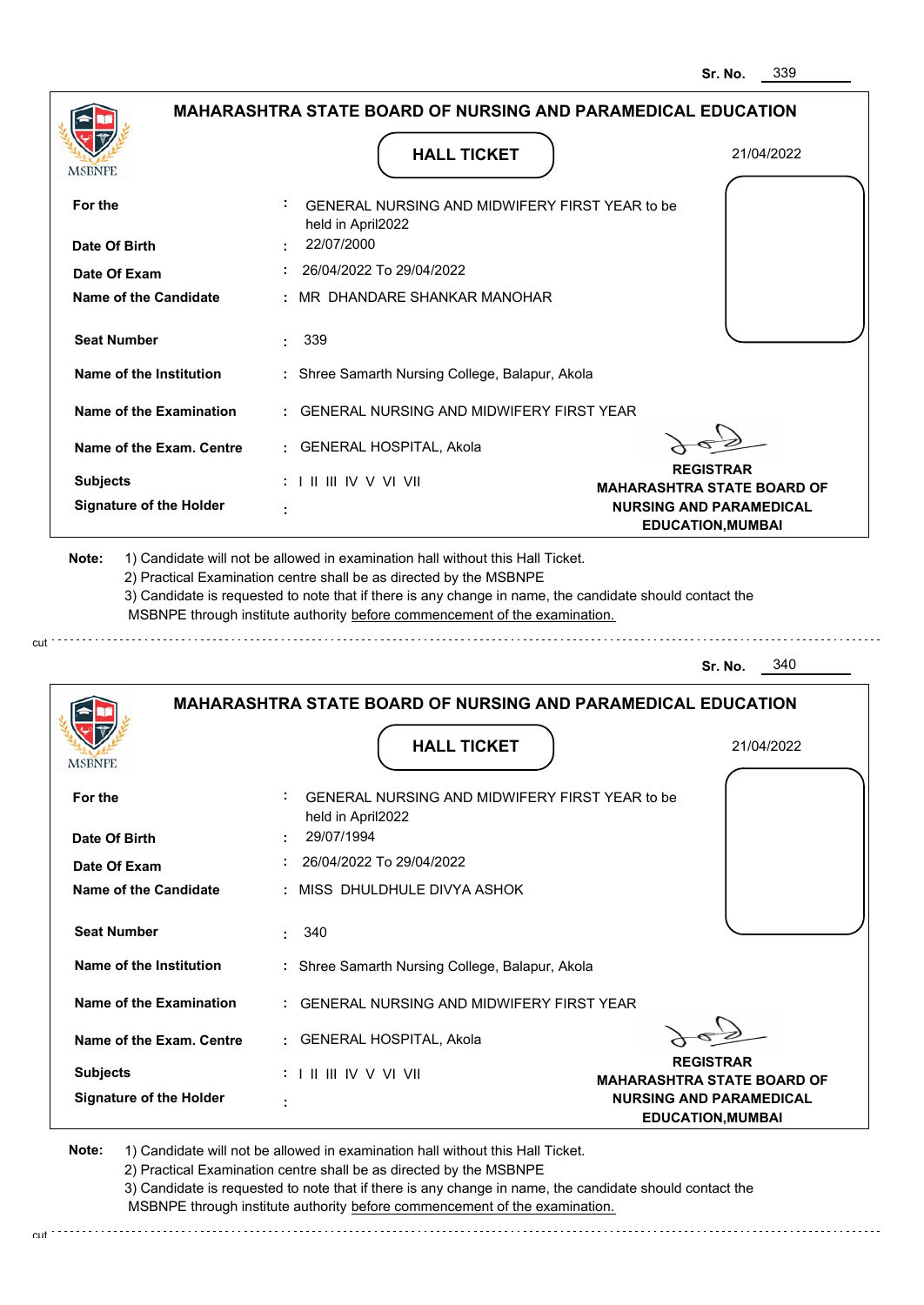|                                                         | <b>MAHARASHTRA STATE BOARD OF NURSING AND PARAMEDICAL EDUCATION</b>                                                                                                                                                                                                                                                                           |                                                            |
|---------------------------------------------------------|-----------------------------------------------------------------------------------------------------------------------------------------------------------------------------------------------------------------------------------------------------------------------------------------------------------------------------------------------|------------------------------------------------------------|
|                                                         |                                                                                                                                                                                                                                                                                                                                               |                                                            |
| MSBNPE                                                  | <b>HALL TICKET</b>                                                                                                                                                                                                                                                                                                                            | 21/04/2022                                                 |
| For the                                                 | GENERAL NURSING AND MIDWIFERY FIRST YEAR to be<br>held in April2022                                                                                                                                                                                                                                                                           |                                                            |
| Date Of Birth                                           | 26/05/1999                                                                                                                                                                                                                                                                                                                                    |                                                            |
| Date Of Exam                                            | 26/04/2022 To 29/04/2022                                                                                                                                                                                                                                                                                                                      |                                                            |
| Name of the Candidate                                   | : MISS DHULDHULE SONU ASHOK                                                                                                                                                                                                                                                                                                                   |                                                            |
| <b>Seat Number</b>                                      | $\cdot$ 341                                                                                                                                                                                                                                                                                                                                   |                                                            |
| Name of the Institution                                 | : Shree Samarth Nursing College, Balapur, Akola                                                                                                                                                                                                                                                                                               |                                                            |
| Name of the Examination                                 | : GENERAL NURSING AND MIDWIFERY FIRST YEAR                                                                                                                                                                                                                                                                                                    |                                                            |
| Name of the Exam. Centre                                | : GENERAL HOSPITAL, Akola                                                                                                                                                                                                                                                                                                                     |                                                            |
| <b>Subjects</b>                                         | $: 1 \mathbb{H} \mathbb{H} \mathbb{W} \vee \mathbb{V} \mathbb{V} \mathbb{H}$                                                                                                                                                                                                                                                                  | <b>REGISTRAR</b><br><b>MAHARASHTRA STATE BOARD OF</b>      |
| <b>Signature of the Holder</b>                          |                                                                                                                                                                                                                                                                                                                                               | <b>NURSING AND PARAMEDICAL</b><br><b>EDUCATION, MUMBAI</b> |
|                                                         | 1) Candidate will not be allowed in examination hall without this Hall Ticket.<br>2) Practical Examination centre shall be as directed by the MSBNPE<br>3) Candidate is requested to note that if there is any change in name, the candidate should contact the<br>MSBNPE through institute authority before commencement of the examination. |                                                            |
|                                                         |                                                                                                                                                                                                                                                                                                                                               | 342<br>Sr. No.                                             |
|                                                         | <b>MAHARASHTRA STATE BOARD OF NURSING AND PARAMEDICAL EDUCATION</b>                                                                                                                                                                                                                                                                           |                                                            |
| Note:<br><b>IMPDIALE</b>                                | <b>HALL TICKET</b>                                                                                                                                                                                                                                                                                                                            | 21/04/2022                                                 |
| For the                                                 | GENERAL NURSING AND MIDWIFERY FIRST YEAR to be<br>held in April2022                                                                                                                                                                                                                                                                           |                                                            |
|                                                         | 28/10/1995                                                                                                                                                                                                                                                                                                                                    |                                                            |
| Date Of Birth<br>Date Of Exam                           | 26/04/2022 To 29/04/2022                                                                                                                                                                                                                                                                                                                      |                                                            |
|                                                         | : MR GARDE RAVINDRA SAMADHAN                                                                                                                                                                                                                                                                                                                  |                                                            |
| <b>Seat Number</b>                                      | 342<br>t.                                                                                                                                                                                                                                                                                                                                     |                                                            |
| Name of the Institution                                 | : Shree Samarth Nursing College, Balapur, Akola                                                                                                                                                                                                                                                                                               |                                                            |
| <b>Name of the Candidate</b><br>Name of the Examination | : GENERAL NURSING AND MIDWIFERY FIRST YEAR                                                                                                                                                                                                                                                                                                    |                                                            |
| Name of the Exam. Centre                                | : GENERAL HOSPITAL, Akola                                                                                                                                                                                                                                                                                                                     |                                                            |
| <b>Subjects</b>                                         | : I II III IV V VI VII                                                                                                                                                                                                                                                                                                                        | <b>REGISTRAR</b><br><b>MAHARASHTRA STATE BOARD OF</b>      |

2) Practical Examination centre shall be as directed by the MSBNPE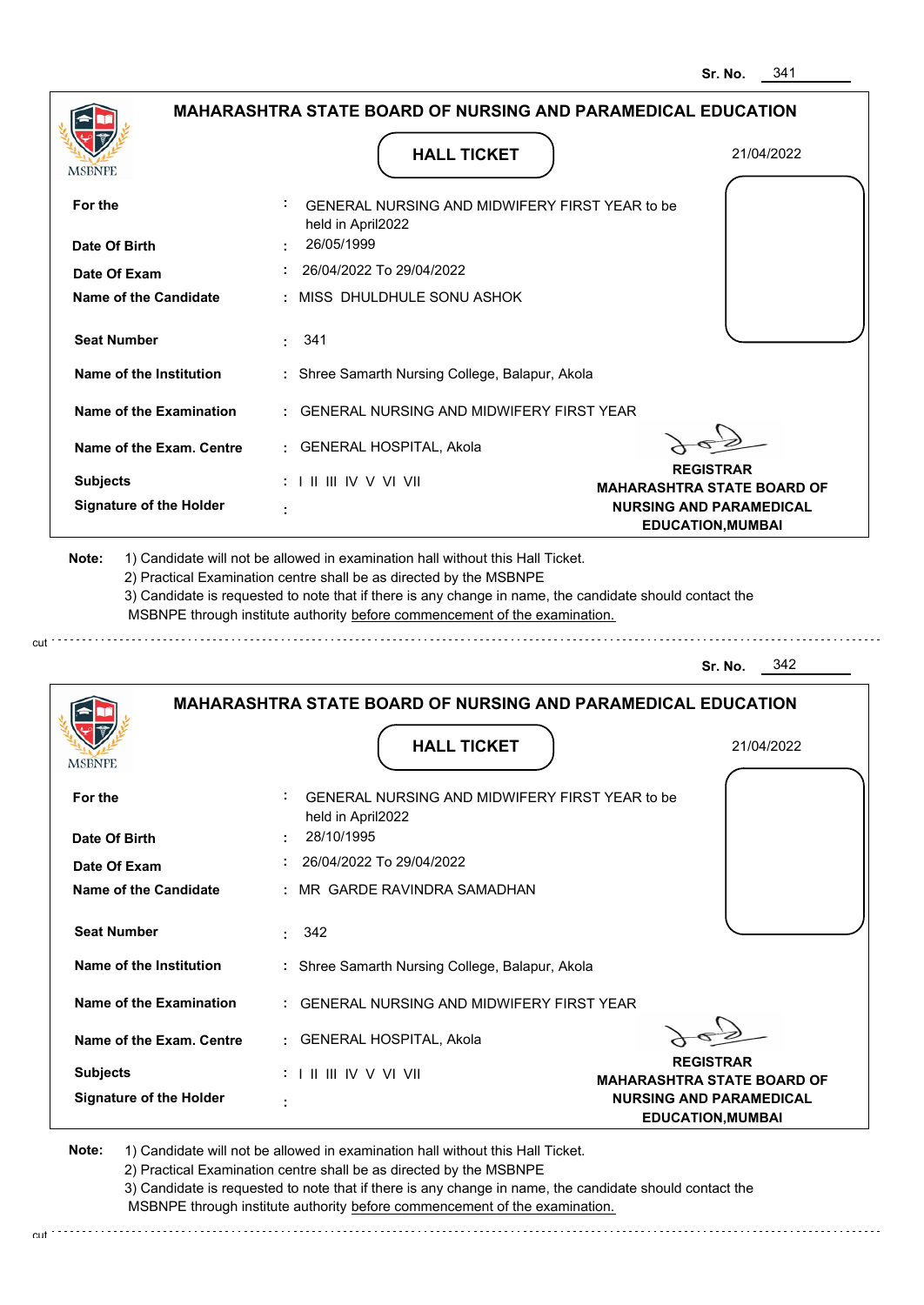|                                                             | <b>MAHARASHTRA STATE BOARD OF NURSING AND PARAMEDICAL EDUCATION</b>                                                                                                                                                                                                                                                                           |                                                            |
|-------------------------------------------------------------|-----------------------------------------------------------------------------------------------------------------------------------------------------------------------------------------------------------------------------------------------------------------------------------------------------------------------------------------------|------------------------------------------------------------|
| MSBNPE                                                      | <b>HALL TICKET</b>                                                                                                                                                                                                                                                                                                                            | 21/04/2022                                                 |
|                                                             |                                                                                                                                                                                                                                                                                                                                               |                                                            |
| For the                                                     | GENERAL NURSING AND MIDWIFERY FIRST YEAR to be<br>held in April2022                                                                                                                                                                                                                                                                           |                                                            |
| Date Of Birth                                               | 18/10/2000                                                                                                                                                                                                                                                                                                                                    |                                                            |
| Date Of Exam                                                | 26/04/2022 To 29/04/2022                                                                                                                                                                                                                                                                                                                      |                                                            |
| Name of the Candidate                                       | : MISS GAWAI JYOSTNA RAMESH                                                                                                                                                                                                                                                                                                                   |                                                            |
| <b>Seat Number</b>                                          | . 343                                                                                                                                                                                                                                                                                                                                         |                                                            |
| Name of the Institution                                     | : Shree Samarth Nursing College, Balapur, Akola                                                                                                                                                                                                                                                                                               |                                                            |
| Name of the Examination                                     | : GENERAL NURSING AND MIDWIFERY FIRST YEAR                                                                                                                                                                                                                                                                                                    |                                                            |
| Name of the Exam. Centre                                    | : GENERAL HOSPITAL, Akola                                                                                                                                                                                                                                                                                                                     |                                                            |
| <b>Subjects</b>                                             | : I II III IV V VI VII                                                                                                                                                                                                                                                                                                                        | <b>REGISTRAR</b><br><b>MAHARASHTRA STATE BOARD OF</b>      |
| <b>Signature of the Holder</b>                              |                                                                                                                                                                                                                                                                                                                                               | <b>NURSING AND PARAMEDICAL</b><br><b>EDUCATION, MUMBAI</b> |
|                                                             | 1) Candidate will not be allowed in examination hall without this Hall Ticket.<br>2) Practical Examination centre shall be as directed by the MSBNPE<br>3) Candidate is requested to note that if there is any change in name, the candidate should contact the<br>MSBNPE through institute authority before commencement of the examination. |                                                            |
|                                                             |                                                                                                                                                                                                                                                                                                                                               | - 344<br>Sr. No.                                           |
|                                                             | <b>MAHARASHTRA STATE BOARD OF NURSING AND PARAMEDICAL EDUCATION</b>                                                                                                                                                                                                                                                                           |                                                            |
|                                                             |                                                                                                                                                                                                                                                                                                                                               |                                                            |
|                                                             | <b>HALL TICKET</b>                                                                                                                                                                                                                                                                                                                            | 21/04/2022                                                 |
| For the                                                     | GENERAL NURSING AND MIDWIFERY FIRST YEAR to be                                                                                                                                                                                                                                                                                                |                                                            |
|                                                             | held in April2022                                                                                                                                                                                                                                                                                                                             |                                                            |
|                                                             | 15/09/1998                                                                                                                                                                                                                                                                                                                                    |                                                            |
| Date Of Exam                                                | 26/04/2022 To 29/04/2022                                                                                                                                                                                                                                                                                                                      |                                                            |
| Name of the Candidate                                       | : MISS GAYAKWAD PRITI ARUN                                                                                                                                                                                                                                                                                                                    |                                                            |
| <b>Seat Number</b>                                          | 344                                                                                                                                                                                                                                                                                                                                           |                                                            |
| Name of the Institution                                     | : Shree Samarth Nursing College, Balapur, Akola                                                                                                                                                                                                                                                                                               |                                                            |
| Name of the Examination                                     | : GENERAL NURSING AND MIDWIFERY FIRST YEAR                                                                                                                                                                                                                                                                                                    |                                                            |
| Name of the Exam. Centre                                    | : GENERAL HOSPITAL, Akola                                                                                                                                                                                                                                                                                                                     |                                                            |
| Note:<br><b>IMPDIAL</b><br>Date Of Birth<br><b>Subjects</b> | $: 1 \mathbb{H} \mathbb{H} \mathbb{N} \vee \mathbb{V} \mathbb{N}$                                                                                                                                                                                                                                                                             | <b>REGISTRAR</b><br><b>MAHARASHTRA STATE BOARD OF</b>      |

2) Practical Examination centre shall be as directed by the MSBNPE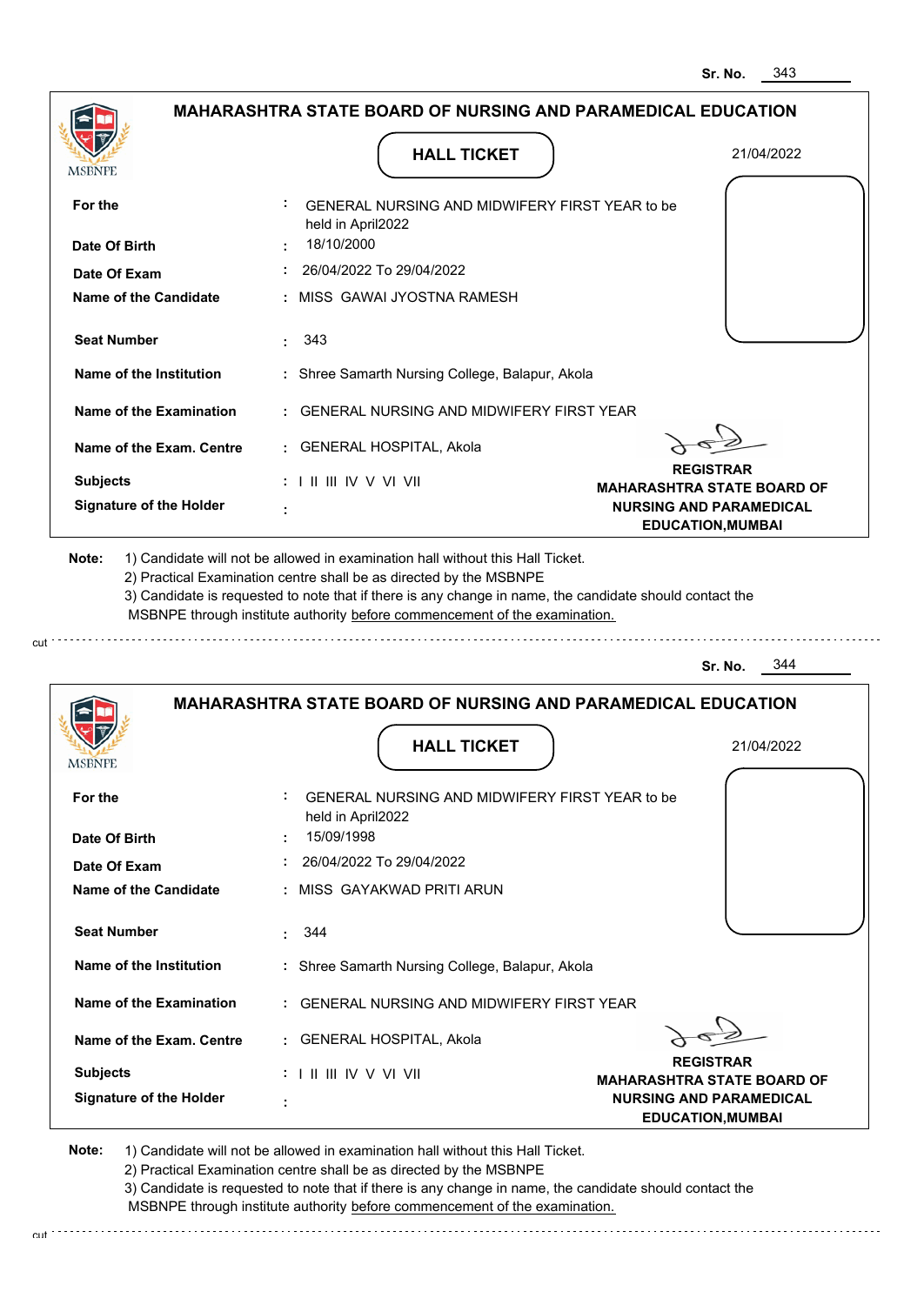|                                |                                                                                   | 345<br>Sr. No.                                             |
|--------------------------------|-----------------------------------------------------------------------------------|------------------------------------------------------------|
|                                | <b>MAHARASHTRA STATE BOARD OF NURSING AND PARAMEDICAL EDUCATION</b>               |                                                            |
| <b>MSBNPE</b>                  | <b>HALL TICKET</b>                                                                | 21/04/2022                                                 |
| For the                        | GENERAL NURSING AND MIDWIFERY FIRST YEAR to be<br>held in April2022               |                                                            |
| Date Of Birth                  | 18/04/1993                                                                        |                                                            |
| Date Of Exam                   | 26/04/2022 To 29/04/2022                                                          |                                                            |
| <b>Name of the Candidate</b>   | MR GHATOL ANANTA GANESHRAO                                                        |                                                            |
| <b>Seat Number</b>             | 345                                                                               |                                                            |
| <b>Name of the Institution</b> | : Shree Samarth Nursing College, Balapur, Akola                                   |                                                            |
| <b>Name of the Examination</b> | <b>GENERAL NURSING AND MIDWIFERY FIRST YEAR</b>                                   |                                                            |
| Name of the Exam. Centre       | : GENERAL HOSPITAL, Akola                                                         |                                                            |
| <b>Subjects</b>                | $: 1 \mathbb{H} \mathbb{H} \mathbb{W} \vee \mathbb{V} \mathbb{W}$                 | <b>REGISTRAR</b><br><b>MAHARASHTRA STATE BOARD OF</b>      |
| <b>Signature of the Holder</b> |                                                                                   | <b>NURSING AND PARAMEDICAL</b><br><b>EDUCATION, MUMBAI</b> |
|                                | MSBNPE through institute authority before commencement of the examination.        | 346<br>Sr. No.                                             |
|                                | <b>MAHARASHTRA STATE BOARD OF NURSING AND PARAMEDICAL EDUCATION</b>               |                                                            |
| <b>IMODIAL L</b>               | <b>HALL TICKET</b>                                                                | 21/04/2022                                                 |
| For the<br>Date Of Birth       | GENERAL NURSING AND MIDWIFERY FIRST YEAR to be<br>held in April2022<br>29/09/1994 |                                                            |
| Date Of Exam                   | 26/04/2022 To 29/04/2022                                                          |                                                            |
| <b>Name of the Candidate</b>   | MR GHODESWAR SACHIN ASHOK                                                         |                                                            |
| <b>Seat Number</b>             | 346<br>÷                                                                          |                                                            |
| <b>Name of the Institution</b> | : Shree Samarth Nursing College, Balapur, Akola                                   |                                                            |
| <b>Name of the Examination</b> | <b>GENERAL NURSING AND MIDWIFERY FIRST YEAR</b>                                   |                                                            |
| Name of the Exam. Centre       | : GENERAL HOSPITAL, Akola                                                         |                                                            |
| <b>Subjects</b>                |                                                                                   | <b>REGISTRAR</b><br><b>MAHARASHTRA STATE BOARD OF</b>      |
| <b>Signature of the Holder</b> |                                                                                   | <b>NURSING AND PARAMEDICAL</b><br><b>EDUCATION, MUMBAI</b> |

cut

2) Practical Examination centre shall be as directed by the MSBNPE

3) Candidate is requested to note that if there is any change in name, the candidate should contact the MSBNPE through institute authority before commencement of the examination.

cut de la component de la component de la component de la component de la component de la component de la component de la component de la component de la component de la component de la component de la component de la comp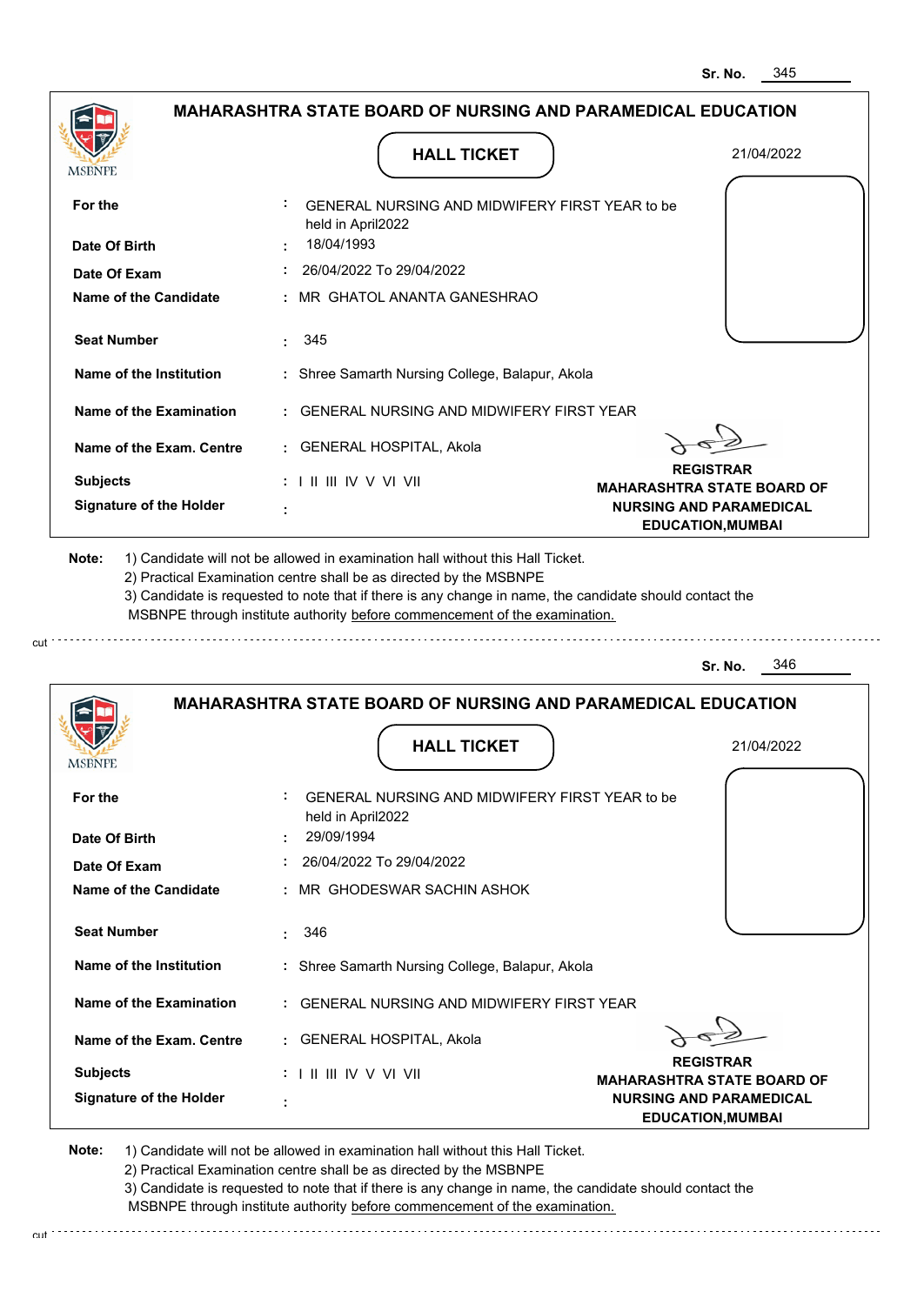|                                                      |                                                                                                                                                                                                                                                             | MAHARASHTRA STATE BOARD OF NURSING AND PARAMEDICAL EDUCATION |
|------------------------------------------------------|-------------------------------------------------------------------------------------------------------------------------------------------------------------------------------------------------------------------------------------------------------------|--------------------------------------------------------------|
|                                                      | <b>HALL TICKET</b>                                                                                                                                                                                                                                          | 21/04/2022                                                   |
| MSBNPE                                               |                                                                                                                                                                                                                                                             |                                                              |
| For the                                              | GENERAL NURSING AND MIDWIFERY FIRST YEAR to be<br>held in April2022                                                                                                                                                                                         |                                                              |
| Date Of Birth                                        | 29/04/2002                                                                                                                                                                                                                                                  |                                                              |
| Date Of Exam                                         | 26/04/2022 To 29/04/2022                                                                                                                                                                                                                                    |                                                              |
| Name of the Candidate                                | : MISS GHUSALE AKANKSHA BHIMRAO                                                                                                                                                                                                                             |                                                              |
| <b>Seat Number</b>                                   | $\cdot$ 347                                                                                                                                                                                                                                                 |                                                              |
| Name of the Institution                              | : Shree Samarth Nursing College, Balapur, Akola                                                                                                                                                                                                             |                                                              |
| Name of the Examination                              | : GENERAL NURSING AND MIDWIFERY FIRST YEAR                                                                                                                                                                                                                  |                                                              |
| Name of the Exam. Centre                             | : GENERAL HOSPITAL, Akola                                                                                                                                                                                                                                   |                                                              |
| <b>Subjects</b>                                      | : I II III IV V VI VII                                                                                                                                                                                                                                      | <b>REGISTRAR</b><br><b>MAHARASHTRA STATE BOARD OF</b>        |
| <b>Signature of the Holder</b>                       |                                                                                                                                                                                                                                                             | <b>NURSING AND PARAMEDICAL</b><br><b>EDUCATION, MUMBAI</b>   |
|                                                      | 2) Practical Examination centre shall be as directed by the MSBNPE<br>3) Candidate is requested to note that if there is any change in name, the candidate should contact the<br>MSBNPE through institute authority before commencement of the examination. |                                                              |
|                                                      |                                                                                                                                                                                                                                                             | 348<br>Sr. No.                                               |
|                                                      | <b>MAHARASHTRA STATE BOARD OF NURSING AND PARAMEDICAL EDUCATION</b><br><b>HALL TICKET</b>                                                                                                                                                                   | 21/04/2022                                                   |
|                                                      |                                                                                                                                                                                                                                                             |                                                              |
|                                                      | GENERAL NURSING AND MIDWIFERY FIRST YEAR to be<br>held in April2022                                                                                                                                                                                         |                                                              |
| For the                                              | 08/10/1999                                                                                                                                                                                                                                                  |                                                              |
| Date Of Exam                                         | 26/04/2022 To 29/04/2022                                                                                                                                                                                                                                    |                                                              |
| <b>Name of the Candidate</b>                         | : MR HIWRALE RANVIR RAJESH                                                                                                                                                                                                                                  |                                                              |
| <b>Seat Number</b>                                   | 348<br>÷.                                                                                                                                                                                                                                                   |                                                              |
| Name of the Institution                              | : Shree Samarth Nursing College, Balapur, Akola                                                                                                                                                                                                             |                                                              |
| Name of the Examination                              | : GENERAL NURSING AND MIDWIFERY FIRST YEAR                                                                                                                                                                                                                  |                                                              |
| Name of the Exam. Centre                             | : GENERAL HOSPITAL, Akola                                                                                                                                                                                                                                   |                                                              |
| <b>IMPDIAL L</b><br>Date Of Birth<br><b>Subjects</b> | $: 1 \mathbb{H} \mathbb{H} \mathbb{N} \vee \mathbb{V} \mathbb{N}$                                                                                                                                                                                           | <b>REGISTRAR</b><br><b>MAHARASHTRA STATE BOARD OF</b>        |

2) Practical Examination centre shall be as directed by the MSBNPE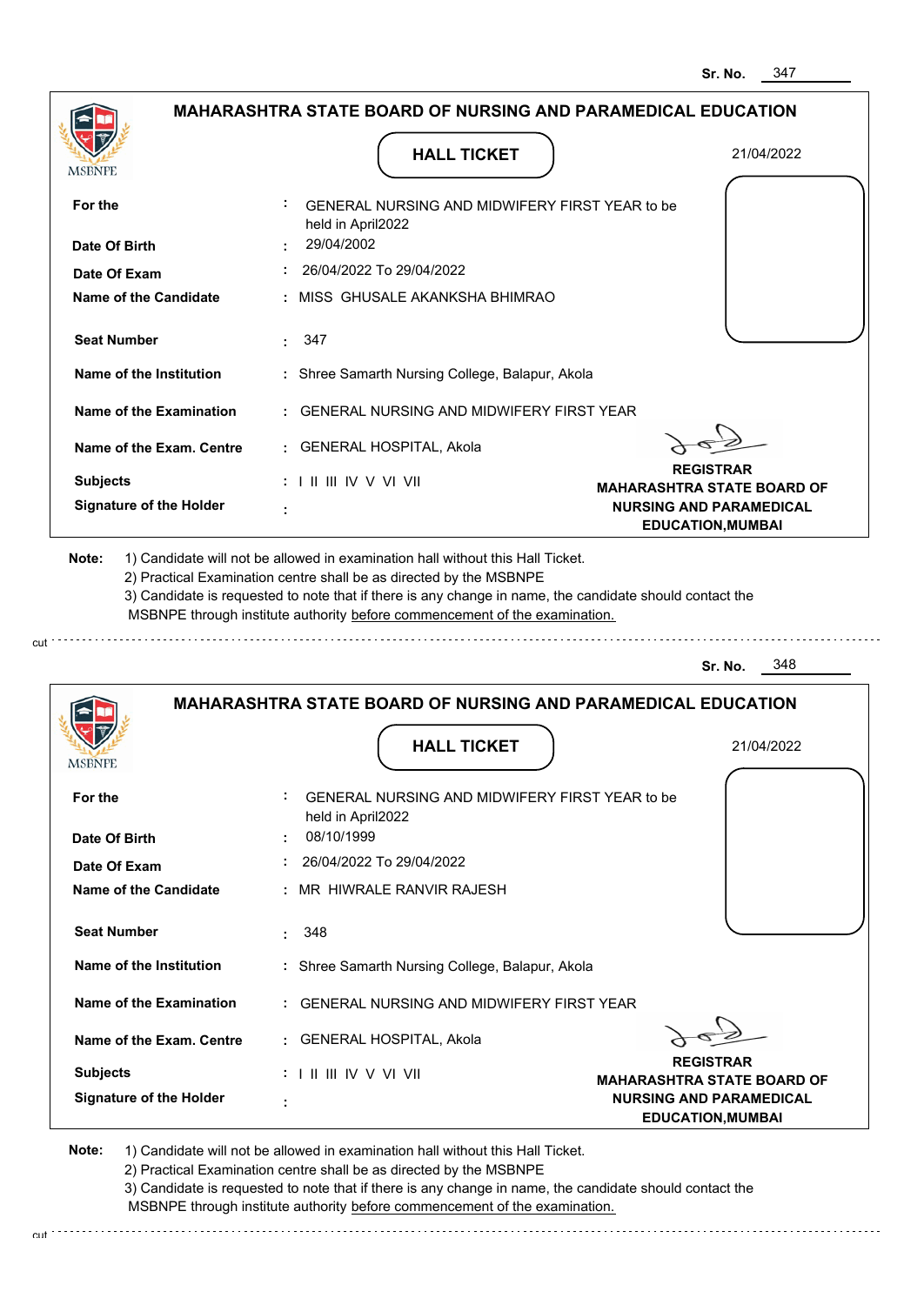|                                |                                                                                                                                                                                       | 349<br>Sr. No.                                             |
|--------------------------------|---------------------------------------------------------------------------------------------------------------------------------------------------------------------------------------|------------------------------------------------------------|
|                                | <b>MAHARASHTRA STATE BOARD OF NURSING AND PARAMEDICAL EDUCATION</b>                                                                                                                   |                                                            |
| <b>MSBNPE</b>                  | <b>HALL TICKET</b>                                                                                                                                                                    | 21/04/2022                                                 |
| For the                        | GENERAL NURSING AND MIDWIFERY FIRST YEAR to be<br>held in April2022                                                                                                                   |                                                            |
| Date Of Birth                  | 23/08/1985                                                                                                                                                                            |                                                            |
| Date Of Exam                   | 26/04/2022 To 29/04/2022                                                                                                                                                              |                                                            |
| <b>Name of the Candidate</b>   | MISS KADAM VARSHA VIDYASAGAR                                                                                                                                                          |                                                            |
| <b>Seat Number</b>             | 349                                                                                                                                                                                   |                                                            |
| <b>Name of the Institution</b> | : Shree Samarth Nursing College, Balapur, Akola                                                                                                                                       |                                                            |
| <b>Name of the Examination</b> | <b>GENERAL NURSING AND MIDWIFERY FIRST YEAR</b>                                                                                                                                       |                                                            |
| Name of the Exam. Centre       | : GENERAL HOSPITAL, Akola                                                                                                                                                             |                                                            |
| <b>Subjects</b>                | $: 1 \mathbb{H} \mathbb{H} \mathbb{W} \vee \mathbb{V} \mathbb{W}$                                                                                                                     | <b>REGISTRAR</b><br><b>MAHARASHTRA STATE BOARD OF</b>      |
| <b>Signature of the Holder</b> |                                                                                                                                                                                       | <b>NURSING AND PARAMEDICAL</b><br><b>EDUCATION, MUMBAI</b> |
|                                | 3) Candidate is requested to note that if there is any change in name, the candidate should contact the<br>MSBNPE through institute authority before commencement of the examination. | 350<br>Sr. No.                                             |
|                                | <b>MAHARASHTRA STATE BOARD OF NURSING AND PARAMEDICAL EDUCATION</b><br><b>HALL TICKET</b>                                                                                             | 21/04/2022                                                 |
| <b>IMODIAL L</b>               |                                                                                                                                                                                       |                                                            |
| For the                        | GENERAL NURSING AND MIDWIFERY FIRST YEAR to be<br>held in April2022                                                                                                                   |                                                            |
| Date Of Birth                  | 21/03/1995                                                                                                                                                                            |                                                            |
| Date Of Exam                   | 26/04/2022 To 29/04/2022                                                                                                                                                              |                                                            |
| <b>Name of the Candidate</b>   | MR KAKADE TUSHAR KISHOR                                                                                                                                                               |                                                            |
| <b>Seat Number</b>             | 350<br>÷                                                                                                                                                                              |                                                            |
| <b>Name of the Institution</b> | : Shree Samarth Nursing College, Balapur, Akola                                                                                                                                       |                                                            |
| <b>Name of the Examination</b> | <b>GENERAL NURSING AND MIDWIFERY FIRST YEAR</b>                                                                                                                                       |                                                            |
| Name of the Exam. Centre       | : GENERAL HOSPITAL, Akola                                                                                                                                                             |                                                            |
| <b>Subjects</b>                |                                                                                                                                                                                       | <b>REGISTRAR</b><br><b>MAHARASHTRA STATE BOARD OF</b>      |
| <b>Signature of the Holder</b> |                                                                                                                                                                                       | <b>NURSING AND PARAMEDICAL</b><br><b>EDUCATION, MUMBAI</b> |

cut

2) Practical Examination centre shall be as directed by the MSBNPE

3) Candidate is requested to note that if there is any change in name, the candidate should contact the MSBNPE through institute authority before commencement of the examination. cut de contra a construction de construction de construction de construction de construction de construction de construction de construction de construction de construction de construction de construction de construction d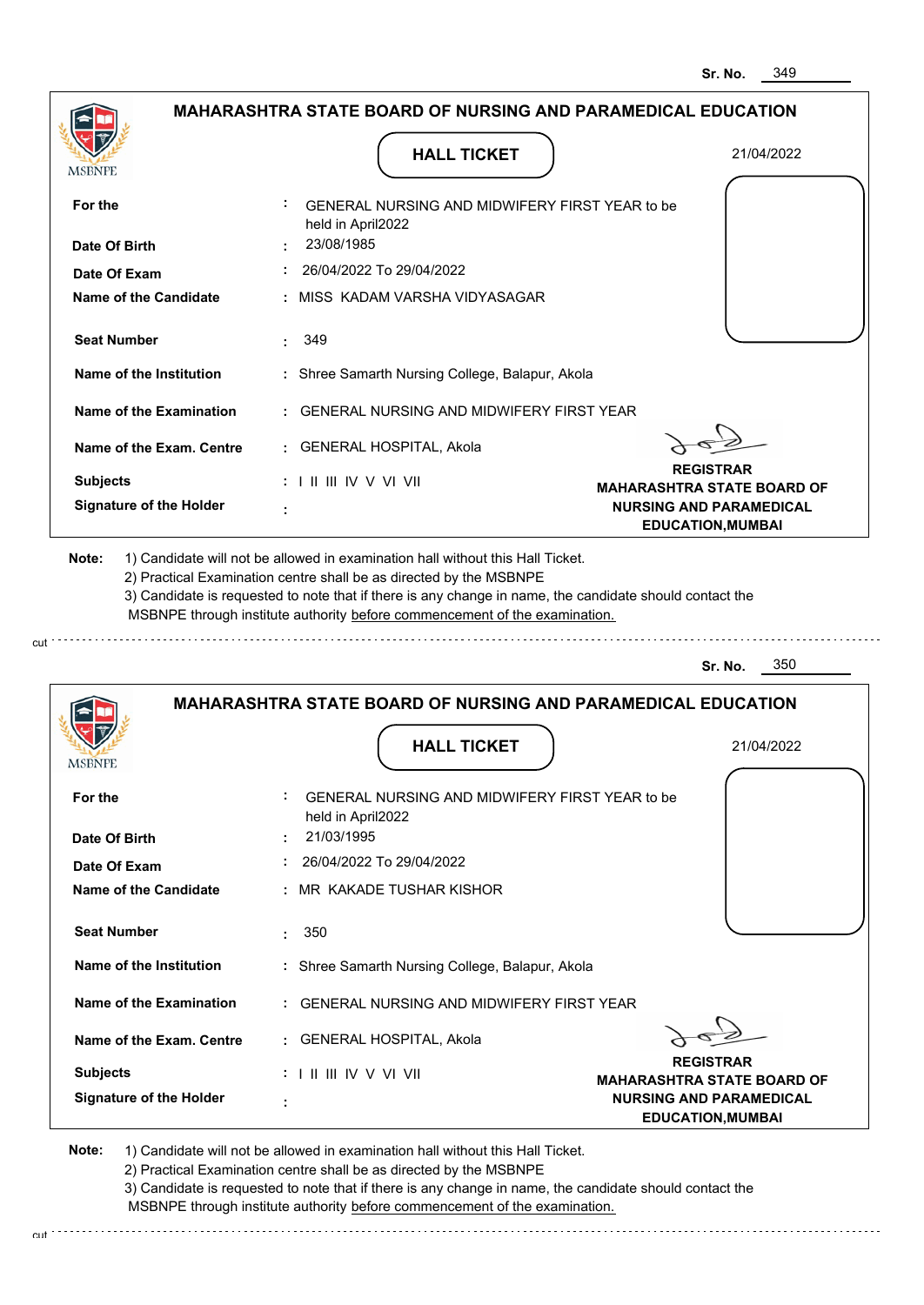|                                                                                                                                                      | <b>MAHARASHTRA STATE BOARD OF NURSING AND PARAMEDICAL EDUCATION</b>                                                                                                                                                                                                                                                                           |                                                            |
|------------------------------------------------------------------------------------------------------------------------------------------------------|-----------------------------------------------------------------------------------------------------------------------------------------------------------------------------------------------------------------------------------------------------------------------------------------------------------------------------------------------|------------------------------------------------------------|
|                                                                                                                                                      |                                                                                                                                                                                                                                                                                                                                               |                                                            |
| MSBNPE                                                                                                                                               | <b>HALL TICKET</b>                                                                                                                                                                                                                                                                                                                            | 21/04/2022                                                 |
| For the                                                                                                                                              | GENERAL NURSING AND MIDWIFERY FIRST YEAR to be<br>held in April2022                                                                                                                                                                                                                                                                           |                                                            |
| Date Of Birth                                                                                                                                        | 29/04/1995                                                                                                                                                                                                                                                                                                                                    |                                                            |
| Date Of Exam                                                                                                                                         | : 26/04/2022 To 29/04/2022                                                                                                                                                                                                                                                                                                                    |                                                            |
| Name of the Candidate                                                                                                                                | : MISS KAMBLE PRADHNYA TRIMBAKRAO                                                                                                                                                                                                                                                                                                             |                                                            |
| <b>Seat Number</b>                                                                                                                                   | : 351                                                                                                                                                                                                                                                                                                                                         |                                                            |
| Name of the Institution                                                                                                                              | : Shree Samarth Nursing College, Balapur, Akola                                                                                                                                                                                                                                                                                               |                                                            |
| Name of the Examination                                                                                                                              | : GENERAL NURSING AND MIDWIFERY FIRST YEAR                                                                                                                                                                                                                                                                                                    |                                                            |
| Name of the Exam. Centre                                                                                                                             | : GENERAL HOSPITAL, Akola                                                                                                                                                                                                                                                                                                                     |                                                            |
| <b>Subjects</b>                                                                                                                                      | : I II III IV V VI VII                                                                                                                                                                                                                                                                                                                        | <b>REGISTRAR</b><br><b>MAHARASHTRA STATE BOARD OF</b>      |
| <b>Signature of the Holder</b>                                                                                                                       |                                                                                                                                                                                                                                                                                                                                               | <b>NURSING AND PARAMEDICAL</b><br><b>EDUCATION, MUMBAI</b> |
|                                                                                                                                                      | 1) Candidate will not be allowed in examination hall without this Hall Ticket.<br>2) Practical Examination centre shall be as directed by the MSBNPE<br>3) Candidate is requested to note that if there is any change in name, the candidate should contact the<br>MSBNPE through institute authority before commencement of the examination. |                                                            |
| Note:                                                                                                                                                |                                                                                                                                                                                                                                                                                                                                               | 352<br>Sr. No.                                             |
|                                                                                                                                                      | <b>MAHARASHTRA STATE BOARD OF NURSING AND PARAMEDICAL EDUCATION</b><br><b>HALL TICKET</b>                                                                                                                                                                                                                                                     | 21/04/2022                                                 |
| <b>IMPDIAL</b><br>For the                                                                                                                            | GENERAL NURSING AND MIDWIFERY FIRST YEAR to be<br>held in April2022                                                                                                                                                                                                                                                                           |                                                            |
| Date Of Birth                                                                                                                                        | 31/08/1999                                                                                                                                                                                                                                                                                                                                    |                                                            |
|                                                                                                                                                      | 26/04/2022 To 29/04/2022<br>: MISS KASDEKAR SUPRIYA MANIKRAO                                                                                                                                                                                                                                                                                  |                                                            |
|                                                                                                                                                      | 352<br>÷.                                                                                                                                                                                                                                                                                                                                     |                                                            |
|                                                                                                                                                      | : Shree Samarth Nursing College, Balapur, Akola                                                                                                                                                                                                                                                                                               |                                                            |
|                                                                                                                                                      | : GENERAL NURSING AND MIDWIFERY FIRST YEAR                                                                                                                                                                                                                                                                                                    |                                                            |
| Date Of Exam<br><b>Name of the Candidate</b><br><b>Seat Number</b><br>Name of the Institution<br>Name of the Examination<br>Name of the Exam. Centre | : GENERAL HOSPITAL, Akola                                                                                                                                                                                                                                                                                                                     |                                                            |

2) Practical Examination centre shall be as directed by the MSBNPE

3) Candidate is requested to note that if there is any change in name, the candidate should contact the MSBNPE through institute authority before commencement of the examination. cut de la component de la component de la component de la component de la component de la component de la component de la component de la component de la component de la component de la component de la component de la comp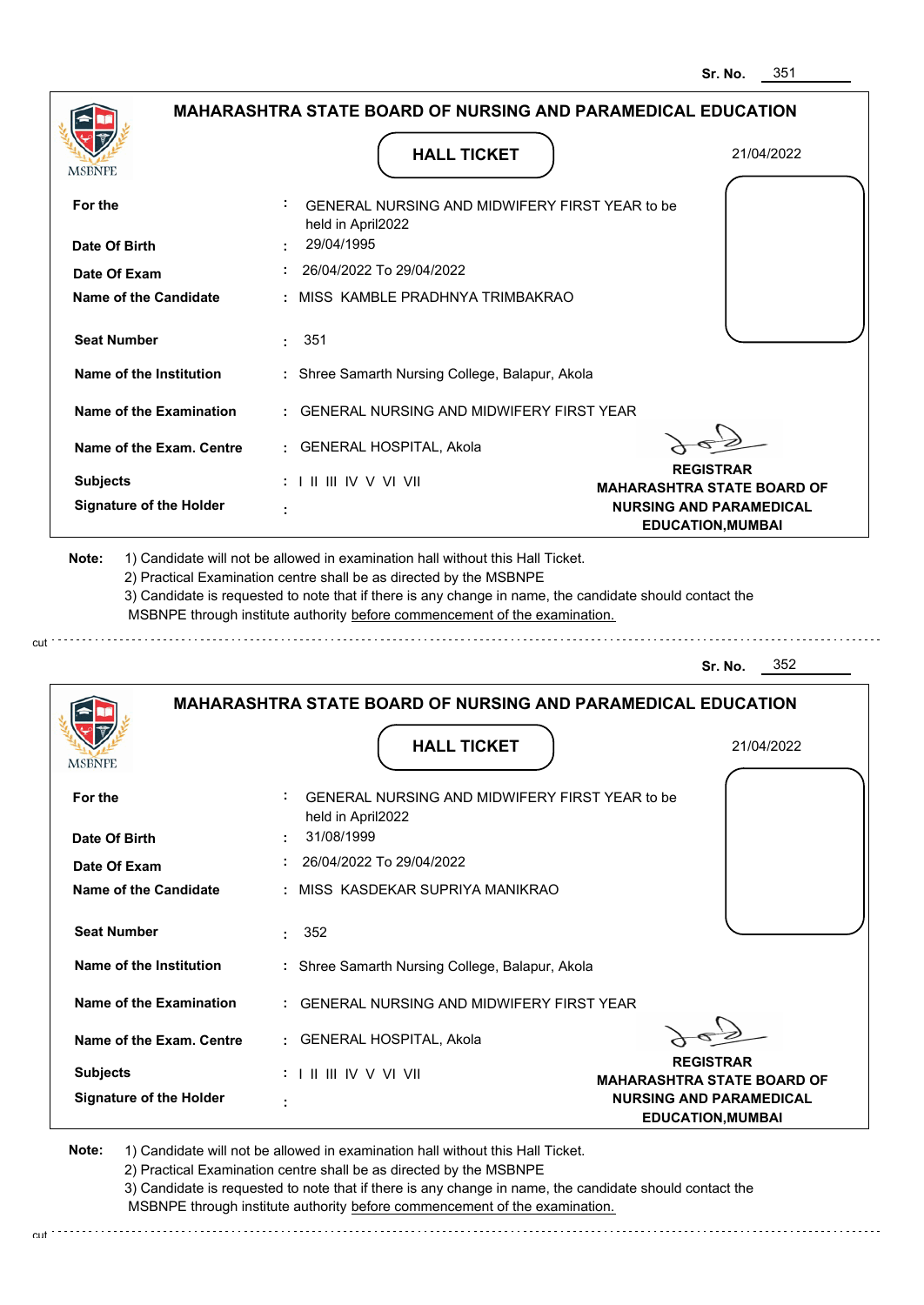|                                                                                                                                      | <b>MAHARASHTRA STATE BOARD OF NURSING AND PARAMEDICAL EDUCATION</b>                                                                                                                                                                                                                                                                           |                                                            |
|--------------------------------------------------------------------------------------------------------------------------------------|-----------------------------------------------------------------------------------------------------------------------------------------------------------------------------------------------------------------------------------------------------------------------------------------------------------------------------------------------|------------------------------------------------------------|
|                                                                                                                                      |                                                                                                                                                                                                                                                                                                                                               |                                                            |
| MSBNPE                                                                                                                               | <b>HALL TICKET</b>                                                                                                                                                                                                                                                                                                                            | 21/04/2022                                                 |
| For the                                                                                                                              | GENERAL NURSING AND MIDWIFERY FIRST YEAR to be<br>held in April2022                                                                                                                                                                                                                                                                           |                                                            |
| Date Of Birth                                                                                                                        | 17/11/1997                                                                                                                                                                                                                                                                                                                                    |                                                            |
| Date Of Exam                                                                                                                         | 26/04/2022 To 29/04/2022                                                                                                                                                                                                                                                                                                                      |                                                            |
| Name of the Candidate                                                                                                                | : MISS LOKHANDE KIRAN VASUDEO                                                                                                                                                                                                                                                                                                                 |                                                            |
| <b>Seat Number</b>                                                                                                                   | $\cdot$ 353                                                                                                                                                                                                                                                                                                                                   |                                                            |
| Name of the Institution                                                                                                              | : Shree Samarth Nursing College, Balapur, Akola                                                                                                                                                                                                                                                                                               |                                                            |
| Name of the Examination                                                                                                              | : GENERAL NURSING AND MIDWIFERY FIRST YEAR                                                                                                                                                                                                                                                                                                    |                                                            |
| Name of the Exam. Centre                                                                                                             | : GENERAL HOSPITAL, Akola                                                                                                                                                                                                                                                                                                                     |                                                            |
| <b>Subjects</b>                                                                                                                      | $: 1 \mathbb{H} \mathbb{H} \mathbb{W} \vee \mathbb{V} \mathbb{V} \mathbb{H}$                                                                                                                                                                                                                                                                  | <b>REGISTRAR</b><br><b>MAHARASHTRA STATE BOARD OF</b>      |
| <b>Signature of the Holder</b>                                                                                                       |                                                                                                                                                                                                                                                                                                                                               | <b>NURSING AND PARAMEDICAL</b><br><b>EDUCATION, MUMBAI</b> |
|                                                                                                                                      | 1) Candidate will not be allowed in examination hall without this Hall Ticket.<br>2) Practical Examination centre shall be as directed by the MSBNPE<br>3) Candidate is requested to note that if there is any change in name, the candidate should contact the<br>MSBNPE through institute authority before commencement of the examination. |                                                            |
| Note:                                                                                                                                |                                                                                                                                                                                                                                                                                                                                               | 354<br>Sr. No.                                             |
|                                                                                                                                      | <b>MAHARASHTRA STATE BOARD OF NURSING AND PARAMEDICAL EDUCATION</b>                                                                                                                                                                                                                                                                           |                                                            |
| MSBNFE                                                                                                                               | <b>HALL TICKET</b>                                                                                                                                                                                                                                                                                                                            | 21/04/2022                                                 |
|                                                                                                                                      | GENERAL NURSING AND MIDWIFERY FIRST YEAR to be<br>held in April2022<br>15/03/1996                                                                                                                                                                                                                                                             |                                                            |
| For the<br>Date Of Birth<br>Date Of Exam                                                                                             | 26/04/2022 To 29/04/2022                                                                                                                                                                                                                                                                                                                      |                                                            |
|                                                                                                                                      | : MISS LONKAR RITU SHRIRANG                                                                                                                                                                                                                                                                                                                   |                                                            |
|                                                                                                                                      | 354                                                                                                                                                                                                                                                                                                                                           |                                                            |
|                                                                                                                                      | : Shree Samarth Nursing College, Balapur, Akola                                                                                                                                                                                                                                                                                               |                                                            |
|                                                                                                                                      | : GENERAL NURSING AND MIDWIFERY FIRST YEAR                                                                                                                                                                                                                                                                                                    |                                                            |
| <b>Name of the Candidate</b><br><b>Seat Number</b><br>Name of the Institution<br>Name of the Examination<br>Name of the Exam. Centre | : GENERAL HOSPITAL, Akola                                                                                                                                                                                                                                                                                                                     | <b>REGISTRAR</b>                                           |

2) Practical Examination centre shall be as directed by the MSBNPE

cut.

3) Candidate is requested to note that if there is any change in name, the candidate should contact the MSBNPE through institute authority before commencement of the examination.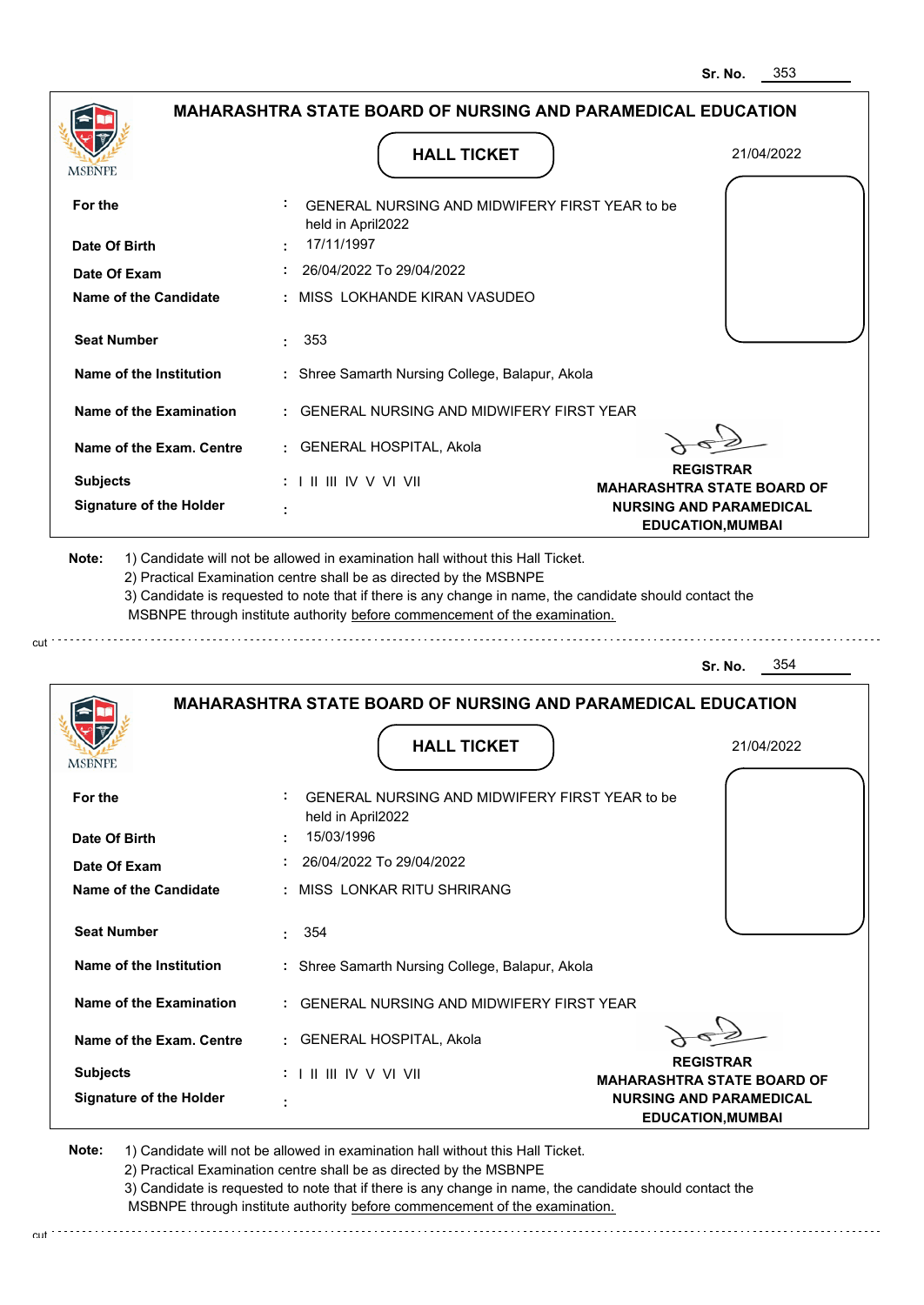|                                                                                    |                                                                                                                                                                                                                                                             | <b>MAHARASHTRA STATE BOARD OF NURSING AND PARAMEDICAL EDUCATION</b> |
|------------------------------------------------------------------------------------|-------------------------------------------------------------------------------------------------------------------------------------------------------------------------------------------------------------------------------------------------------------|---------------------------------------------------------------------|
| MSBNPE                                                                             | <b>HALL TICKET</b>                                                                                                                                                                                                                                          | 21/04/2022                                                          |
| For the                                                                            | GENERAL NURSING AND MIDWIFERY FIRST YEAR to be<br>held in April2022                                                                                                                                                                                         |                                                                     |
| Date Of Birth                                                                      | 15/01/2003                                                                                                                                                                                                                                                  |                                                                     |
| Date Of Exam                                                                       | 26/04/2022 To 29/04/2022                                                                                                                                                                                                                                    |                                                                     |
| Name of the Candidate                                                              | : MISS MESHRAM VAISHALI GAJANAN                                                                                                                                                                                                                             |                                                                     |
| <b>Seat Number</b>                                                                 | $\cdot$ 355                                                                                                                                                                                                                                                 |                                                                     |
| Name of the Institution                                                            | : Shree Samarth Nursing College, Balapur, Akola                                                                                                                                                                                                             |                                                                     |
| Name of the Examination                                                            | : GENERAL NURSING AND MIDWIFERY FIRST YEAR                                                                                                                                                                                                                  |                                                                     |
| Name of the Exam. Centre                                                           | : GENERAL HOSPITAL, Akola                                                                                                                                                                                                                                   |                                                                     |
| <b>Subjects</b>                                                                    | : I II III IV V VI VII                                                                                                                                                                                                                                      | <b>REGISTRAR</b><br><b>MAHARASHTRA STATE BOARD OF</b>               |
| <b>Signature of the Holder</b>                                                     |                                                                                                                                                                                                                                                             | <b>NURSING AND PARAMEDICAL</b><br><b>EDUCATION, MUMBAI</b>          |
|                                                                                    | 2) Practical Examination centre shall be as directed by the MSBNPE<br>3) Candidate is requested to note that if there is any change in name, the candidate should contact the<br>MSBNPE through institute authority before commencement of the examination. |                                                                     |
|                                                                                    |                                                                                                                                                                                                                                                             | 356<br>Sr. No.                                                      |
|                                                                                    | <b>MAHARASHTRA STATE BOARD OF NURSING AND PARAMEDICAL EDUCATION</b><br><b>HALL TICKET</b>                                                                                                                                                                   | 21/04/2022                                                          |
| For the                                                                            | GENERAL NURSING AND MIDWIFERY FIRST YEAR to be                                                                                                                                                                                                              |                                                                     |
|                                                                                    | held in April2022<br>26/01/2001                                                                                                                                                                                                                             |                                                                     |
| Date Of Exam                                                                       | 26/04/2022 To 29/04/2022                                                                                                                                                                                                                                    |                                                                     |
|                                                                                    | : MISS MESHRAMKAR ARADHANA RAJESH                                                                                                                                                                                                                           |                                                                     |
| <b>Seat Number</b>                                                                 | 356<br>÷.                                                                                                                                                                                                                                                   |                                                                     |
| Name of the Institution                                                            | : Shree Samarth Nursing College, Balapur, Akola                                                                                                                                                                                                             |                                                                     |
| Name of the Examination                                                            | : GENERAL NURSING AND MIDWIFERY FIRST YEAR                                                                                                                                                                                                                  |                                                                     |
| Name of the Exam. Centre                                                           | : GENERAL HOSPITAL, Akola                                                                                                                                                                                                                                   |                                                                     |
| <b>IMPDIAL</b><br>Date Of Birth<br><b>Name of the Candidate</b><br><b>Subjects</b> | $: 1 \mathbb{H} \mathbb{H} \mathbb{N} \vee \mathbb{V} \mathbb{N}$                                                                                                                                                                                           | <b>REGISTRAR</b><br><b>MAHARASHTRA STATE BOARD OF</b>               |

2) Practical Examination centre shall be as directed by the MSBNPE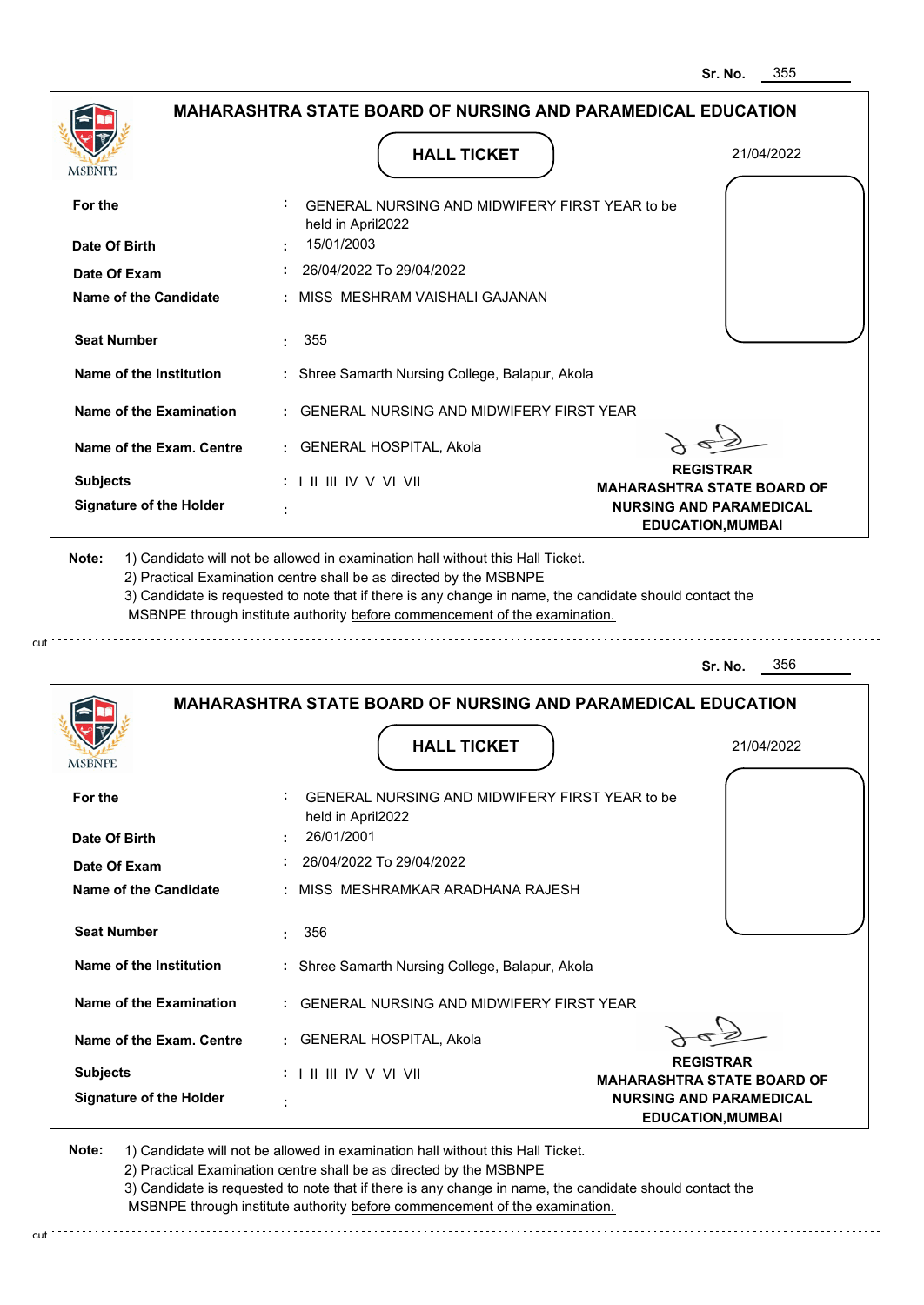|                                                                                            | <b>MAHARASHTRA STATE BOARD OF NURSING AND PARAMEDICAL EDUCATION</b>                                                                                                                                                                                                                                                                           |                                                            |
|--------------------------------------------------------------------------------------------|-----------------------------------------------------------------------------------------------------------------------------------------------------------------------------------------------------------------------------------------------------------------------------------------------------------------------------------------------|------------------------------------------------------------|
|                                                                                            |                                                                                                                                                                                                                                                                                                                                               |                                                            |
| MSBNPE                                                                                     | <b>HALL TICKET</b>                                                                                                                                                                                                                                                                                                                            | 21/04/2022                                                 |
|                                                                                            |                                                                                                                                                                                                                                                                                                                                               |                                                            |
| For the                                                                                    | GENERAL NURSING AND MIDWIFERY FIRST YEAR to be<br>held in April2022                                                                                                                                                                                                                                                                           |                                                            |
| Date Of Birth                                                                              | 15/10/2002                                                                                                                                                                                                                                                                                                                                    |                                                            |
| Date Of Exam                                                                               | 26/04/2022 To 29/04/2022                                                                                                                                                                                                                                                                                                                      |                                                            |
| Name of the Candidate                                                                      | : MISS NAGE MONIKA BHASKAR                                                                                                                                                                                                                                                                                                                    |                                                            |
| <b>Seat Number</b>                                                                         | : 357                                                                                                                                                                                                                                                                                                                                         |                                                            |
| Name of the Institution                                                                    | : Shree Samarth Nursing College, Balapur, Akola                                                                                                                                                                                                                                                                                               |                                                            |
| Name of the Examination                                                                    | : GENERAL NURSING AND MIDWIFERY FIRST YEAR                                                                                                                                                                                                                                                                                                    |                                                            |
| Name of the Exam. Centre                                                                   | : GENERAL HOSPITAL, Akola                                                                                                                                                                                                                                                                                                                     |                                                            |
| <b>Subjects</b>                                                                            | $: 1 \mathbb{I}$ III IIV V VI VII                                                                                                                                                                                                                                                                                                             | <b>REGISTRAR</b><br><b>MAHARASHTRA STATE BOARD OF</b>      |
| <b>Signature of the Holder</b>                                                             |                                                                                                                                                                                                                                                                                                                                               | <b>NURSING AND PARAMEDICAL</b><br><b>EDUCATION, MUMBAI</b> |
| Note:                                                                                      | 1) Candidate will not be allowed in examination hall without this Hall Ticket.<br>2) Practical Examination centre shall be as directed by the MSBNPE<br>3) Candidate is requested to note that if there is any change in name, the candidate should contact the<br>MSBNPE through institute authority before commencement of the examination. |                                                            |
|                                                                                            |                                                                                                                                                                                                                                                                                                                                               | 358<br>Sr. No.                                             |
|                                                                                            |                                                                                                                                                                                                                                                                                                                                               |                                                            |
|                                                                                            | <b>MAHARASHTRA STATE BOARD OF NURSING AND PARAMEDICAL EDUCATION</b>                                                                                                                                                                                                                                                                           |                                                            |
|                                                                                            | <b>HALL TICKET</b>                                                                                                                                                                                                                                                                                                                            | 21/04/2022                                                 |
|                                                                                            | GENERAL NURSING AND MIDWIFERY FIRST YEAR to be                                                                                                                                                                                                                                                                                                |                                                            |
|                                                                                            | held in April2022<br>04/10/2002                                                                                                                                                                                                                                                                                                               |                                                            |
|                                                                                            | 26/04/2022 To 29/04/2022                                                                                                                                                                                                                                                                                                                      |                                                            |
| <b>IMPDIAL</b><br>For the<br>Date Of Birth<br>Date Of Exam<br><b>Name of the Candidate</b> | : MISS NAGE POONAM MOHAN                                                                                                                                                                                                                                                                                                                      |                                                            |
| <b>Seat Number</b>                                                                         | 358<br>÷.                                                                                                                                                                                                                                                                                                                                     |                                                            |
| Name of the Institution                                                                    | : Shree Samarth Nursing College, Balapur, Akola                                                                                                                                                                                                                                                                                               |                                                            |
| Name of the Examination                                                                    | : GENERAL NURSING AND MIDWIFERY FIRST YEAR                                                                                                                                                                                                                                                                                                    |                                                            |
| Name of the Exam. Centre                                                                   | : GENERAL HOSPITAL, Akola                                                                                                                                                                                                                                                                                                                     |                                                            |
| <b>Subjects</b>                                                                            | $: 1 \mathbb{H} \mathbb{H} \mathbb{N} \vee \mathbb{V} \mathbb{N}$                                                                                                                                                                                                                                                                             | <b>REGISTRAR</b><br><b>MAHARASHTRA STATE BOARD OF</b>      |

2) Practical Examination centre shall be as directed by the MSBNPE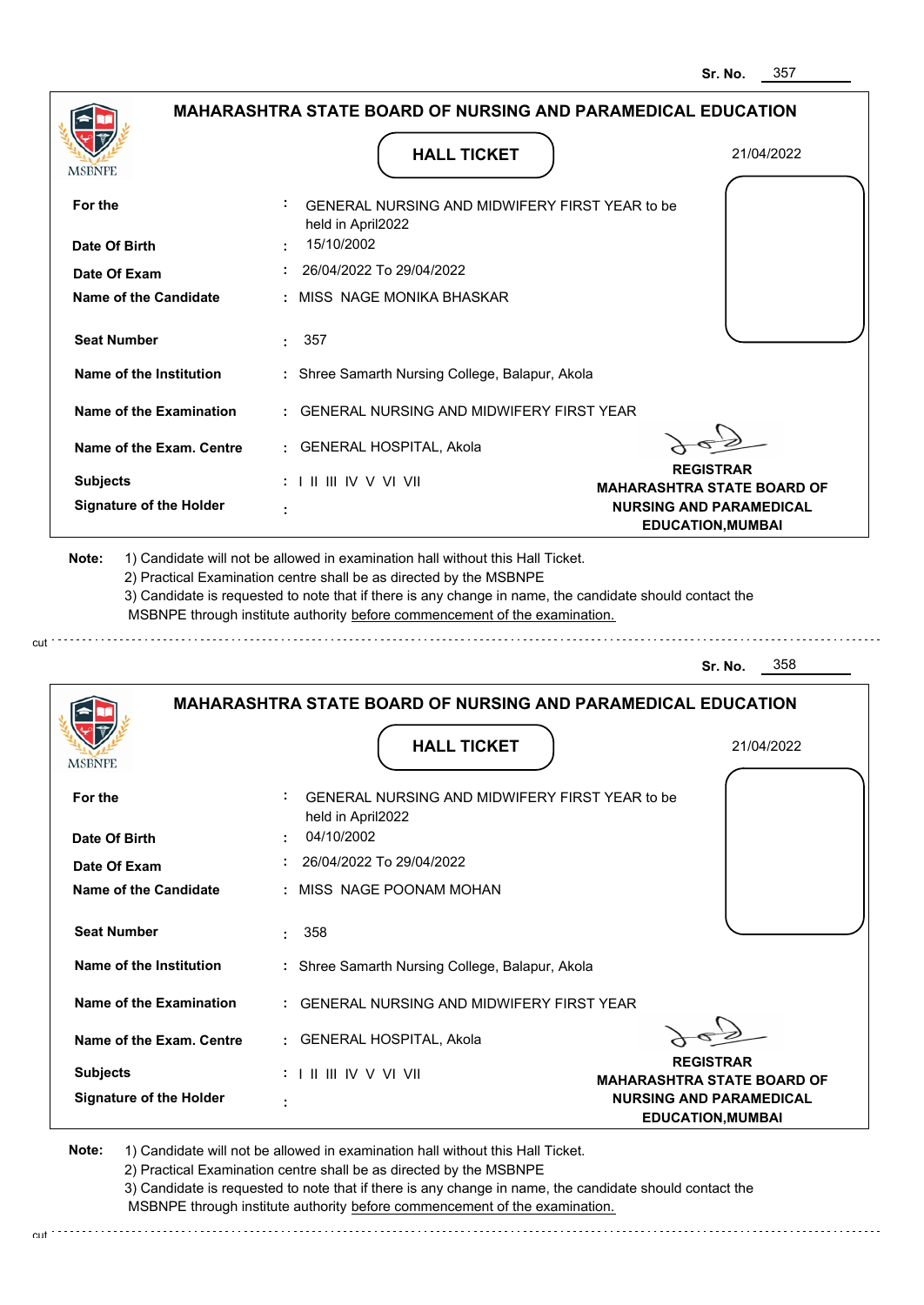|                                                                     |                                                                                                                                                                                       | 359<br>Sr. No.                                             |  |
|---------------------------------------------------------------------|---------------------------------------------------------------------------------------------------------------------------------------------------------------------------------------|------------------------------------------------------------|--|
| <b>MAHARASHTRA STATE BOARD OF NURSING AND PARAMEDICAL EDUCATION</b> |                                                                                                                                                                                       |                                                            |  |
| <b>MSBNPE</b>                                                       | <b>HALL TICKET</b>                                                                                                                                                                    | 21/04/2022                                                 |  |
| For the                                                             | GENERAL NURSING AND MIDWIFERY FIRST YEAR to be<br>held in April2022                                                                                                                   |                                                            |  |
| Date Of Birth                                                       | 08/05/1997                                                                                                                                                                            |                                                            |  |
| Date Of Exam                                                        | 26/04/2022 To 29/04/2022                                                                                                                                                              |                                                            |  |
| <b>Name of the Candidate</b>                                        | MISS NARGALE BHAGYASHALA VITTHAL                                                                                                                                                      |                                                            |  |
| <b>Seat Number</b>                                                  | 359                                                                                                                                                                                   |                                                            |  |
| <b>Name of the Institution</b>                                      | : Shree Samarth Nursing College, Balapur, Akola                                                                                                                                       |                                                            |  |
| <b>Name of the Examination</b>                                      | <b>GENERAL NURSING AND MIDWIFERY FIRST YEAR</b>                                                                                                                                       |                                                            |  |
| Name of the Exam. Centre                                            | : GENERAL HOSPITAL, Akola                                                                                                                                                             |                                                            |  |
| <b>Subjects</b>                                                     | : I II III IV V VI VII                                                                                                                                                                | <b>REGISTRAR</b><br><b>MAHARASHTRA STATE BOARD OF</b>      |  |
| <b>Signature of the Holder</b>                                      |                                                                                                                                                                                       | <b>NURSING AND PARAMEDICAL</b><br><b>EDUCATION, MUMBAI</b> |  |
|                                                                     | 3) Candidate is requested to note that if there is any change in name, the candidate should contact the<br>MSBNPE through institute authority before commencement of the examination. | 360<br>Sr. No.                                             |  |
|                                                                     | <b>MAHARASHTRA STATE BOARD OF NURSING AND PARAMEDICAL EDUCATION</b><br><b>HALL TICKET</b>                                                                                             | 21/04/2022                                                 |  |
| <b>IMODIAL L</b>                                                    |                                                                                                                                                                                       |                                                            |  |
| For the                                                             | GENERAL NURSING AND MIDWIFERY FIRST YEAR to be<br>held in April2022                                                                                                                   |                                                            |  |
| Date Of Birth                                                       | 17/09/2000                                                                                                                                                                            |                                                            |  |
| Date Of Exam                                                        | 26/04/2022 To 29/04/2022                                                                                                                                                              |                                                            |  |
| <b>Name of the Candidate</b>                                        | MISS POHARE MANISHA CHINTAMAN                                                                                                                                                         |                                                            |  |
| <b>Seat Number</b>                                                  | 360<br>÷                                                                                                                                                                              |                                                            |  |
| <b>Name of the Institution</b>                                      | : Shree Samarth Nursing College, Balapur, Akola                                                                                                                                       |                                                            |  |
| <b>Name of the Examination</b>                                      | <b>GENERAL NURSING AND MIDWIFERY FIRST YEAR</b>                                                                                                                                       |                                                            |  |
| Name of the Exam. Centre                                            | : GENERAL HOSPITAL, Akola                                                                                                                                                             |                                                            |  |
| <b>Subjects</b>                                                     |                                                                                                                                                                                       | <b>REGISTRAR</b><br><b>MAHARASHTRA STATE BOARD OF</b>      |  |
| <b>Signature of the Holder</b>                                      |                                                                                                                                                                                       | <b>NURSING AND PARAMEDICAL</b><br><b>EDUCATION, MUMBAI</b> |  |

cut

2) Practical Examination centre shall be as directed by the MSBNPE

3) Candidate is requested to note that if there is any change in name, the candidate should contact the MSBNPE through institute authority before commencement of the examination. cut de contra a construction de construction de construction de construction de construction de construction de construction de construction de construction de construction de construction de construction de construction d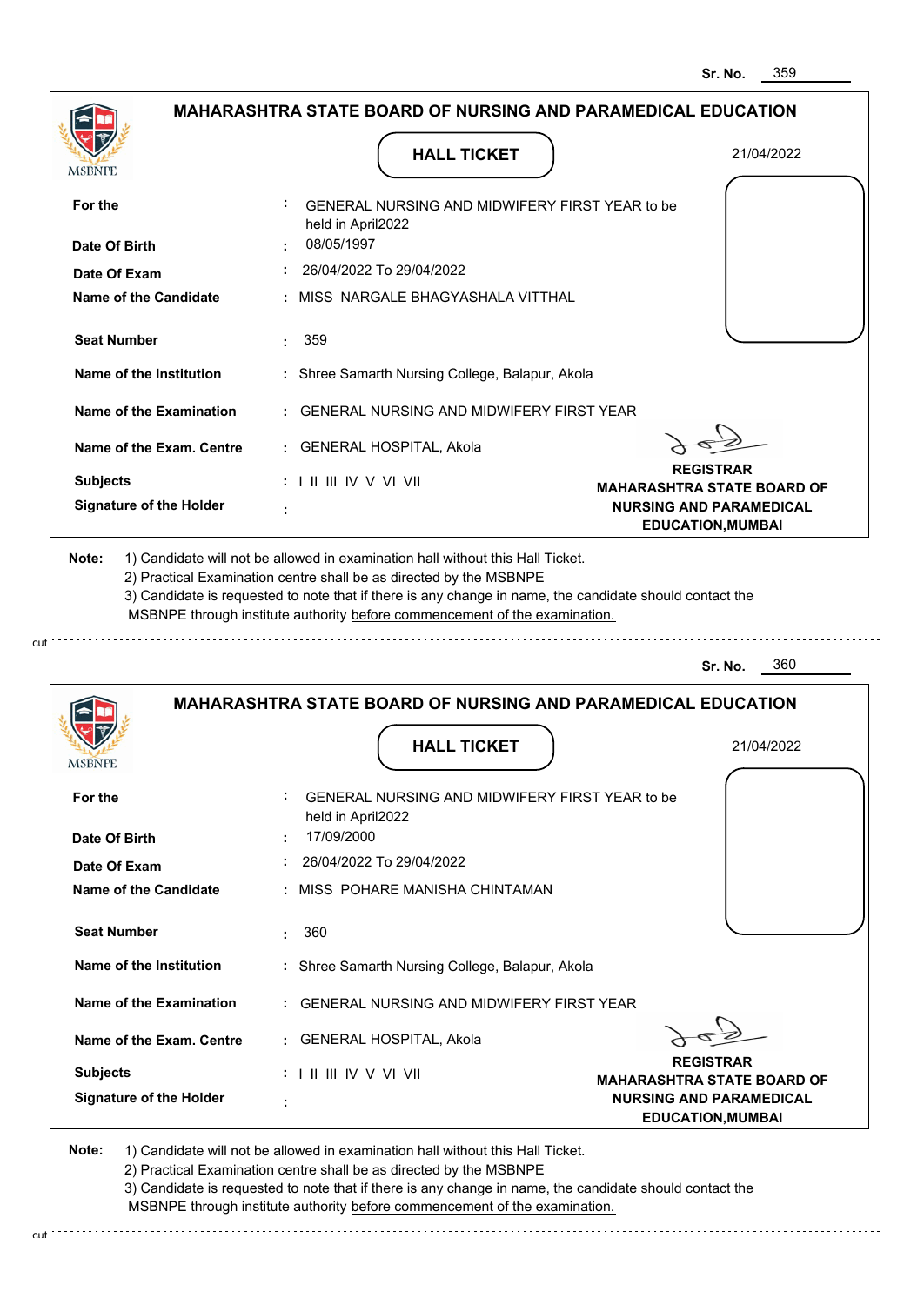|                                                                                            | <b>MAHARASHTRA STATE BOARD OF NURSING AND PARAMEDICAL EDUCATION</b>                                                                                                                                                                                                                                                                           |                                                            |
|--------------------------------------------------------------------------------------------|-----------------------------------------------------------------------------------------------------------------------------------------------------------------------------------------------------------------------------------------------------------------------------------------------------------------------------------------------|------------------------------------------------------------|
| <b>MSBNPE</b>                                                                              | <b>HALL TICKET</b>                                                                                                                                                                                                                                                                                                                            | 21/04/2022                                                 |
| For the                                                                                    | GENERAL NURSING AND MIDWIFERY FIRST YEAR to be<br>held in April2022                                                                                                                                                                                                                                                                           |                                                            |
| Date Of Birth                                                                              | 22/12/1998                                                                                                                                                                                                                                                                                                                                    |                                                            |
| Date Of Exam                                                                               | 26/04/2022 To 29/04/2022                                                                                                                                                                                                                                                                                                                      |                                                            |
| Name of the Candidate                                                                      | MR RAHANE MANGESH BALKRUSHNA                                                                                                                                                                                                                                                                                                                  |                                                            |
| <b>Seat Number</b>                                                                         | 361                                                                                                                                                                                                                                                                                                                                           |                                                            |
| Name of the Institution                                                                    | : Shree Samarth Nursing College, Balapur, Akola                                                                                                                                                                                                                                                                                               |                                                            |
| <b>Name of the Examination</b>                                                             | <b>GENERAL NURSING AND MIDWIFERY FIRST YEAR</b>                                                                                                                                                                                                                                                                                               |                                                            |
| Name of the Exam. Centre                                                                   | : GENERAL HOSPITAL, Akola                                                                                                                                                                                                                                                                                                                     |                                                            |
| <b>Subjects</b>                                                                            | $: 1 \parallel \parallel \parallel$ IV V VI VII                                                                                                                                                                                                                                                                                               | <b>REGISTRAR</b><br><b>MAHARASHTRA STATE BOARD OF</b>      |
| <b>Signature of the Holder</b>                                                             |                                                                                                                                                                                                                                                                                                                                               |                                                            |
|                                                                                            | 1) Candidate will not be allowed in examination hall without this Hall Ticket.<br>2) Practical Examination centre shall be as directed by the MSBNPE<br>3) Candidate is requested to note that if there is any change in name, the candidate should contact the<br>MSBNPE through institute authority before commencement of the examination. | <b>NURSING AND PARAMEDICAL</b><br><b>EDUCATION, MUMBAI</b> |
|                                                                                            |                                                                                                                                                                                                                                                                                                                                               | 362<br>Sr. No.                                             |
|                                                                                            | <b>MAHARASHTRA STATE BOARD OF NURSING AND PARAMEDICAL EDUCATION</b>                                                                                                                                                                                                                                                                           |                                                            |
|                                                                                            | <b>HALL TICKET</b>                                                                                                                                                                                                                                                                                                                            | 21/04/2022                                                 |
|                                                                                            | GENERAL NURSING AND MIDWIFERY FIRST YEAR to be<br>held in April2022                                                                                                                                                                                                                                                                           |                                                            |
|                                                                                            | 05/06/1986                                                                                                                                                                                                                                                                                                                                    |                                                            |
|                                                                                            | 26/04/2022 To 29/04/2022                                                                                                                                                                                                                                                                                                                      |                                                            |
|                                                                                            | MISS RAVANKAR VANDNA SHUBHASH                                                                                                                                                                                                                                                                                                                 |                                                            |
| <b>Seat Number</b>                                                                         | 362<br>÷.                                                                                                                                                                                                                                                                                                                                     |                                                            |
| Name of the Institution                                                                    | : Shree Samarth Nursing College, Balapur, Akola                                                                                                                                                                                                                                                                                               |                                                            |
| For the<br>Date Of Birth<br><b>Name of the Candidate</b><br><b>Name of the Examination</b> | <b>GENERAL NURSING AND MIDWIFERY FIRST YEAR</b>                                                                                                                                                                                                                                                                                               |                                                            |
| Date Of Exam<br>Name of the Exam. Centre                                                   | : GENERAL HOSPITAL, Akola                                                                                                                                                                                                                                                                                                                     |                                                            |
| Note:<br>MSBNPE<br><b>Subjects</b>                                                         | $: 1 \mathbb{I}$ III IIV V VI VII                                                                                                                                                                                                                                                                                                             | <b>REGISTRAR</b><br><b>MAHARASHTRA STATE BOARD OF</b>      |

cut

3) Candidate is requested to note that if there is any change in name, the candidate should contact the MSBNPE through institute authority before commencement of the examination.

cut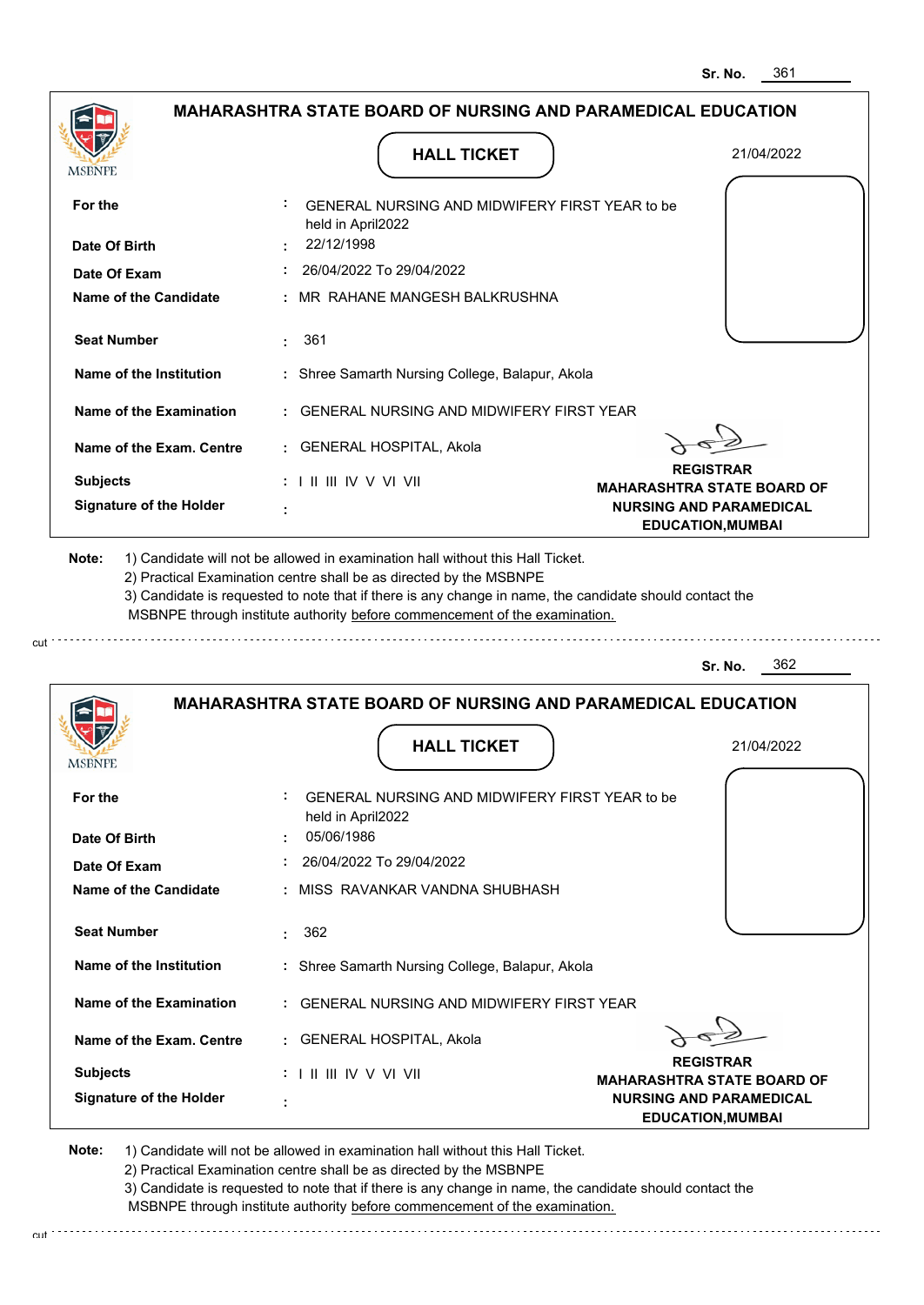|                                                          | <b>MAHARASHTRA STATE BOARD OF NURSING AND PARAMEDICAL EDUCATION</b>                                                                                                                                                                                                                                                                           |                                                            |
|----------------------------------------------------------|-----------------------------------------------------------------------------------------------------------------------------------------------------------------------------------------------------------------------------------------------------------------------------------------------------------------------------------------------|------------------------------------------------------------|
|                                                          | <b>HALL TICKET</b>                                                                                                                                                                                                                                                                                                                            | 21/04/2022                                                 |
| MSBNPE                                                   |                                                                                                                                                                                                                                                                                                                                               |                                                            |
| For the                                                  | GENERAL NURSING AND MIDWIFERY FIRST YEAR to be<br>held in April2022                                                                                                                                                                                                                                                                           |                                                            |
| Date Of Birth                                            | 22/02/1999                                                                                                                                                                                                                                                                                                                                    |                                                            |
| Date Of Exam                                             | 26/04/2022 To 29/04/2022                                                                                                                                                                                                                                                                                                                      |                                                            |
| Name of the Candidate                                    | : MISS SADAWARTE PRADNYA CHETAN                                                                                                                                                                                                                                                                                                               |                                                            |
| <b>Seat Number</b>                                       | 363<br>t in                                                                                                                                                                                                                                                                                                                                   |                                                            |
| Name of the Institution                                  | : Shree Samarth Nursing College, Balapur, Akola                                                                                                                                                                                                                                                                                               |                                                            |
| Name of the Examination                                  | : GENERAL NURSING AND MIDWIFERY FIRST YEAR                                                                                                                                                                                                                                                                                                    |                                                            |
| Name of the Exam. Centre                                 | : GENERAL HOSPITAL, Akola                                                                                                                                                                                                                                                                                                                     |                                                            |
| <b>Subjects</b>                                          | : I II III IV V VI VII                                                                                                                                                                                                                                                                                                                        | <b>REGISTRAR</b><br><b>MAHARASHTRA STATE BOARD OF</b>      |
| <b>Signature of the Holder</b>                           |                                                                                                                                                                                                                                                                                                                                               | <b>NURSING AND PARAMEDICAL</b><br><b>EDUCATION, MUMBAI</b> |
| Note:                                                    | 1) Candidate will not be allowed in examination hall without this Hall Ticket.<br>2) Practical Examination centre shall be as directed by the MSBNPE<br>3) Candidate is requested to note that if there is any change in name, the candidate should contact the<br>MSBNPE through institute authority before commencement of the examination. |                                                            |
|                                                          |                                                                                                                                                                                                                                                                                                                                               | 364<br>Sr. No.                                             |
|                                                          |                                                                                                                                                                                                                                                                                                                                               |                                                            |
|                                                          | <b>MAHARASHTRA STATE BOARD OF NURSING AND PARAMEDICAL EDUCATION</b>                                                                                                                                                                                                                                                                           |                                                            |
|                                                          | <b>HALL TICKET</b>                                                                                                                                                                                                                                                                                                                            | 21/04/2022                                                 |
|                                                          |                                                                                                                                                                                                                                                                                                                                               |                                                            |
| For the                                                  | GENERAL NURSING AND MIDWIFERY FIRST YEAR to be<br>held in April2022                                                                                                                                                                                                                                                                           |                                                            |
| <b>IVISDINE L</b><br>Date Of Birth                       | 19/04/2000                                                                                                                                                                                                                                                                                                                                    |                                                            |
| Date Of Exam                                             | 26/04/2022 To 29/04/2022                                                                                                                                                                                                                                                                                                                      |                                                            |
|                                                          | : MR SAVANT ROHIT ASHOK                                                                                                                                                                                                                                                                                                                       |                                                            |
| <b>Seat Number</b>                                       | 364                                                                                                                                                                                                                                                                                                                                           |                                                            |
| Name of the Institution                                  | : Shree Samarth Nursing College, Balapur, Akola                                                                                                                                                                                                                                                                                               |                                                            |
| Name of the Examination                                  | : GENERAL NURSING AND MIDWIFERY FIRST YEAR                                                                                                                                                                                                                                                                                                    |                                                            |
| <b>Name of the Candidate</b><br>Name of the Exam. Centre | : GENERAL HOSPITAL, Akola                                                                                                                                                                                                                                                                                                                     |                                                            |
| <b>Subjects</b>                                          | $: 1 \mathbb{H} \mathbb{H} \mathbb{N} \vee \mathbb{V} \mathbb{N}$                                                                                                                                                                                                                                                                             | <b>REGISTRAR</b><br><b>MAHARASHTRA STATE BOARD OF</b>      |

2) Practical Examination centre shall be as directed by the MSBNPE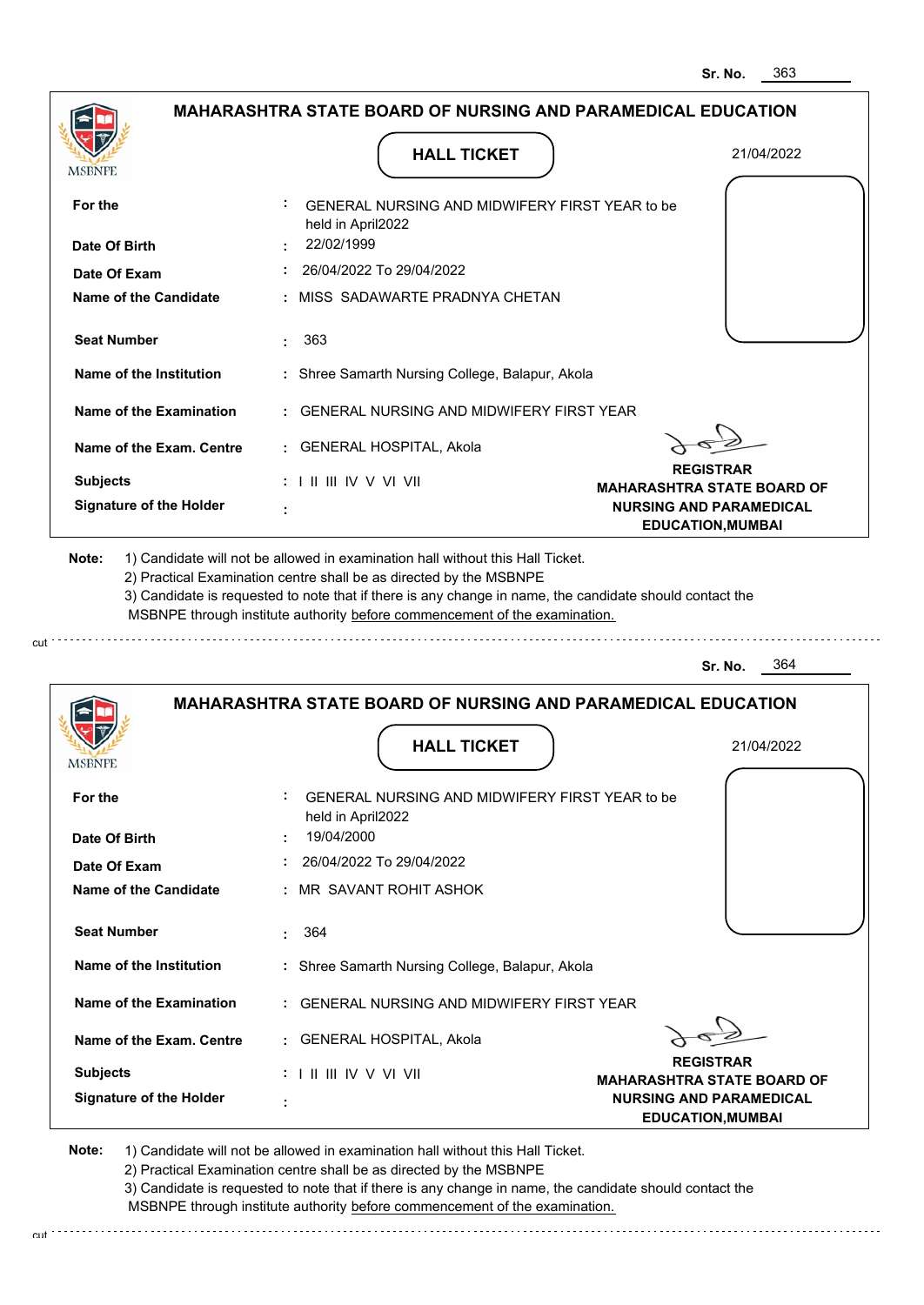|                                       | <b>HALL TICKET</b>                                                                                                                                                                                                                                                                                                                            | 21/04/2022                                                 |
|---------------------------------------|-----------------------------------------------------------------------------------------------------------------------------------------------------------------------------------------------------------------------------------------------------------------------------------------------------------------------------------------------|------------------------------------------------------------|
| <b>MSBNPE</b>                         |                                                                                                                                                                                                                                                                                                                                               |                                                            |
| For the                               | GENERAL NURSING AND MIDWIFERY FIRST YEAR to be<br>held in April2022                                                                                                                                                                                                                                                                           |                                                            |
| Date Of Birth                         | 03/03/2002                                                                                                                                                                                                                                                                                                                                    |                                                            |
| Date Of Exam                          | 26/04/2022 To 29/04/2022                                                                                                                                                                                                                                                                                                                      |                                                            |
| <b>Name of the Candidate</b>          | : MR SHELKE NAMDEO DYANDEO                                                                                                                                                                                                                                                                                                                    |                                                            |
| <b>Seat Number</b>                    | 365                                                                                                                                                                                                                                                                                                                                           |                                                            |
| Name of the Institution               | : Shree Samarth Nursing College, Balapur, Akola                                                                                                                                                                                                                                                                                               |                                                            |
| Name of the Examination               | : GENERAL NURSING AND MIDWIFERY FIRST YEAR                                                                                                                                                                                                                                                                                                    |                                                            |
| Name of the Exam. Centre              | : GENERAL HOSPITAL, Akola                                                                                                                                                                                                                                                                                                                     |                                                            |
| <b>Subjects</b>                       | $: 1 \parallel \parallel \parallel$ IV V VI VII                                                                                                                                                                                                                                                                                               | <b>REGISTRAR</b><br><b>MAHARASHTRA STATE BOARD OF</b>      |
| <b>Signature of the Holder</b>        |                                                                                                                                                                                                                                                                                                                                               | <b>NURSING AND PARAMEDICAL</b><br><b>EDUCATION, MUMBAI</b> |
|                                       | 1) Candidate will not be allowed in examination hall without this Hall Ticket.<br>2) Practical Examination centre shall be as directed by the MSBNPE<br>3) Candidate is requested to note that if there is any change in name, the candidate should contact the<br>MSBNPE through institute authority before commencement of the examination. | 366<br>Sr. No.                                             |
| Note:                                 |                                                                                                                                                                                                                                                                                                                                               |                                                            |
|                                       | <b>MAHARASHTRA STATE BOARD OF NURSING AND PARAMEDICAL EDUCATION</b>                                                                                                                                                                                                                                                                           |                                                            |
| MSBNPI                                | <b>HALL TICKET</b>                                                                                                                                                                                                                                                                                                                            | 21/04/2022                                                 |
| For the                               | GENERAL NURSING AND MIDWIFERY FIRST YEAR to be<br>held in April2022                                                                                                                                                                                                                                                                           |                                                            |
| Date Of Birth                         | 22/08/1997                                                                                                                                                                                                                                                                                                                                    |                                                            |
| Date Of Exam<br>Name of the Candidate | : 26/04/2022 To 29/04/2022<br>: MISS TAYADE JAYSHRI GAJANAN                                                                                                                                                                                                                                                                                   |                                                            |
| <b>Seat Number</b>                    | 366<br>t.                                                                                                                                                                                                                                                                                                                                     |                                                            |
| Name of the Institution               | : Shree Samarth Nursing College, Balapur, Akola                                                                                                                                                                                                                                                                                               |                                                            |
| Name of the Examination               | : GENERAL NURSING AND MIDWIFERY FIRST YEAR                                                                                                                                                                                                                                                                                                    |                                                            |
| Name of the Exam. Centre              | : GENERAL HOSPITAL, Akola                                                                                                                                                                                                                                                                                                                     |                                                            |
| <b>Subjects</b>                       | $: 1 \mathbb{I}$ III IIV V VI VII                                                                                                                                                                                                                                                                                                             | <b>REGISTRAR</b><br><b>MAHARASHTRA STATE BOARD OF</b>      |

3) Candidate is requested to note that if there is any change in name, the candidate should contact the MSBNPE through institute authority before commencement of the examination. cut de contra a construction de construction de construction de construction de construction de construction de construction de construction de construction de construction de construction de construction de construction d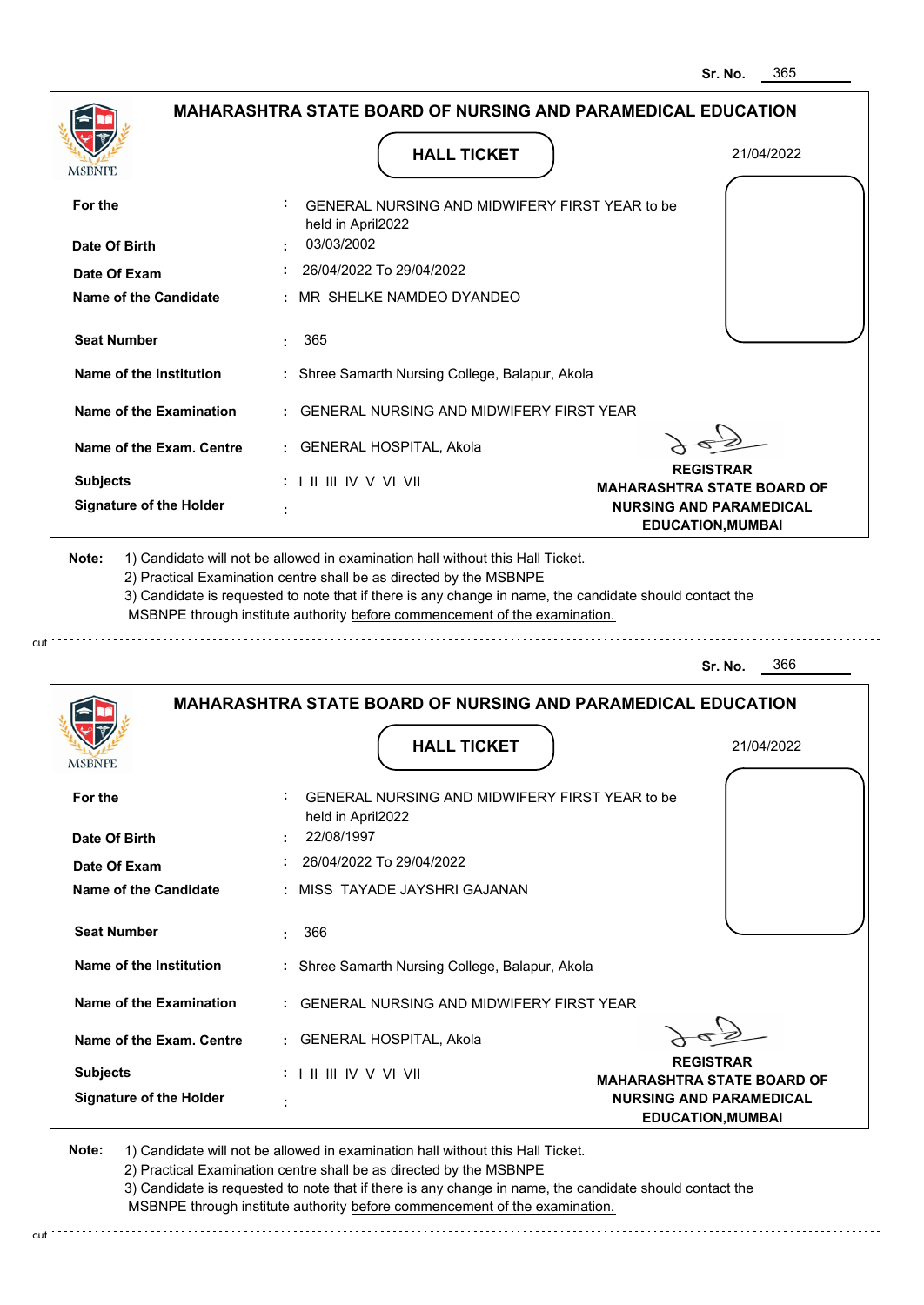|                                                                                                                                                            | <b>MAHARASHTRA STATE BOARD OF NURSING AND PARAMEDICAL EDUCATION</b>                                                                                                                                                                                                                                                                           |                                                            |
|------------------------------------------------------------------------------------------------------------------------------------------------------------|-----------------------------------------------------------------------------------------------------------------------------------------------------------------------------------------------------------------------------------------------------------------------------------------------------------------------------------------------|------------------------------------------------------------|
| MSBNPE                                                                                                                                                     | <b>HALL TICKET</b>                                                                                                                                                                                                                                                                                                                            | 21/04/2022                                                 |
| For the                                                                                                                                                    | GENERAL NURSING AND MIDWIFERY FIRST YEAR to be<br>held in April2022                                                                                                                                                                                                                                                                           |                                                            |
| Date Of Birth                                                                                                                                              | 02/10/1993                                                                                                                                                                                                                                                                                                                                    |                                                            |
| Date Of Exam                                                                                                                                               | 26/04/2022 To 29/04/2022                                                                                                                                                                                                                                                                                                                      |                                                            |
| Name of the Candidate                                                                                                                                      | : MISS VAIRAT ASHWINI MANIKRAO                                                                                                                                                                                                                                                                                                                |                                                            |
| <b>Seat Number</b>                                                                                                                                         | 367<br>t in                                                                                                                                                                                                                                                                                                                                   |                                                            |
| Name of the Institution                                                                                                                                    | : Shree Samarth Nursing College, Balapur, Akola                                                                                                                                                                                                                                                                                               |                                                            |
| Name of the Examination                                                                                                                                    | : GENERAL NURSING AND MIDWIFERY FIRST YEAR                                                                                                                                                                                                                                                                                                    |                                                            |
| Name of the Exam. Centre                                                                                                                                   | : GENERAL HOSPITAL, Akola                                                                                                                                                                                                                                                                                                                     |                                                            |
| <b>Subjects</b>                                                                                                                                            | $: 1 \mathbb{I}$ III IIV V VI VII                                                                                                                                                                                                                                                                                                             | <b>REGISTRAR</b><br><b>MAHARASHTRA STATE BOARD OF</b>      |
| <b>Signature of the Holder</b>                                                                                                                             |                                                                                                                                                                                                                                                                                                                                               | <b>NURSING AND PARAMEDICAL</b><br><b>EDUCATION, MUMBAI</b> |
|                                                                                                                                                            | 1) Candidate will not be allowed in examination hall without this Hall Ticket.<br>2) Practical Examination centre shall be as directed by the MSBNPE<br>3) Candidate is requested to note that if there is any change in name, the candidate should contact the<br>MSBNPE through institute authority before commencement of the examination. |                                                            |
|                                                                                                                                                            |                                                                                                                                                                                                                                                                                                                                               | 368<br>Sr. No.                                             |
| Note:                                                                                                                                                      | <b>MAHARASHTRA STATE BOARD OF NURSING AND PARAMEDICAL EDUCATION</b>                                                                                                                                                                                                                                                                           |                                                            |
| <b>IMPDIAL</b> P                                                                                                                                           | <b>HALL TICKET</b>                                                                                                                                                                                                                                                                                                                            | 21/04/2022                                                 |
|                                                                                                                                                            | GENERAL NURSING AND MIDWIFERY FIRST YEAR to be<br>held in April2022                                                                                                                                                                                                                                                                           |                                                            |
|                                                                                                                                                            | 29/09/2000                                                                                                                                                                                                                                                                                                                                    |                                                            |
|                                                                                                                                                            | 26/04/2022 To 29/04/2022<br>: MR WAGHMARE MANGESH WAMANRAO                                                                                                                                                                                                                                                                                    |                                                            |
| <b>Seat Number</b>                                                                                                                                         | 368                                                                                                                                                                                                                                                                                                                                           |                                                            |
|                                                                                                                                                            | : Shree Samarth Nursing College, Balapur, Akola                                                                                                                                                                                                                                                                                               |                                                            |
|                                                                                                                                                            | : GENERAL NURSING AND MIDWIFERY FIRST YEAR                                                                                                                                                                                                                                                                                                    |                                                            |
| For the<br>Date Of Birth<br>Date Of Exam<br><b>Name of the Candidate</b><br>Name of the Institution<br>Name of the Examination<br>Name of the Exam. Centre | : GENERAL HOSPITAL, Akola                                                                                                                                                                                                                                                                                                                     |                                                            |
| <b>Subjects</b>                                                                                                                                            | : I II III IV V VI VII                                                                                                                                                                                                                                                                                                                        | <b>REGISTRAR</b><br><b>MAHARASHTRA STATE BOARD OF</b>      |

2) Practical Examination centre shall be as directed by the MSBNPE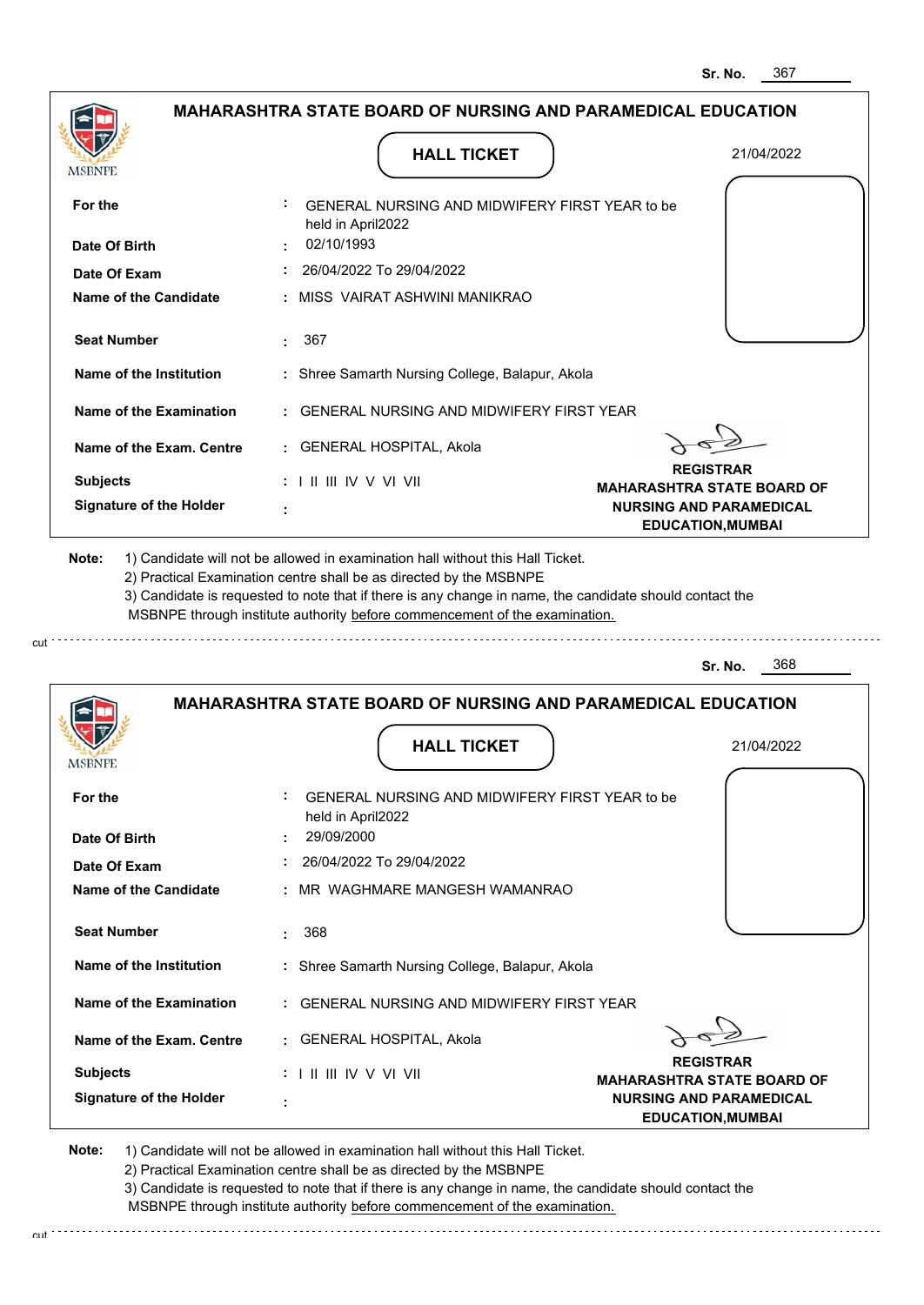|                                | <b>HALL TICKET</b>                                                                                                                                                                                                                                                                                                                            | 21/04/2022                                                 |
|--------------------------------|-----------------------------------------------------------------------------------------------------------------------------------------------------------------------------------------------------------------------------------------------------------------------------------------------------------------------------------------------|------------------------------------------------------------|
| <b>MSBNPE</b>                  |                                                                                                                                                                                                                                                                                                                                               |                                                            |
| For the                        | GENERAL NURSING AND MIDWIFERY FIRST YEAR to be<br>held in April2022                                                                                                                                                                                                                                                                           |                                                            |
| Date Of Birth                  | 19/08/2000                                                                                                                                                                                                                                                                                                                                    |                                                            |
| Date Of Exam                   | 26/04/2022 To 29/04/2022                                                                                                                                                                                                                                                                                                                      |                                                            |
| <b>Name of the Candidate</b>   | : MR WANDE AVINASH RAMESHWAR                                                                                                                                                                                                                                                                                                                  |                                                            |
| <b>Seat Number</b>             | 369                                                                                                                                                                                                                                                                                                                                           |                                                            |
| Name of the Institution        | : Shree Samarth Nursing College, Balapur, Akola                                                                                                                                                                                                                                                                                               |                                                            |
| Name of the Examination        | : GENERAL NURSING AND MIDWIFERY FIRST YEAR                                                                                                                                                                                                                                                                                                    |                                                            |
| Name of the Exam. Centre       | : GENERAL HOSPITAL, Akola                                                                                                                                                                                                                                                                                                                     |                                                            |
| <b>Subjects</b>                | $: 1 \parallel \parallel \parallel$ IV V VI VII                                                                                                                                                                                                                                                                                               | <b>REGISTRAR</b><br><b>MAHARASHTRA STATE BOARD OF</b>      |
| <b>Signature of the Holder</b> |                                                                                                                                                                                                                                                                                                                                               | <b>NURSING AND PARAMEDICAL</b><br><b>EDUCATION, MUMBAI</b> |
|                                | 1) Candidate will not be allowed in examination hall without this Hall Ticket.<br>2) Practical Examination centre shall be as directed by the MSBNPE<br>3) Candidate is requested to note that if there is any change in name, the candidate should contact the<br>MSBNPE through institute authority before commencement of the examination. | 370<br>Sr. No.                                             |
| Note:                          |                                                                                                                                                                                                                                                                                                                                               |                                                            |
|                                | <b>MAHARASHTRA STATE BOARD OF NURSING AND PARAMEDICAL EDUCATION</b>                                                                                                                                                                                                                                                                           |                                                            |
| MSBNPI                         | <b>HALL TICKET</b>                                                                                                                                                                                                                                                                                                                            | 21/04/2022                                                 |
| For the                        | GENERAL NURSING AND MIDWIFERY FIRST YEAR to be<br>held in April2022                                                                                                                                                                                                                                                                           |                                                            |
| Date Of Birth                  | 10/11/1994                                                                                                                                                                                                                                                                                                                                    |                                                            |
| Date Of Exam                   | 26/04/2022 To 29/04/2022                                                                                                                                                                                                                                                                                                                      |                                                            |
| Name of the Candidate          | : MISS WANKHADE SONU SURESH                                                                                                                                                                                                                                                                                                                   |                                                            |
| <b>Seat Number</b>             | : 370                                                                                                                                                                                                                                                                                                                                         |                                                            |
| Name of the Institution        | : Shree Samarth Nursing College, Balapur, Akola                                                                                                                                                                                                                                                                                               |                                                            |
| Name of the Examination        | : GENERAL NURSING AND MIDWIFERY FIRST YEAR                                                                                                                                                                                                                                                                                                    |                                                            |
| Name of the Exam. Centre       | : GENERAL HOSPITAL, Akola                                                                                                                                                                                                                                                                                                                     |                                                            |
| <b>Subjects</b>                | $: 1 \mathbb{I}$ III IIV V VI VII                                                                                                                                                                                                                                                                                                             | <b>REGISTRAR</b><br><b>MAHARASHTRA STATE BOARD OF</b>      |

3) Candidate is requested to note that if there is any change in name, the candidate should contact the MSBNPE through institute authority before commencement of the examination. cut de contra a construction de construction de construction de construction de construction de construction de construction de construction de construction de construction de construction de construction de construction d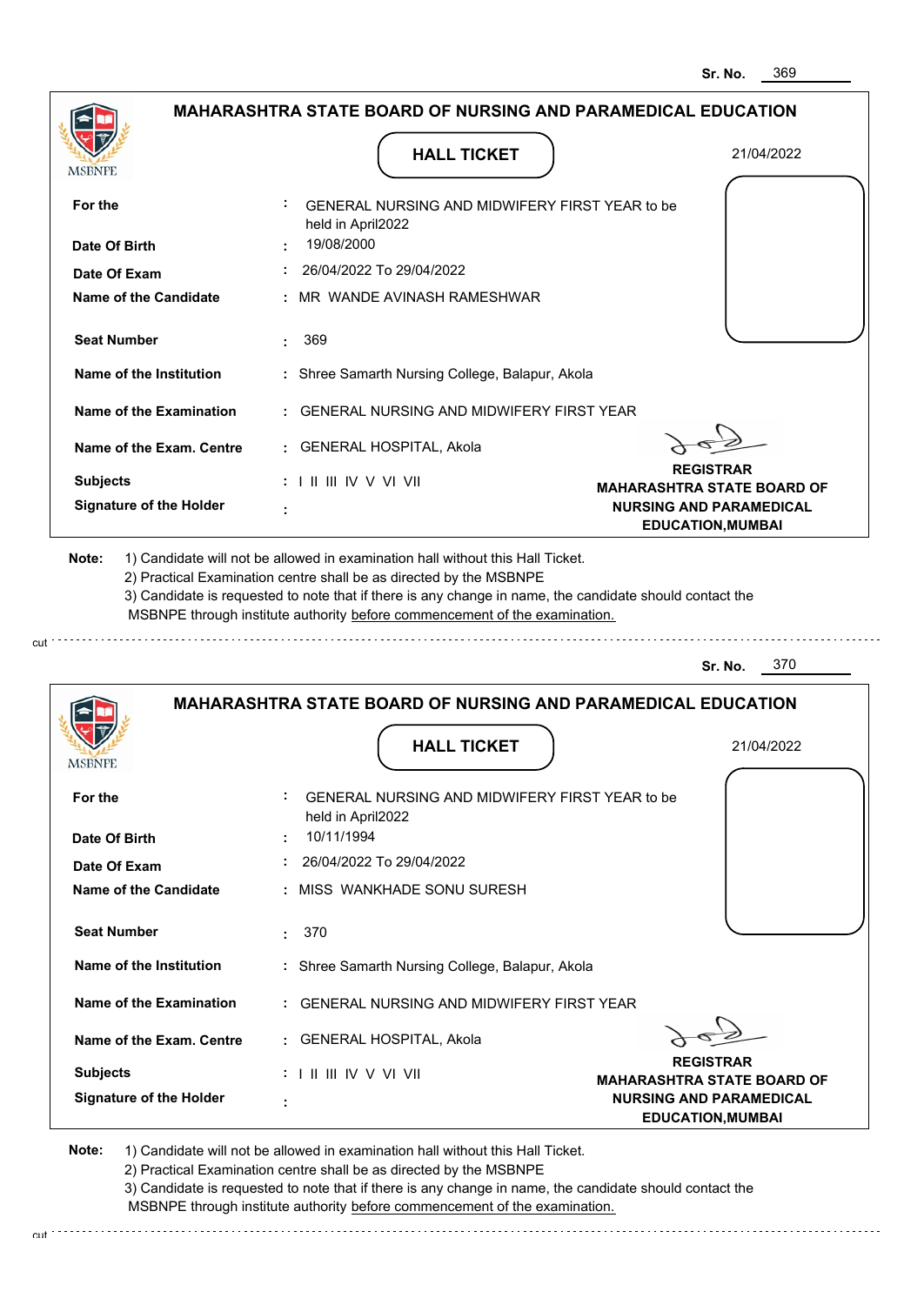| <b>MSBNPE</b>                         | <b>HALL TICKET</b>                                                                                                                                                                                                                                                                                                                            | 21/04/2022                                                 |
|---------------------------------------|-----------------------------------------------------------------------------------------------------------------------------------------------------------------------------------------------------------------------------------------------------------------------------------------------------------------------------------------------|------------------------------------------------------------|
| For the                               | GENERAL NURSING AND MIDWIFERY FIRST YEAR to be<br>held in April2022                                                                                                                                                                                                                                                                           |                                                            |
| Date Of Birth                         | 11/06/1999                                                                                                                                                                                                                                                                                                                                    |                                                            |
| Date Of Exam                          | 26/04/2022 To 29/04/2022                                                                                                                                                                                                                                                                                                                      |                                                            |
| Name of the Candidate                 | : MR WANKHEDE CHANDRAPRAKASH BHARAT                                                                                                                                                                                                                                                                                                           |                                                            |
| <b>Seat Number</b>                    | 371<br>t.                                                                                                                                                                                                                                                                                                                                     |                                                            |
| Name of the Institution               | : Shree Samarth Nursing College, Balapur, Akola                                                                                                                                                                                                                                                                                               |                                                            |
| Name of the Examination               | : GENERAL NURSING AND MIDWIFERY FIRST YEAR                                                                                                                                                                                                                                                                                                    |                                                            |
| Name of the Exam. Centre              | : GENERAL HOSPITAL, Akola                                                                                                                                                                                                                                                                                                                     |                                                            |
| <b>Subjects</b>                       | $: 1 \parallel \parallel \parallel$ IV V VI VII                                                                                                                                                                                                                                                                                               | <b>REGISTRAR</b><br><b>MAHARASHTRA STATE BOARD OF</b>      |
| <b>Signature of the Holder</b>        |                                                                                                                                                                                                                                                                                                                                               | <b>NURSING AND PARAMEDICAL</b><br><b>EDUCATION, MUMBAI</b> |
|                                       | 1) Candidate will not be allowed in examination hall without this Hall Ticket.<br>2) Practical Examination centre shall be as directed by the MSBNPE<br>3) Candidate is requested to note that if there is any change in name, the candidate should contact the<br>MSBNPE through institute authority before commencement of the examination. | 372<br>Sr. No.                                             |
| Note:                                 |                                                                                                                                                                                                                                                                                                                                               |                                                            |
|                                       | <b>MAHARASHTRA STATE BOARD OF NURSING AND PARAMEDICAL EDUCATION</b>                                                                                                                                                                                                                                                                           |                                                            |
| MSBNF                                 | <b>HALL TICKET</b>                                                                                                                                                                                                                                                                                                                            | 21/04/2022                                                 |
| For the                               | <b>GENERAL NURSING AND MIDWIFERY FIRST YEAR to be</b><br>held in April2022                                                                                                                                                                                                                                                                    |                                                            |
| Date Of Birth                         | 24/06/2001                                                                                                                                                                                                                                                                                                                                    |                                                            |
|                                       | 26/04/2022 To 29/04/2022<br>: MISS ZALAKE KIRAN BHARAT                                                                                                                                                                                                                                                                                        |                                                            |
| Date Of Exam<br>Name of the Candidate |                                                                                                                                                                                                                                                                                                                                               |                                                            |
| <b>Seat Number</b>                    | : 372                                                                                                                                                                                                                                                                                                                                         |                                                            |
| Name of the Institution               | : Shree Samarth Nursing College, Balapur, Akola                                                                                                                                                                                                                                                                                               |                                                            |
| Name of the Examination               | : GENERAL NURSING AND MIDWIFERY FIRST YEAR                                                                                                                                                                                                                                                                                                    |                                                            |
| Name of the Exam. Centre              | : GENERAL HOSPITAL, Akola                                                                                                                                                                                                                                                                                                                     |                                                            |
| <b>Subjects</b>                       | : I II III IV V VI VII                                                                                                                                                                                                                                                                                                                        | <b>REGISTRAR</b><br><b>MAHARASHTRA STATE BOARD OF</b>      |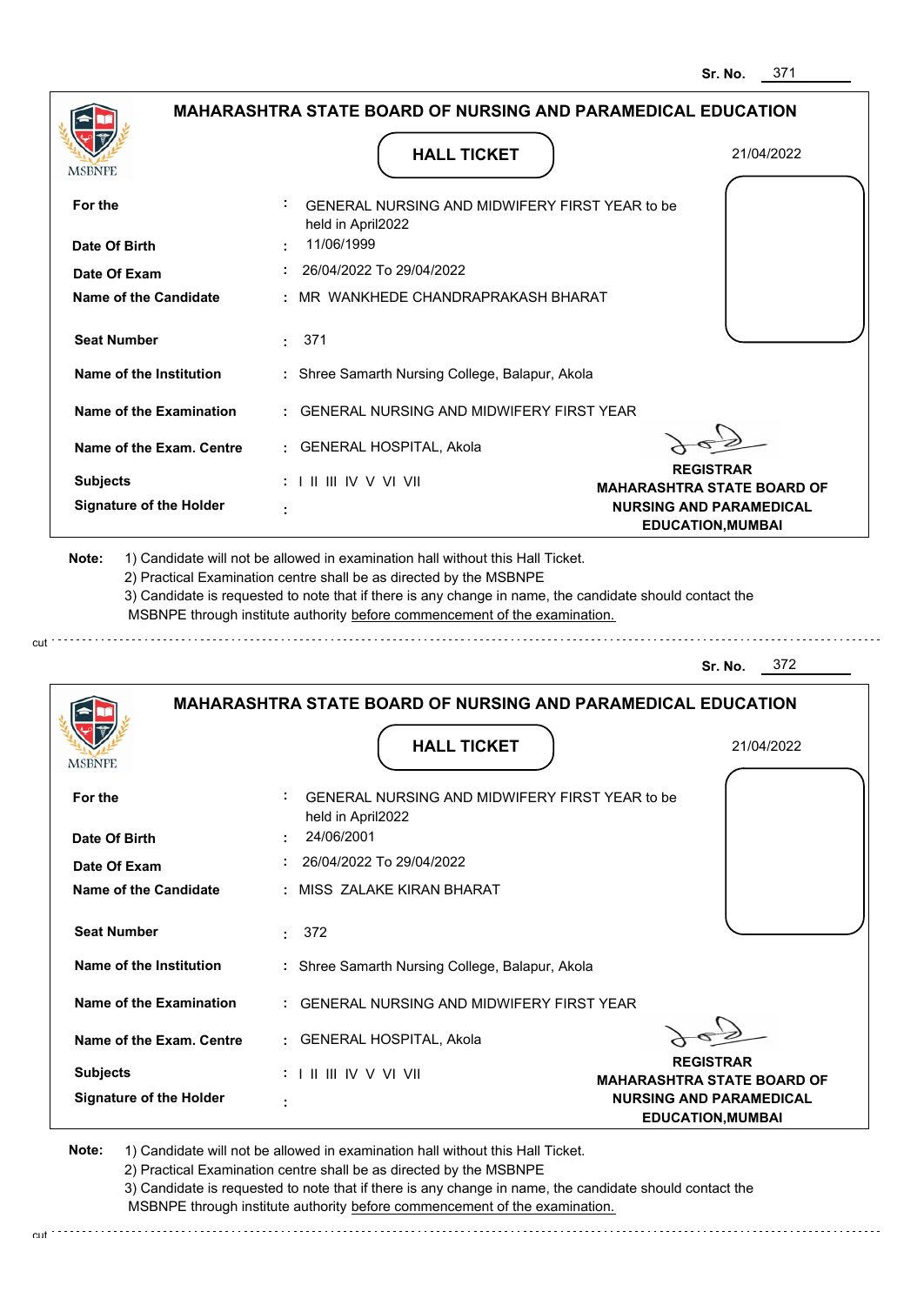

3) Candidate is requested to note that if there is any change in name, the candidate should contact the MSBNPE through institute authority before commencement of the examination.

cut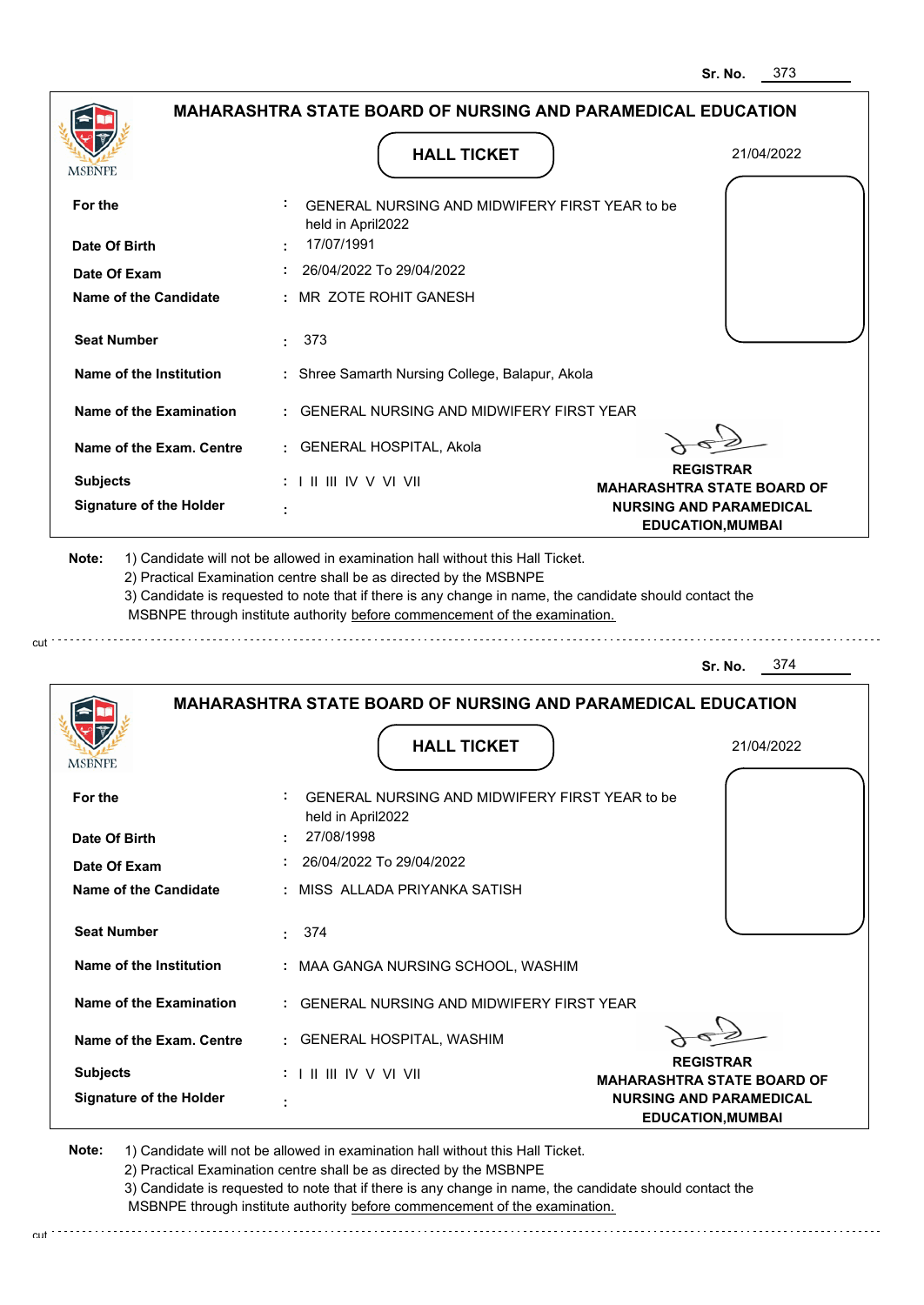|                                                   |                                                                                                                                                                                                                                                             | <b>MAHARASHTRA STATE BOARD OF NURSING AND PARAMEDICAL EDUCATION</b> |
|---------------------------------------------------|-------------------------------------------------------------------------------------------------------------------------------------------------------------------------------------------------------------------------------------------------------------|---------------------------------------------------------------------|
| <b>MSBNPE</b>                                     | <b>HALL TICKET</b>                                                                                                                                                                                                                                          | 21/04/2022                                                          |
| For the                                           | GENERAL NURSING AND MIDWIFERY FIRST YEAR to be<br>held in April2022                                                                                                                                                                                         |                                                                     |
| Date Of Birth                                     | 02/06/1991                                                                                                                                                                                                                                                  |                                                                     |
| Date Of Exam                                      | : 26/04/2022 To 29/04/2022                                                                                                                                                                                                                                  |                                                                     |
| Name of the Candidate                             | : MISS AMBHORE JYOTSNA BHIMRAO                                                                                                                                                                                                                              |                                                                     |
| <b>Seat Number</b>                                | : 375                                                                                                                                                                                                                                                       |                                                                     |
| Name of the Institution                           | : MAA GANGA NURSING SCHOOL, WASHIM                                                                                                                                                                                                                          |                                                                     |
| Name of the Examination                           | : GENERAL NURSING AND MIDWIFERY FIRST YEAR                                                                                                                                                                                                                  |                                                                     |
| Name of the Exam. Centre                          | : GENERAL HOSPITAL, WASHIM                                                                                                                                                                                                                                  |                                                                     |
| <b>Subjects</b>                                   | $: 1 \parallel \parallel \parallel$ IV V VI VII                                                                                                                                                                                                             | <b>REGISTRAR</b><br><b>MAHARASHTRA STATE BOARD OF</b>               |
| <b>Signature of the Holder</b>                    |                                                                                                                                                                                                                                                             | <b>NURSING AND PARAMEDICAL</b><br><b>EDUCATION, MUMBAI</b>          |
|                                                   | 2) Practical Examination centre shall be as directed by the MSBNPE<br>3) Candidate is requested to note that if there is any change in name, the candidate should contact the<br>MSBNPE through institute authority before commencement of the examination. |                                                                     |
|                                                   |                                                                                                                                                                                                                                                             | 376<br>Sr. No.                                                      |
|                                                   | <b>MAHARASHTRA STATE BOARD OF NURSING AND PARAMEDICAL EDUCATION</b><br><b>HALL TICKET</b>                                                                                                                                                                   | 21/04/2022                                                          |
| For the                                           | GENERAL NURSING AND MIDWIFERY FIRST YEAR to be<br>held in April2022                                                                                                                                                                                         |                                                                     |
| Date Of Birth                                     | 01/01/1992                                                                                                                                                                                                                                                  |                                                                     |
| Date Of Exam                                      | 26/04/2022 To 29/04/2022                                                                                                                                                                                                                                    |                                                                     |
| Name of the Candidate                             | : MISS AMBHORE ARCHANA DAYARAM                                                                                                                                                                                                                              |                                                                     |
| <b>Seat Number</b>                                | 376                                                                                                                                                                                                                                                         |                                                                     |
| Name of the Institution                           | : MAA GANGA NURSING SCHOOL, WASHIM                                                                                                                                                                                                                          |                                                                     |
| Name of the Examination                           | : GENERAL NURSING AND MIDWIFERY FIRST YEAR                                                                                                                                                                                                                  |                                                                     |
| Name of the Exam. Centre                          | : GENERAL HOSPITAL, WASHIM                                                                                                                                                                                                                                  |                                                                     |
| <b>Subjects</b><br><b>Signature of the Holder</b> | $: 1 \mathbb{H} \mathbb{H} \mathbb{N} \vee \mathbb{V} \mathbb{H}$                                                                                                                                                                                           | <b>REGISTRAR</b><br><b>MAHARASHTRA STATE BOARD OF</b>               |

2) Practical Examination centre shall be as directed by the MSBNPE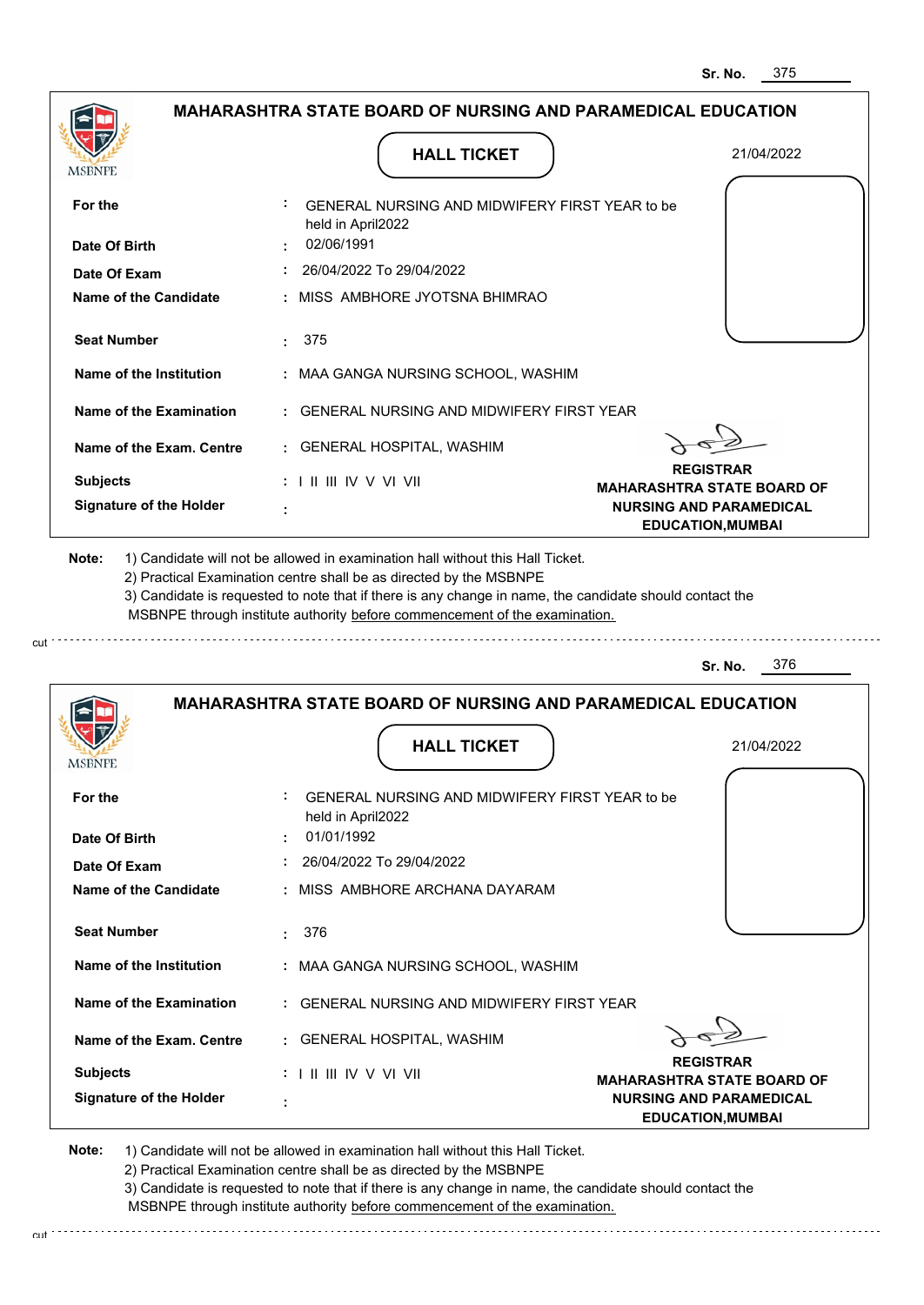|                                | <b>HALL TICKET</b>                                                                                                                                                                                                                                          | 21/04/2022                                                 |
|--------------------------------|-------------------------------------------------------------------------------------------------------------------------------------------------------------------------------------------------------------------------------------------------------------|------------------------------------------------------------|
| <b>MSBNPE</b>                  |                                                                                                                                                                                                                                                             |                                                            |
| For the                        | GENERAL NURSING AND MIDWIFERY FIRST YEAR to be<br>held in April2022                                                                                                                                                                                         |                                                            |
| Date Of Birth                  | 04/11/1999                                                                                                                                                                                                                                                  |                                                            |
| Date Of Exam                   | 26/04/2022 To 29/04/2022                                                                                                                                                                                                                                    |                                                            |
| Name of the Candidate          | : MISS BANSOD PRADNYA RAMCHANDRA                                                                                                                                                                                                                            |                                                            |
| <b>Seat Number</b>             | 377<br>2.11                                                                                                                                                                                                                                                 |                                                            |
| Name of the Institution        | : MAA GANGA NURSING SCHOOL, WASHIM                                                                                                                                                                                                                          |                                                            |
| Name of the Examination        | : GENERAL NURSING AND MIDWIFERY FIRST YEAR                                                                                                                                                                                                                  |                                                            |
| Name of the Exam. Centre       | : GENERAL HOSPITAL, WASHIM                                                                                                                                                                                                                                  |                                                            |
| <b>Subjects</b>                | $: 1 \parallel \parallel \parallel$ IV V VI VII                                                                                                                                                                                                             | <b>REGISTRAR</b><br><b>MAHARASHTRA STATE BOARD OF</b>      |
| <b>Signature of the Holder</b> |                                                                                                                                                                                                                                                             | <b>NURSING AND PARAMEDICAL</b><br><b>EDUCATION, MUMBAI</b> |
|                                | 2) Practical Examination centre shall be as directed by the MSBNPE<br>3) Candidate is requested to note that if there is any change in name, the candidate should contact the<br>MSBNPE through institute authority before commencement of the examination. | 378<br>Sr. No.                                             |
|                                |                                                                                                                                                                                                                                                             |                                                            |
|                                | <b>MAHARASHTRA STATE BOARD OF NURSING AND PARAMEDICAL EDUCATION</b>                                                                                                                                                                                         |                                                            |
| MSBNF                          | <b>HALL TICKET</b>                                                                                                                                                                                                                                          | 21/04/2022                                                 |
|                                | GENERAL NURSING AND MIDWIFERY FIRST YEAR to be<br>held in April2022                                                                                                                                                                                         |                                                            |
| For the<br>Date Of Birth       | 03/01/1996                                                                                                                                                                                                                                                  |                                                            |
| Date Of Exam                   | 26/04/2022 To 29/04/2022                                                                                                                                                                                                                                    |                                                            |
| <b>Name of the Candidate</b>   | : MR BEDRE AKSHAY DEVIDAS                                                                                                                                                                                                                                   |                                                            |
| <b>Seat Number</b>             | : 378                                                                                                                                                                                                                                                       |                                                            |
| Name of the Institution        | : MAA GANGA NURSING SCHOOL, WASHIM                                                                                                                                                                                                                          |                                                            |
| Name of the Examination        | : GENERAL NURSING AND MIDWIFERY FIRST YEAR                                                                                                                                                                                                                  |                                                            |
| Name of the Exam. Centre       | : GENERAL HOSPITAL, WASHIM                                                                                                                                                                                                                                  |                                                            |
| <b>Subjects</b>                | : I II III IV V VI VII                                                                                                                                                                                                                                      | <b>REGISTRAR</b><br><b>MAHARASHTRA STATE BOARD OF</b>      |

3) Candidate is requested to note that if there is any change in name, the candidate should contact the

 MSBNPE through institute authority before commencement of the examination. cut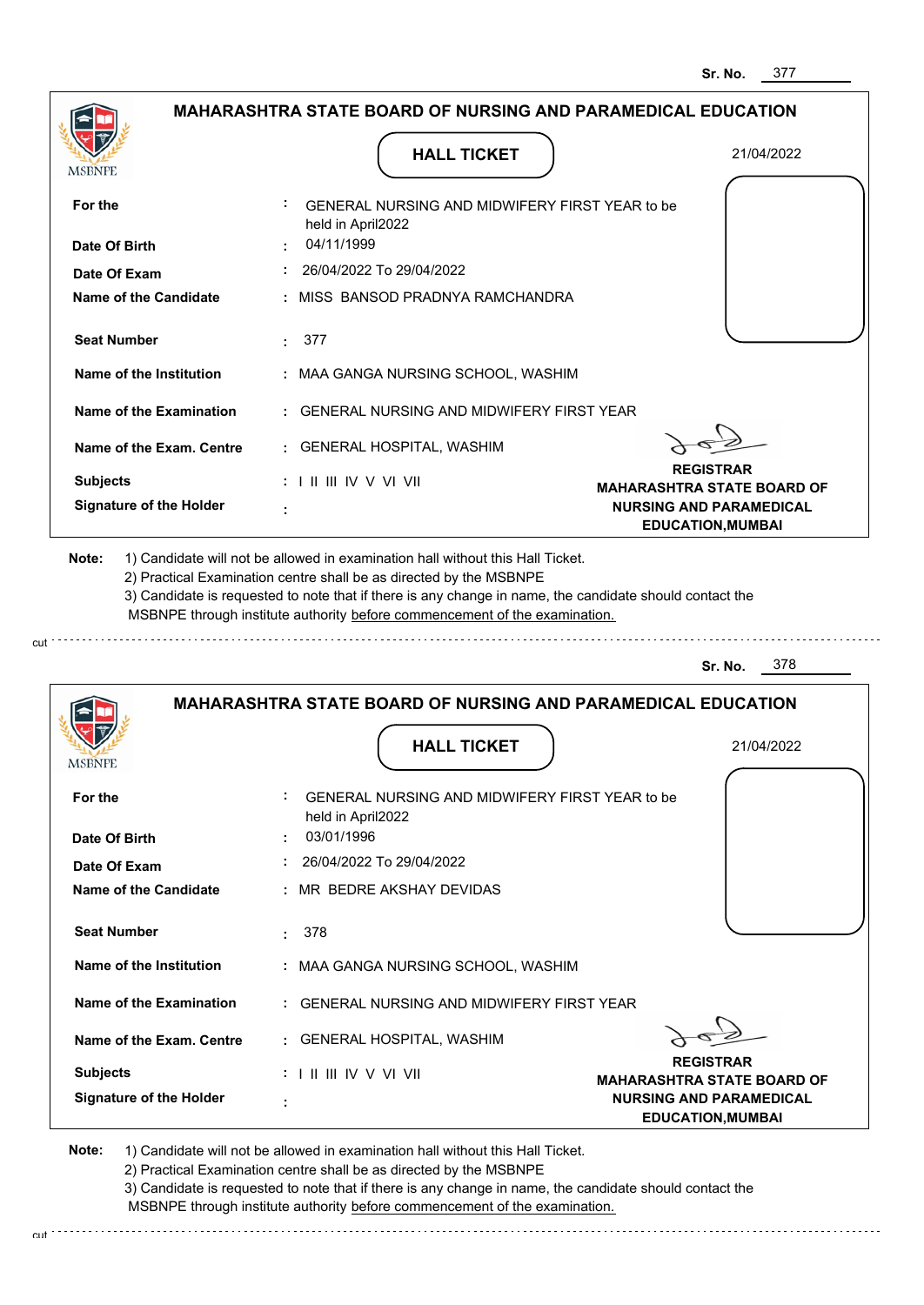| <b>MSBNPE</b>                       | <b>HALL TICKET</b>                                                                                                                                                                                                                                                                                                                            | 21/04/2022                                                          |
|-------------------------------------|-----------------------------------------------------------------------------------------------------------------------------------------------------------------------------------------------------------------------------------------------------------------------------------------------------------------------------------------------|---------------------------------------------------------------------|
| For the                             | GENERAL NURSING AND MIDWIFERY FIRST YEAR to be<br>held in April2022                                                                                                                                                                                                                                                                           |                                                                     |
| Date Of Birth                       | 30/01/2000                                                                                                                                                                                                                                                                                                                                    |                                                                     |
| Date Of Exam                        | 26/04/2022 To 29/04/2022                                                                                                                                                                                                                                                                                                                      |                                                                     |
| <b>Name of the Candidate</b>        | : MISS BORKAR CHHAYA PRALHAD                                                                                                                                                                                                                                                                                                                  |                                                                     |
| <b>Seat Number</b>                  | 379<br>÷.                                                                                                                                                                                                                                                                                                                                     |                                                                     |
| Name of the Institution             | : MAA GANGA NURSING SCHOOL, WASHIM                                                                                                                                                                                                                                                                                                            |                                                                     |
| Name of the Examination             | : GENERAL NURSING AND MIDWIFERY FIRST YEAR                                                                                                                                                                                                                                                                                                    |                                                                     |
| Name of the Exam. Centre            | : GENERAL HOSPITAL, WASHIM                                                                                                                                                                                                                                                                                                                    |                                                                     |
| <b>Subjects</b>                     | $: 1 \parallel \parallel \parallel$ IV V VI VII                                                                                                                                                                                                                                                                                               | <b>REGISTRAR</b>                                                    |
| <b>Signature of the Holder</b>      |                                                                                                                                                                                                                                                                                                                                               | <b>MAHARASHTRA STATE BOARD OF</b><br><b>NURSING AND PARAMEDICAL</b> |
|                                     | 1) Candidate will not be allowed in examination hall without this Hall Ticket.<br>2) Practical Examination centre shall be as directed by the MSBNPE<br>3) Candidate is requested to note that if there is any change in name, the candidate should contact the<br>MSBNPE through institute authority before commencement of the examination. |                                                                     |
|                                     |                                                                                                                                                                                                                                                                                                                                               | 380<br>Sr. No.                                                      |
|                                     | <b>MAHARASHTRA STATE BOARD OF NURSING AND PARAMEDICAL EDUCATION</b>                                                                                                                                                                                                                                                                           |                                                                     |
| MSBNF                               | <b>HALL TICKET</b>                                                                                                                                                                                                                                                                                                                            | 21/04/2022                                                          |
| For the                             | <b>GENERAL NURSING AND MIDWIFERY FIRST YEAR to be</b><br>held in April2022                                                                                                                                                                                                                                                                    |                                                                     |
|                                     | 28/09/1999                                                                                                                                                                                                                                                                                                                                    |                                                                     |
| Date Of Exam                        | $: 26/04/2022$ To 29/04/2022                                                                                                                                                                                                                                                                                                                  |                                                                     |
| Name of the Candidate               | : MISS CHATSE POOJA GOPAL                                                                                                                                                                                                                                                                                                                     |                                                                     |
| Date Of Birth<br><b>Seat Number</b> | 380                                                                                                                                                                                                                                                                                                                                           |                                                                     |
| Name of the Institution             | : MAA GANGA NURSING SCHOOL, WASHIM                                                                                                                                                                                                                                                                                                            |                                                                     |
| Name of the Examination             | : GENERAL NURSING AND MIDWIFERY FIRST YEAR                                                                                                                                                                                                                                                                                                    |                                                                     |
| Name of the Exam. Centre            | : GENERAL HOSPITAL, WASHIM                                                                                                                                                                                                                                                                                                                    |                                                                     |
| <b>Subjects</b>                     |                                                                                                                                                                                                                                                                                                                                               | <b>REGISTRAR</b><br><b>MAHARASHTRA STATE BOARD OF</b>               |

2) Practical Examination centre shall be as directed by the MSBNPE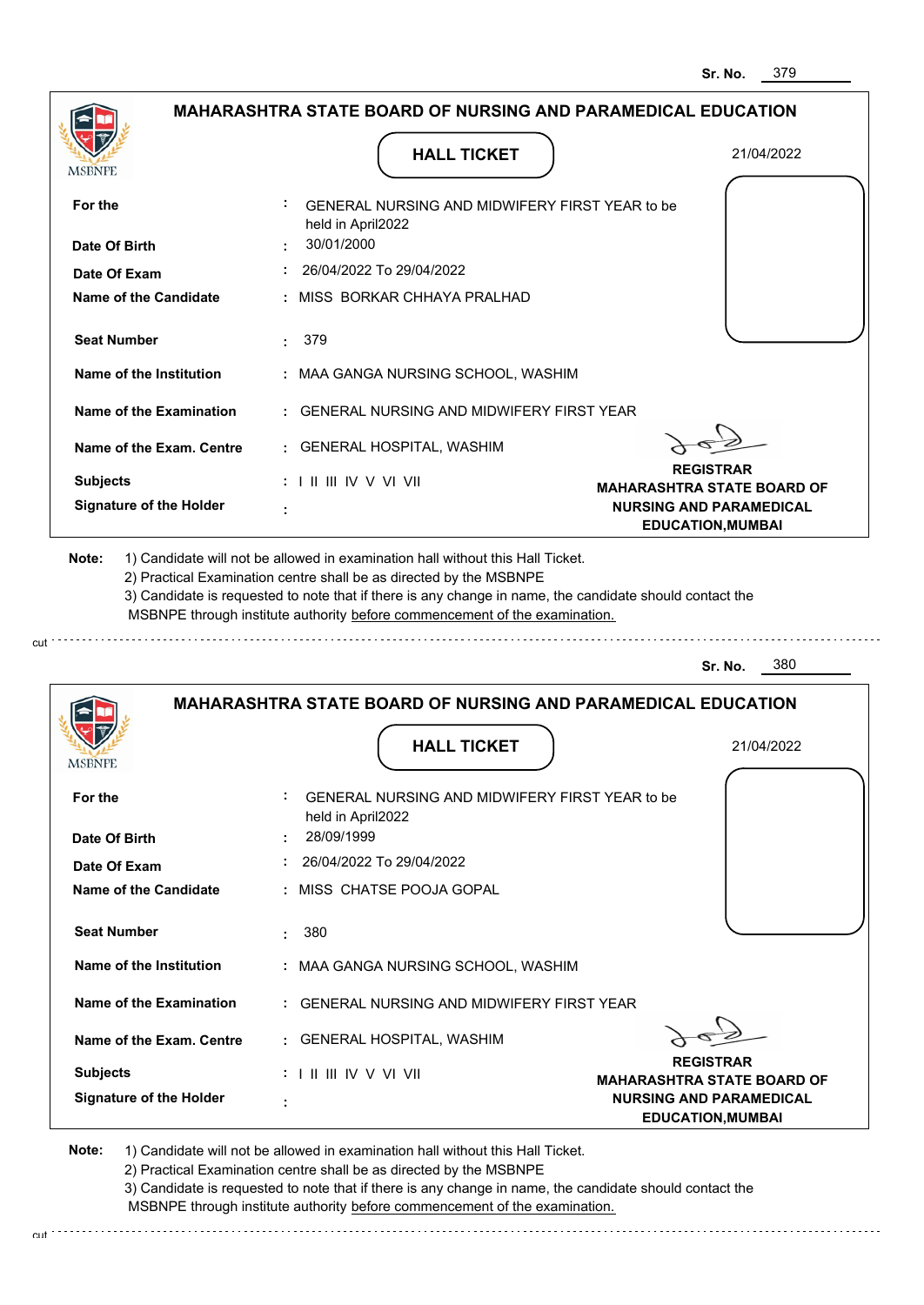|                                | <b>HALL TICKET</b>                                                                                                                                                                                                                                          | 21/04/2022                                                 |
|--------------------------------|-------------------------------------------------------------------------------------------------------------------------------------------------------------------------------------------------------------------------------------------------------------|------------------------------------------------------------|
| MSBNPE                         |                                                                                                                                                                                                                                                             |                                                            |
| For the                        | GENERAL NURSING AND MIDWIFERY FIRST YEAR to be<br>held in April2022                                                                                                                                                                                         |                                                            |
| Date Of Birth                  | 17/10/2002                                                                                                                                                                                                                                                  |                                                            |
| Date Of Exam                   | 26/04/2022 To 29/04/2022                                                                                                                                                                                                                                    |                                                            |
| <b>Name of the Candidate</b>   | : MISS DHARANE SANIKA NARESH                                                                                                                                                                                                                                |                                                            |
| <b>Seat Number</b>             | 381<br>÷.                                                                                                                                                                                                                                                   |                                                            |
| Name of the Institution        | : MAA GANGA NURSING SCHOOL, WASHIM                                                                                                                                                                                                                          |                                                            |
| Name of the Examination        | : GENERAL NURSING AND MIDWIFERY FIRST YEAR                                                                                                                                                                                                                  |                                                            |
| Name of the Exam. Centre       | : GENERAL HOSPITAL, WASHIM                                                                                                                                                                                                                                  |                                                            |
| <b>Subjects</b>                | $: 1 \parallel \parallel \parallel$ IV V VI VII                                                                                                                                                                                                             | <b>REGISTRAR</b><br><b>MAHARASHTRA STATE BOARD OF</b>      |
| <b>Signature of the Holder</b> |                                                                                                                                                                                                                                                             | <b>NURSING AND PARAMEDICAL</b><br><b>EDUCATION, MUMBAI</b> |
|                                | 2) Practical Examination centre shall be as directed by the MSBNPE<br>3) Candidate is requested to note that if there is any change in name, the candidate should contact the<br>MSBNPE through institute authority before commencement of the examination. | 382<br>Sr. No.                                             |
|                                | <b>MAHARASHTRA STATE BOARD OF NURSING AND PARAMEDICAL EDUCATION</b>                                                                                                                                                                                         |                                                            |
|                                |                                                                                                                                                                                                                                                             |                                                            |
| <b>MSBNPE</b>                  | <b>HALL TICKET</b>                                                                                                                                                                                                                                          | 21/04/2022                                                 |
| For the                        | GENERAL NURSING AND MIDWIFERY FIRST YEAR to be<br>held in April2022                                                                                                                                                                                         |                                                            |
| Date Of Birth                  | 06/04/1996                                                                                                                                                                                                                                                  |                                                            |
| Date Of Exam                   | 26/04/2022 To 29/04/2022                                                                                                                                                                                                                                    |                                                            |
| Name of the Candidate          | : MISS GAIKWAD SHARON SUNIL                                                                                                                                                                                                                                 |                                                            |
| <b>Seat Number</b>             | 382<br>t.                                                                                                                                                                                                                                                   |                                                            |
| Name of the Institution        | : MAA GANGA NURSING SCHOOL, WASHIM                                                                                                                                                                                                                          |                                                            |
| Name of the Examination        | : GENERAL NURSING AND MIDWIFERY FIRST YEAR                                                                                                                                                                                                                  |                                                            |
| Name of the Exam. Centre       | : GENERAL HOSPITAL, WASHIM                                                                                                                                                                                                                                  |                                                            |
| <b>Subjects</b>                | $: 1 \parallel \parallel \parallel$ IV V VI VII                                                                                                                                                                                                             | <b>REGISTRAR</b><br><b>MAHARASHTRA STATE BOARD OF</b>      |

3) Candidate is requested to note that if there is any change in name, the candidate should contact the MSBNPE through institute authority before commencement of the examination. cut de la component de la component de la component de la component de la component de la component de la component de la component de la component de la component de la component de la component de la component de la comp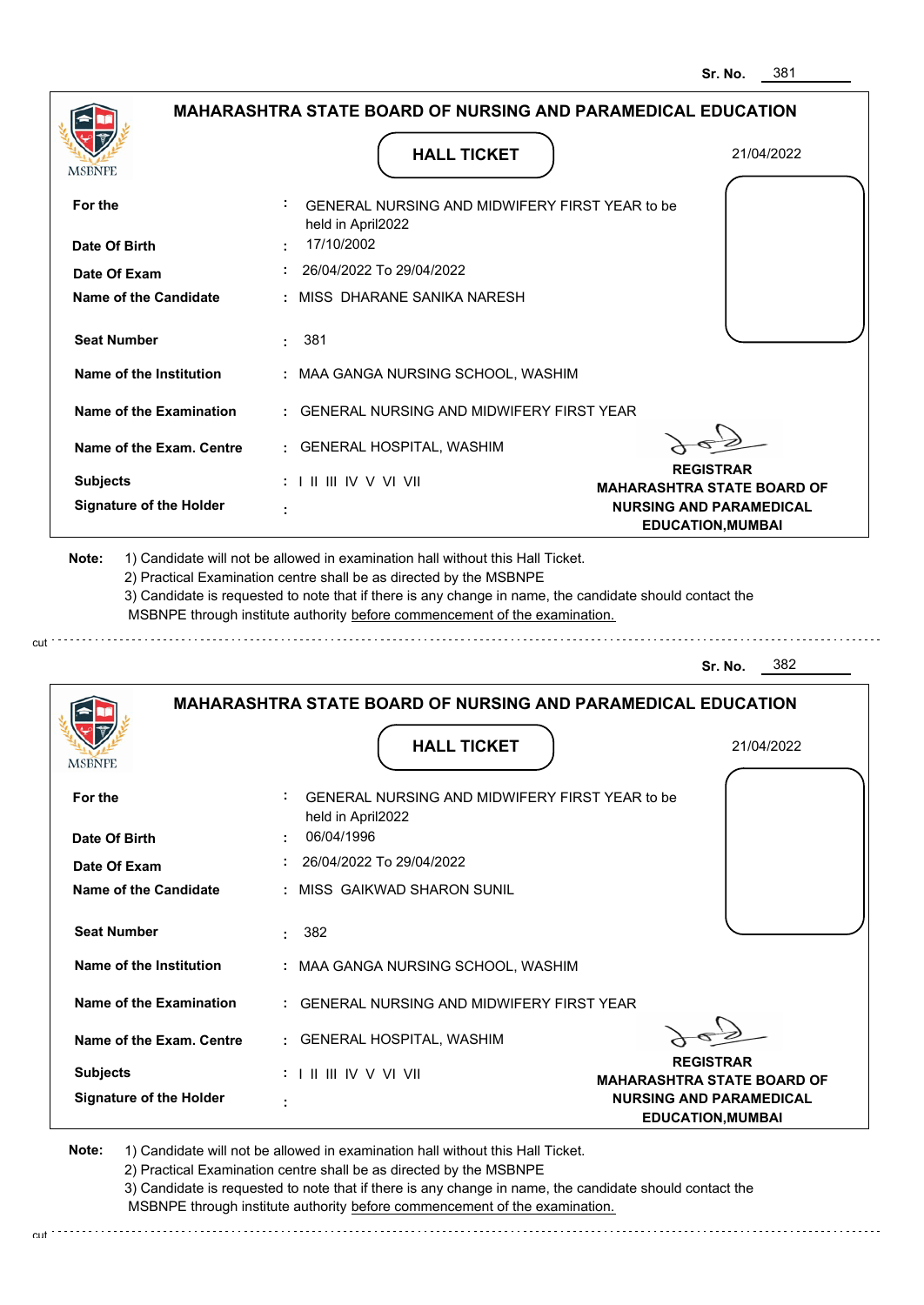| <b>MSBNPE</b>                                                               | <b>HALL TICKET</b>                                                                                                                                                                                                                                          | 21/04/2022                                                                     |
|-----------------------------------------------------------------------------|-------------------------------------------------------------------------------------------------------------------------------------------------------------------------------------------------------------------------------------------------------------|--------------------------------------------------------------------------------|
| For the                                                                     | GENERAL NURSING AND MIDWIFERY FIRST YEAR to be<br>held in April2022                                                                                                                                                                                         |                                                                                |
| Date Of Birth                                                               | 14/08/1996                                                                                                                                                                                                                                                  |                                                                                |
| Date Of Exam                                                                | 26/04/2022 To 29/04/2022                                                                                                                                                                                                                                    |                                                                                |
| <b>Name of the Candidate</b>                                                | : MISS GAWAI KARISHMA VISHWANATH                                                                                                                                                                                                                            |                                                                                |
| <b>Seat Number</b>                                                          | 383<br>÷.                                                                                                                                                                                                                                                   |                                                                                |
| Name of the Institution                                                     | : MAA GANGA NURSING SCHOOL, WASHIM                                                                                                                                                                                                                          |                                                                                |
| Name of the Examination                                                     | : GENERAL NURSING AND MIDWIFERY FIRST YEAR                                                                                                                                                                                                                  |                                                                                |
| Name of the Exam. Centre                                                    | : GENERAL HOSPITAL, WASHIM                                                                                                                                                                                                                                  |                                                                                |
| <b>Subjects</b>                                                             | $: 1 \parallel \parallel \parallel$ IV V VI VII                                                                                                                                                                                                             | <b>REGISTRAR</b><br><b>MAHARASHTRA STATE BOARD OF</b>                          |
| <b>Signature of the Holder</b>                                              |                                                                                                                                                                                                                                                             | <b>NURSING AND PARAMEDICAL</b><br><b>EDUCATION, MUMBAI</b>                     |
|                                                                             | 2) Practical Examination centre shall be as directed by the MSBNPE<br>3) Candidate is requested to note that if there is any change in name, the candidate should contact the<br>MSBNPE through institute authority before commencement of the examination. | 1) Candidate will not be allowed in examination hall without this Hall Ticket. |
|                                                                             |                                                                                                                                                                                                                                                             | 384<br>Sr. No.                                                                 |
|                                                                             | <b>MAHARASHTRA STATE BOARD OF NURSING AND PARAMEDICAL EDUCATION</b><br><b>HALL TICKET</b>                                                                                                                                                                   | 21/04/2022                                                                     |
|                                                                             | GENERAL NURSING AND MIDWIFERY FIRST YEAR to be                                                                                                                                                                                                              |                                                                                |
| For the                                                                     | held in April2022<br>12/12/1987                                                                                                                                                                                                                             |                                                                                |
| Date Of Exam                                                                | : 26/04/2022 To 29/04/2022                                                                                                                                                                                                                                  |                                                                                |
|                                                                             | : MR GAWAI AMOL SHRIPAT                                                                                                                                                                                                                                     |                                                                                |
| Name of the Candidate<br><b>Seat Number</b>                                 | : 384                                                                                                                                                                                                                                                       |                                                                                |
| Name of the Institution                                                     | : MAA GANGA NURSING SCHOOL, WASHIM                                                                                                                                                                                                                          |                                                                                |
| Name of the Examination                                                     | : GENERAL NURSING AND MIDWIFERY FIRST YEAR                                                                                                                                                                                                                  |                                                                                |
| Name of the Exam. Centre                                                    | : GENERAL HOSPITAL, WASHIM                                                                                                                                                                                                                                  |                                                                                |
| MSBNP<br>Date Of Birth<br><b>Subjects</b><br><b>Signature of the Holder</b> | $: 1 \parallel \parallel \parallel$ IV V VI VII                                                                                                                                                                                                             | <b>REGISTRAR</b><br><b>MAHARASHTRA STATE BOARD OF</b>                          |

2) Practical Examination centre shall be as directed by the MSBNPE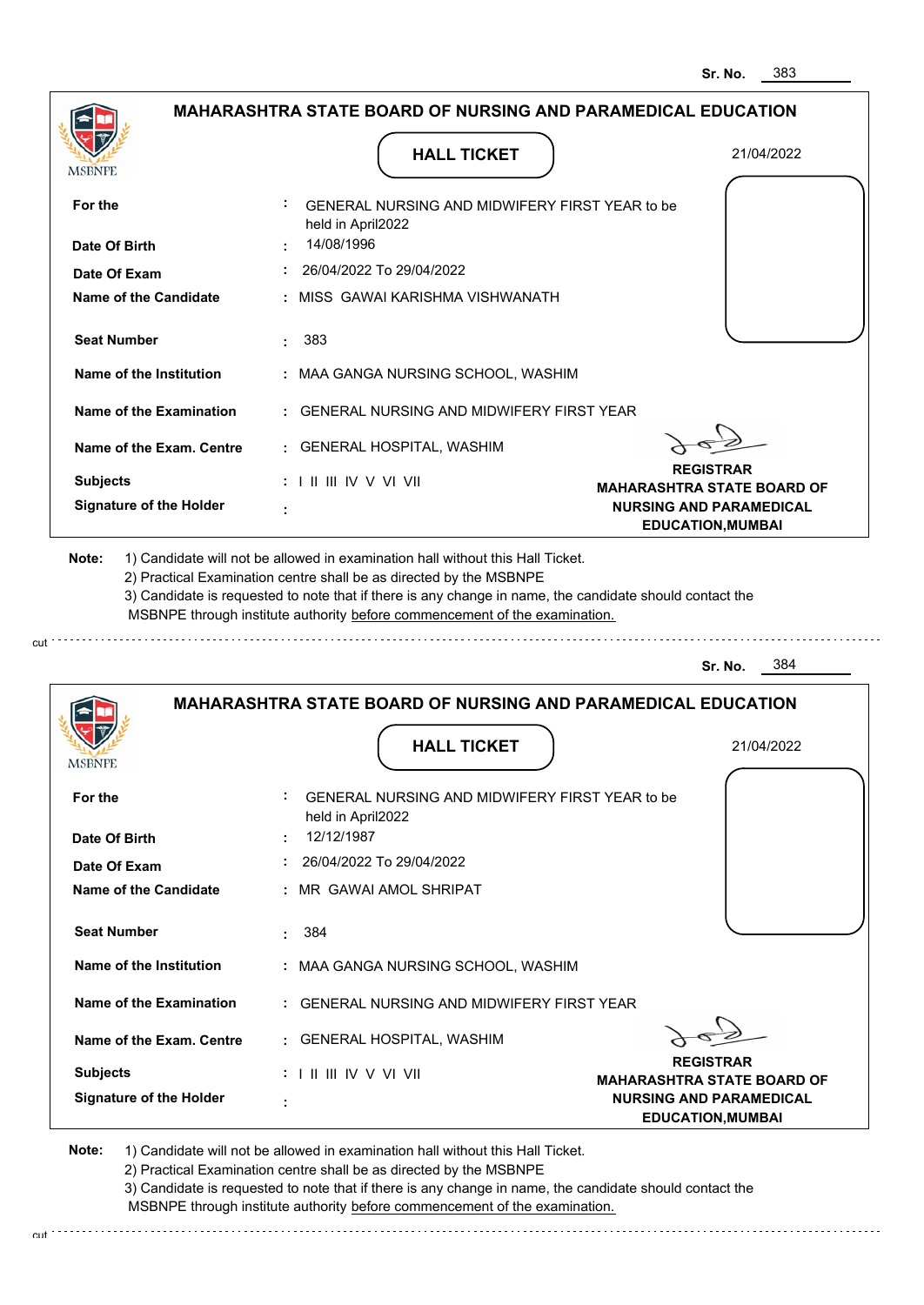| MSBNPE                                                                                                                                                                                                 |                                                 | <b>HALL TICKET</b>                                                                                                                                                                                                                                                                                                                            | 21/04/2022                                                                                      |
|--------------------------------------------------------------------------------------------------------------------------------------------------------------------------------------------------------|-------------------------------------------------|-----------------------------------------------------------------------------------------------------------------------------------------------------------------------------------------------------------------------------------------------------------------------------------------------------------------------------------------------|-------------------------------------------------------------------------------------------------|
| For the                                                                                                                                                                                                | held in April2022                               | GENERAL NURSING AND MIDWIFERY FIRST YEAR to be                                                                                                                                                                                                                                                                                                |                                                                                                 |
| Date Of Birth                                                                                                                                                                                          | 20/08/1999                                      |                                                                                                                                                                                                                                                                                                                                               |                                                                                                 |
| Date Of Exam                                                                                                                                                                                           |                                                 | 26/04/2022 To 29/04/2022                                                                                                                                                                                                                                                                                                                      |                                                                                                 |
| Name of the Candidate                                                                                                                                                                                  |                                                 | : MISS GODBOLE KAVITA NILKANTH                                                                                                                                                                                                                                                                                                                |                                                                                                 |
| <b>Seat Number</b>                                                                                                                                                                                     | 385<br>÷                                        |                                                                                                                                                                                                                                                                                                                                               |                                                                                                 |
| Name of the Institution                                                                                                                                                                                |                                                 | : MAA GANGA NURSING SCHOOL, WASHIM                                                                                                                                                                                                                                                                                                            |                                                                                                 |
| Name of the Examination                                                                                                                                                                                |                                                 | <b>GENERAL NURSING AND MIDWIFERY FIRST YEAR</b>                                                                                                                                                                                                                                                                                               |                                                                                                 |
| Name of the Exam. Centre                                                                                                                                                                               |                                                 | : GENERAL HOSPITAL, WASHIM                                                                                                                                                                                                                                                                                                                    |                                                                                                 |
| <b>Subjects</b>                                                                                                                                                                                        | $: 1 \parallel \parallel \parallel$ IV V VI VII |                                                                                                                                                                                                                                                                                                                                               | <b>REGISTRAR</b>                                                                                |
| <b>Signature of the Holder</b>                                                                                                                                                                         |                                                 |                                                                                                                                                                                                                                                                                                                                               | <b>MAHARASHTRA STATE BOARD OF</b><br><b>NURSING AND PARAMEDICAL</b><br><b>EDUCATION, MUMBAI</b> |
|                                                                                                                                                                                                        |                                                 | 1) Candidate will not be allowed in examination hall without this Hall Ticket.<br>2) Practical Examination centre shall be as directed by the MSBNPE<br>3) Candidate is requested to note that if there is any change in name, the candidate should contact the<br>MSBNPE through institute authority before commencement of the examination. | 386<br>Sr. No.                                                                                  |
| Note:                                                                                                                                                                                                  |                                                 | <b>MAHARASHTRA STATE BOARD OF NURSING AND PARAMEDICAL EDUCATION</b>                                                                                                                                                                                                                                                                           |                                                                                                 |
|                                                                                                                                                                                                        |                                                 | <b>HALL TICKET</b>                                                                                                                                                                                                                                                                                                                            | 21/04/2022                                                                                      |
|                                                                                                                                                                                                        |                                                 |                                                                                                                                                                                                                                                                                                                                               |                                                                                                 |
|                                                                                                                                                                                                        | held in April2022                               | GENERAL NURSING AND MIDWIFERY FIRST YEAR to be                                                                                                                                                                                                                                                                                                |                                                                                                 |
|                                                                                                                                                                                                        | 15/03/1988                                      |                                                                                                                                                                                                                                                                                                                                               |                                                                                                 |
|                                                                                                                                                                                                        |                                                 | 26/04/2022 To 29/04/2022                                                                                                                                                                                                                                                                                                                      |                                                                                                 |
|                                                                                                                                                                                                        |                                                 | : MISS HANWATE TRISHLA LAXMAN                                                                                                                                                                                                                                                                                                                 |                                                                                                 |
|                                                                                                                                                                                                        | 386                                             |                                                                                                                                                                                                                                                                                                                                               |                                                                                                 |
|                                                                                                                                                                                                        |                                                 | : MAA GANGA NURSING SCHOOL, WASHIM                                                                                                                                                                                                                                                                                                            |                                                                                                 |
|                                                                                                                                                                                                        |                                                 | : GENERAL NURSING AND MIDWIFERY FIRST YEAR                                                                                                                                                                                                                                                                                                    |                                                                                                 |
|                                                                                                                                                                                                        |                                                 | : GENERAL HOSPITAL, WASHIM                                                                                                                                                                                                                                                                                                                    |                                                                                                 |
| MSBNPE<br>For the<br>Date Of Birth<br>Date Of Exam<br>Name of the Candidate<br><b>Seat Number</b><br>Name of the Institution<br>Name of the Examination<br>Name of the Exam. Centre<br><b>Subjects</b> | : I II III IV V VI VII                          |                                                                                                                                                                                                                                                                                                                                               | <b>REGISTRAR</b><br><b>MAHARASHTRA STATE BOARD OF</b>                                           |

cut

3) Candidate is requested to note that if there is any change in name, the candidate should contact the MSBNPE through institute authority before commencement of the examination.

cut de contra a construction de construction de construction de construction de construction de construction de construction de construction de construction de construction de construction de construction de construction d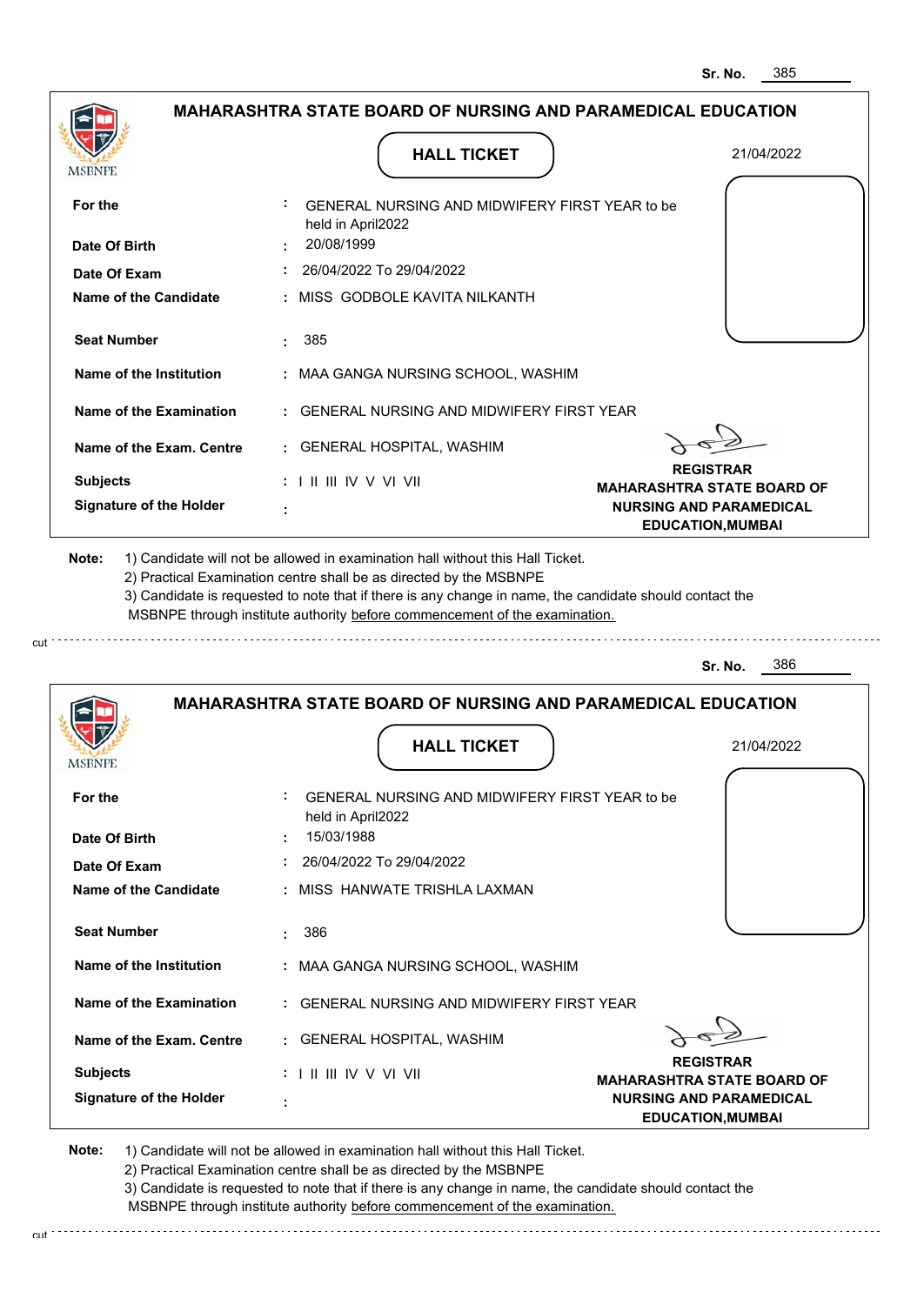| <b>MSBNPE</b>                                      | <b>HALL TICKET</b>                                                                                                                                                                                                                                          | 21/04/2022                                                 |
|----------------------------------------------------|-------------------------------------------------------------------------------------------------------------------------------------------------------------------------------------------------------------------------------------------------------------|------------------------------------------------------------|
| For the                                            | GENERAL NURSING AND MIDWIFERY FIRST YEAR to be<br>held in April2022                                                                                                                                                                                         |                                                            |
| Date Of Birth                                      | 29/06/2000                                                                                                                                                                                                                                                  |                                                            |
| Date Of Exam                                       | $: 26/04/2022$ To 29/04/2022                                                                                                                                                                                                                                |                                                            |
| Name of the Candidate                              | : MISS_INGOLE VAISHALI ONKAR                                                                                                                                                                                                                                |                                                            |
| <b>Seat Number</b>                                 | : 387                                                                                                                                                                                                                                                       |                                                            |
| Name of the Institution                            | : MAA GANGA NURSING SCHOOL, WASHIM                                                                                                                                                                                                                          |                                                            |
| Name of the Examination                            | : GENERAL NURSING AND MIDWIFERY FIRST YEAR                                                                                                                                                                                                                  |                                                            |
| Name of the Exam. Centre                           | : GENERAL HOSPITAL, WASHIM                                                                                                                                                                                                                                  |                                                            |
| <b>Subjects</b>                                    | $: 1 \mathbb{H} \mathbb{H} \mathbb{N} \vee \mathbb{V} \mathbb{V} \mathbb{H}$                                                                                                                                                                                | <b>REGISTRAR</b><br><b>MAHARASHTRA STATE BOARD OF</b>      |
| <b>Signature of the Holder</b>                     |                                                                                                                                                                                                                                                             | <b>NURSING AND PARAMEDICAL</b><br><b>EDUCATION, MUMBAI</b> |
|                                                    | 2) Practical Examination centre shall be as directed by the MSBNPE<br>3) Candidate is requested to note that if there is any change in name, the candidate should contact the<br>MSBNPE through institute authority before commencement of the examination. |                                                            |
|                                                    |                                                                                                                                                                                                                                                             | 388<br>Sr. No.                                             |
|                                                    | <b>MAHARASHTRA STATE BOARD OF NURSING AND PARAMEDICAL EDUCATION</b><br><b>HALL TICKET</b>                                                                                                                                                                   | 21/04/2022                                                 |
|                                                    | GENERAL NURSING AND MIDWIFERY FIRST YEAR to be<br>held in April2022                                                                                                                                                                                         |                                                            |
| For the<br>Date Of Birth                           | 25/06/1995                                                                                                                                                                                                                                                  |                                                            |
| Date Of Exam                                       | $: 26/04/2022$ To 29/04/2022                                                                                                                                                                                                                                |                                                            |
|                                                    | : MR JADHAV AKSHAY VISHWANATH                                                                                                                                                                                                                               |                                                            |
| Name of the Candidate<br><b>Seat Number</b>        | 388                                                                                                                                                                                                                                                         |                                                            |
|                                                    | : MAA GANGA NURSING SCHOOL, WASHIM                                                                                                                                                                                                                          |                                                            |
| Name of the Institution<br>Name of the Examination | : GENERAL NURSING AND MIDWIFERY FIRST YEAR                                                                                                                                                                                                                  |                                                            |
| Name of the Exam. Centre                           | : GENERAL HOSPITAL, WASHIM                                                                                                                                                                                                                                  |                                                            |
| <b>Subjects</b>                                    | : I II III IV V VI VII                                                                                                                                                                                                                                      | <b>REGISTRAR</b><br><b>MAHARASHTRA STATE BOARD OF</b>      |

2) Practical Examination centre shall be as directed by the MSBNPE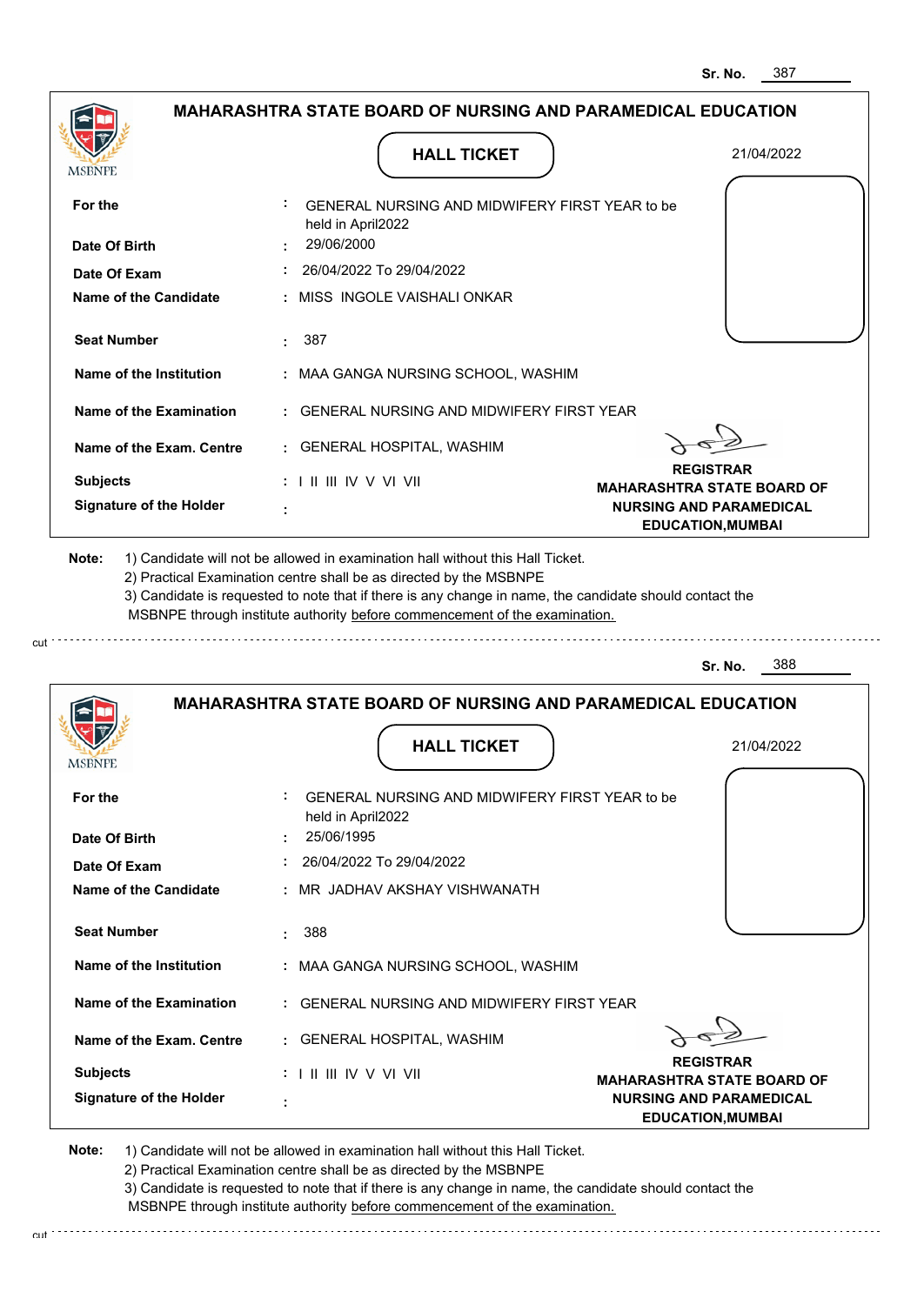| <b>MSBNPE</b>                                                                               | <b>HALL TICKET</b>                                                                                                                                                                                                                                          | 21/04/2022                                                 |
|---------------------------------------------------------------------------------------------|-------------------------------------------------------------------------------------------------------------------------------------------------------------------------------------------------------------------------------------------------------------|------------------------------------------------------------|
| For the                                                                                     | GENERAL NURSING AND MIDWIFERY FIRST YEAR to be<br>held in April2022                                                                                                                                                                                         |                                                            |
| Date Of Birth                                                                               | 15/04/1999                                                                                                                                                                                                                                                  |                                                            |
| Date Of Exam                                                                                | 26/04/2022 To 29/04/2022                                                                                                                                                                                                                                    |                                                            |
| <b>Name of the Candidate</b>                                                                | : MISS KADAM AYODHYA BALASAHEB                                                                                                                                                                                                                              |                                                            |
| <b>Seat Number</b>                                                                          | 389                                                                                                                                                                                                                                                         |                                                            |
| Name of the Institution                                                                     | : MAA GANGA NURSING SCHOOL, WASHIM                                                                                                                                                                                                                          |                                                            |
| Name of the Examination                                                                     | : GENERAL NURSING AND MIDWIFERY FIRST YEAR                                                                                                                                                                                                                  |                                                            |
| Name of the Exam. Centre                                                                    | : GENERAL HOSPITAL, WASHIM                                                                                                                                                                                                                                  |                                                            |
| <b>Subjects</b>                                                                             | $: 1 \mathbb{H} \mathbb{H} \mathbb{W} \vee \mathbb{V} \mathbb{H}$                                                                                                                                                                                           | <b>REGISTRAR</b><br><b>MAHARASHTRA STATE BOARD OF</b>      |
| <b>Signature of the Holder</b>                                                              |                                                                                                                                                                                                                                                             | <b>NURSING AND PARAMEDICAL</b><br><b>EDUCATION, MUMBAI</b> |
|                                                                                             | 2) Practical Examination centre shall be as directed by the MSBNPE<br>3) Candidate is requested to note that if there is any change in name, the candidate should contact the<br>MSBNPE through institute authority before commencement of the examination. |                                                            |
|                                                                                             |                                                                                                                                                                                                                                                             | 390<br>Sr. No.                                             |
|                                                                                             | <b>MAHARASHTRA STATE BOARD OF NURSING AND PARAMEDICAL EDUCATION</b><br><b>HALL TICKET</b>                                                                                                                                                                   | 21/04/2022                                                 |
|                                                                                             | GENERAL NURSING AND MIDWIFERY FIRST YEAR to be                                                                                                                                                                                                              |                                                            |
|                                                                                             | held in April2022                                                                                                                                                                                                                                           |                                                            |
|                                                                                             | 07/12/2000                                                                                                                                                                                                                                                  |                                                            |
|                                                                                             | 26/04/2022 To 29/04/2022<br>: MR KADAM VIKRAM RAMESH                                                                                                                                                                                                        |                                                            |
| <b>Seat Number</b>                                                                          | 390                                                                                                                                                                                                                                                         |                                                            |
| Name of the Institution                                                                     | : MAA GANGA NURSING SCHOOL, WASHIM                                                                                                                                                                                                                          |                                                            |
| Name of the Examination                                                                     | : GENERAL NURSING AND MIDWIFERY FIRST YEAR                                                                                                                                                                                                                  |                                                            |
| Name of the Exam. Centre                                                                    | : GENERAL HOSPITAL, WASHIM                                                                                                                                                                                                                                  |                                                            |
| For the<br>Date Of Birth<br>Date Of Exam<br><b>Name of the Candidate</b><br><b>Subjects</b> | : I II III IV V VI VII                                                                                                                                                                                                                                      | <b>REGISTRAR</b><br><b>MAHARASHTRA STATE BOARD OF</b>      |

2) Practical Examination centre shall be as directed by the MSBNPE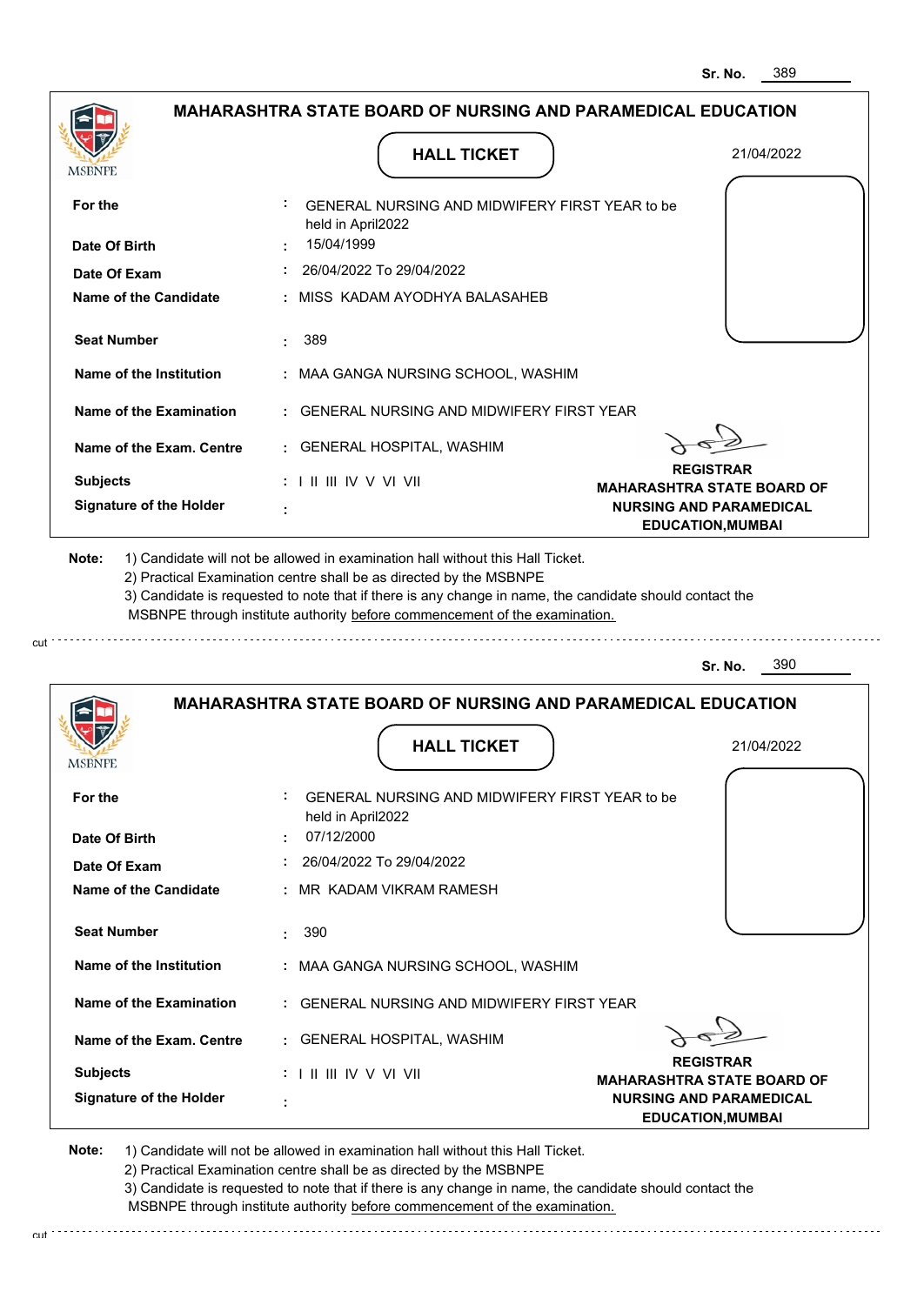| <b>MSBNPE</b>                                                                                                                                                                                         | <b>HALL TICKET</b>                                                                                                                                                                                                                                          | 21/04/2022                                                 |
|-------------------------------------------------------------------------------------------------------------------------------------------------------------------------------------------------------|-------------------------------------------------------------------------------------------------------------------------------------------------------------------------------------------------------------------------------------------------------------|------------------------------------------------------------|
| For the                                                                                                                                                                                               | GENERAL NURSING AND MIDWIFERY FIRST YEAR to be<br>held in April2022                                                                                                                                                                                         |                                                            |
| Date Of Birth                                                                                                                                                                                         | 26/08/2002                                                                                                                                                                                                                                                  |                                                            |
| Date Of Exam                                                                                                                                                                                          | 26/04/2022 To 29/04/2022                                                                                                                                                                                                                                    |                                                            |
| Name of the Candidate                                                                                                                                                                                 | : MR KAMBLE ABHISHEK ANIL                                                                                                                                                                                                                                   |                                                            |
| <b>Seat Number</b>                                                                                                                                                                                    | : 391                                                                                                                                                                                                                                                       |                                                            |
| Name of the Institution                                                                                                                                                                               | : MAA GANGA NURSING SCHOOL, WASHIM                                                                                                                                                                                                                          |                                                            |
| Name of the Examination                                                                                                                                                                               | : GENERAL NURSING AND MIDWIFERY FIRST YEAR                                                                                                                                                                                                                  |                                                            |
| Name of the Exam. Centre                                                                                                                                                                              | : GENERAL HOSPITAL, WASHIM                                                                                                                                                                                                                                  |                                                            |
| <b>Subjects</b>                                                                                                                                                                                       | $: 1 \parallel \parallel \parallel$ IV V VI VII                                                                                                                                                                                                             | <b>REGISTRAR</b><br><b>MAHARASHTRA STATE BOARD OF</b>      |
| <b>Signature of the Holder</b>                                                                                                                                                                        |                                                                                                                                                                                                                                                             | <b>NURSING AND PARAMEDICAL</b><br><b>EDUCATION, MUMBAI</b> |
|                                                                                                                                                                                                       | 2) Practical Examination centre shall be as directed by the MSBNPE<br>3) Candidate is requested to note that if there is any change in name, the candidate should contact the<br>MSBNPE through institute authority before commencement of the examination. | 392                                                        |
|                                                                                                                                                                                                       |                                                                                                                                                                                                                                                             | Sr. No.                                                    |
|                                                                                                                                                                                                       | <b>MAHARASHTRA STATE BOARD OF NURSING AND PARAMEDICAL EDUCATION</b>                                                                                                                                                                                         |                                                            |
|                                                                                                                                                                                                       | <b>HALL TICKET</b>                                                                                                                                                                                                                                          | 21/04/2022                                                 |
|                                                                                                                                                                                                       | GENERAL NURSING AND MIDWIFERY FIRST YEAR to be<br>held in April2022                                                                                                                                                                                         |                                                            |
|                                                                                                                                                                                                       | 10/11/1999                                                                                                                                                                                                                                                  |                                                            |
|                                                                                                                                                                                                       | $: 26/04/2022$ To 29/04/2022                                                                                                                                                                                                                                |                                                            |
|                                                                                                                                                                                                       | : MISS KAMBLE DIPALI SHIVPRASAD                                                                                                                                                                                                                             |                                                            |
|                                                                                                                                                                                                       | $\cdot$ 392                                                                                                                                                                                                                                                 |                                                            |
|                                                                                                                                                                                                       | : MAA GANGA NURSING SCHOOL, WASHIM                                                                                                                                                                                                                          |                                                            |
|                                                                                                                                                                                                       | : GENERAL NURSING AND MIDWIFERY FIRST YEAR                                                                                                                                                                                                                  |                                                            |
|                                                                                                                                                                                                       | : GENERAL HOSPITAL, WASHIM                                                                                                                                                                                                                                  |                                                            |
| MSBNI<br>For the<br>Date Of Birth<br>Date Of Exam<br>Name of the Candidate<br><b>Seat Number</b><br>Name of the Institution<br>Name of the Examination<br>Name of the Exam. Centre<br><b>Subjects</b> |                                                                                                                                                                                                                                                             | <b>REGISTRAR</b><br><b>MAHARASHTRA STATE BOARD OF</b>      |

2) Practical Examination centre shall be as directed by the MSBNPE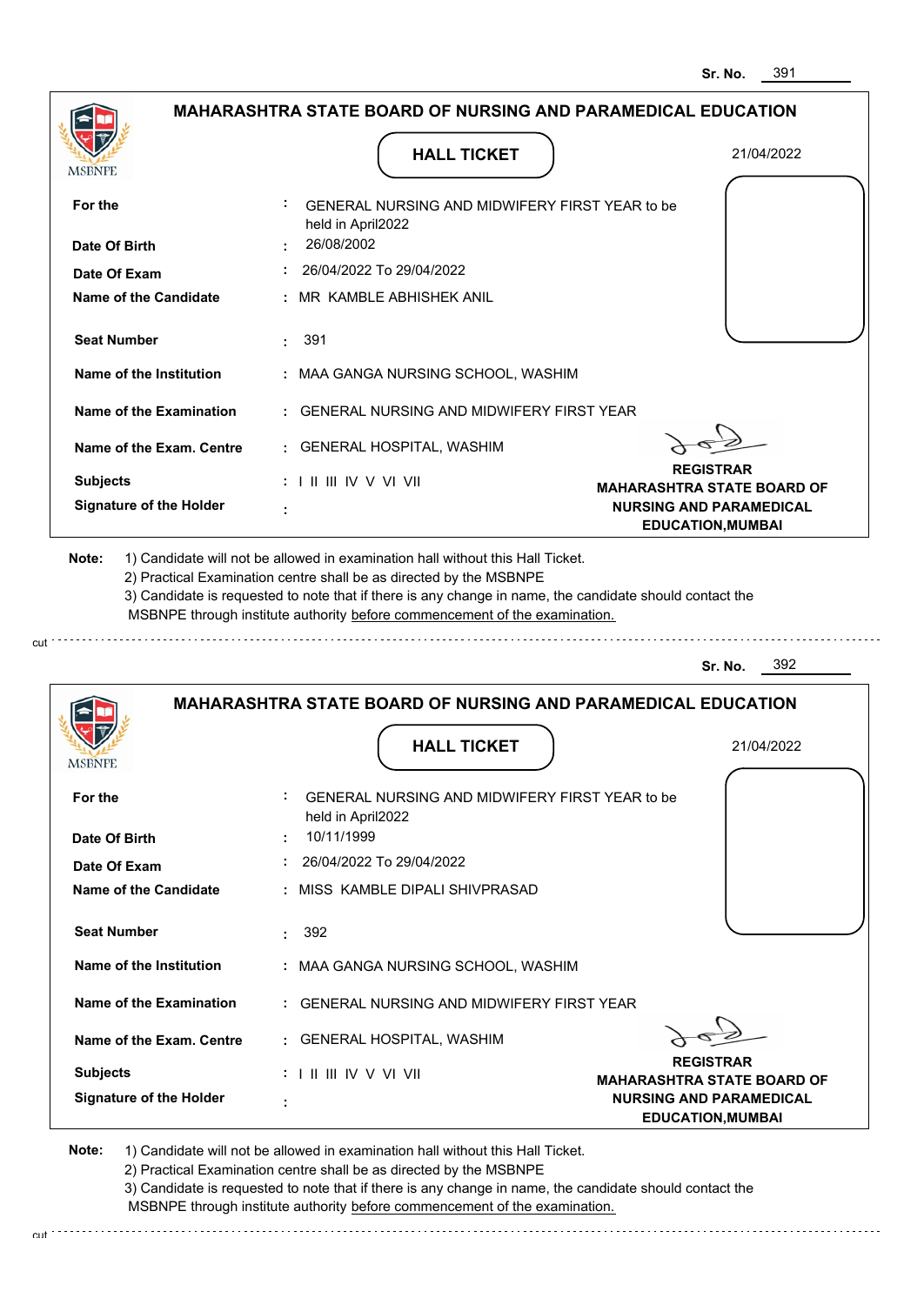| <b>MSBNPE</b>                                      | <b>HALL TICKET</b>                                                                                                                                                                                                                                                                                                                            | 21/04/2022                                                 |
|----------------------------------------------------|-----------------------------------------------------------------------------------------------------------------------------------------------------------------------------------------------------------------------------------------------------------------------------------------------------------------------------------------------|------------------------------------------------------------|
| For the                                            | GENERAL NURSING AND MIDWIFERY FIRST YEAR to be<br>held in April2022                                                                                                                                                                                                                                                                           |                                                            |
| Date Of Birth                                      | 30/06/1993                                                                                                                                                                                                                                                                                                                                    |                                                            |
| Date Of Exam                                       | 26/04/2022 To 29/04/2022                                                                                                                                                                                                                                                                                                                      |                                                            |
| Name of the Candidate                              | : MISS KAMBLE BALI GOVARDHAN                                                                                                                                                                                                                                                                                                                  |                                                            |
| <b>Seat Number</b>                                 | 393<br>÷.                                                                                                                                                                                                                                                                                                                                     |                                                            |
| Name of the Institution                            | : MAA GANGA NURSING SCHOOL, WASHIM                                                                                                                                                                                                                                                                                                            |                                                            |
| Name of the Examination                            | : GENERAL NURSING AND MIDWIFERY FIRST YEAR                                                                                                                                                                                                                                                                                                    |                                                            |
| Name of the Exam. Centre                           | : GENERAL HOSPITAL, WASHIM                                                                                                                                                                                                                                                                                                                    |                                                            |
| <b>Subjects</b>                                    | $: 1 \parallel \parallel \parallel$ IV V VI VII                                                                                                                                                                                                                                                                                               | <b>REGISTRAR</b><br><b>MAHARASHTRA STATE BOARD OF</b>      |
| <b>Signature of the Holder</b>                     |                                                                                                                                                                                                                                                                                                                                               | <b>NURSING AND PARAMEDICAL</b><br><b>EDUCATION, MUMBAI</b> |
|                                                    | 1) Candidate will not be allowed in examination hall without this Hall Ticket.<br>2) Practical Examination centre shall be as directed by the MSBNPE<br>3) Candidate is requested to note that if there is any change in name, the candidate should contact the<br>MSBNPE through institute authority before commencement of the examination. | 394<br>Sr. No.                                             |
| Note:                                              |                                                                                                                                                                                                                                                                                                                                               |                                                            |
|                                                    | <b>MAHARASHTRA STATE BOARD OF NURSING AND PARAMEDICAL EDUCATION</b>                                                                                                                                                                                                                                                                           |                                                            |
| MSBNP                                              | <b>HALL TICKET</b>                                                                                                                                                                                                                                                                                                                            | 21/04/2022                                                 |
| For the                                            | GENERAL NURSING AND MIDWIFERY FIRST YEAR to be<br>held in April2022                                                                                                                                                                                                                                                                           |                                                            |
| Date Of Birth                                      | 18/05/2001                                                                                                                                                                                                                                                                                                                                    |                                                            |
| Date Of Exam                                       | 26/04/2022 To 29/04/2022                                                                                                                                                                                                                                                                                                                      |                                                            |
|                                                    | : MR KATALE SACHIN PREM                                                                                                                                                                                                                                                                                                                       |                                                            |
| <b>Name of the Candidate</b><br><b>Seat Number</b> | : 394                                                                                                                                                                                                                                                                                                                                         |                                                            |
|                                                    | : MAA GANGA NURSING SCHOOL, WASHIM                                                                                                                                                                                                                                                                                                            |                                                            |
| Name of the Institution<br>Name of the Examination | : GENERAL NURSING AND MIDWIFERY FIRST YEAR                                                                                                                                                                                                                                                                                                    |                                                            |
| Name of the Exam. Centre                           | : GENERAL HOSPITAL, WASHIM                                                                                                                                                                                                                                                                                                                    | <b>REGISTRAR</b>                                           |

2) Practical Examination centre shall be as directed by the MSBNPE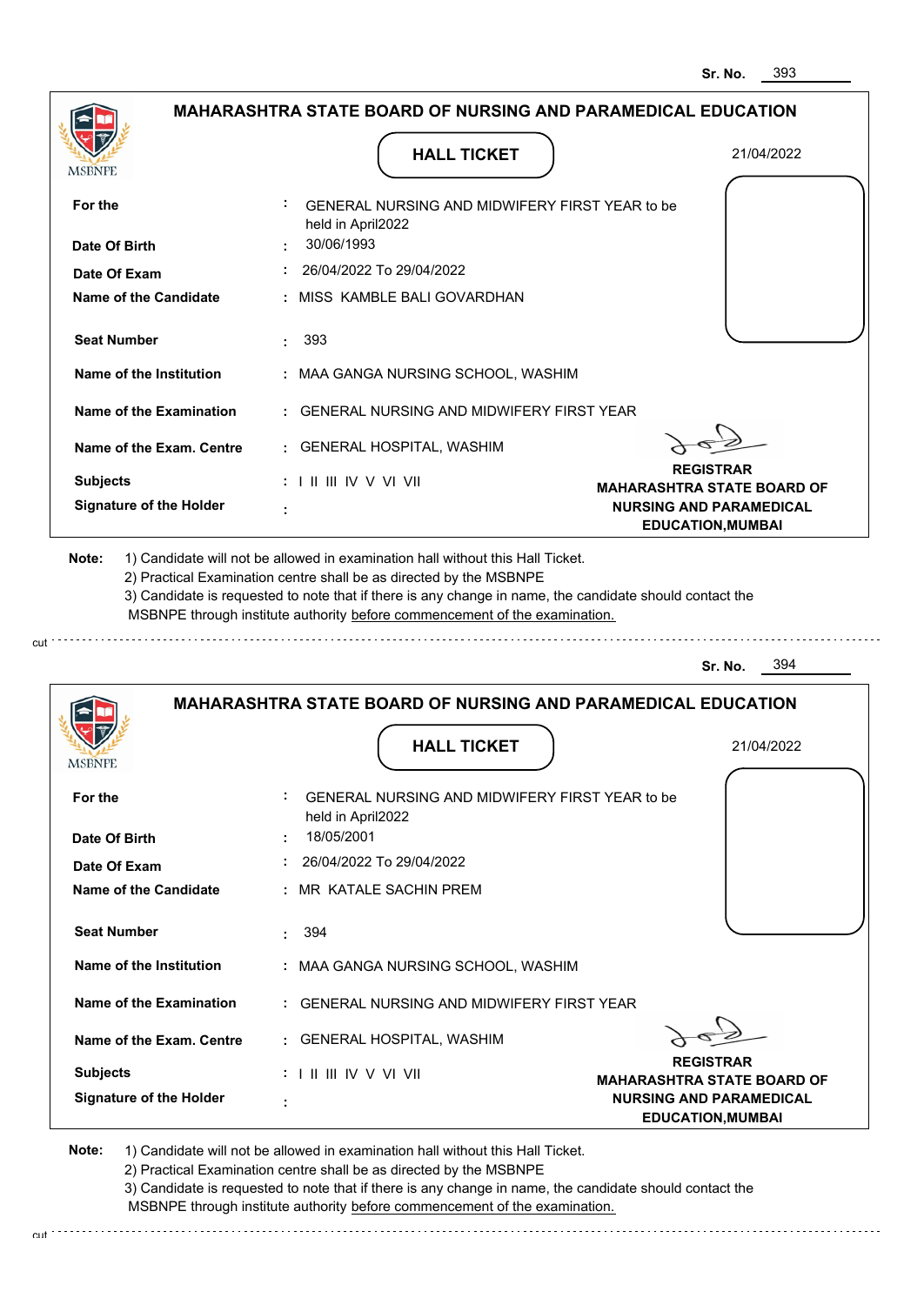|                                                                                                                 |                                                                                                                                                                                                                                                             | <b>MAHARASHTRA STATE BOARD OF NURSING AND PARAMEDICAL EDUCATION</b> |
|-----------------------------------------------------------------------------------------------------------------|-------------------------------------------------------------------------------------------------------------------------------------------------------------------------------------------------------------------------------------------------------------|---------------------------------------------------------------------|
|                                                                                                                 |                                                                                                                                                                                                                                                             |                                                                     |
| <b>MSBNPE</b>                                                                                                   | <b>HALL TICKET</b>                                                                                                                                                                                                                                          | 21/04/2022                                                          |
| For the                                                                                                         | GENERAL NURSING AND MIDWIFERY FIRST YEAR to be<br>held in April2022                                                                                                                                                                                         |                                                                     |
| Date Of Birth                                                                                                   | 07/12/1991                                                                                                                                                                                                                                                  |                                                                     |
| Date Of Exam                                                                                                    | 26/04/2022 To 29/04/2022                                                                                                                                                                                                                                    |                                                                     |
| Name of the Candidate                                                                                           | : MR PARDHI YATINCHANDRA DATTU                                                                                                                                                                                                                              |                                                                     |
| <b>Seat Number</b>                                                                                              | 395                                                                                                                                                                                                                                                         |                                                                     |
| Name of the Institution                                                                                         | : MAA GANGA NURSING SCHOOL, WASHIM                                                                                                                                                                                                                          |                                                                     |
| Name of the Examination                                                                                         | : GENERAL NURSING AND MIDWIFERY FIRST YEAR                                                                                                                                                                                                                  |                                                                     |
| Name of the Exam. Centre                                                                                        | : GENERAL HOSPITAL, WASHIM                                                                                                                                                                                                                                  |                                                                     |
| <b>Subjects</b>                                                                                                 | : I II III IV V VI VII                                                                                                                                                                                                                                      | <b>REGISTRAR</b><br><b>MAHARASHTRA STATE BOARD OF</b>               |
| <b>Signature of the Holder</b>                                                                                  |                                                                                                                                                                                                                                                             | <b>NURSING AND PARAMEDICAL</b><br><b>EDUCATION, MUMBAI</b>          |
|                                                                                                                 | 2) Practical Examination centre shall be as directed by the MSBNPE<br>3) Candidate is requested to note that if there is any change in name, the candidate should contact the<br>MSBNPE through institute authority before commencement of the examination. |                                                                     |
|                                                                                                                 |                                                                                                                                                                                                                                                             | 396<br>Sr. No.                                                      |
|                                                                                                                 | <b>MAHARASHTRA STATE BOARD OF NURSING AND PARAMEDICAL EDUCATION</b>                                                                                                                                                                                         |                                                                     |
| <b>IMPDIAL</b>                                                                                                  | <b>HALL TICKET</b>                                                                                                                                                                                                                                          | 21/04/2022                                                          |
|                                                                                                                 | GENERAL NURSING AND MIDWIFERY FIRST YEAR to be                                                                                                                                                                                                              |                                                                     |
|                                                                                                                 | held in April2022<br>22/05/2002                                                                                                                                                                                                                             |                                                                     |
|                                                                                                                 | 26/04/2022 To 29/04/2022                                                                                                                                                                                                                                    |                                                                     |
|                                                                                                                 | : MR PATHAN RAHILKHAN AYAZKHAN                                                                                                                                                                                                                              |                                                                     |
| <b>Seat Number</b>                                                                                              | 396<br>÷.                                                                                                                                                                                                                                                   |                                                                     |
| Name of the Institution                                                                                         | : MAA GANGA NURSING SCHOOL, WASHIM                                                                                                                                                                                                                          |                                                                     |
|                                                                                                                 | : GENERAL NURSING AND MIDWIFERY FIRST YEAR                                                                                                                                                                                                                  |                                                                     |
| Name of the Exam. Centre                                                                                        | : GENERAL HOSPITAL, WASHIM                                                                                                                                                                                                                                  |                                                                     |
| For the<br>Date Of Birth<br>Date Of Exam<br>Name of the Candidate<br>Name of the Examination<br><b>Subjects</b> | $: 1 \mathbb{H} \mathbb{H} \mathbb{N} \vee \mathbb{V} \mathbb{N}$                                                                                                                                                                                           | <b>REGISTRAR</b><br><b>MAHARASHTRA STATE BOARD OF</b>               |

2) Practical Examination centre shall be as directed by the MSBNPE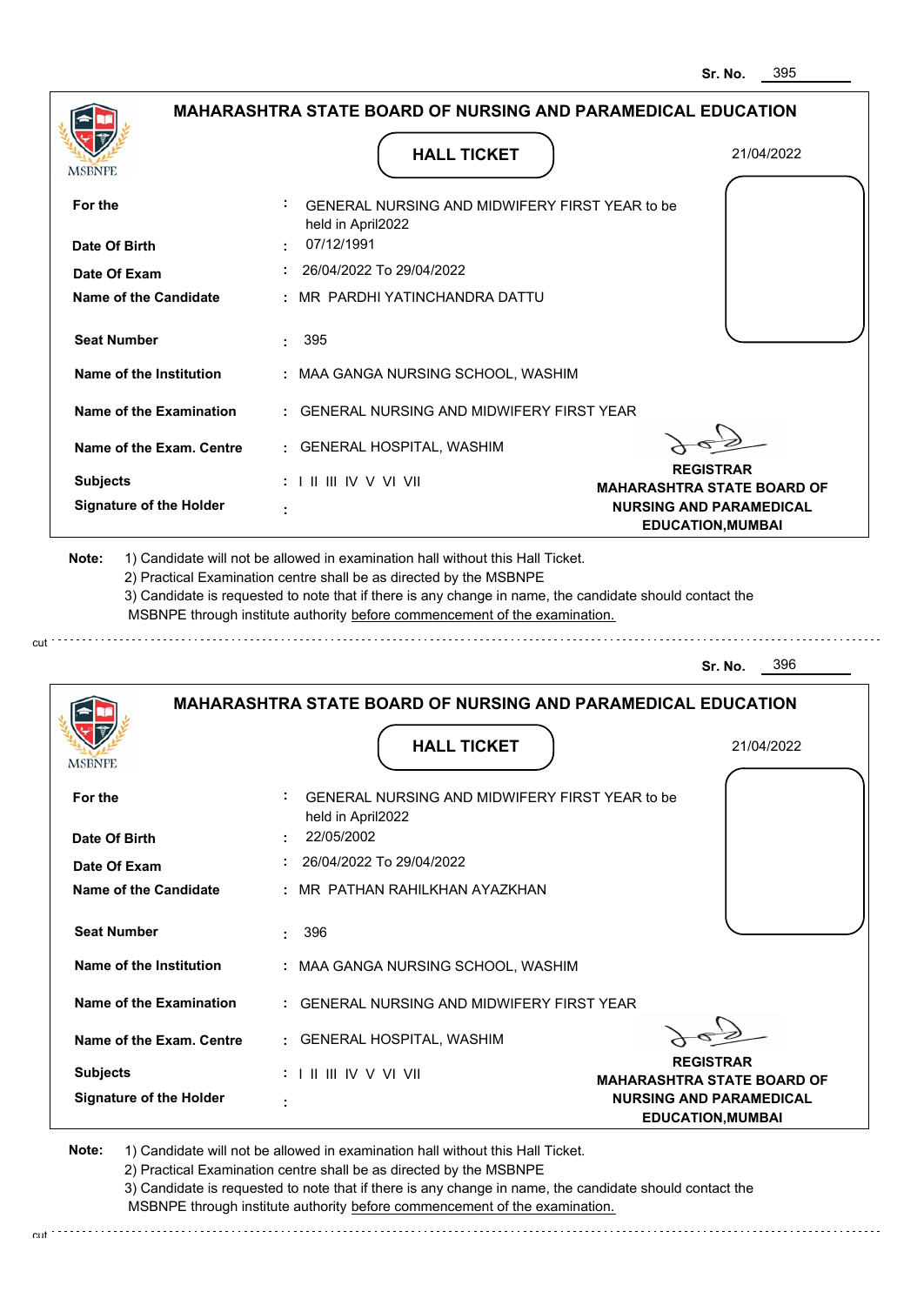| <b>MSBNPE</b>                                      | <b>HALL TICKET</b>                                                                                                                                                                                                                                                                                                                            | 21/04/2022                                                 |
|----------------------------------------------------|-----------------------------------------------------------------------------------------------------------------------------------------------------------------------------------------------------------------------------------------------------------------------------------------------------------------------------------------------|------------------------------------------------------------|
| For the                                            | GENERAL NURSING AND MIDWIFERY FIRST YEAR to be<br>held in April2022                                                                                                                                                                                                                                                                           |                                                            |
| Date Of Birth                                      | 25/02/2000                                                                                                                                                                                                                                                                                                                                    |                                                            |
| Date Of Exam                                       | 26/04/2022 To 29/04/2022                                                                                                                                                                                                                                                                                                                      |                                                            |
| <b>Name of the Candidate</b>                       | : MR_PAWAR SAURABH SATISH                                                                                                                                                                                                                                                                                                                     |                                                            |
| <b>Seat Number</b>                                 | 397<br>÷.                                                                                                                                                                                                                                                                                                                                     |                                                            |
| Name of the Institution                            | : MAA GANGA NURSING SCHOOL, WASHIM                                                                                                                                                                                                                                                                                                            |                                                            |
| Name of the Examination                            | : GENERAL NURSING AND MIDWIFERY FIRST YEAR                                                                                                                                                                                                                                                                                                    |                                                            |
| Name of the Exam. Centre                           | : GENERAL HOSPITAL, WASHIM                                                                                                                                                                                                                                                                                                                    |                                                            |
| <b>Subjects</b>                                    | : I II III IV V VI VII                                                                                                                                                                                                                                                                                                                        | <b>REGISTRAR</b><br><b>MAHARASHTRA STATE BOARD OF</b>      |
| <b>Signature of the Holder</b>                     |                                                                                                                                                                                                                                                                                                                                               | <b>NURSING AND PARAMEDICAL</b><br><b>EDUCATION, MUMBAI</b> |
|                                                    | 1) Candidate will not be allowed in examination hall without this Hall Ticket.<br>2) Practical Examination centre shall be as directed by the MSBNPE<br>3) Candidate is requested to note that if there is any change in name, the candidate should contact the<br>MSBNPE through institute authority before commencement of the examination. |                                                            |
| Note:                                              |                                                                                                                                                                                                                                                                                                                                               | 398<br>Sr. No.                                             |
|                                                    | <b>MAHARASHTRA STATE BOARD OF NURSING AND PARAMEDICAL EDUCATION</b><br><b>HALL TICKET</b>                                                                                                                                                                                                                                                     | 21/04/2022                                                 |
|                                                    | GENERAL NURSING AND MIDWIFERY FIRST YEAR to be<br>held in April2022                                                                                                                                                                                                                                                                           |                                                            |
| For the<br>Date Of Birth                           | 26/04/2003                                                                                                                                                                                                                                                                                                                                    |                                                            |
| Date Of Exam                                       | 26/04/2022 To 29/04/2022                                                                                                                                                                                                                                                                                                                      |                                                            |
|                                                    | : MR PURI VISHAL RAJU                                                                                                                                                                                                                                                                                                                         |                                                            |
| <b>Name of the Candidate</b><br><b>Seat Number</b> | 398                                                                                                                                                                                                                                                                                                                                           |                                                            |
| Name of the Institution                            | : MAA GANGA NURSING SCHOOL, WASHIM                                                                                                                                                                                                                                                                                                            |                                                            |
| Name of the Examination                            | : GENERAL NURSING AND MIDWIFERY FIRST YEAR                                                                                                                                                                                                                                                                                                    |                                                            |
| Name of the Exam. Centre                           | : GENERAL HOSPITAL, WASHIM                                                                                                                                                                                                                                                                                                                    |                                                            |
| <b>Subjects</b>                                    | $: 1 \mathbb{H} \mathbb{H} \mathbb{N} \vee \mathbb{V} \mathbb{N}$                                                                                                                                                                                                                                                                             | <b>REGISTRAR</b><br><b>MAHARASHTRA STATE BOARD OF</b>      |

2) Practical Examination centre shall be as directed by the MSBNPE

3) Candidate is requested to note that if there is any change in name, the candidate should contact the MSBNPE through institute authority before commencement of the examination. cut de contra a construction de construction de construction de construction de construction de construction de construction de construction de construction de construction de construction de construction de construction d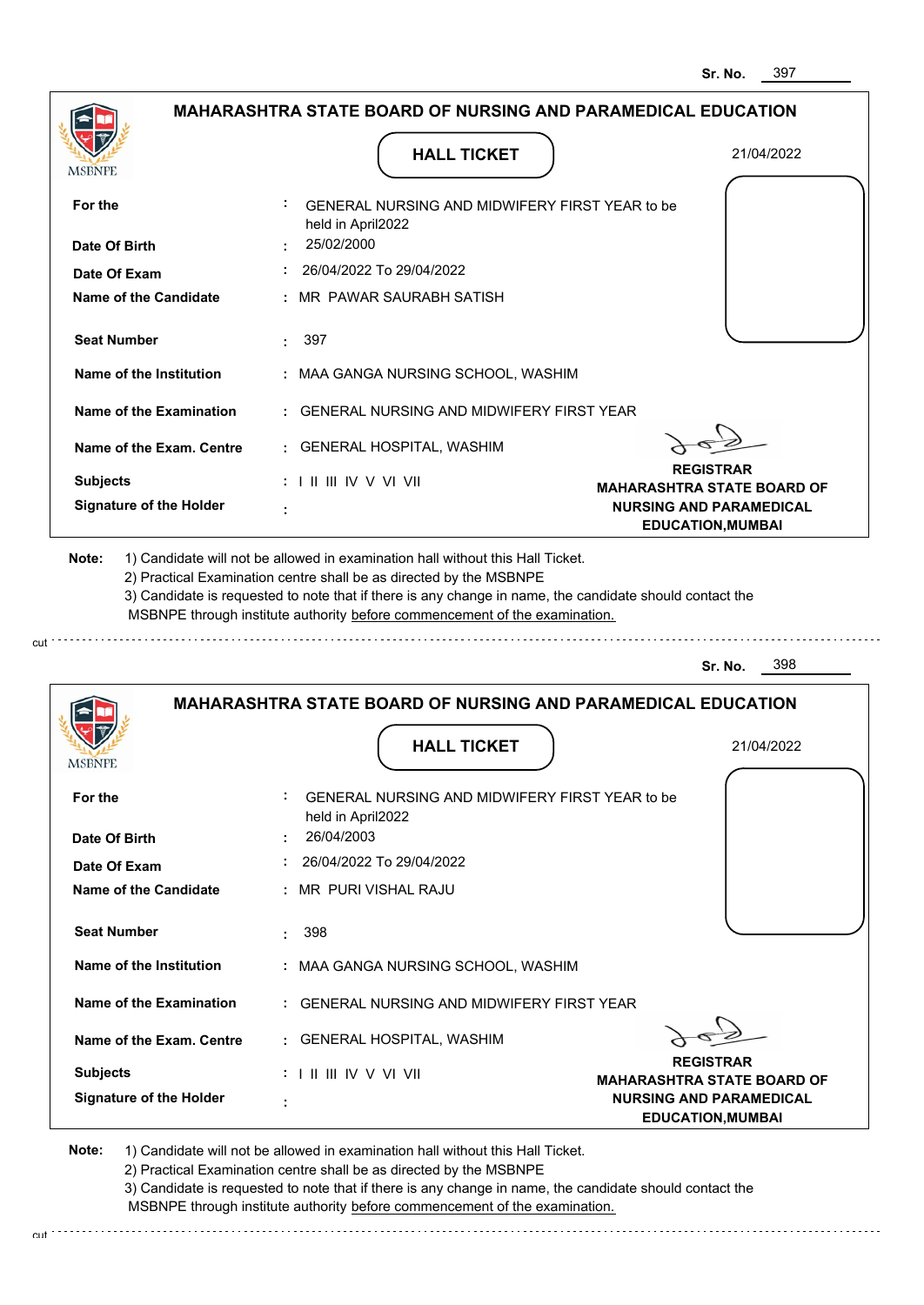|                                                                                                                |                                   | <b>MAHARASHTRA STATE BOARD OF NURSING AND PARAMEDICAL EDUCATION</b>                                                                                                                                                                                                                                                                           |                                                       |
|----------------------------------------------------------------------------------------------------------------|-----------------------------------|-----------------------------------------------------------------------------------------------------------------------------------------------------------------------------------------------------------------------------------------------------------------------------------------------------------------------------------------------|-------------------------------------------------------|
|                                                                                                                |                                   |                                                                                                                                                                                                                                                                                                                                               |                                                       |
| MSBNPE                                                                                                         |                                   | <b>HALL TICKET</b>                                                                                                                                                                                                                                                                                                                            | 21/04/2022                                            |
| For the                                                                                                        | held in April2022                 | GENERAL NURSING AND MIDWIFERY FIRST YEAR to be                                                                                                                                                                                                                                                                                                |                                                       |
| Date Of Birth                                                                                                  | 19/05/2001                        |                                                                                                                                                                                                                                                                                                                                               |                                                       |
| Date Of Exam                                                                                                   |                                   | 26/04/2022 To 29/04/2022                                                                                                                                                                                                                                                                                                                      |                                                       |
| Name of the Candidate                                                                                          | ÷.                                | MR RAJGURU SHUBHAM GAJANAN                                                                                                                                                                                                                                                                                                                    |                                                       |
| <b>Seat Number</b>                                                                                             | 399                               |                                                                                                                                                                                                                                                                                                                                               |                                                       |
| Name of the Institution                                                                                        |                                   | : MAA GANGA NURSING SCHOOL, WASHIM                                                                                                                                                                                                                                                                                                            |                                                       |
| <b>Name of the Examination</b>                                                                                 |                                   | <b>GENERAL NURSING AND MIDWIFERY FIRST YEAR</b>                                                                                                                                                                                                                                                                                               |                                                       |
| Name of the Exam. Centre                                                                                       |                                   | : GENERAL HOSPITAL, WASHIM                                                                                                                                                                                                                                                                                                                    |                                                       |
| <b>Subjects</b>                                                                                                | $: 1 \mathbb{I}$ III IIV V VI VII |                                                                                                                                                                                                                                                                                                                                               | <b>REGISTRAR</b><br><b>MAHARASHTRA STATE BOARD OF</b> |
| <b>Signature of the Holder</b>                                                                                 |                                   |                                                                                                                                                                                                                                                                                                                                               | <b>NURSING AND PARAMEDICAL</b>                        |
|                                                                                                                |                                   | 1) Candidate will not be allowed in examination hall without this Hall Ticket.<br>2) Practical Examination centre shall be as directed by the MSBNPE<br>3) Candidate is requested to note that if there is any change in name, the candidate should contact the<br>MSBNPE through institute authority before commencement of the examination. | <b>EDUCATION, MUMBAI</b><br>400<br>Sr. No.            |
|                                                                                                                |                                   | <b>MAHARASHTRA STATE BOARD OF NURSING AND PARAMEDICAL EDUCATION</b>                                                                                                                                                                                                                                                                           |                                                       |
|                                                                                                                |                                   | <b>HALL TICKET</b>                                                                                                                                                                                                                                                                                                                            | 21/04/2022                                            |
|                                                                                                                |                                   |                                                                                                                                                                                                                                                                                                                                               |                                                       |
|                                                                                                                | held in April2022                 | GENERAL NURSING AND MIDWIFERY FIRST YEAR to be                                                                                                                                                                                                                                                                                                |                                                       |
|                                                                                                                | 22/07/2000                        |                                                                                                                                                                                                                                                                                                                                               |                                                       |
|                                                                                                                |                                   | 26/04/2022 To 29/04/2022                                                                                                                                                                                                                                                                                                                      |                                                       |
|                                                                                                                |                                   | MISS RATHOD SANGITA BABURAO                                                                                                                                                                                                                                                                                                                   |                                                       |
| <b>Seat Number</b>                                                                                             | 400<br>÷                          |                                                                                                                                                                                                                                                                                                                                               |                                                       |
|                                                                                                                |                                   | : MAA GANGA NURSING SCHOOL, WASHIM                                                                                                                                                                                                                                                                                                            |                                                       |
| <b>Name of the Institution</b><br>Name of the Examination                                                      |                                   | <b>GENERAL NURSING AND MIDWIFERY FIRST YEAR</b>                                                                                                                                                                                                                                                                                               |                                                       |
| Name of the Exam. Centre                                                                                       |                                   | : GENERAL HOSPITAL, WASHIM                                                                                                                                                                                                                                                                                                                    |                                                       |
| Note:<br><b>MSBNPE</b><br>For the<br>Date Of Birth<br>Date Of Exam<br>Name of the Candidate<br><b>Subjects</b> | $: 1 \mathbb{I}$ III IIV V VI VII |                                                                                                                                                                                                                                                                                                                                               | <b>REGISTRAR</b><br><b>MAHARASHTRA STATE BOARD OF</b> |

cut

3) Candidate is requested to note that if there is any change in name, the candidate should contact the MSBNPE through institute authority before commencement of the examination. cut de contra a construction de construction de construction de construction de construction de construction de construction de construction de construction de construction de construction de construction de construction d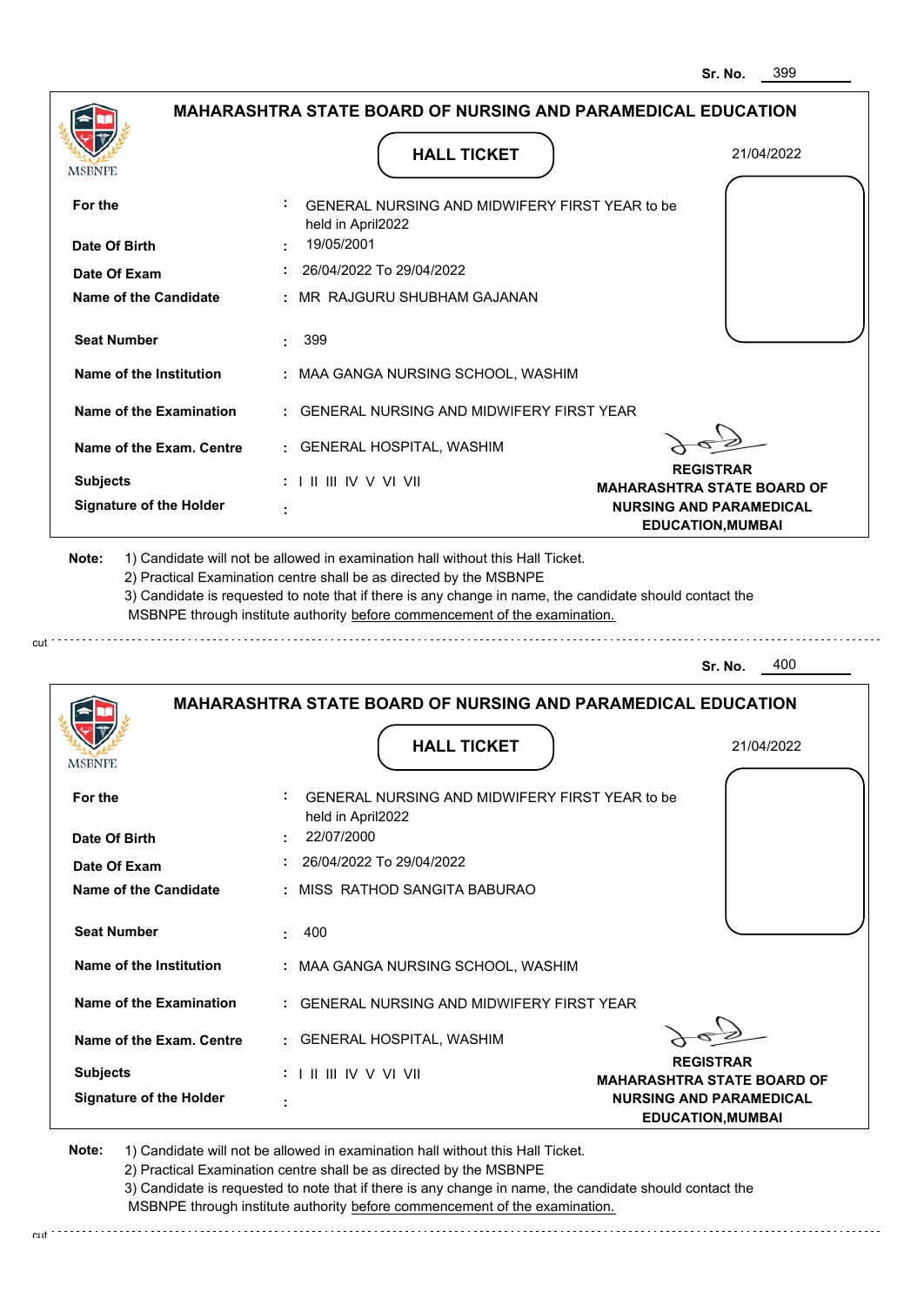| MSBNPE                                                                                | <b>HALL TICKET</b>                                                                                                                                                                                                                                          | 21/04/2022                                                 |
|---------------------------------------------------------------------------------------|-------------------------------------------------------------------------------------------------------------------------------------------------------------------------------------------------------------------------------------------------------------|------------------------------------------------------------|
| For the                                                                               | GENERAL NURSING AND MIDWIFERY FIRST YEAR to be                                                                                                                                                                                                              |                                                            |
| Date Of Birth                                                                         | held in April2022<br>13/11/1993                                                                                                                                                                                                                             |                                                            |
| Date Of Exam                                                                          | 26/04/2022 To 29/04/2022                                                                                                                                                                                                                                    |                                                            |
| <b>Name of the Candidate</b>                                                          | : MISS RAUT POOJA SHAKNKAR                                                                                                                                                                                                                                  |                                                            |
| <b>Seat Number</b>                                                                    | 401<br>÷.                                                                                                                                                                                                                                                   |                                                            |
| Name of the Institution                                                               | : MAA GANGA NURSING SCHOOL, WASHIM                                                                                                                                                                                                                          |                                                            |
| Name of the Examination                                                               | : GENERAL NURSING AND MIDWIFERY FIRST YEAR                                                                                                                                                                                                                  |                                                            |
| Name of the Exam. Centre                                                              | : GENERAL HOSPITAL, WASHIM                                                                                                                                                                                                                                  |                                                            |
| <b>Subjects</b>                                                                       | $: 1 \parallel \parallel \parallel$ IV V VI VII                                                                                                                                                                                                             | <b>REGISTRAR</b><br><b>MAHARASHTRA STATE BOARD OF</b>      |
| <b>Signature of the Holder</b>                                                        |                                                                                                                                                                                                                                                             | <b>NURSING AND PARAMEDICAL</b><br><b>EDUCATION, MUMBAI</b> |
|                                                                                       | 2) Practical Examination centre shall be as directed by the MSBNPE<br>3) Candidate is requested to note that if there is any change in name, the candidate should contact the<br>MSBNPE through institute authority before commencement of the examination. | 402<br>Sr. No.                                             |
|                                                                                       | <b>MAHARASHTRA STATE BOARD OF NURSING AND PARAMEDICAL EDUCATION</b>                                                                                                                                                                                         |                                                            |
|                                                                                       | <b>HALL TICKET</b>                                                                                                                                                                                                                                          | 21/04/2022                                                 |
|                                                                                       | GENERAL NURSING AND MIDWIFERY FIRST YEAR to be<br>held in April2022                                                                                                                                                                                         |                                                            |
|                                                                                       | 07/02/1997                                                                                                                                                                                                                                                  |                                                            |
| Date Of Exam                                                                          | 26/04/2022 To 29/04/2022                                                                                                                                                                                                                                    |                                                            |
|                                                                                       | : MISS SARODE MINAKSHI RAMESH                                                                                                                                                                                                                               |                                                            |
| <b>Seat Number</b>                                                                    | 402<br>t.                                                                                                                                                                                                                                                   |                                                            |
| Name of the Institution                                                               | : MAA GANGA NURSING SCHOOL, WASHIM                                                                                                                                                                                                                          |                                                            |
| Name of the Examination                                                               | : GENERAL NURSING AND MIDWIFERY FIRST YEAR                                                                                                                                                                                                                  |                                                            |
| Name of the Exam. Centre                                                              | : GENERAL HOSPITAL, WASHIM                                                                                                                                                                                                                                  |                                                            |
| <b>MSBNPE</b><br>For the<br>Date Of Birth<br>Name of the Candidate<br><b>Subjects</b> | $: 1 \parallel \parallel \parallel$ IV V VI VII                                                                                                                                                                                                             | <b>REGISTRAR</b><br><b>MAHARASHTRA STATE BOARD OF</b>      |

3) Candidate is requested to note that if there is any change in name, the candidate should contact the MSBNPE through institute authority before commencement of the examination.

cut de la component de la component de la component de la component de la component de la component de la component de la component de la component de la component de la component de la component de la component de la comp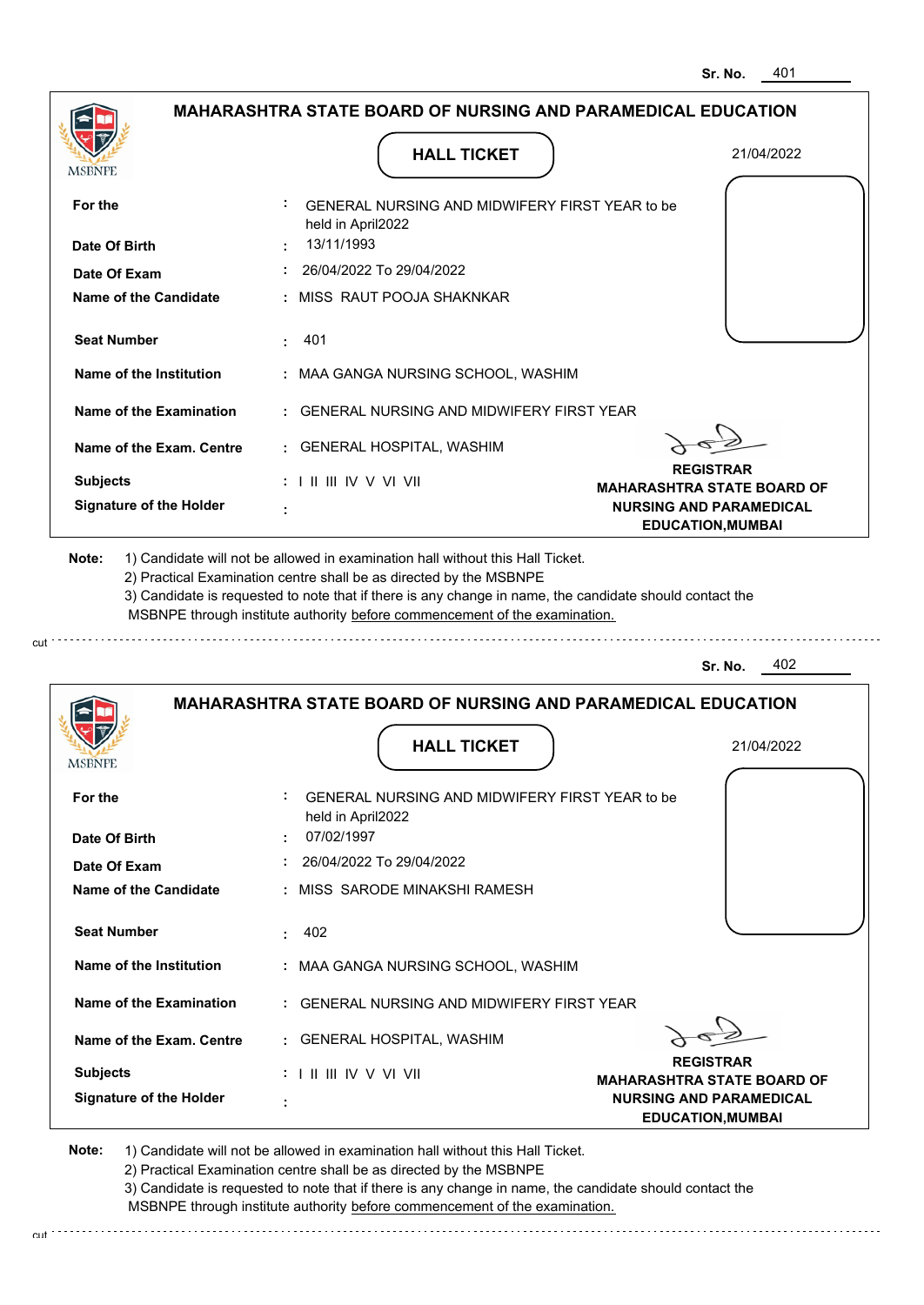| <b>MSBNPE</b>                                                                                                                                                                                | <b>HALL TICKET</b>                                                                                                                                                                    | 21/04/2022                                                 |
|----------------------------------------------------------------------------------------------------------------------------------------------------------------------------------------------|---------------------------------------------------------------------------------------------------------------------------------------------------------------------------------------|------------------------------------------------------------|
| For the                                                                                                                                                                                      | GENERAL NURSING AND MIDWIFERY FIRST YEAR to be<br>held in April2022                                                                                                                   |                                                            |
| Date Of Birth                                                                                                                                                                                | 07/04/1995                                                                                                                                                                            |                                                            |
| Date Of Exam                                                                                                                                                                                 | 26/04/2022 To 29/04/2022                                                                                                                                                              |                                                            |
| <b>Name of the Candidate</b>                                                                                                                                                                 | : MISS SHENDE VISHAKHA NARAYAN                                                                                                                                                        |                                                            |
| <b>Seat Number</b>                                                                                                                                                                           | 403<br>÷.                                                                                                                                                                             |                                                            |
| Name of the Institution                                                                                                                                                                      | : MAA GANGA NURSING SCHOOL, WASHIM                                                                                                                                                    |                                                            |
| Name of the Examination                                                                                                                                                                      | : GENERAL NURSING AND MIDWIFERY FIRST YEAR                                                                                                                                            |                                                            |
| Name of the Exam. Centre                                                                                                                                                                     | : GENERAL HOSPITAL, WASHIM                                                                                                                                                            |                                                            |
| <b>Subjects</b>                                                                                                                                                                              | $: 1 \parallel \parallel \parallel$ IV V VI VII                                                                                                                                       | <b>REGISTRAR</b><br><b>MAHARASHTRA STATE BOARD OF</b>      |
| <b>Signature of the Holder</b>                                                                                                                                                               |                                                                                                                                                                                       | <b>NURSING AND PARAMEDICAL</b><br><b>EDUCATION, MUMBAI</b> |
| 2) Practical Examination centre shall be as directed by the MSBNPE                                                                                                                           | 3) Candidate is requested to note that if there is any change in name, the candidate should contact the<br>MSBNPE through institute authority before commencement of the examination. |                                                            |
|                                                                                                                                                                                              |                                                                                                                                                                                       | 404<br>Sr. No.                                             |
|                                                                                                                                                                                              | <b>MAHARASHTRA STATE BOARD OF NURSING AND PARAMEDICAL EDUCATION</b>                                                                                                                   |                                                            |
| MSBNF                                                                                                                                                                                        | <b>HALL TICKET</b>                                                                                                                                                                    | 21/04/2022                                                 |
|                                                                                                                                                                                              | <b>GENERAL NURSING AND MIDWIFERY FIRST YEAR to be</b><br>held in April2022                                                                                                            |                                                            |
|                                                                                                                                                                                              | 15/08/1999                                                                                                                                                                            |                                                            |
|                                                                                                                                                                                              | 26/04/2022 To 29/04/2022                                                                                                                                                              |                                                            |
|                                                                                                                                                                                              | : MISS UBALE SHALINI KONDU                                                                                                                                                            |                                                            |
|                                                                                                                                                                                              | 404                                                                                                                                                                                   |                                                            |
|                                                                                                                                                                                              | : MAA GANGA NURSING SCHOOL, WASHIM                                                                                                                                                    |                                                            |
|                                                                                                                                                                                              | : GENERAL NURSING AND MIDWIFERY FIRST YEAR                                                                                                                                            |                                                            |
|                                                                                                                                                                                              | : GENERAL HOSPITAL, WASHIM                                                                                                                                                            |                                                            |
| For the<br>Date Of Birth<br>Date Of Exam<br>Name of the Candidate<br><b>Seat Number</b><br>Name of the Institution<br>Name of the Examination<br>Name of the Exam. Centre<br><b>Subjects</b> | $: 1 \parallel \parallel \parallel$ IV V VI VII                                                                                                                                       | <b>REGISTRAR</b><br><b>MAHARASHTRA STATE BOARD OF</b>      |

2) Practical Examination centre shall be as directed by the MSBNPE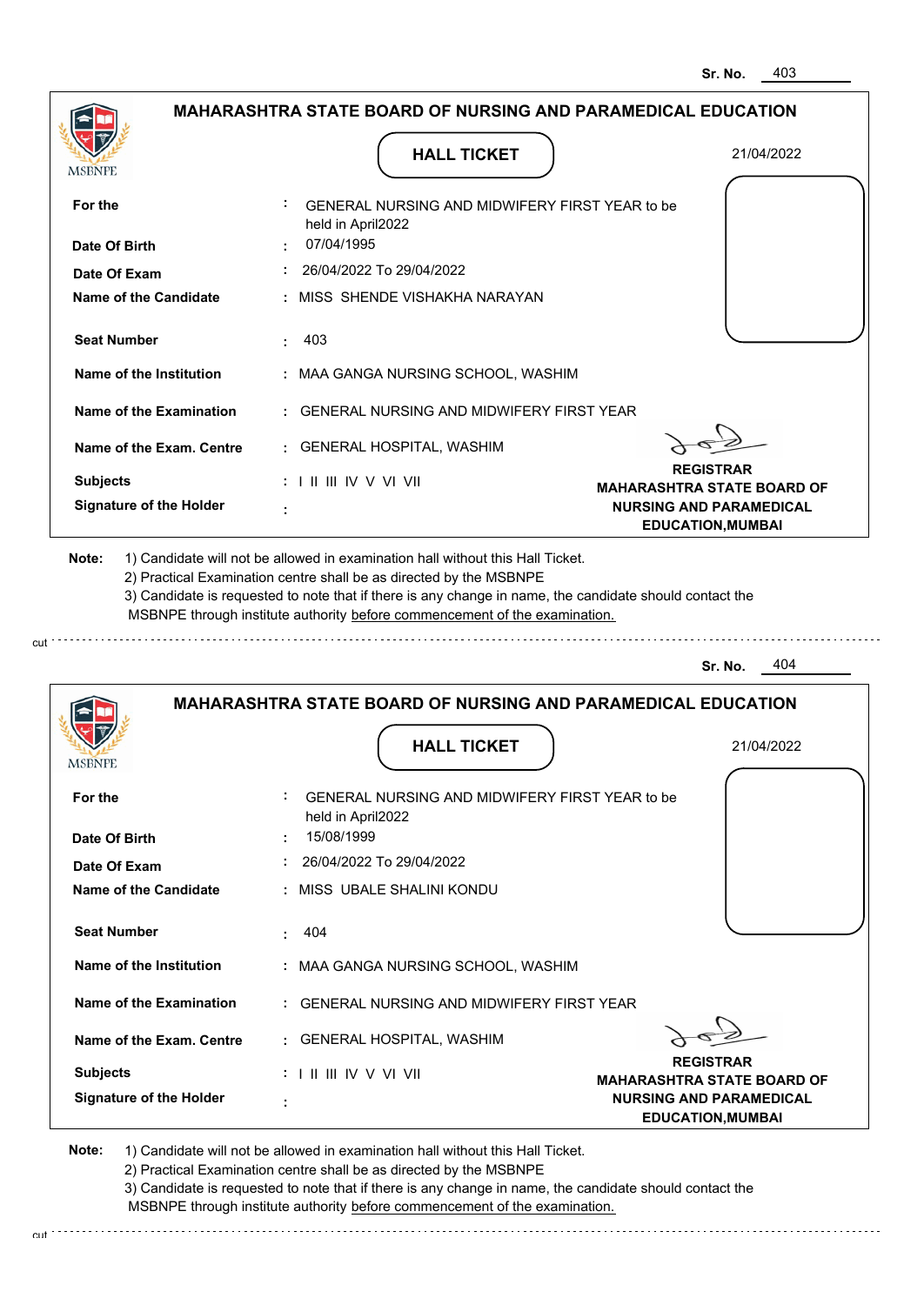| MSBNPE                                                                                                                 | <b>HALL TICKET</b>                                                                                                                                                                                                                                                                                                                            | 21/04/2022                                                 |
|------------------------------------------------------------------------------------------------------------------------|-----------------------------------------------------------------------------------------------------------------------------------------------------------------------------------------------------------------------------------------------------------------------------------------------------------------------------------------------|------------------------------------------------------------|
| For the                                                                                                                | GENERAL NURSING AND MIDWIFERY FIRST YEAR to be<br>held in April2022                                                                                                                                                                                                                                                                           |                                                            |
| Date Of Birth                                                                                                          | 04/04/1994                                                                                                                                                                                                                                                                                                                                    |                                                            |
| Date Of Exam                                                                                                           | 26/04/2022 To 29/04/2022                                                                                                                                                                                                                                                                                                                      |                                                            |
| <b>Name of the Candidate</b>                                                                                           | : MISS UCHIT NIRMALA ASHOK                                                                                                                                                                                                                                                                                                                    |                                                            |
| <b>Seat Number</b>                                                                                                     | 405<br>÷.                                                                                                                                                                                                                                                                                                                                     |                                                            |
| Name of the Institution                                                                                                | : MAA GANGA NURSING SCHOOL, WASHIM                                                                                                                                                                                                                                                                                                            |                                                            |
| Name of the Examination                                                                                                | : GENERAL NURSING AND MIDWIFERY FIRST YEAR                                                                                                                                                                                                                                                                                                    |                                                            |
| Name of the Exam. Centre                                                                                               | : GENERAL HOSPITAL, WASHIM                                                                                                                                                                                                                                                                                                                    |                                                            |
| <b>Subjects</b>                                                                                                        | $: 1 \parallel \parallel \parallel$ IV V VI VII                                                                                                                                                                                                                                                                                               | <b>REGISTRAR</b><br><b>MAHARASHTRA STATE BOARD OF</b>      |
| <b>Signature of the Holder</b>                                                                                         |                                                                                                                                                                                                                                                                                                                                               | <b>NURSING AND PARAMEDICAL</b><br><b>EDUCATION, MUMBAI</b> |
|                                                                                                                        | 1) Candidate will not be allowed in examination hall without this Hall Ticket.<br>2) Practical Examination centre shall be as directed by the MSBNPE<br>3) Candidate is requested to note that if there is any change in name, the candidate should contact the<br>MSBNPE through institute authority before commencement of the examination. | 406<br>Sr. No.                                             |
|                                                                                                                        | <b>MAHARASHTRA STATE BOARD OF NURSING AND PARAMEDICAL EDUCATION</b>                                                                                                                                                                                                                                                                           |                                                            |
|                                                                                                                        | <b>HALL TICKET</b>                                                                                                                                                                                                                                                                                                                            | 21/04/2022                                                 |
|                                                                                                                        | GENERAL NURSING AND MIDWIFERY FIRST YEAR to be<br>held in April2022                                                                                                                                                                                                                                                                           |                                                            |
|                                                                                                                        | 04/05/1996                                                                                                                                                                                                                                                                                                                                    |                                                            |
|                                                                                                                        | 26/04/2022 To 29/04/2022<br>: MISS_UCHIT PRAMILA ASHOK                                                                                                                                                                                                                                                                                        |                                                            |
|                                                                                                                        |                                                                                                                                                                                                                                                                                                                                               |                                                            |
| <b>Seat Number</b>                                                                                                     | 406                                                                                                                                                                                                                                                                                                                                           |                                                            |
| Name of the Institution                                                                                                | : MAA GANGA NURSING SCHOOL, WASHIM                                                                                                                                                                                                                                                                                                            |                                                            |
| Note:<br><b>MSBNPE</b><br>For the<br>Date Of Birth<br>Date Of Exam<br>Name of the Candidate<br>Name of the Examination | : GENERAL NURSING AND MIDWIFERY FIRST YEAR                                                                                                                                                                                                                                                                                                    |                                                            |
| Name of the Exam. Centre                                                                                               | : GENERAL HOSPITAL, WASHIM                                                                                                                                                                                                                                                                                                                    | <b>REGISTRAR</b>                                           |

3) Candidate is requested to note that if there is any change in name, the candidate should contact the MSBNPE through institute authority before commencement of the examination. cut de contra a construction de construction de construction de construction de construction de construction de construction de construction de construction de construction de construction de construction de construction d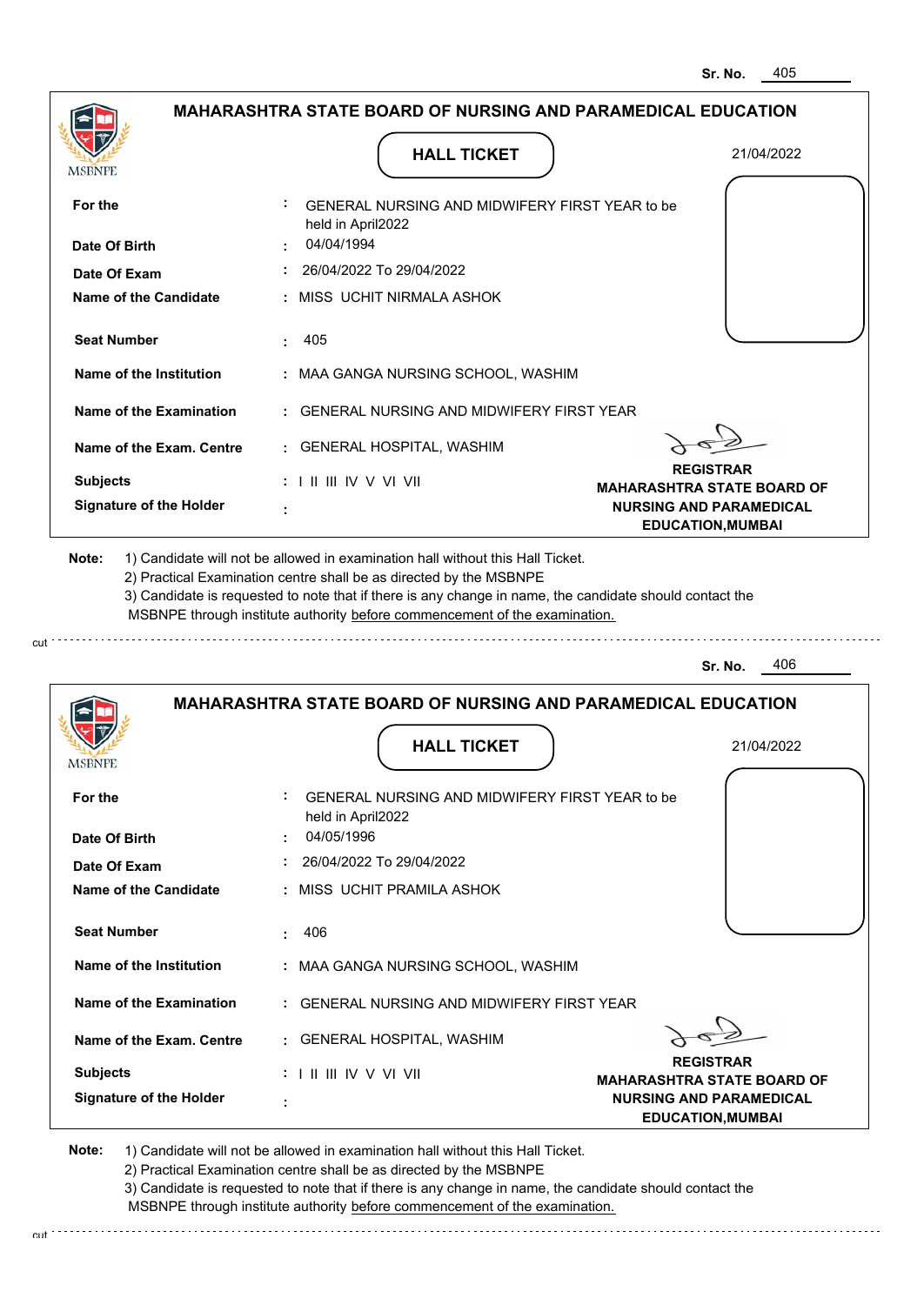|                                              | <b>MAHARASHTRA STATE BOARD OF NURSING AND PARAMEDICAL EDUCATION</b>                                                                                                                                                                                                                                                                           |                                                            |
|----------------------------------------------|-----------------------------------------------------------------------------------------------------------------------------------------------------------------------------------------------------------------------------------------------------------------------------------------------------------------------------------------------|------------------------------------------------------------|
| <b>MSBNPE</b>                                | <b>HALL TICKET</b>                                                                                                                                                                                                                                                                                                                            | 21/04/2022                                                 |
| For the                                      | <b>GENERAL NURSING AND MIDWIFERY FIRST YEAR to be</b><br>held in April2022                                                                                                                                                                                                                                                                    |                                                            |
| Date Of Birth                                | 12/06/1989                                                                                                                                                                                                                                                                                                                                    |                                                            |
| Date Of Exam                                 | : 26/04/2022 To 29/04/2022                                                                                                                                                                                                                                                                                                                    |                                                            |
| Name of the Candidate                        | : MR UMALE RAHUL RAMESH                                                                                                                                                                                                                                                                                                                       |                                                            |
| <b>Seat Number</b>                           | : 407                                                                                                                                                                                                                                                                                                                                         |                                                            |
| Name of the Institution                      | : MAA GANGA NURSING SCHOOL, WASHIM                                                                                                                                                                                                                                                                                                            |                                                            |
| Name of the Examination                      | : GENERAL NURSING AND MIDWIFERY FIRST YEAR                                                                                                                                                                                                                                                                                                    |                                                            |
| Name of the Exam. Centre                     | : GENERAL HOSPITAL, WASHIM                                                                                                                                                                                                                                                                                                                    |                                                            |
| <b>Subjects</b>                              | $: 1 \mathbb{I}$ III IIV V VI VII                                                                                                                                                                                                                                                                                                             | <b>REGISTRAR</b><br><b>MAHARASHTRA STATE BOARD OF</b>      |
| <b>Signature of the Holder</b>               |                                                                                                                                                                                                                                                                                                                                               | <b>NURSING AND PARAMEDICAL</b><br><b>EDUCATION, MUMBAI</b> |
|                                              | 1) Candidate will not be allowed in examination hall without this Hall Ticket.<br>2) Practical Examination centre shall be as directed by the MSBNPE<br>3) Candidate is requested to note that if there is any change in name, the candidate should contact the<br>MSBNPE through institute authority before commencement of the examination. |                                                            |
| Note:                                        |                                                                                                                                                                                                                                                                                                                                               | 408<br>Sr. No.                                             |
|                                              | <b>MAHARASHTRA STATE BOARD OF NURSING AND PARAMEDICAL EDUCATION</b>                                                                                                                                                                                                                                                                           |                                                            |
|                                              | <b>HALL TICKET</b>                                                                                                                                                                                                                                                                                                                            | 21/04/2022                                                 |
| For the<br>Date Of Birth                     | GENERAL NURSING AND MIDWIFERY FIRST YEAR to be<br>held in April2022<br>20/04/1999                                                                                                                                                                                                                                                             |                                                            |
|                                              | : 26/04/2022 To 29/04/2022                                                                                                                                                                                                                                                                                                                    |                                                            |
| Date Of Exam<br><b>Name of the Candidate</b> | : MISS WANKHADE PRATIKSHA PANDIT                                                                                                                                                                                                                                                                                                              |                                                            |
| <b>Seat Number</b>                           | 408<br>÷.                                                                                                                                                                                                                                                                                                                                     |                                                            |
| Name of the Institution                      | : MAA GANGA NURSING SCHOOL, WASHIM                                                                                                                                                                                                                                                                                                            |                                                            |
| Name of the Examination                      | : GENERAL NURSING AND MIDWIFERY FIRST YEAR                                                                                                                                                                                                                                                                                                    |                                                            |
| <b>IMPDIAL</b><br>Name of the Exam. Centre   | : GENERAL HOSPITAL, WASHIM                                                                                                                                                                                                                                                                                                                    |                                                            |
| <b>Subjects</b>                              | :             V V    V                                                                                                                                                                                                                                                                                                                        | <b>REGISTRAR</b><br><b>MAHARASHTRA STATE BOARD OF</b>      |

2) Practical Examination centre shall be as directed by the MSBNPE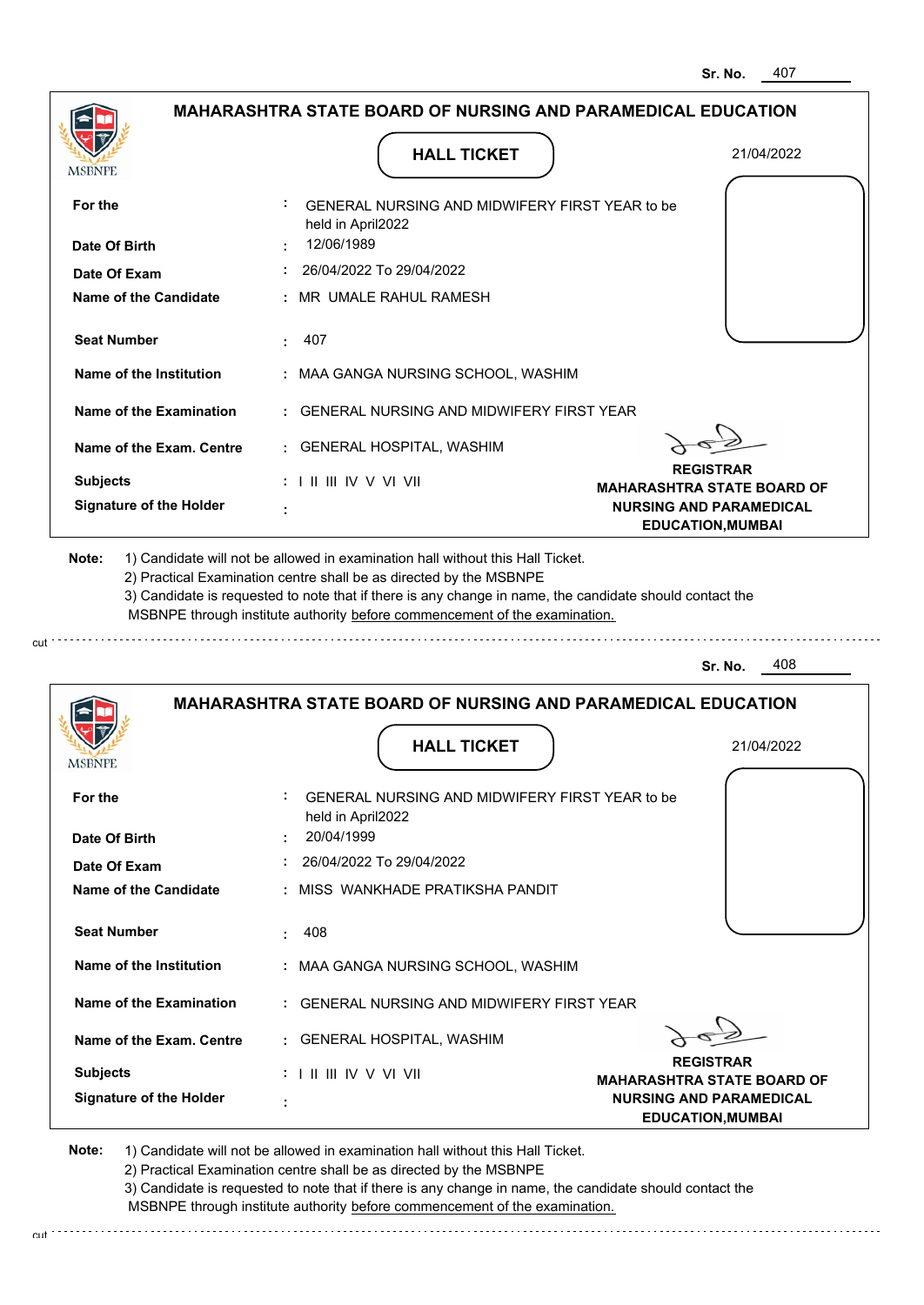| MSBNPE                                                                                            |            | <b>HALL TICKET</b>                                                                                                                                                                                                                                                                                                                            | 21/04/2022                                                 |
|---------------------------------------------------------------------------------------------------|------------|-----------------------------------------------------------------------------------------------------------------------------------------------------------------------------------------------------------------------------------------------------------------------------------------------------------------------------------------------|------------------------------------------------------------|
| For the                                                                                           |            | GENERAL NURSING AND MIDWIFERY FIRST YEAR to be<br>held in April2022                                                                                                                                                                                                                                                                           |                                                            |
| Date Of Birth                                                                                     | 24/01/2002 |                                                                                                                                                                                                                                                                                                                                               |                                                            |
| Date Of Exam                                                                                      |            | 26/04/2022 To 29/04/2022                                                                                                                                                                                                                                                                                                                      |                                                            |
| <b>Name of the Candidate</b>                                                                      |            | : MISS WANKHEDE MAYURI SUBHASH                                                                                                                                                                                                                                                                                                                |                                                            |
| <b>Seat Number</b>                                                                                | 409<br>÷   |                                                                                                                                                                                                                                                                                                                                               |                                                            |
| Name of the Institution                                                                           |            | : MAA GANGA NURSING SCHOOL, WASHIM                                                                                                                                                                                                                                                                                                            |                                                            |
| <b>Name of the Examination</b>                                                                    |            | <b>GENERAL NURSING AND MIDWIFERY FIRST YEAR</b>                                                                                                                                                                                                                                                                                               |                                                            |
| Name of the Exam. Centre                                                                          |            | : GENERAL HOSPITAL, WASHIM                                                                                                                                                                                                                                                                                                                    |                                                            |
| <b>Subjects</b>                                                                                   |            | $: 1 \parallel \parallel \parallel$ IV V VI VII                                                                                                                                                                                                                                                                                               | <b>REGISTRAR</b><br><b>MAHARASHTRA STATE BOARD OF</b>      |
| <b>Signature of the Holder</b>                                                                    |            |                                                                                                                                                                                                                                                                                                                                               | <b>NURSING AND PARAMEDICAL</b><br><b>EDUCATION, MUMBAI</b> |
|                                                                                                   |            | 1) Candidate will not be allowed in examination hall without this Hall Ticket.<br>2) Practical Examination centre shall be as directed by the MSBNPE<br>3) Candidate is requested to note that if there is any change in name, the candidate should contact the<br>MSBNPE through institute authority before commencement of the examination. | 410<br>Sr. No.                                             |
| Note:                                                                                             |            | <b>MAHARASHTRA STATE BOARD OF NURSING AND PARAMEDICAL EDUCATION</b>                                                                                                                                                                                                                                                                           |                                                            |
|                                                                                                   |            | <b>HALL TICKET</b>                                                                                                                                                                                                                                                                                                                            | 21/04/2022                                                 |
| MSBNPE<br>For the                                                                                 |            | GENERAL NURSING AND MIDWIFERY FIRST YEAR to be                                                                                                                                                                                                                                                                                                |                                                            |
|                                                                                                   | 21/08/2000 | held in April2022                                                                                                                                                                                                                                                                                                                             |                                                            |
|                                                                                                   |            | 26/04/2022 To 29/04/2022                                                                                                                                                                                                                                                                                                                      |                                                            |
| Date Of Birth<br>Date Of Exam<br>Name of the Candidate                                            |            | : MISS WANKHEDE JYOSTNA RAJU                                                                                                                                                                                                                                                                                                                  |                                                            |
| <b>Seat Number</b>                                                                                | 410        |                                                                                                                                                                                                                                                                                                                                               |                                                            |
|                                                                                                   |            | : MAA GANGA NURSING SCHOOL, WASHIM                                                                                                                                                                                                                                                                                                            |                                                            |
|                                                                                                   |            | : GENERAL NURSING AND MIDWIFERY FIRST YEAR                                                                                                                                                                                                                                                                                                    |                                                            |
|                                                                                                   |            | : GENERAL HOSPITAL, WASHIM                                                                                                                                                                                                                                                                                                                    |                                                            |
| Name of the Institution<br>Name of the Examination<br>Name of the Exam. Centre<br><b>Subjects</b> |            | : I II III IV V VI VII                                                                                                                                                                                                                                                                                                                        | <b>REGISTRAR</b><br><b>MAHARASHTRA STATE BOARD OF</b>      |

cut

3) Candidate is requested to note that if there is any change in name, the candidate should contact the MSBNPE through institute authority before commencement of the examination. cut de contra a construction de construction de construction de construction de construction de construction de construction de construction de construction de construction de construction de construction de construction d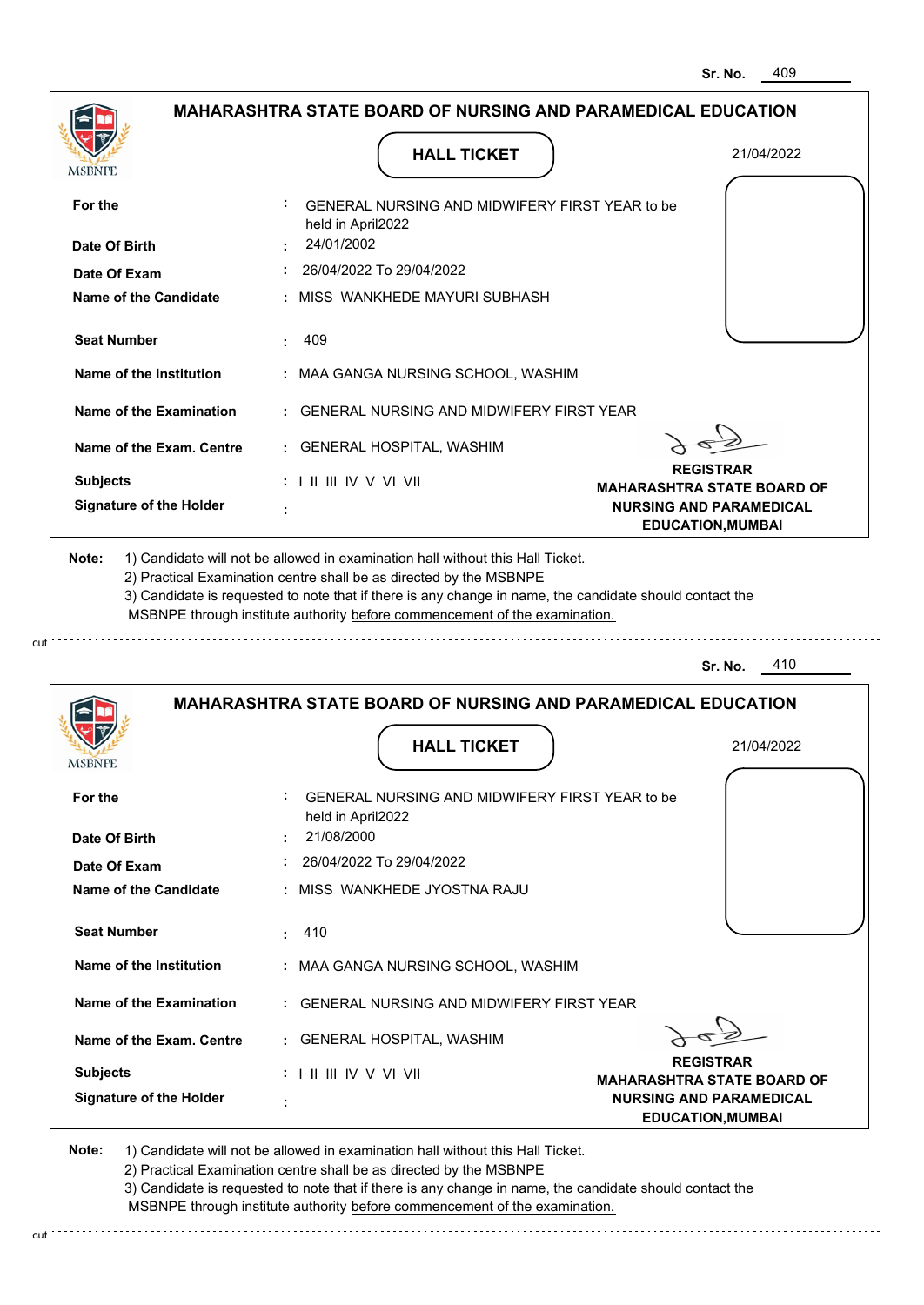|                                                                                                                                                  | <b>HALL TICKET</b>                                                                                                                                                                                                                                                                                                                            | 21/04/2022                                                 |
|--------------------------------------------------------------------------------------------------------------------------------------------------|-----------------------------------------------------------------------------------------------------------------------------------------------------------------------------------------------------------------------------------------------------------------------------------------------------------------------------------------------|------------------------------------------------------------|
| For the                                                                                                                                          | GENERAL NURSING AND MIDWIFERY FIRST YEAR to be<br>held in April2022                                                                                                                                                                                                                                                                           |                                                            |
| Date Of Birth                                                                                                                                    | 10/05/1992                                                                                                                                                                                                                                                                                                                                    |                                                            |
| Date Of Exam                                                                                                                                     | 26/04/2022 To 29/04/2022                                                                                                                                                                                                                                                                                                                      |                                                            |
| <b>Name of the Candidate</b>                                                                                                                     | MISS BAMANE MADHAVI SURESHRAO                                                                                                                                                                                                                                                                                                                 |                                                            |
| <b>Seat Number</b>                                                                                                                               | 411<br>÷.                                                                                                                                                                                                                                                                                                                                     |                                                            |
| Name of the Institution                                                                                                                          | Shivshakti Nursing Institute, Kota, Washim                                                                                                                                                                                                                                                                                                    |                                                            |
| <b>Name of the Examination</b>                                                                                                                   | <b>GENERAL NURSING AND MIDWIFERY FIRST YEAR</b>                                                                                                                                                                                                                                                                                               |                                                            |
| Name of the Exam. Centre                                                                                                                         | <b>GENERAL HOSPITAL, WASHIM</b><br>÷.                                                                                                                                                                                                                                                                                                         |                                                            |
| <b>Subjects</b>                                                                                                                                  | : I II III IV V VI VII                                                                                                                                                                                                                                                                                                                        | <b>REGISTRAR</b><br><b>MAHARASHTRA STATE BOARD OF</b>      |
| <b>Signature of the Holder</b>                                                                                                                   |                                                                                                                                                                                                                                                                                                                                               | <b>NURSING AND PARAMEDICAL</b><br><b>EDUCATION, MUMBAI</b> |
|                                                                                                                                                  | 1) Candidate will not be allowed in examination hall without this Hall Ticket.<br>2) Practical Examination centre shall be as directed by the MSBNPE<br>3) Candidate is requested to note that if there is any change in name, the candidate should contact the<br>MSBNPE through institute authority before commencement of the examination. | 412<br>Sr. No.                                             |
| Note:                                                                                                                                            | <b>MAHARASHTRA STATE BOARD OF NURSING AND PARAMEDICAL EDUCATION</b>                                                                                                                                                                                                                                                                           |                                                            |
|                                                                                                                                                  | <b>HALL TICKET</b>                                                                                                                                                                                                                                                                                                                            | 21/04/2022                                                 |
| MSBNPE<br>For the                                                                                                                                | GENERAL NURSING AND MIDWIFERY FIRST YEAR to be                                                                                                                                                                                                                                                                                                |                                                            |
|                                                                                                                                                  | held in April2022<br>08/04/1998                                                                                                                                                                                                                                                                                                               |                                                            |
|                                                                                                                                                  | 26/04/2022 To 29/04/2022                                                                                                                                                                                                                                                                                                                      |                                                            |
|                                                                                                                                                  | MR BHAGAT SAURABH HARIDAS                                                                                                                                                                                                                                                                                                                     |                                                            |
|                                                                                                                                                  | 412<br>÷.                                                                                                                                                                                                                                                                                                                                     |                                                            |
|                                                                                                                                                  | Shivshakti Nursing Institute, Kota, Washim<br>÷.                                                                                                                                                                                                                                                                                              |                                                            |
| Date Of Birth<br>Date Of Exam<br><b>Name of the Candidate</b><br><b>Seat Number</b><br>Name of the Institution<br><b>Name of the Examination</b> | GENERAL NURSING AND MIDWIFERY FIRST YEAR                                                                                                                                                                                                                                                                                                      |                                                            |
|                                                                                                                                                  | : GENERAL HOSPITAL, WASHIM                                                                                                                                                                                                                                                                                                                    |                                                            |
| Name of the Exam. Centre<br><b>Subjects</b>                                                                                                      | $: 1 \mathbb{I} \mathbb{I} \mathbb{I} \mathbb{I} \mathbb{I} \mathbb{V} \vee \mathbb{V} \mathbb{I} \mathbb{V} \mathbb{I}$                                                                                                                                                                                                                      | <b>REGISTRAR</b><br><b>MAHARASHTRA STATE BOARD OF</b>      |

3) Candidate is requested to note that if there is any change in name, the candidate should contact the MSBNPE through institute authority before commencement of the examination.

cut de la component de la component de la component de la component de la component de la component de la component de la component de la component de la component de la component de la component de la component de la comp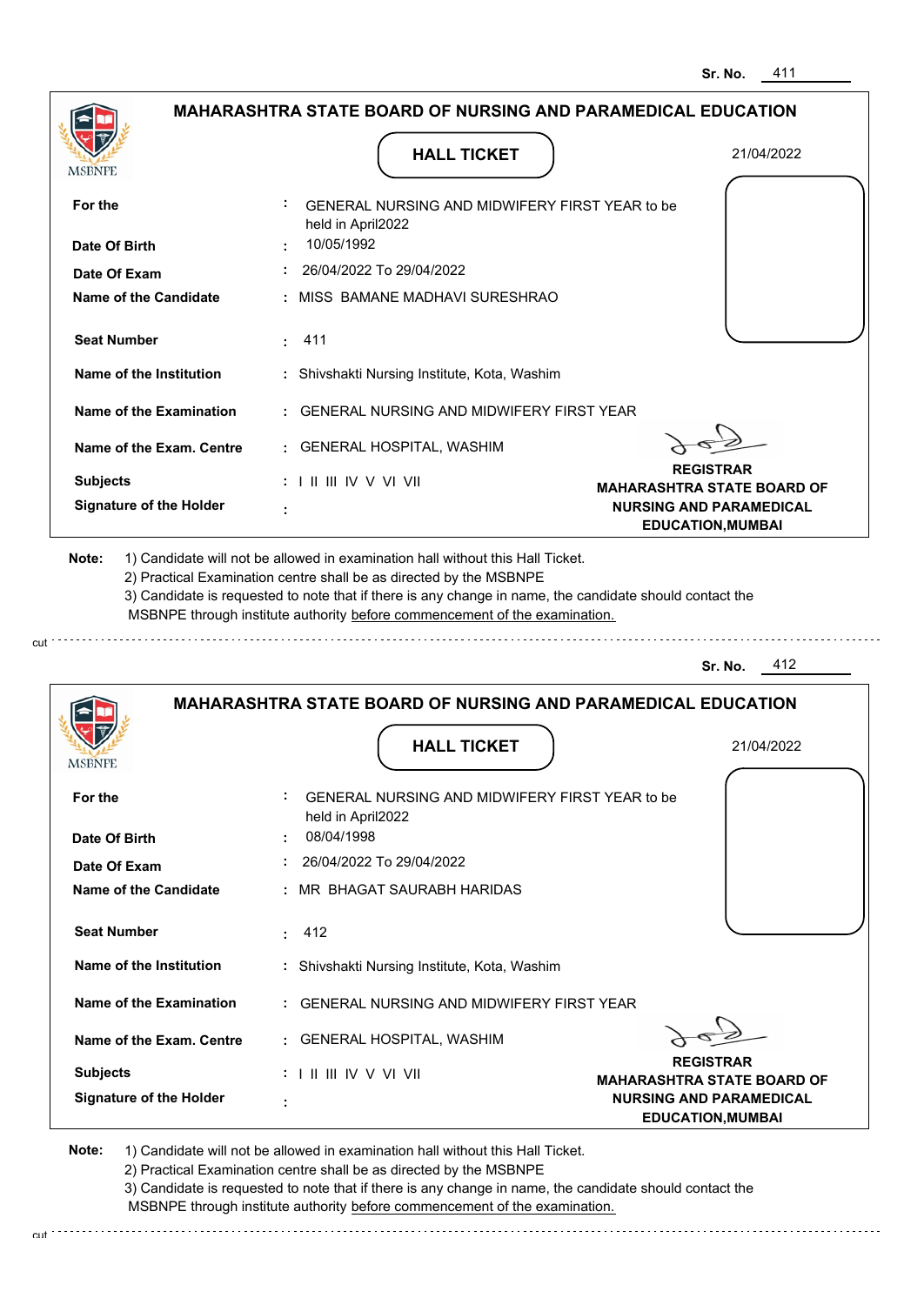|                                                                                                                                                                       | <b>HALL TICKET</b>                                                                                                                                                                                                                                                                                                                            | 21/04/2022                                            |
|-----------------------------------------------------------------------------------------------------------------------------------------------------------------------|-----------------------------------------------------------------------------------------------------------------------------------------------------------------------------------------------------------------------------------------------------------------------------------------------------------------------------------------------|-------------------------------------------------------|
| For the                                                                                                                                                               | GENERAL NURSING AND MIDWIFERY FIRST YEAR to be<br>held in April2022                                                                                                                                                                                                                                                                           |                                                       |
| Date Of Birth                                                                                                                                                         | 21/06/2002                                                                                                                                                                                                                                                                                                                                    |                                                       |
| Date Of Exam                                                                                                                                                          | 26/04/2022 To 29/04/2022                                                                                                                                                                                                                                                                                                                      |                                                       |
| <b>Name of the Candidate</b>                                                                                                                                          | MISS CHAVAN RUPALI KADUJI                                                                                                                                                                                                                                                                                                                     |                                                       |
| <b>Seat Number</b>                                                                                                                                                    | 413                                                                                                                                                                                                                                                                                                                                           |                                                       |
| Name of the Institution                                                                                                                                               | : Shivshakti Nursing Institute, Kota, Washim                                                                                                                                                                                                                                                                                                  |                                                       |
| Name of the Examination                                                                                                                                               | <b>GENERAL NURSING AND MIDWIFERY FIRST YEAR</b>                                                                                                                                                                                                                                                                                               |                                                       |
| Name of the Exam. Centre                                                                                                                                              | <b>GENERAL HOSPITAL, WASHIM</b>                                                                                                                                                                                                                                                                                                               |                                                       |
| <b>Subjects</b>                                                                                                                                                       | $: 1$ II III IV V VI VII                                                                                                                                                                                                                                                                                                                      | <b>REGISTRAR</b><br><b>MAHARASHTRA STATE BOARD OF</b> |
| <b>Signature of the Holder</b>                                                                                                                                        |                                                                                                                                                                                                                                                                                                                                               | <b>NURSING AND PARAMEDICAL</b>                        |
|                                                                                                                                                                       | 1) Candidate will not be allowed in examination hall without this Hall Ticket.<br>2) Practical Examination centre shall be as directed by the MSBNPE<br>3) Candidate is requested to note that if there is any change in name, the candidate should contact the<br>MSBNPE through institute authority before commencement of the examination. | <b>EDUCATION, MUMBAI</b><br>414<br>Sr. No.            |
| Note:                                                                                                                                                                 | <b>MAHARASHTRA STATE BOARD OF NURSING AND PARAMEDICAL EDUCATION</b>                                                                                                                                                                                                                                                                           |                                                       |
|                                                                                                                                                                       | <b>HALL TICKET</b>                                                                                                                                                                                                                                                                                                                            | 21/04/2022                                            |
|                                                                                                                                                                       | GENERAL NURSING AND MIDWIFERY FIRST YEAR to be                                                                                                                                                                                                                                                                                                |                                                       |
|                                                                                                                                                                       | held in April2022<br>26/02/1997                                                                                                                                                                                                                                                                                                               |                                                       |
|                                                                                                                                                                       | 26/04/2022 To 29/04/2022                                                                                                                                                                                                                                                                                                                      |                                                       |
|                                                                                                                                                                       | MISS CHAWRE RENUKA VIMALCHAND                                                                                                                                                                                                                                                                                                                 |                                                       |
|                                                                                                                                                                       | 414<br>÷.                                                                                                                                                                                                                                                                                                                                     |                                                       |
|                                                                                                                                                                       | : Shivshakti Nursing Institute, Kota, Washim                                                                                                                                                                                                                                                                                                  |                                                       |
| MSBNPE<br>For the<br>Date Of Birth<br>Date Of Exam<br><b>Name of the Candidate</b><br><b>Seat Number</b><br>Name of the Institution<br><b>Name of the Examination</b> | GENERAL NURSING AND MIDWIFERY FIRST YEAR                                                                                                                                                                                                                                                                                                      |                                                       |
| Name of the Exam. Centre                                                                                                                                              | : GENERAL HOSPITAL, WASHIM                                                                                                                                                                                                                                                                                                                    |                                                       |
| <b>Subjects</b>                                                                                                                                                       | $: 1 \mathbb{I}$ III IIV V VI VII                                                                                                                                                                                                                                                                                                             | <b>REGISTRAR</b><br><b>MAHARASHTRA STATE BOARD OF</b> |

3) Candidate is requested to note that if there is any change in name, the candidate should contact the MSBNPE through institute authority before commencement of the examination.

cut de la component de la component de la component de la component de la component de la component de la component de la component de la component de la component de la component de la component de la component de la comp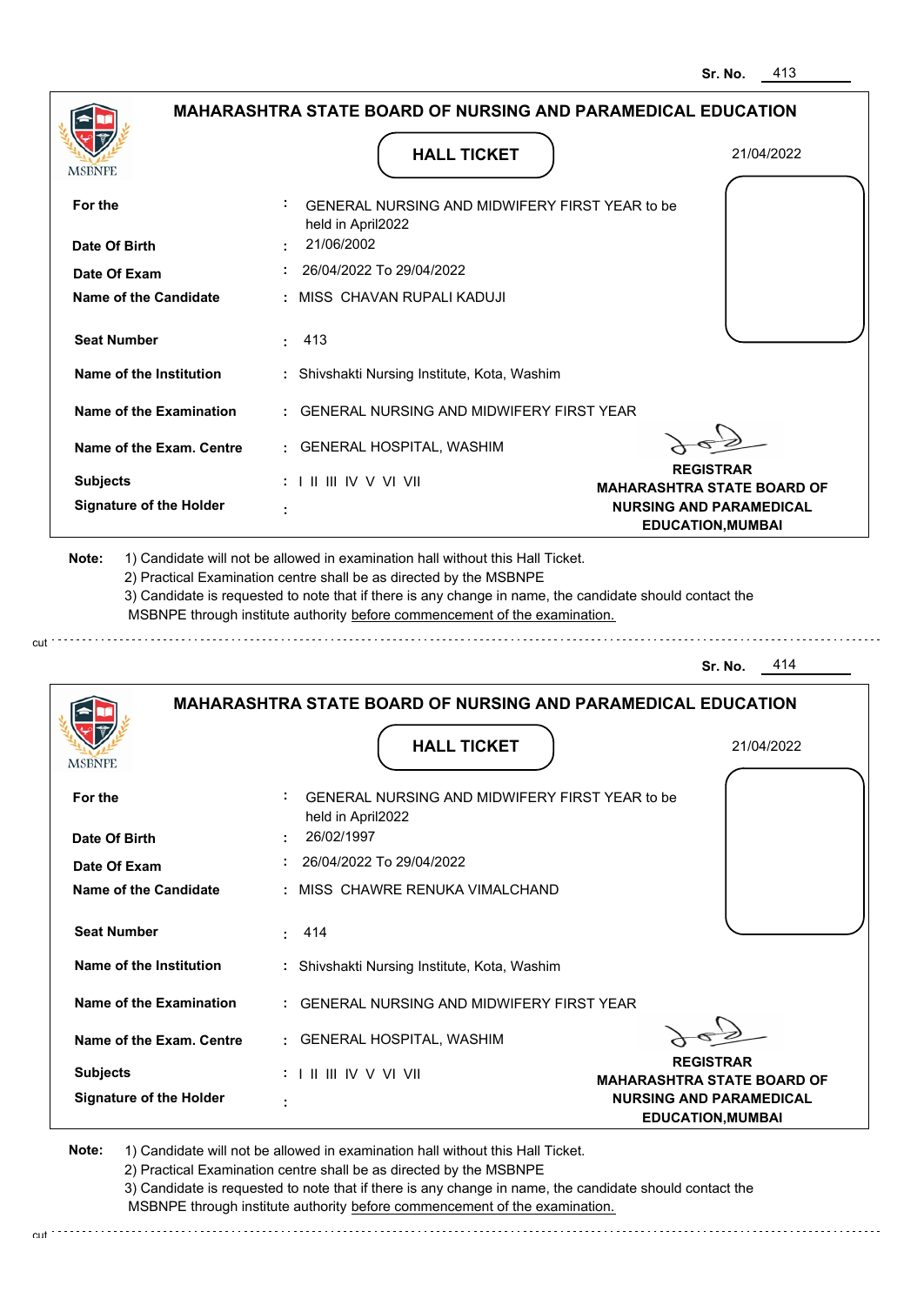| MSBNPF                                                                                                                                                                                                                        |                                 | <b>HALL TICKET</b>                                                                                                                                                                                                                                                                                                                            | 21/04/2022                                                          |
|-------------------------------------------------------------------------------------------------------------------------------------------------------------------------------------------------------------------------------|---------------------------------|-----------------------------------------------------------------------------------------------------------------------------------------------------------------------------------------------------------------------------------------------------------------------------------------------------------------------------------------------|---------------------------------------------------------------------|
| For the                                                                                                                                                                                                                       | held in April2022               | GENERAL NURSING AND MIDWIFERY FIRST YEAR to be                                                                                                                                                                                                                                                                                                |                                                                     |
| Date Of Birth                                                                                                                                                                                                                 | 13/03/1996                      |                                                                                                                                                                                                                                                                                                                                               |                                                                     |
| Date Of Exam                                                                                                                                                                                                                  |                                 | 26/04/2022 To 29/04/2022                                                                                                                                                                                                                                                                                                                      |                                                                     |
| <b>Name of the Candidate</b>                                                                                                                                                                                                  |                                 | MR DESHMUKH MADHAO UDDHAORAO                                                                                                                                                                                                                                                                                                                  |                                                                     |
| <b>Seat Number</b>                                                                                                                                                                                                            | 415                             |                                                                                                                                                                                                                                                                                                                                               |                                                                     |
| Name of the Institution                                                                                                                                                                                                       |                                 | Shivshakti Nursing Institute, Kota, Washim                                                                                                                                                                                                                                                                                                    |                                                                     |
| Name of the Examination                                                                                                                                                                                                       |                                 | <b>GENERAL NURSING AND MIDWIFERY FIRST YEAR</b>                                                                                                                                                                                                                                                                                               |                                                                     |
| Name of the Exam. Centre                                                                                                                                                                                                      |                                 | <b>GENERAL HOSPITAL, WASHIM</b>                                                                                                                                                                                                                                                                                                               |                                                                     |
| <b>Subjects</b>                                                                                                                                                                                                               | : I II III IV V VI VII          |                                                                                                                                                                                                                                                                                                                                               | <b>REGISTRAR</b><br><b>MAHARASHTRA STATE BOARD OF</b>               |
| <b>Signature of the Holder</b>                                                                                                                                                                                                |                                 |                                                                                                                                                                                                                                                                                                                                               | <b>NURSING AND PARAMEDICAL</b><br><b>EDUCATION, MUMBAI</b>          |
|                                                                                                                                                                                                                               |                                 | 1) Candidate will not be allowed in examination hall without this Hall Ticket.<br>2) Practical Examination centre shall be as directed by the MSBNPE<br>3) Candidate is requested to note that if there is any change in name, the candidate should contact the<br>MSBNPE through institute authority before commencement of the examination. | 416<br>Sr. No.                                                      |
|                                                                                                                                                                                                                               |                                 |                                                                                                                                                                                                                                                                                                                                               | <b>MAHARASHTRA STATE BOARD OF NURSING AND PARAMEDICAL EDUCATION</b> |
|                                                                                                                                                                                                                               |                                 | <b>HALL TICKET</b>                                                                                                                                                                                                                                                                                                                            | 21/04/2022                                                          |
|                                                                                                                                                                                                                               |                                 | GENERAL NURSING AND MIDWIFERY FIRST YEAR to be                                                                                                                                                                                                                                                                                                |                                                                     |
|                                                                                                                                                                                                                               | held in April2022<br>08/09/1997 |                                                                                                                                                                                                                                                                                                                                               |                                                                     |
|                                                                                                                                                                                                                               |                                 | 26/04/2022 To 29/04/2022                                                                                                                                                                                                                                                                                                                      |                                                                     |
|                                                                                                                                                                                                                               |                                 | MR DHAVSE VISHAL NAMDEO                                                                                                                                                                                                                                                                                                                       |                                                                     |
|                                                                                                                                                                                                                               | 416<br>÷                        |                                                                                                                                                                                                                                                                                                                                               |                                                                     |
|                                                                                                                                                                                                                               |                                 | : Shivshakti Nursing Institute, Kota, Washim                                                                                                                                                                                                                                                                                                  |                                                                     |
|                                                                                                                                                                                                                               |                                 | GENERAL NURSING AND MIDWIFERY FIRST YEAR                                                                                                                                                                                                                                                                                                      |                                                                     |
|                                                                                                                                                                                                                               |                                 | : GENERAL HOSPITAL, WASHIM                                                                                                                                                                                                                                                                                                                    |                                                                     |
| Note:<br>MSBNPE<br>For the<br>Date Of Birth<br>Date Of Exam<br><b>Name of the Candidate</b><br><b>Seat Number</b><br>Name of the Institution<br><b>Name of the Examination</b><br>Name of the Exam. Centre<br><b>Subjects</b> | : I II III IV V VI VII          |                                                                                                                                                                                                                                                                                                                                               | <b>REGISTRAR</b><br><b>MAHARASHTRA STATE BOARD OF</b>               |

2) Practical Examination centre shall be as directed by the MSBNPE 3) Candidate is requested to note that if there is any change in name, the candidate should contact the

 MSBNPE through institute authority before commencement of the examination. cut de la component de la component de la component de la component de la component de la component de la component de la component de la component de la component de la component de la component de la component de la comp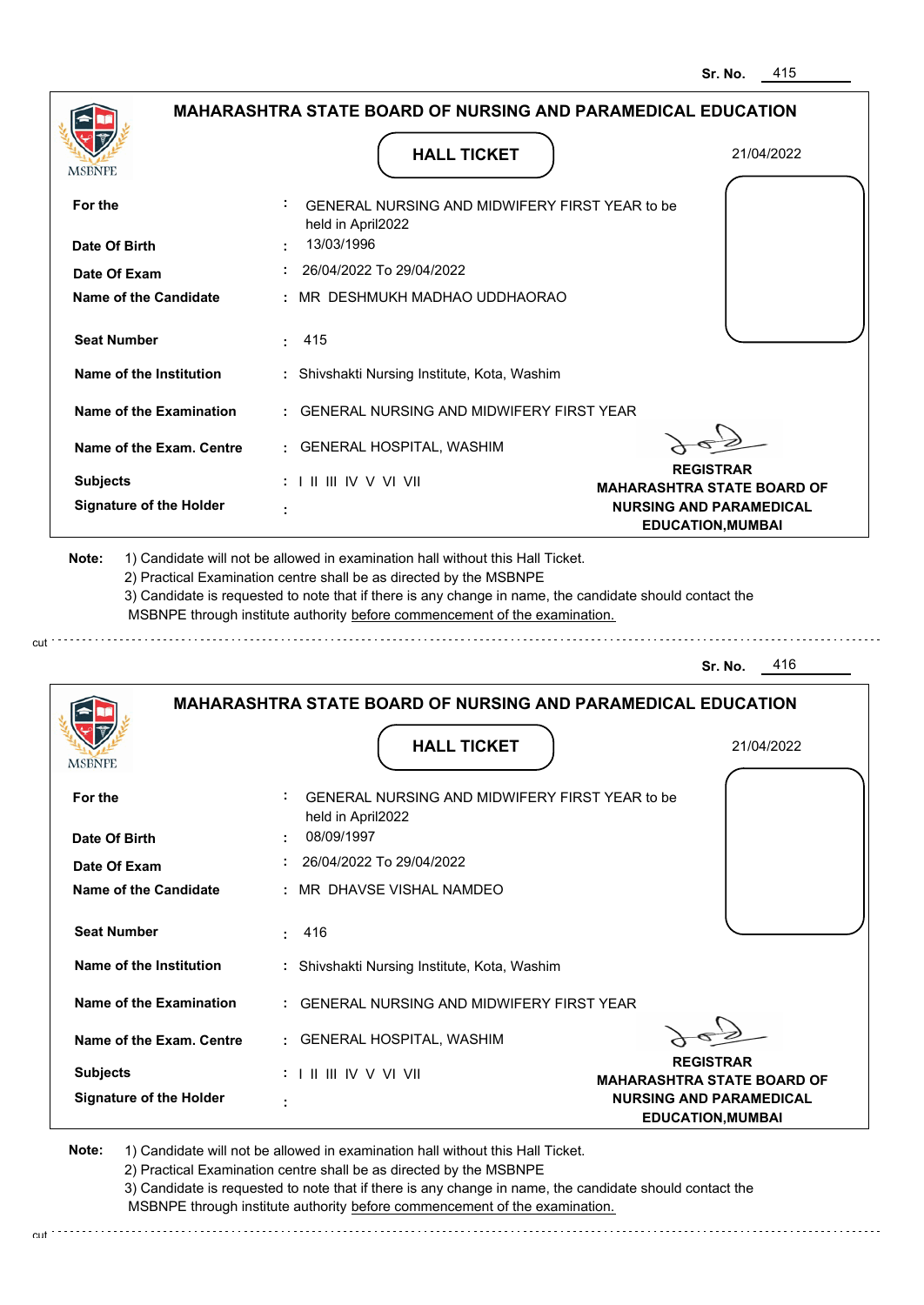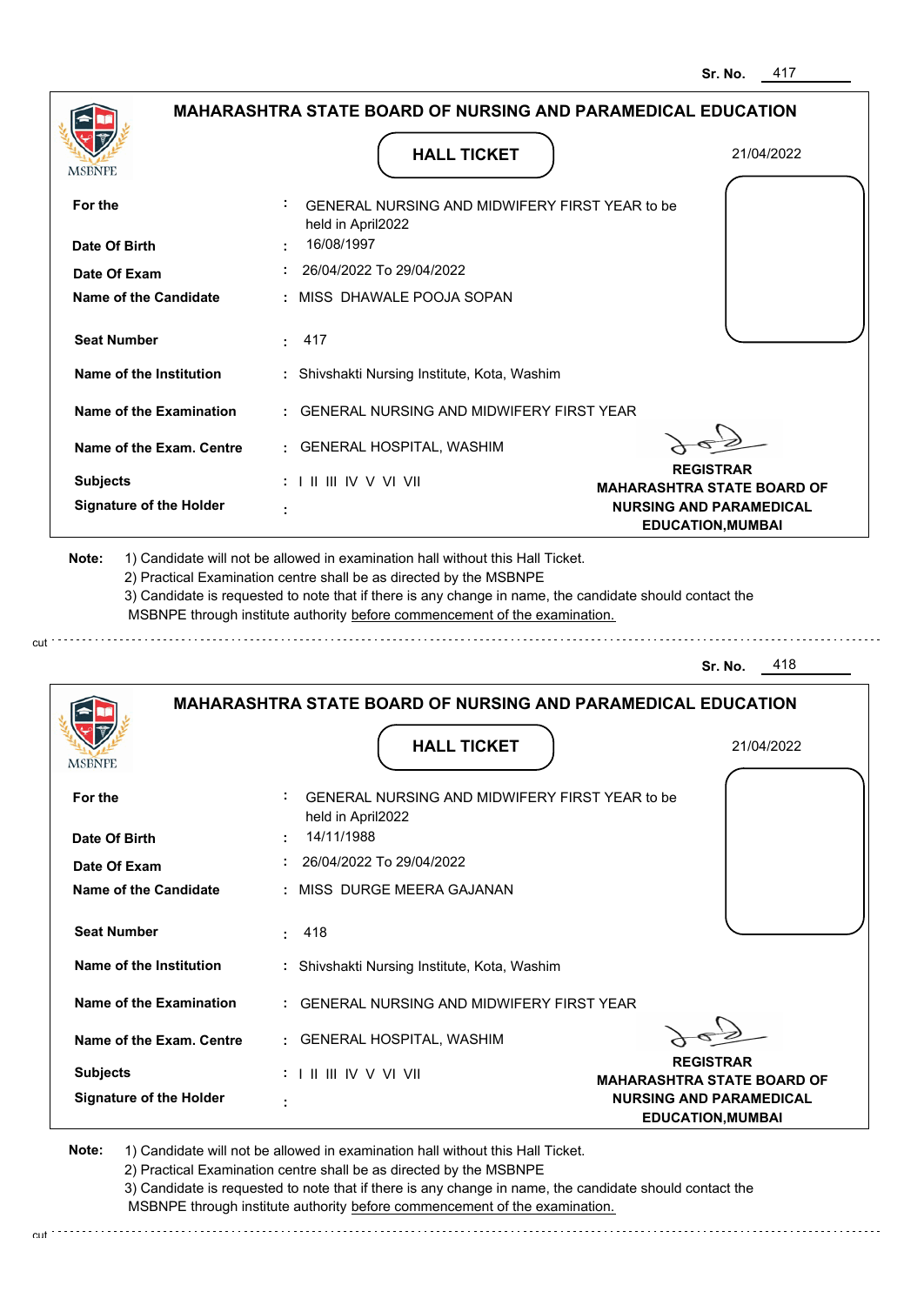|                                                                                                   | <b>HALL TICKET</b>                                                                                                                                                                                                                                                                                                                            | 21/04/2022                                                 |
|---------------------------------------------------------------------------------------------------|-----------------------------------------------------------------------------------------------------------------------------------------------------------------------------------------------------------------------------------------------------------------------------------------------------------------------------------------------|------------------------------------------------------------|
| For the                                                                                           | GENERAL NURSING AND MIDWIFERY FIRST YEAR to be<br>held in April2022                                                                                                                                                                                                                                                                           |                                                            |
| Date Of Birth                                                                                     | 29/09/2002                                                                                                                                                                                                                                                                                                                                    |                                                            |
| Date Of Exam                                                                                      | 26/04/2022 To 29/04/2022                                                                                                                                                                                                                                                                                                                      |                                                            |
| <b>Name of the Candidate</b>                                                                      | MISS GEDAM NIKITA MANOHAR                                                                                                                                                                                                                                                                                                                     |                                                            |
| <b>Seat Number</b>                                                                                | 419                                                                                                                                                                                                                                                                                                                                           |                                                            |
| Name of the Institution                                                                           | : Shivshakti Nursing Institute, Kota, Washim                                                                                                                                                                                                                                                                                                  |                                                            |
| Name of the Examination                                                                           | <b>GENERAL NURSING AND MIDWIFERY FIRST YEAR</b>                                                                                                                                                                                                                                                                                               |                                                            |
| Name of the Exam. Centre                                                                          | <b>GENERAL HOSPITAL, WASHIM</b>                                                                                                                                                                                                                                                                                                               |                                                            |
| <b>Subjects</b>                                                                                   | : I II III IV V VI VII                                                                                                                                                                                                                                                                                                                        | <b>REGISTRAR</b><br><b>MAHARASHTRA STATE BOARD OF</b>      |
| <b>Signature of the Holder</b>                                                                    |                                                                                                                                                                                                                                                                                                                                               | <b>NURSING AND PARAMEDICAL</b><br><b>EDUCATION, MUMBAI</b> |
|                                                                                                   | 1) Candidate will not be allowed in examination hall without this Hall Ticket.<br>2) Practical Examination centre shall be as directed by the MSBNPE<br>3) Candidate is requested to note that if there is any change in name, the candidate should contact the<br>MSBNPE through institute authority before commencement of the examination. | 420<br>Sr. No.                                             |
| Note:                                                                                             | <b>MAHARASHTRA STATE BOARD OF NURSING AND PARAMEDICAL EDUCATION</b>                                                                                                                                                                                                                                                                           |                                                            |
|                                                                                                   | <b>HALL TICKET</b>                                                                                                                                                                                                                                                                                                                            | 21/04/2022                                                 |
| MSBNPE<br>For the                                                                                 | GENERAL NURSING AND MIDWIFERY FIRST YEAR to be                                                                                                                                                                                                                                                                                                |                                                            |
|                                                                                                   | held in April2022<br>10/08/1996                                                                                                                                                                                                                                                                                                               |                                                            |
|                                                                                                   | 26/04/2022 To 29/04/2022                                                                                                                                                                                                                                                                                                                      |                                                            |
|                                                                                                   | MISS GEDAM KAJAL MANOHAR                                                                                                                                                                                                                                                                                                                      |                                                            |
| Date Of Birth<br>Date Of Exam<br><b>Name of the Candidate</b><br><b>Seat Number</b>               | 420<br>÷                                                                                                                                                                                                                                                                                                                                      |                                                            |
|                                                                                                   | : Shivshakti Nursing Institute, Kota, Washim                                                                                                                                                                                                                                                                                                  |                                                            |
|                                                                                                   | GENERAL NURSING AND MIDWIFERY FIRST YEAR                                                                                                                                                                                                                                                                                                      |                                                            |
|                                                                                                   | GENERAL HOSPITAL, WASHIM                                                                                                                                                                                                                                                                                                                      |                                                            |
| Name of the Institution<br>Name of the Examination<br>Name of the Exam. Centre<br><b>Subjects</b> | :             V V    V                                                                                                                                                                                                                                                                                                                        | <b>REGISTRAR</b><br><b>MAHARASHTRA STATE BOARD OF</b>      |

2) Practical Examination centre snall be as directed by the Mobivicum (2) Practical Examination contact the 2)<br>3) Candidate is requested to note that if there is any change in name, the candidate should contact the MSBNPE through institute authority before commencement of the examination.

cut de la component de la component de la component de la component de la component de la component de la component de la component de la component de la component de la component de la component de la component de la comp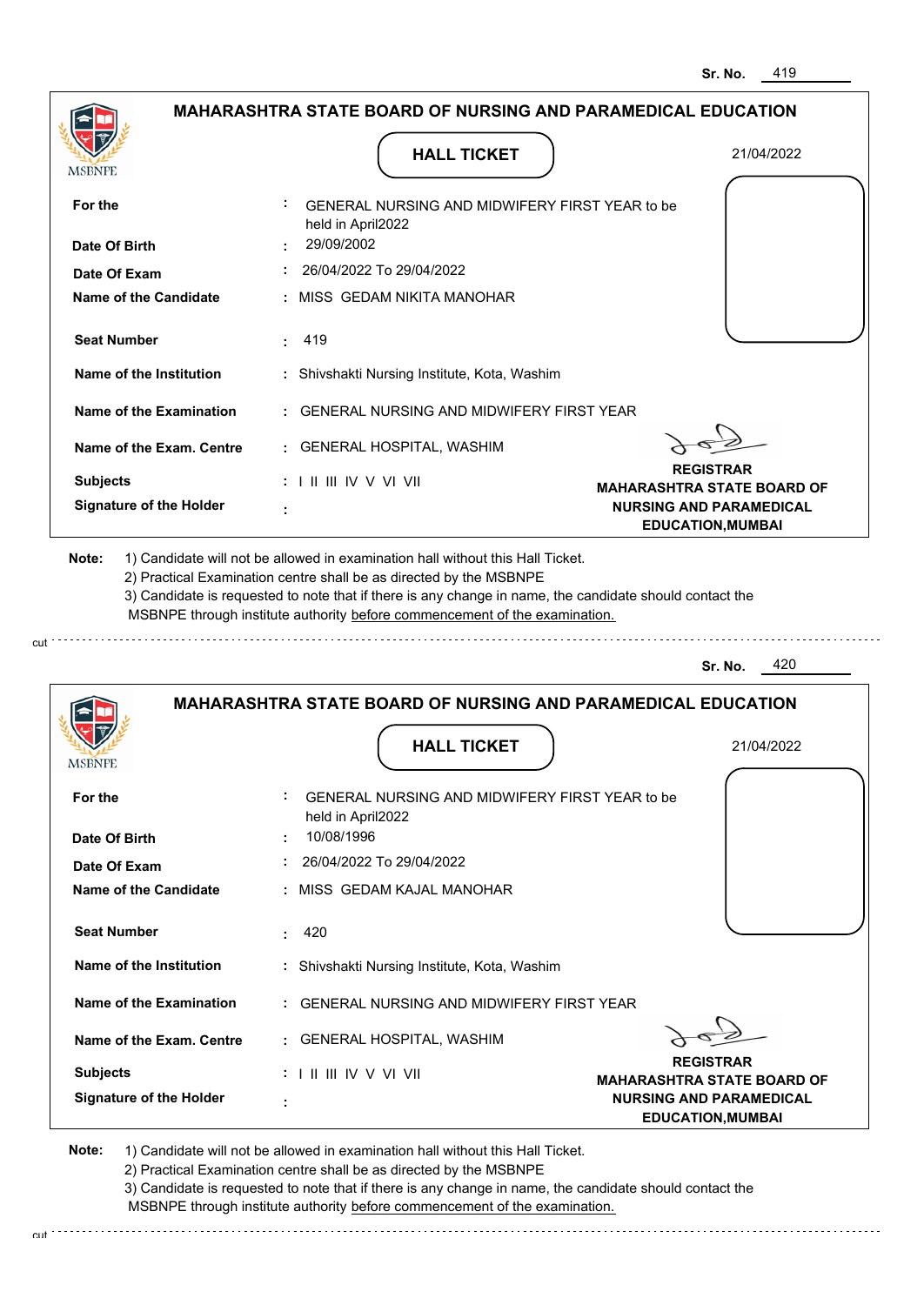|                                                                          | <b>MAHARASHTRA STATE BOARD OF NURSING AND PARAMEDICAL EDUCATION</b>                                                                                                                                                                                                                                                                           |                                                       |
|--------------------------------------------------------------------------|-----------------------------------------------------------------------------------------------------------------------------------------------------------------------------------------------------------------------------------------------------------------------------------------------------------------------------------------------|-------------------------------------------------------|
| <b>MSBNPE</b>                                                            | <b>HALL TICKET</b>                                                                                                                                                                                                                                                                                                                            | 21/04/2022                                            |
| For the                                                                  | GENERAL NURSING AND MIDWIFERY FIRST YEAR to be<br>held in April2022                                                                                                                                                                                                                                                                           |                                                       |
| Date Of Birth                                                            | 23/10/2001                                                                                                                                                                                                                                                                                                                                    |                                                       |
| Date Of Exam                                                             | 26/04/2022 To 29/04/2022                                                                                                                                                                                                                                                                                                                      |                                                       |
| Name of the Candidate                                                    | : MR GHODAKE OMKAR GAJANAN                                                                                                                                                                                                                                                                                                                    |                                                       |
| <b>Seat Number</b>                                                       | : 421                                                                                                                                                                                                                                                                                                                                         |                                                       |
| Name of the Institution                                                  | : Shivshakti Nursing Institute, Kota, Washim                                                                                                                                                                                                                                                                                                  |                                                       |
| Name of the Examination                                                  | : GENERAL NURSING AND MIDWIFERY FIRST YEAR                                                                                                                                                                                                                                                                                                    |                                                       |
| Name of the Exam. Centre                                                 | : GENERAL HOSPITAL, WASHIM                                                                                                                                                                                                                                                                                                                    |                                                       |
| <b>Subjects</b>                                                          |                                                                                                                                                                                                                                                                                                                                               | <b>REGISTRAR</b><br><b>MAHARASHTRA STATE BOARD OF</b> |
| <b>Signature of the Holder</b>                                           |                                                                                                                                                                                                                                                                                                                                               | <b>NURSING AND PARAMEDICAL</b>                        |
|                                                                          | 1) Candidate will not be allowed in examination hall without this Hall Ticket.<br>2) Practical Examination centre shall be as directed by the MSBNPE<br>3) Candidate is requested to note that if there is any change in name, the candidate should contact the<br>MSBNPE through institute authority before commencement of the examination. | <b>EDUCATION, MUMBAI</b>                              |
| Note:                                                                    |                                                                                                                                                                                                                                                                                                                                               | 422<br>Sr. No.                                        |
|                                                                          | <b>MAHARASHTRA STATE BOARD OF NURSING AND PARAMEDICAL EDUCATION</b>                                                                                                                                                                                                                                                                           |                                                       |
| <b>IVISDINE L</b>                                                        | <b>HALL TICKET</b>                                                                                                                                                                                                                                                                                                                            | 21/04/2022                                            |
|                                                                          | GENERAL NURSING AND MIDWIFERY FIRST YEAR to be<br>held in April2022                                                                                                                                                                                                                                                                           |                                                       |
|                                                                          | 04/02/1995                                                                                                                                                                                                                                                                                                                                    |                                                       |
|                                                                          | 26/04/2022 To 29/04/2022                                                                                                                                                                                                                                                                                                                      |                                                       |
| For the<br>Date Of Birth<br>Date Of Exam<br><b>Name of the Candidate</b> | : SMT GIRI SHUBHANGI ARUN<br>Nee(GIRI SHUBHANGI MILIND)                                                                                                                                                                                                                                                                                       |                                                       |
| <b>Seat Number</b>                                                       | 422                                                                                                                                                                                                                                                                                                                                           |                                                       |
| Name of the Institution                                                  | : Shivshakti Nursing Institute, Kota, Washim                                                                                                                                                                                                                                                                                                  |                                                       |
| Name of the Examination                                                  | : GENERAL NURSING AND MIDWIFERY FIRST YEAR                                                                                                                                                                                                                                                                                                    |                                                       |
| Name of the Exam. Centre                                                 | : GENERAL HOSPITAL, WASHIM                                                                                                                                                                                                                                                                                                                    |                                                       |

2) Practical Examination centre shall be as directed by the MSBNPE

cut.

3) Candidate is requested to note that if there is any change in name, the candidate should contact the MSBNPE through institute authority before commencement of the examination.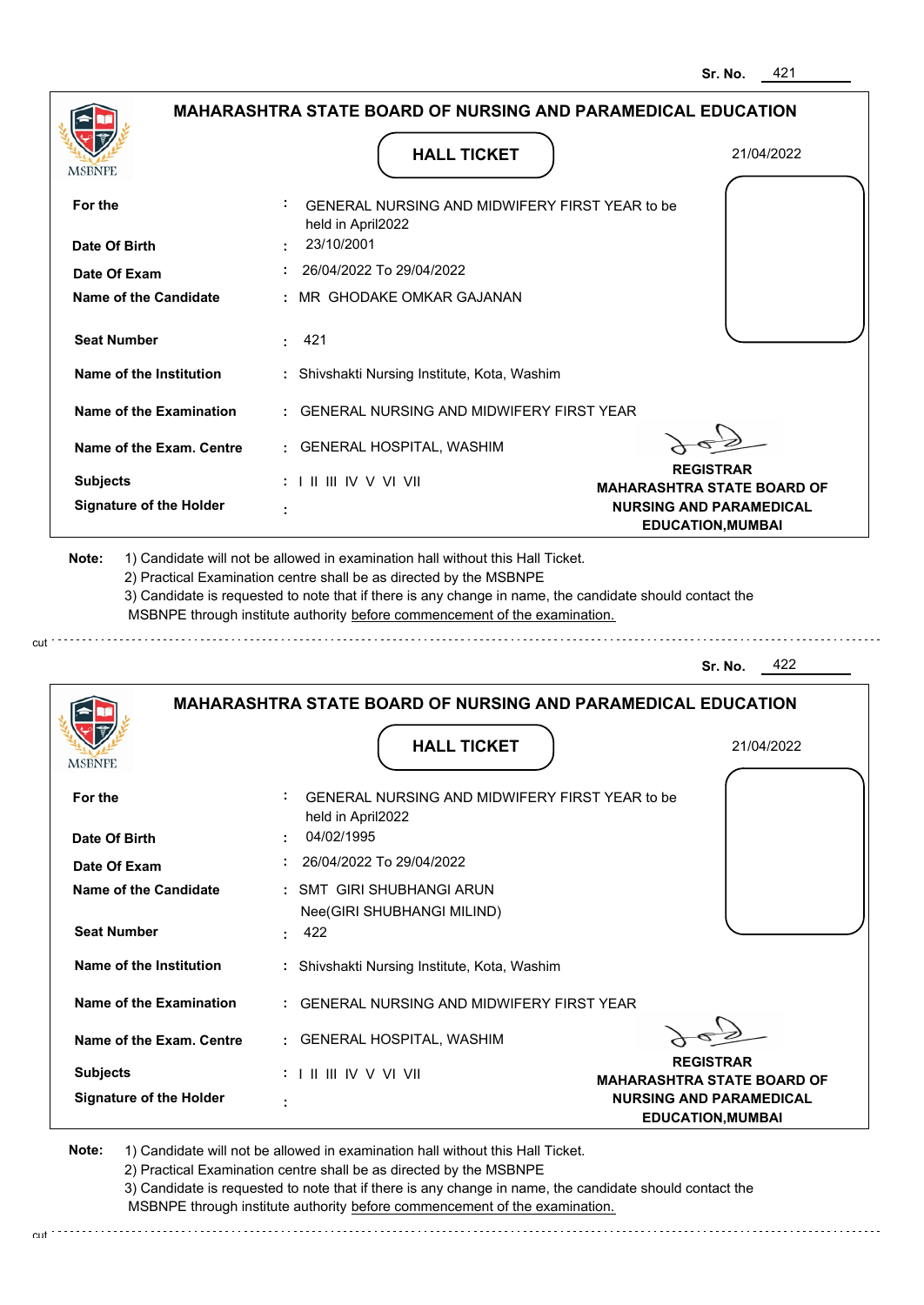|                                              |                                                                                                                                                                                       | 423<br>Sr. No.                                             |
|----------------------------------------------|---------------------------------------------------------------------------------------------------------------------------------------------------------------------------------------|------------------------------------------------------------|
|                                              | <b>MAHARASHTRA STATE BOARD OF NURSING AND PARAMEDICAL EDUCATION</b>                                                                                                                   |                                                            |
| <b>MSBNPE</b>                                | <b>HALL TICKET</b>                                                                                                                                                                    | 21/04/2022                                                 |
| For the                                      | GENERAL NURSING AND MIDWIFERY FIRST YEAR to be<br>held in April2022                                                                                                                   |                                                            |
| Date Of Birth                                | 10/05/2000                                                                                                                                                                            |                                                            |
| Date Of Exam                                 | 26/04/2022 To 29/04/2022                                                                                                                                                              |                                                            |
| <b>Name of the Candidate</b>                 | MISS GODMALE MAMTA CHANDU                                                                                                                                                             |                                                            |
| <b>Seat Number</b>                           | 423                                                                                                                                                                                   |                                                            |
| Name of the Institution                      | : Shivshakti Nursing Institute, Kota, Washim                                                                                                                                          |                                                            |
| <b>Name of the Examination</b>               | <b>GENERAL NURSING AND MIDWIFERY FIRST YEAR</b>                                                                                                                                       |                                                            |
| Name of the Exam. Centre                     | : GENERAL HOSPITAL, WASHIM                                                                                                                                                            |                                                            |
| <b>Subjects</b>                              | $: 1 \mathbb{H} \mathbb{H} \mathbb{W} \vee \mathbb{V} \mathbb{W}$                                                                                                                     | <b>REGISTRAR</b><br><b>MAHARASHTRA STATE BOARD OF</b>      |
| <b>Signature of the Holder</b>               |                                                                                                                                                                                       | <b>NURSING AND PARAMEDICAL</b><br><b>EDUCATION, MUMBAI</b> |
|                                              | 3) Candidate is requested to note that if there is any change in name, the candidate should contact the<br>MSBNPE through institute authority before commencement of the examination. | 424<br>Sr. No.                                             |
|                                              | <b>MAHARASHTRA STATE BOARD OF NURSING AND PARAMEDICAL EDUCATION</b><br><b>HALL TICKET</b>                                                                                             | 21/04/2022                                                 |
| <b>IMODIAL L</b>                             |                                                                                                                                                                                       |                                                            |
| For the                                      | GENERAL NURSING AND MIDWIFERY FIRST YEAR to be<br>held in April2022                                                                                                                   |                                                            |
| Date Of Birth                                | 02/07/1998<br>26/04/2022 To 29/04/2022                                                                                                                                                |                                                            |
| Date Of Exam<br><b>Name of the Candidate</b> | MR INGLE PRAVIN VISHVAS                                                                                                                                                               |                                                            |
| <b>Seat Number</b>                           | 424<br>÷                                                                                                                                                                              |                                                            |
| <b>Name of the Institution</b>               | : Shivshakti Nursing Institute, Kota, Washim                                                                                                                                          |                                                            |
|                                              |                                                                                                                                                                                       |                                                            |
| <b>Name of the Examination</b>               | <b>GENERAL NURSING AND MIDWIFERY FIRST YEAR</b>                                                                                                                                       |                                                            |
| Name of the Exam. Centre                     | : GENERAL HOSPITAL, WASHIM                                                                                                                                                            | <b>REGISTRAR</b>                                           |
| <b>Subjects</b>                              |                                                                                                                                                                                       | <b>MAHARASHTRA STATE BOARD OF</b>                          |
| <b>Signature of the Holder</b>               |                                                                                                                                                                                       | <b>NURSING AND PARAMEDICAL</b><br><b>EDUCATION, MUMBAI</b> |

cut

2) Practical Examination centre shall be as directed by the MSBNPE

3) Candidate is requested to note that if there is any change in name, the candidate should contact the MSBNPE through institute authority before commencement of the examination. cut de contra a construction de construction de construction de construction de construction de construction de construction de construction de construction de construction de construction de construction de construction d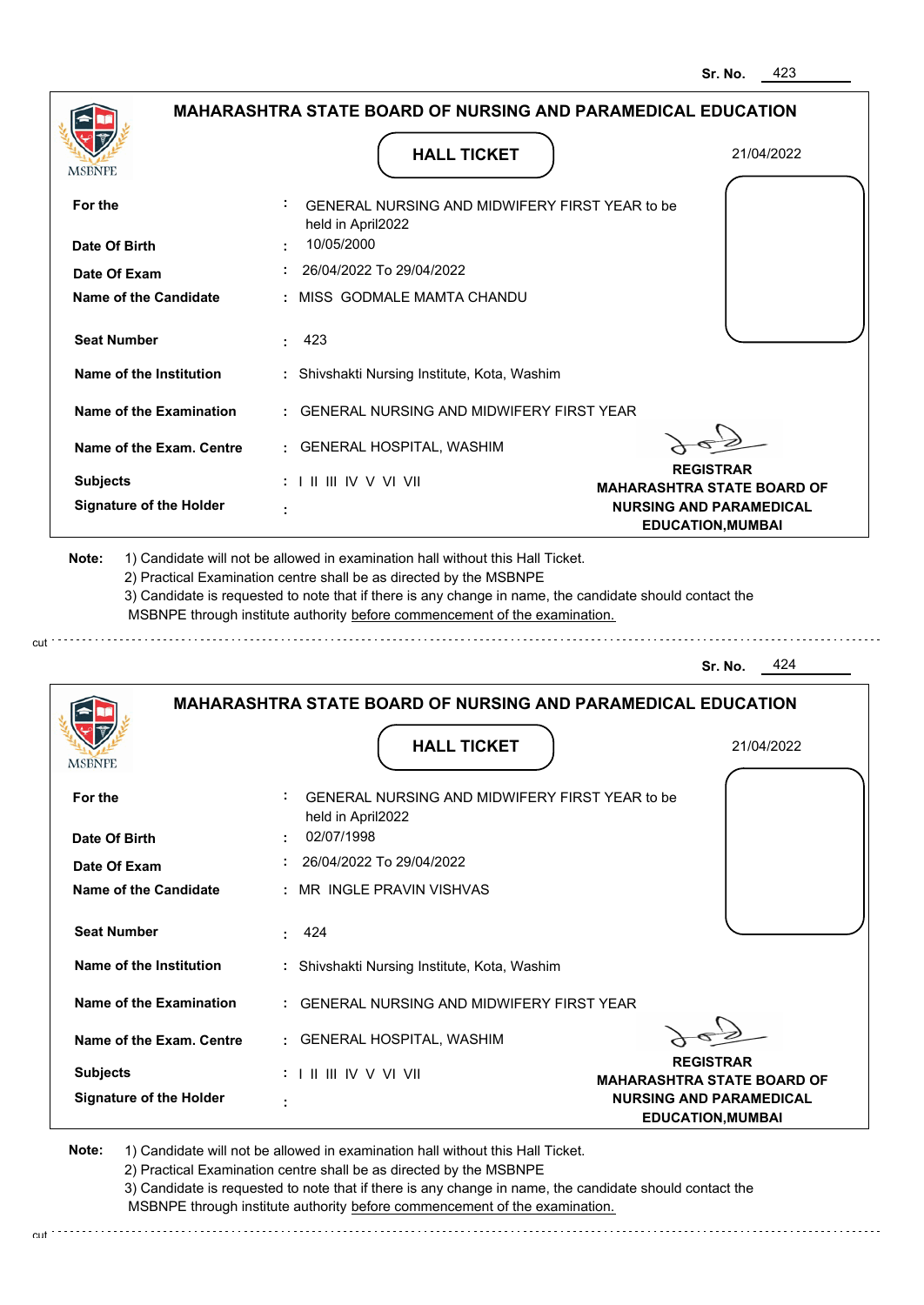|                                                                                             | <b>MAHARASHTRA STATE BOARD OF NURSING AND PARAMEDICAL EDUCATION</b>                                                                                                                                                                                         |                                                            |
|---------------------------------------------------------------------------------------------|-------------------------------------------------------------------------------------------------------------------------------------------------------------------------------------------------------------------------------------------------------------|------------------------------------------------------------|
| MSBNPE                                                                                      | <b>HALL TICKET</b>                                                                                                                                                                                                                                          | 21/04/2022                                                 |
| For the                                                                                     | GENERAL NURSING AND MIDWIFERY FIRST YEAR to be<br>held in April2022                                                                                                                                                                                         |                                                            |
| Date Of Birth                                                                               | 25/12/1998                                                                                                                                                                                                                                                  |                                                            |
| Date Of Exam                                                                                | $: 26/04/2022$ To 29/04/2022                                                                                                                                                                                                                                |                                                            |
| Name of the Candidate                                                                       | : MISS INGOLE ASHWINI BHARAT                                                                                                                                                                                                                                |                                                            |
| <b>Seat Number</b>                                                                          | : 425                                                                                                                                                                                                                                                       |                                                            |
| Name of the Institution                                                                     | : Shivshakti Nursing Institute, Kota, Washim                                                                                                                                                                                                                |                                                            |
| Name of the Examination                                                                     | : GENERAL NURSING AND MIDWIFERY FIRST YEAR                                                                                                                                                                                                                  |                                                            |
| Name of the Exam. Centre                                                                    | : GENERAL HOSPITAL, WASHIM                                                                                                                                                                                                                                  |                                                            |
| <b>Subjects</b>                                                                             | : I II III IV V VI VII                                                                                                                                                                                                                                      | <b>REGISTRAR</b><br><b>MAHARASHTRA STATE BOARD OF</b>      |
| <b>Signature of the Holder</b>                                                              |                                                                                                                                                                                                                                                             | <b>NURSING AND PARAMEDICAL</b><br><b>EDUCATION, MUMBAI</b> |
|                                                                                             | 2) Practical Examination centre shall be as directed by the MSBNPE<br>3) Candidate is requested to note that if there is any change in name, the candidate should contact the<br>MSBNPE through institute authority before commencement of the examination. |                                                            |
|                                                                                             |                                                                                                                                                                                                                                                             | 426<br>Sr. No.                                             |
|                                                                                             | <b>MAHARASHTRA STATE BOARD OF NURSING AND PARAMEDICAL EDUCATION</b>                                                                                                                                                                                         |                                                            |
|                                                                                             |                                                                                                                                                                                                                                                             |                                                            |
|                                                                                             | <b>HALL TICKET</b>                                                                                                                                                                                                                                          | 21/04/2022                                                 |
| For the                                                                                     | GENERAL NURSING AND MIDWIFERY FIRST YEAR to be                                                                                                                                                                                                              |                                                            |
|                                                                                             | held in April2022<br>20/06/1990                                                                                                                                                                                                                             |                                                            |
| Date Of Exam                                                                                | 26/04/2022 To 29/04/2022                                                                                                                                                                                                                                    |                                                            |
|                                                                                             | : MISS JADHAV VIDHYA ASHOK                                                                                                                                                                                                                                  |                                                            |
| <b>Seat Number</b>                                                                          | 426                                                                                                                                                                                                                                                         |                                                            |
| Name of the Institution                                                                     | : Shivshakti Nursing Institute, Kota, Washim                                                                                                                                                                                                                |                                                            |
| Name of the Examination                                                                     | : GENERAL NURSING AND MIDWIFERY FIRST YEAR                                                                                                                                                                                                                  |                                                            |
| <b>IMPDIAL</b><br>Date Of Birth<br><b>Name of the Candidate</b><br>Name of the Exam. Centre | : GENERAL HOSPITAL, WASHIM                                                                                                                                                                                                                                  |                                                            |
| <b>Subjects</b>                                                                             | $: 1 \mathbb{H} \mathbb{H} \mathbb{N} \vee \mathbb{V} \mathbb{N}$                                                                                                                                                                                           | <b>REGISTRAR</b><br><b>MAHARASHTRA STATE BOARD OF</b>      |

2) Practical Examination centre shall be as directed by the MSBNPE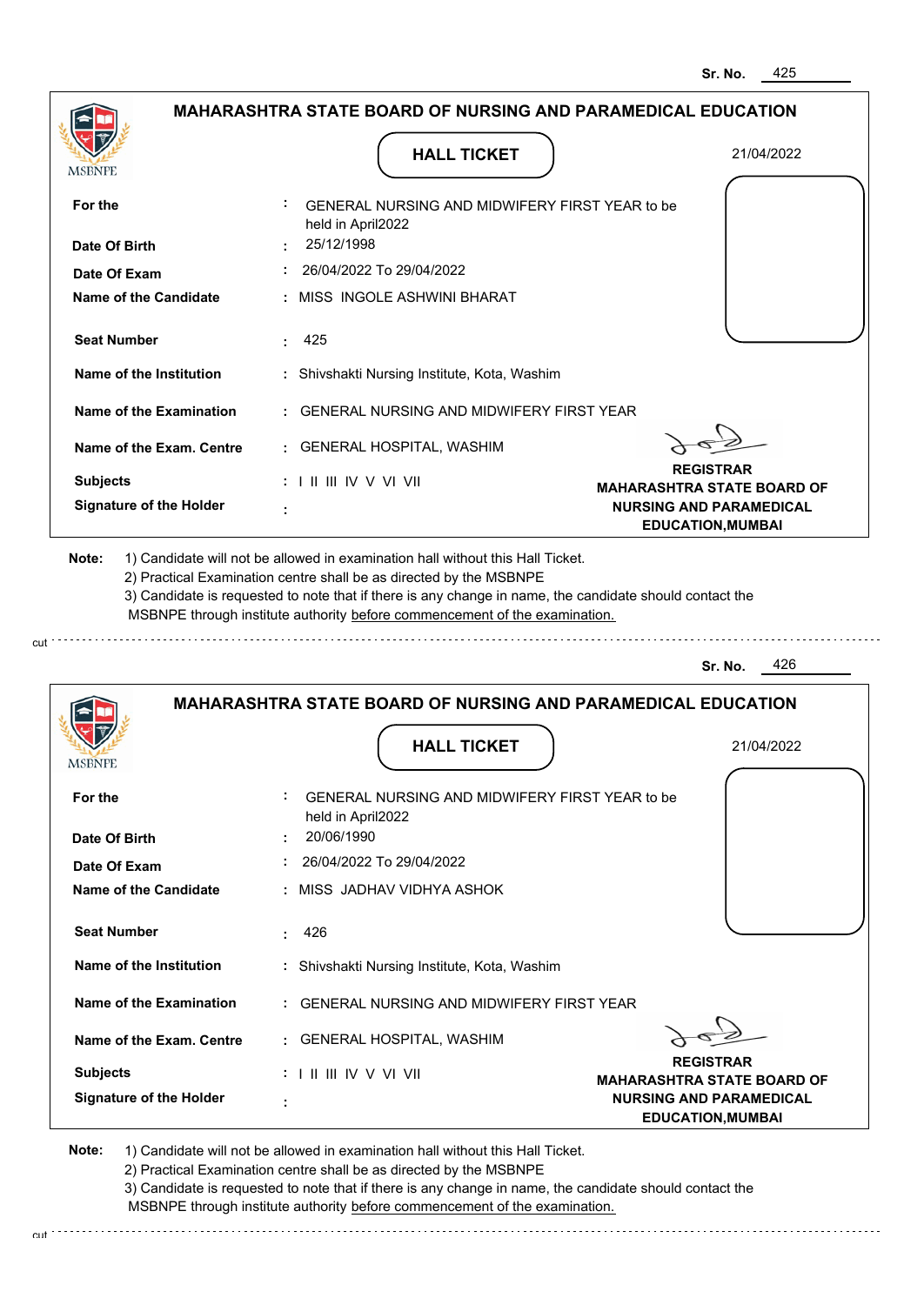|                                                                                |                                                                                                                                                                                                                                                             | <b>MAHARASHTRA STATE BOARD OF NURSING AND PARAMEDICAL EDUCATION</b> |
|--------------------------------------------------------------------------------|-------------------------------------------------------------------------------------------------------------------------------------------------------------------------------------------------------------------------------------------------------------|---------------------------------------------------------------------|
| MSBNPE                                                                         | <b>HALL TICKET</b>                                                                                                                                                                                                                                          | 21/04/2022                                                          |
| For the                                                                        | GENERAL NURSING AND MIDWIFERY FIRST YEAR to be<br>held in April2022                                                                                                                                                                                         |                                                                     |
| Date Of Birth                                                                  | 20/04/1999                                                                                                                                                                                                                                                  |                                                                     |
| Date Of Exam                                                                   | 26/04/2022 To 29/04/2022                                                                                                                                                                                                                                    |                                                                     |
| Name of the Candidate                                                          | : MISS JOREWAR JYOTI ASHOK                                                                                                                                                                                                                                  |                                                                     |
| <b>Seat Number</b>                                                             | : 427                                                                                                                                                                                                                                                       |                                                                     |
| Name of the Institution                                                        | : Shivshakti Nursing Institute, Kota, Washim                                                                                                                                                                                                                |                                                                     |
| Name of the Examination                                                        | : GENERAL NURSING AND MIDWIFERY FIRST YEAR                                                                                                                                                                                                                  |                                                                     |
| Name of the Exam. Centre                                                       | : GENERAL HOSPITAL, WASHIM                                                                                                                                                                                                                                  |                                                                     |
| <b>Subjects</b>                                                                | $: 1 \mathbb{I}$ III IIV V VI VII                                                                                                                                                                                                                           | <b>REGISTRAR</b><br><b>MAHARASHTRA STATE BOARD OF</b>               |
| <b>Signature of the Holder</b>                                                 |                                                                                                                                                                                                                                                             | <b>NURSING AND PARAMEDICAL</b><br><b>EDUCATION, MUMBAI</b>          |
| 1) Candidate will not be allowed in examination hall without this Hall Ticket. | 2) Practical Examination centre shall be as directed by the MSBNPE<br>3) Candidate is requested to note that if there is any change in name, the candidate should contact the<br>MSBNPE through institute authority before commencement of the examination. |                                                                     |
|                                                                                |                                                                                                                                                                                                                                                             | 428<br>Sr. No.                                                      |
|                                                                                | <b>MAHARASHTRA STATE BOARD OF NURSING AND PARAMEDICAL EDUCATION</b><br><b>HALL TICKET</b>                                                                                                                                                                   | 21/04/2022                                                          |
| For the                                                                        | GENERAL NURSING AND MIDWIFERY FIRST YEAR to be                                                                                                                                                                                                              |                                                                     |
|                                                                                | held in April2022<br>11/04/2000                                                                                                                                                                                                                             |                                                                     |
| <b>IMPDIAL</b> P<br>Date Of Birth<br>Date Of Exam                              | 26/04/2022 To 29/04/2022                                                                                                                                                                                                                                    |                                                                     |
|                                                                                | : MR KHADSE CHANDAN PRALHAD                                                                                                                                                                                                                                 |                                                                     |
| <b>Seat Number</b>                                                             | 428                                                                                                                                                                                                                                                         |                                                                     |
| Name of the Institution                                                        | : Shivshakti Nursing Institute, Kota, Washim                                                                                                                                                                                                                |                                                                     |
| Name of the Examination                                                        | : GENERAL NURSING AND MIDWIFERY FIRST YEAR                                                                                                                                                                                                                  |                                                                     |
| <b>Name of the Candidate</b><br>Name of the Exam. Centre                       | : GENERAL HOSPITAL, WASHIM                                                                                                                                                                                                                                  |                                                                     |
| <b>Subjects</b>                                                                |                                                                                                                                                                                                                                                             | <b>REGISTRAR</b><br><b>MAHARASHTRA STATE BOARD OF</b>               |

2) Practical Examination centre shall be as directed by the MSBNPE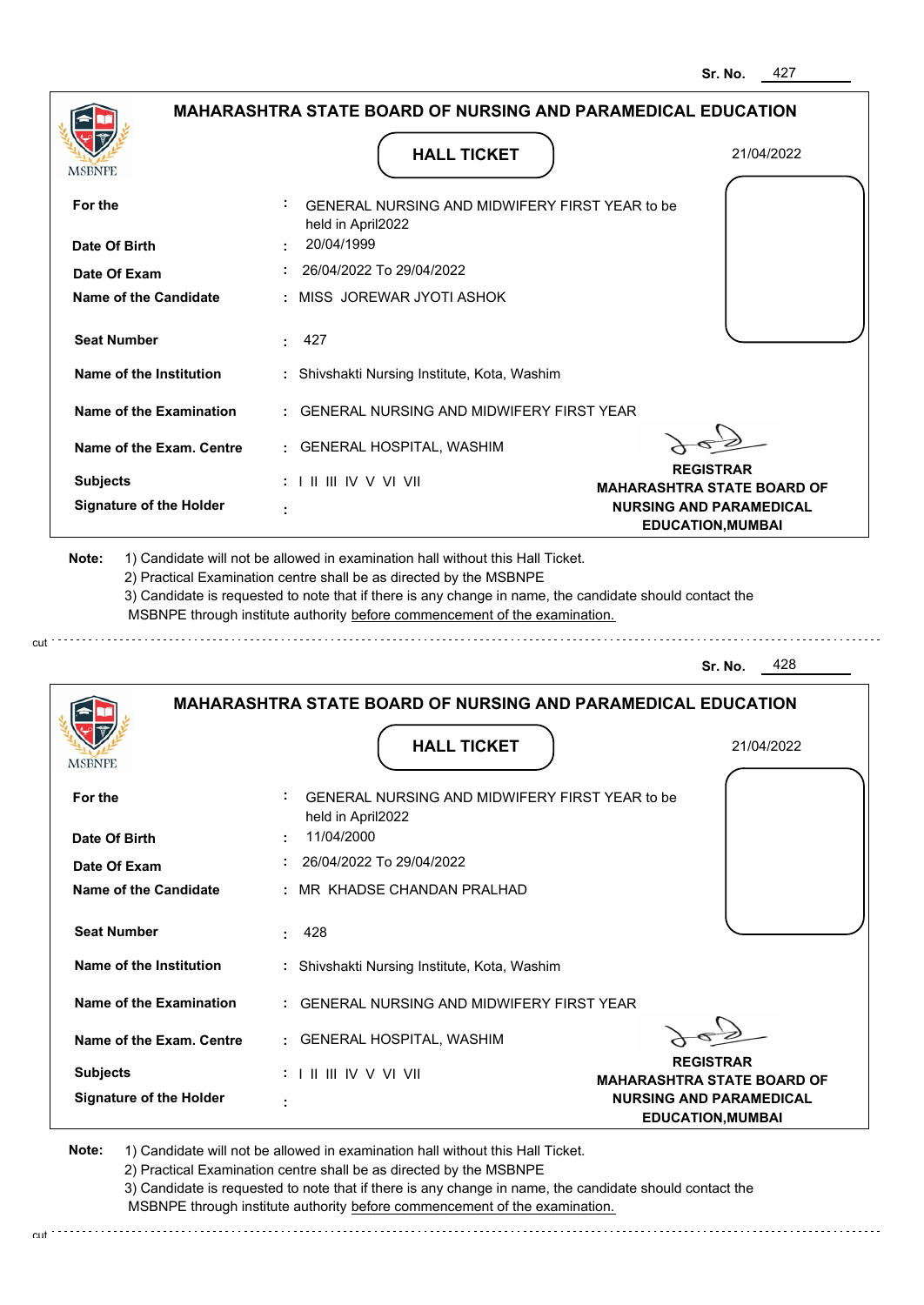|                                                                        | <b>MAHARASHTRA STATE BOARD OF NURSING AND PARAMEDICAL EDUCATION</b>                                                                                                                                                                                                                                                                           |                                                            |
|------------------------------------------------------------------------|-----------------------------------------------------------------------------------------------------------------------------------------------------------------------------------------------------------------------------------------------------------------------------------------------------------------------------------------------|------------------------------------------------------------|
| MSBNPE                                                                 | <b>HALL TICKET</b>                                                                                                                                                                                                                                                                                                                            | 21/04/2022                                                 |
| For the                                                                | GENERAL NURSING AND MIDWIFERY FIRST YEAR to be<br>held in April2022                                                                                                                                                                                                                                                                           |                                                            |
| Date Of Birth                                                          | 24/01/2001                                                                                                                                                                                                                                                                                                                                    |                                                            |
| Date Of Exam                                                           | 26/04/2022 To 29/04/2022                                                                                                                                                                                                                                                                                                                      |                                                            |
| Name of the Candidate                                                  | : MR KHADSE PAVAN BABURAO                                                                                                                                                                                                                                                                                                                     |                                                            |
| <b>Seat Number</b>                                                     | : 429                                                                                                                                                                                                                                                                                                                                         |                                                            |
| Name of the Institution                                                | : Shivshakti Nursing Institute, Kota, Washim                                                                                                                                                                                                                                                                                                  |                                                            |
| Name of the Examination                                                | : GENERAL NURSING AND MIDWIFERY FIRST YEAR                                                                                                                                                                                                                                                                                                    |                                                            |
| Name of the Exam. Centre                                               | : GENERAL HOSPITAL, WASHIM                                                                                                                                                                                                                                                                                                                    |                                                            |
| <b>Subjects</b>                                                        | : I II III IV V VI VII                                                                                                                                                                                                                                                                                                                        | <b>REGISTRAR</b><br><b>MAHARASHTRA STATE BOARD OF</b>      |
| <b>Signature of the Holder</b>                                         |                                                                                                                                                                                                                                                                                                                                               | <b>NURSING AND PARAMEDICAL</b><br><b>EDUCATION, MUMBAI</b> |
|                                                                        | 1) Candidate will not be allowed in examination hall without this Hall Ticket.<br>2) Practical Examination centre shall be as directed by the MSBNPE<br>3) Candidate is requested to note that if there is any change in name, the candidate should contact the<br>MSBNPE through institute authority before commencement of the examination. |                                                            |
| Note:                                                                  |                                                                                                                                                                                                                                                                                                                                               | 430<br>Sr. No.                                             |
|                                                                        | <b>MAHARASHTRA STATE BOARD OF NURSING AND PARAMEDICAL EDUCATION</b>                                                                                                                                                                                                                                                                           |                                                            |
|                                                                        |                                                                                                                                                                                                                                                                                                                                               |                                                            |
|                                                                        | <b>HALL TICKET</b>                                                                                                                                                                                                                                                                                                                            | 21/04/2022                                                 |
|                                                                        | GENERAL NURSING AND MIDWIFERY FIRST YEAR to be                                                                                                                                                                                                                                                                                                |                                                            |
|                                                                        | held in April2022<br>19/02/1993                                                                                                                                                                                                                                                                                                               |                                                            |
| <b>IMPDIAL</b><br>For the<br>Date Of Birth<br>Date Of Exam             | 26/04/2022 To 29/04/2022                                                                                                                                                                                                                                                                                                                      |                                                            |
| <b>Name of the Candidate</b>                                           | : MISS KHAMBALKAR PRIYA SHESHRAO                                                                                                                                                                                                                                                                                                              |                                                            |
| <b>Seat Number</b>                                                     | 430                                                                                                                                                                                                                                                                                                                                           |                                                            |
| Name of the Institution                                                | : Shivshakti Nursing Institute, Kota, Washim                                                                                                                                                                                                                                                                                                  |                                                            |
|                                                                        | : GENERAL NURSING AND MIDWIFERY FIRST YEAR                                                                                                                                                                                                                                                                                                    |                                                            |
|                                                                        | : GENERAL HOSPITAL, WASHIM                                                                                                                                                                                                                                                                                                                    |                                                            |
| Name of the Examination<br>Name of the Exam. Centre<br><b>Subjects</b> | $: 1 \mathbb{H} \mathbb{H} \mathbb{N} \vee \mathbb{V} \mathbb{N}$                                                                                                                                                                                                                                                                             | <b>REGISTRAR</b><br><b>MAHARASHTRA STATE BOARD OF</b>      |

2) Practical Examination centre shall be as directed by the MSBNPE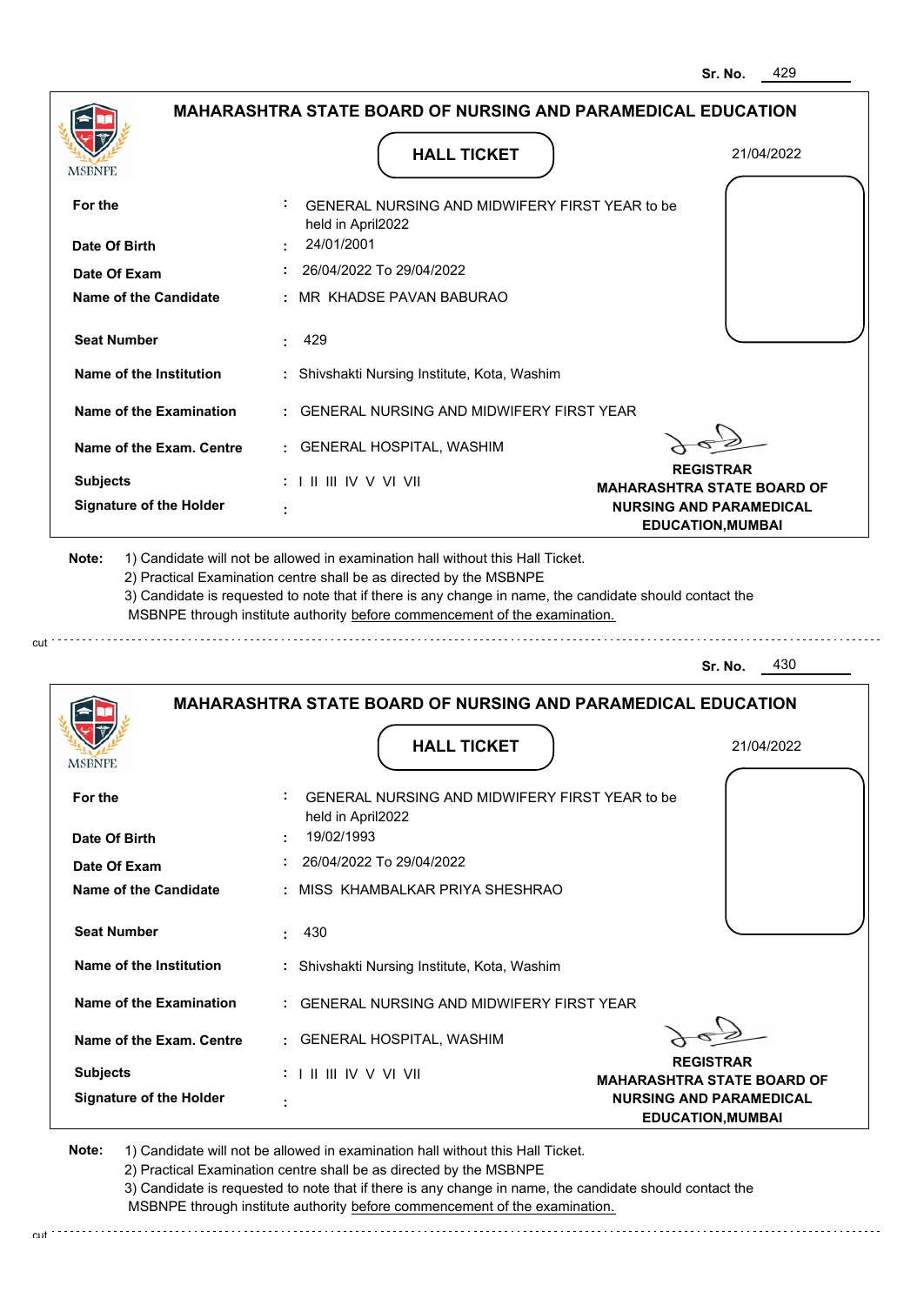|                                |                                                                                        | 431<br>Sr. No.                                                                                  |
|--------------------------------|----------------------------------------------------------------------------------------|-------------------------------------------------------------------------------------------------|
|                                | <b>MAHARASHTRA STATE BOARD OF NURSING AND PARAMEDICAL EDUCATION</b>                    |                                                                                                 |
| <b>MSBNPE</b>                  | <b>HALL TICKET</b>                                                                     | 21/04/2022                                                                                      |
| For the                        | GENERAL NURSING AND MIDWIFERY FIRST YEAR to be<br>held in April2022                    |                                                                                                 |
| Date Of Birth                  | 23/06/1998                                                                             |                                                                                                 |
| Date Of Exam                   | 26/04/2022 To 29/04/2022                                                               |                                                                                                 |
| Name of the Candidate          | MISS LOKHANDE MEENA VITTHAL                                                            |                                                                                                 |
| <b>Seat Number</b>             | 431                                                                                    |                                                                                                 |
| Name of the Institution        | : Shivshakti Nursing Institute, Kota, Washim                                           |                                                                                                 |
| <b>Name of the Examination</b> | <b>GENERAL NURSING AND MIDWIFERY FIRST YEAR</b>                                        |                                                                                                 |
| Name of the Exam. Centre       | : GENERAL HOSPITAL, WASHIM                                                             |                                                                                                 |
| <b>Subjects</b>                | $: 1 \mathbb{I}$ III IIV V VI VII                                                      | <b>REGISTRAR</b><br><b>MAHARASHTRA STATE BOARD OF</b>                                           |
| <b>Signature of the Holder</b> |                                                                                        | <b>NURSING AND PARAMEDICAL</b><br><b>EDUCATION, MUMBAI</b>                                      |
|                                | MSBNPE through institute authority before commencement of the examination.             | 432<br>Sr. No.                                                                                  |
|                                | <b>MAHARASHTRA STATE BOARD OF NURSING AND PARAMEDICAL EDUCATION</b>                    |                                                                                                 |
|                                | <b>HALL TICKET</b>                                                                     | 21/04/2022                                                                                      |
| For the<br>Date Of Birth       | ÷<br>GENERAL NURSING AND MIDWIFERY FIRST YEAR to be<br>held in April2022<br>01/04/1997 |                                                                                                 |
| Date Of Exam                   | 26/04/2022 To 29/04/2022                                                               |                                                                                                 |
| Name of the Candidate          | MR MORE AMOL MADHAO                                                                    |                                                                                                 |
| <b>Seat Number</b>             | 432<br>÷.                                                                              |                                                                                                 |
| Name of the Institution        |                                                                                        |                                                                                                 |
|                                | : Shivshakti Nursing Institute, Kota, Washim                                           |                                                                                                 |
| <b>Name of the Examination</b> | GENERAL NURSING AND MIDWIFERY FIRST YEAR                                               |                                                                                                 |
| Name of the Exam. Centre       | : GENERAL HOSPITAL, WASHIM                                                             |                                                                                                 |
| <b>Subjects</b>                | :             V V    V                                                                 | <b>REGISTRAR</b>                                                                                |
| <b>Signature of the Holder</b> |                                                                                        | <b>MAHARASHTRA STATE BOARD OF</b><br><b>NURSING AND PARAMEDICAL</b><br><b>EDUCATION, MUMBAI</b> |

cut

2) Practical Examination centre shall be as directed by the MSBNPE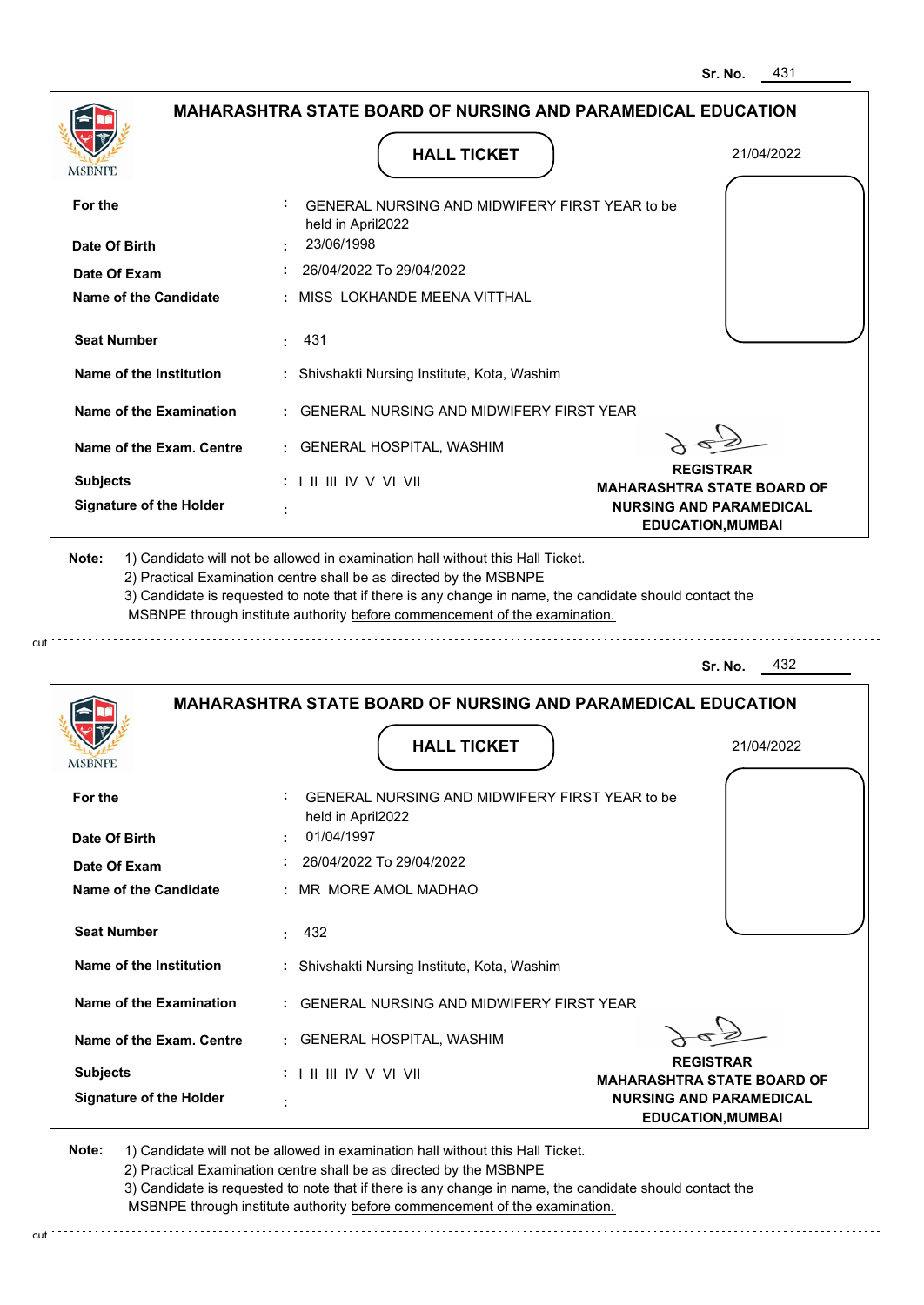|                                   | <b>MAHARASHTRA STATE BOARD OF NURSING AND PARAMEDICAL EDUCATION</b>                                                                                                                                                                                                                                                                           |                                                            |
|-----------------------------------|-----------------------------------------------------------------------------------------------------------------------------------------------------------------------------------------------------------------------------------------------------------------------------------------------------------------------------------------------|------------------------------------------------------------|
|                                   |                                                                                                                                                                                                                                                                                                                                               |                                                            |
| <b>MSBNPE</b>                     | <b>HALL TICKET</b>                                                                                                                                                                                                                                                                                                                            | 21/04/2022                                                 |
|                                   |                                                                                                                                                                                                                                                                                                                                               |                                                            |
| For the                           | <b>GENERAL NURSING AND MIDWIFERY FIRST YEAR to be</b><br>held in April2022                                                                                                                                                                                                                                                                    |                                                            |
| Date Of Birth                     | 15/07/1997                                                                                                                                                                                                                                                                                                                                    |                                                            |
| Date Of Exam                      | 26/04/2022 To 29/04/2022                                                                                                                                                                                                                                                                                                                      |                                                            |
| Name of the Candidate             | : MISS MOREY NIKITA SURESH                                                                                                                                                                                                                                                                                                                    |                                                            |
| <b>Seat Number</b>                | : 433                                                                                                                                                                                                                                                                                                                                         |                                                            |
| Name of the Institution           | : Shivshakti Nursing Institute, Kota, Washim                                                                                                                                                                                                                                                                                                  |                                                            |
| Name of the Examination           | : GENERAL NURSING AND MIDWIFERY FIRST YEAR                                                                                                                                                                                                                                                                                                    |                                                            |
| Name of the Exam. Centre          | : GENERAL HOSPITAL, WASHIM                                                                                                                                                                                                                                                                                                                    |                                                            |
| <b>Subjects</b>                   |                                                                                                                                                                                                                                                                                                                                               | <b>REGISTRAR</b><br><b>MAHARASHTRA STATE BOARD OF</b>      |
| <b>Signature of the Holder</b>    |                                                                                                                                                                                                                                                                                                                                               | <b>NURSING AND PARAMEDICAL</b><br><b>EDUCATION, MUMBAI</b> |
| Note:                             | 1) Candidate will not be allowed in examination hall without this Hall Ticket.<br>2) Practical Examination centre shall be as directed by the MSBNPE<br>3) Candidate is requested to note that if there is any change in name, the candidate should contact the<br>MSBNPE through institute authority before commencement of the examination. |                                                            |
|                                   |                                                                                                                                                                                                                                                                                                                                               | 434<br>Sr. No.                                             |
|                                   | <b>MAHARASHTRA STATE BOARD OF NURSING AND PARAMEDICAL EDUCATION</b>                                                                                                                                                                                                                                                                           |                                                            |
|                                   | <b>HALL TICKET</b>                                                                                                                                                                                                                                                                                                                            | 21/04/2022                                                 |
| For the                           | GENERAL NURSING AND MIDWIFERY FIRST YEAR to be                                                                                                                                                                                                                                                                                                |                                                            |
| Date Of Birth                     | held in April2022<br>27/03/1997                                                                                                                                                                                                                                                                                                               |                                                            |
| Date Of Exam                      | 26/04/2022 To 29/04/2022                                                                                                                                                                                                                                                                                                                      |                                                            |
| <b>Name of the Candidate</b>      | : MISS NIKHADE SHUBHANGI ARUN                                                                                                                                                                                                                                                                                                                 |                                                            |
| <b>Seat Number</b>                | 434                                                                                                                                                                                                                                                                                                                                           |                                                            |
| Name of the Institution           | : Shivshakti Nursing Institute, Kota, Washim                                                                                                                                                                                                                                                                                                  |                                                            |
| Name of the Examination           | : GENERAL NURSING AND MIDWIFERY FIRST YEAR                                                                                                                                                                                                                                                                                                    |                                                            |
| Name of the Exam. Centre          | : GENERAL HOSPITAL, WASHIM                                                                                                                                                                                                                                                                                                                    |                                                            |
| <b>IMPDIAL</b><br><b>Subjects</b> |                                                                                                                                                                                                                                                                                                                                               | <b>REGISTRAR</b><br><b>MAHARASHTRA STATE BOARD OF</b>      |

**Note:**  1) Candidate will not be allowed in examination hall without this Hall Ticket.

2) Practical Examination centre shall be as directed by the MSBNPE

3) Candidate is requested to note that if there is any change in name, the candidate should contact the MSBNPE through institute authority before commencement of the examination. cut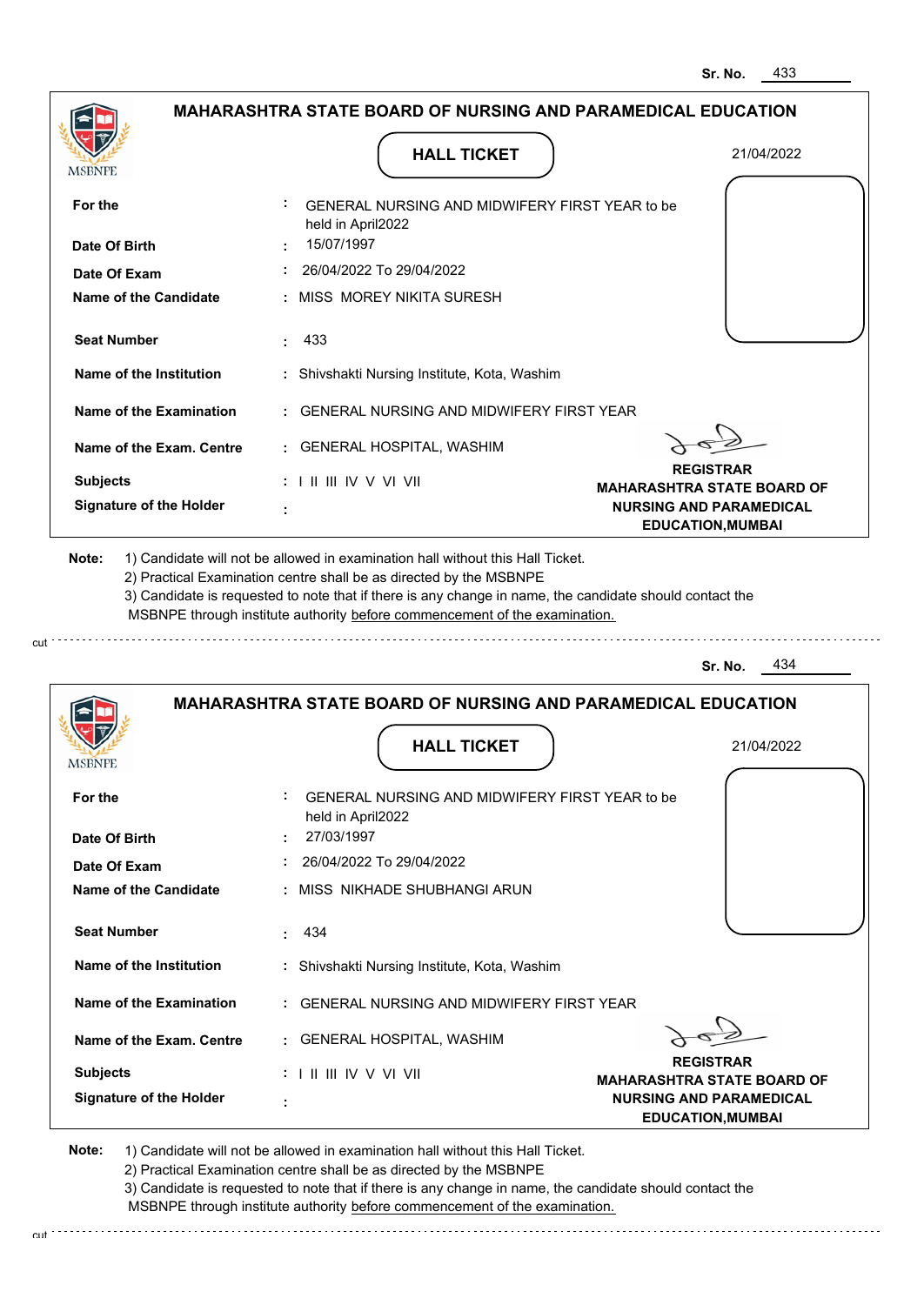| <b>MSBNPE</b>                                     | <b>HALL TICKET</b>                                                                                                                                                                                                                                                                                                                            | 21/04/2022                                                          |
|---------------------------------------------------|-----------------------------------------------------------------------------------------------------------------------------------------------------------------------------------------------------------------------------------------------------------------------------------------------------------------------------------------------|---------------------------------------------------------------------|
| For the                                           | <b>GENERAL NURSING AND MIDWIFERY FIRST YEAR to be</b>                                                                                                                                                                                                                                                                                         |                                                                     |
|                                                   | held in April2022                                                                                                                                                                                                                                                                                                                             |                                                                     |
| Date Of Birth                                     | 03/05/1994                                                                                                                                                                                                                                                                                                                                    |                                                                     |
| Date Of Exam                                      | 26/04/2022 To 29/04/2022                                                                                                                                                                                                                                                                                                                      |                                                                     |
| <b>Name of the Candidate</b>                      | : MISS PADGHAN NISHA GAJANAN                                                                                                                                                                                                                                                                                                                  |                                                                     |
| <b>Seat Number</b>                                | 435                                                                                                                                                                                                                                                                                                                                           |                                                                     |
| Name of the Institution                           | : Shivshakti Nursing Institute, Kota, Washim                                                                                                                                                                                                                                                                                                  |                                                                     |
| Name of the Examination                           | : GENERAL NURSING AND MIDWIFERY FIRST YEAR                                                                                                                                                                                                                                                                                                    |                                                                     |
| Name of the Exam. Centre                          | : GENERAL HOSPITAL, WASHIM                                                                                                                                                                                                                                                                                                                    |                                                                     |
|                                                   |                                                                                                                                                                                                                                                                                                                                               | <b>REGISTRAR</b>                                                    |
| <b>Subjects</b><br><b>Signature of the Holder</b> | $: 1 \parallel \parallel \parallel$ IV V VI VII                                                                                                                                                                                                                                                                                               | <b>MAHARASHTRA STATE BOARD OF</b><br><b>NURSING AND PARAMEDICAL</b> |
|                                                   |                                                                                                                                                                                                                                                                                                                                               |                                                                     |
| Note:                                             | 1) Candidate will not be allowed in examination hall without this Hall Ticket.<br>2) Practical Examination centre shall be as directed by the MSBNPE<br>3) Candidate is requested to note that if there is any change in name, the candidate should contact the<br>MSBNPE through institute authority before commencement of the examination. |                                                                     |
|                                                   |                                                                                                                                                                                                                                                                                                                                               | 436<br>Sr. No.                                                      |
|                                                   | <b>MAHARASHTRA STATE BOARD OF NURSING AND PARAMEDICAL EDUCATION</b>                                                                                                                                                                                                                                                                           |                                                                     |
|                                                   | <b>HALL TICKET</b>                                                                                                                                                                                                                                                                                                                            | 21/04/2022                                                          |
|                                                   |                                                                                                                                                                                                                                                                                                                                               |                                                                     |
| <b>MSBNPE</b><br>For the                          | <b>GENERAL NURSING AND MIDWIFERY FIRST YEAR to be</b><br>held in April2022                                                                                                                                                                                                                                                                    |                                                                     |
| Date Of Birth                                     | 31/03/2001                                                                                                                                                                                                                                                                                                                                    |                                                                     |
| Date Of Exam                                      | 26/04/2022 To 29/04/2022                                                                                                                                                                                                                                                                                                                      |                                                                     |
|                                                   | : MR PATRE HARISH PANDURANG                                                                                                                                                                                                                                                                                                                   |                                                                     |
| <b>Seat Number</b>                                | : 436                                                                                                                                                                                                                                                                                                                                         |                                                                     |
| Name of the Institution                           | : Shivshakti Nursing Institute, Kota, Washim                                                                                                                                                                                                                                                                                                  |                                                                     |
| Name of the Candidate<br>Name of the Examination  | : GENERAL NURSING AND MIDWIFERY FIRST YEAR                                                                                                                                                                                                                                                                                                    |                                                                     |
| Name of the Exam. Centre                          | : GENERAL HOSPITAL, WASHIM                                                                                                                                                                                                                                                                                                                    |                                                                     |
| <b>Subjects</b>                                   | $: 1 \mathbb{I}$ III IIV V VI VII                                                                                                                                                                                                                                                                                                             | <b>REGISTRAR</b><br><b>MAHARASHTRA STATE BOARD OF</b>               |

2) Practical Examination centre shall be as directed by the MSBNPE

3) Candidate is requested to note that if there is any change in name, the candidate should contact the MSBNPE through institute authority before commencement of the examination.

cut de contra a construction de construction de construction de construction de construction de construction de construction de construction de construction de construction de construction de construction de construction d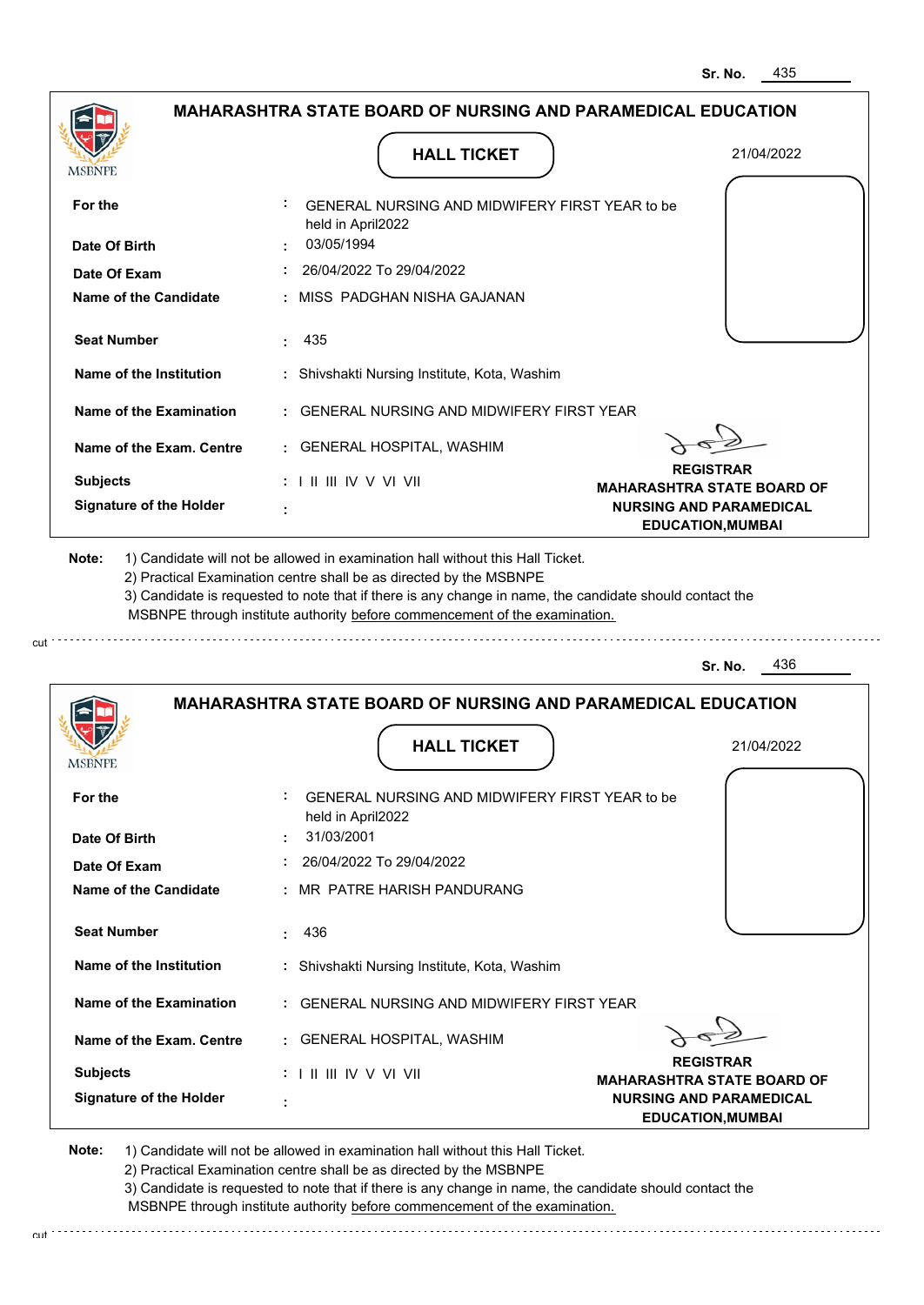|                                                                                                                          | <b>MAHARASHTRA STATE BOARD OF NURSING AND PARAMEDICAL EDUCATION</b>                                                                                                                   |                                                            |
|--------------------------------------------------------------------------------------------------------------------------|---------------------------------------------------------------------------------------------------------------------------------------------------------------------------------------|------------------------------------------------------------|
| MSBNPE                                                                                                                   | <b>HALL TICKET</b>                                                                                                                                                                    | 21/04/2022                                                 |
| For the                                                                                                                  | GENERAL NURSING AND MIDWIFERY FIRST YEAR to be<br>held in April2022                                                                                                                   |                                                            |
| Date Of Birth                                                                                                            | 15/08/2002                                                                                                                                                                            |                                                            |
| Date Of Exam                                                                                                             | 26/04/2022 To 29/04/2022                                                                                                                                                              |                                                            |
| Name of the Candidate                                                                                                    | : MISS PATRE AISHWARYA PANDURANG                                                                                                                                                      |                                                            |
| <b>Seat Number</b>                                                                                                       | : 437                                                                                                                                                                                 |                                                            |
| Name of the Institution                                                                                                  | : Shivshakti Nursing Institute, Kota, Washim                                                                                                                                          |                                                            |
| Name of the Examination                                                                                                  | : GENERAL NURSING AND MIDWIFERY FIRST YEAR                                                                                                                                            |                                                            |
| Name of the Exam. Centre                                                                                                 | : GENERAL HOSPITAL, WASHIM                                                                                                                                                            |                                                            |
| <b>Subjects</b>                                                                                                          | $: 1 \mathbb{I}$ III IIV V VI VII                                                                                                                                                     | <b>REGISTRAR</b><br><b>MAHARASHTRA STATE BOARD OF</b>      |
| <b>Signature of the Holder</b>                                                                                           |                                                                                                                                                                                       | <b>NURSING AND PARAMEDICAL</b><br><b>EDUCATION, MUMBAI</b> |
|                                                                                                                          | 3) Candidate is requested to note that if there is any change in name, the candidate should contact the<br>MSBNPE through institute authority before commencement of the examination. |                                                            |
|                                                                                                                          |                                                                                                                                                                                       | 438<br>Sr. No.                                             |
|                                                                                                                          | <b>MAHARASHTRA STATE BOARD OF NURSING AND PARAMEDICAL EDUCATION</b>                                                                                                                   |                                                            |
|                                                                                                                          | <b>HALL TICKET</b>                                                                                                                                                                    | 21/04/2022                                                 |
|                                                                                                                          | GENERAL NURSING AND MIDWIFERY FIRST YEAR to be<br>held in April2022                                                                                                                   |                                                            |
|                                                                                                                          | 20/10/1999<br>26/04/2022 To 29/04/2022                                                                                                                                                |                                                            |
|                                                                                                                          | : MR SHINDE CHETAN BHANUDAS                                                                                                                                                           |                                                            |
| <b>Seat Number</b>                                                                                                       | 438                                                                                                                                                                                   |                                                            |
| Name of the Institution                                                                                                  | : Shivshakti Nursing Institute, Kota, Washim                                                                                                                                          |                                                            |
| Name of the Examination                                                                                                  | : GENERAL NURSING AND MIDWIFERY FIRST YEAR                                                                                                                                            |                                                            |
| <b>IMPDIAL</b> P<br>For the<br>Date Of Birth<br>Date Of Exam<br><b>Name of the Candidate</b><br>Name of the Exam. Centre | : GENERAL HOSPITAL, WASHIM                                                                                                                                                            | <b>REGISTRAR</b>                                           |

**Note:**  1) Candidate will not be allowed in examination hall without this Hall Ticket.

2) Practical Examination centre shall be as directed by the MSBNPE

3) Candidate is requested to note that if there is any change in name, the candidate should contact the MSBNPE through institute authority before commencement of the examination.

cut de la component de la component de la component de la component de la component de la component de la component de la component de la component de la component de la component de la component de la component de la comp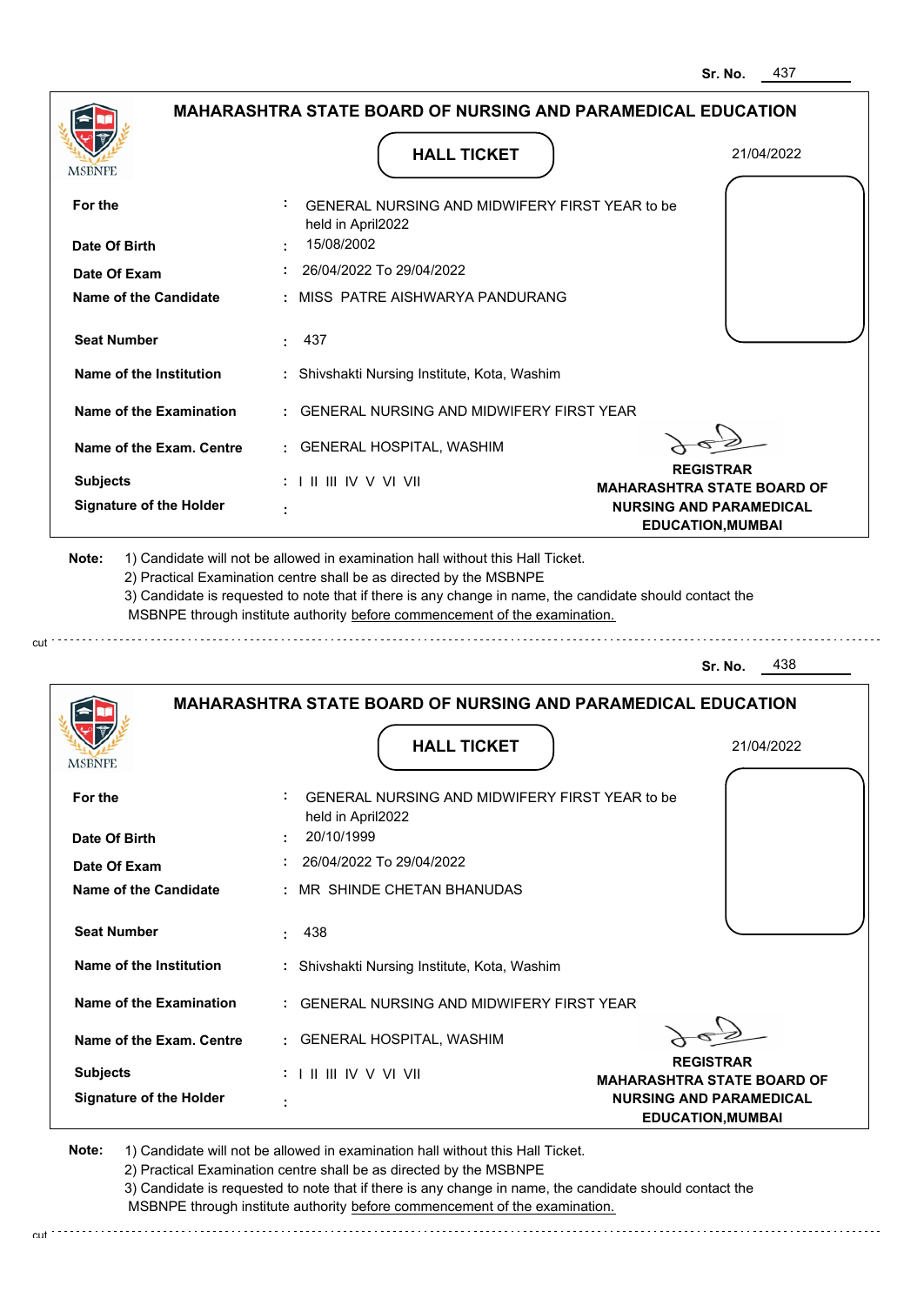| MSBNPE                                                                                                                                                                                                        |                                   | <b>HALL TICKET</b>                                                                                                                                                                                                                                                                                                                            | 21/04/2022                                                 |
|---------------------------------------------------------------------------------------------------------------------------------------------------------------------------------------------------------------|-----------------------------------|-----------------------------------------------------------------------------------------------------------------------------------------------------------------------------------------------------------------------------------------------------------------------------------------------------------------------------------------------|------------------------------------------------------------|
| For the                                                                                                                                                                                                       |                                   | GENERAL NURSING AND MIDWIFERY FIRST YEAR to be<br>held in April2022                                                                                                                                                                                                                                                                           |                                                            |
| Date Of Birth                                                                                                                                                                                                 | 19/10/1996                        |                                                                                                                                                                                                                                                                                                                                               |                                                            |
| Date Of Exam                                                                                                                                                                                                  |                                   | 26/04/2022 To 29/04/2022                                                                                                                                                                                                                                                                                                                      |                                                            |
| <b>Name of the Candidate</b>                                                                                                                                                                                  |                                   | : MISS TELGOTE PRANALI NAYABRAO                                                                                                                                                                                                                                                                                                               |                                                            |
| <b>Seat Number</b>                                                                                                                                                                                            | 439                               |                                                                                                                                                                                                                                                                                                                                               |                                                            |
| Name of the Institution                                                                                                                                                                                       |                                   | : Shivshakti Nursing Institute, Kota, Washim                                                                                                                                                                                                                                                                                                  |                                                            |
| <b>Name of the Examination</b>                                                                                                                                                                                |                                   | <b>GENERAL NURSING AND MIDWIFERY FIRST YEAR</b>                                                                                                                                                                                                                                                                                               |                                                            |
| Name of the Exam. Centre                                                                                                                                                                                      |                                   | : GENERAL HOSPITAL, WASHIM                                                                                                                                                                                                                                                                                                                    |                                                            |
| <b>Subjects</b>                                                                                                                                                                                               | $: 1 \mathbb{I}$ III IIV V VI VII |                                                                                                                                                                                                                                                                                                                                               | <b>REGISTRAR</b><br><b>MAHARASHTRA STATE BOARD OF</b>      |
| <b>Signature of the Holder</b>                                                                                                                                                                                |                                   |                                                                                                                                                                                                                                                                                                                                               | <b>NURSING AND PARAMEDICAL</b><br><b>EDUCATION, MUMBAI</b> |
|                                                                                                                                                                                                               |                                   | 1) Candidate will not be allowed in examination hall without this Hall Ticket.<br>2) Practical Examination centre shall be as directed by the MSBNPE<br>3) Candidate is requested to note that if there is any change in name, the candidate should contact the<br>MSBNPE through institute authority before commencement of the examination. | 440<br>Sr. No.                                             |
| Note:                                                                                                                                                                                                         |                                   | <b>MAHARASHTRA STATE BOARD OF NURSING AND PARAMEDICAL EDUCATION</b>                                                                                                                                                                                                                                                                           |                                                            |
|                                                                                                                                                                                                               |                                   | <b>HALL TICKET</b>                                                                                                                                                                                                                                                                                                                            | 21/04/2022                                                 |
|                                                                                                                                                                                                               |                                   | GENERAL NURSING AND MIDWIFERY FIRST YEAR to be                                                                                                                                                                                                                                                                                                |                                                            |
|                                                                                                                                                                                                               | 28/08/1986                        | held in April2022                                                                                                                                                                                                                                                                                                                             |                                                            |
|                                                                                                                                                                                                               |                                   | 26/04/2022 To 29/04/2022                                                                                                                                                                                                                                                                                                                      |                                                            |
|                                                                                                                                                                                                               |                                   | : MISS VERMA RACHANA AJAY                                                                                                                                                                                                                                                                                                                     |                                                            |
|                                                                                                                                                                                                               | 440<br>÷                          |                                                                                                                                                                                                                                                                                                                                               |                                                            |
|                                                                                                                                                                                                               |                                   | : Shivshakti Nursing Institute, Kota, Washim                                                                                                                                                                                                                                                                                                  |                                                            |
|                                                                                                                                                                                                               |                                   | : GENERAL NURSING AND MIDWIFERY FIRST YEAR                                                                                                                                                                                                                                                                                                    |                                                            |
|                                                                                                                                                                                                               |                                   | : GENERAL HOSPITAL, WASHIM                                                                                                                                                                                                                                                                                                                    |                                                            |
| MSBNPE<br>For the<br>Date Of Birth<br>Date Of Exam<br>Name of the Candidate<br><b>Seat Number</b><br><b>Name of the Institution</b><br>Name of the Examination<br>Name of the Exam. Centre<br><b>Subjects</b> | $: 1 \mathbb{I}$ III IIV V VI VII |                                                                                                                                                                                                                                                                                                                                               | <b>REGISTRAR</b><br><b>MAHARASHTRA STATE BOARD OF</b>      |

2) Practical Examination centre shall be as directed by the MSBNPE

cut

3) Candidate is requested to note that if there is any change in name, the candidate should contact the MSBNPE through institute authority before commencement of the examination. cut de la component de la component de la component de la component de la component de la component de la component de la component de la component de la component de la component de la component de la component de la comp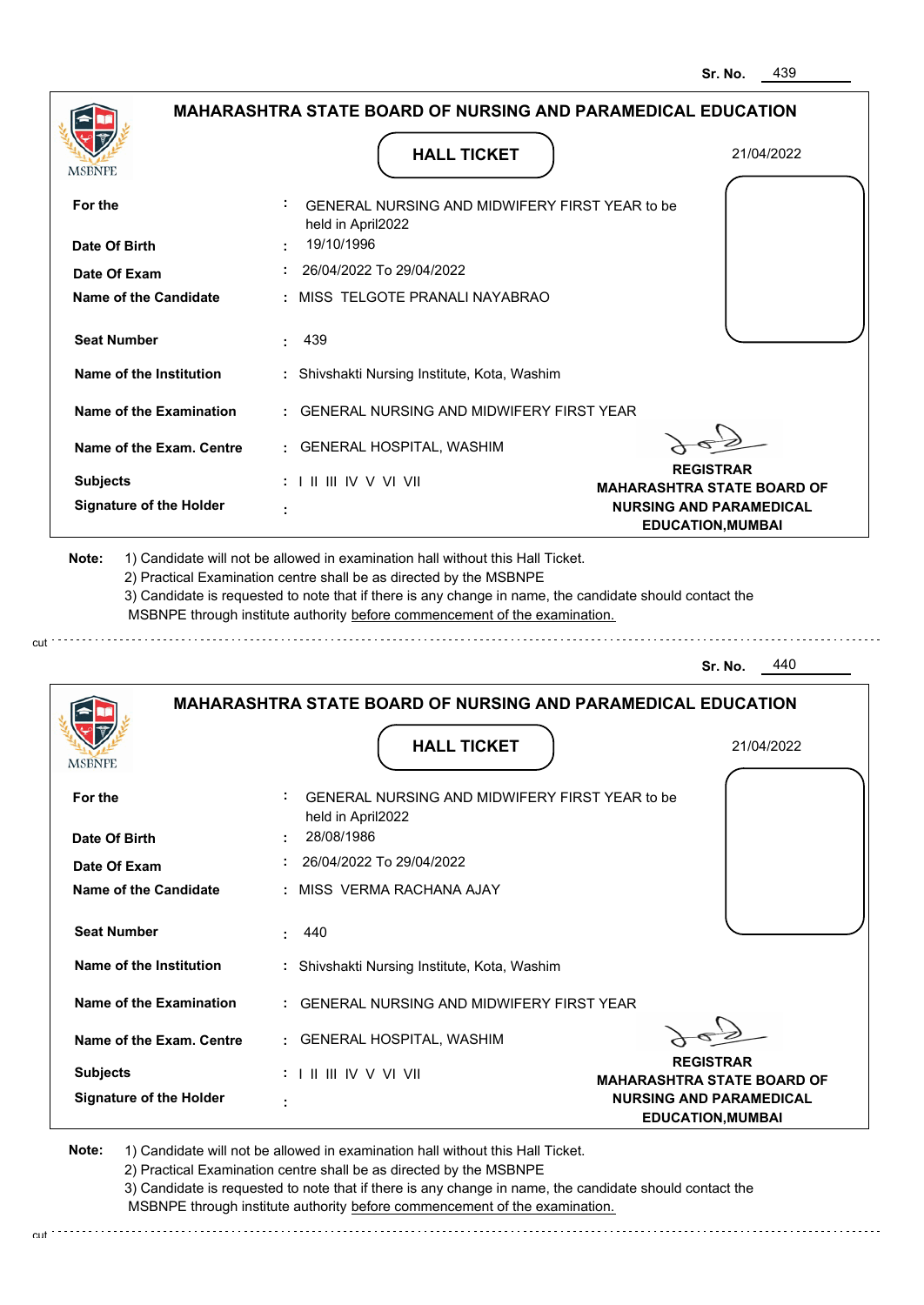|                                                          | <b>MAHARASHTRA STATE BOARD OF NURSING AND PARAMEDICAL EDUCATION</b>                                                                                                                                                                                         |                                                            |
|----------------------------------------------------------|-------------------------------------------------------------------------------------------------------------------------------------------------------------------------------------------------------------------------------------------------------------|------------------------------------------------------------|
| MSBNPE                                                   | <b>HALL TICKET</b>                                                                                                                                                                                                                                          | 21/04/2022                                                 |
|                                                          |                                                                                                                                                                                                                                                             |                                                            |
| For the                                                  | GENERAL NURSING AND MIDWIFERY FIRST YEAR to be<br>held in April2022                                                                                                                                                                                         |                                                            |
| Date Of Birth                                            | 10/08/2001                                                                                                                                                                                                                                                  |                                                            |
| Date Of Exam                                             | 26/04/2022 To 29/04/2022                                                                                                                                                                                                                                    |                                                            |
| Name of the Candidate                                    | : MISS WANOLE GEETA SUKHDEV                                                                                                                                                                                                                                 |                                                            |
| <b>Seat Number</b>                                       | . 441                                                                                                                                                                                                                                                       |                                                            |
| Name of the Institution                                  | : Shivshakti Nursing Institute, Kota, Washim                                                                                                                                                                                                                |                                                            |
| Name of the Examination                                  | : GENERAL NURSING AND MIDWIFERY FIRST YEAR                                                                                                                                                                                                                  |                                                            |
| Name of the Exam. Centre                                 | : GENERAL HOSPITAL, WASHIM                                                                                                                                                                                                                                  |                                                            |
| <b>Subjects</b>                                          | : I II III IV V VI VII                                                                                                                                                                                                                                      | <b>REGISTRAR</b><br><b>MAHARASHTRA STATE BOARD OF</b>      |
| <b>Signature of the Holder</b>                           |                                                                                                                                                                                                                                                             | <b>NURSING AND PARAMEDICAL</b><br><b>EDUCATION, MUMBAI</b> |
|                                                          | 2) Practical Examination centre shall be as directed by the MSBNPE<br>3) Candidate is requested to note that if there is any change in name, the candidate should contact the<br>MSBNPE through institute authority before commencement of the examination. |                                                            |
|                                                          |                                                                                                                                                                                                                                                             | 442<br>Sr. No.                                             |
|                                                          | <b>MAHARASHTRA STATE BOARD OF NURSING AND PARAMEDICAL EDUCATION</b><br><b>HALL TICKET</b>                                                                                                                                                                   | 21/04/2022                                                 |
|                                                          |                                                                                                                                                                                                                                                             |                                                            |
| For the                                                  | GENERAL NURSING AND MIDWIFERY FIRST YEAR to be<br>held in April2022                                                                                                                                                                                         |                                                            |
|                                                          | 12/08/2002                                                                                                                                                                                                                                                  |                                                            |
| Date Of Exam                                             | 26/04/2022 To 29/04/2022                                                                                                                                                                                                                                    |                                                            |
|                                                          | : MR ZALKE VAIBHAV SHESHRAO                                                                                                                                                                                                                                 |                                                            |
| <b>Seat Number</b>                                       | 442                                                                                                                                                                                                                                                         |                                                            |
| Name of the Institution                                  | : Shivshakti Nursing Institute, Kota, Washim                                                                                                                                                                                                                |                                                            |
| Name of the Examination                                  | : GENERAL NURSING AND MIDWIFERY FIRST YEAR                                                                                                                                                                                                                  |                                                            |
| <b>Name of the Candidate</b><br>Name of the Exam. Centre | : GENERAL HOSPITAL, WASHIM                                                                                                                                                                                                                                  |                                                            |
| <b>IMPDIAL</b><br>Date Of Birth<br><b>Subjects</b>       | $: 1 \mathbb{H} \mathbb{H} \mathbb{N} \vee \mathbb{V} \mathbb{N}$                                                                                                                                                                                           | <b>REGISTRAR</b><br><b>MAHARASHTRA STATE BOARD OF</b>      |

**Note:**  1) Candidate will not be allowed in examination hall without this Hall Ticket.

2) Practical Examination centre shall be as directed by the MSBNPE

3) Candidate is requested to note that if there is any change in name, the candidate should contact the MSBNPE through institute authority before commencement of the examination. cut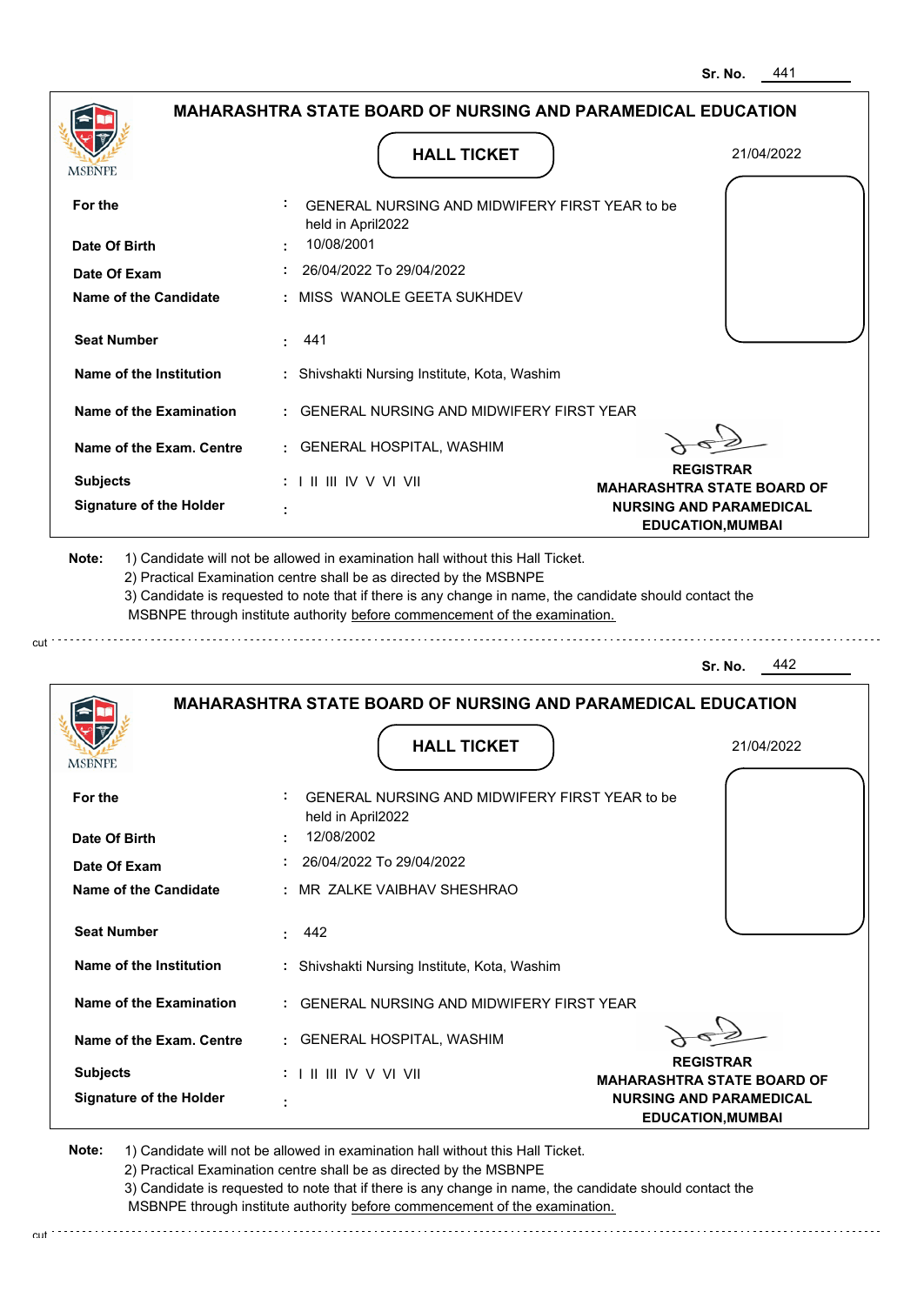|                                | <b>MAHARASHTRA STATE BOARD OF NURSING AND PARAMEDICAL EDUCATION</b>                                                                                                                                                                                                                                                                           |                                                            |
|--------------------------------|-----------------------------------------------------------------------------------------------------------------------------------------------------------------------------------------------------------------------------------------------------------------------------------------------------------------------------------------------|------------------------------------------------------------|
| <b>MSBNPE</b>                  | <b>HALL TICKET</b>                                                                                                                                                                                                                                                                                                                            | 21/04/2022                                                 |
|                                |                                                                                                                                                                                                                                                                                                                                               |                                                            |
| For the                        | GENERAL NURSING AND MIDWIFERY FIRST YEAR to be<br>held in April2022                                                                                                                                                                                                                                                                           |                                                            |
| Date Of Birth                  | 25/07/1999                                                                                                                                                                                                                                                                                                                                    |                                                            |
| Date Of Exam                   | 26/04/2022 To 29/04/2022                                                                                                                                                                                                                                                                                                                      |                                                            |
| Name of the Candidate          | MISS ADAWALE BHAGYASHRI DATTA                                                                                                                                                                                                                                                                                                                 |                                                            |
| <b>Seat Number</b>             | 443                                                                                                                                                                                                                                                                                                                                           |                                                            |
| <b>Name of the Institution</b> | : Nandigram Nursing College, Nanded                                                                                                                                                                                                                                                                                                           |                                                            |
| <b>Name of the Examination</b> | <b>GENERAL NURSING AND MIDWIFERY FIRST YEAR</b>                                                                                                                                                                                                                                                                                               |                                                            |
| Name of the Exam. Centre       | : Shri Guru Govind Singh Mem. Hospital, Station<br>Road, Nanded                                                                                                                                                                                                                                                                               | <b>REGISTRAR</b>                                           |
| <b>Subjects</b>                | : I II III IV V VI VII                                                                                                                                                                                                                                                                                                                        | <b>MAHARASHTRA STATE BOARD OF</b>                          |
| <b>Signature of the Holder</b> |                                                                                                                                                                                                                                                                                                                                               | <b>NURSING AND PARAMEDICAL</b><br><b>EDUCATION, MUMBAI</b> |
| Note:                          | 1) Candidate will not be allowed in examination hall without this Hall Ticket.<br>2) Practical Examination centre shall be as directed by the MSBNPE<br>3) Candidate is requested to note that if there is any change in name, the candidate should contact the<br>MSBNPE through institute authority before commencement of the examination. |                                                            |
|                                |                                                                                                                                                                                                                                                                                                                                               | 444<br>Sr. No.                                             |
|                                | <b>MAHARASHTRA STATE BOARD OF NURSING AND PARAMEDICAL EDUCATION</b>                                                                                                                                                                                                                                                                           |                                                            |
| <b>MSBNPE</b>                  | <b>HALL TICKET</b>                                                                                                                                                                                                                                                                                                                            | 21/04/2022                                                 |
| For the                        | GENERAL NURSING AND MIDWIFERY FIRST YEAR to be<br>held in April2022                                                                                                                                                                                                                                                                           |                                                            |
| ∩ato ∩f Rirth                  | 10/02/1991                                                                                                                                                                                                                                                                                                                                    |                                                            |

| Date Of Birth           | $1000$ 2013 31                      |  |
|-------------------------|-------------------------------------|--|
| Date Of Exam            | $: 26/04/2022$ To 29/04/2022        |  |
| Name of the Candidate   | : MISS BHAGYAWANT PRIYANKA KADAJI   |  |
| <b>Seat Number</b>      | - 444                               |  |
| Name of the Institution | : Nandigram Nursing College, Nanded |  |

cut

**Name of the Examination :** GENERAL NURSING AND MIDWIFERY FIRST YEAR

| Name of the Exam. Centre | : Shri Guru Govind Singh Mem. Hospital, Station                                   |            |
|--------------------------|-----------------------------------------------------------------------------------|------------|
| <b>Subjects</b>          | Road, Nanded<br>$: 1 \mathbb{H} \mathbb{H} \mathbb{V} \vee \mathbb{V} \mathbb{H}$ | <b>MAH</b> |
| Signature of the Holder  |                                                                                   | ΝU         |

**REGISTRAR**

**ARASHTRA STATE BOARD OF NURSING AND PARAMEDICAL EDUCATION,MUMBAI**

**Note:**  1) Candidate will not be allowed in examination hall without this Hall Ticket.

 **:**

2) Practical Examination centre shall be as directed by the MSBNPE

3) Candidate is requested to note that if there is any change in name, the candidate should contact the MSBNPE through institute authority before commencement of the examination.

cut de contra a construction de construction de construction de construction de construction de construction de construction de construction de construction de construction de construction de construction de construction d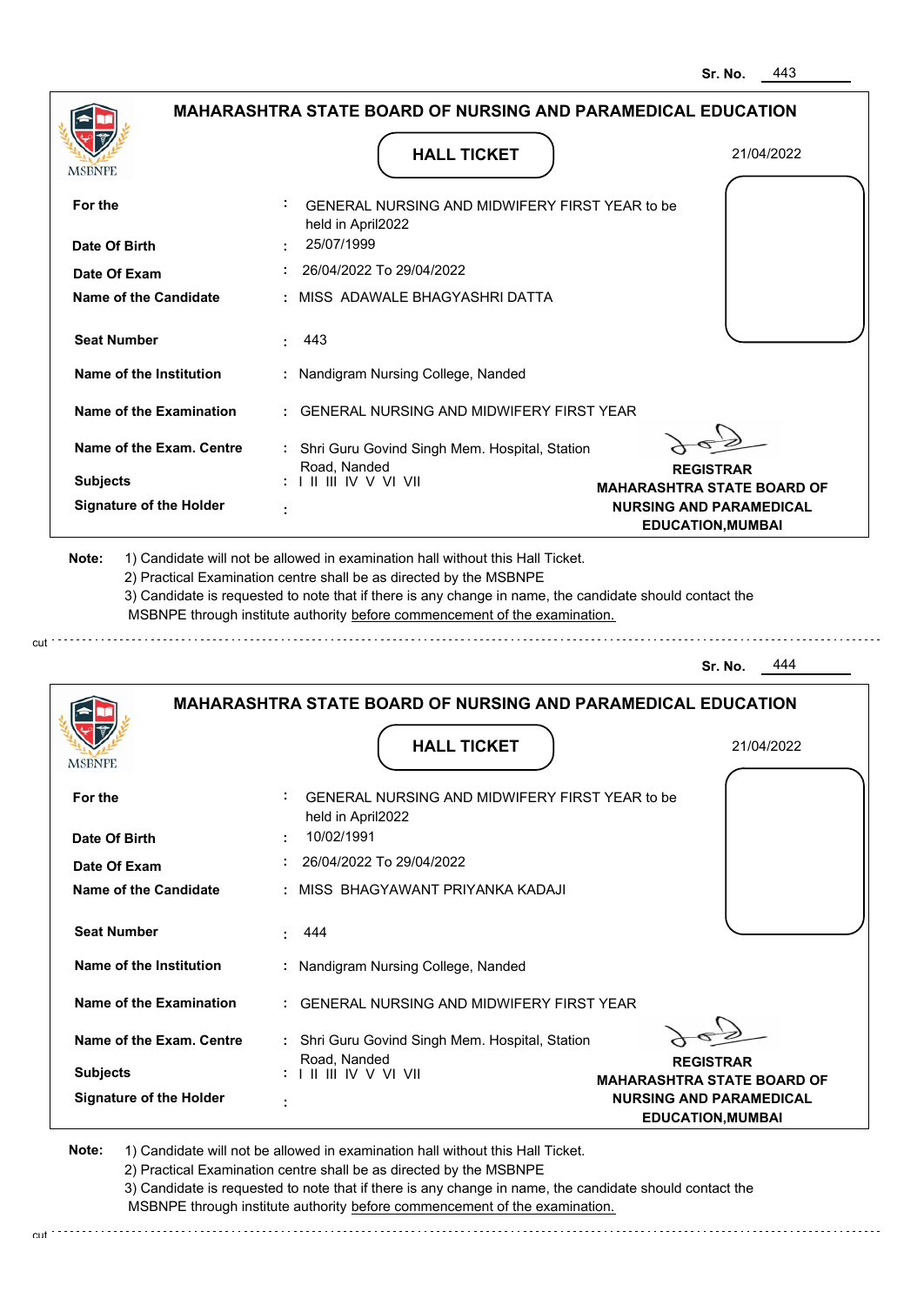|                                | <b>MAHARASHTRA STATE BOARD OF NURSING AND PARAMEDICAL EDUCATION</b>                                                                                                                                                                                                                                                                           |                                                            |
|--------------------------------|-----------------------------------------------------------------------------------------------------------------------------------------------------------------------------------------------------------------------------------------------------------------------------------------------------------------------------------------------|------------------------------------------------------------|
| MSBNPE                         | <b>HALL TICKET</b>                                                                                                                                                                                                                                                                                                                            | 21/04/2022                                                 |
| For the                        | GENERAL NURSING AND MIDWIFERY FIRST YEAR to be<br>held in April2022                                                                                                                                                                                                                                                                           |                                                            |
| Date Of Birth                  | 13/02/1988                                                                                                                                                                                                                                                                                                                                    |                                                            |
| Date Of Exam                   | 26/04/2022 To 29/04/2022                                                                                                                                                                                                                                                                                                                      |                                                            |
| Name of the Candidate          | MISS BHILAWEKAI HIRUBAI SUKHALAL                                                                                                                                                                                                                                                                                                              |                                                            |
| <b>Seat Number</b>             | 445                                                                                                                                                                                                                                                                                                                                           |                                                            |
| Name of the Institution        | Nandigram Nursing College, Nanded                                                                                                                                                                                                                                                                                                             |                                                            |
| <b>Name of the Examination</b> | <b>GENERAL NURSING AND MIDWIFERY FIRST YEAR</b>                                                                                                                                                                                                                                                                                               |                                                            |
| Name of the Exam. Centre       | : Shri Guru Govind Singh Mem. Hospital, Station                                                                                                                                                                                                                                                                                               |                                                            |
| <b>Subjects</b>                | Road, Nanded<br>: I II III IV V VI VII                                                                                                                                                                                                                                                                                                        | <b>REGISTRAR</b><br><b>MAHARASHTRA STATE BOARD OF</b>      |
| <b>Signature of the Holder</b> |                                                                                                                                                                                                                                                                                                                                               | <b>NURSING AND PARAMEDICAL</b><br><b>EDUCATION, MUMBAI</b> |
| Note:                          | 1) Candidate will not be allowed in examination hall without this Hall Ticket.<br>2) Practical Examination centre shall be as directed by the MSBNPE<br>3) Candidate is requested to note that if there is any change in name, the candidate should contact the<br>MSBNPE through institute authority before commencement of the examination. |                                                            |
|                                |                                                                                                                                                                                                                                                                                                                                               | 446<br>Sr. No.                                             |
|                                | <b>MAHARASHTRA STATE BOARD OF NURSING AND PARAMEDICAL EDUCATION</b>                                                                                                                                                                                                                                                                           |                                                            |
|                                | <b>HALL TICKET</b>                                                                                                                                                                                                                                                                                                                            | 21/04/2022                                                 |
| <b>MSBNPE</b>                  |                                                                                                                                                                                                                                                                                                                                               |                                                            |

| For the                        | GENERAL NURSING AND MIDWIFERY FIRST YEAR to be<br>held in April2022 |
|--------------------------------|---------------------------------------------------------------------|
| Date Of Birth                  | 04/05/1995                                                          |
| Date Of Exam                   | 26/04/2022 To 29/04/2022                                            |
| Name of the Candidate          | : MISS BHOIWADE ANKITA UJELRAO                                      |
| <b>Seat Number</b>             | 446<br>t.                                                           |
| Name of the Institution        | : Nandigram Nursing College, Nanded                                 |
| Name of the Examination        | : GENERAL NURSING AND MIDWIFERY FIRST YEAR                          |
| Name of the Exam. Centre       | : Shri Guru Govind Singh Mem. Hospital, Station<br>Road, Nanded     |
| <b>Subjects</b>                | <b>REGISTRAR</b><br><b>MAHARASHTRA STATE BOARD OF</b>               |
| <b>Signature of the Holder</b> | <b>NURSING AND PARAMEDICAL</b><br><b>EDUCATION, MUMBAI</b>          |

**Note:**  1) Candidate will not be allowed in examination hall without this Hall Ticket. 2) Practical Examination centre shall be as directed by the MSBNPE 3) Candidate is requested to note that if there is any change in name, the candidate should contact the MSBNPE through institute authority before commencement of the examination.

cut 

cut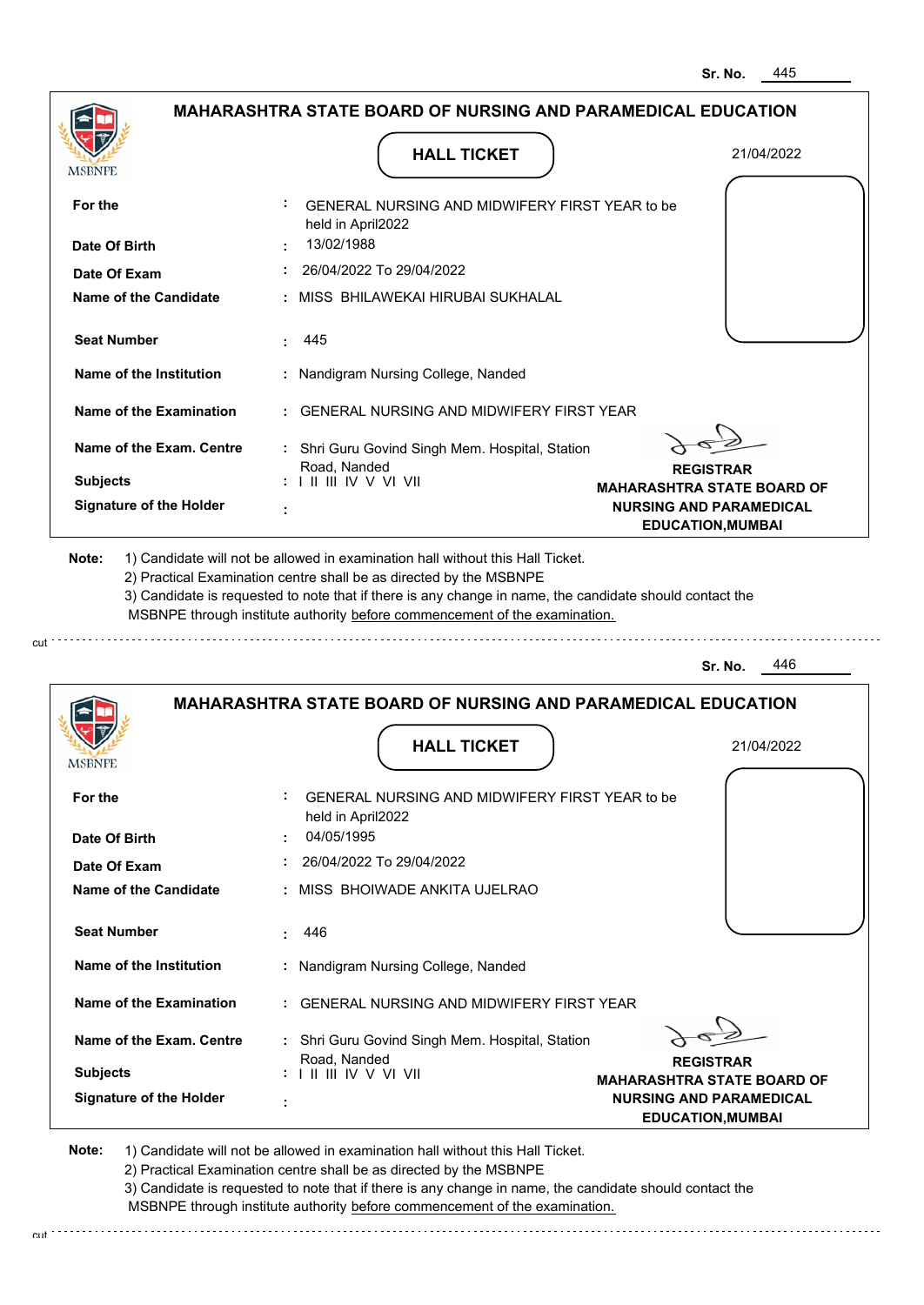|                                   | <b>HALL TICKET</b>                                                                                                                                                                                                                                                                                                                            | 21/04/2022                                            |
|-----------------------------------|-----------------------------------------------------------------------------------------------------------------------------------------------------------------------------------------------------------------------------------------------------------------------------------------------------------------------------------------------|-------------------------------------------------------|
| <b>MSBNPE</b>                     |                                                                                                                                                                                                                                                                                                                                               |                                                       |
| For the                           | GENERAL NURSING AND MIDWIFERY FIRST YEAR to be<br>held in April2022                                                                                                                                                                                                                                                                           |                                                       |
| Date Of Birth                     | 04/03/1995                                                                                                                                                                                                                                                                                                                                    |                                                       |
| Date Of Exam                      | : 26/04/2022 To 29/04/2022                                                                                                                                                                                                                                                                                                                    |                                                       |
| <b>Name of the Candidate</b>      | : MR BINGE SHIVAJI KAMAJI                                                                                                                                                                                                                                                                                                                     |                                                       |
| <b>Seat Number</b>                | 447                                                                                                                                                                                                                                                                                                                                           |                                                       |
| Name of the Institution           | : Nandigram Nursing College, Nanded                                                                                                                                                                                                                                                                                                           |                                                       |
| Name of the Examination           | : GENERAL NURSING AND MIDWIFERY FIRST YEAR                                                                                                                                                                                                                                                                                                    |                                                       |
| Name of the Exam. Centre          | : Shri Guru Govind Singh Mem. Hospital, Station<br>Road, Nanded                                                                                                                                                                                                                                                                               |                                                       |
| <b>Subjects</b>                   | : I II III IV V VI VII                                                                                                                                                                                                                                                                                                                        | <b>REGISTRAR</b><br><b>MAHARASHTRA STATE BOARD OF</b> |
| <b>Signature of the Holder</b>    |                                                                                                                                                                                                                                                                                                                                               | <b>NURSING AND PARAMEDICAL</b>                        |
|                                   |                                                                                                                                                                                                                                                                                                                                               | <b>EDUCATION, MUMBAI</b>                              |
|                                   | 1) Candidate will not be allowed in examination hall without this Hall Ticket.<br>2) Practical Examination centre shall be as directed by the MSBNPE<br>3) Candidate is requested to note that if there is any change in name, the candidate should contact the<br>MSBNPE through institute authority before commencement of the examination. | 448<br>Sr. No.                                        |
|                                   | <b>MAHARASHTRA STATE BOARD OF NURSING AND PARAMEDICAL EDUCATION</b>                                                                                                                                                                                                                                                                           |                                                       |
|                                   | <b>HALL TICKET</b>                                                                                                                                                                                                                                                                                                                            | 21/04/2022                                            |
| Note:<br><b>MSBNPE</b><br>For the | GENERAL NURSING AND MIDWIFERY FIRST YEAR to be<br>held in April2022                                                                                                                                                                                                                                                                           |                                                       |

| Date Of Exam                   | 26/04/2022 To 29/04/2022                                      |                                                            |
|--------------------------------|---------------------------------------------------------------|------------------------------------------------------------|
| Name of the Candidate          | MISS DANGAT SUVARNA SHIVAJI                                   |                                                            |
| <b>Seat Number</b>             | $\pm 448$                                                     |                                                            |
| Name of the Institution        | : Nandigram Nursing College, Nanded                           |                                                            |
| <b>Name of the Examination</b> | <b>GENERAL NURSING AND MIDWIFERY FIRST YEAR</b>               |                                                            |
| Name of the Exam. Centre       | Shri Guru Govind Singh Mem. Hospital, Station<br>Road, Nanded | <b>REGISTRAR</b>                                           |
| <b>Subjects</b>                | <b>THEIR V V VI VII</b>                                       | <b>MAHARASHTRA STATE BOARD OF</b>                          |
| <b>Signature of the Holder</b> |                                                               | <b>NURSING AND PARAMEDICAL</b><br><b>EDUCATION, MUMBAI</b> |

**Note:**  1) Candidate will not be allowed in examination hall without this Hall Ticket. 2) Practical Examination centre shall be as directed by the MSBNPE

3) Candidate is requested to note that if there is any change in name, the candidate should contact the MSBNPE through institute authority before commencement of the examination. cut

and the company of the company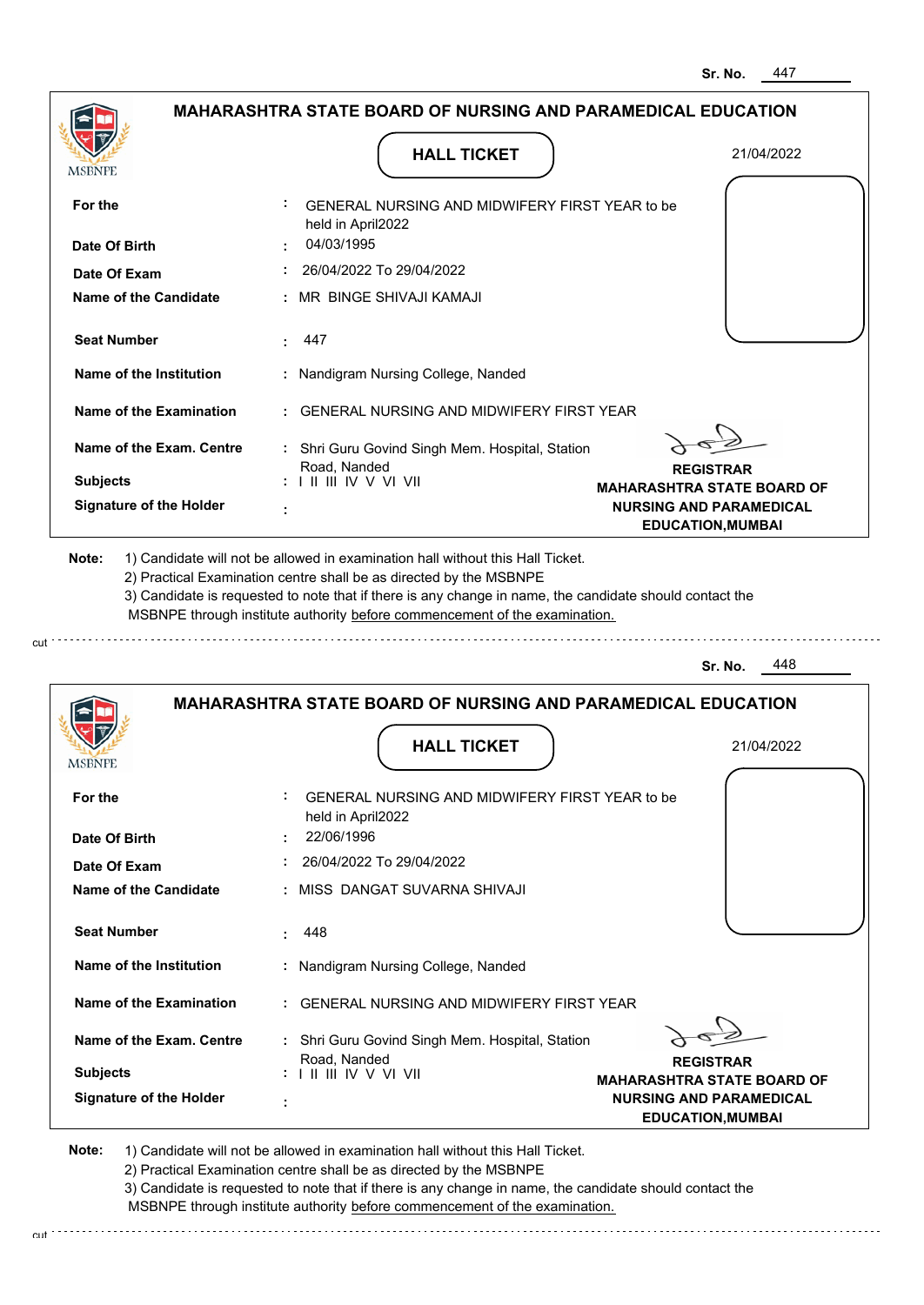. . . . . . . . . . . . . . . . . . . .

|                                | <b>MAHARASHTRA STATE BOARD OF NURSING AND PARAMEDICAL EDUCATION</b><br><b>HALL TICKET</b>                                                                                                                                                                                                                                                     |                                                                     |
|--------------------------------|-----------------------------------------------------------------------------------------------------------------------------------------------------------------------------------------------------------------------------------------------------------------------------------------------------------------------------------------------|---------------------------------------------------------------------|
|                                |                                                                                                                                                                                                                                                                                                                                               | 21/04/2022                                                          |
| For the                        | GENERAL NURSING AND MIDWIFERY FIRST YEAR to be<br>held in April2022                                                                                                                                                                                                                                                                           |                                                                     |
| Date Of Birth                  | 10/08/1996                                                                                                                                                                                                                                                                                                                                    |                                                                     |
| Date Of Exam                   | 26/04/2022 To 29/04/2022                                                                                                                                                                                                                                                                                                                      |                                                                     |
| <b>Name of the Candidate</b>   | MR DEVARSHE YOGESH RAMCHANDRA                                                                                                                                                                                                                                                                                                                 |                                                                     |
| <b>Seat Number</b>             | 449                                                                                                                                                                                                                                                                                                                                           |                                                                     |
| <b>Name of the Institution</b> | : Nandigram Nursing College, Nanded                                                                                                                                                                                                                                                                                                           |                                                                     |
| <b>Name of the Examination</b> | <b>GENERAL NURSING AND MIDWIFERY FIRST YEAR</b>                                                                                                                                                                                                                                                                                               |                                                                     |
| Name of the Exam. Centre       | : Shri Guru Govind Singh Mem. Hospital, Station                                                                                                                                                                                                                                                                                               |                                                                     |
| <b>Subjects</b>                | Road, Nanded<br>: I II III IV V VI VII                                                                                                                                                                                                                                                                                                        | <b>REGISTRAR</b>                                                    |
| <b>Signature of the Holder</b> |                                                                                                                                                                                                                                                                                                                                               | <b>MAHARASHTRA STATE BOARD OF</b><br><b>NURSING AND PARAMEDICAL</b> |
|                                |                                                                                                                                                                                                                                                                                                                                               | <b>EDUCATION, MUMBAI</b>                                            |
| Note:                          | 1) Candidate will not be allowed in examination hall without this Hall Ticket.<br>2) Practical Examination centre shall be as directed by the MSBNPE<br>3) Candidate is requested to note that if there is any change in name, the candidate should contact the<br>MSBNPE through institute authority before commencement of the examination. |                                                                     |
|                                |                                                                                                                                                                                                                                                                                                                                               | 450<br>Sr. No.                                                      |
|                                | <b>MAHARASHTRA STATE BOARD OF NURSING AND PARAMEDICAL EDUCATION</b>                                                                                                                                                                                                                                                                           |                                                                     |
| <b>MSBNPE</b>                  | <b>HALL TICKET</b>                                                                                                                                                                                                                                                                                                                            | 21/04/2022                                                          |
| For the                        | GENERAL NURSING AND MIDWIFERY FIRST YEAR to be<br>held in April2022                                                                                                                                                                                                                                                                           |                                                                     |

| <b>Signature of the Holder</b> | $\blacksquare$ |                                                 | <b>NURSING AND PARAMEDICAL</b><br><b>EDUCATION, MUMBAI</b> |
|--------------------------------|----------------|-------------------------------------------------|------------------------------------------------------------|
| <b>Subjects</b>                |                | Road, Nanded<br>: I II III IV V VI VII          | <b>REGISTRAR</b><br><b>MAHARASHTRA STATE BOARD OF</b>      |
| Name of the Exam. Centre       |                | Shri Guru Govind Singh Mem. Hospital, Station   |                                                            |
| Name of the Examination        |                | <b>GENERAL NURSING AND MIDWIFERY FIRST YEAR</b> |                                                            |
| Name of the Institution        |                | : Nandigram Nursing College, Nanded             |                                                            |
| <b>Seat Number</b>             | ÷.             | -450                                            |                                                            |
| Name of the Candidate          |                | : MR DHASADE MAROTI RUKMAJI                     |                                                            |
| Date Of Exam                   |                | 26/04/2022 To 29/04/2022                        |                                                            |
| Date Of Birth                  | ٠              | held in April2022<br>12/05/1999                 |                                                            |

**Note:**  1) Candidate will not be allowed in examination hall without this Hall Ticket. 2) Practical Examination centre shall be as directed by the MSBNPE 3) Candidate is requested to note that if there is any change in name, the candidate should contact the

cut

MSBNPE through institute authority before commencement of the examination.

 $\mathsf{cut}^{(1)},\ldots,\ldots,\ldots,\ldots,\ldots,\ldots,\ldots,\ldots$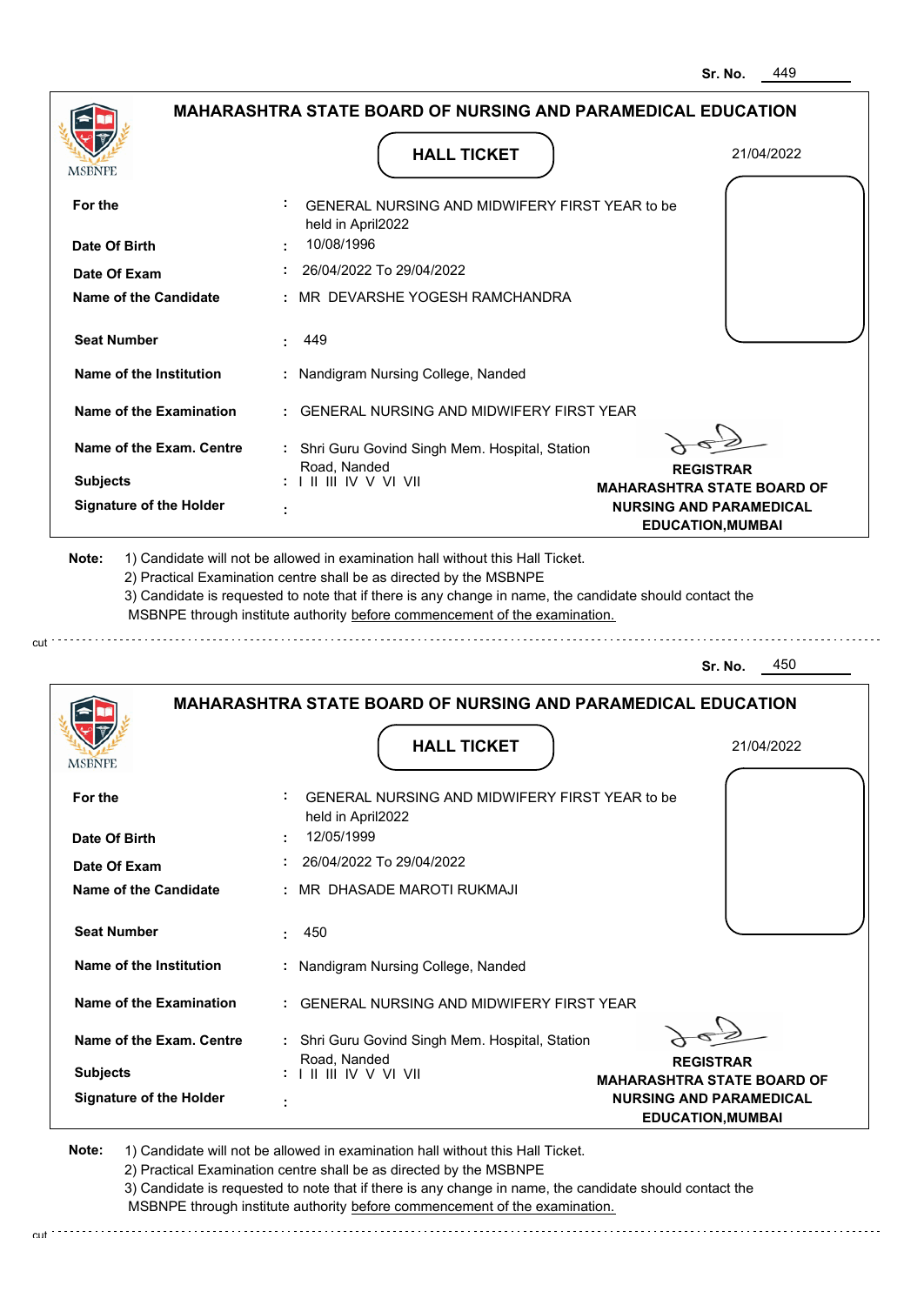| <b>MSBNPE</b>                  | <b>HALL TICKET</b>                                                                                                                                                                                                                                                                                                                            | 21/04/2022                                                                                      |
|--------------------------------|-----------------------------------------------------------------------------------------------------------------------------------------------------------------------------------------------------------------------------------------------------------------------------------------------------------------------------------------------|-------------------------------------------------------------------------------------------------|
| For the                        | <b>GENERAL NURSING AND MIDWIFERY FIRST YEAR to be</b><br>held in April2022                                                                                                                                                                                                                                                                    |                                                                                                 |
| Date Of Birth                  | 02/10/1995                                                                                                                                                                                                                                                                                                                                    |                                                                                                 |
| Date Of Exam                   | $: 26/04/2022$ To 29/04/2022                                                                                                                                                                                                                                                                                                                  |                                                                                                 |
| <b>Name of the Candidate</b>   | : MISS DHOLE VARSHA PRAKASH                                                                                                                                                                                                                                                                                                                   |                                                                                                 |
| <b>Seat Number</b>             | $\pm 451$                                                                                                                                                                                                                                                                                                                                     |                                                                                                 |
| Name of the Institution        | : Nandigram Nursing College, Nanded                                                                                                                                                                                                                                                                                                           |                                                                                                 |
| Name of the Examination        | : GENERAL NURSING AND MIDWIFERY FIRST YEAR                                                                                                                                                                                                                                                                                                    |                                                                                                 |
| Name of the Exam. Centre       | : Shri Guru Govind Singh Mem. Hospital, Station                                                                                                                                                                                                                                                                                               |                                                                                                 |
| <b>Subjects</b>                | Road, Nanded<br>: I II III IV V VI VII                                                                                                                                                                                                                                                                                                        | <b>REGISTRAR</b>                                                                                |
|                                |                                                                                                                                                                                                                                                                                                                                               |                                                                                                 |
| <b>Signature of the Holder</b> |                                                                                                                                                                                                                                                                                                                                               | <b>MAHARASHTRA STATE BOARD OF</b><br><b>NURSING AND PARAMEDICAL</b><br><b>EDUCATION, MUMBAI</b> |
| Note:                          | 1) Candidate will not be allowed in examination hall without this Hall Ticket.<br>2) Practical Examination centre shall be as directed by the MSBNPE<br>3) Candidate is requested to note that if there is any change in name, the candidate should contact the<br>MSBNPE through institute authority before commencement of the examination. |                                                                                                 |
|                                |                                                                                                                                                                                                                                                                                                                                               | 452<br>Sr. No.                                                                                  |
|                                | <b>MAHARASHTRA STATE BOARD OF NURSING AND PARAMEDICAL EDUCATION</b>                                                                                                                                                                                                                                                                           |                                                                                                 |

| <b>Signature of the Holder</b> | <b>NURSING AND PARAMEDICAL</b><br>٠<br><b>EDUCATION, MUMBAI</b>                                                                                                    |
|--------------------------------|--------------------------------------------------------------------------------------------------------------------------------------------------------------------|
| <b>Subjects</b>                | Road, Nanded<br><b>REGISTRAR</b><br>$: 1 \mathrel{\mathsf{II}} \mathrel{\mathsf{III}} \mathsf{IV} \mathsf{V} \mathsf{VI}$ VII<br><b>MAHARASHTRA STATE BOARD OF</b> |
| Name of the Exam. Centre       | : Shri Guru Govind Singh Mem. Hospital, Station                                                                                                                    |
| Name of the Examination        | : GENERAL NURSING AND MIDWIFERY FIRST YEAR                                                                                                                         |
| Name of the Institution        | : Nandigram Nursing College, Nanded                                                                                                                                |
| <b>Seat Number</b>             | 452                                                                                                                                                                |
| Name of the Candidate          | : MR DHULDHULE PRAVIN BALKRUSHNA                                                                                                                                   |
| Date Of Exam                   | 26/04/2022 To 29/04/2022                                                                                                                                           |
| סווו ושנ<br>Date Of Birth      | GENERAL NURSING AND MIDIVIFERT FIRST TEAR 10 DE<br>held in April2022<br>12/10/1999                                                                                 |

**Note:**  1) Candidate will not be allowed in examination hall without this Hall Ticket. 2) Practical Examination centre shall be as directed by the MSBNPE

3) Candidate is requested to note that if there is any change in name, the candidate should contact the MSBNPE through institute authority before commencement of the examination. cut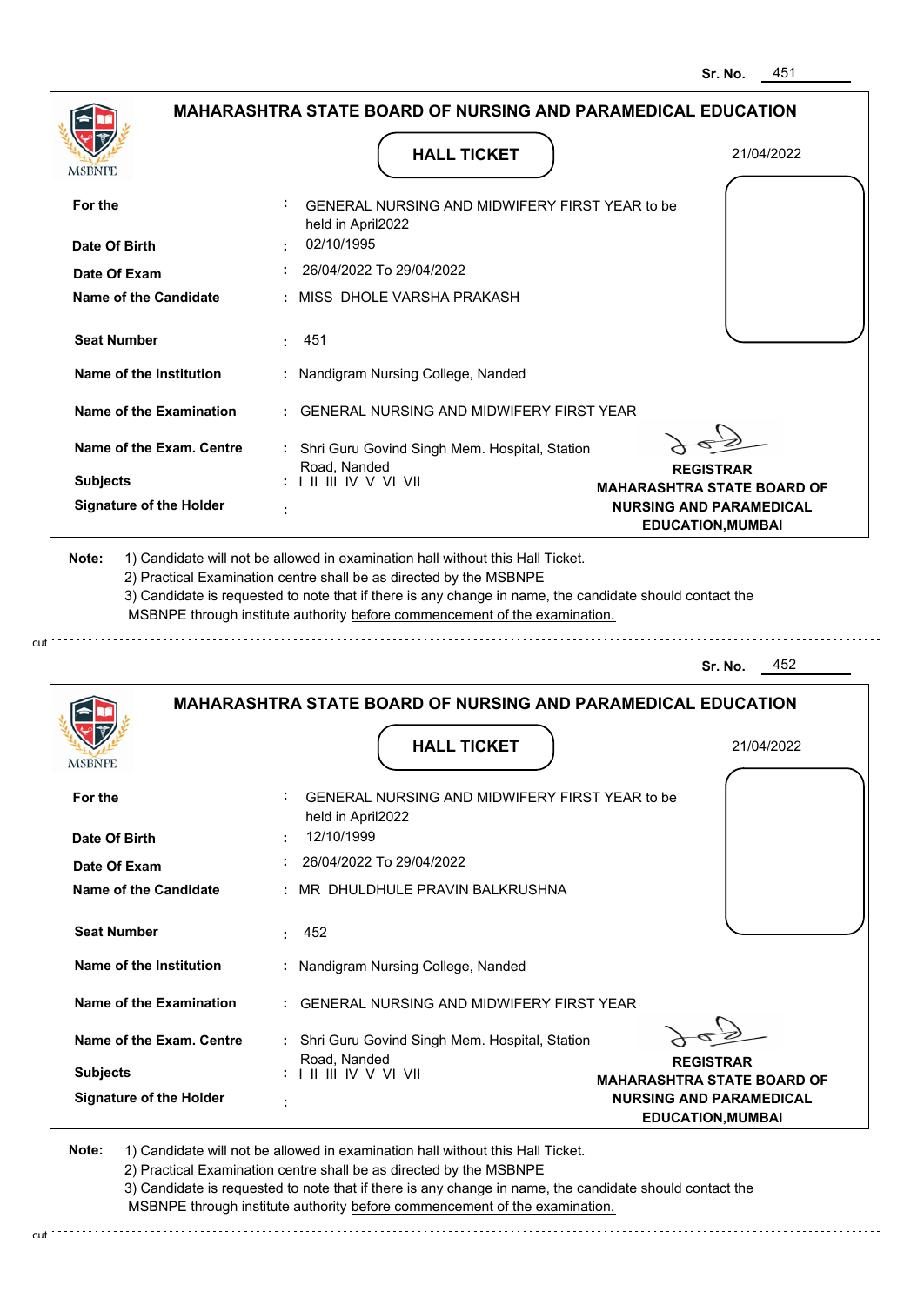21/04/2022

|                                | MAHARASHTRA STATE BOARD OF NURSING AND PARAMEDICAL EDUCATION                                                                                                                                                                                                                                                                                  |            |
|--------------------------------|-----------------------------------------------------------------------------------------------------------------------------------------------------------------------------------------------------------------------------------------------------------------------------------------------------------------------------------------------|------------|
| MSBNPE                         | <b>HALL TICKET</b>                                                                                                                                                                                                                                                                                                                            | 21/04/2022 |
| For the                        | GENERAL NURSING AND MIDWIFERY FIRST YEAR to be<br>held in April2022                                                                                                                                                                                                                                                                           |            |
| Date Of Birth                  | 15/07/1998                                                                                                                                                                                                                                                                                                                                    |            |
| Date Of Exam                   | 26/04/2022 To 29/04/2022                                                                                                                                                                                                                                                                                                                      |            |
| <b>Name of the Candidate</b>   | MISS DONGARE SHRIKRUSHNA SURENDRA                                                                                                                                                                                                                                                                                                             |            |
| <b>Seat Number</b>             | 453<br>٠                                                                                                                                                                                                                                                                                                                                      |            |
| Name of the Institution        | Nandigram Nursing College, Nanded                                                                                                                                                                                                                                                                                                             |            |
| Name of the Examination        | <b>GENERAL NURSING AND MIDWIFERY FIRST YEAR</b>                                                                                                                                                                                                                                                                                               |            |
| Name of the Exam. Centre       | : Shri Guru Govind Singh Mem. Hospital, Station                                                                                                                                                                                                                                                                                               |            |
| <b>Subjects</b>                | Road, Nanded<br><b>REGISTRAR</b><br>$: 1 \mathbb{H} \mathbb{H} \mathbb{W} \vee \mathbb{V} \mathbb{W}$<br><b>MAHARASHTRA STATE BOARD OF</b>                                                                                                                                                                                                    |            |
| <b>Signature of the Holder</b> | <b>NURSING AND PARAMEDICAL</b><br><b>EDUCATION, MUMBAI</b>                                                                                                                                                                                                                                                                                    |            |
| Note:                          | 1) Candidate will not be allowed in examination hall without this Hall Ticket.<br>2) Practical Examination centre shall be as directed by the MSBNPE<br>3) Candidate is requested to note that if there is any change in name, the candidate should contact the<br>MSBNPE through institute authority before commencement of the examination. |            |
|                                | Sr. No.                                                                                                                                                                                                                                                                                                                                       | 454        |
|                                | <b>MAHARASHTRA STATE BOARD OF NURSING AND PARAMEDICAL EDUCATION</b>                                                                                                                                                                                                                                                                           |            |

**HALL TICKET**

| For the                        | ÷.<br>GENERAL NURSING AND MIDWIFERY FIRST YEAR to be<br>held in April2022                                                                                    |  |
|--------------------------------|--------------------------------------------------------------------------------------------------------------------------------------------------------------|--|
| Date Of Birth                  | 12/05/1987                                                                                                                                                   |  |
| Date Of Exam                   | 26/04/2022 To 29/04/2022                                                                                                                                     |  |
| Name of the Candidate          | : MR GACHCHE PRAVIN DATTATREY                                                                                                                                |  |
|                                |                                                                                                                                                              |  |
| <b>Seat Number</b>             | 454                                                                                                                                                          |  |
| Name of the Institution        | : Nandigram Nursing College, Nanded                                                                                                                          |  |
| Name of the Examination        | : GENERAL NURSING AND MIDWIFERY FIRST YEAR                                                                                                                   |  |
| Name of the Exam. Centre       | : Shri Guru Govind Singh Mem. Hospital, Station                                                                                                              |  |
| <b>Subjects</b>                | Road, Nanded<br><b>REGISTRAR</b><br>$: 1 \mathbb{I} \mathbb{I} \mathbb{I} \mathbb{I} \mathbb{I} \mathbb{V} \vee \mathbb{V} \mathbb{I} \mathbb{V} \mathbb{I}$ |  |
|                                | <b>MAHARASHTRA STATE BOARD OF</b>                                                                                                                            |  |
| <b>Signature of the Holder</b> | <b>NURSING AND PARAMEDICAL</b><br>٠                                                                                                                          |  |
|                                | <b>EDUCATION, MUMBAI</b>                                                                                                                                     |  |

**Note:**  1) Candidate will not be allowed in examination hall without this Hall Ticket. 2) Practical Examination centre shall be as directed by the MSBNPE

3) Candidate is requested to note that if there is any change in name, the candidate should contact the MSBNPE through institute authority before commencement of the examination.

**Service State** 

cut : · · · · · · · · · · · · · · ·

cut

**MSBNPE**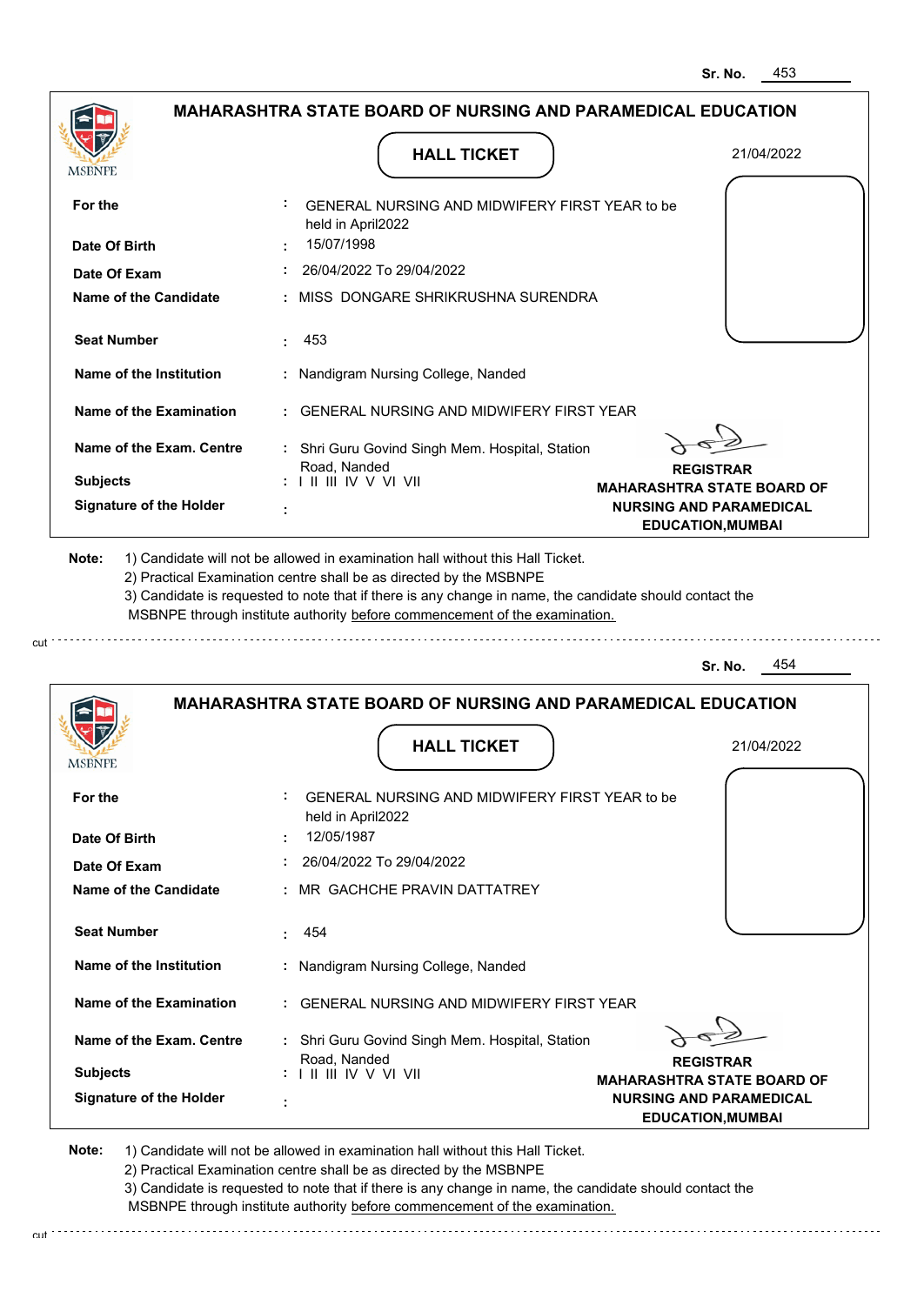|                                |                                                                     | 455<br>Sr. No.                    |
|--------------------------------|---------------------------------------------------------------------|-----------------------------------|
|                                | <b>MAHARASHTRA STATE BOARD OF NURSING AND PARAMEDICAL EDUCATION</b> |                                   |
|                                | <b>HALL TICKET</b>                                                  | 21/04/2022                        |
| MSBNPE                         |                                                                     |                                   |
| For the                        | GENERAL NURSING AND MIDWIFERY FIRST YEAR to be<br>held in April2022 |                                   |
| Date Of Birth                  | 07/07/1987                                                          |                                   |
| Date Of Exam                   | 26/04/2022 To 29/04/2022                                            |                                   |
| Name of the Candidate          | MISS GADALINGE YOGITA RANGARAO                                      |                                   |
| <b>Seat Number</b>             | 455                                                                 |                                   |
| Name of the Institution        | Nandigram Nursing College, Nanded                                   |                                   |
| Name of the Examination        | <b>GENERAL NURSING AND MIDWIFERY FIRST YEAR</b>                     |                                   |
| Name of the Exam. Centre       | : Shri Guru Govind Singh Mem. Hospital, Station<br>Road, Nanded     | <b>REGISTRAR</b>                  |
| <b>Subjects</b>                |                                                                     | <b>MAHARASHTRA STATE BOARD OF</b> |
| <b>Signature of the Holder</b> |                                                                     | <b>NURSING AND PARAMEDICAL</b>    |
|                                |                                                                     |                                   |
|                                |                                                                     | 456<br>Sr. No.                    |
|                                | <b>MAHARASHTRA STATE BOARD OF NURSING AND PARAMEDICAL EDUCATION</b> |                                   |
|                                | <b>HALL TICKET</b>                                                  | 21/04/2022                        |
|                                |                                                                     |                                   |
| For the                        | GENERAL NURSING AND MIDWIFERY FIRST YEAR to be<br>held in April2022 |                                   |
| Date Of Birth                  | 10/04/1997                                                          |                                   |
| Date Of Exam                   | 26/04/2022 To 29/04/2022                                            |                                   |
| <b>Name of the Candidate</b>   | MISS GADEKAR CHANDRAKALA VITTHAL                                    |                                   |
| <b>Seat Number</b>             | 456                                                                 |                                   |
| Name of the Institution        | : Nandigram Nursing College, Nanded                                 |                                   |
| <b>Name of the Examination</b> | GENERAL NURSING AND MIDWIFERY FIRST YEAR                            |                                   |
| Name of the Exam. Centre       | : Shri Guru Govind Singh Mem. Hospital, Station<br>Road, Nanded     | <b>REGISTRAR</b>                  |

**REGISTRAR MAHARASHTRA STATE BOARD OF NURSING AND PARAMEDICAL EDUCATION,MUMBAI**

**Note:**  1) Candidate will not be allowed in examination hall without this Hall Ticket.

I II III IV V VI VII

 **:**

**Signature of the Holder**

**Subjects :**

cut

2) Practical Examination centre shall be as directed by the MSBNPE

3) Candidate is requested to note that if there is any change in name, the candidate should contact the MSBNPE through institute authority before commencement of the examination. cut de la component de la component de la component de la component de la component de la component de la component de la component de la component de la component de la component de la component de la component de la comp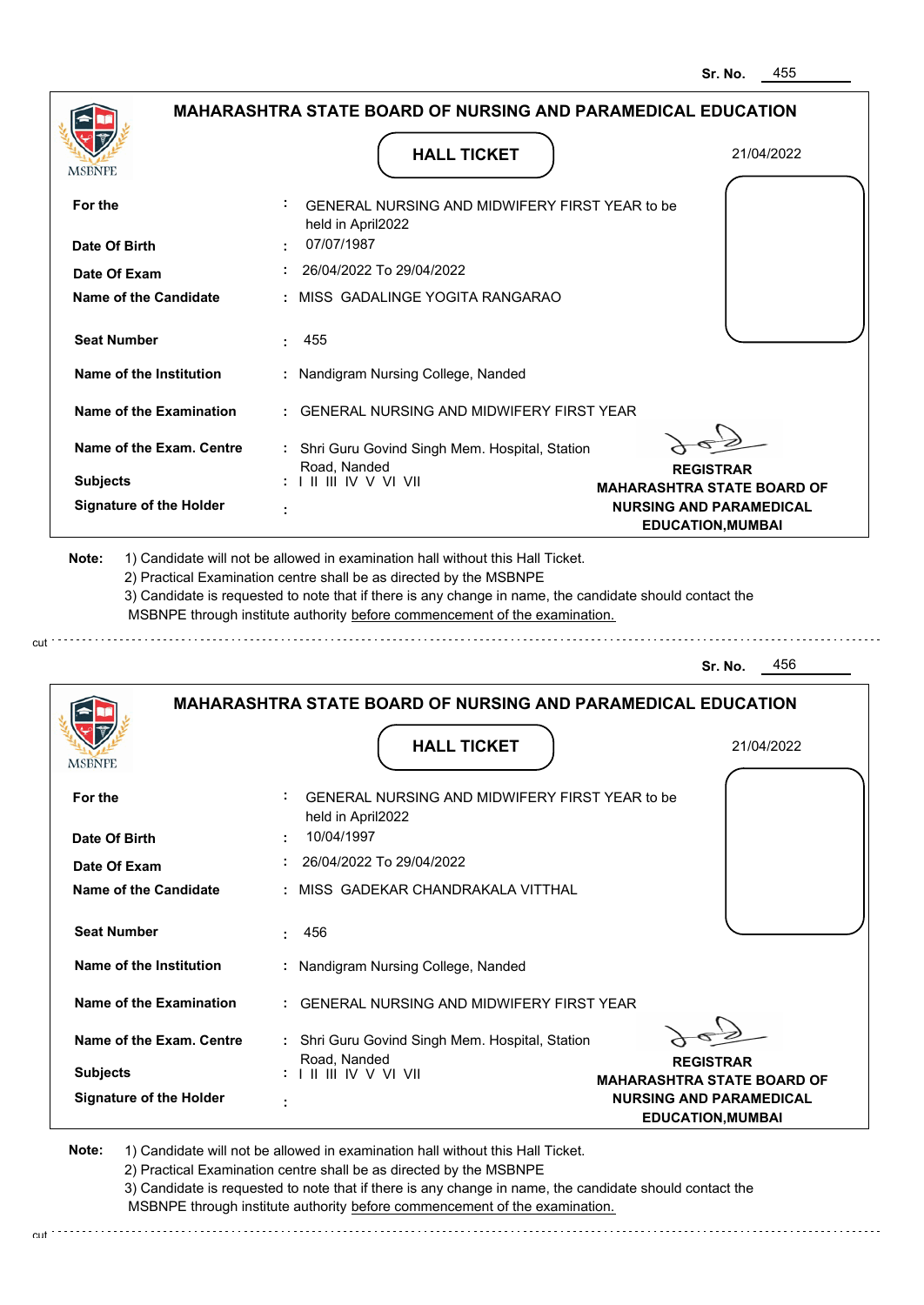|                                | <b>MAHARASHTRA STATE BOARD OF NURSING AND PARAMEDICAL EDUCATION</b>                                                                                                                                                                                                                                                                           |                                                                     |
|--------------------------------|-----------------------------------------------------------------------------------------------------------------------------------------------------------------------------------------------------------------------------------------------------------------------------------------------------------------------------------------------|---------------------------------------------------------------------|
| <b>MSBNPE</b>                  | <b>HALL TICKET</b>                                                                                                                                                                                                                                                                                                                            | 21/04/2022                                                          |
| For the                        | GENERAL NURSING AND MIDWIFERY FIRST YEAR to be<br>held in April2022                                                                                                                                                                                                                                                                           |                                                                     |
| Date Of Birth                  | 08/07/1996                                                                                                                                                                                                                                                                                                                                    |                                                                     |
| Date Of Exam                   | 26/04/2022 To 29/04/2022                                                                                                                                                                                                                                                                                                                      |                                                                     |
| Name of the Candidate          | : MISS GAIKWAD PRAGATI BABANRAO                                                                                                                                                                                                                                                                                                               |                                                                     |
| <b>Seat Number</b>             | 457<br>÷.                                                                                                                                                                                                                                                                                                                                     |                                                                     |
| Name of the Institution        | : Nandigram Nursing College, Nanded                                                                                                                                                                                                                                                                                                           |                                                                     |
| Name of the Examination        | : GENERAL NURSING AND MIDWIFERY FIRST YEAR                                                                                                                                                                                                                                                                                                    |                                                                     |
| Name of the Exam. Centre       | : Shri Guru Govind Singh Mem. Hospital, Station                                                                                                                                                                                                                                                                                               |                                                                     |
| <b>Subjects</b>                | Road, Nanded<br>$: 1 \mathbb{H} \mathbb{H} \mathbb{V} \vee \mathbb{V} \mathbb{H}$                                                                                                                                                                                                                                                             | <b>REGISTRAR</b>                                                    |
| <b>Signature of the Holder</b> |                                                                                                                                                                                                                                                                                                                                               | <b>MAHARASHTRA STATE BOARD OF</b><br><b>NURSING AND PARAMEDICAL</b> |
|                                |                                                                                                                                                                                                                                                                                                                                               | <b>EDUCATION, MUMBAI</b>                                            |
| Note:                          | 1) Candidate will not be allowed in examination hall without this Hall Ticket.<br>2) Practical Examination centre shall be as directed by the MSBNPE<br>3) Candidate is requested to note that if there is any change in name, the candidate should contact the<br>MSBNPE through institute authority before commencement of the examination. |                                                                     |
|                                |                                                                                                                                                                                                                                                                                                                                               | 458<br>Sr. No.                                                      |
|                                | <b>MAHARASHTRA STATE BOARD OF NURSING AND PARAMEDICAL EDUCATION</b>                                                                                                                                                                                                                                                                           |                                                                     |
| <b>MSBNPE</b>                  | <b>HALL TICKET</b>                                                                                                                                                                                                                                                                                                                            | 21/04/2022                                                          |
| For the                        | GENERAL NURSING AND MIDWIFERY FIRST YEAR to be<br>$-1 - 1 - 1 - 1 - 10000$                                                                                                                                                                                                                                                                    |                                                                     |

| For the                        | ÷<br>GENERAL NURSING AND MIDWIFERY FIRST YEAR to be<br>held in April2022                               |
|--------------------------------|--------------------------------------------------------------------------------------------------------|
| Date Of Birth                  | 24/06/2002                                                                                             |
| Date Of Exam                   | 26/04/2022 To 29/04/2022                                                                               |
| Name of the Candidate          | : MISS GAIKWAD PALLAVI SHYAM                                                                           |
| <b>Seat Number</b>             | 458<br>. .                                                                                             |
| Name of the Institution        | : Nandigram Nursing College, Nanded                                                                    |
| Name of the Examination        | : GENERAL NURSING AND MIDWIFERY FIRST YEAR                                                             |
| Name of the Exam. Centre       | : Shri Guru Govind Singh Mem. Hospital, Station<br>Road, Nanded<br><b>REGISTRAR</b>                    |
| <b>Subjects</b>                | $: 1 \mathbb{H} \mathbb{H} \mathbb{W} \vee \mathbb{V} \mathbb{W}$<br><b>MAHARASHTRA STATE BOARD OF</b> |
| <b>Signature of the Holder</b> | <b>NURSING AND PARAMEDICAL</b><br><b>EDUCATION, MUMBAI</b>                                             |

**Note:**  1) Candidate will not be allowed in examination hall without this Hall Ticket. 2) Practical Examination centre shall be as directed by the MSBNPE

3) Candidate is requested to note that if there is any change in name, the candidate should contact the MSBNPE through institute authority before commencement of the examination.

cut de la component de la component de la component de la component de la component de la component de la component de la component de la component de la component de la component de la component de la component de la comp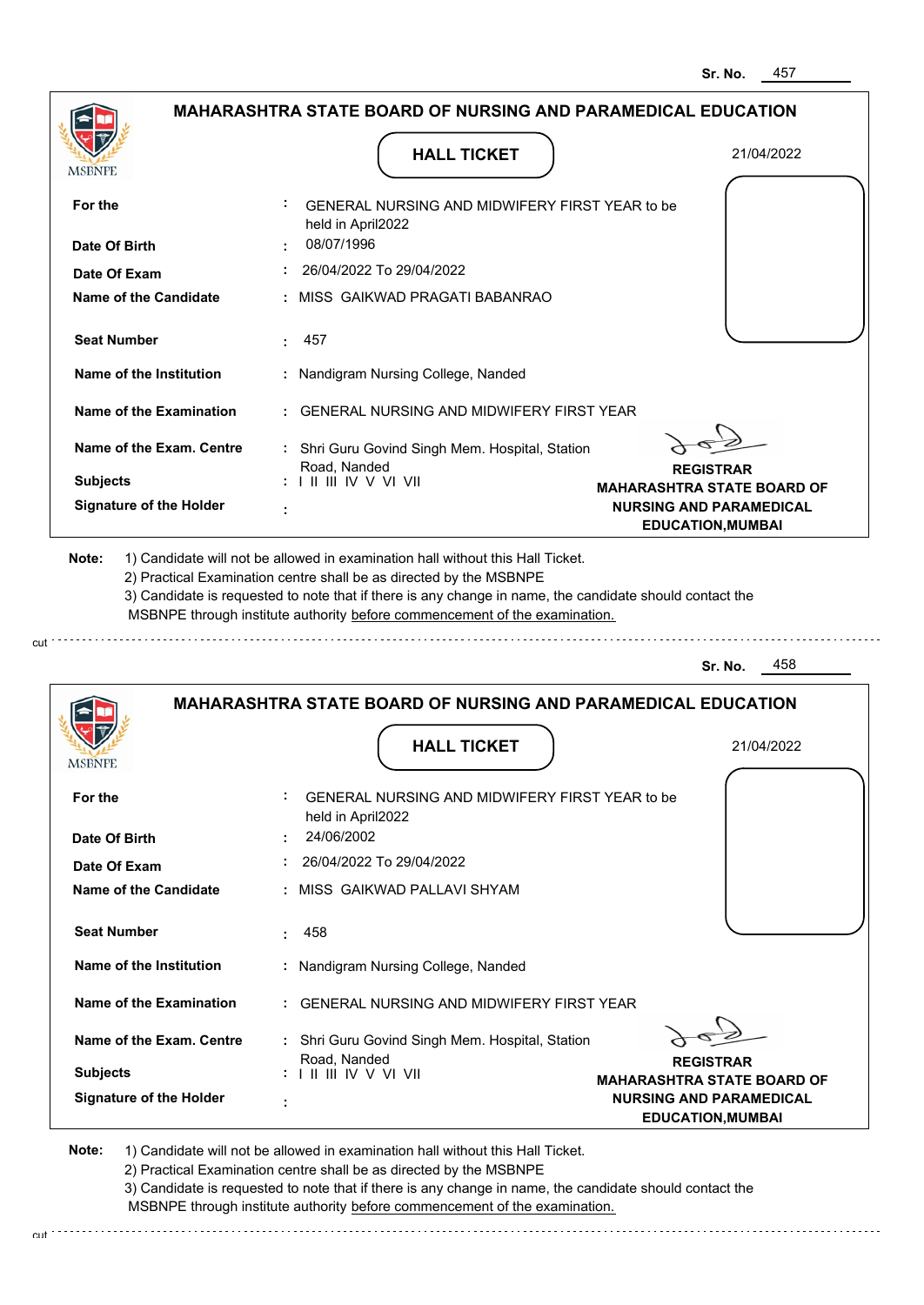|                                 | <b>MAHARASHTRA STATE BOARD OF NURSING AND PARAMEDICAL EDUCATION</b>                                                                                                                   |                                                            |
|---------------------------------|---------------------------------------------------------------------------------------------------------------------------------------------------------------------------------------|------------------------------------------------------------|
| <b>MSBNPE</b>                   | <b>HALL TICKET</b>                                                                                                                                                                    | 21/04/2022                                                 |
| For the                         | GENERAL NURSING AND MIDWIFERY FIRST YEAR to be<br>held in April2022                                                                                                                   |                                                            |
| Date Of Birth                   | 04/03/1998                                                                                                                                                                            |                                                            |
| Date Of Exam                    | 26/04/2022 To 29/04/2022                                                                                                                                                              |                                                            |
| Name of the Candidate           | : MISS GAVANE SHITAL SAHEBRAO                                                                                                                                                         |                                                            |
| <b>Seat Number</b>              | 459                                                                                                                                                                                   |                                                            |
| Name of the Institution         | : Nandigram Nursing College, Nanded                                                                                                                                                   |                                                            |
| <b>Name of the Examination</b>  | <b>GENERAL NURSING AND MIDWIFERY FIRST YEAR</b>                                                                                                                                       |                                                            |
| <b>Name of the Exam. Centre</b> | : Shri Guru Govind Singh Mem. Hospital, Station<br>Road, Nanded                                                                                                                       | <b>REGISTRAR</b>                                           |
| <b>Subjects</b>                 | : I II III IV V VI VII                                                                                                                                                                | <b>MAHARASHTRA STATE BOARD OF</b>                          |
| <b>Signature of the Holder</b>  |                                                                                                                                                                                       | <b>NURSING AND PARAMEDICAL</b><br><b>EDUCATION, MUMBAI</b> |
| Note:                           | 1) Candidate will not be allowed in examination hall without this Hall Ticket.<br>2) Practical Examination centre shall be as directed by the MSBNPE                                  |                                                            |
|                                 | 3) Candidate is requested to note that if there is any change in name, the candidate should contact the<br>MSBNPE through institute authority before commencement of the examination. | 460<br>Sr. No.                                             |
|                                 | <b>MAHARASHTRA STATE BOARD OF NURSING AND PARAMEDICAL EDUCATION</b>                                                                                                                   |                                                            |
|                                 | <b>HALL TICKET</b>                                                                                                                                                                    | 21/04/2022                                                 |
| For the                         | GENERAL NURSING AND MIDWIFERY FIRST YEAR to be<br>held in April2022                                                                                                                   |                                                            |
| <b>MSBNPE</b><br>Date Of Birth  | 16/08/1990<br>26/04/2022 To 29/04/2022                                                                                                                                                |                                                            |

| Date Of Exam                   |        | 26/04/2022 To 29/04/2022                                        |                                                           |
|--------------------------------|--------|-----------------------------------------------------------------|-----------------------------------------------------------|
| Name of the Candidate          |        | : MISS GAWANDE SUJATA BHAGWAN                                   |                                                           |
| <b>Seat Number</b>             |        | 460                                                             |                                                           |
| Name of the Institution        |        | : Nandigram Nursing College, Nanded                             |                                                           |
| Name of the Examination        |        | : GENERAL NURSING AND MIDWIFERY FIRST YEAR                      |                                                           |
| Name of the Exam. Centre       |        | : Shri Guru Govind Singh Mem. Hospital, Station<br>Road, Nanded | <b>REGISTRAR</b>                                          |
| <b>Subjects</b>                |        | : I II III IV V VI VII                                          | <b>MAHARASHTRA STATE BOARD OF</b>                         |
| <b>Signature of the Holder</b> | ٠<br>٠ |                                                                 | <b>NURSING AND PARAMEDICAL</b><br><b>EDUCATION.MUMBAI</b> |

**Note:**  1) Candidate will not be allowed in examination hall without this Hall Ticket. 2) Practical Examination centre shall be as directed by the MSBNPE 3) Candidate is requested to note that if there is any change in name, the candidate should contact the MSBNPE through institute authority before commencement of the examination.

cut

cut de la component de la component de la component de la component de la component de la component de la component de la component de la component de la component de la component de la component de la component de la comp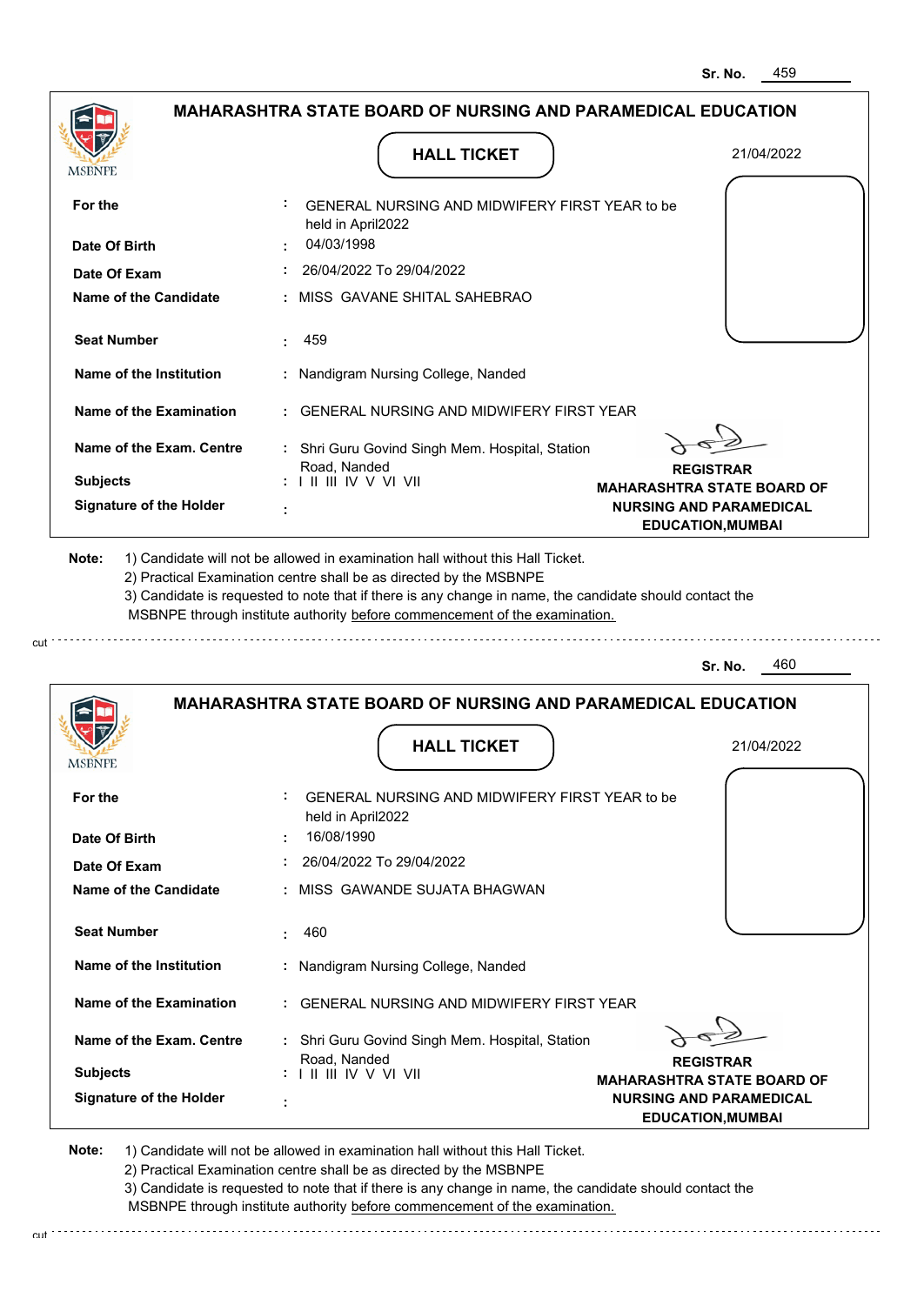|                                |                                                                                                                                                                                       | Sr. No.<br>40 I                                            |
|--------------------------------|---------------------------------------------------------------------------------------------------------------------------------------------------------------------------------------|------------------------------------------------------------|
|                                | <b>MAHARASHTRA STATE BOARD OF NURSING AND PARAMEDICAL EDUCATION</b>                                                                                                                   |                                                            |
| <b>MSBNPE</b>                  | <b>HALL TICKET</b>                                                                                                                                                                    | 21/04/2022                                                 |
| For the                        | GENERAL NURSING AND MIDWIFERY FIRST YEAR to be<br>held in April2022                                                                                                                   |                                                            |
| Date Of Birth                  | 01/09/1999                                                                                                                                                                            |                                                            |
| Date Of Exam                   | 26/04/2022 To 29/04/2022                                                                                                                                                              |                                                            |
| <b>Name of the Candidate</b>   | MR GAYAKWAD ABHIJIT DILIP                                                                                                                                                             |                                                            |
| <b>Seat Number</b>             | 461                                                                                                                                                                                   |                                                            |
| Name of the Institution        | : Nandigram Nursing College, Nanded                                                                                                                                                   |                                                            |
| <b>Name of the Examination</b> | GENERAL NURSING AND MIDWIFERY FIRST YEAR                                                                                                                                              |                                                            |
| Name of the Exam. Centre       | : Shri Guru Govind Singh Mem. Hospital, Station<br>Road, Nanded                                                                                                                       | <b>REGISTRAR</b>                                           |
| <b>Subjects</b>                | $: 1 \mathbb{I}$ III IV V VI VII                                                                                                                                                      | <b>MAHARASHTRA STATE BOARD OF</b>                          |
| <b>Signature of the Holder</b> |                                                                                                                                                                                       | <b>NURSING AND PARAMEDICAL</b><br><b>EDUCATION, MUMBAI</b> |
|                                | 3) Candidate is requested to note that if there is any change in name, the candidate should contact the<br>MSBNPE through institute authority before commencement of the examination. |                                                            |
|                                |                                                                                                                                                                                       | 462<br>Sr. No.                                             |
|                                | <b>MAHARASHTRA STATE BOARD OF NURSING AND PARAMEDICAL EDUCATION</b>                                                                                                                   |                                                            |
| MSBNPE                         | <b>HALL TICKET</b>                                                                                                                                                                    | 21/04/2022                                                 |
| For the<br>Date Of Birth       | GENERAL NURSING AND MIDWIFERY FIRST YEAR to be<br>held in April2022<br>19/02/1998                                                                                                     |                                                            |
| Date Of Exam                   | 26/04/2022 To 29/04/2022                                                                                                                                                              |                                                            |
| <b>Name of the Candidate</b>   | MR JOGDAND DINESH PRAKASH                                                                                                                                                             |                                                            |
| <b>Seat Number</b>             | 462<br>÷.                                                                                                                                                                             |                                                            |
| <b>Name of the Institution</b> | : Nandigram Nursing College, Nanded                                                                                                                                                   |                                                            |
| <b>Name of the Examination</b> | : GENERAL NURSING AND MIDWIFERY FIRST YEAR                                                                                                                                            |                                                            |

**Signature of the Holder Name of the Exam. Centre :** Shri Guru Govind Singh Mem. Hospital, Station  **: Subjects :** Road, Nanded I II III IV V VI VII

**REGISTRAR**

**MAHARASHTRA STATE BOARD OF NURSING AND PARAMEDICAL EDUCATION,MUMBAI**

**Note:**  1) Candidate will not be allowed in examination hall without this Hall Ticket.

cut

2) Practical Examination centre shall be as directed by the MSBNPE

3) Candidate is requested to note that if there is any change in name, the candidate should contact the MSBNPE through institute authority before commencement of the examination. cut de contra a construction de construction de construction de construction de construction de construction de construction de construction de construction de construction de construction de construction de construction d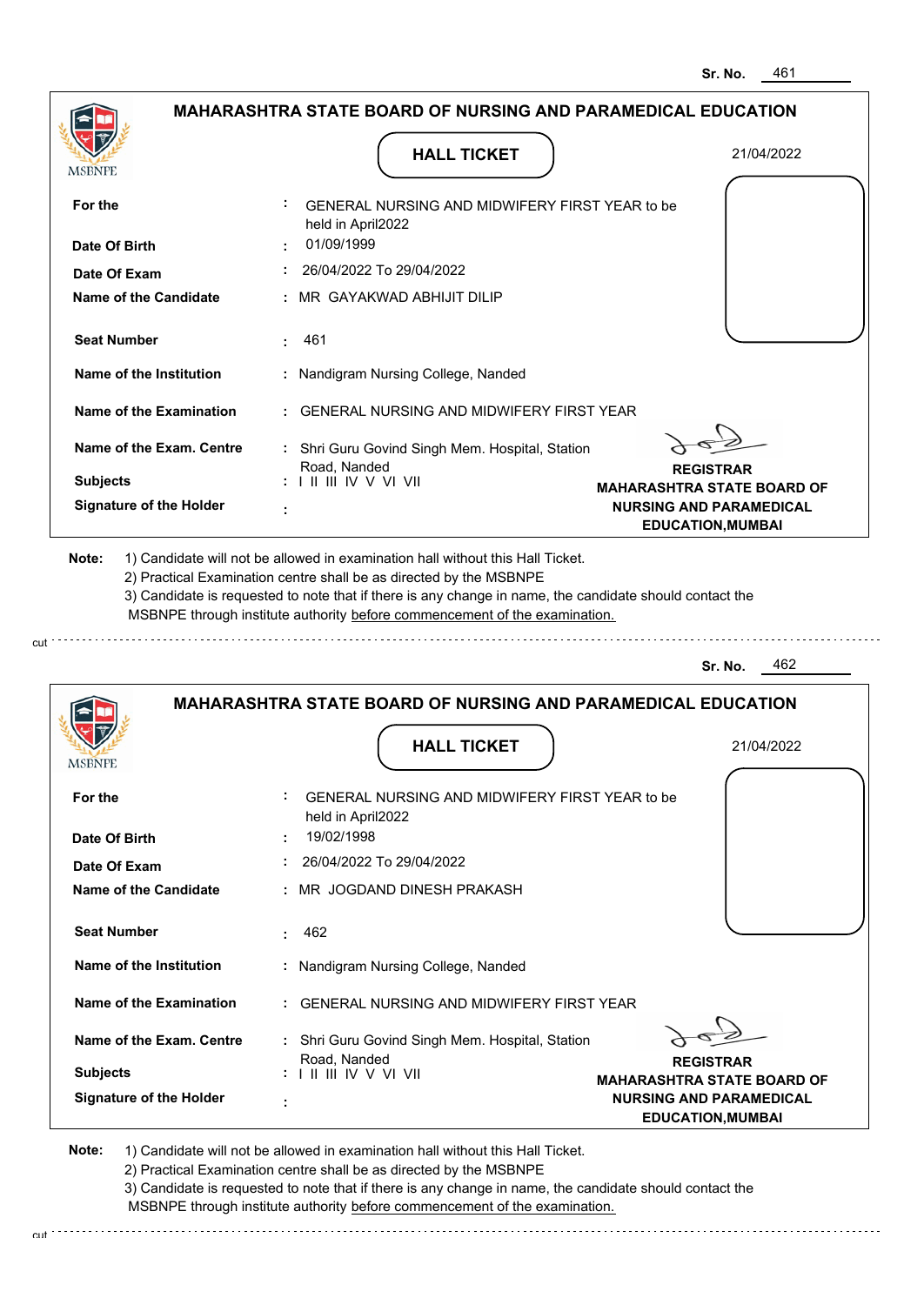|                                | <b>MAHARASHTRA STATE BOARD OF NURSING AND PARAMEDICAL EDUCATION</b><br><b>HALL TICKET</b>                                                                                                                                                                                                                                                     | 21/04/2022                                                          |
|--------------------------------|-----------------------------------------------------------------------------------------------------------------------------------------------------------------------------------------------------------------------------------------------------------------------------------------------------------------------------------------------|---------------------------------------------------------------------|
| MSBNPE                         | GENERAL NURSING AND MIDWIFERY FIRST YEAR to be                                                                                                                                                                                                                                                                                                |                                                                     |
| For the                        | held in April2022                                                                                                                                                                                                                                                                                                                             |                                                                     |
| Date Of Birth                  | 20/06/2001                                                                                                                                                                                                                                                                                                                                    |                                                                     |
| Date Of Exam                   | 26/04/2022 To 29/04/2022                                                                                                                                                                                                                                                                                                                      |                                                                     |
| <b>Name of the Candidate</b>   | MR KAMBLE PRASAD MADHUKAR                                                                                                                                                                                                                                                                                                                     |                                                                     |
| <b>Seat Number</b>             | 463<br>÷                                                                                                                                                                                                                                                                                                                                      |                                                                     |
| Name of the Institution        | : Nandigram Nursing College, Nanded                                                                                                                                                                                                                                                                                                           |                                                                     |
| <b>Name of the Examination</b> | <b>GENERAL NURSING AND MIDWIFERY FIRST YEAR</b>                                                                                                                                                                                                                                                                                               |                                                                     |
| Name of the Exam. Centre       | : Shri Guru Govind Singh Mem. Hospital, Station                                                                                                                                                                                                                                                                                               |                                                                     |
| <b>Subjects</b>                | Road, Nanded<br>$: 1 \mathbb{H} \mathbb{H} \mathbb{W} \vee \mathbb{V} \mathbb{V} \mathbb{H}$                                                                                                                                                                                                                                                  | <b>REGISTRAR</b>                                                    |
| <b>Signature of the Holder</b> |                                                                                                                                                                                                                                                                                                                                               | <b>MAHARASHTRA STATE BOARD OF</b><br><b>NURSING AND PARAMEDICAL</b> |
|                                |                                                                                                                                                                                                                                                                                                                                               | <b>EDUCATION, MUMBAI</b>                                            |
| Note:                          | 1) Candidate will not be allowed in examination hall without this Hall Ticket.<br>2) Practical Examination centre shall be as directed by the MSBNPE<br>3) Candidate is requested to note that if there is any change in name, the candidate should contact the<br>MSBNPE through institute authority before commencement of the examination. | 464<br>Sr. No.                                                      |
|                                |                                                                                                                                                                                                                                                                                                                                               |                                                                     |
|                                | <b>MAHARASHTRA STATE BOARD OF NURSING AND PARAMEDICAL EDUCATION</b>                                                                                                                                                                                                                                                                           |                                                                     |
| MSBNPE                         | <b>HALL TICKET</b>                                                                                                                                                                                                                                                                                                                            | 21/04/2022                                                          |
| For the                        | GENERAL NURSING AND MIDWIFERY FIRST YEAR to be<br>held in April2022                                                                                                                                                                                                                                                                           |                                                                     |
| Date Of Birth                  | 25/07/1998                                                                                                                                                                                                                                                                                                                                    |                                                                     |
| Date Of Exam                   | 26/04/2022 To 29/04/2022                                                                                                                                                                                                                                                                                                                      |                                                                     |
| <b>Name of the Candidate</b>   | : MISS KAMBLE POOJA BHIMRAO                                                                                                                                                                                                                                                                                                                   |                                                                     |
| <b>Seat Number</b>             | 464                                                                                                                                                                                                                                                                                                                                           |                                                                     |

**REGISTRAR MAHARASHTRA STATE BOARD OF NURSING AND PARAMEDICAL EDUCATION,MUMBAI Signature of the Holder Name of the Exam. Centre Name of the Examination :** GENERAL NURSING AND MIDWIFERY FIRST YEAR  **:** Shri Guru Govind Singh Mem. Hospital, Station  **: Subjects :** Road, Nanded I II III IV V VI VII

 **:** Nandigram Nursing College, Nanded

**Note:**  1) Candidate will not be allowed in examination hall without this Hall Ticket.

cut

**Name of the Institution**

2) Practical Examination centre shall be as directed by the MSBNPE

3) Candidate is requested to note that if there is any change in name, the candidate should contact the MSBNPE through institute authority before commencement of the examination. cut de la component de la component de la component de la component de la component de la component de la component de la component de la component de la component de la component de la component de la component de la comp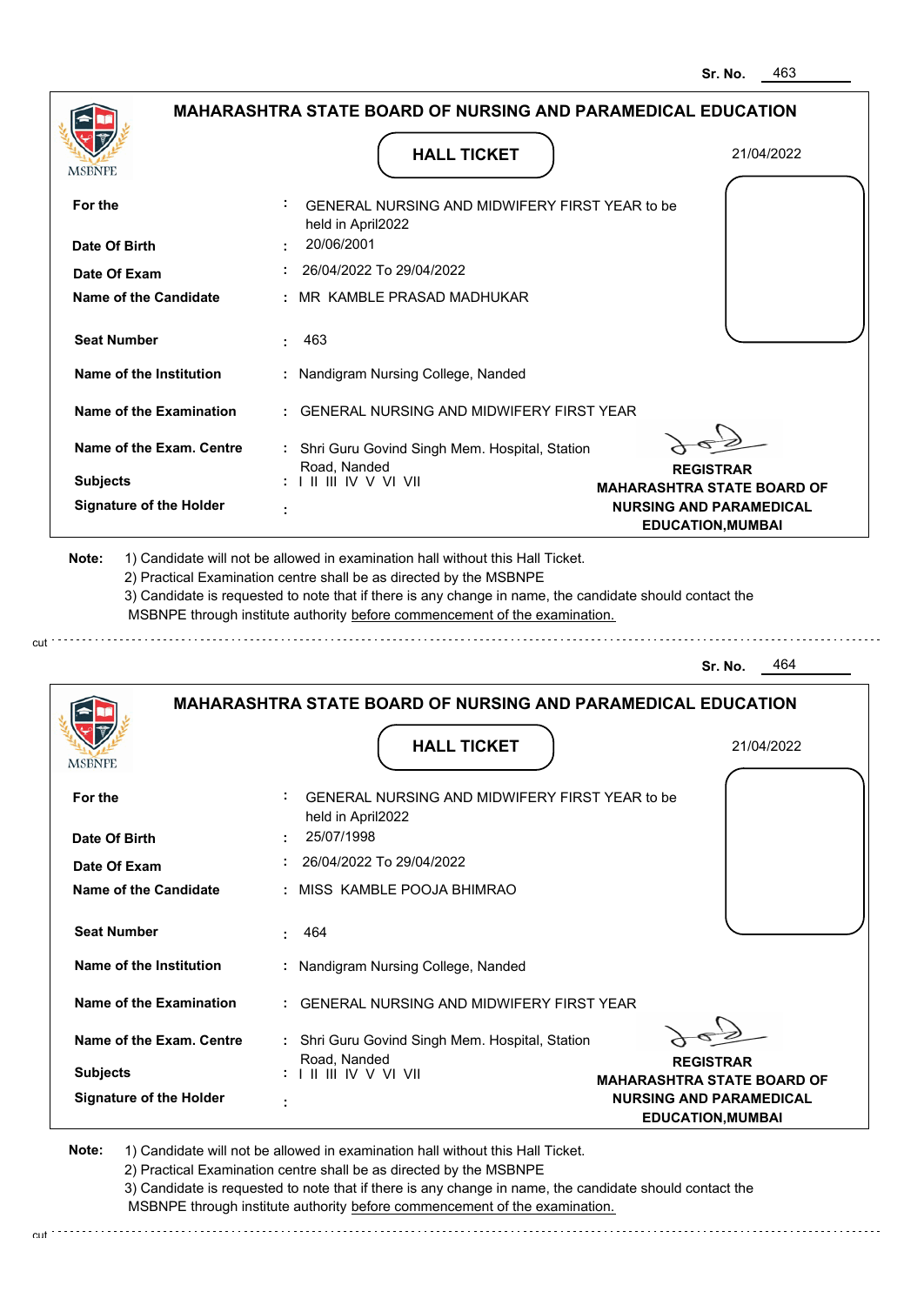|                                |                                                                                           | Sr. No.<br>400                                             |
|--------------------------------|-------------------------------------------------------------------------------------------|------------------------------------------------------------|
|                                | <b>MAHARASHTRA STATE BOARD OF NURSING AND PARAMEDICAL EDUCATION</b>                       |                                                            |
| MSBNPE                         | <b>HALL TICKET</b>                                                                        | 21/04/2022                                                 |
|                                |                                                                                           |                                                            |
| For the                        | GENERAL NURSING AND MIDWIFERY FIRST YEAR to be<br>held in April2022                       |                                                            |
| Date Of Birth                  | 04/09/2000                                                                                |                                                            |
| Date Of Exam                   | 26/04/2022 To 29/04/2022                                                                  |                                                            |
| <b>Name of the Candidate</b>   | MISS KAMBLE ASHWINI ASHOK                                                                 |                                                            |
| <b>Seat Number</b>             | 465                                                                                       |                                                            |
| Name of the Institution        | : Nandigram Nursing College, Nanded                                                       |                                                            |
| <b>Name of the Examination</b> | <b>GENERAL NURSING AND MIDWIFERY FIRST YEAR</b>                                           |                                                            |
| Name of the Exam. Centre       | : Shri Guru Govind Singh Mem. Hospital, Station                                           |                                                            |
|                                | Road, Nanded                                                                              | <b>REGISTRAR</b>                                           |
| <b>Subjects</b>                | $: 1 \mathbb{I}$ III IIV V VI VII                                                         | <b>MAHARASHTRA STATE BOARD OF</b>                          |
| <b>Signature of the Holder</b> |                                                                                           | <b>NURSING AND PARAMEDICAL</b><br><b>EDUCATION, MUMBAI</b> |
|                                | MSBNPE through institute authority before commencement of the examination.                |                                                            |
|                                |                                                                                           | 466<br>Sr. No.                                             |
|                                | <b>MAHARASHTRA STATE BOARD OF NURSING AND PARAMEDICAL EDUCATION</b><br><b>HALL TICKET</b> | 21/04/2022                                                 |
| MSBNPE                         |                                                                                           |                                                            |
| For the                        | GENERAL NURSING AND MIDWIFERY FIRST YEAR to be<br>held in April2022                       |                                                            |
| Date Of Birth                  | 12/02/1998                                                                                |                                                            |
| Date Of Exam                   | 26/04/2022 To 29/04/2022                                                                  |                                                            |
| <b>Name of the Candidate</b>   | MISS KASBE ASHWINI GOVIND                                                                 |                                                            |
| <b>Seat Number</b>             | 466<br>÷                                                                                  |                                                            |
| Name of the Institution        | : Nandigram Nursing College, Nanded                                                       |                                                            |
| <b>Name of the Examination</b> | : GENERAL NURSING AND MIDWIFERY FIRST YEAR                                                |                                                            |

**Signature of the Holder Name of the Exam. Centre :** Shri Guru Govind Singh Mem. Hospital, Station  **: Subjects :** Road, Nanded I II III IV V VI VII

**REGISTRAR**

**MAHARASHTRA STATE BOARD OF NURSING AND PARAMEDICAL EDUCATION,MUMBAI**

**Note:**  1) Candidate will not be allowed in examination hall without this Hall Ticket.

cut

2) Practical Examination centre shall be as directed by the MSBNPE

3) Candidate is requested to note that if there is any change in name, the candidate should contact the MSBNPE through institute authority before commencement of the examination. cut de contra a construction de construction de construction de construction de construction de construction de construction de construction de construction de construction de construction de construction de construction d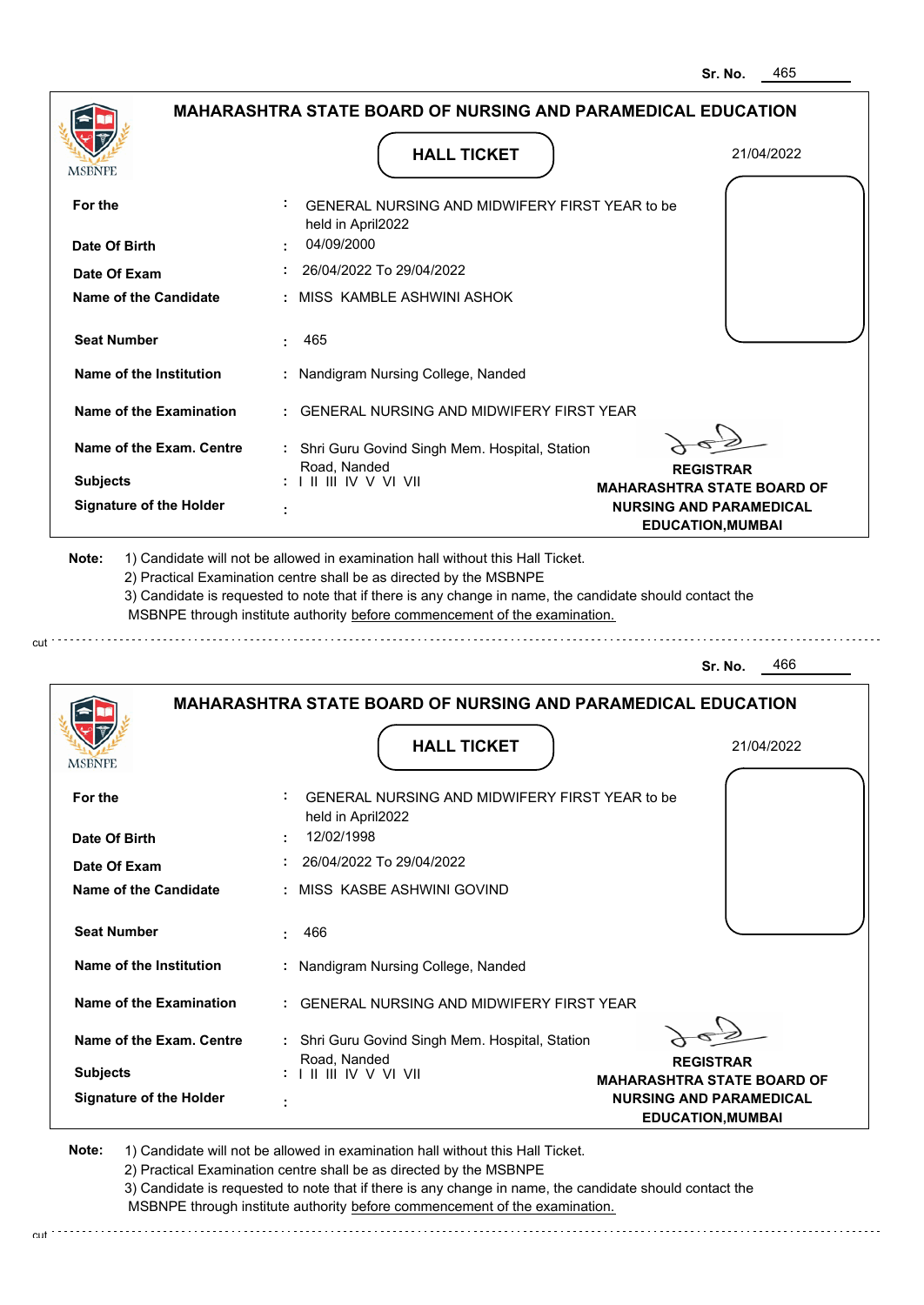| MSBNPE                                | <b>HALL TICKET</b>                                                                                                                                                                                                                                                                                                                            | 21/04/2022                                                 |
|---------------------------------------|-----------------------------------------------------------------------------------------------------------------------------------------------------------------------------------------------------------------------------------------------------------------------------------------------------------------------------------------------|------------------------------------------------------------|
| For the                               | GENERAL NURSING AND MIDWIFERY FIRST YEAR to be<br>held in April2022                                                                                                                                                                                                                                                                           |                                                            |
| Date Of Birth                         | 27/11/1998<br>26/04/2022 To 29/04/2022                                                                                                                                                                                                                                                                                                        |                                                            |
| Date Of Exam<br>Name of the Candidate | : MR KENDRE VISHAL RAMRAO                                                                                                                                                                                                                                                                                                                     |                                                            |
| <b>Seat Number</b>                    | 467                                                                                                                                                                                                                                                                                                                                           |                                                            |
| Name of the Institution               | : Nandigram Nursing College, Nanded                                                                                                                                                                                                                                                                                                           |                                                            |
| Name of the Examination               | : GENERAL NURSING AND MIDWIFERY FIRST YEAR                                                                                                                                                                                                                                                                                                    |                                                            |
| Name of the Exam. Centre              | : Shri Guru Govind Singh Mem. Hospital, Station                                                                                                                                                                                                                                                                                               |                                                            |
| <b>Subjects</b>                       | Road, Nanded<br>: I II III IV V VI VII                                                                                                                                                                                                                                                                                                        | <b>REGISTRAR</b><br><b>MAHARASHTRA STATE BOARD OF</b>      |
| <b>Signature of the Holder</b>        |                                                                                                                                                                                                                                                                                                                                               | <b>NURSING AND PARAMEDICAL</b><br><b>EDUCATION, MUMBAI</b> |
| Note:                                 | 1) Candidate will not be allowed in examination hall without this Hall Ticket.<br>2) Practical Examination centre shall be as directed by the MSBNPE<br>3) Candidate is requested to note that if there is any change in name, the candidate should contact the<br>MSBNPE through institute authority before commencement of the examination. |                                                            |
|                                       |                                                                                                                                                                                                                                                                                                                                               | 468<br>Sr. No.                                             |
|                                       | <b>MAHARASHTRA STATE BOARD OF NURSING AND PARAMEDICAL EDUCATION</b>                                                                                                                                                                                                                                                                           |                                                            |
|                                       |                                                                                                                                                                                                                                                                                                                                               |                                                            |

| <b>Subjects</b><br><b>Signature of the Holder</b> | Road, Nanded<br>: I II III IV V VI VII                                            | <b>REGISTRAR</b><br><b>MAHARASHTRA STATE BOARD OF</b><br><b>NURSING AND PARAMEDICAL</b> |  |
|---------------------------------------------------|-----------------------------------------------------------------------------------|-----------------------------------------------------------------------------------------|--|
| Name of the Exam. Centre                          | : Shri Guru Govind Singh Mem. Hospital, Station                                   |                                                                                         |  |
| Name of the Examination                           | : GENERAL NURSING AND MIDWIFERY FIRST YEAR                                        |                                                                                         |  |
| Name of the Institution                           | : Nandigram Nursing College, Nanded                                               |                                                                                         |  |
| <b>Seat Number</b>                                | 468                                                                               |                                                                                         |  |
| Name of the Candidate                             | : MISS KHANDARE NAJUKA NAMDEV                                                     |                                                                                         |  |
| Date Of Exam                                      | 26/04/2022 To 29/04/2022                                                          |                                                                                         |  |
| For the<br>Date Of Birth                          | GENERAL NURSING AND MIDWIFERY FIRST YEAR to be<br>held in April2022<br>12/04/1990 |                                                                                         |  |
|                                                   |                                                                                   |                                                                                         |  |

**Note:**  1) Candidate will not be allowed in examination hall without this Hall Ticket. 2) Practical Examination centre shall be as directed by the MSBNPE 3) Candidate is requested to note that if there is any change in name, the candidate should contact the MSBNPE through institute authority before commencement of the examination.

cut.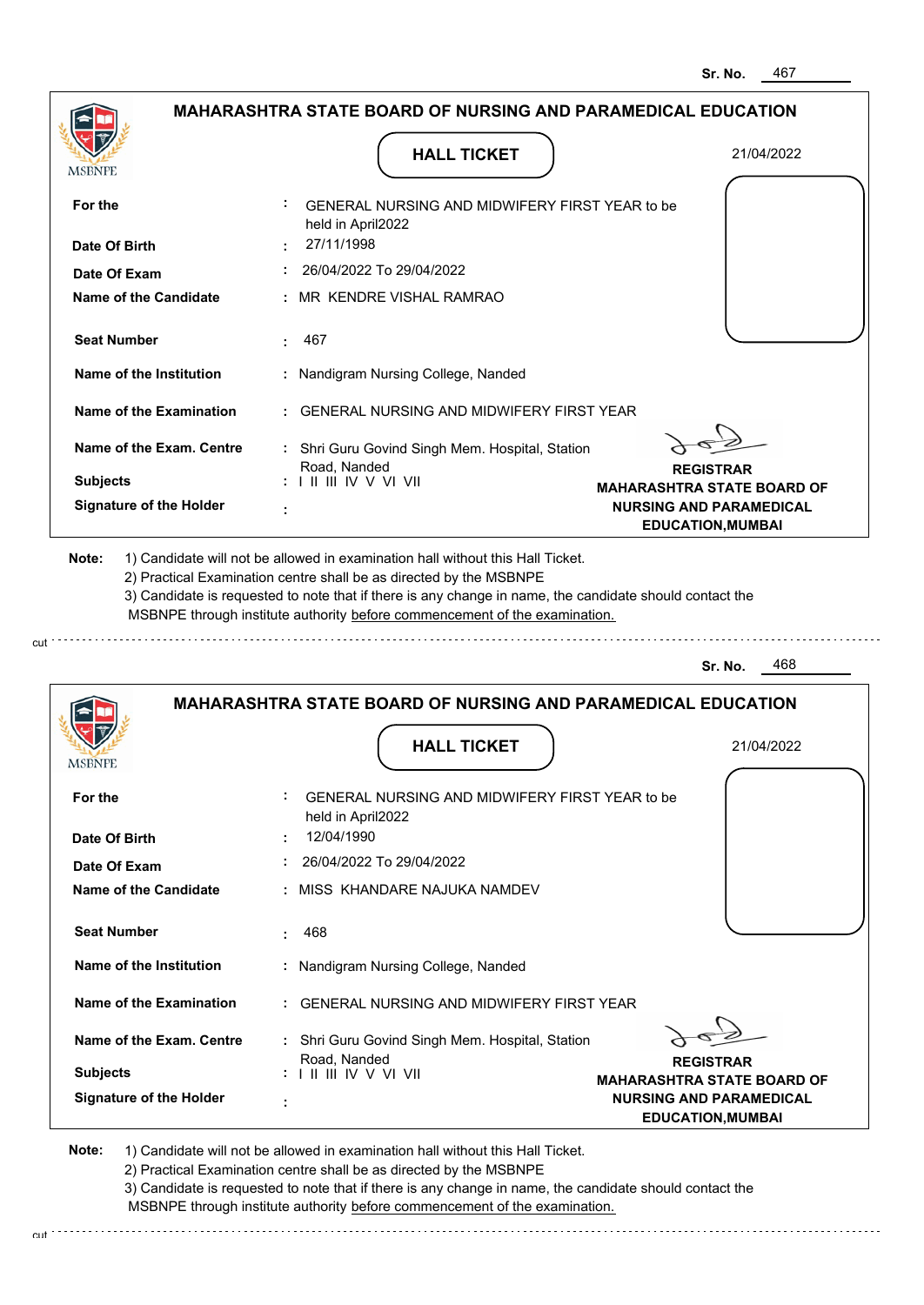|                                | <b>MAHARASHTRA STATE BOARD OF NURSING AND PARAMEDICAL EDUCATION</b>                                                                                                                                                                                                                                                                           |                                                       |
|--------------------------------|-----------------------------------------------------------------------------------------------------------------------------------------------------------------------------------------------------------------------------------------------------------------------------------------------------------------------------------------------|-------------------------------------------------------|
| <b>MSBNPE</b>                  | <b>HALL TICKET</b>                                                                                                                                                                                                                                                                                                                            | 21/04/2022                                            |
| For the                        | GENERAL NURSING AND MIDWIFERY FIRST YEAR to be<br>held in April2022                                                                                                                                                                                                                                                                           |                                                       |
| Date Of Birth                  | 18/08/1993                                                                                                                                                                                                                                                                                                                                    |                                                       |
| Date Of Exam                   | 26/04/2022 To 29/04/2022                                                                                                                                                                                                                                                                                                                      |                                                       |
| <b>Name of the Candidate</b>   | MISS LOKHANDE KAJAL SHRIRAMJI                                                                                                                                                                                                                                                                                                                 |                                                       |
| <b>Seat Number</b>             | 469                                                                                                                                                                                                                                                                                                                                           |                                                       |
| Name of the Institution        | : Nandigram Nursing College, Nanded                                                                                                                                                                                                                                                                                                           |                                                       |
| Name of the Examination        | <b>GENERAL NURSING AND MIDWIFERY FIRST YEAR</b>                                                                                                                                                                                                                                                                                               |                                                       |
| Name of the Exam. Centre       | : Shri Guru Govind Singh Mem. Hospital, Station<br>Road, Nanded                                                                                                                                                                                                                                                                               |                                                       |
| <b>Subjects</b>                | : I II III IV V VI VII                                                                                                                                                                                                                                                                                                                        | <b>REGISTRAR</b><br><b>MAHARASHTRA STATE BOARD OF</b> |
| <b>Signature of the Holder</b> |                                                                                                                                                                                                                                                                                                                                               | <b>NURSING AND PARAMEDICAL</b>                        |
|                                |                                                                                                                                                                                                                                                                                                                                               | <b>EDUCATION, MUMBAI</b>                              |
| Note:                          | 1) Candidate will not be allowed in examination hall without this Hall Ticket.<br>2) Practical Examination centre shall be as directed by the MSBNPE<br>3) Candidate is requested to note that if there is any change in name, the candidate should contact the<br>MSBNPE through institute authority before commencement of the examination. |                                                       |
|                                |                                                                                                                                                                                                                                                                                                                                               | 470<br>Sr. No.                                        |
|                                | <b>MAHARASHTRA STATE BOARD OF NURSING AND PARAMEDICAL EDUCATION</b><br><b>HALL TICKET</b>                                                                                                                                                                                                                                                     | 21/04/2022                                            |
| MSBNPE                         |                                                                                                                                                                                                                                                                                                                                               |                                                       |
| For the                        | GENERAL NURSING AND MIDWIFERY FIRST YEAR to be<br>held in April2022                                                                                                                                                                                                                                                                           |                                                       |
| Date Of Birth                  | 28/02/1998                                                                                                                                                                                                                                                                                                                                    |                                                       |
| Date Of Exam                   | 26/04/2022 To 29/04/2022                                                                                                                                                                                                                                                                                                                      |                                                       |
| Name of the Candidate          | : MISS MANWAR ANJU MADHUKAR                                                                                                                                                                                                                                                                                                                   |                                                       |
| <b>Seat Number</b>             | 470<br>÷                                                                                                                                                                                                                                                                                                                                      |                                                       |

**Name of the Examination :** GENERAL NURSING AND MIDWIFERY FIRST YEAR

**Signature of the Holder Name of the Exam. Centre :** Shri Guru Govind Singh Mem. Hospital, Station **Subjects :** Road, Nanded I II III IV V VI VII

**REGISTRAR**

**MAHARASHTRA STATE BOARD OF NURSING AND PARAMEDICAL EDUCATION,MUMBAI**

**Note:**  1) Candidate will not be allowed in examination hall without this Hall Ticket.

 **:**

cut

2) Practical Examination centre shall be as directed by the MSBNPE

3) Candidate is requested to note that if there is any change in name, the candidate should contact the MSBNPE through institute authority before commencement of the examination. cut de contra a construction de construction de construction de construction de construction de construction de construction de construction de construction de construction de construction de construction de construction d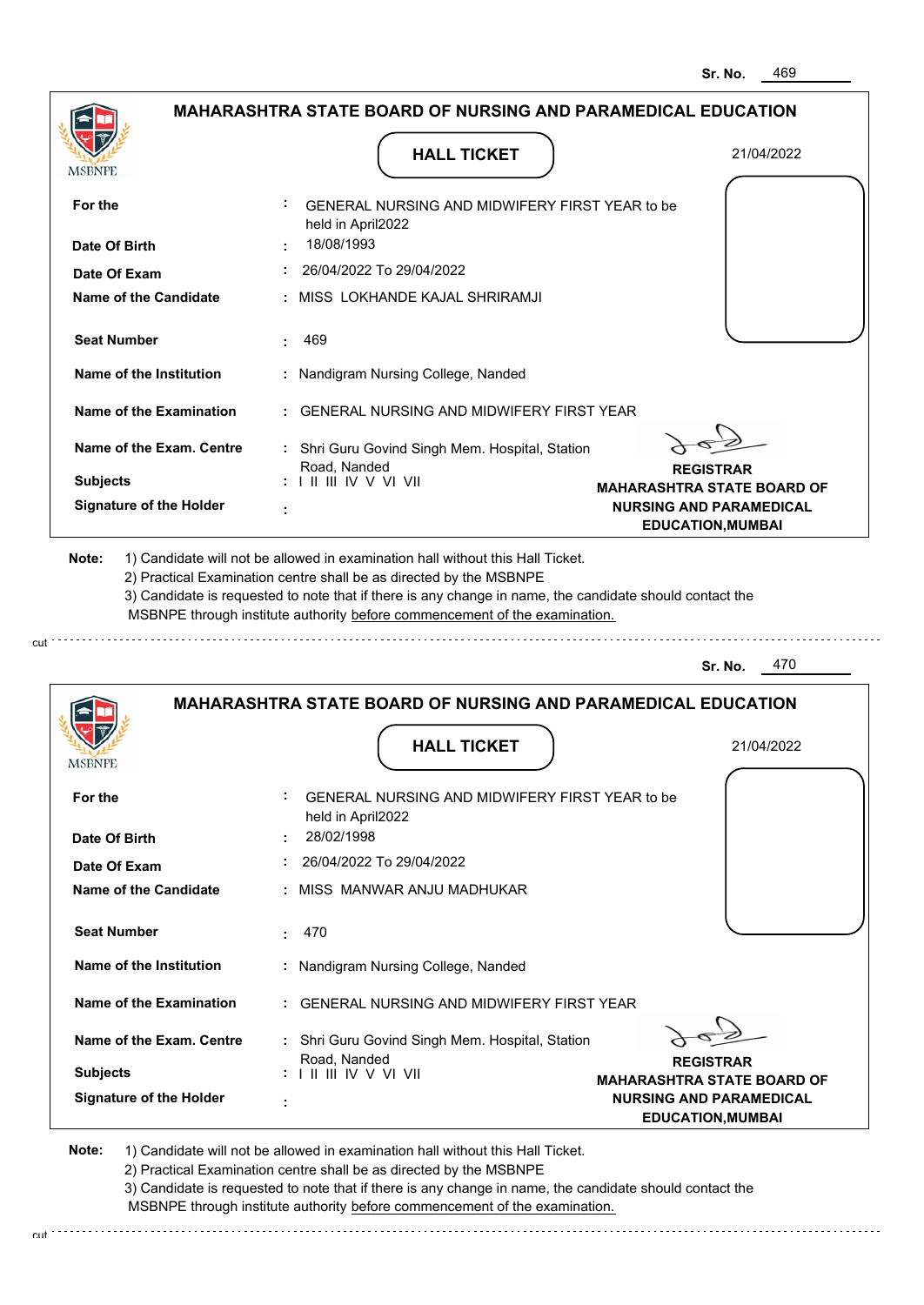**REGISTRAR MAHARASHTRA STATE BOARD OF NURSING AND PARAMEDICAL EDUCATION,MUMBAI**

|                                |                                                                                                                                                                                       | טוי וט.<br>TI 1                                            |
|--------------------------------|---------------------------------------------------------------------------------------------------------------------------------------------------------------------------------------|------------------------------------------------------------|
|                                | <b>MAHARASHTRA STATE BOARD OF NURSING AND PARAMEDICAL EDUCATION</b>                                                                                                                   |                                                            |
| MSBNPE                         | <b>HALL TICKET</b>                                                                                                                                                                    | 21/04/2022                                                 |
| For the                        | GENERAL NURSING AND MIDWIFERY FIRST YEAR to be<br>held in April2022                                                                                                                   |                                                            |
| Date Of Birth                  | 12/02/1983                                                                                                                                                                            |                                                            |
| Date Of Exam                   | 26/04/2022 To 29/04/2022                                                                                                                                                              |                                                            |
| <b>Name of the Candidate</b>   | : MISS NAMWAD VARSHARANI BABURAO                                                                                                                                                      |                                                            |
| <b>Seat Number</b>             | 471<br>$\mathbf{L}$                                                                                                                                                                   |                                                            |
| Name of the Institution        | : Nandigram Nursing College, Nanded                                                                                                                                                   |                                                            |
| Name of the Examination        | : GENERAL NURSING AND MIDWIFERY FIRST YEAR                                                                                                                                            |                                                            |
| Name of the Exam. Centre       | : Shri Guru Govind Singh Mem. Hospital, Station<br>Road, Nanded                                                                                                                       | <b>REGISTRAR</b>                                           |
| <b>Subjects</b>                | $: 1 \mathbb{H} \mathbb{H} \mathbb{V} \vee \mathbb{V} \mathbb{V} \mathbb{H}$                                                                                                          | <b>MAHARASHTRA STATE BOARD OF</b>                          |
| <b>Signature of the Holder</b> | ÷                                                                                                                                                                                     | <b>NURSING AND PARAMEDICAL</b><br><b>EDUCATION, MUMBAI</b> |
|                                | 3) Candidate is requested to note that if there is any change in name, the candidate should contact the<br>MSBNPE through institute authority before commencement of the examination. |                                                            |
|                                | <b>MAHARASHTRA STATE BOARD OF NURSING AND PARAMEDICAL EDUCATION</b>                                                                                                                   | 472<br>Sr. No.                                             |
| <b>MSBNPE</b>                  | <b>HALL TICKET</b>                                                                                                                                                                    | 21/04/2022                                                 |
| For the                        | GENERAL NURSING AND MIDWIFERY FIRST YEAR to be<br>held in April2022                                                                                                                   |                                                            |
| Date Of Birth                  | 05/02/1988                                                                                                                                                                            |                                                            |
| Date Of Exam                   | 26/04/2022 To 29/04/2022                                                                                                                                                              |                                                            |
| Name of the Candidate          | : MR NARWADE VIKAS RAMESH                                                                                                                                                             |                                                            |
| <b>Seat Number</b>             |                                                                                                                                                                                       |                                                            |
|                                | 472<br>t in                                                                                                                                                                           |                                                            |

2) Practical Examination centre shall be as directed by the MSBNPE 3) Candidate is requested to note that if there is any change in name, the candidate should contact the MSBNPE through institute authority before commencement of the examination.

 **:** GENERAL NURSING AND MIDWIFERY FIRST YEAR

 **:** Shri Guru Govind Singh Mem. Hospital, Station

cut de la component de la component de la component de la component de la component de la component de la component de la component de la component de la component de la component de la component de la component de la comp

1) Candidate will not be allowed in examination hall without this Hall Ticket.

Road, Nanded I II III IV V VI VII

 **:**

**Signature of the Holder**

**Note:** 

**Subjects :**

**Name of the Exam. Centre**

**Name of the Examination**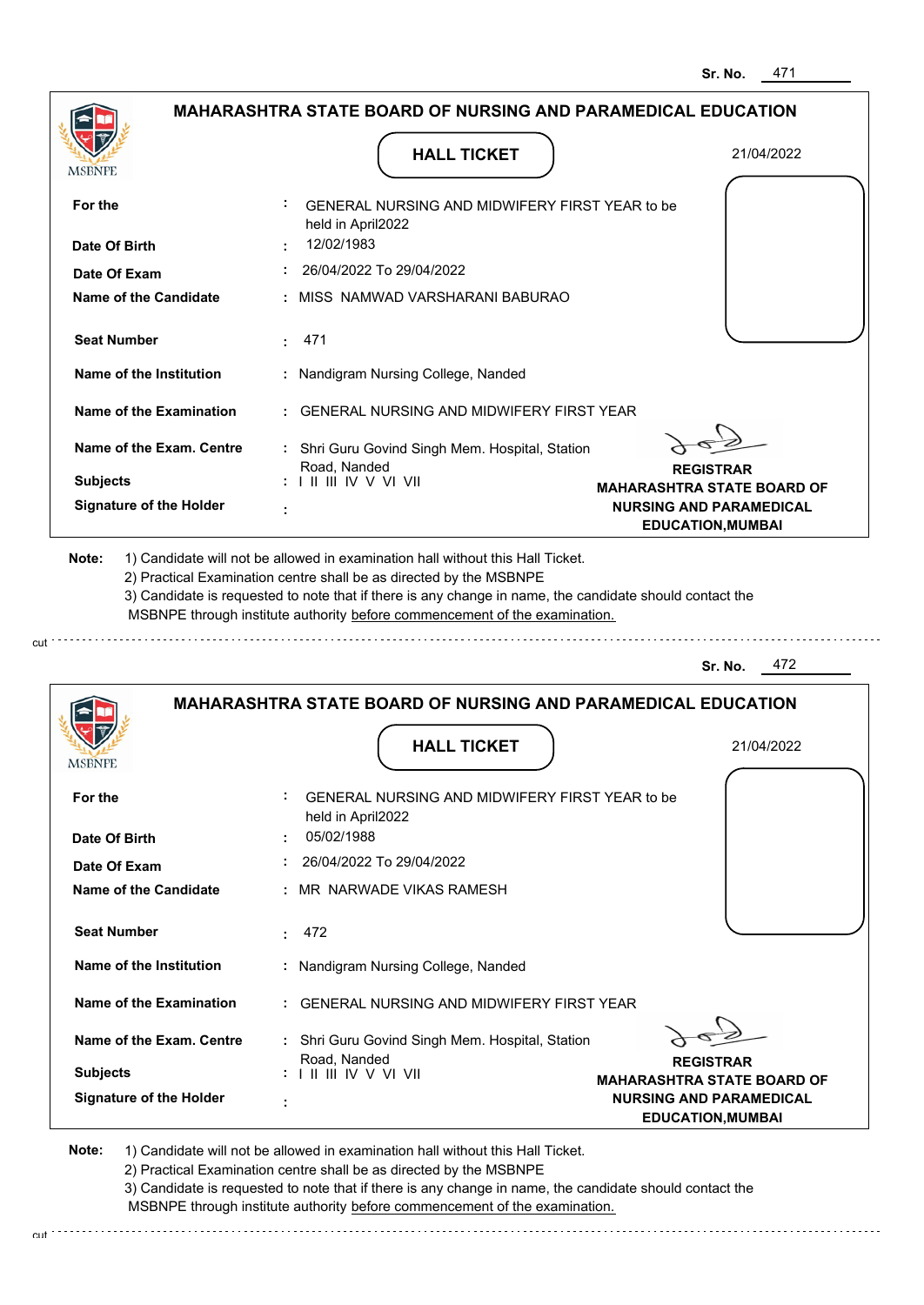**REGISTRAR MAHARASHTRA STATE BOARD OF NURSING AND PARAMEDICAL EDUCATION,MUMBAI**

|                                |                                                                                                                                                                                                                                                             | $\cdot$                                                             |
|--------------------------------|-------------------------------------------------------------------------------------------------------------------------------------------------------------------------------------------------------------------------------------------------------------|---------------------------------------------------------------------|
|                                | <b>MAHARASHTRA STATE BOARD OF NURSING AND PARAMEDICAL EDUCATION</b>                                                                                                                                                                                         |                                                                     |
| MSBNPE                         | <b>HALL TICKET</b>                                                                                                                                                                                                                                          | 21/04/2022                                                          |
| For the                        | GENERAL NURSING AND MIDWIFERY FIRST YEAR to be<br>held in April2022                                                                                                                                                                                         |                                                                     |
| Date Of Birth                  | 26/02/1998                                                                                                                                                                                                                                                  |                                                                     |
| Date Of Exam                   | 26/04/2022 To 29/04/2022                                                                                                                                                                                                                                    |                                                                     |
| <b>Name of the Candidate</b>   | : MISS NIKHATE PRATIDNYA GOVIND                                                                                                                                                                                                                             |                                                                     |
| <b>Seat Number</b>             | 473<br>2.11                                                                                                                                                                                                                                                 |                                                                     |
| Name of the Institution        | : Nandigram Nursing College, Nanded                                                                                                                                                                                                                         |                                                                     |
| Name of the Examination        | : GENERAL NURSING AND MIDWIFERY FIRST YEAR                                                                                                                                                                                                                  |                                                                     |
| Name of the Exam. Centre       | : Shri Guru Govind Singh Mem. Hospital, Station                                                                                                                                                                                                             |                                                                     |
| <b>Subjects</b>                | Road, Nanded<br>: I II III IV V VI VII                                                                                                                                                                                                                      | <b>REGISTRAR</b>                                                    |
| <b>Signature of the Holder</b> |                                                                                                                                                                                                                                                             | <b>MAHARASHTRA STATE BOARD OF</b><br><b>NURSING AND PARAMEDICAL</b> |
|                                |                                                                                                                                                                                                                                                             | <b>EDUCATION, MUMBAI</b>                                            |
|                                | 2) Practical Examination centre shall be as directed by the MSBNPE<br>3) Candidate is requested to note that if there is any change in name, the candidate should contact the<br>MSBNPE through institute authority before commencement of the examination. | 474<br>Sr. No.                                                      |
|                                | MAHARASHTRA STATE BOARD OF NURSING AND PARAMEDICAL EDUCATION                                                                                                                                                                                                |                                                                     |
| <b>MSBNPE</b>                  | <b>HALL TICKET</b>                                                                                                                                                                                                                                          | 21/04/2022                                                          |
| For the                        | GENERAL NURSING AND MIDWIFERY FIRST YEAR to be<br>held in April2022                                                                                                                                                                                         |                                                                     |
| Date Of Birth                  | 23/06/1986                                                                                                                                                                                                                                                  |                                                                     |
| Date Of Exam                   | 26/04/2022 To 29/04/2022                                                                                                                                                                                                                                    |                                                                     |
| Name of the Candidate          | : MISS SALWE UMA TULSIRAM                                                                                                                                                                                                                                   |                                                                     |
| <b>Seat Number</b>             | 474                                                                                                                                                                                                                                                         |                                                                     |
|                                |                                                                                                                                                                                                                                                             |                                                                     |

**Note:**  1) Candidate will not be allowed in examination hall without this Hall Ticket. 2) Practical Examination centre shall be as directed by the MSBNPE

Road, Nanded I II III IV V VI VII

 **:**

**Signature of the Holder**

**Subjects :**

cut \*\*\*\*\*\*\*\*\*\*\*\*\*\*\*\*\*\*

**Name of the Exam. Centre**

**Name of the Examination**

**Name of the Institution**

3) Candidate is requested to note that if there is any change in name, the candidate should contact the MSBNPE through institute authority before commencement of the examination.

 **:** GENERAL NURSING AND MIDWIFERY FIRST YEAR

 **:** Shri Guru Govind Singh Mem. Hospital, Station

 **:** Nandigram Nursing College, Nanded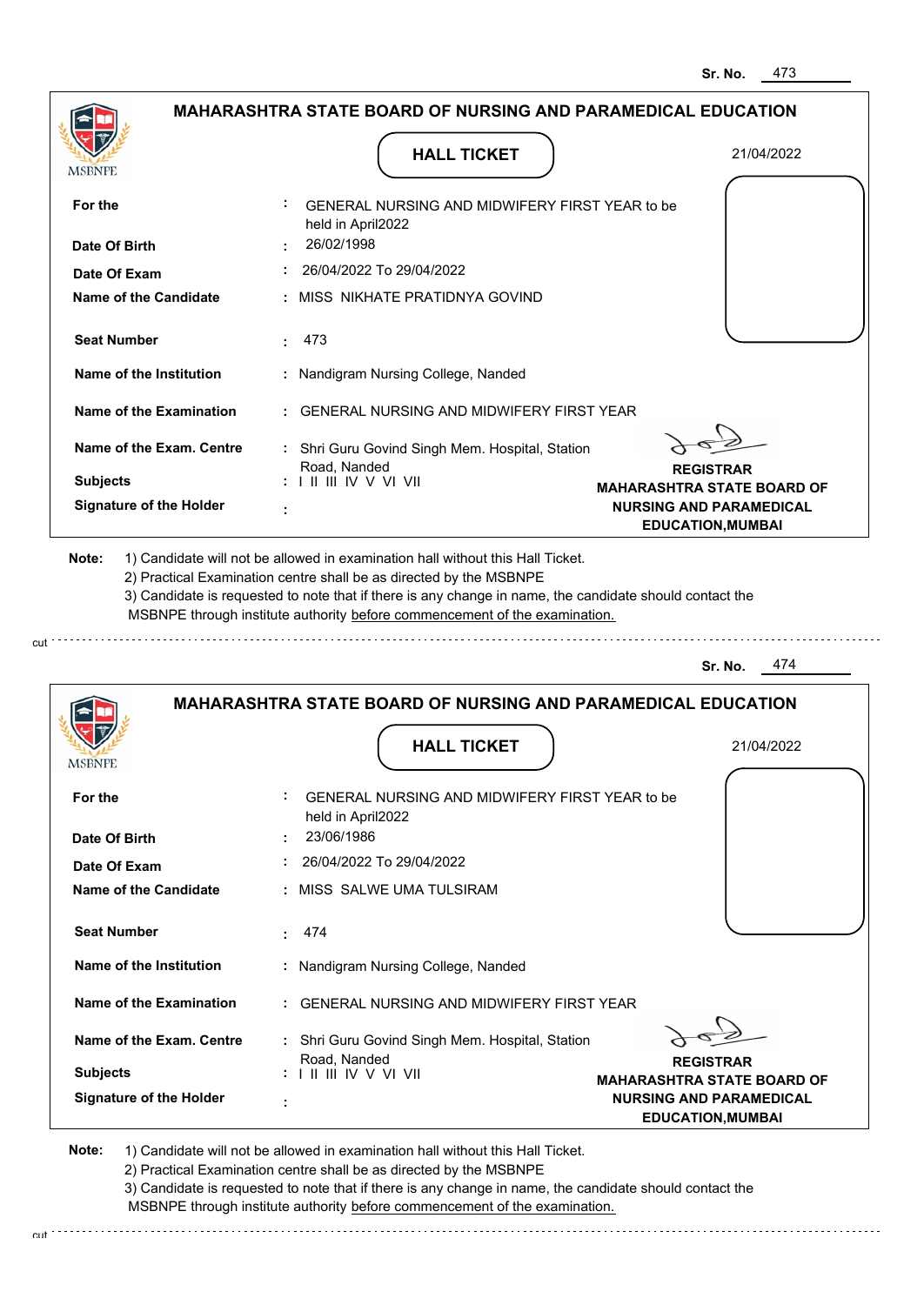. . . . . . . . . . . . . . . . . . .

| <b>MSBNPE</b>   |                                | <b>HALL TICKET</b>                                                                                                                                                                                                                                                                                                                            | 21/04/2022                                                                                      |
|-----------------|--------------------------------|-----------------------------------------------------------------------------------------------------------------------------------------------------------------------------------------------------------------------------------------------------------------------------------------------------------------------------------------------|-------------------------------------------------------------------------------------------------|
| For the         | Date Of Birth                  | GENERAL NURSING AND MIDWIFERY FIRST YEAR to be<br>held in April2022<br>14/09/1998                                                                                                                                                                                                                                                             |                                                                                                 |
|                 | Date Of Exam                   | 26/04/2022 To 29/04/2022                                                                                                                                                                                                                                                                                                                      |                                                                                                 |
|                 | Name of the Candidate          | : MISS SAWANT KAMAL BHIMRAO                                                                                                                                                                                                                                                                                                                   |                                                                                                 |
|                 | <b>Seat Number</b>             | 475                                                                                                                                                                                                                                                                                                                                           |                                                                                                 |
|                 | Name of the Institution        | : Nandigram Nursing College, Nanded                                                                                                                                                                                                                                                                                                           |                                                                                                 |
|                 | Name of the Examination        | : GENERAL NURSING AND MIDWIFERY FIRST YEAR                                                                                                                                                                                                                                                                                                    |                                                                                                 |
| <b>Subjects</b> | Name of the Exam. Centre       | : Shri Guru Govind Singh Mem. Hospital, Station<br>Road, Nanded<br>$: 1$ II III IV V VI VII                                                                                                                                                                                                                                                   | <b>REGISTRAR</b>                                                                                |
|                 | <b>Signature of the Holder</b> |                                                                                                                                                                                                                                                                                                                                               | <b>MAHARASHTRA STATE BOARD OF</b><br><b>NURSING AND PARAMEDICAL</b><br><b>EDUCATION, MUMBAI</b> |
| Note:           |                                | 1) Candidate will not be allowed in examination hall without this Hall Ticket.<br>2) Practical Examination centre shall be as directed by the MSBNPE<br>3) Candidate is requested to note that if there is any change in name, the candidate should contact the<br>MSBNPE through institute authority before commencement of the examination. |                                                                                                 |
|                 |                                |                                                                                                                                                                                                                                                                                                                                               |                                                                                                 |

| For the                        | GENERAL NURSING AND MIDWIFERY FIRST YEAR to be<br>held in April2022                                    |
|--------------------------------|--------------------------------------------------------------------------------------------------------|
| Date Of Birth                  | 02/03/1998<br>$\mathbf{r}$                                                                             |
| Date Of Exam                   | 26/04/2022 To 29/04/2022                                                                               |
| Name of the Candidate          | : MISS SHIKARE POOJA UDDHAV                                                                            |
|                                |                                                                                                        |
| <b>Seat Number</b>             | 476<br>$\sim$                                                                                          |
| Name of the Institution        | : Nandigram Nursing College, Nanded                                                                    |
| Name of the Examination        | : GENERAL NURSING AND MIDWIFERY FIRST YEAR                                                             |
| Name of the Exam. Centre       | : Shri Guru Govind Singh Mem. Hospital, Station                                                        |
|                                | Road, Nanded<br><b>REGISTRAR</b>                                                                       |
| <b>Subjects</b>                | $: 1 \mathbb{H} \mathbb{H} \mathbb{W} \vee \mathbb{V} \mathbb{W}$<br><b>MAHARASHTRA STATE BOARD OF</b> |
| <b>Signature of the Holder</b> | <b>NURSING AND PARAMEDICAL</b><br><b>EDUCATION, MUMBAI</b>                                             |

**Note:**  1) Candidate will not be allowed in examination hall without this Hall Ticket.

2) Practical Examination centre shall be as directed by the MSBNPE

cut

**MSBNPE** 

3) Candidate is requested to note that if there is any change in name, the candidate should contact the MSBNPE through institute authority before commencement of the examination.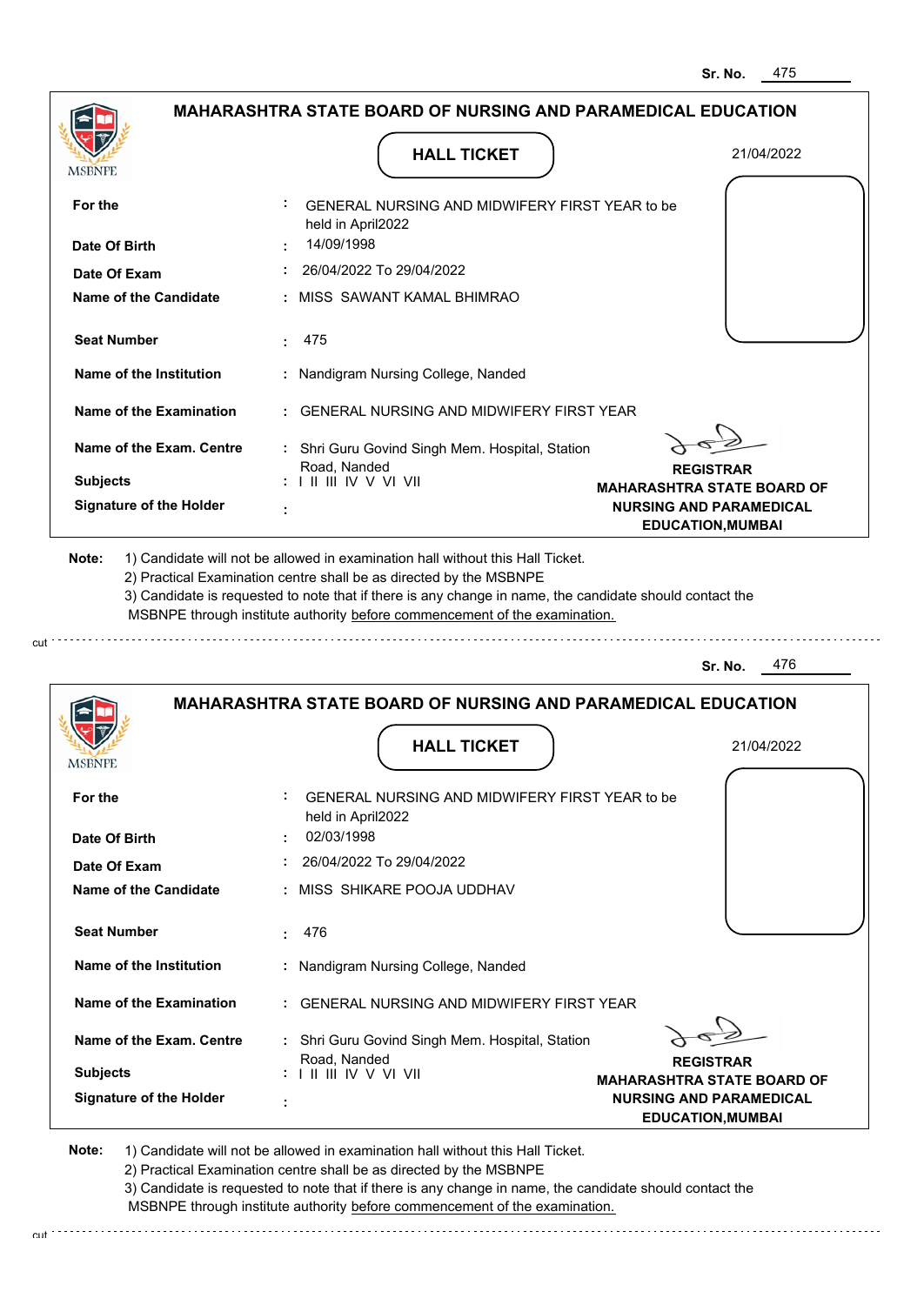| <b>MSBNPE</b>                  | <b>HALL TICKET</b>                                                                                                                                                                                                                                                                                                                            | 21/04/2022                                                 |
|--------------------------------|-----------------------------------------------------------------------------------------------------------------------------------------------------------------------------------------------------------------------------------------------------------------------------------------------------------------------------------------------|------------------------------------------------------------|
| For the                        | GENERAL NURSING AND MIDWIFERY FIRST YEAR to be<br>held in April2022                                                                                                                                                                                                                                                                           |                                                            |
| Date Of Birth                  | 01/05/1998                                                                                                                                                                                                                                                                                                                                    |                                                            |
| Date Of Exam                   | 26/04/2022 To 29/04/2022                                                                                                                                                                                                                                                                                                                      |                                                            |
| Name of the Candidate          | MISS SHINDE ASMITA VISHWANATH                                                                                                                                                                                                                                                                                                                 |                                                            |
| <b>Seat Number</b>             | 477<br>÷.                                                                                                                                                                                                                                                                                                                                     |                                                            |
| Name of the Institution        | : Nandigram Nursing College, Nanded                                                                                                                                                                                                                                                                                                           |                                                            |
| Name of the Examination        | : GENERAL NURSING AND MIDWIFERY FIRST YEAR                                                                                                                                                                                                                                                                                                    |                                                            |
| Name of the Exam. Centre       | : Shri Guru Govind Singh Mem. Hospital, Station                                                                                                                                                                                                                                                                                               |                                                            |
|                                | Road, Nanded                                                                                                                                                                                                                                                                                                                                  | <b>REGISTRAR</b>                                           |
| <b>Subjects</b>                | $: 1 \mathbb{H} \mathbb{H} \mathbb{V} \vee \mathbb{V} \mathbb{H}$                                                                                                                                                                                                                                                                             | <b>MAHARASHTRA STATE BOARD OF</b>                          |
| <b>Signature of the Holder</b> |                                                                                                                                                                                                                                                                                                                                               | <b>NURSING AND PARAMEDICAL</b><br><b>EDUCATION, MUMBAI</b> |
|                                |                                                                                                                                                                                                                                                                                                                                               |                                                            |
| Note:                          | 1) Candidate will not be allowed in examination hall without this Hall Ticket.<br>2) Practical Examination centre shall be as directed by the MSBNPE<br>3) Candidate is requested to note that if there is any change in name, the candidate should contact the<br>MSBNPE through institute authority before commencement of the examination. |                                                            |
|                                |                                                                                                                                                                                                                                                                                                                                               | 478<br>Sr. No.                                             |
| <b>MSBNPE</b>                  | <b>MAHARASHTRA STATE BOARD OF NURSING AND PARAMEDICAL EDUCATION</b><br><b>HALL TICKET</b>                                                                                                                                                                                                                                                     | 21/04/2022                                                 |
| For the                        | GENERAL NURSING AND MIDWIFERY FIRST YEAR to be<br>held in April2022                                                                                                                                                                                                                                                                           |                                                            |

| Date Of Birth                  | 0.1105/1999<br>٠                                                                  |
|--------------------------------|-----------------------------------------------------------------------------------|
| Date Of Exam                   | 26/04/2022 To 29/04/2022                                                          |
| Name of the Candidate          | : MISS SHIRSE PALLAVI VYANKATI                                                    |
| <b>Seat Number</b>             | . 478                                                                             |
| Name of the Institution        | : Nandigram Nursing College, Nanded                                               |
| Name of the Examination        | : GENERAL NURSING AND MIDWIFERY FIRST YEAR                                        |
| Name of the Exam. Centre       | : Shri Guru Govind Singh Mem. Hospital, Station<br>Road, Nanded                   |
| <b>Subjects</b>                | <b>REGISTRAR</b><br>: I II III IV V VI VII<br><b>MAHARASHTRA STATE BOARD OF</b>   |
| <b>Signature of the Holder</b> | <b>NURSING AND PARAMEDICAL</b><br>٠<br>$\blacksquare$<br><b>EDUCATION, MUMBAI</b> |

**Note:**  1) Candidate will not be allowed in examination hall without this Hall Ticket. 2) Practical Examination centre shall be as directed by the MSBNPE 3) Candidate is requested to note that if there is any change in name, the candidate should contact the

 MSBNPE through institute authority before commencement of the examination. cut de la component de la component de la component de la component de la component de la component de la component de la component de la component de la component de la component de la component de la component de la comp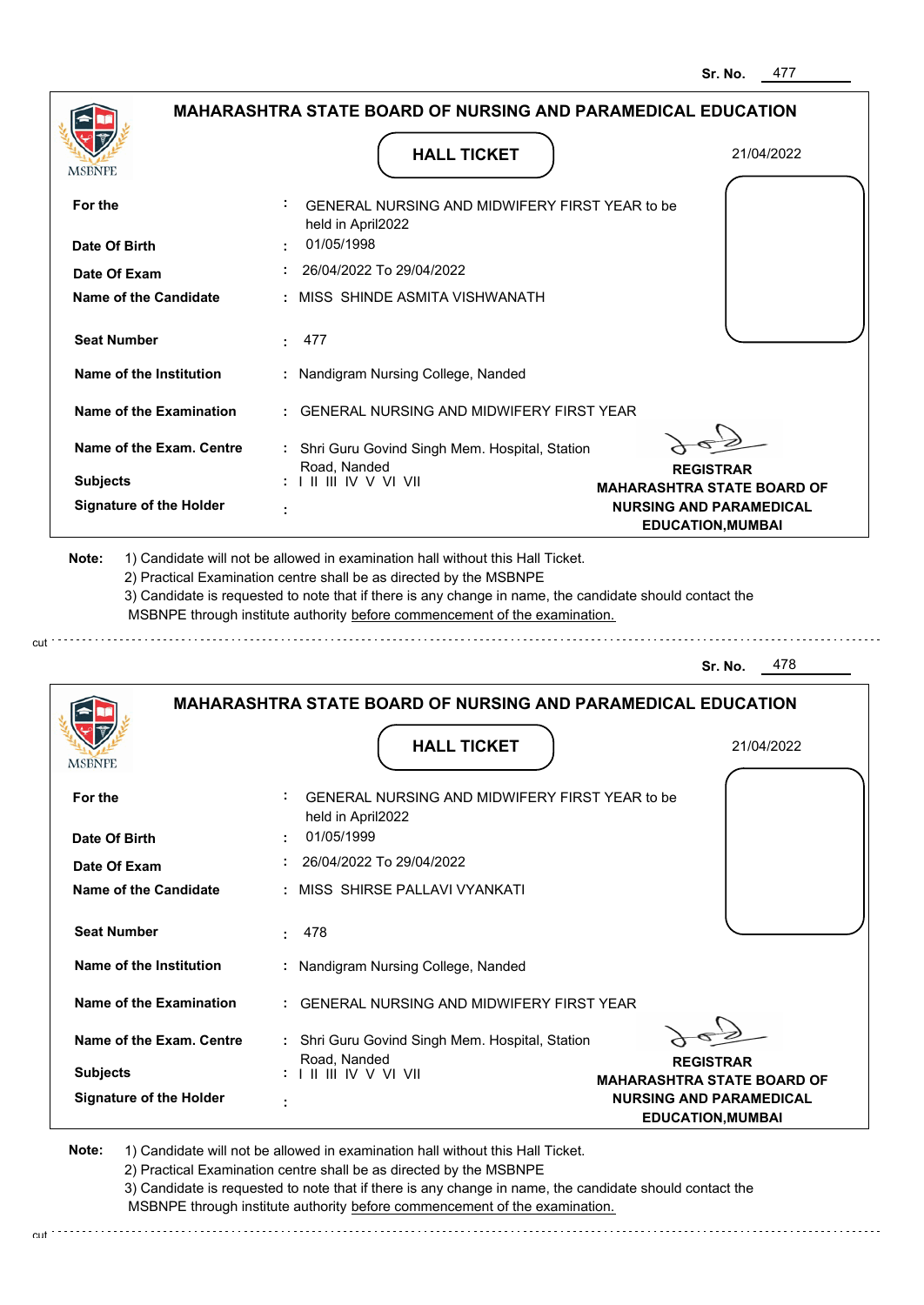| <b>MSBNPE</b>                  | <b>HALL TICKET</b>                                                                                                                                                                                                                                                                                                                            | 21/04/2022                        |
|--------------------------------|-----------------------------------------------------------------------------------------------------------------------------------------------------------------------------------------------------------------------------------------------------------------------------------------------------------------------------------------------|-----------------------------------|
| For the                        | GENERAL NURSING AND MIDWIFERY FIRST YEAR to be<br>held in April2022                                                                                                                                                                                                                                                                           |                                   |
| Date Of Birth                  | 10/07/2000                                                                                                                                                                                                                                                                                                                                    |                                   |
| Date Of Exam                   | 26/04/2022 To 29/04/2022                                                                                                                                                                                                                                                                                                                      |                                   |
| Name of the Candidate          | : MISS SONKAMBLE KANCHAN LAXMAN                                                                                                                                                                                                                                                                                                               |                                   |
| <b>Seat Number</b>             | 479<br>t.                                                                                                                                                                                                                                                                                                                                     |                                   |
| Name of the Institution        | : Nandigram Nursing College, Nanded                                                                                                                                                                                                                                                                                                           |                                   |
| Name of the Examination        | : GENERAL NURSING AND MIDWIFERY FIRST YEAR                                                                                                                                                                                                                                                                                                    |                                   |
| Name of the Exam. Centre       | : Shri Guru Govind Singh Mem. Hospital, Station                                                                                                                                                                                                                                                                                               |                                   |
|                                | Road, Nanded                                                                                                                                                                                                                                                                                                                                  | <b>REGISTRAR</b>                  |
| <b>Subjects</b>                | $: 1 \mathbb{H} \mathbb{H} \mathbb{V} \vee \mathbb{V} \mathbb{H}$                                                                                                                                                                                                                                                                             | <b>MAHARASHTRA STATE BOARD OF</b> |
| <b>Signature of the Holder</b> |                                                                                                                                                                                                                                                                                                                                               | <b>NURSING AND PARAMEDICAL</b>    |
|                                |                                                                                                                                                                                                                                                                                                                                               | <b>EDUCATION, MUMBAI</b>          |
| Note:                          | 1) Candidate will not be allowed in examination hall without this Hall Ticket.<br>2) Practical Examination centre shall be as directed by the MSBNPE<br>3) Candidate is requested to note that if there is any change in name, the candidate should contact the<br>MSBNPE through institute authority before commencement of the examination. |                                   |
|                                |                                                                                                                                                                                                                                                                                                                                               | 480<br>Sr. No.                    |
|                                | <b>MAHARASHTRA STATE BOARD OF NURSING AND PARAMEDICAL EDUCATION</b>                                                                                                                                                                                                                                                                           |                                   |

| For the                        | GENERAL NURSING AND MIDWIFERY FIRST YEAR to be<br>held in April2022                             |
|--------------------------------|-------------------------------------------------------------------------------------------------|
| Date Of Birth                  | 02/01/1999                                                                                      |
| Date Of Exam                   | 26/04/2022 To 29/04/2022                                                                        |
| Name of the Candidate          | : MR_SONKAMBLE SATEJ ANIL                                                                       |
| <b>Seat Number</b>             | 480                                                                                             |
| Name of the Institution        | : Nandigram Nursing College, Nanded                                                             |
| Name of the Examination        | : GENERAL NURSING AND MIDWIFERY FIRST YEAR                                                      |
| Name of the Exam. Centre       | : Shri Guru Govind Singh Mem. Hospital, Station                                                 |
| <b>Subjects</b>                | Road, Nanded<br><b>REGISTRAR</b><br>: I II III IV V VI VII<br><b>MAHARASHTRA STATE BOARD OF</b> |
| <b>Signature of the Holder</b> | <b>NURSING AND PARAMEDICAL</b><br>٠<br><b>EDUCATION, MUMBAI</b>                                 |

**Note:**  1) Candidate will not be allowed in examination hall without this Hall Ticket. 2) Practical Examination centre shall be as directed by the MSBNPE

cut.

3) Candidate is requested to note that if there is any change in name, the candidate should contact the MSBNPE through institute authority before commencement of the examination.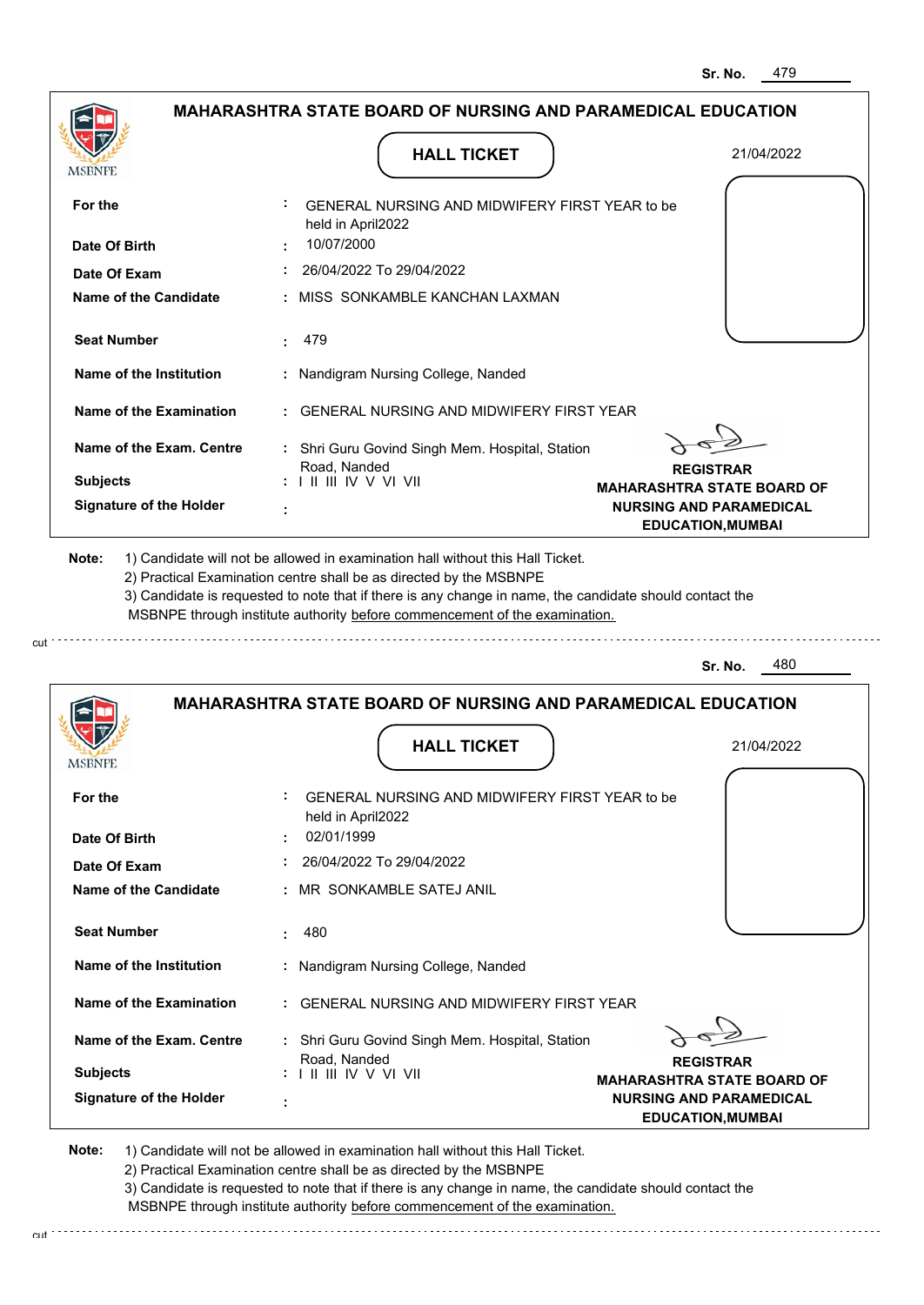**REGISTRAR MAHARASHTRA STATE BOARD OF NURSING AND PARAMEDICAL EDUCATION,MUMBAI**

|                                |                                                                                                                                                                                                                                                                                                                                               | ᠇୰                                                         |
|--------------------------------|-----------------------------------------------------------------------------------------------------------------------------------------------------------------------------------------------------------------------------------------------------------------------------------------------------------------------------------------------|------------------------------------------------------------|
|                                | <b>MAHARASHTRA STATE BOARD OF NURSING AND PARAMEDICAL EDUCATION</b>                                                                                                                                                                                                                                                                           |                                                            |
| MSBNPE                         | <b>HALL TICKET</b>                                                                                                                                                                                                                                                                                                                            | 21/04/2022                                                 |
| For the                        | GENERAL NURSING AND MIDWIFERY FIRST YEAR to be<br>held in April2022                                                                                                                                                                                                                                                                           |                                                            |
| Date Of Birth                  | 04/04/1998                                                                                                                                                                                                                                                                                                                                    |                                                            |
| Date Of Exam                   | 26/04/2022 To 29/04/2022                                                                                                                                                                                                                                                                                                                      |                                                            |
| <b>Name of the Candidate</b>   | : MISS SONKAMBLE SUSHAMA NAGESH                                                                                                                                                                                                                                                                                                               |                                                            |
| <b>Seat Number</b>             | 481<br>÷.                                                                                                                                                                                                                                                                                                                                     |                                                            |
| Name of the Institution        | : Nandigram Nursing College, Nanded                                                                                                                                                                                                                                                                                                           |                                                            |
| Name of the Examination        | <b>GENERAL NURSING AND MIDWIFERY FIRST YEAR</b>                                                                                                                                                                                                                                                                                               |                                                            |
| Name of the Exam. Centre       | : Shri Guru Govind Singh Mem. Hospital, Station<br>Road, Nanded                                                                                                                                                                                                                                                                               | <b>REGISTRAR</b>                                           |
| <b>Subjects</b>                | $: 1 \mathbb{I}$ III IIV V VI VII                                                                                                                                                                                                                                                                                                             | <b>MAHARASHTRA STATE BOARD OF</b>                          |
| <b>Signature of the Holder</b> |                                                                                                                                                                                                                                                                                                                                               | <b>NURSING AND PARAMEDICAL</b><br><b>EDUCATION, MUMBAI</b> |
| Note:                          | 1) Candidate will not be allowed in examination hall without this Hall Ticket.<br>2) Practical Examination centre shall be as directed by the MSBNPE<br>3) Candidate is requested to note that if there is any change in name, the candidate should contact the<br>MSBNPE through institute authority before commencement of the examination. |                                                            |
|                                |                                                                                                                                                                                                                                                                                                                                               | 482<br>Sr. No.                                             |
|                                | <b>MAHARASHTRA STATE BOARD OF NURSING AND PARAMEDICAL EDUCATION</b><br><b>HALL TICKET</b>                                                                                                                                                                                                                                                     | 21/04/2022                                                 |
| MSBNPE                         |                                                                                                                                                                                                                                                                                                                                               |                                                            |
| For the                        | GENERAL NURSING AND MIDWIFERY FIRST YEAR to be<br>held in April2022                                                                                                                                                                                                                                                                           |                                                            |
| Date Of Birth                  | 22/03/1998                                                                                                                                                                                                                                                                                                                                    |                                                            |
| Date Of Exam                   | 26/04/2022 To 29/04/2022                                                                                                                                                                                                                                                                                                                      |                                                            |
| <b>Name of the Candidate</b>   | : MISS SURYAKAR POOJA KISHAN                                                                                                                                                                                                                                                                                                                  |                                                            |
| <b>Seat Number</b>             | 482                                                                                                                                                                                                                                                                                                                                           |                                                            |
| Name of the Institution        | : Nandigram Nursing College, Nanded                                                                                                                                                                                                                                                                                                           |                                                            |

**Note:**  1) Candidate will not be allowed in examination hall without this Hall Ticket. 2) Practical Examination centre shall be as directed by the MSBNPE 3) Candidate is requested to note that if there is any change in name, the candidate should contact the MSBNPE through institute authority before commencement of the examination.

 **:** GENERAL NURSING AND MIDWIFERY FIRST YEAR

 **:** Shri Guru Govind Singh Mem. Hospital, Station

cut de la component de la component de la component de la component de la component de la component de la component de la component de la component de la component de la component de la component de la component de la comp

Road, Nanded I II III IV V VI VII

 **:**

cut

**Signature of the Holder**

**Subjects :**

**Name of the Exam. Centre**

**Name of the Examination**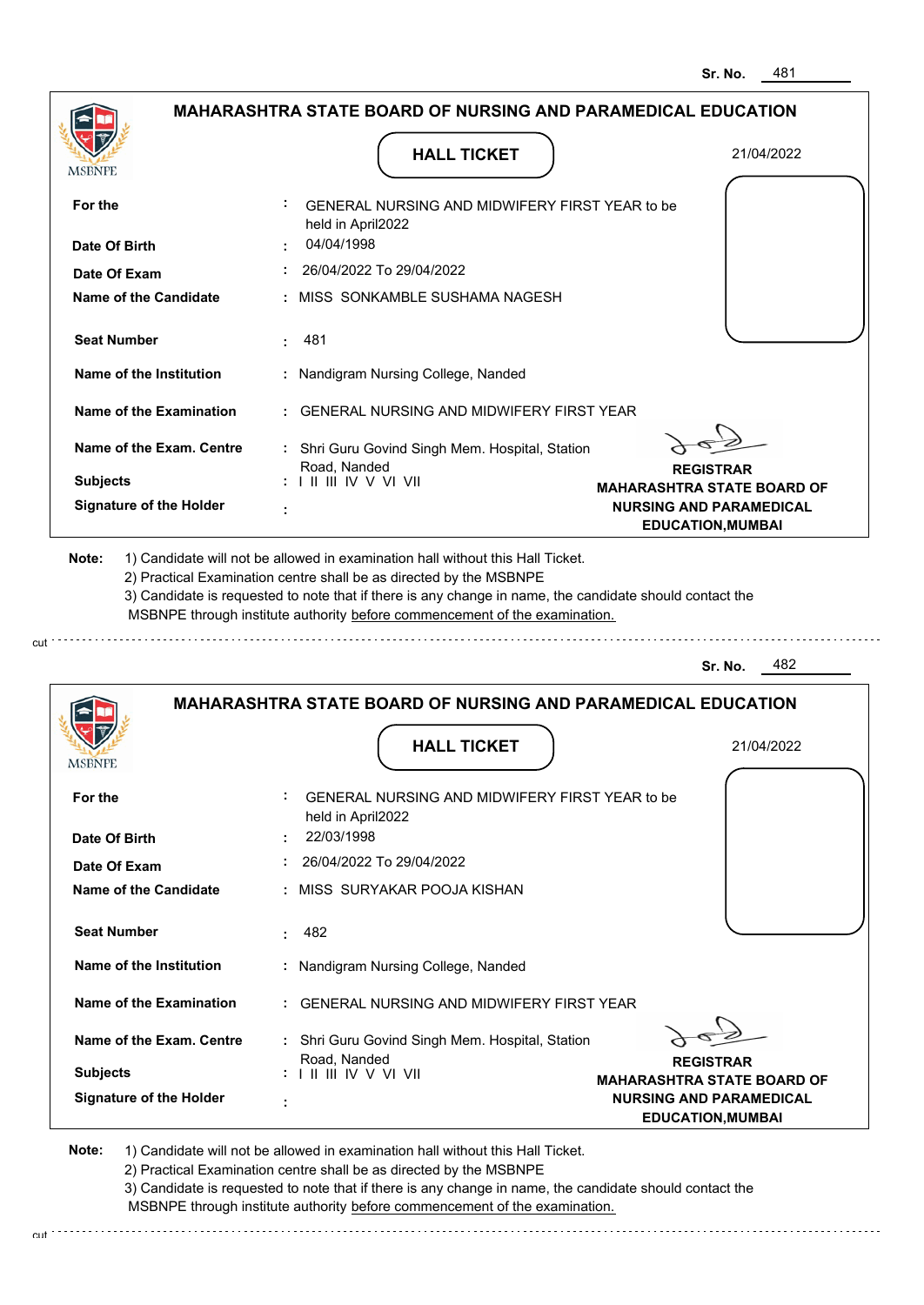**REGISTRAR MAHARASHTRA STATE BOARD OF NURSING AND PARAMEDICAL EDUCATION,MUMBAI**

|                                |                                                                                                                                                                                                                                                                                                                                               | 31. IVU.<br>ט⊬                                             |
|--------------------------------|-----------------------------------------------------------------------------------------------------------------------------------------------------------------------------------------------------------------------------------------------------------------------------------------------------------------------------------------------|------------------------------------------------------------|
|                                | <b>MAHARASHTRA STATE BOARD OF NURSING AND PARAMEDICAL EDUCATION</b>                                                                                                                                                                                                                                                                           |                                                            |
| MSBNPE                         | <b>HALL TICKET</b>                                                                                                                                                                                                                                                                                                                            | 21/04/2022                                                 |
| For the                        | GENERAL NURSING AND MIDWIFERY FIRST YEAR to be<br>held in April2022                                                                                                                                                                                                                                                                           |                                                            |
| Date Of Birth                  | 12/07/1999                                                                                                                                                                                                                                                                                                                                    |                                                            |
| Date Of Exam                   | 26/04/2022 To 29/04/2022                                                                                                                                                                                                                                                                                                                      |                                                            |
| Name of the Candidate          | MISS SURYAVANSHI PUJA BHAGWAN                                                                                                                                                                                                                                                                                                                 |                                                            |
| <b>Seat Number</b>             | 483<br>÷.                                                                                                                                                                                                                                                                                                                                     |                                                            |
| Name of the Institution        | : Nandigram Nursing College, Nanded                                                                                                                                                                                                                                                                                                           |                                                            |
| <b>Name of the Examination</b> | <b>GENERAL NURSING AND MIDWIFERY FIRST YEAR</b>                                                                                                                                                                                                                                                                                               |                                                            |
| Name of the Exam. Centre       | : Shri Guru Govind Singh Mem. Hospital, Station                                                                                                                                                                                                                                                                                               |                                                            |
| <b>Subjects</b>                | Road, Nanded<br>: I II III IV V VI VII                                                                                                                                                                                                                                                                                                        | <b>REGISTRAR</b><br><b>MAHARASHTRA STATE BOARD OF</b>      |
| <b>Signature of the Holder</b> |                                                                                                                                                                                                                                                                                                                                               | <b>NURSING AND PARAMEDICAL</b><br><b>EDUCATION, MUMBAI</b> |
| Note:                          | 1) Candidate will not be allowed in examination hall without this Hall Ticket.<br>2) Practical Examination centre shall be as directed by the MSBNPE<br>3) Candidate is requested to note that if there is any change in name, the candidate should contact the<br>MSBNPE through institute authority before commencement of the examination. | 484<br>Sr. No.                                             |
|                                | <b>MAHARASHTRA STATE BOARD OF NURSING AND PARAMEDICAL EDUCATION</b><br><b>HALL TICKET</b>                                                                                                                                                                                                                                                     | 21/04/2022                                                 |
| MSBNPE                         |                                                                                                                                                                                                                                                                                                                                               |                                                            |
| For the                        | GENERAL NURSING AND MIDWIFERY FIRST YEAR to be<br>held in April2022                                                                                                                                                                                                                                                                           |                                                            |
| Date Of Birth                  | 14/03/1995                                                                                                                                                                                                                                                                                                                                    |                                                            |
| Date Of Exam                   | 26/04/2022 To 29/04/2022                                                                                                                                                                                                                                                                                                                      |                                                            |
| Name of the Candidate          | : MISS UMALE SWATI DASHARATH                                                                                                                                                                                                                                                                                                                  |                                                            |
| <b>Seat Number</b>             | 484                                                                                                                                                                                                                                                                                                                                           |                                                            |

2) Practical Examination centre shall be as directed by the MSBNPE 3) Candidate is requested to note that if there is any change in name, the candidate should contact the MSBNPE through institute authority before commencement of the examination.

 **:** Nandigram Nursing College, Nanded

 **:** GENERAL NURSING AND MIDWIFERY FIRST YEAR

 **:** Shri Guru Govind Singh Mem. Hospital, Station

cut de la component de la component de la component de la component de la component de la component de la component de la component de la component de la component de la component de la component de la component de la comp

1) Candidate will not be allowed in examination hall without this Hall Ticket.

Road, Nanded I II III IV V VI VII

 **:**

**Note:** 

**Subjects :**

**Signature of the Holder**

**Name of the Exam. Centre**

**Name of the Examination**

**Name of the Institution**

cut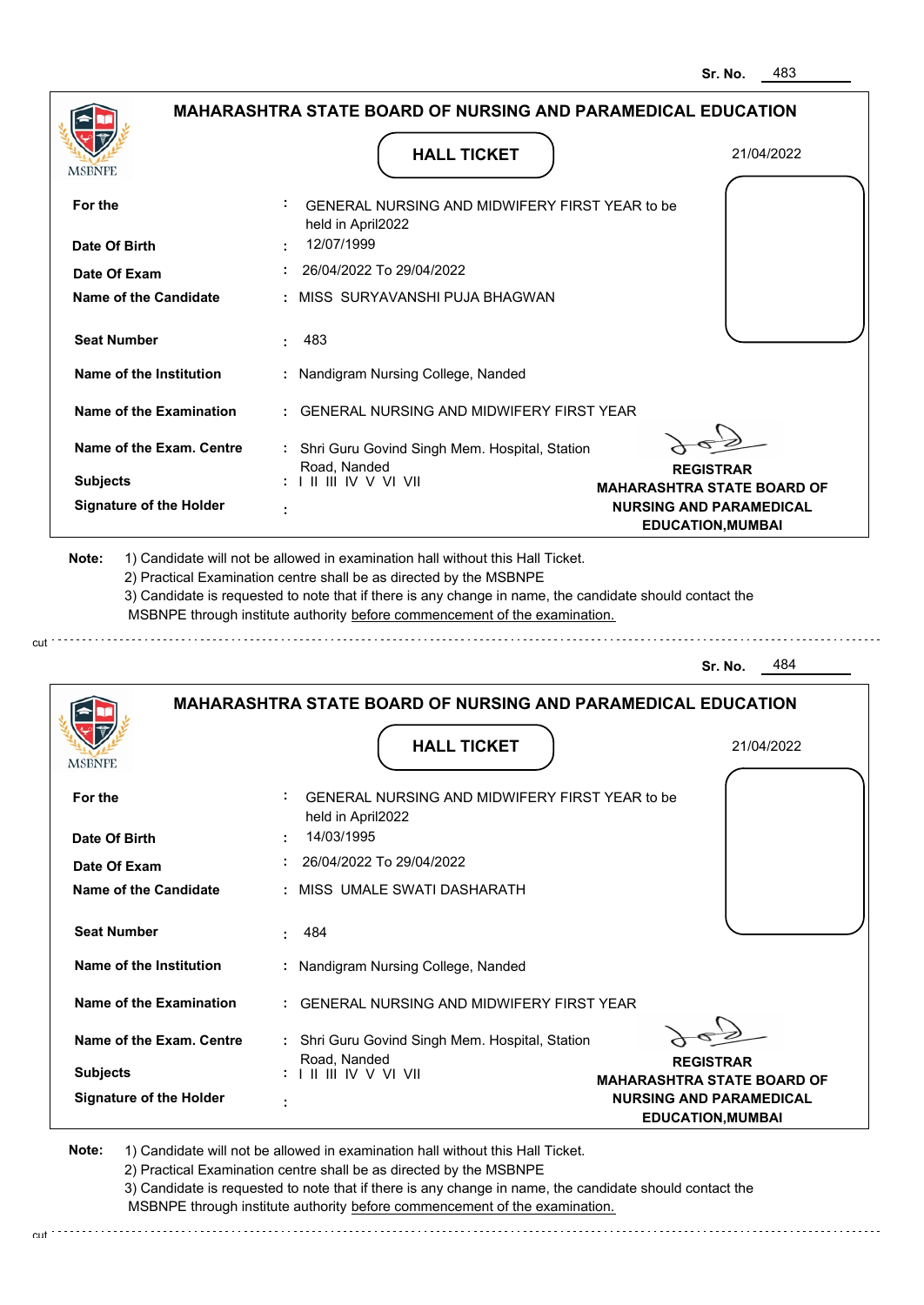|                                | <b>MAHARASHTRA STATE BOARD OF NURSING AND PARAMEDICAL EDUCATION</b>                                                                                                                                                                                                                                                                           |                                                            |
|--------------------------------|-----------------------------------------------------------------------------------------------------------------------------------------------------------------------------------------------------------------------------------------------------------------------------------------------------------------------------------------------|------------------------------------------------------------|
| MSBNPE                         | <b>HALL TICKET</b>                                                                                                                                                                                                                                                                                                                            | 21/04/2022                                                 |
| For the                        | GENERAL NURSING AND MIDWIFERY FIRST YEAR to be<br>held in April2022                                                                                                                                                                                                                                                                           |                                                            |
| Date Of Birth                  | 03/02/1996                                                                                                                                                                                                                                                                                                                                    |                                                            |
| Date Of Exam                   | 26/04/2022 To 29/04/2022                                                                                                                                                                                                                                                                                                                      |                                                            |
| <b>Name of the Candidate</b>   | MISS VATHORE CHARUSHILA PRAKASH                                                                                                                                                                                                                                                                                                               |                                                            |
| <b>Seat Number</b>             | 485<br>÷.                                                                                                                                                                                                                                                                                                                                     |                                                            |
| Name of the Institution        | Nandigram Nursing College, Nanded                                                                                                                                                                                                                                                                                                             |                                                            |
| <b>Name of the Examination</b> | GENERAL NURSING AND MIDWIFFRY FIRST YFAR                                                                                                                                                                                                                                                                                                      |                                                            |
| Name of the Exam. Centre       | : Shri Guru Govind Singh Mem. Hospital, Station<br>Road, Nanded                                                                                                                                                                                                                                                                               | <b>REGISTRAR</b>                                           |
| <b>Subjects</b>                | $: 1 \mathbb{I}$ III IIV V VI VII                                                                                                                                                                                                                                                                                                             | <b>MAHARASHTRA STATE BOARD OF</b>                          |
| <b>Signature of the Holder</b> |                                                                                                                                                                                                                                                                                                                                               | <b>NURSING AND PARAMEDICAL</b><br><b>EDUCATION, MUMBAI</b> |
|                                |                                                                                                                                                                                                                                                                                                                                               |                                                            |
| Note:                          | 1) Candidate will not be allowed in examination hall without this Hall Ticket.<br>2) Practical Examination centre shall be as directed by the MSBNPE<br>3) Candidate is requested to note that if there is any change in name, the candidate should contact the<br>MSBNPE through institute authority before commencement of the examination. | 486                                                        |
|                                |                                                                                                                                                                                                                                                                                                                                               | Sr. No.                                                    |
| <b>MSBNPE</b>                  | <b>MAHARASHTRA STATE BOARD OF NURSING AND PARAMEDICAL EDUCATION</b><br><b>HALL TICKET</b>                                                                                                                                                                                                                                                     | 21/04/2022                                                 |
| For the                        | GENERAL NURSING AND MIDWIFERY FIRST YEAR to be                                                                                                                                                                                                                                                                                                |                                                            |
| Date Of Birth                  | held in April2022<br>02/04/1999                                                                                                                                                                                                                                                                                                               |                                                            |
| Date Of Exam                   | 26/04/2022 To 29/04/2022                                                                                                                                                                                                                                                                                                                      |                                                            |
| Name of the Candidate          | MISS WAGHMARE ANUJA DEVIDAS                                                                                                                                                                                                                                                                                                                   |                                                            |
| <b>Seat Number</b>             | 486                                                                                                                                                                                                                                                                                                                                           |                                                            |

**Name of the Examination :** GENERAL NURSING AND MIDWIFERY FIRST YEAR

**Signature of the Holder Name of the Exam. Centre :** Shri Guru Govind Singh Mem. Hospital, Station **Subjects :** Road, Nanded I II III IV V VI VII

**REGISTRAR**

**MAHARASHTRA STATE BOARD OF NURSING AND PARAMEDICAL EDUCATION,MUMBAI**

**Note:**  1) Candidate will not be allowed in examination hall without this Hall Ticket.

 **:**

cut

2) Practical Examination centre shall be as directed by the MSBNPE

3) Candidate is requested to note that if there is any change in name, the candidate should contact the MSBNPE through institute authority before commencement of the examination. cut de la component de la component de la component de la component de la component de la component de la component de la component de la component de la component de la component de la component de la component de la comp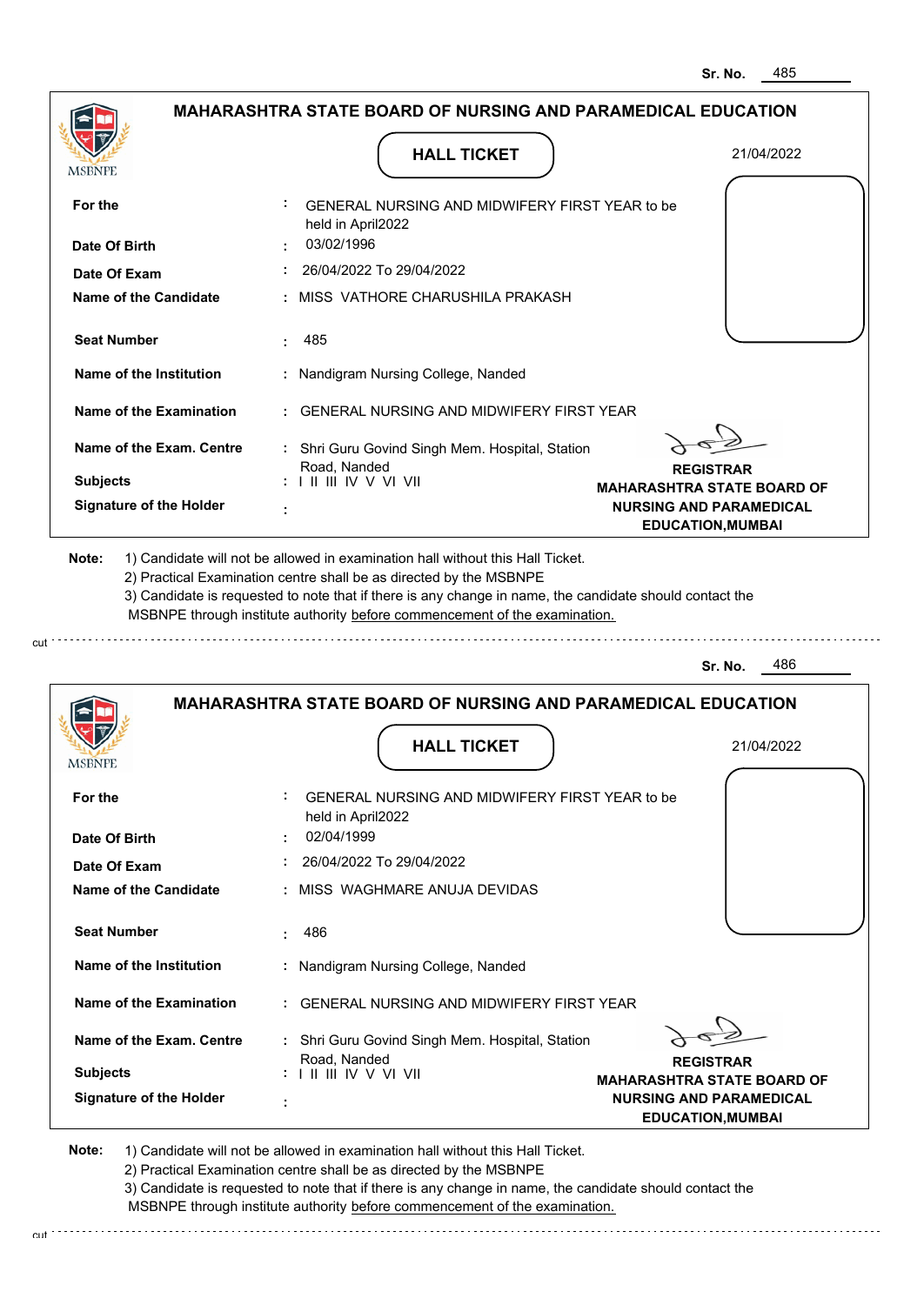| MSBNPE                                | <b>HALL TICKET</b>                                                                                                                                                                                                                                                                                                                            | 21/04/2022                                                 |
|---------------------------------------|-----------------------------------------------------------------------------------------------------------------------------------------------------------------------------------------------------------------------------------------------------------------------------------------------------------------------------------------------|------------------------------------------------------------|
| For the                               | <b>GENERAL NURSING AND MIDWIFERY FIRST YEAR to be</b><br>held in April2022<br>15/06/1997                                                                                                                                                                                                                                                      |                                                            |
| Date Of Birth                         | 26/04/2022 To 29/04/2022                                                                                                                                                                                                                                                                                                                      |                                                            |
| Date Of Exam<br>Name of the Candidate | : MISS WAGHMARE USHA DEVIDAS                                                                                                                                                                                                                                                                                                                  |                                                            |
| <b>Seat Number</b>                    | 487                                                                                                                                                                                                                                                                                                                                           |                                                            |
| Name of the Institution               | : Nandigram Nursing College, Nanded                                                                                                                                                                                                                                                                                                           |                                                            |
| Name of the Examination               | : GENERAL NURSING AND MIDWIFERY FIRST YEAR                                                                                                                                                                                                                                                                                                    |                                                            |
| Name of the Exam. Centre              | : Shri Guru Govind Singh Mem. Hospital, Station                                                                                                                                                                                                                                                                                               |                                                            |
| <b>Subjects</b>                       | Road, Nanded<br>$: 1 \mathbb{H}$ $\mathbb{H}$ IV V VI VII                                                                                                                                                                                                                                                                                     | <b>REGISTRAR</b><br><b>MAHARASHTRA STATE BOARD OF</b>      |
| <b>Signature of the Holder</b>        |                                                                                                                                                                                                                                                                                                                                               | <b>NURSING AND PARAMEDICAL</b><br><b>EDUCATION, MUMBAI</b> |
| Note:                                 | 1) Candidate will not be allowed in examination hall without this Hall Ticket.<br>2) Practical Examination centre shall be as directed by the MSBNPE<br>3) Candidate is requested to note that if there is any change in name, the candidate should contact the<br>MSBNPE through institute authority before commencement of the examination. |                                                            |
|                                       |                                                                                                                                                                                                                                                                                                                                               |                                                            |
|                                       |                                                                                                                                                                                                                                                                                                                                               | 488<br>Sr. No.                                             |
|                                       | <b>MAHARASHTRA STATE BOARD OF NURSING AND PARAMEDICAL EDUCATION</b>                                                                                                                                                                                                                                                                           |                                                            |

| For the                        | GENERAL NURSING AND MIDWIFERY FIRST YEAR to be<br>held in April2022                                                                        |
|--------------------------------|--------------------------------------------------------------------------------------------------------------------------------------------|
| Date Of Birth                  | 23/01/1996                                                                                                                                 |
| Date Of Exam                   | 26/04/2022 To 29/04/2022                                                                                                                   |
| Name of the Candidate          | : MISS WAGHMARE DIKSHA BABURAO                                                                                                             |
| <b>Seat Number</b>             | 488                                                                                                                                        |
| Name of the Institution        | : Nandigram Nursing College, Nanded                                                                                                        |
| Name of the Examination        | : GENERAL NURSING AND MIDWIFERY FIRST YEAR                                                                                                 |
| Name of the Exam. Centre       | : Shri Guru Govind Singh Mem. Hospital, Station                                                                                            |
| <b>Subjects</b>                | Road, Nanded<br><b>REGISTRAR</b><br>$: 1 \mathbb{H} \mathbb{H} \mathbb{W} \vee \mathbb{V} \mathbb{W}$<br><b>MAHARASHTRA STATE BOARD OF</b> |
| <b>Signature of the Holder</b> | <b>NURSING AND PARAMEDICAL</b><br>٠<br><b>EDUCATION, MUMBAI</b>                                                                            |

**Note:**  1) Candidate will not be allowed in examination hall without this Hall Ticket. 2) Practical Examination centre shall be as directed by the MSBNPE 3) Candidate is requested to note that if there is any change in name, the candidate should contact the MSBNPE through institute authority before commencement of the examination.

cut.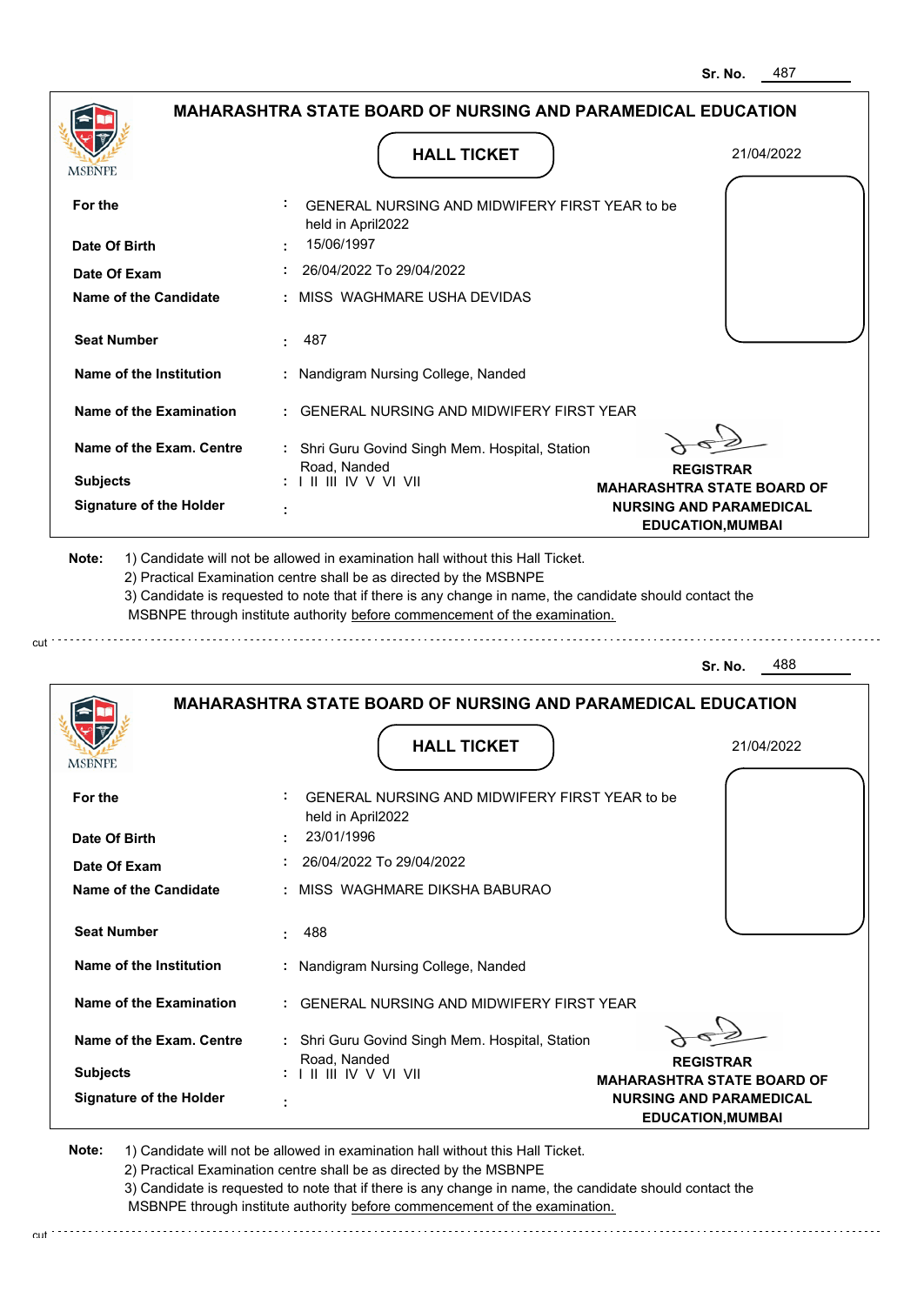**REGISTRAR MAHARASHTRA STATE BOARD OF NURSING AND PARAMEDICAL EDUCATION,MUMBAI**

|                                |                                                                                                                                                                                                                                                                                                                                               | 31. NU.<br>⊤∪≎                                             |
|--------------------------------|-----------------------------------------------------------------------------------------------------------------------------------------------------------------------------------------------------------------------------------------------------------------------------------------------------------------------------------------------|------------------------------------------------------------|
|                                | MAHARASHTRA STATE BOARD OF NURSING AND PARAMEDICAL EDUCATION                                                                                                                                                                                                                                                                                  |                                                            |
| MSBNPE                         | <b>HALL TICKET</b>                                                                                                                                                                                                                                                                                                                            | 21/04/2022                                                 |
| For the                        | GENERAL NURSING AND MIDWIFERY FIRST YEAR to be<br>held in April2022                                                                                                                                                                                                                                                                           |                                                            |
| Date Of Birth                  | 06/12/1989                                                                                                                                                                                                                                                                                                                                    |                                                            |
| Date Of Exam                   | 26/04/2022 To 29/04/2022                                                                                                                                                                                                                                                                                                                      |                                                            |
| Name of the Candidate          | MISS WAKODE SAPANA MAHADEORAO                                                                                                                                                                                                                                                                                                                 |                                                            |
| <b>Seat Number</b>             | 489<br>÷                                                                                                                                                                                                                                                                                                                                      |                                                            |
| Name of the Institution        | : Nandigram Nursing College, Nanded                                                                                                                                                                                                                                                                                                           |                                                            |
| Name of the Examination        | <b>GENERAL NURSING AND MIDWIFERY FIRST YEAR</b>                                                                                                                                                                                                                                                                                               |                                                            |
| Name of the Exam. Centre       | : Shri Guru Govind Singh Mem. Hospital, Station<br>Road, Nanded                                                                                                                                                                                                                                                                               | <b>REGISTRAR</b>                                           |
| <b>Subjects</b>                | : I II III IV V VI VII                                                                                                                                                                                                                                                                                                                        | <b>MAHARASHTRA STATE BOARD OF</b>                          |
| <b>Signature of the Holder</b> | ÷                                                                                                                                                                                                                                                                                                                                             | <b>NURSING AND PARAMEDICAL</b><br><b>EDUCATION, MUMBAI</b> |
| Note:                          | 1) Candidate will not be allowed in examination hall without this Hall Ticket.<br>2) Practical Examination centre shall be as directed by the MSBNPE<br>3) Candidate is requested to note that if there is any change in name, the candidate should contact the<br>MSBNPE through institute authority before commencement of the examination. | 490<br>Sr. No.                                             |
|                                |                                                                                                                                                                                                                                                                                                                                               |                                                            |
|                                | <b>MAHARASHTRA STATE BOARD OF NURSING AND PARAMEDICAL EDUCATION</b><br><b>HALL TICKET</b>                                                                                                                                                                                                                                                     | 21/04/2022                                                 |
| MSBNPE                         |                                                                                                                                                                                                                                                                                                                                               |                                                            |
| For the                        | GENERAL NURSING AND MIDWIFERY FIRST YEAR to be<br>held in April2022                                                                                                                                                                                                                                                                           |                                                            |
| Date Of Birth                  | 07/08/1995                                                                                                                                                                                                                                                                                                                                    |                                                            |
| Date Of Exam                   | 26/04/2022 To 29/04/2022                                                                                                                                                                                                                                                                                                                      |                                                            |
| Name of the Candidate          | : MISS WANKHEDE POOJA RAMESH                                                                                                                                                                                                                                                                                                                  |                                                            |
| <b>Seat Number</b>             | 490                                                                                                                                                                                                                                                                                                                                           |                                                            |

1) Candidate will not be allowed in examination hall without this Hall Ticket. 2) Practical Examination centre shall be as directed by the MSBNPE 3) Candidate is requested to note that if there is any change in name, the candidate should contact the

 **:** Nandigram Nursing College, Nanded

 **:** GENERAL NURSING AND MIDWIFERY FIRST YEAR

 **:** Shri Guru Govind Singh Mem. Hospital, Station

 MSBNPE through institute authority before commencement of the examination. cut de la component de la component de la component de la component de la component de la component de la component de la component de la component de la component de la component de la component de la component de la comp

Road, Nanded I II III IV V VI VII

 **:**

cut

**Signature of the Holder**

**Note:** 

**Subjects :**

**Name of the Exam. Centre**

**Name of the Examination**

**Name of the Institution**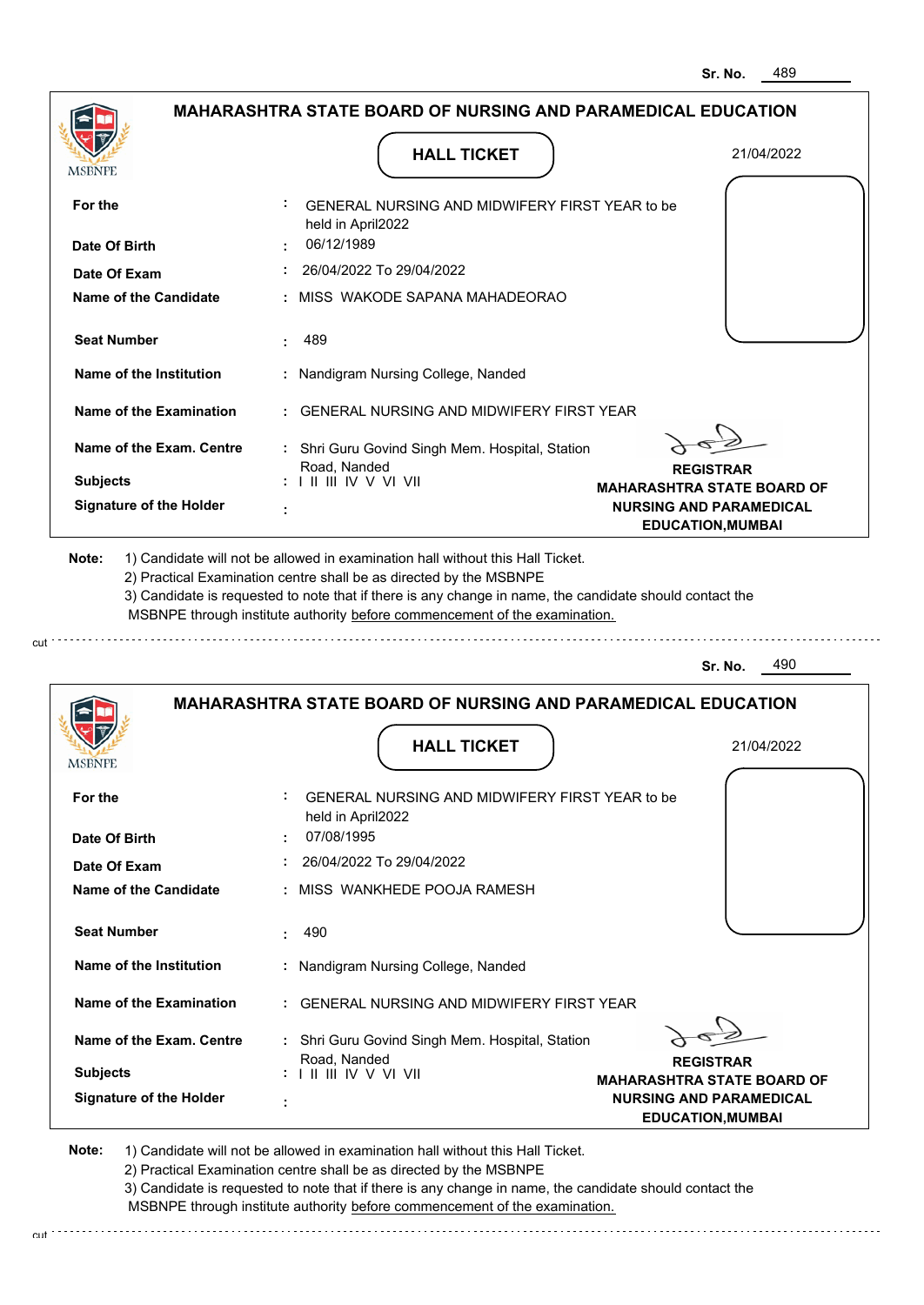|                                | <b>MAHARASHTRA STATE BOARD OF NURSING AND PARAMEDICAL EDUCATION</b>                                                                                                                                                                                                                                                                           |                                                            |  |
|--------------------------------|-----------------------------------------------------------------------------------------------------------------------------------------------------------------------------------------------------------------------------------------------------------------------------------------------------------------------------------------------|------------------------------------------------------------|--|
| <b>MSBNPE</b>                  | <b>HALL TICKET</b>                                                                                                                                                                                                                                                                                                                            | 21/04/2022                                                 |  |
| For the                        | GENERAL NURSING AND MIDWIFERY FIRST YEAR to be<br>held in April2022                                                                                                                                                                                                                                                                           |                                                            |  |
| Date Of Birth                  | 13/07/2002                                                                                                                                                                                                                                                                                                                                    |                                                            |  |
| Date Of Exam                   | 26/04/2022 To 29/04/2022                                                                                                                                                                                                                                                                                                                      |                                                            |  |
| <b>Name of the Candidate</b>   | MISS WATHORE RANI VINOD                                                                                                                                                                                                                                                                                                                       |                                                            |  |
| <b>Seat Number</b>             | 491                                                                                                                                                                                                                                                                                                                                           |                                                            |  |
| Name of the Institution        | : Nandigram Nursing College, Nanded                                                                                                                                                                                                                                                                                                           |                                                            |  |
| <b>Name of the Examination</b> | GENERAL NURSING AND MIDWIFERY FIRST YEAR                                                                                                                                                                                                                                                                                                      |                                                            |  |
| Name of the Exam. Centre       | : Shri Guru Govind Singh Mem. Hospital, Station<br>Road, Nanded                                                                                                                                                                                                                                                                               | <b>REGISTRAR</b>                                           |  |
| <b>Subjects</b>                | : I II III IV V VI VII                                                                                                                                                                                                                                                                                                                        | <b>MAHARASHTRA STATE BOARD OF</b>                          |  |
| <b>Signature of the Holder</b> |                                                                                                                                                                                                                                                                                                                                               | <b>NURSING AND PARAMEDICAL</b><br><b>EDUCATION, MUMBAI</b> |  |
|                                |                                                                                                                                                                                                                                                                                                                                               |                                                            |  |
| Note:                          | 1) Candidate will not be allowed in examination hall without this Hall Ticket.<br>2) Practical Examination centre shall be as directed by the MSBNPE<br>3) Candidate is requested to note that if there is any change in name, the candidate should contact the<br>MSBNPE through institute authority before commencement of the examination. |                                                            |  |
|                                |                                                                                                                                                                                                                                                                                                                                               | 492<br>Sr. No.                                             |  |
|                                | <b>MAHARASHTRA STATE BOARD OF NURSING AND PARAMEDICAL EDUCATION</b>                                                                                                                                                                                                                                                                           |                                                            |  |
| MSBNPE                         | <b>HALL TICKET</b>                                                                                                                                                                                                                                                                                                                            | 21/04/2022                                                 |  |
| For the                        | GENERAL NURSING AND MIDWIFERY FIRST YEAR to be<br>held in April2022                                                                                                                                                                                                                                                                           |                                                            |  |
| Date Of Birth                  | 02/06/1988                                                                                                                                                                                                                                                                                                                                    |                                                            |  |
| Date Of Exam                   | 26/04/2022 To 29/04/2022                                                                                                                                                                                                                                                                                                                      |                                                            |  |
| <b>Name of the Candidate</b>   | MR ZAWALE DHAMMAPAL SAHEBRAO                                                                                                                                                                                                                                                                                                                  |                                                            |  |
| <b>Seat Number</b>             | 492<br>÷.                                                                                                                                                                                                                                                                                                                                     |                                                            |  |
| <b>Name of the Institution</b> | : Nandigram Nursing College, Nanded                                                                                                                                                                                                                                                                                                           |                                                            |  |

**REGISTRAR MAHARASHTRA STATE BOARD OF NURSING AND PARAMEDICAL EDUCATION,MUMBAI**

**Note:**  1) Candidate will not be allowed in examination hall without this Hall Ticket.

Road, Nanded I II III IV V VI VII

 **:**

**Signature of the Holder**

**Subjects :**

**Name of the Exam. Centre**

cut

2) Practical Examination centre shall be as directed by the MSBNPE

3) Candidate is requested to note that if there is any change in name, the candidate should contact the MSBNPE through institute authority before commencement of the examination. cut de contra a construction de construction de construction de construction de construction de construction de construction de construction de construction de construction de construction de construction de construction d

 **:** Shri Guru Govind Singh Mem. Hospital, Station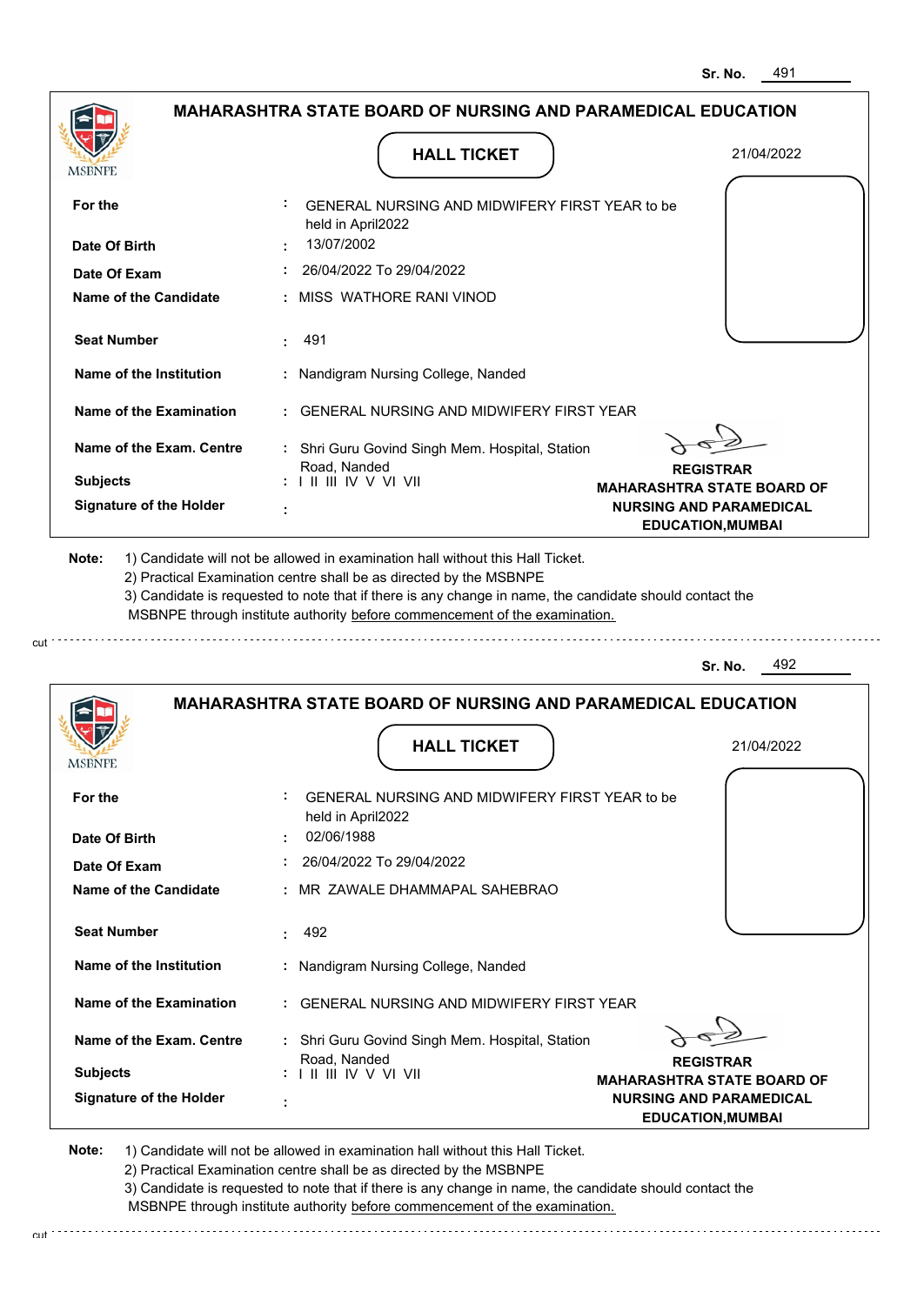|                                                                                                                                                                                                               |                                   | <b>HALL TICKET</b>                                                                                                                                                                                                                                                                                                                            | 21/04/2022                                                          |
|---------------------------------------------------------------------------------------------------------------------------------------------------------------------------------------------------------------|-----------------------------------|-----------------------------------------------------------------------------------------------------------------------------------------------------------------------------------------------------------------------------------------------------------------------------------------------------------------------------------------------|---------------------------------------------------------------------|
| MSBNPE                                                                                                                                                                                                        |                                   |                                                                                                                                                                                                                                                                                                                                               |                                                                     |
| For the                                                                                                                                                                                                       | held in April2022                 | GENERAL NURSING AND MIDWIFERY FIRST YEAR to be                                                                                                                                                                                                                                                                                                |                                                                     |
| Date Of Birth                                                                                                                                                                                                 | 13/08/1990                        |                                                                                                                                                                                                                                                                                                                                               |                                                                     |
| Date Of Exam                                                                                                                                                                                                  |                                   | 26/04/2022 To 29/04/2022                                                                                                                                                                                                                                                                                                                      |                                                                     |
| <b>Name of the Candidate</b>                                                                                                                                                                                  |                                   | MISS ADSULE SHITAL DHONDIRAM                                                                                                                                                                                                                                                                                                                  |                                                                     |
| <b>Seat Number</b>                                                                                                                                                                                            | 493<br>÷                          |                                                                                                                                                                                                                                                                                                                                               |                                                                     |
| Name of the Institution                                                                                                                                                                                       |                                   | : New Vision School of Nursing, Latur                                                                                                                                                                                                                                                                                                         |                                                                     |
| <b>Name of the Examination</b>                                                                                                                                                                                |                                   | <b>GENERAL NURSING AND MIDWIFERY FIRST YEAR</b>                                                                                                                                                                                                                                                                                               |                                                                     |
| Name of the Exam. Centre                                                                                                                                                                                      |                                   | : GENERAL HOSPITAL, Latur                                                                                                                                                                                                                                                                                                                     |                                                                     |
| <b>Subjects</b>                                                                                                                                                                                               | $: 1 \mathbb{I}$ III IIV V VI VII |                                                                                                                                                                                                                                                                                                                                               | <b>REGISTRAR</b><br><b>MAHARASHTRA STATE BOARD OF</b>               |
| <b>Signature of the Holder</b>                                                                                                                                                                                | ÷                                 |                                                                                                                                                                                                                                                                                                                                               | <b>NURSING AND PARAMEDICAL</b><br><b>EDUCATION, MUMBAI</b>          |
|                                                                                                                                                                                                               |                                   | 1) Candidate will not be allowed in examination hall without this Hall Ticket.<br>2) Practical Examination centre shall be as directed by the MSBNPE<br>3) Candidate is requested to note that if there is any change in name, the candidate should contact the<br>MSBNPE through institute authority before commencement of the examination. | 494<br>Sr. No.                                                      |
| Note:                                                                                                                                                                                                         |                                   |                                                                                                                                                                                                                                                                                                                                               | <b>MAHARASHTRA STATE BOARD OF NURSING AND PARAMEDICAL EDUCATION</b> |
|                                                                                                                                                                                                               |                                   | <b>HALL TICKET</b>                                                                                                                                                                                                                                                                                                                            | 21/04/2022                                                          |
|                                                                                                                                                                                                               |                                   | <b>GENERAL NURSING AND MIDWIFERY FIRST YEAR to be</b>                                                                                                                                                                                                                                                                                         |                                                                     |
|                                                                                                                                                                                                               | held in April2022<br>20/02/2002   |                                                                                                                                                                                                                                                                                                                                               |                                                                     |
|                                                                                                                                                                                                               |                                   | 26/04/2022 To 29/04/2022                                                                                                                                                                                                                                                                                                                      |                                                                     |
|                                                                                                                                                                                                               |                                   | MISS ASHOKWAD ROHINI RAJKUMAR                                                                                                                                                                                                                                                                                                                 |                                                                     |
|                                                                                                                                                                                                               | 494<br>÷                          |                                                                                                                                                                                                                                                                                                                                               |                                                                     |
|                                                                                                                                                                                                               |                                   | : New Vision School of Nursing, Latur                                                                                                                                                                                                                                                                                                         |                                                                     |
|                                                                                                                                                                                                               |                                   | : GENERAL NURSING AND MIDWIFERY FIRST YEAR                                                                                                                                                                                                                                                                                                    |                                                                     |
|                                                                                                                                                                                                               |                                   | : GENERAL HOSPITAL, Latur                                                                                                                                                                                                                                                                                                                     |                                                                     |
| <b>MSBNPE</b><br>For the<br>Date Of Birth<br>Date Of Exam<br>Name of the Candidate<br><b>Seat Number</b><br>Name of the Institution<br>Name of the Examination<br>Name of the Exam. Centre<br><b>Subjects</b> | : I II III IV V VI VII            |                                                                                                                                                                                                                                                                                                                                               | <b>REGISTRAR</b><br><b>MAHARASHTRA STATE BOARD OF</b>               |

3) Candidate is requested to note that if there is any change in name, the candidate should contact the MSBNPE through institute authority before commencement of the examination.

cut de la component de la component de la component de la component de la component de la component de la component de la component de la component de la component de la component de la component de la component de la comp

cut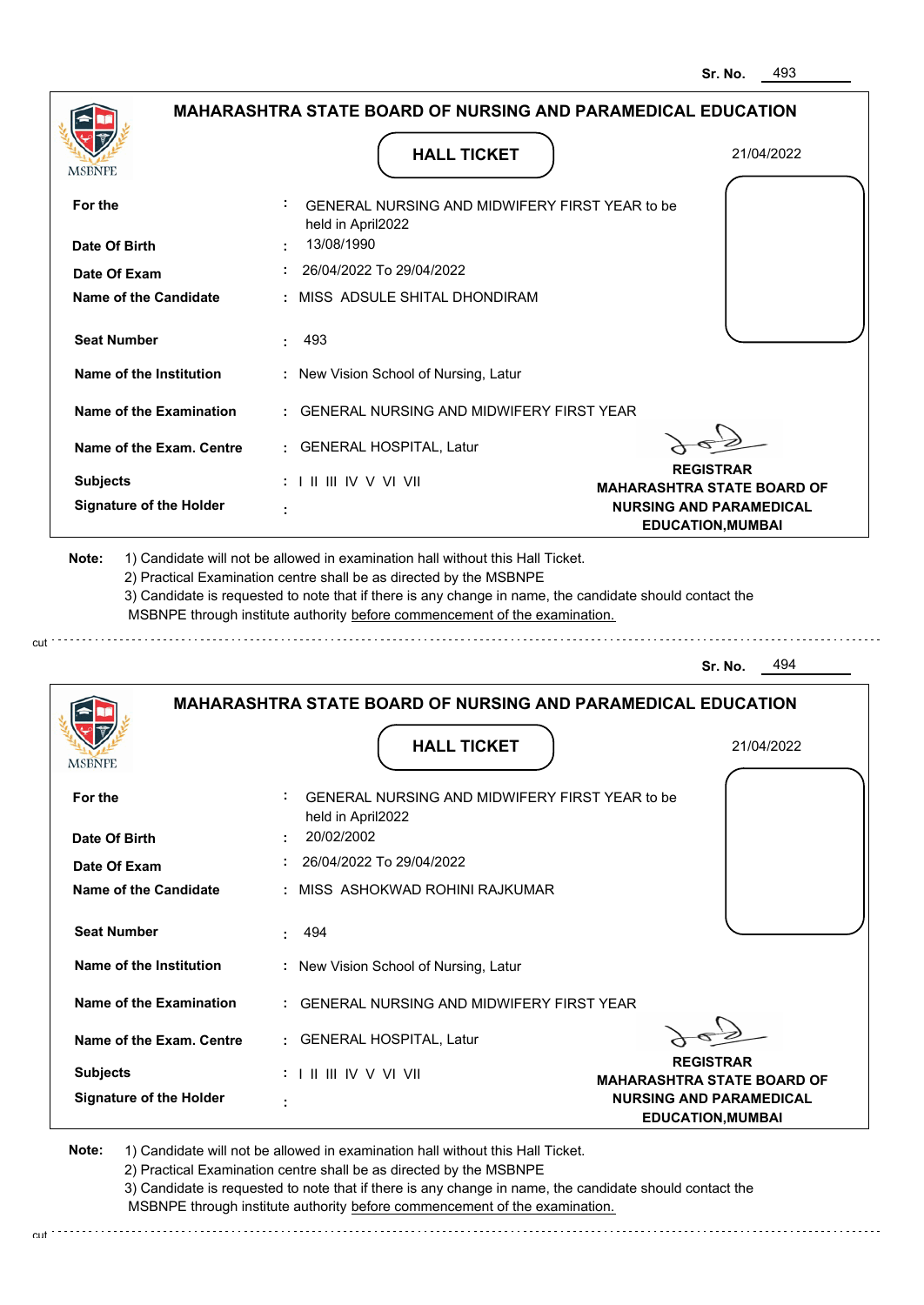|                                                                                                          | <b>HALL TICKET</b>                                                                                                                                                                                                                                          | 21/04/2022                                                 |
|----------------------------------------------------------------------------------------------------------|-------------------------------------------------------------------------------------------------------------------------------------------------------------------------------------------------------------------------------------------------------------|------------------------------------------------------------|
| MSBNPE                                                                                                   |                                                                                                                                                                                                                                                             |                                                            |
| For the                                                                                                  | GENERAL NURSING AND MIDWIFERY FIRST YEAR to be<br>held in April2022                                                                                                                                                                                         |                                                            |
| Date Of Birth                                                                                            | 26/01/2002                                                                                                                                                                                                                                                  |                                                            |
| Date Of Exam                                                                                             | 26/04/2022 To 29/04/2022                                                                                                                                                                                                                                    |                                                            |
| <b>Name of the Candidate</b>                                                                             | : MISS DHORMARE MEGHA AVINASH                                                                                                                                                                                                                               |                                                            |
| <b>Seat Number</b>                                                                                       | 495<br>÷.                                                                                                                                                                                                                                                   |                                                            |
| Name of the Institution                                                                                  | : New Vision School of Nursing, Latur                                                                                                                                                                                                                       |                                                            |
| Name of the Examination                                                                                  | : GENERAL NURSING AND MIDWIFERY FIRST YEAR                                                                                                                                                                                                                  |                                                            |
| Name of the Exam. Centre                                                                                 | : GENERAL HOSPITAL, Latur                                                                                                                                                                                                                                   |                                                            |
| <b>Subjects</b>                                                                                          | $: 1 \mathbb{H} \mathbb{H} \mathbb{V} \vee \mathbb{V} \mathbb{V} \mathbb{H}$                                                                                                                                                                                | <b>REGISTRAR</b><br><b>MAHARASHTRA STATE BOARD OF</b>      |
| <b>Signature of the Holder</b>                                                                           |                                                                                                                                                                                                                                                             | <b>NURSING AND PARAMEDICAL</b><br><b>EDUCATION, MUMBAI</b> |
|                                                                                                          | 2) Practical Examination centre shall be as directed by the MSBNPE<br>3) Candidate is requested to note that if there is any change in name, the candidate should contact the<br>MSBNPE through institute authority before commencement of the examination. | 496<br>Sr. No.                                             |
|                                                                                                          | <b>MAHARASHTRA STATE BOARD OF NURSING AND PARAMEDICAL EDUCATION</b>                                                                                                                                                                                         |                                                            |
|                                                                                                          | <b>HALL TICKET</b>                                                                                                                                                                                                                                          | 21/04/2022                                                 |
|                                                                                                          | <b>GENERAL NURSING AND MIDWIFERY FIRST YEAR to be</b>                                                                                                                                                                                                       |                                                            |
|                                                                                                          | held in April2022                                                                                                                                                                                                                                           |                                                            |
|                                                                                                          | 15/04/1999                                                                                                                                                                                                                                                  |                                                            |
|                                                                                                          | 26/04/2022 To 29/04/2022                                                                                                                                                                                                                                    |                                                            |
|                                                                                                          | : MISS DIVE ASHA MAHADEV                                                                                                                                                                                                                                    |                                                            |
| <b>MSBNPE</b><br>For the<br>Date Of Birth<br>Date Of Exam<br>Name of the Candidate<br><b>Seat Number</b> | 496                                                                                                                                                                                                                                                         |                                                            |
|                                                                                                          | : New Vision School of Nursing, Latur                                                                                                                                                                                                                       |                                                            |
| Name of the Institution<br>Name of the Examination                                                       | : GENERAL NURSING AND MIDWIFERY FIRST YEAR                                                                                                                                                                                                                  |                                                            |
| Name of the Exam. Centre                                                                                 | : GENERAL HOSPITAL, Latur                                                                                                                                                                                                                                   |                                                            |
| <b>Subjects</b>                                                                                          | : I II III IV V VI VII                                                                                                                                                                                                                                      | <b>REGISTRAR</b><br><b>MAHARASHTRA STATE BOARD OF</b>      |

3) Candidate is requested to note that if there is any change in name, the candidate should contact the MSBNPE through institute authority before commencement of the examination.

cut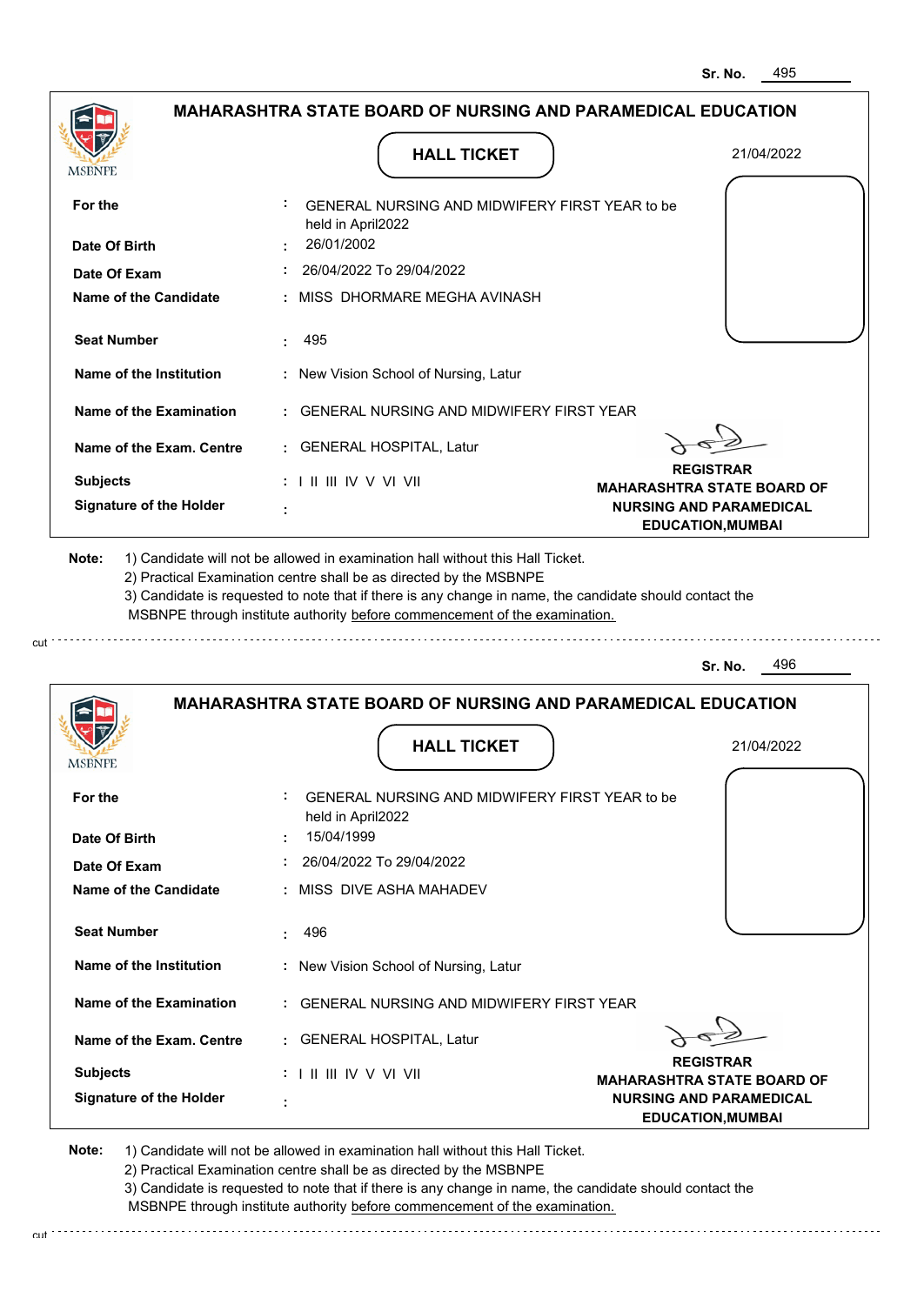|                                                | <b>HALL TICKET</b>                                                                                                                                                                                                                                          | 21/04/2022                                                 |
|------------------------------------------------|-------------------------------------------------------------------------------------------------------------------------------------------------------------------------------------------------------------------------------------------------------------|------------------------------------------------------------|
| MSBNPE                                         |                                                                                                                                                                                                                                                             |                                                            |
| For the                                        | GENERAL NURSING AND MIDWIFERY FIRST YEAR to be<br>held in April2022                                                                                                                                                                                         |                                                            |
| Date Of Birth                                  | 13/07/2001                                                                                                                                                                                                                                                  |                                                            |
| Date Of Exam                                   | 26/04/2022 To 29/04/2022                                                                                                                                                                                                                                    |                                                            |
| <b>Name of the Candidate</b>                   | : MISS GADDAMWAD NIKITA DATTATRYA                                                                                                                                                                                                                           |                                                            |
| <b>Seat Number</b>                             | 497<br>÷.                                                                                                                                                                                                                                                   |                                                            |
| Name of the Institution                        | : New Vision School of Nursing, Latur                                                                                                                                                                                                                       |                                                            |
| Name of the Examination                        | : GENERAL NURSING AND MIDWIFERY FIRST YEAR                                                                                                                                                                                                                  |                                                            |
| Name of the Exam. Centre                       | : GENERAL HOSPITAL, Latur                                                                                                                                                                                                                                   |                                                            |
| <b>Subjects</b>                                | $: 1 \mathbb{H} \mathbb{H} \mathbb{V} \vee \mathbb{V} \mathbb{V} \mathbb{H}$                                                                                                                                                                                | <b>REGISTRAR</b><br><b>MAHARASHTRA STATE BOARD OF</b>      |
| <b>Signature of the Holder</b>                 |                                                                                                                                                                                                                                                             | <b>NURSING AND PARAMEDICAL</b><br><b>EDUCATION, MUMBAI</b> |
|                                                | 2) Practical Examination centre shall be as directed by the MSBNPE<br>3) Candidate is requested to note that if there is any change in name, the candidate should contact the<br>MSBNPE through institute authority before commencement of the examination. | 498<br>Sr. No.                                             |
|                                                | <b>MAHARASHTRA STATE BOARD OF NURSING AND PARAMEDICAL EDUCATION</b>                                                                                                                                                                                         |                                                            |
|                                                | <b>HALL TICKET</b>                                                                                                                                                                                                                                          | 21/04/2022                                                 |
| For the                                        | GENERAL NURSING AND MIDWIFERY FIRST YEAR to be<br>held in April2022                                                                                                                                                                                         |                                                            |
|                                                | 20/11/1991                                                                                                                                                                                                                                                  |                                                            |
| <b>MSBNPE</b><br>Date Of Birth<br>Date Of Exam | 26/04/2022 To 29/04/2022                                                                                                                                                                                                                                    |                                                            |
| Name of the Candidate                          | : MISS GAIKWAD SUKESHNA MADHUKAR                                                                                                                                                                                                                            |                                                            |
| <b>Seat Number</b>                             | 498                                                                                                                                                                                                                                                         |                                                            |
| Name of the Institution                        | : New Vision School of Nursing, Latur                                                                                                                                                                                                                       |                                                            |
| Name of the Examination                        | : GENERAL NURSING AND MIDWIFERY FIRST YEAR                                                                                                                                                                                                                  |                                                            |
| Name of the Exam. Centre                       | : GENERAL HOSPITAL, Latur                                                                                                                                                                                                                                   |                                                            |
| <b>Subjects</b>                                | : I II III IV V VI VII                                                                                                                                                                                                                                      | <b>REGISTRAR</b><br><b>MAHARASHTRA STATE BOARD OF</b>      |

3) Candidate is requested to note that if there is any change in name, the candidate should contact the MSBNPE through institute authority before commencement of the examination.

cut de la component de la component de la component de la component de la component de la component de la component de la component de la component de la component de la component de la component de la component de la comp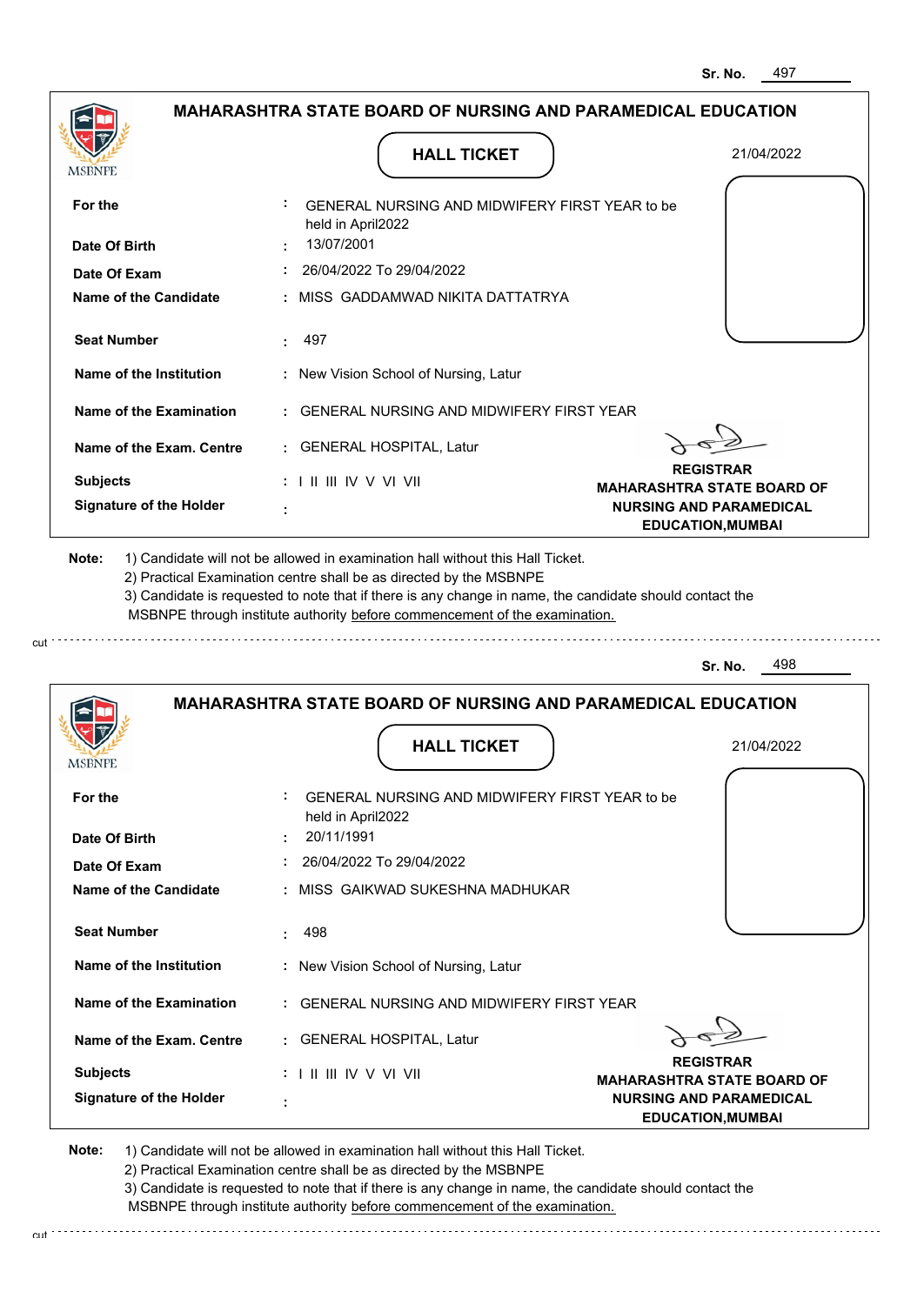|                                                                                                                                                                                                                 | <b>HALL TICKET</b>                                                                                                                                                                                                                                                                                                                            | 21/04/2022                                                 |
|-----------------------------------------------------------------------------------------------------------------------------------------------------------------------------------------------------------------|-----------------------------------------------------------------------------------------------------------------------------------------------------------------------------------------------------------------------------------------------------------------------------------------------------------------------------------------------|------------------------------------------------------------|
| MSBNPE                                                                                                                                                                                                          |                                                                                                                                                                                                                                                                                                                                               |                                                            |
| For the                                                                                                                                                                                                         | GENERAL NURSING AND MIDWIFERY FIRST YEAR to be<br>held in April2022                                                                                                                                                                                                                                                                           |                                                            |
| Date Of Birth                                                                                                                                                                                                   | 06/12/1996                                                                                                                                                                                                                                                                                                                                    |                                                            |
| Date Of Exam                                                                                                                                                                                                    | 26/04/2022 To 29/04/2022                                                                                                                                                                                                                                                                                                                      |                                                            |
| <b>Name of the Candidate</b>                                                                                                                                                                                    | MR GHANTE VISHWAJEET DNYANOBA                                                                                                                                                                                                                                                                                                                 |                                                            |
| <b>Seat Number</b>                                                                                                                                                                                              | 499<br>÷                                                                                                                                                                                                                                                                                                                                      |                                                            |
| Name of the Institution                                                                                                                                                                                         | : New Vision School of Nursing, Latur                                                                                                                                                                                                                                                                                                         |                                                            |
| Name of the Examination                                                                                                                                                                                         | <b>GENERAL NURSING AND MIDWIFERY FIRST YEAR</b>                                                                                                                                                                                                                                                                                               |                                                            |
| Name of the Exam. Centre                                                                                                                                                                                        | : GENERAL HOSPITAL, Latur                                                                                                                                                                                                                                                                                                                     |                                                            |
| <b>Subjects</b>                                                                                                                                                                                                 | $: 1 \mathbb{I}$ III IIV V VI VII                                                                                                                                                                                                                                                                                                             | <b>REGISTRAR</b><br><b>MAHARASHTRA STATE BOARD OF</b>      |
| <b>Signature of the Holder</b>                                                                                                                                                                                  | ÷                                                                                                                                                                                                                                                                                                                                             | <b>NURSING AND PARAMEDICAL</b><br><b>EDUCATION, MUMBAI</b> |
|                                                                                                                                                                                                                 | 1) Candidate will not be allowed in examination hall without this Hall Ticket.<br>2) Practical Examination centre shall be as directed by the MSBNPE<br>3) Candidate is requested to note that if there is any change in name, the candidate should contact the<br>MSBNPE through institute authority before commencement of the examination. | 500<br>Sr. No.                                             |
|                                                                                                                                                                                                                 | <b>MAHARASHTRA STATE BOARD OF NURSING AND PARAMEDICAL EDUCATION</b>                                                                                                                                                                                                                                                                           |                                                            |
|                                                                                                                                                                                                                 | <b>HALL TICKET</b>                                                                                                                                                                                                                                                                                                                            | 21/04/2022                                                 |
|                                                                                                                                                                                                                 | GENERAL NURSING AND MIDWIFERY FIRST YEAR to be                                                                                                                                                                                                                                                                                                |                                                            |
|                                                                                                                                                                                                                 | held in April2022                                                                                                                                                                                                                                                                                                                             |                                                            |
|                                                                                                                                                                                                                 | 08/01/2000                                                                                                                                                                                                                                                                                                                                    |                                                            |
|                                                                                                                                                                                                                 | 26/04/2022 To 29/04/2022<br>MISS GHODKE PRIYANKA PUNJAJI                                                                                                                                                                                                                                                                                      |                                                            |
|                                                                                                                                                                                                                 |                                                                                                                                                                                                                                                                                                                                               |                                                            |
|                                                                                                                                                                                                                 | 500<br>÷                                                                                                                                                                                                                                                                                                                                      |                                                            |
|                                                                                                                                                                                                                 | : New Vision School of Nursing, Latur                                                                                                                                                                                                                                                                                                         |                                                            |
|                                                                                                                                                                                                                 | : GENERAL NURSING AND MIDWIFERY FIRST YEAR                                                                                                                                                                                                                                                                                                    |                                                            |
|                                                                                                                                                                                                                 | : GENERAL HOSPITAL, Latur                                                                                                                                                                                                                                                                                                                     |                                                            |
| Note:<br>MSBNPE<br>For the<br>Date Of Birth<br>Date Of Exam<br>Name of the Candidate<br><b>Seat Number</b><br>Name of the Institution<br>Name of the Examination<br>Name of the Exam. Centre<br><b>Subjects</b> | $: 1 \mathbb{I}$ III IIV V VI VII                                                                                                                                                                                                                                                                                                             | <b>REGISTRAR</b><br><b>MAHARASHTRA STATE BOARD OF</b>      |

2) Practical Examination centre snall be as directed by the Mobivicum (2) Practical Examination contact the 2)<br>3) Candidate is requested to note that if there is any change in name, the candidate should contact the MSBNPE through institute authority before commencement of the examination.

cut de la component de la component de la component de la component de la component de la component de la component de la component de la component de la component de la component de la component de la component de la comp

cut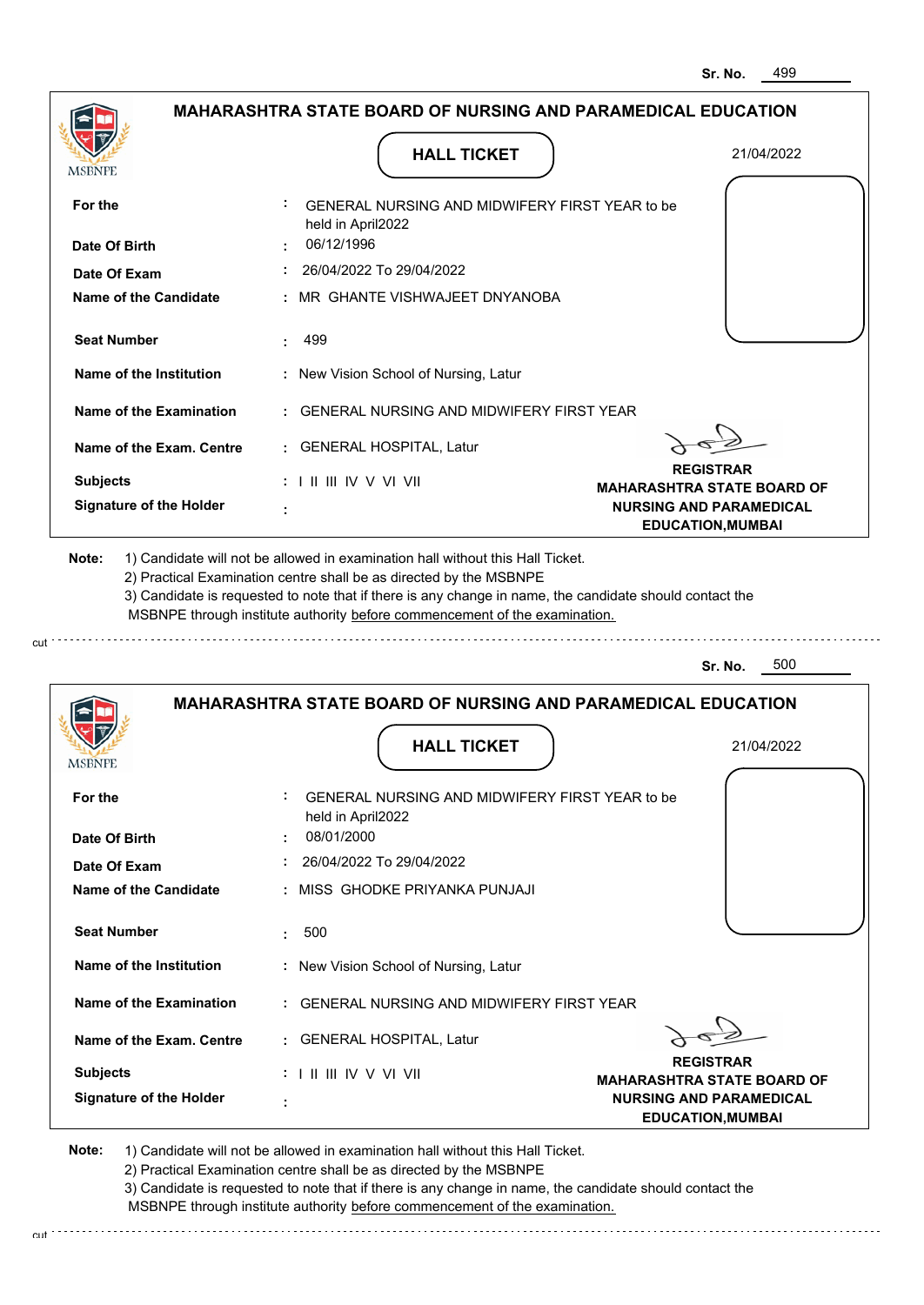| <b>MSBNPE</b>                                | <b>HALL TICKET</b>                                                                                                                                                                                                                                                                                                                            | 21/04/2022                                                 |
|----------------------------------------------|-----------------------------------------------------------------------------------------------------------------------------------------------------------------------------------------------------------------------------------------------------------------------------------------------------------------------------------------------|------------------------------------------------------------|
| For the                                      | GENERAL NURSING AND MIDWIFERY FIRST YEAR to be<br>held in April2022                                                                                                                                                                                                                                                                           |                                                            |
| Date Of Birth                                | 01/09/1999                                                                                                                                                                                                                                                                                                                                    |                                                            |
| Date Of Exam                                 | 26/04/2022 To 29/04/2022                                                                                                                                                                                                                                                                                                                      |                                                            |
| Name of the Candidate                        | : MISS GORE ASHWINI DNYANESHWAR                                                                                                                                                                                                                                                                                                               |                                                            |
| <b>Seat Number</b>                           | 501<br>÷.                                                                                                                                                                                                                                                                                                                                     |                                                            |
| Name of the Institution                      | : New Vision School of Nursing, Latur                                                                                                                                                                                                                                                                                                         |                                                            |
| Name of the Examination                      | : GENERAL NURSING AND MIDWIFERY FIRST YEAR                                                                                                                                                                                                                                                                                                    |                                                            |
| Name of the Exam. Centre                     | : GENERAL HOSPITAL, Latur                                                                                                                                                                                                                                                                                                                     |                                                            |
| <b>Subjects</b>                              | $: 1 \mathbb{H} \mathbb{H} \mathbb{W} \vee \mathbb{V} \mathbb{V} \mathbb{H}$                                                                                                                                                                                                                                                                  | <b>REGISTRAR</b><br><b>MAHARASHTRA STATE BOARD OF</b>      |
| <b>Signature of the Holder</b>               |                                                                                                                                                                                                                                                                                                                                               | <b>NURSING AND PARAMEDICAL</b><br><b>EDUCATION, MUMBAI</b> |
| Note:                                        | 1) Candidate will not be allowed in examination hall without this Hall Ticket.<br>2) Practical Examination centre shall be as directed by the MSBNPE<br>3) Candidate is requested to note that if there is any change in name, the candidate should contact the<br>MSBNPE through institute authority before commencement of the examination. | 502<br>Sr. No.                                             |
|                                              |                                                                                                                                                                                                                                                                                                                                               |                                                            |
|                                              | <b>MAHARASHTRA STATE BOARD OF NURSING AND PARAMEDICAL EDUCATION</b>                                                                                                                                                                                                                                                                           |                                                            |
| MSBNF                                        | <b>HALL TICKET</b>                                                                                                                                                                                                                                                                                                                            | 21/04/2022                                                 |
| For the                                      | <b>GENERAL NURSING AND MIDWIFERY FIRST YEAR to be</b><br>held in April2022                                                                                                                                                                                                                                                                    |                                                            |
| Date Of Birth                                | 08/12/1999                                                                                                                                                                                                                                                                                                                                    |                                                            |
| Date Of Exam<br><b>Name of the Candidate</b> | 26/04/2022 To 29/04/2022<br>: MISS KAMBLE PRATIMA SUGRIV                                                                                                                                                                                                                                                                                      |                                                            |
| <b>Seat Number</b>                           | 502<br>t.                                                                                                                                                                                                                                                                                                                                     |                                                            |
| Name of the Institution                      | : New Vision School of Nursing, Latur                                                                                                                                                                                                                                                                                                         |                                                            |
| Name of the Examination                      | : GENERAL NURSING AND MIDWIFERY FIRST YEAR                                                                                                                                                                                                                                                                                                    |                                                            |
| Name of the Exam. Centre                     | : GENERAL HOSPITAL, Latur                                                                                                                                                                                                                                                                                                                     |                                                            |
| <b>Subjects</b>                              | : I II III IV V VI VII                                                                                                                                                                                                                                                                                                                        | <b>REGISTRAR</b><br><b>MAHARASHTRA STATE BOARD OF</b>      |

2) Practical Examination centre shall be as directed by the MSBNPE

3) Candidate is requested to note that if there is any change in name, the candidate should contact the MSBNPE through institute authority before commencement of the examination. cut de contra a construction de construction de construction de construction de construction de construction de construction de construction de construction de construction de construction de construction de construction d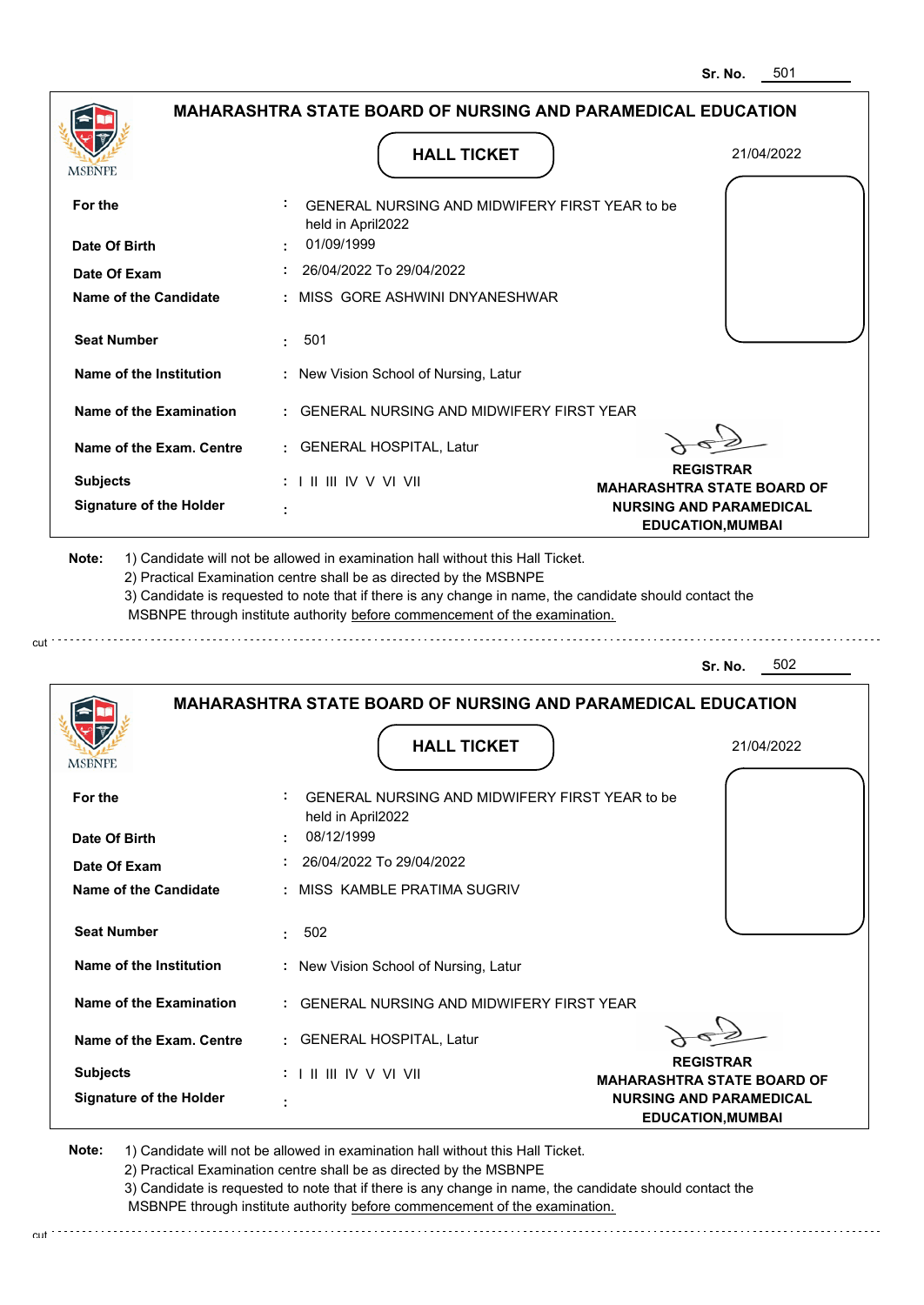|                                                                                                                                    | <b>HALL TICKET</b>                                                                                                                                                                                                                                                                                                                            | 21/04/2022                                                 |
|------------------------------------------------------------------------------------------------------------------------------------|-----------------------------------------------------------------------------------------------------------------------------------------------------------------------------------------------------------------------------------------------------------------------------------------------------------------------------------------------|------------------------------------------------------------|
| <b>MSBNPE</b><br>For the                                                                                                           | GENERAL NURSING AND MIDWIFERY FIRST YEAR to be                                                                                                                                                                                                                                                                                                |                                                            |
|                                                                                                                                    | held in April2022                                                                                                                                                                                                                                                                                                                             |                                                            |
| Date Of Birth                                                                                                                      | 02/05/2000                                                                                                                                                                                                                                                                                                                                    |                                                            |
| Date Of Exam                                                                                                                       | 26/04/2022 To 29/04/2022                                                                                                                                                                                                                                                                                                                      |                                                            |
| <b>Name of the Candidate</b>                                                                                                       | : MISS KAMBLE KAVITA PRAKASH                                                                                                                                                                                                                                                                                                                  |                                                            |
| <b>Seat Number</b>                                                                                                                 | 503                                                                                                                                                                                                                                                                                                                                           |                                                            |
| Name of the Institution                                                                                                            | : New Vision School of Nursing, Latur                                                                                                                                                                                                                                                                                                         |                                                            |
| Name of the Examination                                                                                                            | : GENERAL NURSING AND MIDWIFERY FIRST YEAR                                                                                                                                                                                                                                                                                                    |                                                            |
| Name of the Exam. Centre                                                                                                           | : GENERAL HOSPITAL, Latur                                                                                                                                                                                                                                                                                                                     |                                                            |
| <b>Subjects</b>                                                                                                                    | $: 1 \mathbb{H} \mathbb{H} \mathbb{W} \vee \mathbb{V} \mathbb{V} \mathbb{H}$                                                                                                                                                                                                                                                                  | <b>REGISTRAR</b><br><b>MAHARASHTRA STATE BOARD OF</b>      |
| <b>Signature of the Holder</b>                                                                                                     |                                                                                                                                                                                                                                                                                                                                               | <b>NURSING AND PARAMEDICAL</b><br><b>EDUCATION, MUMBAI</b> |
|                                                                                                                                    | 1) Candidate will not be allowed in examination hall without this Hall Ticket.<br>2) Practical Examination centre shall be as directed by the MSBNPE<br>3) Candidate is requested to note that if there is any change in name, the candidate should contact the<br>MSBNPE through institute authority before commencement of the examination. | 504<br>Sr. No.                                             |
|                                                                                                                                    | <b>MAHARASHTRA STATE BOARD OF NURSING AND PARAMEDICAL EDUCATION</b>                                                                                                                                                                                                                                                                           |                                                            |
|                                                                                                                                    |                                                                                                                                                                                                                                                                                                                                               |                                                            |
|                                                                                                                                    | <b>HALL TICKET</b>                                                                                                                                                                                                                                                                                                                            | 21/04/2022                                                 |
|                                                                                                                                    | GENERAL NURSING AND MIDWIFERY FIRST YEAR to be                                                                                                                                                                                                                                                                                                |                                                            |
|                                                                                                                                    | held in April2022                                                                                                                                                                                                                                                                                                                             |                                                            |
|                                                                                                                                    | 05/11/2000                                                                                                                                                                                                                                                                                                                                    |                                                            |
|                                                                                                                                    | 26/04/2022 To 29/04/2022                                                                                                                                                                                                                                                                                                                      |                                                            |
|                                                                                                                                    | : MISS KAMBLE ANKITA LIMBRAJ                                                                                                                                                                                                                                                                                                                  |                                                            |
| <b>Seat Number</b>                                                                                                                 | 504<br>2.11                                                                                                                                                                                                                                                                                                                                   |                                                            |
|                                                                                                                                    | : New Vision School of Nursing, Latur                                                                                                                                                                                                                                                                                                         |                                                            |
| Name of the Institution                                                                                                            | : GENERAL NURSING AND MIDWIFERY FIRST YEAR                                                                                                                                                                                                                                                                                                    |                                                            |
| Name of the Exam. Centre                                                                                                           | : GENERAL HOSPITAL, Latur                                                                                                                                                                                                                                                                                                                     |                                                            |
| Note:<br>MSBNPI<br>For the<br>Date Of Birth<br>Date Of Exam<br>Name of the Candidate<br>Name of the Examination<br><b>Subjects</b> | $: 1 \mathbb{I}$ III IIV V VI VII                                                                                                                                                                                                                                                                                                             | <b>REGISTRAR</b><br><b>MAHARASHTRA STATE BOARD OF</b>      |

2) Practical Examination centre shall be as directed by the MSBNPE

3) Candidate is requested to note that if there is any change in name, the candidate should contact the MSBNPE through institute authority before commencement of the examination. cut de contra a construction de construction de construction de construction de construction de construction de construction de construction de construction de construction de construction de construction de construction d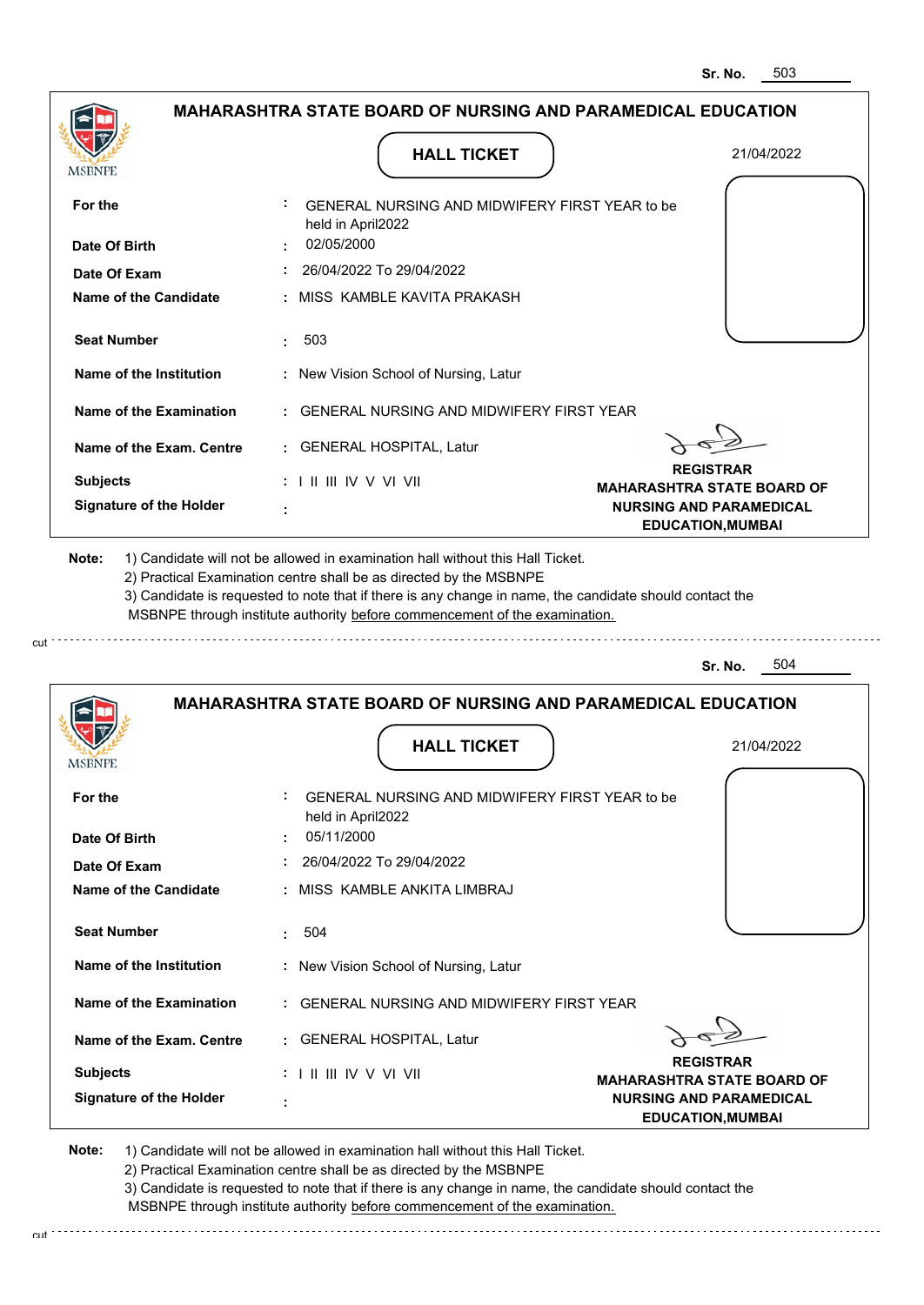|                                                                                                                                                                                                               | <b>HALL TICKET</b>                                                                                                                                                                                                                                                                                                                            | 21/04/2022                                                 |
|---------------------------------------------------------------------------------------------------------------------------------------------------------------------------------------------------------------|-----------------------------------------------------------------------------------------------------------------------------------------------------------------------------------------------------------------------------------------------------------------------------------------------------------------------------------------------|------------------------------------------------------------|
| <b>MSBNPE</b>                                                                                                                                                                                                 |                                                                                                                                                                                                                                                                                                                                               |                                                            |
| For the                                                                                                                                                                                                       | GENERAL NURSING AND MIDWIFERY FIRST YEAR to be<br>held in April2022                                                                                                                                                                                                                                                                           |                                                            |
| Date Of Birth                                                                                                                                                                                                 | 11/08/2000                                                                                                                                                                                                                                                                                                                                    |                                                            |
| Date Of Exam                                                                                                                                                                                                  | 26/04/2022 To 29/04/2022                                                                                                                                                                                                                                                                                                                      |                                                            |
| <b>Name of the Candidate</b>                                                                                                                                                                                  | : MISS KAMBLE CHANDRAKALA SHIVAJI                                                                                                                                                                                                                                                                                                             |                                                            |
| <b>Seat Number</b>                                                                                                                                                                                            | 505<br>÷.                                                                                                                                                                                                                                                                                                                                     |                                                            |
| Name of the Institution                                                                                                                                                                                       | : New Vision School of Nursing, Latur                                                                                                                                                                                                                                                                                                         |                                                            |
| <b>Name of the Examination</b>                                                                                                                                                                                | : GENERAL NURSING AND MIDWIFERY FIRST YEAR                                                                                                                                                                                                                                                                                                    |                                                            |
| Name of the Exam. Centre                                                                                                                                                                                      | : GENERAL HOSPITAL, Latur                                                                                                                                                                                                                                                                                                                     |                                                            |
| <b>Subjects</b>                                                                                                                                                                                               | $: 1 \parallel \parallel \parallel$ IV V VI VII                                                                                                                                                                                                                                                                                               | <b>REGISTRAR</b><br><b>MAHARASHTRA STATE BOARD OF</b>      |
| <b>Signature of the Holder</b>                                                                                                                                                                                |                                                                                                                                                                                                                                                                                                                                               | <b>NURSING AND PARAMEDICAL</b><br><b>EDUCATION, MUMBAI</b> |
|                                                                                                                                                                                                               | 1) Candidate will not be allowed in examination hall without this Hall Ticket.<br>2) Practical Examination centre shall be as directed by the MSBNPE<br>3) Candidate is requested to note that if there is any change in name, the candidate should contact the<br>MSBNPE through institute authority before commencement of the examination. | 506<br>Sr. No.                                             |
| Note:                                                                                                                                                                                                         | <b>MAHARASHTRA STATE BOARD OF NURSING AND PARAMEDICAL EDUCATION</b>                                                                                                                                                                                                                                                                           |                                                            |
|                                                                                                                                                                                                               |                                                                                                                                                                                                                                                                                                                                               |                                                            |
|                                                                                                                                                                                                               | <b>HALL TICKET</b>                                                                                                                                                                                                                                                                                                                            | 21/04/2022                                                 |
|                                                                                                                                                                                                               | <b>GENERAL NURSING AND MIDWIFERY FIRST YEAR to be</b><br>held in April2022<br>20/10/1992                                                                                                                                                                                                                                                      |                                                            |
|                                                                                                                                                                                                               | 26/04/2022 To 29/04/2022                                                                                                                                                                                                                                                                                                                      |                                                            |
|                                                                                                                                                                                                               | : MISS KAMBLE KIRAN NAGNATH                                                                                                                                                                                                                                                                                                                   |                                                            |
|                                                                                                                                                                                                               | 506                                                                                                                                                                                                                                                                                                                                           |                                                            |
|                                                                                                                                                                                                               | : New Vision School of Nursing, Latur                                                                                                                                                                                                                                                                                                         |                                                            |
|                                                                                                                                                                                                               | : GENERAL NURSING AND MIDWIFERY FIRST YEAR                                                                                                                                                                                                                                                                                                    |                                                            |
|                                                                                                                                                                                                               | : GENERAL HOSPITAL, Latur                                                                                                                                                                                                                                                                                                                     |                                                            |
| <b>MSBNPE</b><br>For the<br>Date Of Birth<br>Date Of Exam<br>Name of the Candidate<br><b>Seat Number</b><br>Name of the Institution<br>Name of the Examination<br>Name of the Exam. Centre<br><b>Subjects</b> | $: 1 \mathbb{I}$ III IIV V VI VII                                                                                                                                                                                                                                                                                                             | <b>REGISTRAR</b><br><b>MAHARASHTRA STATE BOARD OF</b>      |

3) Candidate is requested to note that if there is any change in name, the candidate should contact the MSBNPE through institute authority before commencement of the examination.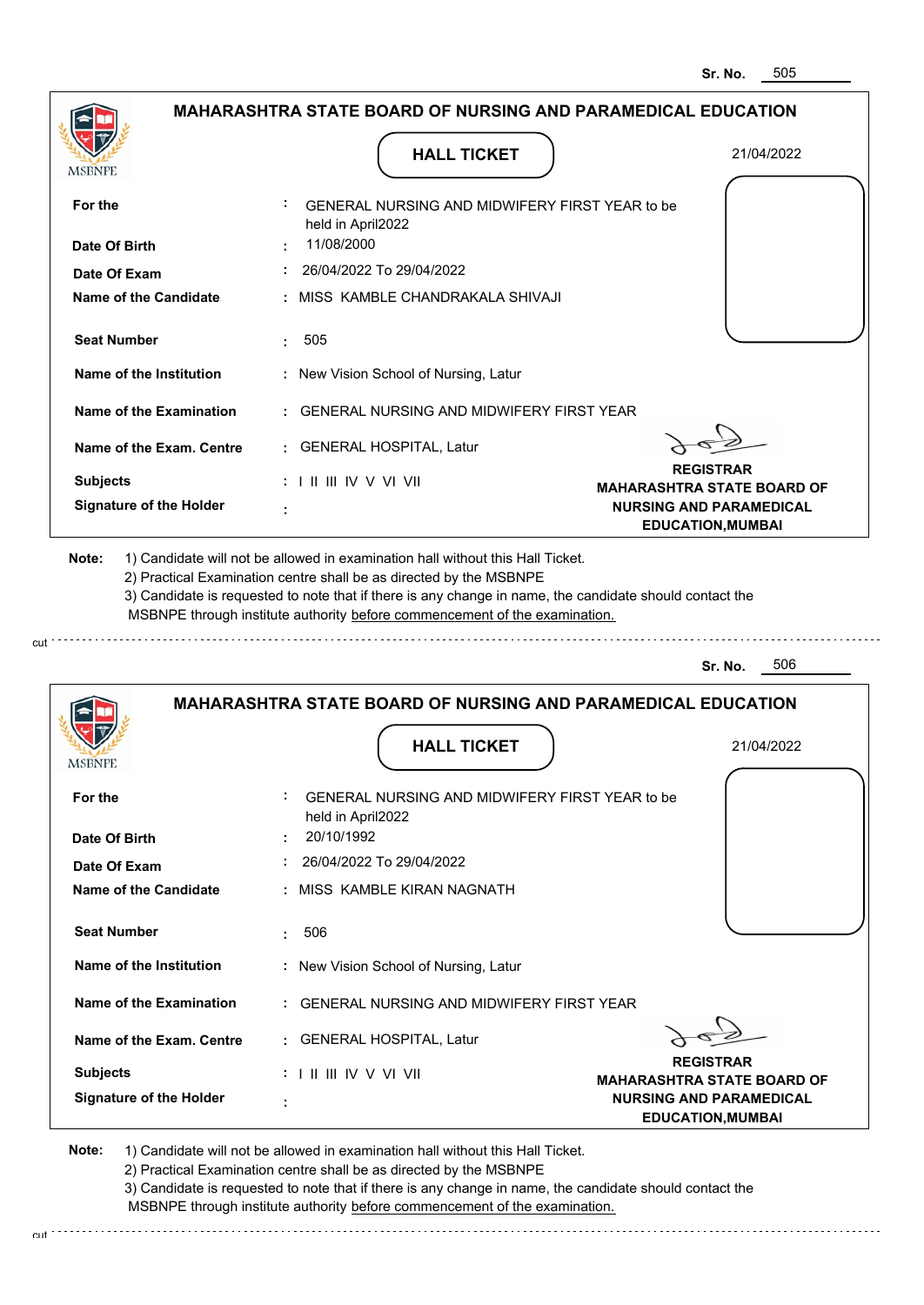| <b>MSBNPE</b>                                      | <b>HALL TICKET</b>                                                                                                                                                                                                                                                                                                                            | 21/04/2022                                                 |
|----------------------------------------------------|-----------------------------------------------------------------------------------------------------------------------------------------------------------------------------------------------------------------------------------------------------------------------------------------------------------------------------------------------|------------------------------------------------------------|
| For the                                            | GENERAL NURSING AND MIDWIFERY FIRST YEAR to be<br>held in April2022                                                                                                                                                                                                                                                                           |                                                            |
| Date Of Birth                                      | 28/05/2000                                                                                                                                                                                                                                                                                                                                    |                                                            |
| Date Of Exam                                       | 26/04/2022 To 29/04/2022                                                                                                                                                                                                                                                                                                                      |                                                            |
| <b>Name of the Candidate</b>                       | : MISS KAMBLE MAYA BABURAO                                                                                                                                                                                                                                                                                                                    |                                                            |
| <b>Seat Number</b>                                 | 507<br>÷.                                                                                                                                                                                                                                                                                                                                     |                                                            |
| Name of the Institution                            | : New Vision School of Nursing, Latur                                                                                                                                                                                                                                                                                                         |                                                            |
| Name of the Examination                            | : GENERAL NURSING AND MIDWIFERY FIRST YEAR                                                                                                                                                                                                                                                                                                    |                                                            |
| Name of the Exam. Centre                           | : GENERAL HOSPITAL, Latur                                                                                                                                                                                                                                                                                                                     |                                                            |
| <b>Subjects</b>                                    | : I II III IV V VI VII                                                                                                                                                                                                                                                                                                                        | <b>REGISTRAR</b><br><b>MAHARASHTRA STATE BOARD OF</b>      |
| <b>Signature of the Holder</b>                     |                                                                                                                                                                                                                                                                                                                                               | <b>NURSING AND PARAMEDICAL</b><br><b>EDUCATION, MUMBAI</b> |
|                                                    | 1) Candidate will not be allowed in examination hall without this Hall Ticket.<br>2) Practical Examination centre shall be as directed by the MSBNPE<br>3) Candidate is requested to note that if there is any change in name, the candidate should contact the<br>MSBNPE through institute authority before commencement of the examination. |                                                            |
|                                                    |                                                                                                                                                                                                                                                                                                                                               | 508<br>Sr. No.                                             |
|                                                    | <b>MAHARASHTRA STATE BOARD OF NURSING AND PARAMEDICAL EDUCATION</b>                                                                                                                                                                                                                                                                           |                                                            |
|                                                    | <b>HALL TICKET</b>                                                                                                                                                                                                                                                                                                                            | 21/04/2022                                                 |
|                                                    | GENERAL NURSING AND MIDWIFERY FIRST YEAR to be<br>held in April2022<br>05/07/1998                                                                                                                                                                                                                                                             |                                                            |
| For the<br>Date Of Birth<br>Date Of Exam           | 26/04/2022 To 29/04/2022                                                                                                                                                                                                                                                                                                                      |                                                            |
|                                                    | : MISS KAMBLE PRATIKSHA DNYANOBA                                                                                                                                                                                                                                                                                                              |                                                            |
| Name of the Candidate<br><b>Seat Number</b>        | 508                                                                                                                                                                                                                                                                                                                                           |                                                            |
|                                                    | : New Vision School of Nursing, Latur                                                                                                                                                                                                                                                                                                         |                                                            |
| Name of the Institution<br>Name of the Examination | : GENERAL NURSING AND MIDWIFERY FIRST YEAR                                                                                                                                                                                                                                                                                                    |                                                            |
| Name of the Exam. Centre                           | : GENERAL HOSPITAL, Latur                                                                                                                                                                                                                                                                                                                     |                                                            |
| <b>Subjects</b>                                    | $: 1 \mathbb{H} \mathbb{H} \mathbb{N} \vee \mathbb{V} \mathbb{N}$                                                                                                                                                                                                                                                                             | <b>REGISTRAR</b><br><b>MAHARASHTRA STATE BOARD OF</b>      |

3) Candidate is requested to note that if there is any change in name, the candidate should contact the MSBNPE through institute authority before commencement of the examination.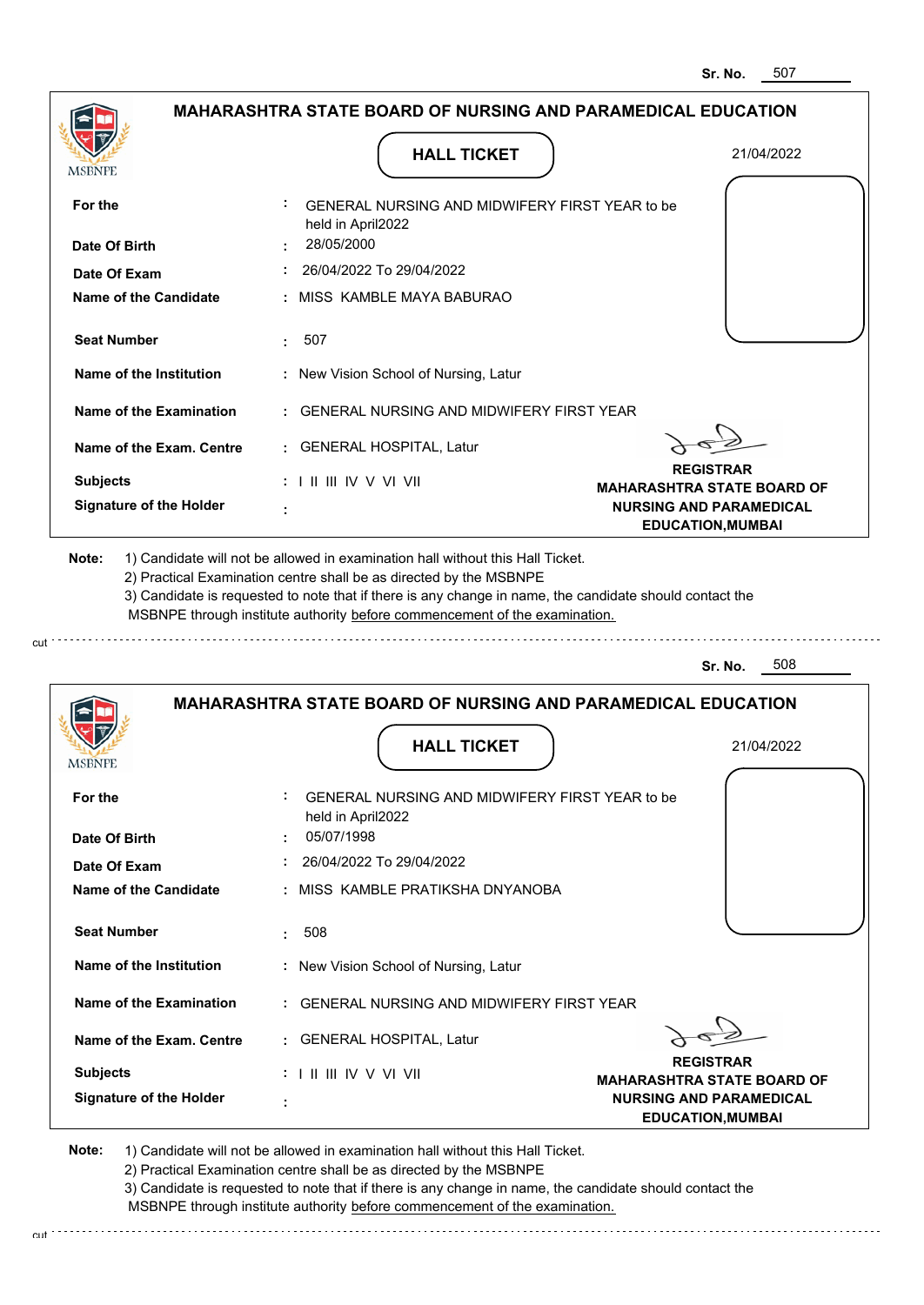| <b>MSBNPE</b>                                | <b>HALL TICKET</b>                                                                                                                                                                                                                                                                                                                            | 21/04/2022                                                 |
|----------------------------------------------|-----------------------------------------------------------------------------------------------------------------------------------------------------------------------------------------------------------------------------------------------------------------------------------------------------------------------------------------------|------------------------------------------------------------|
| For the                                      | GENERAL NURSING AND MIDWIFERY FIRST YEAR to be<br>held in April2022                                                                                                                                                                                                                                                                           |                                                            |
| Date Of Birth                                | 14/03/1997                                                                                                                                                                                                                                                                                                                                    |                                                            |
| Date Of Exam                                 | 26/04/2022 To 29/04/2022                                                                                                                                                                                                                                                                                                                      |                                                            |
| Name of the Candidate                        | : MISS KAMBLE PRIYANKA SANDIPAN                                                                                                                                                                                                                                                                                                               |                                                            |
| <b>Seat Number</b>                           | 509<br>÷.                                                                                                                                                                                                                                                                                                                                     |                                                            |
| Name of the Institution                      | : New Vision School of Nursing, Latur                                                                                                                                                                                                                                                                                                         |                                                            |
| Name of the Examination                      | : GENERAL NURSING AND MIDWIFERY FIRST YEAR                                                                                                                                                                                                                                                                                                    |                                                            |
| Name of the Exam. Centre                     | : GENERAL HOSPITAL, Latur                                                                                                                                                                                                                                                                                                                     |                                                            |
| <b>Subjects</b>                              | $: 1 \mathbb{H} \mathbb{H} \mathbb{W} \vee \mathbb{V} \mathbb{V} \mathbb{H}$                                                                                                                                                                                                                                                                  | <b>REGISTRAR</b><br><b>MAHARASHTRA STATE BOARD OF</b>      |
| <b>Signature of the Holder</b>               |                                                                                                                                                                                                                                                                                                                                               | <b>NURSING AND PARAMEDICAL</b><br><b>EDUCATION, MUMBAI</b> |
|                                              | 1) Candidate will not be allowed in examination hall without this Hall Ticket.<br>2) Practical Examination centre shall be as directed by the MSBNPE<br>3) Candidate is requested to note that if there is any change in name, the candidate should contact the<br>MSBNPE through institute authority before commencement of the examination. | 510<br>Sr. No.                                             |
| Note:                                        |                                                                                                                                                                                                                                                                                                                                               |                                                            |
|                                              | <b>MAHARASHTRA STATE BOARD OF NURSING AND PARAMEDICAL EDUCATION</b>                                                                                                                                                                                                                                                                           |                                                            |
| MSBNF                                        | <b>HALL TICKET</b>                                                                                                                                                                                                                                                                                                                            | 21/04/2022                                                 |
| For the                                      | <b>GENERAL NURSING AND MIDWIFERY FIRST YEAR to be</b><br>held in April2022<br>25/11/1995                                                                                                                                                                                                                                                      |                                                            |
| Date Of Birth                                | 26/04/2022 To 29/04/2022                                                                                                                                                                                                                                                                                                                      |                                                            |
| Date Of Exam<br><b>Name of the Candidate</b> | : MISS KAMBLE PRIYANKA VENKATRAO                                                                                                                                                                                                                                                                                                              |                                                            |
| <b>Seat Number</b>                           | : 510                                                                                                                                                                                                                                                                                                                                         |                                                            |
| Name of the Institution                      | : New Vision School of Nursing, Latur                                                                                                                                                                                                                                                                                                         |                                                            |
| Name of the Examination                      | : GENERAL NURSING AND MIDWIFERY FIRST YEAR                                                                                                                                                                                                                                                                                                    |                                                            |
| Name of the Exam. Centre                     | : GENERAL HOSPITAL, Latur                                                                                                                                                                                                                                                                                                                     |                                                            |
| <b>Subjects</b>                              |                                                                                                                                                                                                                                                                                                                                               | <b>REGISTRAR</b><br><b>MAHARASHTRA STATE BOARD OF</b>      |

3) Candidate is requested to note that if there is any change in name, the candidate should contact the MSBNPE through institute authority before commencement of the examination. cut de contra a construction de construction de construction de construction de construction de construction de construction de construction de construction de construction de construction de construction de construction d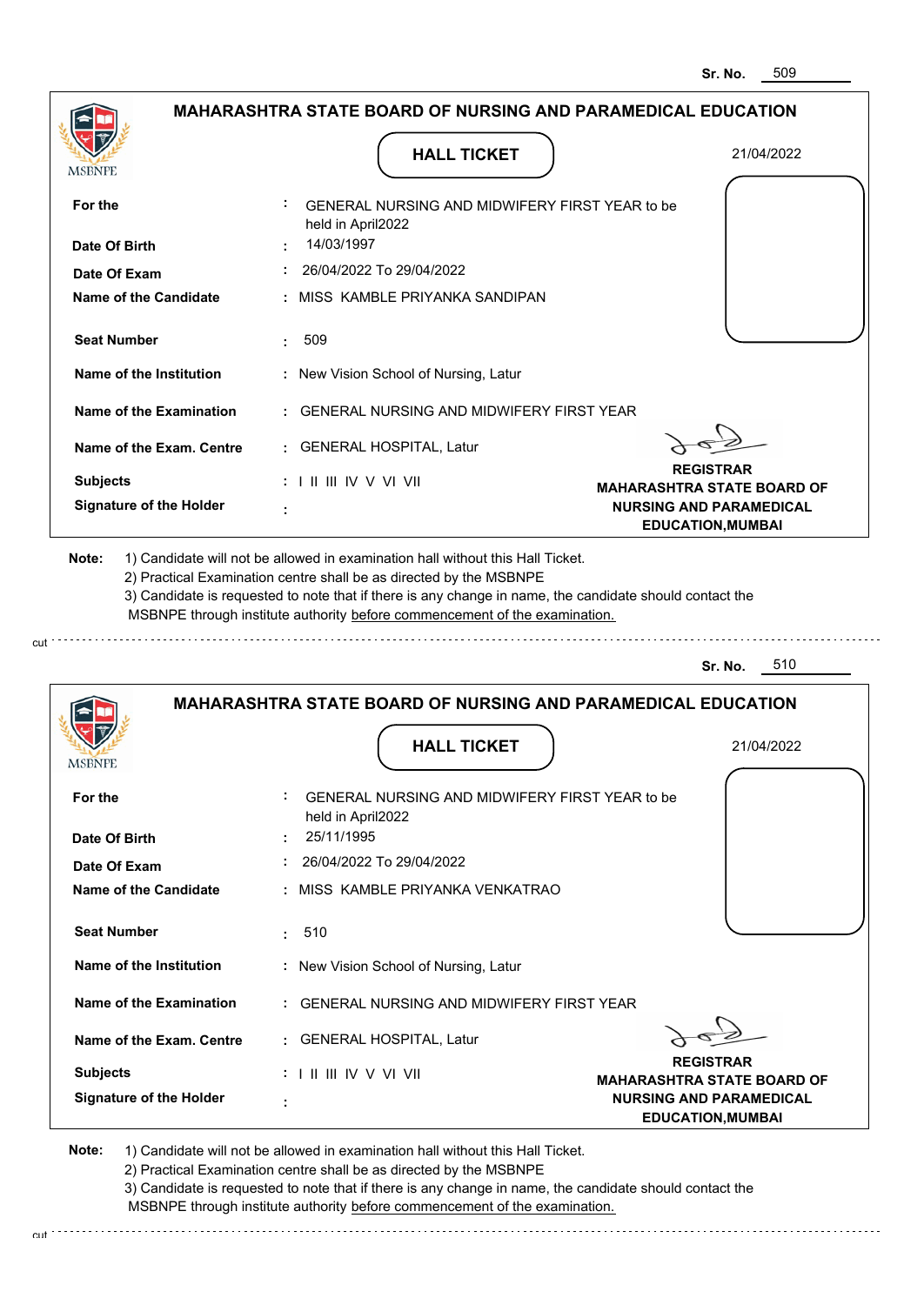| MSBNPE                                                                                                                                                                                                                 |                                 | <b>HALL TICKET</b>                                                                                                                                                                                                                                                                                                                            | 21/04/2022                                                          |  |
|------------------------------------------------------------------------------------------------------------------------------------------------------------------------------------------------------------------------|---------------------------------|-----------------------------------------------------------------------------------------------------------------------------------------------------------------------------------------------------------------------------------------------------------------------------------------------------------------------------------------------|---------------------------------------------------------------------|--|
| For the                                                                                                                                                                                                                | held in April2022               | GENERAL NURSING AND MIDWIFERY FIRST YEAR to be                                                                                                                                                                                                                                                                                                |                                                                     |  |
| Date Of Birth                                                                                                                                                                                                          | 14/05/1994                      |                                                                                                                                                                                                                                                                                                                                               |                                                                     |  |
| Date Of Exam                                                                                                                                                                                                           |                                 | 26/04/2022 To 29/04/2022                                                                                                                                                                                                                                                                                                                      |                                                                     |  |
| Name of the Candidate                                                                                                                                                                                                  |                                 | : MISS KAMBLE UMESH PRALHAD                                                                                                                                                                                                                                                                                                                   |                                                                     |  |
| <b>Seat Number</b>                                                                                                                                                                                                     | 511<br>÷.                       |                                                                                                                                                                                                                                                                                                                                               |                                                                     |  |
| Name of the Institution                                                                                                                                                                                                |                                 | : New Vision School of Nursing, Latur                                                                                                                                                                                                                                                                                                         |                                                                     |  |
| Name of the Examination                                                                                                                                                                                                |                                 | <b>GENERAL NURSING AND MIDWIFERY FIRST YEAR</b>                                                                                                                                                                                                                                                                                               |                                                                     |  |
| Name of the Exam. Centre                                                                                                                                                                                               |                                 | : GENERAL HOSPITAL, Latur                                                                                                                                                                                                                                                                                                                     |                                                                     |  |
| <b>Subjects</b>                                                                                                                                                                                                        | $: 1$ II III IV V VI VII        |                                                                                                                                                                                                                                                                                                                                               | <b>REGISTRAR</b><br><b>MAHARASHTRA STATE BOARD OF</b>               |  |
| <b>Signature of the Holder</b>                                                                                                                                                                                         |                                 |                                                                                                                                                                                                                                                                                                                                               | <b>NURSING AND PARAMEDICAL</b><br><b>EDUCATION, MUMBAI</b>          |  |
|                                                                                                                                                                                                                        |                                 | 1) Candidate will not be allowed in examination hall without this Hall Ticket.<br>2) Practical Examination centre shall be as directed by the MSBNPE<br>3) Candidate is requested to note that if there is any change in name, the candidate should contact the<br>MSBNPE through institute authority before commencement of the examination. | 512<br>Sr. No.                                                      |  |
|                                                                                                                                                                                                                        |                                 |                                                                                                                                                                                                                                                                                                                                               | <b>MAHARASHTRA STATE BOARD OF NURSING AND PARAMEDICAL EDUCATION</b> |  |
|                                                                                                                                                                                                                        |                                 | <b>HALL TICKET</b>                                                                                                                                                                                                                                                                                                                            | 21/04/2022                                                          |  |
|                                                                                                                                                                                                                        |                                 | GENERAL NURSING AND MIDWIFERY FIRST YEAR to be                                                                                                                                                                                                                                                                                                |                                                                     |  |
|                                                                                                                                                                                                                        | held in April2022<br>18/07/2002 |                                                                                                                                                                                                                                                                                                                                               |                                                                     |  |
|                                                                                                                                                                                                                        |                                 | 26/04/2022 To 29/04/2022                                                                                                                                                                                                                                                                                                                      |                                                                     |  |
|                                                                                                                                                                                                                        |                                 | : MISS KAMBLE VIDYA DADAJI                                                                                                                                                                                                                                                                                                                    |                                                                     |  |
|                                                                                                                                                                                                                        | 512                             |                                                                                                                                                                                                                                                                                                                                               |                                                                     |  |
|                                                                                                                                                                                                                        |                                 | : New Vision School of Nursing, Latur                                                                                                                                                                                                                                                                                                         |                                                                     |  |
|                                                                                                                                                                                                                        |                                 | : GENERAL NURSING AND MIDWIFERY FIRST YEAR                                                                                                                                                                                                                                                                                                    |                                                                     |  |
|                                                                                                                                                                                                                        |                                 | : GENERAL HOSPITAL, Latur                                                                                                                                                                                                                                                                                                                     |                                                                     |  |
| Note:<br><b>MSBNPE</b><br>For the<br>Date Of Birth<br>Date Of Exam<br>Name of the Candidate<br><b>Seat Number</b><br>Name of the Institution<br>Name of the Examination<br>Name of the Exam. Centre<br><b>Subjects</b> | : I II III IV V VI VII          |                                                                                                                                                                                                                                                                                                                                               | <b>REGISTRAR</b><br><b>MAHARASHTRA STATE BOARD OF</b>               |  |

cut

2) Practical Examination centre shall be as directed by the MSBNPE

3) Candidate is requested to note that if there is any change in name, the candidate should contact the MSBNPE through institute authority before commencement of the examination. cut de la component de la component de la component de la component de la component de la component de la component de la component de la component de la component de la component de la component de la component de la comp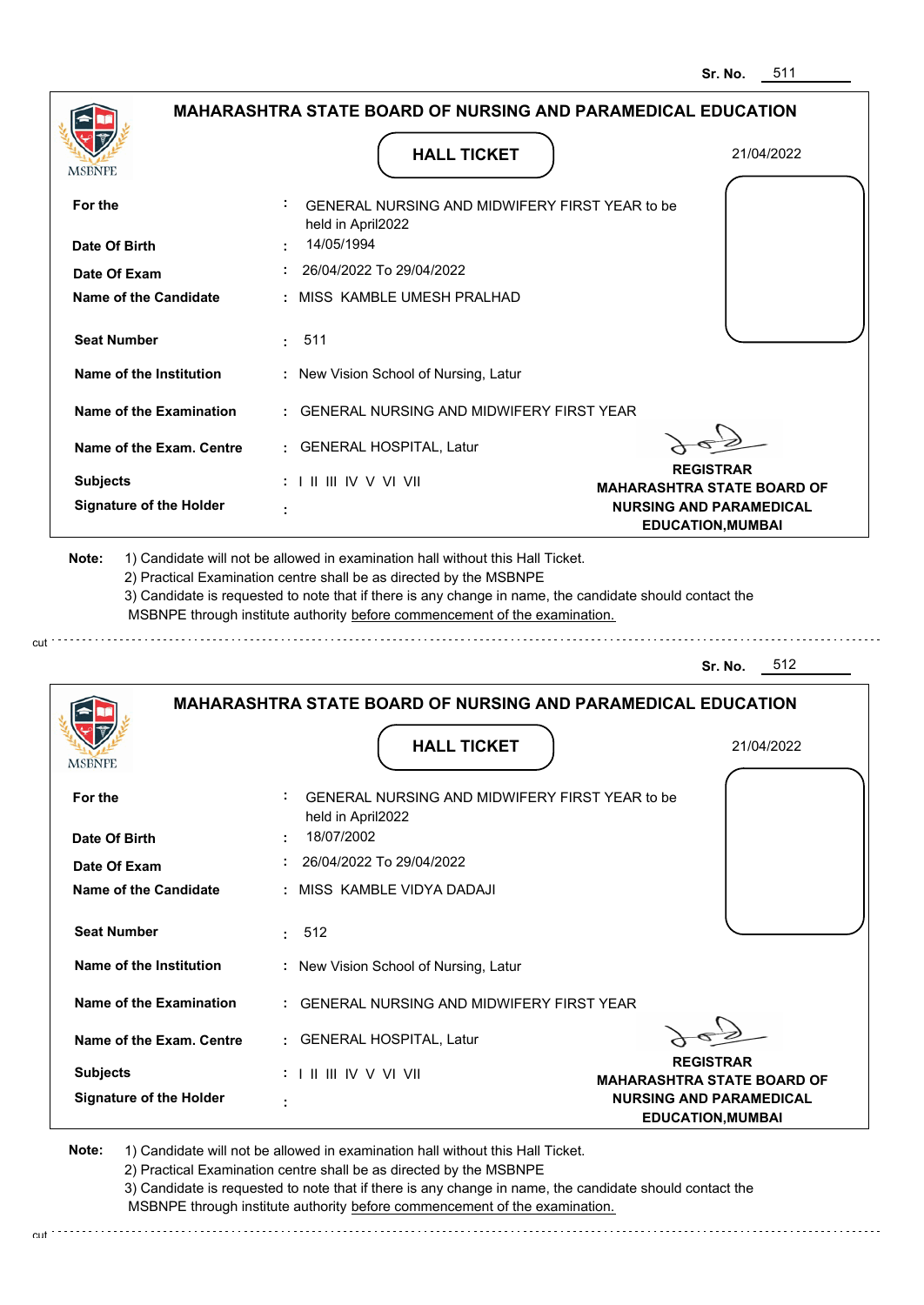| MSBNPE                                                                         | <b>HALL TICKET</b>                                                                                                                                                                                                                                          | 21/04/2022                                                                                      |
|--------------------------------------------------------------------------------|-------------------------------------------------------------------------------------------------------------------------------------------------------------------------------------------------------------------------------------------------------------|-------------------------------------------------------------------------------------------------|
|                                                                                |                                                                                                                                                                                                                                                             |                                                                                                 |
| For the                                                                        | GENERAL NURSING AND MIDWIFERY FIRST YEAR to be<br>held in April2022                                                                                                                                                                                         |                                                                                                 |
| Date Of Birth                                                                  | 01/10/1998                                                                                                                                                                                                                                                  |                                                                                                 |
| Date Of Exam                                                                   | 26/04/2022 To 29/04/2022                                                                                                                                                                                                                                    |                                                                                                 |
| Name of the Candidate                                                          | : MISS KASBE KAJAL ARVIND                                                                                                                                                                                                                                   |                                                                                                 |
| <b>Seat Number</b>                                                             | 513<br>t.                                                                                                                                                                                                                                                   |                                                                                                 |
| Name of the Institution                                                        | : New Vision School of Nursing, Latur                                                                                                                                                                                                                       |                                                                                                 |
| Name of the Examination                                                        | : GENERAL NURSING AND MIDWIFERY FIRST YEAR                                                                                                                                                                                                                  |                                                                                                 |
| Name of the Exam. Centre                                                       | : GENERAL HOSPITAL, Latur                                                                                                                                                                                                                                   |                                                                                                 |
| <b>Subjects</b>                                                                | $: 1 \mathbb{H} \mathbb{H} \mathbb{V} \vee \mathbb{V} \mathbb{V} \mathbb{H}$                                                                                                                                                                                | <b>REGISTRAR</b>                                                                                |
| <b>Signature of the Holder</b>                                                 |                                                                                                                                                                                                                                                             | <b>MAHARASHTRA STATE BOARD OF</b><br><b>NURSING AND PARAMEDICAL</b><br><b>EDUCATION, MUMBAI</b> |
| 1) Candidate will not be allowed in examination hall without this Hall Ticket. | 2) Practical Examination centre shall be as directed by the MSBNPE<br>3) Candidate is requested to note that if there is any change in name, the candidate should contact the<br>MSBNPE through institute authority before commencement of the examination. | 514<br>Sr. No.                                                                                  |
|                                                                                | MAHARASHTRA STATE BOARD OF NURSING AND PARAMEDICAL EDUCATION                                                                                                                                                                                                |                                                                                                 |
|                                                                                | <b>HALL TICKET</b>                                                                                                                                                                                                                                          | 21/04/2022                                                                                      |
|                                                                                | GENERAL NURSING AND MIDWIFERY FIRST YEAR to be                                                                                                                                                                                                              |                                                                                                 |
|                                                                                | held in April2022                                                                                                                                                                                                                                           |                                                                                                 |
|                                                                                | 21/02/2001                                                                                                                                                                                                                                                  |                                                                                                 |
| Date Of Exam                                                                   | 26/04/2022 To 29/04/2022                                                                                                                                                                                                                                    |                                                                                                 |
| <b>MSBNPE</b><br>For the<br>Date Of Birth<br>Name of the Candidate             | : MISS KASBE MAHESHWARI DAYANAND                                                                                                                                                                                                                            |                                                                                                 |
| <b>Seat Number</b>                                                             | 514<br>t.                                                                                                                                                                                                                                                   |                                                                                                 |
| Name of the Institution                                                        | : New Vision School of Nursing, Latur                                                                                                                                                                                                                       |                                                                                                 |
| Name of the Examination                                                        | : GENERAL NURSING AND MIDWIFERY FIRST YEAR                                                                                                                                                                                                                  |                                                                                                 |
| Name of the Exam. Centre                                                       | : GENERAL HOSPITAL, Latur                                                                                                                                                                                                                                   |                                                                                                 |
| <b>Subjects</b>                                                                | $: 1 \mathbb{I}$ III IIV V VI VII                                                                                                                                                                                                                           | <b>REGISTRAR</b><br><b>MAHARASHTRA STATE BOARD OF</b>                                           |

3) Candidate is requested to note that if there is any change in name, the candidate should contact the MSBNPE through institute authority before commencement of the examination.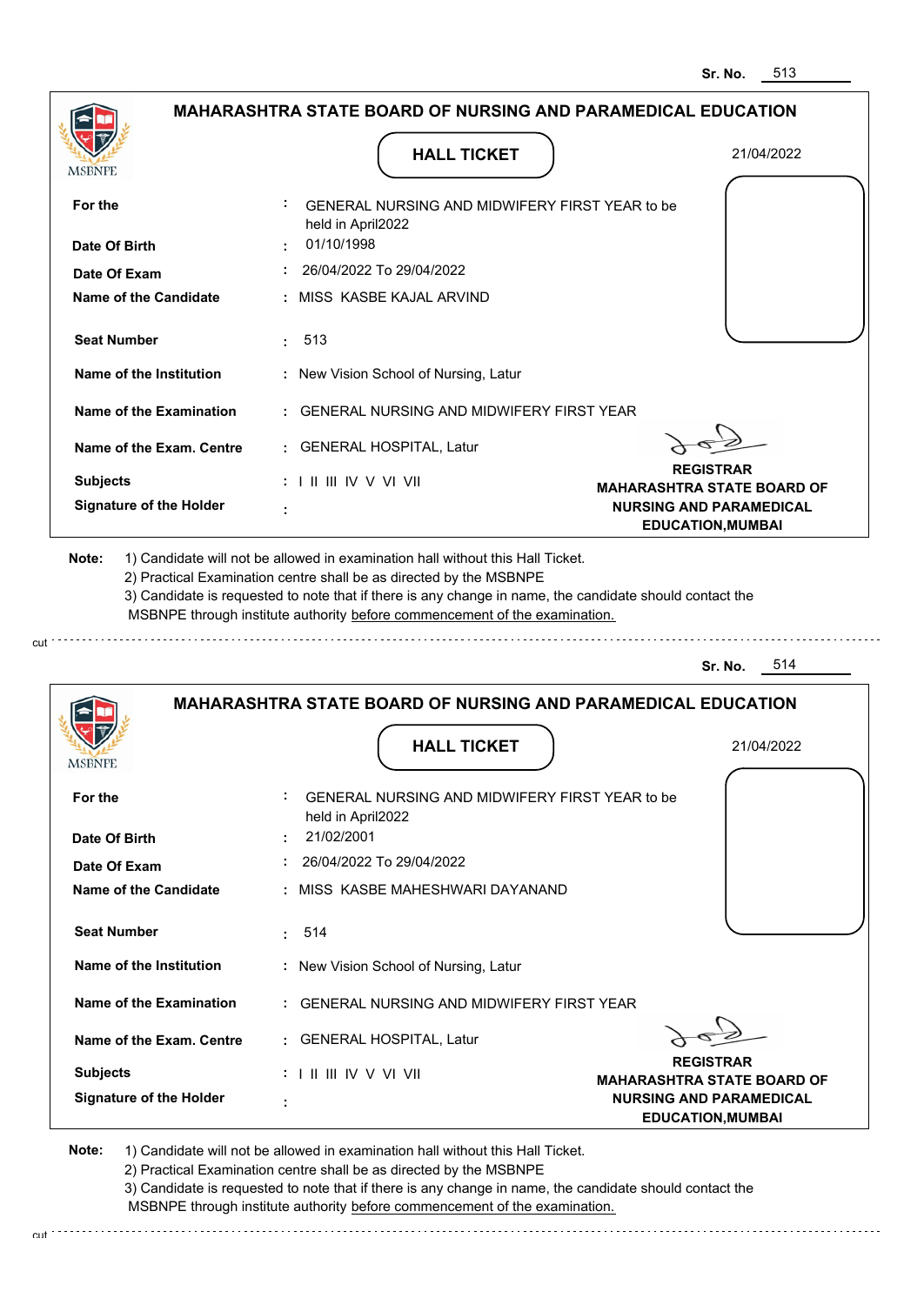| MSBNPE                                                                                                                                                                                                               | <b>HALL TICKET</b>                                                                                                                                                                                                                                                                                                                            | 21/04/2022                                                 |
|----------------------------------------------------------------------------------------------------------------------------------------------------------------------------------------------------------------------|-----------------------------------------------------------------------------------------------------------------------------------------------------------------------------------------------------------------------------------------------------------------------------------------------------------------------------------------------|------------------------------------------------------------|
| For the                                                                                                                                                                                                              | GENERAL NURSING AND MIDWIFERY FIRST YEAR to be<br>held in April2022                                                                                                                                                                                                                                                                           |                                                            |
| Date Of Birth                                                                                                                                                                                                        | 01/04/1999                                                                                                                                                                                                                                                                                                                                    |                                                            |
| Date Of Exam                                                                                                                                                                                                         | 26/04/2022 To 29/04/2022                                                                                                                                                                                                                                                                                                                      |                                                            |
| <b>Name of the Candidate</b>                                                                                                                                                                                         | MISS KHADAP PRIYANKA ATMARAM                                                                                                                                                                                                                                                                                                                  |                                                            |
| <b>Seat Number</b>                                                                                                                                                                                                   | 515<br>÷.                                                                                                                                                                                                                                                                                                                                     |                                                            |
| Name of the Institution                                                                                                                                                                                              | : New Vision School of Nursing, Latur                                                                                                                                                                                                                                                                                                         |                                                            |
| Name of the Examination                                                                                                                                                                                              | <b>GENERAL NURSING AND MIDWIFERY FIRST YEAR</b>                                                                                                                                                                                                                                                                                               |                                                            |
| Name of the Exam. Centre                                                                                                                                                                                             | <b>GENERAL HOSPITAL, Latur</b>                                                                                                                                                                                                                                                                                                                |                                                            |
| <b>Subjects</b>                                                                                                                                                                                                      | : I II III IV V VI VII                                                                                                                                                                                                                                                                                                                        | <b>REGISTRAR</b><br><b>MAHARASHTRA STATE BOARD OF</b>      |
| <b>Signature of the Holder</b>                                                                                                                                                                                       |                                                                                                                                                                                                                                                                                                                                               | <b>NURSING AND PARAMEDICAL</b><br><b>EDUCATION, MUMBAI</b> |
|                                                                                                                                                                                                                      | 1) Candidate will not be allowed in examination hall without this Hall Ticket.<br>2) Practical Examination centre shall be as directed by the MSBNPE<br>3) Candidate is requested to note that if there is any change in name, the candidate should contact the<br>MSBNPE through institute authority before commencement of the examination. | 516<br>Sr. No.                                             |
| Note:                                                                                                                                                                                                                | <b>MAHARASHTRA STATE BOARD OF NURSING AND PARAMEDICAL EDUCATION</b>                                                                                                                                                                                                                                                                           |                                                            |
|                                                                                                                                                                                                                      | <b>HALL TICKET</b>                                                                                                                                                                                                                                                                                                                            | 21/04/2022                                                 |
|                                                                                                                                                                                                                      | GENERAL NURSING AND MIDWIFERY FIRST YEAR to be                                                                                                                                                                                                                                                                                                |                                                            |
|                                                                                                                                                                                                                      | held in April2022<br>01/11/1999                                                                                                                                                                                                                                                                                                               |                                                            |
|                                                                                                                                                                                                                      | 26/04/2022 To 29/04/2022<br>÷                                                                                                                                                                                                                                                                                                                 |                                                            |
|                                                                                                                                                                                                                      | MISS KHANDARE SAVITA MAROTI                                                                                                                                                                                                                                                                                                                   |                                                            |
|                                                                                                                                                                                                                      | 516<br>÷                                                                                                                                                                                                                                                                                                                                      |                                                            |
|                                                                                                                                                                                                                      | : New Vision School of Nursing, Latur                                                                                                                                                                                                                                                                                                         |                                                            |
|                                                                                                                                                                                                                      | GENERAL NURSING AND MIDWIFERY FIRST YEAR                                                                                                                                                                                                                                                                                                      |                                                            |
|                                                                                                                                                                                                                      | : GENERAL HOSPITAL, Latur                                                                                                                                                                                                                                                                                                                     |                                                            |
| MSBNPE<br>For the<br>Date Of Birth<br>Date Of Exam<br><b>Name of the Candidate</b><br><b>Seat Number</b><br>Name of the Institution<br><b>Name of the Examination</b><br>Name of the Exam. Centre<br><b>Subjects</b> | $: 1 \mathrel{\mathsf{II}} \mathrel{\mathsf{III}} \mathsf{IV} \mathsf{V} \mathsf{VI}$ VII                                                                                                                                                                                                                                                     | <b>REGISTRAR</b><br><b>MAHARASHTRA STATE BOARD OF</b>      |

2) Practical Examination centre shall be as directed by the MSBNPE 3) Candidate is requested to note that if there is any change in name, the candidate should contact the MSBNPE through institute authority before commencement of the examination.

cut de la component de la component de la component de la component de la component de la component de la component de la component de la component de la component de la component de la component de la component de la comp

cut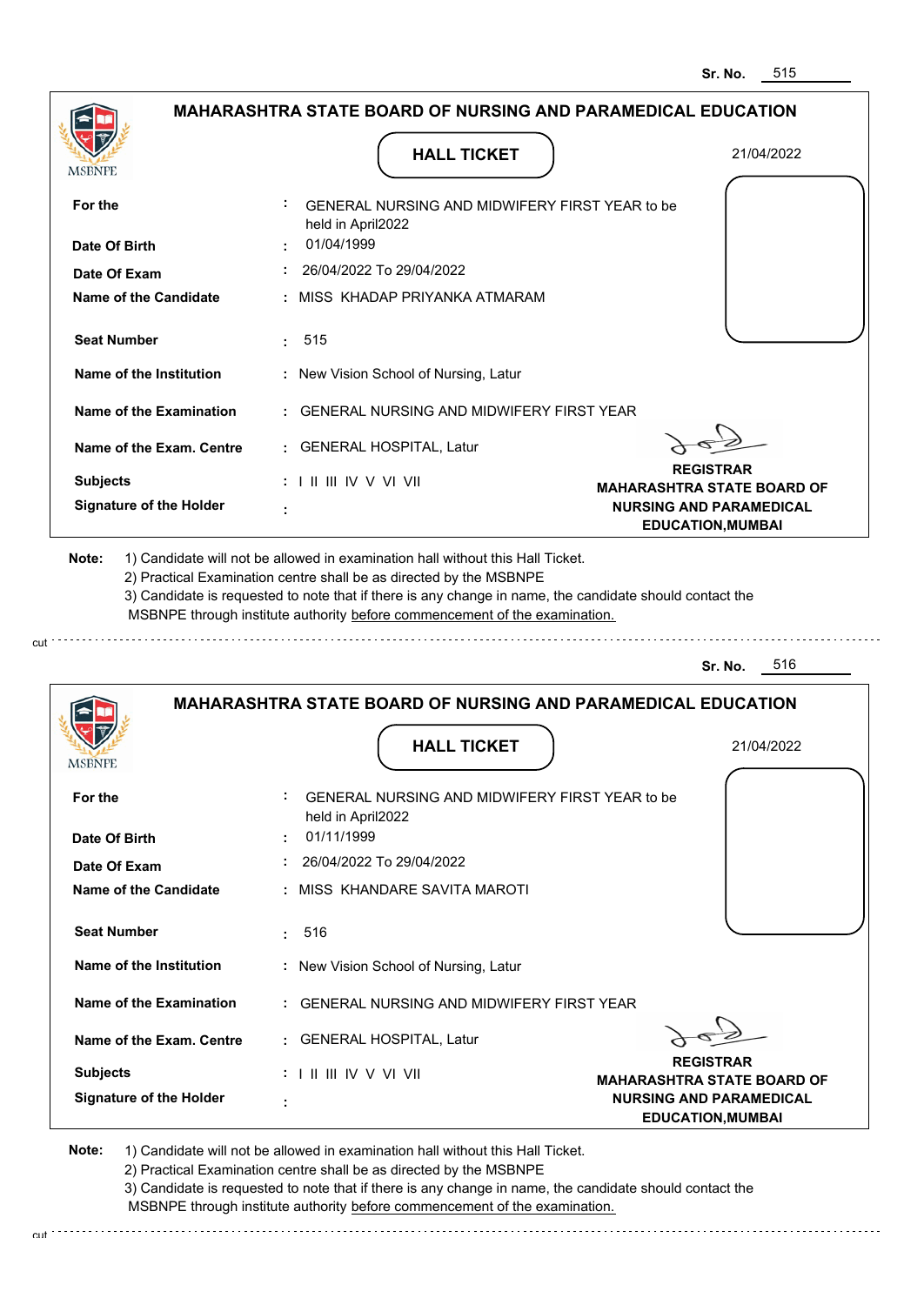|                                                                                                   |                                   | <b>HALL TICKET</b>                                                                                                                                                                                                                                                                                                                            | 21/04/2022                                                                                      |
|---------------------------------------------------------------------------------------------------|-----------------------------------|-----------------------------------------------------------------------------------------------------------------------------------------------------------------------------------------------------------------------------------------------------------------------------------------------------------------------------------------------|-------------------------------------------------------------------------------------------------|
| MSBNPE                                                                                            |                                   |                                                                                                                                                                                                                                                                                                                                               |                                                                                                 |
| For the                                                                                           | held in April2022                 | GENERAL NURSING AND MIDWIFERY FIRST YEAR to be                                                                                                                                                                                                                                                                                                |                                                                                                 |
| Date Of Birth                                                                                     | 22/08/2000                        |                                                                                                                                                                                                                                                                                                                                               |                                                                                                 |
| Date Of Exam                                                                                      |                                   | 26/04/2022 To 29/04/2022                                                                                                                                                                                                                                                                                                                      |                                                                                                 |
| <b>Name of the Candidate</b>                                                                      |                                   | MISS LAHUBANDE AKANKSHA NIVRUTTI                                                                                                                                                                                                                                                                                                              |                                                                                                 |
| <b>Seat Number</b>                                                                                | 517<br>÷.                         |                                                                                                                                                                                                                                                                                                                                               |                                                                                                 |
| Name of the Institution                                                                           |                                   | : New Vision School of Nursing, Latur                                                                                                                                                                                                                                                                                                         |                                                                                                 |
| Name of the Examination                                                                           |                                   | <b>GENERAL NURSING AND MIDWIFERY FIRST YEAR</b>                                                                                                                                                                                                                                                                                               |                                                                                                 |
| Name of the Exam. Centre                                                                          |                                   | : GENERAL HOSPITAL, Latur                                                                                                                                                                                                                                                                                                                     |                                                                                                 |
| <b>Subjects</b>                                                                                   | $: 1 \mathbb{I}$ III IIV V VI VII |                                                                                                                                                                                                                                                                                                                                               | <b>REGISTRAR</b>                                                                                |
| <b>Signature of the Holder</b>                                                                    | ÷                                 |                                                                                                                                                                                                                                                                                                                                               | <b>MAHARASHTRA STATE BOARD OF</b><br><b>NURSING AND PARAMEDICAL</b><br><b>EDUCATION, MUMBAI</b> |
|                                                                                                   |                                   | 1) Candidate will not be allowed in examination hall without this Hall Ticket.<br>2) Practical Examination centre shall be as directed by the MSBNPE<br>3) Candidate is requested to note that if there is any change in name, the candidate should contact the<br>MSBNPE through institute authority before commencement of the examination. | 518<br>Sr. No.                                                                                  |
| Note:                                                                                             |                                   |                                                                                                                                                                                                                                                                                                                                               | <b>MAHARASHTRA STATE BOARD OF NURSING AND PARAMEDICAL EDUCATION</b>                             |
|                                                                                                   |                                   | <b>HALL TICKET</b>                                                                                                                                                                                                                                                                                                                            | 21/04/2022                                                                                      |
| MSBNPE<br>For the                                                                                 |                                   | GENERAL NURSING AND MIDWIFERY FIRST YEAR to be                                                                                                                                                                                                                                                                                                |                                                                                                 |
|                                                                                                   | held in April2022<br>11/03/1994   |                                                                                                                                                                                                                                                                                                                                               |                                                                                                 |
|                                                                                                   |                                   | 26/04/2022 To 29/04/2022                                                                                                                                                                                                                                                                                                                      |                                                                                                 |
|                                                                                                   |                                   | MR LONDHE GOVIND POPAT                                                                                                                                                                                                                                                                                                                        |                                                                                                 |
| Date Of Birth<br>Date Of Exam<br><b>Name of the Candidate</b><br><b>Seat Number</b>               | 518<br>÷.                         |                                                                                                                                                                                                                                                                                                                                               |                                                                                                 |
|                                                                                                   |                                   | : New Vision School of Nursing, Latur                                                                                                                                                                                                                                                                                                         |                                                                                                 |
|                                                                                                   |                                   | <b>GENERAL NURSING AND MIDWIFERY FIRST YEAR</b>                                                                                                                                                                                                                                                                                               |                                                                                                 |
|                                                                                                   |                                   | : GENERAL HOSPITAL, Latur                                                                                                                                                                                                                                                                                                                     |                                                                                                 |
| Name of the Institution<br>Name of the Examination<br>Name of the Exam. Centre<br><b>Subjects</b> | : I II III IV V VI VII            |                                                                                                                                                                                                                                                                                                                                               | <b>REGISTRAR</b><br><b>MAHARASHTRA STATE BOARD OF</b>                                           |

2) Practical Examination centre shall be as directed by the MSBNPE 3) Candidate is requested to note that if there is any change in name, the candidate should contact the MSBNPE through institute authority before commencement of the examination.

cut de la component de la component de la component de la component de la component de la component de la component de la component de la component de la component de la component de la component de la component de la comp

cut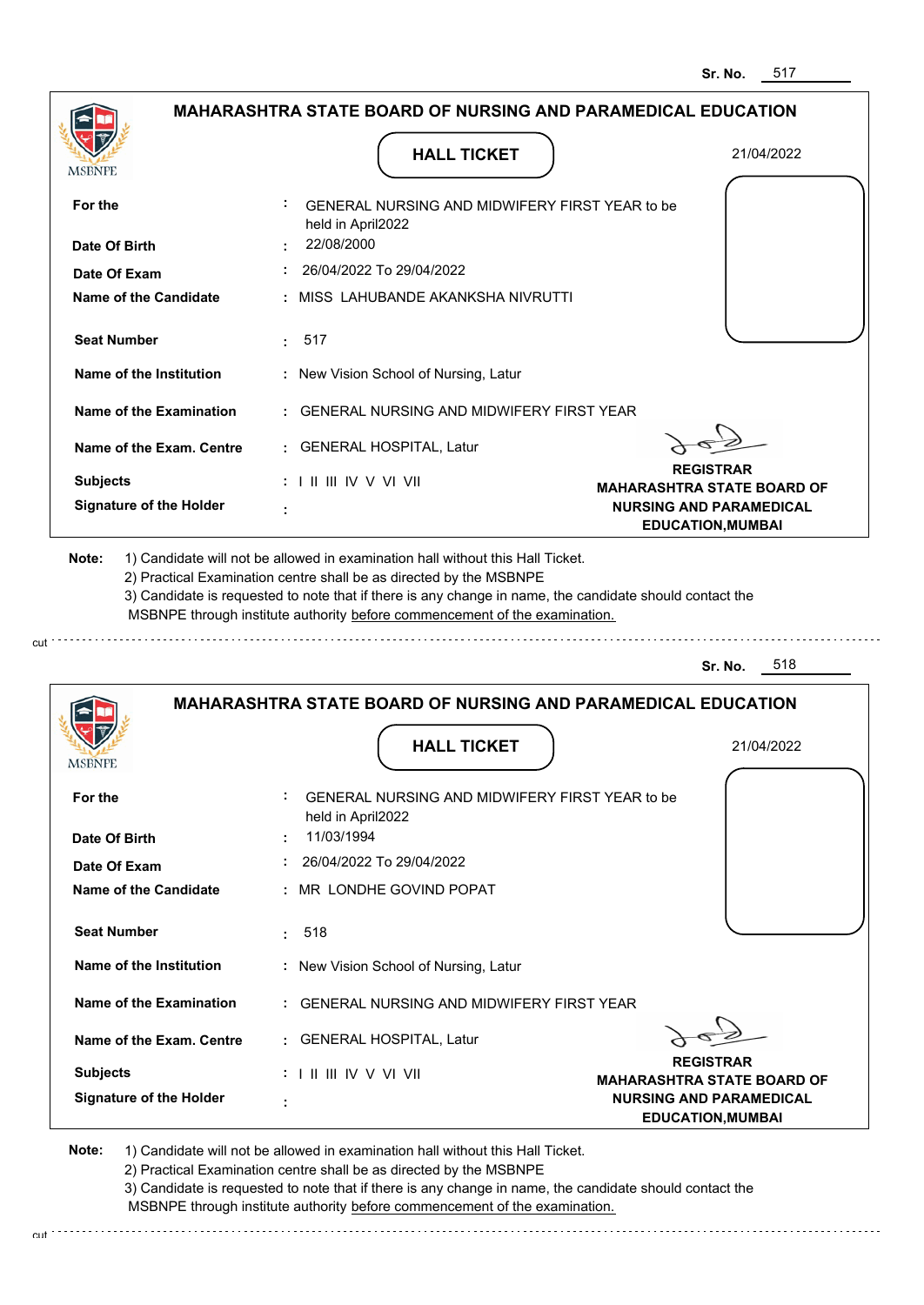| MSBNPE                                                    | <b>HALL TICKET</b>                                                                                                                                                                                                                                          | 21/04/2022                                                                                      |
|-----------------------------------------------------------|-------------------------------------------------------------------------------------------------------------------------------------------------------------------------------------------------------------------------------------------------------------|-------------------------------------------------------------------------------------------------|
| For the                                                   | GENERAL NURSING AND MIDWIFERY FIRST YEAR to be                                                                                                                                                                                                              |                                                                                                 |
|                                                           | held in April2022                                                                                                                                                                                                                                           |                                                                                                 |
| Date Of Birth                                             | 29/12/2000                                                                                                                                                                                                                                                  |                                                                                                 |
| Date Of Exam                                              | 26/04/2022 To 29/04/2022                                                                                                                                                                                                                                    |                                                                                                 |
| Name of the Candidate                                     | : MISS MISAL DIKSHA APPARAO                                                                                                                                                                                                                                 |                                                                                                 |
| <b>Seat Number</b>                                        | 519<br>t.                                                                                                                                                                                                                                                   |                                                                                                 |
| Name of the Institution                                   | : New Vision School of Nursing, Latur                                                                                                                                                                                                                       |                                                                                                 |
| Name of the Examination                                   | : GENERAL NURSING AND MIDWIFERY FIRST YEAR                                                                                                                                                                                                                  |                                                                                                 |
| Name of the Exam. Centre                                  | : GENERAL HOSPITAL, Latur                                                                                                                                                                                                                                   |                                                                                                 |
| <b>Subjects</b>                                           | $: 1 \mathbb{H} \mathbb{H} \mathbb{V} \vee \mathbb{V} \mathbb{V} \mathbb{H}$                                                                                                                                                                                | <b>REGISTRAR</b>                                                                                |
| <b>Signature of the Holder</b>                            |                                                                                                                                                                                                                                                             | <b>MAHARASHTRA STATE BOARD OF</b><br><b>NURSING AND PARAMEDICAL</b><br><b>EDUCATION, MUMBAI</b> |
|                                                           | 2) Practical Examination centre shall be as directed by the MSBNPE<br>3) Candidate is requested to note that if there is any change in name, the candidate should contact the<br>MSBNPE through institute authority before commencement of the examination. | 520<br>Sr. No.                                                                                  |
|                                                           | MAHARASHTRA STATE BOARD OF NURSING AND PARAMEDICAL EDUCATION                                                                                                                                                                                                |                                                                                                 |
|                                                           | <b>HALL TICKET</b>                                                                                                                                                                                                                                          | 21/04/2022                                                                                      |
|                                                           | GENERAL NURSING AND MIDWIFERY FIRST YEAR to be                                                                                                                                                                                                              |                                                                                                 |
|                                                           | held in April2022                                                                                                                                                                                                                                           |                                                                                                 |
|                                                           | 21/09/1994                                                                                                                                                                                                                                                  |                                                                                                 |
| <b>MSBNPE</b><br>For the<br>Date Of Birth<br>Date Of Exam | 26/04/2022 To 29/04/2022                                                                                                                                                                                                                                    |                                                                                                 |
| Name of the Candidate                                     | : MISS MOHATE RAJSHRI KERBA                                                                                                                                                                                                                                 |                                                                                                 |
| <b>Seat Number</b>                                        | 520<br>÷.                                                                                                                                                                                                                                                   |                                                                                                 |
| Name of the Institution                                   | : New Vision School of Nursing, Latur                                                                                                                                                                                                                       |                                                                                                 |
| Name of the Examination                                   | : GENERAL NURSING AND MIDWIFERY FIRST YEAR                                                                                                                                                                                                                  |                                                                                                 |
| Name of the Exam. Centre                                  | : GENERAL HOSPITAL, Latur                                                                                                                                                                                                                                   |                                                                                                 |
| <b>Subjects</b>                                           | $: 1 \mathbb{I}$ III IIV V VI VII                                                                                                                                                                                                                           | <b>REGISTRAR</b><br><b>MAHARASHTRA STATE BOARD OF</b>                                           |

3) Candidate is requested to note that if there is any change in name, the candidate should contact the MSBNPE through institute authority before commencement of the examination.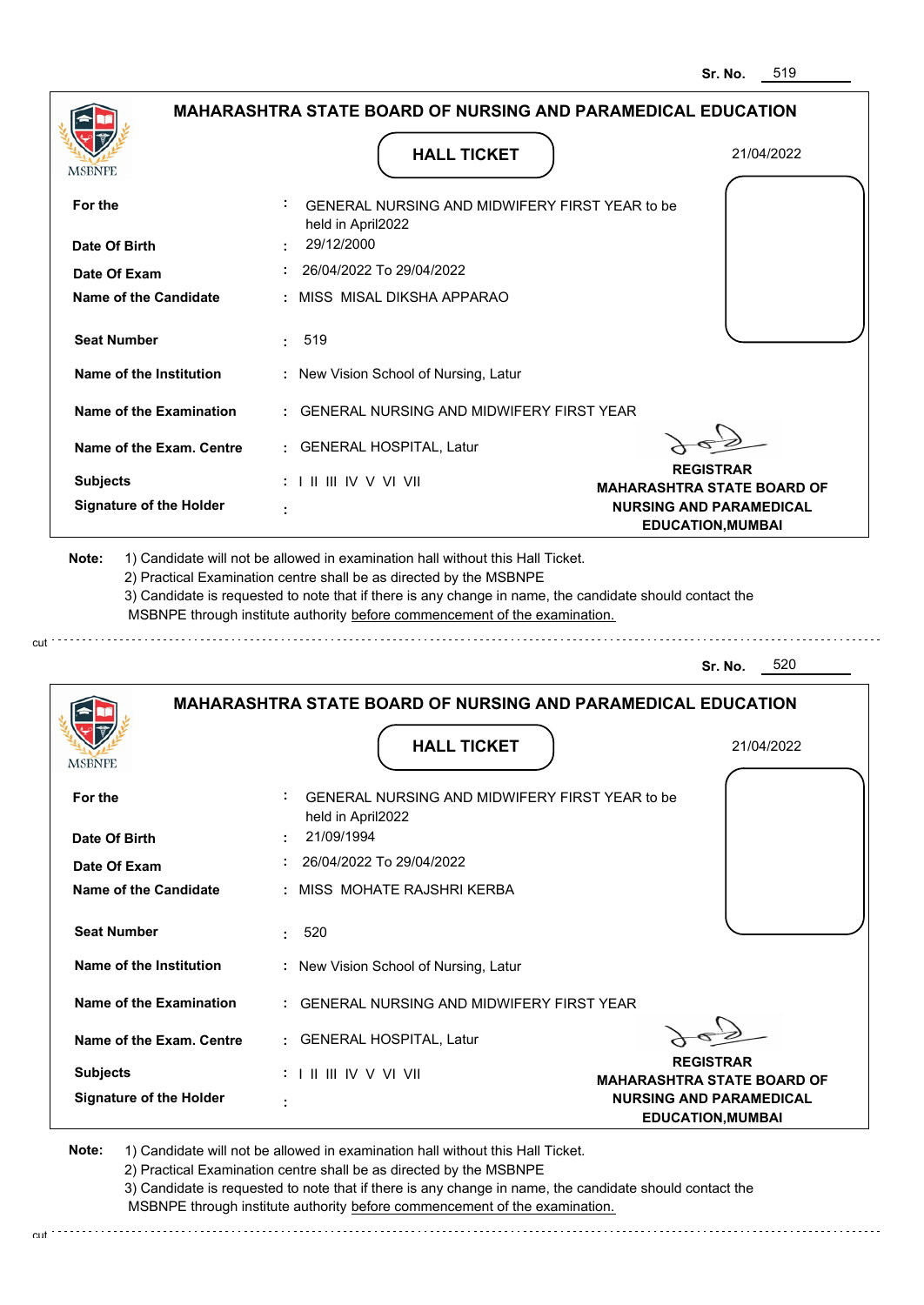| MSBNPE                                                     |                                   | <b>HALL TICKET</b>                                                                                                                                                                                                                                                                                                                            | 21/04/2022                                                 |
|------------------------------------------------------------|-----------------------------------|-----------------------------------------------------------------------------------------------------------------------------------------------------------------------------------------------------------------------------------------------------------------------------------------------------------------------------------------------|------------------------------------------------------------|
| For the                                                    | held in April2022                 | GENERAL NURSING AND MIDWIFERY FIRST YEAR to be                                                                                                                                                                                                                                                                                                |                                                            |
| Date Of Birth                                              | 28/02/1999                        |                                                                                                                                                                                                                                                                                                                                               |                                                            |
| Date Of Exam                                               |                                   | 26/04/2022 To 29/04/2022                                                                                                                                                                                                                                                                                                                      |                                                            |
| <b>Name of the Candidate</b>                               |                                   | : MISS SHINDE MOHINI DATTATRYA                                                                                                                                                                                                                                                                                                                |                                                            |
| <b>Seat Number</b>                                         | 521<br>÷.                         |                                                                                                                                                                                                                                                                                                                                               |                                                            |
| Name of the Institution                                    |                                   | : New Vision School of Nursing, Latur                                                                                                                                                                                                                                                                                                         |                                                            |
| <b>Name of the Examination</b>                             |                                   | <b>GENERAL NURSING AND MIDWIFERY FIRST YEAR</b>                                                                                                                                                                                                                                                                                               |                                                            |
| Name of the Exam. Centre                                   |                                   | : GENERAL HOSPITAL, Latur                                                                                                                                                                                                                                                                                                                     |                                                            |
| <b>Subjects</b>                                            | $: 1 \mathbb{I}$ III IIV V VI VII |                                                                                                                                                                                                                                                                                                                                               | <b>REGISTRAR</b><br><b>MAHARASHTRA STATE BOARD OF</b>      |
| <b>Signature of the Holder</b>                             |                                   |                                                                                                                                                                                                                                                                                                                                               | <b>NURSING AND PARAMEDICAL</b><br><b>EDUCATION, MUMBAI</b> |
|                                                            |                                   | 1) Candidate will not be allowed in examination hall without this Hall Ticket.<br>2) Practical Examination centre shall be as directed by the MSBNPE<br>3) Candidate is requested to note that if there is any change in name, the candidate should contact the<br>MSBNPE through institute authority before commencement of the examination. | 522<br>Sr. No.                                             |
|                                                            |                                   | <b>MAHARASHTRA STATE BOARD OF NURSING AND PARAMEDICAL EDUCATION</b>                                                                                                                                                                                                                                                                           |                                                            |
|                                                            |                                   | <b>HALL TICKET</b>                                                                                                                                                                                                                                                                                                                            | 21/04/2022                                                 |
|                                                            |                                   | GENERAL NURSING AND MIDWIFERY FIRST YEAR to be                                                                                                                                                                                                                                                                                                |                                                            |
|                                                            | held in April2022<br>15/08/1999   |                                                                                                                                                                                                                                                                                                                                               |                                                            |
|                                                            |                                   | 26/04/2022 To 29/04/2022                                                                                                                                                                                                                                                                                                                      |                                                            |
| For the<br>Date Of Exam<br>Name of the Candidate           |                                   | MISS SHINDE PALLAVI MANOHAR                                                                                                                                                                                                                                                                                                                   |                                                            |
| <b>Seat Number</b>                                         | 522<br>÷.                         |                                                                                                                                                                                                                                                                                                                                               |                                                            |
| <b>Name of the Institution</b>                             |                                   | : New Vision School of Nursing, Latur                                                                                                                                                                                                                                                                                                         |                                                            |
| Name of the Examination                                    |                                   | <b>GENERAL NURSING AND MIDWIFERY FIRST YEAR</b>                                                                                                                                                                                                                                                                                               |                                                            |
| Name of the Exam. Centre                                   |                                   | : GENERAL HOSPITAL, Latur                                                                                                                                                                                                                                                                                                                     |                                                            |
| Note:<br><b>MSBNPE</b><br>Date Of Birth<br><b>Subjects</b> | $: 1 \mathbb{I}$ III IIV V VI VII |                                                                                                                                                                                                                                                                                                                                               | <b>REGISTRAR</b><br><b>MAHARASHTRA STATE BOARD OF</b>      |

cut

3) Candidate is requested to note that if there is any change in name, the candidate should contact the MSBNPE through institute authority before commencement of the examination.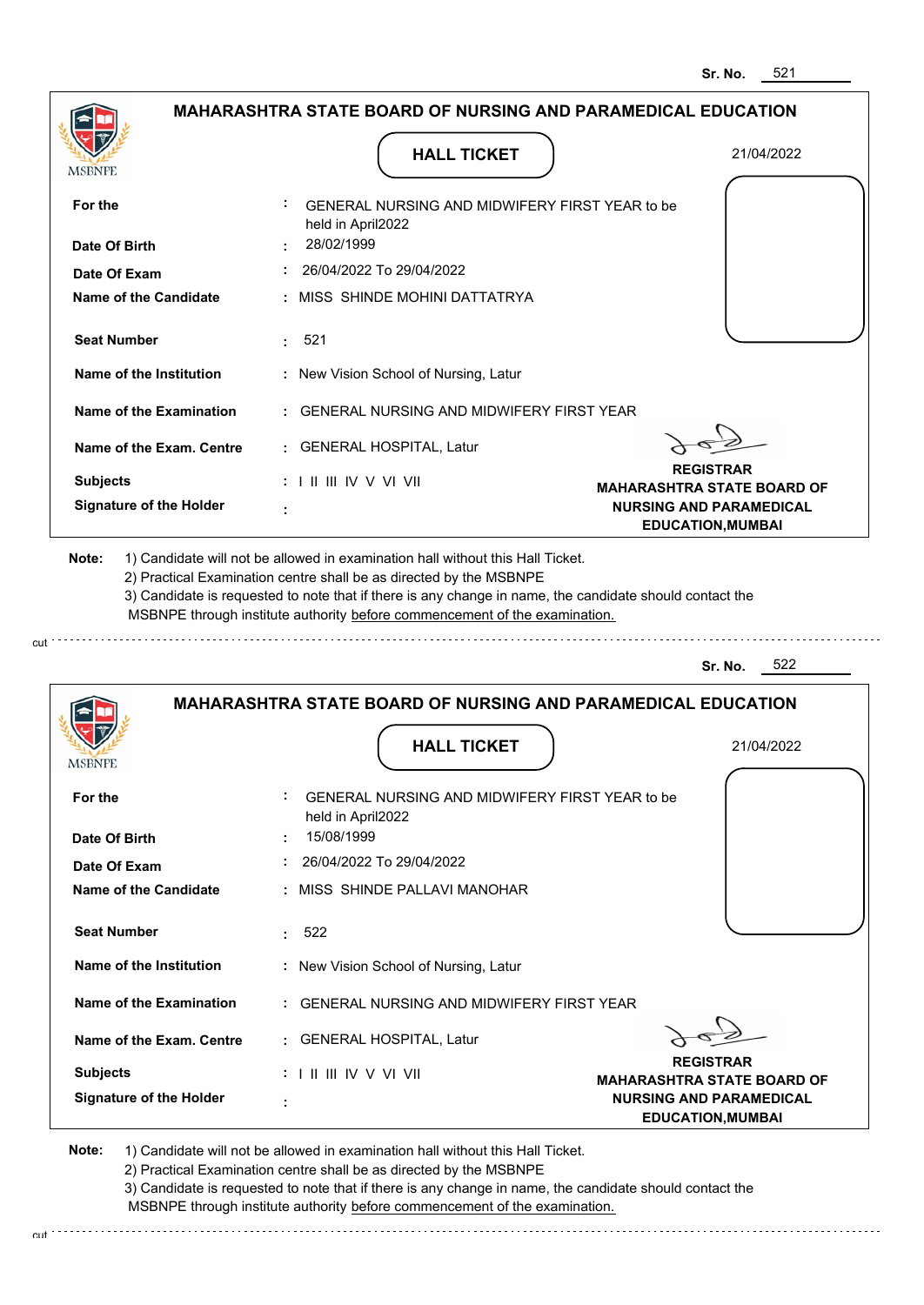| <b>MSBNPE</b>                                               | <b>HALL TICKET</b>                                                                                                                                                                                                                                                                                                                            | 21/04/2022                                                 |
|-------------------------------------------------------------|-----------------------------------------------------------------------------------------------------------------------------------------------------------------------------------------------------------------------------------------------------------------------------------------------------------------------------------------------|------------------------------------------------------------|
| For the                                                     | GENERAL NURSING AND MIDWIFERY FIRST YEAR to be<br>held in April2022                                                                                                                                                                                                                                                                           |                                                            |
| Date Of Birth                                               | 18/11/1999                                                                                                                                                                                                                                                                                                                                    |                                                            |
| Date Of Exam                                                | 26/04/2022 To 29/04/2022                                                                                                                                                                                                                                                                                                                      |                                                            |
| <b>Name of the Candidate</b>                                | : MISS SIRSAT UMA ANIL                                                                                                                                                                                                                                                                                                                        |                                                            |
| <b>Seat Number</b>                                          | 523                                                                                                                                                                                                                                                                                                                                           |                                                            |
| Name of the Institution                                     | : New Vision School of Nursing, Latur                                                                                                                                                                                                                                                                                                         |                                                            |
| Name of the Examination                                     | : GENERAL NURSING AND MIDWIFERY FIRST YEAR                                                                                                                                                                                                                                                                                                    |                                                            |
| Name of the Exam. Centre                                    | : GENERAL HOSPITAL, Latur                                                                                                                                                                                                                                                                                                                     |                                                            |
| <b>Subjects</b>                                             | $: 1 \mathbb{H} \mathbb{H} \mathbb{V} \vee \mathbb{V} \mathbb{H}$                                                                                                                                                                                                                                                                             | <b>REGISTRAR</b><br><b>MAHARASHTRA STATE BOARD OF</b>      |
| <b>Signature of the Holder</b>                              |                                                                                                                                                                                                                                                                                                                                               | <b>NURSING AND PARAMEDICAL</b><br><b>EDUCATION, MUMBAI</b> |
|                                                             | 1) Candidate will not be allowed in examination hall without this Hall Ticket.<br>2) Practical Examination centre shall be as directed by the MSBNPE<br>3) Candidate is requested to note that if there is any change in name, the candidate should contact the<br>MSBNPE through institute authority before commencement of the examination. | 524<br>Sr. No.                                             |
| Note:                                                       |                                                                                                                                                                                                                                                                                                                                               |                                                            |
|                                                             | <b>MAHARASHTRA STATE BOARD OF NURSING AND PARAMEDICAL EDUCATION</b>                                                                                                                                                                                                                                                                           |                                                            |
|                                                             | <b>HALL TICKET</b>                                                                                                                                                                                                                                                                                                                            | 21/04/2022                                                 |
|                                                             | GENERAL NURSING AND MIDWIFERY FIRST YEAR to be<br>held in April2022                                                                                                                                                                                                                                                                           |                                                            |
| MSBNF<br>For the<br>Date Of Birth                           | 26/07/2002<br>26/04/2022 To 29/04/2022                                                                                                                                                                                                                                                                                                        |                                                            |
|                                                             | : MR SIRSAT ADITYA BHASKAR                                                                                                                                                                                                                                                                                                                    |                                                            |
| Date Of Exam<br>Name of the Candidate<br><b>Seat Number</b> | : 524                                                                                                                                                                                                                                                                                                                                         |                                                            |
| Name of the Institution                                     | : New Vision School of Nursing, Latur                                                                                                                                                                                                                                                                                                         |                                                            |
| Name of the Examination                                     | : GENERAL NURSING AND MIDWIFERY FIRST YEAR                                                                                                                                                                                                                                                                                                    |                                                            |
| Name of the Exam. Centre                                    | : GENERAL HOSPITAL, Latur                                                                                                                                                                                                                                                                                                                     |                                                            |
| <b>Subjects</b>                                             | $: 1 \mathbb{H} \mathbb{H} \mathbb{W} \vee \mathbb{V} \mathbb{V} \mathbb{H}$                                                                                                                                                                                                                                                                  | <b>REGISTRAR</b><br><b>MAHARASHTRA STATE BOARD OF</b>      |

3) Candidate is requested to note that if there is any change in name, the candidate should contact the MSBNPE through institute authority before commencement of the examination.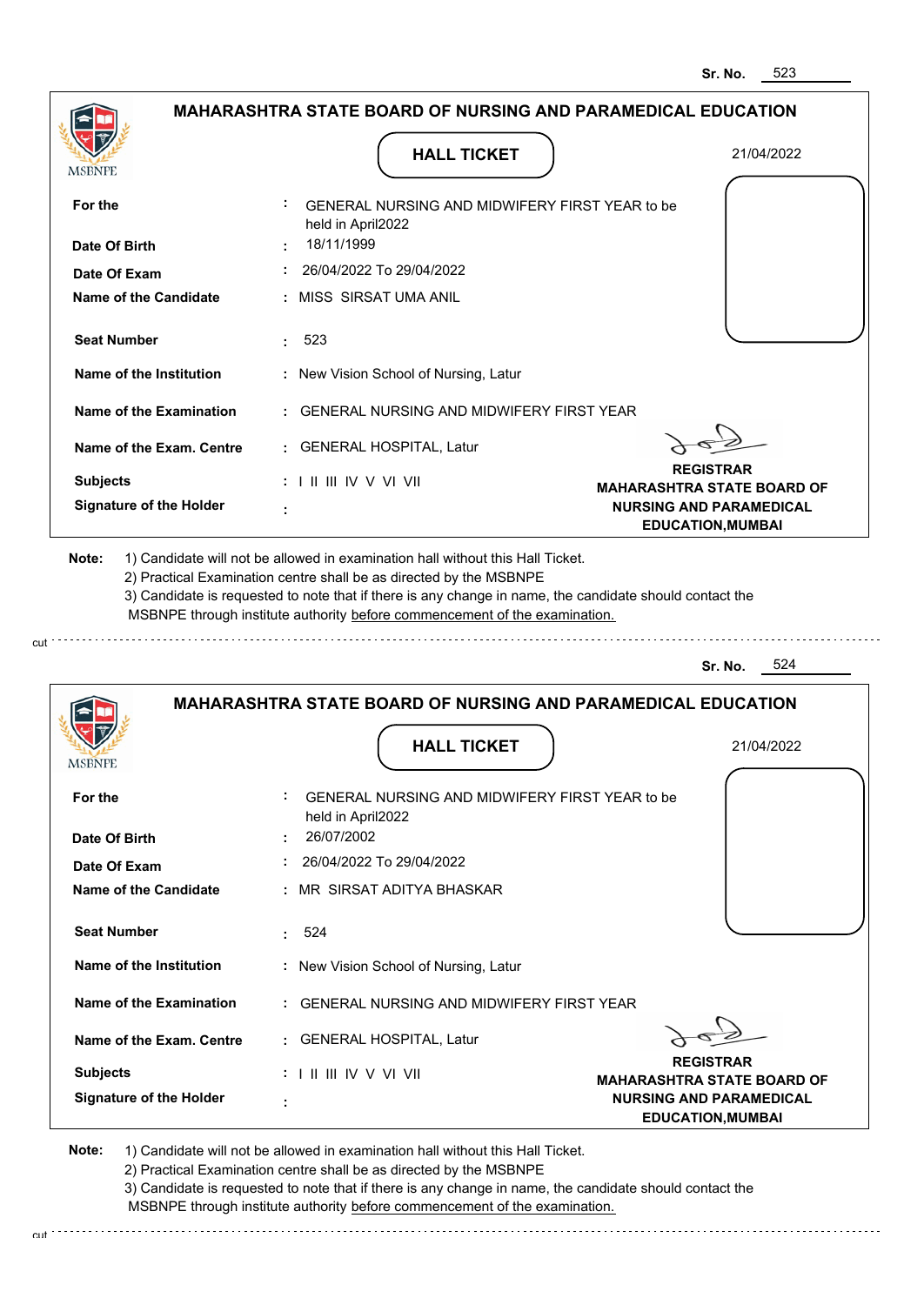| <b>MSBNPE</b>                  | <b>HALL TICKET</b>                                                                                                                                                                                                                                                                                                                            | 21/04/2022                                                 |
|--------------------------------|-----------------------------------------------------------------------------------------------------------------------------------------------------------------------------------------------------------------------------------------------------------------------------------------------------------------------------------------------|------------------------------------------------------------|
| For the                        | GENERAL NURSING AND MIDWIFERY FIRST YEAR to be<br>held in April2022                                                                                                                                                                                                                                                                           |                                                            |
| Date Of Birth                  | 06/10/1999                                                                                                                                                                                                                                                                                                                                    |                                                            |
| Date Of Exam                   | 26/04/2022 To 29/04/2022                                                                                                                                                                                                                                                                                                                      |                                                            |
| Name of the Candidate          | : MISS SURYAWANSHI DEEPALI RAM                                                                                                                                                                                                                                                                                                                |                                                            |
| <b>Seat Number</b>             | 525<br>÷.                                                                                                                                                                                                                                                                                                                                     |                                                            |
| Name of the Institution        | : New Vision School of Nursing, Latur                                                                                                                                                                                                                                                                                                         |                                                            |
| Name of the Examination        | : GENERAL NURSING AND MIDWIFERY FIRST YEAR                                                                                                                                                                                                                                                                                                    |                                                            |
| Name of the Exam. Centre       | : GENERAL HOSPITAL, Latur                                                                                                                                                                                                                                                                                                                     |                                                            |
| <b>Subjects</b>                | $: 1 \mathbb{H} \mathbb{H} \mathbb{W} \vee \mathbb{V} \mathbb{V} \mathbb{H}$                                                                                                                                                                                                                                                                  | <b>REGISTRAR</b><br><b>MAHARASHTRA STATE BOARD OF</b>      |
| <b>Signature of the Holder</b> |                                                                                                                                                                                                                                                                                                                                               | <b>NURSING AND PARAMEDICAL</b><br><b>EDUCATION, MUMBAI</b> |
|                                | 1) Candidate will not be allowed in examination hall without this Hall Ticket.<br>2) Practical Examination centre shall be as directed by the MSBNPE<br>3) Candidate is requested to note that if there is any change in name, the candidate should contact the<br>MSBNPE through institute authority before commencement of the examination. | 526<br>Sr. No.                                             |
|                                |                                                                                                                                                                                                                                                                                                                                               |                                                            |
|                                | <b>MAHARASHTRA STATE BOARD OF NURSING AND PARAMEDICAL EDUCATION</b>                                                                                                                                                                                                                                                                           |                                                            |
| MSBNF                          | <b>HALL TICKET</b>                                                                                                                                                                                                                                                                                                                            | 21/04/2022                                                 |
|                                | <b>GENERAL NURSING AND MIDWIFERY FIRST YEAR to be</b><br>held in April2022                                                                                                                                                                                                                                                                    |                                                            |
| For the<br>Date Of Birth       | 01/10/1997                                                                                                                                                                                                                                                                                                                                    |                                                            |
| Date Of Exam                   | 26/04/2022 To 29/04/2022                                                                                                                                                                                                                                                                                                                      |                                                            |
| <b>Name of the Candidate</b>   | : MISS SURYAWANSHI POOJA SAMBHAJI                                                                                                                                                                                                                                                                                                             |                                                            |
| <b>Seat Number</b>             | 526<br>t.                                                                                                                                                                                                                                                                                                                                     |                                                            |
| Name of the Institution        | : New Vision School of Nursing, Latur                                                                                                                                                                                                                                                                                                         |                                                            |
| Name of the Examination        | : GENERAL NURSING AND MIDWIFERY FIRST YEAR                                                                                                                                                                                                                                                                                                    |                                                            |
| Name of the Exam. Centre       | : GENERAL HOSPITAL, Latur                                                                                                                                                                                                                                                                                                                     |                                                            |
| <b>Subjects</b>                | : I II III IV V VI VII                                                                                                                                                                                                                                                                                                                        | <b>REGISTRAR</b><br><b>MAHARASHTRA STATE BOARD OF</b>      |

2) Practical Examination centre shall be as directed by the MSBNPE 3) Candidate is requested to note that if there is any change in name, the candidate should contact the

MSBNPE through institute authority before commencement of the examination.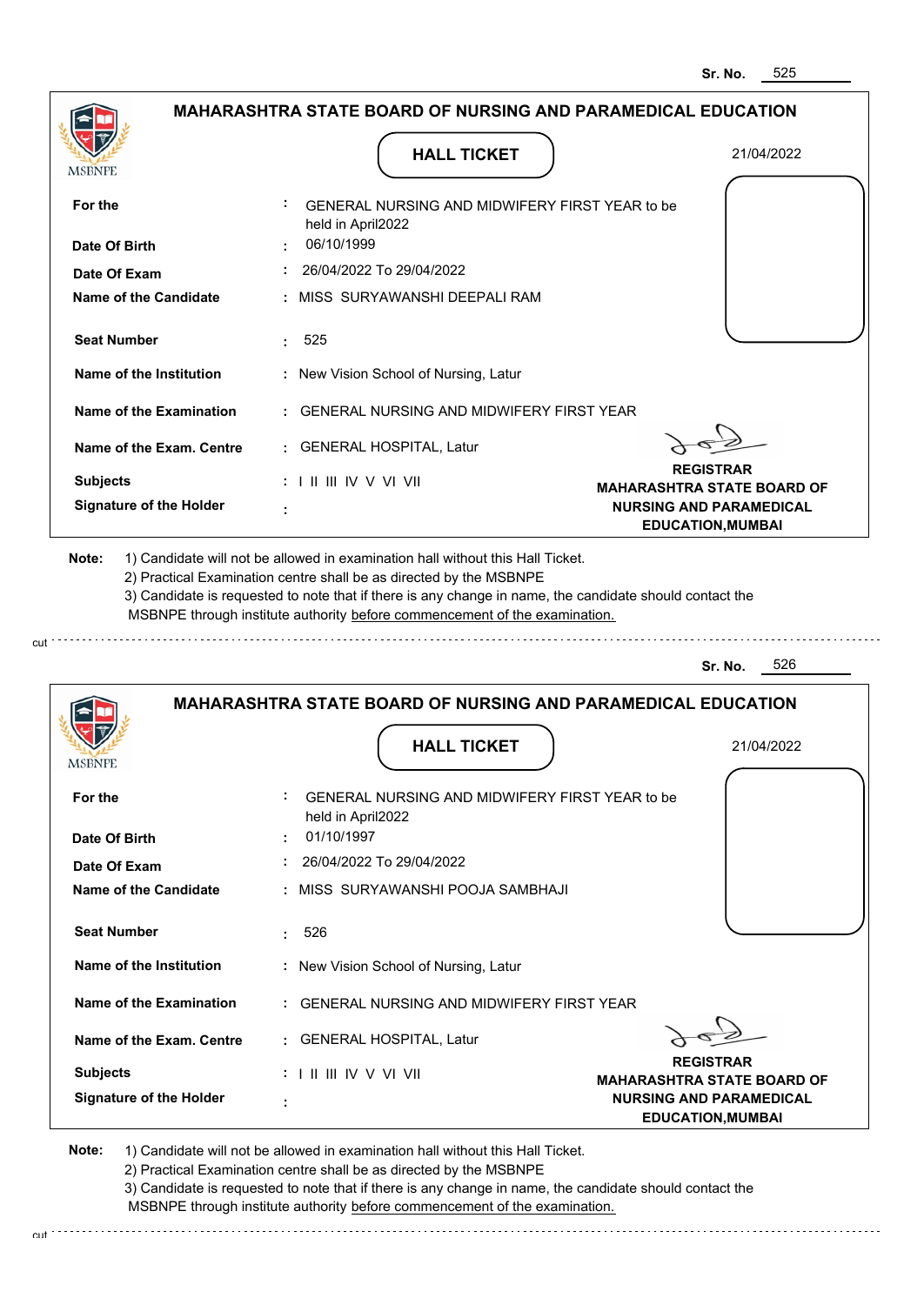|                                                                                                                       | <b>HALL TICKET</b>                                                                                                                                                                                                                                          | 21/04/2022                                                 |
|-----------------------------------------------------------------------------------------------------------------------|-------------------------------------------------------------------------------------------------------------------------------------------------------------------------------------------------------------------------------------------------------------|------------------------------------------------------------|
| MSBNPE                                                                                                                |                                                                                                                                                                                                                                                             |                                                            |
| For the                                                                                                               | GENERAL NURSING AND MIDWIFERY FIRST YEAR to be<br>held in April2022                                                                                                                                                                                         |                                                            |
| Date Of Birth                                                                                                         | 23/07/1998                                                                                                                                                                                                                                                  |                                                            |
| Date Of Exam                                                                                                          | 26/04/2022 To 29/04/2022                                                                                                                                                                                                                                    |                                                            |
| <b>Name of the Candidate</b>                                                                                          | : MISS SUTARE PRATIKSHA BHASKAR                                                                                                                                                                                                                             |                                                            |
| <b>Seat Number</b>                                                                                                    | 527<br>$\mathbf{L}$                                                                                                                                                                                                                                         |                                                            |
| Name of the Institution                                                                                               | : New Vision School of Nursing, Latur                                                                                                                                                                                                                       |                                                            |
| Name of the Examination                                                                                               | : GENERAL NURSING AND MIDWIFERY FIRST YEAR                                                                                                                                                                                                                  |                                                            |
| Name of the Exam. Centre                                                                                              | : GENERAL HOSPITAL, Latur                                                                                                                                                                                                                                   |                                                            |
| <b>Subjects</b>                                                                                                       | $: 1 \mathbb{I}$ III IIV V VI VII                                                                                                                                                                                                                           | <b>REGISTRAR</b><br><b>MAHARASHTRA STATE BOARD OF</b>      |
| <b>Signature of the Holder</b>                                                                                        |                                                                                                                                                                                                                                                             | <b>NURSING AND PARAMEDICAL</b><br><b>EDUCATION, MUMBAI</b> |
|                                                                                                                       | 2) Practical Examination centre shall be as directed by the MSBNPE<br>3) Candidate is requested to note that if there is any change in name, the candidate should contact the<br>MSBNPE through institute authority before commencement of the examination. | 528<br>Sr. No.                                             |
|                                                                                                                       | <b>MAHARASHTRA STATE BOARD OF NURSING AND PARAMEDICAL EDUCATION</b>                                                                                                                                                                                         |                                                            |
|                                                                                                                       | <b>HALL TICKET</b>                                                                                                                                                                                                                                          | 21/04/2022                                                 |
|                                                                                                                       | GENERAL NURSING AND MIDWIFERY FIRST YFAR to be                                                                                                                                                                                                              |                                                            |
|                                                                                                                       | held in April2022<br>03/05/1997                                                                                                                                                                                                                             |                                                            |
|                                                                                                                       | 26/04/2022 To 29/04/2022                                                                                                                                                                                                                                    |                                                            |
|                                                                                                                       | : MISS TOGARE DROPADA DEVIDAS                                                                                                                                                                                                                               |                                                            |
| <b>Seat Number</b>                                                                                                    | 528<br>÷.                                                                                                                                                                                                                                                   |                                                            |
| Name of the Institution                                                                                               | : New Vision School of Nursing, Latur                                                                                                                                                                                                                       |                                                            |
| Name of the Examination                                                                                               | : GENERAL NURSING AND MIDWIFERY FIRST YEAR                                                                                                                                                                                                                  |                                                            |
| <b>MSBNPE</b><br>For the<br>Date Of Birth<br>Date Of Exam<br><b>Name of the Candidate</b><br>Name of the Exam. Centre | : GENERAL HOSPITAL, Latur                                                                                                                                                                                                                                   |                                                            |
| <b>Subjects</b>                                                                                                       | $: 1 \mathbb{I}$ III IIV V VI VII                                                                                                                                                                                                                           | <b>REGISTRAR</b><br><b>MAHARASHTRA STATE BOARD OF</b>      |

3) Candidate is requested to note that if there is any change in name, the candidate should contact the MSBNPE through institute authority before commencement of the examination.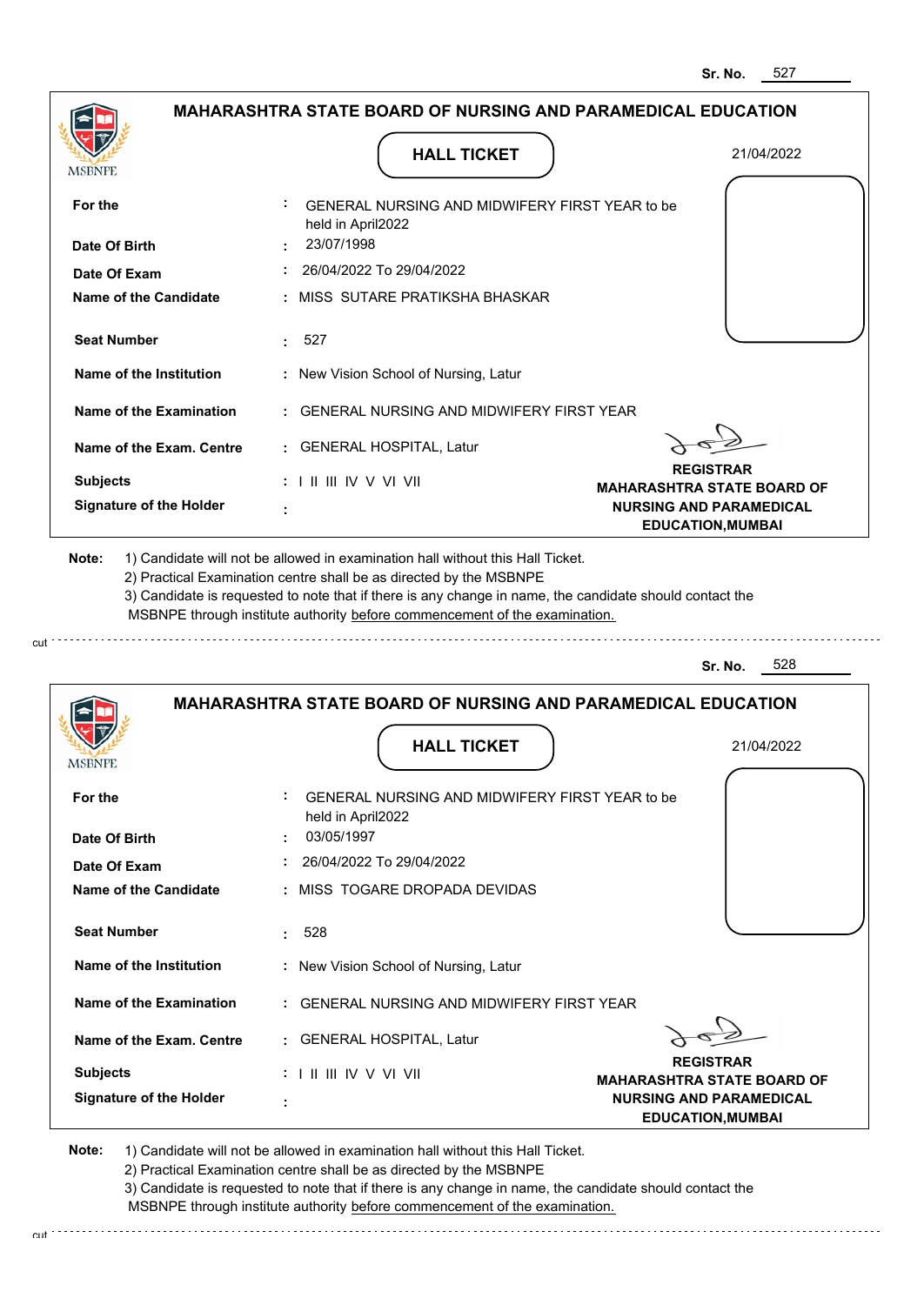| <b>MSBNPE</b>                               | <b>HALL TICKET</b>                                                                                                                                                                                                                                                                                                                            | 21/04/2022                                                 |
|---------------------------------------------|-----------------------------------------------------------------------------------------------------------------------------------------------------------------------------------------------------------------------------------------------------------------------------------------------------------------------------------------------|------------------------------------------------------------|
| For the                                     | GENERAL NURSING AND MIDWIFERY FIRST YEAR to be<br>held in April2022                                                                                                                                                                                                                                                                           |                                                            |
| Date Of Birth                               | 17/04/1996                                                                                                                                                                                                                                                                                                                                    |                                                            |
| Date Of Exam                                | 26/04/2022 To 29/04/2022                                                                                                                                                                                                                                                                                                                      |                                                            |
| <b>Name of the Candidate</b>                | : MISS VITTUBOYANE ASHWINI ASHOK                                                                                                                                                                                                                                                                                                              |                                                            |
| <b>Seat Number</b>                          | 529                                                                                                                                                                                                                                                                                                                                           |                                                            |
| Name of the Institution                     | : New Vision School of Nursing, Latur                                                                                                                                                                                                                                                                                                         |                                                            |
| Name of the Examination                     | : GENERAL NURSING AND MIDWIFERY FIRST YEAR                                                                                                                                                                                                                                                                                                    |                                                            |
| Name of the Exam. Centre                    | : GENERAL HOSPITAL, Latur                                                                                                                                                                                                                                                                                                                     |                                                            |
| <b>Subjects</b>                             | : I II III IV V VI VII                                                                                                                                                                                                                                                                                                                        | <b>REGISTRAR</b><br><b>MAHARASHTRA STATE BOARD OF</b>      |
| <b>Signature of the Holder</b>              |                                                                                                                                                                                                                                                                                                                                               | <b>NURSING AND PARAMEDICAL</b><br><b>EDUCATION, MUMBAI</b> |
| Note:                                       | 1) Candidate will not be allowed in examination hall without this Hall Ticket.<br>2) Practical Examination centre shall be as directed by the MSBNPE<br>3) Candidate is requested to note that if there is any change in name, the candidate should contact the<br>MSBNPE through institute authority before commencement of the examination. | 530<br>Sr. No.                                             |
|                                             |                                                                                                                                                                                                                                                                                                                                               |                                                            |
|                                             | <b>MAHARASHTRA STATE BOARD OF NURSING AND PARAMEDICAL EDUCATION</b>                                                                                                                                                                                                                                                                           |                                                            |
|                                             | <b>HALL TICKET</b>                                                                                                                                                                                                                                                                                                                            | 21/04/2022                                                 |
| For the<br>Date Of Birth                    | GENERAL NURSING AND MIDWIFERY FIRST YEAR to be<br>held in April2022<br>19/06/2000                                                                                                                                                                                                                                                             |                                                            |
| Date Of Exam                                | 26/04/2022 To 29/04/2022                                                                                                                                                                                                                                                                                                                      |                                                            |
|                                             | : MISS WAGHMARE PRADNYA DILIP                                                                                                                                                                                                                                                                                                                 |                                                            |
| Name of the Candidate<br><b>Seat Number</b> | 530                                                                                                                                                                                                                                                                                                                                           |                                                            |
| Name of the Institution                     | : New Vision School of Nursing, Latur                                                                                                                                                                                                                                                                                                         |                                                            |
| Name of the Examination                     | : GENERAL NURSING AND MIDWIFERY FIRST YEAR                                                                                                                                                                                                                                                                                                    |                                                            |
| Name of the Exam. Centre                    | : GENERAL HOSPITAL, Latur                                                                                                                                                                                                                                                                                                                     |                                                            |
| <b>Subjects</b>                             | $: 1 \mathbb{H} \mathbb{H} \mathbb{N} \vee \mathbb{V} \mathbb{N}$                                                                                                                                                                                                                                                                             | <b>REGISTRAR</b><br><b>MAHARASHTRA STATE BOARD OF</b>      |

3) Candidate is requested to note that if there is any change in name, the candidate should contact the MSBNPE through institute authority before commencement of the examination. cut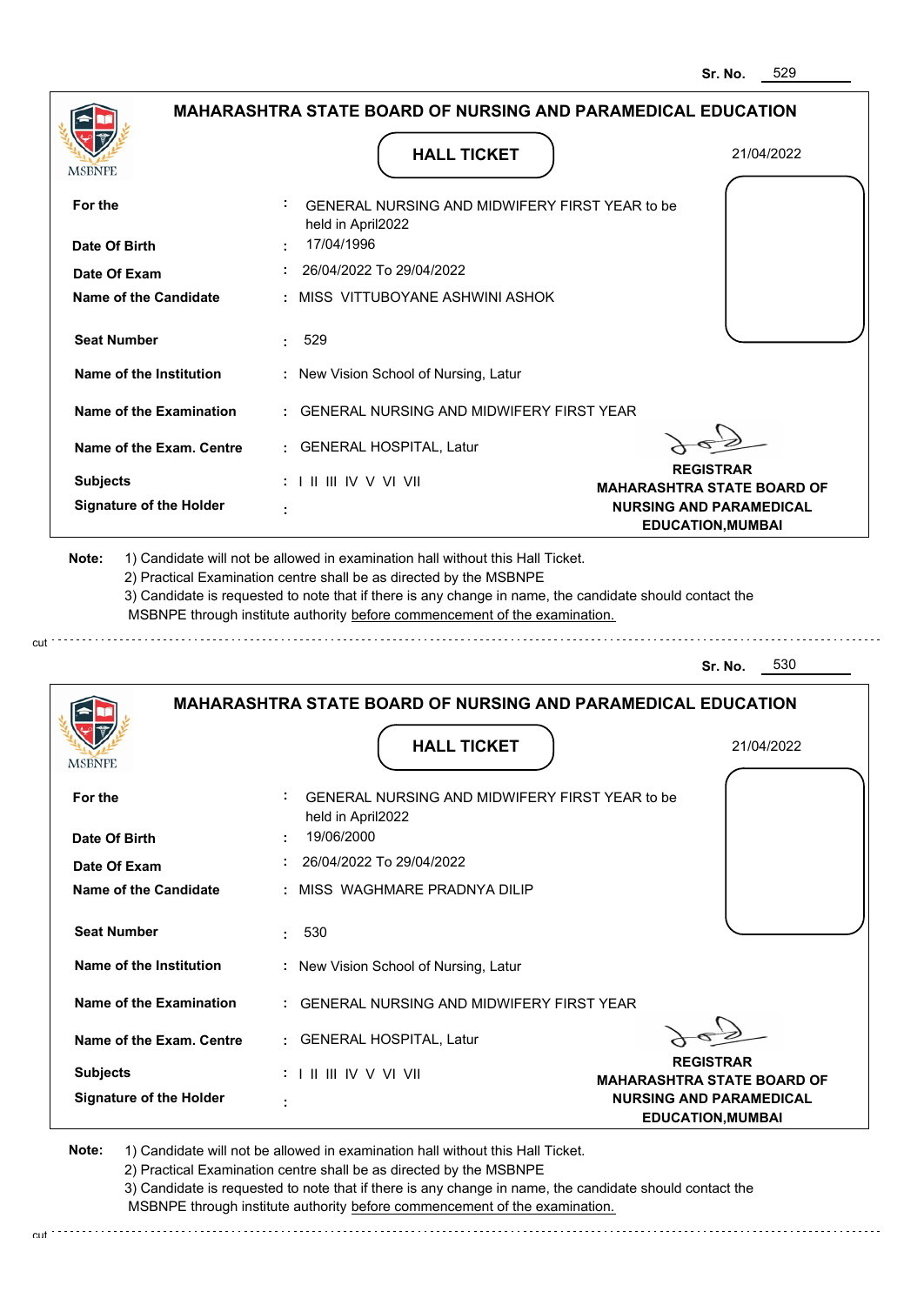| <b>MSBNPE</b><br>For the<br>Date Of Birth |                                                                              |                                                |                                                                     |
|-------------------------------------------|------------------------------------------------------------------------------|------------------------------------------------|---------------------------------------------------------------------|
|                                           |                                                                              | GENERAL NURSING AND MIDWIFERY FIRST YEAR to be |                                                                     |
|                                           | held in April2022<br>07/06/2002                                              |                                                |                                                                     |
| Date Of Exam                              | 26/04/2022 To 29/04/2022                                                     |                                                |                                                                     |
| <b>Name of the Candidate</b>              | : MISS WAGHMARE PRIYA VIVEKANAND                                             |                                                |                                                                     |
| <b>Seat Number</b>                        | 531<br>t.                                                                    |                                                |                                                                     |
| Name of the Institution                   | : New Vision School of Nursing, Latur                                        |                                                |                                                                     |
| Name of the Examination                   | : GENERAL NURSING AND MIDWIFERY FIRST YEAR                                   |                                                |                                                                     |
| Name of the Exam. Centre                  | : GENERAL HOSPITAL, Latur                                                    |                                                |                                                                     |
| <b>Subjects</b>                           | $: 1 \mathbb{H} \mathbb{H} \mathbb{W} \vee \mathbb{V} \mathbb{V} \mathbb{H}$ |                                                | <b>REGISTRAR</b><br><b>MAHARASHTRA STATE BOARD OF</b>               |
| <b>Signature of the Holder</b>            |                                                                              |                                                | <b>NURSING AND PARAMEDICAL</b><br><b>EDUCATION, MUMBAI</b>          |
|                                           |                                                                              |                                                | <b>MAHARASHTRA STATE BOARD OF NURSING AND PARAMEDICAL EDUCATION</b> |
| MSBNPI                                    |                                                                              | <b>HALL TICKET</b>                             | 21/04/2022                                                          |
| For the                                   | held in April2022                                                            | GENERAL NURSING AND MIDWIFERY FIRST YEAR to be |                                                                     |
| Date Of Birth                             | 22/09/2002                                                                   |                                                |                                                                     |
| Date Of Exam                              | $: 26/04/2022$ To 29/04/2022                                                 |                                                |                                                                     |
| Name of the Candidate                     | : MISS YADAV SNEHA CHANDRASHEKHAR                                            |                                                |                                                                     |
| <b>Seat Number</b>                        | : 532                                                                        |                                                |                                                                     |
| Name of the Institution                   | : New Vision School of Nursing, Latur                                        |                                                |                                                                     |
| Name of the Examination                   | : GENERAL NURSING AND MIDWIFERY FIRST YEAR                                   |                                                |                                                                     |
|                                           | : GENERAL HOSPITAL, Latur                                                    |                                                |                                                                     |
| Name of the Exam. Centre                  |                                                                              |                                                | <b>REGISTRAR</b>                                                    |
|                                           | MSBNPE through institute authority before commencement of the examination.   |                                                | 532<br>Sr. No.                                                      |

2) Practical Examination centre shall be as directed by the MSBNPE 3) Candidate is requested to note that if there is any change in name, the candidate should contact the MSBNPE through institute authority before commencement of the examination.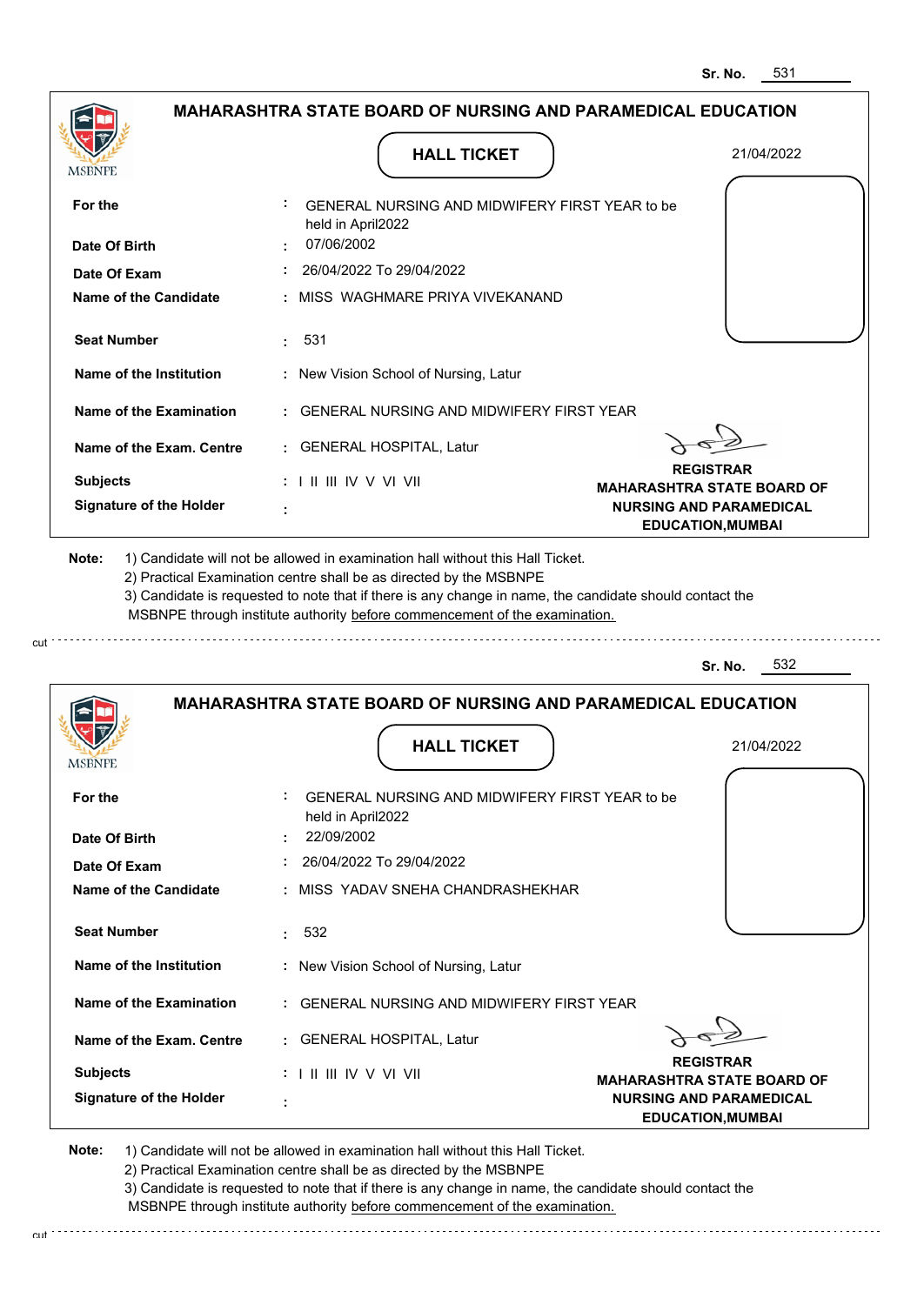|                                                                                | <b>MAHARASHTRA STATE BOARD OF NURSING AND PARAMEDICAL EDUCATION</b>                                                                                                                                                                                         |                                                            |
|--------------------------------------------------------------------------------|-------------------------------------------------------------------------------------------------------------------------------------------------------------------------------------------------------------------------------------------------------------|------------------------------------------------------------|
| MSBNPE                                                                         | <b>HALL TICKET</b>                                                                                                                                                                                                                                          | 21/04/2022                                                 |
| For the                                                                        | GENERAL NURSING AND MIDWIFERY FIRST YEAR to be<br>held in April2022                                                                                                                                                                                         |                                                            |
| Date Of Birth                                                                  | 20/07/1994                                                                                                                                                                                                                                                  |                                                            |
| Date Of Exam                                                                   | $: 26/04/2022$ To 29/04/2022                                                                                                                                                                                                                                |                                                            |
| Name of the Candidate                                                          | : MISS DONGARDIVE REKHA RAMBHAU                                                                                                                                                                                                                             |                                                            |
| <b>Seat Number</b>                                                             | : 533                                                                                                                                                                                                                                                       |                                                            |
| Name of the Institution                                                        | : MAULI NURSING SCHOOL BARSHI ROAD BEED                                                                                                                                                                                                                     |                                                            |
| Name of the Examination                                                        | : GENERAL NURSING AND MIDWIFERY FIRST YEAR                                                                                                                                                                                                                  |                                                            |
| Name of the Exam. Centre                                                       | : District Hospital Beed                                                                                                                                                                                                                                    |                                                            |
| <b>Subjects</b>                                                                | : I II III IV V VI VII                                                                                                                                                                                                                                      | <b>REGISTRAR</b><br><b>MAHARASHTRA STATE BOARD OF</b>      |
| <b>Signature of the Holder</b>                                                 |                                                                                                                                                                                                                                                             | <b>NURSING AND PARAMEDICAL</b><br><b>EDUCATION, MUMBAI</b> |
| 1) Candidate will not be allowed in examination hall without this Hall Ticket. | 2) Practical Examination centre shall be as directed by the MSBNPE<br>3) Candidate is requested to note that if there is any change in name, the candidate should contact the<br>MSBNPE through institute authority before commencement of the examination. |                                                            |
|                                                                                |                                                                                                                                                                                                                                                             | 534<br>Sr. No.                                             |
| <b>IMPDIAL</b>                                                                 | <b>MAHARASHTRA STATE BOARD OF NURSING AND PARAMEDICAL EDUCATION</b><br><b>HALL TICKET</b>                                                                                                                                                                   | 21/04/2022                                                 |
| For the                                                                        | GENERAL NURSING AND MIDWIFERY FIRST YEAR to be                                                                                                                                                                                                              |                                                            |
| Date Of Birth                                                                  | held in April2022<br>15/01/1997                                                                                                                                                                                                                             |                                                            |
| Date Of Exam                                                                   | 26/04/2022 To 29/04/2022                                                                                                                                                                                                                                    |                                                            |
| <b>Name of the Candidate</b>                                                   | : MR DONGARDIVE GANESH RAMBHAU                                                                                                                                                                                                                              |                                                            |
| <b>Seat Number</b>                                                             | 534<br>÷.                                                                                                                                                                                                                                                   |                                                            |
| Name of the Institution                                                        | : MAULI NURSING SCHOOL BARSHI ROAD BEED                                                                                                                                                                                                                     |                                                            |
| Name of the Examination                                                        | : GENERAL NURSING AND MIDWIFERY FIRST YEAR                                                                                                                                                                                                                  |                                                            |
| Name of the Exam. Centre                                                       | : District Hospital Beed                                                                                                                                                                                                                                    |                                                            |
| <b>Subjects</b><br><b>Signature of the Holder</b>                              | : I II III IV V VI VII                                                                                                                                                                                                                                      | <b>REGISTRAR</b><br><b>MAHARASHTRA STATE BOARD OF</b>      |

2) Practical Examination centre shall be as directed by the MSBNPE

3) Candidate is requested to note that if there is any change in name, the candidate should contact the MSBNPE through institute authority before commencement of the examination. cut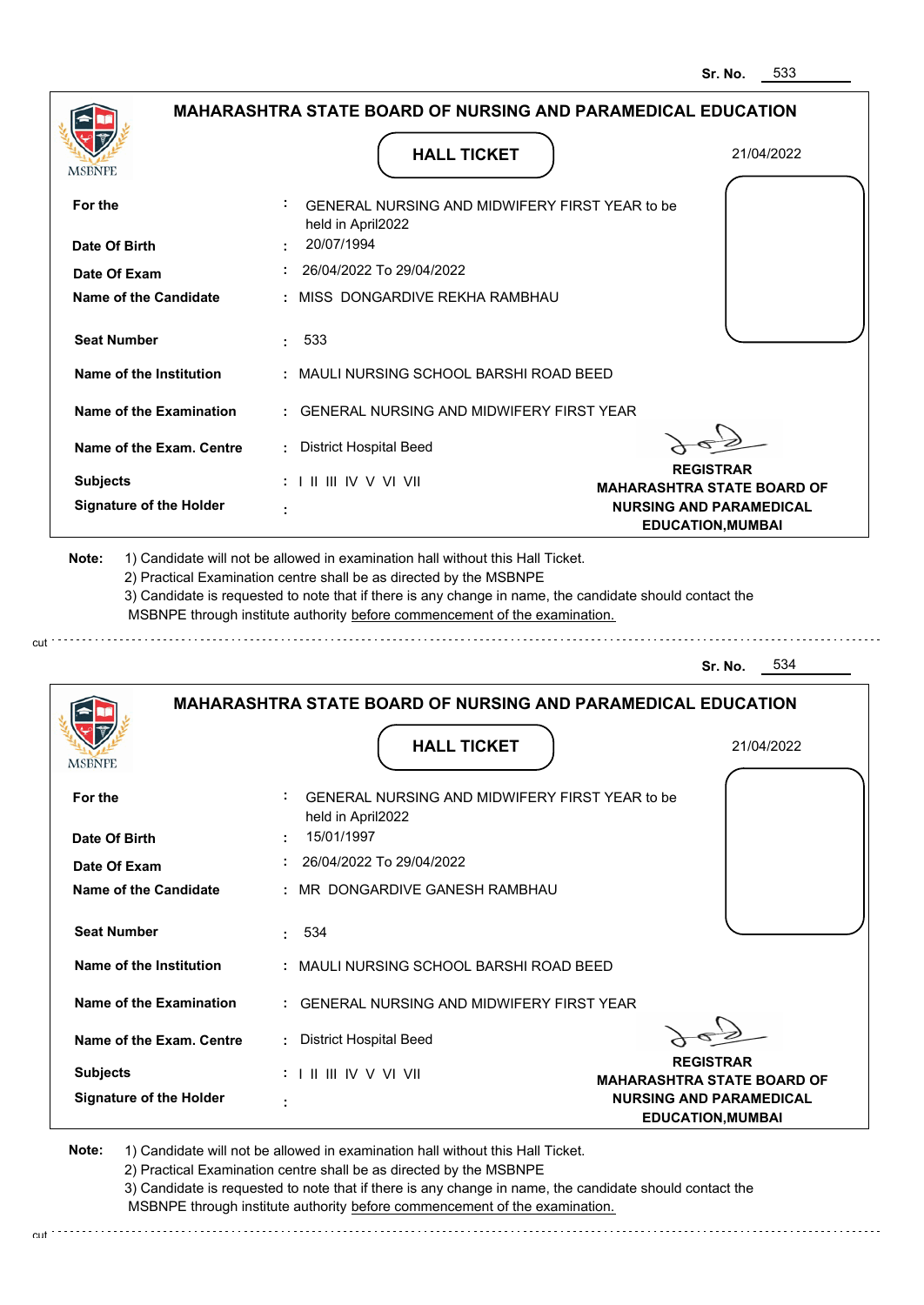| <b>MSBNPE</b>                                                                                                                                                                                         | <b>HALL TICKET</b>                                                                                                                                                                                                                                          | 21/04/2022                                                 |
|-------------------------------------------------------------------------------------------------------------------------------------------------------------------------------------------------------|-------------------------------------------------------------------------------------------------------------------------------------------------------------------------------------------------------------------------------------------------------------|------------------------------------------------------------|
| For the                                                                                                                                                                                               | GENERAL NURSING AND MIDWIFERY FIRST YEAR to be<br>held in April2022                                                                                                                                                                                         |                                                            |
| Date Of Birth                                                                                                                                                                                         | 04/05/1988                                                                                                                                                                                                                                                  |                                                            |
| Date Of Exam                                                                                                                                                                                          | 26/04/2022 To 29/04/2022                                                                                                                                                                                                                                    |                                                            |
| Name of the Candidate                                                                                                                                                                                 | : MISS GAIKWAD ASHA BHARAT                                                                                                                                                                                                                                  |                                                            |
| <b>Seat Number</b>                                                                                                                                                                                    | 535<br>t.                                                                                                                                                                                                                                                   |                                                            |
| Name of the Institution                                                                                                                                                                               | : MAULI NURSING SCHOOL BARSHI ROAD BEED                                                                                                                                                                                                                     |                                                            |
| Name of the Examination                                                                                                                                                                               | : GENERAL NURSING AND MIDWIFERY FIRST YEAR                                                                                                                                                                                                                  |                                                            |
| Name of the Exam. Centre                                                                                                                                                                              | : District Hospital Beed                                                                                                                                                                                                                                    |                                                            |
| <b>Subjects</b>                                                                                                                                                                                       | $: 1 \mathbb{H} \mathbb{H} \mathbb{V} \vee \mathbb{V} \mathbb{V} \mathbb{H}$                                                                                                                                                                                | <b>REGISTRAR</b><br><b>MAHARASHTRA STATE BOARD OF</b>      |
| <b>Signature of the Holder</b>                                                                                                                                                                        |                                                                                                                                                                                                                                                             | <b>NURSING AND PARAMEDICAL</b><br><b>EDUCATION, MUMBAI</b> |
|                                                                                                                                                                                                       | 2) Practical Examination centre shall be as directed by the MSBNPE<br>3) Candidate is requested to note that if there is any change in name, the candidate should contact the<br>MSBNPE through institute authority before commencement of the examination. |                                                            |
|                                                                                                                                                                                                       |                                                                                                                                                                                                                                                             | 536<br>Sr. No.                                             |
|                                                                                                                                                                                                       | <b>MAHARASHTRA STATE BOARD OF NURSING AND PARAMEDICAL EDUCATION</b><br><b>HALL TICKET</b>                                                                                                                                                                   | 21/04/2022                                                 |
|                                                                                                                                                                                                       | GENERAL NURSING AND MIDWIFERY FIRST YEAR to be<br>held in April2022                                                                                                                                                                                         |                                                            |
|                                                                                                                                                                                                       | 13/06/2001                                                                                                                                                                                                                                                  |                                                            |
|                                                                                                                                                                                                       | 26/04/2022 To 29/04/2022                                                                                                                                                                                                                                    |                                                            |
|                                                                                                                                                                                                       | : MR KAMBLE SANDIP BALU                                                                                                                                                                                                                                     |                                                            |
|                                                                                                                                                                                                       | 536<br>$\mathbf{r}$                                                                                                                                                                                                                                         |                                                            |
|                                                                                                                                                                                                       | : MAULI NURSING SCHOOL BARSHI ROAD BEED                                                                                                                                                                                                                     |                                                            |
|                                                                                                                                                                                                       | : GENERAL NURSING AND MIDWIFERY FIRST YEAR                                                                                                                                                                                                                  |                                                            |
|                                                                                                                                                                                                       | : District Hospital Beed                                                                                                                                                                                                                                    |                                                            |
| MSBNF<br>For the<br>Date Of Birth<br>Date Of Exam<br>Name of the Candidate<br><b>Seat Number</b><br>Name of the Institution<br>Name of the Examination<br>Name of the Exam. Centre<br><b>Subjects</b> | $: 1 \mathbb{H} \mathbb{H} \mathbb{V} \vee \mathbb{V} \mathbb{V} \mathbb{H}$                                                                                                                                                                                | <b>REGISTRAR</b><br><b>MAHARASHTRA STATE BOARD OF</b>      |

2) Practical Examination centre shall be as directed by the MSBNPE

3) Candidate is requested to note that if there is any change in name, the candidate should contact the MSBNPE through institute authority before commencement of the examination. cut de contra a construction de construction de construction de construction de construction de construction de construction de construction de construction de construction de construction de construction de construction d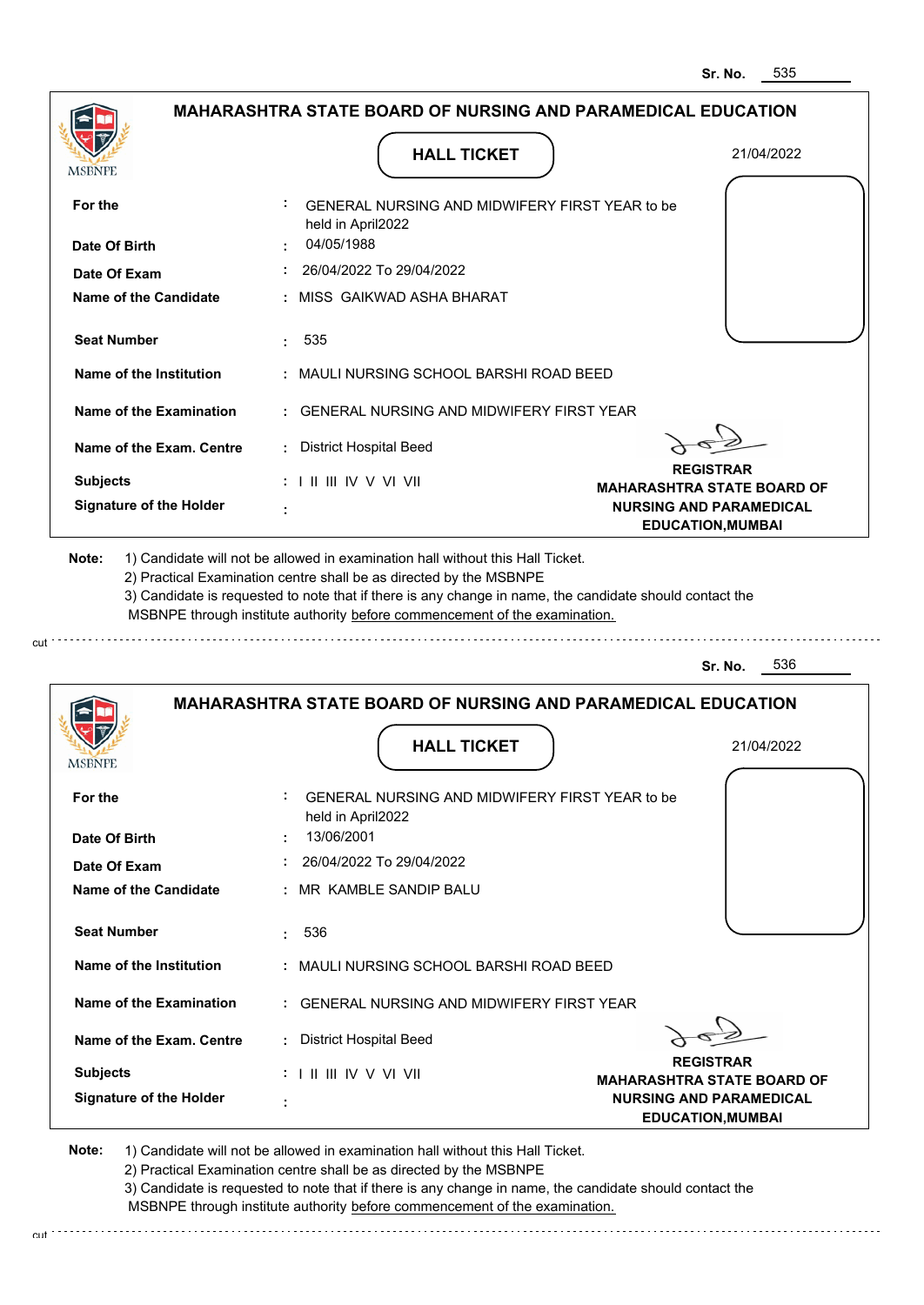|                                              |                                                                                                                                                                                       | 537<br>Sr. No.                                             |
|----------------------------------------------|---------------------------------------------------------------------------------------------------------------------------------------------------------------------------------------|------------------------------------------------------------|
|                                              | <b>MAHARASHTRA STATE BOARD OF NURSING AND PARAMEDICAL EDUCATION</b>                                                                                                                   |                                                            |
| MSBNPE                                       | <b>HALL TICKET</b>                                                                                                                                                                    | 21/04/2022                                                 |
| For the<br>Date Of Birth                     | GENERAL NURSING AND MIDWIFERY FIRST YEAR to be<br>held in April2022<br>28/03/2000                                                                                                     |                                                            |
|                                              | 26/04/2022 To 29/04/2022                                                                                                                                                              |                                                            |
| Date Of Exam<br><b>Name of the Candidate</b> | MISS KORDE SHAMAL BABASAHEB                                                                                                                                                           |                                                            |
|                                              |                                                                                                                                                                                       |                                                            |
| <b>Seat Number</b>                           | : 537                                                                                                                                                                                 |                                                            |
| <b>Name of the Institution</b>               | : MAULI NURSING SCHOOL BARSHI ROAD BEED                                                                                                                                               |                                                            |
| Name of the Examination                      | <b>GENERAL NURSING AND MIDWIFERY FIRST YEAR</b>                                                                                                                                       |                                                            |
| Name of the Exam. Centre                     | <b>District Hospital Beed</b>                                                                                                                                                         |                                                            |
| <b>Subjects</b>                              | $: 1$ II III IV V VI VII                                                                                                                                                              | <b>REGISTRAR</b><br><b>MAHARASHTRA STATE BOARD OF</b>      |
| <b>Signature of the Holder</b>               |                                                                                                                                                                                       | <b>NURSING AND PARAMEDICAL</b><br><b>EDUCATION, MUMBAI</b> |
|                                              | 3) Candidate is requested to note that if there is any change in name, the candidate should contact the<br>MSBNPE through institute authority before commencement of the examination. | 538<br>Sr. No.                                             |
| <b>IMODIAL L</b>                             | <b>MAHARASHTRA STATE BOARD OF NURSING AND PARAMEDICAL EDUCATION</b><br><b>HALL TICKET</b>                                                                                             | 21/04/2022                                                 |
| For the                                      | GENERAL NURSING AND MIDWIFERY FIRST YEAR to be<br>held in April2022                                                                                                                   |                                                            |
| Date Of Birth                                | 15/06/2000                                                                                                                                                                            |                                                            |
| Date Of Exam                                 | 26/04/2022 To 29/04/2022                                                                                                                                                              |                                                            |
| Name of the Candidate                        | MISS SHETE JYOTI SURESH                                                                                                                                                               |                                                            |
| <b>Seat Number</b>                           | 538<br>÷                                                                                                                                                                              |                                                            |
| <b>Name of the Institution</b>               | : MAULI NURSING SCHOOL BARSHI ROAD BEED                                                                                                                                               |                                                            |
| <b>Name of the Examination</b>               | GENERAL NURSING AND MIDWIFERY FIRST YEAR                                                                                                                                              |                                                            |
| Name of the Exam. Centre                     | : District Hospital Beed                                                                                                                                                              |                                                            |
| <b>Subjects</b>                              |                                                                                                                                                                                       | <b>REGISTRAR</b><br><b>MAHARASHTRA STATE BOARD OF</b>      |
| <b>Signature of the Holder</b>               |                                                                                                                                                                                       | <b>NURSING AND PARAMEDICAL</b><br><b>EDUCATION, MUMBAI</b> |

cut

2) Practical Examination centre shall be as directed by the MSBNPE

3) Candidate is requested to note that if there is any change in name, the candidate should contact the MSBNPE through institute authority before commencement of the examination. cut de contra a construction de construction de construction de construction de construction de construction de construction de construction de construction de construction de construction de construction de construction d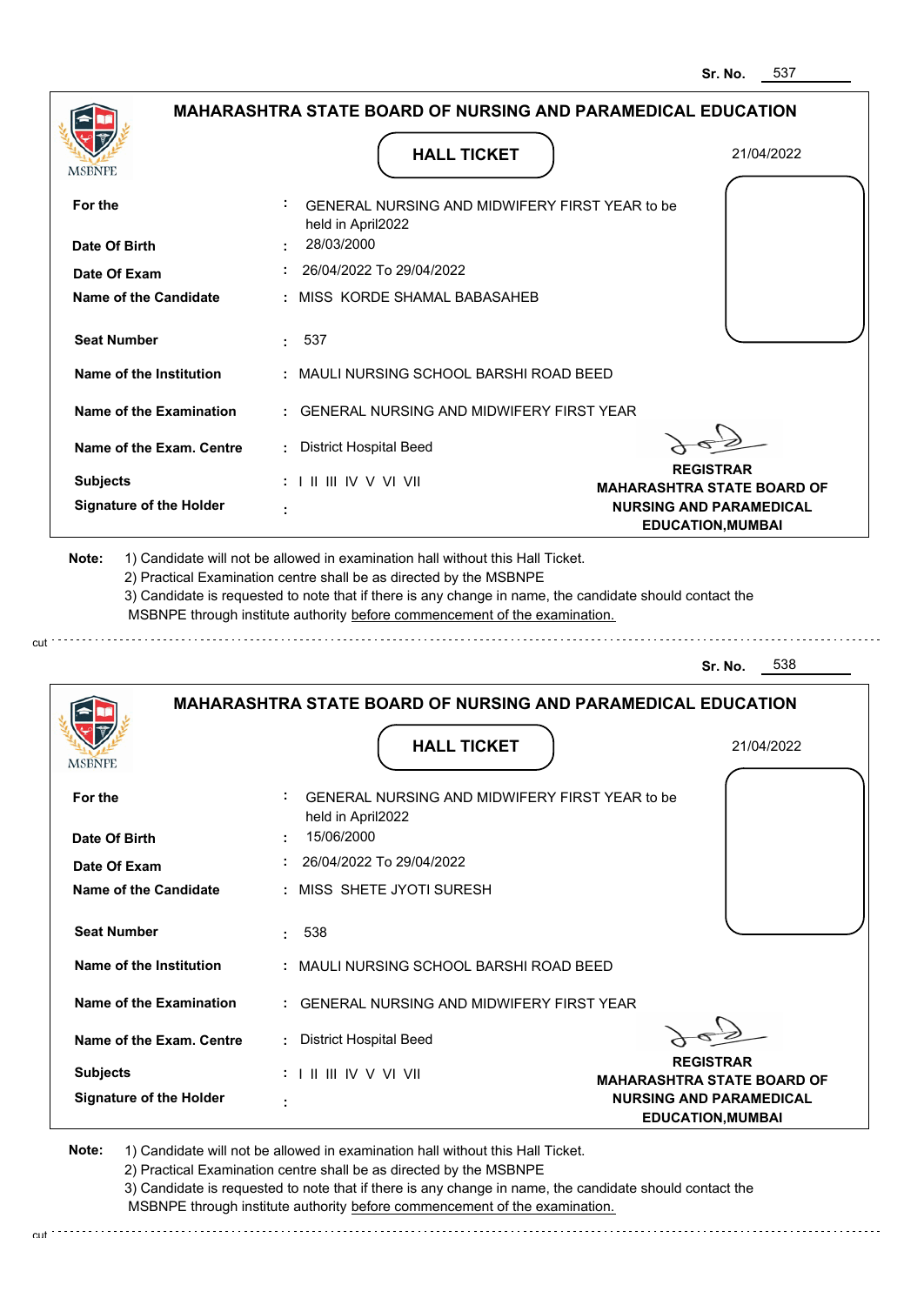|                                                   | <b>MAHARASHTRA STATE BOARD OF NURSING AND PARAMEDICAL EDUCATION</b>                                                                                                                                                                                                                                                                           |                                                       |
|---------------------------------------------------|-----------------------------------------------------------------------------------------------------------------------------------------------------------------------------------------------------------------------------------------------------------------------------------------------------------------------------------------------|-------------------------------------------------------|
|                                                   | <b>HALL TICKET</b>                                                                                                                                                                                                                                                                                                                            | 21/04/2022                                            |
| MSBNPE                                            |                                                                                                                                                                                                                                                                                                                                               |                                                       |
| For the                                           | GENERAL NURSING AND MIDWIFERY FIRST YEAR to be<br>held in April2022                                                                                                                                                                                                                                                                           |                                                       |
| Date Of Birth                                     | 15/09/2002                                                                                                                                                                                                                                                                                                                                    |                                                       |
| Date Of Exam                                      | $: 26/04/2022$ To 29/04/2022                                                                                                                                                                                                                                                                                                                  |                                                       |
| Name of the Candidate                             | : MR SHEWALE NAMDEV ABASAHEB                                                                                                                                                                                                                                                                                                                  |                                                       |
| <b>Seat Number</b>                                | . 539                                                                                                                                                                                                                                                                                                                                         |                                                       |
| Name of the Institution                           | : MAULI NURSING SCHOOL BARSHI ROAD BEED                                                                                                                                                                                                                                                                                                       |                                                       |
| Name of the Examination                           | : GENERAL NURSING AND MIDWIFERY FIRST YEAR                                                                                                                                                                                                                                                                                                    |                                                       |
| Name of the Exam. Centre                          | : District Hospital Beed                                                                                                                                                                                                                                                                                                                      |                                                       |
| <b>Subjects</b>                                   | : I II III IV V VI VII                                                                                                                                                                                                                                                                                                                        | <b>REGISTRAR</b><br><b>MAHARASHTRA STATE BOARD OF</b> |
| <b>Signature of the Holder</b>                    |                                                                                                                                                                                                                                                                                                                                               | <b>NURSING AND PARAMEDICAL</b>                        |
|                                                   | 1) Candidate will not be allowed in examination hall without this Hall Ticket.<br>2) Practical Examination centre shall be as directed by the MSBNPE<br>3) Candidate is requested to note that if there is any change in name, the candidate should contact the<br>MSBNPE through institute authority before commencement of the examination. |                                                       |
| Note:                                             |                                                                                                                                                                                                                                                                                                                                               | 540<br>Sr. No.                                        |
| <b>IMPDIAL</b>                                    | <b>MAHARASHTRA STATE BOARD OF NURSING AND PARAMEDICAL EDUCATION</b><br><b>HALL TICKET</b>                                                                                                                                                                                                                                                     | 21/04/2022                                            |
| For the                                           | GENERAL NURSING AND MIDWIFERY FIRST YEAR to be                                                                                                                                                                                                                                                                                                |                                                       |
| Date Of Birth                                     | held in April2022<br>05/01/1997                                                                                                                                                                                                                                                                                                               |                                                       |
| Date Of Exam                                      | 26/04/2022 To 29/04/2022                                                                                                                                                                                                                                                                                                                      |                                                       |
| <b>Name of the Candidate</b>                      | : MISS SHINDE RUPALI YASHWANT                                                                                                                                                                                                                                                                                                                 |                                                       |
| <b>Seat Number</b>                                | 540<br>÷.                                                                                                                                                                                                                                                                                                                                     |                                                       |
| Name of the Institution                           | : MAULI NURSING SCHOOL BARSHI ROAD BEED                                                                                                                                                                                                                                                                                                       |                                                       |
| Name of the Examination                           | : GENERAL NURSING AND MIDWIFERY FIRST YEAR                                                                                                                                                                                                                                                                                                    |                                                       |
| Name of the Exam. Centre                          | : District Hospital Beed                                                                                                                                                                                                                                                                                                                      |                                                       |
| <b>Subjects</b><br><b>Signature of the Holder</b> | : I II III IV V VI VII                                                                                                                                                                                                                                                                                                                        | <b>REGISTRAR</b><br><b>MAHARASHTRA STATE BOARD OF</b> |

2) Practical Examination centre shall be as directed by the MSBNPE

3) Candidate is requested to note that if there is any change in name, the candidate should contact the MSBNPE through institute authority before commencement of the examination. cut